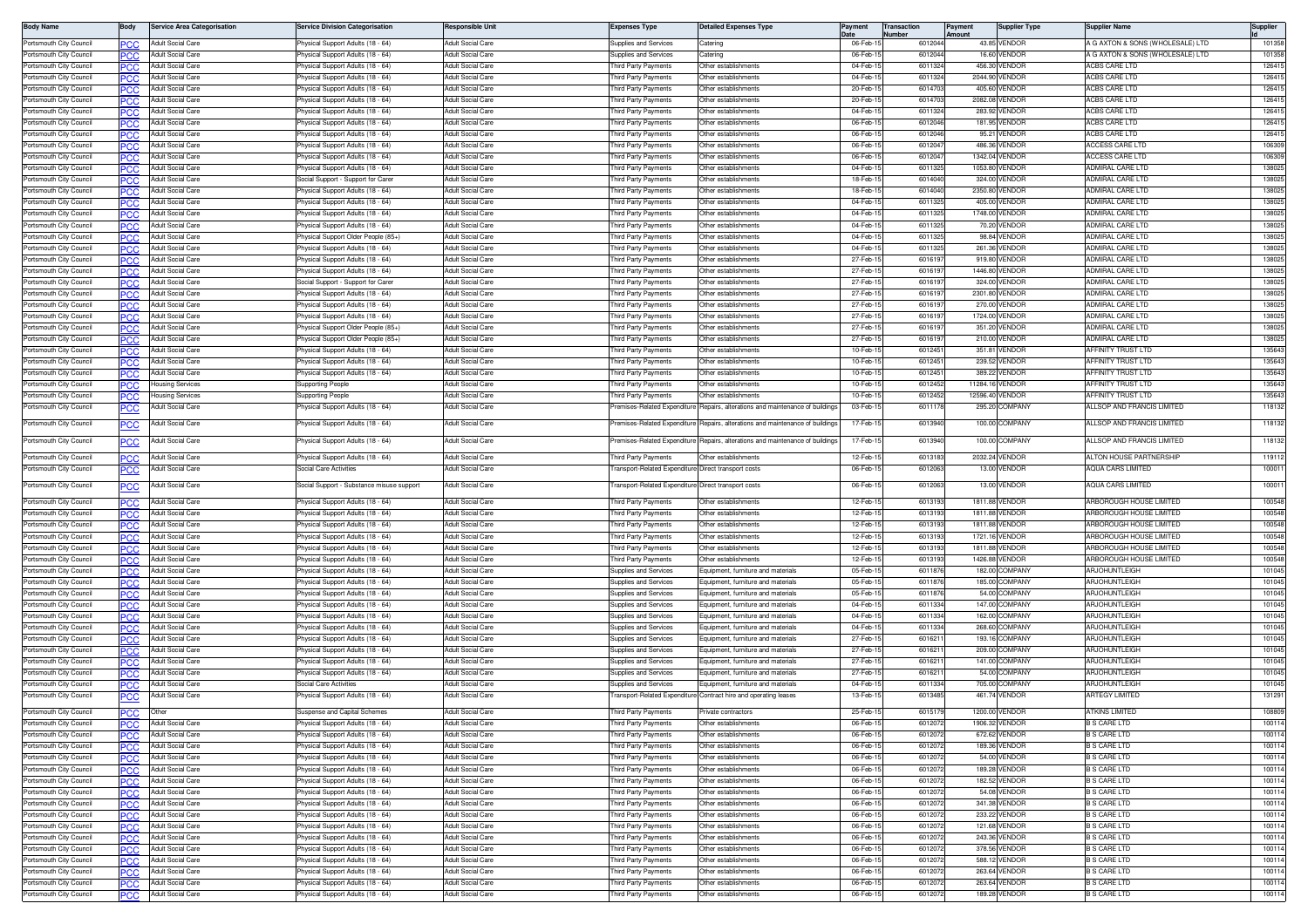| <b>Body Name</b>                                   | 3ody       | <b>Service Area Categorisation</b>     | <b>Service Division Categorisation</b>                                 | Responsible Unit                                     | Expenses Type                              | <b>Jetailed Expenses Type</b>                | Payment              | <b>Transaction</b><br>lumber | Payment<br><b>Amount</b> | <b>Supplier Type</b>           | Supplier Name                            | Supplier        |
|----------------------------------------------------|------------|----------------------------------------|------------------------------------------------------------------------|------------------------------------------------------|--------------------------------------------|----------------------------------------------|----------------------|------------------------------|--------------------------|--------------------------------|------------------------------------------|-----------------|
| Portsmouth City Council                            |            | Adult Social Care                      | Physical Support Adults (18 - 64)                                      | Adult Social Care                                    | hird Party Payments                        | Other establishments                         | 06-Feb-              | 601207                       |                          | 175,76 VENDOR                  | <b>S CARE LTD</b>                        | 10011           |
| Portsmouth City Council                            | сc         | Adult Social Care                      | hysical Support Adults (18 - 64)                                       | Adult Social Care                                    | hird Party Payments                        | Other establishments                         | 06-Feb-              | 601207                       |                          | 959.92 VENDOR                  | <b>S CARE LTD</b>                        | 100114          |
| Portsmouth City Council                            | חמי        | Adult Social Care                      | hysical Support Adults (18 - 64)                                       | <b>Adult Social Care</b>                             | hird Party Payments                        | Other establishments                         | 06-Feb-1             | 601207                       |                          | 321.10 VENDOF                  | <b>3 S CARE LTD</b>                      | 100114          |
| Portsmouth City Council                            |            | Adult Social Care                      | hysical Support Adults (18 - 64                                        | <b>Adult Social Care</b>                             | hird Party Payments                        | )ther establishments                         | 06-Feb               | 601207                       |                          | 283.92 VENDOR                  | S CARE LTD                               | 10011           |
| Portsmouth City Council                            | PC.C       | <b>Adult Social Care</b>               | Physical Support Adults (18 - 64)                                      | <b>Adult Social Care</b>                             | hird Party Payments                        | Other establishments                         | 06-Feb-              | 6012072                      |                          | 371.80 VENDOF                  | B S CARE LTD                             | 10011           |
| Portsmouth City Council                            |            | <b>Adult Social Care</b>               | 'hysical Support Adults (18 - 64)                                      | <b>Adult Social Care</b>                             | hird Party Payments                        | Other establishments                         | 06-Feb-1             | 601207                       |                          | 81.12 VENDOF                   | <b>B S CARE LTD</b>                      | 100114          |
| Portsmouth City Council                            | PC.C       | Adult Social Care                      | Physical Support Adults (18 - 64)                                      | Adult Social Care                                    | hird Party Payments                        | Other establishments                         | 06-Feb-1             | 601207                       |                          | 60.84 VENDOR                   | <b>B S CARE LTD</b>                      | 100114          |
| Portsmouth City Council                            |            | <b>Adult Social Care</b>               | Physical Support Adults (18 - 64)                                      | <b>Adult Social Care</b>                             | hird Party Payments                        | Other establishments                         | 06-Feb-              | 601207                       |                          | 331.24 VENDOR                  | <b>S CARE LTD</b>                        | 10011           |
| Portsmouth City Council                            |            | Adult Social Care                      | Physical Support Adults (18 - 64)                                      | Adult Social Care                                    | nird Party Payments                        | Other establishments                         | 06-Feb-1             | 601207                       |                          | 324.48 VENDOR                  | <b>S CARE LTD</b>                        | 100114          |
| Portsmouth City Council                            |            | Adult Social Care                      | Physical Support Adults (18 - 64)                                      | <b>Adult Social Care</b>                             | hird Party Payments                        | Other establishments                         | 06-Feb-              | 601207                       |                          | 128.44 VENDOF                  | <b>S CARE LTD</b>                        | 100114          |
| Portsmouth City Council                            |            | Adult Social Care                      | hysical Support Adults (18 - 64)                                       | Adult Social Care                                    | hird Party Payments                        | Other establishments                         | 06-Feb-              | 6012072                      |                          | 70.98 VENDOR                   | <b>S CARE LTD</b>                        | 10011           |
| Portsmouth City Council                            | חמפ        | <b>Adult Social Care</b>               | hysical Support Adults (18 - 64)                                       | <b>Adult Social Care</b>                             | hird Party Payments                        | Other establishments                         | 06-Feb-1             | 601207                       |                          | 175.76 VENDOR                  | <b>3 S CARE LTD</b>                      | 100114          |
| Portsmouth City Council                            |            | Adult Social Care                      | hysical Support Adults (18 - 64                                        | <b>Adult Social Care</b>                             | hird Party Payments                        | Other establishments                         | 06-Feb-              | 601207                       |                          | 466.44 VENDOF                  | <b>3 S CARE LTD</b>                      | 10011           |
| Portsmouth City Council                            | PC.C       | <b>Adult Social Care</b>               | Physical Support Adults (18 - 64)                                      | Adult Social Care                                    | nird Party Payments                        | Other establishments                         | 06-Feb-              | 601207                       |                          | 94.64 VENDOF                   | <b>B S CARE LTD</b>                      | 10011           |
| Portsmouth City Council                            |            | Adult Social Care                      | <sup>9</sup> hysical Support Adults (18 - 64)                          | Adult Social Care                                    | hird Party Payments                        | Other establishments                         | 06-Feb-1             | 601207                       |                          | 81.00 VENDOF                   | <b>B S CARE LTD</b>                      | 100114          |
| Portsmouth City Council                            | PC.C       | Adult Social Care                      | Physical Support Adults (18 - 64)                                      | Adult Social Care                                    | hird Party Payments                        | Other establishments                         | 06-Feb-              | 601207                       |                          | 554.32 VENDOR                  | <b>B S CARE LTD</b>                      | 100114          |
| Portsmouth City Council                            |            | <b>Adult Social Care</b>               | Physical Support Adults (18 - 64)                                      | Adult Social Care                                    | hird Party Payments                        | Other establishments                         | 06-Feb-              | 601207                       |                          | 915.98 VENDOR                  | <b>B S CARE LTD</b>                      | 100114          |
| Portsmouth City Council                            |            | Adult Social Care                      | hysical Support Adults (18 - 64)                                       | Adult Social Care                                    | <b>hird Party Payments</b>                 | Other establishments                         | 06-Feb-              | 601207                       |                          | 361.66 VENDOR                  | S CARE LTD                               | 10011           |
| Portsmouth City Council                            |            | Adult Social Care                      | Physical Support Adults (18 - 64)                                      | <b>Adult Social Care</b>                             | hird Party Payments                        | Other establishments                         | 06-Feb-              | 601207                       |                          | 209.56 VENDOF                  | <b>S CARE LTD</b>                        | 100114          |
| Portsmouth City Council                            |            | Adult Social Care                      | hysical Support Adults (18 - 64)                                       | <b>Adult Social Care</b>                             | hird Party Payments                        | )ther establishments                         | 06-Feb-1             | 601207                       |                          | 108.16 VENDOF                  | <b>3 S CARE LTD</b>                      | 100114          |
| Portsmouth City Council                            | PCC        | Adult Social Care                      | hysical Support Adults (18 - 64)                                       | <b>Adult Social Care</b>                             | hird Party Payments                        | Other establishments                         | 06-Feb-1             | 601207                       |                          | 185.90 VENDOR                  | B S CARE LTD                             | 100114          |
| Portsmouth City Council                            |            | <b>Adult Social Care</b>               | 'hysical Support Adults (18 - 64)                                      | Adult Social Care                                    | hird Party Payments                        | Other establishments                         | 06-Feb-              | 601207                       |                          | 949.78 VENDOF                  | B S CARE LTD                             | 10011           |
| Portsmouth City Council                            | PCC        | Adult Social Care                      | Physical Support Adults (18 - 64)                                      | Adult Social Care                                    | hird Party Payments                        | Other establishments                         | 06-Feb-              | 601207                       |                          | 283.92 VENDOF                  | B S CARE LTD                             | 10011           |
| Portsmouth City Council                            |            | <b>Adult Social Care</b>               | hysical Support Adults (18 - 64)                                       | <b>Adult Social Care</b>                             | hird Party Payments                        | Other establishments                         | 06-Feb-1             | 601207                       |                          | 94.64 VENDOF                   | <b>S CARE LTD</b>                        | 100114          |
| Portsmouth City Council                            |            | Adult Social Care                      | hysical Support Adults (18 - 64)                                       | <b>Adult Social Care</b>                             | hird Party Payments                        | Other establishments                         | 06-Feb-1             | 601207                       |                          | 189.28 VENDOR                  | <b>S CARE LTD</b>                        | 100114          |
| Portsmouth City Council                            |            | Adult Social Care                      | Physical Support Adults (18 - 64)                                      | <b>Adult Social Care</b>                             | hird Party Payments                        | Other establishments                         | 06-Feb-1             | 601207                       |                          | 743.60 VENDOF                  | <b>S CARE LTD</b>                        | 100114          |
| Portsmouth City Council                            |            | Adult Social Care                      | hysical Support Adults (18 - 64)                                       | Adult Social Care                                    | hird Party Payments                        | Other establishments                         | 06-Feb-              | 6012072                      |                          | 757.12 VENDOR                  | S CARE LTD                               | 100114          |
| Portsmouth City Council                            |            | Adult Social Care                      | Physical Support Adults (18 - 64)                                      | <b>Adult Social Care</b>                             | hird Party Payments                        | Other establishments                         | 06-Feb-              | 6012072                      |                          | 936.26 VENDOF                  | <b>S CARE LTD</b>                        | 10011           |
| Portsmouth City Council                            |            | <b>Adult Social Care</b>               | hysical Support Adults (18 - 64)                                       | <b>Adult Social Care</b>                             | hird Party Payments                        | ther establishments                          | 06-Feb-1             | 601207                       |                          | 324.48 VENDOF                  | <b>3 S CARE LTD</b>                      | 100114          |
| Portsmouth City Council                            | <b>PCC</b> | <b>Adult Social Care</b>               | Physical Support Adults (18 - 64)                                      | <b>Adult Social Care</b>                             | hird Party Payments                        | Other establishments                         | 06-Feb-1             | 601207                       |                          | 365.04 VENDOR                  | <b>B S CARE LTD</b>                      | 100114          |
| Portsmouth City Council                            |            | Adult Social Care                      | Physical Support Adults (18 - 64)                                      | Adult Social Care                                    | hird Party Payments                        | Other establishments                         | 06-Feb-              | 601207                       |                          | 277.16 VENDOF                  | B S CARE LTD                             | 100114          |
| Portsmouth City Council                            |            | Adult Social Care                      | Physical Support Adults (18 - 64)                                      | Adult Social Care                                    | hird Party Payments                        | Other establishments                         | 06-Feb-              | 601207                       |                          | 848.38 VENDOF                  | <b>B S CARE LTD</b>                      | 100114          |
| Portsmouth City Council                            |            | <b>Adult Social Care</b>               | Physical Support Adults (18 - 64)                                      | <b>Adult Social Care</b>                             | hird Party Payments                        | Other establishments                         | 06-Feb-1             | 601207                       |                          | 169.00 VENDOF                  | <b>B S CARE LTD</b>                      | 100114          |
| Portsmouth City Council                            | PCC        | Adult Social Care                      | hysical Support Adults (18 - 64)                                       | <b>Adult Social Care</b>                             | hird Party Payments                        | Other establishments                         | 06-Feb-1             | 601207                       |                          | 111.54 VENDOR                  | <b>S CARE LTD</b>                        | 100114          |
| Portsmouth City Council                            |            | Adult Social Care                      | Physical Support Adults (18 - 64)                                      | <b>Adult Social Care</b>                             | hird Party Payments                        | Other establishments                         | 06-Feb-              | 601207                       |                          | 422.50 VENDOF                  | S CARE LTD                               | 100114          |
| Portsmouth City Council                            |            | Adult Social Care                      | hysical Support Adults (18 - 64)                                       | Adult Social Care                                    | <b>hird Party Payments</b>                 | Other establishments                         | 06-Feb-              | 6012072                      |                          | 81.12 VENDOF                   | <b>S CARE LTD</b>                        | 100114          |
| Portsmouth City Council                            | חמי        | Adult Social Care                      | Social Support - Support for Care                                      | <b>Adult Social Care</b>                             | hird Party Payments                        | Other establishments                         | 06-Feb-1             | 601207                       |                          | 289.92 VENDOF                  | <b>3 S CARE LTD</b>                      | 100114          |
| Portsmouth City Council                            |            | Adult Social Care                      | hysical Support Adults (18 - 64)                                       | <b>Adult Social Care</b>                             | hird Party Payments                        | Other establishments                         | 06-Feb-1             | 601207                       |                          | 97.52 VENDOF                   | S CARE LTD                               | 100114          |
| Portsmouth City Council                            | PCC        | <b>Adult Social Care</b>               | Physical Support Adults (18 - 64)                                      | Adult Social Care                                    | hird Party Payments                        | Other establishments                         | 06-Feb-              | 601207                       |                          | 256.88 VENDOR                  | <b>B S CARE LTD</b>                      | 100114          |
| Portsmouth City Council                            |            | Adult Social Care<br>Adult Social Care | 'hysical Support Adults (18 - 64)                                      | Adult Social Care<br><b>Adult Social Care</b>        | hird Party Payments                        | Other establishments<br>Other establishments | 06-Feb-<br>06-Feb-   | 601207<br>601207             |                          | 280.54 VENDOF<br>108.16 VENDOR | <b>B S CARE LTD</b><br><b>S CARE LTD</b> | 100114<br>10011 |
| Portsmouth City Council                            |            |                                        | hysical Support Adults (18 - 64)                                       |                                                      | hird Party Payments                        |                                              |                      |                              |                          |                                |                                          |                 |
| Portsmouth City Council                            |            | Adult Social Care                      | Physical Support Adults (18 - 64)                                      | Adult Social Care                                    | hird Party Payments                        | Other establishments                         | 06-Feb-1             | 601207                       |                          | 283.92 VENDOF                  | <b>S CARE LTD</b>                        | 100114          |
| Portsmouth City Council                            |            | Adult Social Care                      | hysical Support Adults (18 - 64)                                       | Adult Social Care                                    | hird Party Payments                        | Other establishments<br>Other establishments | 06-Feb-<br>06-Feb-   | 601207<br>601207             |                          | 226.46 VENDOR<br>375.18 VENDOF | <b>S CARE LTD</b>                        | 100114<br>10011 |
| Portsmouth City Council<br>Portsmouth City Council |            | Adult Social Care<br>Adult Social Care | hysical Support Adults (18 - 64)<br>hysical Support Adults (18 - 64    | <b>Adult Social Care</b><br><b>Adult Social Care</b> | hird Party Payments<br>nird Party Payments | )ther establishments                         | 06-Feb-              | 601207                       |                          | 47.32 VENDOR                   | <b>S CARE LTD</b><br>S CARE LTD          | 10011           |
|                                                    |            |                                        |                                                                        |                                                      |                                            |                                              |                      |                              |                          |                                |                                          |                 |
| Portsmouth City Council                            |            | Adult Social Care                      | hysical Support Adults (18 - 64)                                       | <b>Adult Social Care</b>                             | hird Party Payments                        | Other establishments                         | 06-Feb-1             | 601207                       |                          | 114.92 VENDOF                  | <b>3 S CARE LTD</b>                      | 100114          |
| Portsmouth City Council<br>Portsmouth City Council |            | Adult Social Care                      | hysical Support Adults (18 - 64)                                       | <b>Adult Social Care</b>                             | hird Party Payments                        | Other establishments<br>Other establishments | 06-Feb-              | 601207<br>601207             |                          | 283.92 VENDOF<br>162.24 VENDOF | B S CARE LTD<br><b>B S CARE LTD</b>      | 10011<br>100114 |
| Portsmouth City Council                            |            | Adult Social Care                      | 'hysical Support Adults (18 - 64)                                      | Adult Social Care                                    | hird Party Payments                        | Other establishments                         | 06-Feb-1<br>06-Feb-1 | 601207                       |                          | 294.06 VENDOF                  | <b>B S CARE LTD</b>                      | 100114          |
| Portsmouth City Council                            |            | Adult Social Care<br>Adult Social Care | Physical Support Adults (18 - 64)<br>Physical Support Adults (18 - 64) | <b>Adult Social Care</b><br><b>Adult Social Care</b> | hird Party Payments                        | Other establishments                         | 06-Feb-              | 601207                       |                          | 74.36 VENDOR                   | <b>S CARE LTD</b>                        | 100114          |
| Portsmouth City Council                            |            | <b>Adult Social Care</b>               | Physical Support Adults (18 - 64)                                      | Adult Social Care                                    | hird Party Payments                        | Other establishments                         | 06-Feb-              | 601207                       |                          | 297.44 VENDOF                  | <b>S CARE LTD</b>                        | 100114          |
| Portsmouth City Council                            |            | Adult Social Care                      | hysical Support Adults (18 - 64)                                       | Adult Social Care                                    | hird Party Payments<br>hird Party Payments | Other establishments                         | 06-Feb-              | 601207                       |                          | 10.14 VENDOR                   | <b>S CARE LTD</b>                        | 100114          |
| Portsmouth City Council                            |            | Adult Social Care                      | Physical Support Adults (18 - 64)                                      | <b>Adult Social Care</b>                             | hird Party Payments                        | Other establishments                         | 06-Feb-              | 601207                       |                          | 1115.40 VENDOR                 | <b>B S CARE LTD</b>                      | 10011           |
| Portsmouth City Council                            |            | Adult Social Care                      | hysical Support Adults (18 - 64                                        | <b>Adult Social Care</b>                             | hird Party Payments                        | )ther establishments                         | 06-Feb-              | 601207                       |                          | 54.08 VENDOF                   | S CARE LTD                               | 10011           |
| Portsmouth City Council                            | PCC        | Adult Social Care                      | hysical Support Adults (18 - 64)                                       | <b>Adult Social Care</b>                             | nird Party Payments                        | Other establishments                         | 06-Feb-1             | 6012072                      |                          | 128.44 VENDOR                  | <b>3 S CARE LTD</b>                      | 100114          |
| Portsmouth City Council                            |            | <b>Adult Social Care</b>               | <sup>9</sup> hysical Support Adults (18 - 64)                          | <b>Adult Social Care</b>                             | hird Party Payments                        | Other establishments                         | 06-Feb-              | 601207                       |                          | 260.26 VENDOF                  | <b>B S CARE LTD</b>                      | 100114          |
| Portsmouth City Council                            | PCC        | Adult Social Care                      | Physical Support Adults (18 - 64)                                      | Adult Social Care                                    | hird Party Payments                        | Other establishments                         | 06-Feb-              | 601207                       |                          | 27.04 VENDOR                   | B S CARE LTD                             | 100114          |
| Portsmouth City Council                            |            | Adult Social Care                      | hysical Support Adults (18 - 64)                                       | Adult Social Care                                    | hird Party Payments                        | Other establishments                         | 06-Feb-              | 601207                       |                          | 209.56 VENDOF                  | <b>S CARE LTD</b>                        | 100114          |
| Portsmouth City Council                            |            | Adult Social Care                      | Physical Support Adults (18 - 64)                                      | <b>Adult Social Care</b>                             | hird Party Payments                        | Other establishments                         | 06-Feb-              | 601207                       |                          | -16.90 VENDOR                  | <b>B S CARE LTD</b>                      | 100114          |
| Portsmouth City Council                            |            | Adult Social Care                      | Physical Support Adults (18 - 64)                                      | <b>Adult Social Care</b>                             | hird Party Payments                        | Other establishments                         | 06-Feb-              | 601207                       |                          | -50.70 VENDOF                  | <b>3 S CARE LTD</b>                      | 100114          |
| Portsmouth City Council                            | PCC        | Adult Social Care                      | hysical Support Adults (18 - 64)                                       | Adult Social Care                                    | hird Party Payments                        | Other establishments                         | 06-Feb-1             | 6012072                      |                          | -13.52 VENDOR                  | B S CARE LTD                             | 100114          |
| Portsmouth City Council                            | PCC.       | <b>Adult Social Care</b>               | hysical Support Adults (18 - 64)                                       | Adult Social Care                                    | hird Party Payments                        | Other establishments                         | 04-Feb-1             | 6011343                      |                          | 270.00 VENDOR                  | BENEFICIAL FOUNDATION                    | 100585          |
| Portsmouth City Council                            |            | <b>Adult Social Care</b>               | hysical Support Adults (18 - 64)                                       | Adult Social Care                                    | upplies and Services                       | atering                                      | 04-Feb-1             | 6011344                      |                          | 106.56 VENDOR                  | 3FS GROUP LTD T/A 3663                   | 100106          |
| Portsmouth City Council                            | <b>PCC</b> | Adult Social Care                      | Physical Support Adults (18 - 64)                                      | Adult Social Care                                    | Supplies and Services                      | atering                                      | 04-Feb-              | 6011344                      |                          | 169.94 VENDOR                  | BFS GROUP LTD T/A 3663                   | 100106          |
| Portsmouth City Council                            | PCC        | <b>Adult Social Care</b>               | Physical Support Adults (18 - 64)                                      | Adult Social Care                                    | Supplies and Services                      | atering                                      | 11-Feb-1             | 601267                       |                          | 155.92 VENDOR                  | BFS GROUP LTD T/A 3663                   | 100106          |
| Portsmouth City Council                            | PCC        | <b>Adult Social Care</b>               | Physical Support Adults (18 - 64)                                      | Adult Social Care                                    | <b>Supplies and Services</b>               | Catering                                     | 11-Feb-1             | 601267                       |                          | 48.35 VENDOR                   | BFS GROUP LTD T/A 3663                   | 100106          |
| Portsmouth City Council                            |            | <b>Adult Social Care</b>               | Physical Support Adults (18 - 64)                                      | <b>Adult Social Care</b>                             | <b>Supplies and Services</b>               | Catering                                     | 18-Feb-1             | 6014048                      |                          | 233.27 VENDOR                  | BFS GROUP LTD T/A 3663                   | 100106          |
| Portsmouth City Council                            |            | <b>Adult Social Care</b>               | Physical Support Adults (18 - 64)                                      | <b>Adult Social Care</b>                             | <b>Supplies and Services</b>               | Catering                                     | 18-Feb-1             | 6014048                      |                          | 90.48 VENDOR                   | BFS GROUP LTD T/A 3663                   | 100106          |
| Portsmouth City Council                            | ንር ጋር      | Adult Social Care                      | Physical Support Adults (18 - 64)                                      | Adult Social Care                                    | Supplies and Services                      | Catering                                     | 25-Feb-1             | 601519                       |                          | 44.41 VENDOR                   | BFS GROUP LTD T/A 3663                   | 100106          |
| Portsmouth City Council                            | °СС        | Adult Social Care                      | Physical Support Adults (18 - 64)                                      | Adult Social Care                                    | upplies and Services                       | Catering                                     | 25-Feb-1             | 601519                       |                          | 256.68 VENDOR                  | <b>IFS GROUP LTD T/A 3663</b>            | 100106          |
| Portsmouth City Council                            | PCC.       | Other                                  | Suspense and Capital Schemes                                           | <b>Adult Social Care</b>                             | hird Party Payments                        | Other establishments                         | 13-Feb-1             | 601349                       |                          | 1182.00 VENDOR                 | BFS GROUP LTD T/A 3663                   | 100106          |
| Portsmouth City Council                            |            | Adult Social Care                      | Physical Support Adults (18 - 64)                                      | Adult Social Care                                    | <b>Supplies and Services</b>               | Catering                                     | 11-Feb-1             | 601267                       |                          | -62.50 VENDOR                  | BFS GROUP LTD T/A 3663                   | 100106          |
| Portsmouth City Council                            |            | Adult Social Care                      | Physical Support Adults (18 - 64)                                      | Adult Social Care                                    | Supplies and Services                      | Catering                                     | 11-Feb-1             | 601267                       |                          | -28.92 VENDOR                  | BFS GROUP LTD T/A 3663                   | 100106          |
| Portsmouth City Council                            |            | Adult Social Care                      | Physical Support Adults (18 - 64)                                      | Adult Social Care                                    | hird Party Payments                        | Other establishments                         | 11-Feb-1             | 601267                       |                          | 2073.90 VENDOR                 | BLATCHINGTON COURT REST HOME             | 139316          |
| Portsmouth City Council                            | PCC.       | <b>Adult Social Care</b>               | Physical Support Older People (65-74)                                  | <b>Adult Social Care</b>                             | hird Party Payments                        | Other establishments                         | 12-Feb-1             | 6013212                      |                          | 2194.36 VENDOR                 | <b>BONDCARE</b>                          | 136347          |
|                                                    |            |                                        |                                                                        |                                                      |                                            |                                              |                      |                              |                          |                                |                                          |                 |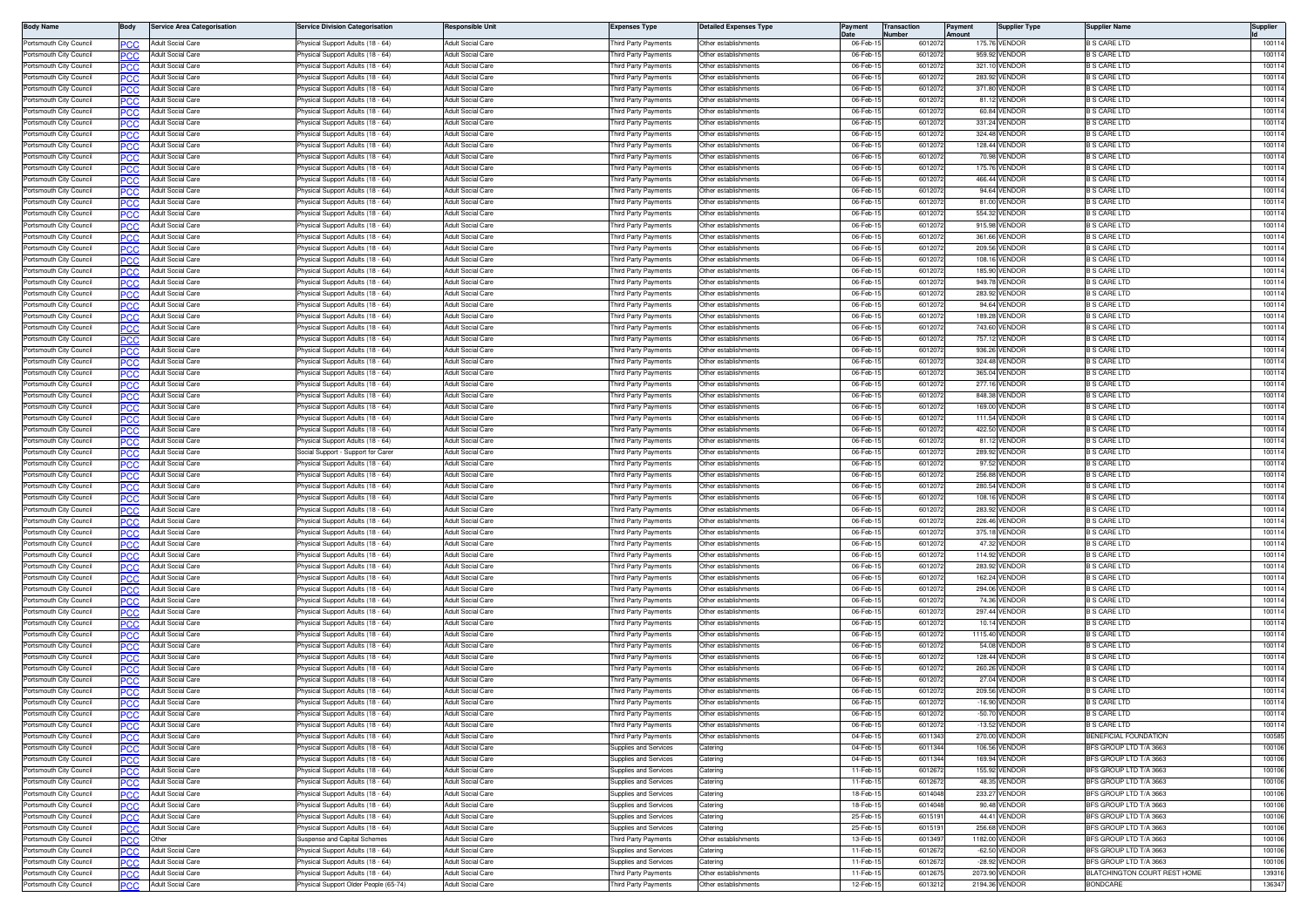| <b>Body Name</b>                                   | 3ody       | <b>Service Area Categorisation</b>            | Service Division Categorisation                                      | <b>Responsible Unit</b>                       | Expenses Type                                 | etailed Expenses Type                                        | Pavment             | <b>Transaction</b> | Payment | Supplier Type                     | Supplier Name                                             | Supplier         |
|----------------------------------------------------|------------|-----------------------------------------------|----------------------------------------------------------------------|-----------------------------------------------|-----------------------------------------------|--------------------------------------------------------------|---------------------|--------------------|---------|-----------------------------------|-----------------------------------------------------------|------------------|
| Portsmouth City Council                            |            | Adult Social Care                             | Physical Support Older People (65-74)                                | Adult Social Care                             | hird Party Payments                           | Other establishments                                         | 12-Feb-             | 601321             |         | -2057.12 VENDOF                   | <b>BONDCARE</b>                                           | 13634            |
| Portsmouth City Council                            |            | Adult Social Care                             | hysical Support Older People (65-74)                                 | Adult Social Care                             | hird Party Payments                           | Other establishments                                         | 12-Feb-             | 601321             |         | 2194.36 VENDOF                    | <b>SONDCARE</b>                                           | 13634            |
| Portsmouth City Council                            |            | Adult Social Care                             | hysical Support Older People (65-74)                                 | <b>Adult Social Care</b>                      | hird Party Payments                           | Other establishments                                         | 12-Feb-1            | 601321             |         | 2194.36 VENDOF                    | <b>SONDCARE</b>                                           | 13634            |
| Portsmouth City Council                            |            | Adult Social Care                             | hysical Support Older People (65-74                                  | Adult Social Care                             | <b>hird Party Payments</b>                    | ther establishments                                          | 12-Feb              | 601321             |         | 2194.36 VENDOI                    | ONDCARI                                                   | 13634            |
| Portsmouth City Council                            | PC.C       | <b>Adult Social Care</b>                      | hysical Support Older People (65-74)                                 | <b>Adult Social Care</b>                      | hird Party Payments                           | Other establishments                                         | 12-Feb-             | 601321             |         | 2194.36 VENDOF                    | <b>SONDCARE</b>                                           | 13634            |
| Portsmouth City Council                            |            | <b>Adult Social Care</b>                      | 'hysical Support Older People (65-74)                                | <b>Adult Social Care</b>                      | hird Party Payments                           | Other establishments                                         | 12-Feb-             | 601321             |         | 1989.96 VENDOF                    | BONDCARI                                                  | 136347           |
| Portsmouth City Council                            |            | Adult Social Care                             | Physical Support Adults (18 - 64)                                    | Adult Social Care                             | hird Party Payments                           | Other establishments                                         | 12-Feb-1            | 601321             |         | 1811.88 VENDOR                    | <b>BONDCARE</b>                                           | 136347           |
| Portsmouth City Council                            |            | Adult Social Care                             | Physical Support Older People (65-74)                                | Adult Social Care                             | hird Party Payments                           | Other establishments                                         | 12-Feb-             | 601321             |         | 2194.36 VENDOF                    | <b>BONDCARE</b>                                           | 136347           |
| Portsmouth City Council                            |            | Adult Social Care                             | hysical Support Older People (65-74)                                 | Adult Social Care                             | hird Party Payments                           | Ther establishments                                          | 12-Feb-1            | 601321             |         | 1989.96 VENDOF                    | <b>SONDCARE</b>                                           | 136347           |
| Portsmouth City Council                            |            | Adult Social Care                             | Physical Support Adults (18 - 64)                                    | Adult Social Care                             | hird Party Payments                           | Other establishments                                         | 12-Feb-             | 601321             |         | 2520.00 VENDOF                    | <b>RAEMAR RCH LIMITED</b>                                 | 10201            |
| Portsmouth City Council                            |            | Adult Social Care                             | hysical Support Adults (18 - 64)                                     | Adult Social Care                             | hird Party Payments                           | Other establishments                                         | 12-Feb-1            | 601321             |         | 2380.00 VENDOF                    | <b>RAEMAR RCH LIMITED</b>                                 | 10201            |
| Portsmouth City Council                            |            | <b>Adult Social Care</b>                      | 'hysical Support Adults (18 - 64)                                    | <b>Adult Social Care</b>                      | hird Party Payments                           | Other establishments                                         | 12-Feb-1            | 601321             |         | 1811.88 VENDOR                    | RAEMAR RCH LIMITED                                        | 102015           |
| Portsmouth City Council                            |            | <b>Adult Social Care</b>                      | hysical Support Adults (18 - 64                                      | <b>Adult Social Care</b>                      | <b>hird Party Payments</b>                    | ther establishment                                           | 12-Feb-             | 60132              |         | 2520.00 VENDOF                    | RAEMAR RCH LIMITED                                        | 10201            |
| Portsmouth City Council                            |            | <b>Adult Social Care</b>                      | 'hysical Support Adults (18 - 64)                                    | Adult Social Care                             | nird Party Payments                           | Ther establishments                                          | 12-Feb-             | 601321             |         | 1811.88 VENDOR                    | <b>RAFMAR RCH LIMITED</b>                                 | 10201            |
| Portsmouth City Council                            |            | Adult Social Care                             | <sup>9</sup> hysical Support Adults (18 - 64)                        | Adult Social Care                             | hird Party Payments                           | Other establishments                                         | 12-Feb-1            | 601321             |         | 2520.00 VENDOF                    | <b>RAEMAR RCH LIMITED</b><br><b>BRAEMAR RCH LIMITED</b>   | 102015           |
| Portsmouth City Council                            | PC.C       | <b>Adult Social Care</b>                      | Physical Support Adults (18 - 64)                                    | Adult Social Care                             | hird Party Payments                           | Other establishments                                         | 12-Feb-1            | 601321             |         | 1811.88 VENDOF                    |                                                           | 102015           |
| Portsmouth City Council                            |            | Adult Social Care                             | hysical Support Adults (18 - 64)                                     | Adult Social Care<br>Adult Social Care        | hird Party Payments                           | Other establishments                                         | 12-Feb-<br>12-Feb-  | 601321<br>601321   |         | 1811.88 VENDOR<br>1896.16 VENDOR  | <b>BRAEMAR RCH LIMITED</b>                                | 10201            |
| Portsmouth City Council                            |            | Adult Social Care                             | hysical Support Adults (18 - 64)                                     | Adult Social Care                             | hird Party Payments                           | Other establishments                                         | 12-Feb-             | 601321             |         |                                   | RAEMAR RCH LIMITED<br><b>RAEMAR RCH LIMITED</b>           | 10201<br>10201   |
| Portsmouth City Council<br>Portsmouth City Council |            | Adult Social Care<br>Adult Social Care        | Physical Support Adults (18 - 64)<br>hysical Support Adults (18 - 64 | <b>Adult Social Care</b>                      | hird Party Payments                           | Other establishments<br>)ther establishments                 | 12-Feb-             | 601321             |         | 1607.48 VENDOF<br>2520.00 VENDOF  | RAEMAR RCH LIMITED                                        | 102015           |
|                                                    |            |                                               |                                                                      |                                               | hird Party Payments                           |                                                              |                     |                    |         |                                   |                                                           |                  |
| Portsmouth City Council<br>Portsmouth City Council |            | Adult Social Care<br><b>Adult Social Care</b> | hysical Support Adults (18 - 64)                                     | <b>Adult Social Care</b>                      | hird Party Payments                           | Other establishments                                         | 23-Feb-<br>16-Feb-  | 601502<br>601381   | 487.7   | 30000.00 VENDOR<br><b>COMPANY</b> | RITISH RED CROSS SOCIETY<br>RITISH TELECOMMUNICATIONS PLC | 100243<br>100132 |
| Portsmouth City Council                            |            | <b>Adult Social Care</b>                      | Commissioning & service delivery<br>Social Care Activities           | Adult Social Care<br>Adult Social Care        | Supplies and Services                         | Communications and computing                                 | 23-Feb-1            | 601502             |         | 127.43 COMPANY                    | RITISH TELECOMMUNICATIONS PLC                             | 100132           |
| Portsmouth City Council                            | PC.C       | Adult Social Care                             | hysical Support Adults (18 - 64)                                     | <b>Adult Social Care</b>                      | supplies and Services<br>upplies and Services | Communications and computing<br>communications and computing | 12-Feb-1            | 601322             |         | 184.27 COMPANY                    | RITISH TELECOMMUNICATIONS PLC                             | 100132           |
| Portsmouth City Council                            |            | Adult Social Care                             | hysical Support Adults (18 - 64)                                     | Adult Social Care                             | upplies and Services                          | Communications and computing                                 | 13-Feb-1            | 601351             |         | 50.04 COMPANY                     | <b>IRITISH TELECOMMUNICATIONS PLC</b>                     | 100132           |
| Portsmouth City Council                            |            | Adult Social Care                             | Social Care Activities                                               | <b>Adult Social Care</b>                      | upplies and Services                          | Communications and computing                                 | 23-Feb-1            | 601502             |         | 46.33 COMPANY                     | RITISH TELECOMMUNICATIONS PLC                             | 100132           |
| Portsmouth City Council                            |            | Adult Social Care                             | hysical Support Adults (18 - 64)                                     | Adult Social Care                             | upplies and Services                          | Communications and computing                                 | 20-Feb-             | 601474             |         | 51.10 COMPANY                     | RITISH TELECOMMUNICATIONS PLC                             | 100132           |
| Portsmouth City Council                            |            | <b>Adult Social Care</b>                      | nformation and Early Intervention                                    | <b>Adult Social Care</b>                      | upplies and Services                          | communications and computing                                 | 17-Feb-             | 601395             |         | 49.89 COMPANY                     | RITISH TELECOMMUNICATIONS PLC                             | 100132           |
| Portsmouth City Council                            |            | <b>Adult Social Care</b>                      | hysical Support Adults (18 - 64                                      | Adult Social Care                             | upplies and Services                          | ommunications and computing                                  | 12-Feb-             | 601322             |         | 49.89 COMPANY                     | RITISH TELECOMMUNICATIONS PLC                             | 100132           |
| Portsmouth City Council                            | <b>PCC</b> | <b>Adult Social Care</b>                      | Physical Support Adults (18 - 64)                                    | Adult Social Care                             | Supplies and Services                         | Communications and computing                                 | 20-Feb-1            | 6014742            |         | 10.24 COMPANY                     | BRITISH TELECOMMUNICATIONS PLC                            | 100132           |
| Portsmouth City Council                            |            | <b>Adult Social Care</b>                      | 'hysical Support Adults (18 - 64)                                    | Adult Social Care                             | supplies and Services                         | communications and computing                                 | 20-Feb-             | 601474             |         | 21.97 COMPANY                     | RITISH TELECOMMUNICATIONS PLC                             | 100132           |
| Portsmouth City Council                            |            | Adult Social Care                             | 'hysical Support Adults (18 - 64)                                    | Adult Social Care                             | supplies and Services                         | Communications and computing                                 | 20-Feb-             | 601474             |         | 27.16 COMPANY                     | RITISH TELECOMMUNICATIONS PLC                             | 100132           |
| Portsmouth City Council                            |            | Adult Social Care                             | Physical Support Adults (18 - 64)                                    | <b>Adult Social Care</b>                      | Supplies and Services                         | Communications and computing                                 | 20-Feb-1            | 6014742            |         | 25.88 COMPANY                     | RITISH TELECOMMUNICATIONS PLC                             | 100132           |
| Portsmouth City Council                            |            | <b>Adult Social Care</b>                      | hysical Support Adults (18 - 64)                                     | Adult Social Care                             | upplies and Services                          | Communications and computing                                 | 20-Feb-             | 601474             |         | 101.70 COMPANY                    | <b>IRITISH TELECOMMUNICATIONS PLC</b>                     | 100132           |
| Portsmouth City Council                            |            | Adult Social Care                             | hysical Support Adults (18 - 64)                                     | <b>Adult Social Care</b>                      | supplies and Services                         | Communications and computing                                 | 20-Feb-             | 601474             |         | 50.55 COMPANY                     | RITISH TELECOMMUNICATIONS PLC                             | 100132           |
| Portsmouth City Council                            |            | Adult Social Care                             | Social Support - Substance misuse support                            | Adult Social Care                             | aird Party Payments                           | Other establishments                                         | 18-Feb-             | 601405             |         | 7490.00 VENDOR                    | ROADWAY LODGE                                             | 127430           |
| Portsmouth City Council                            |            | Adult Social Care                             | iocial Support - Substance misuse suppor                             | <b>Adult Social Care</b>                      | come                                          | ustomer and client receipt                                   | 18-Feb-1            | 601405             |         | -480.00 VENDOF                    | ROADWAY LODGE                                             | 127430           |
| Portsmouth City Council                            |            | <b>Adult Social Care</b>                      | ocial Support - Substance misuse suppor                              | <b>Adult Social Care</b>                      | hird Party Payments                           | Other establishment                                          | 18-Feb-             | 601405             |         | 7800.24 VENDOF                    | ROADWAY LODGE                                             | 127430           |
| Portsmouth City Council                            | PCC        | Adult Social Care                             | ocial Support - Substance misuse support                             | Adult Social Care                             | come                                          | customer and client receipts                                 | 18-Feb-             | 601405             |         | -472.20 VENDOF                    | ROADWAY LODGE                                             | 127430           |
| Portsmouth City Council                            |            | Adult Social Care                             | hysical Support Adults (18 - 64)                                     | Adult Social Care                             | hird Party Payments                           | Other establishments                                         | 12-Feb-1            | 601322             |         | 2205.84 VENDOR                    | ROWNLOW ENTERPRISES LIMITEDT/A VENTRY                     | 120195           |
|                                                    |            |                                               |                                                                      |                                               |                                               |                                                              |                     |                    |         |                                   | <b>ESIDENTIAL CARE</b>                                    |                  |
| Portsmouth City Council                            | PCC        | Adult Social Care                             | Physical Support Older People (65-74)                                | Adult Social Care                             | hird Party Payments                           | Other establishments                                         | 12-Feb-1            | 601323             |         | 3309.04 VENDOR                    | CARE UK COMMUNITY PARTNERSHIPS LTD                        | 101173           |
| Portsmouth City Council                            |            | <b>Adult Social Care</b>                      | 'hysical Support Adults (18 - 64)                                    | Adult Social Care                             | hird Party Payments                           | Other establishments                                         | 09-Feb-             | 60123              |         | 432.64 VENDOF                     | ARING FOR YOU LIMITED                                     | 10011            |
| Portsmouth City Council                            | PCC        | <b>Adult Social Care</b>                      | Physical Support Adults (18 - 64)                                    | Adult Social Care                             | hird Party Payments                           | Other establishments                                         | 25-Feb-             | 601520             |         | 753.74 VENDOF                     | CARING FOR YOU LIMITED                                    | 10011            |
| Portsmouth City Council                            |            | Adult Social Care                             | hysical Support Adults (18 - 64)                                     | <b>Adult Social Care</b>                      | hird Party Payments                           | Other establishments                                         | 09-Feb-1            | 6012358            |         | 1514.24 VENDOF                    | ARING FOR YOU LIMITED                                     | 100116           |
| Portsmouth City Council                            | PCC        | <b>Adult Social Care</b>                      | hysical Support Adults (18 - 64)                                     | Adult Social Care                             | hird Party Payments                           | Other establishments                                         | 09-Feb-1<br>09-Feb- | 601235             |         | 260.26 VENDOR                     | ARING FOR YOU LIMITED                                     | 100116           |
| Portsmouth City Council<br>Portsmouth City Council |            | Adult Social Care                             | hysical Support Adults (18 - 64)                                     | <b>Adult Social Care</b><br>Adult Social Care | hird Party Payments                           | Other establishments                                         | 09-Feb-             | 601235             |         | 192.66 VENDOF                     | CARING FOR YOU LIMITED                                    | 100116<br>10011  |
| Portsmouth City Council                            |            | Adult Social Care<br>Adult Social Care        | hysical Support Adults (18 - 64)<br>hysical Support Adults (18 - 64) | <b>Adult Social Care</b>                      | hird Party Payments<br>nird Party Payments    | Other establishments<br>Other establishments                 | 09-Feb-             | 601235<br>6012358  |         | 67.60 VENDOR<br>182.52 VENDOF     | ARING FOR YOU LIMITED<br>ARING FOR YOU LIMITED            | 100116           |
| Portsmouth City Council                            |            | <b>Adult Social Care</b>                      | hysical Support Adults (18 - 64                                      | <b>Adult Social Care</b>                      | hird Party Payments                           | )ther establishment                                          | 09-Feb-             | 601235             |         | 138.58 VENDOF                     | ARING FOR YOU LIMITED                                     | 100116           |
| Portsmouth City Council                            |            | <b>Adult Social Care</b>                      | Physical Support Adults (18 - 64)                                    | Adult Social Care                             | hird Party Payments                           | Other establishments                                         | 09-Feb-1            | 601235             |         | 946.40 VENDOF                     | CARING FOR YOU LIMITED                                    | 100116           |
| Portsmouth City Council                            | <b>PCC</b> | <b>Adult Social Care</b>                      | 'hysical Support Adults (18 - 64)                                    | Adult Social Care                             | hird Party Payments                           | Other establishments                                         | 09-Feb-1            | 601235             |         | 689.52 VENDOF                     | CARING FOR YOU LIMITED                                    | 10011            |
| Portsmouth City Council                            |            | Adult Social Care                             | hysical Support Adults (18 - 64)                                     | Adult Social Care                             | hird Party Payments                           | Other establishments                                         | 09-Feb-1            | 601235             |         | 101.40 VENDOF                     | ARING FOR YOU LIMITED                                     | 10011            |
| Portsmouth City Council                            |            | <b>Adult Social Care</b>                      | Physical Support Adults (18 - 64)                                    | Adult Social Care                             | hird Party Payments                           | Other establishments                                         | 09-Feb-1            | 601235             |         | 763,88 VENDOF                     | ARING FOR YOU LIMITED                                     | 100116           |
| Portsmouth City Council                            |            | Adult Social Care                             | hysical Support Adults (18 - 64)                                     | <b>Adult Social Care</b>                      | <b>hird Party Payments</b>                    | Other establishments                                         | 09-Feb-1            | 601235             |         | 33.80 VENDOR                      | ARING FOR YOU LIMITED                                     | 100116           |
| Portsmouth City Council                            |            | Adult Social Care                             | Physical Support Adults (18 - 64)                                    | <b>Adult Social Care</b>                      | hird Party Payments                           | Other establishments                                         | 09-Feb-             | 601235             |         | 1673.10 VENDOF                    | CARING FOR YOU LIMITED                                    | 10011            |
| Portsmouth City Council                            |            | <b>Adult Social Care</b>                      | hysical Support Adults (18 - 64)                                     | Adult Social Care                             | hird Party Payments                           | Other establishments                                         | 09-Feb-             | 601235             |         | 54.08 VENDOF                      | ARING FOR YOU LIMITED                                     | 10011            |
| Portsmouth City Council                            |            | Adult Social Care                             | hysical Support Adults (18 - 64                                      | <b>Adult Social Care</b>                      | aird Party Payments                           | Other establishments                                         | 09-Feb-             | 601235             |         | 1943.50 VENDOF                    | ARING FOR YOU LIMITED                                     | 10011            |
| Portsmouth City Council                            |            | <b>Adult Social Care</b>                      | hysical Support Adults (18 - 64)                                     | <b>Adult Social Care</b>                      | hird Party Payments                           | Other establishments                                         | 09-Feb-             | 601235             |         | 20.28 VENDOR                      | ARING FOR YOU LIMITED                                     | 100116           |
| Portsmouth City Council                            |            | <b>Adult Social Care</b>                      | 'hysical Support Adults (18 - 64)                                    | Adult Social Care                             | hird Party Payments                           | Ther establishments                                          | 09-Feb-1            | 601235             |         | 20.28 VENDOR                      | CARING FOR YOU LIMITED                                    | 100116           |
| insinouur ony coun                                 |            | iuil Juuai var                                | iyəlcal ədippolit Muditə (10 ° 04                                    |                                               | iiu raity rayinems                            |                                                              | na-Len              | <b>DO 120</b>      | ا ،عد ا | vervou                            | ring for you limitee                                      | 10011            |
| Portsmouth City Council                            |            | Adult Social Care                             | Social Support - Support for Carer                                   | Adult Social Care                             | hird Party Payments                           | Other establishments                                         | 09-Feb-1            | 6012358            |         | 72.48 VENDOR                      | CARING FOR YOU LIMITED                                    | 100116           |
| Portsmouth City Council                            |            | <b>Adult Social Care</b>                      | Physical Support Adults (18 - 64)                                    | Adult Social Care                             | hird Party Payments                           | Other establishments                                         | 09-Feb-1            | 6012358            |         | 1128.92 VENDOR                    | CARING FOR YOU LIMITED                                    | 100116           |
| Portsmouth City Council                            | PCC        | Adult Social Care                             | Physical Support Adults (18 - 64)                                    | Adult Social Care                             | hird Party Payments                           | Other establishments                                         | 09-Feb-1            | 6012358            |         | 344.76 VENDOR                     | CARING FOR YOU LIMITED                                    | 100116           |
| Portsmouth City Council                            |            | Adult Social Care                             | Social Support - Support for Carer                                   | Adult Social Care                             | hird Party Payments                           | Other establishments                                         | 09-Feb-1            | 601235             |         | 151.00 VENDOR                     | CARING FOR YOU LIMITED                                    | 100116           |
| Portsmouth City Council                            |            | Adult Social Care                             | 'hysical Support Adults (18 - 64)                                    | Adult Social Care                             | hird Party Payments                           | Other establishments                                         | 09-Feb-1            | 601235             |         | 283.92 VENDOR                     | ARING FOR YOU LIMITED                                     | 100116           |
| Portsmouth City Council                            | PCC.       | Adult Social Care                             | Physical Support Adults (18 - 64)                                    | Adult Social Care                             | hird Party Payments                           | Other establishments                                         | 09-Feb-1            | 6012358            |         | 74.36 VENDOR                      | CARING FOR YOU LIMITED                                    | 100116           |
| Portsmouth City Council                            |            | Adult Social Care                             | Physical Support Adults (18 - 64)                                    | Adult Social Care                             | hird Party Payments                           | Other establishments                                         | 09-Feb-1            | 6012358            |         | 169.00 VENDOR                     | CARING FOR YOU LIMITED                                    | 100116           |
| Portsmouth City Council                            | PCC        | Adult Social Care                             | Physical Support Adults (18 - 64)                                    | Adult Social Care                             | hird Party Payments                           | Other establishments                                         | 09-Feb-1            | 6012358            |         | 473.20 VENDOR                     | CARING FOR YOU LIMITED                                    | 100116           |
| Portsmouth City Council                            |            | Adult Social Care                             | Physical Support Adults (18 - 64)                                    | Adult Social Care                             | hird Party Payments                           | Other establishments                                         | 09-Feb-1            | 6012358            |         | 273.78 VENDOR                     | CARING FOR YOU LIMITED                                    | 100116           |
| Portsmouth City Council                            | PCC        | Adult Social Care                             | Physical Support Adults (18 - 64)                                    | Adult Social Care                             | hird Party Payments                           | Other establishments                                         | 09-Feb-1            | 6012358            |         | 1068.08 VENDOR                    | CARING FOR YOU LIMITED                                    | 100116           |
| Portsmouth City Council                            |            | Adult Social Care                             | Physical Support Adults (18 - 64)                                    | Adult Social Care                             | hird Party Payments                           | Other establishments                                         | 09-Feb-1            | 601235             |         | 267.02 VENDOR                     | CARING FOR YOU LIMITED                                    | 100116           |
| Portsmouth City Council                            | PCC.       | Adult Social Care                             | Physical Support Adults (18 - 64)                                    | Adult Social Care                             | hird Party Payments                           | Other establishments                                         | 09-Feb-1            | 6012358            |         | 534.04 VENDOR                     | CARING FOR YOU LIMITED                                    | 100116           |
| Portsmouth City Council                            | PCC.       | Adult Social Care                             | Physical Support Adults (18 - 64)                                    | Adult Social Care                             | hird Party Payments                           | Other establishments                                         | 09-Feb-1            | 6012358            |         | 87.88 VENDOR                      | CARING FOR YOU LIMITED                                    | 100116           |
| Portsmouth City Council                            |            | Adult Social Care                             | hysical Support Adults (18 - 64)                                     | <b>Adult Social Care</b>                      | hird Party Payments                           | Other establishments                                         | 09-Feb-1            | 6012358            |         | 469.82 VENDOR                     | CARING FOR YOU LIMITED                                    | 100116           |
| Portsmouth City Council                            | <b>PCC</b> | <b>Adult Social Care</b>                      | Physical Support Adults (18 - 64)                                    | Adult Social Care                             | hird Party Payments                           | Other establishments                                         | 09-Feb-1            | 6012358            |         | 310.96 VENDOR                     | CARING FOR YOU LIMITED                                    | 100116           |
|                                                    |            |                                               |                                                                      |                                               |                                               |                                                              |                     |                    |         |                                   |                                                           |                  |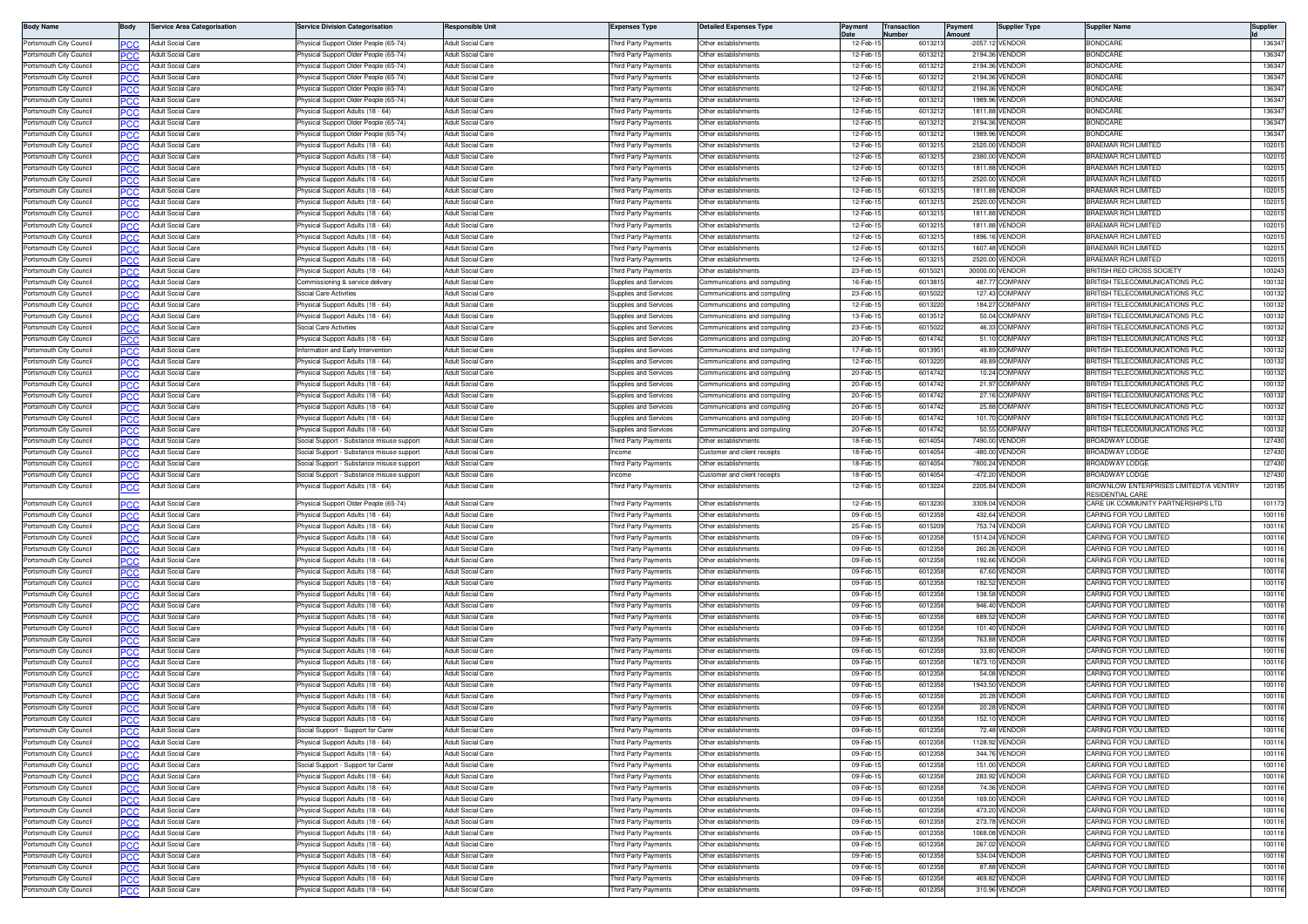| <b>Body Name</b>                                   | Body              | Service Area Categorisation                          | ervice Division Categorisation                                        | lesponsible Unit                                     | Expenses Type                               | <b>Detailed Expenses Type</b>                | Payment              | lumber | <b>Transaction</b> | Payment<br><b>Imount</b> | <b>Supplier Type</b>             | Supplier Name                                    | Supplier         |
|----------------------------------------------------|-------------------|------------------------------------------------------|-----------------------------------------------------------------------|------------------------------------------------------|---------------------------------------------|----------------------------------------------|----------------------|--------|--------------------|--------------------------|----------------------------------|--------------------------------------------------|------------------|
| Portsmouth City Council                            |                   | Adult Social Care                                    | hysical Support Adults (18 - 64)                                      | <b>Adult Social Care</b>                             | hird Party Payments                         | Other establishments                         | 09-Feb-              |        | 601235             |                          | 169.00 VENDOF                    | CARING FOR YOU LIMITED                           | 10011            |
| Portsmouth City Council                            | PCC               | Adult Social Care                                    | hysical Support Adults (18 - 64)                                      | <b>Adult Social Care</b>                             | hird Party Payments                         | Other establishments                         | 09-Feb-              |        | 601235             |                          | 1297.92 VENDOR                   | ARING FOR YOU LIMITED                            | 10011            |
| Portsmouth City Council                            | PCC               | Adult Social Care                                    | hysical Support Adults (18 - 64)                                      | <b>Adult Social Care</b>                             | hird Party Payments                         | Other establishments                         | 09-Feb-              |        | 601235             |                          | 280.54 VENDOR                    | CARING FOR YOU LIMITED                           | 100116           |
| Portsmouth City Council                            | PCC               | Adult Social Care                                    | hysical Support Adults (18 - 64)                                      | Adult Social Care                                    | hird Party Payments                         | Other establishments                         | 09-Feb-              |        | 601235             |                          | 493.48 VENDOF                    | ARING FOR YOU LIMITED                            | 10011            |
| Portsmouth City Council<br>Portsmouth City Council | <b>PCC</b>        | Adult Social Care<br>Adult Social Care               | hysical Support Adults (18 - 64)                                      | <b>Adult Social Care</b><br><b>Adult Social Care</b> | hird Party Payments                         | Other establishments<br>Other establishments | 09-Feb-1<br>09-Feb-1 |        | 6012358<br>601235  |                          | 20.28 VENDOF<br>280.54 VENDOF    | CARING FOR YOU LIMITED<br>CARING FOR YOU LIMITED | 10011<br>10011   |
| Portsmouth City Council                            | PCC<br>PCC        | Adult Social Care                                    | hysical Support Adults (18 - 64)<br>hysical Support Adults (18 - 64)  | <b>Adult Social Care</b>                             | hird Party Payments<br>hird Party Payments  | Other establishments                         | 09-Feb-              |        | 601235             |                          | 40.56 VENDOR                     | CARING FOR YOU LIMITED                           | 100116           |
| Portsmouth City Council                            |                   | <b>Adult Social Care</b>                             | hysical Support Adults (18 - 64)                                      | <b>Adult Social Care</b>                             | hird Party Payments                         | Other establishments                         | 09-Feb-              |        | 601235             |                          | 534.04 VENDOR                    | CARING FOR YOU LIMITED                           | 10011            |
| Portsmouth City Council                            | PCC               | Adult Social Care                                    | hysical Support Adults (18 - 64)                                      | <b>Adult Social Care</b>                             | hird Party Payments                         | Other establishments                         | 09-Feb-1             |        | 6012358            |                          | 270.40 VENDOR                    | ARING FOR YOU LIMITED                            | 100116           |
| Portsmouth City Council                            |                   | Adult Social Care                                    | hysical Support Adults (18 - 64)                                      | <b>Adult Social Care</b>                             | hird Party Payments                         | Other establishments                         | 09-Feb-              |        | 601235             |                          | 87.88 VENDOF                     | CARING FOR YOU LIMITED                           | 10011            |
| Portsmouth City Council                            | ∍сс               | Adult Social Care                                    | hysical Support Adults (18 - 64)                                      | <b>Adult Social Care</b>                             | hird Party Payments                         | Other establishments                         | 09-Feb-              |        | 601235             |                          | 354.90 VENDOR                    | CARING FOR YOU LIMITED                           | 10011            |
| Portsmouth City Council                            | PCC               | Adult Social Care                                    | hysical Support Adults (18 - 64)                                      | <b>Adult Social Care</b>                             | hird Party Payments                         | Other establishments                         | 09-Feb-1             |        | 6012358            |                          | 196.04 VENDOR                    | CARING FOR YOU LIMITED                           | 100116           |
| Portsmouth City Council                            | PCC               | Adult Social Care                                    | hysical Support Adults (18 - 64)                                      | <b>Adult Social Care</b>                             | hird Party Payments                         | Other establishments                         | 09-Feb-              |        | 601235             |                          | 946.40 VENDOF                    | CARING FOR YOU LIMITED                           | 10011            |
| Portsmouth City Council                            | <b>PCC</b>        | Adult Social Care                                    | hysical Support Adults (18 - 64)                                      | Adult Social Care                                    | hird Party Payments                         | Other establishments                         | 09-Feb-              |        | 601235             |                          | 118.30 VENDOR                    | CARING FOR YOU LIMITED                           | 10011            |
| Portsmouth City Council                            | PCC               | Adult Social Care<br><b>Adult Social Care</b>        | hysical Support Adults (18 - 64)<br>hysical Support Adults (18 - 64)  | Adult Social Care<br><b>Adult Social Care</b>        | hird Party Payments                         | Other establishments                         | 09-Feb-<br>09-Feb-1  |        | 601235<br>601235   |                          | 277.16 VENDOF<br>125.06 VENDOR   | CARING FOR YOU LIMITED<br>ARING FOR YOU LIMITED  | 10011<br>100116  |
| Portsmouth City Council<br>Portsmouth City Council | PCC               | <b>Adult Social Care</b>                             | hysical Support Adults (18 - 64)                                      | <b>Adult Social Care</b>                             | hird Party Payments<br>hird Party Payments  | Other establishments<br>Other establishments | 09-Feb-1             |        | 6012358            |                          | 351.52 VENDOR                    | CARING FOR YOU LIMITED                           | 100116           |
| Portsmouth City Council                            | PCC               | <b>Adult Social Care</b>                             | hysical Support Adults (18 - 64)                                      | Adult Social Care                                    | hird Party Payments                         | Other establishments                         | 09-Feb-1             |        | 601235             |                          | 723.32 VENDOR                    | ARING FOR YOU LIMITED                            | 10011            |
| Portsmouth City Council                            | PCC               | Adult Social Care                                    | hysical Support Adults (18 - 64)                                      | <b>Adult Social Care</b>                             | hird Party Payments                         | Other establishments                         | 09-Feb-              |        | 6012358            |                          | 270.40 VENDOF                    | CARING FOR YOU LIMITED                           | 10011            |
| Portsmouth City Council                            | эсс               | Adult Social Care                                    | hysical Support Adults (18 - 64)                                      | <b>Adult Social Care</b>                             | nird Party Payments                         | Other establishments                         | 09-Feb-1             |        | 601235             |                          | 412.36 VENDOF                    | ARING FOR YOU LIMITED                            | 100116           |
| Portsmouth City Council                            | PCC               | Adult Social Care                                    | hysical Support Adults (18 - 64)                                      | <b>Adult Social Care</b>                             | hird Party Payments                         | Other establishments                         | 09-Feb-1             |        | 601235             |                          | 236.60 VENDOR                    | CARING FOR YOU LIMITED                           | 100116           |
| Portsmouth City Council                            | PCC               | Adult Social Care                                    | hysical Support Adults (18 - 64)                                      | Adult Social Care                                    | hird Party Payments                         | Other establishments                         | 09-Feb-              |        | 601235             |                          | 273.78 VENDOF                    | CARING FOR YOU LIMITED                           | 10011            |
| Portsmouth City Council                            | PCC               | Adult Social Care                                    | hysical Support Adults (18 - 64)                                      | Adult Social Care                                    | hird Party Payments                         | Other establishments                         | 09-Feb-              |        | 601235             |                          | 70.98 VENDOR                     | CARING FOR YOU LIMITED                           | 10011            |
| Portsmouth City Council                            |                   | <b>Adult Social Care</b>                             | hysical Support Adults (18 - 64)                                      | <b>Adult Social Care</b>                             | hird Party Payments                         | Other establishments                         | 09-Feb-1             |        | 601235             |                          | 94.64 VENDOF                     | <b>CARING FOR YOU LIMITED</b>                    | 100116           |
| Portsmouth City Council                            | PCC               | Adult Social Care                                    | hysical Support Adults (18 - 64)                                      | <b>Adult Social Care</b>                             | hird Party Payments                         | Other establishments                         | 09-Feb-1             |        | 601235             |                          | 665.86 VENDOR                    | CARING FOR YOU LIMITED                           | 100116           |
| Portsmouth City Council                            |                   | Adult Social Care<br><b>Adult Social Care</b>        | hysical Support Adults (18 - 64)                                      | <b>Adult Social Care</b><br>Adult Social Care        | hird Party Payments                         | Other establishments<br>Other establishments | 09-Feb-1<br>09-Feb-  |        | 601235             |                          | 199.42 VENDOR<br>141.96 VENDOF   | CARING FOR YOU LIMITED<br>ARING FOR YOU LIMITED  | 100116<br>10011  |
| Portsmouth City Council<br>Portsmouth City Council | PCC<br>PCC        | <b>Adult Social Care</b>                             | hysical Support Adults (18 - 64)<br>ocial Support - Support for Carer | <b>Adult Social Care</b>                             | hird Party Payments<br>hird Party Payments  | Other establishments                         | 09-Feb-              |        | 601235<br>601235   |                          | 163.08 VENDOR                    | CARING FOR YOU LIMITED                           | 10011            |
| Portsmouth City Council                            | ∍сс               | Adult Social Care                                    | hysical Support Adults (18 - 64)                                      | <b>Adult Social Care</b>                             | hird Party Payments                         | Other establishments                         | 09-Feb-              |        | 601235             |                          | 572.30 VENDOF                    | ARING FOR YOU LIMITED                            | 10011            |
| Portsmouth City Council                            | <b>PCC</b>        | Adult Social Care                                    | hysical Support Adults (18 - 64)                                      | <b>Adult Social Care</b>                             | hird Party Payments                         | Other establishments                         | 09-Feb-              |        | 601235             |                          | 473.20 VENDOF                    | CARING FOR YOU LIMITED                           | 10011            |
| Portsmouth City Council                            |                   | Adult Social Care                                    | hysical Support Adults (18 - 64)                                      | <b>Adult Social Care</b>                             | hird Party Payments                         | Other establishments                         | 09-Feb-              |        | 601235             |                          | 94.64 VENDOF                     | CARING FOR YOU LIMITED                           | 10011            |
| Portsmouth City Council                            | PCC               | Adult Social Care                                    | hysical Support Adults (18 - 64)                                      | <b>Adult Social Care</b>                             | hird Party Payments                         | Other establishments                         | 09-Feb-              |        | 6012358            |                          | 1257.36 VENDOR                   | CARING FOR YOU LIMITED                           | 10011            |
| Portsmouth City Council                            | ∍сс               | <b>Adult Social Care</b>                             | hysical Support Adults (18 - 64)                                      | <b>Adult Social Care</b>                             | hird Party Payments                         | Other establishments                         | 09-Feb-              |        | 6012358            |                          | 94.64 VENDOF                     | CARING FOR YOU LIMITED                           | 100116           |
| Portsmouth City Council                            | PCC               | Adult Social Care                                    | hysical Support Adults (18 - 64)                                      | <b>Adult Social Care</b>                             | hird Party Payments                         | Other establishments                         | 09-Feb-              |        | 601235             |                          | 283.92 VENDOF                    | CARING FOR YOU LIMITED                           | 100116           |
| Portsmouth City Council                            |                   | Adult Social Care                                    | hysical Support Adults (18 - 64)                                      | <b>Adult Social Care</b>                             | hird Party Payments                         | Other establishments                         | 09-Feb-              |        | 601235             |                          | 324.48 VENDOF                    | CARING FOR YOU LIMITED                           | 10011            |
| Portsmouth City Council                            | РСС               | Adult Social Care                                    | hysical Support Adults (18 - 64)                                      | Adult Social Care                                    | hird Party Payments                         | Other establishments                         | 09-Feb-              |        | 601235             |                          | 196.04 VENDOR                    | CARING FOR YOU LIMITED                           | 10011            |
| Portsmouth City Council<br>Portsmouth City Council | PCC               | Adult Social Care<br>Adult Social Care               | hysical Support Adults (18 - 64)<br>hysical Support Adults (18 - 64)  | <b>Adult Social Care</b><br><b>Adult Social Care</b> | hird Party Payments<br>hird Party Payments  | Other establishments<br>Other establishments | 09-Feb-<br>09-Feb-1  |        | 6012358<br>601235  |                          | 189.28 VENDOR<br>466.44 VENDOF   | CARING FOR YOU LIMITED<br>CARING FOR YOU LIMITED | 100116<br>100116 |
| Portsmouth City Council                            | PCC<br><b>PCC</b> | Adult Social Care                                    | hysical Support Adults (18 - 64)                                      | Adult Social Care                                    | hird Party Payments                         | Other establishments                         | 09-Feb-              |        | 601235             |                          | 283.92 VENDOR                    | CARING FOR YOU LIMITED                           | 10011            |
| Portsmouth City Council                            | PCC               | Adult Social Care                                    | hysical Support Adults (18 - 64)                                      | Adult Social Care                                    | hird Party Payments                         | Other establishments                         | 09-Feb-              |        | 601235             |                          | 155.48 VENDOF                    | CARING FOR YOU LIMITED                           | 10011            |
| Portsmouth City Council                            | PCC               | <b>Adult Social Care</b>                             | hvsical Support Adults (18 - 64)                                      | <b>Adult Social Care</b>                             | nird Party Payments                         | Other establishments                         | 09-Feb-              |        | 601235             |                          | 94.64 VENDOF                     | ARING FOR YOU LIMITED                            | 100116           |
| Portsmouth City Council                            | ∍сс               | <b>Adult Social Care</b>                             | hysical Support Adults (18 - 64)                                      | <b>Adult Social Care</b>                             | hird Party Payments                         | Other establishments                         | 09-Feb-1             |        | 6012358            |                          | 169.00 VENDOF                    | ARING FOR YOU LIMITED                            | 100116           |
| Portsmouth City Council                            | PCC               | Adult Social Care                                    | hysical Support Adults (18 - 64)                                      | <b>Adult Social Care</b>                             | hird Party Payments                         | Other establishments                         | 09-Feb-1             |        | 601235             |                          | 253.50 VENDOR                    | ARING FOR YOU LIMITED                            | 100116           |
| Portsmouth City Council                            |                   | Adult Social Care                                    | hysical Support Adults (18 - 64)                                      | <b>Adult Social Care</b>                             | hird Party Payments                         | Other establishments                         | 09-Feb-              |        | 601235             |                          | 162.24 VENDOF                    | CARING FOR YOU LIMITED                           | 10011            |
| Portsmouth City Council                            |                   | Adult Social Care                                    | hysical Support Adults (18 - 64)                                      | <b>Adult Social Care</b>                             | hird Party Payments                         | Other establishments                         | 09-Feb-1             |        | 601235             |                          | 283.92 VENDOF                    | CARING FOR YOU LIMITED                           | 10011            |
| Portsmouth City Council                            | PCC.              | Adult Social Care                                    | hysical Support Adults (18 - 64)                                      | <b>Adult Social Care</b>                             | hird Party Payments                         | Other establishments                         | 09-Feb-1             |        | 6012358            |                          | 121.68 VENDOR                    | CARING FOR YOU LIMITED                           | 100116           |
| Portsmouth City Council<br>Portsmouth City Council | PCC<br>PCC        | Adult Social Care<br>Adult Social Care               | hysical Support Adults (18 - 64)<br>hysical Support Adults (18 - 64)  | <b>Adult Social Care</b><br>Adult Social Care        | hird Party Payments<br>hird Party Payments  | Other establishments<br>Other establishments | 09-Feb-1<br>12-Feb-  |        | 6012358<br>601323  |                          | 141.96 VENDOR<br>1607.48 VENDOR  | CARING FOR YOU LIMITED<br>CC WHITELODGE LTD      | 100116<br>139560 |
| Portsmouth City Council                            |                   | Adult Social Care                                    | ommissioning & service delivery                                       | <b>Adult Social Care</b>                             | hird Party Payments                         | Other establishments                         | 13-Feb-1             |        | 601351             |                          | 160.00 VENDOF                    | CENTRE EVENTS LTD                                | 115798           |
| Portsmouth City Council                            | PCC               | <b>Adult Social Care</b>                             | ommissioning & service delivery                                       | <b>Adult Social Care</b>                             | hird Party Payments                         | Other establishments                         | 13-Feb-1             |        | 601351             |                          | 160.00 VENDOR                    | CENTRE EVENTS LTD                                | 115798           |
| Portsmouth City Council                            |                   | Adult Social Care                                    | ommissioning & service delivery                                       | <b>Adult Social Care</b>                             | hird Party Payments                         | Other establishments                         | 13-Feb-              |        | 601351             |                          | 160.00 VENDOR                    | CENTRE EVENTS LTD                                | 115798           |
| Portsmouth City Council                            | ∍сс               | Adult Social Care                                    | hysical Support Adults (18 - 64)                                      | Adult Social Care                                    | hird Party Payments                         | Other establishments                         | 12-Feb-1             |        | 601323             |                          | 1607.48 VENDOR                   | <b>HEYBASSA LODGE REST HOME</b>                  | 127736           |
| Portsmouth City Council                            | PCC               | Adult Social Care                                    | hysical Support Adults (18 - 64)                                      | <b>Adult Social Care</b>                             | hird Party Payments                         | Other establishments                         | 18-Feb-1             |        | 601406             |                          | 536.56 VENDOR                    | CHOICE SUPPORT HAMPSHIRE                         | 101204           |
| Portsmouth City Council                            |                   | Adult Social Care                                    | hysical Support Adults (18 - 64)                                      | Adult Social Care                                    | hird Party Payments                         | Other establishments                         | 18-Feb-              |        | 601406             |                          | 1016.64 VENDOF                   | <b>HOICE SUPPORT HAMPSHIRE</b>                   | 10120            |
| Portsmouth City Council<br>Portsmouth City Council | <b>PCC</b>        | Adult Social Care<br>Adult Social Care               | iformation and Early Interventior                                     | <b>Adult Social Care</b><br><b>Adult Social Care</b> | hird Party Payments                         | Other establishments<br>Other establishments | 13-Feb-1<br>12-Feb-  |        | 6013522<br>6013248 |                          | 3166.66 VENDOR<br>1811.88 VENDOF | CHOICES ADVOCACY<br>CI ARENDON CARE HOME         | 134795<br>13851  |
| Portsmouth City Council                            | PCC<br>PCC        | Adult Social Care                                    | hysical Support Adults (18 - 64)<br>hysical Support Adults (18 - 64)  | Adult Social Care                                    | hird Party Payments<br>hird Party Payments  | Other establishments                         | 12-Feb-              |        | 601324             |                          | 1811.88 VENDOR                   | CI ARENDON CARE HOME                             | 13851            |
| Portsmouth City Council                            |                   | Adult Social Care                                    | hysical Support Adults (18 - 64)                                      | <b>Adult Social Care</b>                             | hird Party Payments                         | Other establishments                         | 12-Feb-              |        | 601324             |                          | 1811.88 VENDOR                   | CLARENDON CARE HOME                              | 138519           |
| Portsmouth City Council                            | PCC               | Adult Social Care                                    | hysical Support Adults (18 - 64)                                      | <b>Adult Social Care</b>                             | hird Party Payments                         | Other establishments                         | 12-Feb-              |        | 601324             |                          | 1811.88 VENDOF                   | <b>CLARENDON CARE HOME</b>                       | 138519           |
| Portsmouth City Council                            |                   | Adult Social Care                                    | hysical Support Adults (18 - 64)                                      | Adult Social Care                                    | hird Party Payments                         | Other establishments                         | 12-Feb-1             |        | 601324             |                          | 1811.88 VENDOR                   | CLARENDON CARE HOME                              | 138519           |
| Portsmouth City Council                            | PCC               | Adult Social Care                                    | hysical Support Adults (18 - 64)                                      | Adult Social Care                                    | hird Party Payments                         | Other establishments                         | 12-Feb-1             |        | 6013248            |                          | 1811.88 VENDOR                   | CLARENDON CARE HOME                              | 138519           |
| Portsmouth City Council                            | PCC               | Adult Social Care                                    | hysical Support Adults (18 - 64)                                      | Adult Social Care                                    | hird Party Payments                         | Other establishments                         | 12-Feb-1             |        | 6013248            |                          | 1607.48 VENDOR                   | CLARENDON CARE HOME                              | 138519           |
| Portsmouth City Council                            | PCC               | Adult Social Care                                    | hysical Support Adults (18 - 64)                                      | Adult Social Care                                    | hird Party Payments                         | ther establishments                          | 12-Feb-1             |        | 601318             |                          | 1811.88 VENDOR                   | ALTON MANOR CARE HOME                            | 130289           |
| Portsmouth City Council                            | <b>PCC</b>        | Adult Social Care                                    | hysical Support Adults (18 - 64)                                      | Adult Social Care                                    | hird Party Payments                         | Other establishments                         | 12-Feb-              |        | 6013184            |                          | 1811.88 VENDOR                   | ALTON MANOR CARE HOME                            | 130289           |
| Portsmouth City Council<br>Portsmouth City Council | PCC               | <b>Adult Social Care</b><br><b>Adult Social Care</b> | hysical Support Adults (18 - 64)<br>hysical Support Adults (18 - 64)  | Adult Social Care<br><b>Adult Social Care</b>        | Third Party Payments<br>hird Party Payments | Other establishments<br>Other establishments | 12-Feb-1<br>12-Feb-1 |        | 6013184<br>6013184 |                          | 1811.88 VENDOR<br>1811.88 VENDOR | ALTON MANOR CARE HOME<br>ALTON MANOR CARE HOME   | 130289<br>130289 |
| Portsmouth City Council                            | PCC               | <b>Adult Social Care</b>                             | hysical Support Adults (18 - 64)                                      | <b>Adult Social Care</b>                             | hird Party Payments                         | Other establishments                         | 12-Feb-1             |        | 6013184            |                          | 1811.88 VENDOR                   | ALTON MANOR CARE HOME                            | 130289           |
| Portsmouth City Council                            | PCC               | <b>Adult Social Care</b>                             | hysical Support Adults (18 - 64)                                      | Adult Social Care                                    | hird Party Payments                         | Other establishments                         | 12-Feb-1             |        | 6013184            |                          | 1682.46 VENDOR                   | ALTON MANOR CARE HOME                            | 130289           |
| Portsmouth City Council                            | ∍сс               | Adult Social Care                                    | hysical Support Adults (18 - 64)                                      | Adult Social Care                                    | hird Party Payments                         | Other establishments                         | 12-Feb-1             |        | 601318             |                          | 1811.88 VENDOR                   | ALTON MANOR CARE HOME                            | 130289           |
| Portsmouth City Council                            | PCC               | Adult Social Care                                    | hysical Support Adults (18 - 64)                                      | Adult Social Care                                    | hird Party Payments                         | Other establishments                         | 12-Feb-1             |        | 6013184            |                          | 1811.88 VENDOR                   | ALTON MANOR CARE HOME                            | 130289           |
| Portsmouth City Council                            | PCC.              | Adult Social Care                                    | hysical Support Adults (18 - 64)                                      | Adult Social Care                                    | hird Party Payments                         | Other establishments                         | 12-Feb-1             |        | 6013184            |                          | 1811.88 VENDOR                   | ALTON MANOR CARE HOME                            | 130289           |
| Portsmouth City Council                            | PCC               | Adult Social Care                                    | hysical Support Adults (18 - 64)                                      | Adult Social Care                                    | hird Party Payments                         | Other establishments                         | 12-Feb-1             |        | 601318             |                          | 1811.88 VENDOR                   | ALTON MANOR CARE HOME                            | 130289           |
| Portsmouth City Council                            | <b>PCC</b>        | Adult Social Care                                    | <sup>2</sup> hysical Support Adults (18 - 64)                         | Adult Social Care                                    | hird Party Payments                         | Other establishments                         | 09-Feb-1             |        | 6012336            |                          | 1941.30 VENDOR                   | ALTON MANOR CARE HOME                            | 130289           |
| Portsmouth City Council                            | ∍сс               | Adult Social Care                                    | <sup>2</sup> hysical Support Adults (18 - 64)                         | Adult Social Care                                    | Third Party Payments                        | Other establishments                         | 12-Feb-1             |        | 601318             |                          | 1811.88 VENDOR                   | ALTON MANOR CARE HOME                            | 130289           |
| Portsmouth City Council                            | <b>PCC</b>        | Adult Social Care                                    | hysical Support Adults (18 - 64)                                      | <b>Adult Social Care</b>                             | hird Party Payments                         | Other establishments                         | 12-Feb-1             |        | 6013184            |                          | 1811.88 VENDOR                   | ALTON MANOR CARE HOME                            | 130289           |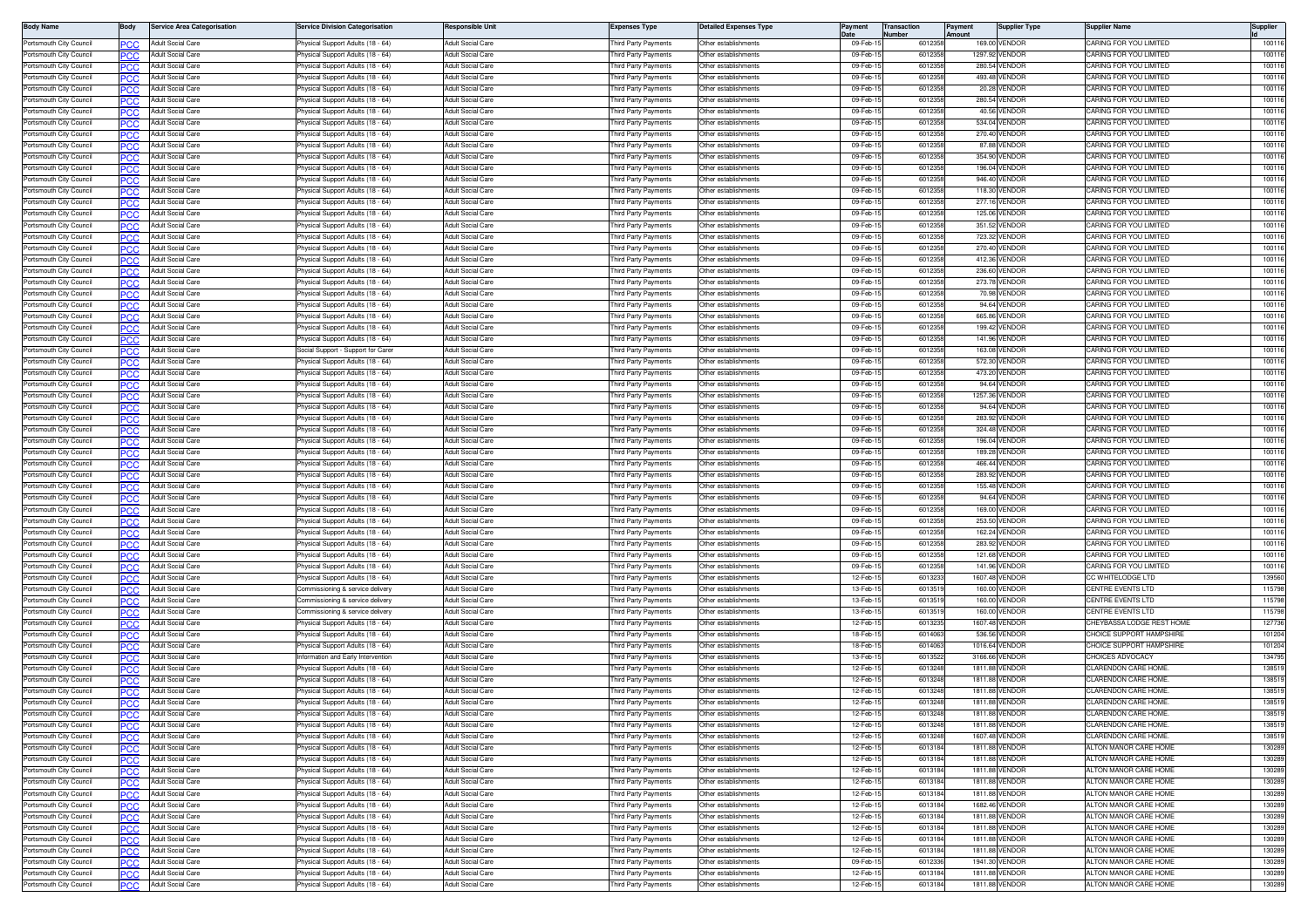| <b>Body Name</b>                                   | Body        | <b>Service Area Categorisation</b>                   | Service Division Categorisation                                       | esponsible Unit                                      | <b>Expenses Type</b>                       | etailed Expenses Type                        | Payment              | <b>Transaction</b><br>Number |                   | Payment<br>Amount | <b>Supplier Type</b>           | Supplier Name                                                   | Supplier         |
|----------------------------------------------------|-------------|------------------------------------------------------|-----------------------------------------------------------------------|------------------------------------------------------|--------------------------------------------|----------------------------------------------|----------------------|------------------------------|-------------------|-------------------|--------------------------------|-----------------------------------------------------------------|------------------|
| Portsmouth City Council                            |             | Adult Social Care                                    | hysical Support Adults (18 - 64)                                      | <b>Adult Social Care</b>                             | hird Party Payments                        | Other establishments                         | 12-Feb-              |                              | 601318            |                   | 1811.88 VENDOF                 | ALTON MANOR CARE HOME                                           | 130289           |
| Portsmouth City Council                            | PCC         | Adult Social Care                                    | Social Support - Substance misuse support                             | <b>Adult Social Care</b>                             | hird Party Payments                        | Other establishments                         | 09-Feb-              |                              | 601233            |                   | 1589.91 VENDOF                 | <b>NA TREATMENT CENTRES LTD</b>                                 | 101963           |
| Portsmouth City Council                            | PCC         | <b>Adult Social Care</b>                             | ocial Support - Substance misuse support                              | <b>Adult Social Care</b>                             | hird Party Payments                        | Other establishments                         | 09-Feb-1             |                              | 601233            |                   | 2347.01 VENDOR                 | ANA TREATMENT CENTRES LTD                                       | 101963           |
| Portsmouth City Counci                             |             | Adult Social Care                                    | ocial Support - Substance misuse support                              | Adult Social Care                                    | ird Party Payments                         | ther establishments                          | 09-Feb               |                              | 60123             |                   | 2422.72 VENDOF                 | ANA TREATMENT CENTRES LTD                                       | 10196            |
| Portsmouth City Council                            | <b>PCC</b>  | Adult Social Care                                    | hysical Support Adults (18 - 64)                                      | <b>Adult Social Care</b>                             | hird Party Payments                        | Other establishments                         | 12-Feb-              |                              | 601318            |                   | 2123.24 VENDOR                 | ANGEL CARE                                                      | 117208           |
| Portsmouth City Council                            |             | Adult Social Care                                    | hysical Support Adults (18 - 64)                                      | <b>Adult Social Care</b>                             | hird Party Payments                        | Other establishments                         | 10-Feb-              |                              | 601245            |                   | 216.00 VENDOF                  | APEX PROPERTY VENTURES LTD                                      | 108437           |
| Portsmouth City Council                            | PCC         | Adult Social Care                                    | 'hysical Support Adults (18 - 64)                                     | Adult Social Care                                    | hird Party Payments                        | Other establishments                         | 10-Feb-1             |                              | 601245            |                   | 185.90 VENDOF                  | APEX PROPERTY VENTURES LTD                                      | 108437           |
| Portsmouth City Council                            |             | <b>Adult Social Care</b>                             | hysical Support Adults (18 - 64)                                      | <b>Adult Social Care</b>                             | hird Party Payments                        | Other establishments                         | 10-Feb-              |                              | 601245            |                   | 270.16 VENDOR                  | APEX PROPERTY VENTURES LTD                                      | 108437           |
| Portsmouth City Council<br>Portsmouth City Council | PCC         | Adult Social Care<br>Adult Social Care               | hysical Support Adults (18 - 64)<br>hysical Support Adults (18 - 64)  | <b>Adult Social Care</b><br><b>Adult Social Care</b> | hird Party Payments<br>hird Party Payments | Other establishments<br>Other establishments | 10-Feb-1<br>10-Feb-  |                              | 6012454<br>601245 |                   | 50.70 VENDOR<br>13.50 VENDOF   | APEX PROPERTY VENTURES LTD<br>APEX PROPERTY VENTURES LTD        | 108437<br>108437 |
| Portsmouth City Council                            |             | Adult Social Care                                    | hysical Support Adults (18 - 64)                                      | dult Social Care                                     | hird Party Payments                        | Other establishments                         | 10-Feb-              |                              | 601245            |                   | 141.75 VENDOF                  | APEX PROPERTY VENTURES LTD                                      | 108437           |
| Portsmouth City Council                            | PCC<br>PCC. | <b>Adult Social Care</b>                             | hysical Support Adults (18 - 64)                                      | <b>Adult Social Care</b>                             | hird Party Payments                        | Other establishments                         | 10-Feb-1             |                              | 601245            |                   | 54.08 VENDOR                   | APEX PROPERTY VENTURES LTD                                      | 108437           |
| Portsmouth City Counci                             | PC X .      | Adult Social Care                                    | hysical Support Adults (18 - 64)                                      | <b>Adult Social Care</b>                             | hird Party Payments                        | ther establishments                          | 10-Feb-              |                              | 601245            |                   | 185.90 VENDOF                  | APEX PROPERTY VENTURES LTD                                      | 108437           |
| Portsmouth City Council                            | <b>PCC</b>  | <b>Adult Social Care</b>                             | 'hysical Support Adults (18 - 64)                                     | Adult Social Care                                    | hird Party Payments                        | Other establishments                         | 10-Feb-              |                              | 601245            |                   | 1367.55 VENDOF                 | APEX PROPERTY VENTURES LTD                                      | 10843            |
| Portsmouth City Council                            |             | <b>Adult Social Care</b>                             | hysical Support Adults (18 - 64)                                      | <b>Adult Social Care</b>                             | hird Party Payments                        | Other establishments                         | 10-Feb-              |                              | 601245            |                   | 189.00 VENDOR                  | APEX PROPERTY VENTURES LTD                                      | 108437           |
| Portsmouth City Council                            | PCC         | <b>Adult Social Care</b>                             | hysical Support Adults (18 - 64)                                      | <b>Adult Social Care</b>                             | hird Party Payments                        | Other establishments                         | 10-Feb-1             |                              | 601245            |                   | 209.31 VENDOR                  | APEX PROPERTY VENTURES LTD                                      | 108437           |
| Portsmouth City Council                            |             | <b>Adult Social Care</b>                             | hysical Support Adults (18 - 64)                                      | <b>Adult Social Care</b>                             | hird Party Payments                        | Other establishments                         | 10-Feb-1             |                              | 601245            |                   | 1299.63 VENDOR                 | APEX PROPERTY VENTURES LTD                                      | 108437           |
| Portsmouth City Council                            | PCC         | Adult Social Care                                    | hysical Support Adults (18 - 64)                                      | <b>Adult Social Care</b>                             | hird Party Payments                        | Other establishments                         | 10-Feb-1             |                              | 601245            |                   | 1460.16 VENDOR                 | APEX PROPERTY VENTURES LTD                                      | 108437           |
| Portsmouth City Council                            | PCC         | Adult Social Care                                    | hysical Support Adults (18 - 64)                                      | <b>Adult Social Care</b>                             | hird Party Payments                        | Other establishments                         | 10-Feb-              |                              | 601245            |                   | 234.38 VENDOF                  | APEX PROPERTY VENTURES LTD                                      | 108437           |
| Portsmouth City Counci                             | PCC         | Adult Social Care                                    | hysical Support Adults (18 - 64)                                      | <b>Adult Social Care</b>                             | hird Party Payments                        | ther establishments                          | 10-Feb-1             |                              | 601245            |                   | 415.34 VENDOF                  | APEX PROPERTY VENTURES LTD                                      | 108437           |
| Portsmouth City Council                            | <b>PCC</b>  | Adult Social Care                                    | locial Support - Support for Carer                                    | <b>Adult Social Care</b>                             | hird Party Payments                        | Other establishments                         | 10-Feb-1             |                              | 601245            |                   | 47.76 VENDOR                   | APEX PROPERTY VENTURES LTD                                      | 108437           |
| Portsmouth City Council                            | PCC         | <b>Adult Social Care</b>                             | hysical Support Adults (18 - 64)                                      | Adult Social Care                                    | hird Party Payments                        | Other establishments                         | 10-Feb-              |                              | 601245            |                   | 567.84 VENDOF                  | APEX PROPERTY VENTURES LTD                                      | 108437           |
| Portsmouth City Council                            | PCC         | <b>Adult Social Care</b>                             | hysical Support Adults (18 - 64)                                      | Adult Social Care                                    | hird Party Payments                        | Other establishments                         | 10-Feb-1             |                              | 601245            |                   | 465.90 VENDOF                  | APEX PROPERTY VENTURES LTD                                      | 10843            |
| Portsmouth City Council                            |             | Adult Social Care                                    | hysical Support Adults (18 - 64                                       | <b>Adult Social Care</b>                             | hird Party Payments                        | Other establishments                         | 10-Feb-1             |                              | 601245            |                   | 135.00 VENDOF                  | APEX PROPERTY VENTURES LTD                                      | 108437           |
| Portsmouth City Council                            | PCC         | <b>Adult Social Care</b>                             | hysical Support Adults (18 - 64)                                      | <b>Adult Social Care</b>                             | hird Party Payments                        | Other establishments                         | 10-Feb-1             |                              | 601245            |                   | 263.36 VENDOR                  | APEX PROPERTY VENTURES LTD                                      | 108437           |
| Portsmouth City Council                            |             | <b>Adult Social Care</b>                             | hysical Support Adults (18 - 64                                       | <b>Adult Social Care</b>                             | hird Party Payments                        | Other establishments                         | 10-Feb-              |                              | 601245            |                   | 513.00 VENDOR                  | APEX PROPERTY VENTURES LTD                                      | 108437           |
| Portsmouth City Council                            | PCC         | Adult Social Care                                    | hysical Support Adults (18 - 64)                                      | Adult Social Care                                    | hird Party Payments                        | Other establishments                         | 10-Feb-              |                              | 601245            |                   | 47.25 VENDOF                   | APEX PROPERTY VENTURES LTD                                      | 108437           |
| Portsmouth City Council                            | PCC         | <b>Adult Social Care</b>                             | hysical Support Adults (18 - 64)                                      | <b>Adult Social Care</b>                             | hird Party Payments                        | Other establishments                         | 10-Feb-              |                              | 601245            |                   | 307.16 VENDOR                  | APEX PROPERTY VENTURES LTD                                      | 108437           |
| Portsmouth City Counci                             | ጋርር         | <b>Adult Social Care</b>                             | hysical Support Adults (18 - 64                                       | <b>Adult Social Care</b>                             | hird Party Payments                        | ther establishments                          | 10-Feb-              |                              | 601245            |                   | 222.95 VENDOF                  | APEX PROPERTY VENTURES LTD                                      | 108437           |
| Portsmouth City Council                            | <b>PCC</b>  | Adult Social Care                                    | hysical Support Adults (18 - 64)                                      | <b>Adult Social Care</b>                             | hird Party Payments                        | Other establishments                         | 10-Feb-              |                              | 601245            |                   | 138.47 VENDOR                  | APEX PROPERTY VENTURES LTD                                      | 108437           |
| Portsmouth City Council                            |             | Adult Social Care                                    | hysical Support Adults (18 - 64)                                      | <b>Adult Social Care</b>                             | hird Party Payments                        | Other establishments                         | 10-Feb-              |                              | 601245            |                   | 330.96 VENDOF                  | APEX PROPERTY VENTURES LTD                                      | 108437           |
| Portsmouth City Counci                             | PCC         | Adult Social Care                                    | hysical Support Adults (18 - 64)                                      | <b>Adult Social Care</b>                             | hird Party Payments                        | Other establishments                         | 10-Feb-1             |                              | 6012454           |                   | 1127.26 VENDOR                 | APEX PROPERTY VENTURES LTD                                      | 108437           |
| Portsmouth City Council                            |             | <b>Adult Social Care</b>                             | hysical Support Adults (18 - 64)                                      | <b>Adult Social Care</b>                             | hird Party Payments                        | Other establishments                         | 10-Feb-1             |                              | 601245            |                   | 364.69 VENDOF                  | APEX PROPERTY VENTURES LTD                                      | 108437           |
| Portsmouth City Council<br>Portsmouth City Council | PCC         | <b>Adult Social Care</b>                             | 'hysical Support Adults (18 - 64)<br>hysical Support Adults (18 - 64) | <b>Adult Social Care</b><br><b>Adult Social Care</b> | hird Party Payments                        | Other establishments<br>Other establishments | 10-Feb-<br>10-Feb-   |                              | 601245<br>601245  |                   | 70.90 VENDOR                   | APEX PROPERTY VENTURES LTD                                      | 108437<br>10843  |
|                                                    |             | Adult Social Care                                    |                                                                       | Adult Social Care                                    | hird Party Payments                        | Other establishments                         | 10-Feb-              |                              |                   |                   | 189.00 VENDOF<br>347.64 VENDOF | APEX PROPERTY VENTURES LTD<br><b>APEX PROPERTY VENTURES LTD</b> | 108437           |
| Portsmouth City Council<br>Portsmouth City Council | PCC         | Adult Social Care<br><b>Adult Social Care</b>        | hysical Support Adults (18 - 64)<br>hysical Support Adults (18 - 64)  | <b>Adult Social Care</b>                             | hird Party Payments<br>hird Party Payments | Other establishments                         | 10-Feb-1             |                              | 601245<br>6012454 |                   | 13.50 VENDOR                   | APEX PROPERTY VENTURES LTD                                      | 108437           |
| Portsmouth City Council                            | PCC.        |                                                      |                                                                       |                                                      |                                            |                                              |                      |                              |                   |                   |                                |                                                                 |                  |
| Portsmouth City Council                            | PCC.        | <b>Adult Social Care</b><br><b>Adult Social Care</b> | hysical Support Adults (18 - 64)<br>'hysical Support Adults (18 - 64) | <b>Adult Social Care</b><br>Adult Social Care        | hird Party Payments<br>hird Party Payments | ther establishments<br>Other establishments  | 10-Feb-1<br>10-Feb-  |                              | 601245<br>601245  |                   | 84.42 VENDOR<br>658.26 VENDOF  | APEX PROPERTY VENTURES LTD<br>APEX PROPERTY VENTURES LTD        | 108437<br>108437 |
| Portsmouth City Council                            | <b>PCC</b>  | <b>Adult Social Care</b>                             | hysical Support Adults (18 - 64)                                      | Adult Social Care                                    | hird Party Payments                        | Other establishments                         | 10-Feb-              |                              | 60124             |                   | 202.70 VENDOF                  | APEX PROPERTY VENTURES LTD                                      | 108437           |
| Portsmouth City Council                            | PCC         | <b>Adult Social Care</b>                             | hysical Support Adults (18 - 64)                                      | <b>Adult Social Care</b>                             | hird Party Payments                        | Other establishments                         | 10-Feb-              |                              | 601245            |                   | 459.12 VENDOF                  | APEX PROPERTY VENTURES LTD                                      | 108437           |
| Portsmouth City Council                            |             | Adult Social Care                                    | hysical Support Adults (18 - 64)                                      | <b>Adult Social Care</b>                             | hird Party Payments                        | Other establishments                         | 10-Feb-1             |                              | 6012454           |                   | 189.00 VENDOR                  | APEX PROPERTY VENTURES LTD                                      | 108437           |
| Portsmouth City Council                            | PCC         | Adult Social Care                                    | hysical Support Adults (18 - 64)                                      | <b>Adult Social Care</b>                             | hird Party Payments                        | Other establishments                         | 10-Feb-1             |                              | 601245            |                   | 378.56 VENDOR                  | APEX PROPERTY VENTURES LTD                                      | 108437           |
| Portsmouth City Council                            |             | Adult Social Care                                    | hysical Support Adults (18 - 64)                                      | <b>Adult Social Care</b>                             | hird Party Payments                        | Other establishments                         | 10-Feb-              |                              | 601245            |                   | 107.72 VENDOR                  | APEX PROPERTY VENTURES LTD                                      | 108437           |
| Portsmouth City Counci                             |             | Adult Social Care                                    | nysical Support Adults (18 - 64                                       | <b>Adult Social Care</b>                             | hird Party Payments                        | ther establishments                          | 10-Feb-              |                              | 601245            |                   | 40.52 VENDOF                   | APEX PROPERTY VENTURES LTD                                      | 108437           |
| Portsmouth City Counci                             | PCC.        | Adult Social Care                                    | hysical Support Adults (18 - 64)                                      | <b>Adult Social Care</b>                             | hird Party Payments                        | Other establishments                         | 10-Feb-1             |                              | 6012454           |                   | 47.25 VENDOR                   | APEX PROPERTY VENTURES LTD                                      | 108437           |
| Portsmouth City Council                            | PCC         | Adult Social Care                                    | hysical Support Adults (18 - 64)                                      | <b>Adult Social Care</b>                             | hird Party Payments                        | Other establishments                         | 13-Feb-1             |                              | 601347            |                   | 810.27 VENDOR                  | APEX PROPERTY VENTURES LTD                                      | 108437           |
| Portsmouth City Council                            | PC.C        | <b>Adult Social Care</b>                             | hysical Support Adults (18 - 64)                                      | Adult Social Care                                    | hird Party Payments                        | Other establishments                         | 10-Feb-1             |                              | 601245            |                   | 1100.84 VENDOR                 | APEX PROPERTY VENTURES LTD                                      | 108437           |
| Portsmouth City Council                            |             | Adult Social Care                                    | Social Support - Support for Carer                                    | <b>Adult Social Care</b>                             | hird Party Payments                        | Other establishments                         | 10-Feb-1             |                              | 601245            |                   | 24.16 VENDOF                   | APEX PROPERTY VENTURES LTD                                      | 108437           |
| Portsmouth City Council                            | PCC         | <b>Adult Social Care</b>                             | hysical Support Adults (18 - 64)                                      | <b>Adult Social Care</b>                             | hird Party Payments                        | Other establishments                         | 10-Feb-1             |                              | 601245            |                   | 253.28 VENDOR                  | APEX PROPERTY VENTURES LTD                                      | 108437           |
| Portsmouth City Council                            |             | <b>Adult Social Care</b>                             | hysical Support Adults (18 - 64)                                      | <b>Adult Social Care</b>                             | hird Party Payments                        | Other establishments                         | 10-Feb-1             |                              | 601245            |                   | 256.88 VENDOR                  | APEX PROPERTY VENTURES LTD                                      | 108437           |
| Portsmouth City Council                            | PCC         | Adult Social Care                                    | hysical Support Adults (18 - 64)                                      | <b>Adult Social Care</b>                             | hird Party Payments                        | Other establishments                         | 10-Feb-1             |                              | 601245            |                   | 254.98 VENDOR                  | <b>APEX PROPERTY VENTURES LTD</b>                               | 108437           |
| Portsmouth City Council                            | PCC         | Adult Social Care                                    | hysical Support Adults (18 - 64)                                      | <b>Adult Social Care</b>                             | hird Party Payments                        | Other establishments                         | 10-Feb-              |                              | 601245            |                   | 219.64 VENDOR                  | APEX PROPERTY VENTURES LTD                                      | 108437           |
| Portsmouth City Counci                             |             | Adult Social Care                                    | ocial Support - Support for Care                                      | <b>Adult Social Care</b>                             | ird Party Payments                         | ther establishments                          | 10-Feb               |                              | 60124             |                   | 289.92 VENDOF                  | APEX PROPERTY VENTURES LTD                                      | 108437           |
| Portsmouth City Council                            | <b>PCC</b>  | Adult Social Care                                    | hysical Support Adults (18 - 64)                                      | <b>Adult Social Care</b>                             | hird Party Payments                        | Other establishments                         | 10-Feb-1             |                              | 601245            |                   | 182.25 VENDOR                  | APEX PROPERTY VENTURES LTD                                      | 108437           |
| Portsmouth City Council                            | PCC         | Adult Social Care                                    | hysical Support Adults (18 - 64)                                      | <b>Adult Social Care</b>                             | hird Party Payments                        | Other establishments                         | 10-Feb-1             |                              | 601245            |                   | 378.00 VENDOF                  | APEX PROPERTY VENTURES LTD                                      | 108437           |
| Portsmouth City Council                            | PCC         | <b>Adult Social Care</b>                             | hysical Support Adults (18 - 64)                                      | Adult Social Care                                    | hird Party Payments                        | Other establishments                         | 10-Feb-              |                              | 601245            |                   | 381.66 VENDOR                  | APEX PROPERTY VENTURES LTD                                      | 10843            |
| Portsmouth City Council                            |             | <b>Adult Social Care</b>                             | hysical Support Adults (18 - 64                                       | <b>Adult Social Care</b>                             | hird Party Payments                        | Other establishments                         | 13-Feb-              |                              | 601347            |                   | 614.30 VENDOF                  | APEX PROPERTY VENTURES LTD                                      | 108437           |
| Portsmouth City Council                            | PCC         | <b>Adult Social Care</b>                             | hysical Support Adults (18 - 64)                                      | <b>Adult Social Care</b>                             | hird Party Payments                        | Other establishments                         | 10-Feb-              |                              | 601245            |                   | 347.86 VENDOF                  | APEX PROPERTY VENTURES LTD                                      | 108437           |
| Portsmouth City Council                            |             | Adult Social Care                                    | hysical Support Adults (18 - 64)                                      | <b>Adult Social Care</b>                             | hird Party Payments                        | Other establishments                         | 13-Feb-1             |                              | 601347            |                   | 702.12 VENDOR                  | APEX PROPERTY VENTURES LTD                                      | 108437           |
| Portsmouth City Council                            | PCC         | Adult Social Care                                    | hysical Support Adults (18 - 64)                                      | Adult Social Care                                    | hird Party Payments                        | Other establishments<br>Other establishments | 13-Feb-1             |                              | 6013479           |                   | -39.63 VENDOR                  | APEX PROPERTY VENTURES LTD                                      | 108437           |
| Portsmouth City Council<br>Portsmouth City Council | PCC.        | Adult Social Care<br>Adult Social Care               | hysical Support Adults (18 - 64)<br>hysical Support Adults (18 - 64)  | <b>Adult Social Care</b><br><b>Adult Social Care</b> | hird Party Payments<br>hird Party Payments | ther establishments                          | 13-Feb-1<br>13-Feb-1 |                              | 601347<br>601347  |                   | -46.46 VENDOR<br>-39.64 VENDOR | APEX PROPERTY VENTURES LTD<br>APEX PROPERTY VENTURES LTD        | 108437<br>108437 |
| Portsmouth City Council                            | PCC         | <b>Adult Social Care</b>                             | 'hysical Support Adults (18 - 64)                                     | Adult Social Care                                    | hird Party Payments                        | Other establishments                         | 12-Feb-1             |                              | 601320            |                   | 1087.24 VENDOR                 | AUTUMN VALE REST HOME                                           | 100551           |
| Portsmouth City Council                            | PCC.<br>PCC | <b>Adult Social Care</b>                             | hysical Support Adults (18 - 64)                                      | <b>Adult Social Care</b>                             | hird Party Payments                        | Other establishments                         | 12-Feb-1             |                              | 601320            |                   | 1607.48 VENDOR                 | AUTUMN VALE REST HOME                                           | 100551           |
| Portsmouth City Council                            | <b>PCC</b>  | <b>Adult Social Care</b>                             | hysical Support Adults (18 - 64)                                      | <b>Adult Social Care</b>                             | hird Party Payments                        | Other establishments                         | 12-Feb-1             |                              | 601320            |                   | 1807.40 VENDOR                 | AUTUMN VALE REST HOME                                           | 100551           |
| Portsmouth City Council                            |             | <b>Adult Social Care</b>                             | hysical Support Adults (18 - 64)                                      | <b>Adult Social Care</b>                             | hird Party Payments                        | Other establishments                         | 12-Feb-1             |                              | 601320            |                   | 1811.88 VENDOR                 | AUTUMN VALE REST HOME                                           | 100551           |
| Portsmouth City Council                            | PCC         | Adult Social Care                                    | hysical Support Adults (18 - 64)                                      | <b>Adult Social Care</b>                             | hird Party Payments                        | Other establishments                         | 12-Feb-1             |                              | 601320            |                   | 1811.60 VENDOR                 | AUTUMN VALE REST HOME                                           | 100551           |
| Portsmouth City Council                            | PCC.        | Adult Social Care                                    | hysical Support Adults (18 - 64)                                      | <b>Adult Social Care</b>                             | hird Party Payments                        | Other establishments                         | 12-Feb-1             |                              | 601320            |                   | 1811.88 VENDOR                 | AUTUMN VALE REST HOME                                           | 100551           |
| Portsmouth City Council                            | PCC         | Adult Social Care                                    | hysical Support Adults (18 - 64)                                      | <b>Adult Social Care</b>                             | hird Party Payments                        | Other establishments                         | 12-Feb-1             |                              | 601320            |                   | 2800.00 VENDOR                 | AUTUMN VALE REST HOME                                           | 100551           |
| Portsmouth City Council                            | PCC.        | Adult Social Care                                    | hysical Support Adults (18 - 64)                                      | <b>Adult Social Care</b>                             | hird Party Payments                        | Other establishments                         | 12-Feb-1             |                              | 601320            |                   | 1807.40 VENDOR                 | AUTUMN VALE REST HOME                                           | 100551           |
| Portsmouth City Council                            | PCC         | Adult Social Care                                    | hysical Support Adults (18 - 64)                                      | <b>Adult Social Care</b>                             | hird Party Payments                        | Other establishments                         | 12-Feb-1             |                              | 601320            |                   | 1811.88 VENDOR                 | AUTUMN VALE REST HOME                                           | 100551           |
| Portsmouth City Council                            | <b>PCC</b>  | <b>Adult Social Care</b>                             | 'hysical Support Adults (18 - 64)                                     | Adult Social Care                                    | hird Party Payments                        | Other establishments                         | 12-Feb-1             |                              | 601320            |                   | 1946.28 VENDOR                 | AUTUMN VALE REST HOME                                           | 100551           |
| Portsmouth City Council                            |             | Adult Social Care                                    | 'hysical Support Adults (18 - 64)                                     | <b>Adult Social Care</b>                             | Third Party Payments                       | Other establishments                         | 12-Feb-1             |                              | 601320            |                   | 1811.88 VENDOR                 | AUTUMN VALE REST HOME                                           | 100551           |
| Portsmouth City Council                            | <b>PCC</b>  | Adult Social Care                                    | Physical Support Older People (65-74)                                 | <b>Adult Social Care</b>                             | Third Party Payments                       | Other establishments                         | 12-Feb-1             |                              | 6013204           |                   | 1861.72 VENDOR                 | BARCHESTER HEALTHCARE LTD                                       | 117901           |
|                                                    |             |                                                      |                                                                       |                                                      |                                            |                                              |                      |                              |                   |                   |                                |                                                                 |                  |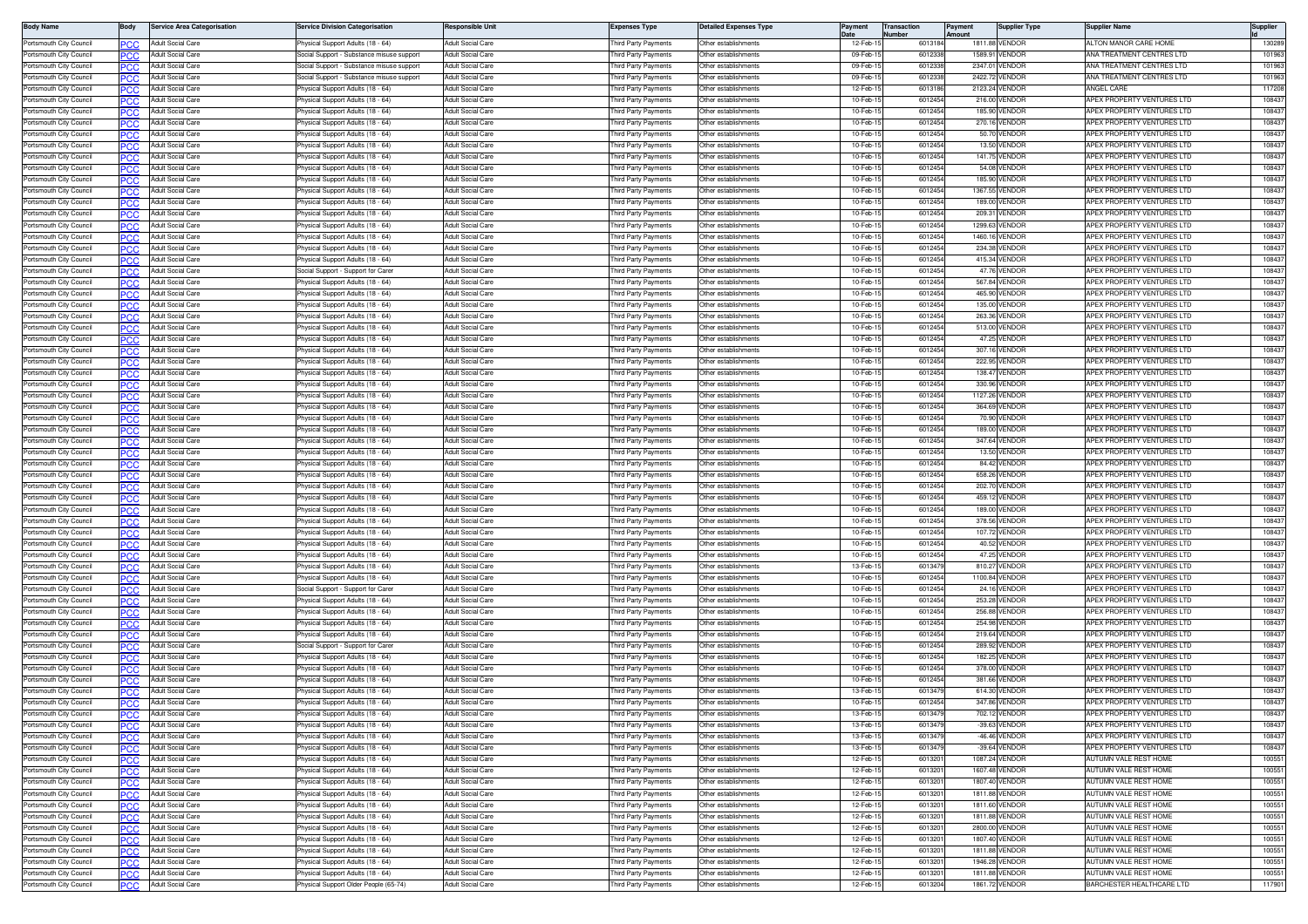| <b>Body Name</b>                                   | Body              | <b>Service Area Categorisation</b>                   | ervice Division Categorisation                                               | <b>lesponsible Unit</b>                              | Expenses Type                              | <b>Detailed Expenses Type</b>                   | Payment              | <b>Transaction</b><br>Number | Payment<br>Amount | <b>Supplier Type</b>             | <b>Supplier Name</b>                                                 | Supplier         |
|----------------------------------------------------|-------------------|------------------------------------------------------|------------------------------------------------------------------------------|------------------------------------------------------|--------------------------------------------|-------------------------------------------------|----------------------|------------------------------|-------------------|----------------------------------|----------------------------------------------------------------------|------------------|
| Portsmouth City Council                            | PCC               | Adult Social Care                                    | hysical Support Older People (65-74)                                         | <b>Adult Social Care</b>                             | hird Party Payments                        | Other establishments                            | 12-Feb-              | 601320                       | 1852.7            | VENDOR                           | BARCHESTER HEALTHCARE LTD                                            | 117901           |
| Portsmouth City Council                            | PCC               | Adult Social Care                                    | hysical Support Adults (18 - 64)                                             | <b>Adult Social Care</b>                             | hird Party Payments                        | Other establishments                            | 12-Feb-              | 601320                       | 1607.48           | VENDOR                           | BARCHESTER HEALTHCARE LTD                                            | 117901           |
| Portsmouth City Council                            |                   | <b>Adult Social Care</b>                             | hysical Support Adults (18 - 64)                                             | <b>Adult Social Care</b>                             | hird Party Payments                        | Other establishments                            | 12-Feb-              | 601320                       | 1545.8            | <b>/ENDOF</b>                    | <b>BARCHESTER HEALTHCARE LTD</b>                                     | 11790            |
| Portsmouth City Council                            | PCC               | <b>Adult Social Care</b>                             | hysical Support Older People (65-74)                                         | Adult Social Care                                    | hird Party Payments                        | Other establishments                            | 12-Feb-              | 601320                       | 2194.36           | VENDOF                           | <b>BARCHESTER HEALTHCARE LTD</b>                                     | 117901           |
| Portsmouth City Council                            | PCC               | <b>Adult Social Care</b><br>Adult Social Care        | hysical Support Adults (18 - 64)<br>hysical Support Older People (65-74      | <b>Adult Social Care</b><br>Adult Social Care        | hird Party Payments<br>hird Party Payments | Other establishments<br>ther establishments     | 12-Feb-<br>12-Feb-   | 601320<br>60132              | 1607.48           | VENDOR<br>2194.36 VENDOR         | BEACONSFIELD RESIDENTIAL CARE HOME<br>BLUEBELL NURSING HOME          | 100568<br>10011  |
| Portsmouth City Council<br>Portsmouth City Council | ∍сс<br><b>PCC</b> | Adult Social Care                                    | hvsical Support Older People (65-74)                                         | <b>Adult Social Care</b>                             | hird Party Payments                        | Other establishments                            | 12-Feb-              | 60132                        |                   | 2194.36 VENDOR                   | BLUEBELL NURSING HOME                                                | 100112           |
| Portsmouth City Council                            |                   | Adult Social Care                                    | hysical Support Older People (65-74)                                         | <b>Adult Social Care</b>                             | hird Party Payments                        | Other establishments                            | 12-Feb-              | 60132                        |                   | 1989.96 VENDOR                   | <b>BLUEBELL NURSING HOME</b>                                         | 10011            |
| Portsmouth City Council                            | PCC               | Adult Social Care                                    | hysical Support Older People (65-74)                                         | <b>Adult Social Care</b>                             | hird Party Payments                        | Other establishments                            | 12-Feb-1             | 60132                        | 1392.28           | VENDOR                           | <b>BLUEBELL NURSING HOME</b>                                         | 10011            |
| Portsmouth City Council                            |                   | Adult Social Care                                    | hysical Support Older People (65-74)                                         | <b>Adult Social Care</b>                             | hird Party Payments                        | Other establishments                            | 12-Feb-1             | 601321                       |                   | 1989.96 VENDOR                   | BLUEBELL NURSING HOME                                                | 100112           |
| Portsmouth City Council                            | ∍сс               | Adult Social Care                                    | hysical Support Older People (65-74)                                         | <b>Adult Social Care</b>                             | hird Party Payments                        | Other establishments                            | 12-Feb-1             | 60132                        |                   | 2068.64 VENDOR                   | <b>ILUEBELL NURSING HOME</b>                                         | 100112           |
| Portsmouth City Council                            |                   | Adult Social Care                                    | hysical Support Older People (65-74)                                         | <b>Adult Social Care</b>                             | hird Party Payments                        | Other establishments                            | 12-Feb-              | 60132                        | 1989.9            | <b>ENDOR</b>                     | BLUEBELL NURSING HOME                                                | 100112           |
| Portsmouth City Council                            | РСС               | <b>Adult Social Care</b>                             | hysical Support Older People (65-74)                                         | Adult Social Care                                    | hird Party Payments                        | Other establishments                            | 12-Feb-              | 60132                        | 1989.96           | VENDOR                           | BLUEBELL NURSING HOME                                                | 10011            |
| Portsmouth City Council                            | <b>PCC</b>        | Adult Social Care                                    | hvsical Support Older People (65-74)                                         | <b>Adult Social Care</b>                             | hird Party Payments                        | Other establishments                            | 12-Feb-1             | 601321                       |                   | 2194.36 VENDOR                   | BLUEBELL NURSING HOME                                                | 100112           |
| Portsmouth City Council                            | PCC               | Adult Social Care                                    | hysical Support Older People (65-74                                          | <b>Adult Social Care</b>                             | hird Party Payments                        | ther establishments                             | 12-Feb-1             | 60132                        |                   | 2194.36 VENDOR                   | BLUEBELL NURSING HOME                                                | 100112           |
| Portsmouth City Council                            | <b>PCC</b>        | <b>Adult Social Care</b>                             | hysical Support Older People (65-74)                                         | <b>Adult Social Care</b>                             | hird Party Payments                        | Other establishments                            | 12-Feb-1             | 60132                        |                   | 2194.36 VENDOF<br>2194.36 VENDOE | BLUEBELL NURSING HOME                                                | 10011            |
| Portsmouth City Council<br>Portsmouth City Council | PCC               | Adult Social Care<br>Adult Social Care               | hysical Support Older People (65-74)<br>hysical Support Older People (65-74) | <b>Adult Social Care</b><br><b>Adult Social Care</b> | hird Party Payments<br>hird Party Payments | Other establishments<br>Other establishments    | 12-Feb-<br>12-Feb-1  | 60132<br>601321              |                   | 1989.96 VENDOF                   | <b>BLUEBELL NURSING HOME</b><br>BLUEBELL NURSING HOME                | 10011<br>10011   |
| Portsmouth City Council                            | PCC<br>٥С         | Adult Social Care                                    | hysical Support Older People (65-74)                                         | <b>Adult Social Care</b>                             | hird Party Payments                        | Other establishments                            | 12-Feb-1             | 60132                        |                   | 1989.96 VENDOF                   | BLUEBELL NURSING HOME                                                | 100112           |
| Portsmouth City Council                            | ∍сс               | Adult Social Care                                    | hysical Support Older People (65-74)                                         | Adult Social Care                                    | hird Party Payments                        | Other establishments                            | 12-Feb-1             | 601321                       |                   | 2194.36 VENDOR                   | BLUEBELL NURSING HOME                                                | 100112           |
| Portsmouth City Council                            |                   | Adult Social Care                                    | hysical Support Older People (65-74)                                         | <b>Adult Social Care</b>                             | hird Party Payments                        | Other establishments                            | 12-Feb-              | 60132                        | 1989.96           | VENDOF                           | BLUEBELL NURSING HOME                                                | 100112           |
| Portsmouth City Council                            | PСC               | Adult Social Care                                    | hysical Support Older People (65-74)                                         | Adult Social Care                                    | hird Party Payments                        | ther establishments                             | 12-Feb-1             | 601321                       |                   | 639.63 VENDOR                    | BLUEBELL NURSING HOME                                                | 10011            |
| Portsmouth City Council                            | <b>PCC</b>        | Adult Social Care                                    | hysical Support Older People (65-74                                          | <b>Adult Social Care</b>                             | hird Party Payments                        | Other establishments                            | 12-Feb-1             | 601321                       |                   | 1989.96 VENDOR                   | BLUEBELL NURSING HOME                                                | 10011            |
| Portsmouth City Council                            | PСC               | Adult Social Care                                    | hysical Support Older People (65-74)                                         | Adult Social Care                                    | hird Party Payments                        | Other establishments                            | 12-Feb-1             | 60132                        |                   | 2194.36 VENDOR                   | BLUEBELL NURSING HOME                                                | 100112           |
| Portsmouth City Council                            | PCC               | <b>Adult Social Care</b>                             | hysical Support Older People (65-74)                                         | Adult Social Care                                    | hird Party Payments                        | Other establishments                            | 12-Feb-              | 60132                        |                   | 2194.36 VENDOR                   | BLUEBELL NURSING HOME                                                | 100112           |
| Portsmouth City Council                            |                   | Adult Social Care                                    | hysical Support Adults (18 - 64)                                             | Adult Social Care                                    | hird Party Payments                        | Other establishments                            | 12-Feb-              | 601321                       | 2600.0            | VENDOR                           | BLUEBELL NURSING HOME                                                | 10011            |
| Portsmouth City Council                            | PCC               | <b>Adult Social Care</b>                             | hysical Support Adults (18 - 64)                                             | <b>Adult Social Care</b>                             | hird Party Payments                        | Other establishments                            | 12-Feb-              | 60132                        |                   | 1607.48 VENDOR                   | BLUEBELL NURSING HOME                                                | 100112           |
| Portsmouth City Council                            | PСC               | <b>Adult Social Care</b>                             | hysical Support Adults (18 - 64)                                             | <b>Adult Social Care</b>                             | hird Party Payments                        | Other establishments                            | 12-Feb-1             | 601321                       | 2272.7            | VENDOR                           | <b>BRAEMAR RCH LIMITED</b>                                           | 102015           |
| Portsmouth City Council                            | ∍сс               | Adult Social Care                                    | hysical Support Older People (65-74)                                         | Adult Social Care                                    | hird Party Payments                        | Other establishments                            | 12-Feb-1             | 601321                       |                   | 2194.36 VENDOR                   | RAEMAR RCH LIMITED<br><b>BRAEMAR RCH LIMITED</b>                     | 102015           |
| Portsmouth City Council<br>Portsmouth City Council | PCC               | Adult Social Care<br>Adult Social Care               | hysical Support Older People (65-74)<br>hysical Support Adults (18 - 64      | Adult Social Care<br>Adult Social Care               | hird Party Payments<br>hird Party Payments | Other establishments<br>ther establishments     | 12-Feb-<br>12-Feb-   | 60132<br>60132               | 1891.96<br>1811.8 | VENDOR<br>VENDOF                 | <b>BRAEMAR RCH LIMITED</b>                                           | 10201<br>10201   |
| Portsmouth City Council                            | ∍cr<br><b>PCC</b> | Adult Social Care                                    | hysical Support Older People (65-74)                                         | <b>Adult Social Care</b>                             | hird Party Payments                        | Other establishments                            | 12-Feb-1             | 601321                       |                   | 1989.96 VENDOR                   | BRAEMAR RCH LIMITED                                                  | 102015           |
| Portsmouth City Council                            | PCC               | <b>Adult Social Care</b>                             | hysical Support Adults (18 - 64)                                             | Adult Social Care                                    | hird Party Payments                        | Other establishments                            | 12-Feb-              | 60132                        |                   | 2123.24 VENDOF                   | BRAEMAR RCH LIMITED                                                  | 102015           |
| Portsmouth City Council                            | PCC               | <b>Adult Social Care</b>                             | hysical Support Adults (18 - 64)                                             | Adult Social Care                                    | hird Party Payments                        | Other establishments                            | 12-Feb-1             | 60132                        |                   | 2520.00 VENDOR                   | BRAEMAR RCH LIMITED                                                  | 102015           |
| Portsmouth City Council                            |                   | <b>Adult Social Care</b>                             | hysical Support Older People (65-74)                                         | <b>Adult Social Care</b>                             | hird Party Payments                        | Other establishments                            | 12-Feb-              | 601321                       |                   | -1705.68 VENDOR                  | <b>BRAEMAR RCH LIMITED</b>                                           | 102015           |
| Portsmouth City Council                            | PCC               | <b>Adult Social Care</b>                             | hvsical Support Older People (65-74)                                         | <b>Adult Social Care</b>                             | hird Party Payments                        | Other establishments                            | 12-Feb-              | 601321                       |                   | 1989.96 VENDOR                   | <b>BRAEMAR RCH LIMITED</b>                                           | 102015           |
| Portsmouth City Council                            | PСC               | <b>Adult Social Care</b>                             | hysical Support Older People (65-74)                                         | Adult Social Care                                    | hird Party Payments                        | Other establishments                            | 12-Feb-              | 601321                       | 2194.36           | VENDOF                           | <b>BRAEMAR RCH LIMITED</b>                                           | 102015           |
| Portsmouth City Council                            | PCC               | Adult Social Care                                    | hysical Support Adults (18 - 64)                                             | Adult Social Care                                    | hird Party Payments                        | Other establishments                            | 12-Feb-1             | 601321                       |                   | 1402.55 VENDOR                   | <b>RAEMAR RCH LIMITED</b>                                            | 102015           |
| Portsmouth City Council                            | PCC               | Adult Social Care                                    | hysical Support Older People (65-74                                          | <b>Adult Social Care</b>                             | hird Party Payments                        | Other establishments                            | 12-Feb-              | 601321                       |                   | 1989.96 VENDOR                   | <b>BRAEMAR RCH LIMITED</b>                                           | 102015           |
| Portsmouth City Council                            | ጋር ጋር             | Adult Social Care                                    | hysical Support Adults (18 - 64)                                             | Adult Social Care                                    | hird Party Payments                        | ther establishments                             | 12-Feb-              | 60132                        |                   | -1508.64 VENDOR                  | <b>RAEMAR RCH LIMITED</b>                                            | 10201            |
| Portsmouth City Council<br>Portsmouth City Council | <b>PCC</b>        | <b>Adult Social Care</b>                             | hysical Support Adults (18 - 64)                                             | Adult Social Care                                    | hird Party Payments                        | Other establishments<br>Other establishments    | 12-Feb-<br>11-Feb-1  | 60132                        |                   | 1760.08 VENDOR                   | <b>BRAEMAR RCH LIMITED</b>                                           | 102015<br>139356 |
|                                                    | ∍сс               | Adult Social Care                                    | ommissioning & service delivery                                              | Adult Social Care                                    | hird Party Payments                        |                                                 |                      | 601268                       |                   | 6210.00 SOLETRADER               | lassified as 'personal data' (under the Data Protection<br>Act 1998) |                  |
| Portsmouth City Council                            | PCC.              | Adult Social Care                                    | ocial Support - Substance misuse support                                     | Adult Social Care                                    | hird Party Payments                        | Other establishments                            | 12-Feb-              | 601322                       |                   | 1706.29 VENDOR                   | BROADREACH                                                           | 102357           |
| Portsmouth City Council                            | <b>PCC</b>        | <b>Adult Social Care</b>                             | hysical Support Adults (18 - 64)                                             | <b>Adult Social Care</b>                             | hird Party Payments                        | Other establishments                            | 12-Feb-1             | 601322                       |                   | 1954.12 VENDOR                   | <b>BUCKLAND CARE LIMITED</b>                                         | 129147           |
| Portsmouth City Council                            | PCC               | <b>Adult Social Care</b>                             | Social Care Activities                                                       | Adult Social Care                                    | Employees                                  | Direct employee expenses                        | 27-Feb-1             | 601623                       |                   | 960.00 VENDOF                    | CAPITA BUSINESS SERVICES LIMITED                                     | 100205           |
| Portsmouth City Council<br>Portsmouth City Council |                   | <b>Adult Social Care</b><br><b>Adult Social Care</b> | ocial Care Activities<br>Social Care Activities                              | <b>Adult Social Care</b><br><b>Adult Social Care</b> | mployees                                   | )irect employee expenses                        | 27-Feb-1<br>27-Feb-  | 601623<br>601623             | 998.21            | 1117.48 VENDOF<br>VENDOR         | CAPITA BUSINESS SERVICES LIMITED<br>CAPITA BUSINESS SERVICES LIMITED | 100205<br>100205 |
| Portsmouth City Council                            | PCC               | dult Social Care                                     | hysical Support Older People (85+)                                           | Adult Social Care                                    | mplovees<br>hird Party Payments            | irect employee expenses<br>Other establishments | 25-Feb-              | 601521                       |                   | 128.00 VENDOR                    | CEDDAR HOUSE                                                         | 102425           |
| Portsmouth City Council                            | PCC               | Adult Social Care                                    | hysical Support Older People (85+)                                           | Adult Social Care                                    | hird Party Payments                        | Other establishments                            | 25-Feb-1             | 601521                       |                   | 224.00 VENDOR                    | <b>EDDAR HOUSE</b>                                                   | 102425           |
| Portsmouth City Council                            | <b>PCC</b>        | Adult Social Care                                    | hysical Support Older People (85+)                                           | <b>Adult Social Care</b>                             | hird Party Payments                        | Other establishments                            | 25-Feb-              | 601521                       |                   | 128.00 VENDOR                    | CEDDAR HOUSE                                                         | 102425           |
| Portsmouth City Council                            | PCC               | Adult Social Care                                    | hysical Support Older People (85+)                                           | Adult Social Care                                    | hird Party Payments                        | ther establishments                             | 25-Feb-              | 601521                       |                   | 128.00 VENDOR                    | CEDDAR HOUSE                                                         | 102425           |
| Portsmouth City Council                            | <b>PCC</b>        | <b>Adult Social Care</b>                             | hysical Support Older People (85+)                                           | Adult Social Care                                    | hird Party Payments                        | Other establishments                            | 25-Feb-              | 60152                        |                   | 128,00 VENDOR                    | CEDDAR HOUSE                                                         | 102425           |
| Portsmouth City Council                            | ∍сс               | Adult Social Care                                    | hysical Support Adults (18 - 64)                                             | Adult Social Care                                    | hird Party Payments                        | Other establishments                            | 02-Feb-              | 601106                       |                   | 371.80 VENDOF                    | <b>CHESHIRE HOMES</b>                                                | 100957           |
| Portsmouth City Council                            | PCC               | Adult Social Care                                    | hysical Support Adults (18 - 64)                                             | <b>Adult Social Care</b>                             | hird Party Payments                        | Other establishments                            | 02-Feb-1             | 601106                       |                   | 189.19 VENDOR                    | <b>CHESHIRE HOMES</b>                                                | 100957           |
| Portsmouth City Council                            |                   | <b>Adult Social Care</b>                             | hysical Support Adults (18 - 64)                                             | <b>Adult Social Care</b>                             | hird Party Payments                        | Other establishments                            | 02-Feb-1             | 601106                       |                   | 314.34 VENDOR                    | <b>CHESHIRE HOMES</b>                                                | 100957           |
| Portsmouth City Council                            | PCC               | <b>Adult Social Care</b>                             | hysical Support Adults (18 - 64)                                             | <b>Adult Social Care</b>                             | hird Party Payments                        | Other establishments                            | 02-Feb-1             | 601106                       |                   | 148,72 VENDOR                    | CHESHIRE HOMES                                                       | 100957           |
| Portsmouth City Council                            | PСC               | Adult Social Care<br><b>Adult Social Care</b>        | hysical Support Adults (18 - 64)                                             | Adult Social Care<br>dult Social Care                | hird Party Payments                        | Other establishments<br>Other establishments    | 02-Feb-<br>02-Feb-   | 601106<br>601106             | 128.37            | VENDOR<br>946.40 VENDOF          | <b>CHESHIRE HOMES</b><br>CHESHIRE HOMES                              | 10095<br>100957  |
| Portsmouth City Council<br>Portsmouth City Council | ∍сс               | Adult Social Care                                    | hysical Support Adults (18 - 64)<br>hysical Support Adults (18 - 64)         | <b>Adult Social Care</b>                             | hird Party Payments<br>hird Party Payments | Other establishments                            | 02-Feb-              | 601106                       | 378.28            | <b>ENDOR</b>                     | CHESHIRE HOMES                                                       | 100957           |
| <b>JITSIHOULH CILY COUNCI</b>                      | <b>PCC</b>        | Adult Social Care                                    | riysical Support Adults (16 - 64)                                            | uull Sucial Care                                     | nro Party Payments                         | ner establishments.                             | UZ-LAD-              | <b>POTT00</b>                | 351.52            | VENDOF                           | лсэпіне помез                                                        | 10095            |
| Portsmouth City Council                            | <b>PCC</b>        | <b>Adult Social Care</b>                             | hysical Support Adults (18 - 64)                                             | Adult Social Care                                    | hird Party Payments                        | Other establishments                            | 02-Feb-15            | 6011067                      |                   | 182.48 VENDOR                    | CHESHIRE HOMES                                                       | 100957           |
| Portsmouth City Council                            | PCC               | Adult Social Care                                    | hysical Support Adults (18 - 64)                                             | Adult Social Care                                    | Third Party Payments                       | Other establishments                            | 02-Feb-1             | 6011067                      |                   | 824.17 VENDOR                    | <b>CHESHIRE HOMES</b>                                                | 100957           |
| Portsmouth City Council                            | <b>PCC</b>        | Adult Social Care                                    | hysical Support Adults (18 - 64)                                             | <b>Adult Social Care</b>                             | hird Party Payments                        | Other establishments                            | 02-Feb-1             | 6011067                      |                   | 128.44 VENDOR                    | CHESHIRE HOMES                                                       | 100957           |
| Portsmouth City Council                            |                   | Adult Social Care                                    | hysical Support Adults (18 - 64)                                             | <b>Adult Social Care</b>                             | hird Party Payments                        | Other establishments                            | 02-Feb-1             | 6011067                      |                   | 1689.44 VENDOR                   | CHESHIRE HOMES                                                       | 100957           |
| Portsmouth City Council                            | PCC               | Adult Social Care                                    | hysical Support Adults (18 - 64)                                             | Adult Social Care                                    | hird Party Payments                        | Other establishments                            | 02-Feb-1             | 601106                       |                   | 348.14 VENDOR                    | CHESHIRE HOMES                                                       | 100957           |
| Portsmouth City Council                            | <b>PCC</b>        | Adult Social Care                                    | hysical Support Adults (18 - 64)                                             | Adult Social Care                                    | Third Party Payments                       | Other establishments                            | 02-Feb-1             | 601106                       |                   | 432.64 VENDOR                    | CHESHIRE HOMES                                                       | 100957           |
| Portsmouth City Council                            | PCC               | Adult Social Care                                    | hysical Support Adults (18 - 64)                                             | Adult Social Care                                    | hird Party Payments                        | ther establishments                             | 02-Feb-              | 601106                       |                   | 23.66 VENDOR                     | CHESHIRE HOMES                                                       | 100957           |
| Portsmouth City Council                            | PCC.              | Adult Social Care                                    | hysical Support Adults (18 - 64)                                             | Adult Social Care                                    | hird Party Payments                        | Other establishments                            | 02-Feb-1             | 601106                       |                   | 544.18 VENDOR                    | CHESHIRE HOMES<br><b>CHESHIRE HOMES</b>                              | 100957           |
| Portsmouth City Council<br>Portsmouth City Council | PCC               | Adult Social Care<br>Adult Social Care               | hysical Support Adults (18 - 64)                                             | Adult Social Care<br>Adult Social Care               | hird Party Payments<br>hird Party Payments | Other establishments<br>Other establishments    | 02-Feb-1<br>11-Feb-1 | 601106<br>601269             |                   | 151.95 VENDOR<br>1358.22 VENDOR  | <b>CHESHIRE HOMES</b>                                                | 100957<br>100957 |
| Portsmouth City Council                            | <b>PCC</b><br>PCC | Adult Social Care                                    | hysical Support Adults (18 - 64)<br>hysical Support Adults (18 - 64)         | Adult Social Care                                    | Third Party Payments                       | Other establishments                            | 02-Feb-1             | 6011067                      |                   | 324.48 VENDOR                    | <b>CHESHIRE HOMES</b>                                                | 100957           |
| Portsmouth City Council                            | PCC               | <b>Adult Social Care</b>                             | hysical Support Adults (18 - 64)                                             | <b>Adult Social Care</b>                             | hird Party Payments                        | Other establishments                            | 02-Feb-1             | 601106                       |                   | 466.44 VENDOR                    | CHESHIRE HOMES                                                       | 100957           |
| Portsmouth City Council                            |                   | Adult Social Care                                    | hysical Support Adults (18 - 64)                                             | Adult Social Care                                    | hird Party Payments                        | Other establishments                            | 02-Feb-              | 601106                       |                   | 456.30 VENDOR                    | CHESHIRE HOMES                                                       | 100957           |
| Portsmouth City Council                            | PCC               | Adult Social Care                                    | hysical Support Adults (18 - 64)                                             | Adult Social Care                                    | hird Party Payments                        | Other establishments                            | 02-Feb-1             | 6011067                      |                   | 162.24 VENDOR                    | CHESHIRE HOMES                                                       | 100957           |
| Portsmouth City Council                            | <b>PCC</b>        | Adult Social Care                                    | hysical Support Adults (18 - 64)                                             | Adult Social Care                                    | hird Party Payments                        | Other establishments                            | 02-Feb-1             | 6011067                      |                   | 365.04 VENDOR                    | CHESHIRE HOMES                                                       | 100957           |
|                                                    |                   |                                                      |                                                                              |                                                      |                                            |                                                 |                      |                              |                   |                                  |                                                                      |                  |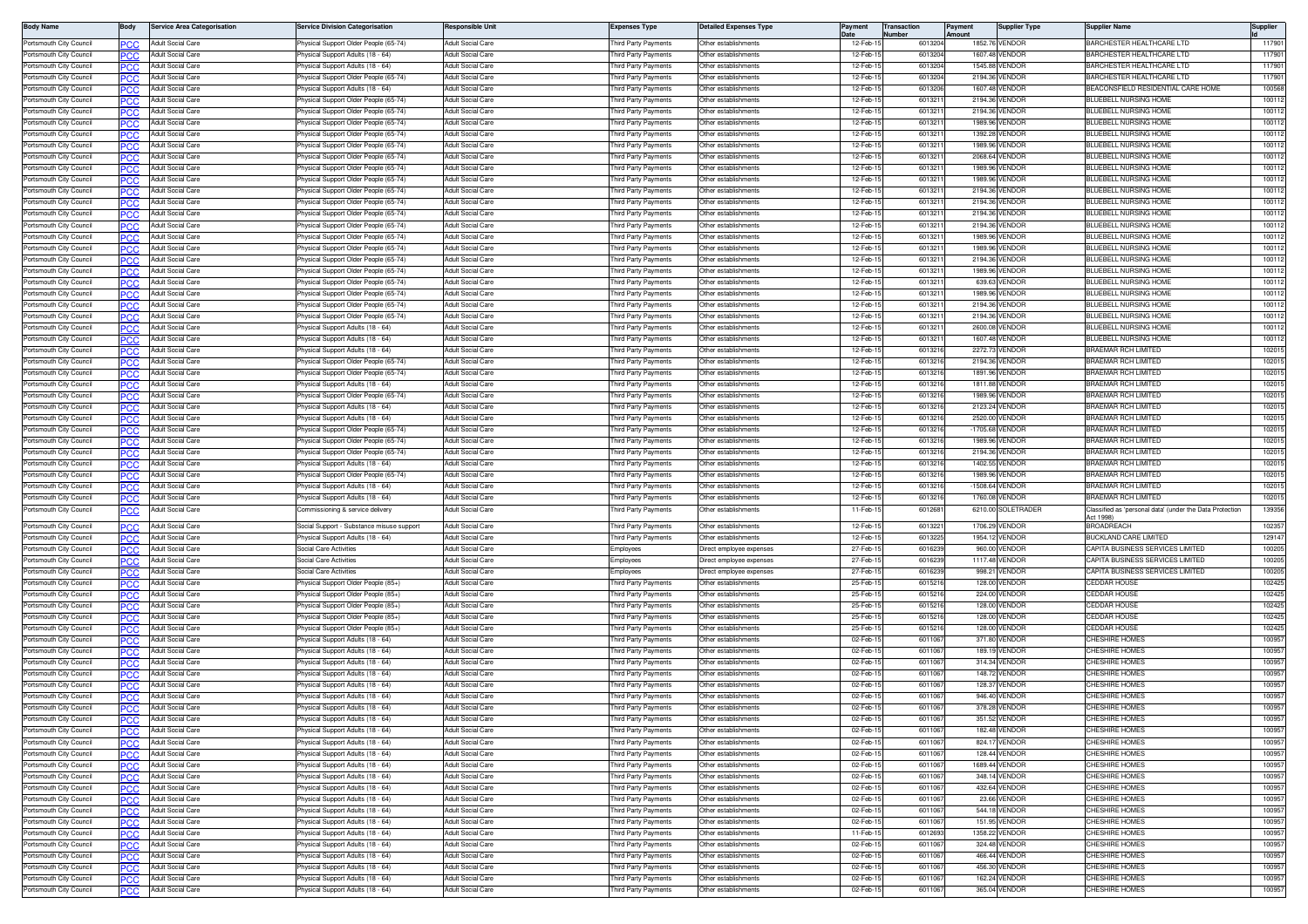|                                                    | Body        | <b>Service Area Categorisation</b>                   | ervice Division Categorisation                                                | esponsible Unit                                      | Expenses Type                                      | <b>Detailed Expenses Type</b>                                            | Pavment              | <b>Transaction</b><br>lumhei | Payment<br>mount | <b>Supplier Type</b>             | Supplier Name                                   | Supplier         |
|----------------------------------------------------|-------------|------------------------------------------------------|-------------------------------------------------------------------------------|------------------------------------------------------|----------------------------------------------------|--------------------------------------------------------------------------|----------------------|------------------------------|------------------|----------------------------------|-------------------------------------------------|------------------|
| Portsmouth City Council                            |             | Adult Social Care                                    | hysical Support Adults (18 - 64)                                              | Adult Social Care                                    | hird Party Payments                                | Other establishments                                                     | 02-Feb-              | 601106                       |                  | 189.28 VENDOR                    | <b>HESHIRE HOMES</b>                            | 10095            |
| Portsmouth City Council                            | PCC         | Adult Social Care                                    | hysical Support Adults (18 - 64)                                              | Adult Social Care                                    | hird Party Payments                                | Other establishments                                                     | 02-Feb-              | 601106                       |                  | 169.00 VENDOR                    | <b>HESHIRE HOMES</b>                            | 100957           |
| Portsmouth City Council                            | PCC         | <b>Adult Social Care</b>                             | hysical Support Adults (18 - 64)                                              | <b>Adult Social Care</b>                             | hird Party Payments                                | Other establishments                                                     | 02-Feb-              | 601106                       |                  | 108.16 VENDOR                    | <b>HESHIRE HOMES</b>                            | 10095            |
| Portsmouth City Counci                             |             | Adult Social Care                                    | hysical Support Adults (18 - 64)                                              | Adult Social Care                                    | hird Party Payments                                | Other establishments                                                     | 02-Feb               | 601106                       |                  | 283.92 VENDOR                    | <b>HESHIRE HOMES</b>                            | 10095            |
| Portsmouth City Counci<br>Portsmouth City Council  | <b>PCC</b>  | Adult Social Care<br>Adult Social Care               | hysical Support Adults (18 - 64)<br>hysical Support Adults (18 - 64)          | <b>Adult Social Care</b><br><b>Adult Social Care</b> | hird Party Payments<br>hird Party Payments         | Other establishments<br>Other establishments                             | 02-Feb-<br>02-Feb-   | 601106<br>601106             |                  | 108.16 VENDOR<br>283.92 VENDOR   | <b>HESHIRE HOMES</b><br><b>HESHIRE HOMES</b>    | 10095<br>100957  |
| Portsmouth City Council                            | PCC         | Adult Social Care                                    | 'hysical Support Adults (18 - 64)                                             | Adult Social Care                                    | hird Party Payments                                | Other establishments                                                     | 02-Feb-              | 601106                       |                  | 466.16 VENDOR                    | CHESHIRE HOMES                                  | 100957           |
| Portsmouth City Council                            |             | <b>Adult Social Care</b>                             | hysical Support Adults (18 - 64)                                              | <b>Adult Social Care</b>                             | hird Party Payments                                | Other establishments                                                     | 02-Feb-              | 601106                       |                  | 196.04 VENDOR                    | <b>CHESHIRE HOMES</b>                           | 100957           |
| Portsmouth City Council                            | PCC         | <b>Adult Social Care</b>                             | hysical Support Adults (18 - 64)                                              | Adult Social Care                                    | hird Party Payments                                | Other establishments                                                     | 02-Feb-1             | 601106                       |                  | 27.04 VENDOR                     | <b>HESHIRE HOMES</b>                            | 100957           |
| Portsmouth City Council                            |             | Adult Social Care                                    | hysical Support Adults (18 - 64)                                              | <b>Adult Social Care</b>                             | hird Party Payments                                | Other establishments                                                     | 02-Feb-1             | 601106                       |                  | 273.78 VENDOR                    | <b>HESHIRE HOMES</b>                            | 10095            |
| Portsmouth City Council                            | PCC         | Adult Social Care                                    | hysical Support Adults (18 - 64)                                              | dult Social Care                                     | hird Party Payments                                | Other establishments                                                     | 02-Feb-1             | 601106                       |                  | 162.24 VENDOR                    | <b>HESHIRE HOMES</b>                            | 100957           |
| Portsmouth City Council                            | PCC.        | <b>Adult Social Care</b>                             | hysical Support Adults (18 - 64)                                              | <b>Adult Social Care</b>                             | hird Party Payments                                | Other establishments                                                     | 02-Feb-1             | 601106                       |                  | 554.32 VENDOR                    | <b>HESHIRE HOMES</b>                            | 100957           |
| Portsmouth City Counci                             | PCC         | Adult Social Care                                    | hysical Support Adults (18 - 64)                                              | Adult Social Care<br>Adult Social Care               | hird Party Payments                                | Other establishments<br>Other establishments                             | 02-Feb-<br>02-Feb-   | 601106<br>601106             |                  | 189.22 VENDOR<br>655.72 VENDOR   | <b>HESHIRE HOMES</b><br><b>HESHIRE HOMES</b>    | 10095<br>10095   |
| Portsmouth City Council<br>Portsmouth City Council | <b>PCC</b>  | <b>Adult Social Care</b><br><b>Adult Social Care</b> | 'hysical Support Adults (18 - 64)<br>'hysical Support Adults (18 - 64)        | Adult Social Care                                    | hird Party Payments<br>hird Party Payments         | Other establishments                                                     | 02-Feb-              | 601106                       |                  | 655.44 VENDOR                    | <b>HESHIRE HOMES</b>                            | 100957           |
| Portsmouth City Council                            | PCC         | <b>Adult Social Care</b>                             | hysical Support Adults (18 - 64)                                              | <b>Adult Social Care</b>                             | hird Party Payments                                | Other establishments                                                     | 02-Feb-1             | 601106                       |                  | 33.78 VENDOR                     | <b>HESHIRE HOMES</b>                            | 100957           |
| Portsmouth City Council                            |             | <b>Adult Social Care</b>                             | hysical Support Adults (18 - 64)                                              | <b>Adult Social Care</b>                             | hird Party Payments                                | Other establishments                                                     | 20-Feb-1             | 601475                       |                  | 1121.70 VENDOR                   | <b>HESHIRE HOMES</b>                            | 100957           |
| Portsmouth City Council                            | PCC         | Adult Social Care                                    | hysical Support Adults (18 - 64)                                              | Adult Social Care                                    | hird Party Payments                                | Other establishments                                                     | 02-Feb-1             | 601106                       |                  | 243.36 VENDOR                    | <b>HESHIRE HOMES</b>                            | 10095            |
| Portsmouth City Council                            | PCC         | Adult Social Care                                    | hysical Support Adults (18 - 64)                                              | Adult Social Care                                    | hird Party Payments                                | Other establishments                                                     | 02-Feb-1             | 601106                       |                  | 378.56 VENDOR                    | <b>HESHIRE HOMES</b>                            | 10095            |
| Portsmouth City Council                            | PCC         | Adult Social Care                                    | hysical Support Adults (18 - 64)                                              | Adult Social Care                                    | hird Party Payments                                | Other establishments                                                     | 02-Feb-1             | 601106                       |                  | 141.96 VENDOR                    | <b>HESHIRE HOMES</b>                            | 100957           |
| Portsmouth City Council                            | <b>PCC</b>  | Adult Social Care                                    | hysical Support Adults (18 - 64)                                              | <b>Adult Social Care</b>                             | hird Party Payments                                | Other establishments                                                     | 02-Feb-1             | 601106                       |                  | 517.12 VENDOR                    | <b>HESHIRE HOMES</b>                            | 10095            |
| Portsmouth City Council                            | PCC         | Adult Social Care                                    | hysical Support Adults (18 - 64)                                              | Adult Social Care                                    | hird Party Payments                                | Other establishments                                                     | 02-Feb-              | 601106                       |                  | 54.08 VENDOR                     | <b>HESHIRE HOMES</b><br><b>CHESHIRE HOMES</b>   | 100957           |
| Portsmouth City Council<br>Portsmouth City Council | PCC         | <b>Adult Social Care</b><br>Adult Social Care        | 'hysical Support Adults (18 - 64)<br>Social Support - Support for Care        | Adult Social Care<br><b>Adult Social Care</b>        | hird Party Payments<br>hird Party Payments         | Other establishments<br>Other establishments                             | 02-Feb-<br>02-Feb-1  | 601106<br>601106             |                  | 676.00 VENDOR<br>217.44 VENDOR   | <b>HESHIRE HOMES</b>                            | 10095<br>100957  |
| Portsmouth City Council                            | PCC         | <b>Adult Social Care</b>                             | Social Support - Support for Carer                                            | <b>Adult Social Care</b>                             | hird Party Payments                                | Other establishments                                                     | 02-Feb-1             | 601106                       |                  | 289.92 VENDOR                    | <b>HESHIRE HOMES</b>                            | 100957           |
| Portsmouth City Council                            |             | <b>Adult Social Care</b>                             | Social Support - Support for Care                                             | <b>Adult Social Care</b>                             | hird Party Payments                                | Other establishments                                                     | 02-Feb-1             | 601106                       |                  | 181.20 VENDOR                    | <b>HESHIRE HOMES</b>                            | 100957           |
| Portsmouth City Council                            | PCC         | Adult Social Care                                    | Social Support - Support for Carer                                            | Adult Social Care                                    | hird Party Payments                                | Other establishments                                                     | 02-Feb-              | 601106                       |                  | 48.32 VENDOR                     | <b>HESHIRE HOMES</b>                            | 10095            |
| Portsmouth City Council                            | PCC         | <b>Adult Social Care</b>                             | Social Support - Support for Carer                                            | <b>Adult Social Care</b>                             | hird Party Payments                                | Other establishments                                                     | 02-Feb-1             | 601106                       |                  | 108.72 VENDOR                    | <b>HESHIRE HOMES</b>                            | 10095            |
| Portsmouth City Counci                             | PCC         | <b>Adult Social Care</b>                             | ocial Support - Support for Carer                                             | Adult Social Care                                    | hird Party Payments                                | Other establishments                                                     | 02-Feb-              | 601106                       |                  | 84.56 VENDOR                     | <b>HESHIRE HOMES</b>                            | 10095            |
| Portsmouth City Council                            | <b>PCC</b>  | Adult Social Care                                    | locial Support - Support for Carer                                            | <b>Adult Social Care</b>                             | hird Party Payments                                | Other establishments                                                     | 02-Feb-              | 601106                       |                  | 96.64 VENDOR                     | <b>HESHIRE HOMES</b>                            | 10095            |
| Portsmouth City Council                            |             | Adult Social Care                                    | hysical Support Adults (18 - 64)                                              | <b>Adult Social Care</b>                             | hird Party Payments                                | Other establishments                                                     | 02-Feb-              | 601106                       |                  | 214.42 VENDOR                    | <b>HESHIRE HOMES</b>                            | 10095            |
| Portsmouth City Council                            | PCC         | Adult Social Care                                    | Social Support - Support for Carer                                            | <b>Adult Social Care</b>                             | hird Party Payments                                | Other establishments                                                     | 02-Feb-              | 601106                       |                  | 72.48 VENDOR                     | <b>CHESHIRE HOMES</b>                           | 10095            |
| Portsmouth City Council                            |             | Adult Social Care                                    | 'hysical Support Adults (18 - 64)                                             | <b>Adult Social Care</b>                             | hird Party Payments                                | Other establishments                                                     | 09-Feb-              | 601235                       |                  | 3985.98 VENDOR                   | <b>HESHIRE HOMES</b>                            | 100957           |
| Portsmouth City Council                            | PCC         | <b>Adult Social Care</b>                             | hysical Support Adults (18 - 64)                                              | <b>Adult Social Care</b>                             | าcome                                              | Customer and client receipts                                             | 09-Feb-<br>20-Feb-   | 601235<br>601475             |                  | -553.35 VENDOR                   | <b>HESHIRE HOMES</b><br><b>HESHIRE HOMES</b>    | 100957<br>10095  |
| Portsmouth City Council<br>Portsmouth City Council |             | Adult Social Care<br>Adult Social Care               | hysical Support Adults (18 - 64)<br>Social Support - Support for Carer        | Adult Social Care<br>Adult Social Care               | hird Party Payments<br>hird Party Payments         | Other establishments<br>Other establishments                             | 11-Feb-1             | 601269                       |                  | -185.89 VENDOR<br>58.04 VENDOR   | <b>HESHIRE HOMES</b>                            | 10095            |
| Portsmouth City Council                            | PCC<br>PCC. | Adult Social Care                                    | hysical Support Adults (18 - 64)                                              | Adult Social Care                                    | hird Party Payments                                | Other establishments                                                     | 12-Feb-1             | 601324                       |                  | 6852.00 VENDOR                   | HOICE CARE GROUP                                | 134468           |
|                                                    |             |                                                      |                                                                               |                                                      |                                                    |                                                                          |                      |                              |                  |                                  |                                                 |                  |
|                                                    |             |                                                      |                                                                               |                                                      |                                                    |                                                                          |                      |                              |                  |                                  |                                                 |                  |
| Portsmouth City Council<br>Portsmouth City Council | PCC         | Adult Social Care<br>Adult Social Care               | hysical Support Adults (18 - 64)<br>locial Support - Substance misuse support | Adult Social Care<br>Adult Social Care               | hird Party Payments<br>remises-Related Expenditure | Other establishments<br>Repairs, alterations and maintenance of building | 12-Feb-1<br>13-Feb-1 | 601324<br>601352             |                  | 2159.92 VENDOR<br>130.39 COMPANY | <b>HOICE CARE GROUP</b><br>HUBB SYSTEMS LIMITED | 100363           |
|                                                    | РСС         |                                                      |                                                                               |                                                      |                                                    |                                                                          |                      |                              |                  |                                  |                                                 | 134468           |
| Portsmouth City Council                            | <u>PCC</u>  | Adult Social Care                                    | iocial Support - Substance misuse support                                     | Adult Social Care                                    | remises-Related Expenditure                        | Repairs, alterations and maintenance of building                         | 13-Feb-1             | 601352                       |                  | 212.23 COMPANY                   | HUBB SYSTEMS LIMITED                            | 100363           |
| Portsmouth City Council                            | PCC         | Adult Social Care                                    | hysical Support Adults (18 - 64)                                              | Adult Social Care                                    | hird Party Payments                                | Other establishments                                                     | 11-Feb-1             | 601269                       |                  | 1521.00 VENDOR                   | COMMUNITY ANGELS LTD                            | 13911            |
| Portsmouth City Council                            | PCC         | <b>Adult Social Care</b>                             | hysical Support Adults (18 - 64)                                              | Adult Social Care                                    | nird Party Payments                                | Other establishments                                                     | 11-Feb-1             | 601269                       |                  | 263.64 VENDOR                    | OMMUNITY ANGELS LTD                             | 13911            |
| Portsmouth City Council                            | <b>PCC</b>  | Adult Social Care                                    | hysical Support Adults (18 - 64)                                              | <b>Adult Social Care</b>                             | hird Party Payments                                | Other establishments                                                     | 11-Feb-1             | 601269                       |                  | 567.84 VENDOR                    | OMMUNITY ANGELS LTD                             | 13911            |
| Portsmouth City Council                            | PCC         | Adult Social Care                                    | hysical Support Adults (18 - 64)                                              | <b>Adult Social Care</b>                             | hird Party Payments                                | Other establishments                                                     | 11-Feb-1             | 601269                       |                  | 67.60 VENDOR                     | COMMUNITY ANGELS LTD                            | 13911            |
| Portsmouth City Council                            | PCC         | <b>Adult Social Care</b>                             | hysical Support Adults (18 - 64)                                              | Adult Social Care                                    | hird Party Payments                                | Other establishments                                                     | 11-Feb-1<br>11-Feb-1 | 601269                       |                  | 135.20 VENDOR                    | <b>COMMUNITY ANGELS LTD</b>                     | 13911            |
| Portsmouth City Council<br>Portsmouth City Council |             | Adult Social Care<br><b>Adult Social Care</b>        | 'hysical Support Adults (18 - 64)<br>hysical Support Adults (18 - 64)         | <b>Adult Social Care</b><br><b>Adult Social Care</b> | hird Party Payments                                | Other establishments<br>Other establishments                             | 11-Feb-1             | 601269<br>601269             |                  | 209.56 VENDOR<br>375.18 VENDOR   | COMMUNITY ANGELS LTD<br>OMMUNITY ANGELS LTD     | 13911<br>13911   |
| Portsmouth City Council                            | PCC         | <b>Adult Social Care</b>                             | hysical Support Adults (18 - 64)                                              | <b>Adult Social Care</b>                             | hird Party Payments<br>hird Party Payments         | Other establishments                                                     | 11-Feb-              | 601269                       |                  | 135.20 VENDOR                    | OMMUNITY ANGELS LTD                             | 13911            |
| Portsmouth City Council                            | PCC         | Adult Social Care                                    | hysical Support Adults (18 - 64)                                              | Adult Social Care                                    | hird Party Payments                                | Other establishments                                                     | 11-Feb-1             | 601269                       |                  | 476.58 VENDOR                    | OMMUNITY ANGELS LTD                             | 13911            |
| Portsmouth City Council                            | PCC         | <b>Adult Social Care</b>                             | hysical Support Adults (18 - 64)                                              | <b>Adult Social Care</b>                             | hird Party Payments                                | Other establishments                                                     | 11-Feb-1             | 601269                       |                  | 189.28 VENDOR                    | OMMUNITY ANGELS LTD                             | 13911            |
| Portsmouth City Counci                             | PCC         | Adult Social Care                                    | hysical Support Adults (18 - 64)                                              | Adult Social Care                                    | hird Party Payments                                | Other establishments                                                     | $11-Feb-$            | 60126                        |                  | 189.28 VENDOR                    | OMMUNITY ANGELS LTD                             | 13911            |
| Portsmouth City Council                            | <b>PCC</b>  | Adult Social Care                                    | hysical Support Adults (18 - 64)                                              | <b>Adult Social Care</b>                             | hird Party Payments                                | Other establishments                                                     | 11-Feb-1             | 601269                       |                  | 209.36 VENDOR                    | OMMUNITY ANGELS LTD                             | 13911            |
| Portsmouth City Council                            |             | Adult Social Care                                    | hysical Support Adults (18 - 64)                                              | Adult Social Care                                    | hird Party Payments                                | Other establishments                                                     | 11-Feb-              | 601269                       |                  | 189.28 VENDOR                    | COMMUNITY ANGELS LTD                            | 13911            |
| Portsmouth City Council                            | PCC         | <b>Adult Social Care</b>                             | hysical Support Adults (18 - 64)                                              | <b>Adult Social Care</b>                             | hird Party Payments                                | Other establishments                                                     | 11-Feb-1             | 601269                       |                  | 94.64 VENDOR                     | COMMUNITY ANGELS LTD                            | 13911            |
| Portsmouth City Council                            |             | Adult Social Care                                    | Social Support - Support for Carer                                            | <b>Adult Social Care</b>                             | hird Party Payments                                | Other establishments                                                     | 11-Feb-1             | 601269                       |                  | 17.92 VENDOR                     | OMMUNITY ANGELS LTD                             | 13911            |
| Portsmouth City Council                            | PCC         | <b>Adult Social Care</b>                             | hysical Support Adults (18 - 64)                                              | <b>Adult Social Care</b>                             | hird Party Payments                                | Other establishments<br>Other establishments                             | $11-Feb-$<br>11-Feb- | 601269<br>60126              |                  | 266.00 VENDOR                    | OMMUNITY ANGELS LTD<br>OMMUNITY ANGELS LTD      | 13911<br>13911   |
| Portsmouth City Council<br>Portsmouth City Council |             | <b>Adult Social Care</b><br>Adult Social Care        | hysical Support Adults (18 - 64)<br>hysical Support Adults (18 - 64)          | Adult Social Care<br>Adult Social Care               | hird Party Payments<br>hird Party Payments         | Other establishments                                                     | 11-Feb-              | 601269                       |                  | 189.28 VENDOR<br>270.40 VENDOE   | OMMUNITY ANGELS LTD                             | 13911            |
| Portsmouth City Council                            | PCC<br>PCC. | <b>Adult Social Care</b>                             | hysical Support Adults (18 - 64)                                              | Adult Social Care                                    | hird Party Payments                                | Other establishments                                                     | 11-Feb-1             | 601269                       |                  | 182.52 VENDOF                    | OMMUNITY ANGELS LTD                             | 13911            |
| Portsmouth City Counci                             | PCC         | Adult Social Care                                    | hysical Support Adults (18 - 64)                                              | Adult Social Care                                    | hird Party Payments                                | Other establishments                                                     | 11-Feb-1             | 601269                       |                  | 567.84 VENDOR                    | OMMUNITY ANGELS LTD:                            | 13911            |
| Portsmouth City Council                            | <b>PCC</b>  | Adult Social Care                                    | 'hysical Support Adults (18 - 64)                                             | Adult Social Care                                    | hird Party Payments                                | Other establishments                                                     | 11-Feb-1             | 601269                       |                  | 101.40 VENDOR                    | COMMUNITY ANGELS LTD                            | 13911            |
| Portsmouth City Council                            | PCC         | Adult Social Care                                    | hysical Support Adults (18 - 64)                                              | Adult Social Care                                    | hird Party Payments                                | Other establishments                                                     | 11-Feb-1             | 601269                       |                  | 277.16 VENDOR                    | COMMUNITY ANGELS LTD                            | 13911            |
| Portsmouth City Council                            | PCC         | <b>Adult Social Care</b>                             | hysical Support Adults (18 - 64)                                              | Adult Social Care                                    | hird Party Payments                                | Other establishments                                                     | 11-Feb-1             | 601269                       |                  | 94.64 VENDOR                     | OMMUNITY ANGELS LTD                             | 13911            |
| Portsmouth City Council                            | PCC         | <b>Adult Social Care</b>                             | hysical Support Adults (18 - 64)                                              | <b>Adult Social Care</b>                             | hird Party Payments                                | Other establishments                                                     | 11-Feb-1             | 601269                       |                  | 267.02 VENDOR                    | COMMUNITY ANGELS LTD                            | 13911            |
| Portsmouth City Council                            | PCC         | Adult Social Care                                    | hysical Support Adults (18 - 64)                                              | Adult Social Care                                    | hird Party Payments                                | Other establishments                                                     | 11-Feb-1             | 601269                       |                  | 321.10 VENDOR                    | COMMUNITY ANGELS LTD                            | 139111           |
| Portsmouth City Council                            |             | Adult Social Care                                    | hysical Support Adults (18 - 64)                                              | Adult Social Care                                    | hird Party Payments                                | Other establishments                                                     | 11-Feb-1             | 601269                       |                  | 175.76 VENDOR                    | COMMUNITY ANGELS LTD                            | 13911            |
| Portsmouth City Council                            | PCC         | Adult Social Care                                    | hysical Support Adults (18 - 64)                                              | Adult Social Care                                    | hird Party Payments                                | Other establishments                                                     | 11-Feb-1             | 601269                       |                  | 371.80 VENDOR                    | OMMUNITY ANGELS LTD                             | 13911            |
| Portsmouth City Council                            | PCC.        | Adult Social Care                                    | hysical Support Adults (18 - 64)                                              | Adult Social Care                                    | hird Party Payments                                | Other establishments                                                     | 11-Feb-1             | 601269                       |                  | 283.92 VENDOR                    | OMMUNITY ANGELS LTD                             | 13911            |
| Portsmouth City Council<br>Portsmouth City Council | PCC         | Adult Social Care<br>Adult Social Care               | hysical Support Adults (18 - 64)<br>'hysical Support Adults (18 - 64)         | Adult Social Care<br>Adult Social Care               | Third Party Payments<br>hird Party Payments        | Other establishments<br>Other establishments                             | 11-Feb-1<br>11-Feb-1 | 601269<br>601269             |                  | 256.88 VENDOR<br>40.56 VENDOR    | COMMUNITY ANGELS LTD<br>COMMUNITY ANGELS LTD    | 139111<br>139111 |
| Portsmouth City Council                            | PCC         | Adult Social Care                                    | 'hysical Support Adults (18 - 64)                                             | Adult Social Care                                    | hird Party Payments                                | Other establishments                                                     | 11-Feb-1             | 601269                       |                  | 84.50 VENDOR                     | COMMUNITY ANGELS LTD                            | 13911            |
| Portsmouth City Council                            | PCC         | Adult Social Care                                    | hysical Support Adults (18 - 64)                                              | Adult Social Care                                    | hird Party Payments                                | Other establishments                                                     | 11-Feb-1             | 601269                       |                  | 365.04 VENDOR                    | COMMUNITY ANGELS LTD                            | 13911            |
| Portsmouth City Council<br>Portsmouth City Council | PСC         | <b>Adult Social Care</b><br><b>Adult Social Care</b> | hysical Support Adults (18 - 64)<br>hysical Support Adults (18 - 64)          | <b>Adult Social Care</b><br>Adult Social Care        | hird Party Payments<br>hird Party Payments         | Other establishments<br>Other establishments                             | 11-Feb-1<br>11-Feb-1 | 601269<br>601269             |                  | 473.20 VENDOR<br>141.96 VENDOR   | COMMUNITY ANGELS LTD<br>COMMUNITY ANGELS LTD    | 139111<br>139111 |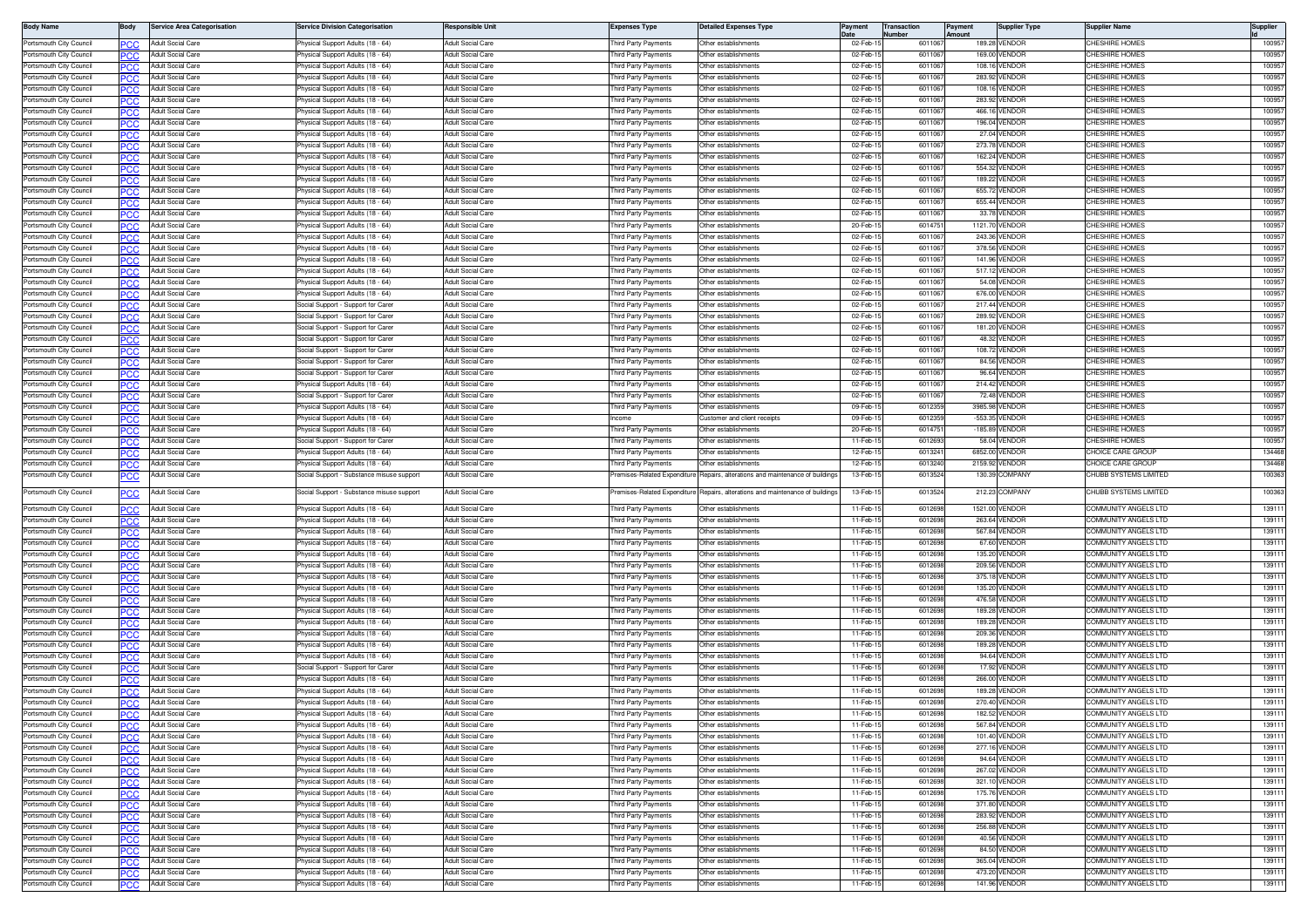| <b>Body Name</b>                                   |                   | <b>Service Area Categorisation</b>            | ervice Division Categorisation                                       | lesponsible Unit                                     | Expenses Type                              | etailed Expenses Type                       | Payment              | <b>Transaction</b><br>lumber | 'ayment<br>nount | <b>Supplier Type</b>             | Supplier Name                                                                | Supplier       |
|----------------------------------------------------|-------------------|-----------------------------------------------|----------------------------------------------------------------------|------------------------------------------------------|--------------------------------------------|---------------------------------------------|----------------------|------------------------------|------------------|----------------------------------|------------------------------------------------------------------------------|----------------|
| Portsmouth City Council                            |                   | Adult Social Care                             | hysical Support Adults (18 - 64)                                     | <b>Adult Social Care</b>                             | hird Party Payments                        | Other establishments                        | 11-Feb-              | 601269                       |                  | 378.56 VENDOF                    | COMMUNITY ANGELS LTD                                                         | 1391           |
| Portsmouth City Council                            | PCC               | <b>Adult Social Care</b>                      | hysical Support Adults (18 - 64)                                     | <b>Adult Social Care</b>                             | hird Party Payments                        | Other establishments                        | $11-Feb-$            | 601269                       |                  | 567.84 VENDOF                    | OMMUNITY ANGELS LTD                                                          | 13911          |
| Portsmouth City Council                            | PCC               | <b>Adult Social Care</b>                      | ocial Support - Support for Care                                     | <b>Adult Social Care</b>                             | hird Party Payments                        | Other establishments                        | 11-Feb-1             | 601269                       |                  | 24.16 VENDOR                     | COMMUNITY ANGELS LTD                                                         | 13911          |
| Portsmouth City Council                            |                   | <b>Adult Social Care</b>                      | ocial Support - Support for Care                                     | Adult Social Care                                    | nird Party Payments                        | ther establishment                          | 11-Feb-              | 60126                        |                  | 380.52 VENDOR                    | COMMUNITY ANGELS LTD                                                         | 13911          |
| Portsmouth City Council                            | <b>PCC</b>        | Adult Social Care                             | ocial Support - Support for Care                                     | <b>Adult Social Care</b>                             | hird Party Payments                        | Other establishments                        | 11-Feb-1             | 60126                        |                  | 36.24 VENDOR                     | COMMUNITY ANGELS LTD                                                         | 13911          |
| Portsmouth City Council                            |                   | Adult Social Care                             | Social Support - Support for Carer                                   | <b>Adult Social Care</b>                             | hird Party Payments                        | Other establishments                        | 11-Feb-              | 601269                       |                  | 72.48 VENDOR                     | COMMUNITY ANGELS LTD                                                         | 13911          |
| Portsmouth City Council                            | PCC               | Adult Social Care                             | hysical Support Adults (18 - 64)                                     | Adult Social Care                                    | hird Party Payments                        | Other establishments                        | 11-Feb-1             | 601269                       |                  | -87.88 VENDOR                    | COMMUNITY ANGELS LTD                                                         | 13911          |
| Portsmouth City Council                            |                   | <b>Adult Social Care</b>                      | hysical Support Adults (18 - 64)                                     | <b>Adult Social Care</b>                             | hird Party Payments                        | Other establishments                        | 12-Feb-              | 601328                       |                  | 1811.88 VENDOR                   | EAST COSHAM HOUSE                                                            | 10076          |
| Portsmouth City Council                            | PCC               | <b>Adult Social Care</b>                      | hysical Support Adults (18 - 64)                                     | <b>Adult Social Care</b>                             | nird Party Payments                        | Other establishments                        | 12-Feb-1             | 601328                       |                  | 1811.88 VENDOR                   | <b>EAST COSHAM HOUSE</b>                                                     | 10076          |
| Portsmouth City Council                            |                   | <b>Adult Social Care</b>                      | hysical Support Adults (18 - 64)                                     | <b>Adult Social Care</b>                             | hird Party Payments                        | Other establishments                        | 12-Feb-1             | 601328                       |                  | 1813.28 VENDOR                   | EAST COSHAM HOUSE                                                            | 10076          |
| Portsmouth City Council<br>Portsmouth City Council | PCC               | Adult Social Care<br><b>Adult Social Care</b> | hysical Support Adults (18 - 64)<br>hysical Support Adults (18 - 64) | <b>Adult Social Care</b><br><b>Adult Social Care</b> | hird Party Payments<br>hird Party Payments | ther establishments<br>Other establishments | 12-Feb-1<br>12-Feb-1 | 601328<br>601328             |                  | 1811.88 VENDOF<br>2199.96 VENDOR | <b>AST COSHAM HOUSE</b><br>EAST COSHAM HOUSE                                 | 10076<br>10076 |
| Portsmouth City Counci                             | PCC.              | <b>Adult Social Care</b>                      | hysical Support Adults (18 - 64)                                     | Adult Social Care                                    | hird Party Payments                        | ther establishments                         | 12-Feb-1             | 601328                       |                  | 970.65 VENDOR                    | EAST COSHAM HOUSE                                                            | 10076          |
| Portsmouth City Council                            | PCC<br><b>PCC</b> | <b>Adult Social Care</b>                      | hysical Support Adults (18 - 64)                                     | Adult Social Care                                    | hird Party Payments                        | Other establishments                        | 12-Feb-1             | 601328                       |                  | 1811.88 VENDOR                   | EAST COSHAM HOUSE                                                            | 10076          |
| Portsmouth City Council                            |                   | <b>Adult Social Care</b>                      | hysical Support Adults (18 - 64)                                     | Adult Social Care                                    | hird Party Payments                        | Other establishments                        | 12-Feb-1             | 601328                       |                  | 1811.88 VENDOR                   | EAST COSHAM HOUSE                                                            | 10076          |
| Portsmouth City Council                            | PCC               | Adult Social Care                             | hysical Support Adults (18 - 64)                                     | <b>Adult Social Care</b>                             | hird Party Payments                        | Other establishments                        | 12-Feb-              | 601328                       |                  | 277.00 VENDOR                    | LIZABETH HOUSE REST HOME                                                     | 10076          |
| Portsmouth City Council                            |                   | <b>Adult Social Care</b>                      | hysical Support Adults (18 - 64)                                     | <b>Adult Social Care</b>                             | hird Party Payments                        | Other establishments                        | 12-Feb-              | 601328                       |                  | 1844.64 VENDOR                   | LIZABETH HOUSE REST HOME                                                     | 10076          |
| Portsmouth City Council                            | PCC               | Adult Social Care                             | hysical Support Adults (18 - 64)                                     | Adult Social Care                                    | hird Party Payments                        | Other establishments                        | 12-Feb-              | 601328                       |                  | 1811.88 VENDOR                   | LIZABETH HOUSE REST HOME                                                     | 10076          |
| Portsmouth City Council                            | PCC               | <b>Adult Social Care</b>                      | hysical Support Adults (18 - 64)                                     | <b>Adult Social Care</b>                             | hird Party Payments                        | Other establishments                        | 12-Feb-              | 601328                       |                  | 1811.88 VENDOF                   | LIZABETH HOUSE REST HOME                                                     | 10076          |
| Portsmouth City Council                            | PCC               | <b>Adult Social Care</b>                      | hysical Support Adults (18 - 64)                                     | <b>Adult Social Care</b>                             | hird Party Payments                        | )ther establishment                         | 12-Feb-              | 601328                       |                  | 1607.20 VENDOF                   | LIZABETH HOUSE REST HOME                                                     | 10076          |
| Portsmouth City Counci                             | PCC               | Adult Social Care                             | hysical Support Adults (18 - 64)                                     | <b>Adult Social Care</b>                             | hird Party Payments                        | Other establishments                        | 12-Feb-1             | 601328                       |                  | 1844.64 VENDOR                   | LIZABETH HOUSE REST HOME                                                     | 10076          |
| Portsmouth City Council                            | PCC               | Adult Social Care                             | hysical Support Adults (18 - 64)                                     | Adult Social Care                                    | hird Party Payments                        | Other establishments                        | 12-Feb-              | 601328                       |                  | 1811.88 VENDOR                   | ENGLISH OAK CARE HOME:                                                       | 12828          |
| Portsmouth City Council                            | PCC               | <b>Adult Social Care</b>                      | hysical Support Adults (18 - 64)                                     | Adult Social Care                                    | hird Party Payments                        | Other establishments                        | 12-Feb-              | 601329                       |                  | 4354.80 VENDOR                   | AWNHOPE REST HOME                                                            | 10080          |
| Portsmouth City Council                            |                   | <b>Adult Social Care</b>                      | hysical Support Adults (18 - 64)                                     | <b>Adult Social Care</b>                             | hird Party Payments                        | Other establishment                         | 12-Feb-1             | 601329                       |                  | 4064.48 VENDOR                   | <b>FAWNHOPE REST HOME</b>                                                    | 10080          |
| Portsmouth City Council                            | PCC               | <b>Adult Social Care</b>                      | hysical Support Adults (18 - 64)                                     | <b>Adult Social Care</b>                             | hird Party Payments                        | Other establishments                        | 27-Feb-1             | 601638                       |                  | 1811.88 VENDOR                   | AWNHOPE REST HOME                                                            | 10080          |
| Portsmouth City Council                            |                   | Adult Social Care                             | hysical Support Adults (18 - 64)                                     | <b>Adult Social Care</b>                             | hird Party Payments                        | Other establishments                        | 17-Feb-              | 601396                       |                  | 2006.01 VENDOR                   | <b>ERNSIDE HEALTHCARE</b>                                                    | 13955          |
| Portsmouth City Council                            | PCC               | Adult Social Care                             | hysical Support Older People (65-74)                                 | Adult Social Care                                    | hird Party Payments                        | Other establishments                        | 16-Feb-              | 601387                       |                  | 2429.47 VENDOR                   | ERNSIDE HEALTHCARE                                                           | 13955          |
| Portsmouth City Council                            | PCC.              | <b>Adult Social Care</b>                      | hysical Support Adults (18 - 64)                                     | <b>Adult Social Care</b>                             | hird Party Payments                        | Other establishments                        | 17-Feb-1             | 601396                       |                  | 1811.88 VENDOF                   | ERNSIDE HEALTHCARE                                                           | 13955          |
| Portsmouth City Council                            | PCC               | <b>Adult Social Care</b>                      | hysical Support Older People (65-74                                  | Adult Social Care                                    | nird Party Payments                        | )ther establishment                         | 16-Feb-              | 601387                       |                  | 2194.36 VENDOF                   | <b>ERNSIDE HEALTHCARE</b>                                                    | 13955          |
| Portsmouth City Council                            | <b>PCC</b>        | Adult Social Care                             | hysical Support Adults (18 - 64)                                     | <b>Adult Social Care</b>                             | hird Party Payments                        | Other establishments                        | 17-Feb-1             | 601396                       |                  | 2006.01 VENDOR                   | <b>ERNSIDE HEALTHCARE</b>                                                    | 13955          |
| Portsmouth City Council                            |                   | Adult Social Care                             | hysical Support Older People (65-74)                                 | Adult Social Care                                    | hird Party Payments                        | Other establishments                        | 16-Feb-              | 60138                        |                  | 2429.47 VENDOF                   | <b>ERNSIDE HEALTHCARE</b>                                                    | 13955          |
| Portsmouth City Council                            | PCC               | Adult Social Care                             | hysical Support Older People (65-74)                                 | Adult Social Care                                    | hird Party Payments                        | Other establishments                        | 16-Feb-1             | 601387                       |                  | 2351.10 VENDOR                   | <b>FRNSIDE HEALTHCARE</b>                                                    | 13955          |
| Portsmouth City Council                            |                   | Adult Social Care                             | hysical Support Adults (18 - 64)                                     | <b>Adult Social Care</b>                             | hird Party Payments                        | Other establishment                         | 17-Feb-              | 601396                       |                  | 1941.30 VENDOR                   | ERNSIDE HEALTHCARE                                                           | 13955          |
| Portsmouth City Council                            | PСC               | Adult Social Care                             | hysical Support Adults (18 - 64)                                     | <b>Adult Social Care</b>                             | hird Party Payments                        | ther establishments                         | 05-Feb-              | 601193                       |                  | 360.00 SOLETRADER                | Classified as 'personal data' (under the Data Protection<br><b>Let 1998)</b> | 12078          |
| Portsmouth City Council                            |                   | Adult Social Care                             | hysical Support Adults (18 - 64)                                     | Adult Social Care                                    | hird Party Payments                        | Other establishments                        | 05-Feb-              | 601193                       |                  | 360.00 SOLETRADER                | Classified as 'personal data' (under the Data Protection<br>Act 1998)        | 120784         |
| Portsmouth City Council                            | <b>PCC</b>        | <b>Adult Social Care</b>                      | ocial Care Activities                                                | Adult Social Care                                    | upplies and Services                       | liscellaneous expenses                      | 06-Feb-              | 601216                       |                  | 1033.50 COMPANY                  | HAYS SPECIALIST RECRUITMENT LIMITED                                          | 10004          |
| Portsmouth City Council                            | PCC               | Adult Social Care                             | ocial Care Activitie                                                 | Adult Social Care                                    | supplies and Services                      | liscellaneous expense                       | 06-Feb-              | 601216                       |                  | 1404.00 COMPANY                  | HAYS SPECIALIST RECRUITMENT LIMITED                                          | 10004          |
| Portsmouth City Council                            | PCC               | Adult Social Care                             | ocial Care Activitie                                                 | Adult Social Care                                    | upplies and Services                       | Viscellaneous expense                       | 06-Feb-              | 601216                       |                  | 1423.50 COMPANY                  | HAYS SPECIALIST RECRUITMENT LIMITED                                          | 10004          |
| Portsmouth City Council                            |                   | Adult Social Care                             | ocial Care Activitie                                                 | <b>Adult Social Care</b>                             | upplies and Services                       | Miscellaneous expense                       | 06-Feb-              | 601216                       |                  | 1452.75 COMPANY                  | HAYS SPECIALIST RECRUITMENT LIMITED                                          | 10004          |
| Portsmouth City Council                            | PCC               | Adult Social Care                             | ocial Care Activitie                                                 | Adult Social Care                                    | upplies and Services                       | liscellaneous expenses                      | 06-Feb-              | 601216                       | 1423.50          | <b>COMPANY</b>                   | HAYS SPECIALIST RECRUITMENT LIMITED                                          | 10004          |
| Portsmouth City Council                            |                   | <b>Adult Social Care</b>                      | Social Care Activitie                                                | <b>Adult Social Care</b>                             | upplies and Services                       | liscellaneous expenses                      | 06-Feb-              | 601216                       |                  | 1462.50 COMPANY                  | HAYS SPECIALIST RECRUITMENT LIMITED                                          | 10004          |
| Portsmouth City Council                            | PCC               | <b>Adult Social Care</b>                      | ocial Care Activitie                                                 | <b>Adult Social Care</b>                             | upplies and Services                       | liscellaneous expense                       | 06-Feb-1             | 601216                       |                  | 1355.25 COMPANY                  | HAYS SPECIALIST RECRUITMENT LIMITED                                          | 10004          |
| Portsmouth City Council                            | <b>PCC</b>        | Adult Social Care                             | ocial Care Activitie                                                 | <b>Adult Social Care</b>                             | upplies and Services                       | Miscellaneous expense                       | 06-Feb-1             | 601216                       |                  | 1638.00 COMPANY                  | HAYS SPECIALIST RECRUITMENT LIMITED                                          | 10004          |
| Portsmouth City Council                            | PCC               | Adult Social Care                             | ocial Care Activities                                                | <b>Adult Social Care</b>                             | upplies and Services                       | Miscellaneous expense                       | 06-Feb-1             | 601216                       |                  | 1443.00 COMPANY                  | HAYS SPECIALIST RECRUITMENT LIMITED                                          | 10004          |
| Portsmouth City Council                            | PCC               | <b>Adult Social Care</b>                      | Social Care Activities                                               | Adult Social Care                                    | upplies and Services                       | Miscellaneous expenses                      | 06-Feb-              | 601216                       |                  | 1452.75 COMPANY                  | HAYS SPECIALIST RECRUITMENT LIMITED                                          | 10004          |
| Portsmouth City Council                            |                   | <b>Adult Social Care</b>                      | Social Care Activitie                                                | <b>Adult Social Care</b>                             | Supplies and Services                      | liscellaneous expense                       | 06-Feb-              | 60121                        |                  | 390.00 COMPANY                   | HAYS SPECIALIST RECRUITMENT LIMITED                                          | 10004          |
| Portsmouth City Council                            | PCC               | <b>Adult Social Care</b>                      | Social Care Activitie                                                | <b>Adult Social Care</b>                             | upplies and Services                       | discellaneous expense                       | 04-Feb-1             | 60117                        |                  | 1258.00 COMPANY                  | HAYS SPECIALIST RECRUITMENT LIMITED                                          | 10004          |
| Portsmouth City Council                            |                   | <b>Adult Social Care</b>                      | Social Care Activitie                                                | <b>Adult Social Care</b>                             | Supplies and Services                      | Viiscellaneous expense                      | 03-Feb-1             | 601126                       |                  | 1504.50 COMPANY                  | HAYS SPECIALIST RECRUITMENT LIMITED                                          | 10004          |
| Portsmouth City Council                            | PCC               | Adult Social Care                             | ocial Care Activities                                                | Adult Social Care                                    | upplies and Services                       | Miscellaneous expenses                      | 27-Feb-1             | 601640                       | 1453.50          | <b>COMPANY</b>                   | HAYS SPECIALIST RECRUITMENT LIMITED                                          | 10004          |
| Portsmouth City Council                            | PCC               | <b>Adult Social Care</b>                      | Social Care Activitie                                                | <b>Adult Social Care</b>                             | upplies and Services                       | Aiscellaneous expenses                      | 18-Feb-1             | 601444                       |                  | 1258.00 COMPANY                  | HAYS SPECIALIST RECRUITMENT LIMITED                                          | 10004          |
| Portsmouth City Council                            | PCC               | Adult Social Care                             | ocial Care Activitie                                                 | Adult Social Care                                    | upplies and Services                       | Miscellaneous expense                       | 26-Feb-              | 601606                       |                  | 1258.00 COMPANY                  | HAYS SPECIALIST RECRUITMENT LIMITED                                          | 10004          |
| Portsmouth City Council<br>Portsmouth City Council | <b>PCC</b>        | Adult Social Care<br>Adult Social Care        | hysical Support Adults (18 - 64)<br>hysical Support Adults (18 - 64) | <b>Adult Social Care</b><br>Adult Social Care        | hird Party Payments<br>hird Party Payments | Other establishments<br>ther establishments | 18-Feb-1<br>18-Feb-  | 601444<br>601444             |                  | 1811.88 VENDOR<br>1811.88 VENDOR | HEATHVIEW MANAGEMENT COMPANY LTD<br>HEATHVIEW MANAGEMENT COMPANY LTD         | 10374<br>10374 |
| Portsmouth City Council                            | PCC               | Adult Social Care                             | hysical Support Adults (18 - 64)                                     | Adult Social Care                                    | hird Party Payments                        | Other establishments                        | 18-Feb-              | 601444                       |                  | 1811.88 VENDOR                   | <b>HEATHVIEW MANAGEMENT COMPANY LTD</b>                                      | 10374          |
| Portsmouth City Council                            | PCC               | <b>Adult Social Care</b>                      | hysical Support Adults (18 - 64)                                     | <b>Adult Social Care</b>                             | hird Party Payments                        | Other establishment                         | 18-Feb-              | 601444                       |                  | 1811.88 VENDOF                   | <b>HEATHVIEW MANAGEMENT COMPANY LTD</b>                                      | 10374          |
| Portsmouth City Council                            | PCC               | <b>Adult Social Care</b>                      | hysical Support Adults (18 - 64)                                     | Adult Social Care                                    | hird Party Payments                        | Other establishments                        | 12-Feb-1             | 60133                        |                  | 1699.32 VENDOR                   | <b>HEATHVIEW MANAGEMENT COMPANY LTD</b>                                      | 103744         |
| Portsmouth City Council                            |                   | <b>Adult Social Care</b>                      | hysical Support Adults (18 - 64)                                     | <b>Adult Social Care</b>                             | hird Party Payments                        | ther establishments                         | 12-Feb               | 60133                        |                  | 776.52 VENDOE                    | <b>HEATHVIEW MANAGEMENT COMPANY LTD</b>                                      | 10374          |
| Portsmouth City Council                            | PCC               | Adult Social Care                             | hysical Support Adults (18 - 64)                                     | <b>Adult Social Care</b>                             | hird Party Payments                        | Other establishments                        | 12-Feb-              | 60133                        |                  | 197.64 VENDOE                    | <b>HEATHVIEW MANAGEMENT COMPANY LTD</b>                                      | 10374          |
| Portsmouth City Council                            | PCC.              | <b>Adult Social Care</b>                      | hysical Support Adults (18 - 64)                                     | <b>Adult Social Care</b>                             | hird Party Payments                        | Other establishments                        | 18-Feb-1             | 601444                       |                  | 1811.88 VENDOR                   | <b>HEATHVIEW MANAGEMENT COMPANY LTD</b>                                      | 103744         |
| Portsmouth City Council                            | PCC               | <b>Adult Social Care</b>                      | hysical Support Adults (18 - 64)                                     | Adult Social Care                                    | hird Party Payments                        | ther establishments                         | 18-Feb-1             | 601444                       |                  | 1811.88 VENDOR                   | HEATHVIEW MANAGEMENT COMPANY LTD                                             | 103744         |
| Portsmouth City Council                            | <b>PCC</b>        | Adult Social Care                             | hysical Support Adults (18 - 64)                                     | Adult Social Care                                    | hird Party Payments                        | Other establishments                        | 12-Feb-1             | 601334                       |                  | 916.67 VENDOR                    | M H A FRATTON LIVE AT HOME SCHEME                                            | 10743          |
| Portsmouth City Council                            | PCC               | Adult Social Care                             | hysical Support Adults (18 - 64)                                     | Adult Social Care                                    | hird Party Payments                        | Other establishments                        | 12-Feb-1             | 601334                       |                  | 1596.00 VENDOR                   | MORLEIGH LIMITED T/A THE BRAKE MANOF                                         | 13782          |
| Portsmouth City Council                            | PCC               | <b>Adult Social Care</b>                      | hysical Support Adults (18 - 64)                                     | <b>Adult Social Care</b>                             | hird Party Payments                        | Other establishments                        | 24-Feb-1             | 601512                       |                  | 1596.00 VENDOR                   | <b>JORLEIGH LIMITED T/A THE BRAKE MANOR</b>                                  | 13782          |
| Portsmouth City Council                            | PСC               | <b>Adult Social Care</b>                      | hysical Support Adults (18 - 64)                                     | <b>Adult Social Care</b>                             | hird Party Payments                        | Other establishments                        | 17-Feb-1             | 601398                       |                  | 567.84 VENDOR                    | NIGHTINGALES GOLDEN CARE                                                     | 103699         |
| Portsmouth City Council                            | PCC               | <b>Adult Social Care</b>                      | hysical Support Adults (18 - 64)                                     | <b>Adult Social Care</b>                             | hird Party Payments                        | Other establishments                        | 20-Feb-1             | 601488                       |                  | 87.88 VENDOR                     | NIGHTINGALES GOLDEN CARE                                                     | 103699         |
| Portsmouth City Council                            | PCC               | Adult Social Care                             | hysical Support Adults (18 - 64)                                     | Adult Social Care                                    | hird Party Payments                        | Other establishments                        | 20-Feb-              | 601488                       |                  | 435.02 VENDOR                    | NIGHTINGALES GOLDEN CARE                                                     | 10369          |
| Portsmouth City Council                            | PCC               | Adult Social Care                             | Social Support - Support for Carer                                   | Adult Social Care                                    | hird Party Payments                        | Other establishments                        | 20-Feb-              | 601488                       |                  | 193.28 VENDOR                    | <b>VIGHTINGALES GOLDEN CARE</b>                                              | 10369          |
| Portsmouth City Council                            | PCC.              | <b>Adult Social Care</b>                      | hysical Support Adults (18 - 64)                                     | <b>Adult Social Care</b>                             | hird Party Payments                        | Other establishments                        | 20-Feb-1             | 601488                       |                  | 567.84 VENDOR                    | NIGHTINGALES GOLDEN CARE                                                     | 10369          |
| Portsmouth City Council                            | <u>PCC</u>        | Adult Social Care                             | ocial Support - Substance misuse support                             | Adult Social Care                                    | upplies and Services                       | Miscellaneous expenses                      | 23-Feb-1             | 601505                       |                  | 806.00 VENDOR                    | OPEN COLLEGE NETWORK SOUTH EAST REGION                                       | 10511          |
| Portsmouth City Council                            | PCC.              | Adult Social Care                             | hysical Support Adults (18 - 64)                                     | Adult Social Care                                    | hird Party Payments                        | Other establishments                        | 03-Feb-15            | 601128                       |                  | 2796.51 VENDOR                   | (OCNSER)<br>ORCHARD CARE HOMES                                               | 13879          |
| Portsmouth City Council                            | PCC.              | Adult Social Care                             | hysical Support Adults (18 - 64)                                     | <b>Adult Social Care</b>                             | hird Party Payments                        | Other establishments                        | 25-Feb-1             | 601584                       |                  | 1483.35 VENDOR                   | <b>CC APPOINTEESHIP</b>                                                      | 13647          |
| Portsmouth City Council                            | <b>PCC</b>        | <b>Adult Social Care</b>                      | hysical Support Adults (18 - 64)                                     | Adult Social Care                                    | acome                                      | Customer and client receipts                | 25-Feb-1             | 601584                       |                  | -18.60 VENDOR                    | <b>PCC APPOINTEESHIP</b>                                                     | 13647          |
| Portsmouth City Council                            | PCC               | <b>Adult Social Care</b>                      | hysical Support Adults (18 - 64)                                     | Adult Social Care                                    | Third Party Payments                       | Other establishments                        | 25-Feb-              | 601584                       |                  | 1047.80 VENDOR                   | <b>PCC APPOINTEESHIP</b>                                                     | 13647          |
| Portsmouth City Council                            | PCC.              | Adult Social Care                             | hysical Support Adults (18 - 64)                                     | Adult Social Care                                    | ncome                                      | Customer and client receipts                | 25-Feb-1             | 601584                       |                  | -136.71 VENDOR                   | PCC APPOINTEESHIP                                                            | 13647          |
|                                                    |                   |                                               |                                                                      |                                                      |                                            |                                             |                      |                              |                  |                                  |                                                                              |                |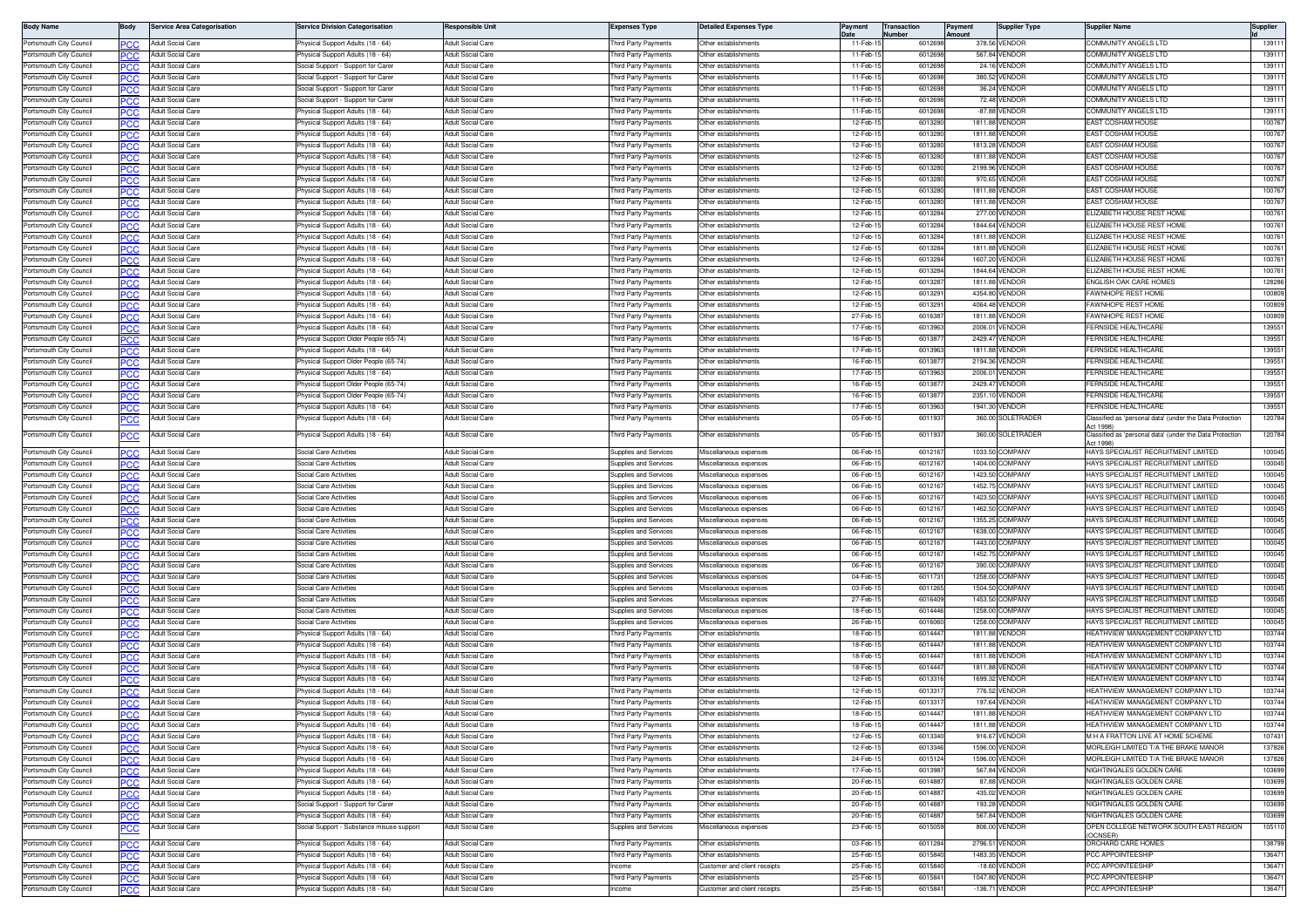| <b>Body Name</b>                                   | Body              | <b>Service Area Categorisation</b>            | ervice Division Categorisation                                       | esponsible Unit                                      | <b>Expenses Type</b>                       | <b>Detailed Expenses Type</b>                       | Payment              | Transaction<br>lumber |                    | Payment<br>Amount | <b>Supplier Type</b>                | Supplier Name                             | Supplier         |
|----------------------------------------------------|-------------------|-----------------------------------------------|----------------------------------------------------------------------|------------------------------------------------------|--------------------------------------------|-----------------------------------------------------|----------------------|-----------------------|--------------------|-------------------|-------------------------------------|-------------------------------------------|------------------|
| Portsmouth City Council                            |                   | Adult Social Care                             | hysical Support Adults (18 - 64)                                     | <b>Adult Social Care</b>                             | hird Party Payments                        | Other establishments                                | 25-Feb-              |                       | 601584             |                   | 1733.83 VENDOR                      | <b>PCC APPOINTEESHI</b>                   | 13647            |
| Portsmouth City Council                            | PCC               | Adult Social Care                             | hysical Support Adults (18 - 64)                                     | <b>Adult Social Care</b>                             | tcome                                      | Customer and client receipts                        | 25-Feb-1             |                       | 601584             |                   | -311.55 VENDOF                      | <b>CC APPOINTEESHI</b>                    | 13647            |
| Portsmouth City Council                            | PCC               | <b>Adult Social Care</b>                      | hysical Support Adults (18 - 64)                                     | <b>Adult Social Care</b>                             | hird Party Payments                        | Other establishments                                | 25-Feb-              |                       | 601584             |                   | 314.34 VENDOR                       | <b>CC APPOINTEESHIP</b>                   | 13647            |
| Portsmouth City Counci<br>Portsmouth City Council  |                   | Adult Social Care<br>Adult Social Care        | hysical Support Adults (18 - 64<br>commissioning & service delivery  | <b>Adult Social Care</b><br><b>Adult Social Care</b> | hird Party Payments                        | ustomer and client receipts<br>Other establishments | 25-Feb-<br>27-Feb-   |                       | 601584<br>6016500  |                   | -289.23 VENDOF<br>974.75 SOLETRADEF | <b>CC APPOINTEESHI</b><br>RJS COOLING LTD | 13647<br>10114   |
| Portsmouth City Council                            | <b>PCC</b>        | Adult Social Care                             | hysical Support Adults (18 - 64)                                     | <b>Adult Social Care</b>                             | hird Party Payments                        | Other establishments                                | 09-Feb-1             |                       | 601241             |                   | 1607.48 VENDOF                      |                                           | 10253            |
| Portsmouth City Council                            | PCC               | Adult Social Care                             | Social Care Activities                                               | Adult Social Care                                    | hird Party Payments                        | Other establishments                                | 27-Feb-1             |                       | 601650             |                   | 250.00 VENDOE                       | SAFEGUARDING GF                           | 137636           |
| Portsmouth City Council                            |                   | <b>Adult Social Care</b>                      | Social Care Activities                                               | <b>Adult Social Care</b>                             | hird Party Payments                        | Other establishments                                | 27-Feb-1             |                       | 601650             |                   | 450.00 VENDOR                       | SAFEGUARDING GF                           | 137636           |
| Portsmouth City Council                            | PCC               | Adult Social Care                             | Social Care Activities                                               | <b>Adult Social Care</b>                             | hird Party Payments                        | Other establishments                                | 06-Feb-1             |                       | 30143              |                   | 1100.00 VENDOR                      | SAFEGUARDING GF                           | 137636           |
| Portsmouth City Council                            |                   | Adult Social Care                             | Social Care Activities                                               | <b>Adult Social Care</b>                             | hird Party Payments                        | Other establishments                                | 06-Feb-              |                       | 601226             |                   | 186.31 VENDOF                       | SAFEGUARDING GI                           | 13763            |
| Portsmouth City Council                            | PCC               | Adult Social Care                             | Social Care Activities                                               | <b>Adult Social Care</b>                             | hird Party Payments                        | Other establishments                                | 06-Feb-              |                       | 601226             |                   | 194.47 VENDOR                       | SAFEGUARDING GF                           | 137636           |
| Portsmouth City Council<br>Portsmouth City Counci  | <b>PCC</b><br>PCC | <b>Adult Social Care</b><br>Adult Social Care | ocial Care Activities<br>ocial Care Activities                       | <b>Adult Social Care</b><br><b>Adult Social Care</b> | hird Party Payments<br>hird Party Payments | Other establishments<br>ther establishments         | 06-Feb-1<br>06-Feb-  |                       | 601226<br>601226   |                   | 191.75 VENDOR<br>191.75 VENDOF      | SAFEGUARDING GF<br>SAFEGUARDING GF        | 137636<br>137636 |
| Portsmouth City Council                            | <b>PCC</b>        | <b>Adult Social Care</b>                      | Social Care Activities                                               | Adult Social Care                                    | hird Party Payments                        | Other establishments                                | 06-Feb-              |                       | 601226             |                   | 194.47 VENDOR                       | SAFEGUARDING GF                           | 13763            |
| Portsmouth City Council                            |                   | <b>Adult Social Care</b>                      | Social Care Activities                                               | <b>Adult Social Care</b>                             | hird Party Payments                        | Other establishments                                | 23-Feb-1             |                       | 601506             |                   | 222.21 VENDOF                       | SAFEGUARDING GF                           | 137636           |
| Portsmouth City Council                            | PCC               | <b>Adult Social Care</b>                      | Social Care Activities                                               | <b>Adult Social Care</b>                             | hird Party Payments                        | Other establishments                                | 23-Feb-1             |                       | 601506             |                   | 186.31 VENDOR                       | SAFEGUARDING GF                           | 137636           |
| Portsmouth City Council                            |                   | <b>Adult Social Care</b>                      | <b>Social Care Activities</b>                                        | <b>Adult Social Care</b>                             | hird Party Payments                        | Other establishments                                | 12-Feb-1             |                       | 601339             |                   | 606.30 VENDOR                       | SAFEGUARDING GF                           | 137636           |
| Portsmouth City Council                            | PCC               | Adult Social Care                             | Social Care Activities                                               | <b>Adult Social Care</b>                             | hird Party Payments                        | Other establishments                                | 06-Feb-              |                       | 601226             |                   | 605.40 VENDOR                       | SAFEGUARDING GF                           | 137636           |
| Portsmouth City Council                            | PCC               | Adult Social Care                             | Social Care Activities                                               | <b>Adult Social Care</b>                             | hird Party Payments                        | Other establishments                                | 06-Feb-              |                       | 301428             |                   | 196.42 VENDOR                       | SAFEGUARDING GF                           | 137636           |
| Portsmouth City Council<br>Portsmouth City Council | PCC<br><b>PCC</b> | Adult Social Care<br>Adult Social Care        | ocial Care Activities<br><b>Social Care Activities</b>               | <b>Adult Social Care</b><br><b>Adult Social Care</b> | hird Party Payments<br>hird Party Payments | ther establishments<br>Other establishments         | 06-Feb-1<br>06-Feb-1 |                       | 301428<br>301428   |                   | 186.31 VENDOF<br>189.39 VENDOR      | SAFEGUARDING GI<br>SAFEGUARDING GF        | 137636<br>137636 |
| Portsmouth City Council                            | PC.C              | <b>Adult Social Care</b>                      | iocial Care Activities                                               | Adult Social Care                                    | hird Party Payments                        | Other establishments                                | 06-Feb-              |                       | 30142              |                   | 186.31 VENDOF                       | SAFEGUARDING GF                           | 137636           |
| Portsmouth City Council                            | PCC               | <b>Adult Social Care</b>                      | Social Care Activities                                               | Adult Social Care                                    | hird Party Payments                        | Other establishments                                | 27-Feb-              |                       | 601650             |                   | 300.00 VENDOF                       | SAFEGUARDING GI                           | 13763            |
| Portsmouth City Council                            |                   | Adult Social Care                             | Social Care Activities                                               | <b>Adult Social Care</b>                             | hird Party Payments                        | Other establishments                                | 20-Feb-1             |                       | 301680             |                   | 1110.80 VENDOF                      | SAFEGUARDING GF                           | 137636           |
| Portsmouth City Council                            | PCC               | <b>Adult Social Care</b>                      | Social Care Activities                                               | <b>Adult Social Care</b>                             | hird Party Payments                        | Other establishments                                | 06-Feb-1             |                       | 601226             |                   | 216.77 VENDOR                       | SAFEGUARDING GF                           | 137636           |
| Portsmouth City Council                            |                   | <b>Adult Social Care</b>                      | Social Care Activities                                               | <b>Adult Social Care</b>                             | hird Party Payments                        | Other establishments                                | 06-Feb-              |                       | 601226             |                   | 186.31 VENDOR                       | SAFEGUARDING GF                           | 137636           |
| Portsmouth City Council                            | PCC               | Adult Social Care                             | Social Care Activities                                               | <b>Adult Social Care</b>                             | hird Party Payments                        | Other establishments                                | 06-Feb-              |                       | 601226             |                   | 186.31 VENDOF                       | SAFEGUARDING GI                           | 13763            |
| Portsmouth City Council<br>Portsmouth City Council | PCC               | Adult Social Care<br><b>Adult Social Care</b> | Social Care Activities<br>iocial Care Activitie                      | <b>Adult Social Care</b><br><b>Adult Social Care</b> | hird Party Payments<br>hird Party Payments | Other establishments<br>ther establishments         | 06-Feb-<br>06-Feb-   |                       | 601226<br>601226   |                   | 224.39 VENDOR<br>225.47 VENDOF      | SAFEGUARDING GF<br>SAFEGUARDING GI        | 13763<br>137636  |
| Portsmouth City Council                            | PCC<br><b>PCC</b> | Adult Social Care                             | Social Care Activities                                               | <b>Adult Social Care</b>                             | hird Party Payments                        | Other establishments                                | 06-Feb-              |                       | 601226             |                   | 195.01 VENDOR                       | SAFEGUARDING GF                           | 13763            |
| Portsmouth City Council                            |                   | Adult Social Care                             | Social Care Activities                                               | <b>Adult Social Care</b>                             | hird Party Payments                        | Other establishments                                | 23-Feb-              |                       | 601506             |                   | 216.77 VENDOF                       | SAFEGUARDING GF                           | 13763            |
| Portsmouth City Counci                             | PCC               | Adult Social Care                             | Social Care Activities                                               | <b>Adult Social Care</b>                             | hird Party Payments                        | Other establishments                                | 23-Feb-1             |                       | 6015069            |                   | 220.03 VENDOF                       | SAFEGUARDING GF                           | 137636           |
| Portsmouth City Council                            |                   | <b>Adult Social Care</b>                      | Social Care Activities                                               | <b>Adult Social Care</b>                             | hird Party Payments                        | Other establishments                                | 12-Feb-1             |                       | 601339             |                   | 207.91 VENDOF                       | SAFEGUARDING GF                           | 137636           |
| Portsmouth City Council                            | PCC               | <b>Adult Social Care</b>                      | Social Care Activities                                               | <b>Adult Social Care</b>                             | hird Party Payments                        | Other establishments                                | 12-Feb-1             |                       | 30156              |                   | 186.31 VENDOF                       | SAFEGUARDING GF                           | 137636           |
| Portsmouth City Council                            |                   | Adult Social Care                             | Social Care Activities                                               | <b>Adult Social Care</b>                             | hird Party Payments                        | Other establishments                                | 12-Feb-              |                       | 601339             |                   | 193.87 VENDOF                       | SAFEGUARDING GF                           | 13763            |
| Portsmouth City Council                            | PCC               | Adult Social Care                             | Social Care Activities                                               | <b>Adult Social Care</b>                             | hird Party Payments                        | Other establishments                                | 12-Feb-              |                       | 30156              |                   | 186.31 VENDOR                       | SAFEGUARDING GF                           | 13763            |
| Portsmouth City Council<br>Portsmouth City Council | PCC.              | <b>Adult Social Care</b><br>Adult Social Care | ocial Care Activities<br>ocial Care Activities                       | <b>Adult Social Care</b><br><b>Adult Social Care</b> | hird Party Payments<br>hird Party Payments | Other establishments<br>ther establishments         | 12-Feb-1<br>12-Feb-1 |                       | 6013390<br>301565  |                   | 193.87 VENDOR<br>199.91 VENDOF      | SAFEGUARDING GF<br>SAFEGUARDING GI        | 137636<br>137636 |
| Portsmouth City Council                            | PCC<br><b>PCC</b> | <b>Adult Social Care</b>                      | Social Care Activities                                               | Adult Social Care                                    | hird Party Payments                        | Other establishments                                | 12-Feb-              |                       | 601339             |                   | 193.87 VENDOR                       | SAFEGUARDING GF                           | 13763            |
| Portsmouth City Council                            |                   | <b>Adult Social Care</b>                      | Social Care Activities                                               | Adult Social Care                                    | hird Party Payments                        | Other establishments                                | 12-Feb-              |                       | 30156              |                   | 186.31 VENDOF                       | SAFEGUARDING GP                           | 13763            |
| Portsmouth City Council                            | PCC               | <b>Adult Social Care</b>                      | Social Care Activities                                               | <b>Adult Social Care</b>                             | hird Party Payments                        | Other establishments                                | 12-Feb-1             |                       | 601339             |                   | 198.82 VENDOF                       | SAFEGUARDING GF                           | 137636           |
| Portsmouth City Council                            |                   | Adult Social Care                             | Social Care Activities                                               | <b>Adult Social Care</b>                             | hird Party Payments                        | Other establishments                                | 27-Feb-1             |                       | 6016505            |                   | 937.50 VENDOF                       | SAFEGUARDING GF                           | 137636           |
| Portsmouth City Council                            | PCC               | Adult Social Care                             | Social Care Activities                                               | <b>Adult Social Care</b>                             | hird Party Payments                        | Other establishments                                | 23-Feb-1             |                       | 601506             |                   | 186.31 VENDOR                       | SAFEGUARDING GF                           | 137636           |
| Portsmouth City Council                            | PCC               | Adult Social Care                             | Social Care Activities                                               | <b>Adult Social Care</b>                             | hird Party Payments                        | Other establishments                                | 23-Feb-              |                       | 601506             |                   | 186.31 VENDOR                       | SAFEGUARDING GF                           | 13763            |
| Portsmouth City Counci                             | PCC               | Adult Social Care                             | ocial Care Activities                                                | <b>Adult Social Care</b>                             | hird Party Payments                        | ther establishments                                 | 23-Feb-              |                       | 601506             |                   | 223.29 VENDOF                       | SAFEGUARDING GI                           | 13763            |
| Portsmouth City Council<br>Portsmouth City Council | PCC.<br>PCC       | Adult Social Care<br>Adult Social Care        | Social Care Activities<br>Social Care Activities                     | <b>Adult Social Care</b><br><b>Adult Social Care</b> | hird Party Payments<br>hird Party Payments | Other establishments<br>Other establishments        | 23-Feb-1<br>23-Feb-1 |                       | 601506<br>601506   |                   | 186.31 VENDOF<br>186.31 VENDOR      | SAFEGUARDING GF<br>SAFEGUARDING GF        | 137636<br>137636 |
| Portsmouth City Council                            | PCC               | <b>Adult Social Care</b>                      | iocial Care Activities                                               | Adult Social Care                                    | hird Party Payments                        | Other establishments                                | 23-Feb-              |                       | 601506             |                   | 123.29 VENDOR                       | SAFEGUARDING GP                           | 137636           |
| Portsmouth City Council                            |                   | Adult Social Care                             | Social Care Activities                                               | <b>Adult Social Care</b>                             | hird Party Payments                        | Other establishments                                | 23-Feb-              |                       | 601506             |                   | 224.39 VENDOF                       | SAFEGUARDING GF                           | 137636           |
| Portsmouth City Council                            | PCC               | <b>Adult Social Care</b>                      | Social Care Activities                                               | <b>Adult Social Care</b>                             | hird Party Payments                        | Other establishments                                | 20-Feb-1             |                       | 30168              |                   | 186.31 VENDOR                       | SAFEGUARDING GF                           | 137636           |
| Portsmouth City Council                            |                   | <b>Adult Social Care</b>                      | Social Care Activities                                               | <b>Adult Social Care</b>                             | hird Party Payments                        | Other establishments                                | 20-Feb-              |                       | 30168              |                   | 200.23 VENDOR                       | SAFEGUARDING GF                           | 137636           |
| Portsmouth City Council                            | PCC               | Adult Social Care                             | Social Care Activities                                               | <b>Adult Social Care</b>                             | hird Party Payments                        | Other establishments                                | 20-Feb-              |                       | 601493             |                   | 192.83 VENDOR                       | SAFEGUARDING GF                           | 137636           |
| Portsmouth City Council<br>Portsmouth City Counci  | PCC               | Adult Social Care<br>Adult Social Care        | Social Care Activities<br>ocial Care Activitie                       | <b>Adult Social Care</b><br><b>Adult Social Care</b> | hird Party Payments<br>hird Party Payments | Other establishments<br>ther establishments         | 20-Feb-<br>20-Feb-   |                       | 30168<br>30168     |                   | 186.31 VENDOR<br>186.31 VENDOF      | SAFEGUARDING GF<br>SAFEGUARDING GI        | 137636<br>13763  |
| Portsmouth City Council                            | <b>PCC</b>        | Adult Social Care                             | ocial Care Activities                                                | <b>Adult Social Care</b>                             | hird Party Payments                        | Other establishments                                | 20-Feb-              |                       | 601493             |                   | 192.83 VENDOR                       | SAFEGUARDING GF                           | 137636           |
| Portsmouth City Council                            | PCC               | Adult Social Care                             | Social Care Activities                                               | <b>Adult Social Care</b>                             | hird Party Payments                        | Other establishments                                | 20-Feb-1             |                       | 6014933            |                   | 186.31 VENDOF                       | SAFEGUARDING GR                           | 137636           |
| Portsmouth City Council                            | PCC               | <b>Adult Social Care</b>                      | Social Care Activities                                               | Adult Social Care                                    | hird Party Payments                        | Other establishments                                | 20-Feb-              |                       | 30168              |                   | 186.31 VENDOR                       | SAFEGUARDING GF                           | 13763            |
| Portsmouth City Council                            |                   | <b>Adult Social Care</b>                      | Social Care Activities                                               | <b>Adult Social Care</b>                             | hird Party Payments                        | Other establishments                                | 20-Feb-              |                       | 30168              |                   | 186.31 VENDOR                       | SAFEGUARDING GF                           | 137636           |
| Portsmouth City Counci                             | PCC               | <b>Adult Social Care</b>                      | <b>Social Care Activities</b>                                        | <b>Adult Social Care</b>                             | hird Party Payments                        | Other establishments                                | 20-Feb-              |                       | 301680             |                   | 892.60 VENDOF                       | SAFEGUARDING GF                           | 137636           |
| Portsmouth City Council                            |                   | Adult Social Care                             | Social Care Activities                                               | <b>Adult Social Care</b>                             | hird Party Payments                        | Other establishments                                | 20-Feb-1             |                       | 6014933            |                   | 54.87 VENDOR                        | SAFEGUARDING G                            | 137636           |
| Portsmouth City Council                            | PCC               | Adult Social Care<br><b>Adult Social Care</b> | Social Care Activities<br>hysical Support Adults (18 - 64)           | Adult Social Care                                    | hird Party Payments                        | Other establishments<br>Other establishments        | 23-Feb-1             |                       | 601507             |                   | 1013.05 VENDOR                      | SAFEGUARDING GF                           | 137636           |
| Portsmouth City Council<br>Portsmouth City Council | PCC.              | Adult Social Care                             | hysical Support Adults (18 - 64)                                     | <b>Adult Social Care</b><br><b>Adult Social Care</b> | hird Party Payments<br>hird Party Payments | ther establishments                                 | 04-Feb-1<br>04-Feb-1 |                       | 6011806<br>6011806 |                   | 70.98 VENDOR<br>607.32 VENDOR       | SAGA HOMECARE<br>SAGA HOMECARE            | 137338<br>137338 |
| Portsmouth City Council                            | PCC<br>PCC.       | <b>Adult Social Care</b>                      | 'hysical Support Adults (18 - 64)                                    | Adult Social Care                                    | hird Party Payments                        | Other establishments                                | 04-Feb-1             |                       | 6011806            |                   | 81.12 VENDOR                        | SAGA HOMECARE                             | 137338           |
| Portsmouth City Council                            | PCC               | <b>Adult Social Care</b>                      | hysical Support Adults (18 - 64)                                     | <b>Adult Social Care</b>                             | hird Party Payments                        | Other establishments                                | 04-Feb-1             |                       | 6011806            |                   | 286.22 VENDOR                       | SAGA HOMECARE                             | 137338           |
| Portsmouth City Council                            | PCC               | <b>Adult Social Care</b>                      | hysical Support Adults (18 - 64)                                     | <b>Adult Social Care</b>                             | hird Party Payments                        | Other establishments                                | 04-Feb-1             |                       | 6011806            |                   | 564.19 VENDOR                       | SAGA HOMECARE                             | 137338           |
| Portsmouth City Council                            |                   | Adult Social Care                             | hysical Support Adults (18 - 64)                                     | <b>Adult Social Care</b>                             | hird Party Payments                        | Other establishments                                | 04-Feb-1             |                       | 6011806            |                   | 527.28 VENDOR                       | SAGA HOMECARE                             | 137338           |
| Portsmouth City Council                            | PCC               | Adult Social Care                             | hysical Support Adults (18 - 64)                                     | <b>Adult Social Care</b>                             | hird Party Payments                        | Other establishments                                | 04-Feb-1             |                       | 6011806            |                   | 449.54 VENDOR                       | SAGA HOMECARE                             | 137338           |
| Portsmouth City Council                            | PCC.              | Adult Social Care                             | Social Support - Support for Carer                                   | <b>Adult Social Care</b><br>Adult Social Care        | hird Party Payments                        | Other establishments                                | 04-Feb-1             |                       | 6011806            |                   | 289.92 VENDOR                       | SAGA HOMECARE                             | 137338           |
| Portsmouth City Council<br>Portsmouth City Council | PCC<br>PCC.       | Adult Social Care<br>Adult Social Care        | hysical Support Adults (18 - 64)<br>hysical Support Adults (18 - 64) | <b>Adult Social Care</b>                             | hird Party Payments<br>hird Party Payments | Other establishments<br>Other establishments        | 04-Feb-1<br>04-Feb-1 |                       | 6011806<br>6011806 |                   | 54.84 VENDOR<br>189.28 VENDOR       | SAGA HOMECARE<br>SAGA HOMECARE            | 137338<br>137338 |
| Portsmouth City Council                            | PCC               | <b>Adult Social Care</b>                      | hysical Support Adults (18 - 64)                                     | <b>Adult Social Care</b>                             | hird Party Payments                        | Other establishments                                | 04-Feb-1             |                       | 6011806            |                   | 463.06 VENDOR                       | SAGA HOMECARE                             | 137338           |
| Portsmouth City Council                            | PCC               | <b>Adult Social Care</b>                      | 'hysical Support Adults (18 - 64)                                    | Adult Social Care                                    | hird Party Payments                        | Other establishments                                | 04-Feb-1             |                       | 6011806            |                   | 260.26 VENDOR                       | SAGA HOMECARE                             | 137338           |
| Portsmouth City Council                            |                   | <b>Adult Social Care</b>                      | 'hysical Support Adults (18 - 64)                                    | <b>Adult Social Care</b>                             | Third Party Payments                       | Other establishments                                | 04-Feb-1             |                       | 6011806            |                   | 169.00 VENDOR                       | SAGA HOMECARE                             | 137338           |
| Portsmouth City Council                            | <b>PCC</b>        | Adult Social Care                             | hysical Support Adults (18 - 64)                                     | <b>Adult Social Care</b>                             | Third Party Payments                       | Other establishments                                | 04-Feb-1             |                       | 6011806            |                   | 564.46 VENDOR                       | SAGA HOMECARE                             | 137338           |
|                                                    |                   |                                               |                                                                      |                                                      |                                            |                                                     |                      |                       |                    |                   |                                     |                                           |                  |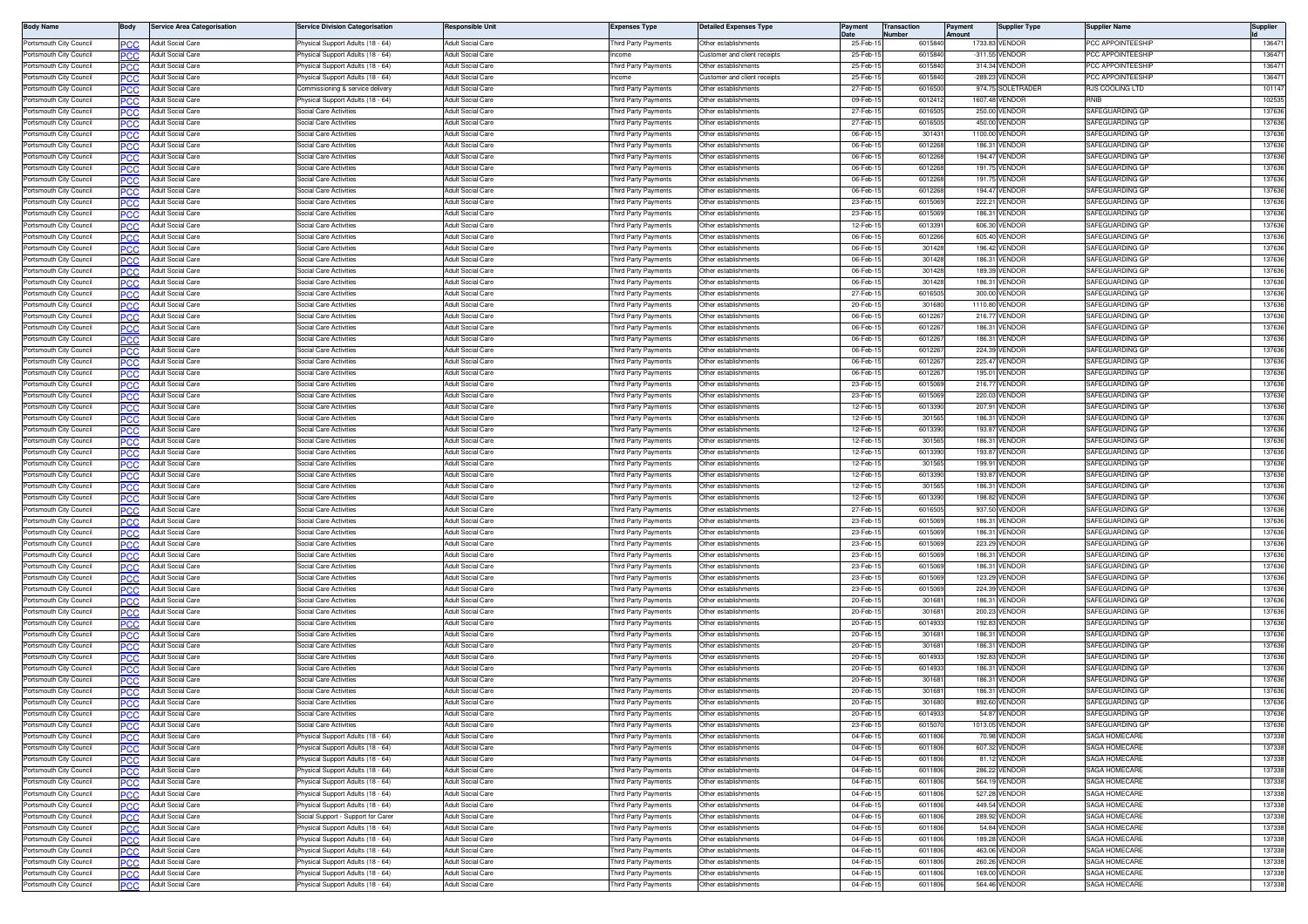| <b>Body Name</b>                                   | Body              | <b>Service Area Categorisation</b>     | ervice Division Categorisation                                       | Responsible Unit                                     | <b>Expenses Type</b>                       | <b>Detailed Expenses Type</b>                    |                      | Transaction<br>lumber | Payment<br>Amount | <b>Supplier Type</b>             | <b>Supplier Name</b>                                                         | <b>Supplier</b>  |
|----------------------------------------------------|-------------------|----------------------------------------|----------------------------------------------------------------------|------------------------------------------------------|--------------------------------------------|--------------------------------------------------|----------------------|-----------------------|-------------------|----------------------------------|------------------------------------------------------------------------------|------------------|
| Portsmouth City Council                            | PCC               | Adult Social Care                      | hysical Support Adults (18 - 64)                                     | Adult Social Care                                    | hird Party Payments                        | Other establishments                             | 04-Feb-              | 6011806               |                   | 54.08 VENDOR                     | SAGA HOMECARE                                                                | 137338           |
| Portsmouth City Council                            | PCC               | Adult Social Care                      | ocial Support - Support for Care                                     | <b>Adult Social Care</b>                             | hird Party Payments                        | Other establishments                             | 04-Feb-              | 601180                |                   | 202.80 VENDOF                    | SAGA HOMECARE                                                                | 13733            |
| Portsmouth City Council                            | <b>PCC</b>        | Adult Social Care                      | hysical Support Adults (18 - 64)                                     | <b>Adult Social Care</b>                             | hird Party Payments                        | Other establishments                             | 04-Feb-              | 601180                |                   | 581.36 VENDOF                    | SAGA HOMECARE                                                                | 137338           |
| Portsmouth City Council                            | PCC               | Adult Social Care                      | hysical Support Adults (18 - 64)                                     | Adult Social Care<br><b>Adult Social Care</b>        | hird Party Payments                        | Other establishments                             | 04-Feb-1<br>04-Feb-1 | 6011806<br>6011806    |                   | 111.54 VENDOF<br>422.50 VENDOR   | SAGA HOMECARE<br>SAGA HOMECARE                                               | 137338<br>137338 |
| Portsmouth City Council<br>Portsmouth City Council | <b>PCC</b>        | Adult Social Care<br>Adult Social Care | hysical Support Adults (18 - 64)<br>hysical Support Adults (18 - 64) | <b>Adult Social Care</b>                             | hird Party Payments<br>hird Party Payments | Other establishments<br>Other establishments     | 04-Feb-1             | 6011806               |                   | 179.14 VENDOR                    | SAGA HOMECARE                                                                | 137338           |
| Portsmouth City Council                            | PCC               | <b>Adult Social Care</b>               | hysical Support Adults (18 - 64)                                     | Adult Social Care                                    | hird Party Payments                        | Other establishments                             | 04-Feb-1             | 6011806               |                   | 81.12 VENDOR                     | <b>SAGA HOMECARE</b>                                                         | 137338           |
| Portsmouth City Council                            |                   | Adult Social Care                      | hysical Support Adults (18 - 64)                                     | <b>Adult Social Care</b>                             | hird Party Payments                        | Other establishments                             | 04-Feb-              | 601180                |                   | 283.92 VENDOF                    | SAGA HOMECARE                                                                | 137338           |
| Portsmouth City Council                            | PCC               | Adult Social Care                      | hysical Support Adults (18 - 64)                                     | Adult Social Care                                    | hird Party Payments                        | Other establishments                             | 04-Feb-              | 6011806               |                   | 175.76 VENDOR                    | <b>SAGA HOMECARE</b>                                                         | 13733            |
| Portsmouth City Council                            | PCC               | Adult Social Care                      | hysical Support Adults (18 - 64)                                     | <b>Adult Social Care</b>                             | hird Party Payments                        | Other establishments                             | 04-Feb-1             | 6011806               |                   | 371.80 VENDOR                    | SAGA HOMECARE                                                                | 137338           |
| Portsmouth City Council                            | PCC               | Adult Social Care                      | hysical Support Adults (18 - 64)                                     | <b>Adult Social Care</b>                             | :mployees                                  | Direct employee expenses                         | 20-Feb-1             | 6014946               |                   | 340.80 VENDOF                    | SFACATERING.COM                                                              | 100064           |
| Portsmouth City Council                            | <b>PCC</b>        | Adult Social Care                      | hysical Support Adults (18 - 64)                                     | Adult Social Care                                    | hird Party Payments                        | Other establishments                             | 12-Feb-1             | 601324                |                   | 2056.04 VENDOR                   | COATE WATER CARE CO LTD                                                      | 138298           |
| Portsmouth City Council                            |                   | Cultural and Related Services          | ulture and Heritage                                                  | Adult Social Care                                    | upplies and Services                       | Grants and subscriptions                         | 04-Feb-              | 601137                |                   | 9611.00 VENDOF                   | COMMUNITY ACTION HAMPSHIRE                                                   | 127943           |
| Portsmouth City Council                            | PCC               | <b>Adult Social Care</b>               | hysical Support Older People (65-74)                                 | <b>Adult Social Care</b>                             | hird Party Payments                        | Ther establishments                              | 12-Feb-1             | 601325                |                   | 2194.36 VENDOF                   | <b>CONTEMPLATION HOMES LIMITED</b>                                           | 101879           |
| Portsmouth City Council                            |                   | dult Social Care                       | hysical Support Adults (18 - 64)                                     | <b>Adult Social Care</b>                             | remises-Related Expenditure                | Repairs, alterations and maintenance of building | 04-Feb-1             | 6011376               |                   | 77.18 COMPANY                    | CORRIGENDA LIMITED T/A CHURCHES                                              | 102100           |
| Portsmouth City Council                            | <u>PCC</u>        | Adult Social Care                      | hysical Support Adults (18 - 64)                                     | Adult Social Care                                    | remises-Related Expenditure                | Repairs, alterations and maintenance of building | 05-Feb-              | 6011896               |                   | 225.40 COMPANY                   | CORRIGENDA LIMITED T/A CHURCHES                                              | 102100           |
| Portsmouth City Council                            |                   | Adult Social Care                      | <sup>9</sup> hysical Support Adults (18 - 64)                        | Adult Social Care                                    | remises-Related Expenditure                | Repairs, alterations and maintenance of building | 05-Feb-1             | 6011896               |                   | 99.23 COMPANY                    | CORRIGENDA LIMITED T/A CHURCHES                                              | 102100           |
| Portsmouth City Council                            | PCC               | Adult Social Care                      | ommissioning & service delivery                                      | Adult Social Care                                    | remises-Related Expenditure                | epairs, alterations and maintenance of building  | 20-Feb-1             | 6014775               |                   | 176.83 COMPANY                   | CORRIGENDA LIMITED T/A CHURCHES                                              | 102100           |
| Portsmouth City Council                            | PCC               | Adult Social Care                      | ommissioning & service delivery                                      | Adult Social Care                                    | remises-Related Expenditure                | Repairs, alterations and maintenance of building | 20-Feb-1             | 601477                |                   | -176.83 COMPANY                  | CORRIGENDA LIMITED T/A CHURCHES                                              | 102100           |
| Portsmouth City Council                            | PCC               | Adult Social Care                      | ommissioning & service delivery                                      | <b>Adult Social Care</b>                             | remises-Related Expenditure                | Fixtures and fittings                            | 20-Feb-1             | 6014775               |                   | 345.00 COMPANY                   | CORRIGENDA LIMITED T/A CHURCHES                                              | 102100           |
| Portsmouth City Council                            | <u>PCC</u>        | Adult Social Care                      | hysical Support Adults (18 - 64)                                     | Adult Social Care                                    | remises-Related Expenditure                | Repairs, alterations and maintenance of building | 20-Feb-              | 601477                |                   | 50.65 COMPANY                    | CORRIGENDA LIMITED T/A CHURCHES                                              | 102100           |
| Portsmouth City Council                            | PCC               | <b>Adult Social Care</b>               | 18 - 18 Mealth Support Adults (18                                    | Adult Social Care                                    | hird Party Payments                        | Other establishments                             | 17-Feb-              | 601395                |                   | 4502.68 VENDOR                   | CRAWFORDS CARE HOMES LTD                                                     | 134328           |
| Portsmouth City Council                            | PCC               | Adult Social Care                      | hysical Support Adults (18 - 64)                                     | Adult Social Care                                    | hird Party Payments                        | Other establishments                             | 18-Feb-              | 6014088               |                   | 315.84 VENDOR                    | CREATIVE ADVANCES LTD                                                        | 10011            |
| Portsmouth City Council                            | эсс               | Adult Social Care                      | hysical Support Adults (18 - 64)                                     | <b>Adult Social Care</b>                             | hird Party Payments                        | Other establishments                             | 18-Feb-1             | 6014088               |                   | 378.00 VENDOF                    | <b>REATIVE ADVANCES LTD</b>                                                  | 10011            |
| Portsmouth City Council                            | PCC               | Adult Social Care                      | hysical Support Adults (18 - 64)                                     | <b>Adult Social Care</b>                             | hird Party Payments                        | Other establishments                             | 18-Feb-1             | 6014088               |                   | 526.40 VENDOR                    | CREATIVE ADVANCES LTD                                                        | 100117           |
| Portsmouth City Council                            |                   | <b>Adult Social Care</b>               | hysical Support Adults (18 - 64)                                     | Adult Social Care                                    | hird Party Payments                        | Other establishments                             | 18-Feb-              | 601408                |                   | 147.00 VENDOR                    | CREATIVE ADVANCES LTD                                                        | 10011            |
| Portsmouth City Council                            | PCC               | Adult Social Care                      | hysical Support Adults (18 - 64)                                     | Adult Social Care                                    | hird Party Payments                        | Other establishments                             | 18-Feb-              | 601408                |                   | 81.00 VENDOF                     | REATIVE ADVANCES LTD                                                         | 10011            |
| Portsmouth City Council                            | PCC               | <b>Adult Social Care</b>               | hysical Support Adults (18 - 64)                                     | <b>Adult Social Care</b>                             | hird Party Payments                        | Other establishments                             | 12-Feb-              | 601325                |                   | -1229.49 VENDOR                  | CRESCENT CARE LTD                                                            | 100664           |
| Portsmouth City Council                            | ∍сс               | Adult Social Care                      | hysical Support Adults (18 - 64)                                     | <b>Adult Social Care</b>                             | hird Party Payments                        | Other establishments                             | 12-Feb-              | 601325                |                   | 1702.12 VENDOF                   | <b>RESCENT CARE LTD</b>                                                      | 100664           |
| Portsmouth City Council                            | <b>PCC</b>        | Adult Social Care                      | hysical Support Adults (18 - 64)                                     | <b>Adult Social Care</b>                             | hird Party Payments                        | Other establishments<br>Other establishments     | 12-Feb-1<br>12-Feb-  | 601325<br>601325      |                   | 1811.88 VENDOR<br>1607.48 VENDOF | CRESCENT CARE LTD<br><b>CRESCENT CARE LTD</b>                                | 100664           |
| Portsmouth City Council                            | PCC               | Adult Social Care<br>Adult Social Care | hysical Support Adults (18 - 64)                                     | Adult Social Care<br><b>Adult Social Care</b>        | hird Party Payments                        | Other establishments                             | 12-Feb-1             | 601325                |                   | 1811.88 VENDOF                   | CRESCENT CARE LTD                                                            | 100664<br>100664 |
| Portsmouth City Council<br>Portsmouth City Council | <b>PCC</b>        | <b>Adult Social Care</b>               | hysical Support Adults (18 - 64)<br>hysical Support Adults (18 - 64) | <b>Adult Social Care</b>                             | hird Party Payments<br>hird Party Payments | Other establishments                             | 12-Feb-1             | 601325                |                   | 1811.88 VENDOR                   | CRESCENT CARE LTD                                                            | 100664           |
| Portsmouth City Council                            | PCC               | Adult Social Care                      | hysical Support Adults (18 - 64)                                     | <b>Adult Social Care</b>                             | hird Party Payments                        | Other establishments                             | 12-Feb-1             | 601325                |                   | 1811.88 VENDOR                   | CRESCENT CARE LTD                                                            | 100664           |
| Portsmouth City Council                            |                   | <b>Adult Social Care</b>               | hysical Support Adults (18 - 64)                                     | <b>Adult Social Care</b>                             | hird Party Payments                        | Other establishments                             | 12-Feb-              | 601325                |                   | 1811.88 VENDOF                   | <b>CRESCENT CARE LTD</b>                                                     | 100664           |
| Portsmouth City Council                            | РСС               | <b>Adult Social Care</b>               | hysical Support Adults (18 - 64)                                     | Adult Social Care                                    | hird Party Payments                        | Other establishments                             | 12-Feb-              | 601325                |                   | 1811.88 VENDOR                   | CRESCENT CARE LTD                                                            | 100664           |
| Portsmouth City Council<br>Portsmouth City Council | PCC               | Adult Social Care<br>Adult Social Care | hysical Support Adults (18 - 64)<br>hysical Support Adults (18 - 64) | <b>Adult Social Care</b><br><b>Adult Social Care</b> | hird Party Payments<br>hird Party Payments | Other establishments<br>Other establishments     | 12-Feb-1<br>12-Feb-1 | 601325<br>601325      |                   | 1607.48 VENDOR<br>1811.88 VENDOR | CRESCENT CARE LTD<br><b>RESCENT CARE LTD</b>                                 | 100664<br>100664 |
| Portsmouth City Council                            | PCC<br><b>PCC</b> | Adult Social Care                      | hysical Support Adults (18 - 64)                                     | Adult Social Care                                    | hird Party Payments                        | Other establishments                             | 12-Feb-              | 601325                |                   | 1811.88 VENDOR                   | CRESCENT CARE LTD                                                            | 100664           |
| Portsmouth City Council                            | PCC               | Adult Social Care                      | hysical Support Adults (18 - 64)                                     | Adult Social Care                                    | hird Party Payments                        | Other establishments                             | 12-Feb-1             | 601325                |                   | 1811.88 VENDOF                   | CRESCENT CARE LTD                                                            | 100664           |
| Portsmouth City Council                            | PCC               | <b>Adult Social Care</b>               | hysical Support Adults (18 - 64)                                     | <b>Adult Social Care</b>                             | nird Party Payments                        | Other establishments                             | 12-Feb-1             | 6013260               |                   | 405.60 VENDOF                    | RESCENT COMMUNITY CARE SERVICES LTD                                          | 100118           |
| Portsmouth City Council                            | ∍сс               | <b>Adult Social Care</b>               | hysical Support Adults (18 - 64)                                     | <b>Adult Social Care</b>                             | hird Party Payments                        | Other establishments                             | 13-Feb-1             | 6013567               |                   | 939.64 VENDOR                    | RESCENT COMMUNITY CARE SERVICES LTD                                          | 100118           |
| Portsmouth City Council                            | PCC               | Adult Social Care                      | hysical Support Adults (18 - 64)                                     | Adult Social Care                                    | hird Party Payments                        | Other establishments                             | 13-Feb-1             | 6013567               |                   | 1142.44 VENDOR                   | RESCENT COMMUNITY CARE SERVICES LTD                                          | 100118           |
| Portsmouth City Council                            |                   | Adult Social Care                      | Social Support - Support for Carer                                   | <b>Adult Social Care</b>                             | hird Party Payments                        | Other establishments                             | 13-Feb-              | 601356                |                   | 144.96 VENDOF                    | CRESCENT COMMUNITY CARE SERVICES LTD                                         | 10011            |
| Portsmouth City Council                            | PCC               | Adult Social Care                      | ocial Support - Support for Care                                     | Adult Social Care                                    | hird Party Payments                        | Other establishments                             | 13-Feb-1             | 601356                |                   | 96.64 VENDOF                     | RESCENT COMMUNITY CARE SERVICES LTD                                          | 10011            |
| Portsmouth City Council                            | <b>PCC</b>        | Adult Social Care                      | hysical Support Adults (18 - 64)                                     | <b>Adult Social Care</b>                             | hird Party Payments                        | Other establishments                             | 13-Feb-1             | 6013567               |                   | 100.00 VENDOF                    | RESCENT COMMUNITY CARE SERVICES LTD                                          | 100118           |
| Portsmouth City Council                            | PCC               | Adult Social Care                      | hysical Support Adults (18 - 64)                                     | Adult Social Care                                    | hird Party Payments                        | Other establishments                             | 13-Feb-              | 601356                |                   | 283.92 VENDOF                    | RESCENT COMMUNITY CARE SERVICES LTD                                          | 100118           |
| Portsmouth City Council<br>Portsmouth City Council | <b>PCC</b>        | Adult Social Care<br>Adult Social Care | hysical Support Adults (18 - 64)                                     | Adult Social Care<br><b>Adult Social Care</b>        | hird Party Payments                        | Other establishments<br>Other establishments     | 13-Feb-<br>13-Feb-1  | 601356<br>601356      |                   | 688.48 VENDOF<br>287.30 VENDOF   | CRESCENT COMMUNITY CARE SERVICES LTD<br>CRESCENT COMMUNITY CARE SERVICES LTD | 100118<br>10011  |
| Portsmouth City Council                            | PCC               | <b>Adult Social Care</b>               | hysical Support Adults (18 - 64)<br>hysical Support Adults (18 - 64) | <b>Adult Social Care</b>                             | hird Party Payments<br>hird Party Payments | Other establishments                             | 13-Feb-1             | 601356                |                   | 1023.06 VENDOR                   | RESCENT COMMUNITY CARE SERVICES LTD                                          | 100118           |
| Portsmouth City Council                            |                   | <b>Adult Social Care</b>               | hysical Support Adults (18 - 64)                                     | <b>Adult Social Care</b>                             | hird Party Payments                        | Other establishments                             | 13-Feb-1             | 6013567               |                   | 283.92 VENDOR                    | RESCENT COMMUNITY CARE SERVICES LTD                                          | 100118           |
| Portsmouth City Council                            | ∍сс               | Adult Social Care                      | hysical Support Adults (18 - 64)                                     | Adult Social Care                                    | hird Party Payments                        | Other establishments                             | 13-Feb-1             | 6013567               |                   | 716.56 VENDOR                    | RESCENT COMMUNITY CARE SERVICES LTD                                          | 100118           |
| Portsmouth City Council                            | PCC               | Adult Social Care                      | hysical Support Adults (18 - 64)                                     | <b>Adult Social Care</b>                             | hird Party Payments                        | Other establishments                             | 13-Feb-1             | 601356                |                   | 459.68 VENDOF                    | CRESCENT COMMUNITY CARE SERVICES LTD                                         | 100118           |
| Portsmouth City Council                            |                   | Adult Social Care                      | hysical Support Adults (18 - 64)                                     | Adult Social Care                                    | hird Party Payments                        | Other establishments                             | 13-Feb-              | 601356                |                   | 155.48 VENDOF                    | RESCENT COMMUNITY CARE SERVICES LTD                                          | 10011            |
| Portsmouth City Council                            | <b>PCC</b>        | Adult Social Care                      | hysical Support Adults (18 - 64)                                     | <b>Adult Social Care</b>                             | hird Party Payments                        | Other establishments                             | 13-Feb-              | 601356                |                   | 120.80 VENDOF                    | <b>RESCENT COMMUNITY CARE SERVICES LTD</b>                                   | 10011            |
| Portsmouth City Council                            | PCC               | Adult Social Care                      | hysical Support Adults (18 - 64)                                     | <b>Adult Social Care</b>                             | hird Party Payments                        | Other establishments                             | 13-Feb-1             | 601356                |                   | 946.40 VENDOF                    | RESCENT COMMUNITY CARE SERVICES LTD                                          | 100118           |
| Portsmouth City Council                            |                   | Adult Social Care                      | hysical Support Adults (18 - 64)                                     | Adult Social Care                                    | Third Party Payments                       | Other establishments                             | 13-Feb-1             | 6013567               |                   | 392.08 VENDOF                    | CRESCENT COMMUNITY CARE SERVICES LTD                                         | 100118           |
| Portsmouth City Council                            | PCC               | Adult Social Care                      | hysical Support Adults (18 - 64)                                     | <b>Adult Social Care</b>                             | hird Party Payments                        | Other establishments                             | 13-Feb-              | 601356                |                   | 351.52 VENDOF                    | CRESCENT COMMUNITY CARE SERVICES LTD                                         | 100118           |
| Portsmouth City Council                            | PCC               | <b>Adult Social Care</b>               | Social Support - Support for Carer                                   | <b>Adult Social Care</b><br><b>Adult Social Care</b> | hird Party Payments<br>hird Party Payments | Other establishments<br>Other establishments     | 13-Feb-<br>13-Feb-   | 6013567<br>601356     |                   | 280.54 VENDOR                    | CRESCENT COMMUNITY CARE SERVICES LTD<br>RESCENT COMMUNITY CARE SERVICES LTD: | 100118<br>100118 |
| Portsmouth City Council<br>Portsmouth City Council |                   | Adult Social Care<br>Adult Social Care | hysical Support Adults (18 - 64)<br>hysical Support Adults (18 - 64) | Adult Social Care                                    | hird Party Payments                        | Other establishments                             | 13-Feb-1             | 601356                |                   | 189.28 VENDOR<br>141.96 VENDOR   | CRESCENT COMMUNITY CARE SERVICES LTD                                         | 100118           |
| Portsmouth City Council                            | PCC<br>PCC        | Adult Social Care                      | hysical Support Adults (18 - 64)                                     | Adult Social Care                                    | hird Party Payments                        | Other establishments                             | 13-Feb-1             | 6013567               |                   | 926.12 VENDOR                    | CRESCENT COMMUNITY CARE SERVICES LTD                                         | 100118           |
| Portsmouth City Council                            | PCC               | Adult Social Care                      | hysical Support Adults (18 - 64)                                     | Adult Social Care                                    | hird Party Payments                        | Other establishments                             | 13-Feb-1             | 601356                |                   | 280.54 VENDOR                    | RESCENT COMMUNITY CARE SERVICES LTD                                          | 100118           |
| Portsmouth City Council                            | <b>PCC</b>        | Adult Social Care                      | hysical Support Adults (18 - 64)                                     | Adult Social Care                                    | hird Party Payments                        | Other establishments                             | 13-Feb-              | 601356                |                   | 182.52 VENDOR                    | CRESCENT COMMUNITY CARE SERVICES LTD                                         | 100118           |
| Portsmouth City Council                            | PCC               | <b>Adult Social Care</b>               | Social Support - Support for Carer                                   | Adult Social Care                                    | hird Party Payments                        | Other establishments                             | 13-Feb-1             | 6013567               |                   | 289.92 VENDOR                    | CRESCENT COMMUNITY CARE SERVICES LTD                                         | 100118           |
| Portsmouth City Council                            | PCC               | Adult Social Care                      | hysical Support Adults (18 - 64)                                     | <b>Adult Social Care</b>                             | hird Party Payments                        | Other establishments                             | 13-Feb-1             | 6013567               |                   | 199.42 VENDOR                    | CRESCENT COMMUNITY CARE SERVICES LTD                                         | 100118           |
| Portsmouth City Council                            |                   | <b>Adult Social Care</b>               | Social Support - Support for Carer                                   | <b>Adult Social Care</b>                             | hird Party Payments                        | Other establishments                             | 13-Feb-1             | 6013567               |                   | 120.80 VENDOR                    | CRESCENT COMMUNITY CARE SERVICES LTD                                         | 100118           |
| Portsmouth City Council                            | PCC               | Adult Social Care                      | hysical Support Adults (18 - 64)                                     | <b>Adult Social Care</b>                             | hird Party Payments                        | Other establishments                             | 13-Feb-1             | 6013567               |                   | 392.08 VENDOR                    | CRESCENT COMMUNITY CARE SERVICES LTD                                         | 100118           |
| Portsmouth City Council                            | ∍сс               | Adult Social Care                      | hysical Support Adults (18 - 64)                                     | Adult Social Care                                    | hird Party Payments                        | Other establishments                             | 13-Feb-              | 6013567               |                   | 378.56 VENDOR                    | CRESCENT COMMUNITY CARE SERVICES LTD                                         | 100118           |
| Portsmouth City Council                            | ∍сс               | Adult Social Care                      | hysical Support Adults (18 - 64)                                     | Adult Social Care                                    | hird Party Payments                        | Other establishments                             | 13-Feb-1             | 6013567               |                   | 169.00 VENDOR                    | RESCENT COMMUNITY CARE SERVICES LTD                                          | 100118           |
| Portsmouth City Council                            | PCC               | Adult Social Care                      | hysical Support Adults (18 - 64)                                     | Adult Social Care                                    | hird Party Payments                        | Other establishments                             | 13-Feb-1             | 601356                |                   | 365.04 VENDOR                    | CRESCENT COMMUNITY CARE SERVICES LTD                                         | 100118           |
| Portsmouth City Council                            | PCC               | Adult Social Care                      | hysical Support Adults (18 - 64)                                     | Adult Social Care                                    | Third Party Payments                       | Other establishments                             | 13-Feb-1             | 6013567               |                   | 324.48 VENDOR                    | CRESCENT COMMUNITY CARE SERVICES LTD                                         | 100118           |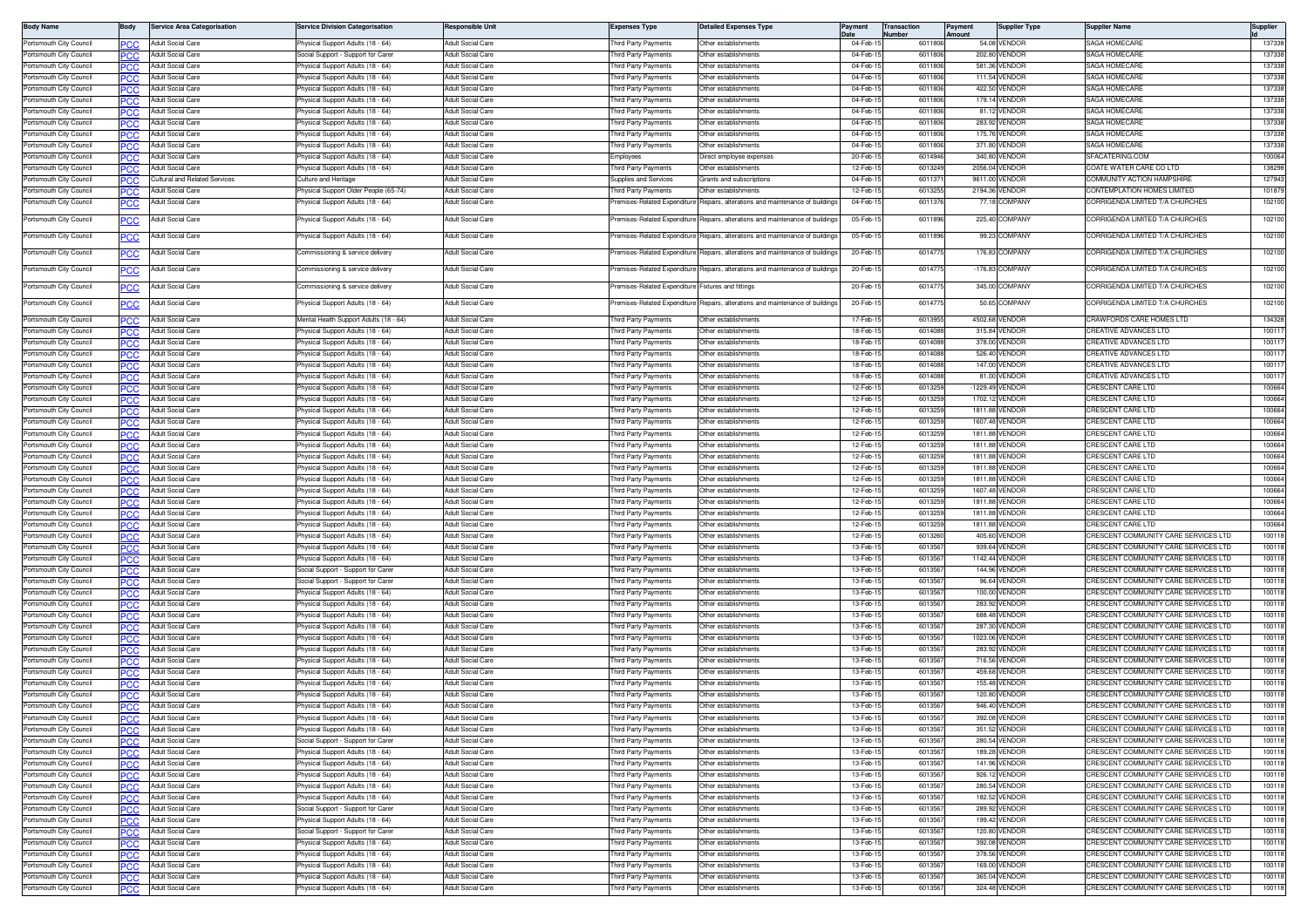| <b>Body Name</b>                                   | <b>Body</b>       | Service Area Categorisation                          | Service Division Categorisation                                               | Responsible Unit                                     | Expenses Type                               | <b>Detailed Expenses Type</b>                | Pavment              | ransaction<br>lumbe | Payment<br>nount | Supplier Type                    | Supplier Name                                                                | Supplier       |
|----------------------------------------------------|-------------------|------------------------------------------------------|-------------------------------------------------------------------------------|------------------------------------------------------|---------------------------------------------|----------------------------------------------|----------------------|---------------------|------------------|----------------------------------|------------------------------------------------------------------------------|----------------|
| Portsmouth City Council                            | PCC               | <b>Adult Social Care</b>                             | Social Support - Support for Care                                             | Adult Social Care                                    | hird Party Payments                         | Other establishment:                         | 23-Feb-              | 601504              |                  | 84.56 VENDOR                     | CRESCENT COMMUNITY CARE SERVICES LTD                                         | 10011          |
| Portsmouth City Council                            | PCC               | <b>Adult Social Care</b>                             | hysical Support Adults (18 - 64)                                              | Adult Social Care                                    | hird Party Payments                         | Other establishments                         | 13-Feb-1             | 601356              |                  | 662.48 VENDOF                    | RESCENT COMMUNITY CARE SERVICES LTD                                          | 10011          |
| Portsmouth City Council                            |                   | <b>Adult Social Care</b>                             | hysical Support Adults (18 - 64)                                              | <b>Adult Social Care</b>                             | hird Party Payments                         | ther establishments                          | 13-Feb-              | 601356              |                  | 81.12 VENDOR                     | RESCENT COMMUNITY CARE SERVICES LTD:                                         | 10011          |
| Portsmouth City Council                            | PCC               | <b>Adult Social Care</b>                             | hysical Support Adults (18 - 64)                                              | Adult Social Care<br>Adult Social Care               | hird Party Payments                         | Other establishments<br>Other establishment: | 13-Feb-<br>13-Feb-1  | 601356<br>601356    |                  | 229.84 VENDOR<br>520.52 VENDOR   | RESCENT COMMUNITY CARE SERVICES LTD<br>CRESCENT COMMUNITY CARE SERVICES LTD  | 10011<br>10011 |
| Portsmouth City Council<br>Portsmouth City Council | PCC               | Adult Social Care<br>Adult Social Care               | Physical Support Adults (18 - 64)<br>hysical Support Adults (18 - 64)         | <b>Adult Social Care</b>                             | hird Party Payments<br>hird Party Payments  | Other establishment                          | 13-Feb-1             | 601356              |                  | 662.48 VENDOR                    | RESCENT COMMUNITY CARE SERVICES LTD                                          | 10011          |
| Portsmouth City Council                            | <b>PCC</b>        | Adult Social Care                                    | Physical Support Adults (18 - 64)                                             | Adult Social Care                                    | hird Party Payments                         | Other establishments                         | 13-Feb-1             | 601356              |                  | 1598.74 VENDOR                   | CRESCENT COMMUNITY CARE SERVICES LTD                                         | 10011          |
| Portsmouth City Council                            |                   | Adult Social Care                                    | 'hysical Support Adults (18 - 64)                                             | <b>Adult Social Care</b>                             | hird Party Payments                         | Other establishment:                         | 13-Feb-              | 601356              |                  | 74.36 VENDOF                     | CRESCENT COMMUNITY CARE SERVICES LTD                                         | 10011          |
| Portsmouth City Council                            | PCC               | Adult Social Care                                    | Physical Support Adults (18 - 64)                                             | Adult Social Care                                    | hird Party Payments                         | Other establishments                         | 13-Feb-1             | 601356              |                  | 456.30 VENDOR                    | CRESCENT COMMUNITY CARE SERVICES LTD                                         | 10011          |
| Portsmouth City Council                            |                   | Adult Social Care                                    | Physical Support Adults (18 - 64)                                             | Adult Social Care                                    | hird Party Payments                         | Other establishments                         | 13-Feb-1             | 601356              |                  | 378.56 VENDOR                    | CRESCENT COMMUNITY CARE SERVICES LTD                                         | 10011          |
| Portsmouth City Council                            | PCC               | Adult Social Care                                    | hysical Support Adults (18 - 64)                                              | Adult Social Care                                    | hird Party Payments                         | Other establishments                         | 13-Feb-1             | 601356              |                  | 1135.68 VENDOR                   | CRESCENT COMMUNITY CARE SERVICES LTD                                         | 10011          |
| Portsmouth City Council                            |                   | <b>Adult Social Care</b>                             | hysical Support Adults (18 - 64)                                              | <b>Adult Social Care</b>                             | hird Party Payments                         | Other establishments                         | 13-Feb-              | 601356              |                  | 189.28 VENDOR                    | CRESCENT COMMUNITY CARE SERVICES LTD                                         | 10011          |
| Portsmouth City Council                            | PCC               | Adult Social Care                                    | hysical Support Adults (18 - 64)                                              | Adult Social Care                                    | hird Party Payments                         | Other establishments                         | 13-Feb-1             | 601356              |                  | 757.12 VENDOR<br>324.48 VENDOR   | RESCENT COMMUNITY CARE SERVICES LTD<br>RESCENT COMMUNITY CARE SERVICES LTD   | 10011          |
| Portsmouth City Council<br>Portsmouth City Council | PCC               | Adult Social Care<br>Adult Social Care               | hysical Support Adults (18 - 64)<br>hysical Support Adults (18 - 64)          | <b>Adult Social Care</b><br><b>Adult Social Care</b> | hird Party Payments<br>hird Party Payments  | Other establishment:<br>Other establishment  | 13-Feb-1<br>13-Feb-1 | 601356<br>601356    |                  | 1892.80 VENDOR                   | CRESCENT COMMUNITY CARE SERVICES LTD                                         | 10011<br>10011 |
| Portsmouth City Council                            | PCC<br><b>PCC</b> | Adult Social Care                                    | Social Support - Support for Care                                             | <b>Adult Social Care</b>                             | hird Party Payments                         | Other establishments                         | 13-Feb-1             | 601356              |                  | 72.48 VENDOR                     | CRESCENT COMMUNITY CARE SERVICES LTD                                         | 10011          |
| Portsmouth City Council                            | PCC               | Adult Social Care                                    | 'hysical Support Adults (18 - 64)                                             | <b>Adult Social Care</b>                             | hird Party Payments                         | Other establishment:                         | 13-Feb-              | 601356              |                  | 104.78 VENDOR                    | CRESCENT COMMUNITY CARE SERVICES LTD                                         | 10011          |
| Portsmouth City Council                            | PCC               | <b>Adult Social Care</b>                             | hysical Support Adults (18 - 64)                                              | <b>Adult Social Care</b>                             | hird Party Payments                         | Other establishments                         | 13-Feb-1             | 601356              |                  | 60.84 VENDOR                     | RESCENT COMMUNITY CARE SERVICES LTD                                          | 10011          |
| Portsmouth City Council                            |                   | <b>Adult Social Care</b>                             | Social Support - Support for Carer                                            | <b>Adult Social Care</b>                             | hird Party Payments                         | Other establishment:                         | 13-Feb-1             | 601356              |                  | 289.92 VENDOR                    | RESCENT COMMUNITY CARE SERVICES LTD                                          | 10011          |
| Portsmouth City Council                            | PCC               | Adult Social Care                                    | hysical Support Adults (18 - 64)                                              | <b>Adult Social Care</b>                             | hird Party Payments                         | Other establishments                         | 13-Feb-1             | 601356              |                  | 216.32 VENDOR                    | RESCENT COMMUNITY CARE SERVICES LTD                                          | 10011          |
| Portsmouth City Council                            |                   | Adult Social Care                                    | Physical Support Adults (18 - 64)                                             | <b>Adult Social Care</b>                             | hird Party Payments                         | Other establishments                         | 13-Feb-              | 601356              |                  | 189.28 VENDOR                    | CRESCENT COMMUNITY CARE SERVICES LTD                                         | 1001           |
| Portsmouth City Council                            |                   | <b>Adult Social Care</b>                             | hysical Support Adults (18 - 64                                               | <b>Adult Social Care</b>                             | hird Party Payments                         | ther establishment                           | 13-Feb-1             | 601356              |                  | 101.40 VENDOF                    | RESCENT COMMUNITY CARE SERVICES LTD                                          | 10011          |
| Portsmouth City Council<br>Portsmouth City Council | PCC               | Adult Social Care<br>Adult Social Care               | Social Support - Support for Care<br>'hysical Support Adults (18 - 64)        | <b>Adult Social Care</b><br><b>Adult Social Care</b> | hird Party Payments<br>'hird Party Payments | Other establishments<br>Other establishment: | 13-Feb-1<br>13-Feb-1 | 601356<br>601356    |                  | 169.12 VENDOR<br>94.64 VENDOR    | CRESCENT COMMUNITY CARE SERVICES LTD<br>RESCENT COMMUNITY CARE SERVICES LTD  | 10011<br>10011 |
| Portsmouth City Council                            | PCC<br>PCC        | Adult Social Care                                    | Physical Support Adults (18 - 64)                                             | Adult Social Care                                    | hird Party Payments                         | Other establishments                         | 13-Feb-1             | 601356              |                  | 1693.38 VENDOR                   | CRESCENT COMMUNITY CARE SERVICES LTD                                         | 10011          |
| Portsmouth City Council                            |                   | Adult Social Care                                    | 'hysical Support Adults (18 - 64)                                             | <b>Adult Social Care</b>                             | hird Party Payments                         | Other establishment:                         | 13-Feb-              | 601356              |                  | 13.52 VENDOR                     | CRESCENT COMMUNITY CARE SERVICES LTD                                         | 10011          |
| Portsmouth City Council                            | PCC               | <b>Adult Social Care</b>                             | hysical Support Adults (18 - 64)                                              | <b>Adult Social Care</b>                             | hird Party Payments                         | Other establishments                         | 13-Feb-1             | 601356              |                  | 567.84 VENDOR                    | RESCENT COMMUNITY CARE SERVICES LTD                                          | 10011          |
| Portsmouth City Council                            |                   | <b>Adult Social Care</b>                             | Physical Support Adults (18 - 64)                                             | Adult Social Care                                    | hird Party Payments                         | Other establishment:                         | 13-Feb-1             | 601356              |                  | 189.28 VENDOR                    | CRESCENT COMMUNITY CARE SERVICES LTD                                         | 10011          |
| Portsmouth City Council                            | PСC               | <b>Adult Social Care</b>                             | hysical Support Adults (18 - 64)                                              | <b>Adult Social Care</b>                             | hird Party Payments                         | Other establishments                         | 13-Feb-1             | 601356              |                  | 189.28 VENDOR                    | RESCENT COMMUNITY CARE SERVICES LTD                                          | 10011          |
| Portsmouth City Council                            | PCC               | Adult Social Care                                    | hysical Support Adults (18 - 64)                                              | Adult Social Care                                    | hird Party Payments                         | ther establishment                           | 13-Feb-1             | 601356              |                  | 40.56 VENDOR                     | CRESCENT COMMUNITY CARE SERVICES LTD                                         | 10011          |
| Portsmouth City Council                            |                   | Adult Social Care                                    | hysical Support Adults (18 - 64                                               | <b>Adult Social Care</b>                             | hird Party Payments                         | ther establishment                           | 13-Feb-              | 601356              |                  | 588.12 VENDOR                    | RESCENT COMMUNITY CARE SERVICES LTD                                          | 10011          |
| Portsmouth City Council                            | <b>PCC</b>        | Adult Social Care                                    | Physical Support Adults (18 - 64)                                             | <b>Adult Social Care</b>                             | hird Party Payments                         | Other establishments                         | 13-Feb-1             | 601356              |                  | 189.28 VENDOR                    | CRESCENT COMMUNITY CARE SERVICES LTD                                         | 10011          |
| Portsmouth City Council<br>Portsmouth City Council | PCC               | Adult Social Care<br>Adult Social Care               | 'hysical Support Adults (18 - 64)                                             | <b>Adult Social Care</b><br>Adult Social Care        | hird Party Payments                         | Other establishment:<br>Other establishments | 13-Feb-1<br>13-Feb-1 | 601356<br>601356    |                  | 87.88 VENDOR<br>615.16 VENDOR    | CRESCENT COMMUNITY CARE SERVICES LTD<br>CRESCENT COMMUNITY CARE SERVICES LTD | 10011<br>10011 |
| Portsmouth City Council                            | PCC               | <b>Adult Social Care</b>                             | 'hysical Support Adults (18 - 64)<br>'hysical Support Adults (18 - 64)        | Adult Social Care                                    | hird Party Payments<br>hird Party Payments  | Other establishment:                         | 13-Feb-1             | 601356              |                  | 280.54 VENDOR                    | CRESCENT COMMUNITY CARE SERVICES LTD                                         | 10011          |
| Portsmouth City Council                            | PCC               | Adult Social Care                                    | hysical Support Adults (18 - 64)                                              | Adult Social Care                                    | hird Party Payments                         | Other establishments                         | 13-Feb-1             | 601356              |                  | 189.28 VENDOR                    | CRESCENT COMMUNITY CARE SERVICES LTD                                         | 10011          |
| Portsmouth City Council                            |                   | <b>Adult Social Care</b>                             | Physical Support Adults (18 - 64)                                             | <b>Adult Social Care</b>                             | hird Party Payments                         | Other establishment:                         | 13-Feb-              | 601356              |                  | 98.02 VENDOR                     | RESCENT COMMUNITY CARE SERVICES LTD                                          | 10011          |
| Portsmouth City Council                            | РСС               | Adult Social Care                                    | Physical Support Adults (18 - 64)                                             | <b>Adult Social Care</b>                             | hird Party Payments                         | Other establishments                         | 13-Feb-1             | 601356              |                  | 121.68 VENDOR                    | RESCENT COMMUNITY CARE SERVICES LTD                                          | 10011          |
| Portsmouth City Council                            | PCC               | Adult Social Care                                    | hysical Support Adults (18 - 64)                                              | <b>Adult Social Care</b>                             | hird Party Payments                         | Other establishments                         | 13-Feb-1             | 601356              |                  | 283.92 VENDOR                    | CRESCENT COMMUNITY CARE SERVICES LTD                                         | 10011          |
| Portsmouth City Council                            | PCC               | Adult Social Care                                    | hysical Support Adults (18 - 64)                                              | <b>Adult Social Care</b>                             | hird Party Payments                         | ther establishment                           | 13-Feb-1             | 601356              |                  | 25.00 VENDOR                     | CRESCENT COMMUNITY CARE SERVICES LTD                                         | 10011          |
| Portsmouth City Council                            | <b>PCC</b>        | Adult Social Care                                    | Physical Support Adults (18 - 64)                                             | Adult Social Care                                    | hird Party Payments                         | Other establishments                         | 13-Feb-1             | 601356              |                  | 189.28 VENDOR                    | RESCENT COMMUNITY CARE SERVICES LTD                                          | 10011          |
| Portsmouth City Council                            | PCC               | Adult Social Care                                    | <sup>9</sup> hysical Support Adults (18 - 64)                                 | Adult Social Care                                    | 'hird Party Payments                        | Other establishment:                         | 13-Feb-1             | 601356              |                  | 662.48 VENDOR                    | CRESCENT COMMUNITY CARE SERVICES LTD                                         | 10011          |
| Portsmouth City Council<br>Portsmouth City Council | PCC               | <b>Adult Social Care</b><br><b>Adult Social Care</b> | hysical Support Adults (18 - 64)<br>hysical Support Adults (18 - 64)          | <b>Adult Social Care</b><br><b>Adult Social Care</b> | hird Party Payments<br>hird Party Payments  | Other establishments<br>Other establishments | 13-Feb-1<br>13-Feb-1 | 601356<br>601356    |                  | 283.92 VENDOR<br>84.50 VENDOR    | RESCENT COMMUNITY CARE SERVICES LTD<br>CRESCENT COMMUNITY CARE SERVICES LTD  | 10011<br>10011 |
| Portsmouth City Council                            | PCC               | <b>Adult Social Care</b>                             | hysical Support Adults (18 - 64)                                              | Adult Social Care                                    | hird Party Payments                         | Other establishments                         | 13-Feb-1             | 601356              |                  | 371.80 VENDOR                    | RESCENT COMMUNITY CARE SERVICES LTD                                          | 10011          |
| Portsmouth City Council                            |                   | Adult Social Care                                    | Physical Support Adults (18 - 64)                                             | <b>Adult Social Care</b>                             | hird Party Payments                         | Other establishments                         | 13-Feb-1             | 601356              |                  | 6.76 VENDOR                      | CRESCENT COMMUNITY CARE SERVICES LTD                                         | 10011          |
| Portsmouth City Council                            |                   | Adult Social Care                                    | hysical Support Adults (18 - 64)                                              | Adult Social Care                                    | hird Party Payments                         | ther establishments                          | 12-Feb-1             | 601326              |                  | 1811.88 VENDOR                   | CRESSAGE HOUSE                                                               | 10068          |
| Portsmouth City Council                            | PCC               | Adult Social Care                                    | hysical Support Adults (18 - 64)                                              | <b>Adult Social Care</b>                             | hird Party Payments                         | Other establishments                         | 12-Feb-1             | 601326              |                  | 1811.88 VENDOR                   | CRESSAGE HOUSE                                                               | 10068          |
| Portsmouth City Council                            |                   | Adult Social Care                                    | hysical Support Older People (65-74)                                          | <b>Adult Social Care</b>                             | hird Party Payments                         | Other establishments                         | 12-Feb-1             | 601326              |                  | 1989.96 VENDOR                   | CROSSBIND LTD T/A COSHAM COURT                                               | 10188          |
| Portsmouth City Council                            | PCC               | Adult Social Care                                    | Physical Support Older People (65-74)                                         | Adult Social Care                                    | hird Party Payments                         | Other establishments                         | 12-Feb-1             | 601326              |                  | 2300.20 VENDOF                   | <b>CROSSBIND LTD T/A COSHAM COURT</b>                                        | 10188          |
| Portsmouth City Council                            |                   | Adult Social Care                                    | <sup>2</sup> hysical Support Older People (65-74)                             | <b>Adult Social Care</b>                             | 'hird Party Payments                        | Other establishment:                         | 12-Feb-1             | 601326              |                  | 1989.96 VENDOR                   | CROSSBIND LTD T/A COSHAM COURT                                               | 10188          |
| Portsmouth City Council                            | PCC               | Adult Social Care<br><b>Adult Social Care</b>        | hysical Support Older People (65-74)                                          | Adult Social Care<br>Adult Social Care               | hird Party Payments                         | Other establishments<br>Other establishments | 12-Feb-1<br>12-Feb-  | 601326<br>601326    |                  | -142.14 VENDOR<br>1989.96 VENDOR | ROSSBIND LTD T/A COSHAM COURT<br>CROSSBIND LTD T/A COSHAM COURT              | 10188<br>10188 |
| Portsmouth City Council<br>Portsmouth City Council |                   | <b>Adult Social Care</b>                             | Physical Support Older People (65-74)<br>hysical Support Older People (65-74) | Adult Social Care                                    | hird Party Payments<br>hird Party Payments  | Other establishments                         | 12-Feb-              | 601326              |                  | 705.33 VENDOR                    | <b>CROSSBIND LTD T/A COSHAM COURT</b>                                        | 10188          |
| Portsmouth City Council                            | PCC<br>PCC        | Adult Social Care                                    | Physical Support Older People (65-74)                                         | Adult Social Care                                    | hird Party Payments                         | Other establishments                         | 12-Feb-              | 601326              |                  | 2194.36 VENDOR                   | <b>CROSSBIND LTD T/A COSHAM COURT</b>                                        | 10188          |
| Portsmouth City Council                            | PСC               | Adult Social Care                                    | hysical Support Older People (65-74)                                          | Adult Social Care                                    | hird Party Payments                         | Other establishment:                         | 12-Feb-1             | 601326              |                  | 2429.47 VENDOR                   | ROSSBIND LTD T/A COSHAM COUR                                                 | 10188          |
| Portsmouth City Council                            | PCC               | Adult Social Care                                    | hysical Support Older People (65-74)                                          | <b>Adult Social Care</b>                             | hird Party Payments                         | Other establishments                         | 12-Feb-1             | 601326              |                  | 2194.36 VENDOR                   | CROSSBIND LTD T/A COSHAM COURT                                               | 10188          |
| Portsmouth City Counci                             |                   | <b>Adult Social Care</b>                             | hysical Support Older People (65-74)                                          | <b>Adult Social Care</b>                             | hird Party Payments                         | Other establishment:                         | 12-Feb-              | 601326              |                  | 2194.36 VENDOR                   | <b>CROSSBIND LTD T/A COSHAM COUR</b>                                         | 10188          |
| Portsmouth City Council                            | PCC               | Adult Social Care                                    | Physical Support Older People (65-74)                                         | <b>Adult Social Care</b>                             | hird Party Payments                         | Other establishments                         | 12-Feb-1             | 601326              |                  | 2194.36 VENDOF                   | CROSSBIND LTD T/A COSHAM COUR                                                | 10188          |
| Portsmouth City Council                            |                   | <b>Adult Social Care</b>                             | Physical Support Older People (65-74)                                         | <b>Adult Social Care</b>                             | hird Party Payments                         | Other establishment:                         | 12-Feb-1             | 601326              |                  | 1989.96 VENDOF                   | CROSSBIND LTD T/A COSHAM COURT                                               | 10188          |
| Portsmouth City Council                            | PCC.              | <b>Adult Social Care</b>                             | hysical Support Older People (65-74)                                          | Adult Social Care                                    | hird Party Payments                         | Other establishments                         | 12-Feb-1             | 601326              |                  | 2194.36 VENDOR                   | CROSSBIND LTD T/A COSHAM COURT                                               | 101888         |
| Portsmouth City Council                            |                   | Adult Social Care                                    | Physical Support Older People (65-74)                                         | Adult Social Care<br>Adult Social Care               | hird Party Payments                         | Other establishments<br>Other establishments | 25-Feb-<br>25-Feb-1  | 601530<br>601530    |                  | 1563.54 VENDOR<br>1724.14 VENDOR | CROSSBIND LTD T/A COSHAM COURT<br><b>CROSSBIND LTD T/A COSHAM COURT</b>      | 10188          |
| Portsmouth City Council<br>Portsmouth City Council | PCC<br>PCC        | Adult Social Care<br>Adult Social Care               | Physical Support Older People (65-74)<br>hysical Support Older People (65-74) | <b>Adult Social Care</b>                             | hird Party Payments<br>hird Party Payments  | Other establishments                         | 25-Feb-1             | 601530              |                  | 1802.51 VENDOR                   | CROSSBIND LTD T/A COSHAM COURT                                               | 10188<br>10188 |
| Portsmouth City Council                            | PCC.              | <b>Adult Social Care</b>                             | locial Support - Substance misuse support                                     | Adult Social Care                                    | hird Party Payments                         | Other establishments                         | 06-Feb-1             | 601212              |                  | 116.00 VENDOR                    | DANIELS HEALTHCARE LTD                                                       | 12135          |
| Portsmouth City Council                            | <b>PCC</b>        | Adult Social Care                                    | Social Support - Substance misuse support                                     | Adult Social Care                                    | hird Party Payments                         | Other establishments                         | 06-Feb-1             | 601212              |                  | 733.15 VENDOR                    | DANIELS HEALTHCARE LTD                                                       | 121356         |
| Portsmouth City Council                            | PCC               | Adult Social Care                                    | Physical Support Adults (18 - 64)                                             | Adult Social Care                                    | hird Party Payments                         | Other establishments                         | 12-Feb-1             | 601327              |                  | 4012.02 VENDOR                   | DOWNHAM LODGE                                                                | 10213          |
| Portsmouth City Council                            | <b>PCC</b>        | Adult Social Care                                    | Physical Support Adults (18 - 64)                                             | Adult Social Care                                    | hird Party Payments                         | Other establishments                         | 12-Feb-1             | 601327              |                  | 4012.02 VENDOR                   | DOWNHAM LODGE                                                                | 10213          |
| Portsmouth City Council                            |                   | <b>Adult Social Care</b>                             | Physical Support Adults (18 - 64)                                             | <b>Adult Social Care</b>                             | hird Party Payments                         | Other establishments                         | 12-Feb-1             | 601327              |                  | 4012.02 VENDOR                   | DOWNHAM LODGE                                                                | 10213          |
| Portsmouth City Council                            | PCC               | <b>Adult Social Care</b>                             | Physical Support Adults (18 - 64)                                             | <b>Adult Social Care</b>                             | hird Party Payments                         | Other establishments                         | 12-Feb-1             | 601327              |                  | 4012.02 VENDOR                   | DOWNHAM LODGE                                                                | 102138         |
| Portsmouth City Council                            |                   | Adult Social Care                                    | Physical Support Adults (18 - 64)                                             | Adult Social Care                                    | hird Party Payments                         | Other establishments                         | 12-Feb-1             | 601327              |                  | 3559.42 VENDOR                   | DOWNHAM LODGE                                                                | 10213          |
| Portsmouth City Council                            | PCC               | Housing Services                                     | Supporting People                                                             | Adult Social Care                                    | hird Party Payments                         | Other establishments                         | 10-Feb-1             | 601257              |                  | 7371.00 VENDOR                   | C ROBERTS CENTRE                                                             | 10047          |
| Portsmouth City Council                            | PCC               | <b>Housing Services</b>                              | Supporting People                                                             | <b>Adult Social Care</b>                             | hird Party Payments                         | Other establishments                         | 10-Feb-1             | 601257              |                  | 4140.00 VENDOR                   | E C ROBERTS CENTRE                                                           | 10047          |
| Portsmouth City Council                            | PCC               | <b>Housing Services</b>                              | Supporting People                                                             | Adult Social Care<br><b>Adult Social Care</b>        | hird Party Payments                         | Other establishments                         | 10-Feb-1             | 601257              |                  | 7385.28 VENDOR                   | E C ROBERTS CENTRE<br>EXCHANGE SUPPLIES LIMITED                              | 10047          |
| Portsmouth City Council                            | <b>PCC</b>        | <b>Adult Social Care</b>                             | Social Support - Substance misuse support                                     |                                                      | hird Party Payments                         | Other establishments                         | 13-Feb-1             | 601359              |                  | 3219.00 VENDOR                   |                                                                              | 120396         |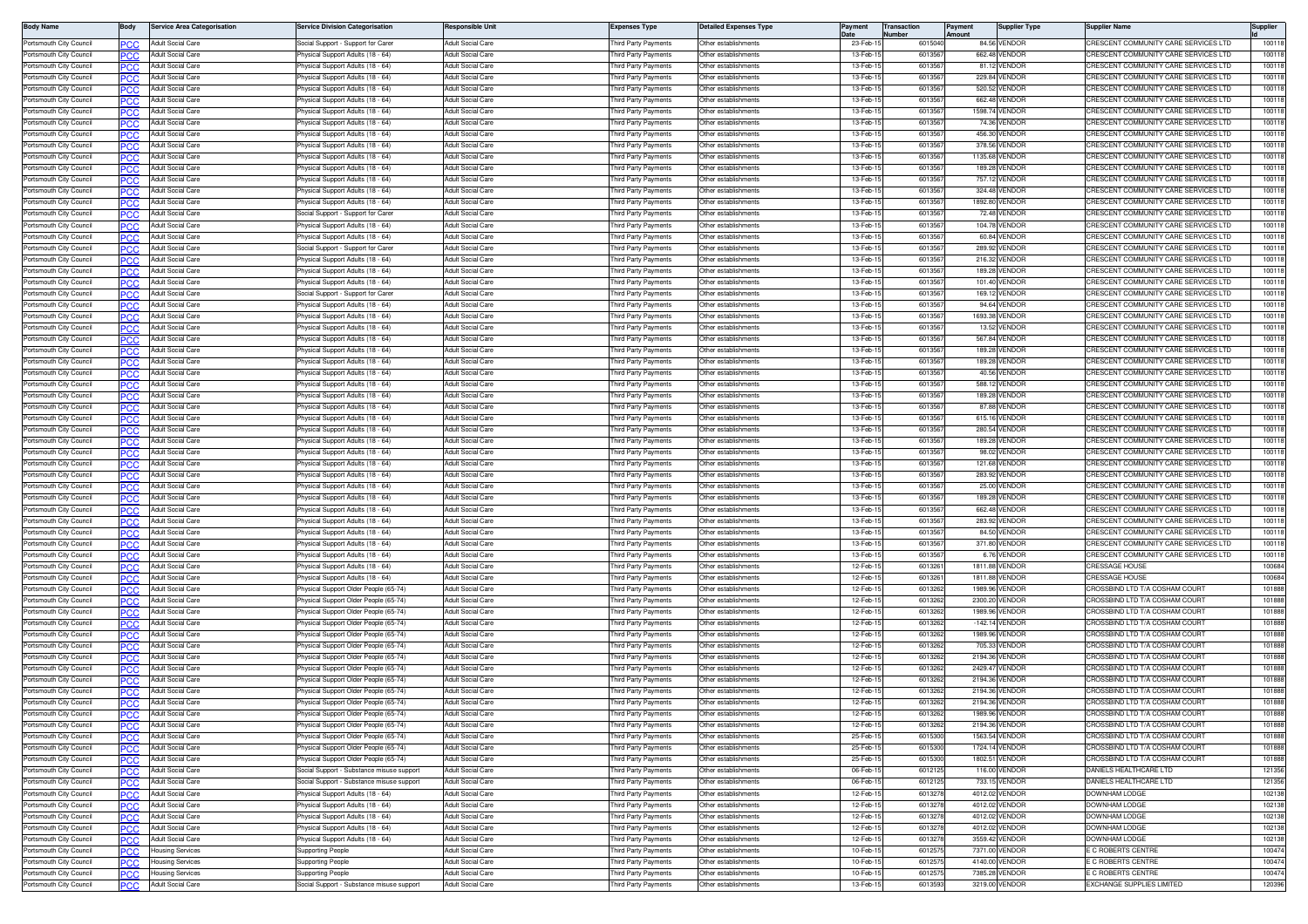| <b>Body Name</b>                                   | 3ody        | <b>Service Area Categorisation</b>                   | ervice Division Categorisation                                             | <b>Responsible Unit</b>                       | Expenses Type                                     | <b>Detailed Expenses Type</b>                     | Payment              | Transaction<br>Number | Payment<br>Amount | <b>Supplier Type</b>             | Supplier Name                                                          | Supplier         |
|----------------------------------------------------|-------------|------------------------------------------------------|----------------------------------------------------------------------------|-----------------------------------------------|---------------------------------------------------|---------------------------------------------------|----------------------|-----------------------|-------------------|----------------------------------|------------------------------------------------------------------------|------------------|
| Portsmouth City Council                            | ٥СС         | Adult Social Care                                    | Commissioning & service delivery                                           | Adult Social Care                             | hird Party Payments                               | Other establishments                              | 11-Feb-1             | 6012720               |                   | 34184.00 VENDOR                  | FACE RECORDING AND MEASUREMENT SYSTEMS                                 | 128437           |
| Portsmouth City Council                            | ٥СС         | <b>Adult Social Care</b>                             | ommissioning & service delivery                                            | Adult Social Care                             | upplies and Services                              | ervices                                           | 20-Feb-              | 601481                | 6000.00           | VENDOR                           | ACE RECORDING AND MEASUREMENT SYSTEMS                                  | 128437           |
|                                                    |             |                                                      |                                                                            |                                               |                                                   |                                                   |                      |                       |                   |                                  | <b>TD</b>                                                              |                  |
| Portsmouth City Council<br>Portsmouth City Council |             | <b>Adult Social Care</b><br><b>Adult Social Care</b> | 'hysical Support Adults (18 - 64)<br>Physical Support Older People (65-74) | Adult Social Care<br>Adult Social Care        | hird Party Payments<br>hird Party Payments        | Other establishments<br>Other establishments      | 12-Feb-1<br>12-Feb-1 | 601329<br>601329      |                   | 2580.20 VENDOF<br>1989.96 VENDOR | <b>IELDGATE NURSING HOME</b><br>FIELDGATE NURSING HOME                 | 101789<br>101789 |
| Portsmouth City Council                            | PCC         | <b>Adult Social Care</b>                             | Physical Support Adults (18 - 64)                                          | <b>Adult Social Care</b>                      | hird Party Payments                               | Other establishments                              | 18-Feb-1             | 6014430               | 870.96            | VENDOR                           | FOUR SEASONS HEALTHCARE                                                | 101822           |
| Portsmouth City Council                            | 'CC         | <b>Adult Social Care</b>                             | Physical Support Adults (18 - 64)                                          | Adult Social Care                             | hird Party Payments                               | Other establishments                              | 12-Feb-1             | 601329                |                   | 2758.04 VENDOR                   | FOUR SEASONS HEALTHCARE                                                | 101822           |
| Portsmouth City Council                            |             | <b>Adult Social Care</b>                             | Social Care Activities                                                     | <b>Adult Social Care</b>                      | hird Party Payments                               | Other establishments                              | 24-Feb-              | 601510                | 3480.00           | COMPAN'                          | 3 & T DOOR ACCESS SOLUTIONS LIMITED                                    | 132984           |
| Portsmouth City Council                            |             | <b>Adult Social Care</b>                             | hysical Support Adults (18 - 64)                                           | dult Social Care                              | hird Party Payments                               | Other establishments                              | $11-Feb-$            | 60130                 | 465.60            | VENDOR                           | GRAB A CAB TAXI SERVICE                                                | 126926           |
| Portsmouth City Council                            | PCC.        | <b>Adult Social Care</b>                             | hysical Support Adults (18 - 64)                                           | <b>Adult Social Care</b>                      | nird Party Payments                               | Other establishments                              | 11-Feb-              | 601304                | 465.60            | /ENDOR                           | GRAB A CAB TAXI SERVICE                                                | 126926           |
| Portsmouth City Council                            | сc          | Adult Social Care                                    | hysical Support Adults (18 - 64)                                           | Adult Social Care                             | emises-Related Expenditure                        | Repairs, alterations and maintenance of building  | 26-Feb-1             | 601605                |                   | 31.81 VENDOR                     | GRAHAM ASSET MANAGEMENT LTD                                            | 134967           |
| Portsmouth City Council                            | сC          | Adult Social Care                                    | hysical Support Adults (18 - 64)                                           | Adult Social Care                             | remises-Related Expenditure                       | Repairs, alterations and maintenance of buildings | 26-Feb-1             | 6016053               |                   | 31.81 VENDOR                     | GRAHAM ASSET MANAGEMENT LTD                                            | 134967           |
| Portsmouth City Council                            | PСC         | Adult Social Care                                    | ommissioning & service delivery                                            | Adult Social Care                             | emises-Related Expenditure                        | Repairs, alterations and maintenance of buildings | 26-Feb-1             | 601605                |                   | 31.81 VENDOR                     | GRAHAM ASSET MANAGEMENT LTD                                            | 134967           |
| Portsmouth City Council                            |             | <b>Housing Services</b>                              | Supporting People                                                          | <b>Adult Social Care</b>                      | hird Party Payments                               | Other establishments                              | 10-Feb-1             | 6012582               |                   | 16440.00 VENDOR                  | GUINNESS CARE AND SUPPORT                                              | 126537           |
| Portsmouth City Council                            | PСC         | Adult Social Care                                    | Social Support - Substance misuse support                                  | Adult Social Care                             | hird Party Payments                               | Other establishments                              | 04-Feb-1             | 601172                | 677.15            | <b>VENDOR</b>                    | HALFORD TRAINING                                                       | 100271           |
| Portsmouth City Council                            |             | <b>Adult Social Care</b>                             | Social Support - Substance misuse support                                  | <b>Adult Social Care</b>                      | hird Party Payments                               | Other establishments                              | 04-Feb-              | 6011726               | 719.99            | VENDOR                           | HALFORD TRAINING                                                       | 100271           |
| Portsmouth City Council                            | 'CC         | <b>Adult Social Care</b>                             | locial Support - Substance misuse support                                  | Adult Social Care                             | hird Party Payments                               | Other establishments                              | 04-Feb-1             | 601172                | 762.86            | VENDOR                           | HALFORD TRAINING                                                       | 100271           |
| Portsmouth City Council                            | сc          | <b>Adult Social Care</b>                             | nformation and Early Interventior                                          | <b>Adult Social Care</b>                      | imployees                                         | ndirect employee expenses                         | 13-Feb-1             | 601361                |                   | 150.00 OTHER LOCAL AUTHORITY     | HAMPSHIRE COUNTY COUNCIL                                               | 100030           |
| Portsmouth City Council                            | PСC         | Adult Social Care                                    | locial Support - Substance misuse support                                  | Adult Social Care                             | Employees                                         | ndirect employee expenses                         | 13-Feb-1             | 601361                |                   |                                  | 150.00 OTHER LOCAL AUTHORITY HAMPSHIRE COUNTY COUNCIL                  | 100030           |
| Portsmouth City Council                            | сc          | <b>Adult Social Care</b>                             | Commissioning & service delivery                                           | <b>Adult Social Care</b>                      | Employees                                         | Indirect employee expenses                        | 13-Feb-1             | 601361                |                   |                                  | 150.00 OTHER LOCAL AUTHORITY HAMPSHIRE COUNTY COUNCIL                  | 100030           |
| Portsmouth City Council                            | <u>PCC</u>  | Adult Social Care                                    | Commissioning & service delivery                                           | Adult Social Care                             | Employees                                         | Indirect employee expenses                        | 13-Feb-1             | 601361                |                   | 150.00 OTHER LOCAL AUTHORITY     | HAMPSHIRE COUNTY COUNCIL                                               | 100030           |
| Portsmouth City Council                            | сc          | Adult Social Care                                    | Commissioning & service delivery                                           | Adult Social Care                             | imployees                                         | ndirect employee expenses                         | 13-Feb-1             | 601361                |                   |                                  | 150.00 OTHER LOCAL AUTHORITY HAMPSHIRE COUNTY COUNCIL                  | 100030           |
|                                                    |             | Adult Social Care                                    | hysical Support Adults (18 - 64)                                           | Adult Social Care                             |                                                   |                                                   | 13-Feb-1             | 601361                |                   |                                  | 150.00 OTHER LOCAL AUTHORITY HAMPSHIRE COUNTY COUNCIL                  | 100030           |
| Portsmouth City Council                            | сc          |                                                      |                                                                            |                                               | imployees                                         | ndirect employee expenses                         |                      |                       |                   |                                  |                                                                        |                  |
| Portsmouth City Council                            | ٥СС         | Adult Social Care                                    | locial Support - Substance misuse support                                  | Adult Social Care                             | Employees                                         | ndirect employee expenses                         | 13-Feb-1             | 601361                |                   |                                  | 150.00 OTHER LOCAL AUTHORITY HAMPSHIRE COUNTY COUNCIL                  | 100030           |
| Portsmouth City Council                            | сc          | Adult Social Care                                    | Social Care Activities                                                     | <b>Adult Social Care</b>                      | Employees                                         | Indirect employee expenses                        | 13-Feb-1             | 601361                |                   |                                  | 150.00 OTHER LOCAL AUTHORITY HAMPSHIRE COUNTY COUNCIL                  | 100030           |
| Portsmouth City Council                            | <u>PCC</u>  | Adult Social Care                                    | Commissioning & service delivery                                           | Adult Social Care                             | imployees                                         | Indirect employee expenses                        | 13-Feb-1             | 601361                |                   | 150.00 OTHER LOCAL AUTHORITY     | HAMPSHIRE COUNTY COUNCIL                                               | 100030           |
| Portsmouth City Council                            | сC          | Adult Social Care                                    | Commissioning & service delivery                                           | Adult Social Care                             | imployees                                         | ndirect employee expenses                         | 13-Feb-1             | 60136                 |                   |                                  | 150.00 OTHER LOCAL AUTHORITY HAMPSHIRE COUNTY COUNCIL                  | 100030           |
| Portsmouth City Council                            | сC          | Adult Social Care                                    | ocial Care Activities                                                      | Adult Social Care                             | imployees                                         | Indirect employee expenses                        | 13-Feb-1             | 601361                |                   |                                  | 150.00 OTHER LOCAL AUTHORITY HAMPSHIRE COUNTY COUNCIL                  | 100030           |
| Portsmouth City Council                            | PСC         | Adult Social Care                                    | Social Care Activities                                                     | Adult Social Care                             | <b>Employees</b>                                  | ndirect emplovee expenses                         | 13-Feb-1             | 601361                |                   | 150.00 OTHER LOCAL AUTHORITY     | HAMPSHIRE COUNTY COUNCIL                                               | 100030           |
| Portsmouth City Council                            | сc          | Adult Social Care                                    | Social Support - Substance misuse support                                  | Adult Social Care                             | Employees                                         | Indirect employee expenses                        | 27-Feb-1             | 6016402               |                   |                                  | 150.00 OTHER LOCAL AUTHORITY HAMPSHIRE COUNTY COUNCIL                  | 100030           |
| Portsmouth City Council                            | ٥СС         | Adult Social Care                                    | iocial Support - Substance misuse support                                  | Adult Social Care                             | :mployees                                         | ndirect employee expenses                         | 27-Feb-1             | 6016402               |                   | 150.00 OTHER LOCAL AUTHORITY     | HAMPSHIRE COUNTY COUNCIL                                               | 100030           |
| Portsmouth City Council                            | сc          | Adult Social Care                                    | 'hysical Support Adults (18 - 64)                                          | Adult Social Care                             | imployees                                         | ndirect employee expenses                         | 27-Feb-15            | 6016402               |                   | 150.00 OTHER LOCAL AUTHORITY     | HAMPSHIRE COUNTY COUNCIL                                               | 100030           |
| Portsmouth City Council                            | сc          | Adult Social Care                                    | hysical Support Adults (18 - 64)                                           | Adult Social Care                             | Employees                                         | Indirect employee expenses                        | 27-Feb-1             | 6016402               |                   |                                  | 150.00 OTHER LOCAL AUTHORITY HAMPSHIRE COUNTY COUNCIL                  | 100030           |
| Portsmouth City Council                            | ٥СС         | Adult Social Care                                    | commissioning & service delivery                                           | Adult Social Care                             | Employees                                         | ndirect employee expenses                         | 27-Feb-1             | 6016402               |                   |                                  | 150.00 OTHER LOCAL AUTHORITY HAMPSHIRE COUNTY COUNCIL                  | 100030           |
| Portsmouth City Council                            | сC          | <b>Adult Social Care</b>                             | Commissioning & service delivery                                           | <b>Adult Social Care</b>                      | Employees                                         | Indirect employee expenses                        | 27-Feb-1             | 6016402               |                   |                                  | 555.00 OTHER LOCAL AUTHORITY HAMPSHIRE COUNTY COUNCIL                  | 100030           |
| Portsmouth City Council                            |             | <b>Adult Social Care</b>                             | Physical Support Adults (18 - 64)                                          | Adult Social Care                             | hird Party Payments                               | Other establishments                              | 12-Feb-1             | 601330                |                   | 2787.96 VENDOR                   | HAMPSHIRE DEAF ASSOCIATION (SONUS)                                     | 100849           |
| Portsmouth City Council                            | PCC         | Adult Social Care                                    | Commissioning & service delivery                                           | Adult Social Care                             | hird Party Payments                               | Other establishments                              | 23-Feb-1             | 601504                |                   | 6.76 VENDOR                      | HANDLE WITH CARE (PORTSMOUTH) LTD                                      | 100504           |
| Portsmouth City Council                            | PCC         | <b>Adult Social Care</b>                             | Physical Support Adults (18 - 64)                                          | Adult Social Care                             | hird Party Payments                               | Other establishments                              | 23-Feb-1             | 601504                |                   | 162.24 VENDOR                    | HANDLE WITH CARE (PORTSMOUTH) LTD                                      | 100504           |
| Portsmouth City Council                            |             | <b>Adult Social Care</b>                             | Physical Support Adults (18 - 64)                                          | <b>Adult Social Care</b>                      | hird Party Payments                               | Other establishments                              | 23-Feb-              | 601504                | 253.5             | /ENDOR                           | HANDLE WITH CARE (PORTSMOUTH) LTD                                      | 100504           |
| Portsmouth City Council                            | °CC         | Adult Social Care                                    | hysical Support Adults (18 - 64)                                           | Adult Social Care                             | hird Party Payments                               | Other establishments                              | 23-Feb-              | 601504                | 202.80            | VENDOR                           | HANDLE WITH CARE (PORTSMOUTH) LTD                                      | 100504           |
| Portsmouth City Council                            | <b>CC</b>   | <b>Adult Social Care</b>                             | hysical Support Adults (18 - 64)                                           | <b>Adult Social Care</b>                      | hird Party Payments                               | Other establishments                              | 23-Feb-1             | 601504                | 189.28            | VENDOR                           | HANDLE WITH CARE (PORTSMOUTH) LTD                                      | 100504           |
| Portsmouth City Council                            | 'CC         | <b>Adult Social Care</b>                             | hysical Support Adults (18 - 64                                            | <b>Adult Social Care</b>                      | hird Party Payments                               | Other establishments                              | 23-Feb-              | 60150                 |                   | 189.28 VENDOR                    | HANDLE WITH CARE (PORTSMOUTH) LTD                                      | 100504           |
| Portsmouth City Council                            | PCC         | <b>Adult Social Care</b>                             | Physical Support Adults (18 - 64)                                          | Adult Social Care                             | hird Party Payments                               | Other establishments                              | 23-Feb-              | 60150                 |                   | 30.42 VENDOR                     | HANDLE WITH CARE (PORTSMOUTH) LTD                                      | 100504           |
| Portsmouth City Council                            |             | Adult Social Care                                    | 'hysical Support Adults (18 - 64)                                          | Adult Social Care                             | hird Party Payments                               | Other establishments                              | 23-Feb-              | 601504                |                   | 91.26 VENDOR                     | HANDLE WITH CARE (PORTSMOUTH) LTD                                      | 100504           |
| Portsmouth City Council                            | ንርር         | <b>Adult Social Care</b>                             | hysical Support Adults (18 - 64)                                           | Adult Social Care                             | hird Party Payments                               | Other establishments                              | 23-Feb-1             | 60150                 | 27.04             | VENDOR                           | HANDLE WITH CARE (PORTSMOUTH) LTD                                      | 100504           |
| Portsmouth City Council                            |             | <b>Adult Social Care</b>                             | Physical Support Adults (18 - 64)<br>hysical Support Adults (18 - 64)      | Adult Social Care                             | hird Party Payments<br><b>hird Party Payments</b> | Other establishments                              | 23-Feb-1             | 601504<br>601504      |                   | 463.06 VENDOR                    | HANDLE WITH CARE (PORTSMOUTH) LTD                                      | 100504           |
| Portsmouth City Council                            | 'CC         | Adult Social Care                                    |                                                                            | Adult Social Care                             |                                                   | Other establishments<br>Other establishments      | 23-Feb-<br>23-Feb-   | 601504                | 567.84<br>283.9   | VENDOR                           | HANDLE WITH CARE (PORTSMOUTH) LTD                                      | 100504<br>100504 |
| Portsmouth City Council<br>Portsmouth City Council |             | Adult Social Care<br><b>Adult Social Care</b>        | hysical Support Adults (18 - 64)<br>hysical Support Adults (18 - 64)       | <b>Adult Social Care</b><br>Adult Social Care | hird Party Payments<br>hird Party Payments        | Other establishments                              | 23-Feb-              | 60150                 | 273.7             | <b>ENDOR</b><br><b>ENDOR</b>     | HANDLE WITH CARE (PORTSMOUTH) LTD<br>HANDLE WITH CARE (PORTSMOUTH) LTD | 100504           |
| Portsmouth City Council                            | °СС<br>PCC. | <b>Adult Social Care</b>                             | hysical Support Adults (18 - 64)                                           | <b>Adult Social Care</b>                      | hird Party Payments                               | Other establishments                              | 23-Feb-1             | 601504                | 175.76            | /ENDOR                           | HANDLE WITH CARE (PORTSMOUTH) LTD                                      | 100504           |
| Portsmouth City Council                            | PCC         | Adult Social Care                                    | Physical Support Adults (18 - 64)                                          | Adult Social Care                             | Third Party Payments                              | Other establishments                              | 23-Feb-15            | 6015048               |                   | 1507.48 VENDOR                   | HANDLE WITH CARE (PORTSMOUTH) LTD                                      | 100504           |
| Portsmouth City Council                            | PCC.        | <b>Adult Social Care</b>                             | Physical Support Adults (18 - 64)                                          | Adult Social Care                             | hird Party Payments                               | Other establishments                              | 23-Feb-1             | 601504                |                   | 473.20 VENDOR                    | HANDLE WITH CARE (PORTSMOUTH) LTD                                      | 100504           |
| Portsmouth City Council                            | 'CC         | Adult Social Care                                    | Physical Support Adults (18 - 64)                                          | Adult Social Care                             | hird Party Payments                               | Other establishments                              | 23-Feb-1             | 601504                |                   | 189.28 VENDOR                    | HANDLE WITH CARE (PORTSMOUTH) LTD                                      | 100504           |
| Portsmouth City Council                            | ንርር         | <b>Adult Social Care</b>                             | hysical Support Adults (18 - 64)                                           | <b>Adult Social Care</b>                      | hird Party Payments                               | Other establishments                              | 23-Feb-1             | 601504                |                   | 182.52 VENDOR                    | HANDLE WITH CARE (PORTSMOUTH) LTD                                      | 100504           |
| Portsmouth City Council                            | сc          | <b>Adult Social Care</b>                             | Physical Support Adults (18 - 64)                                          | Adult Social Care                             | hird Party Payments                               | Other establishments                              | 23-Feb-1             | 601504                |                   | 70.98 VENDOR                     | HANDLE WITH CARE (PORTSMOUTH) LTD                                      | 100504           |
| Portsmouth City Council                            | PCC         | Adult Social Care                                    | Physical Support Adults (18 - 64)                                          | Adult Social Care                             | hird Party Payments                               | Other establishments                              | 23-Feb-1             | 601504                |                   | 182.52 VENDOR                    | HANDLE WITH CARE (PORTSMOUTH) LTD                                      | 100504           |
| Portsmouth City Council                            |             | Adult Social Care                                    | Physical Support Adults (18 - 64)                                          | Adult Social Care                             | hird Party Payments                               | Other establishments                              | 23-Feb-              | 601504                |                   | 473.20 VENDOR                    | HANDLE WITH CARE (PORTSMOUTH) LTD                                      | 100504           |
| Portsmouth City Council                            | 'CC         | <b>Adult Social Care</b>                             | hysical Support Adults (18 - 64)                                           | Adult Social Care                             | hird Party Payments                               | Other establishments                              | 23-Feb-1             | 601504                |                   | 283.92 VENDOR                    | HANDLE WITH CARE (PORTSMOUTH) LTD                                      | 100504           |
| Portsmouth City Council                            | <b>PCC</b>  | Adult Social Care                                    | Physical Support Adults (18 - 64)                                          | Adult Social Care                             | hird Party Payments                               | Other establishments                              | 23-Feb-1             | 601504                |                   | 1514.24 VENDOR                   | HANDLE WITH CARE (PORTSMOUTH) LTD                                      | 100504           |
| Portsmouth City Council                            | PСC         | Adult Social Care                                    | Physical Support Adults (18 - 64)                                          | Adult Social Care                             | hird Party Payments                               | Other establishments                              | 23-Feb-1             | 601504                |                   | 1514.24 VENDOR                   | HANDLE WITH CARE (PORTSMOUTH) LTD                                      | 100504           |
| Portsmouth City Council                            | PCC         | <b>Adult Social Care</b>                             | Physical Support Adults (18 - 64)                                          | <b>Adult Social Care</b>                      | hird Party Payments                               | Other establishments                              | 23-Feb-1             | 601504                |                   | 283.92 VENDOR                    | HANDLE WITH CARE (PORTSMOUTH) LTD                                      | 100504           |
| Portsmouth City Council                            |             | <b>Adult Social Care</b>                             | hysical Support Adults (18 - 64)                                           | <b>Adult Social Care</b>                      | hird Party Payments                               | Other establishments                              | 23-Feb-1             | 601504                |                   | 283.92 VENDOR                    | HANDLE WITH CARE (PORTSMOUTH) LTD                                      | 100504           |
| Portsmouth City Council                            | PСC         | Adult Social Care                                    | hysical Support Adults (18 - 64)                                           | <b>Adult Social Care</b>                      | hird Party Payments                               | Other establishments                              | 23-Feb-1             | 601504                |                   | 125.06 VENDOR                    | HANDLE WITH CARE (PORTSMOUTH) LTD                                      | 100504           |
| Portsmouth City Council                            | сc          | Adult Social Care                                    | Physical Support Adults (18 - 64)                                          | Adult Social Care                             | hird Party Payments                               | Other establishments                              | 23-Feb-1             | 601504                |                   | 169.00 VENDOR                    | HANDLE WITH CARE (PORTSMOUTH) LTD                                      | 100504           |
| Portsmouth City Council                            | PCC         | Adult Social Care                                    | Physical Support Adults (18 - 64)                                          | <b>Adult Social Care</b>                      | hird Party Payments                               | Other establishments                              | 23-Feb-1             | 601504                |                   | 40.56 VENDOR                     | HANDLE WITH CARE (PORTSMOUTH) LTD                                      | 100504           |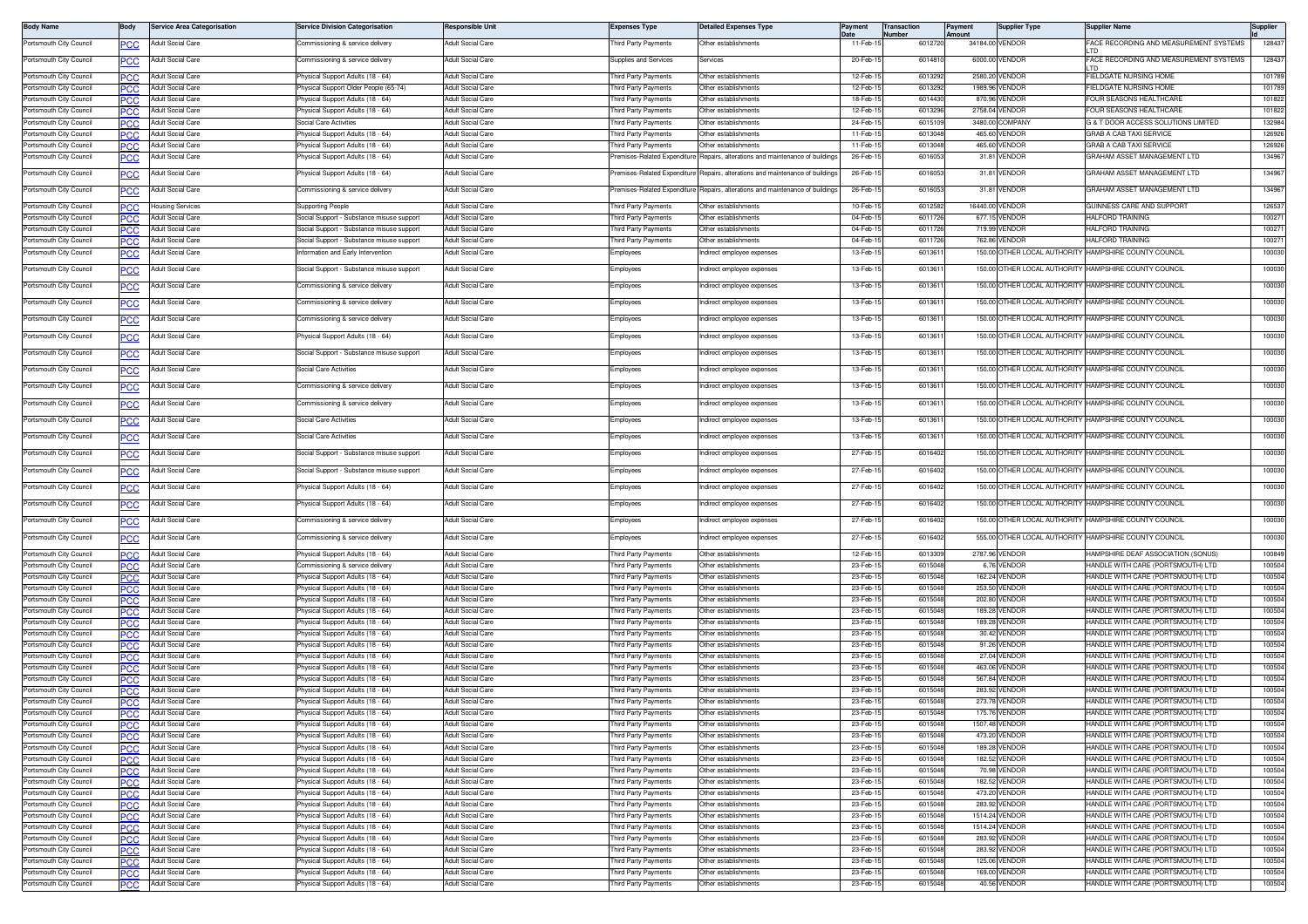| <b>Body Name</b>                                   | Body              | <b>Service Area Categorisation</b>     | <b>Service Division Categorisation</b>                                 | Responsible Unit                                     | <b>Expenses Type</b>                       | <b>Detailed Expenses Type</b>                | <b>Transaction</b><br>Payment<br>Vumber | ayment<br>Amount | Supplier Type                  | <b>Supplier Name</b>                                                   | Supplier        |
|----------------------------------------------------|-------------------|----------------------------------------|------------------------------------------------------------------------|------------------------------------------------------|--------------------------------------------|----------------------------------------------|-----------------------------------------|------------------|--------------------------------|------------------------------------------------------------------------|-----------------|
| Portsmouth City Council                            |                   | Adult Social Care                      | Physical Support Adults (18 - 64)                                      | <b>Adult Social Care</b>                             | hird Party Payments                        | Other establishments                         | 23-Feb-<br>601504                       |                  | 473.20 VENDOR                  | HANDLE WITH CARE (PORTSMOUTH) LTD                                      | 10050           |
| Portsmouth City Council                            | PCC               | Adult Social Care                      | hysical Support Adults (18 - 64)                                       | Adult Social Care                                    | hird Party Payments                        | Other establishments                         | 23-Feb-<br>601504                       |                  | 128.44 VENDOR                  | HANDLE WITH CARE (PORTSMOUTH) LTD                                      | 10050           |
| Portsmouth City Council                            |                   | Adult Social Care                      | hysical Support Adults (18 - 64                                        | <b>Adult Social Care</b>                             | hird Party Payments                        | Other establishments                         | 23-Feb-<br>601504                       | 20.28            | VENDOR                         | HANDLE WITH CARE (PORTSMOUTH) LTD                                      | 10050           |
| Portsmouth City Council                            |                   | Adult Social Care                      | nysical Support Adults (18 - 64                                        | Adult Social Care                                    | iird Party Payments                        | ther establishments                          | 23-Feb<br>60150                         | 283.92           | VENDOR                         | HANDLE WITH CARE (PORTSMOUTH) LTD                                      | 10050           |
| Portsmouth City Council                            | <b>PCC</b>        | Adult Social Care                      | hysical Support Adults (18 - 64                                        | <b>Adult Social Care</b>                             | hird Party Payments                        | Other establishments                         | 23-Feb-<br>601504                       |                  | 1324.96 VENDOR                 | HANDLE WITH CARE (PORTSMOUTH) LTD                                      | 10050           |
| Portsmouth City Council                            |                   | <b>Adult Social Care</b>               | Social Support - Support for Carer                                     | Adult Social Care                                    | hird Party Payments                        | Other establishments                         | 23-Feb-<br>601504                       |                  | 217.44 VENDOR                  | HANDLE WITH CARE (PORTSMOUTH) LTD                                      | 10050           |
| Portsmouth City Council                            | PCC               | <b>Adult Social Care</b>               | <sup>2</sup> hysical Support Adults (18 - 64)                          | <b>Adult Social Care</b>                             | hird Party Payments                        | Other establishments                         | 23-Feb-<br>601504                       |                  | 790.92 VENDOR                  | HANDLE WITH CARE (PORTSMOUTH) LTD                                      | 10050           |
| Portsmouth City Council                            |                   | <b>Adult Social Care</b>               | hysical Support Adults (18 - 64)                                       | <b>Adult Social Care</b>                             | hird Party Payments                        | ther establishments                          | 23-Feb-<br>601504                       | 385.32           | <b>VENDOR</b>                  | HANDLE WITH CARE (PORTSMOUTH) LTD                                      | 10050           |
| Portsmouth City Council                            |                   | <b>Adult Social Care</b>               | hysical Support Adults (18 - 64)                                       | <b>Adult Social Care</b>                             | hird Party Payments                        | Other establishments                         | 23-Feb-<br>601504                       |                  | 567.84 VENDOR                  | HANDLE WITH CARE (PORTSMOUTH) LTD                                      | 10050           |
| Portsmouth City Council                            |                   | Adult Social Care                      | Physical Support Adults (18 - 64                                       | <b>Adult Social Care</b>                             | hird Party Payments                        | Other establishments                         | 23-Feb-<br>601504                       |                  | 81.12 VENDOR                   | HANDLE WITH CARE (PORTSMOUTH) LTD                                      | 10050           |
| Portsmouth City Council                            |                   | Adult Social Care                      | hysical Support Adults (18 - 64)                                       | Adult Social Care                                    | hird Party Payments                        | ther establishments                          | 23-Feb-<br>601504<br>601504             |                  | 67.60 VENDOR                   | <b>IANDLE WITH CARE (PORTSMOUTH) LTD</b>                               | 10050           |
| Portsmouth City Council<br>Portsmouth City Council | PCC               | Adult Social Care<br>Adult Social Care | hysical Support Adults (18 - 64)<br>nysical Support Adults (18 - 64    | <b>Adult Social Care</b><br><b>Adult Social Care</b> | hird Party Payments<br>hird Party Payments | Other establishments<br>Other establishments | 23-Feb-<br>23-Feb-<br>601504            |                  | 283.92 VENDOR<br>385.32 VENDOR | HANDLE WITH CARE (PORTSMOUTH) LTD<br>HANDLE WITH CARE (PORTSMOUTH) LTD | 10050<br>10050  |
| Portsmouth City Council                            |                   | Adult Social Care                      | Physical Support Adults (18 - 64)                                      | Adult Social Care                                    | hird Party Payments                        | Other establishments                         | 23-Feb-<br>601504                       |                  | 108.16 VENDOR                  | HANDLE WITH CARE (PORTSMOUTH) LTD                                      | 10050           |
| Portsmouth City Council                            | <b>PCC</b><br>PCC | Adult Social Care                      | Physical Support Adults (18 - 64)                                      | Adult Social Care                                    | hird Party Payments                        | Other establishments                         | 23-Feb-<br>601504                       |                  | 243.36 VENDOR                  | HANDLE WITH CARE (PORTSMOUTH) LTD                                      | 10050           |
| Portsmouth City Council                            | PCC               | Adult Social Care                      | hysical Support Adults (18 - 64)                                       | Adult Social Care                                    | hird Party Payments                        | Other establishments                         | 23-Feb-<br>601504                       | 1135.68          | VENDOR                         | HANDLE WITH CARE (PORTSMOUTH) LTD                                      | 10050           |
| Portsmouth City Council                            |                   | Adult Social Care                      | Physical Support Adults (18 - 64)                                      | <b>Adult Social Care</b>                             | hird Party Payments                        | Other establishments                         | 23-Feb-<br>601504                       | 425.88           | VENDOR                         | HANDLE WITH CARE (PORTSMOUTH) LTD                                      | 10050           |
| Portsmouth City Council                            |                   | <b>Adult Social Care</b>               | Social Support - Support for Care                                      | Adult Social Care                                    | aird Party Payments                        | Other establishments                         | 23-Feb-<br>601504                       | 289.92           | VENDOF                         | <b>IANDLE WITH CARE (PORTSMOUTH) LTD</b>                               | 10050           |
| Portsmouth City Council                            |                   | Adult Social Care                      | hysical Support Adults (18 - 64                                        | <b>Adult Social Care</b>                             | hird Party Payments                        | Other establishments                         | 23-Feb-<br>601504                       |                  | 189.28 VENDOF                  | HANDLE WITH CARE (PORTSMOUTH) LTD                                      | 10050           |
| Portsmouth City Council                            |                   | Adult Social Care                      | hysical Support Adults (18 - 64                                        | <b>Adult Social Care</b>                             | nird Party Payments                        | Other establishments                         | 23-Feb-<br>601504                       |                  | 432.64 VENDOR                  | IANDLE WITH CARE (PORTSMOUTH) LTD                                      | 10050           |
| Portsmouth City Council                            | PCC               | Adult Social Care                      | hysical Support Adults (18 - 64                                        | <b>Adult Social Care</b>                             | hird Party Payments                        | Other establishments                         | 23-Feb-<br>601504                       |                  | 209.56 VENDOR                  | HANDLE WITH CARE (PORTSMOUTH) LTD                                      | 10050           |
| Portsmouth City Council                            |                   | Adult Social Care                      | hysical Support Adults (18 - 64                                        | <b>Adult Social Care</b>                             | nird Party Payments                        | Other establishments                         | 23-Feb<br>601504                        |                  | 378.56 VENDOF                  | HANDLE WITH CARE (PORTSMOUTH) LTD                                      | 10050           |
| Portsmouth City Council                            | PCC               | Adult Social Care                      | Physical Support Adults (18 - 64                                       | Adult Social Care                                    | hird Party Payments                        | Other establishments                         | 23-Feb-<br>601504                       |                  | 128.44 VENDOR                  | HANDLE WITH CARE (PORTSMOUTH) LTD                                      | 10050           |
| Portsmouth City Council                            |                   | Adult Social Care                      | Physical Support Adults (18 - 64                                       | Adult Social Care                                    | hird Party Payments                        | Other establishments                         | 23-Feb-<br>601504                       |                  | 81.12 VENDOR                   | HANDLE WITH CARE (PORTSMOUTH) LTD                                      | 10050           |
| Portsmouth City Council                            | PCC               | Adult Social Care                      | Physical Support Adults (18 - 64                                       | Adult Social Care                                    | hird Party Payments                        | Other establishments                         | 23-Feb-<br>601504                       |                  | 283.92 VENDOR                  | HANDLE WITH CARE (PORTSMOUTH) LTD                                      | 10050           |
| Portsmouth City Council                            |                   | <b>Adult Social Care</b>               | Physical Support Adults (18 - 64                                       | <b>Adult Social Care</b>                             | hird Party Payments                        | Other establishments                         | 23-Feb-<br>601504                       | 27.04            | VENDOR                         | HANDLE WITH CARE (PORTSMOUTH) LTD                                      | 10050           |
| Portsmouth City Council                            |                   | <b>Adult Social Care</b>               | hysical Support Adults (18 - 64)                                       | Adult Social Care                                    | hird Party Payments                        | Other establishments                         | 23-Feb-<br>601504                       | 121.68           | VENDOR                         | IANDLE WITH CARE (PORTSMOUTH) LTD                                      | 10050           |
| Portsmouth City Council                            | PCC               | Adult Social Care                      | Physical Support Adults (18 - 64                                       | <b>Adult Social Care</b>                             | hird Party Payments                        | Other establishments                         | 23-Feb-<br>601504                       |                  | 81.12 VENDOR                   | HANDLE WITH CARE (PORTSMOUTH) LTD                                      | 10050           |
| Portsmouth City Council                            |                   | Adult Social Care                      | hysical Support Adults (18 - 64                                        | <b>Adult Social Care</b>                             | hird Party Payments                        | )ther establishment                          | 23-Feb-<br>601504                       |                  | 121.68 VENDOR                  | HANDLE WITH CARE (PORTSMOUTH) LTD                                      | 10050           |
| Portsmouth City Council<br>Portsmouth City Council | <b>PCC</b>        | Adult Social Care<br>Adult Social Care | Physical Support Adults (18 - 64                                       | Adult Social Care<br>Adult Social Care               | Third Party Payments                       | Other establishments<br>Other establishments | 23-Feb-<br>601504<br>23-Feb-<br>601504  |                  | 757.12 VENDOR<br>189.28 VENDOR | HANDLE WITH CARE (PORTSMOUTH) LTD<br>HANDLE WITH CARE (PORTSMOUTH) LTD | 10050<br>10050  |
| Portsmouth City Council                            | PCC               | Adult Social Care                      | 'hysical Support Adults (18 - 64)<br>Physical Support Adults (18 - 64) | <b>Adult Social Care</b>                             | hird Party Payments<br>hird Party Payments | Other establishments                         | 23-Feb-<br>601504                       |                  | 50.70 VENDOR                   | HANDLE WITH CARE (PORTSMOUTH) LTD                                      | 10050           |
| Portsmouth City Council                            |                   | Adult Social Care                      | Physical Support Adults (18 - 64                                       | <b>Adult Social Care</b>                             | hird Party Payments                        | Other establishments                         | 23-Feb-<br>601504                       |                  | 189.28 VENDOR                  | HANDLE WITH CARE (PORTSMOUTH) LTD                                      | 10050           |
| Portsmouth City Council                            | PCC               | Adult Social Care                      | hysical Support Adults (18 - 64)                                       | Adult Social Care                                    | aird Party Payments                        | Other establishments                         | 23-Feb-<br>601504                       |                  | 263.64 VENDOR                  | HANDLE WITH CARE (PORTSMOUTH) LTD                                      | 10050           |
| Portsmouth City Council                            |                   | Adult Social Care                      | hysical Support Adults (18 - 64)                                       | <b>Adult Social Care</b>                             | hird Party Payments                        | Other establishments                         | 23-Feb-<br>601504                       | 547.5            | <b>VENDOF</b>                  | HANDLE WITH CARE (PORTSMOUTH) LTD                                      | 10050           |
| Portsmouth City Council                            |                   | <b>Adult Social Care</b>               | hysical Support Adults (18 - 64)                                       | Adult Social Care                                    | aird Party Payments                        | Other establishments                         | 23-Feb-<br>601504                       | 189.28           | <b>VENDOF</b>                  | <b>IANDLE WITH CARE (PORTSMOUTH) LTD</b>                               | 10050           |
| Portsmouth City Council                            | PCC               | Adult Social Care                      | hysical Support Adults (18 - 64                                        | Adult Social Care                                    | hird Party Payments                        | Other establishments                         | 23-Feb-<br>601504                       |                  | 405.60 VENDOR                  | HANDLE WITH CARE (PORTSMOUTH) LTD                                      | 10050           |
| Portsmouth City Council                            | عرد               | Adult Social Care                      | hysical Support Adults (18 - 64                                        | <b>Adult Social Care</b>                             | hird Party Payments                        | Other establishments                         | 23-Feb-<br>60150                        |                  | 598.26 VENDOR                  | HANDLE WITH CARE (PORTSMOUTH) LTD                                      | 10050           |
| Portsmouth City Council                            | <b>PCC</b>        | Adult Social Care                      | hysical Support Adults (18 - 64                                        | <b>Adult Social Care</b>                             | hird Party Payments                        | Other establishments                         | 23-Feb-<br>601504                       |                  | 189.28 VENDOR                  | HANDLE WITH CARE (PORTSMOUTH) LTD                                      | 10050           |
| Portsmouth City Council                            | PCC               | Adult Social Care                      | hysical Support Adults (18 - 64                                        | <b>Adult Social Care</b>                             | hird Party Payments                        | Other establishments                         | 23-Feb-<br>601504                       |                  | 378.56 VENDOF                  | HANDLE WITH CARE (PORTSMOUTH) LTD                                      | 10050           |
| Portsmouth City Council                            | PCC               | Adult Social Care                      | Physical Support Adults (18 - 64                                       | <b>Adult Social Care</b>                             | hird Party Payments                        | Other establishments                         | 23-Feb-<br>601504                       |                  | 662.48 VENDOR                  | HANDLE WITH CARE (PORTSMOUTH) LTD                                      | 10050           |
| Portsmouth City Council                            |                   | Adult Social Care                      | Physical Support Adults (18 - 64                                       | <b>Adult Social Care</b>                             | hird Party Payments                        | Other establishments                         | 23-Feb-<br>601504                       |                  | 378.56 VENDOR                  | HANDLE WITH CARE (PORTSMOUTH) LTD                                      | 10050           |
| Portsmouth City Council                            | PCC               | Adult Social Care                      | hysical Support Adults (18 - 64)                                       | Adult Social Care                                    | hird Party Payments                        | Other establishments                         | 23-Feb-<br>601504                       | 81.12            | VENDOR                         | IANDLE WITH CARE (PORTSMOUTH) LTD                                      | 10050           |
| Portsmouth City Council                            |                   | Adult Social Care                      | hysical Support Adults (18 - 64)                                       | <b>Adult Social Care</b>                             | hird Party Payments                        | Other establishments                         | 23-Feb-<br>601504                       | 567.8            | VENDOR                         | HANDLE WITH CARE (PORTSMOUTH) LTD                                      | 10050           |
| Portsmouth City Council                            |                   | Adult Social Care                      | iocial Support - Support for Care                                      | Adult Social Care                                    | hird Party Payments                        | Other establishments                         | 23-Feb-<br>601504                       |                  | 289.92 VENDOR                  | HANDLE WITH CARE (PORTSMOUTH) LTD                                      | 10050           |
| Portsmouth City Council                            | PCC               | Adult Social Care                      | hysical Support Adults (18 - 64                                        | Adult Social Care                                    | hird Party Payments                        | Other establishments                         | 23-Feb-<br>601504                       |                  | 567.84 VENDOR                  | HANDLE WITH CARE (PORTSMOUTH) LTD                                      | 10050           |
| Portsmouth City Council                            |                   | Adult Social Care                      | Social Support - Support for Care                                      | <b>Adult Social Care</b>                             | hird Party Payments                        | Other establishments                         | 23-Feb-<br>601504                       |                  | 60.40 VENDOR                   | HANDLE WITH CARE (PORTSMOUTH) LTD                                      | 10050           |
| Portsmouth City Council<br>Portsmouth City Council |                   | Adult Social Care<br>Adult Social Care | Social Support - Support for Carer                                     | Adult Social Care<br>Adult Social Care               | Third Party Payments                       | Other establishments<br>Other establishments | 23-Feb-<br>601504<br>23-Feb<br>601504   | 594.88           | 24.16 VENDOR<br>VENDOR         | HANDLE WITH CARE (PORTSMOUTH) LTD<br>HANDLE WITH CARE (PORTSMOUTH) LTD | 10050<br>10050  |
| Portsmouth City Council                            |                   | <b>Adult Social Care</b>               | 'hysical Support Adults (18 - 64)<br>hysical Support Adults (18 - 64   | <b>Adult Social Care</b>                             | hird Party Payments<br>hird Party Payments | Other establishments                         | 23-Feb-<br>601504                       |                  | 378.56 VENDOR                  | HANDLE WITH CARE (PORTSMOUTH) LTD                                      | 10050           |
| Portsmouth City Council                            |                   | Adult Social Care                      | Physical Support Adults (18 - 64                                       | Adult Social Care                                    | hird Party Payments                        | Other establishments                         | 23-Feb-<br>601504                       |                  | 54.08 VENDOR                   | HANDLE WITH CARE (PORTSMOUTH) LTD                                      | 10050           |
| Portsmouth City Council                            |                   | Adult Social Care                      | hysical Support Adults (18 - 64)                                       | Adult Social Care                                    | aird Party Payments                        | Other establishments                         | 13-Feb-1<br>60136                       |                  | 564.46 VENDOR                  | IANDLE WITH CARE (PORTSMOUTH) LTD                                      | 10050           |
| Portsmouth City Council                            |                   | Adult Social Care                      | commissioning & service deliver                                        | <b>Adult Social Care</b>                             | hird Party Payments                        | Other establishments                         | 13-Feb-<br>60136                        | 13.90            | <b>VENDOR</b>                  | HANDLE WITH CARE (PORTSMOUTH) LTD                                      | 10050           |
| Portsmouth City Counci                             |                   | <b>Adult Social Care</b>               | hysical Support Adults (18 - 64                                        | Adult Social Care                                    | iird Party Payments                        | ther establishments                          | 24-Feb<br>60151                         | 87.8             | VENDOR                         | IANDLE WITH CARE (PORTSMOUTH) LTD                                      | 10050           |
| Portsmouth City Council                            | PCC               | Adult Social Care                      | hysical Support Adults (18 - 64                                        | <b>Adult Social Care</b>                             | hird Party Payments                        | Other establishments                         | 24-Feb-<br>60151                        |                  | 283.92 VENDOR                  | HANDLE WITH CARE (PORTSMOUTH) LTD                                      | 10050           |
| Portsmouth City Council                            |                   | <b>Adult Social Care</b>               | hysical Support Adults (18 - 64                                        | Adult Social Care                                    | hird Party Payments                        | Other establishments                         | 24-Feb-<br>601511                       |                  | 473.20 VENDOR                  | HANDLE WITH CARE (PORTSMOUTH) LTD                                      | 10050           |
| Portsmouth City Council                            | PCC               | Adult Social Care                      | 'hysical Support Adults (18 - 64)                                      | Adult Social Care                                    | hird Party Payments                        | Other establishments                         | 24-Feb-<br>601511                       |                  | 919.36 VENDOR                  | HANDLE WITH CARE (PORTSMOUTH) LTD                                      | 10050           |
| Portsmouth City Council                            |                   | <b>Adult Social Care</b>               | hysical Support Adults (18 - 64                                        | <b>Adult Social Care</b>                             | hird Party Payments                        | Other establishments                         | 24-Feb-<br>60151                        | 175.7            | VENDOR                         | HANDLE WITH CARE (PORTSMOUTH) LTD                                      | 10050           |
| Portsmouth City Council                            | PCC               | Adult Social Care                      | Physical Support Adults (18 - 64                                       | Adult Social Care                                    | hird Party Payments                        | Other establishments                         | 24-Feb-<br>601511                       | 114.92           | <b>VENDOR</b>                  | HANDLE WITH CARE (PORTSMOUTH) LTD                                      | 10050           |
| Portsmouth City Council                            |                   | Adult Social Care                      | Physical Support Adults (18 - 64)                                      | <b>Adult Social Care</b>                             | hird Party Payments                        | Other establishments                         | 24-Feb-1<br>601511                      |                  | 287.30 VENDOF                  | HANDLE WITH CARE (PORTSMOUTH) LTD                                      | 100504          |
| Portsmouth City Council                            | PCC               | Adult Social Care                      | hysical Support Adults (18 - 64)                                       | Adult Social Care                                    | hird Party Payments                        | Other establishments                         | 24-Feb-1<br>601511                      |                  | 861.90 VENDOR                  | HANDLE WITH CARE (PORTSMOUTH) LTD                                      | 100504          |
| Portsmouth City Council                            | PCC               | Adult Social Care                      | locial Support - Support for Carer                                     | Adult Social Care                                    | hird Party Payments                        | Other establishments                         | 24-Feb-1<br>601511                      |                  | 422.80 VENDOR                  | HANDLE WITH CARE (PORTSMOUTH) LTD                                      | 100504          |
| Portsmouth City Council                            | PCC:              | Adult Social Care                      | hysical Support Adults (18 - 64)                                       | Adult Social Care                                    | hird Party Payments                        | ther establishments                          | 24-Feb-<br>601511                       |                  | 378.56 VENDOR                  | HANDLE WITH CARE (PORTSMOUTH) LTD                                      | 10050           |
| Portsmouth City Council                            | <b>PCC</b>        | Adult Social Care                      | Physical Support Adults (18 - 64)                                      | Adult Social Care                                    | Third Party Payments                       | Other establishments                         | 24-Feb-<br>601511                       |                  | 94.64 VENDOR                   | HANDLE WITH CARE (PORTSMOUTH) LTD                                      | 10050           |
| Portsmouth City Council                            | PCC               | <b>Adult Social Care</b>               | Physical Support Adults (18 - 64)                                      | Adult Social Care<br>Adult Social Care               | Third Party Payments                       | Other establishments                         | 24-Feb-<br>601511                       |                  | 121.68 VENDOR                  | HANDLE WITH CARE (PORTSMOUTH) LTD                                      | 100504          |
| Portsmouth City Council                            | PCC               | Adult Social Care                      | Physical Support Adults (18 - 64)                                      |                                                      | hird Party Payments                        | Other establishments                         | 24-Feb-1<br>601511                      |                  | 757.12 VENDOR                  | HANDLE WITH CARE (PORTSMOUTH) LTD                                      | 100504          |
| Portsmouth City Council                            |                   | Adult Social Care                      | Physical Support Adults (18 - 64)                                      | <b>Adult Social Care</b>                             | hird Party Payments                        | Other establishments                         | 24-Feb-1<br>601511                      |                  | 6.76 VENDOR                    | HANDLE WITH CARE (PORTSMOUTH) LTD                                      | 100504          |
| Portsmouth City Council                            | PCC               | Adult Social Care                      | Physical Support Adults (18 - 64)                                      | Adult Social Care                                    | hird Party Payments                        | Other establishments                         | 24-Feb-1<br>601511<br>601511            |                  | 1703.52 VENDOR                 | HANDLE WITH CARE (PORTSMOUTH) LTD<br>HANDLE WITH CARE (PORTSMOUTH) LTD | 100504          |
| Portsmouth City Council<br>Portsmouth City Council |                   | Adult Social Care<br>Adult Social Care | Physical Support Adults (18 - 64)<br>hysical Support Adults (18 - 64)  | Adult Social Care<br><b>Adult Social Care</b>        | hird Party Payments<br>hird Party Payments | Other establishments<br>Other establishments | 24-Feb-1<br>24-Feb-1<br>601511          |                  | 303.82 VENDOR<br>54.08 VENDOR  | HANDLE WITH CARE (PORTSMOUTH) LTD                                      | 10050<br>100504 |
| Portsmouth City Council                            | PCC<br>PCC        | <b>Adult Social Care</b>               | Physical Support Adults (18 - 64)                                      | Adult Social Care                                    | hird Party Payments                        | Other establishments                         | 24-Feb-<br>601511                       |                  | 425.88 VENDOR                  | HANDLE WITH CARE (PORTSMOUTH) LTD                                      | 10050           |
| Portsmouth City Council                            |                   | Adult Social Care                      | hysical Support Adults (18 - 64)                                       | Adult Social Care                                    | hird Party Payments                        | Other establishments                         | 24-Feb-<br>601511                       |                  | 131.82 VENDOR                  | HANDLE WITH CARE (PORTSMOUTH) LTD                                      | 10050           |
| Portsmouth City Council                            | PCC<br><b>PCC</b> | Adult Social Care                      | <sup>2</sup> hysical Support Adults (18 - 64)                          | <b>Adult Social Care</b>                             | hird Party Payments                        | Other establishments                         | 24-Feb-<br>601511                       |                  | 280.54 VENDOR                  | HANDLE WITH CARE (PORTSMOUTH) LTD                                      | 10050           |
| Portsmouth City Council                            | PCC               | <b>Adult Social Care</b>               | Physical Support Adults (18 - 64)                                      | Adult Social Care                                    | Third Party Payments                       | Other establishments                         | 24-Feb-<br>601511                       |                  | 378.56 VENDOR                  | HANDLE WITH CARE (PORTSMOUTH) LTD                                      | 100504          |
| Portsmouth City Council                            | <b>PCC</b>        | Adult Social Care                      | Physical Support Adults (18 - 64)                                      | Adult Social Care                                    | Third Party Payments                       | Other establishments                         | 23-Feb-1<br>601504                      |                  | 114.92 VENDOR                  | HANDLE WITH CARE (PORTSMOUTH) LTD                                      | 100504          |
|                                                    |                   |                                        |                                                                        |                                                      |                                            |                                              |                                         |                  |                                |                                                                        |                 |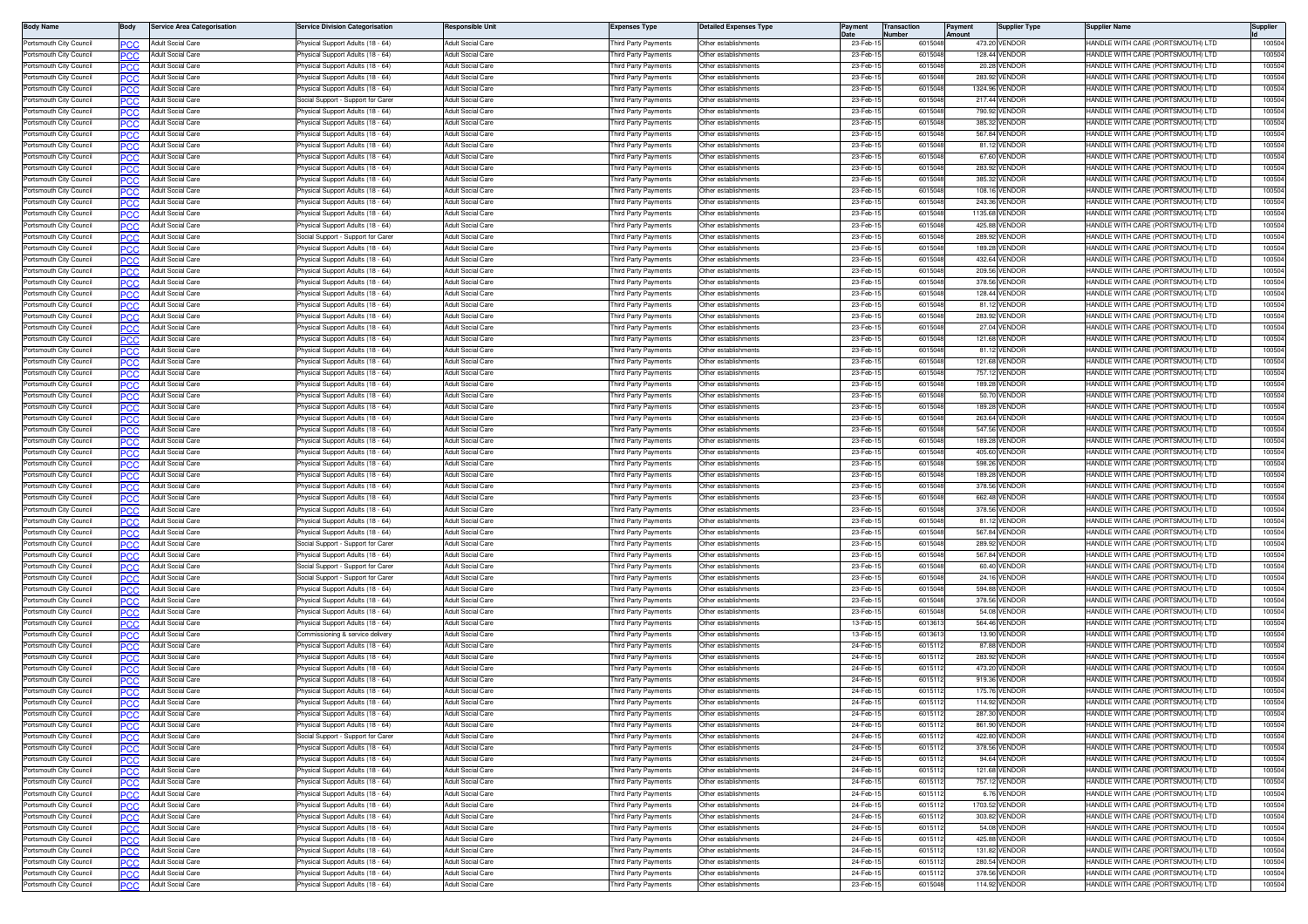| <b>Body Name</b>                                    | Body              | <b>Service Area Categorisation</b>            | ervice Division Categorisation                                       | lesponsible Unit                                     | Expenses Type                              | <b>Detailed Expenses Type</b>                                                 | Payment              | <b>Transaction</b><br>umber |                    | Payment | <b>Supplier Type</b>            | Supplier Name                                                          | Supplier         |
|-----------------------------------------------------|-------------------|-----------------------------------------------|----------------------------------------------------------------------|------------------------------------------------------|--------------------------------------------|-------------------------------------------------------------------------------|----------------------|-----------------------------|--------------------|---------|---------------------------------|------------------------------------------------------------------------|------------------|
| Portsmouth City Council                             |                   | Adult Social Care                             | hysical Support Adults (18 - 64)                                     | <b>Adult Social Care</b>                             | hird Party Payments                        | Other establishments                                                          | 24-Feb-              |                             | 601511             |         | 74.36 VENDOR                    | HANDLE WITH CARE (PORTSMOUTH) LTD                                      | 100504           |
| Portsmouth City Council                             | PCC               | Adult Social Care                             | hysical Support Adults (18 - 64)                                     | Adult Social Care                                    | hird Party Payments                        | Other establishments                                                          | 24-Feb-              |                             | 601511             |         | 611.78 VENDOR                   | <b>IANDLE WITH CARE (PORTSMOUTH) LTD</b>                               | 100504           |
| Portsmouth City Council                             | PCC               | Adult Social Care                             | hysical Support Adults (18 - 64)                                     | <b>Adult Social Care</b>                             | hird Party Payments                        | Other establishments                                                          | 24-Feb-              |                             | 601511             |         | 54.08 VENDOR                    | HANDLE WITH CARE (PORTSMOUTH) LTD                                      | 100504           |
| Portsmouth City Council                             | عرد               | Adult Social Care                             | hysical Support Adults (18 - 64)                                     | Adult Social Care                                    | hird Party Payments                        | Other establishments                                                          | 24-Feb-              |                             | 601511             |         | 378.56 VENDOF                   | <b>IANDLE WITH CARE (PORTSMOUTH) LTD</b>                               | 100504           |
| Portsmouth City Council                             | <b>PCC</b>        | Adult Social Care                             | hysical Support Adults (18 - 64)                                     | <b>Adult Social Care</b>                             | hird Party Payments                        | Other establishments                                                          | 24-Feb-1<br>23-Feb-1 |                             | 6015112<br>6015048 |         | 135.20 VENDOF                   | HANDLE WITH CARE (PORTSMOUTH) LTD<br>HANDLE WITH CARE (PORTSMOUTH) LTD | 100504           |
| Portsmouth City Council                             | PCC               | Adult Social Care                             | hysical Support Adults (18 - 64)                                     | <b>Adult Social Care</b>                             | hird Party Payments                        | Other establishments                                                          | 24-Feb-              |                             | 6015112            |         | 94.64 VENDOF                    |                                                                        | 100504<br>100504 |
| Portsmouth City Council<br>Portsmouth City Council  | PCC               | Adult Social Care<br><b>Adult Social Care</b> | hysical Support Adults (18 - 64)<br>hysical Support Adults (18 - 64) | <b>Adult Social Care</b><br><b>Adult Social Care</b> | hird Party Payments<br>hird Party Payments | Other establishments<br>Other establishments                                  | 24-Feb-1             |                             | 601511             |         | 378.20 VENDOR<br>185.90 VENDOR  | HANDLE WITH CARE (PORTSMOUTH) LTD<br>HANDLE WITH CARE (PORTSMOUTH) LTD | 100504           |
| Portsmouth City Council                             |                   | <b>Adult Social Care</b>                      | hysical Support Adults (18 - 64)                                     | <b>Adult Social Care</b>                             | nird Party Payments                        | Other establishments                                                          | 24-Feb-1             |                             | 601511             |         | 189.28 VENDOR                   | HANDLE WITH CARE (PORTSMOUTH) LTD                                      | 100504           |
| Portsmouth City Council                             | PCC               | Adult Social Care                             | hysical Support Adults (18 - 64)                                     | Adult Social Care                                    | hird Party Payments                        | Other establishments                                                          | 24-Feb-              |                             | 601511             |         | 101.40 VENDOF                   | HANDLE WITH CARE (PORTSMOUTH) LTD                                      | 100504           |
| Portsmouth City Council                             | ∍сс               | Adult Social Care                             | ocial Support - Support for Carer                                    | Adult Social Care                                    | hird Party Payments                        | Other establishments                                                          | 24-Feb-              |                             | 601511             |         | 47.32 VENDOR                    | HANDLE WITH CARE (PORTSMOUTH) LTD                                      | 100504           |
| Portsmouth City Council                             | PCC               | Adult Social Care                             | hysical Support Adults (18 - 64)                                     | <b>Adult Social Care</b>                             | hird Party Payments                        | Other establishments                                                          | 24-Feb-              |                             | 6015112            |         | 1521.00 VENDOF                  | HANDLE WITH CARE (PORTSMOUTH) LTD                                      | 100504           |
| Portsmouth City Council                             | عرد               | Adult Social Care                             | hysical Support Adults (18 - 64)                                     | <b>Adult Social Care</b>                             | hird Party Payments                        | Other establishments                                                          | 24-Feb-              |                             | 6015112            |         | 588.12 VENDOF                   | IANDLE WITH CARE (PORTSMOUTH) LTD                                      | 100504           |
| Portsmouth City Council                             | <b>PCC</b>        | Adult Social Care                             | hysical Support Adults (18 - 64)                                     | Adult Social Care                                    | hird Party Payments                        | Other establishments                                                          | 24-Feb-              |                             | 6015112            |         | 473.20 VENDOF                   | IANDLE WITH CARE (PORTSMOUTH) LTD                                      | 100504           |
| Portsmouth City Council                             | ∍сс               | <b>Adult Social Care</b>                      | hysical Support Adults (18 - 64)                                     | Adult Social Care                                    | hird Party Payments                        | Other establishments                                                          | 24-Feb-              |                             | 601511             |         | 155.48 VENDOF                   | HANDLE WITH CARE (PORTSMOUTH) LTD                                      | 100504           |
| Portsmouth City Council                             | PCC               | <b>Adult Social Care</b>                      | hysical Support Adults (18 - 64)                                     | <b>Adult Social Care</b>                             | hird Party Payments                        | Other establishments                                                          | 24-Feb-1             |                             | 601511             |         | 67.60 VENDOF                    | HANDLE WITH CARE (PORTSMOUTH) LTD                                      | 100504           |
| Portsmouth City Council                             |                   | <b>Adult Social Care</b>                      | hysical Support Adults (18 - 64)                                     | <b>Adult Social Care</b>                             | hird Party Payments                        | Other establishments                                                          | 24-Feb-1             |                             | 601511             |         | 175.76 VENDOF                   | HANDLE WITH CARE (PORTSMOUTH) LTD                                      | 100504           |
| Portsmouth City Council                             | PCC               | Adult Social Care                             | hysical Support Adults (18 - 64)                                     | Adult Social Care                                    | hird Party Payments                        | Other establishments                                                          | 24-Feb-              |                             | 6015112            |         | 206.18 VENDOR                   | ANDLE WITH CARE (PORTSMOUTH) LTD                                       | 100504           |
| Portsmouth City Council                             | ∍сс               | Adult Social Care                             | hysical Support Adults (18 - 64)                                     | Adult Social Care                                    | hird Party Payments                        | Other establishments                                                          | 24-Feb-              |                             | 6015112            |         | 321.10 VENDOR                   | IANDLE WITH CARE (PORTSMOUTH) LTD                                      | 100504           |
| Portsmouth City Council                             | эсс               | Adult Social Care                             | hysical Support Adults (18 - 64)                                     | Adult Social Care                                    | hird Party Payments                        | Other establishments                                                          | 24-Feb-1             |                             | 601511             |         | 378.56 VENDOF                   | HANDLE WITH CARE (PORTSMOUTH) LTD                                      | 100504           |
| Portsmouth City Council                             | PCC               | Adult Social Care                             | hysical Support Adults (18 - 64)                                     | <b>Adult Social Care</b>                             | hird Party Payments                        | Other establishments                                                          | 24-Feb-1             |                             | 601511             |         | 324.48 VENDOR                   | HANDLE WITH CARE (PORTSMOUTH) LTD                                      | 100504           |
| Portsmouth City Council                             | PCC               | Adult Social Care                             | hysical Support Adults (18 - 64)                                     | Adult Social Care                                    | hird Party Payments                        | Other establishments                                                          | 24-Feb-              |                             | 601511             |         | 182.52 VENDOF                   | HANDLE WITH CARE (PORTSMOUTH) LTD                                      | 100504           |
| Portsmouth City Council                             | PCC               | Adult Social Care                             | ocial Support - Support for Carer                                    | Adult Social Care                                    | hird Party Payments                        | Other establishments                                                          | 24-Feb-              |                             | 6015112            |         | 253.68 VENDOF                   | HANDLE WITH CARE (PORTSMOUTH) LTD                                      | 100504           |
| Portsmouth City Council                             |                   | <b>Adult Social Care</b>                      | hysical Support Adults (18 - 64)                                     | <b>Adult Social Care</b>                             | hird Party Payments                        | Other establishments                                                          | 24-Feb-1             |                             | 601511             |         | 54.08 VENDOF                    | IANDLE WITH CARE (PORTSMOUTH) LTD                                      | 100504           |
| Portsmouth City Council                             | PCC               | Adult Social Care                             | hysical Support Adults (18 - 64)                                     | <b>Adult Social Care</b>                             | hird Party Payments                        | Other establishments<br>Other establishments                                  | 24-Feb-1             |                             | 601511             |         | 141.74 VENDOR                   | HANDLE WITH CARE (PORTSMOUTH) LTD                                      | 100504           |
| Portsmouth City Council<br>Portsmouth City Council  |                   | Adult Social Care<br>Adult Social Care        | hysical Support Adults (18 - 64)<br>hysical Support Adults (18 - 64) | <b>Adult Social Care</b><br>Adult Social Care        | hird Party Payments<br>hird Party Payments | Other establishments                                                          | 24-Feb-1<br>24-Feb-  |                             | 601511<br>6015112  |         | 432.64 VENDOR<br>402.22 VENDOF  | HANDLE WITH CARE (PORTSMOUTH) LTD<br>ANDLE WITH CARE (PORTSMOUTH) LTD  | 100504<br>100504 |
| Portsmouth City Council                             | PСC               | Adult Social Care                             | hysical Support Adults (18 - 64)                                     | <b>Adult Social Care</b>                             | hird Party Payments                        | Other establishments                                                          | 24-Feb-              |                             | 601511             |         | 500.24 VENDOF                   | HANDLE WITH CARE (PORTSMOUTH) LTD                                      | 100504           |
| Portsmouth City Council                             | PCC               | Adult Social Care                             | hysical Support Adults (18 - 64)                                     | <b>Adult Social Care</b>                             | hird Party Payments                        | Other establishments                                                          | 24-Feb-              |                             | 601511             |         | 33.80 VENDOF                    | IANDLE WITH CARE (PORTSMOUTH) LTD                                      | 100504           |
| Portsmouth City Council                             | ∍сс<br><b>PCC</b> | Adult Social Care                             | hysical Support Adults (18 - 64)                                     | <b>Adult Social Care</b>                             | hird Party Payments                        | Other establishments                                                          | 24-Feb-              |                             | 6015112            |         | 40.56 VENDOF                    | HANDLE WITH CARE (PORTSMOUTH) LTD                                      | 100504           |
| Portsmouth City Council                             |                   | Adult Social Care                             | hysical Support Adults (18 - 64)                                     | <b>Adult Social Care</b>                             | hird Party Payments                        | Other establishments                                                          | 24-Feb-              |                             | 601511             |         | 40.56 VENDOF                    | HANDLE WITH CARE (PORTSMOUTH) LTD                                      | 100504           |
| Portsmouth City Council                             | PCC               | Adult Social Care                             | hysical Support Adults (18 - 64)                                     | Adult Social Care                                    | hird Party Payments                        | Other establishments                                                          | 24-Feb-              |                             | 6015112            |         | 189.28 VENDOR                   | HANDLE WITH CARE (PORTSMOUTH) LTD                                      | 100504           |
| Portsmouth City Council                             | ∍сс               | Adult Social Care                             | hysical Support Adults (18 - 64)                                     | <b>Adult Social Care</b>                             | hird Party Payments                        | Other establishments                                                          | 24-Feb-1             |                             | 6015112            |         | 189.28 VENDOR                   | HANDLE WITH CARE (PORTSMOUTH) LTD                                      | 100504           |
| Portsmouth City Council                             | PCC               | <b>Adult Social Care</b>                      | hysical Support Adults (18 - 64)                                     | Adult Social Care                                    | hird Party Payments                        | Other establishments                                                          | 24-Feb-              |                             | 601511             |         | 283.92 VENDOF                   | HANDLE WITH CARE (PORTSMOUTH) LTD                                      | 100504           |
| Portsmouth City Council                             |                   | <b>Adult Social Care</b>                      | hysical Support Adults (18 - 64)                                     | <b>Adult Social Care</b>                             | hird Party Payments                        | Other establishments                                                          | 24-Feb-              |                             | 601511             |         | 189.28 VENDOF                   | IANDLE WITH CARE (PORTSMOUTH) LTD                                      | 100504           |
| Portsmouth City Council                             | PСC               | Adult Social Care                             | hysical Support Adults (18 - 64)                                     | Adult Social Care                                    | hird Party Payments                        | Other establishments                                                          | 24-Feb-              |                             | 601511             |         | 121.68 VENDOR                   | <b>IANDLE WITH CARE (PORTSMOUTH) LTD</b>                               | 100504           |
| Portsmouth City Council                             | PCC               | Adult Social Care                             | ocial Support - Support for Care                                     | <b>Adult Social Care</b>                             | hird Party Payments                        | Other establishments                                                          | 24-Feb-              |                             | 6015112            |         | 289.92 VENDOF                   | IANDLE WITH CARE (PORTSMOUTH) LTD                                      | 100504           |
| Portsmouth City Council                             | PCC               | Adult Social Care                             | hysical Support Adults (18 - 64)                                     | <b>Adult Social Care</b>                             | hird Party Payments                        | Other establishments                                                          | 24-Feb-1             |                             | 6015112            |         | 1027.52 VENDOF                  | HANDLE WITH CARE (PORTSMOUTH) LTD                                      | 100504           |
| Portsmouth City Council                             | <b>PCC</b>        | Adult Social Care                             | hysical Support Adults (18 - 64)                                     | Adult Social Care                                    | hird Party Payments                        | Other establishments                                                          | 24-Feb-              |                             | 601511             |         | 81.12 VENDOF                    | HANDLE WITH CARE (PORTSMOUTH) LTD                                      | 100504           |
| Portsmouth City Council                             | PCC               | Adult Social Care                             | ocial Care Activitie                                                 | Adult Social Care                                    | imployees                                  | ndirect employee expenses                                                     | 25-Feb-              |                             | 601569             |         | 245.00 VENDOF                   | HANDS FREE COMPUTING LTD                                               | 10802            |
| Portsmouth City Council                             | PCC               | dult Social Care                              | ocial Care Activities                                                | <b>Adult Social Care</b>                             | imployees                                  | ndirect employee expenses                                                     | 25-Feb-1             |                             | 601569             |         | 735.00 VENDOR                   | <b>IANDS FREE COMPUTING LTD</b>                                        | 10802            |
| Portsmouth City Council                             | PCC               | dult Social Care                              | hysical Support Adults (18 - 64)                                     | <b>Adult Social Care</b>                             | hird Party Payments                        | Other establishments                                                          | 24-Feb-1             |                             | 601511             |         | 4200.00 VENDOR                  | HEADWAY PORTSMOUTH AND SOUTH EAST<br><b>HAMPSHIRF</b>                  | 103075           |
| Portsmouth City Council                             | PCC               | Adult Social Care                             | hysical Support Adults (18 - 64)                                     | Adult Social Care                                    | hird Party Payments                        | Other establishments                                                          | 12-Feb-              |                             | 601331             |         | 1772.00 VENDOF                  | HEALTHCARE HOMES LTD                                                   | 139072           |
| Portsmouth City Council                             | PСC               | Adult Social Care                             | hysical Support Adults (18 - 64)                                     | <b>Adult Social Care</b>                             | hird Party Payments                        | Other establishments                                                          | 12-Feb-              |                             | 6013314            |         | 1734.04 VENDOR                  | <b>IEATHERLAND HEALTH CARE LTD</b>                                     | 101772           |
| Portsmouth City Council                             | PCC               | Adult Social Care                             | hysical Support Adults (18 - 64)                                     | Adult Social Care                                    | hird Party Payments                        | Other establishments                                                          | 12-Feb-              |                             | 601331             |         | 1919.83 VENDOR                  | HEATHERLAND HEALTH CARE LTD                                            | 101772           |
| Portsmouth City Council                             |                   | Adult Social Care                             | hysical Support Adults (18 - 64)                                     | <b>Adult Social Care</b>                             | hird Party Payments                        | Other establishments                                                          | 12-Feb-              |                             | 601331             |         | 1811.88 VENDOF                  | HEATHERLAND HEALTH CARE LTD                                            | 101772           |
| Portsmouth City Council                             | පርር               | <b>Adult Social Care</b>                      | hysical Support Adults (18 - 64)                                     | Adult Social Care                                    | hird Party Payments                        | Other establishments                                                          | 12-Feb-              |                             | 601331             |         | 2006.01 VENDOF                  | <b>IEATHERLAND HEALTH CARE LTD</b>                                     | 101772           |
| Portsmouth City Council                             | PCC               | ousing Services                               | upporting People                                                     | <b>Adult Social Care</b>                             | hird Party Payments                        | Other establishments                                                          | 10-Feb-1             |                             | 601258             |         | 4799.20 VENDOR                  | HOME GROUP LTD                                                         | 102009           |
| Portsmouth City Council                             | PCC.              | ousing Services                               | upporting People                                                     | <b>Adult Social Care</b>                             | hird Party Payments                        | Other establishments                                                          | 10-Feb-1             |                             | 601258             |         | 15941.12 VENDOF                 | HOME GROUP LTD                                                         | 102009           |
| Portsmouth City Council                             | <b>PCC</b>        | <b>Adult Social Care</b>                      | hysical Support Older People (65-74)                                 | Adult Social Care                                    | hird Party Payments                        | Other establishments                                                          | 12-Feb-              |                             | 601332             |         | 2194.36 VENDOF                  | HOME OF COMFORT NURSING HOME                                           | 100880           |
| Portsmouth City Council                             | PCC               | Adult Social Care                             | hysical Support Older People (65-74)                                 | Adult Social Care                                    | hird Party Payments                        | Other establishments                                                          | 12-Feb-              |                             | 601332             |         | 1989.96 VENDOR                  | HOME OF COMFORT NURSING HOME                                           | 100880           |
| Portsmouth City Council                             | PCC               | <b>Adult Social Care</b>                      | hvsical Support Older People (65-74)                                 | <b>Adult Social Care</b>                             | hird Party Payments                        | Other establishments                                                          | 12-Feb-1             |                             | 601332             |         | -142.14 VENDOF                  | <b>IOME OF COMFORT NURSING HOME</b>                                    | 100880           |
| Portsmouth City Council                             |                   | <b>Adult Social Care</b>                      | hysical Support Older People (65-74)                                 | <b>Adult Social Care</b>                             | hird Party Payments                        | Other establishments                                                          | 12-Feb-1             |                             | 6013320            |         | 1989.96 VENDOR                  | HOME OF COMFORT NURSING HOME                                           | 100880           |
| Portsmouth City Council                             | PCC               | Adult Social Care                             | hysical Support Older People (65-74)                                 | <b>Adult Social Care</b>                             | hird Party Payments                        | Other establishments                                                          | 12-Feb-1             |                             | 6013320            |         | 1989.96 VENDOR                  | IOME OF COMFORT NURSING HOME                                           | 100880           |
| Portsmouth City Council                             |                   | Adult Social Care                             | hysical Support Older People (65-74)                                 | Adult Social Care<br>Adult Social Care               | hird Party Payments                        | Other establishments                                                          | 12-Feb-              |                             | 601332             |         | 1989.96 VENDOR                  | HOME OF COMFORT NURSING HOME<br><b>IOME OF COMFORT NURSING HOME</b>    | 100880           |
| Portsmouth City Council                             |                   | Adult Social Care                             | hysical Support Older People (65-74)                                 |                                                      | hird Party Payments                        | Other establishments                                                          | 12-Feb-              |                             | 601332             |         | 1989.96 VENDOR                  | <b>IOME OF COMFORT NURSING HOME</b>                                    | 10088            |
| Portsmouth City Council                             | PCC               | Adult Social Care                             | hysical Support Older People (65-74                                  | <b>Adult Social Care</b>                             | hird Party Payments                        | Other establishments                                                          | 12-Feb-<br>04-Feb-   |                             | 601332<br>601173   |         | 1989.96 VENDOF                  |                                                                        | 100880           |
| Portsmouth City Council<br>Portsmouth City Council  | PCC               | Adult Social Care<br>Adult Social Care        | ommissioning & service delivery<br>ommissioning & service delivery   | <b>Adult Social Care</b><br>Adult Social Care        | hird Party Payments<br>hird Party Payments | Other establishments<br>Other establishments                                  | 04-Feb-              |                             | 601173             |         | 270.74 VENDOR<br>1427.50 VENDOR | HOOPER SERVICES LTD<br>HOOPER SERVICES I TD                            | 100895<br>100895 |
|                                                     | PCC               |                                               | sicai Support Adults                                                 |                                                      |                                            |                                                                               |                      |                             |                    | 725.00  |                                 | USING AND CAHE 2                                                       | 108421           |
| <b>IDULII CILY COULI</b><br>Portsmouth City Council | <b>PCC</b>        | <b>Adult Social Care</b>                      | hysical Support Adults (18 - 64)                                     | uit Juural Cali<br><b>Adult Social Care</b>          | iu raity rayilleit:<br>hird Party Payments | Other establishments                                                          | CO-LOD-<br>25-Feb-1  |                             | ,,,,,,<br>6015724  |         | 'ENDO<br>9293.00 VENDOR         | HOUSING AND CARE 21                                                    | 108428           |
| Portsmouth City Council                             | PСC               | <b>Adult Social Care</b>                      | hysical Support Adults (18 - 64)                                     | <b>Adult Social Care</b>                             | Third Party Payments                       | Other establishments                                                          | 12-Feb-1             |                             | 6013322            |         | 2422.00 VENDOR                  | HUNTERS LODGE CARE HOME LTD                                            | 111137           |
| Portsmouth City Council                             | PCC               | Adult Social Care                             | ommissioning & service delivery                                      | Adult Social Care                                    | Employees                                  | Indirect employee expenses                                                    | 27-Feb-1             |                             | 601641             |         | 1800.00 VENDOR                  | N TRAC TRAINING & CONSULTANCY SERVICES                                 | 102268           |
| Portsmouth City Council                             |                   | Adult Social Care                             | hysical Support Adults (18 - 64)                                     | Adult Social Care                                    | remises-Related Expenditure                | Rents                                                                         | 09-Feb-1             |                             | 6012380            |         | 684.48 VENDOR                   | JOHN POUNDS COMMUNITY TRUST                                            | 117193           |
|                                                     |                   |                                               |                                                                      |                                                      |                                            |                                                                               |                      |                             |                    |         |                                 |                                                                        |                  |
| Portsmouth City Council                             | <u>PCC</u>        | Adult Social Care                             | Commissioning & service delivery                                     | Adult Social Care                                    | remises-Related Expenditure                | Fixtures and fittings                                                         | 12-Feb-15            |                             | 6013330            |         | 2288.70 COMPANY                 | JUSTFLOORS LTD                                                         | 100921           |
| Portsmouth City Council                             | PCC               | Adult Social Care                             | hysical Support Older People (65-74)                                 | Adult Social Care                                    | Third Party Payments                       | Other establishments                                                          | 12-Feb-1             |                             | 6013333            |         | 1705.20 VENDOR                  | KITNOCKS SPECIALIST CARE LTD                                           | 100938           |
| Portsmouth City Council                             | <u>PCC</u>        | Adult Social Care                             | ommissioning & service delivery'                                     | Adult Social Care                                    | remises-Related Expenditure                | Repairs, alterations and maintenance of building                              | 26-Feb-1             |                             | 601607             |         | 35.00 COMPANY                   | KKA MAINTENANCE LTD                                                    | 135386           |
| Portsmouth City Council                             |                   | Adult Social Care                             |                                                                      |                                                      |                                            | Repairs, alterations and maintenance of buildings                             | 26-Feb-15            |                             | 6016072            |         | 35.00 COMPANY                   | KKA MAINTENANCE LTD                                                    | 135386           |
|                                                     | <u>PCC</u>        |                                               | ommissioning & service delivery                                      | Adult Social Care                                    | remises-Related Expenditure                |                                                                               |                      |                             |                    |         |                                 |                                                                        |                  |
| Portsmouth City Council                             | <u>PCC</u>        | <b>Adult Social Care</b>                      | Commissioning & service delivery                                     | Adult Social Care                                    |                                            | remises-Related Expenditure Repairs, alterations and maintenance of buildings | 26-Feb-1             |                             | 601607             |         | 47.43 COMPANY                   | KKA MAINTENANCE LTD                                                    | 135386           |
| Portsmouth City Council                             |                   | Adult Social Care                             | ommissioning & service delivery                                      | Adult Social Care                                    | remises-Related Expenditure                | Repairs, alterations and maintenance of building                              | 26-Feb-1             |                             | 6016072            |         | 35.00 COMPANY                   | <b>KKA MAINTENANCE LTD</b>                                             | 135386           |
|                                                     |                   |                                               |                                                                      |                                                      |                                            |                                                                               |                      |                             |                    |         |                                 |                                                                        |                  |
| Portsmouth City Council                             | <u>PCC</u>        | Adult Social Care                             | ommissioning & service delivery                                      | Adult Social Care                                    |                                            | remises-Related Expenditure Repairs, alterations and maintenance of buildings | 27-Feb-1             |                             | 6016430            |         | 35.00 COMPANY                   | KKA MAINTENANCE LTD                                                    | 135386           |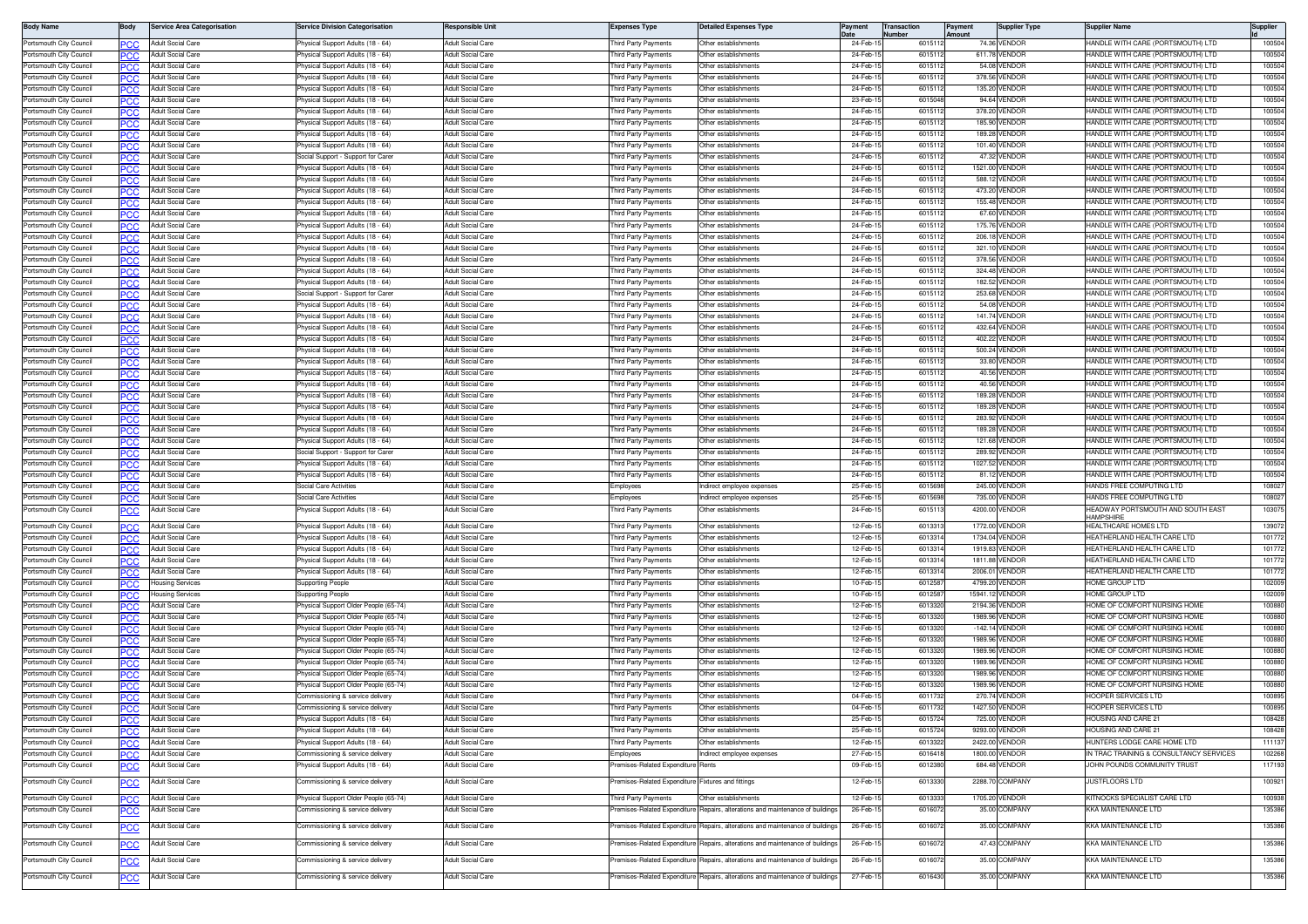| <b>Body Name</b>                                   | Body        | Service Area Categorisation                          | ervice Division Categorisation                                                    | Responsible Unit                                     | Expenses Type                               | Jetailed Expenses Type                            | Pavment              | Transaction      | Payment<br><b>Imoun</b> | Supplier Type                    | Supplier Name                                                                              | Supplier         |
|----------------------------------------------------|-------------|------------------------------------------------------|-----------------------------------------------------------------------------------|------------------------------------------------------|---------------------------------------------|---------------------------------------------------|----------------------|------------------|-------------------------|----------------------------------|--------------------------------------------------------------------------------------------|------------------|
| Portsmouth City Council                            | <u>PCC</u>  | Adult Social Care                                    | Commissioning & service delivery                                                  | <b>Adult Social Care</b>                             | remises-Related Expenditure                 | Repairs, alterations and maintenance of buildings | 27-Feb-              | 601643           |                         | 77.36 COMPANY                    | <b>KKA MAINTENANCE LTD</b>                                                                 | 135386           |
| Portsmouth City Council                            | <u>PCC</u>  | Adult Social Care                                    | ommissioning & service delivery                                                   | Adult Social Care                                    | remises-Related Expenditure                 | Repairs, alterations and maintenance of building  | 27-Feb-              | 601643           |                         | 35.00 COMPANY                    | KKA MAINTENANCE LTD                                                                        | 135386           |
| Portsmouth City Council                            |             | Adult Social Care                                    | mmissioning & service delivery                                                    | Adult Social Care                                    | emises-Related Expenditure                  | Repairs, alterations and maintenance of building  | 27-Feb-              | 601643           |                         | 95.31 COMPANY                    | (KA MAINTENANCE LTD                                                                        | 135386           |
|                                                    |             |                                                      |                                                                                   |                                                      |                                             |                                                   |                      |                  |                         |                                  |                                                                                            |                  |
| Portsmouth City Council                            | сC          | Adult Social Care                                    | Commissioning & service delivery                                                  | Adult Social Care                                    | remises-Related Expenditure                 | Repairs, alterations and maintenance of buildings | 27-Feb-1             | 601643           |                         | 35.00 COMPANY                    | <b>KKA MAINTENANCE LTD</b>                                                                 | 135386           |
| Portsmouth City Council                            | <b>PCC</b>  | <b>Adult Social Care</b>                             | hysical Support Older People (65-74)                                              | <b>Adult Social Care</b>                             | hird Party Payments                         | Other establishments                              | 25-Feb-              | 601576           |                         | 2412.90 VENDOF                   | ATHAM LODGE (CARING HOMES)                                                                 | 102337           |
| Portsmouth City Council                            |             | Adult Social Care                                    | hysical Support Older People (65-74)                                              | <b>Adult Social Care</b>                             | hird Party Payments                         | Other establishments                              | 25-Feb-              | 60157            |                         | 2252.04 VENDOF                   | ATHAM LODGE (CARING HOMES)                                                                 | 10233            |
| Portsmouth City Council                            | 'CC         | Adult Social Care                                    | hysical Support Older People (65-74)                                              | Adult Social Care                                    | hird Party Payments                         | Other establishments                              | 12-Feb-              | 601333           |                         | 2194.36 VENDOE                   | ATHAM LODGE (CARING HOMES)                                                                 | 102337           |
| Portsmouth City Council                            | PCC         | <b>Adult Social Care</b>                             | Physical Support Older People (65-74)                                             | Adult Social Care                                    | hird Party Payments                         | Other establishment                               | 12-Feb-1             | 601333           |                         | 1567.40 VENDOR                   | ATHAM LODGE (CARING HOMES)                                                                 | 102337           |
| Portsmouth City Council<br>Portsmouth City Council | .c<br>PCC   | Adult Social Care<br><b>Adult Social Care</b>        | ommissioning & service delivery<br>Social Care Activities                         | <b>Adult Social Care</b><br>Adult Social Care        | nployees<br>hird Party Payments             | ndirect employee expenses<br>Other establishments | 27-Feb-<br>27-Feb-   | 601643<br>601643 |                         | 222.00 VENDOF<br>93.78 VENDOR    | EARNING LINKS (SOUTHERN) LTD<br>INGLAND INTERPRETERS-TRANSLATORS LTD                       | 100954<br>107675 |
| Portsmouth City Council                            | 'CC         | Adult Social Care                                    | Social Care Activities                                                            | <b>Adult Social Care</b>                             | hird Party Payments                         | Other establishments                              | 13-Feb-1             | 601364           |                         | 60.17 VENDOF                     | INGLAND INTERPRETERS-TRANSLATORS LTD                                                       | 10767            |
| Portsmouth City Council                            | PCC         | Adult Social Care                                    | Social Care Activities                                                            | Adult Social Care                                    | hird Party Payments                         | Other establishments                              | 27-Feb-              | 601643           |                         | 72.70 VENDOR                     | INGLAND INTERPRETERS-TRANSLATORS LTD                                                       | 10767            |
| Portsmouth City Council                            | сc          | <b>Adult Social Care</b>                             | <sup>9</sup> hysical Support Adults (18 - 64)                                     | <b>Adult Social Care</b>                             | hird Party Payments                         | Other establishments                              | 18-Feb-1             | 601446           |                         | 240.00 VENDOR                    | INGLAND INTERPRETERS-TRANSLATORS LTD                                                       | 107675           |
| Portsmouth City Council                            | сC          | Adult Social Care                                    | hysical Support Older People (65-74)                                              | Adult Social Care                                    | hird Party Payments                         | Other establishments                              | 12-Feb-              | 601333           |                         | 2194.36 VENDOR                   | IVING PLUS HEALTH CARE LIMITED                                                             | 100198           |
| Portsmouth City Council                            |             | Adult Social Care                                    | hysical Support Older People (65-74)                                              | <b>Adult Social Care</b>                             | hird Party Payments                         | Other establishments                              | 12-Feb-              | 601333           |                         | 1989.96 VENDOF                   | IVING PLUS HEALTH CARE LIMITED                                                             | 100198           |
| Portsmouth City Council                            | 'CC         | Adult Social Care                                    | hysical Support Older People (65-74                                               | Adult Social Care                                    | hird Party Payments                         | ther establishment                                | 12-Feb-              | 601333           |                         | 2194.36 VENDOF                   | IVING PLUS HEALTH CARE LIMITED                                                             | 100198           |
| Portsmouth City Council                            | PCC         | Adult Social Care                                    | hysical Support Adults (18 - 64                                                   | Adult Social Care                                    | hird Party Payments                         | Other establishments                              | 12-Feb-1             | 601333           |                         | 1811.88 VENDOR                   | IVING PLUS HEALTH CARE LIMITED                                                             | 100198           |
| Portsmouth City Council<br>Portsmouth City Council | сc          | <b>Adult Social Care</b>                             | hysical Support Adults (18 - 64)                                                  | <b>Adult Social Care</b><br>Adult Social Care        | 'hird Party Payments                        | Other establishment<br>Other establishments       | 12-Feb-<br>12-Feb-   | 601333<br>601333 |                         | 1811.88 VENDOF<br>1989.96 VENDOF | IVING PLUS HEALTH CARE LIMITED<br>IVING PLUS HEALTH CARE LIMITED                           | 100198<br>100198 |
| Portsmouth City Council                            | PCC         | <b>Adult Social Care</b><br>Adult Social Care        | Physical Support Older People (65-74)<br>hysical Support Older People (65-74)     | <b>Adult Social Care</b>                             | hird Party Payments<br>'hird Party Payments | Other establishments                              | 12-Feb-              | 601333           |                         | 1989.96 VENDOF                   | IVING PLUS HEALTH CARE LIMITED                                                             | 100198           |
| Portsmouth City Council                            | ንርር         | <b>Adult Social Care</b>                             | hysical Support Older People (65-74)                                              | <b>Adult Social Care</b>                             | hird Party Payments                         | Other establishments                              | 12-Feb-              | 601333           |                         | 1350.33 VENDOF                   | IVING PLUS HEALTH CARE LIMITED                                                             | 100198           |
| Portsmouth City Council                            | .c          | <b>Adult Social Care</b>                             | hysical Support Older People (65-74)                                              | Adult Social Care                                    | hird Party Payments                         | Other establishments                              | 12-Feb-1             | 601333           |                         | 2194.36 VENDOR                   | IVING PLUS HEALTH CARE LIMITED                                                             | 100198           |
| Portsmouth City Council                            | 'CC         | Adult Social Care                                    | hysical Support Older People (65-74)                                              | Adult Social Care                                    | hird Party Payments                         | Other establishments                              | 12-Feb-1             | 601333           |                         | -2329.86 VENDOR                  | IVING PLUS HEALTH CARE LIMITED                                                             | 100198           |
| Portsmouth City Council                            | PCC.        | Adult Social Care                                    | hysical Support Older People (65-74)                                              | <b>Adult Social Care</b>                             | hird Party Payments                         | Other establishments                              | 12-Feb-              | 601333           |                         | 1989.96 VENDOF                   | IVING PLUS HEALTH CARE LIMITED                                                             | 100198           |
| Portsmouth City Council                            | C.C         | Adult Social Care                                    | hysical Support Older People (65-74                                               | Adult Social Care                                    | hird Party Payments                         | Other establishment                               | 12-Feb-              | 601333           |                         | 2507.84 VENDOF                   | IVING PLUS HEALTH CARE LIMITED                                                             | 10019            |
| Portsmouth City Council                            | PCC.        | Adult Social Care                                    | Physical Support Older People (65-74)                                             | <b>Adult Social Care</b>                             | hird Party Payments                         | Other establishments                              | 12-Feb-1             | 601333           |                         | 2194.36 VENDOR                   | IVING PLUS HEALTH CARE LIMITED                                                             | 100198           |
| Portsmouth City Council                            | nr.         | <b>Adult Social Care</b>                             | Physical Support Older People (65-74)                                             | Adult Social Care                                    | hird Party Payments                         | Other establishment                               | 12-Feb-              | 601333           |                         | 1989.96 VENDOF                   | IVING PLUS HEALTH CARE LIMITED                                                             | 100198           |
| Portsmouth City Council                            | PCC         | Adult Social Care<br><b>Adult Social Care</b>        | hysical Support Adults (18 - 64)                                                  | <b>Adult Social Care</b><br><b>Adult Social Care</b> | hird Party Payments                         | Other establishments<br>Other establishments      | 12-Feb-1<br>12-Feb-  | 601333<br>601333 |                         | 803.74 VENDOR<br>1895.32 VENDOF  | IVING PLUS HEALTH CARE LIMITED<br>IVING PLUS HEALTH CARE LIMITED                           | 100198<br>100198 |
| Portsmouth City Council<br>Portsmouth City Council |             | <b>Adult Social Care</b>                             | hysical Support Older People (65-74)<br>hysical Support Older People (65-74)      | <b>Adult Social Care</b>                             | hird Party Payments<br>hird Party Payments  | Other establishments                              | 12-Feb-              | 601333           |                         | 1989.96 VENDOR                   | IVING PLUS HEALTH CARE LIMITED                                                             | 100198           |
| Portsmouth City Council                            | PCC<br>'CC  | Adult Social Care                                    | <sup>2</sup> hysical Support Adults (18 - 64                                      | <b>Adult Social Care</b>                             | hird Party Payments                         | Other establishments                              | 12-Feb-1             | 601333           |                         | 1607.48 VENDOF                   | IVING PLUS HEALTH CARE LIMITED                                                             | 100198           |
| Portsmouth City Council                            | 'CC         | Adult Social Care                                    | hysical Support Adults (18 - 64)                                                  | Adult Social Care                                    | hird Party Payments                         | Other establishments                              | 12-Feb-1             | 601333           |                         | 1811.88 VENDOR                   | IVING PLUS HEALTH CARE LIMITED                                                             | 100198           |
| Portsmouth City Council                            | PCC.        | Adult Social Care                                    | hysical Support Older People (65-74)                                              | <b>Adult Social Care</b>                             | hird Party Payments                         | Other establishments                              | 11-Feb-              | 601307           |                         | 1724.14 VENDOF                   | IVING PLUS HEALTH CARE LIMITED                                                             | 100198           |
| Portsmouth City Council                            | C.C         | Adult Social Care                                    | hysical Support Older People (65-74)                                              | <b>Adult Social Care</b>                             | hird Party Payments                         | Other establishment                               | 12-Feb-              | 601333           |                         | 2194.36 VENDOF                   | IVING PLUS HEALTH CARE LIMITED                                                             | 100198           |
| Portsmouth City Council                            | PCC         | <b>Adult Social Care</b>                             | hysical Support Older People (65-74)                                              | Adult Social Care                                    | hird Party Payments                         | Other establishments                              | 12-Feb-              | 601333           |                         | 1989.96 VENDOF                   | IVING PLUS HEALTH CARE LIMITED                                                             | 100198           |
| Portsmouth City Council                            | .c          | <b>Adult Social Care</b>                             | Physical Support Older People (65-74)                                             | Adult Social Care                                    | 'hird Party Payments                        | Other establishments                              | 12-Feb-1             | 601333           |                         | 2194.36 VENDOR                   | IVING PLUS HEALTH CARE LIMITED                                                             | 100198           |
| Portsmouth City Council                            | PCC         | Adult Social Care                                    | hysical Support Older People (65-74)                                              | <b>Adult Social Care</b>                             | hird Party Payments                         | Other establishments                              | 12-Feb-1             | 601333           |                         | 2194.36 VENDOR                   | IVING PLUS HEALTH CARE LIMITED                                                             | 100198           |
| Portsmouth City Council                            |             | <b>Adult Social Care</b>                             | hysical Support Older People (65-74)                                              | <b>Adult Social Care</b><br>Adult Social Care        | hird Party Payments                         | Other establishments                              | 12-Feb-<br>12-Feb-   | 601333           |                         | 1811.88 VENDOR                   | IVING PLUS HEALTH CARE LIMITED<br>IVING PLUS HEALTH CARE LIMITED                           | 100198<br>100198 |
| Portsmouth City Council<br>Portsmouth City Council | °СС         | Adult Social Care<br>Adult Social Care               | hysical Support Older People (65-74)<br>hysical Support Older People (65-74)      | Adult Social Care                                    | hird Party Payments<br>hird Party Payments  | Other establishments<br>Other establishments      | 12-Feb-              | 601333<br>601333 |                         | 1895.32 VENDOR<br>1895.32 VENDOF | IVING PLUS HEALTH CARE LIMITED                                                             | 100198           |
| Portsmouth City Council                            | сc<br>сc    | Adult Social Care                                    | hysical Support Older People (65-74)                                              | Adult Social Care                                    | hird Party Payments                         | ther establishments                               | 12-Feb-              | 601333           |                         | 2194.36 VENDOF                   | IVING PLUS HEALTH CARE LIMITED                                                             | 100198           |
| Portsmouth City Council                            | PCC.        | Adult Social Care                                    | hysical Support Older People (65-74)                                              | <b>Adult Social Care</b>                             | hird Party Payments                         | Other establishments                              | 12-Feb-1             | 601333           |                         | 1989.96 VENDOR                   | IVING PLUS HEALTH CARE LIMITED                                                             | 100198           |
| Portsmouth City Council                            | 'CC         | Adult Social Care                                    | hysical Support Adults (18 - 64)                                                  | <b>Adult Social Care</b>                             | hird Party Payments                         | Other establishments                              | 12-Feb-              | 601333           |                         | 1426.88 VENDOF                   | IVING PLUS HEALTH CARE LIMITED                                                             | 10019            |
| Portsmouth City Council                            | המפ         | <b>Adult Social Care</b>                             | hysical Support Adults (18 - 64                                                   | Adult Social Care                                    | hird Party Payments                         | Other establishments                              | 12-Feb-              | 601333           |                         | 1811.88 VENDOF                   | ONDON RESIDENTIAL HEALTHCARE LIMITED                                                       | 100584           |
| Portsmouth City Council                            |             | Adult Social Care                                    | <sup>2</sup> hysical Support Adults (18 - 64                                      | <b>Adult Social Care</b>                             | 'hird Party Payments                        | Other establishment                               | 12-Feb-              | 601334           |                         | 1811.88 VENDOR                   | MEADOW HOUSE RESIDENTIAL HOME                                                              | 100122           |
| Portsmouth City Council                            | ንርር         | <b>Adult Social Care</b>                             | hysical Support Adults (18 - 64                                                   | <b>Adult Social Care</b>                             | hird Party Payments                         | Other establishments                              | 12-Feb-              | 601334           |                         | -1941.30 VENDOR                  | <b><i>MEADOW HOUSE RESIDENTIAL HOME</i></b>                                                | 100122           |
| Portsmouth City Council                            |             | Adult Social Care                                    | hysical Support Adults (18 - 64                                                   | <b>Adult Social Care</b>                             | hird Party Payments                         | Other establishments                              | 12-Feb-              | 601334           |                         | -2006.01 VENDOR                  | <b><i>MEADOW HOUSE RESIDENTIAL HOME</i></b>                                                | 100122           |
| Portsmouth City Council                            | 'CC         | Adult Social Care                                    | hysical Support Adults (18 - 64)                                                  | Adult Social Care                                    | hird Party Payments                         | Other establishments                              | 12-Feb-              | 601334           |                         | 1811.88 VENDOF                   | <b>IEADOW HOUSE RESIDENTIAL HOME</b>                                                       | 100122           |
| Portsmouth City Council<br>Portsmouth City Council | <b>PCC</b>  | <b>Adult Social Care</b><br><b>Adult Social Care</b> | hysical Support Adults (18 - 64<br>hysical Support Adults (18 - 64                | <b>Adult Social Care</b><br>Adult Social Care        | hird Party Payments<br>hird Party Payments  | Other establishment<br>Other establishment        | 19-Feb-1<br>12-Feb-  | 601464<br>601334 |                         | 2932.52 VENDOR<br>1566.04 VENDOF | <b><i>MEADOW HOUSE RESIDENTIAL HOME</i></b><br><b><i>MEADOW HOUSE RESIDENTIAL HOME</i></b> | 100122<br>100122 |
| Portsmouth City Council                            | 'CC<br>PCC  | <b>Adult Social Care</b>                             | hysical Support Adults (18 - 64                                                   | <b>Adult Social Care</b>                             | hird Party Payments                         | Other establishments                              | 12-Feb-              | 601334           |                         | 1811.88 VENDOR                   | MEADOW HOUSE RESIDENTIAL HOME                                                              | 100122           |
| Portsmouth City Council                            | ٢C٢         | Adult Social Care                                    | hysical Support Adults (18 - 64)                                                  | <b>Adult Social Care</b>                             | hird Party Payments                         | Other establishments                              | 12-Feb-              | 601334           |                         | 1811.88 VENDOF                   | <b>MEADOW HOUSE RESIDENTIAL HOME</b>                                                       | 100122           |
| Portsmouth City Council                            | PCC         | <b>Adult Social Care</b>                             | hysical Support Adults (18 - 64                                                   | Adult Social Care                                    | hird Party Payments                         | Other establishments                              | 12-Feb-              | 601334           |                         | 1811.88 VENDOR                   | <b><i>MEADOW HOUSE RESIDENTIAL HOME</i></b>                                                | 100122           |
| Portsmouth City Council                            |             | <b>Adult Social Care</b>                             | hysical Support Adults (18 - 64                                                   | <b>Adult Social Care</b>                             | hird Party Payments                         | Other establishments                              | 12-Feb-              | 601334           |                         | 1811.88 VENDOR                   | <b><i>MEADOW HOUSE RESIDENTIAL HOME</i></b>                                                | 100122           |
| Portsmouth City Council                            | °СС         | <b>Adult Social Care</b>                             | hysical Support Adults (18 - 64                                                   | <b>Adult Social Care</b>                             | hird Party Payments                         | Other establishments                              | 12-Feb-              | 601334           |                         | 1775.76 VENDOR                   | <b><i>MEADOW HOUSE RESIDENTIAL HOME</i></b>                                                | 100122           |
| Portsmouth City Council                            |             | Adult Social Care                                    | hysical Support Adults (18 - 64)                                                  | Adult Social Care                                    | hird Party Payments                         | ther establishments                               | 12-Feb               | 601334           |                         | 1811.88 VENDOF                   | <b><i>IEADOW HOUSE RESIDENTIAL HOME</i></b>                                                | 100122           |
| Portsmouth City Council                            | °СС         | Adult Social Care                                    | hysical Support Adults (18 - 64)                                                  | Adult Social Care                                    | hird Party Payments                         | Other establishments                              | 12-Feb-              | 601334           |                         | 1811.88 VENDOF                   | <b>IEADOW HOUSE RESIDENTIAL HOME</b>                                                       | 100122           |
| Portsmouth City Council                            | PCC.        | Adult Social Care                                    | hysical Support Adults (18 - 64)                                                  | Adult Social Care                                    | hird Party Payments                         | Other establishments                              | 12-Feb-1             | 601334           |                         | 1607.48 VENDOF                   | <b>JEADOW HOUSE RESIDENTIAL HOME</b>                                                       | 100122           |
| Portsmouth City Council<br>Portsmouth City Council | PCC.        | <b>Adult Social Care</b><br><b>Adult Social Care</b> | nysical Support Adults (18 - 64)<br><sup>9</sup> hysical Support Adults (18 - 64) | <b>Adult Social Care</b><br>Adult Social Care        | hird Party Payments<br>hird Party Payments  | Other establishments<br>Other establishments      | 12-Feb-1<br>12-Feb-1 | 601334<br>601334 |                         | 1811.88 VENDOR<br>1811.88 VENDOR | MEADOW HOUSE RESIDENTIAL HOME<br>MEADOW HOUSE RESIDENTIAL HOME                             | 100122<br>100122 |
| Portsmouth City Council                            | PCC.<br>.cr | Adult Social Care                                    | <sup>2</sup> hysical Support Adults (18 - 64)                                     | Adult Social Care                                    | hird Party Payments                         | Other establishments                              | 04-Feb-              | 601175           |                         | 710.95 VENDOR                    | <b>MEARS CARE LTD</b>                                                                      | 103745           |
| Portsmouth City Council                            | PCC         | Adult Social Care                                    | <sup>2</sup> hysical Support Adults (18 - 64)                                     | Adult Social Care                                    | Employees                                   | Direct employee expenses                          | 10-Feb-1             | 601260           |                         | 1630.34 VENDOR                   | MORECARE SUPPORT SERVICES LTD                                                              | 103464           |
| Portsmouth City Council                            |             | <b>Adult Social Care</b>                             | hysical Support Adults (18 - 64)                                                  | <b>Adult Social Care</b>                             | Employees                                   | Direct employee expenses                          | 13-Feb-1             | 601365           |                         | 130.34 VENDOR                    | <b>MORECARE SUPPORT SERVICES LTD</b>                                                       | 103464           |
| Portsmouth City Council                            | PСC         | Adult Social Care                                    | hysical Support Adults (18 - 64)                                                  | <b>Adult Social Care</b>                             | Employees                                   | Direct emplovee expenses                          | 13-Feb-1             | 601365           |                         | 693.23 VENDOR                    | MORECARE SUPPORT SERVICES LTD                                                              | 103464           |
| Portsmouth City Council                            |             | Adult Social Care                                    | Physical Support Adults (18 - 64)                                                 | <b>Adult Social Care</b>                             | <b>Employees</b>                            | Direct employee expenses                          | 19-Feb-1             | 601464           |                         | 1435.67 VENDOR                   | <b>MORECARE SUPPORT SERVICES LTD</b>                                                       | 103464           |
| Portsmouth City Council                            | 'CC         | Adult Social Care                                    | hysical Support Adults (18 - 64)                                                  | <b>Adult Social Care</b>                             | mployees                                    | Direct employee expenses                          | 13-Feb-1             | 601365           |                         | 339.42 VENDOR                    | <b>MORECARE SUPPORT SERVICES LTD</b>                                                       | 103464           |
| Portsmouth City Council                            | PCC         | Adult Social Care                                    | hysical Support Adults (18 - 64)                                                  | <b>Adult Social Care</b>                             | mployees                                    | )irect employee expenses                          | 13-Feb-1             | 601365           |                         | 213.21 VENDOR                    | <b>MORECARE SUPPORT SERVICES LTD</b>                                                       | 103464           |
| Portsmouth City Council                            | PСC         | Adult Social Care                                    | Physical Support Adults (18 - 64)                                                 | Adult Social Care                                    | <b>Employees</b>                            | Direct employee expenses                          | 19-Feb-1             | 601464           |                         | 1898.55 VENDOR<br>7712.25 VENDOR | MORECARE SUPPORT SERVICES LTD<br>VHS PROPERTY SERVICES LTD                                 | 103464<br>137912 |
| Portsmouth City Council                            | PСC         | Adult Social Care                                    | ommissioning & service delivery                                                   | Adult Social Care                                    | remises-Related Expenditure                 | Rents                                             | 25-Feb-              | 601581           |                         |                                  |                                                                                            |                  |
| Portsmouth City Council                            | сc          | Adult Social Care                                    | ommissioning & service delivery                                                   | Adult Social Care                                    | remises-Related Expenditure                 | Rents                                             | 25-Feb-1             | 601581           |                         | 7712.25 VENDOR                   | VHS PROPERTY SERVICES LTD                                                                  | 137912           |
| Portsmouth City Council                            | сc          | Adult Social Care                                    | Commissioning & service delivery                                                  | Adult Social Care                                    | remises-Related Expenditure Rents           |                                                   | 25-Feb-1             | 601581           |                         | 7712.25 VENDOR                   | VHS PROPERTY SERVICES LTD                                                                  | 137912           |
| Portsmouth City Council                            |             | <b>Adult Social Care</b>                             | ommissioning & service delivery                                                   | <b>Adult Social Care</b>                             | remises-Related Expenditure Rents           |                                                   | 25-Feb-1             | 601581           |                         | 7712.25 VENDOR                   | <b>NHS PROPERTY SERVICES LTD</b>                                                           | 137912           |
|                                                    | <u>PCC</u>  |                                                      |                                                                                   |                                                      |                                             |                                                   |                      |                  |                         |                                  |                                                                                            |                  |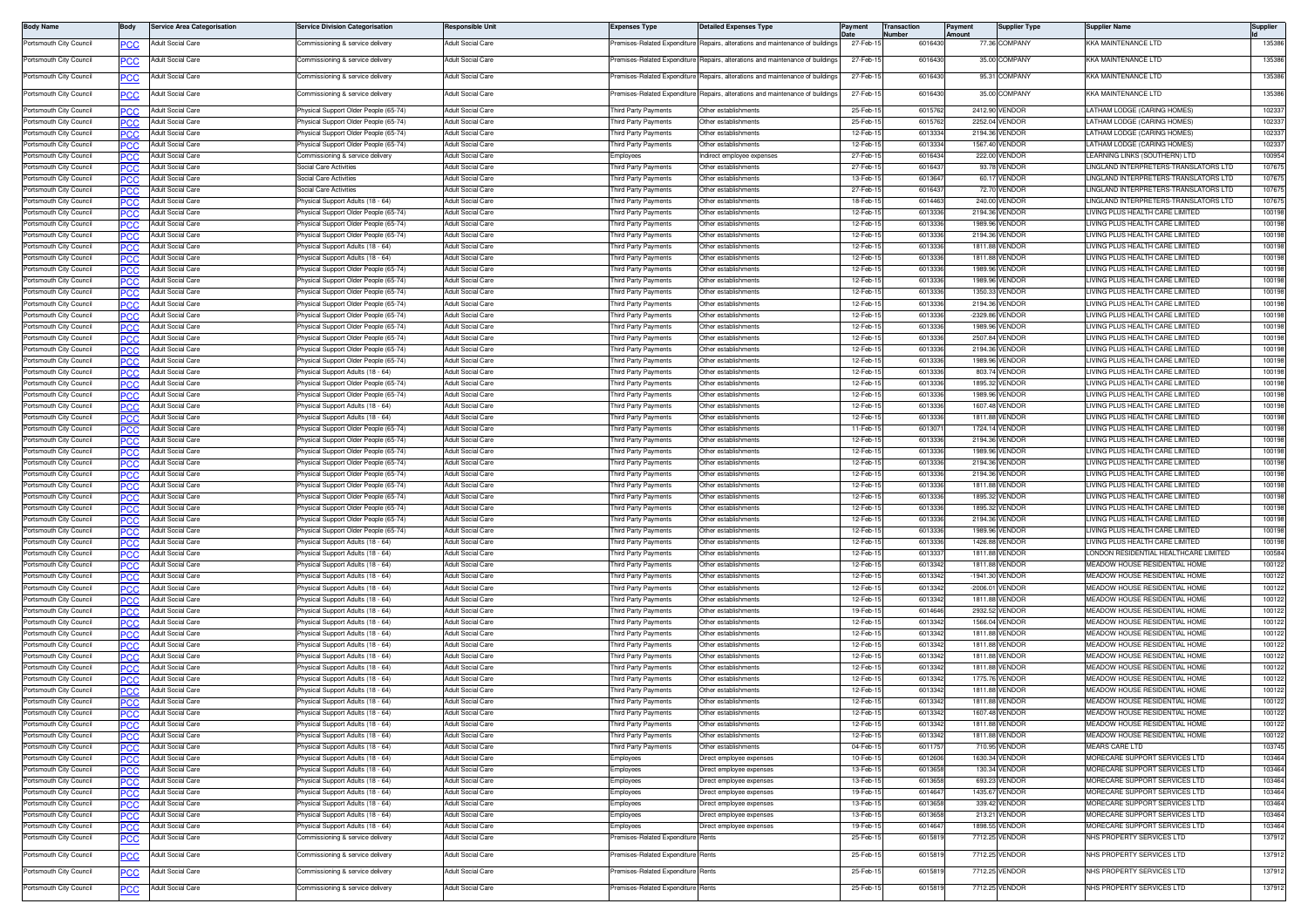| <b>Body Name</b>                                   | 3ody        | <b>Service Area Categorisation</b>                             | Service Division Categorisation                                                   | Responsible Unit                                     | <b>Expenses Type</b>                         | <b>Detailed Expenses Type</b>                                          | Payment              | <b>Transaction</b><br>lumber | Payment<br><b>Imoun</b> | <b>Supplier Type</b>             | Supplier Name                                                             | Supplier         |
|----------------------------------------------------|-------------|----------------------------------------------------------------|-----------------------------------------------------------------------------------|------------------------------------------------------|----------------------------------------------|------------------------------------------------------------------------|----------------------|------------------------------|-------------------------|----------------------------------|---------------------------------------------------------------------------|------------------|
| Portsmouth City Council                            | сc          | Adult Social Care                                              | iformation and Early Intervention                                                 | Adult Social Care                                    | upplies and Services                         | ommunications and computing                                            | 06-Feb-              | 601221                       |                         | 130.00 VENDOR                    | <b>VORTHGATE INFORMATION SOLUTIONS GROUPUK</b>                            | 114063           |
| Portsmouth City Council                            |             | Adult Social Care                                              | hysical Support Adults (18 - 64)                                                  | <b>Adult Social Care</b>                             | emises-Related Expenditure                   | Energy costs                                                           | 06-Feb-1             | 601222                       |                         | 1112.10 VENDOF                   | <b>NPOWER</b>                                                             | 10487            |
| Portsmouth City Council                            |             | Adult Social Care                                              | hysical Support Adults (18 - 64)                                                  | <b>Adult Social Care</b>                             | remises-Related Expenditure                  | nergy costs                                                            | 06-Feb-              | 601222                       |                         | 578.43 VENDOF                    | <b>NPOWER</b>                                                             | 10487            |
|                                                    | сc          |                                                                |                                                                                   |                                                      |                                              |                                                                        |                      |                              |                         |                                  |                                                                           |                  |
| Portsmouth City Council                            | PСC         | <b>Adult Social Care</b>                                       | hysical Support Adults (18 - 64)                                                  | Adult Social Care                                    | remises-Related Expenditure                  | Energy costs                                                           | 06-Feb-              | 601222                       |                         | 105.88 VENDOF                    | <b>VPOWER</b>                                                             | 10487            |
| Portsmouth City Council                            | <u>'CC</u>  | <b>Adult Social Care</b>                                       | <sup>9</sup> hysical Support Adults (18 - 64)                                     | Adult Social Care                                    | remises-Related Expenditure                  | Energy costs                                                           | 06-Feb-1             | 601222                       |                         | 566.99 VENDOR                    | NPOWER                                                                    | 104871           |
| Portsmouth City Council                            | PСC         | Adult Social Care                                              | Social Care Activities                                                            | Adult Social Care                                    | remises-Related Expenditure                  | Energy costs                                                           | 06-Feb-              | 601222                       |                         | 377.86 VENDOF                    | <b>NPOWER</b>                                                             | 10487            |
| Portsmouth City Council                            |             | Adult Social Care                                              | hysical Support Adults (18 - 64)                                                  | <b>Adult Social Care</b>                             | emises-Related Expenditure                   | nergy costs                                                            | 06-Feb-1             | 601222                       |                         | 1343.04 VENDOR                   | <b>NPOWER</b>                                                             | 10487            |
|                                                    | сc          |                                                                |                                                                                   |                                                      |                                              |                                                                        |                      |                              |                         |                                  |                                                                           |                  |
| Portsmouth City Council                            | PСC         | Adult Social Care                                              | hysical Support Adults (18 - 64)                                                  | Adult Social Care                                    | remises-Related Expenditure                  | Cleaning and domestic supplies                                         | 06-Feb-1             | 601222                       |                         | 162.00 VENDOF                    | <b>IVIRO LTD</b>                                                          | 124507           |
| Portsmouth City Council                            | PСC         | Adult Social Care                                              | hysical Support Adults (18 - 64)                                                  | Adult Social Care                                    | emises-Related Expenditure                   | Cleaning and domestic supplie:                                         | 13-Feb-              | 601366                       |                         | 982.07 VENDOF                    | <b>VVIRO LTD</b>                                                          | 12450            |
| Portsmouth City Council                            | <u>PCC</u>  | Adult Social Care                                              | hysical Support Adults (18 - 64)                                                  | Adult Social Care                                    |                                              | remises-Related Expenditure Cleaning and domestic supplies             | 06-Feb-1             | 601222                       |                         | 985.62 VENDOR                    | NVIRO LTD                                                                 | 124507           |
| Portsmouth City Council                            | ∍CC         | Adult Social Care                                              | <sup>9</sup> hysical Support Adults (18 - 64)                                     | Adult Social Care                                    |                                              | remises-Related Expenditure Cleaning and domestic supplies             | 13-Feb-1             | 601366                       |                         | 675.64 VENDOR                    | NVIRO LTD                                                                 | 12450            |
|                                                    |             |                                                                |                                                                                   |                                                      |                                              |                                                                        |                      |                              |                         |                                  |                                                                           |                  |
| Portsmouth City Council<br>Portsmouth City Council | сc<br>PСC   | <b>Adult Social Care</b><br><b>Adult Social Care</b>           | hysical Support Adults (18 - 64<br>hysical Support Adults (18 - 64                | <b>Adult Social Care</b><br><b>Adult Social Care</b> | upplies and Services<br>upplies and Services | quipment, furniture and materials<br>quipment, furniture and materials | 19-Feb-<br>19-Feb-1  | 601465<br>6014654            |                         | 250.38 COMPANY<br>484.50 COMPANY | DCS GROUP UK LIMITED T/A CANNON<br><b>DCS GROUP UK LIMITED T/A CANNON</b> | 101502<br>101502 |
| Portsmouth City Council                            | C.C         | <b>Adult Social Care</b>                                       | hysical Support Adults (18 - 64)                                                  | <b>Adult Social Care</b>                             | Supplies and Services                        | Equipment, furniture and materials                                     | 19-Feb-              | 601465                       |                         | 20.00 COMPANY                    | OCS GROUP UK LIMITED T/A CANNON                                           | 101502           |
| Portsmouth City Council                            | PCC         | <b>Adult Social Care</b>                                       | <sup>2</sup> hysical Support Adults (18 - 64)                                     | Adult Social Care                                    | Supplies and Services                        | Equipment, furniture and materials                                     | 19-Feb-1             | 601465                       |                         | 70.00 COMPANY                    | OCS GROUP UK LIMITED T/A CANNON                                           | 101502           |
| Portsmouth City Council                            |             | Adult Social Care                                              | Social Support - Substance misuse support                                         | Adult Social Care                                    | hird Party Payments                          | Other establishments                                                   | 11-Feb-              | 601309                       |                         | 6111.38 VENDOR                   | <b>PRION MEDICAL SUPPLIES LTD</b>                                         | 138484           |
| Portsmouth City Council                            | °СС         | <b>Adult Social Care</b>                                       | hysical Support Adults (18 - 64                                                   | Adult Social Care                                    | hird Party Payments                          | Other establishments                                                   | 02-Feb-              | 30128                        |                         | 4023.70 VENDOR                   | AULSGROVE BAPTIST CHURCH                                                  | 113387           |
| Portsmouth City Council<br>Portsmouth City Council |             | Adult Social Care<br>Adult Social Care                         | hysical Support Adults (18 - 64<br>hysical Support Adults (18 - 64)               | Adult Social Care<br>Adult Social Care               | hird Party Payments<br>hird Party Payments   | Other establishments<br>Other establishments                           | 27-Feb-<br>12-Feb-   | 601647<br>601337             |                         | 1811.88 VENDOF<br>2006.01 VENDOR | ORTSDOWN ESTATES LIMITED<br>ORTSDOWN ESTATES LIMITED                      | 100939<br>100939 |
| Portsmouth City Council                            | 'CC<br>PCC  | <b>Adult Social Care</b>                                       | hysical Support Adults (18 - 64                                                   | <b>Adult Social Care</b>                             | hird Party Payments                          | Other establishments                                                   | 12-Feb-              | 601337                       |                         | 3572.76 VENDOR                   | ORTSDOWN ESTATES LIMITED                                                  | 100939           |
| Portsmouth City Council                            | 'CC         | <b>Adult Social Care</b>                                       | hysical Support Adults (18 - 64                                                   | <b>Adult Social Care</b>                             | hird Party Payments                          | Other establishments                                                   | 04-Feb-              | 601178                       |                         | 1811.88 VENDOF                   | ORTSDOWN ESTATES LIMITED                                                  | 100939           |
| Portsmouth City Council                            | PCC         | Adult Social Care                                              | hysical Support Adults (18 - 64)                                                  | <b>Adult Social Care</b>                             | hird Party Payments                          | Other establishments                                                   | 27-Feb-              | 601647                       |                         | 1811.88 VENDOR                   | ORTSDOWN ESTATES LIMITED                                                  | 100939           |
| Portsmouth City Council                            |             | <b>Adult Social Care</b>                                       | <sup>2</sup> hysical Support Adults (18 - 64                                      | <b>Adult Social Care</b>                             | hird Party Payments                          | Other establishments                                                   | 12-Feb-1             | 601337                       |                         | 2006.01 VENDOF                   | ORTSDOWN ESTATES LIMITED                                                  | 100939           |
| Portsmouth City Council                            | PCC         | Adult Social Care                                              | hysical Support Adults (18 - 64)                                                  | <b>Adult Social Care</b>                             | hird Party Payments                          | Other establishments                                                   | 27-Feb-              | 601647                       |                         | 2047.92 VENDOR                   | ORTSDOWN ESTATES LIMITED                                                  | 100939           |
| Portsmouth City Council<br>Portsmouth City Council |             | <b>Adult Social Care</b><br>Adult Social Care                  | hysical Support Adults (18 - 64)<br>hysical Support Adults (18 - 64)              | <b>Adult Social Care</b><br><b>Adult Social Care</b> | hird Party Payments<br>hird Party Payments   | Other establishments<br>Other establishments                           | 12-Feb-<br>27-Feb-1  | 601337<br>601647             |                         | 2267.34 VENDOF<br>1811.88 VENDOR | ORTSDOWN ESTATES LIMITED<br>ORTSDOWN ESTATES LIMITED                      | 100939<br>100939 |
| Portsmouth City Council                            | °СС<br>nc   | <b>Adult Social Care</b>                                       | hysical Support Adults (18 - 64                                                   | Adult Social Care                                    | hird Party Payments                          | Other establishments                                                   | 12-Feb-1             | 601337                       |                         | 2006.01 VENDOF                   | ORTSDOWN ESTATES LIMITED                                                  | 100939           |
| Portsmouth City Council                            | сC          | Adult Social Care                                              | hysical Support Adults (18 - 64)                                                  | Adult Social Care                                    | hird Party Payments                          | ther establishments                                                    | 27-Feb-              | 601647                       |                         | 1811.88 VENDOE                   | ORTSDOWN ESTATES LIMITED                                                  | 100939           |
| Portsmouth City Council                            | PCC         | <b>Adult Social Care</b>                                       | hysical Support Adults (18 - 64)                                                  | <b>Adult Social Care</b>                             | hird Party Payments                          | Other establishments                                                   | 12-Feb-1             | 601337                       |                         | 2006.01 VENDOF                   | ORTSDOWN ESTATES LIMITED                                                  | 100939           |
| Portsmouth City Council                            | 2C.C        | <b>Adult Social Care</b>                                       | hysical Support Adults (18 - 64                                                   | <b>Adult Social Care</b>                             | hird Party Payments                          | Other establishments                                                   | 27-Feb-              | 601647                       |                         | 1718.08 VENDOF                   | ORTSDOWN ESTATES LIMITED                                                  | 100939           |
| Portsmouth City Council                            | PCC.        | Adult Social Care                                              | hysical Support Adults (18 - 64)                                                  | Adult Social Care                                    | hird Party Payments                          | Other establishments                                                   | 12-Feb-              | 601337                       |                         | 1902.16 VENDOR                   | ORTSDOWN ESTATES LIMITED                                                  | 100939           |
| Portsmouth City Council<br>Portsmouth City Council | .cr         | <b>Adult Social Care</b><br><b>Adult Social Care</b>           | hysical Support Adults (18 - 64)<br>hysical Support Adults (18 - 64)              | Adult Social Care<br><b>Adult Social Care</b>        | hird Party Payments<br>hird Party Payments   | Other establishments<br>Other establishments                           | 04-Feb-<br>12-Feb-   | 601178<br>601337             |                         | -258.84 VENDOF<br>2006.01 VENDOR | ORTSDOWN ESTATES LIMITED<br>ORTSDOWN ESTATES LIMITED                      | 100939<br>100939 |
| Portsmouth City Council                            | PCC         | <b>Adult Social Care</b>                                       | hysical Support Adults (18 - 64)                                                  | <b>Adult Social Care</b>                             | hird Party Payments                          | Other establishments                                                   | 27-Feb-              | 601647                       |                         | 2400.16 VENDOR                   | ORTSDOWN ESTATES LIMITED                                                  | 100939           |
| Portsmouth City Council                            | 'CC         | Adult Social Care                                              | hysical Support Adults (18 - 64)                                                  | Adult Social Care                                    | hird Party Payments                          | Other establishments                                                   | 12-Feb-1             | 601337                       |                         | 2657.32 VENDOR                   | ORTSDOWN ESTATES LIMITED                                                  | 100939           |
| Portsmouth City Council                            | сc          | Adult Social Care                                              | hysical Support Adults (18 - 64)                                                  | Adult Social Care                                    | hird Party Payments                          | Other establishments                                                   | 27-Feb-              | 601647                       |                         | 1316.28 VENDOF                   | ORTSDOWN ESTATES LIMITED                                                  | 100939           |
| Portsmouth City Council                            | сc          | <b>Adult Social Care</b>                                       | hysical Support Adults (18 - 64                                                   | <b>Adult Social Care</b>                             | hird Party Payments                          | Other establishment                                                    | 27-Feb-              | 601647                       |                         | 905.94 VENDOF                    | ORTSDOWN ESTATES LIMITED                                                  | 100939           |
| Portsmouth City Council                            | PСC         | Adult Social Care                                              | hysical Support Adults (18 - 64)                                                  | <b>Adult Social Care</b>                             | hird Party Payments                          | Other establishments                                                   | 12-Feb-<br>27-Feb-   | 601337<br>601647             |                         | 2006.01 VENDOR<br>1811.88 VENDOF | PORTSDOWN ESTATES LIMITED                                                 | 100939           |
| Portsmouth City Council<br>Portsmouth City Council | ncr<br>PCC  | <b>Adult Social Care</b><br>Adult Social Care                  | hysical Support Adults (18 - 64)<br><sup>2</sup> hysical Support Adults (18 - 64) | <b>Adult Social Care</b><br>Adult Social Care        | hird Party Payments<br>hird Party Payments   | Other establishments<br>Other establishments                           | 12-Feb-              | 601337                       |                         | 2006.01 VENDOR                   | ORTSDOWN ESTATES LIMITED<br>ORTSDOWN ESTATES LIMITED                      | 100939<br>100939 |
| Portsmouth City Council                            |             | Adult Social Care                                              | hysical Support Adults (18 - 64)                                                  | <b>Adult Social Care</b>                             | hird Party Payments                          | Other establishments                                                   | 12-Feb-              | 601337                       |                         | 229.64 VENDOF                    | ORTSDOWN ESTATES LIMITED                                                  | 100939           |
| Portsmouth City Council                            | 'CC         | <b>Adult Social Care</b>                                       | hysical Support Adults (18 - 64)                                                  | <b>Adult Social Care</b>                             | hird Party Payments                          | Other establishments                                                   | 27-Feb-              | 601647                       |                         | 1811.88 VENDOR                   | ORTSDOWN ESTATES LIMITED                                                  | 100939           |
| Portsmouth City Council                            |             | <b>Adult Social Care</b>                                       | hysical Support Adults (18 - 64)                                                  | <b>Adult Social Care</b>                             | hird Party Payments                          | Other establishments                                                   | 12-Feb-              | 601337                       |                         | 2006.01 VENDOR                   | PORTSDOWN ESTATES LIMITED                                                 | 100939           |
| Portsmouth City Council                            | PСC         | lousing Services                                               | Supporting People                                                                 | Adult Social Care                                    | hird Party Payments                          | ther establishments                                                    | 10-Feb-              | 601261                       |                         | 6895.18 VENDOR                   | ORTSMOUTH CHURCHES HOUSING ASSOCIATION                                    | 102490           |
| Portsmouth City Council                            | сC          | Housing Services                                               | Supporting People                                                                 | <b>Adult Social Care</b>                             | hird Party Payments                          | Other establishments                                                   | 10-Feb-1             | 601261                       |                         | 15394.93 VENDOR                  | PORTSMOUTH CHURCHES HOUSING ASSOCIATION                                   | 102490           |
| Portsmouth City Council                            | PCC         | <b>Adult Social Care</b>                                       | nformation and Early Intervention                                                 | Adult Social Care                                    | hird Party Payments                          | Other establishments                                                   | 27-Feb-              | 601647                       |                         | 5863.00 VENDOF                   | PORTSMOUTH DISABILITY FORUM                                               | 104460           |
| Portsmouth City Council                            |             | <b>Adult Social Care</b>                                       | hysical Support Adults (18 - 64)                                                  | <b>Adult Social Care</b>                             | hird Party Payments                          | Other establishments                                                   | 27-Feb-              | 601647                       |                         | 9664.00 VENDOF                   | PORTSMOUTH DISABILITY FORUM                                               | 104460           |
| Portsmouth City Council                            | PCC         | Cultural and Related Services                                  | <b>Culture and Heritage</b>                                                       | <b>Adult Social Care</b>                             | Supplies and Services                        | Grants and subscriptions                                               | 20-Feb-              | 601491                       |                         | 2083.33 VENDOR                   | ORTSMOUTH DISABILITY FORUM                                                | 104460           |
| Portsmouth City Council                            | C.C         | <b>Cultural and Related Services</b>                           | ulture and Heritage                                                               | Adult Social Care                                    | upplies and Services                         | irants and subscriptions                                               | 20-Feb-              | 601491                       |                         | 2083.33 VENDOF                   | ORTSMOUTH DISABILITY FORUM                                                | 104460           |
| Portsmouth City Council<br>Portsmouth City Council | PCC<br>PCC. | Cultural and Related Services<br>Cultural and Related Services | ulture and Heritage<br>ulture and Heritage                                        | <b>Adult Social Care</b><br><b>Adult Social Care</b> | upplies and Services<br>upplies and Services | irants and subscriptions<br>Grants and subscriptions                   | 20-Feb-<br>20-Feb-   | 601491<br>601491             |                         | 2083.33 VENDOE<br>2083.33 VENDOR | ORTSMOUTH DISABILITY FORUM<br>ORTSMOUTH DISABILITY FORUM                  | 104460<br>104460 |
| Portsmouth City Council                            |             | Cultural and Related Services                                  | ulture and Heritage                                                               | <b>Adult Social Care</b>                             | upplies and Services                         | irants and subscriptions                                               | 20-Feb               | 60149                        |                         | 2083.33 VENDOF                   | ORTSMOUTH DISABILITY FORUM                                                | 104460           |
| Portsmouth City Council                            | сc          | Adult Social Care                                              | hysical Support Adults (18 - 64)                                                  | Adult Social Care                                    | emises-Related Expenditure                   | <i><b>Nater Services</b></i>                                           | 18-Feb-              | 601449                       |                         | 246.92 VENDOF                    | ORTSMOUTH WATER LTD                                                       | 100253           |
| ortsmouth City Council                             |             | <b>HOUIL SOCIEL CRIB</b>                                       | riysical Support Adults (16 - 64)                                                 | uull Sucial Care                                     | liru Party Payments                          | iner establishments                                                    | IS-LOD-              | <b>DUIJ3</b>                 |                         | 1911.00 VENDOP                   | IUALII I VARE MANAGEMEN I LIL                                             | 10131            |
| Portsmouth City Council                            | PCC.        | Adult Social Care                                              | Physical Support Adults (18 - 64)                                                 | Adult Social Care                                    | hird Party Payments                          | Other establishments                                                   | 12-Feb-1             | 6013381                      |                         | 2037.62 VENDOR                   | QUALITY CARE MANAGEMENT LTD                                               | 101970           |
| Portsmouth City Council                            | PCC         | Adult Social Care                                              | <sup>9</sup> hysical Support Adults (18 - 64)                                     | Adult Social Care                                    | hird Party Payments                          | Other establishments                                                   | 12-Feb-1             | 601338                       |                         | 235.11 VENDOR                    | QUALITY CARE MANAGEMENT LTD                                               | 101970           |
| Portsmouth City Council                            | PCC.        | <b>Adult Social Care</b>                                       | Physical Support Older People (65-74)                                             | Adult Social Care                                    | hird Party Payments                          | Other establishments                                                   | 12-Feb-1             | 601338                       |                         | 2194.36 VENDOR                   | QUALITY CARE MANAGEMENT LTD                                               | 101970           |
| Portsmouth City Council                            |             | <b>Adult Social Care</b>                                       | Physical Support Older People (65-74)                                             | <b>Adult Social Care</b>                             | hird Party Payments                          | Other establishments                                                   | 12-Feb-1             | 601338                       |                         | 1989.96 VENDOR                   | QUALITY CARE MANAGEMENT LTD                                               | 101970           |
| Portsmouth City Council<br>Portsmouth City Council | PCC∶        | <b>Adult Social Care</b><br>Adult Social Care                  | hysical Support Older People (65-74)<br>hysical Support Older People (65-74)      | <b>Adult Social Care</b><br><b>Adult Social Care</b> | hird Party Payments<br>hird Party Payments   | Other establishments<br>Other establishments                           | 12-Feb-1<br>12-Feb-1 | 601338<br>601338             |                         | 1441.16 VENDOR<br>2194.36 VENDOR | QUALITY CARE MANAGEMENT LTD<br>QUALITY CARE MANAGEMENT LTD                | 101970<br>101970 |
| Portsmouth City Council                            | PСC<br>PСC⊹ | <b>Adult Social Care</b>                                       | hysical Support Older People (65-74)                                              | Adult Social Care                                    | hird Party Payments                          | Other establishments                                                   | 12-Feb-1             | 601338                       |                         | 2194.36 VENDOR                   | QUALITY CARE MANAGEMENT LTD                                               | 101970           |
| Portsmouth City Council                            | PCC         | Adult Social Care                                              | Physical Support Adults (18 - 64)                                                 | <b>Adult Social Care</b>                             | hird Party Payments                          | Other establishments                                                   | 12-Feb-1             | 601338                       |                         | 1423.62 VENDOR                   | QUALITY CARE MANAGEMENT LTD                                               | 101970           |
| Portsmouth City Council                            | °СС         | Adult Social Care                                              | hysical Support Older People (65-74)                                              | <b>Adult Social Care</b>                             | hird Party Payments                          | Other establishments                                                   | 12-Feb-1             | 601338                       |                         | 2380.00 VENDOR                   | QUALITY CARE MANAGEMENT LTD                                               | 101970           |
| Portsmouth City Council                            | PCC         | Adult Social Care                                              | <sup>9</sup> hysical Support Older People (65-74)                                 | Adult Social Care                                    | hird Party Payments                          | Other establishments                                                   | 12-Feb-1             | 601338                       |                         | 2194.36 VENDOR                   | QUALITY CARE MANAGEMENT LTD                                               | 101970           |
| Portsmouth City Council                            | PCC.        | Adult Social Care                                              | <sup>2</sup> hysical Support Adults (18 - 64)                                     | Adult Social Care                                    | hird Party Payments                          | Other establishments                                                   | 12-Feb-1             | 601338                       |                         | 1607.48 VENDOR<br>1035.36 VENDOR | QUALITY CARE MANAGEMENT LTD<br>QUALITY CARE MANAGEMENT LTD                | 101970           |
| Portsmouth City Council<br>Portsmouth City Council | PCC         | Adult Social Care<br>Adult Social Care                         | Physical Support Adults (18 - 64)<br>hysical Support Adults (18 - 64)             | Adult Social Care<br><b>Adult Social Care</b>        | hird Party Payments<br>hird Party Payments   | Other establishments<br>Other establishments                           | 06-Feb-1<br>12-Feb-1 | 601225<br>601338             |                         | 1811.88 VENDOR                   | QUALITY CARE MANAGEMENT LTD                                               | 101970<br>101970 |
| Portsmouth City Council                            | сc<br>PCC.  | Adult Social Care                                              | hysical Support Adults (18 - 64)                                                  | Adult Social Care                                    | hird Party Payments                          | Other establishments                                                   | 12-Feb-1             | 601338                       |                         | 1607.48 VENDOR                   | QUALITY CARE MANAGEMENT LTD                                               | 101970           |
| Portsmouth City Council                            | PCC         | <b>Adult Social Care</b>                                       | hysical Support Older People (65-74)                                              | Adult Social Care                                    | hird Party Payments                          | Other establishments                                                   | 12-Feb-1             | 601338                       |                         | 2272.73 VENDOR                   | QUALITY CARE MANAGEMENT LTD                                               | 101970           |
|                                                    |             |                                                                |                                                                                   |                                                      |                                              |                                                                        |                      |                              |                         |                                  |                                                                           |                  |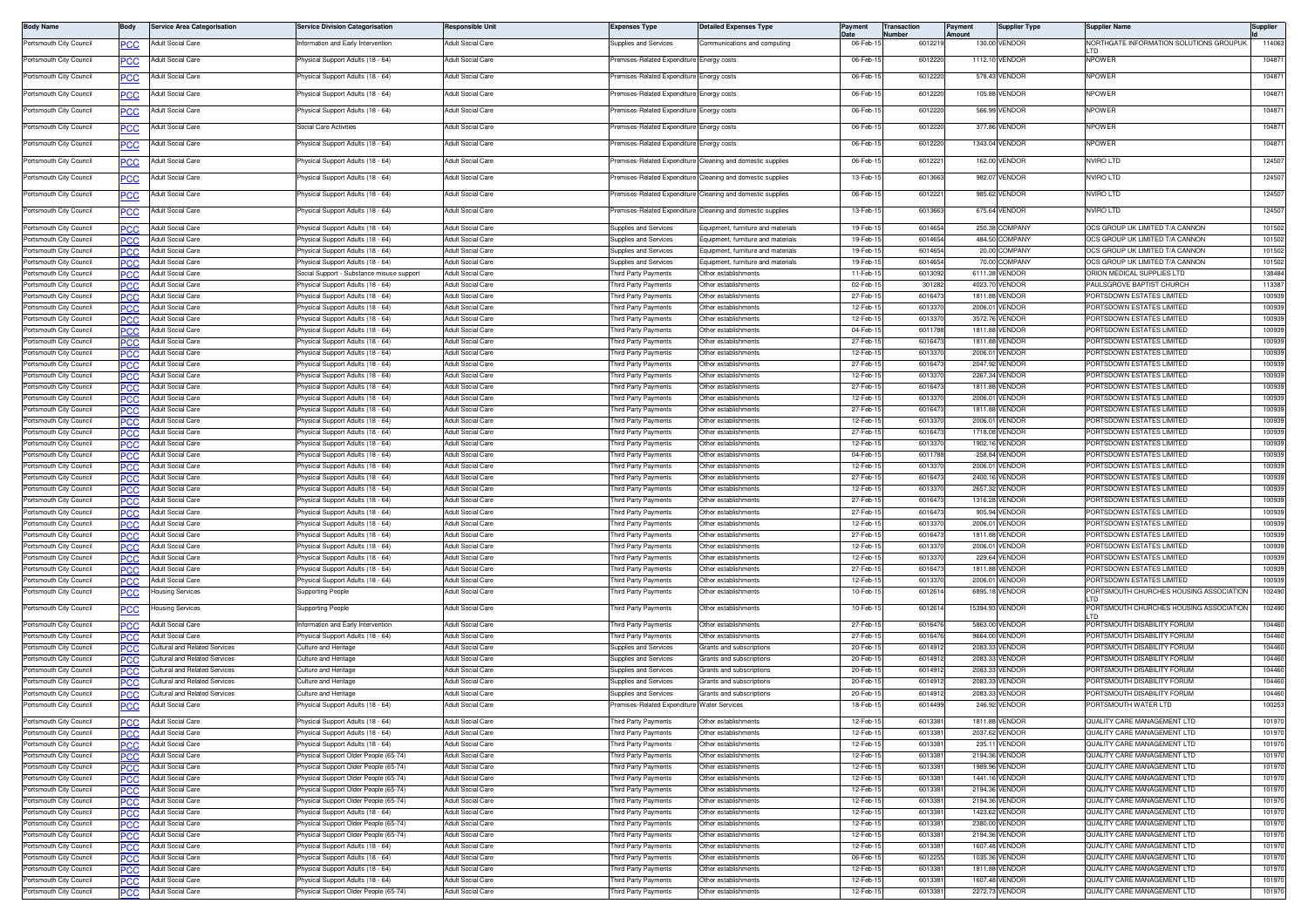| <b>Body Name</b>        | 3ody        | <b>Service Area Categorisation</b> | Service Division Categorisation                   | Responsible Unit         | Expenses Type                              | <b>Detailed Expenses Type</b>                              | Payment   | Transaction<br>lumber | 'ayment<br>mount | Supplier Type            | Supplier Name                                          | Supplier         |
|-------------------------|-------------|------------------------------------|---------------------------------------------------|--------------------------|--------------------------------------------|------------------------------------------------------------|-----------|-----------------------|------------------|--------------------------|--------------------------------------------------------|------------------|
| Portsmouth City Council |             | Adult Social Care                  | Physical Support Older People (65-74)             | Adult Social Care        | hird Party Payments                        | Other establishment:                                       | 12-Feb-   | 601338                |                  | 2194.36 VENDOR           | QUALITY CARE MANAGEMENT LTD                            | 101970           |
| Portsmouth City Council | ĸю          | <b>Adult Social Care</b>           | hysical Support Older People (65-74)              | Adult Social Care        | hird Party Payments                        | Other establishments                                       | 12-Feb-   | 601338                |                  | 2380.00 VENDOR           | QUALITY CARE MANAGEMENT LTD                            | 101970           |
| Portsmouth City Council |             | Adult Social Care                  | hysical Support Older People (65-74)              | Adult Social Care        | hird Party Payments                        | ther establishments                                        | 12-Feb-   | 601338                |                  | 2194.36 VENDOF           | QUALITY CARE MANAGEMENT LTD                            | 101970           |
| Portsmouth City Council |             | Adult Social Care                  | hysical Support Older People (65-74)              | Adult Social Care        | hird Party Payments                        | Other establishments                                       | 12-Feb-   | 601338                |                  | -4780.57 VENDOF          | QUALITY CARE MANAGEMENT LTD                            | 101970           |
| Portsmouth City Council |             | <b>Adult Social Care</b>           | hysical Support Older People (65-74)              | Adult Social Care        | hird Party Payments                        | Other establishment:                                       | 12-Feb-1  | 601338                |                  | 2194.36 VENDOR           | QUALITY CARE MANAGEMENT LTD                            | 101970           |
| Portsmouth City Council |             | <b>Adult Social Care</b>           | hysical Support Adults (18 - 64                   | Adult Social Care        | hird Party Payments                        | Other establishment                                        | 12-Feb-1  | 601338                |                  | 1811.88 VENDOR           | QUALITY CARE MANAGEMENT LTD                            | 101970           |
| Portsmouth City Council | PCC         | <b>Adult Social Care</b>           | hysical Support Older People (65-74               | Adult Social Care        | hird Party Payments                        | Other establishments                                       | 12-Feb-1  | 601338                |                  | 2194.36 VENDOR           | QUALITY CARE MANAGEMENT LTD                            | 101970           |
| Portsmouth City Council |             | Adult Social Care                  | 'hysical Support Older People (65-74)             | Adult Social Care        | hird Party Payments                        | Other establishments                                       | 12-Feb-   | 601338                |                  | 2194.36 VENDOR           | QUALITY CARE MANAGEMENT LTD                            | 10197            |
| Portsmouth City Council | PCC         | Adult Social Care                  | Physical Support Adults (18 - 64)                 | Adult Social Care        | :mployees                                  | Direct employee expenses                                   | 05-Feb-1  | 601199                |                  | 184.73 VENDOR            | <b>RANDSTAD CARE LIMITED</b>                           | 104245           |
| Portsmouth City Council |             | Adult Social Care                  | Social Support - Substance misuse support         | <b>Adult Social Care</b> | hird Party Payments                        | Other establishment:                                       | 12-Feb-1  | 601338                |                  | 2000.00 VENDOR           | RAVENSCOURT TRUST                                      | 102740           |
| Portsmouth City Council |             | <b>Adult Social Care</b>           | Social Support - Substance misuse support         | Adult Social Care        | hird Party Payments                        | Other establishments                                       | 12-Feb-1  | 601338                |                  | 714.29 VENDOR            | <b>AVENSCOURT TRUST</b>                                | 102740           |
| Portsmouth City Council |             | <b>Adult Social Care</b>           | Social Support - Substance misuse support         | <b>Adult Social Care</b> | hird Party Payments                        | Other establishments                                       | $17-Feb-$ | 601400                |                  | 2000.00 VENDOR           | <b>IAVENSCOURT TRUST</b>                               | 102740           |
| Portsmouth City Council |             | Adult Social Care                  | Social Support - Substance misuse support         | Adult Social Care        | hird Party Payments                        | Other establishments                                       | 12-Feb-1  | 601338                |                  | 2000.00 VENDOR           | AVENSCOURT TRUST                                       | 102740           |
| Portsmouth City Council | PCC.        | Adult Social Care                  | iocial Support - Substance misuse suppor          | Adult Social Care        | hird Party Payments                        | Other establishment:                                       | 12-Feb-1  | 601338                |                  | 2000.00 VENDOR           | IAVENSCOURT TRUST                                      | 102740           |
| Portsmouth City Council |             | <b>Adult Social Care</b>           | locial Support - Substance misuse support         | <b>Adult Social Care</b> | hird Party Payments                        | Other establishment:                                       | 17-Feb-1  | 601400                |                  | 2000.00 VENDOR           | RAVENSCOURT TRUST                                      | 102740           |
| Portsmouth City Council | <b>PCC</b>  | <b>Housing Services</b>            | Supporting People                                 | Adult Social Care        | hird Party Payments                        | Other establishments                                       | 10-Feb-   | 60126                 |                  | 1839.44 VENDOR           | RICHMOND FELLOWSHII                                    | 102529           |
| Portsmouth City Council |             | <b>Housing Services</b>            | Supporting People                                 | <b>Adult Social Care</b> | hird Party Payments                        | Other establishments                                       | 10-Feb-   | 60126                 |                  | 19075.48 VENDOR          | RICHMOND FELLOWSHII                                    | 102529           |
| Portsmouth City Council |             | <b>Housing Services</b>            | Supporting People                                 | <b>Adult Social Care</b> | hird Party Payments                        | Other establishments                                       | 10-Feb-1  | 60126                 |                  | 241.20 VENDOR            | <b>ICHMOND FELLOWSHIP</b>                              | 102529           |
| Portsmouth City Council |             | <b>Housing Services</b>            | Supporting People                                 | <b>Adult Social Care</b> | hird Party Payments                        | Other establishments                                       | 10-Feb-1  | 601261                |                  | 4228.56 VENDOR           | <b>ICHMOND FELLOWSHIP</b>                              | 102529           |
| Portsmouth City Council |             | Adult Social Care                  | Physical Support Older People (65-74)             | <b>Adult Social Care</b> | hird Party Payments                        | Other establishments                                       | 17-Feb-1  | 60140                 |                  | 1880.88 VENDOR           | SAFFRONLAND HOMES                                      | 101881           |
| Portsmouth City Council |             | Adult Social Care                  | Physical Support Older People (65-74)             | <b>Adult Social Care</b> | hird Party Payments                        | Other establishments                                       | 12-Feb-   | 601339                |                  | 2194.36 VENDOR           | SAFFRONLAND HOMES                                      | 101881           |
| Portsmouth City Council |             | Adult Social Care                  | hysical Support Adults (18 - 64                   | <b>Adult Social Care</b> | hird Party Payments                        | Other establishment                                        | 12-Feb-   | 601339                |                  | 2123.24 VENDOR           | SAFFRONLAND HOMES/BONHOMIE                             | 101882           |
| Portsmouth City Council | PCC         | <b>Adult Social Care</b>           | hysical Support Adults (18 - 64)                  | <b>Adult Social Care</b> | acome                                      | ustomer and client receipts                                | 12-Feb-1  | 601339                |                  | -495.60 VENDOR           | SAFFRONLAND HOMES/BONHOMIE                             | 101882           |
| Portsmouth City Council |             | <b>Adult Social Care</b>           | Social Care Activities                            | <b>Adult Social Care</b> | mployees                                   | )irect employee expenses                                   | 20-Feb-   | 601493                |                  | 480.00 VENDOR            | SANCTUARY PERSONNEL LIMITED                            | 122490           |
| Portsmouth City Council |             | <b>Adult Social Care</b>           | Social Care Activities                            | Adult Social Care        | hird Party Payments                        | Other establishments                                       | 10-Feb-1  | 601262                |                  | 1216.63 VENDOR           | SANCTUARY PERSONNEL LIMITED                            | 122490           |
| Portsmouth City Council |             | Adult Social Care                  | Social Care Activities                            | <b>Adult Social Care</b> | :mployees                                  | Direct employee expenses                                   | 20-Feb-   | 601493                |                  | 720.00 VENDOR            | SANCTUARY PERSONNEL LIMITED                            | 122490           |
| Portsmouth City Council |             | <b>Adult Social Care</b>           | Social Care Activities                            | <b>Adult Social Care</b> | mployees                                   | Direct employee expenses                                   | 20-Feb-   | 601493                |                  | 480.00 VENDOR            | SANCTUARY PERSONNEL LIMITED                            | 122490           |
| Portsmouth City Council |             | <b>Adult Social Care</b>           | Social Care Activities                            | Adult Social Care        | mployees                                   | Direct employee expenses                                   | 20-Feb-   | 601493                |                  | 1184.00 VENDOR           | SANCTUARY PERSONNEL LIMITED                            | 122490           |
| Portsmouth City Council |             | Adult Social Care                  | Social Care Activities                            | <b>Adult Social Care</b> | mployees                                   | Direct emplovee expenses                                   | 20-Feb-   | 601493                |                  | 480.00 VENDOR            | ANCTUARY PERSONNEL LIMITED                             | 122490           |
| Portsmouth City Council |             | <b>Adult Social Care</b>           | ocial Care Activities                             | Adult Social Care        | hird Party Payments                        | Other establishment:                                       | 27-Feb-1  | 601650                |                  | 1184.00 VENDOR           | SANCTUARY PERSONNEL LIMITED                            | 122490           |
| Portsmouth City Council |             | <b>Adult Social Care</b>           | ocial Care Activities                             | <b>Adult Social Care</b> | nployees                                   | irect employee expenses                                    | 20-Feb-   | 601493                |                  | 960.00 VENDOR            | SANCTUARY PERSONNEL LIMITED                            | 122490           |
| Portsmouth City Council | PCC         | Adult Social Care                  | Social Care Activities                            | Adult Social Care        | mployees                                   | Direct employee expenses                                   | 20-Feb-1  | 601493                |                  | 1184.00 VENDOR           | SANCTUARY PERSONNEL LIMITED                            | 122490           |
| Portsmouth City Council |             | <b>Adult Social Care</b>           | Social Care Activities                            | <b>Adult Social Care</b> | mployees                                   | )irect employee expenses                                   | 20-Feb-   | 601493                |                  | 1200.00 VENDOR           | SANCTUARY PERSONNEL LIMITED                            | 122490           |
| Portsmouth City Council | PCC         | <b>Adult Social Care</b>           | 'hysical Support Adults (18 - 64)                 | Adult Social Care        | hird Party Payments                        | Other establishments                                       | 12-Feb-1  | 601339                |                  | 1811.88 VENDOR           | SEAGRY CARE LTD                                        | 13989            |
| Portsmouth City Council |             | Adult Social Care                  | hysical Support Older People (65-74)              | Adult Social Care        | hird Party Payments                        | Other establishments                                       | 12-Feb-   | 601339                |                  | 2804.90 VENDOR           | SERINCOURT LTD                                         | 101244           |
| Portsmouth City Council |             | <b>Adult Social Care</b>           | Physical Support Adults (18 - 64                  | Adult Social Care        | hird Party Payments                        | Other establishments                                       | 12-Feb-1  | 601339                |                  | 1545.88 VENDOR           | <b>SERINCOURT LTD</b>                                  | 101244           |
| Portsmouth City Council |             | Adult Social Care                  | Physical Support Older People (65-74)             | <b>Adult Social Care</b> | hird Party Payments                        | Other establishment:                                       | 12-Feb-   | 601339                |                  | 1884.40 VENDOR           | SERINCOURT LTD                                         | 101244           |
| Portsmouth City Council |             | Adult Social Care                  | hysical Support Adults (18 - 64)                  | <b>Adult Social Care</b> | hird Party Payments                        | Other establishments                                       | 02-Feb-1  | 601115                |                  | 76155.34 VENDOR          | EVACARE (UK) LTD                                       | 136163           |
| Portsmouth City Council | חמפ         | <b>Adult Social Care</b>           | hysical Support Adults (18 - 64)                  | Adult Social Care        | hird Party Payments                        | Other establishments                                       | 02-Feb-1  | 601115                |                  | 28892.34 VENDOR          | SEVACARE (UK) LTD                                      | 136163           |
| Portsmouth City Council |             | <b>Adult Social Care</b>           | nysical Support Adults (18 - 64)                  | <b>Adult Social Care</b> | hird Party Payments                        | Other establishments                                       | 12-Feb-1  | 601340                |                  | 77771.04 VENDOR          | SEVACARE (UK) LTD                                      | 136163           |
| Portsmouth City Council | PCC         | <b>Adult Social Care</b>           | <sup>2</sup> hysical Support Adults (18 - 64)     | Adult Social Care        | hird Party Payments                        | Other establishments                                       | 12-Feb-1  | 601340                |                  | 28783.62 VENDOR          | SEVACARE (UK) LTD                                      | 136163           |
| Portsmouth City Council |             | <b>Adult Social Care</b>           | Physical Support Adults (18 - 64)                 | Adult Social Care        | 'hird Party Payments                       | Other establishment:                                       | 26-Feb-   | 60161                 |                  | 1665.36 VENDOR           | SEVACARE (UK) LTD                                      | 136163           |
| Portsmouth City Council |             | <b>Adult Social Care</b>           | hysical Support Adults (18 - 64)                  | <b>Adult Social Care</b> | hird Party Payments                        | Other establishments                                       | 11-Feb-1  | 601312                |                  | 94.64 VENDOR             | <b>ISTERLY CARE LTD</b>                                | 126324           |
| Portsmouth City Council |             | <b>Adult Social Care</b>           | hysical Support Adults (18 - 64)                  | <b>Adult Social Care</b> | hird Party Payments                        | Other establishments                                       | 11-Feb-1  | 601312                |                  | 492.93 VENDOR            | SISTERLY CARE LTD                                      | 126324           |
| Portsmouth City Council |             | Adult Social Care                  | hysical Support Adults (18 - 64)                  | <b>Adult Social Care</b> | hird Party Payments                        | Other establishments                                       | 11-Feb-1  | 601312                |                  | 297.12 VENDOR            | <b>ISTERLY CARE LTD</b>                                | 126324           |
| Portsmouth City Council | <u>cc</u>   | Adult Social Care                  | Social Support - Substance misuse support         | <b>Adult Social Care</b> | remises-Related Expenditure                | Cleaning and domestic supplies                             | 13-Feb-1  | 60137                 |                  | 27.49 VENDOR             | SITA UK LTD                                            | 102673           |
| Portsmouth City Council |             | Adult Social Care                  | Social Support - Substance misuse support         | Adult Social Care        |                                            | remises-Related Expenditure Cleaning and domestic supplies | 13-Feb-1  | 60137                 |                  | 58.64 VENDOR             | <b>TTA UK LTD</b>                                      | 102673           |
|                         | ပင          |                                    |                                                   |                          |                                            |                                                            |           |                       |                  |                          |                                                        |                  |
| Portsmouth City Council |             | <b>Adult Social Care</b>           | Commissioning & service delivery                  | Adult Social Care        | remises-Related Expenditure                | Rents                                                      | 26-Feb-1  | 601613                |                  | 34500.00 GOVERNMENT DEPT | SOLENT NHS TRUST                                       | 107630           |
| Portsmouth City Council | <b>PCC</b>  | Adult Social Care                  | Social Care Activities                            | Adult Social Care        | hird Party Payments                        | Other establishments                                       | 26-Feb-   | 60161                 |                  | 92640.00 GOVERNMENT DEPT | SOLENT NHS TRUS'                                       | 107630           |
| Portsmouth City Council |             | <b>Adult Social Care</b>           | Social Care Activities                            | Adult Social Care        | hird Party Payments                        | Other establishments                                       | 26-Feb-   | 60161                 |                  | 30933.00 GOVERNMENT DEPT | SOLENT NHS TRUST                                       | 107630           |
| Portsmouth City Council |             | Adult Social Care                  | <b>Social Care Activities</b>                     | <b>Adult Social Care</b> | hird Party Payments                        | ther establishments                                        | 26-Feb-1  | 601613                |                  | 30880.00 GOVERNMENT DEPT | <b>OLENT NHS TRUST</b>                                 | 107630           |
| Portsmouth City Council |             | Adult Social Care                  | Commissioning & service delivery                  | <b>Adult Social Care</b> | remises-Related Expenditure                | Rents                                                      | 26-Feb-1  | 601613                |                  | 11500.00 GOVERNMENT DEPT | SOLENT NHS TRUST                                       | 107630           |
|                         | יטע         |                                    |                                                   |                          |                                            |                                                            |           |                       |                  |                          |                                                        |                  |
| Portsmouth City Council | PCC         | <b>Adult Social Care</b>           | <b>Social Care Activities</b>                     | Adult Social Care        | hird Party Payments                        | Other establishments                                       | 26-Feb-   | 601613                |                  | 30880.00 GOVERNMENT DEPT | SOLENT NHS TRUST                                       | 107630           |
| Portsmouth City Council |             | <b>Adult Social Care</b>           | earning Disability Support Adults (18 - 64)       | Adult Social Care        | hird Party Payments                        | Other establishment:                                       | 17-Feb-1  | 601401                |                  | 3969.28 VENDOR           | <b>SOUTH AFRICA LODGE</b>                              | 101841           |
| Portsmouth City Council |             | <b>Adult Social Care</b>           | earning Disability Support Adults (18 - 64)       | Adult Social Care        | hird Party Payments                        | Other establishments                                       | 10-Feb-1  | 601263                |                  | 4394 56 VENDOR           | <b>SOUTH AFRICA LODGE</b>                              | 101841           |
| Portsmouth City Council |             | Adult Social Care                  | hysical Support Older People (65-74)              | Adult Social Care        | hird Party Payments                        | ther establishments                                        | 17-Feb-   | 60140                 |                  | 2814.28 VENDOR           | SOUTH AFRICA LODGE                                     | 10184            |
| Portsmouth City Council |             | Adult Social Care                  | hysical Support Older People (65-74)              | Adult Social Care        | hird Party Payments                        | Other establishments                                       | 17-Feb-   | 60140                 |                  | 3115.81 VENDOE           | OUTH AFRICA LODGE                                      | 101841           |
| Portsmouth City Council | PCC.        | Adult Social Care                  | hysical Support Older People (65-74)              | Adult Social Care        | hird Party Payments                        | Other establishment                                        | 12-Feb-1  | 601340                |                  | 2537.90 VENDOR           | SOUTH AFRICA LODGE                                     | 101841           |
| Portsmouth City Council | PCC.        | <b>Adult Social Care</b>           | hysical Support Older People (65-74)              | <b>Adult Social Care</b> | hird Party Payments                        | Other establishments                                       | 12-Feb-1  | 601340                |                  | 1699.88 VENDOR           | SOUTH AFRICA LODGI                                     | 101841           |
| Portsmouth City Council | <b>PCC</b>  | Adult Social Care                  | <sup>2</sup> hysical Support Older People (65-74) | Adult Social Care        | hird Party Payments                        | Other establishments                                       | 10-Feb-1  | 601263                |                  | 1882.01 VENDOR           | SOUTH AFRICA LODGE                                     | 101841           |
| Portsmouth City Council |             | Adult Social Care                  | Physical Support Older People (65-74)             | Adult Social Care        | hird Party Payments                        | Other establishments                                       | 12-Feb-1  | 601340                |                  | 5521.22 VENDOR           | SOUTH AFRICA LODGE                                     | 101841           |
| Portsmouth City Council | PCC         | Adult Social Care                  | Physical Support Older People (65-74)             | Adult Social Care        | hird Party Payments                        | Other establishments                                       | 12-Feb-1  | 601340                |                  | 1128.27 VENDOR           | SOUTH AFRICA LODGE                                     | 101841           |
| Portsmouth City Council |             | <b>Adult Social Care</b>           | Physical Support Older People (65-74)             | <b>Adult Social Care</b> | hird Party Payments                        | Other establishments                                       | 17-Feb-1  | 601401                |                  | 1528.24 VENDOR           | SOUTH AFRICA LODGE                                     | 101841           |
| Portsmouth City Council | PCC         | Adult Social Care                  | Physical Support Older People (65-74)             | <b>Adult Social Care</b> | hird Party Payments                        | Other establishments                                       | 17-Feb-1  | 601401                |                  | 1691.98 VENDOR           | SOUTH AFRICA LODGE                                     | 101841           |
| Portsmouth City Council |             | Adult Social Care                  | Physical Support Older People (65-74)             | <b>Adult Social Care</b> | hird Party Payments                        | Other establishments                                       | 17-Feb-1  | 60140                 |                  | 3300.26 VENDOR           | SOUTH AFRICA LODGE                                     | 101841           |
| Portsmouth City Council |             | Adult Social Care                  | hysical Support Older People (65-74)              | Adult Social Care        | hird Party Payments                        | Other establishments                                       | 12-Feb-1  | 601340                |                  | 1820.56 VENDOR           | OUTH WEST CARE LIMITED                                 | 138534           |
| Portsmouth City Council | PCC.        | Adult Social Care                  | Social Support - Substance misuse support         | <b>Adult Social Care</b> | upplies and Services                       | Communications and computing                               | 23-Feb-1  | 601507                |                  | 442.60 COMPANY           | SOUTH WEST COMMUNICATIONS GROUP LTD                    | 102885           |
| Portsmouth City Council |             | <b>Adult Social Care</b>           | Social Support - Substance misuse support         | Adult Social Care        | Supplies and Services                      | Communications and computing                               | 27-Feb-1  | 601652                |                  | 1867.67 COMPANY          | SOUTH WEST COMMUNICATIONS GROUP LTD                    | 102885           |
| Portsmouth City Council |             | Adult Social Care                  | <sup>2</sup> hysical Support Adults (18 - 64)     | Adult Social Care        | remises-Related Expenditure Water Services |                                                            | 03-Feb-1  | 601130                |                  | 513.82 VENDOR            | SOUTHERN WATER                                         | 100254           |
|                         |             |                                    | hysical Support Older People (65-74)              |                          |                                            |                                                            |           |                       |                  | 2048.76 VENDOR           |                                                        |                  |
| Portsmouth City Council | PCC         | Adult Social Care                  |                                                   | Adult Social Care        | <b>hird Party Payments</b>                 | Other establishments<br>Other establishments               | 12-Feb-1  | 30156                 |                  |                          | SOUTHLANDS NURSING HOME                                | 101219           |
| Portsmouth City Council | <b>PCC</b>  | Adult Social Care                  | Physical Support Older People (65-74)             | Adult Social Care        | hird Party Payments                        |                                                            | 12-Feb-1  | 601341                |                  | 1989.96 VENDOR           | SPRINGFIELD HEALTH SERVICES LTD<br>ST MARTINS CARE LTD | 137279<br>133600 |
| Portsmouth City Council |             | Adult Social Care                  | Physical Support Adults (18 - 64)                 | Adult Social Care        | 'hird Party Payments                       | Other establishments                                       | 12-Feb-1  | 601341                |                  | 3985.98 VENDOR           | ST RONANS NURSING AND RESIDENTIAL CARE                 | 100125           |
| Portsmouth City Council | <u> °СС</u> | Adult Social Care                  | hysical Support Older People (65-74)              | Adult Social Care        | hird Party Payments                        | Other establishments                                       | 12-Feb-1  | 601341                |                  | 2194.36 VENDOR           |                                                        |                  |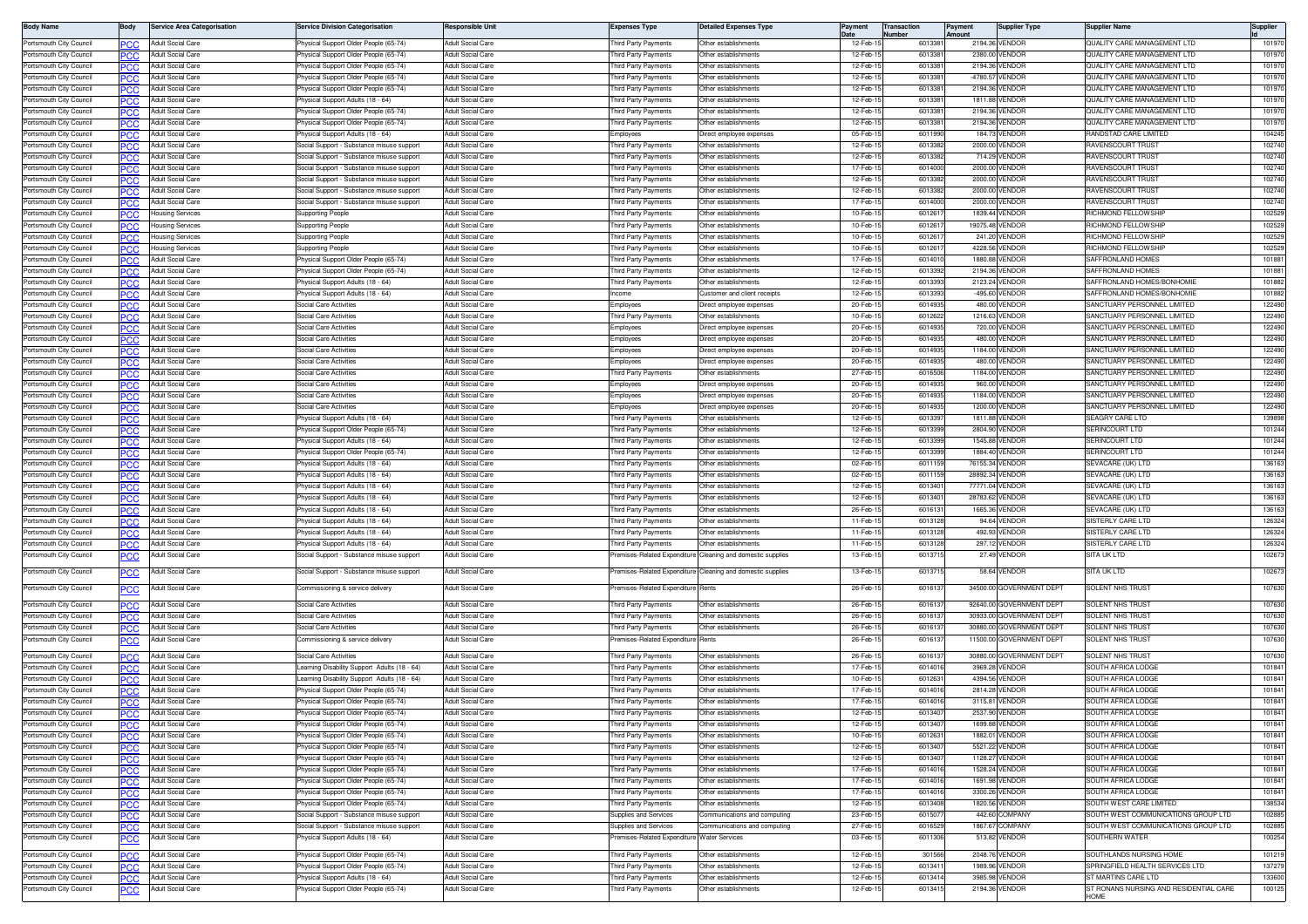| <b>Body Name</b>                                   | Body              | <b>Service Area Categorisation</b>            | ervice Division Categorisation                                       | <b>Responsible Unit</b>                       | <b>Expenses Type</b>                       | Detailed Expenses Type                               | Paymen                 | <b>Transaction</b><br>Number | Payment<br>Amount  | <b>Supplier Type</b>          | Supplier Name                                                 | Supplier         |
|----------------------------------------------------|-------------------|-----------------------------------------------|----------------------------------------------------------------------|-----------------------------------------------|--------------------------------------------|------------------------------------------------------|------------------------|------------------------------|--------------------|-------------------------------|---------------------------------------------------------------|------------------|
| Portsmouth City Council                            | <u>PCC</u>        | <b>Adult Social Care</b>                      | hysical Support Older People (65-74)                                 | Adult Social Care                             | hird Party Payments                        | Other establishments                                 | 12-Feb-                | 601341                       |                    | 2194.36 VENDOR                | ST RONANS NURSING AND RESIDENTIAL CARE                        | 100125           |
| Portsmouth City Council                            |                   | Adult Social Care                             | hysical Support Adults (18 - 64)                                     | Adult Social Care                             | hird Party Payments                        | Other establishments                                 | 12-Feb-1               | 601341                       |                    | 2800.00 VENDOR                | ST RONANS NURSING AND RESIDENTIAL CARE                        | 100125           |
| Portsmouth City Council                            | ∍сс               | Adult Social Care                             | hysical Support Adults (18 - 64)                                     | Adult Social Care                             | hird Party Payments                        | Other establishments                                 | 12-Feb-1               | 601341                       |                    | 1811.88 VENDOR                | HOME<br>ST RONANS NURSING AND RESIDENTIAL CARE                | 100125           |
| Portsmouth City Council                            | PCC               | <b>Adult Social Care</b>                      | hysical Support Older People (65-74)                                 | Adult Social Care                             | hird Party Payments                        | Other establishments                                 | 12-Feb-1               | 601341                       |                    | 1959.25 VENDOR                | HOMF<br>ST RONANS NURSING AND RESIDENTIAL CARE                | 100125           |
| Portsmouth City Council                            |                   | Adult Social Care                             | <sup>2</sup> hysical Support Older People (65-74)                    | Adult Social Care                             | Third Party Payments                       | Other establishments                                 | 12-Feb-1               | 6013415                      |                    | 142.14 VENDOR                 | HOME<br>ST RONANS NURSING AND RESIDENTIAL CARE                | 100125           |
|                                                    |                   |                                               |                                                                      |                                               |                                            |                                                      |                        |                              |                    |                               | HOMF                                                          |                  |
| Portsmouth City Council                            | <u>PCC</u>        | Adult Social Care                             | hysical Support Adults (18 - 64)                                     | Adult Social Care                             | 'hird Party Payments                       | Other establishments                                 | 12-Feb-1               | 601341                       |                    | 1650.00 VENDOR                | ST RONANS NURSING AND RESIDENTIAL CARE<br>HOMF                | 100125           |
| Portsmouth City Council                            |                   | Adult Social Care                             | hysical Support Older People (65-74)                                 | Adult Social Care                             | hird Party Payments                        | Other establishments                                 | 12-Feb-1               | 601341                       |                    | 2507.84 VENDOR                | ST RONANS NURSING AND RESIDENTIAL CARE<br>HOME                | 100125           |
| Portsmouth City Council                            | ∍сс               | Adult Social Care                             | hysical Support Older People (65-74)                                 | Adult Social Care                             | hird Party Payments                        | Other establishments                                 | 12-Feb-1               | 601341                       |                    | 2194.36 VENDOR                | ST RONANS NURSING AND RESIDENTIAL CARE<br>HOME                | 100125           |
| Portsmouth City Council                            | <b>PCC</b>        | <b>Adult Social Care</b>                      | hysical Support Older People (65-74)                                 | Adult Social Care                             | hird Party Payments                        | Other establishments                                 | 12-Feb-1               | 601341                       |                    | 1989.96 VENDOR                | ST RONANS NURSING AND RESIDENTIAL CARE                        | 100125           |
| Portsmouth City Council                            | <u>PCC</u>        | Adult Social Care                             | hysical Support Older People (65-74)                                 | <b>Adult Social Care</b>                      | 'hird Party Payments                       | Other establishments                                 | 12-Feb-1               | 6013415                      |                    | 1989.96 VENDOR                | HOMF<br>ST RONANS NURSING AND RESIDENTIAL CARE                | 100125           |
| Portsmouth City Council                            | <u>PCC</u>        | Adult Social Care                             | hysical Support Adults (18 - 64)                                     | Adult Social Care                             | hird Party Payments                        | Other establishments                                 | 12-Feb-1               | 601341                       |                    | -344.46 VENDOR                | HOME<br>ST RONANS NURSING AND RESIDENTIAL CARE                | 100125           |
| Portsmouth City Council                            |                   | Adult Social Care                             | hysical Support Adults (18 - 64)                                     | Adult Social Care                             | hird Party Payments                        | Other establishments                                 | 12-Feb-1               | 601341                       |                    | 1607.48 VENDOR                | HOMF<br>ST RONANS NURSING AND RESIDENTIAL CARE                | 100125           |
|                                                    |                   |                                               | hysical Support Adults (18 - 64)                                     |                                               | hird Party Payments                        |                                                      |                        |                              |                    | 1607.48 VENDOR                | HOME                                                          |                  |
| Portsmouth City Council                            | ∍сс               | Adult Social Care                             |                                                                      | dult Social Care                              |                                            | Other establishments                                 | 12-Feb-1               | 601341                       |                    |                               | ST RONANS NURSING AND RESIDENTIAL CARE<br>HOMF                | 100125           |
| Portsmouth City Council                            | PCC               | Adult Social Care                             | hysical Support Adults (18 - 64)                                     | Adult Social Care                             | hird Party Payments                        | Other establishments                                 | 12-Feb-1               | 601341                       | 1607.48            | VENDOR                        | ST RONANS NURSING AND RESIDENTIAL CARE<br>HOME                | 100125           |
| Portsmouth City Council                            |                   | Adult Social Care                             | <sup>2</sup> hysical Support Older People (65-74)                    | Adult Social Care                             | 'hird Party Payments                       | Other establishments                                 | 12-Feb-1               | 601341                       |                    | 2194.36 VENDOR                | ST RONANS NURSING AND RESIDENTIAL CARE<br>HOMF                | 100125           |
| Portsmouth City Council                            | <u>PCC</u>        | Adult Social Care                             | hysical Support Adults (18 - 64)                                     | Adult Social Care                             | hird Party Payments                        | Other establishments                                 | 12-Feb-1               | 6013415                      |                    | 2181.58 VENDOR                | ST RONANS NURSING AND RESIDENTIAL CARE<br>HOMF                | 100125           |
| Portsmouth City Council                            |                   | Adult Social Care                             | hysical Support Older People (65-74                                  | dult Social Care                              | hird Party Payments                        | Other establishments                                 | 12-Feb-1               | 601341                       |                    | 2940.84 VENDOR                | ST RONANS NURSING AND RESIDENTIAL CARE                        | 100125           |
| Portsmouth City Council                            | PСC               | Adult Social Care                             | earning Disability Support Adults (18 - 64)                          | Adult Social Care                             | hird Party Payments                        | Other establishments                                 | 12-Feb-1               | 601341                       |                    | 2194.36 VENDOR                | HOMF<br>ST RONANS NURSING AND RESIDENTIAL CARE                | 100125           |
| Portsmouth City Council                            |                   | Adult Social Care                             | hysical Support Adults (18 - 64)                                     | Adult Social Care                             | hird Party Payments                        | Other establishments                                 | 12-Feb-                | 601341                       | 1811.88            | VENDOR                        | HOMF<br>ST RONANS NURSING AND RESIDENTIAL CARE                | 100125           |
|                                                    | <u>PCC</u>        |                                               |                                                                      |                                               |                                            |                                                      |                        |                              |                    |                               | HOME                                                          |                  |
| Portsmouth City Council                            | <u>PCC</u>        | <b>Adult Social Care</b>                      | hysical Support Older People (65-74)                                 | Adult Social Care                             | 'hird Party Payments                       | Other establishments                                 | 12-Feb-1               | 601341                       |                    | 2194.36 VENDOR                | ST RONANS NURSING AND RESIDENTIAL CARE<br>HOMF                | 100125           |
| Portsmouth City Council                            | <u>PCC</u>        | Adult Social Care                             | hysical Support Adults (18 - 64)                                     | Adult Social Care                             | hird Party Payments                        | Other establishments                                 | 12-Feb-1               | 6013415                      |                    | 1607.48 VENDOR                | ST RONANS NURSING AND RESIDENTIAL CARE                        | 100125           |
| Portsmouth City Council                            |                   | Adult Social Care                             | hysical Support Adults (18 - 64)                                     | Adult Social Care                             | hird Party Payments                        | Other establishments                                 | 12-Feb-1               | 601341                       |                    | 1811.88 VENDOR                | ST RONANS NURSING AND RESIDENTIAL CARE<br>HOME                | 100125           |
| Portsmouth City Council                            | ∍сс               | Adult Social Care                             | hysical Support Adults (18 - 64)                                     | Adult Social Care                             | hird Party Payments                        | Other establishments                                 | 12-Feb-1               | 601341                       |                    | 3000.20 VENDOR                | ST RONANS NURSING AND RESIDENTIAL CARE                        | 100125           |
| Portsmouth City Council                            | PCC               | Adult Social Care                             | hysical Support Older People (65-74)                                 | Adult Social Care                             | hird Party Payments                        | Other establishments                                 | 12-Feb-                | 601341                       |                    | 1989.96 VENDOR                | HOME<br>ST RONANS NURSING AND RESIDENTIAL CARE                | 100125           |
| Portsmouth City Council                            |                   | <b>Adult Social Care</b>                      | hysical Support Adults (18 - 64)                                     | Adult Social Care                             | 'hird Party Payments                       | Other establishments                                 | 12-Feb-1               | 601341                       |                    | 1811.88 VENDOR                | HOME<br>ST RONANS NURSING AND RESIDENTIAL CARE                | 100125           |
| Portsmouth City Council                            |                   | Adult Social Care                             | hysical Support Adults (18 - 64)                                     | Adult Social Care                             | hird Party Payments                        | Other establishments                                 | 12-Feb-1               | 6013415                      |                    | 1811.88 VENDOR                | HOMF<br>ST RONANS NURSING AND RESIDENTIAL CARE                | 100125           |
|                                                    | <u>PCC</u>        |                                               |                                                                      |                                               |                                            |                                                      |                        |                              |                    |                               |                                                               |                  |
| Portsmouth City Council                            |                   | Adult Social Care                             | hysical Support Older People (65-74)                                 | Adult Social Care                             | hird Party Payments                        | Other establishments                                 | 12-Feb-1               | 601341                       |                    | 2194.36 VENDOR                | ST RONANS NURSING AND RESIDENTIAL CARE<br>HOME                | 100125           |
| Portsmouth City Council                            | PСC               | Adult Social Care                             | earning Disability Support Adults (18 - 64)                          | Adult Social Care                             | hird Party Payments                        | Other establishments                                 | 12-Feb-1               | 601341                       |                    | 1989.96 VENDOF                | ST RONANS NURSING AND RESIDENTIAL CARE<br>HOME                | 100125           |
| Portsmouth City Council                            | PCC               | <b>Adult Social Care</b>                      | hysical Support Older People (65-74)                                 | <b>Adult Social Care</b>                      | hird Party Payments                        | Other establishments                                 | 20-Feb-                | 601496                       |                    | 1959.25 VENDOR                | ST RONANS NURSING AND RESIDENTIAL CARE<br>HOME                | 100125           |
| Portsmouth City Council                            | PСC               | Adult Social Care                             | hysical Support Adults (18 - 64)                                     | Adult Social Care                             | hird Party Payments                        | Other establishments                                 | 12-Feb-1               | 601341                       |                    | 1811.88 VENDOR                | ST RONANS NURSING AND RESIDENTIAL CARE<br>HOMF                | 100125           |
| Portsmouth City Council                            | <b>PCC</b>        | Adult Social Care                             | ommissioning & service delivery                                      | Adult Social Care                             | <i>imployees</i>                           | Indirect employee expenses                           | 26-Feb-1               | 6016144                      |                    | 600.00 VENDOR                 | ST THOMAS TRAINING LTD                                        | 136248           |
| Portsmouth City Council                            | PCC               | Adult Social Care                             | hysical Support Adults (18 - 64)                                     | Adult Social Care                             | hird Party Payments                        | Other establishments                                 | 12-Feb-1               | 601341                       |                    | 1811.88 VENDOR                | ST VINCENT CARE HOMES LTD                                     | 101774           |
| Portsmouth City Council                            | PCC               | Adult Social Care                             | hysical Support Adults (18 - 64)                                     | Adult Social Care                             | hird Party Payments                        | Other establishments                                 | 12-Feb-1               | 601341                       |                    | 1811.88 VENDOR                | ST VINCENT CARE HOMES LTD                                     | 101774           |
| Portsmouth City Council<br>Portsmouth City Council |                   | <b>Adult Social Care</b><br>Adult Social Care | hysical Support Adults (18 - 64)                                     | <b>Adult Social Care</b><br>Adult Social Care | hird Party Payments<br>hird Party Payments | Other establishments<br>Other establishments         | 12-Feb-<br>12-Feb-1    | 601341<br>601341             | 1607.48<br>2090.20 | VENDOR<br>VENDOR              | ST VINCENT CARE HOMES LTD<br><b>ST VINCENT CARE HOMES LTD</b> | 101774<br>101774 |
| Portsmouth City Council                            | PCC               | Adult Social Care                             | hysical Support Adults (18 - 64)<br>hysical Support Adults (18 - 64) | <b>Adult Social Care</b>                      | hird Party Payments                        | Other establishments                                 | 12-Feb-1               | 601341                       | 1120.00            | VENDOF                        | <b>T VINCENT CARE HOMES LTD</b>                               | 101774           |
| Portsmouth City Council                            | ∍сс               | Adult Social Care                             | hysical Support Adults (18 - 64)                                     | Adult Social Care                             | hird Party Payments                        | Other establishments                                 | 12-Feb-1               | 601341                       |                    | 1607.48 VENDOR                | <b>ST VINCENT CARE HOMES LTD</b>                              | 101774           |
| Portsmouth City Council                            | ∍сс<br>PCC        | Adult Social Care                             | hysical Support Adults (18 - 64)                                     | <b>Adult Social Care</b>                      | hird Party Payments                        | Other establishments                                 | 12-Feb-                | 601341                       | 3400.04            | VENDOR                        | ST VINCENT CARE HOMES LTD                                     | 101774           |
| Portsmouth City Council                            | PCC               | Adult Social Care                             | hysical Support Adults (18 - 64)                                     | <b>Adult Social Care</b>                      | hird Party Payments                        | Other establishments                                 | 25-Feb-                | 60159                        | 1811.8             | VENDOF                        | ST VINCENT CARE HOMES LTD                                     | 10177            |
| Portsmouth City Council                            | <b>PCC</b>        | Adult Social Care                             | hysical Support Adults (18 - 64)                                     | <b>Adult Social Care</b>                      | hird Party Payments                        | Other establishments                                 | 12-Feb-1               | 601341                       | 1811.88            | VENDOI                        | ST VINCENT CARE HOMES LTD                                     | 101774           |
| Portsmouth City Council                            | PCC               | Adult Social Care                             | hysical Support Adults (18 - 64)                                     | <b>Adult Social Care</b>                      | mployees                                   | )irect employee expenses                             | 06-Feb-                | 601228                       |                    | 475.49 VENDOF                 | STAFF 2000 LIMITED                                            | 116613           |
| Portsmouth City Council                            | PCC               | <b>Adult Social Care</b>                      | hysical Support Adults (18 - 64)                                     | <b>Adult Social Care</b>                      | mployees                                   | Direct employee expenses                             | 04-Feb-1               | 601182                       |                    | 543.41 VENDOR                 | STAFF 2000 LIMITED                                            | 116613           |
| Portsmouth City Council                            |                   | <b>Adult Social Care</b>                      | hysical Support Adults (18 - 64)                                     | <b>Adult Social Care</b>                      | mplovees                                   | Direct employee expenses                             | 05-Feb-1               | 601201                       |                    | 407.56 VENDOR                 | <b>STAFF 2000 LIMITED</b>                                     | 116613           |
| Portsmouth City Council                            | ∍сс               | <b>Adult Social Care</b>                      | hysical Support Adults (18 - 64)                                     | Adult Social Care                             | mployees                                   | irect employee expenses                              | 05-Feb-                | 60120                        | 83.60              | <b>/ENDOF</b>                 | <b>STAFF 2000 LIMITED</b>                                     | 116613           |
| Portsmouth City Council                            | PCC               | <b>Adult Social Care</b>                      | hysical Support Adults (18 - 64)                                     | <b>Adult Social Care</b>                      | <b>Employees</b>                           | Direct emplovee expenses                             | 05-Feb-                | 60120                        | 134.08             | VENDOR                        | STAFF 2000 LIMITED                                            | 116613           |
| Portsmouth City Council                            |                   | Adult Social Care                             | hysical Support Adults (18 - 64)                                     | Adult Social Care                             | nployees                                   | Direct employee expenses                             | 04-Feb-1               | 6011826                      |                    | 135.86 VENDOR                 | STAFF 2000 LIMITED                                            | 116613           |
| Portsmouth City Council                            | PCC.              | <b>Adult Social Care</b>                      | hysical Support Adults (18 - 64)                                     | Adult Social Care                             | mployees                                   | irect employee expenses                              | 04-Feb-1               | 6011826                      |                    | 59.71 VENDOR                  | STAFF 2000 LIMITED                                            | 116613           |
| Portsmouth City Council                            | PCC               | <b>Adult Social Care</b>                      | hysical Support Adults (18 - 64)                                     | Adult Social Care                             | mployees                                   | Direct employee expenses                             | 04-Feb-1               | 601182                       |                    | 139.12 VENDOR                 | STAFF 2000 LIMITED                                            | 116613           |
| Portsmouth City Council                            | <b>PCC</b>        | Adult Social Care                             | hysical Support Adults (18 - 64)                                     | <b>Adult Social Care</b>                      | Employees                                  | Direct employee expenses                             | 05-Feb-1               | 601201                       |                    | 308.28 VENDOR                 | STAFF 2000 LIMITED                                            | 116613           |
| Portsmouth City Council<br>Portsmouth City Council | PCC               | Adult Social Care<br><b>Adult Social Care</b> | <sup>2</sup> hysical Support Adults (18 - 64)                        | Adult Social Care<br>Adult Social Care        | Employees                                  | Direct employee expenses                             | 11-Feb-1<br>$11-Feb-1$ | 601314<br>601314             |                    | 255.58 VENDOR<br>80.15 VENDOR | STAFF 2000 LIMITED<br>STAFF 2000 LIMITED                      | 116613<br>116613 |
| Portsmouth City Council                            | PCC               | Adult Social Care                             | hysical Support Adults (18 - 64)<br>hysical Support Adults (18 - 64) | Adult Social Care                             | mployees<br><b>Employees</b>               | Direct employee expenses<br>)irect employee expenses | 12-Feb-1               | 601341                       |                    | 314.88 VENDOR                 | STAFF 2000 LIMITED                                            | 116613           |
| Portsmouth City Council                            |                   | Adult Social Care                             | hysical Support Adults (18 - 64)                                     | Adult Social Care                             | <b>Employees</b>                           | Direct employee expenses                             | 12-Feb-1               | 601341                       | 271.70             | VENDOR                        | STAFF 2000 LIMITED                                            | 116613           |
| Portsmouth City Council                            | PCC<br><b>PCC</b> | Adult Social Care                             | hysical Support Adults (18 - 64)                                     | Adult Social Care                             | <b>Employees</b>                           | Direct employee expenses                             | 18-Feb-1               | 6014529                      |                    | 407.89 VENDOR                 | STAFF 2000 LIMITED                                            | 116613           |
| Portsmouth City Council                            | PCC               | Adult Social Care                             | hysical Support Adults (18 - 64)                                     | Adult Social Care                             | mployees                                   | irect employee expenses                              | 18-Feb-1               | 601452                       |                    | <b>225.75 VENDOR</b>          | STAFF 2000 LIMITED                                            | 116613           |
| Portsmouth City Council                            | PCC.              | <b>Adult Social Care</b>                      | hysical Support Adults (18 - 64)                                     | Adult Social Care                             | Employees                                  | Direct employee expenses                             | 18-Feb-1               | 601452                       |                    | 209.00 VENDOR                 | STAFF 2000 LIMITED                                            | 116613           |
| Portsmouth City Council                            | PCC               | Adult Social Care                             | hysical Support Adults (18 - 64)                                     | Adult Social Care                             | mployees                                   | )irect employee expenses                             | 18-Feb-1               | 601452                       |                    | 522.50 VENDOR                 | STAFF 2000 LIMITED                                            | 116613           |
| Portsmouth City Council                            | PCC               | <b>Adult Social Care</b>                      | <sup>2</sup> hysical Support Adults (18 - 64)                        | Adult Social Care                             | Employees                                  | Direct employee expenses                             | 23-Feb-1               | 601508                       |                    | 423.24 VENDOR                 | STAFF 2000 LIMITED                                            | 116613           |
| Portsmouth City Council                            | PСC               | <b>Adult Social Care</b>                      | hysical Support Adults (18 - 64)                                     | <b>Adult Social Care</b>                      | mployees                                   | )irect employee expenses                             | 25-Feb-1               | 601591                       |                    | 74.43 VENDOR                  | STAFF 2000 LIMITED                                            | 116613           |
| Portsmouth City Council                            | PCC               | <b>Adult Social Care</b>                      | hysical Support Adults (18 - 64)                                     | <b>Adult Social Care</b>                      | mployees                                   | Direct employee expenses                             | 25-Feb-1               | 601591                       |                    | 291.98 VENDOR                 | STAFF 2000 LIMITED                                            | 116613           |
| Portsmouth City Council                            | PСC               | Adult Social Care                             | hysical Support Adults (18 - 64)                                     | Adult Social Care                             | <b>Employees</b>                           | Direct employee expenses                             | 25-Feb-1               | 601591                       |                    | 153.30 VENDOR                 | STAFF 2000 LIMITED                                            | 116613           |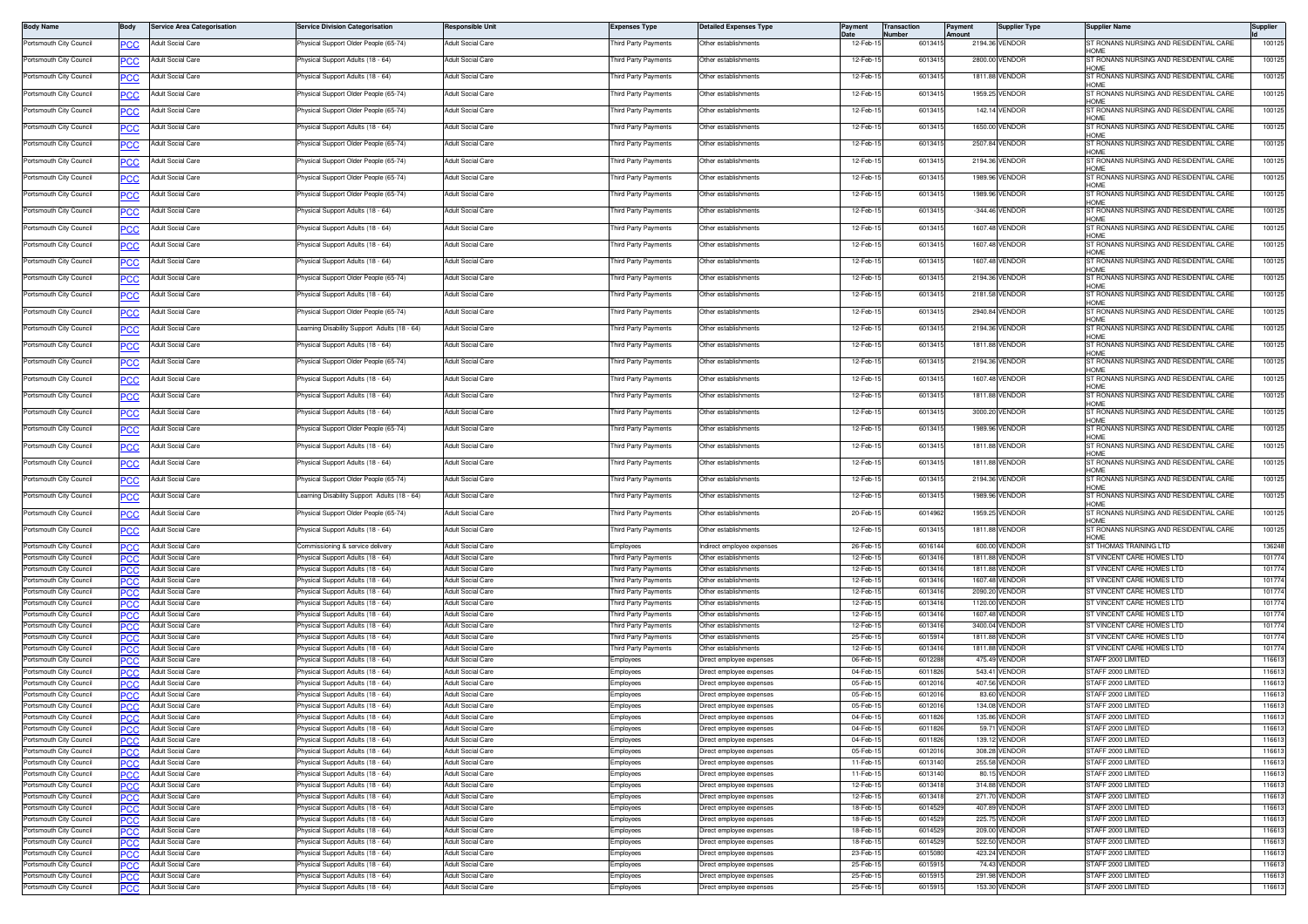| <b>Body Name</b>                                   | Body              | <b>Service Area Categorisation</b>     | ervice Division Categorisation                                                | Responsible Unit                              | Expenses Type                              | Jetailed Expenses Type                       | Payment              | Transaction<br>Jumber | ayment<br>mount | <b>Supplier Type</b>             | Supplier Name                                                                                 | Supplier         |
|----------------------------------------------------|-------------------|----------------------------------------|-------------------------------------------------------------------------------|-----------------------------------------------|--------------------------------------------|----------------------------------------------|----------------------|-----------------------|-----------------|----------------------------------|-----------------------------------------------------------------------------------------------|------------------|
| Portsmouth City Council                            | PСC               | Adult Social Care                      | hysical Support Adults (18 - 64)                                              | Adult Social Care                             | Employees                                  | Direct employee expenses                     | 25-Feb-              | 601591                |                 | 271.70 VENDOR                    | STAFF 2000 LIMITED                                                                            | 116613           |
| Portsmouth City Council                            | PCC               | Adult Social Care                      | hysical Support Adults (18 - 64)                                              | Adult Social Care                             | Employees                                  | Direct employee expenses                     | 23-Feb-              | 601508                |                 | 339.65 VENDOR                    | TAFF 2000 LIMITED                                                                             | 116613           |
| Portsmouth City Council                            | PCC               | Adult Social Care                      | hysical Support Adults (18 - 64)                                              | <b>Adult Social Care</b>                      | imployees                                  | Direct employee expenses                     | 23-Feb-              | 601508                |                 | 266.48 VENDOR                    | STAFF 2000 LIMITED                                                                            | 116613           |
| Portsmouth City Council                            | PCC               | Adult Social Care                      | hysical Support Adults (18 - 64)                                              | <b>Adult Social Care</b>                      | nployees                                   | lirect employee expenses                     | 05-Feb               | 60120                 |                 | 410.19 VENDOR                    | TAFF 2000 LIMITED                                                                             | 116613           |
| Portsmouth City Council                            | <u>PCC</u>        | <b>Adult Social Care</b>               | hysical Support Adults (18 - 64)                                              | <b>Adult Social Care</b>                      | emises-Related Expenditure                 | Rents                                        | 16-Feb-              | 601391                |                 | 900.00 VENDOR                    | STAMSHAW & TIPNER COMMUNITY CENTRE                                                            | 108330           |
| Portsmouth City Council                            | <b>PCC</b>        | <b>Adult Social Care</b>               | hysical Support Adults (18 - 64)                                              | Adult Social Care                             | emises-Related Expenditure                 | Rents                                        | 16-Feb-1             | 601391                |                 | 60.00 VENDOR                     | STAMSHAW & TIPNER COMMUNITY CENTRE                                                            | 108330           |
| Portsmouth City Council                            |                   | Adult Social Care                      | Social Support - Substance misuse support                                     | Adult Social Care                             | hird Party Payments                        | Other establishments                         | 25-Feb-              | 601592                |                 | 225.00 VENDOR                    | STREETSCENE ADDICTION RECOVERY LIMITED                                                        | 122388           |
| Portsmouth City Council                            | PCC               | Adult Social Care                      | ocial Support - Substance misuse support                                      | Adult Social Care                             | hird Party Payments                        | Other establishments                         | 25-Feb-              | 601592                |                 | 405.00 VENDOR                    | TREETSCENE ADDICTION RECOVERY LIMITED                                                         | 122388           |
| Portsmouth City Council                            | PCC               | Adult Social Care                      | ocial Support - Substance misuse suppor                                       | <b>Adult Social Care</b>                      | hird Party Payments                        | Other establishments                         | 25-Feb-1             | 601592                |                 | 86.50 VENDOR                     | TREETSCENE ADDICTION RECOVERY LIMITED                                                         | 122388           |
| Portsmouth City Council                            | PCC               | Adult Social Care                      | Social Support - Substance misuse support                                     | <b>Adult Social Care</b>                      | hird Party Payments                        | Other establishments                         | 25-Feb-1             | 601592                |                 | 300.00 VENDOR                    | STREETSCENE ADDICTION RECOVERY LIMITED                                                        | 122388           |
| Portsmouth City Council                            | <b>PCC</b>        | Adult Social Care                      | Social Support - Substance misuse support                                     | <b>Adult Social Care</b>                      | hird Party Payments                        | Other establishments                         | 25-Feb-              | 601592                |                 | 180.00 VENDOR                    | TREETSCENE ADDICTION RECOVERY LIMITED                                                         | 122388           |
| Portsmouth City Council                            | PCC               | Adult Social Care                      | ocial Support - Substance misuse support                                      | Adult Social Care                             | hird Party Payments                        | Other establishments                         | 25-Feb-              | 601592                |                 | 340.00 VENDOR                    | STREETSCENE ADDICTION RECOVERY LIMITED                                                        | 122388           |
| Portsmouth City Council                            | PCC               | <b>Adult Social Care</b>               | hysical Support Adults (18 - 64)                                              | Adult Social Care                             | hird Party Payments                        | Ther establishments                          | 12-Feb-1             | 601342                |                 | 1721.16 VENDOR                   | <b>UMMERLANDS</b>                                                                             | 101775           |
| Portsmouth City Council                            | ∍сс               | <b>Adult Social Care</b>               | hysical Support Adults (18 - 64)                                              | Adult Social Care                             | hird Party Payments                        | Other establishments                         | 12-Feb-1             | 601342                |                 | 1739.64 VENDOR                   | SUMMERLANDS                                                                                   | 101775           |
| Portsmouth City Council                            | PCC               | Adult Social Care                      | hysical Support Adults (18 - 64)                                              | Adult Social Care                             | hird Party Payments<br>hird Party Payments | Other establishments<br>Other establishments | 12-Feb-1             | 601342<br>601342      |                 | 1684.20 VENDOR<br>1911.56 VENDOR | <b>UMMERLANDS</b><br><b>SUMMERLANDS</b>                                                       | 101775<br>101775 |
| Portsmouth City Council<br>Portsmouth City Council | эсс               | Adult Social Care<br>Adult Social Care | Physical Support Adults (18 - 64)<br>ocial Support - Substance misuse support | Adult Social Care<br><b>Adult Social Care</b> | upplies and Services                       | ommunications and computing                  | 12-Feb-1<br>11-Feb-1 | 601314                |                 | 92.66 VENDOR                     | MOBILE (UK) LIMITED                                                                           | 100085           |
| Portsmouth City Council                            | эсс<br><b>PCC</b> | Adult Social Care                      | hysical Support Adults (18 - 64)                                              | <b>Adult Social Care</b>                      | upplies and Services                       | communications and computing                 | 06-Feb-1             | 601229                |                 | 0.28 VENDOR                      | MOBILE (UK) LIMITED                                                                           | 100085           |
| Portsmouth City Council                            | PCC               | Adult Social Care                      | Social Care Activities                                                        | Adult Social Care                             | Supplies and Services                      | Communications and computing                 | 06-Feb-              | 601229                |                 | 5.30 VENDOR                      | MOBILE (UK) LIMITED                                                                           | 100085           |
| Portsmouth City Council                            | PCC               | Adult Social Care                      | Social Care Activities                                                        | Adult Social Care                             | Supplies and Services                      | Communications and computing                 | 11-Feb-1             | 601314                |                 | 66.21 VENDOR                     | MOBILE (UK) LIMITED                                                                           | 100085           |
| Portsmouth City Council                            |                   | <b>Adult Social Care</b>               | hysical Support Adults (18 - 64)                                              | <b>Adult Social Care</b>                      | Supplies and Services                      | Communications and computing                 | 06-Feb-              | 601229                |                 | 11.75 VENDOR                     | MOBILE (UK) LIMITED                                                                           | 100085           |
| Portsmouth City Council                            | PCC               | <b>Adult Social Care</b>               | hysical Support Adults (18 - 64)                                              | <b>Adult Social Care</b>                      | <b>Supplies and Services</b>               | Communications and computing                 | 06-Feb-1             | 601229                |                 | 0.18 VENDOR                      | MOBILE (UK) LIMITED                                                                           | 100085           |
| Portsmouth City Council                            |                   | <b>Adult Social Care</b>               | hysical Support Adults (18 - 64)                                              | Adult Social Care                             | Supplies and Services                      | Communications and computing                 | 11-Feb-1             | 601314                |                 | 240.19 VENDOR                    | MOBILE (UK) LIMITED                                                                           | 100085           |
| Portsmouth City Council                            | PCC               | Adult Social Care                      | <b>Social Care Activities</b>                                                 | Adult Social Care                             | Supplies and Services                      | Communications and computing                 | 06-Feb-1             | 601229                |                 | 14.25 VENDOR                     | MOBILE (UK) LIMITED                                                                           | 100085           |
| Portsmouth City Council                            | PCC               | Adult Social Care                      | Social Care Activities                                                        | <b>Adult Social Care</b>                      | upplies and Services                       | Communications and computing                 | 06-Feb-1             | 601229                |                 | 61.43 VENDOR                     | MOBILE (UK) LIMITED                                                                           | 100085           |
| Portsmouth City Council                            | PСC               | Adult Social Care                      | hysical Support Older People (85+)                                            | <b>Adult Social Care</b>                      | hird Party Payments                        | Other establishments                         | 12-Feb               | 601343                |                 | 516.21 VENDOR                    | HE GRACE EYRE FOUNDATION                                                                      | 102175           |
| Portsmouth City Council                            | <b>PCC</b>        | Adult Social Care                      | hysical Support Adults (18 - 64)                                              | <b>Adult Social Care</b>                      | hird Party Payments                        | Other establishments                         | 12-Feb-1             | 601343                |                 | 1811.88 VENDOR                   | HE HAVEN REST HOME                                                                            | 101874           |
| Portsmouth City Council                            | PCC               | Adult Social Care                      | hysical Support Adults (18 - 64)                                              | Adult Social Care                             | hird Party Payments                        | Other establishments                         | 12-Feb-              | 601343                |                 | 1811.88 VENDOR                   | HE HAVEN REST HOME                                                                            | 101874           |
| Portsmouth City Council                            | <b>PCC</b>        | Adult Social Care                      | Physical Support Adults (18 - 64)                                             | Adult Social Care                             | hird Party Payments                        | Other establishments                         | 12-Feb-1             | 601343                |                 | 1811.88 VENDOR                   | THE HAVEN REST HOME                                                                           | 101874           |
| Portsmouth City Council                            |                   | Adult Social Care                      | <sup>2</sup> hysical Support Adults (18 - 64)                                 | <b>Adult Social Care</b>                      | hird Party Payments                        | Other establishments                         | 12-Feb-              | 601343                |                 | 1320.43 VENDOR                   | <b>HE HAVEN REST HOME</b>                                                                     | 101874           |
| Portsmouth City Council                            | PCC               | Adult Social Care                      | hysical Support Adults (18 - 64)                                              | <b>Adult Social Care</b><br>Adult Social Care | hird Party Payments                        | Other establishments                         | 12-Feb-              | 601343                |                 | 1935.92 VENDOR<br>1811.88 VENDOE | HE HAVEN REST HOME                                                                            | 101874           |
| Portsmouth City Council<br>Portsmouth City Council | эсс               | <b>Adult Social Care</b>               | hysical Support Adults (18 - 64)<br>Social Support - Support for Carer        |                                               | hird Party Payments                        | Other establishments                         | 12-Feb-              | 601343                |                 |                                  | HE HAVEN REST HOME                                                                            | 101874<br>100201 |
|                                                    | ∍сс               | <b>Adult Social Care</b>               |                                                                               | Adult Social Care                             | hird Party Payments                        | Other establishments                         | 20-Feb-1             | 601497                |                 | 275.16 VENDOR                    | HE PORTSMOUTH SITTING SERVICE AND<br>COMMUNITY CARE SERVICES LTD T/A ASSURED                  |                  |
| Portsmouth City Council                            | <b>PCC</b>        | Adult Social Care                      | hysical Support Adults (18 - 64)                                              | Adult Social Care                             | hird Party Payments                        | Other establishments                         | 20-Feb-1             | 601497                |                 | 81.12 VENDOR                     | THE PORTSMOUTH SITTING SERVICE AND<br>COMMUNITY CARE SERVICES LTD T/A ASSURED                 | 100201           |
| Portsmouth City Council                            | PCC               | <b>Adult Social Care</b>               | hysical Support Adults (18 - 64)                                              | Adult Social Care                             | hird Party Payments                        | Other establishments                         | 20-Feb-1             | 601497                |                 | 310.96 VENDOR                    | THE PORTSMOUTH SITTING SERVICE AND<br>COMMUNITY CARE SERVICES LTD T/A ASSURED<br><b>ARF</b>   | 100201           |
| Portsmouth City Council                            | <b>PCC</b>        | Adult Social Care                      | <sup>2</sup> hysical Support Adults (18 - 64)                                 | Adult Social Care                             | hird Party Payments                        | Other establishments                         | 20-Feb-1             | 601497                |                 | 946.40 VENDOR                    | THE PORTSMOUTH SITTING SERVICE AND<br>COMMUNITY CARE SERVICES LTD T/A ASSURED<br>ARF:         | 100201           |
| Portsmouth City Council                            | <b>PCC</b>        | <b>Adult Social Care</b>               | Social Support - Support for Carer                                            | Adult Social Care                             | Third Party Payments                       | Other establishments                         | 20-Feb-1             | 601497                |                 | 193.28 VENDOR                    | THE PORTSMOUTH SITTING SERVICE AND<br>COMMUNITY CARE SERVICES LTD T/A ASSURED<br>ABE          | 100201           |
| Portsmouth City Council                            | PCC               | <b>Adult Social Care</b>               | Social Support - Support for Carer                                            | <b>Adult Social Care</b>                      | hird Party Payments                        | Other establishments                         | 20-Feb-              | 601497                |                 | 24.16 VENDOR                     | THE PORTSMOUTH SITTING SERVICE AND<br>COMMUNITY CARE SERVICES LTD T/A ASSURED<br>ARF:         | 100201           |
| Portsmouth City Council                            | <b>PCC</b>        | Adult Social Care                      | Social Support - Support for Carer                                            | <b>Adult Social Care</b>                      | hird Party Payments                        | Other establishments                         | 20-Feb-1             | 601497                |                 | 24.16 VENDOR                     | THE PORTSMOUTH SITTING SERVICE AND<br>COMMUNITY CARE SERVICES LTD T/A ASSURED                 | 100201           |
| Portsmouth City Council                            | PCC               | Adult Social Care                      | Social Support - Support for Carer                                            | Adult Social Care                             | hird Party Payments                        | Other establishments                         | 20-Feb-1             | 601497                |                 | 265.76 VENDOR                    | THE PORTSMOUTH SITTING SERVICE AND                                                            | 100201           |
|                                                    |                   |                                        |                                                                               |                                               |                                            |                                              |                      |                       |                 |                                  | COMMUNITY CARE SERVICES LTD T/A ASSURED                                                       |                  |
| Portsmouth City Council                            | PCC               | Adult Social Care                      | hysical Support Adults (18 - 64)                                              | Adult Social Care                             | hird Party Payments                        | Other establishments                         | 20-Feb-              | 601497                |                 | 375.18 VENDOR                    | THE PORTSMOUTH SITTING SERVICE AND<br>COMMUNITY CARE SERVICES LTD T/A ASSURED                 | 100201           |
| Portsmouth City Council                            | PCC               | Adult Social Care                      | ocial Support - Support for Carer                                             | Adult Social Care                             | hird Party Payments                        | Other establishments                         | 20-Feb-1             | 601497                |                 | 289.92 VENDOR                    | THE PORTSMOUTH SITTING SERVICE AND<br>COMMUNITY CARE SERVICES LTD T/A ASSURED                 | 100201           |
| Portsmouth City Council                            | PCC               | Adult Social Care                      | ocial Support - Support for Carer                                             | Adult Social Care                             | hird Party Payments                        | Other establishments                         | 20-Feb-1             | 601497                |                 | 96.64 VENDOR                     | THE PORTSMOUTH SITTING SERVICE AND<br>COMMUNITY CARE SERVICES LTD T/A ASSURED<br><b>ADD</b>   | 100201           |
| Portsmouth City Council                            | PCC               | Adult Social Care                      | Social Support - Support for Carer                                            | Adult Social Care                             | hird Party Payments                        | Other establishments                         | 20-Feb-1             | 601497                |                 | 72.48 VENDOR                     | THE PORTSMOUTH SITTING SERVICE AND<br>COMMUNITY CARE SERVICES LTD T/A ASSURED<br>CARE         | 100201           |
| ortsmouth City Council?                            |                   | <b>Adult Social Care</b>               | ocial Support - Support for Carer                                             | Adult Social Care                             | hird Party Payments                        | Other establishments                         | 20-Feb-1             | 601497                |                 | 289.92 VENDOR                    | HE PORTSMOUTH SITTING SERVICE AND<br>COMMUNITY CARE SERVICES LTD T/A ASSURED<br>ARF:          | 100201           |
| Portsmouth City Council                            | <u>PCC</u>        | Adult Social Care                      | hysical Support Adults (18 - 64)                                              | <b>Adult Social Care</b>                      | Third Party Payments                       | Other establishments                         | 20-Feb-15            | 601497                |                 | 567.84 VENDOR                    | THE PORTSMOUTH SITTING SERVICE AND<br>COMMUNITY CARE SERVICES LTD T/A ASSURED<br>CARE         | 100201           |
| Portsmouth City Council                            | <b>PCC</b>        | <b>Adult Social Care</b>               | hysical Support Adults (18 - 64)                                              | <b>Adult Social Care</b>                      | hird Party Payments                        | Other establishments                         | 20-Feb-1             | 601497                |                 | 182.52 VENDOR                    | THE PORTSMOUTH SITTING SERVICE AND<br>COMMUNITY CARE SERVICES LTD T/A ASSURED<br>CARE         | 100201           |
| Portsmouth City Council                            | <b>PCC</b>        | Adult Social Care                      | Social Support - Support for Carer                                            | Adult Social Care                             | hird Party Payments                        | Other establishments                         | 20-Feb-1             | 601497                |                 | 144.96 VENDOR                    | THE PORTSMOUTH SITTING SERVICE AND<br>COMMUNITY CARE SERVICES LTD T/A ASSURED                 | 100201           |
| Portsmouth City Council                            | PCC               | Adult Social Care                      | Social Support - Support for Carer                                            | <b>Adult Social Care</b>                      | hird Party Payments                        | Other establishments                         | 20-Feb-1             | 601497                |                 | 289.92 VENDOR                    | THE PORTSMOUTH SITTING SERVICE AND<br>COMMUNITY CARE SERVICES LTD T/A ASSURED                 | 100201           |
| Portsmouth City Council                            | <u>PCC</u>        | Adult Social Care                      | hysical Support Adults (18 - 64)                                              | <b>Adult Social Care</b>                      | hird Party Payments                        | Other establishments                         | 20-Feb-1             | 601497                |                 | 13.52 VENDOR                     | THE PORTSMOUTH SITTING SERVICE AND<br>COMMUNITY CARE SERVICES LTD T/A ASSURED                 | 100201           |
| Portsmouth City Council                            | PCC               | <b>Adult Social Care</b>               | hysical Support Adults (18 - 64)                                              | Adult Social Care                             | hird Party Payments                        | Other establishments                         | 20-Feb-1             | 601497                |                 | 6.76 VENDOR                      | CARE<br>THE PORTSMOUTH SITTING SERVICE AND<br>COMMUNITY CARE SERVICES LTD T/A ASSURED<br>CARE | 100201           |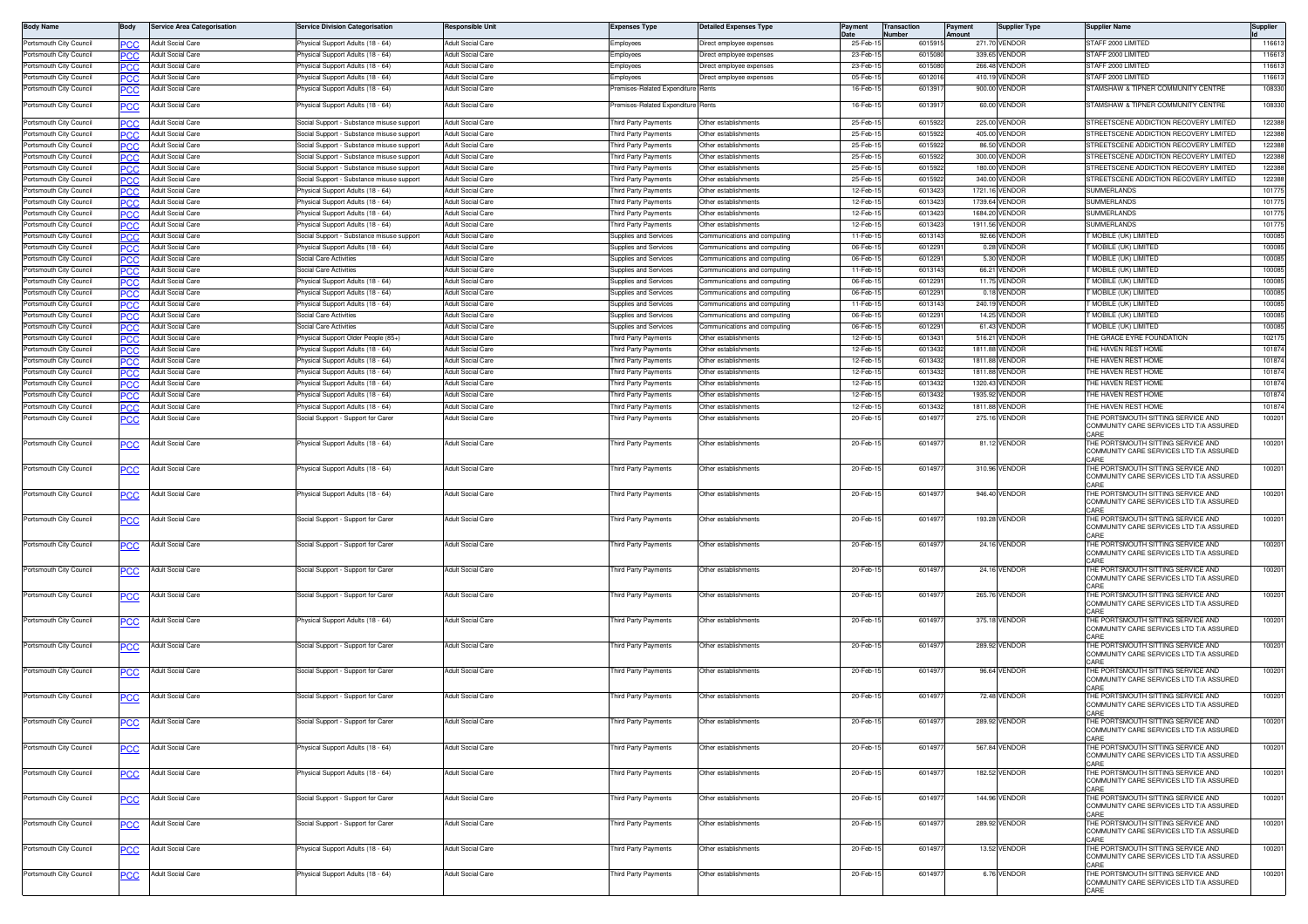| <b>Body Name</b>        | Body       | <b>Service Area Categorisation</b> | <b>Service Division Categorisation</b> | <b>Responsible Unit</b>  | <b>Expenses Type</b> | <b>Detailed Expenses Type</b> |          | ransaction | Paymen<br>Amount | <b>Supplier Type</b> | <b>Supplier Name</b>                                                                              | Supplier |
|-------------------------|------------|------------------------------------|----------------------------------------|--------------------------|----------------------|-------------------------------|----------|------------|------------------|----------------------|---------------------------------------------------------------------------------------------------|----------|
| Portsmouth City Council | <b>PCC</b> | Adult Social Care                  | Physical Support Adults (18 - 64)      | Adult Social Care        | hird Party Payments  | Other establishments          | 20-Feb-1 | 601497     |                  | 486,72 VENDOR        | HE PORTSMOUTH SITTING SERVICE AND<br>COMMUNITY CARE SERVICES LTD T/A ASSURED<br>ARF               | 100201   |
| Portsmouth City Council | <b>PCC</b> | Adult Social Care                  | Physical Support Adults (18 - 64)      | Adult Social Care        | Third Party Payments | Other establishments          | 20-Feb-1 | 601497     |                  | 378.56 VENDOR        | HE PORTSMOUTH SITTING SERVICE AND<br>COMMUNITY CARE SERVICES LTD T/A ASSURED<br>ARF:              | 100201   |
| Portsmouth City Council | <b>PCC</b> | Adult Social Care                  | Physical Support Adults (18 - 64)      | Adult Social Care        | hird Party Payments  | Other establishments          | 20-Feb-1 | 601497     |                  | 271.80 VENDOR        | THE PORTSMOUTH SITTING SERVICE AND<br>COMMUNITY CARE SERVICES LTD T/A ASSURED<br>ARF:             | 100201   |
| Portsmouth City Council | <b>PCC</b> | Adult Social Care                  | Physical Support Adults (18 - 64)      | Adult Social Care        | Third Party Payments | Other establishments          | 20-Feb-1 | 601497     |                  | 459.68 VENDOR        | THE PORTSMOUTH SITTING SERVICE AND<br>COMMUNITY CARE SERVICES LTD T/A ASSURED<br>ARF              | 100201   |
| Portsmouth City Council | <b>PCC</b> | Adult Social Care                  | Physical Support Adults (18 - 64)      | Adult Social Care        | Third Party Payments | Other establishments          | 20-Feb-1 | 6014977    |                  | 54.08 VENDOR         | HE PORTSMOUTH SITTING SERVICE AND<br>COMMUNITY CARE SERVICES LTD T/A ASSURED                      | 100201   |
| Portsmouth City Council | <b>PCC</b> | Adult Social Care                  | Social Support - Support for Carer     | Adult Social Care        | Third Party Payments | Other establishments          | 20-Feb-1 | 6014977    |                  | 241.60 VENDOR        | THE PORTSMOUTH SITTING SERVICE AND<br>COMMUNITY CARE SERVICES LTD T/A ASSURED<br>ARF              | 100201   |
| Portsmouth City Council | <b>PCC</b> | Adult Social Care                  | Physical Support Adults (18 - 64)      | Adult Social Care        | Third Party Payments | Other establishments          | 20-Feb-1 | 601497     |                  | 260.26 VENDOR        | THE PORTSMOUTH SITTING SERVICE AND<br>COMMUNITY CARE SERVICES LTD T/A ASSURED<br>ARF              | 100201   |
| Portsmouth City Council | <b>PCC</b> | Adult Social Care                  | Social Support - Support for Carer     | Adult Social Care        | Third Party Payments | Other establishments          | 20-Feb-1 | 601497     |                  | 289.92 VENDOR        | THE PORTSMOUTH SITTING SERVICE AND<br>COMMUNITY CARE SERVICES LTD T/A ASSURED<br>ABE              | 100201   |
| Portsmouth City Council | <b>PCC</b> | Adult Social Care                  | Physical Support Adults (18 - 64)      | Adult Social Care        | Third Party Payments | Other establishments          | 20-Feb-1 | 6014977    |                  | 486.72 VENDOR        | THE PORTSMOUTH SITTING SERVICE AND<br>COMMUNITY CARE SERVICES LTD T/A ASSURED<br>ARF:             | 100201   |
| Portsmouth City Council | <b>PCC</b> | Adult Social Care                  | Physical Support Adults (18 - 64)      | Adult Social Care        | Third Party Payments | Other establishments          | 20-Feb-1 | 601497     |                  | 283.92 VENDOR        | THE PORTSMOUTH SITTING SERVICE AND<br>COMMUNITY CARE SERVICES LTD T/A ASSURED<br><b>CARE</b>      | 100201   |
| Portsmouth City Council | <b>PCC</b> | Adult Social Care                  | Social Support - Support for Carer     | Adult Social Care        | Third Party Payments | Other establishments          | 20-Feb-1 | 601497     |                  | 289.92 VENDOR        | THE PORTSMOUTH SITTING SERVICE AND<br>COMMUNITY CARE SERVICES LTD T/A ASSURED<br>ARF:             | 100201   |
| Portsmouth City Council | <b>PCC</b> | Adult Social Care                  | Social Support - Support for Carer     | Adult Social Care        | hird Party Payments  | Other establishments          | 20-Feb-1 | 601497     |                  | 120.80 VENDOR        | THE PORTSMOUTH SITTING SERVICE AND<br>COMMUNITY CARE SERVICES LTD T/A ASSURED<br>ARF              | 100201   |
| Portsmouth City Council | <b>PCC</b> | Adult Social Care                  | Social Support - Support for Carer     | Adult Social Care        | Third Party Payments | Other establishments          | 20-Feb-1 | 6014977    |                  | 289.92 VENDOR        | HE PORTSMOUTH SITTING SERVICE AND<br>COMMUNITY CARE SERVICES LTD T/A ASSURED                      | 100201   |
| Portsmouth City Council | <b>PCC</b> | Adult Social Care                  | Social Support - Support for Carer     | Adult Social Care        | Third Party Payments | Other establishments          | 20-Feb-1 | 601497     |                  | 289.92 VENDOR        | THE PORTSMOUTH SITTING SERVICE AND<br>COMMUNITY CARE SERVICES LTD T/A ASSURED<br>ARF              | 100201   |
| Portsmouth City Council | <b>PCC</b> | Adult Social Care                  | Physical Support Adults (18 - 64)      | Adult Social Care        | Third Party Payments | Other establishments          | 20-Feb-1 | 601497     |                  | 760.50 VENDOR        | THE PORTSMOUTH SITTING SERVICE AND<br>COMMUNITY CARE SERVICES LTD T/A ASSURED<br>ARE              | 100201   |
| Portsmouth City Council | <b>PCC</b> | Adult Social Care                  | Social Support - Support for Carer     | Adult Social Care        | hird Party Payments  | Other establishments          | 20-Feb-1 | 601497     |                  | 42.28 VENDOR         | THE PORTSMOUTH SITTING SERVICE AND<br>COMMUNITY CARE SERVICES LTD T/A ASSURED<br>ARF:             | 100201   |
| Portsmouth City Council | <b>PCC</b> | Adult Social Care                  | Social Support - Support for Carer     | Adult Social Care        | Third Party Payments | Other establishments          | 20-Feb-1 | 6014977    |                  | 36.24 VENDOR         | THE PORTSMOUTH SITTING SERVICE AND<br>COMMUNITY CARE SERVICES LTD T/A ASSURED<br><b>ARE</b>       | 100201   |
| Portsmouth City Council | <b>PCC</b> | Adult Social Care                  | Physical Support Adults (18 - 64)      | Adult Social Care        | Third Party Payments | Other establishments          | 20-Feb-1 | 601497     |                  | 757.12 VENDOR        | THE PORTSMOUTH SITTING SERVICE AND<br>COMMUNITY CARE SERVICES LTD T/A ASSURED<br>ARF              | 100201   |
| Portsmouth City Council | <b>PCC</b> | Adult Social Care                  | Social Support - Support for Carer     | Adult Social Care        | Third Party Payments | Other establishments          | 20-Feb-1 | 601497     |                  | 72.48 VENDOR         | THE PORTSMOUTH SITTING SERVICE AND<br>COMMUNITY CARE SERVICES LTD T/A ASSURED<br>ARF:             | 100201   |
| Portsmouth City Council | <b>PCC</b> | <b>Adult Social Care</b>           | Social Support - Support for Carer     | <b>Adult Social Care</b> | Third Party Payments | Other establishments          | 20-Feb-1 | 6014977    |                  | 193.28 VENDOR        | THE PORTSMOUTH SITTING SERVICE AND<br>COMMUNITY CARE SERVICES LTD T/A ASSURED<br>ARF:             | 100201   |
| Portsmouth City Council | <b>PCC</b> | Adult Social Care                  | Social Support - Support for Carer     | Adult Social Care        | Third Party Payments | Other establishments          | 20-Feb-1 | 601497     |                  | 289.92 VENDOR        | HE PORTSMOUTH SITTING SERVICE AND<br>COMMUNITY CARE SERVICES LTD T/A ASSURED<br>ARF:              | 100201   |
| Portsmouth City Council | <b>PCC</b> | Adult Social Care                  | Physical Support Adults (18 - 64)      | Adult Social Care        | Third Party Payments | Other establishments          | 20-Feb-1 | 6014977    |                  | 280.54 VENDOR        | THE PORTSMOUTH SITTING SERVICE AND<br>COMMUNITY CARE SERVICES LTD T/A ASSURED<br>ARF              | 100201   |
| Portsmouth City Council | <b>PCC</b> | Adult Social Care                  | Physical Support Adults (18 - 64)      | Adult Social Care        | hird Party Payments  | Other establishments          | 20-Feb-1 | 6014977    |                  | 513.76 VENDOR        | THE PORTSMOUTH SITTING SERVICE AND<br>COMMUNITY CARE SERVICES LTD T/A ASSURED<br>ARF              | 100201   |
| Portsmouth City Council | <b>PCC</b> | Adult Social Care                  | Social Support - Support for Carer     | Adult Social Care        | Third Party Payments | Other establishments          | 20-Feb-1 | 6014977    |                  | 217.44 VENDOR        | THE PORTSMOUTH SITTING SERVICE AND<br>COMMUNITY CARE SERVICES LTD T/A ASSURED<br>ARE <sup>*</sup> | 100201   |
| Portsmouth City Council | <b>PCC</b> | Adult Social Care                  | Physical Support Adults (18 - 64)      | <b>Adult Social Care</b> | Third Party Payments | Other establishments          | 20-Feb-1 | 601497     |                  | 297.44 VENDOR        | THE PORTSMOUTH SITTING SERVICE AND<br>COMMUNITY CARE SERVICES LTD T/A ASSURED<br>ARF              | 100201   |
| Portsmouth City Council | <b>PCC</b> | Adult Social Care                  | Social Support - Support for Carer     | Adult Social Care        | Third Party Payments | Other establishments          | 20-Feb-1 | 601497     |                  | 277.28 VENDOR        | THE PORTSMOUTH SITTING SERVICE AND<br>COMMUNITY CARE SERVICES LTD T/A ASSURED<br>ARF:             | 100201   |
| Portsmouth City Council | <b>PCC</b> | Adult Social Care                  | Physical Support Adults (18 - 64)      | Adult Social Care        | Third Party Payments | Other establishments          | 20-Feb-1 | 6014977    |                  | 60.84 VENDOR         | THE PORTSMOUTH SITTING SERVICE AND<br>COMMUNITY CARE SERVICES LTD T/A ASSURED<br>CARE             | 100201   |
| Portsmouth City Council | <u>PCC</u> | Adult Social Care                  | Social Support - Support for Carer     | Adult Social Care        | hird Party Payments  | ther establishments           | 20-Feb-1 | 601497     |                  | 277.84 VENDOR        | HE PORTSMOUTH SITTING SERVICE AND<br>COMMUNITY CARE SERVICES LTD T/A ASSURED<br><b>CARE</b>       | 100201   |
| Portsmouth City Council | <b>PCC</b> | <b>Adult Social Care</b>           | Physical Support Adults (18 - 64)      | <b>Adult Social Care</b> | Third Party Payments | Other establishments          | 20-Feb-1 | 6014977    |                  | 189.28 VENDOR        | THE PORTSMOUTH SITTING SERVICE AND<br>COMMUNITY CARE SERVICES LTD T/A ASSURED<br>ARF              | 100201   |
| Portsmouth City Council | <b>PCC</b> | <b>Adult Social Care</b>           | Social Support - Support for Carer     | <b>Adult Social Care</b> | hird Party Payments  | Other establishments          | 20-Feb-1 | 601497     |                  | 289.92 VENDOR        | THE PORTSMOUTH SITTING SERVICE AND<br>COMMUNITY CARE SERVICES LTD T/A ASSURED<br>ARF              | 100201   |
| Portsmouth City Council | <b>PCC</b> | <b>Adult Social Care</b>           | Physical Support Adults (18 - 64)      | <b>Adult Social Care</b> | Third Party Payments | Other establishments          | 20-Feb-1 | 6014977    |                  | 283.92 VENDOR        | THE PORTSMOUTH SITTING SERVICE AND<br>COMMUNITY CARE SERVICES LTD T/A ASSURED<br>CARE             | 100201   |
| Portsmouth City Council | <b>PCC</b> | <b>Adult Social Care</b>           | Social Support - Support for Carer     | <b>Adult Social Care</b> | hird Party Payments  | ther establishments           | 20-Feb-1 | 601497     |                  | 186.54 VENDOR        | THE PORTSMOUTH SITTING SERVICE AND<br>COMMUNITY CARE SERVICES LTD T/A ASSURED<br>CARE             | 100201   |
| Portsmouth City Council | PCC        | <b>Adult Social Care</b>           | Social Support - Support for Carer     | Adult Social Care        | Third Party Payments | Other establishments          | 20-Feb-1 | 601497     |                  | 144.96 VENDOR        | THE PORTSMOUTH SITTING SERVICE AND<br>COMMUNITY CARE SERVICES LTD T/A ASSURED<br>CARE             | 100201   |
| Portsmouth City Council | <b>PCC</b> | <b>Adult Social Care</b>           | Physical Support Adults (18 - 64)      | <b>Adult Social Care</b> | hird Party Payments  | Other establishments          | 20-Feb-1 | 601497     |                  | 250.60 VENDOR        | THE PORTSMOUTH SITTING SERVICE AND<br>COMMUNITY CARE SERVICES LTD T/A ASSURED<br>CARE             | 100201   |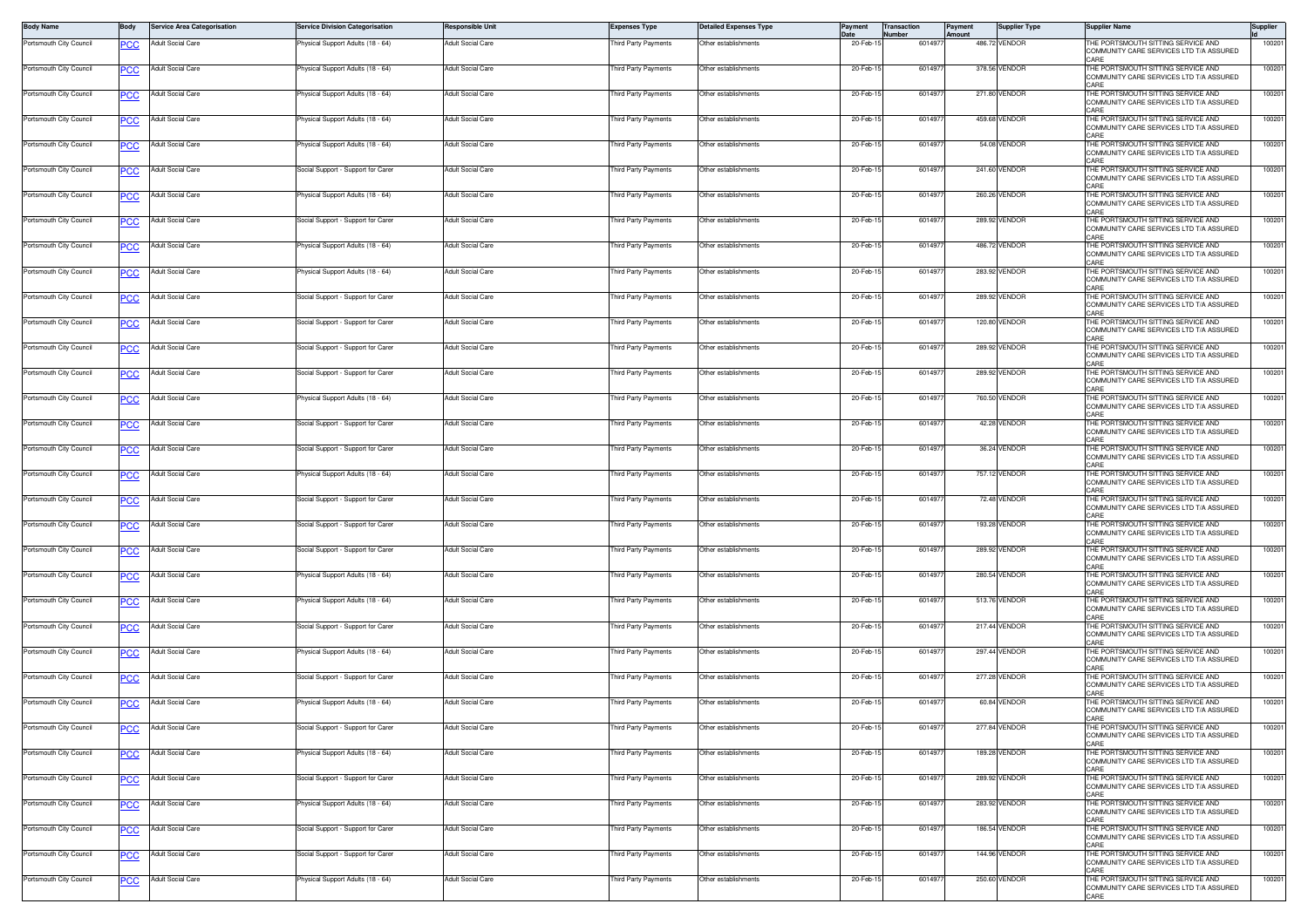| <b>Body Name</b>                                   | Body              | <b>Service Area Categorisation</b>                      | <b>Service Division Categorisation</b>                                 | Responsible Unit                              | <b>Expenses Type</b>                                       | <b>Detailed Expenses Type</b>                                                                                    | Payment              | Transaction<br>umber | Payment<br>Amount | <b>Supplier Type</b>             | <b>Supplier Name</b>                                                                  | Supplier         |
|----------------------------------------------------|-------------------|---------------------------------------------------------|------------------------------------------------------------------------|-----------------------------------------------|------------------------------------------------------------|------------------------------------------------------------------------------------------------------------------|----------------------|----------------------|-------------------|----------------------------------|---------------------------------------------------------------------------------------|------------------|
| Portsmouth City Council                            | PCC               | Adult Social Care                                       | hysical Support Adults (18 - 64)                                       | Adult Social Care                             | hird Party Payments                                        | Other establishments                                                                                             | 20-Feb-1             | 601497               |                   | 260.26 VENDOR                    | HE PORTSMOUTH SITTING SERVICE AND<br>OMMUNITY CARE SERVICES LTD T/A ASSURED<br>ARF:   | 100201           |
| Portsmouth City Council                            | <b>PCC</b>        | Adult Social Care                                       | Physical Support Adults (18 - 64)                                      | <b>Adult Social Care</b>                      | hird Party Payments                                        | Other establishments                                                                                             | 20-Feb-1             | 601497               |                   | 297.44 VENDOR                    | HE PORTSMOUTH SITTING SERVICE AND<br>COMMUNITY CARE SERVICES LTD T/A ASSURED          | 100201           |
| Portsmouth City Council                            | <b>PCC</b>        | <b>Adult Social Care</b>                                | hysical Support Adults (18 - 64)                                       | <b>Adult Social Care</b>                      | hird Party Payments                                        | Other establishments                                                                                             | 20-Feb-1             | 601497               |                   | 189.28 VENDOR                    | THE PORTSMOUTH SITTING SERVICE AND<br>COMMUNITY CARE SERVICES LTD T/A ASSURED<br>:ARF | 100201           |
| Portsmouth City Council                            | <b>PCC</b>        | Adult Social Care                                       | Social Support - Support for Carer                                     | Adult Social Care                             | hird Party Payments                                        | Other establishments                                                                                             | 20-Feb-1             | 601497               |                   | 289.92 VENDOR                    | THE PORTSMOUTH SITTING SERVICE AND<br>COMMUNITY CARE SERVICES LTD T/A ASSURED         | 100201           |
| Portsmouth City Council                            | PCC               | <b>Adult Social Care</b>                                | Commissioning & service delivery                                       | Adult Social Care                             | Emplovees                                                  | Indirect emplovee expenses                                                                                       | 27-Feb-1             | 601655               |                   | 1200.00 VENDOR                   | THE PRESCRIPTION TRAINING COMPANY                                                     | 125263           |
| Portsmouth City Council                            | PCC               | <b>Housing Services</b>                                 | Supporting People                                                      | <b>Adult Social Care</b>                      | hird Party Payments                                        | Other establishments                                                                                             | 10-Feb-              | 601264               |                   | 7934.64 VENDOR                   | <b>HE SALVATION ARMY</b>                                                              | 103359           |
| Portsmouth City Council                            | PСC               | lousing Services                                        | Supporting People                                                      | Adult Social Care                             | hird Party Payments                                        | Other establishments                                                                                             | 10-Feb-              | 601264               |                   | 9404.00 VENDOR                   | HE SALVATION ARMY                                                                     | 103359           |
| Portsmouth City Council                            | PCC.              | <del>l</del> ousing Services                            | Supporting People                                                      | Adult Social Care                             | hird Party Payments                                        | Other establishments                                                                                             | 10-Feb-1             | 601264               |                   | 6981.72 VENDOR                   | HE SALVATION ARMY                                                                     | 103359           |
| Portsmouth City Council                            | ∍сс               | lousing Services                                        | Supporting People                                                      | <b>Adult Social Care</b>                      | hird Party Payments                                        | Other establishments                                                                                             | 10-Feb-1             | 601264               |                   | 2403.64 VENDOR                   | HE SALVATION ARMY                                                                     | 103359           |
| Portsmouth City Council                            | PCC               | Housing Services                                        | <b>Supporting People</b>                                               | Adult Social Care                             | hird Party Payments                                        | Other establishments                                                                                             | 10-Feb-1             | 6012641              |                   | 5802.24 VENDOR                   | HE SALVATION ARMY                                                                     | 103359           |
| Portsmouth City Council                            | °СС               | <del>l</del> ousing Services                            | <b>Supporting People</b>                                               | <b>Adult Social Care</b>                      | Third Party Payments                                       | Other establishments                                                                                             | 10-Feb-1             | 601264               |                   | 1601.92 VENDOR                   | HE SALVATION ARMY                                                                     | 103359           |
| Portsmouth City Council                            | PСC               | <b>Housing Services</b>                                 | Supporting People                                                      | Adult Social Care                             | hird Party Payments                                        | Other establishments                                                                                             | 10-Feb-1             | 601264               |                   | 1006.08 VENDOR                   | <b>HE SALVATION ARMY</b>                                                              | 103359           |
| Portsmouth City Council                            | °СС               | Housing Services                                        | Supporting People                                                      | <b>Adult Social Care</b>                      | hird Party Payments                                        | Other establishments                                                                                             | 10-Feb-              | 601264               |                   | 16150.40 VENDOR                  | HE SALVATION ARMY                                                                     | 103359           |
| Portsmouth City Council                            | PСC               | Adult Social Care                                       | Physical Support Adults (18 - 64)                                      | Adult Social Care                             | hird Party Payments                                        | Other establishments                                                                                             | 12-Feb-1             | 6013438              |                   | 1996.40 VENDOR                   | <b>HE SHELLEY (WORTHING) LIMITED</b>                                                  | 125598           |
| Portsmouth City Council                            | <b>PCC</b>        | <b>Adult Social Care</b>                                | Social Support - Substance misuse support                              | <b>Adult Social Care</b>                      | hird Party Payments                                        | Other establishments                                                                                             | 06-Feb-              | 6012300              |                   | 75983.63 VENDOR                  | HE SOCIETY OF ST JAMES                                                                | 101272           |
| Portsmouth City Council                            | PСC               | Adult Social Care                                       | Social Support - Substance misuse support                              | <b>Adult Social Care</b>                      | hird Party Payments                                        | Other establishments                                                                                             | 06-Feb-1             | 601230               |                   | 37500.00 VENDOR                  | HE SOCIETY OF ST JAMES                                                                | 101272           |
| Portsmouth City Council                            | PCC               | Housing Services                                        | Supporting Peopl                                                       | <b>Adult Social Care</b>                      | hird Party Payments                                        | Other establishments                                                                                             | 10-Feb-1             | 6012642              |                   | 4328.28 VENDOR                   | HE SOCIETY OF ST JAMES                                                                | 101272           |
| Portsmouth City Council                            | PCC               | lousing Services                                        | Supporting People                                                      | Adult Social Care                             | hird Party Payments                                        | Other establishments                                                                                             | 10-Feb-1<br>10-Feb-1 | 6012642              |                   | 11672.40 VENDOR                  | HE SOCIETY OF ST JAMES                                                                | 101272           |
| Portsmouth City Council<br>Portsmouth City Council | PCC               | Housing Services                                        | <b>Supporting People</b>                                               | Adult Social Care<br><b>Adult Social Care</b> | hird Party Payments<br>hird Party Payments                 | Other establishments<br>Other establishments                                                                     | 10-Feb-1             | 601264<br>6012642    |                   | 1515.60 VENDOR<br>3566.32 VENDOR | HE SOCIETY OF ST JAMES<br>HE SOCIETY OF ST JAMES                                      | 101272<br>101272 |
| Portsmouth City Council                            | <b>PCC</b>        | <del>l</del> ousing Services<br><b>Housing Services</b> | Supporting People                                                      | <b>Adult Social Care</b>                      | hird Party Payments                                        | Other establishments                                                                                             | 10-Feb-1             | 6012642              |                   | 1812.32 VENDOR                   | HE SOCIETY OF ST JAMES                                                                | 101272           |
| Portsmouth City Council                            | PСC<br>°СС        | lousing Services                                        | Supporting People<br>Supporting People                                 | Adult Social Care                             | hird Party Payments                                        | Other establishments                                                                                             | 10-Feb-              | 6012642              |                   | 23560.76 VENDOF                  | HE SOCIETY OF ST JAMES                                                                | 101272           |
| Portsmouth City Council                            |                   | lousing Services                                        | Supporting People                                                      | Adult Social Care                             | hird Party Payments                                        | Other establishments                                                                                             | 10-Feb-1             | 6012642              |                   | 7170.22 VENDOR                   | <b>HE SOCIETY OF ST JAMES</b>                                                         | 101272           |
| Portsmouth City Council                            | PСC<br><b>PCC</b> | lousing Services                                        | Supporting People                                                      | <b>Adult Social Care</b>                      | hird Party Payments                                        | Other establishments                                                                                             | 10-Feb-1             | 6012642              |                   | 1925.00 VENDOR                   | HE SOCIETY OF ST JAMES                                                                | 101272           |
| Portsmouth City Council                            | PСC               | lousing Services                                        | Supporting People                                                      | Adult Social Care                             | hird Party Payments                                        | Other establishments                                                                                             | 10-Feb-1             | 6012642              |                   | 7315.00 VENDOR                   | HE SOCIETY OF ST JAMES                                                                | 101272           |
| Portsmouth City Council                            | PCC               | <b>Adult Social Care</b>                                | Social Support - Substance misuse support                              | Adult Social Care                             | hird Party Payments                                        | Other establishments                                                                                             | 11-Feb-1             | 601315               |                   | 258.00 VENDOR                    | HE SOUTH DOWNS COLLEGE                                                                | 100317           |
| Portsmouth City Council                            | PСC               | Adult Social Care                                       | Social Support - Substance misuse support                              | Adult Social Care                             | hird Party Payments                                        | Other establishments                                                                                             | $11-Feb-1$           | 601315               |                   | 258.00 VENDOR                    | HE SOUTH DOWNS COLLEGE                                                                | 100317           |
| Portsmouth City Council                            | PCC               | Adult Social Care                                       | Social Support - Substance misuse support                              | Adult Social Care                             | hird Party Payments                                        | Other establishments                                                                                             | 11-Feb-1             | 6013151              |                   | 258.00 VENDOR                    | HE SOUTH DOWNS COLLEGE                                                                | 100317           |
| Portsmouth City Council                            | <b>CC</b>         | <b>Adult Social Care</b>                                | Social Support - Substance misuse support                              | <b>Adult Social Care</b>                      | hird Party Payments                                        | Other establishments                                                                                             | 11-Feb-1             | 601315               |                   | 258.00 VENDOR                    | HE SOUTH DOWNS COLLEGE                                                                | 100317           |
| Portsmouth City Council                            | PСC               | Adult Social Care                                       | Physical Support Adults (18 - 64)                                      | Adult Social Care                             | hird Party Payments                                        | Other establishments                                                                                             | 12-Feb-1             | 6013442              |                   | 3600.24 VENDOR                   | HE WHITE HOUSE (CURDRIDGE) LIMITED                                                    | 131612           |
| Portsmouth City Council                            | PCC               | <b>Adult Social Care</b>                                | Physical Support Adults (18 - 64)                                      | Adult Social Care                             | hird Party Payments                                        | Other establishments                                                                                             | 12-Feb-              | 6013443              |                   | 2789.36 VENDOR                   | HE YELLOW HOUSE CARE HOME                                                             | 103746           |
| Portsmouth City Council                            | PСC               | Adult Social Care                                       | hysical Support Adults (18 - 64)                                       | <b>Adult Social Care</b>                      | come                                                       | Customer and client receipts                                                                                     | 12-Feb-1             | 6013443              |                   | -495.60 VENDOR                   | HE YELLOW HOUSE CARE HOME                                                             | 103746           |
| Portsmouth City Council                            | <b>PCC</b>        | Cultural and Related Services                           | Culture and Heritage                                                   | <b>Adult Social Care</b>                      | upplies and Services                                       | <b>Grants and subscriptions</b>                                                                                  | 27-Feb-1             | 601656               |                   | 25000.00 VENDOR                  | HE YOU TRUST                                                                          | 101215           |
| Portsmouth City Council                            | PСC               | lousing Services                                        | Supporting People                                                      | <b>Adult Social Care</b>                      | nird Party Payments                                        | Other establishments                                                                                             | 10-Feb-1             | 6012645              |                   | 11433.12 VENDOR                  | HE YOU TRUST                                                                          | 101215           |
| Portsmouth City Council                            | <b>PCC</b>        | <b>Adult Social Care</b>                                | Social Care Activities                                                 | Adult Social Care                             | hird Party Payments                                        | Private contractors                                                                                              | 04-Feb-1             | 601184               |                   | 1960.00 VENDOR                   | HERAPY FOR INDEPENDENCE                                                               | 139809<br>133467 |
| Portsmouth City Council<br>Portsmouth City Council | эсс               | Adult Social Care<br>Adult Social Care                  | Physical Support Adults (18 - 64)<br>Physical Support Adults (18 - 64) | Adult Social Care<br><b>Adult Social Care</b> | remises-Related Expenditure<br>remises-Related Expenditure | Energy costs<br>Energy costs                                                                                     | 03-Feb-1<br>03-Feb-1 | 6011313<br>6011313   |                   | 130.82 VENDOR<br>2468.14 VENDOR  | OTAL GAS & POWER LTD<br>OTAL GAS & POWER LTD                                          | 133467           |
| Portsmouth City Council                            | <b>PCC</b>        | Adult Social Care                                       | <sup>2</sup> hysical Support Adults (18 - 64)                          | Adult Social Care                             | emises-Related Expenditure                                 | nergy costs                                                                                                      | 03-Feb-1             | 6011313              |                   | 366.88 VENDOR                    | OTAL GAS & POWER LTD                                                                  | 133467           |
| Portsmouth City Council                            | <b>PCC</b>        | Adult Social Care                                       | hysical Support Adults (18 - 64)                                       | <b>Adult Social Care</b>                      | remises-Related Expenditure                                | Energy costs                                                                                                     | 03-Feb-1             | 6011313              |                   | 2031.31 VENDOR                   | OTAL GAS & POWER LTD                                                                  | 133467           |
| Portsmouth City Council                            | PСC               | <b>Adult Social Care</b>                                | Social Care Activities                                                 | <b>Adult Social Care</b>                      | emises-Related Expenditure                                 | Energy costs                                                                                                     | 03-Feb-1             | 601131               |                   | 469.94 VENDOR                    | OTAL GAS & POWER LTD                                                                  | 133467           |
| Portsmouth City Council                            | ٥СС               | Adult Social Care                                       | Physical Support Adults (18 - 64)                                      | Adult Social Care                             | emises-Related Expenditure Energy costs                    |                                                                                                                  | 03-Feb-1             | 6011313              |                   | 475.49 VENDOR                    | OTAL GAS & POWER LTD                                                                  | 133467           |
| Portsmouth City Council                            | $\overline{PCC}$  | Adult Social Care                                       | Physical Support Adults (18 - 64)                                      | Adult Social Care                             | remises-Related Expenditure                                | Energy costs                                                                                                     | 03-Feb-1             | 6011313              |                   | 482.02 VENDOR                    | OTAL GAS & POWER LTD                                                                  | 133467           |
| Portsmouth City Council                            | $\overline{PCC}$  | Adult Social Care                                       | <sup>2</sup> hysical Support Adults (18 - 64)                          | Adult Social Care                             | emises-Related Expenditure                                 | nergy costs                                                                                                      | 03-Feb-1             | 6011313              |                   | 269.82 VENDOR                    | OTAL GAS & POWER LTD                                                                  | 133467           |
| Portsmouth City Council                            | <b>PCC</b>        | Adult Social Care                                       | Physical Support Adults (18 - 64)                                      | Adult Social Care                             | remises-Related Expenditure Energy costs                   |                                                                                                                  | 03-Feb-1             | 6011313              |                   | 33.99 VENDOR                     | OTAL GAS & POWER LTD                                                                  | 133467           |
| Portsmouth City Council                            | <u>PCC</u>        | Adult Social Care                                       | Information and Early Intervention                                     | Adult Social Care                             | remises-Related Expenditure                                | Energy costs                                                                                                     | 03-Feb-1             | 601131               |                   | 114.10 VENDOR                    | OTAL GAS & POWER LTD                                                                  | 133467           |
| Portsmouth City Council                            | °СС               | Housing Services                                        | <b>Supporting People</b>                                               | Adult Social Care                             | hird Party Payments                                        | Other establishments                                                                                             | 10-Feb-1             | 601264               |                   | 3832.39 VENDOR                   | <b>WO SAINTS LTD</b>                                                                  | 102584           |
| Portsmouth City Council                            | PСC               | Housing Services                                        | Supporting People                                                      | Adult Social Care                             | hird Party Payments                                        | Other establishments                                                                                             | 10-Feb-1             | 6012649              |                   | 22913.97 VENDOR                  | <b>WO SAINTS LTD</b>                                                                  | 102584           |
| Portsmouth City Council                            | °СС               | <b>Housing Services</b>                                 | Supporting People                                                      | <b>Adult Social Care</b>                      | hird Party Payments                                        | Other establishments                                                                                             | 10-Feb-1             | 6012649              |                   | 7487.12 VENDOR                   | <b>WO SAINTS LTD</b>                                                                  | 102584           |
| Portsmouth City Council                            | PСC               | lousing Services                                        | Supporting People                                                      | Adult Social Care                             | hird Party Payments                                        | Other establishments                                                                                             | 10-Feb-1             | 601264               |                   | 2984.20 VENDOR                   | WO SAINTS LTD                                                                         | 102584           |
| Portsmouth City Council                            | PСC               | lousing Services                                        | <b>Supporting People</b>                                               | <b>Adult Social Care</b>                      | hird Party Payments                                        | Other establishments                                                                                             | 10-Feb-1             | 601264               |                   | 894.01 VENDOR                    | <b>WO SAINTS LTD</b>                                                                  | 102584           |
| ortsmouth Gity Council<br>Portsmouth City Council  | <u>ین</u>         | Other                                                   | spense and Capital Schemes<br>Suspense and Capital Schemes             | ui oociai Care<br>Adult Social Care           |                                                            | airs, aiterations and maintenar<br>remises-Related Expenditure Repairs, alterations and maintenance of buildings | 17-гер<br>17-Feb-1   | OU 140.<br>6014029   | 3210.32           | UMPAN 1<br>1.00 COMPANY          | , GAS CONNECTIONS LTD<br>UK GAS CONNECTIONS LTD                                       | 190092<br>136835 |
| Portsmouth City Council                            | <b>PCC</b>        | Other                                                   | Suspense and Capital Schemes                                           | Adult Social Care                             | remises-Related Expenditure                                | Repairs, alterations and maintenance of buildings                                                                | 17-Feb-1             | 6014029              |                   | 655.46 COMPANY                   | UK GAS CONNECTIONS LTD                                                                | 136835           |
|                                                    |                   |                                                         |                                                                        |                                               |                                                            |                                                                                                                  | 13-Feb-1             | 601377               |                   | 2000.00 VENDOR                   | UNIVERSITY OF PORTSMOUTH                                                              |                  |
| Portsmouth City Council<br>Portsmouth City Council | PСC               | Adult Social Care<br><b>Adult Social Care</b>           | Commissioning & service delivery<br>Commissioning & service delivery   | Adult Social Care<br><b>Adult Social Care</b> | Employees<br>Employees                                     | ndirect employee expenses                                                                                        | 13-Feb-1             | 601377               |                   | -4680.00 VENDOR                  | UNIVERSITY OF PORTSMOUTH                                                              | 100269<br>100269 |
| Portsmouth City Council                            | PCC<br>°СС        | Adult Social Care                                       | Mental Health Support Adults (18 - 64)                                 | <b>Adult Social Care</b>                      | Third Party Payments                                       | Indirect employee expenses<br>Other establishments                                                               | 12-Feb-1             | 6013452              |                   | 2017.84 VENDOR                   | VALEWOOD HOUSE CO LTD                                                                 | 134534           |
| Portsmouth City Council                            | ∍сс               | Adult Social Care                                       | Information and Early Intervention                                     | Adult Social Care                             | Supplies and Services                                      | Communications and computing                                                                                     | 19-Feb-1             | 601469               |                   | 2667.00 COMPANY                  | <b>IRGIN MEDIA LIMITED</b>                                                            | 100224           |
| Portsmouth City Council                            | PСC               | Adult Social Care                                       | Physical Support Adults (18 - 64)                                      | Adult Social Care                             | hird Party Payments                                        | Other establishments                                                                                             | 10-Feb-1             | 601265               |                   | 757.12 VENDOR                    | WE CARE HOMECARE LTD                                                                  | 138336           |
| Portsmouth City Council                            | PСC               | <b>Adult Social Care</b>                                | <sup>9</sup> hysical Support Adults (18 - 64)                          | Adult Social Care                             | hird Party Payments                                        | Other establishments                                                                                             | 10-Feb-1             | 601265               |                   | 723.32 VENDOR                    | WE CARE HOMECARE LTD                                                                  | 138336           |
| Portsmouth City Council                            | <b>PCC</b>        | Adult Social Care                                       | Physical Support Adults (18 - 64)                                      | Adult Social Care                             | hird Party Payments                                        | Other establishments                                                                                             | 10-Feb-1             | 601265               |                   | 189.28 VENDOR                    | WE CARE HOMECARE LTD                                                                  | 138336           |
| Portsmouth City Council                            | PСC               | Adult Social Care                                       | Physical Support Adults (18 - 64)                                      | Adult Social Care                             | hird Party Payments                                        | Other establishments                                                                                             | 10-Feb-1             | 601265               |                   | 270.40 VENDOR                    | WE CARE HOMECARE LTD                                                                  | 138336           |
| Portsmouth City Council                            | <b>PCC</b>        | Adult Social Care                                       | Physical Support Adults (18 - 64)                                      | Adult Social Care                             | hird Party Payments                                        | Other establishments                                                                                             | $10-Feb-1$           | 601265               |                   | 283.92 VENDOR                    | WE CARE HOMECARE LTD                                                                  | 138336           |
| Portsmouth City Council                            | ٥СС               | Adult Social Care                                       | Physical Support Adults (18 - 64)                                      | Adult Social Care                             | Third Party Payments                                       | Other establishments                                                                                             | 10-Feb-1             | 601265               |                   | 648.96 VENDOR                    | WE CARE HOMECARE LTD                                                                  | 138336           |
| Portsmouth City Council                            | PCC               | <b>Adult Social Care</b>                                | Physical Support Adults (18 - 64)                                      | <b>Adult Social Care</b>                      | Third Party Payments                                       | Other establishments                                                                                             | 10-Feb-1             | 6012651              |                   | 770.64 VENDOR                    | WE CARE HOMECARE LTD                                                                  | 138336           |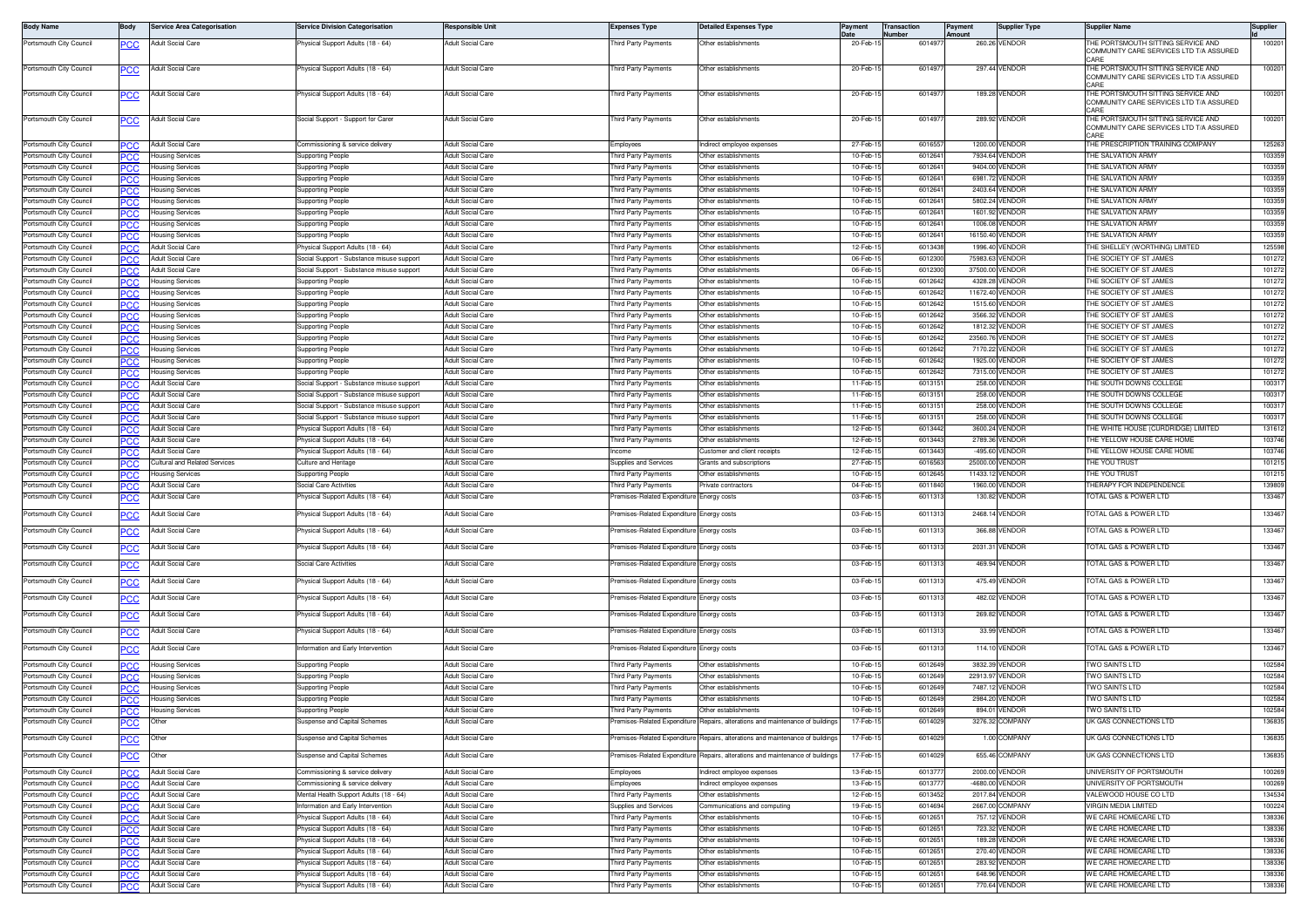| <b>Body Name</b>                                   | Body              | <b>Service Area Categorisation</b>                   | ervice Division Categorisation                                         | lesponsible Unit                                     | <b>Expenses Type</b>                        | <b>Detailed Expenses Type</b>                | Payment              | lumber | <b>Transaction</b> | Payment<br>mount | <b>Supplier Type</b>           | Supplier Name                                | Supplier         |
|----------------------------------------------------|-------------------|------------------------------------------------------|------------------------------------------------------------------------|------------------------------------------------------|---------------------------------------------|----------------------------------------------|----------------------|--------|--------------------|------------------|--------------------------------|----------------------------------------------|------------------|
| Portsmouth City Council                            |                   | Adult Social Care                                    | hysical Support Adults (18 - 64)                                       | <b>Adult Social Care</b>                             | hird Party Payments                         | Other establishments                         | 10-Feb-              |        | 601265             |                  | 469.82 VENDOF                  | WE CARE HOMECARE LTD                         | 13833            |
| Portsmouth City Council                            | ∍сс               | Adult Social Care                                    | hysical Support Adults (18 - 64)                                       | Adult Social Care                                    | hird Party Payments                         | Other establishments                         | 10-Feb-              |        | 601265             |                  | 429.26 VENDOR                  | WE CARE HOMECARE LTD                         | 13833            |
| Portsmouth City Council                            | PCC               | Adult Social Care                                    | hysical Support Adults (18 - 64)                                       | <b>Adult Social Care</b>                             | hird Party Payments                         | Other establishments                         | 10-Feb-              |        | 601265             |                  | 1135.68 VENDOR                 | WE CARE HOMECARE LTD                         | 138336           |
| Portsmouth City Council                            | PCC               | Adult Social Care                                    | ocial Support - Support for Care                                       | Adult Social Care                                    | hird Party Payments                         | Other establishments                         | 10-Feb               |        | 601265             |                  | 72.48 VENDOF                   | <b><i>NE CARE HOMECARE LTD</i></b>           | 13833            |
| Portsmouth City Council<br>Portsmouth City Council | <b>PCC</b>        | Adult Social Care<br>Adult Social Care               | hysical Support Adults (18 - 64)                                       | <b>Adult Social Care</b><br><b>Adult Social Care</b> | hird Party Payments                         | Other establishments<br>Other establishments | 10-Feb-<br>10-Feb-   |        | 6012651<br>601265  |                  | 419.12 VENDOF<br>408.98 VENDOF | WE CARE HOMECARE LTD<br>WE CARE HOMECARE LTD | 13833<br>138336  |
| Portsmouth City Council                            | PCC               | Adult Social Care                                    | hysical Support Adults (18 - 64)<br>hysical Support Adults (18 - 64)   | <b>Adult Social Care</b>                             | hird Party Payments<br>hird Party Payments  | Other establishments                         | 10-Feb-1             |        | 601265             |                  | 304.20 VENDOR                  | WE CARE HOMECARE LTD                         | 138336           |
| Portsmouth City Council                            | PCC               | <b>Adult Social Care</b>                             | hysical Support Adults (18 - 64)                                       | <b>Adult Social Care</b>                             | hird Party Payments                         | Other establishments                         | 10-Feb-1             |        | 601265             |                  | 43.94 VENDOR                   | WE CARE HOMECARE LTD                         | 138336           |
| Portsmouth City Council                            | PCC               | Adult Social Care                                    | hvsical Support Adults (18 - 64)                                       | <b>Adult Social Care</b>                             | hird Party Payments                         | Other establishments                         | 10-Feb-1             |        | 601265             |                  | 243.36 VENDOR                  | WE CARE HOMECARE LTD                         | 138336           |
| Portsmouth City Council                            | PCC               | Adult Social Care                                    | hysical Support Adults (18 - 64)                                       | <b>Adult Social Care</b>                             | hird Party Payments                         | Other establishments                         | 10-Feb-              |        | 601265             |                  | 642.32 VENDOF                  | WE CARE HOMECARE LTE                         | 138336           |
| Portsmouth City Council                            | ∍сс               | Adult Social Care                                    | hysical Support Adults (18 - 64)                                       | Adult Social Care                                    | hird Party Payments                         | Other establishments                         | 10-Feb-              |        | 601265             |                  | 283.92 VENDOF                  | WE CARE HOMECARE LTD                         | 13833            |
| Portsmouth City Council                            | PCC               | Adult Social Care                                    | hysical Support Adults (18 - 64)                                       | <b>Adult Social Care</b>                             | hird Party Payments                         | Other establishments                         | 10-Feb-1             |        | 601265             |                  | 189.28 VENDOR                  | WE CARE HOMECARE LTD                         | 138336           |
| Portsmouth City Council                            | PCC               | Adult Social Care                                    | hysical Support Adults (18 - 64)                                       | <b>Adult Social Care</b>                             | hird Party Payments                         | ther establishments                          | 10-Feb-              |        | 601265             |                  | 209.56 VENDOF                  | WE CARE HOMECARE LTD                         | 138336           |
| Portsmouth City Council                            | <b>PCC</b>        | Adult Social Care                                    | hysical Support Adults (18 - 64)                                       | Adult Social Care                                    | hird Party Payments                         | Other establishments                         | 10-Feb-              |        | 601265             |                  | 378.56 VENDOR                  | WE CARE HOMECARE LTD                         | 13833            |
| Portsmouth City Council                            | ∍сс               | Adult Social Care<br><b>Adult Social Care</b>        | hysical Support Adults (18 - 64)                                       | Adult Social Care<br><b>Adult Social Care</b>        | hird Party Payments                         | Other establishments                         | 10-Feb-<br>10-Feb-1  |        | 601265<br>601265   |                  | 473.20 VENDOF<br>121.68 VENDOR | WE CARE HOMECARE LTD<br>WE CARE HOMECARE LTD | 138336<br>138336 |
| Portsmouth City Council<br>Portsmouth City Council | PCC               | <b>Adult Social Care</b>                             | hysical Support Adults (18 - 64)<br>hvsical Support Adults (18 - 64)   | <b>Adult Social Care</b>                             | hird Party Payments<br>hird Party Payments  | Other establishments<br>Other establishments | 10-Feb-1             |        | 601265             |                  | 121.68 VENDOR                  | WE CARE HOMECARE LTD                         | 138336           |
| Portsmouth City Council                            | PCC               | <b>Adult Social Care</b>                             | hysical Support Adults (18 - 64)                                       | Adult Social Care                                    | hird Party Payments                         | Other establishments                         | 10-Feb-1             |        | 601265             |                  | 463.06 VENDOR                  | <b><i>NE CARE HOMECARE LTD</i></b>           | 138336           |
| Portsmouth City Council                            | ∍сс               | Adult Social Care                                    | hysical Support Adults (18 - 64)                                       | Adult Social Care                                    | hird Party Payments                         | Other establishments                         | 10-Feb-              |        | 601265             |                  | 469.82 VENDOR                  | WE CARE HOMECARE LTE                         | 138336           |
| Portsmouth City Council                            | эсс               | Adult Social Care                                    | hysical Support Adults (18 - 64)                                       | <b>Adult Social Care</b>                             | hird Party Payments                         | Other establishments                         | 10-Feb-1             |        | 601265             |                  | 141.96 VENDOF                  | WE CARE HOMECARE LTD                         | 138336           |
| Portsmouth City Council                            | PCC               | Adult Social Care                                    | ocial Support - Support for Care                                       | <b>Adult Social Care</b>                             | hird Party Payments                         | Other establishments                         | 10-Feb-1             |        | 601265             |                  | 72.48 VENDOR                   | WE CARE HOMECARE LTD                         | 138336           |
| Portsmouth City Council                            | PCC               | Adult Social Care                                    | ocial Support - Support for Carer                                      | Adult Social Care                                    | hird Party Payments                         | Other establishments                         | 10-Feb-              |        | 601265             |                  | 144.96 VENDOF                  | WE CARE HOMECARE LTD                         | 138336           |
| Portsmouth City Council                            | PCC               | Adult Social Care                                    | hysical Support Adults (18 - 64)                                       | Adult Social Care                                    | hird Party Payments                         | Other establishments                         | 10-Feb-              |        | 601265             |                  | 169.00 VENDOR                  | WE CARE HOMECARE LTD                         | 13833            |
| Portsmouth City Council                            |                   | <b>Adult Social Care</b>                             | hysical Support Adults (18 - 64)                                       | <b>Adult Social Care</b>                             | hird Party Payments                         | Other establishments                         | 10-Feb-1             |        | 601265             |                  | 334.62 VENDOF                  | WE CARE HOMECARE LTD                         | 138336           |
| Portsmouth City Council                            | PCC               | Adult Social Care                                    | hysical Support Adults (18 - 64)                                       | <b>Adult Social Care</b>                             | hird Party Payments                         | Other establishments                         | 10-Feb-1             |        | 601265             |                  | 760.50 VENDOR                  | WE CARE HOMECARE LTD                         | 138336           |
| Portsmouth City Council                            |                   | <b>Adult Social Care</b><br><b>Adult Social Care</b> | hvsical Support Adults (18 - 64)                                       | <b>Adult Social Care</b><br>Adult Social Care        | hird Party Payments                         | Other establishments<br>Other establishments | 10-Feb-1<br>10-Feb-  |        | 601265             |                  | 189.28 VENDOR<br>473.20 VENDOF | WE CARE HOMECARE LTD<br>WE CARE HOMECARE LTD | 138336<br>13833  |
| Portsmouth City Council<br>Portsmouth City Council | әсс<br>PCC        | <b>Adult Social Care</b>                             | hysical Support Adults (18 - 64)<br>ocial Support - Support for Carer  | <b>Adult Social Care</b>                             | hird Party Payments<br>hird Party Payments  | Other establishments                         | 10-Feb-              |        | 601265<br>601265   |                  | 289.92 VENDOR                  | WE CARE HOMECARE LTD                         | 138336           |
| Portsmouth City Council                            | әсс               | Adult Social Care                                    | hysical Support Adults (18 - 64)                                       | <b>Adult Social Care</b>                             | hird Party Payments                         | Other establishments                         | 10-Feb-              |        | 601265             |                  | 381.94 VENDOF                  | WE CARE HOMECARE LTD                         | 138336           |
| Portsmouth City Council                            | <b>PCC</b>        | Adult Social Care                                    | hysical Support Adults (18 - 64)                                       | <b>Adult Social Care</b>                             | hird Party Payments                         | Other establishments                         | 10-Feb-              |        | 601265             |                  | 98.02 VENDOF                   | WE CARE HOMECARE LTD                         | 138336           |
| Portsmouth City Council                            |                   | Adult Social Care                                    | hysical Support Adults (18 - 64)                                       | Adult Social Care                                    | hird Party Payments                         | Other establishments                         | 10-Feb-              |        | 601265             |                  | 81.12 VENDOF                   | WE CARE HOMECARE LTE                         | 13833            |
| Portsmouth City Council                            | PCC               | Adult Social Care                                    | hysical Support Adults (18 - 64)                                       | <b>Adult Social Care</b>                             | hird Party Payments                         | Other establishments                         | 10-Feb-1             |        | 6012651            |                  | 33.80 VENDOF                   | WE CARE HOMECARE LTD                         | 13833            |
| Portsmouth City Council                            | ∍сс               | Adult Social Care                                    | hysical Support Adults (18 - 64)                                       | <b>Adult Social Care</b>                             | hird Party Payments                         | Other establishments                         | 10-Feb-              |        | 601265             |                  | 229.84 VENDOF                  | WE CARE HOMECARE LTD                         | 138336           |
| Portsmouth City Council                            | PCC               | Adult Social Care                                    | hysical Support Adults (18 - 64)                                       | <b>Adult Social Care</b>                             | hird Party Payments                         | Other establishments                         | 10-Feb-              |        | 601265             |                  | 169.00 VENDOR                  | WE CARE HOMECARE LTD                         | 138336           |
| Portsmouth City Council                            |                   | <b>Adult Social Care</b>                             | hysical Support Adults (18 - 64)                                       | Adult Social Care                                    | hird Party Payments                         | Other establishments                         | 10-Feb-              |        | 601265             |                  | 567.84 VENDOF                  | WE CARE HOMECARE LTD                         | 138336           |
| Portsmouth City Council                            | РСС               | Adult Social Care                                    | Social Support - Support for Carer                                     | Adult Social Care                                    | hird Party Payments<br>hird Party Payments  | Other establishments                         | 10-Feb-              |        | 601265             |                  | 144.96 VENDOF<br>283.92 VENDOR | WE CARE HOMECARE LTD                         | 13833            |
| Portsmouth City Council<br>Portsmouth City Council | PCC               | Adult Social Care<br>Adult Social Care               | hysical Support Adults (18 - 64)<br>hysical Support Adults (18 - 64)   | <b>Adult Social Care</b><br><b>Adult Social Care</b> | hird Party Payments                         | Other establishments<br>Other establishments | 10-Feb-1<br>10-Feb-1 |        | 601265<br>601265   |                  | 175.76 VENDOF                  | WE CARE HOMECARE LTD<br>WE CARE HOMECARE LTD | 138336<br>138336 |
| Portsmouth City Council                            | PCC<br><b>PCC</b> | Adult Social Care                                    | hysical Support Adults (18 - 64)                                       | Adult Social Care                                    | hird Party Payments                         | Other establishments                         | 10-Feb-              |        | 601265             |                  | 189.28 VENDOR                  | WE CARE HOMECARE LTD                         | 138336           |
| Portsmouth City Council                            | PCC               | Adult Social Care                                    | hysical Support Adults (18 - 64)                                       | Adult Social Care                                    | hird Party Payments                         | Other establishments                         | 10-Feb-              |        | 601265             |                  | 209.56 VENDOF                  | WE CARE HOMECARE LTD                         | 138336           |
| Portsmouth City Council                            | PCC               | <b>Adult Social Care</b>                             | hvsical Support Adults (18 - 64)                                       | <b>Adult Social Care</b>                             | nird Party Payments                         | Other establishments                         | 10-Feb-1             |        | 601265             |                  | 1324.96 VENDOF                 | WE CARE HOMECARE LTD                         | 138336           |
| Portsmouth City Council                            | ٥СС               | <b>Adult Social Care</b>                             | hysical Support Adults (18 - 64)                                       | <b>Adult Social Care</b>                             | hird Party Payments                         | Other establishments                         | 10-Feb-1             |        | 601265             |                  | 135.20 VENDOF                  | WE CARE HOMECARE LTD                         | 138336           |
| Portsmouth City Council                            | PCC               | Adult Social Care                                    | hysical Support Adults (18 - 64)                                       | Adult Social Care                                    | hird Party Payments                         | Other establishments                         | 10-Feb-1             |        | 601265             |                  | 283.92 VENDOR                  | WE CARE HOMECARE LTD                         | 138336           |
| Portsmouth City Council                            |                   | Adult Social Care                                    | hysical Support Adults (18 - 64)                                       | Adult Social Care                                    | hird Party Payments                         | Other establishments                         | 10-Feb-              |        | 601265             |                  | 189.28 VENDOF                  | WE CARE HOMECARE LTD                         | 138336           |
| Portsmouth City Council                            | әсс               | Adult Social Care                                    | hysical Support Adults (18 - 64)                                       | Adult Social Care                                    | hird Party Payments                         | Other establishments                         | 10-Feb-              |        | 601265             |                  | 185.90 VENDOF                  | <b><i>NE CARE HOMECARE LTD</i></b>           | 13833            |
| Portsmouth City Council                            | PCC               | Adult Social Care                                    | hysical Support Adults (18 - 64)                                       | <b>Adult Social Care</b>                             | hird Party Payments                         | Other establishments                         | 10-Feb-1             |        | 601265             |                  | 304.20 VENDOF                  | WE CARE HOMECARE LTD                         | 138336           |
| Portsmouth City Council<br>Portsmouth City Council | PCC<br>PCC        | Adult Social Care<br>Adult Social Care               | Social Support - Support for Care<br>hysical Support Adults (18 - 64)  | <b>Adult Social Care</b><br>Adult Social Care        | hird Party Payments<br>hird Party Payments  | Other establishments<br>Other establishments | 10-Feb-1<br>10-Feb-  |        | 601265<br>601265   |                  | 217.44 VENDOR<br>567.84 VENDOR | WE CARE HOMECARE LTD<br>WE CARE HOMECARE LTD | 138336<br>138336 |
| Portsmouth City Council                            |                   | <b>Adult Social Care</b>                             | hysical Support Adults (18 - 64)                                       | <b>Adult Social Care</b>                             | hird Party Payments                         | Other establishments                         | 10-Feb-1             |        | 601265             |                  | 20.28 VENDOR                   | WE CARE HOMECARE LTD                         | 138336           |
| Portsmouth City Council                            | PCC               | <b>Adult Social Care</b>                             | hysical Support Adults (18 - 64)                                       | <b>Adult Social Care</b>                             | nird Party Payments                         | Other establishments                         | 10-Feb-1             |        | 601265             |                  | 351.52 VENDOR                  | WE CARE HOMECARE LTD                         | 138336           |
| Portsmouth City Council                            |                   | Adult Social Care                                    | hysical Support Adults (18 - 64)                                       | <b>Adult Social Care</b>                             | hird Party Payments                         | Other establishments                         | 10-Feb-              |        | 601265             |                  | 726.70 VENDOR                  | WE CARE HOMECARE LTD                         | 138336           |
| Portsmouth City Council                            | ∍сс               | Adult Social Care                                    | Social Support - Support for Carer                                     | Adult Social Care                                    | hird Party Payments                         | Other establishments                         | 10-Feb-1             |        | 601265             |                  | 289.92 VENDOR                  | WE CARE HOMECARE LTD                         | 138336           |
| Portsmouth City Council                            | PCC               | <b>Adult Social Care</b>                             | hysical Support Adults (18 - 64)                                       | <b>Adult Social Care</b>                             | hird Party Payments                         | Other establishments                         | 10-Feb-1             |        | 601265             |                  | 175.76 VENDOR                  | WE CARE HOMECARE LTD                         | 138336           |
| Portsmouth City Council                            |                   | <b>Adult Social Care</b>                             | hysical Support Adults (18 - 64)                                       | Adult Social Care                                    | hird Party Payments                         | Other establishments                         | 10-Feb-              |        | 601265             |                  | 473.20 VENDOF                  | <b><i>NE CARE HOMECARE LTD</i></b>           | 13833            |
| Portsmouth City Council<br>Portsmouth City Council | <b>PCC</b>        | Adult Social Care<br>Adult Social Care               | hysical Support Adults (18 - 64)                                       | <b>Adult Social Care</b><br><b>Adult Social Care</b> | hird Party Payments                         | Other establishments<br>Other establishments | 10-Feb-<br>10-Feb-   |        | 601265<br>601265   |                  | 567.84 VENDOR<br>144.96 VENDOF | WE CARE HOMECARE LTD<br>WE CARE HOMECARE LTD | 138336<br>138336 |
| Portsmouth City Council                            | PCC<br>PCC        | Adult Social Care                                    | ocial Support - Support for Carer<br>hysical Support Adults (18 - 64)  | Adult Social Care                                    | hird Party Payments<br>hird Party Payments  | Other establishments                         | 10-Feb-              |        | 601265             |                  | 473.20 VENDOR                  | WE CARE HOMECARE LTD                         | 138336           |
| Portsmouth City Council                            |                   | Adult Social Care                                    | hysical Support Adults (18 - 64)                                       | <b>Adult Social Care</b>                             | hird Party Payments                         | Other establishments                         | 10-Feb-              |        | 601265             |                  | 368.42 VENDOF                  | WE CARE HOMECARE LTD                         | 138336           |
| Portsmouth City Council                            | PCC               | Adult Social Care                                    | hysical Support Adults (18 - 64)                                       | <b>Adult Social Care</b>                             | hird Party Payments                         | Other establishments                         | 10-Feb-              |        | 601265             |                  | 334.62 VENDOR                  | WE CARE HOMECARE LTD                         | 138336           |
| Portsmouth City Council                            | ∍сс               | Adult Social Care                                    | hysical Support Adults (18 - 64)                                       | Adult Social Care                                    | hird Party Payments                         | Other establishments                         | 10-Feb-1             |        | 601265             |                  | 459.68 VENDOF                  | WE CARE HOMECARE LTD                         | 138336           |
| Portsmouth City Council                            | PCC               | Adult Social Care                                    | hysical Support Adults (18 - 64)                                       | Adult Social Care                                    | hird Party Payments                         | Other establishments                         | 10-Feb-1             |        | 601265             |                  | 206.18 VENDOR                  | WE CARE HOMECARE LTD                         | 138336           |
| Portsmouth City Council                            | PCC               | Adult Social Care                                    | hysical Support Adults (18 - 64)                                       | Adult Social Care                                    | hird Party Payments                         | Other establishments                         | 10-Feb-1             |        | 601265             |                  | 256.88 VENDOR                  | WE CARE HOMECARE LTD                         | 138336           |
| Portsmouth City Council                            | PCC               | Adult Social Care                                    | hysical Support Adults (18 - 64)                                       | Adult Social Care                                    | hird Party Payments                         | ther establishments                          | 10-Feb-1             |        | 601265             |                  | 37.18 VENDOR                   | WE CARE HOMECARE LTD                         | 138336           |
| Portsmouth City Council                            | <b>PCC</b>        | Adult Social Care                                    | Social Support - Support for Carer                                     | Adult Social Care                                    | hird Party Payments                         | Other establishments                         | 10-Feb-              |        | 601265             |                  | 72.48 VENDOR                   | WE CARE HOMECARE LTD                         | 138336           |
| Portsmouth City Council<br>Portsmouth City Council | PCC               | <b>Adult Social Care</b><br><b>Adult Social Care</b> | Social Support - Support for Carer<br>hysical Support Adults (18 - 64) | Adult Social Care<br>Adult Social Care               | Third Party Payments<br>hird Party Payments | Other establishments<br>Other establishments | 10-Feb-1<br>16-Feb-1 |        | 601265<br>6013934  |                  | 48.32 VENDOR<br>101.40 VENDOR  | WE CARE HOMECARE LTD<br>WE CARE HOMECARE LTD | 138336<br>138336 |
| Portsmouth City Council                            | PCC               | <b>Adult Social Care</b>                             | hysical Support Adults (18 - 64)                                       | <b>Adult Social Care</b>                             | hird Party Payments                         | Other establishments                         | 16-Feb-1             |        | 6013934            |                  | 263.64 VENDOR                  | WE CARE HOMECARE LTD                         | 138336           |
| Portsmouth City Council                            | PCC               | <b>Adult Social Care</b>                             | <b>Social Support - Support for Carer</b>                              | Adult Social Care                                    | hird Party Payments                         | Other establishments                         | 16-Feb-1             |        | 6013934            |                  | 253.68 VENDOR                  | WE CARE HOMECARE LTD                         | 138336           |
| Portsmouth City Council                            | ∍сс               | Adult Social Care                                    | hysical Support Adults (18 - 64)                                       | Adult Social Care                                    | hird Party Payments                         | Other establishments                         | 16-Feb-1             |        | 6013934            |                  | 162.24 VENDOR                  | WE CARE HOMECARE LTD                         | 138336           |
| Portsmouth City Council                            | PCC               | Adult Social Care                                    | hysical Support Adults (18 - 64)                                       | Adult Social Care                                    | hird Party Payments                         | Other establishments                         | 16-Feb-1             |        | 6013934            |                  | 371.80 VENDOR                  | WE CARE HOMECARE LTD                         | 138336           |
| Portsmouth City Council                            | PCC               | Adult Social Care                                    | hysical Support Adults (18 - 64)                                       | Adult Social Care                                    | hird Party Payments                         | Other establishments                         | 16-Feb-1             |        | 6013934            |                  | 155.48 VENDOR                  | WE CARE HOMECARE LTD                         | 138336           |
| Portsmouth City Council                            | PCC               | Adult Social Care                                    | hysical Support Adults (18 - 64)                                       | Adult Social Care                                    | hird Party Payments                         | Other establishments                         | 16-Feb-1             |        | 6013934            |                  | 368.42 VENDOR                  | WE CARE HOMECARE LTD                         | 138336           |
| Portsmouth City Council                            | <b>PCC</b>        | Adult Social Care                                    | <sup>2</sup> hysical Support Adults (18 - 64)                          | Adult Social Care                                    | hird Party Payments                         | Other establishments                         | 16-Feb-1             |        | 6013934            |                  | 182.52 VENDOR                  | WE CARE HOMECARE LTD                         | 138336           |
| Portsmouth City Council                            | ∍сс               | Adult Social Care                                    | <sup>2</sup> hysical Support Adults (18 - 64)                          | Adult Social Care                                    | Third Party Payments                        | Other establishments                         | 16-Feb-1             |        | 6013934            |                  | 189.28 VENDOR                  | WE CARE HOMECARE LTD                         | 138336           |
| Portsmouth City Council                            | <b>PCC</b>        | Adult Social Care                                    | hysical Support Adults (18 - 64)                                       | <b>Adult Social Care</b>                             | hird Party Payments                         | Other establishments                         | 16-Feb-1             |        | 6013934            |                  | 932.88 VENDOR                  | WE CARE HOMECARE LTD                         | 138336           |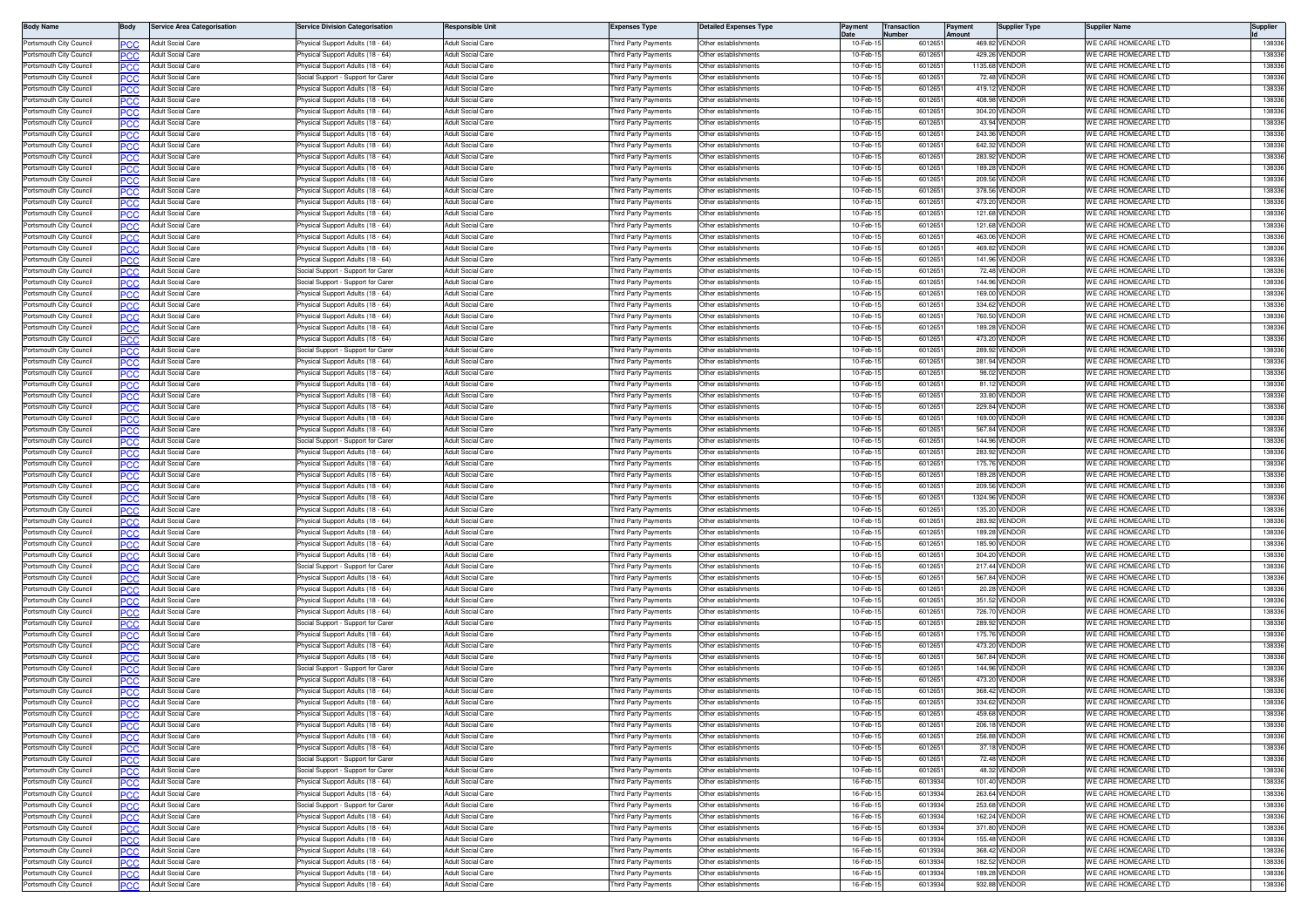| <b>Body Name</b>                                   | Body              | <b>Service Area Categorisation</b>                   | ervice Division Categorisation                                        | lesponsible Unit                                     | Expenses Type                               | <b>Detailed Expenses Type</b>                | Payment              | lumber | <b>Transaction</b> | Payment<br>∆m∩uni | <b>Supplier Type</b>           | Supplier Name                                | Supplier         |
|----------------------------------------------------|-------------------|------------------------------------------------------|-----------------------------------------------------------------------|------------------------------------------------------|---------------------------------------------|----------------------------------------------|----------------------|--------|--------------------|-------------------|--------------------------------|----------------------------------------------|------------------|
| Portsmouth City Council                            |                   | Adult Social Care                                    | hysical Support Adults (18 - 64)                                      | <b>Adult Social Care</b>                             | hird Party Payments                         | Other establishments                         | 16-Feb-              |        | 6013934            |                   | 378.56 VENDOF                  | WE CARE HOMECARE LTD                         | 13833            |
| Portsmouth City Council                            | PCC               | Adult Social Care                                    | hysical Support Adults (18 - 64)                                      | Adult Social Care                                    | hird Party Payments                         | Other establishments                         | 16-Feb-1             |        | 6013934            |                   | 13.52 VENDOF                   | WE CARE HOMECARE LTD                         | 13833            |
| Portsmouth City Council                            | PCC               | Adult Social Care                                    | hysical Support Adults (18 - 64)                                      | <b>Adult Social Care</b>                             | hird Party Payments                         | Other establishments                         | 16-Feb-1             |        | 6013934            |                   | 20.28 VENDOR                   | WE CARE HOMECARE LTD                         | 138336           |
| Portsmouth City Council                            | PCC               | Adult Social Care                                    | hysical Support Adults (18 - 64)                                      | <b>Adult Social Care</b>                             | hird Party Payments                         | Other establishments                         | 16-Feb-              |        | 601393             |                   | 459.68 VENDOF                  | WE CARE HOMECARE LTD                         | 13833            |
| Portsmouth City Council<br>Portsmouth City Council | <b>PCC</b>        | Adult Social Care<br>Adult Social Care               | hysical Support Adults (18 - 64)<br>hysical Support Adults (18 - 64)  | <b>Adult Social Care</b><br><b>Adult Social Care</b> | hird Party Payments                         | Other establishments<br>Other establishments | 16-Feb-1<br>16-Feb-1 |        | 6013934<br>6013934 |                   | 378.56 VENDOF<br>155.48 VENDOF | WE CARE HOMECARE LTD<br>WE CARE HOMECARE LTD | 138336<br>138336 |
| Portsmouth City Council                            | PCC               | Adult Social Care                                    | hysical Support Adults (18 - 64)                                      | <b>Adult Social Care</b>                             | hird Party Payments<br>hird Party Payments  | Other establishments                         | 16-Feb-1             |        | 6013934            |                   | 567.84 VENDOF                  | WE CARE HOMECARE LTD                         | 138336           |
| Portsmouth City Council                            | PCC               | Adult Social Care                                    | hysical Support Adults (18 - 64)                                      | <b>Adult Social Care</b>                             | hird Party Payments                         | Other establishments                         | 16-Feb-              |        | 6013934            |                   | 371.80 VENDOR                  | WE CARE HOMECARE LTD                         | 138336           |
| Portsmouth City Council                            | PCC               | Adult Social Care                                    | hysical Support Adults (18 - 64)                                      | Adult Social Care                                    | hird Party Payments                         | Other establishments                         | 16-Feb-1             |        | 6013934            |                   | 794.30 VENDOR                  | WE CARE HOMECARE LTD                         | 138336           |
| Portsmouth City Council                            | ∍сс               | Adult Social Care                                    | hysical Support Adults (18 - 64)                                      | <b>Adult Social Care</b>                             | hird Party Payments                         | Other establishments                         | 16-Feb-              |        | 6013934            |                   | 1382.42 VENDOR                 | WE CARE HOMECARE LTE                         | 138336           |
| Portsmouth City Council                            | ∍сс               | Adult Social Care                                    | hysical Support Adults (18 - 64)                                      | Adult Social Care                                    | hird Party Payments                         | Other establishments                         | 16-Feb-              |        | 6013934            |                   | 936.26 VENDOF                  | WE CARE HOMECARE LTD                         | 138336           |
| Portsmouth City Council                            | PCC               | Adult Social Care                                    | hysical Support Adults (18 - 64)                                      | <b>Adult Social Care</b>                             | hird Party Payments                         | Other establishments                         | 16-Feb-1             |        | 6013934            |                   | 824.72 VENDOR                  | WE CARE HOMECARE LTD                         | 138336           |
| Portsmouth City Council                            | PCC               | Adult Social Care                                    | hysical Support Adults (18 - 64)                                      | <b>Adult Social Care</b>                             | hird Party Payments                         | Other establishments                         | 16-Feb-1             |        | 6013934            |                   | 270.40 VENDOF                  | WE CARE HOMECARE LTD                         | 138336           |
| Portsmouth City Council                            | <b>PCC</b>        | Adult Social Care                                    | hysical Support Adults (18 - 64)                                      | Adult Social Care                                    | hird Party Payments                         | Other establishments                         | 16-Feb-              |        | 6013934            |                   | 135,20 VENDOF                  | WE CARE HOMECARE LTD                         | 13833            |
| Portsmouth City Council                            | PCC               | Adult Social Care                                    | hysical Support Adults (18 - 64)                                      | Adult Social Care                                    | hird Party Payments                         | Other establishments                         | 16-Feb-              |        | 6013934            |                   | 128.44 VENDOF                  | WE CARE HOMECARE LTD                         | 138336           |
| Portsmouth City Council<br>Portsmouth City Council | PCC               | <b>Adult Social Care</b><br><b>Adult Social Care</b> | hysical Support Adults (18 - 64)<br>hvsical Support Adults (18 - 64)  | <b>Adult Social Care</b><br><b>Adult Social Care</b> | hird Party Payments<br>hird Party Payments  | Other establishments<br>Other establishments | 16-Feb-1<br>16-Feb-1 |        | 6013934<br>6013934 |                   | 27.04 VENDOR<br>47.32 VENDOR   | WE CARE HOMECARE LTD<br>WE CARE HOMECARE LTD | 138336<br>138336 |
| Portsmouth City Council                            |                   | Adult Social Care                                    | hysical Support Adults (18 - 64)                                      | Adult Social Care                                    | hird Party Payments                         | Other establishments                         | 16-Feb-1             |        | 6013934            |                   | 1514.24 VENDOR                 | WE CARE HOMECARE LTD                         | 138336           |
| Portsmouth City Council                            | PCC<br>PCC        | Adult Social Care                                    | hysical Support Adults (18 - 64)                                      | Adult Social Care                                    | hird Party Payments                         | Other establishments                         | 16-Feb-              |        | 6013934            |                   | 175.76 VENDOR                  | WE CARE HOMECARE LTD                         | 138336           |
| Portsmouth City Council                            | ∍сс               | Adult Social Care                                    | hysical Support Adults (18 - 64)                                      | <b>Adult Social Care</b>                             | hird Party Payments                         | Other establishments                         | 16-Feb-1             |        | 6013934            |                   | 1490.58 VENDOF                 | WE CARE HOMECARE LTD                         | 138336           |
| Portsmouth City Council                            | PCC.              | Adult Social Care                                    | hysical Support Adults (18 - 64)                                      | <b>Adult Social Care</b>                             | hird Party Payments                         | Other establishments                         | 16-Feb-1             |        | 6013934            |                   | 162.24 VENDOR                  | WE CARE HOMECARE LTD                         | 138336           |
| Portsmouth City Council                            | PCC               | Adult Social Care                                    | hysical Support Adults (18 - 64)                                      | Adult Social Care                                    | hird Party Payments                         | Other establishments                         | 16-Feb-              |        | 601393             |                   | 175.76 VENDOF                  | WE CARE HOMECARE LTD                         | 138336           |
| Portsmouth City Council                            | PCC               | Adult Social Care                                    | hysical Support Adults (18 - 64)                                      | Adult Social Care                                    | hird Party Payments                         | Other establishments                         | 16-Feb-1             |        | 6013934            |                   | 87.88 VENDOR                   | WE CARE HOMECARE LTD                         | 138336           |
| Portsmouth City Council                            |                   | <b>Adult Social Care</b>                             | Social Support - Support for Care                                     | <b>Adult Social Care</b>                             | hird Party Payments                         | Other establishments                         | 16-Feb-1             |        | 6013934            |                   | 253.68 VENDOF                  | WE CARE HOMECARE LTD                         | 138336           |
| Portsmouth City Council                            | PCC               | Adult Social Care                                    | hysical Support Adults (18 - 64)                                      | <b>Adult Social Care</b>                             | hird Party Payments                         | Other establishments                         | 16-Feb-1             |        | 6013934            |                   | 375.18 VENDOR                  | WE CARE HOMECARE LTD                         | 138336           |
| Portsmouth City Council                            |                   | Adult Social Care                                    | hysical Support Adults (18 - 64)                                      | <b>Adult Social Care</b>                             | hird Party Payments                         | Other establishments                         | 16-Feb-1             |        | 6013934            |                   | 283.92 VENDOR                  | WE CARE HOMECARE LTD                         | 138336           |
| Portsmouth City Council                            | PCC               | <b>Adult Social Care</b>                             | hysical Support Adults (18 - 64)                                      | Adult Social Care                                    | hird Party Payments                         | Other establishments                         | 16-Feb-              |        | 6013934            |                   | 277.16 VENDOR                  | WE CARE HOMECARE LTD                         | 13833            |
| Portsmouth City Council<br>Portsmouth City Council | PCC               | <b>Adult Social Care</b><br>Adult Social Care        | hysical Support Adults (18 - 64)<br>hysical Support Adults (18 - 64)  | <b>Adult Social Care</b><br><b>Adult Social Care</b> | hird Party Payments<br>hird Party Payments  | Other establishments<br>Other establishments | 16-Feb-<br>16-Feb-   |        | 6013934<br>601393  |                   | 175.76 VENDOR<br>81.12 VENDOF  | WE CARE HOMECARE LTD<br>WE CARE HOMECARE LTD | 138336<br>138336 |
| Portsmouth City Council                            | ∍сс<br><b>PCC</b> | Adult Social Care                                    | hysical Support Adults (18 - 64)                                      | <b>Adult Social Care</b>                             | hird Party Payments                         | Other establishments                         | 16-Feb-              |        | 6013934            |                   | 13.52 VENDOR                   | WE CARE HOMECARE LTD                         | 138336           |
| Portsmouth City Council                            | PCC               | Adult Social Care                                    | hysical Support Adults (18 - 64)                                      | Adult Social Care                                    | hird Party Payments                         | Other establishments                         | 16-Feb-              |        | 601393             |                   | 13.52 VENDOF                   | WE CARE HOMECARE LTD                         | 138336           |
| Portsmouth City Council                            | PCC               | <b>Adult Social Care</b>                             | hysical Support Adults (18 - 64)                                      | Adult Social Care                                    | hird Party Payments                         | Other establishments                         | 16-Feb-1             |        | 6013934            |                   | 165.62 VENDOR                  | WE CARE HOMECARE LTD                         | 138336           |
| Portsmouth City Council                            | PCC               | Adult Social Care                                    | hysical Support Adults (18 - 64)                                      | <b>Adult Social Care</b>                             | hird Party Payments                         | Other establishments                         | 16-Feb-              |        | 6013934            |                   | 81.12 VENDOR                   | WE CARE HOMECARE LTD                         | 138336           |
| Portsmouth City Council                            | PCC               | <b>Adult Social Care</b>                             | hysical Support Adults (18 - 64)                                      | <b>Adult Social Care</b>                             | hird Party Payments                         | Other establishments                         | 16-Feb-              |        | 601393             |                   | 94.64 VENDOF                   | WE CARE HOMECARE LTD                         | 138336           |
| Portsmouth City Council                            |                   | Adult Social Care                                    | hysical Support Adults (18 - 64)                                      | <b>Adult Social Care</b>                             | hird Party Payments                         | Other establishments                         | 16-Feb-              |        | 601393             |                   | 1433.12 VENDOR                 | WE CARE HOMECARE LTD                         | 138336           |
| Portsmouth City Council                            | РСС               | Adult Social Care                                    | hysical Support Adults (18 - 64)                                      | <b>Adult Social Care</b>                             | hird Party Payments                         | Other establishments                         | 16-Feb-              |        | 6013934            |                   | 128,44 VENDOF                  | WE CARE HOMECARE LTD                         | 138336           |
| Portsmouth City Council                            | PCC               | Adult Social Care                                    | hysical Support Adults (18 - 64)                                      | <b>Adult Social Care</b>                             | hird Party Payments                         | Other establishments                         | 16-Feb-1             |        | 6013934            |                   | 212.94 VENDOR                  | WE CARE HOMECARE LTD                         | 138336           |
| Portsmouth City Council                            | PCC               | Adult Social Care                                    | hysical Support Adults (18 - 64)                                      | <b>Adult Social Care</b>                             | hird Party Payments                         | Other establishments                         | 16-Feb-1             |        | 6013934            |                   | 169.00 VENDOF                  | WE CARE HOMECARE LTD                         | 138336<br>138336 |
| Portsmouth City Council<br>Portsmouth City Council | <b>PCC</b>        | Adult Social Care<br>Adult Social Care               | hysical Support Adults (18 - 64)<br>hysical Support Adults (18 - 64)  | Adult Social Care<br>Adult Social Care               | hird Party Payments<br>hird Party Payments  | Other establishments<br>Other establishments | 16-Feb-<br>16-Feb-   |        | 601393<br>601393   |                   | 189.28 VENDOR<br>74.36 VENDOF  | WE CARE HOMECARE LTD<br>WE CARE HOMECARE LTD | 138336           |
| Portsmouth City Council                            | PCC<br>PCC        | <b>Adult Social Care</b>                             | hvsical Support Adults (18 - 64)                                      | <b>Adult Social Care</b>                             | nird Party Payments                         | Other establishments                         | 16-Feb-1             |        | 6013934            |                   | 81.12 VENDOF                   | WE CARE HOMECARE LTD                         | 138336           |
| Portsmouth City Council                            | ∍сс               | <b>Adult Social Care</b>                             | hysical Support Adults (18 - 64)                                      | <b>Adult Social Care</b>                             | hird Party Payments                         | Other establishments                         | 16-Feb-1             |        | 6013934            |                   | 283.92 VENDOF                  | WE CARE HOMECARE LTD                         | 138336           |
| Portsmouth City Council                            | PCC               | Adult Social Care                                    | hysical Support Adults (18 - 64)                                      | Adult Social Care                                    | hird Party Payments                         | Other establishments                         | 16-Feb-1             |        | 6013934            |                   | 314.34 VENDOR                  | WE CARE HOMECARE LTD                         | 138336           |
| Portsmouth City Council                            |                   | Adult Social Care                                    | hysical Support Adults (18 - 64)                                      | Adult Social Care                                    | hird Party Payments                         | Other establishments                         | 16-Feb-              |        | 601393             |                   | 757.12 VENDOR                  | WE CARE HOMECARE LTD                         | 138336           |
| Portsmouth City Council                            | эсс               | Adult Social Care                                    | hysical Support Adults (18 - 64)                                      | Adult Social Care                                    | hird Party Payments                         | Other establishments                         | 16-Feb-1             |        | 601393             |                   | 378.56 VENDOF                  | WE CARE HOMECARE LTD                         | 138336           |
| Portsmouth City Council                            | PCC               | Adult Social Care                                    | hysical Support Adults (18 - 64)                                      | <b>Adult Social Care</b>                             | hird Party Payments                         | Other establishments                         | 16-Feb-1             |        | 6013934            |                   | 185.90 VENDOR                  | WE CARE HOMECARE LTD                         | 138336           |
| Portsmouth City Council                            | PCC               | Adult Social Care                                    | hysical Support Adults (18 - 64)                                      | <b>Adult Social Care</b>                             | hird Party Payments                         | Other establishments                         | 16-Feb-1             |        | 6013934            |                   | 814.58 VENDOR                  | WE CARE HOMECARE LTD                         | 138336           |
| Portsmouth City Council                            | PCC               | Adult Social Care                                    | hysical Support Adults (18 - 64)                                      | Adult Social Care                                    | hird Party Payments                         | Other establishments                         | 16-Feb-1             |        | 601393             |                   | 121.68 VENDOR<br>81.12 VENDOF  | WE CARE HOMECARE LTD                         | 138336           |
| Portsmouth City Council<br>Portsmouth City Council |                   | Adult Social Care<br><b>Adult Social Care</b>        | hysical Support Adults (18 - 64)<br>hysical Support Adults (18 - 64)  | <b>Adult Social Care</b><br><b>Adult Social Care</b> | 'hird Party Payments<br>nird Party Payments | Other establishments<br>Other establishments | 16-Feb-<br>16-Feb-1  |        | 601393<br>6013934  |                   | 196.04 VENDOR                  | WE CARE HOMECARE LTD<br>WE CARE HOMECARE LTD | 138336<br>138336 |
| Portsmouth City Council                            | PCC               | <b>Adult Social Care</b>                             | hysical Support Adults (18 - 64)                                      | <b>Adult Social Care</b>                             | hird Party Payments                         | Other establishments                         | 16-Feb-1             |        | 6013934            |                   | 162.24 VENDOR                  | WE CARE HOMECARE LTD                         | 138336           |
| Portsmouth City Council                            | PCC               | Adult Social Care                                    | hysical Support Adults (18 - 64)                                      | Adult Social Care                                    | hird Party Payments                         | Other establishments                         | 16-Feb-1             |        | 601393             |                   | 243.36 VENDOR                  | WE CARE HOMECARE LTD                         | 138336           |
| Portsmouth City Council                            | PCC               | <b>Adult Social Care</b>                             | ocial Support - Support for Carer                                     | <b>Adult Social Care</b>                             | hird Party Payments                         | Other establishments                         | 16-Feb-              |        | 601393             |                   | 241.60 VENDOR                  | WE CARE HOMECARE LTD                         | 138336           |
| Portsmouth City Council                            |                   | Adult Social Care                                    | hysical Support Adults (18 - 64)                                      | Adult Social Care                                    | hird Party Payments                         | Other establishments                         | 16-Feb-              |        | 601393             |                   | 662.48 VENDOF                  | WE CARE HOMECARE LTD                         | 138336           |
| Portsmouth City Council                            | <b>PCC</b>        | Adult Social Care                                    | hysical Support Adults (18 - 64)                                      | <b>Adult Social Care</b>                             | hird Party Payments                         | Other establishments                         | 16-Feb-1             |        | 6013934            |                   | 540.80 VENDOR                  | WE CARE HOMECARE LTD                         | 138336           |
| Portsmouth City Council                            | PCC               | Adult Social Care                                    | hysical Support Adults (18 - 64)                                      | <b>Adult Social Care</b>                             | hird Party Payments                         | Other establishments                         | 16-Feb-1             |        | 6013934            |                   | 378.56 VENDOF                  | WE CARE HOMECARE LTD                         | 138336           |
| Portsmouth City Council                            | PCC               | Adult Social Care                                    | hysical Support Adults (18 - 64)                                      | Adult Social Care                                    | hird Party Payments                         | Other establishments                         | 16-Feb-              |        | 601393             |                   | 27.04 VENDOR                   | WE CARE HOMECARE LTD                         | 138336           |
| Portsmouth City Council<br>Portsmouth City Council |                   | <b>Adult Social Care</b>                             | hysical Support Adults (18 - 64)<br>Social Support - Support for Care | <b>Adult Social Care</b>                             | hird Party Payments                         | Other establishments                         | 16-Feb-              |        | 601393             |                   | 283.92 VENDOF                  | WE CARE HOMECARE LTD<br>WE CARE HOMECARE LTD | 138336           |
| Portsmouth City Council                            | PCC               | Adult Social Care<br>Adult Social Care               | hysical Support Adults (18 - 64)                                      | <b>Adult Social Care</b><br><b>Adult Social Care</b> | hird Party Payments<br>hird Party Payments  | Other establishments<br>Other establishments | 16-Feb-<br>16-Feb-1  |        | 601393<br>6013934  |                   | 289.92 VENDOF<br>520.52 VENDOF | WE CARE HOMECARE LTD                         | 138336<br>138336 |
| Portsmouth City Council                            | ∍сс<br>PCC        | Adult Social Care                                    | ocial Support - Support for Carer                                     | Adult Social Care                                    | hird Party Payments                         | Other establishments                         | 16-Feb-1             |        | 6013934            |                   | 253.68 VENDOR                  | WE CARE HOMECARE LTD                         | 138336           |
| Portsmouth City Council                            | PCC               | Adult Social Care                                    | hysical Support Adults (18 - 64)                                      | Adult Social Care                                    | hird Party Payments                         | Other establishments                         | 10-Feb-1             |        | 601265             |                   | -98.02 VENDOR                  | WE CARE HOMECARE LTD                         | 138336           |
| Portsmouth City Council                            | PCC               | Adult Social Care                                    | hysical Support Adults (18 - 64)                                      | Adult Social Care                                    | hird Party Payments                         | ther establishments                          | 11-Feb-1             |        | 6013164            |                   | -236.60 VENDOR                 | WE CARE HOMECARE LTD                         | 138336           |
| Portsmouth City Council                            | <b>PCC</b>        | Adult Social Care                                    | <sup>9</sup> hysical Support Adults (18 - 64)                         | Adult Social Care                                    | hird Party Payments                         | Other establishments                         | 13-Feb-              |        | 601378             |                   | -96.64 VENDOR                  | WE CARE HOMECARE LTD                         | 138336           |
| Portsmouth City Council                            | PCC               | <b>Adult Social Care</b>                             | Social Support - Support for Carer                                    | Adult Social Care                                    | Third Party Payments                        | Other establishments                         | 10-Feb-1             |        | 601265             |                   | -108.72 VENDOR                 | WE CARE HOMECARE LTD                         | 138336           |
| Portsmouth City Council                            | PCC               | <b>Adult Social Care</b>                             | hysical Support Adults (18 - 64)                                      | Adult Social Care                                    | hird Party Payments                         | Other establishments                         | 13-Feb-1             |        | 601378             |                   | -114.92 VENDOR                 | WE CARE HOMECARE LTD                         | 138336           |
| Portsmouth City Council                            |                   | <b>Adult Social Care</b>                             | hysical Support Adults (18 - 64)                                      | <b>Adult Social Care</b>                             | hird Party Payments                         | Other establishments                         | 25-Feb-1             |        | 6015950            |                   | -27.04 VENDOR                  | WE CARE HOMECARE LTD                         | 138336           |
| Portsmouth City Council                            | PCC               | <b>Adult Social Care</b>                             | hysical Support Adults (18 - 64)                                      | <b>Adult Social Care</b>                             | hird Party Payments                         | Other establishments                         | 24-Feb-1             |        | 6015157            |                   | 469.82 VENDOR                  | WE CARE HOMECARE LTD                         | 138336           |
| Portsmouth City Council                            | ∍сс               | Adult Social Care                                    | hysical Support Adults (18 - 64)                                      | Adult Social Care                                    | hird Party Payments                         | Other establishments                         | 10-Feb-1             |        | 601265             |                   | 148.72 VENDOR                  | WE CARE HOMECARE LTD                         | 138336           |
| Portsmouth City Council                            | PCC               | Adult Social Care<br>Adult Social Care               | Social Support - Support for Carer                                    | Adult Social Care<br>Adult Social Care               | hird Party Payments                         | Other establishments<br>Other establishments | 10-Feb-1<br>10-Feb-1 |        | 601265<br>601265   |                   | 181.20 VENDOR<br>48.32 VENDOR  | WE CARE HOMECARE LTD<br>WE CARE HOMECARE LTD | 138336<br>138336 |
| Portsmouth City Council<br>Portsmouth City Council | PCC               | Adult Social Care                                    | ocial Support - Support for Carer<br>hysical Support Adults (18 - 64) | Adult Social Care                                    | hird Party Payments<br>hird Party Payments  | Other establishments                         | 10-Feb-1             |        | 601265             |                   | 216.32 VENDOR                  | WE CARE HOMECARE LTD                         | 138336           |
| Portsmouth City Council                            | PCC<br><b>PCC</b> | Adult Social Care                                    | <sup>2</sup> hysical Support Adults (18 - 64)                         | Adult Social Care                                    | hird Party Payments                         | Other establishments                         | 18-Feb-1             |        | 6014557            |                   | 54.08 VENDOR                   | WE CARE HOMECARE LTD                         | 138336           |
| Portsmouth City Council                            | ∍сс               | Adult Social Care                                    | <sup>2</sup> hysical Support Adults (18 - 64)                         | Adult Social Care                                    | Third Party Payments                        | Other establishments                         | 25-Feb-1             |        | 6015950            |                   | 297.44 VENDOR                  | WE CARE HOMECARE LTD                         | 138336           |
| Portsmouth City Council                            | <b>PCC</b>        | Adult Social Care                                    | hysical Support Adults (18 - 64)                                      | <b>Adult Social Care</b>                             | hird Party Payments                         | Other establishments                         | 13-Feb-1             |        | 6013785            |                   | 101.40 VENDOR                  | WE CARE HOMECARE LTD                         | 138336           |
|                                                    |                   |                                                      |                                                                       |                                                      |                                             |                                              |                      |        |                    |                   |                                |                                              |                  |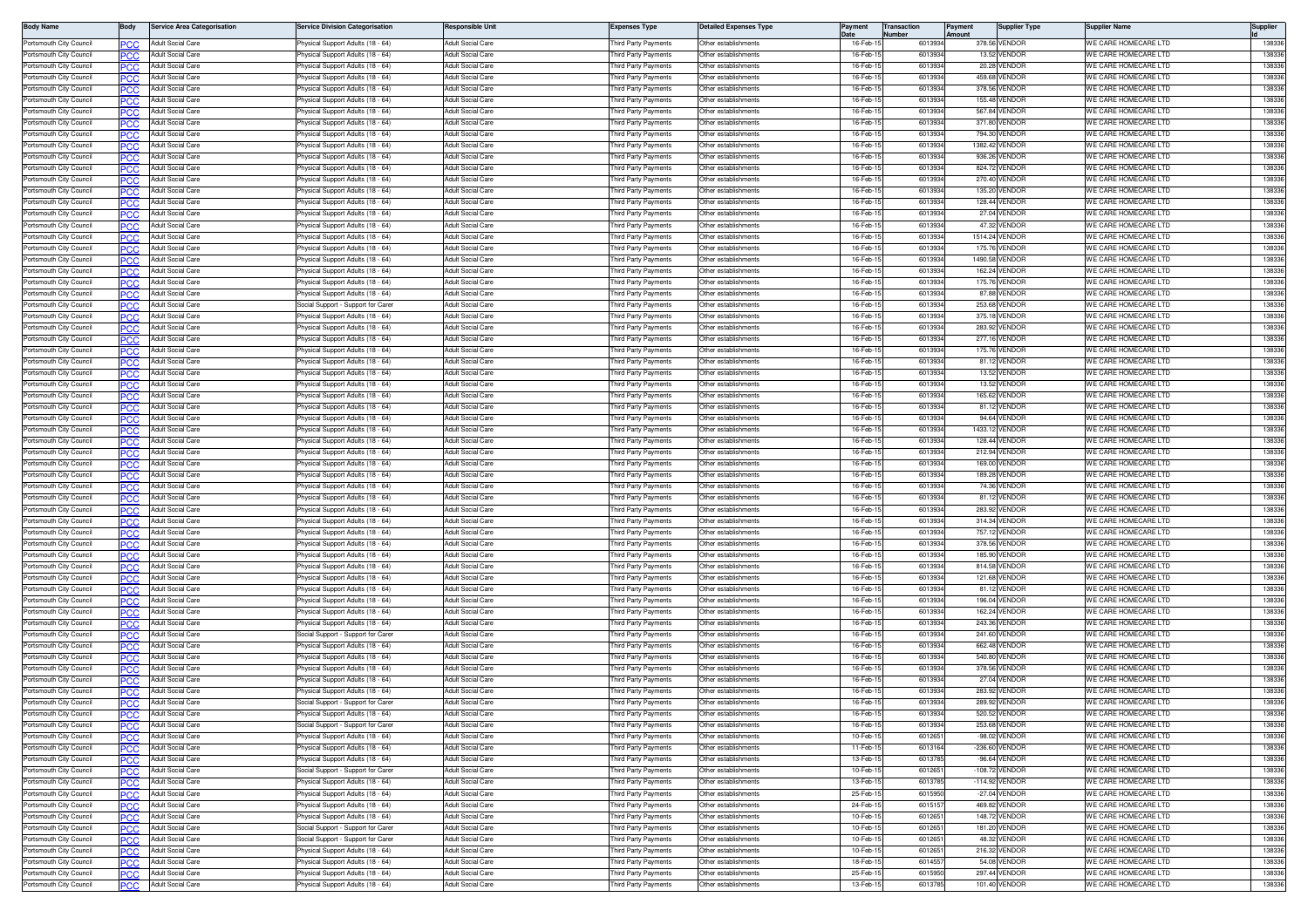| <b>Body Name</b>        |            | <b>Service Area Categorisation</b> | Service Division Categorisation                    | Responsible Unit                                                                   | Expenses Type                                | <b>Detailed Expenses Type</b>                                | Paymen                 | Transaction | Payment<br>Amount | <b>Supplier Type</b>         | Supplier Nam                                                          | Supplier |
|-------------------------|------------|------------------------------------|----------------------------------------------------|------------------------------------------------------------------------------------|----------------------------------------------|--------------------------------------------------------------|------------------------|-------------|-------------------|------------------------------|-----------------------------------------------------------------------|----------|
| Portsmouth City Counci  | PCC.       | Adult Social Care                  | hysical Support Adults (18 - 64)                   | <b>Adult Social Care</b>                                                           | hird Party Payments                          | Other establishments                                         | 11-Feb-1               | 6013164     |                   | 189.28 VENDOR                | WE CARE HOMECARE LTD                                                  | 138336   |
| Portsmouth City Council | PCC        | <b>Adult Social Care</b>           | hysical Support Adults (18 - 64                    | Adult Social Care                                                                  | hird Party Payments                          | )ther establishments                                         | 10-Feb-1               | 60126       | 283.9             | <b>ENDOF</b>                 | WE CARE HOMECARE LTD                                                  | 138336   |
| Portsmouth City Council | PCC        | Adult Social Care                  | iocial Support - Support for Carer                 | Adult Social Care                                                                  | hird Party Payments                          | Other establishments                                         | 10-Feb-1               | 601265      |                   | 181.20 VENDOR                | WE CARE HOMECARE LTD                                                  | 138336   |
| Portsmouth City Council | -60        | Adult Social Care                  | hysical Support Adults (18 - 64)                   | <b>Adult Social Care</b>                                                           | hird Party Payments                          | Other establishments                                         | 10-Feb-1               | 601265      |                   | 33.80 VENDOR                 | WE CARE HOMECARE LTD                                                  | 138336   |
| Portsmouth City Council | PCC        | Adult Social Care                  | 'hysical Support Adults (18 - 64)                  | Adult Social Care                                                                  | hird Party Payments                          | Other establishments                                         | 10-Feb-1               | 601265      |                   | 297.44 VENDOR                | WE CARE HOMECARE LTD                                                  | 138336   |
| Portsmouth City Council |            | Adult Social Care                  | Social Support - Support for Carer                 | <b>Adult Social Care</b>                                                           | hird Party Payments                          | Other establishments                                         | 24-Feb-1               | 601515      |                   | 144.96 VENDOR                | WE CARE HOMECARE LTD                                                  | 138336   |
| Portsmouth City Council | ∍сс        | <b>Adult Social Care</b>           | hysical Support Adults (18 - 64)                   | Adult Social Care                                                                  | hird Party Payments                          | Other establishments                                         | 10-Feb-1               | 601265      |                   | 229.84 VENDOR                | WE CARE HOMECARE LTD                                                  | 138336   |
| Portsmouth City Council |            | Adult Social Care                  | hysical Support Adults (18 - 64)                   | <b>Adult Social Care</b>                                                           | hird Party Payments                          | Other establishments                                         | 10-Feb-                | 601265      | 189.28            | <b>/ENDOR</b>                | WE CARE HOMECARE LTD                                                  | 138336   |
| Portsmouth City Council | PСC        | Adult Social Care                  | hysical Support Adults (18 - 64)                   | Adult Social Care                                                                  | hird Party Payments                          | ther establishments                                          | 11-Feb-                | 601316      | 1118.78           | VENDOR                       | WE CARE HOMECARE LTD                                                  | 138336   |
| Portsmouth City Council | <b>PCC</b> | Adult Social Care                  | hysical Support Adults (18 - 64                    | <b>Adult Social Care</b>                                                           | hird Party Payments                          | Other establishments                                         | 10-Feb-1               | 601265      |                   | 277.16 VENDOR                | WE CARE HOMECARE LTD                                                  | 138336   |
| Portsmouth City Council | PCC        | Adult Social Care                  | hysical Support Adults (18 - 64)                   | <b>Adult Social Care</b>                                                           | hird Party Payments                          | Other establishments                                         | 11-Feb-1               | 6013164     |                   | 260.26 VENDOR                | WE CARE HOMECARE LTD                                                  | 138336   |
| Portsmouth City Council | PCC        | <b>Adult Social Care</b>           | iocial Support - Support for Carer                 | Adult Social Care                                                                  | hird Party Payments                          | Other establishments                                         | 10-Feb-1               | 601265      |                   | 193.28 VENDOR                | WE CARE HOMECARE LTD                                                  | 138336   |
| Portsmouth City Council |            | Adult Social Care                  | hysical Support Adults (18 - 64)                   | <b>Adult Social Care</b>                                                           | hird Party Payments                          | Other establishments                                         | 10-Feb-1               | 601265      |                   | 740.22 VENDOR                | WE CARE HOMECARE LTD                                                  | 138336   |
| Portsmouth City Council | PCC        | Adult Social Care                  | hysical Support Adults (18 - 64)                   | Adult Social Care                                                                  | hird Party Payments                          | Other establishments                                         | 10-Feb-1               | 601265      |                   | 283.92 VENDOR                | WE CARE HOMECARE LTD                                                  | 138336   |
| Portsmouth City Council | PСC        | Adult Social Care                  | 'hysical Support Adults (18 - 64)                  | Adult Social Care                                                                  | hird Party Payments                          | Other establishments                                         | 10-Feb-1               | 601265      |                   | 54.08 VENDOR                 | WE CARE HOMECARE LTD                                                  | 138336   |
| Portsmouth City Council |            | Adult Social Care                  | hysical Support Adults (18 - 64)                   | <b>Adult Social Care</b>                                                           | hird Party Payments                          | Other establishments                                         | 10-Feb-1               | 601265      |                   | 939.64 VENDOR                | WE CARE HOMECARE LTD                                                  | 138336   |
| Portsmouth City Council | ∍сс        | Adult Social Care                  | hysical Support Adults (18 - 64)                   | <b>Adult Social Care</b>                                                           | hird Party Payments                          | Other establishments                                         | 10-Feb-                | 601265      | 192.66            | VENDOR                       | WE CARE HOMECARE LTD                                                  | 138336   |
| Portsmouth City Council |            | Adult Social Care                  | hysical Support Adults (18 - 64)                   | Adult Social Care                                                                  | hird Party Payments                          | ther establishments                                          | 10-Feb-1               | 601265      |                   | 6.76 VENDOF                  | WE CARE HOMECARE LTD                                                  | 138336   |
|                         | PCC        |                                    |                                                    |                                                                                    |                                              |                                                              |                        |             |                   | 378.56 VENDOR                |                                                                       |          |
| Portsmouth City Council | PCC.       | Adult Social Care                  | hysical Support Adults (18 - 64)                   | Adult Social Care                                                                  | hird Party Payments                          | Other establishments                                         | 10-Feb-1<br>$10-Feb-1$ | 601265      |                   |                              | WE CARE HOMECARE LTD<br>WE CARE HOMECARE LTD                          | 138336   |
| Portsmouth City Council | PСC        | <b>Adult Social Care</b>           | hysical Support Adults (18 - 64)                   | Adult Social Care                                                                  | hird Party Payments                          | Other establishments                                         |                        | 601265      |                   | 358.28 VENDOR                |                                                                       | 138336   |
| Portsmouth City Council | PCC        | <b>Adult Social Care</b>           | 'hysical Support Adults (18 - 64)                  | Adult Social Care                                                                  | hird Party Payments                          | Other establishments                                         | 10-Feb-                | 601265      |                   | 128.44 VENDOR                | WE CARE HOMECARE LTD                                                  | 138336   |
| Portsmouth City Council |            | <b>Adult Social Care</b>           | hysical Support Adults (18 - 64)                   | <b>Adult Social Care</b>                                                           | hird Party Payments                          | Other establishments                                         | 10-Feb-                | 601265      |                   | 27.04 VENDOR                 | WE CARE HOMECARE LTD                                                  | 138336   |
| Portsmouth City Council | ∍сс        | Adult Social Care                  | hysical Support Adults (18 - 64)                   | <b>Adult Social Care</b>                                                           | hird Party Payments                          | Other establishments                                         | 10-Feb-1               | 601265      |                   | 371.80 VENDOR                | WE CARE HOMECARE LTD                                                  | 138336   |
| Portsmouth City Council |            | <b>Adult Social Care</b>           | hysical Support Adults (18 - 64)                   | Adult Social Care                                                                  | hird Party Payments                          | Other establishments                                         | 13-Feb-                | 601378      |                   | 718.56 VENDOR                | WE CARE HOMECARE LTD                                                  | 138336   |
| Portsmouth City Council | ∍сс        | Adult Social Care                  | hysical Support Adults (18 - 64)                   | <b>Adult Social Care</b>                                                           | hird Party Payments                          | Other establishments                                         | 12-Feb-1               | 601346      |                   | 1963.64 VENDOR               | <b><i>NINSCOMBE CARE HOME LTD</i></b>                                 | 134481   |
| Portsmouth City Council | PCC        | Adult Social Care                  | hysical Support Adults (18 - 64)                   | Adult Social Care                                                                  | hird Party Payments                          | Other establishments                                         | 12-Feb-1               | 601346      | 2000.04           | VENDOR                       | WINSCOMBE CARE HOME LTD                                               | 134481   |
| Portsmouth City Council | PCC        | Adult Social Care                  | hysical Support Adults (18 - 64                    | Adult Social Care                                                                  | hird Party Payments                          | )ther establishments                                         | 12-Feb-1               | 601346      | 2020.48           | VENDOF                       | WINSCOMBE CARE HOME LTD                                               | 134481   |
| Portsmouth City Council | <b>PCC</b> | Adult Social Care                  | hysical Support Adults (18 - 64)                   | <b>Adult Social Care</b>                                                           | hird Party Payments                          | Other establishments                                         | 12-Feb-1               | 6013463     |                   | 1844.64 VENDOR               | WINSCOMBE CARE HOME LTD                                               | 134481   |
| Portsmouth City Council | PСC        | <b>Adult Social Care</b>           | hysical Support Adults (18 - 64)                   | Adult Social Care                                                                  | hird Party Payments                          | Other establishments                                         | 12-Feb-1               | 601346      |                   | 2410.80 VENDOF               | WINSCOMBE CARE HOME LTD                                               | 134481   |
| Portsmouth City Council | PCC        | Adult Social Care                  | 'hysical Support Adults (18 - 64)                  | Adult Social Care                                                                  | hird Party Payments                          | Other establishments                                         | 12-Feb-1               | 601346      |                   | 1844.64 VENDOR               | WINSCOMBE CARE HOME LTD                                               | 134481   |
| Portsmouth City Council |            | <b>Adult Social Care</b>           | hysical Support Adults (18 - 64)                   | <b>Adult Social Care</b>                                                           | <b>come</b>                                  | ustomer and client receipts                                  | 12-Feb-                | 601346      |                   | -319.20 VENDOR               | WINSCOMBE CARE HOME LTD                                               | 134481   |
| Portsmouth City Council | PCC        | Adult Social Care                  | hysical Support Adults (18 - 64)                   | Adult Social Care                                                                  | hird Party Payments                          | Other establishments                                         | 12-Feb-1               | 6013463     |                   | 1936.48 VENDOR               | WINSCOMBE CARE HOME LTD                                               | 134481   |
| Portsmouth City Council | <u>PCC</u> | orporate and Democratic Core       | emocratic Representation and Management            | Chief Executive                                                                    | upplies and Services                         | Services                                                     | 25-Feb-1               | 6015772     |                   | 8770.80 SOLETRADEF           | Classified as 'personal data' (under the Data Protection              | 136453   |
|                         |            |                                    |                                                    |                                                                                    |                                              |                                                              |                        |             |                   |                              | Act 1998                                                              |          |
| Portsmouth City Council | PCC        | Corporate and Democratic Core      | emocratic Representation and Management            | Chief Executive                                                                    | upplies and Services                         | fiscellaneous expenses                                       | 04-Feb-1               | 601178      |                   | 499.50 COMPANY               | <b>PHS GROUP I TD</b>                                                 | 100082   |
| Portsmouth City Council | <u>PCC</u> | orporate and Democratic Core       | orporate Managemen'                                | Chief Executive                                                                    | mployees                                     | ndirect employee expenses                                    | 13-Feb-1               | 601361      |                   |                              | 150.00 OTHER LOCAL AUTHORITY HAMPSHIRE COUNTY COUNCIL                 | 100030   |
| Portsmouth City Council |            | orporate and Democratic Core       | Corporate Management                               | Chief Executive                                                                    | mployees                                     | ndirect employee expenses                                    | 13-Feb-1               | 601361      |                   | 150.00 OTHER LOCAL AUTHORITY | HAMPSHIRE COUNTY COUNCIL                                              | 100030   |
|                         | <u>PCC</u> |                                    |                                                    |                                                                                    |                                              |                                                              |                        |             |                   |                              |                                                                       |          |
| Portsmouth City Council | PCC        | Corporate and Democratic Core      | Corporate Management                               | Chief Executive                                                                    | Supplies and Services                        | Services                                                     | 19-Feb-1               | 601463      |                   | 4462.50 VENDOF               | <b>LCS CONSULTANCY SERVICES</b>                                       | 139668   |
| Portsmouth City Council | PCC        | Children's and Education Services  | Children Looked Afte                               | Children's social care and safeguarding                                            | upplies and Services                         | atering                                                      | 06-Feb-                | 601204      |                   | 7.12 VENDOR                  | A G AXTON & SONS (WHOLESALE) LTD                                      | 101358   |
| Portsmouth City Council |            | Children's and Education Services  | Children Looked Afte                               | Children's social care and safeguarding                                            | upplies and Services                         | atering                                                      | 06-Feb-1               | 6012044     |                   | 7.12 VENDOR                  | A G AXTON & SONS (WHOLESALE) LTD                                      | 101358   |
| Portsmouth City Council | ∍сс        | Children's and Education Services  | Other children looked after services               | Children's social care and safeguarding                                            | hird Party Payments                          | Other establishments                                         | 20-Feb-1               | 601471      |                   | 1021.64 VENDOR               | APPLETREE SUPPORT LTD                                                 | 126285   |
| Portsmouth City Council |            | Children's and Education Services  | Other children looked after services               | Children's social care and safeguarding                                            | hird Party Payments                          | Other establishments                                         | 20-Feb-                | 60147       | 965.80            | /ENDOR                       | APPLETREE SUPPORT LTD                                                 | 126285   |
| Portsmouth City Council | PCC        | Children's and Education Services  | ther children looked after services                | Children's social care and safeguarding                                            | hird Party Payments                          | Other establishments                                         | 20-Feb-                | 601471      |                   | 616.56 VENDOR                | <b>APPLETREE SUPPORT LTD</b>                                          | 126285   |
| Portsmouth City Council | PCC        | hildren's and Education Services   | Other children looked after services               | Children's social care and safeguarding                                            | hird Party Payments                          | Other establishments                                         | 20-Feb-1               | 601471      |                   | 403.00 VENDOR                | APPLETREE SUPPORT LTD                                                 | 126285   |
| Portsmouth City Council | ∍сс        | Children's and Education Services  | Other children looked after services               | Children's social care and safeguarding                                            | hird Party Payments                          | )ther establishments                                         | 20-Feb-1               | 601471      |                   | 299.64 VENDOR                | APPLETREE SUPPORT LTD                                                 | 126285   |
| Portsmouth City Council | PCC.       | Children's and Education Services  | Children Looked Afte                               | Children's social care and safeguarding                                            | Supplies and Services                        | Communications and computing                                 | 19-Feb-1               | 601459      |                   | 16.96 COMPANY                | BRITISH TELECOMMUNICATIONS PLC                                        | 100132   |
| Portsmouth City Council |            | Children's and Education Services  | Children Looked Afte                               |                                                                                    |                                              |                                                              | 25-Feb-                | 601520      |                   | 50.26 COMPANY                | BRITISH TELECOMMUNICATIONS PLC                                        | 100132   |
| Portsmouth City Council | ∍сс        | Children's and Education Services  | hildren Looked After                               | Children's social care and safeguarding<br>Children's social care and safeguarding | upplies and Services<br>upplies and Services | Communications and computing<br>Communications and computing | 19-Feb-1               | 601459      |                   | 69.89 COMPANY                | <b>BRITISH TELECOMMUNICATIONS PLC</b>                                 | 100132   |
|                         | ∍сс        |                                    |                                                    |                                                                                    |                                              |                                                              |                        |             |                   |                              |                                                                       |          |
| Portsmouth City Council | ٥С         | hildren's and Education Services   | Children Looked Afte                               | Children's social care and safeguarding                                            | upplies and Services                         | Communications and computing                                 | 19-Feb-1               | 6014590     |                   | 16.96 COMPANY                | BRITISH TELECOMMUNICATIONS PLC                                        | 100132   |
| Portsmouth City Council | ∍сс        | hildren's and Education Services   | Other children looked after services               | Children's social care and safeguarding                                            | hird Party Payments                          | Other establishments                                         | 09-Feb-                | 601235      |                   | 60.16 VENDOR                 | CARING FOR YOU LIMITED                                                | 100116   |
| Portsmouth City Council |            | Children's and Education Services  | Other children looked after services               | Children's social care and safeguarding                                            | hird Party Payments                          | Other establishments                                         | 09-Feb-                | 601235      |                   | 263.82 VENDOR                | CARING FOR YOU LIMITED                                                | 100116   |
| Portsmouth City Council |            | hildren's and Education Services   | ther children looked after services                | hildren's social care and safeguarding                                             | hird Party Payments                          | ther establishments                                          | 09-Feb-1               | 601235      | 185.20            | VENDOF                       | CARING FOR YOU LIMITED                                                | 100116   |
| Portsmouth City Council | PCC        | hildren's and Education Services   | ther children looked after services                | Children's social care and safeguarding                                            | hird Party Payments                          | Other establishments                                         | 09-Feb-1               | 601235      |                   | 791.73 VENDOR                | CARING FOR YOU LIMITED                                                | 100116   |
| Portsmouth City Council | PCC        | Children's and Education Services  | Other children looked after services               | Children's social care and safeguarding                                            | hird Party Payments                          | ther establishments                                          | 09-Feb-1               | 601235      |                   | 180.48 VENDOR                | CARING FOR YOU LIMITED                                                | 100116   |
| Portsmouth City Council | PCC        | Children's and Education Services  | Children Looked Afte                               | Children's social care and safeguarding                                            | hird Party Payments                          | Other establishments                                         | 27-Feb-                | 601624      |                   | 14400.12 VENDOR              | CHANNELS & CHOICES                                                    | 136940   |
| Portsmouth City Council | <u>PCC</u> | hildren's and Education Services   | afeguarding Children and Young Peoples             | Children's social care and safeguarding                                            | ransport-Related Expenditur                  | ublic transport <sup>,</sup>                                 | 20-Feb-                | 601472      |                   | 975.10 VENDOR                | ATOC LTD                                                              | 103839   |
| Portsmouth City Council |            | Children's and Education Services  | ervices<br>afeguarding Children and Young Peoples  | Children's social care and safeguarding                                            | Supplies and Services                        | iervices                                                     | 20-Feb-1               | 601473      |                   | 350.00 SOLETRADER            | Classified as 'personal data' (under the Data Protection              | 132145   |
|                         | <u>PCC</u> |                                    | ervices                                            |                                                                                    |                                              |                                                              |                        |             |                   |                              | ct 1998                                                               |          |
| Portsmouth City Council | <b>PCC</b> | Children's and Education Services  | afeguarding Children and Young Peoples             | Children's social care and safeguarding                                            | upplies and Services                         | ervices                                                      | 20-Feb-1               | 601473      |                   | 400.00 SOLETRADER            | Classified as 'personal data' (under the Data Protection              | 132145   |
|                         |            |                                    | anvices<br>Other children looked after services    |                                                                                    |                                              | Other establishments                                         |                        |             |                   |                              | Act 1998)<br><b>CHESHIRE HOMES</b>                                    | 100957   |
| Portsmouth City Council |            | Children's and Education Services  |                                                    | Children's social care and safeguarding                                            | Third Party Payments                         |                                                              | 06-Feb-1               | 6012102     |                   | 54.08 VENDOR                 |                                                                       |          |
| Portsmouth City Council | PCC        | Children's and Education Services  | ther children looked after services                | Children's social care and safeguarding                                            | hird Party Payments                          | Other establishments                                         | 06-Feb-1               | 6012102     |                   | 135.20 VENDOR                | CHESHIRE HOMES                                                        | 100957   |
| Portsmouth City Council | PCC.       | Children's and Education Services  | Other children looked after services               | Children's social care and safeguarding                                            | hird Party Payments                          | Other establishments                                         | 06-Feb-1               | 6012102     |                   | 60.84 VENDOR                 | CHESHIRE HOMES                                                        | 100957   |
| Portsmouth City Council | <b>PCC</b> | Children's and Education Services  | Other children looked after services               | Children's social care and safeguarding                                            | hird Party Payments                          | Other establishments                                         | 06-Feb-1               | 6012102     |                   | 256.88 VENDOR                | CHESHIRE HOMES                                                        | 100957   |
| Portsmouth City Council | <b>PCC</b> | Children's and Education Services  | Other children looked after services               | Children's social care and safeguarding                                            | hird Party Payments                          | Other establishments                                         | 06-Feb-1               | 6012102     |                   | 216.32 VENDOR                | CHESHIRE HOMES                                                        | 100957   |
| Portsmouth City Council | PСC        | Children's and Education Services  | Other children looked after services               | Children's social care and safeguarding                                            | hird Party Payments                          | Other establishments                                         | 11-Feb-1               | 6012698     |                   | 702.24 VENDOR                | COMMUNITY ANGELS LTD                                                  | 139111   |
| Portsmouth City Council | <u>PCC</u> | Children's and Education Services  | afeguarding Children and Young Peoples             | Children's social care and safeguarding                                            | upplies and Services                         | ervices                                                      | 20-Feb-1               | 30167       |                   | 575.00 SOLETRADER            | Classified as 'personal data' (under the Data Protection              | 107911   |
| Portsmouth City Council |            |                                    | Services                                           | Children's social care and safeguarding                                            |                                              |                                                              | 25-Feb-1               | 6015673     |                   | 1000.00 SOLETRADER           | Act 1998)<br>Classified as 'personal data' (under the Data Protection | 123858   |
|                         | <u>PCC</u> | Children's and Education Services  | Safeguarding Children and Young Peoples<br>ervices |                                                                                    | Supplies and Services                        | iervices                                                     |                        |             |                   |                              | Act 1998)                                                             |          |
| Portsmouth City Council | <u>PCC</u> | Children's and Education Services  | Safeguarding Children and Young Peoples            | Children's social care and safeguarding                                            | Supplies and Services                        | iervices                                                     | 11-Feb-1               | 6013065     |                   | 500.00 SOLETRADER            | Classified as 'personal data' (under the Data Protection              | 138762   |
|                         |            |                                    | ervices                                            |                                                                                    |                                              |                                                              |                        |             |                   |                              | Act 1998)                                                             |          |
| Portsmouth City Council | <u>PCC</u> | Children's and Education Services  | afeguarding Children and Young Peoples<br>ervices  | Children's social care and safeguarding                                            | upplies and Services                         | ervices                                                      | 17-Feb-1               | 6013978     |                   | 2900.00 SOLETRADER           | Classified as 'personal data' (under the Data Protection<br>Act 1998) | 138762   |
| Portsmouth City Council | <u>PCC</u> | Children's and Education Services  | Safeguarding Children and Young Peoples            | Children's social care and safeguarding                                            | Supplies and Services                        | ervices                                                      | 13-Feb-1               | 6013633     |                   | 1750.00 SOLETRADER           | Classified as 'personal data' (under the Data Protection              | 138762   |
|                         |            |                                    | ervices                                            |                                                                                    |                                              |                                                              |                        |             |                   |                              | Act 1998)                                                             |          |
| Portsmouth City Council | <u>PCC</u> | Children's and Education Services  | afeguarding Children and Young Peoples<br>iervices | Children's social care and safeguarding                                            | upplies and Services                         | ervices                                                      | 17-Feb-1               | 601397      |                   | 500.00 SOLETRADER            | Classified as 'personal data' (under the Data Protection<br>Act 1998) | 138762   |
|                         |            |                                    |                                                    |                                                                                    |                                              |                                                              |                        |             |                   |                              |                                                                       |          |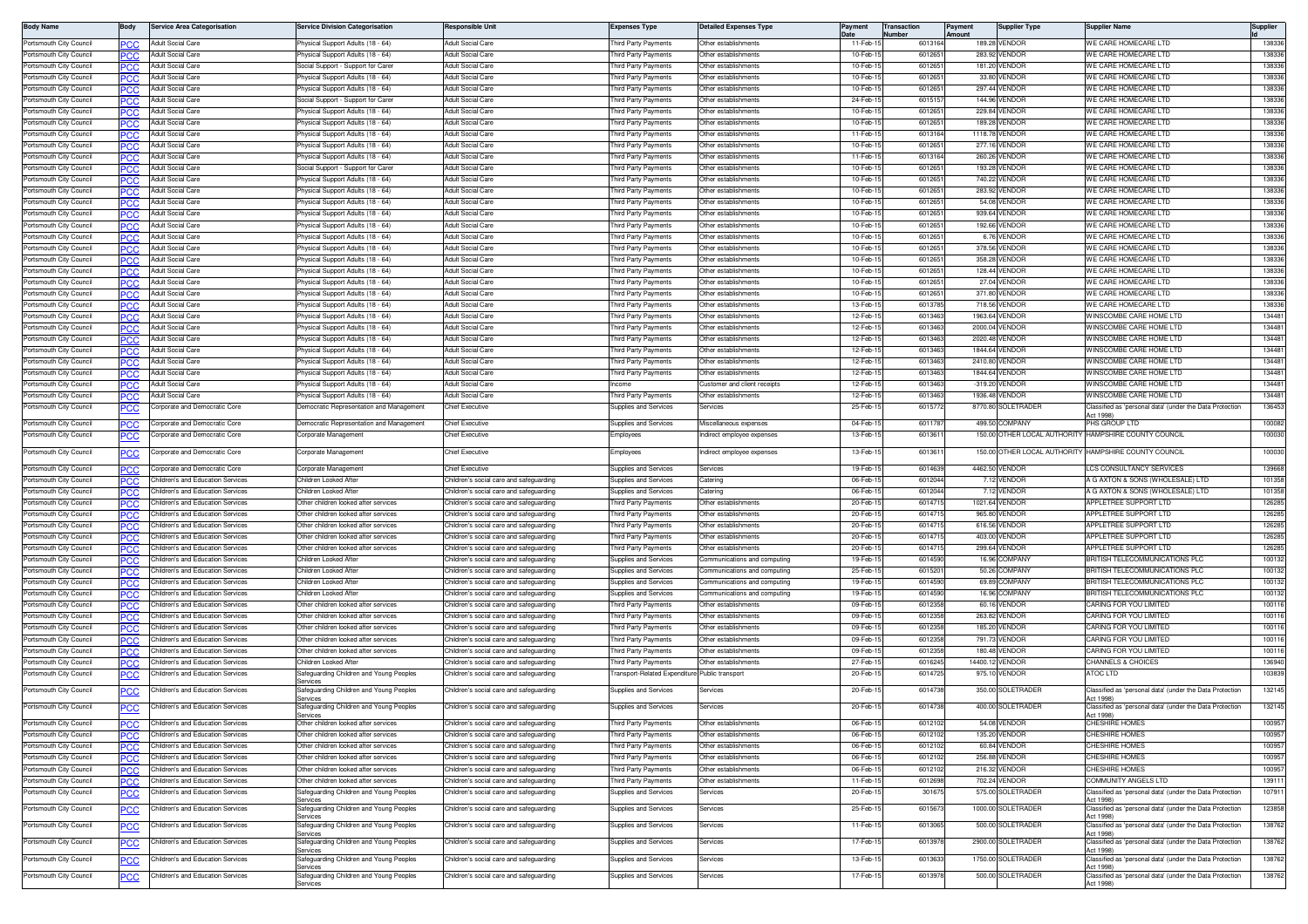| <b>Body Name</b>                                   | <b>Body</b>       | Service Area Categorisation                                            | <b>Service Division Categorisation</b>                                          | Responsible Unit                                                                   | xpenses Type                                       | <b>Detailed Expenses Type</b>                                             | Payment              | ransaction<br>lumber | Payment<br><b>Amount</b> | <b>Supplier Type</b>                               | Supplier Name                                                                | Supplier         |
|----------------------------------------------------|-------------------|------------------------------------------------------------------------|---------------------------------------------------------------------------------|------------------------------------------------------------------------------------|----------------------------------------------------|---------------------------------------------------------------------------|----------------------|----------------------|--------------------------|----------------------------------------------------|------------------------------------------------------------------------------|------------------|
| Portsmouth City Council                            |                   | Children's and Education Services                                      | Safeguarding Children and Young Peoples                                         | Children's social care and safeguarding                                            | <b>Supplies and Services</b>                       | Services                                                                  | 17-Feb-1             | 6013983              |                          | 200.00 SOLETRADER                                  | Classified as 'personal data' (under the Data Protection                     | 107920           |
| Portsmouth City Council                            | <u>PCC</u>        | Children's and Education Services                                      | ervices<br>Safeguarding Children and Young Peoples                              | Children's social care and safequarding                                            | Supplies and Services                              | Services                                                                  | 17-Feb-1             | 601398               |                          | 495.00 SOLETRADER                                  | ct 1998)<br>Classified as 'personal data' (under the Data Protection         | 107920           |
| Portsmouth City Council                            |                   | Children's and Education Services                                      | anvices<br>Safeguarding Children and Young Peoples                              | hildren's social care and safeguarding                                             | upplies and Services                               | ervices                                                                   | 10-Feb-1             | 601260               |                          | 540.00 SOLETRADER                                  | ct 1998)<br>lassified as 'personal data' (under the Data Protection          | 107872           |
|                                                    |                   |                                                                        | ervices                                                                         |                                                                                    |                                                    |                                                                           |                      |                      |                          |                                                    | Act 1998)                                                                    |                  |
| Portsmouth City Council                            | ٥с                | Children's and Education Services                                      | Safeguarding Children and Young Peoples<br>ervices                              | Children's social care and safeguarding                                            | upplies and Services                               | Services                                                                  | 20-Feb-1             | 6014883              |                          | 720.00 SOLETRADER                                  | Classified as 'personal data' (under the Data Protection<br>ct 1998)         | 107872           |
| Portsmouth City Council                            | <b>PCC</b>        | Children's and Education Services                                      | Safeguarding Children and Young Peoples                                         | Children's social care and safequarding                                            | Supplies and Services                              | Services                                                                  | 13-Feb-1             | 601372               |                          | 486.00 SOLETRADER                                  | Classified as 'personal data' (under the Data Protection                     | 132120           |
| Portsmouth City Council                            | <b>PCC</b>        | Children's and Education Services                                      | ervices<br>Safeguarding Children and Young Peoples                              | Children's social care and safequarding                                            | :mployees                                          | Indirect employee expenses                                                | 27-Feb-1             | 6016538              |                          | 174.00 VENDOR                                      | Act 1998)<br><b>SQW GROUF</b>                                                | 110882           |
|                                                    |                   | Children's and Education Services                                      | iervices                                                                        | Children's social care and safequarding                                            |                                                    |                                                                           | 27-Feb-1             | 601653               |                          | 247.00 VENDOR                                      | SQW GROUP                                                                    | 110882           |
| Portsmouth City Council                            | PCC               |                                                                        | Safeguarding Children and Young Peoples<br>anvices                              |                                                                                    | :mployees                                          | Indirect employee expenses                                                |                      |                      |                          |                                                    |                                                                              |                  |
| Portsmouth City Council                            |                   | Children's and Education Services                                      | Other children looked after services                                            | hildren's social care and safeguarding                                             | hird Party Payments                                | Other establishments                                                      | 09-Feb-1             | 601243               |                          | 1989.28 VENDOR                                     | EAM MEDICAL SOUTHAMPTON LIMITED                                              | 137769           |
| Portsmouth City Council<br>Portsmouth City Council | <b>PCC</b>        | Children's and Education Services<br>Children's and Education Services | Other children looked after services<br>Children Looked After                   | Children's social care and safeguarding<br>Children's social care and safequarding | hird Party Payments<br>remises-Related Expenditure | Other establishments<br>Repairs, alterations and maintenance of buildings | 12-Feb-<br>06-Feb-1  | 6013428<br>6012115   |                          | 2614.28 VENDOR<br>162.15 COMPANY                   | EAM MEDICAL SOUTHAMPTON LIMITED<br>CORRIGENDA LIMITED T/A CHURCHES           | 137769<br>102100 |
|                                                    |                   |                                                                        |                                                                                 |                                                                                    |                                                    |                                                                           |                      |                      |                          |                                                    |                                                                              |                  |
| Portsmouth City Council<br>Portsmouth City Council | PCC               | Children's and Education Services<br>Children's and Education Services | Other children looked after services<br>Other children looked after services    | Children's social care and safeguarding                                            | hird Party Payments<br>hird Party Payments         | Other establishments<br>Other establishments                              | 13-Feb-1<br>13-Feb-1 | 601357<br>601358     |                          | 1132.50 VENDOR<br>92.00 VENDOR                     | E C ROBERTS CENTRE<br>NABLE ABILITY                                          | 100474<br>104288 |
| Portsmouth City Council                            | ማርር<br><b>PCC</b> | Children's and Education Services                                      | Other children looked after services                                            | hildren's social care and safeguarding:<br>Children's social care and safeguarding | hird Party Payments                                | Other establishments                                                      | 27-Feb-1             | 601638               |                          | 131.80 VENDOR                                      | <b>NABLE ABILITY</b>                                                         | 104288           |
| Portsmouth City Council                            |                   | Children's and Education Services                                      | Other children looked after services                                            | Children's social care and safequarding                                            | hird Party Payments                                | Other establishments                                                      | 27-Feb-              | 601638               |                          | 777.62 VENDOR                                      | <b>NABLE ABILITY</b>                                                         | 104288           |
| Portsmouth City Council                            | PCC               | Children's and Education Services                                      | Other children looked after services                                            | Children's social care and safeguarding                                            | hird Party Payments                                | Other establishments                                                      | 27-Feb-1             | 6016381              |                          | 767.31 VENDOR                                      | <b>NABLE ABILITY</b>                                                         | 104288           |
| Portsmouth City Council                            |                   | Children's and Education Services                                      | Other children looked after services                                            | Children's social care and safequarding                                            | hird Party Payments                                | Other establishments                                                      | 27-Feb-1             | 6016381              |                          | 125.21 VENDOR                                      | <b>NABLE ABILITY</b>                                                         | 104288           |
| Portsmouth City Council                            | PCC               | Children's and Education Services                                      | Other children looked after services                                            | Children's social care and safeguarding                                            | hird Party Payments                                | Other establishments                                                      | 27-Feb-1             | 601638               |                          | 98.85 VENDOR                                       | NABLE ABILITY                                                                | 104288           |
| Portsmouth City Council<br>Portsmouth City Council | <b>CC</b>         | Children's and Education Services<br>hildren's and Education Services  | Other children looked after services<br>Other children looked after services    | Children's social care and safeguarding<br>hildren's social care and safequarding  | hird Party Payments<br>hird Party Payments         | Other establishments<br>Other establishments                              | 27-Feb-<br>27-Feb-   | 601638<br>601638     |                          | 382.22 VENDOR<br>349.27 VENDOF                     | <b>NABLE ABILITY</b><br>NABLE ABILITY                                        | 104288<br>104288 |
| Portsmouth City Council                            | <b>PCC</b>        | Children's and Education Services                                      | Other children looked after services                                            | Children's social care and safequarding                                            | hird Party Payments                                | Other establishments                                                      | 27-Feb-1             | 6016381              |                          | 355.86 VENDOR                                      | <b>ENABLE ABILITY</b>                                                        | 104288           |
| Portsmouth City Council                            |                   | Children's and Education Services                                      | Other children looked after services                                            | hildren's social care and safeguarding:                                            | hird Party Payments                                | Other establishments                                                      | 27-Feb-1             | 601638               |                          | 474.48 VENDOR                                      | <b>NABLE ABILITY</b>                                                         | 104288           |
| Portsmouth City Council                            | IPCC              | Children's and Education Services                                      | Other children looked after services                                            | Children's social care and safeguarding                                            | hird Party Payments                                | Other establishments                                                      | 27-Feb-1             | 601638               |                          | 158.16 VENDOR                                      | <b>NABLE ABILITY</b>                                                         | 104288           |
| Portsmouth City Council                            |                   | Children's and Education Services                                      | Ther children looked after services                                             | Children's social care and safeguarding                                            | hird Party Payments                                | Other establishments                                                      | 27-Feb-              | 6016381              |                          | 197.10 VENDOR                                      | <b>NABLE ABILITY</b>                                                         | 104288           |
| Portsmouth City Council                            | PCC               | Children's and Education Services                                      | Other children looked after services                                            | Children's social care and safeguarding                                            | hird Party Payments                                | Other establishments                                                      | 27-Feb-1             | 6016381              |                          | 421.76 VENDOR                                      | <b>NABLE ABILITY</b>                                                         | 104288           |
| Portsmouth City Council                            | °СС               | Children's and Education Services                                      | Other children looked after services                                            | hildren's social care and safequarding                                             | hird Party Payments                                | Other establishments                                                      | 27-Feb-              | 601638               |                          | 263.60 VENDOR<br>652.41 VENDOR                     | <b>NABLE ABILITY</b><br>NABLE ABILITY                                        | 104288<br>104288 |
| Portsmouth City Council<br>Portsmouth City Council | PCC<br>PCC.       | Children's and Education Services<br>Children's and Education Services | Other children looked after services<br>Other children looked after services    | Children's social care and safequarding<br>hildren's social care and safequarding  | aird Party Payments<br>hird Party Payments         | Other establishments<br>Other establishments                              | 27-Feb-1<br>27-Feb-  | 6016381<br>601638    |                          | 181.23 VENDOR                                      | <b>ENABLE ABILITY</b>                                                        | 104288           |
| Portsmouth City Council                            | ንር ጋር             | Children's and Education Services                                      | Children Looked After                                                           | hildren's social care and safeguarding                                             | hird Party Payments                                | Other establishments                                                      | 12-Feb-              | 601328               |                          | 12485.25 VENDOR                                    | THELBERT SPECIALIST HOMES                                                    | 119078           |
| Portsmouth City Council                            | <b>PCC</b>        | Children's and Education Services                                      | Children Looked After                                                           | Children's social care and safeguarding                                            | hird Party Payments                                | Other establishments                                                      | 27-Feb-1             | 601638               |                          | 11277.00 VENDOR                                    | THELBERT SPECIALIST HOMES                                                    | 119078           |
| Portsmouth City Council                            | PCC               | Children's and Education Services                                      | Children Looked Afte                                                            | Children's social care and safeguarding                                            | hird Party Payments                                | Other establishments                                                      | 12-Feb-1             | 601328               |                          | -2016.14 VENDOF                                    | THELBERT SPECIALIST HOMES                                                    | 119078           |
| Portsmouth City Council                            | <b>PCC</b>        | Children's and Education Services                                      | Asvlum seekers                                                                  | Children's social care and safeguarding                                            | hird Party Payments                                | Other establishments                                                      | 18-Feb-1             | 6014104              |                          | 3635.99 VENDOR                                     | AIRWAYS CARE (UK) LTD                                                        | 111915           |
| Portsmouth City Council                            | сc                | Children's and Education Services                                      | Children Looked After                                                           | Children's social care and safeguarding                                            | remises-Related Expenditure                        | Repairs, alterations and maintenance of buildings                         | 26-Feb-1             | 6016053              |                          | 31.81 VENDOR                                       | GRAHAM ASSET MANAGEMENT LTD                                                  | 134967           |
| Portsmouth City Council                            | <u>PCC</u>        | Children's and Education Services                                      | Other children looked after services                                            | Children's social care and safequarding                                            | :mployees                                          | ndirect employee expenses                                                 | 13-Feb-1             | 601361               |                          |                                                    | 150.00 OTHER LOCAL AUTHORITY HAMPSHIRE COUNTY COUNCIL                        | 100030           |
| Portsmouth City Council                            | PCC               | Children's and Education Services                                      | Children Looked After                                                           | Children's social care and safequarding                                            | hird Party Payments                                | Other establishments                                                      | 06-Feb-1             | 6012184              |                          | 2914.00 VENDOR                                     | <b>KEY2 FUTURES LTD</b>                                                      | 138450           |
| Portsmouth City Council                            | <b>PCC</b>        | Children's and Education Services                                      | Children Looked After                                                           | Children's social care and safeguarding                                            | hird Party Payments                                | Other establishments                                                      | 06-Feb-              | 601218               |                          | 2914.00 VENDOR                                     | <b>KEY2 FUTURES LTD</b>                                                      | 138450           |
| Portsmouth City Council                            |                   | Children's and Education Services                                      | Children Looked After                                                           | Children's social care and safeguarding                                            | remises-Related Expenditure                        | Repairs, alterations and maintenance of building:                         | 26-Feb-1             | 601607               |                          | 35.00 COMPANY                                      | KKA MAINTENANCE LTD                                                          | 135386           |
| Portsmouth City Council                            | <u>PCC</u>        | Children's and Education Services                                      | Children Looked After                                                           | Children's social care and safequarding                                            | remises-Related Expenditure                        | Repairs, alterations and maintenance of building:                         | 13-Feb-1             | 601363               |                          | 416.25 COMPANY                                     | <b>KKA MAINTENANCE LTD</b>                                                   | 135386           |
| Portsmouth City Council                            | <u>PCC</u>        | Children's and Education Services                                      | Children Looked After                                                           | Children's social care and safeguarding                                            | emises-Related Expenditure                         | Repairs, alterations and maintenance of buildings                         | 27-Feb-1             | 6016430              |                          | 60.00 COMPANY                                      | KKA MAINTENANCE LTD                                                          | 135386           |
|                                                    |                   |                                                                        |                                                                                 |                                                                                    |                                                    |                                                                           |                      |                      |                          |                                                    |                                                                              |                  |
| Portsmouth City Council                            | PСC               | Children's and Education Services                                      | Safeguarding Children and Young Peoples<br>ervices                              | Children's social care and safeguarding                                            | Supplies and Services                              | Services                                                                  | 04-Feb-1             | 6011749              |                          | 875.81 VENDOR                                      | INGLAND INTERPRETERS-TRANSLATORS LTD                                         | 107675           |
| Portsmouth City Council                            | PCC               | Children's and Education Services                                      | Asvlum seekers                                                                  | Children's social care and safeguarding                                            | <b>Supplies and Services</b>                       | Services                                                                  | 05-Feb-1             | 6011948              |                          | 330.30 VENDOR                                      | INGLAND INTERPRETERS-TRANSLATORS LTD                                         | 107675           |
| Portsmouth City Council                            | °СС               | Children's and Education Services                                      | Asylum seekers                                                                  | Children's social care and safeguarding                                            | upplies and Services                               | Services                                                                  | 05-Feb-              | 601194               |                          | 128.61 VENDOR                                      | INGLAND INTERPRETERS-TRANSLATORS LTD                                         | 107675           |
| Portsmouth City Council<br>Portsmouth City Council | PCC<br>PCC.       | Children's and Education Services<br>Children's and Education Services | Asylum seekers<br>Asylum seekers                                                | Children's social care and safeguarding<br>Children's social care and safequarding | upplies and Services<br>upplies and Services       | Services<br>Services                                                      | 05-Feb-1<br>05-Feb-1 | 6011948<br>6011948   |                          | 124.86 VENDOR<br>136.11 VENDOR                     | INGLAND INTERPRETERS-TRANSLATORS LTD<br>INGLAND INTERPRETERS-TRANSLATORS LTD | 107675<br>107675 |
| Portsmouth City Council                            | PCC               | Children's and Education Services                                      | Asylum seekers                                                                  | hildren's social care and safeguarding                                             | upplies and Services                               | iervices                                                                  | 25-Feb-              | 601577               |                          | 124.11 VENDOR                                      | INGLAND INTERPRETERS-TRANSLATORS LTD.                                        | 107675           |
| Portsmouth City Council                            | <b>PCC</b>        | Children's and Education Services                                      | Asylum seekers                                                                  | Children's social care and safeguarding                                            | upplies and Services                               | Services                                                                  | 25-Feb-              | 601577               |                          | 273.00 VENDOR                                      | INGLAND INTERPRETERS-TRANSLATORS LTD                                         | 107675           |
| Portsmouth City Council                            | PCC               | Children's and Education Services                                      | Asylum seekers                                                                  | Children's social care and safeguarding                                            | Supplies and Services                              | Services                                                                  | 27-Feb-1             | 6016437              |                          | 70.02 VENDOR                                       | INGLAND INTERPRETERS-TRANSLATORS LTD.                                        | 107675           |
| Portsmouth City Council                            | <b>PCC</b>        | Children's and Education Services                                      | Asvlum seekers                                                                  | Children's social care and safeguarding                                            | Supplies and Services                              | Services                                                                  | 05-Feb-1             | 6011948              |                          | 120.83 VENDOR                                      | INGLAND INTERPRETERS-TRANSLATORS LTD                                         | 107675           |
| Portsmouth City Council<br>Portsmouth City Council |                   | Children's and Education Services<br>Children's and Education Services | Asvlum seekers                                                                  | Children's social care and safeguarding<br>Children's social care and safeguarding | <b>hird Party Payments</b>                         | Other establishments<br>Other establishments                              | 05-Feb-1<br>05-Feb-1 | 6011949<br>6011949   |                          | 85.20 VENDOR<br>4000.00 VENDOR                     | LOVE146<br>LOVE146                                                           | 139883<br>139883 |
| Portsmouth City Council                            | PCC<br>PCC        | Children's and Education Services                                      | Asvlum seekers<br>Asylum seekers                                                | Children's social care and safequarding                                            | hird Party Payments<br>hird Party Payments         | Other establishments                                                      | 18-Feb-              | 6014464              |                          | 60.20 VENDOR                                       | OVE146                                                                       | 139883           |
| Portsmouth City Council                            |                   | Children's and Education Services                                      | Asylum seekers                                                                  | Children's social care and safeguarding                                            | hird Party Payments                                | Other establishments                                                      | 18-Feb-1             | 6014464              |                          | 4000.00 VENDOR                                     | OVE146                                                                       | 139883           |
| Portsmouth City Council                            | PCC.              | Children's and Education Services                                      | Services for Young People                                                       | Children's social care and safequarding                                            | hird Party Payments                                | Other establishments                                                      | 04-Feb-              | 601176               |                          | 44740.00 VENDOR                                    | MOTIV8 SOUTH                                                                 | 101638           |
| Portsmouth City Council                            | <b>PCC</b>        | Children's and Education Services                                      | Children Looked After                                                           | Children's social care and safeguarding                                            | Premises-Related Expenditure Energy costs          |                                                                           | 06-Feb-1             | 6012220              |                          | 459.74 VENDOR                                      | <b>NPOWER</b>                                                                | 104871           |
| Portsmouth City Council                            | PCC               | Children's and Education Services                                      | Other children looked after services                                            | Children's social care and safeguarding                                            | hird Party Payments                                | Other establishments                                                      | 13-Feb-1             | 6013720              |                          | 825.86 GOVERNMENT DEPT                             | SOLENT NHS TRUST                                                             | 107630           |
| Portsmouth City Council                            | PCC               | hildren's and Education Services                                       | ther children looked after services                                             | hildren's social care and safeguarding                                             | hird Party Payments                                | Other establishments                                                      | 13-Feb-1             | 6013720              |                          | 455.44 GOVERNMENT DEPT                             | SOLENT NHS TRUST                                                             | 107630           |
| Portsmouth City Council                            | <b>PCC</b>        | Children's and Education Services                                      | Other children looked after services                                            | Children's social care and safeguarding                                            | hird Party Payments                                | Other establishments                                                      | 13-Feb-1             | 6013720              |                          | 270.66 GOVERNMENT DEPT                             | SOLENT NHS TRUST                                                             | 107630           |
| Portsmouth City Council                            | <b>PCC</b>        | Children's and Education Services                                      | Other children looked after services                                            | Children's social care and safeguarding                                            | hird Party Payments                                | Other establishments                                                      | 13-Feb-1             | 6013720              |                          | 306.10 GOVERNMENT DEPT                             | SOLENT NHS TRUST                                                             | 107630           |
| Portsmouth City Council                            | <b>PCC</b>        | Children's and Education Services<br>Children's and Education Services | Other children looked after services                                            | Children's social care and safeguarding                                            | hird Party Payments                                | Other establishments<br>Other establishments                              | 13-Feb-1<br>13-Feb-1 | 6013720<br>6013720   |                          | 485.80 GOVERNMENT DEPT                             | SOLENT NHS TRUST<br><b>SOLENT NHS TRUST</b>                                  | 107630<br>107630 |
| Portsmouth City Council<br>Portsmouth City Council | PCC               | Children's and Education Services                                      | Other children looked after services<br>Other children looked after services    | Children's social care and safeguarding<br>Children's social care and safeguarding | hird Party Payments<br>hird Party Payments         | Other establishments                                                      | 13-Feb-1             | 6013720              |                          | 390.38 GOVERNMENT DEPT<br>367.32 GOVERNMENT DEPT   | SOLENT NHS TRUST                                                             | 107630           |
| Portsmouth City Council                            | PСC               | Children's and Education Services                                      | Other children looked after services                                            | Children's social care and safequarding                                            | hird Party Payments                                | Other establishments                                                      | 27-Feb-1             | 6016525              |                          | 407.73 GOVERNMENT DEPT                             | SOLENT NHS TRUST                                                             | 107630           |
| Portsmouth City Council                            | PCC               | Children's and Education Services                                      | Other children looked after services                                            | Children's social care and safeguarding                                            | hird Party Payments                                | Other establishments                                                      | 27-Feb-1             | 6016525              |                          | 333.65 GOVERNMENT DEPT                             | SOLENT NHS TRUST                                                             | 107630           |
| Portsmouth City Council                            | PCC.              | Children's and Education Services                                      | Other children looked after services                                            | Children's social care and safeguarding                                            | hird Party Payments                                | Other establishments                                                      | 27-Feb-1             | 601652               |                          | 95.92 GOVERNMENT DEPT                              | <b>SOLENT NHS TRUST</b>                                                      | 107630           |
| Portsmouth City Council                            | РΩ                | Children's and Education Services                                      | Other children looked after services                                            | hildren's social care and safeguarding                                             | hird Party Payments                                | Other establishments                                                      | 27-Feb-              | 601652               |                          | 399.05 GOVERNMENT DEPT                             | SOLENT NHS TRUST                                                             | 107630           |
| Portsmouth City Council<br>Portsmouth City Council | PCC               | Children's and Education Services<br>Children's and Education Services | Other children looked after services<br>Safeguarding Children and Young Peoples | Children's social care and safeguarding<br>Children's social care and safeguarding | hird Party Payments<br>hird Party Payments         | Other establishments<br>rivate contractors                                | 27-Feb-1<br>27-Feb-1 | 601652<br>6016525    |                          | 416.40 GOVERNMENT DEPT<br>19346.00 GOVERNMENT DEPT | SOLENT NHS TRUST<br>SOLENT NHS TRUST                                         | 107630<br>107630 |
|                                                    | <u>PCC</u>        |                                                                        | ervices                                                                         |                                                                                    |                                                    |                                                                           |                      |                      |                          |                                                    |                                                                              |                  |
| Portsmouth City Council                            | <b>PCC</b>        | Children's and Education Services                                      | Safeguarding Children and Young Peoples<br>ervices                              | Children's social care and safeguarding                                            | Supplies and Services                              | Communications and computing                                              | 25-Feb-1             | 601592               |                          | 5.48 VENDOR                                        | MOBILE (UK) LIMITED                                                          | 100085           |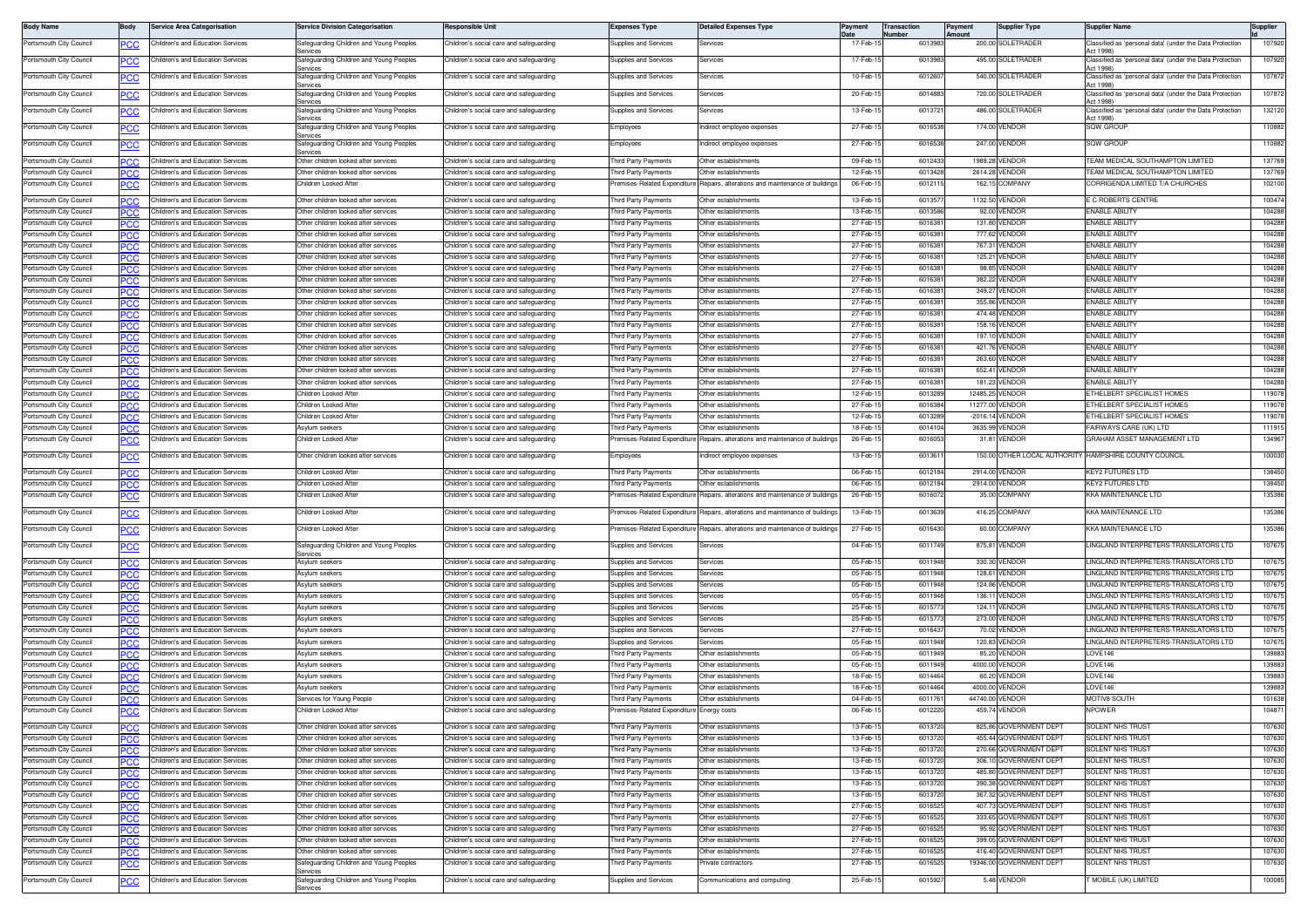| <b>Body Name</b>                                   | Body              | Service Area Categorisation                                    | <b>Service Division Categorisation</b> | <b>Responsible Unit</b>                                                          | Expenses Type                                                | <b>Detailed Expenses Type</b>                                                    | Pavment              | <b>Transaction</b><br>lumber | 'ayment<br>nount | Supplier Type                  | Supplier Name                                                                                 | Supplier         |
|----------------------------------------------------|-------------------|----------------------------------------------------------------|----------------------------------------|----------------------------------------------------------------------------------|--------------------------------------------------------------|----------------------------------------------------------------------------------|----------------------|------------------------------|------------------|--------------------------------|-----------------------------------------------------------------------------------------------|------------------|
| Portsmouth City Council                            | PCC               | Children's and Education Services                              | Children Looked Afte                   | Children's social care and safeguarding                                          | hird Party Payments                                          | Other establishments                                                             | 27-Feb-1             | 601655                       |                  | 14400.12 VENDOR                | HE SERENDIPITY CENTRE LTD                                                                     | 139002           |
| Portsmouth City Council                            | PСC               | Children's and Education Services                              | Children Looked Afte                   | Children's social care and safequarding                                          | remises-Related Expenditure                                  | Energy costs                                                                     | 03-Feb-1             | 601131                       |                  | 321.47 VENDOR                  | OTAL GAS & POWER LTD                                                                          | 133467           |
| Portsmouth City Council                            | <u>PCC</u>        | Children's and Education Services                              | Children Looked Afte                   | Children's social care and safeguarding                                          | remises-Related Expenditure Energy costs                     |                                                                                  | 03-Feb-1             | 601131                       |                  | 281.68 VENDOR                  | TOTAL GAS & POWER LTD                                                                         | 133467           |
| Portsmouth City Council                            |                   | Children's and Education Services                              | Children Looked Afte                   | Children's social care and safeguarding                                          | Premises-Related Expenditure Energy costs                    |                                                                                  | 03-Feb-1             | 601131                       |                  | 153.63 VENDOR                  | OTAL GAS & POWER LTD                                                                          | 133467           |
|                                                    |                   | hildren's and Education Services                               | Children Looked Afte                   | Children's social care and safeguarding                                          | emises-Related Expenditure                                   |                                                                                  | 03-Feb-1             | 601131                       |                  | 127.19 VENDOR                  | OTAL GAS & POWER LTD                                                                          | 133467           |
| Portsmouth City Council                            |                   |                                                                |                                        |                                                                                  |                                                              | Energy costs                                                                     |                      |                              |                  |                                |                                                                                               |                  |
| Portsmouth City Council                            | PСC               | Children's and Education Services                              | Youth Justice                          | Children's social care and safequarding                                          | Third Party Payments                                         | Other local authorities                                                          | 20-Feb-1             | 601500                       |                  |                                | 12844.26 OTHER LOCAL AUTHORITY WEST SUSSEX COUNTY COUNCIL                                     | 101480           |
| Portsmouth City Council                            | PCC               | Cultural and Related Services                                  | Culture and Heritage                   | City Development and Cultural Services                                           | Supplies and Services                                        | Equipment, furniture and materials                                               | 25-Feb-1             | 601516                       |                  | 925.48 VENDOF                  | <b>IBOUT PRESENTATION LTD</b>                                                                 | 125875           |
| Portsmouth City Council                            | сc                | Other                                                          | Capital Codes                          | City Development and Cultural Services                                           | Supplies and Services                                        | iervices                                                                         | 20-Feb-              | 60147                        |                  | 2244.29 VENDOR                 | ANNE MILLMAN ASSOCIATES                                                                       | 136442           |
| Portsmouth City Council                            | ပင                | ultural and Related Services                                   | <b>Culture and Heritage</b>            | City Development and Cultural Services                                           | ransport-Related Expenditure                                 | Public transport                                                                 | 06-Feb-1             | 601206                       |                  | 10.60 VENDOR                   | QUA CARS LIMITED                                                                              | 10001            |
| Portsmouth City Council                            | ٥СС               | <b>Cultural and Related Services</b>                           | Library Service                        | City Development and Cultural Services                                           | <b>Supplies and Services</b>                                 | Equipment, furniture and materials                                               | 26-Feb-1             | 601598                       |                  | -5.36 VENDOR                   | ASKEWS & HOLTS LIBRARY SERVICES LIMITED                                                       | 100128           |
| Portsmouth City Council<br>Portsmouth City Council | ∍сс               | ultural and Related Services<br>ultural and Related Services   | ibrary Service<br>ibrary Service       | City Development and Cultural Services<br>City Development and Cultural Services | <b>Supplies and Services</b><br>Supplies and Services        | Equipment, furniture and materials<br>Equipment, furniture and materials         | 05-Feb-<br>05-Feb-   | 601187<br>601187             |                  | 157.11 VENDOR<br>112.70 VENDOF | SKEWS & HOLTS LIBRARY SERVICES LIMITED<br>ASKEWS & HOLTS LIBRARY SERVICES LIMITED             | 100128<br>100128 |
| Portsmouth City Council                            | PСC<br>ድርሮ        | ultural and Related Services                                   | ibrary Service                         | City Development and Cultural Service                                            | supplies and Services                                        | quipment, furniture and materials                                                | 16-Feb-1             | 601380                       |                  | 79.78 VENDOR                   | <b>ISKEWS &amp; HOLTS LIBRARY SERVICES LIMITED</b>                                            | 100128           |
| Portsmouth City Council                            | PCC               | ultural and Related Services                                   | Library Service                        | City Development and Cultural Services                                           | <b>Supplies and Services</b>                                 | Equipment, furniture and materials                                               | 05-Feb-1             | 601187                       |                  | 486.24 VENDOR                  | ASKEWS & HOLTS LIBRARY SERVICES LIMITED                                                       | 100128           |
| Portsmouth City Council                            | ገርር               | ultural and Related Services                                   | Library Service                        | City Development and Cultural Services                                           | <b>Supplies and Services</b>                                 | Equipment, furniture and materials                                               | 16-Feb-              | 601380                       |                  | 517.91 VENDOR                  | ASKEWS & HOLTS LIBRARY SERVICES LIMITED                                                       | 100128           |
| Portsmouth City Council                            | PCC               | ultural and Related Services                                   | Library Service                        | City Development and Cultural Services                                           | <b>Supplies and Services</b>                                 | Equipment, furniture and materials                                               | 20-Feb-1             | 601472                       |                  | 481.40 VENDOR                  | <b>ISKEWS &amp; HOLTS LIBRARY SERVICES LIMITED</b>                                            | 100128           |
| Portsmouth City Council<br>Portsmouth City Council | PСC               | ultural and Related Services<br>ultural and Related Services   | ibrary Service<br>Library Service      | City Development and Cultural Services<br>City Development and Cultural Services | Supplies and Services<br>Supplies and Services               | couipment, furniture and materials<br>Equipment, furniture and materials         | 24-Feb-1<br>16-Feb-1 | 601508<br>601380             |                  | 3.38 VENDOR<br>583.12 VENDOR   | <b>ISKEWS &amp; HOLTS LIBRARY SERVICES LIMITED</b><br>ASKEWS & HOLTS LIBRARY SERVICES LIMITED | 100128<br>100128 |
| Portsmouth City Council                            | PCC               | ultural and Related Services                                   | ibrary Service                         | City Development and Cultural Services                                           | Supplies and Services                                        | Equipment, furniture and materials                                               | 24-Feb-1             | 601508                       |                  | 23.00 VENDOR                   | <b>ISKEWS &amp; HOLTS LIBRARY SERVICES LIMITED</b>                                            | 100128           |
| Portsmouth City Council                            | PСC               | ultural and Related Services                                   | ibrary Service                         | City Development and Cultural Services                                           | Supplies and Services                                        | Equipment, furniture and materials                                               | 24-Feb-              | 601508                       |                  | 66.39 VENDOR                   | SKEWS & HOLTS LIBRARY SERVICES LIMITED                                                        | 100128           |
| Portsmouth City Council                            | PCC               | ultural and Related Services                                   | ibrary Service                         | City Development and Cultural Services                                           | <b>Supplies and Services</b>                                 | Equipment, furniture and materials                                               | 24-Feb-1             | 601508                       |                  | 4.22 VENDOR                    | <b>ISKEWS &amp; HOLTS LIBRARY SERVICES LIMITED</b>                                            | 100128           |
| Portsmouth City Council                            | היפ               | ultural and Related Services                                   | Library Service                        | City Development and Cultural Service                                            | supplies and Services                                        | quipment, furniture and material                                                 | 24-Feb-1             | 601508                       |                  | 145.94 VENDOR                  | <b>ISKEWS &amp; HOLTS LIBRARY SERVICES LIMITED</b>                                            | 100128           |
| Portsmouth City Council<br>Portsmouth City Council | PCC               | ultural and Related Services<br>ultural and Related Services   | Library Service                        | City Development and Cultural Services<br>City Development and Cultural Services | <b>Supplies and Services</b><br><b>Supplies and Services</b> | Equipment, furniture and materials<br>Equipment, furniture and materials         | 24-Feb-1<br>27-Feb-  | 601508<br>60162              |                  | 18.70 VENDOR<br>329.89 VENDOR  | ASKEWS & HOLTS LIBRARY SERVICES LIMITED<br>ASKEWS & HOLTS LIBRARY SERVICES LIMITED            | 100128<br>100128 |
| Portsmouth City Council                            | PCC               | Cultural and Related Services                                  | Library Service<br>Library Service     | City Development and Cultural Services                                           | Supplies and Services                                        | Equipment, furniture and materials                                               | 26-Feb-1             | 601598                       |                  | 619.85 VENDOF                  | ASKEWS & HOLTS LIBRARY SERVICES LIMITED                                                       | 100128           |
| Portsmouth City Council                            | ۲C                | ultural and Related Services                                   | Library Service                        | City Development and Cultural Services                                           | Supplies and Services                                        | couipment, furniture and materials                                               | 26-Feb-1             | 601598                       |                  | 340.70 VENDOF                  | <b>ISKEWS &amp; HOLTS LIBRARY SERVICES LIMITED</b>                                            | 100128           |
| Portsmouth City Council                            | PCC               | Cultural and Related Services                                  | Library Service                        | City Development and Cultural Services                                           | Supplies and Services                                        | Fouinment, furniture and materials                                               | 16-Feb-1             | 601380                       |                  | 375.04 VENDOR                  | ASKEWS & HOLTS LIBRARY SERVICES LIMITED                                                       | 100128           |
| Portsmouth City Council                            |                   | ultural and Related Services                                   | ibrary Service                         | City Development and Cultural Services                                           | Supplies and Services                                        | Equipment, furniture and materials                                               | 16-Feb-              | 601380                       |                  | 309.32 VENDOF                  | <b>ISKEWS &amp; HOLTS LIBRARY SERVICES LIMITED</b>                                            | 100128           |
| Portsmouth City Council                            | -60               | ultural and Related Services                                   | ibrary Service                         | City Development and Cultural Services                                           | Supplies and Services                                        | Equipment, furniture and materials                                               | 17-Feb-1             | 601394                       |                  | 698.22 VENDOF                  | <b>ISKEWS &amp; HOLTS LIBRARY SERVICES LIMITED</b>                                            | 100128           |
| Portsmouth City Council<br>Portsmouth City Council | PCC               | ultural and Related Services<br>ultural and Related Services   | Library Service<br>ibrary Service      | City Development and Cultural Services<br>City Development and Cultural Service  | <b>Supplies and Services</b><br>supplies and Service         | quipment, furniture and materials<br>quipment, furniture and materials           | 16-Feb-1<br>16-Feb-1 | 601380<br>601380             |                  | 239.59 VENDOR<br>118.77 VENDOR | ASKEWS & HOLTS LIBRARY SERVICES LIMITED<br>ASKEWS & HOLTS LIBRARY SERVICES LIMITED            | 100128<br>100128 |
| Portsmouth City Council                            | ℃С<br>PCC.        | ultural and Related Services                                   | Library Service                        | City Development and Cultural Services                                           | Supplies and Services                                        | Equipment, furniture and materials                                               | 16-Feb-1             | 60138                        |                  | 165.80 VENDOR                  | ASKEWS & HOLTS LIBRARY SERVICES LIMITED                                                       | 100128           |
| Portsmouth City Council                            | ∍сс               | ultural and Related Services                                   | Library Service                        | City Development and Cultural Services                                           | <b>Supplies and Services</b>                                 | Equipment, furniture and materials                                               | 16-Feb-1             | 601380                       |                  | 8.78 VENDOR                    | ASKEWS & HOLTS LIBRARY SERVICES LIMITED                                                       | 100128           |
| Portsmouth City Council                            | PCC               | ultural and Related Services                                   | Library Service                        | City Development and Cultural Services                                           | Supplies and Services                                        | Equipment, furniture and materials                                               | 16-Feb-1             | 601380                       |                  | 196.30 VENDOR                  | <b>ISKEWS &amp; HOLTS LIBRARY SERVICES LIMITED</b>                                            | 100128           |
| Portsmouth City Council                            | °СС               | ultural and Related Services                                   | Library Service                        | City Development and Cultural Services                                           | <b>Supplies and Services</b>                                 | Foujoment, furniture and materials                                               | 26-Feb-1             | 601598                       |                  | 431.72 VENDOR                  | ASKEWS & HOLTS LIBRARY SERVICES LIMITED                                                       | 100128           |
| Portsmouth City Council<br>Portsmouth City Council | ℃С                | ultural and Related Services<br>ultural and Related Services   | ibrary Service<br>ibrary Service       | City Development and Cultural Services<br>City Development and Cultural Services | Supplies and Services<br><b>Supplies and Services</b>        | Equipment, furniture and materials<br><b>Equipment</b> , furniture and materials | 20-Feb-<br>26-Feb-   | 601472<br>601598             |                  | 10.72 VENDOR<br>392.76 VENDOR  | <b>ISKEWS &amp; HOLTS LIBRARY SERVICES LIMITED</b><br>ASKEWS & HOLTS LIBRARY SERVICES LIMITED | 100128<br>100128 |
| Portsmouth City Council                            |                   | ultural and Related Services                                   | ibrary Service                         | City Development and Cultural Services                                           | upplies and Services                                         | quipment, furniture and materials                                                | 20-Feb-1             | 601472                       |                  | 438.78 VENDOR                  | ASKEWS & HOLTS LIBRARY SERVICES LIMITED                                                       | 100128           |
| Portsmouth City Council                            | PCC               | ultural and Related Services                                   | ibrary Service                         | City Development and Cultural Services                                           | Supplies and Services                                        | quipment, furniture and materials                                                | 20-Feb-1             | 601472                       |                  | 10.23 VENDOR                   | ASKEWS & HOLTS LIBRARY SERVICES LIMITED                                                       | 100128           |
| Portsmouth City Council                            | PCC               | ultural and Related Services                                   | Library Service                        | City Development and Cultural Services                                           | Supplies and Services                                        | Equipment, furniture and materials                                               | 26-Feb-1             | 601598                       |                  | 975.21 VENDOR                  | ASKEWS & HOLTS LIBRARY SERVICES LIMITED                                                       | 100128           |
| Portsmouth City Council                            | <b>PCC</b>        | ultural and Related Services                                   | Library Service                        | City Development and Cultural Services                                           | Supplies and Services                                        | Equipment, furniture and materials                                               | 26-Feb-1             | 601598                       |                  | 117.07 VENDOR                  | ASKEWS & HOLTS LIBRARY SERVICES LIMITED                                                       | 100128           |
| Portsmouth City Council<br>Portsmouth City Council | ንርር               | ultural and Related Services<br>ultural and Related Services   | Library Service<br>Library Service     | City Development and Cultural Services<br>City Development and Cultural Services | <b>Supplies and Services</b><br>Supplies and Services        | Equipment, furniture and materials<br>Equipment, furniture and materials         | 26-Feb-<br>20-Feb-1  | 601598<br>601472             |                  | 484.19 VENDOR<br>482.51 VENDOR | ASKEWS & HOLTS LIBRARY SERVICES LIMITED<br><b>ISKEWS &amp; HOLTS LIBRARY SERVICES LIMITED</b> | 100128<br>100128 |
| Portsmouth City Council                            | PCC<br>'СС        | ultural and Related Services                                   | Library Service                        | City Development and Cultural Services                                           | Supplies and Services                                        | couipment, furniture and materials                                               | 16-Feb-1             | 601380                       |                  | 84.31 VENDOR                   | <b>ISKEWS &amp; HOLTS LIBRARY SERVICES LIMITED</b>                                            | 100128           |
| Portsmouth City Council                            | C.C               | ultural and Related Services                                   | ibrary Service                         | City Development and Cultural Services                                           | Supplies and Services                                        | Equipment, furniture and materials                                               | 20-Feb-1             | 601472                       |                  | 255.31 VENDOR                  | SKEWS & HOLTS LIBRARY SERVICES LIMITED                                                        | 100128           |
| Portsmouth City Council                            | PCC               | ultural and Related Services                                   | ibrary Service                         | City Development and Cultural Services                                           | <b>Supplies and Services</b>                                 | Equipment, furniture and materials                                               | 26-Feb-1             | 601598                       |                  | 155.43 VENDOR                  | ASKEWS & HOLTS LIBRARY SERVICES LIMITED                                                       | 100128           |
| Portsmouth City Council                            |                   | ultural and Related Services                                   | ibrary Service                         | City Development and Cultural Services                                           | upplies and Services                                         | quipment, furniture and materials                                                | 26-Feb-1             | 601598                       |                  | 157.50 VENDOR                  | ASKEWS & HOLTS LIBRARY SERVICES LIMITED                                                       | 100128           |
| Portsmouth City Council<br>Portsmouth City Council | PCC.              | ultural and Related Services<br>ultural and Related Services   | ibrary Service<br>Library Service      | City Development and Cultural Services<br>City Development and Cultural Services | Supplies and Services<br><b>Supplies and Services</b>        | quipment, furniture and materials<br>Equipment, furniture and materials          | 20-Feb-1<br>26-Feb-1 | 601472<br>601598             |                  | 53.67 VENDOR<br>350.57 VENDOR  | ASKEWS & HOLTS LIBRARY SERVICES LIMITED<br>ASKEWS & HOLTS LIBRARY SERVICES LIMITED            | 100128<br>100128 |
| Portsmouth City Council                            | PСC<br><b>PCC</b> | Cultural and Related Services                                  | Library Service                        | City Development and Cultural Services                                           | Supplies and Services                                        | Equipment, furniture and materials                                               | 20-Feb-1             | 601472                       |                  | 40.03 VENDOR                   | ASKEWS & HOLTS LIBRARY SERVICES LIMITED                                                       | 100128           |
| Portsmouth City Council                            |                   | ultural and Related Services                                   | Library Service                        | City Development and Cultural Services                                           | Supplies and Services                                        | Equipment, furniture and materials                                               | 24-Feb-              | 601508                       |                  | 80.99 VENDOR                   | <b>SKEWS &amp; HOLTS LIBRARY SERVICES LIMITED</b>                                             | 100128           |
| Portsmouth City Council                            | PCC               | ultural and Related Services                                   | Library Service                        | City Development and Cultural Services                                           | Supplies and Services                                        | Foujoment, furniture and materials                                               | 26-Feb-1             | 601598                       |                  | 437.60 VENDOR                  | <b>ISKEWS &amp; HOLTS LIBRARY SERVICES LIMITED</b>                                            | 100128           |
| Portsmouth City Council                            | 'СС               | ultural and Related Services                                   | ibrary Service                         | City Development and Cultural Services                                           | Supplies and Services                                        | Equipment, furniture and materials                                               | 26-Feb-              | 601598                       |                  | 69.78 VENDOR                   | <b>ISKEWS &amp; HOLTS LIBRARY SERVICES LIMITED</b>                                            | 100128           |
| Portsmouth City Council<br>Portsmouth City Council | °CC.<br>PCC       | ultural and Related Services<br>ultural and Related Services   | ibrary Service<br>ibrary Service       | City Development and Cultural Services<br>City Development and Cultural Services | Supplies and Services<br>Supplies and Services               | Equipment, furniture and materials<br>quipment, furniture and materials          | 24-Feb-1<br>16-Feb-1 | 601508<br>601380             |                  | 24.80 VENDOR<br>38.02 VENDOR   | SKEWS & HOLTS LIBRARY SERVICES LIMITED<br><b>ISKEWS &amp; HOLTS LIBRARY SERVICES LIMITED</b>  | 100128<br>100128 |
| Portsmouth City Council                            | PСC               | ultural and Related Services                                   | Library Service                        | City Development and Cultural Services                                           | upplies and Services                                         | quipment, furniture and materials                                                | 20-Feb-1             | 601472                       |                  | 59.79 VENDOR                   | ASKEWS & HOLTS LIBRARY SERVICES LIMITED                                                       | 100128           |
| Portsmouth City Council                            | <b>PCC</b>        | Cultural and Related Services                                  | Library Service                        | City Development and Cultural Services                                           | Supplies and Services                                        | Equipment, furniture and materials                                               | 24-Feb-1             | 601508                       |                  | 32.48 VENDOF                   | ASKEWS & HOLTS LIBRARY SERVICES LIMITED                                                       | 100128           |
| Portsmouth City Council                            | PCC               | <b>Cultural and Related Services</b>                           | Library Service                        | City Development and Cultural Services                                           | Supplies and Services                                        | Equipment, furniture and materials                                               | 26-Feb-1             | 601598                       |                  | 28.15 VENDOR                   | ASKEWS & HOLTS LIBRARY SERVICES LIMITED                                                       | 100128           |
| Portsmouth City Council                            | PCC               | Cultural and Related Services                                  | Library Service                        | City Development and Cultural Services                                           | Supplies and Services                                        | Equipment, furniture and materials                                               | 26-Feb-1             | 601598                       |                  | 629.99 VENDOR                  | ASKEWS & HOLTS LIBRARY SERVICES LIMITED                                                       | 100128           |
| Portsmouth City Council<br>Portsmouth City Council | ٥СС               | Cultural and Related Services<br>Cultural and Related Services | Library Service<br>Library Service     | City Development and Cultural Services<br>City Development and Cultural Services | Supplies and Services<br>Supplies and Services               | Equipment, furniture and materials<br>Equipment, furniture and materials         | 24-Feb-1<br>26-Feb-1 | 601508<br>601598             |                  | 94.57 VENDOR<br>11.06 VENDOR   | ASKEWS & HOLTS LIBRARY SERVICES LIMITED<br>ASKEWS & HOLTS LIBRARY SERVICES LIMITED            | 100128<br>100128 |
| Portsmouth City Council                            | PCC<br>PCC        | <b>Cultural and Related Services</b>                           | Library Service                        | City Development and Cultural Services                                           | Supplies and Services                                        | Equipment, furniture and materials                                               | 26-Feb-1             | 601598                       |                  | 5.98 VENDOR                    | ASKEWS & HOLTS LIBRARY SERVICES LIMITED                                                       | 100128           |
| Portsmouth City Council                            | PCC               | Cultural and Related Services                                  | Library Service                        | City Development and Cultural Services                                           | Supplies and Services                                        | Equipment, furniture and materials                                               | 26-Feb-1             | 601598                       |                  | 185.73 VENDOR                  | <b>ISKEWS &amp; HOLTS LIBRARY SERVICES LIMITED</b>                                            | 100128           |
| Portsmouth City Council                            | <b>PCC</b>        | ultural and Related Services                                   | Library Service                        | City Development and Cultural Services                                           | <b>Supplies and Services</b>                                 | Equipment, furniture and materials                                               | 20-Feb-1             | 601472                       |                  | 347.45 VENDOR                  | ASKEWS & HOLTS LIBRARY SERVICES LIMITED                                                       | 100128           |
| Portsmouth City Council                            | PCC               | ultural and Related Services                                   | Library Service                        | City Development and Cultural Services                                           | Supplies and Services                                        | Equipment, furniture and materials                                               | 26-Feb-1             | 601598                       |                  | 227.58 VENDOR                  | ASKEWS & HOLTS LIBRARY SERVICES LIMITED                                                       | 100128           |
| Portsmouth City Council                            | <b>PCC</b>        | Cultural and Related Services                                  | Library Service                        | City Development and Cultural Services                                           | Supplies and Services                                        | Equipment, furniture and materials                                               | 26-Feb-1             | 601598<br>601598             |                  | 68.95 VENDOR                   | ASKEWS & HOLTS LIBRARY SERVICES LIMITED                                                       | 100128           |
| Portsmouth City Council<br>Portsmouth City Council | PCC<br>PCC        | ultural and Related Services<br>ultural and Related Services   | Library Service<br>Library Service     | City Development and Cultural Services<br>City Development and Cultural Services | Supplies and Services<br>Supplies and Services               | Equipment, furniture and materials<br>Equipment, furniture and materials         | 26-Feb-1<br>20-Feb-1 | 601472                       |                  | 352.61 VENDOR<br>10.72 VENDOR  | ASKEWS & HOLTS LIBRARY SERVICES LIMITED<br>ASKEWS & HOLTS LIBRARY SERVICES LIMITED            | 100128<br>100128 |
| Portsmouth City Council                            | ℃С                | Cultural and Related Services                                  | Library Service                        | City Development and Cultural Services                                           | Supplies and Services                                        | Equipment, furniture and materials                                               | 26-Feb-1             | 601598                       |                  | 4.79 VENDOR                    | ASKEWS & HOLTS LIBRARY SERVICES LIMITED                                                       | 100128           |
| Portsmouth City Council                            | PCC               | Cultural and Related Services                                  | Library Service                        | City Development and Cultural Services                                           | Supplies and Services                                        | Equipment, furniture and materials                                               | 20-Feb-1             | 601472                       |                  | 13.34 VENDOR                   | ASKEWS & HOLTS LIBRARY SERVICES LIMITED                                                       | 100128           |
| Portsmouth City Council                            | PCC               | Cultural and Related Services                                  | Library Service                        | City Development and Cultural Services                                           | Supplies and Services                                        | Equipment, furniture and materials                                               | 26-Feb-1             | 601598                       |                  | 12.40 VENDOR                   | ASKEWS & HOLTS LIBRARY SERVICES LIMITED                                                       | 100128           |
| Portsmouth City Council                            | PСC               | ultural and Related Services                                   | Library Service                        | City Development and Cultural Services<br>City Development and Cultural Services | Supplies and Services<br>Supplies and Services               | Equipment, furniture and materials                                               | 20-Feb-1             | 601472                       |                  | 114.49 VENDOR                  | ASKEWS & HOLTS LIBRARY SERVICES LIMITED                                                       | 100128           |
| Portsmouth City Council                            | <b>PCC</b>        | Cultural and Related Services                                  | Library Service                        |                                                                                  |                                                              | Equipment, furniture and materials                                               | 26-Feb-15            | 601598                       |                  | 10.53 VENDOR                   | ASKEWS & HOLTS LIBRARY SERVICES LIMITED                                                       | 100128           |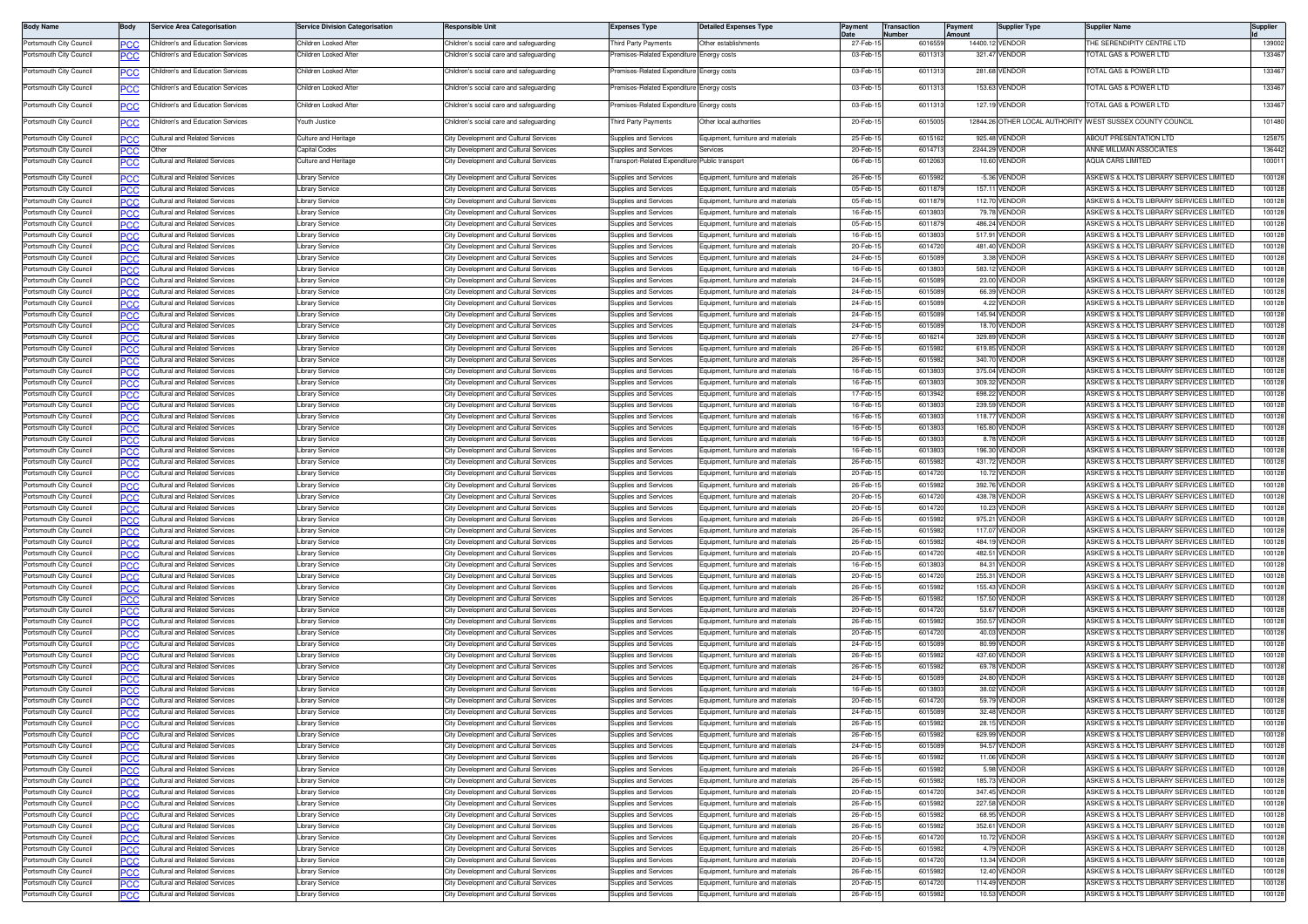| <b>Body Name</b>                                   | Body       | Service Area Categorisation                                   | <b>Service Division Categorisation</b>      | <b>Responsible Unit</b>                                                          | <b>Expenses Type</b>                                         | <b>Detailed Expenses Type</b>                                  | Payment              | Transaction<br>umbe | Payment<br>nount | <b>Supplier Type</b>             | Supplier Name                                                        |                 |
|----------------------------------------------------|------------|---------------------------------------------------------------|---------------------------------------------|----------------------------------------------------------------------------------|--------------------------------------------------------------|----------------------------------------------------------------|----------------------|---------------------|------------------|----------------------------------|----------------------------------------------------------------------|-----------------|
| Portsmouth City Council                            | <b>PCC</b> | ultural and Related Services                                  | ibrary Service                              | City Development and Cultural Services                                           | Supplies and Services                                        | Equipment, furniture and materials                             | 26-Feb-1             | 6015982             |                  | 45.18 VENDOR                     | ASKEWS & HOLTS LIBRARY SERVICES LIMITED                              | 100128          |
| Portsmouth City Council                            | PCC        | ultural and Related Services                                  | Library Service                             | City Development and Cultural Services                                           | Supplies and Services                                        | quipment, furniture and materials                              | 26-Feb-1             | 601598              |                  | 24.80 VENDOF                     | ASKEWS & HOLTS LIBRARY SERVICES LIMITED                              | 100128          |
| Portsmouth City Council                            | PCC        | ultural and Related Services                                  | ibrary Service                              | City Development and Cultural Services                                           | Supplies and Services                                        | Foujoment, furniture and materials                             | 26-Feb-1             | 601598              |                  | <b>12.40 VENDOR</b>              | ASKEWS & HOLTS LIBRARY SERVICES LIMITED                              | 100128          |
| Portsmouth City Council                            |            | ultural and Related Services                                  | ibrary Service                              | City Development and Cultural Services                                           | Supplies and Services                                        | Equipment, furniture and materials                             | 20-Feb-1             | 601472              |                  | 117.20 VENDOR                    | ASKEWS & HOLTS LIBRARY SERVICES LIMITED                              | 100128          |
| Portsmouth City Council                            | PСC        | ultural and Related Services                                  | ibrary Service                              | City Development and Cultural Services                                           | Supplies and Services                                        | Equipment, furniture and materials                             | 24-Feb-1             | 601508              |                  | 4.79 VENDOR                      | ASKEWS & HOLTS LIBRARY SERVICES LIMITED                              | 10012           |
| Portsmouth City Council                            |            | ultural and Related Services                                  | ibrary Service                              | City Development and Cultural Services                                           | Supplies and Services                                        | Equipment, furniture and materials                             | 26-Feb-1             | 601598              |                  | 402.94 VENDOR                    | ASKEWS & HOLTS LIBRARY SERVICES LIMITED                              | 10012           |
| Portsmouth City Council                            | 'CC        | ultural and Related Services                                  | ibrary Service                              | City Development and Cultural Services                                           | Supplies and Services                                        | cuipment, furniture and materials                              | 27-Feb-1             | 601621              |                  | 374.74 VENDOR                    | ASKEWS & HOLTS LIBRARY SERVICES LIMITED                              | 100128          |
| Portsmouth City Council                            | <b>PCC</b> | ultural and Related Services                                  | ibrary Service                              | City Development and Cultural Services                                           | <b>Supplies and Services</b>                                 | quipment, furniture and materials                              | 26-Feb-1             | 601598              |                  | 40.48 VENDOR                     | ASKEWS & HOLTS LIBRARY SERVICES LIMITED                              | 100128          |
| Portsmouth City Council                            | ጋር ጋር      | ultural and Related Services                                  | ibrary Service                              | City Development and Cultural Services                                           | Supplies and Services                                        | quipment, furniture and materials                              | 26-Feb-1             | 601598              |                  | 111.18 VENDOR                    | ASKEWS & HOLTS LIBRARY SERVICES LIMITED                              | 10012           |
| Portsmouth City Council                            | <b>PCC</b> | ultural and Related Services                                  | Library Service                             | City Development and Cultural Services                                           | Supplies and Services                                        | Equipment, furniture and materials                             | 26-Feb-1             | 601598              |                  | 16.47 VENDOR                     | ASKEWS & HOLTS LIBRARY SERVICES LIMITED                              | 10012           |
| Portsmouth City Council                            |            | Cultural and Related Services                                 | Library Service                             | City Development and Cultural Services                                           | Supplies and Services                                        | Equipment, furniture and materials                             | 26-Feb-1             | 601598              |                  | 4.79 VENDOR                      | ASKEWS & HOLTS LIBRARY SERVICES LIMITED                              | 100128          |
| Portsmouth City Council                            | PCC        | ultural and Related Services                                  | ibrary Service                              | City Development and Cultural Services                                           | Supplies and Services                                        | Equipment, furniture and materials                             | 26-Feb-1             | 601598              |                  | 50.50 VENDOR                     | ASKEWS & HOLTS LIBRARY SERVICES LIMITED                              | 10012           |
| Portsmouth City Council                            |            | ultural and Related Services                                  | ibrary Service                              | City Development and Cultural Services                                           | <b>Supplies and Services</b>                                 | Equipment, furniture and materials                             | 27-Feb-1             | 601621              |                  | 66.35 VENDOR                     | ASKEWS & HOLTS LIBRARY SERVICES LIMITED                              | 10012           |
| Portsmouth City Council                            | PСC        | ultural and Related Services                                  | ibrary Service                              | City Development and Cultural Services                                           | Supplies and Services                                        | quipment, furniture and materials                              | 27-Feb-1             | 60162               |                  | 9.83 VENDOR                      | ASKEWS & HOLTS LIBRARY SERVICES LIMITED                              | 10012           |
| Portsmouth City Council                            | הים        | ultural and Related Services                                  | ibrary Service                              | City Development and Cultural Services                                           | Supplies and Services                                        | <b>Equipment, furniture and materials</b>                      | 11-Feb-1             | 601266              |                  | 5741.56 VENDOR                   | ASKEWS & HOLTS LIBRARY SERVICES LIMITED                              | 10012           |
| Portsmouth City Council                            | 'CC        | ultural and Related Services<br>lanning Services              | ibrary Service<br><b>Juilding Control</b>   | City Development and Cultural Service<br>City Development and Cultural Services  | supplies and Services<br>Employee                            | quipment, furniture and materials                              | 18-Feb-1<br>16-Feb-1 | 601404<br>601381    |                  | 1703.48 VENDOF<br>1451.75 VENDOR | ASKEWS & HOLTS LIBRARY SERVICES LIMITED<br>BRG INTERIM SOLUTIONS LTD | 100128<br>13847 |
| Portsmouth City Council<br>Portsmouth City Council | <b>PCC</b> | 'lanning Services                                             | luilding Control                            | City Development and Cultural Services                                           | :mployee                                                     | irect employee expense:<br>Direct employee expenses            | 16-Feb-              | 60138               |                  | 1475.60 VENDOF                   | BRG INTERIM SOLUTIONS LTD                                            | 13847           |
| Portsmouth City Council                            | ecc        | 'lanning Services                                             | Building Control                            | City Development and Cultural Services                                           | Employees                                                    | Direct employee expenses                                       | 16-Feb-1             | 601381              |                  | 1495.25 VENDOR                   | BRG INTERIM SOLUTIONS LTD                                            | 13847           |
| Portsmouth City Council                            | <b>PCC</b> | 'lanning Services                                             | <b>Building Control</b>                     | City Development and Cultural Services                                           | Employee:                                                    | )irect employee expenses                                       | 24-Feb-1             | 601509              |                  | 1468.85 VENDOR                   | BRG INTERIM SOLUTIONS LTD                                            | 138478          |
| Portsmouth City Council                            | PCC.       | ther                                                          | uspense and Capital Schemes                 | City Development and Cultural Services                                           | remises-Related Expenditure                                  | Grounds maintenance costs                                      | 19-Feb-1             | 601458              |                  | 3791.69 COMPANY                  | BRIGHSTONE LANDSCAPING LTD                                           | 134206          |
|                                                    |            |                                                               |                                             |                                                                                  |                                                              |                                                                |                      |                     |                  |                                  |                                                                      |                 |
| Portsmouth City Council                            | 'CC        | Cultural and Related Services                                 | Jpen Spaces                                 | City Development and Cultural Services                                           | Supplies and Services                                        | Communications and computing                                   | 13-Feb-1             | 601351              |                  | 57.33 COMPANY                    | BRITISH TELECOMMUNICATIONS PLC                                       | 100132          |
| Portsmouth City Council                            | PCC        | ultural and Related Services                                  | Julture and Heritage                        | City Development and Cultural Services                                           | <b>Supplies and Services</b>                                 | Communications and computing                                   | 20-Feb-1             | 601474              |                  | 46.33 COMPANY                    | <b>BRITISH TELECOMMUNICATIONS PLC</b>                                | 100132          |
| Portsmouth City Council                            |            | Cultural and Related Services                                 | Julture and Heritage                        | City Development and Cultural Services                                           | <b>Supplies and Services</b>                                 | ommunications and computing                                    | 20-Feb-1             | 6014742             |                  | 3.56 COMPANY                     | <b>BRITISH TELECOMMUNICATIONS PLC</b>                                | 100132          |
| Portsmouth City Council                            | PCC        | ultural and Related Services                                  | Julture and Heritage                        | City Development and Cultural Services                                           | Supplies and Services                                        | ommunications and computing                                    | 12-Feb-1             | 601322              |                  | 49.89 COMPANY                    | RITISH TELECOMMUNICATIONS PLC                                        | 10013           |
| Portsmouth City Council                            | 'nС        | ultural and Related Services                                  | Culture and Heritage<br>ulture and Heritage | City Development and Cultural Services                                           | Supplies and Services                                        | ommunications and computing                                    | 13-Feb-1             | 601351              |                  | 56.13 COMPANY                    | BRITISH TELECOMMUNICATIONS PLC<br>BRITISH TELECOMMUNICATIONS PLC     | 100132          |
| Portsmouth City Council                            | °CC        | ultural and Related Services                                  |                                             | City Development and Cultural Services<br>City Development and Cultural Services | supplies and Services                                        | ommunications and computing<br><b>Grants and subscriptions</b> | 12-Feb-              | 60132               |                  | 52.42 COMPANY                    |                                                                      | 100132          |
| Portsmouth City Council<br>Portsmouth City Council | PCC        | ultural and Related Services                                  | ecreation and Spor                          |                                                                                  | <b>Supplies and Services</b><br><b>Supplies and Services</b> | iscellaneous expenses                                          | 27-Feb-1<br>13-Feb-1 | 601623<br>60135     |                  | 2220.00 VENDOR<br>1500.00 VENDOR | BUCKLAND COMMUNITY ASSOCIATION<br><b>BUSINESS SOUTH LTD</b>          | 100436<br>12699 |
| Portsmouth City Council                            |            | lanning Services<br>ultural and Related Services              | Business support<br>Culture and Heritage    | City Development and Cultural Services<br>City Development and Cultural Services | Third Party Payments                                         | rivate contractors                                             | 27-Feb-1             | 60162               |                  | 3000.00 VENDOR                   | CHRIS BUTLER ARCHAEOLOGICAL SERVICES LTD                             | 14006           |
|                                                    | ∍сс        |                                                               |                                             |                                                                                  |                                                              |                                                                |                      |                     |                  |                                  |                                                                      |                 |
| Portsmouth City Council                            |            | ultural and Related Services                                  | ibrary Service                              | City Development and Cultural Services                                           | Supplies and Services                                        | quipment, furniture and materials                              | 11-Feb-              | 601269              |                  | 16.00 VENDOF                     | CHRISTIE INTRUDER ALARMS LIMITED (CIA)                               | 100068          |
| Portsmouth City Council                            | PCC        | ultural and Related Services                                  | ibrary Service                              | City Development and Cultural Services                                           | <b>Supplies and Services</b>                                 | Equipment, furniture and materials                             | 11-Feb-1             | 60126               |                  | 60.00 VENDOR                     | CHRISTIE INTRUDER ALARMS LIMITED (CIA)                               | 10006           |
| Portsmouth City Council                            | <u>'CC</u> | ultural and Related Services                                  | Library Service                             | City Development and Cultural Services                                           | emises-Related Expenditure                                   | ixtures and fittings                                           | 20-Feb-1             | 6014754             |                  | 366.82 VENDOR                    | CHRISTIE INTRUDER ALARMS LIMITED (CIA)                               | 100068          |
| Portsmouth City Council                            | <b>PCC</b> | ultural and Related Services                                  | Library Service                             | City Development and Cultural Services                                           | Premises-Related Expenditure                                 | Repairs, alterations and maintenance of buildings              | 27-Feb-1             | 601625              |                  | 27.83 VENDOR                     | CHURCHES FIRE SECURITY LIMITED                                       | 100131          |
|                                                    |            | )ther                                                         | suspense and Capital Schemes                | City Development and Cultural Services                                           | emises-Related Expenditure                                   | Grounds maintenance costs                                      | 13-Feb-1             | 6013587             |                  | 9319.94 COMPANY                  | ENGLISH LANDSCAPES LIMITED                                           | 106080          |
| Portsmouth City Council                            | <u>CC </u> |                                                               |                                             |                                                                                  |                                                              |                                                                |                      |                     |                  |                                  |                                                                      |                 |
| Portsmouth City Council                            | сC         | Other                                                         | Suspense and Capital Schemes                | City Development and Cultural Services                                           | remises-Related Expenditure                                  | Grounds maintenance costs                                      | 13-Feb-1             | 601358              |                  | 4911.70 COMPANY                  | ENGLISH LANDSCAPES LIMITED                                           | 10608           |
| Portsmouth City Council                            | °СС        | ther                                                          | suspense and Capital Schemes                | City Development and Cultural Services                                           | remises-Related Expenditure                                  | Grounds maintenance costs                                      | 13-Feb-1             | 601358              |                  | 31322.06 COMPANY                 | ENGLISH LANDSCAPES LIMITED                                           | 106080          |
|                                                    |            |                                                               |                                             |                                                                                  |                                                              |                                                                |                      |                     |                  |                                  |                                                                      |                 |
| Portsmouth City Council                            | PСC        | Other                                                         | Suspense and Capital Schemes                | City Development and Cultural Services                                           | remises-Related Expenditure Grounds maintenance costs        |                                                                | 13-Feb-1             | 601358              |                  | 16248.60 COMPANY                 | ENGLISH LANDSCAPES LIMITED                                           | 106080          |
| Portsmouth City Council                            | ∍сс        | )ther                                                         | Suspense and Capital Schemes                | City Development and Cultural Services                                           | remises-Related Expenditure Grounds maintenance costs        |                                                                | 13-Feb-1             | 601358              |                  | 20389.36 COMPANY                 | ENGLISH LANDSCAPES LIMITED                                           | 10608           |
| Portsmouth City Council                            |            | ultural and Related Services                                  | Culture and Heritage                        | City Development and Cultural Services                                           | supplies and Services                                        | <i><b>Aiscellaneous expenses</b></i>                           | 09-Feb-1             | 601238              |                  | 644.62 VENDOR                    | JOHNSTON PUBLISHING LTD                                              | 100088          |
| Portsmouth City Council                            | PСC        | ultural and Related Services                                  | ulture and Heritage                         | City Development and Cultural Services                                           | hird Party Payments                                          | rivate contractors                                             | 27-Feb-1             | 601642              |                  | 1400.00 SOLETRADER               | <b>KELSEY CONSULTING</b>                                             | 136552          |
| Portsmouth City Council                            | PСC        | ultural and Related Services                                  | ecreation and Sport                         | City Development and Cultural Services                                           | emises-Related Expenditure                                   | Energy costs                                                   | 03-Feb-1             | 601129              |                  | 25.08 COMPANY                    | SCOTTISH AND SOUTHERN ENERGY PLC                                     | 100303          |
| Portsmouth City Council                            |            | ultural and Related Services                                  | Jpen Spaces                                 | City Development and Cultural Services                                           | remises-Related Expenditure                                  |                                                                | 03-Feb-1             | 6011299             |                  | 89.19 COMPANY                    | SCOTTISH AND SOUTHERN ENERGY PLC                                     | 100303          |
|                                                    |            |                                                               |                                             |                                                                                  |                                                              | Energy costs                                                   |                      |                     |                  |                                  |                                                                      |                 |
| Portsmouth City Council                            |            | ultural and Related Services                                  | Culture and Heritage                        | City Development and Cultural Services                                           | remises-Related Expenditure                                  | Energy costs                                                   | 03-Feb-1             | 6011299             |                  | 245.06 COMPANY                   | SCOTTISH AND SOUTHERN ENERGY PLC                                     | 100303          |
| Portsmouth City Council                            | PСC        | Cultural and Related Services                                 | Culture and Heritage                        | City Development and Cultural Services                                           | remises-Related Expenditure                                  | Energy costs                                                   | 03-Feb-1             | 6011299             |                  | 39.64 COMPANY                    | SCOTTISH AND SOUTHERN ENERGY PLC                                     | 100303          |
|                                                    |            |                                                               |                                             |                                                                                  |                                                              |                                                                |                      |                     |                  |                                  |                                                                      |                 |
| Portsmouth City Council                            | PCC        | Corporate and Democratic Core                                 | emocratic Representation and Management     | City Development and Cultural Services                                           | Third Party Payments                                         | rivate contractors                                             | 19-Feb-1             | 30166               |                  | 600.00 VENDOF<br>153,00 VENDOR   | THE ROYAL BRITISH LEGION                                             | 1111            |
| Portsmouth City Council                            |            | Corporate and Democratic Core<br>ultural and Related Services | emocratic Representation and Management     | City Development and Cultural Services                                           | hird Party Payments                                          | ivate contractors                                              | 19-Feb-1<br>18-Feb-1 | 30166<br>601454     |                  |                                  | <b>HE ROYAL BRITISH LEGION</b><br><b>JNITED LEARNING TRUST</b>       | 11117           |
| Portsmouth City Council                            | <u>PCC</u> |                                                               | ibrary Service                              | City Development and Cultural Services                                           | emises-Related Expenditure                                   | Rents                                                          |                      |                     |                  | 1837.00 VENDOR                   |                                                                      | 13791           |
| Portsmouth City Council                            | ٥СС        | Cultural and Related Services                                 | Allocation of Management & Admin            | City Development and Cultural Services                                           | Supplies and Services                                        | Miscellaneous expenses                                         | 20-Feb-1             | 601500              |                  | 1675.00 VENDOR                   | WISE WORDS                                                           | 126209          |
| Portsmouth City Council                            | ٥С         | ultural and Related Services                                  | ecreation and Sport                         | City Development and Cultural Services                                           | emises-Related Expenditur                                    | Repairs, alterations and maintenance of building               | 20-Feb-1             | 60147               |                  | 122.50 COMPANY                   | ORRIGENDA LIMITED T/A CHURCHES                                       | 10210           |
| Portsmouth City Council                            | PСC        | ultural and Related Services                                  | Recreation and Sport                        | City Development and Cultural Services                                           | emises-Related Expenditure                                   | Repairs, alterations and maintenance of building               | 19-Feb-1             | 601460              |                  | 122.50 COMPANY                   | CORRIGENDA LIMITED T/A CHURCHES                                      | 102100          |
|                                                    |            |                                                               |                                             |                                                                                  |                                                              |                                                                |                      |                     |                  |                                  |                                                                      |                 |
| Portsmouth City Council                            | <b>PCC</b> | ultural and Related Services                                  | Culture and Heritage                        | City Development and Cultural Services                                           | Premises-Related Expenditure                                 | Repairs, alterations and maintenance of building               | 26-Feb-1             | 601601              |                  | 49.50 COMPANY                    | CORRIGENDA LIMITED T/A CHURCHES                                      | 10210           |
| Portsmouth City Council                            | <b>PCC</b> | Planning Services                                             | )evelopment Control                         | City Development and Cultural Services                                           | Supplies and Services                                        | Services                                                       | 18-Feb-15            | 601409              |                  | 550.00 VENDOR                    | DIXON SEARLE LLP                                                     | 134248          |
| Portsmouth City Council                            | PCC        | ultural and Related Services                                  | Julture and Heritage                        | City Development and Cultural Services                                           | emises-Related Expenditure                                   | Cleaning and domestic supplies                                 | 16-Feb-15            | 6013876             |                  | 181.15 COMPANY                   | ENSIGN HIGHWAYS LTD                                                  | 116063          |
| Portsmouth City Council                            | PCC        | Cultural and Related Services                                 | Julture and Heritage                        | City Development and Cultural Services                                           | hird Party Payments                                          | rivate contractors                                             | 13-Feb-1             | 601359              |                  | 11548.00 VENDOR                  | EXTERION MEDIA (UK) LIMITED                                          | 101462          |
| Portsmouth City Council                            | PСC        | ultural and Related Services                                  | ourism                                      | City Development and Cultural Services                                           | Supplies and Services                                        | liscellaneous expenses                                         | 05-Feb-15            | 6011930             |                  |                                  | 210.00 OTHER LOCAL AUTHORITY GOSPORT BOROUGH COUNCIL                 | 101877          |
|                                                    |            |                                                               |                                             |                                                                                  |                                                              |                                                                |                      |                     |                  |                                  |                                                                      |                 |
| Portsmouth City Council                            | <b>PCC</b> | lanning Services                                              | evelopment Control                          | City Development and Cultural Services                                           | Employees                                                    | ndirect employee expenses                                      | 13-Feb-15            | 601361              |                  |                                  | 150.00 OTHER LOCAL AUTHORITY HAMPSHIRE COUNTY COUNCIL                | 100030          |
| Portsmouth City Council                            | <u> СС</u> | Planning Services                                             | Jevelopment Control                         | City Development and Cultural Services                                           | Employees                                                    | ndirect employee expenses                                      | 13-Feb-15            | 6013611             |                  |                                  | 150.00 OTHER LOCAL AUTHORITY HAMPSHIRE COUNTY COUNCIL                | 100030          |
| Portsmouth City Council                            |            | Cultural and Related Services                                 | Library Service                             | City Development and Cultural Services                                           | Employees                                                    | ndirect employee expenses                                      | 13-Feb-1             | 601361              |                  |                                  | 150.00 OTHER LOCAL AUTHORITY HAMPSHIRE COUNTY COUNCIL                | 100030          |
|                                                    | <u>PCC</u> |                                                               |                                             |                                                                                  |                                                              |                                                                |                      |                     |                  |                                  |                                                                      |                 |
| Portsmouth City Council                            | <b>PCC</b> | Planning Services                                             | Business support                            | City Development and Cultural Services                                           | Employees                                                    | ndirect employee expenses                                      | 27-Feb-15            | 6016402             |                  |                                  | 150.00 OTHER LOCAL AUTHORITY HAMPSHIRE COUNTY COUNCIL                | 100030          |
| Portsmouth City Council                            | PСC        | ultural and Related Services                                  | ibrary Service                              | City Development and Cultural Services                                           | Supplies and Services                                        | rinting, stationery and general office expenses                | 13-Feb-15            | 6013610             |                  |                                  | 3.51 OTHER LOCAL AUTHORITY HAMPSHIRE COUNTY COUNCIL                  | 100030          |
| Portsmouth City Council                            |            | ultural and Related Services                                  | ibrary Service                              | City Development and Cultural Services                                           | Supplies and Services                                        | rinting, stationery and general office expenses                | 13-Feb-15            | 6013610             |                  |                                  | 10.80 OTHER LOCAL AUTHORITY HAMPSHIRE COUNTY COUNCIL                 | 100030          |
|                                                    | <u>PCC</u> |                                                               |                                             |                                                                                  |                                                              |                                                                |                      |                     |                  |                                  |                                                                      |                 |
| Portsmouth City Council                            | <u>CC</u>  | Planning Services                                             | evelopment Control                          | City Development and Cultural Services                                           | Supplies and Services                                        | quipment, furniture and materials                              | 25-Feb-15            | 6015695             |                  |                                  | 11.50 OTHER LOCAL AUTHORITY HAMPSHIRE COUNTY COUNCIL                 | 100030          |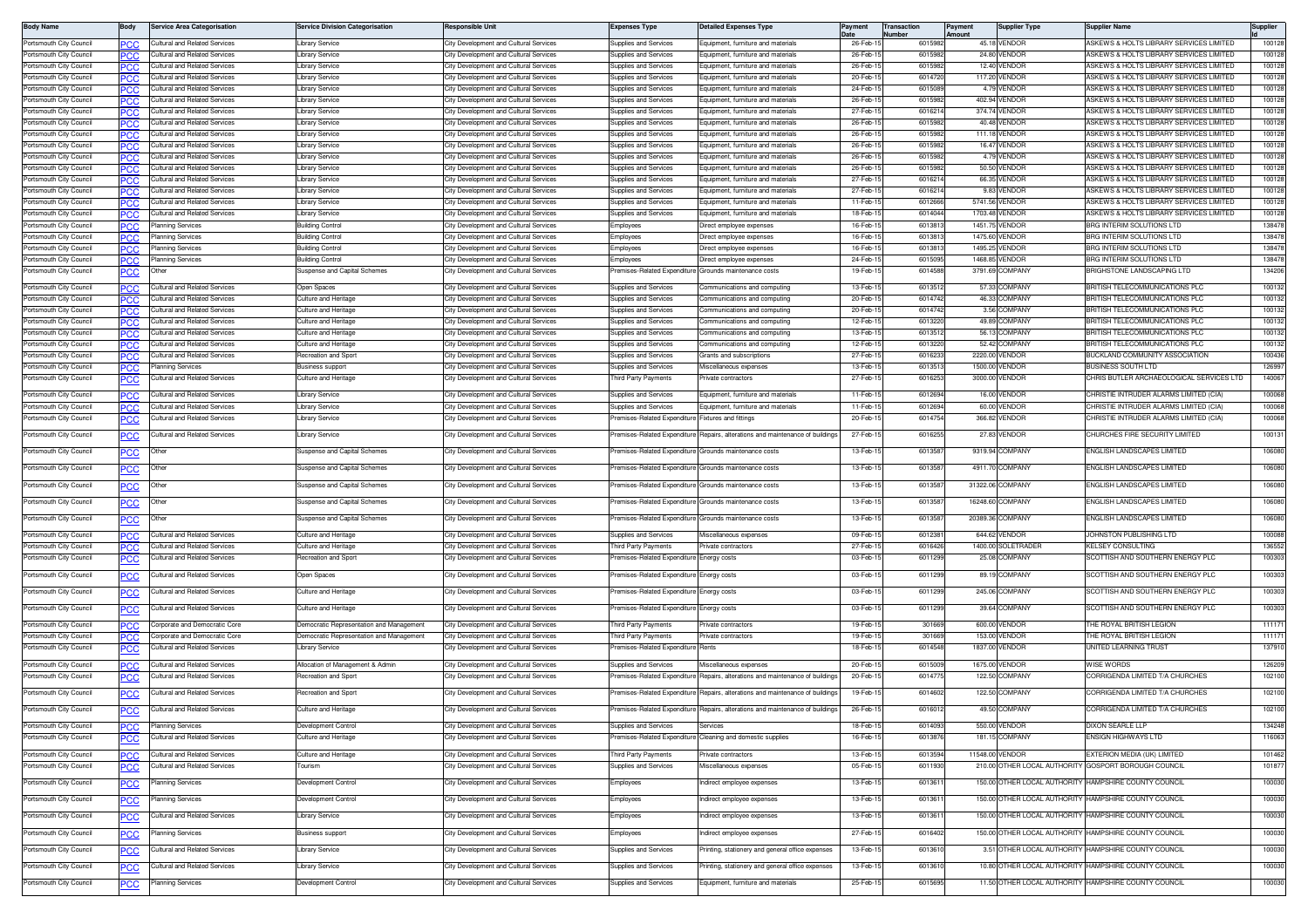| <b>Body Name</b>        | Body              | <b>Service Area Categorisation</b>   | <b>Service Division Categorisation</b> | Responsible Uni                        | <b>Expenses Type</b>                                  | <b>Detailed Expenses Type</b>                              | Payment  | Transaction<br>lumber | Payment<br>Amount | <b>Supplier Type</b>        | <b>Supplier Name</b>                   | Supplier |
|-------------------------|-------------------|--------------------------------------|----------------------------------------|----------------------------------------|-------------------------------------------------------|------------------------------------------------------------|----------|-----------------------|-------------------|-----------------------------|----------------------------------------|----------|
| Portsmouth City Council | <b>CC</b>         | Planning Services                    | Development Control                    | City Development and Cultural Services | upplies and Services                                  | quipment, furniture and materials                          | 25-Feb-1 | 6015695               |                   | 10.02 OTHER LOCAL AUTHORITY | HAMPSHIRE COUNTY COUNCIL               | 100030   |
| Portsmouth City Council | <u>PCC</u>        | lanning Services                     | Development Control                    | City Development and Cultural Services | upplies and Services                                  | Equipment, furniture and materials                         | 25-Feb-1 | 6015695               |                   | 5.92 OTHER LOCAL AUTHORITY  | HAMPSHIRE COUNTY COUNCIL               | 100030   |
| Portsmouth City Council | <b>PCC</b>        | Planning Services                    | Development Control                    | City Development and Cultural Services | Supplies and Services                                 | Printing, stationery and general office expenses           | 25-Feb-1 | 6015695               |                   | 6.84 OTHER LOCAL AUTHORITY  | HAMPSHIRE COUNTY COUNCIL               | 100030   |
| Portsmouth City Council | <u>PCC</u>        | Other                                | Capital Codes                          | City Development and Cultural Services | remises-Related Expenditure Grounds maintenance costs |                                                            | 18-Feb-1 | 601444                |                   | 2534.00 VENDOR              | <b>HISTORIC BUILDINGS RESTORATION</b>  | 138335   |
| Portsmouth City Council | <b>PCC</b>        | Planning Services                    | Development Control                    | City Development and Cultural Services | upplies and Services                                  | Services                                                   | 05-Feb-1 | 6011944               |                   | 760.00 VENDOR               | ISLAND HIGHWAY & TRANSPORT CONSULTANTS | 138720   |
| Portsmouth City Council | <b>CC</b>         | Cultural and Related Services        | Library Service                        | City Development and Cultural Services | upplies and Services                                  | Printing, stationery and general office expenses           | 20-Feb-1 | 6014842               |                   | 22.00 VENDOR                | TW ENVOPAK                             | 126313   |
| Portsmouth City Council | <b>PCC</b>        | Cultural and Related Services        | Library Service                        | City Development and Cultural Services | upplies and Services                                  | Printing, stationery and general office expenses           | 20-Feb-1 | 6014842               |                   | 450.10 VENDOR               | TW ENVOPAK                             | 126313   |
| Portsmouth City Council |                   | Cultural and Related Services        | Library Service                        | City Development and Cultural Services | <b>Supplies and Services</b>                          | Equipment, furniture and materials                         | 25-Feb-1 | 6015742               |                   | 2479.20 VENDOR              | <b>JCS ONLINE RESOURCES LTD</b>        | 134612   |
| Portsmouth City Council | <b>PCC</b>        | Planning Services                    | Development Control                    | City Development and Cultural Services | Supplies and Services                                 | Miscellaneous expenses                                     | 13-Feb-1 | 6013630               |                   | 206.75 VENDOR               | JOHNSTON PUBLISHING LTD                | 100088   |
| Portsmouth City Council | <u>PCC</u>        | ultural and Related Services         | Library Service                        | City Development and Cultural Services | remises-Related Expenditure                           | Repairs, alterations and maintenance of buildings          | 26-Feb-1 | 6016072               |                   | 135.00 COMPANY              | <b>KA MAINTENANCE LTD</b>              | 135386   |
| Portsmouth City Council | <u>PCC</u>        | ultural and Related Services         | Library Service                        | City Development and Cultural Services | remises-Related Expenditure                           | Repairs, alterations and maintenance of building:          | 26-Feb-1 | 601607                |                   | 35.00 COMPANY               | <b>KA MAINTENANCE LTD</b>              | 135386   |
| Portsmouth City Council | <u>PCC</u>        | Cultural and Related Services        | Library Service                        | City Development and Cultural Services | remises-Related Expenditure                           | Repairs, alterations and maintenance of buildings          | 27-Feb-1 | 6016430               |                   | 35.00 COMPANY               | KKA MAINTENANCE LTD                    | 135386   |
| Portsmouth City Council | PCC               | Cultural and Related Services        | Culture and Heritage                   | City Development and Cultural Services | remises-Related Expenditure                           | Repairs, alterations and maintenance of building:          | 27-Feb-1 | 6016430               |                   | 35.00 COMPANY               | KKA MAINTENANCE LTD                    | 135386   |
| Portsmouth City Council |                   | ultural and Related Services         | Culture and Heritage                   | City Development and Cultural Services | emises-Related Expenditure                            | Repairs, alterations and maintenance of buildings          | 27-Feb-1 | 6016430               |                   | 47.43 COMPANY               | KKA MAINTENANCE LTD                    | 135386   |
| Portsmouth City Council | PCC               | Cultural and Related Services        | Culture and Heritage                   | City Development and Cultural Services | remises-Related Expenditure                           | Repairs, alterations and maintenance of buildings          | 27-Feb-1 | 6016430               |                   | 35.00 COMPANY               | KKA MAINTENANCE LTD                    | 135386   |
| Portsmouth City Council | <u>PCC</u>        | ultural and Related Services         | Recreation and Sport                   | City Development and Cultural Services | remises-Related Expenditure                           | Cleaning and domestic supplies                             | 18-Feb-1 | 601446                |                   | 569.00 VENDOR               | <b>MACHINE MART LTD</b>                | 100329   |
| Portsmouth City Council |                   | Cultural and Related Services        | <b>Culture and Heritage</b>            | City Development and Cultural Services | Supplies and Services                                 | Equipment, furniture and materials                         | 06-Feb-1 | 601220                |                   | 542.50 VENDOR               | MEMORABILIA PACK COMPANY LIMITED       | 109189   |
| Portsmouth City Council | PCC<br>IPCC       | ultural and Related Services         | <b>Tourism</b>                         | City Development and Cultural Services | hird Party Payments                                   | Private contractors                                        | 24-Feb-  | 601512                |                   | 1050.00 VENDOR              | VEW MIND INTERNET CONSULTANCY LTD      | 125200   |
| Portsmouth City Council | PСC               | Cultural and Related Services        | Tourism                                | City Development and Cultural Services | hird Party Payments                                   | Private contractors                                        | 24-Feb-1 | 6015127               |                   | -1050.00 VENDOR             | NEW MIND INTERNET CONSULTANCY LTD      | 125200   |
| Portsmouth City Council | PCC               | Cultural and Related Services        | Allocation of Management & Admin       | City Development and Cultural Services | hird Party Payments                                   | rivate contractors                                         | 24-Feb-1 | 601512                |                   | 3480.00 VENDOR              | NEW MIND INTERNET CONSULTANCY LTD      | 125200   |
| Portsmouth City Council | сc                | ultural and Related Services         | <b>Culture and Heritage</b>            | City Development and Cultural Services | remises-Related Expenditure                           | Energy costs                                               | 06-Feb-1 | 6012220               |                   | 1449.25 VENDOR              | <b>NPOWER</b>                          | 104871   |
| Portsmouth City Council | <b>PCC</b>        | Cultural and Related Services        | Culture and Heritage                   | City Development and Cultural Services | remises-Related Expenditure Energy costs              |                                                            | 06-Feb-1 | 6012220               |                   | 586.42 VENDOR               | <b>NPOWER</b>                          | 104871   |
| Portsmouth City Council | <u>PCC</u>        | Cultural and Related Services        | ibrary Service                         | City Development and Cultural Services | remises-Related Expenditure                           | Energy costs                                               | 06-Feb-1 | 6012220               |                   | 329.66 VENDOR               | <b>NPOWER</b>                          | 104871   |
| Portsmouth City Council | <u>PCC</u>        | Cultural and Related Services        | Culture and Heritage                   | City Development and Cultural Services | remises-Related Expenditure                           | Energy costs                                               | 06-Feb-1 | 6012220               |                   | 446.41 VENDOR               | <b>NPOWER</b>                          | 104871   |
| Portsmouth City Council | <u>CC</u>         | Cultural and Related Services        | Recreation and Sport                   | City Development and Cultural Services | emises-Related Expenditure                            | Energy costs                                               | 06-Feb-  | 601222                |                   | 762.53 VENDOR               | <b>IPOWER</b>                          | 104871   |
| Portsmouth City Council | ٥с                | Cultural and Related Services        | Culture and Heritage                   | City Development and Cultural Services | remises-Related Expenditure                           | Energy costs                                               | 06-Feb-1 | 6012220               |                   | 1282.92 VENDOR              | <b>IPOWER</b>                          | 104871   |
| Portsmouth City Council | <u>PCC</u>        | Cultural and Related Services        | Culture and Heritage                   | City Development and Cultural Services | remises-Related Expenditure                           | Energy costs                                               | 06-Feb-  | 6012220               |                   | 3816.70 VENDOR              | <b>NPOWER</b>                          | 104871   |
| Portsmouth City Council | <u>PCC</u>        | Cultural and Related Services        | Library Service                        | City Development and Cultural Services | remises-Related Expenditure                           | Energy costs                                               | 06-Feb-1 | 6012220               |                   | 2546.30 VENDOR              | <b>NPOWER</b>                          | 104871   |
| Portsmouth City Council | <u>PCC</u>        | Cultural and Related Services        | Library Service                        | City Development and Cultural Services | remises-Related Expenditure                           | Energy costs                                               | 06-Feb-1 | 6012220               |                   | 5250.07 VENDOR              | <b>NPOWER</b>                          | 104871   |
| Portsmouth City Council | <u>CC</u>         | Cultural and Related Services        | Recreation and Sport                   | City Development and Cultural Services | emises-Related Expenditure                            | Energy costs                                               | 06-Feb-1 | 6012220               |                   | 793.31 VENDOR               | <b>IPOWER</b>                          | 104871   |
| Portsmouth City Council | PСC               | Planning Services                    | Economic Development                   | City Development and Cultural Services | remises-Related Expenditure                           | Rents                                                      | 27-Feb-1 | 6016463               |                   | 42.00 VENDOR                | PAULSGROVE COMMUNITY ASSOCIATION       | 101063   |
| Portsmouth City Council | <b>PCC</b>        | Cultural and Related Services        | Recreation and Sport                   | City Development and Cultural Services | <b>Supplies and Services</b>                          | Grants and subscriptions                                   | 27-Feb-1 | 601646                |                   | 6875.00 VENDOR              | PAULSGROVE COMMUNITY ASSOCIATION       | 101063   |
| Portsmouth City Council | °СС               | <b>Cultural and Related Services</b> | ibrary Service                         | City Development and Cultural Services | Supplies and Services                                 | Equipment, furniture and materials                         | 06-Feb-  | 601223                |                   | 533.98 VENDOR               | <b>PETERS LTD</b>                      | 101710   |
| Portsmouth City Council | PCC               | <b>Cultural and Related Services</b> | ibrary Service                         | City Development and Cultural Services | upplies and Services                                  | Equipment, furniture and materials                         | 23-Feb-1 | 601506                |                   | 1958.72 VENDOR              | <b>PETERS LTD</b>                      | 101710   |
| Portsmouth City Council | PСC               | ultural and Related Services         | Recreation and Sport                   | City Development and Cultural Services | remises-Related Expenditure                           | <b>Water Services</b>                                      | 11-Feb-1 | 6013106               |                   | 1078.29 VENDOR              | ORTSMOUTH WATER LTD                    | 100253   |
| Portsmouth City Council |                   | Cultural and Related Services        | Tourism                                | City Development and Cultural Services | hird Party Payments                                   | rivate contractors                                         | 06-Feb-1 | 601225                |                   | 2250.00 VENDOR              | <b>PR MATTERS</b>                      | 138412   |
| Portsmouth City Council | PCC<br><b>PCC</b> | Cultural and Related Services        | Recreation and Sport                   | City Development and Cultural Services |                                                       | emises-Related Expenditure Cleaning and domestic supplies  | 06-Feb-  | 601227                |                   | 58.64 VENDOR                | SITA UK LTD                            | 102673   |
|                         |                   |                                      |                                        |                                        |                                                       |                                                            |          |                       |                   |                             |                                        |          |
| Portsmouth City Council | <u>PCC</u>        | Cultural and Related Services        | Culture and Heritage                   | City Development and Cultural Services |                                                       | emises-Related Expenditure Cleaning and domestic supplies  | 06-Feb-1 | 601227                |                   | 88.43 VENDOR                | SITA UK LTD                            | 102673   |
| Portsmouth City Council | <u>PCC</u>        | Cultural and Related Services        | Culture and Heritage                   | City Development and Cultural Services |                                                       | remises-Related Expenditure Cleaning and domestic supplies | 06-Feb-1 | 601227                |                   | 54.98 VENDOR                | SITA UK LTD                            | 102673   |
| Portsmouth City Council | <u>PCC</u>        | Cultural and Related Services        | Culture and Heritage                   | City Development and Cultural Services |                                                       | remises-Related Expenditure Cleaning and domestic supplies | 06-Feb-1 | 601227                |                   | 6.89 VENDOR                 | SITA UK LTD                            | 102673   |
| Portsmouth City Council | <u>PCC</u>        | Cultural and Related Services        | Culture and Heritage                   | City Development and Cultural Services | remises-Related Expenditure                           | Cleaning and domestic supplies                             | 06-Feb-1 | 601227                |                   | 175.91 VENDOR               | SITA UK LTD                            | 102673   |
| Portsmouth City Council | <b>CC</b>         | Cultural and Related Services        | Culture and Heritage                   | City Development and Cultural Services |                                                       | remises-Related Expenditure Cleaning and domestic supplies | 06-Feb-1 | 601227                |                   | 86.13 VENDOR                | SITA UK LTD                            | 102673   |
| Portsmouth City Council | ∍сс               | Cultural and Related Services        | Recreation and Sport                   | City Development and Cultural Services | hird Party Payments                                   | rivate contractors                                         | 06-Feb-  | 601227                |                   | 18.50 VENDOR                | SITA UK LTD                            | 102673   |
| Portsmouth City Council | PСC               | Cultural and Related Services        | Recreation and Sport                   | City Development and Cultural Services | hird Party Payments                                   | Private contractors                                        | 06-Feb-  | 601227                |                   | 14.69 VENDOR                | SITA UK LTD                            | 102673   |
| Portsmouth City Council |                   | <b>Cultural and Related Services</b> | Recreation and Sport                   | City Development and Cultural Services | remises-Related Expenditure Water Services            |                                                            | 20-Feb-1 | 6014956               |                   | 29.61 VENDOR                | SOUTHERN WATER                         | 100254   |
| Portsmouth City Council | <b>PCC</b>        | Cultural and Related Services        | Library Service                        | City Development and Cultural Services | remises-Related Expenditure Water Services            |                                                            | 03-Feb-1 | 6011306               |                   | 777.83 VENDOR               | SOUTHERN WATER                         | 100254   |
| Portsmouth City Council | <b>PCC</b>        | Cultural and Related Services        | Culture and Heritage                   | City Development and Cultural Services | remises-Related Expenditure Water Services            |                                                            | 13-Feb-1 | 6013728               |                   | 122.27 VENDOR               | SOUTHERN WATER                         | 100254   |
| Portsmouth City Council | <u>PCC</u>        | Cultural and Related Services        | Culture and Heritage                   | City Development and Cultural Services | remises-Related Expenditure Water Services            |                                                            | 13-Feb-1 | 6013728               |                   | 17.15 VENDOR                | SOUTHERN WATER                         | 100254   |
| Portsmouth City Council | <u>PCC</u>        | Cultural and Related Services        | Library Service                        | City Development and Cultural Services | remises-Related Expenditure                           | Water Services                                             | 03-Feb-1 | 6011306               |                   | 1707.61 VENDOR              | SOUTHERN WATER                         | 100254   |
| Portsmouth City Council | PСC               | Cultural and Related Services        | Recreation and Sport                   | City Development and Cultural Services | upplies and Services                                  | <b>Grants and subscriptions</b>                            | 18-Feb-1 | 6014528               |                   | 1750.00 VENDOR              | STACEY COMMUNITY ASSOCIATION           | 102694   |
| Portsmouth City Council | °СС               | ultural and Related Services         | Allocation of Management & Admin       | City Development and Cultural Services | upplies and Services                                  | rinting, stationery and general office expenses            | 12-Feb-1 | 6013425               |                   | 6.11 VENDOR                 | SUPPLIES TEAM LIMITED                  | 103101   |
| Portsmouth City Council | PCC               | ultural and Related Services         | Allocation of Management & Admin       | City Development and Cultural Services | upplies and Services                                  | rinting, stationery and general office expenses            | 12-Feb-1 | 601342                |                   | 3.98 VENDOR                 | SUPPLIES TEAM LIMITED                  | 103101   |
| Portsmouth City Council | <u>PCC</u>        | Cultural and Related Services        | Allocation of Management & Admin       | City Development and Cultural Services | Supplies and Services                                 | Printing, stationery and general office expenses           | 12-Feb-1 | 6013425               |                   | 2.36 VENDOR                 | SUPPLIES TEAM LIMITED                  | 103101   |
| Portsmouth City Council | <u>PCC</u>        | ultural and Related Services         | Allocation of Management & Admin       | City Development and Cultural Services | upplies and Services                                  | rinting, stationery and general office expenses            | 12-Feb-1 | 601342                |                   | 1.35 VENDOR                 | SUPPLIES TEAM LIMITED                  | 103101   |
| Portsmouth City Council | <u>PCC</u>        | Cultural and Related Services        | Allocation of Management & Admin       | City Development and Cultural Services | Supplies and Services                                 | Printing, stationery and general office expenses           | 12-Feb-1 | 6013425               |                   | 6.11 VENDOR                 | SUPPLIES TEAM LIMITED                  | 103101   |
|                         |                   |                                      |                                        |                                        |                                                       |                                                            |          |                       |                   |                             |                                        |          |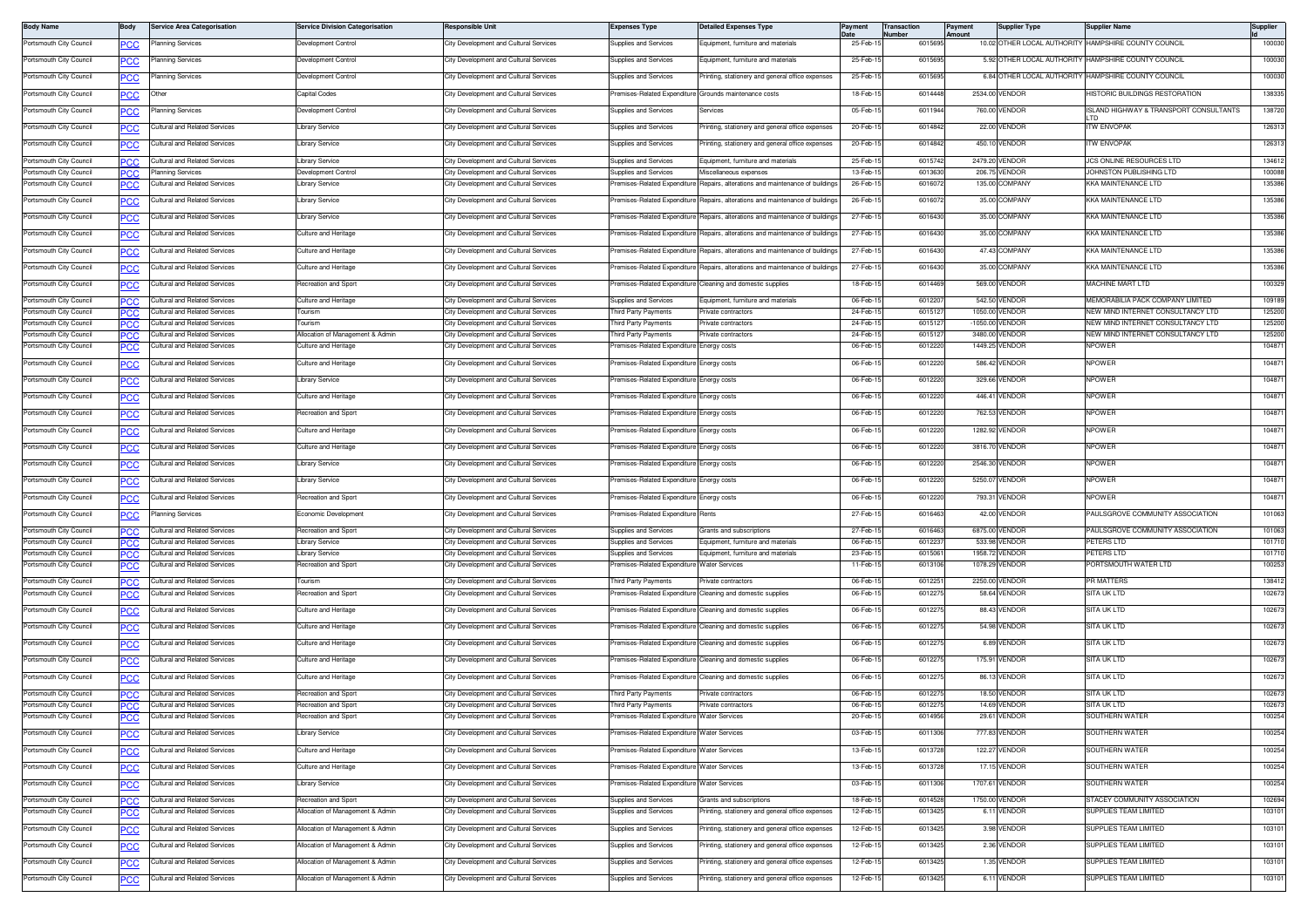| <b>Body Name</b>                                   | Body              | <b>Service Area Categorisation</b>                                        | <b>Service Division Categorisation</b>         | Responsible Unit                                                                        | Expenses Type                                         | Detailed Expenses Type                                                  | Pavment               | <b>Transaction</b><br><b>Number</b> | Payment<br><b>Amount</b> | Supplier Type                      | Supplier Name                                                       | Supplier         |
|----------------------------------------------------|-------------------|---------------------------------------------------------------------------|------------------------------------------------|-----------------------------------------------------------------------------------------|-------------------------------------------------------|-------------------------------------------------------------------------|-----------------------|-------------------------------------|--------------------------|------------------------------------|---------------------------------------------------------------------|------------------|
| Portsmouth City Council                            |                   | Cultural and Related Services                                             | Allocation of Management & Admin               | City Development and Cultural Services                                                  | <b>Supplies and Services</b>                          | rinting, stationery and general office expenses                         | 12-Feb-1              | 6013425                             |                          | 1.26 VENDOR                        | SUPPLIES TEAM LIMITED                                               | 103101           |
| Portsmouth City Council                            | <u>PCC</u>        | Cultural and Related Services                                             | Allocation of Management & Admin               | City Development and Cultural Services                                                  | Supplies and Services                                 | rinting, stationery and general office expenses                         | 12-Feb-1              | 6013425                             |                          | 1.17 VENDOR                        | SUPPLIES TEAM LIMITED                                               | 103101           |
| Portsmouth City Council                            |                   | ultural and Related Services                                              | Allocation of Management & Admin               | City Development and Cultural Services                                                  | upplies and Services                                  | inting, stationery and general office expenses                          | 12-Feb-1              | 6013425                             |                          | 0.60 VENDOR                        | SUPPLIES TEAM LIMITED                                               | 103101           |
| Portsmouth City Council                            |                   | lanning Services                                                          | Development Control                            | City Development and Cultural Services                                                  | Supplies and Services                                 | rinting, stationery and general office expenses                         | 20-Feb-1              | 601496                              |                          | 12.80 VENDOR                       | SUPPLIES TEAM LIMITED                                               | 103101           |
|                                                    |                   |                                                                           |                                                |                                                                                         |                                                       |                                                                         |                       |                                     |                          | 14.50 VENDOR                       |                                                                     |                  |
| Portsmouth City Council                            | <u>PCC</u>        | Planning Services                                                         | Development Control                            | City Development and Cultural Services                                                  | Supplies and Services                                 | rinting, stationery and general office expenses                         | 20-Feb-1              | 601496                              |                          |                                    | SUPPLIES TEAM LIMITED                                               | 103101           |
| Portsmouth City Council                            | <u>PCC</u>        | Planning Services                                                         | Development Control                            | City Development and Cultural Services                                                  | Supplies and Services                                 | rinting, stationery and general office expenses                         | 20-Feb-1              | 6014967                             |                          | 14.50 VENDOR                       | SUPPLIES TEAM LIMITED                                               | 103101           |
| Portsmouth City Council                            | <b>PCC</b>        | Other                                                                     | Suspense and Capital Schemes                   | City Development and Cultural Services                                                  | Supplies and Services                                 | Communications and computing                                            | 11-Feb-1              | 601314                              |                          | 51.46 VENDOR                       | " MOBILE (UK) LIMITED                                               | 100085           |
| Portsmouth City Council                            | PCC               | Planning Services                                                         | Business support                               | City Development and Cultural Services                                                  | Supplies and Services                                 | rinting, stationery and general office expenses                         | 13-Feb-1              | 6013745                             |                          | 2375.00 VENDOR                     | FALKING PRINT LTD                                                   | 140019           |
| Portsmouth City Council<br>Portsmouth City Council | <b>PCC</b>        | Cultural and Related Services<br><b>Cultural and Related Services</b>     | Culture and Heritage<br>Culture and Heritage   | City Development and Cultural Services                                                  | Third Party Payments                                  | rivate contractors                                                      | 20-Feb-1              | 601497<br>601497                    |                          | 275.00 VENDOR<br>275.00 VENDOR     | THE AUDIENCE AGENCY<br>THE AUDIENCE AGENCY                          | 137859<br>137859 |
| Portsmouth City Council                            | IPC.C             | Cultural and Related Services                                             | Culture and Heritage                           | City Development and Cultural Services<br>City Development and Cultural Services        | hird Party Payments<br>'hird Party Payments           | rivate contractors<br>Private contractors                               | 20-Feb-1<br>20-Feb-1  | 601497                              |                          | 275.00 VENDOR                      | THE AUDIENCE AGENCY                                                 | 137859           |
| Portsmouth City Council                            |                   |                                                                           | Capital Codes                                  | City Development and Cultural Services                                                  | remises-Related Expenditure                           | Fixtures and fittings                                                   | 26-Feb-1              | 601616                              |                          | 525.00 VENDOR                      | THE HAMPSHIRE AND ISLE OF WIGHT COMMUNITY                           | 139324           |
| Portsmouth City Council                            | <b>PCC.</b>       | Cultural and Related Services                                             | Tourism                                        | City Development and Cultural Services                                                  | Supplies and Services                                 | Equipment, furniture and materials                                      | 16-Feb-1              | 601392                              |                          | 1185.30 VENDOR                     | REHABILITATION COMPANY LTD<br>THE MAYFLOWER THEATRE TRUST LTD       | 103840           |
| Portsmouth City Council                            |                   | Cultural and Related Services                                             | Culture and Heritage                           | City Development and Cultural Services                                                  | Emplovees                                             | ndirect employee expenses                                               | 18-Feb-1              | 601453                              |                          | 595,00 VENDOR                      | THE MUSEUMS ASSOCIATION                                             | 106127           |
| Portsmouth City Council                            | PCC               | <b>Cultural and Related Services</b>                                      | Culture and Heritage                           | City Development and Cultural Services                                                  | hird Party Payments                                   | rivate contractors                                                      | 18-Feb-1              | 601454                              |                          | 2000.00 VENDOR                     | <b>HE TANK MUSEUM LTD</b>                                           | 114668           |
| Portsmouth City Council                            | <u>CC</u>         | Planning Services                                                         | Development Control                            | City Development and Cultural Services                                                  | Supplies and Services                                 | Grants and subscriptions                                                | 26-Feb-1              | 6016168                             |                          | 1423.00 VENDOR                     | HOMSON REUTERS (PROFESSIONAL) UK LIMITED                            | 100413           |
| Portsmouth City Council                            | <u>PCC</u>        | lanning Services                                                          | Development Control                            | City Development and Cultural Services                                                  | Supplies and Services                                 | Grants and subscriptions                                                | 26-Feb-1              | 601616                              | 673.00                   | VENDOR                             | HOMSON REUTERS (PROFESSIONAL) UK LIMITED                            | 100413           |
| Portsmouth City Council                            |                   | ultural and Related Services                                              | Library Service                                | City Development and Cultural Services                                                  | remises-Related Expenditure                           | Energy costs                                                            | 03-Feb-1              | 601131                              |                          | 3339.03 VENDOR                     | OTAL GAS & POWER LTD                                                | 133467           |
| Portsmouth City Council                            |                   | ultural and Related Services                                              | Culture and Heritage                           | City Development and Cultural Services                                                  | remises-Related Expenditure                           | nergy costs                                                             | 03-Feb-1              | 6011313                             |                          | 7.75 VENDOR                        | <b>FOTAL GAS &amp; POWER LTD</b>                                    | 133467           |
| Portsmouth City Council                            | PCC               | Cultural and Related Services                                             | Library Service                                | City Development and Cultural Services                                                  | remises-Related Expenditure                           | nergy costs                                                             | 03-Feb-1              | 601131                              |                          | 10.87 VENDOR                       | OTAL GAS & POWER LTD                                                | 133467           |
| Portsmouth City Council                            | <u>PCC</u>        | Cultural and Related Services                                             | Culture and Heritage                           | City Development and Cultural Services                                                  | Premises-Related Expenditure                          | Energy costs                                                            | 03-Feb-1              | 6011313                             |                          | 874.79 VENDOR                      | TOTAL GAS & POWER LTD                                               | 133467           |
| Portsmouth City Council                            | <u>PCC</u>        | ultural and Related Services                                              | Culture and Heritage                           | City Development and Cultural Services                                                  | remises-Related Expenditure                           | Energy costs                                                            | 03-Feb-1              | 601131                              |                          | 360.00 VENDOR                      | OTAL GAS & POWER LTD                                                | 133467           |
| Portsmouth City Council                            |                   | ultural and Related Services                                              | Recreation and Sport                           | City Development and Cultural Services                                                  | remises-Related Expenditure                           | Energy costs                                                            | 03-Feb-1              | 601131                              |                          | 277.53 VENDOR                      | <b>FOTAL GAS &amp; POWER LTD</b>                                    | 133467           |
| Portsmouth City Council                            | PCC               | ultural and Related Services                                              | <b>Library Service</b>                         | City Development and Cultural Services                                                  | remises-Related Expenditure                           | nergy costs                                                             | 03-Feb-1              | 6011313                             |                          | 446.87 VENDOR                      | <b>FOTAL GAS &amp; POWER LTD</b>                                    | 133467           |
| Portsmouth City Council                            | PCC               | ultural and Related Services                                              | Library Service                                | City Development and Cultural Services                                                  | remises-Related Expenditure                           | nergy costs                                                             | 03-Feb-1              | 601131                              |                          | 167.97 VENDOR                      | OTAL GAS & POWER LTD                                                | 133467           |
| Portsmouth City Council                            | <u>PCC</u>        | Cultural and Related Services                                             | Library Service                                | City Development and Cultural Services                                                  | Premises-Related Expenditure Energy costs             |                                                                         | 03-Feb-1              | 6011313                             |                          | 222.55 VENDOR                      | <b>FOTAL GAS &amp; POWER LTD</b>                                    | 133467           |
| Portsmouth City Council                            | <b>PCC</b>        | <b>Cultural and Related Services</b>                                      | Culture and Heritage                           | City Development and Cultural Services                                                  | hird Party Payments                                   | rivate contractors                                                      | 06-Feb-1              | 601230                              |                          | 3000.00 VENDOR                     | JNIVERSITY OF CHICHESTER ACADEMY TRUST                              | 138859           |
| Portsmouth City Council                            | °CC               | Planning Services                                                         | Planning Polic                                 | <b>City Development and Cultural Services</b>                                           | Supplies and Services                                 | Services                                                                | 25-Feb-1              | 601594                              |                          | 5000.00 VENDOR                     | <b>/ALUATION OFFICE AGENCY</b>                                      | 109987           |
| Portsmouth City Council                            | PCC               | ultural and Related Services                                              | Library Service                                | City Development and Cultural Services                                                  | remises-Related Expenditure                           | Cleaning and domestic supplies                                          | 18-Feb-1              | 6014550                             |                          | 280.14 COMPANY                     | <b>/EOLIA ES LIMITED</b>                                            | 102466           |
| Portsmouth City Council                            | <u>PCC</u>        | Cultural and Related Services                                             | Library Service                                | City Development and Cultural Services                                                  | Premises-Related Expenditure                          | Cleaning and domestic supplies                                          | 18-Feb-1              | 6014550                             |                          | 66.50 COMPANY                      | VEOLIA ES LIMITED                                                   | 102466           |
| Portsmouth City Council                            | <b>PCC</b>        | Cultural and Related Services                                             | Library Service                                | City Development and Cultural Services                                                  |                                                       | remises-Related Expenditure Cleaning and domestic supplies              | 18-Feb-1              | 601455                              |                          | 200.10 COMPANY                     | VEOLIA ES LIMITED                                                   | 102466           |
| Portsmouth City Council                            | PCC               | <b>Cultural and Related Services</b>                                      | Culture and Heritage                           | City Development and Cultural Service                                                   | hird Party Payments                                   | rivate contractors                                                      | 13-Feb-1              | 60137                               |                          | 291.50 COMPANY                     | <b>/EOLIA ES LIMITED</b>                                            | 102466           |
| Portsmouth City Council                            | <b>PCC</b>        | <b>Cultural and Related Services</b>                                      | Library Service                                | City Development and Cultural Services                                                  | Supplies and Services                                 | Communications and computing                                            | 19-Feb-1              | 601469                              |                          | 1199.66 COMPANY                    | /IRGIN MEDIA LIMITED                                                | 100224           |
| Portsmouth City Council<br>Portsmouth City Council | PCC               | Cultural and Related Services<br>Cultural and Related Services            | Library Service                                | City Development and Cultural Services<br>City Development and Cultural Services        | Supplies and Services<br>Supplies and Services        | Communications and computing<br>Communications and computing            | 19-Feb-1<br>19-Feb-1  | 6014694<br>601469                   |                          | 1189.04 COMPANY<br>1197.53 COMPANY | /IRGIN MEDIA LIMITED<br>VIRGIN MEDIA LIMITED                        | 100224<br>100224 |
| Portsmouth City Council                            | <b>PCC</b>        | <b>Cultural and Related Services</b>                                      | <b>Library Service</b><br>Culture and Heritage | City Development and Cultural Services                                                  | Supplies and Services                                 | Communications and computing                                            | 19-Feb-1              | 601469                              |                          | 5579.44 COMPANY                    | VIRGIN MEDIA LIMITED                                                | 100224           |
| Portsmouth City Council                            | PCC               | Cultural and Related Services                                             | Library Service                                | City Development and Cultural Services                                                  | Supplies and Services                                 | Equipment, furniture and materials                                      | 06-Feb-1              | 60123                               | 148.00                   | VENDOR                             | <b>V F HOWES LTD</b>                                                | 101764           |
| Portsmouth City Council                            | PCC               | Cultural and Related Services                                             | Library Service                                | City Development and Cultural Services                                                  | Supplies and Services                                 | Equipment, furniture and materials                                      | 06-Feb-               | 601231                              | 381.60                   | VENDOF                             | W F HOWES LTD                                                       | 101764           |
| Portsmouth City Council<br>Portsmouth City Council |                   | <b>Cultural and Related Services</b><br>Cultural and Related Services     | Library Service<br><b>Library Service</b>      | City Development and Cultural Services<br>City Development and Cultural Services        | Supplies and Services<br>Supplies and Services        | Equipment, furniture and materials<br>Equipment, furniture and material | 20-Feb-1<br>20-Feb-1  | 601500<br>601500                    | 187.20                   | VENDOF<br>40.87 VENDOR             | W F HOWES LTD<br>W F HOWES LTD                                      | 101764<br>101764 |
| Portsmouth City Council                            | PCC.              | <b>Cultural and Related Services</b>                                      | Library Service                                | City Development and Cultural Services                                                  | Supplies and Services                                 | Equipment, furniture and material                                       | 20-Feb-1              | 601500                              |                          | 217.60 VENDOR                      | W F HOWES LTD                                                       | 101764           |
| Portsmouth City Council                            | <b>PCC</b>        | <b>Cultural and Related Services</b>                                      | Library Service                                | City Development and Cultural Services                                                  | Supplies and Services                                 | Equipment, furniture and materials                                      | 20-Feb-1              | 601500                              |                          | 360.00 VENDOF                      | W F HOWES LTD                                                       | 101764           |
| Portsmouth City Council                            |                   | Cultural and Related Services                                             | Culture and Heritage                           | City Development and Cultural Services                                                  | 'hird Party Payments                                  | rivate contractors                                                      | 27-Feb-1              | 601658                              |                          | 550.00 VENDOR                      | WHITELIGHT CREATIVE LIMITED                                         | 103782           |
| Portsmouth City Council                            | <b>PCC</b>        | Cultural and Related Services<br><b>Cultural and Related Services</b>     | Culture and Heritage                           | City Development and Cultural Services<br><b>City Development and Cultural Services</b> | hird Party Payments                                   | rivate contractors                                                      | 27-Feb-1              | 601658                              |                          | 580.00 VENDOR                      | WHITELIGHT CREATIVE LIMITED                                         | 103782           |
| Portsmouth City Council<br>Portsmouth City Council | PCC<br><u>PCC</u> | ultural and Related Services                                              | Culture and Heritage<br>Library Service        | City Development and Cultural Services                                                  | Supplies and Services<br>remises-Related Expenditure  | Equipment, furniture and materials<br>Cleaning and domestic supplies    | 13-Feb-1<br>13-Feb-1  | 601379<br>601379                    | 249.09                   | 45.24 VENDOR<br>VENDOR             | WIGHTMAN AND PARRISH LIMITED<br><b>WIGHTMAN AND PARRISH LIMITED</b> | 108041<br>108041 |
| Portsmouth City Council                            | PСC               | nvironmental and Regulatory Services                                      | Regulatory Services                            | Corporate Assets, Business and Standards                                                | hird Party Payments                                   | rivate contractors                                                      | 18-Feb-1              | 601403                              |                          | 62.50 VENDOR                       | ACCESS LOCKSMITHS LTD T/A ACCESS KEY AND                            | 100255           |
| Portsmouth City Council                            | <b>PCC</b>        | Environmental and Regulatory Services                                     | Regulatory Services                            | Corporate Assets, Business and Standards                                                | hird Party Payments                                   | rivate contractors                                                      | 18-Feb-1              | 601403                              |                          | 62.50 VENDOR                       | OCK<br>ACCESS LOCKSMITHS LTD T/A ACCESS KEY AND                     | 100255           |
| Portsmouth City Council                            | <b>PCC</b>        | <b>Planning Services</b>                                                  | <b>Business support</b>                        | Corporate Assets, Business and Standards                                                | Supplies and Services                                 | Equipment, furniture and materials                                      | 19-Feb-15             | 6014564                             |                          | 18.50 VENDOR                       | <b>I</b> OCK<br>AMARI PLASTICS PLC                                  | 108116           |
| Portsmouth City Council                            | <b>PCC</b>        | Planning Services                                                         | <b>Business support</b>                        | Corporate Assets, Business and Standards                                                | Supplies and Services                                 | Equipment, furniture and materials                                      | 19-Feb-1              | 6014564                             |                          | 1025.00 VENDOR                     | AMARI PLASTICS PLC                                                  | 108116           |
| Portsmouth City Council                            | <u>PCC</u>        | Children's and Education Services                                         | Other Education and Community Budget           | Corporate Assets, Business and Standards                                                | ransport-Related Expenditure Direct transport costs   |                                                                         | 06-Feb-15             | 6012063                             |                          | 43.40 VENDOR                       | AQUA CARS LIMITED                                                   | 100011           |
| Portsmouth City Council                            | <b>PCC</b>        | Children's and Education Services                                         | Other Education and Community Budget           | Corporate Assets, Business and Standards                                                | Fransport-Related Expenditure Direct transport costs  |                                                                         | 06-Feb-1              | 6012063                             |                          | 51.10 VENDOR                       | <b>AQUA CARS LIMITED</b>                                            | 100011           |
| Portsmouth City Council                            | <u>PCC</u>        | Costs below Net Cost of Services                                          | Trading                                        | Corporate Assets, Business and Standards                                                | remises-Related Expenditure                           | Repairs, alterations and maintenance of buildings                       | 09-Feb-15             | 6012346                             |                          | 1285.00 COMPANY                    | <b>BARHILL PLANT LTD</b>                                            | 100355           |
| Portsmouth City Council                            | <u>PCC</u>        | Costs below Net Cost of Services                                          | Trading                                        | Corporate Assets, Business and Standards                                                | Premises-Related Expenditure Rents                    |                                                                         | 20-Feb-1              | 6014735                             |                          | 353.99 VENDOR                      | <b>BOND DICKINSON LLP</b>                                           | 139150           |
| Portsmouth City Council                            | PCC.              | Costs below Net Cost of Services                                          | Trading                                        | Corporate Assets, Business and Standards                                                | Supplies and Services                                 | Services                                                                | 20-Feb-1              | 6014735                             |                          | 2520.00 VENDOR                     | BOND DICKINSON LLP                                                  | 139150           |
| Portsmouth City Council<br>Portsmouth City Council | <b>PCC</b>        | Costs below Net Cost of Services<br>Costs below Net Cost of Services      | Trading<br>Trading                             | orporate Assets, Business and Standards<br>orporate Assets, Business and Standards      | Supplies and Services<br><b>Supplies and Services</b> | Services<br>Services                                                    | 20-Feb-1<br>20-Feb-1  | 6014735<br>6014735                  |                          | 41.00 VENDOR<br>1080.00 VENDOR     | <b>BOND DICKINSON LLP</b><br><b>BOND DICKINSON LLP</b>              | 139150<br>139150 |
| Portsmouth City Council                            | PCC.<br>PCC.      | <b>Housing Services</b>                                                   | Private Sector Housing Renewal                 | Corporate Assets, Business and Standards                                                | Supplies and Services                                 | Grants and subscriptions                                                | 18-Feb-1              | 601405                              |                          | 890.00 VENDOR                      | BOTH CREATIVE PARTNERSHIP                                           | 111670           |
| Portsmouth City Council                            | <b>PCC</b>        | Housing Services                                                          | Private Sector Housing Renewal                 | orporate Assets, Business and Standards                                                 | upplies and Services                                  | Grants and subscriptions                                                | 18-Feb-1              | 601405                              |                          | 925.00 VENDOR                      | <b>3OTH CREATIVE PARTNERSHIP</b>                                    | 111670           |
| Portsmouth City Council                            | <b>PCC</b>        | Planning Services                                                         | <b>Business support</b>                        | Corporate Assets, Business and Standards                                                | Supplies and Services                                 | ommunications and computing                                             | 24-Feb-1              | 6015096                             |                          | 841.97 COMPANY                     | BRITISH TELECOMMUNICATIONS PLC                                      | 100132           |
| Portsmouth City Council<br>Portsmouth City Council | <b>PCC</b>        | Environmental and Regulatory Services<br>Costs below Net Cost of Services | <b>Regulatory Services</b><br>Trading          | Corporate Assets, Business and Standards<br>Corporate Assets, Business and Standards    | Supplies and Services<br>Supplies and Services        | Communications and computing                                            | 19-Feb-1<br>10-Feb-15 | 6014590<br>6012461                  |                          | 50.06 COMPANY<br>66.56 COMPANY     | BRITISH TELECOMMUNICATIONS PLC<br>BRITISH TELECOMMUNICATIONS PLC    | 100132<br>100132 |
|                                                    | <b>PCC</b>        |                                                                           |                                                |                                                                                         |                                                       | Communications and computing                                            |                       |                                     |                          |                                    |                                                                     |                  |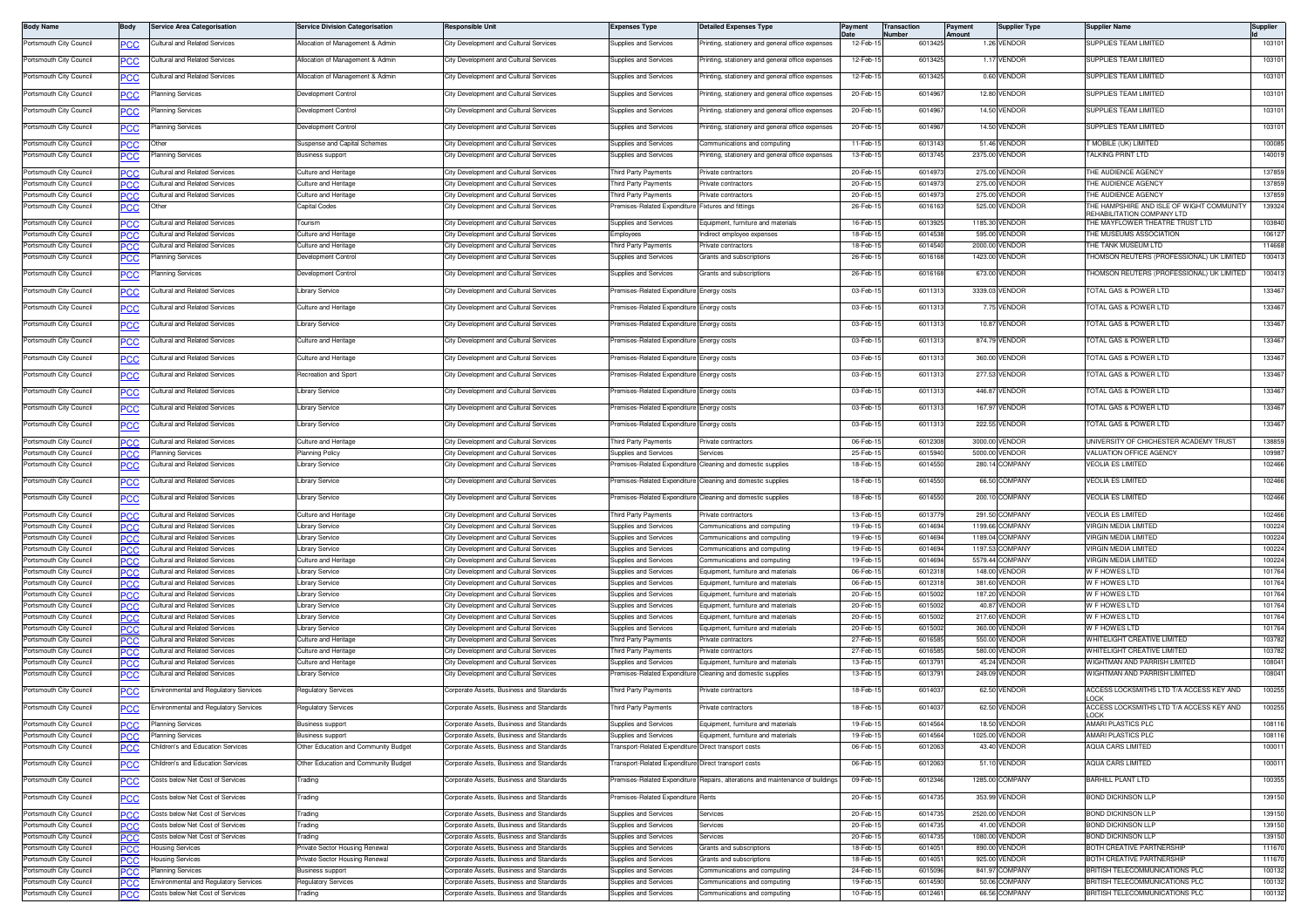| <b>Body Name</b>                                   | Body       | <b>Service Area Categorisation</b>            | <b>Service Division Categorisation</b>             | Responsible Unit                                                                     | <b>Expenses Type</b>                      | <b>Detailed Expenses Type</b>                                                                                  | Payment               | Transaction<br><b>Number</b> | Payment<br>Amount | <b>Supplier Type</b>                 | <b>Supplier Name</b>                                                             | Supplier         |
|----------------------------------------------------|------------|-----------------------------------------------|----------------------------------------------------|--------------------------------------------------------------------------------------|-------------------------------------------|----------------------------------------------------------------------------------------------------------------|-----------------------|------------------------------|-------------------|--------------------------------------|----------------------------------------------------------------------------------|------------------|
| Portsmouth City Council                            | PCC        | Planning Services                             | <b>Business support</b>                            | Corporate Assets, Business and Standards                                             | Supplies and Services                     | Equipment, furniture and materials                                                                             | 03-Feb-               | 6011184                      |                   | 456.00 VENDOR                        | <b>BUCHANAN COMPUTING LTD</b>                                                    | 117553           |
| Portsmouth City Council                            | PCC        | Planning Services                             | Business support                                   | orporate Assets, Business and Standards                                              | remises-Related Expenditure               | Repairs, alterations and maintenance of building                                                               | 20-Feb-1              | 601475                       | 425.00            | COMPANY                              | <b>CHARTWELL DOORS LIMITED</b>                                                   | 135820           |
| Portsmouth City Council                            | <u>PCC</u> | Planning Services                             | <b>Business support</b>                            | Corporate Assets, Business and Standards                                             | Premises-Related Expenditure              | Repairs, alterations and maintenance of buildings                                                              | 20-Feb-1              | 6014750                      |                   | 150.00 COMPANY                       | CHARTWELL DOORS LIMITED                                                          | 135820           |
| Portsmouth City Council                            | <u>PCC</u> | Planning Services                             | Business support                                   | Corporate Assets, Business and Standards                                             | remises-Related Expenditure               | Repairs, alterations and maintenance of building                                                               | 06-Feb-1              | 6012104                      |                   | 108.00 VENDOR                        | CHRISTIE INTRUDER ALARMS LIMITED (CIA)                                           | 100068           |
| Portsmouth City Council                            |            | Costs below Net Cost of Services              | Trading                                            | Corporate Assets, Business and Standards                                             |                                           | Premises-Related Expenditure Repairs, alterations and maintenance of building                                  | 16-Feb-1              | 601381                       |                   | 832.87 VENDOR                        | CHRISTIE INTRUDER ALARMS LIMITED (CIA)                                           | 100068           |
| Portsmouth City Council                            | <b>PCC</b> | <b>Planning Services</b>                      | <b>Business support</b>                            | Corporate Assets, Business and Standards                                             | hird Party Payments                       | rivate contractors                                                                                             | 13-Feb-1              | 601352                       |                   | 60.00 VENDOR                         | CHRISTIE INTRUDER ALARMS LIMITED (CIA)                                           | 100068           |
| Portsmouth City Council                            | IPC.C      | <b>Planning Services</b>                      | <b>Business support</b>                            | Corporate Assets, Business and Standards                                             | Supplies and Services                     | Communications and computing                                                                                   | 26-Feb-1              | 601600                       |                   | 1272.00 VENDOR                       | CIVICA SERVICES LIMITED                                                          | 101225           |
| Portsmouth City Council                            | <b>PCC</b> | Planning Services                             | Business support                                   | Corporate Assets, Business and Standards                                             |                                           | remises-Related Expenditure Cleaning and domestic supplies                                                     | 20-Feb-1              | 601476                       |                   | 113.75 VENDOR                        | CJS PORTSMOUTH LTD                                                               | 100139           |
| Portsmouth City Council                            | <b>PCC</b> |                                               | Capital Codes                                      | Corporate Assets, Business and Standards                                             | Supplies and Services                     | Grants and subscriptions                                                                                       | 04-Feb-1              | 601136                       |                   | 5071.91 COMPANY                      | CLAMEG CONSTRUCTION                                                              | 118383           |
| Portsmouth City Council                            | <b>PCC</b> | Housing Services                              | Private Sector Housing Renewal                     | Corporate Assets, Business and Standards                                             | acome                                     | Other grants reimbursements and contributions                                                                  | 04-Feb-1              | 601136                       |                   | -452.85 COMPANY                      | <b>CLAMEG CONSTRUCTION</b>                                                       | 118383           |
| Portsmouth City Council                            | PCC        |                                               | Capital Codes                                      | Corporate Assets, Business and Standards                                             | Supplies and Services                     | Grants and subscriptions                                                                                       | 04-Feb-1              | 6011323                      |                   | 3675.91 PARTNERSHIF                  | ABSOLUT INSTALLATION AND MAINTENANCE                                             | 114522           |
| Portsmouth City Council                            | PCC        | Housing Services                              | Private Sector Housing Renewal                     | Corporate Assets, Business and Standards                                             | acome                                     | Other grants reimbursements and contributions                                                                  | 04-Feb-1              | 6011323                      |                   | -328.21 PARTNERSHIP                  | ABSOLUT INSTALLATION AND MAINTENANCE                                             | 114522           |
| Portsmouth City Council                            | PCC        | Other                                         | Capital Codes                                      | orporate Assets, Business and Standards'                                             | Supplies and Services                     | <b>Grants and subscriptions</b>                                                                                | 25-Feb-1              | 601516                       |                   | 7321.62 PARTNERSHIP                  | ABSOLUT INSTALLATION AND MAINTENANCE                                             | 114522           |
| Portsmouth City Council                            | PCC        | lousing Services                              | Private Sector Housing Renewal                     | orporate Assets, Business and Standards'                                             | acome                                     | Other grants reimbursements and contribution:                                                                  | 25-Feb-1              | 6015163                      |                   | -1018.00 PARTNERSHIP                 | <b>IBSOLUT INSTALLATION AND MAINTENANCE</b>                                      | 114522           |
| Portsmouth City Council                            | PCC.       | Other                                         | Capital Codes                                      | <b>Corporate Assets, Business and Standards</b>                                      | Supplies and Services                     | Grants and subscriptions                                                                                       | 25-Feb-1              | 6015163                      |                   | 3670.02 PARTNERSHIP                  | ABSOLUT INSTALLATION AND MAINTENANCE                                             | 114522           |
| Portsmouth City Council                            | PCC.       | Housing Services                              | <b>Housing Strategy</b>                            | Corporate Assets, Business and Standards                                             | Supplies and Services                     | <b>Equipment, furniture and materials</b>                                                                      | 04-Feb-1              | 6011366                      |                   | 280.00 COMPANY                       | CHUBB SYSTEMS LIMITED                                                            | 100363           |
| Portsmouth City Counci                             | PCC.       | Housing Services                              | <del>l</del> ousing Strategy                       | orporate Assets, Business and Standards                                              | supplies and Service                      | quipment, furniture and material                                                                               | 04-Feb-1              | 601136                       |                   | 1914.00 COMPANY                      | CHUBB SYSTEMS LIMITED                                                            | 100363           |
| Portsmouth City Council                            | <b>PCC</b> | <b>Housing Services</b>                       | <b>Housing Strateg</b>                             | Corporate Assets, Business and Standards                                             | Supplies and Services                     | Equipment, furniture and materials                                                                             | 25-Feb-1              | 601522                       |                   | 1245.00 COMPANY                      | CHUBB SYSTEMS LIMITED                                                            | 100363           |
| Portsmouth City Council                            |            | Planning Services                             | Planning Policy                                    | Corporate Assets, Business and Standards                                             | <b>Supplies and Services</b>              | Services                                                                                                       | 27-Feb-1              | 601637<br>6014459            |                   | 7100.14 VENDOR<br>4622.24 SOLETRADER | <b>DTZ DEBENHAM TIE LEUNG</b><br>KJS PLUMBING                                    | 106150           |
| Portsmouth City Council<br>Portsmouth City Council | <b>PCC</b> | Other<br>lousing Services                     | Capital Codes<br>Private Sector Housing Renewal    | Corporate Assets, Business and Standards<br>Corporate Assets, Business and Standards | Supplies and Services<br>Income           | Grants and subscriptions<br>Other grants reimbursements and contributions                                      | 18-Feb-1<br>18-Feb-1  | 6014459                      |                   | -412.70 SOLETRADER                   | KJS PLUMBING                                                                     | 113590<br>113590 |
| Portsmouth City Council                            | <u>PCC</u> |                                               |                                                    |                                                                                      | Premises-Related Expenditure              | Repairs, alterations and maintenance of building                                                               | 05-Feb-1              | 6011952                      |                   | 560.00 SOLETRADER                    | M J RITCHIE DECOR AND GUTTERING SERVICES                                         | 126505           |
|                                                    | <b>PCC</b> | Planning Services                             | Business support                                   | Corporate Assets, Business and Standards                                             |                                           |                                                                                                                |                       |                              |                   |                                      |                                                                                  |                  |
| Portsmouth City Council                            |            | lanning Services                              | <b>Business support</b>                            | orporate Assets, Business and Standards'                                             | emises-Related Expenditure                | Repairs, alterations and maintenance of building                                                               | 05-Feb-1              | 6011952                      |                   | 100.00 SOLETRADER                    | M J RITCHIE DECOR AND GUTTERING SERVICES                                         | 126505           |
| Portsmouth City Council                            |            | Planning Services                             | <b>Business support</b>                            | Corporate Assets, Business and Standards                                             | remises-Related Expenditure               | Repairs, alterations and maintenance of building                                                               | 20-Feb-1              | 6014867                      |                   | 720.00 SOLETRADER                    | M J RITCHIE DECOR AND GUTTERING SERVICES                                         | 126505           |
| Portsmouth City Council                            | PCC        | Othe                                          | Capital Codes                                      | orporate Assets, Business and Standards                                              | Supplies and Services                     | <b>Grants and subscriptions</b>                                                                                | 18-Feb-1              | 601451                       |                   | 5960.00 COMPANY                      | S J ELECTRICS LIMITED                                                            | 102650           |
| Portsmouth City Council                            |            | Costs below Net Cost of Services              | Trading                                            | orporate Assets, Business and Standards                                              | remises-Related Expenditure               | inergy costs                                                                                                   | 03-Feb-1              | 6011299                      |                   | 27.49 COMPANY                        | SCOTTISH AND SOUTHERN ENERGY PLC                                                 | 100303           |
| Portsmouth City Council                            | <u>PCC</u> | Costs below Net Cost of Services              | Trading                                            | orporate Assets, Business and Standards                                              | remises-Related Expenditure               | Energy costs                                                                                                   | 03-Feb-1              | 6011299                      |                   | -506.23 COMPANY                      | SCOTTISH AND SOUTHERN ENERGY PLC                                                 | 100303           |
| Portsmouth City Council                            | <u>PCC</u> | Costs below Net Cost of Services              | Trading                                            | Corporate Assets, Business and Standards                                             | Premises-Related Expenditure              | Energy costs                                                                                                   | 03-Feb-1              | 6011299                      |                   | -512.33 COMPANY                      | SCOTTISH AND SOUTHERN ENERGY PLC                                                 | 100303           |
| Portsmouth City Council                            | <b>PCC</b> | Costs below Net Cost of Services              | Trading                                            | Corporate Assets, Business and Standards                                             | remises-Related Expenditure I             | Energy costs                                                                                                   | 03-Feb-1              | 6011299                      |                   | -533.20 COMPANY                      | SCOTTISH AND SOUTHERN ENERGY PLC                                                 | 100303           |
| Portsmouth City Council                            | <u>PCC</u> | osts below Net Cost of Services               | rading                                             | orporate Assets, Business and Standards                                              | emises-Related Expenditure                | nergy costs                                                                                                    | 03-Feb-1              | 6011299                      |                   | 230.06 COMPANY                       | SCOTTISH AND SOUTHERN ENERGY PLC                                                 | 100303           |
| Portsmouth City Council                            | PCC        | Costs below Net Cost of Services              | Trading                                            | Corporate Assets, Business and Standards                                             | remises-Related Expenditure               | nergy costs                                                                                                    | 03-Feb-1              | 6011299                      |                   | 230.06 COMPANY                       | SCOTTISH AND SOUTHERN ENERGY PLC                                                 | 100303           |
| Portsmouth City Council                            | <u>PCC</u> | Costs below Net Cost of Services              | Trading                                            | orporate Assets, Business and Standards                                              | remises-Related Expenditure               | nergy costs                                                                                                    | 03-Feb-1              | 601129                       |                   | 218.83 COMPANY                       | SCOTTISH AND SOUTHERN ENERGY PLC                                                 | 100303           |
| Portsmouth City Council                            | <u>PCC</u> | Costs below Net Cost of Services              | Trading                                            | Corporate Assets, Business and Standards                                             | remises-Related Expenditure               | nergy costs                                                                                                    | 03-Feb-1              | 6011299                      |                   | 235.42 COMPANY                       | SCOTTISH AND SOUTHERN ENERGY PLC                                                 | 100303           |
| Portsmouth City Council                            | <b>PCC</b> | Costs below Net Cost of Services              | Trading                                            | Corporate Assets, Business and Standards                                             | remises-Related Expenditure Energy costs  |                                                                                                                | 03-Feb-1              | 6011299                      |                   | 304.93 COMPANY                       | SCOTTISH AND SOUTHERN ENERGY PLC                                                 | 100303           |
| Portsmouth City Council                            |            | losts below Net Cost of Services              | Trading                                            | orporate Assets, Business and Standards                                              | emises-Related Expenditure                | Energy costs                                                                                                   | 03-Feb-1              | 6011299                      |                   | 72.75 COMPANY                        | SCOTTISH AND SOUTHERN ENERGY PLC                                                 | 100303           |
| Portsmouth City Council                            |            | lanning Services                              | <b>Business support</b>                            | Corporate Assets, Business and Standards                                             | remises-Related Expenditure               | nergy costs                                                                                                    | 03-Feb-1              | 6011299                      |                   | 27.89 COMPANY                        | SCOTTISH AND SOUTHERN ENERGY PLC                                                 | 100303           |
| Portsmouth City Council                            | <u>PCC</u> | Planning Services                             | <b>Business support</b>                            | orporate Assets, Business and Standards                                              | remises-Related Expenditure               | inergy costs                                                                                                   | 03-Feb-1              | 6011299                      |                   | 26.37 COMPANY                        | SCOTTISH AND SOUTHERN ENERGY PLC                                                 | 100303           |
| Portsmouth City Council                            |            | Costs below Net Cost of Services              | Trading                                            | Corporate Assets, Business and Standards                                             | Premises-Related Expenditure Energy costs |                                                                                                                | 03-Feb-1              | 6011299                      |                   | 27.49 COMPANY                        | SCOTTISH AND SOUTHERN ENERGY PLC                                                 | 100303           |
|                                                    | <u>PCC</u> |                                               |                                                    |                                                                                      |                                           |                                                                                                                | 03-Feb-1              | 6011299                      |                   | 516.54 COMPANY                       | SCOTTISH AND SOUTHERN ENERGY PLC                                                 | 100303           |
| Portsmouth City Council                            | <b>PCC</b> | Costs below Net Cost of Services              | Trading                                            | Corporate Assets, Business and Standards                                             | remises-Related Expenditure Energy costs  |                                                                                                                |                       |                              |                   |                                      |                                                                                  |                  |
| Portsmouth City Council                            | <u>PCC</u> | Costs below Net Cost of Services              | Trading                                            | orporate Assets, Business and Standards                                              | emises-Related Expenditure                | nergy costs                                                                                                    | 03-Feb-1              | 601129                       |                   | 439.32 COMPANY                       | SCOTTISH AND SOUTHERN ENERGY PLC                                                 | 100303           |
| Portsmouth City Council                            |            | <b>Environmental and Regulatory Services</b>  | Regulatory Services                                | Corporate Assets, Business and Standards                                             | remises-Related Expenditure               | nergy costs                                                                                                    | 03-Feb-1              | 6011299                      |                   | 283.83 COMPANY                       | SCOTTISH AND SOUTHERN ENERGY PLC                                                 | 100303           |
| Portsmouth City Council                            | PCC        | Planning Services                             | <b>Business support</b>                            | Corporate Assets, Business and Standards                                             | remises-Related Expenditure               | Repairs, alterations and maintenance of building                                                               | 04-Feb-               | 601186                       |                   | 1750.00 SOLETRADER                   | WILKINSON ELECTRICAL CONTRACTORS                                                 | 133464           |
| Portsmouth City Council                            | <u>PCC</u> | Planning Services                             | Business support                                   | Corporate Assets, Business and Standards                                             | remises-Related Expenditure               | Repairs, alterations and maintenance of buildings                                                              | 04-Feb-15             | 6011863                      |                   | 1400.00 SOLETRADER                   | WILKINSON ELECTRICAL CONTRACTORS                                                 | 133464           |
| Portsmouth City Council                            | <b>PCC</b> | Planning Services                             | <b>Business support</b>                            | Corporate Assets, Business and Standards                                             | Supplies and Services                     | Communications and computing                                                                                   | 13-Feb-1              | 601353                       |                   | 7.49 VENDOF                          | COMMUNICATIONS SOUTH NETWORK SERVICES                                            | 137179           |
| Portsmouth City Council<br>Portsmouth City Council | PCC.       | Planning Services<br><b>Planning Services</b> | <b>Business support</b><br><b>Business support</b> | Corporate Assets, Business and Standards<br>Corporate Assets, Business and Standards | Supplies and Services                     | Communications and computing<br>Premises-Related Expenditure Repairs, alterations and maintenance of buildings | 13-Feb-1<br>20-Feb-15 | 601353<br>6014769            |                   | 62.50 VENDOR<br>67.31 COMPANY        | COMMUNICATIONS SOUTH NETWORK SERVICES<br>COMPREHENSIVE ELEVATOR SERVICES LIMITED | 137179<br>134354 |
| Portsmouth City Council                            | <b>PCC</b> |                                               |                                                    |                                                                                      | Premises-Related Expenditure              |                                                                                                                | 20-Feb-1              | 6014769                      |                   | 169.62 COMPANY                       |                                                                                  | 134354           |
|                                                    | <b>PCC</b> | Planning Services                             | Business support                                   | Corporate Assets, Business and Standards                                             |                                           | Repairs, alterations and maintenance of buildings                                                              |                       |                              |                   |                                      | COMPREHENSIVE ELEVATOR SERVICES LIMITED                                          |                  |
| Portsmouth City Council                            | <u>PCC</u> | Planning Services                             | <b>Business support</b>                            | Corporate Assets, Business and Standards                                             |                                           | remises-Related Expenditure Repairs, alterations and maintenance of buildings                                  | 12-Feb-1              | 6013253                      |                   | 67.31 COMPANY                        | COMPREHENSIVE ELEVATOR SERVICES LIMITED                                          | 134354           |
| Portsmouth City Council                            | <b>PCC</b> | Planning Services                             | <b>Business support</b>                            | orporate Assets, Business and Standards                                              | remises-Related Expenditure               | Repairs, alterations and maintenance of buildings                                                              | 12-Feb-1              | 6013253                      |                   | 118.46 COMPANY                       | COMPREHENSIVE ELEVATOR SERVICES LIMITED                                          | 134354           |
| Portsmouth City Council                            | <b>PCC</b> | Planning Services                             | <b>Business support</b>                            | Corporate Assets, Business and Standards                                             | remises-Related Expenditure               | Repairs, alterations and maintenance of buildings                                                              | 06-Feb-1              | 6012112                      |                   | 6.73 COMPANY                         | COMPREHENSIVE ELEVATOR SERVICES LIMITED                                          | 134354           |
| Portsmouth City Council                            | <b>PCC</b> | Planning Services                             | Business support                                   | <b>Corporate Assets, Business and Standards</b>                                      | remises-Related Expenditure               | Repairs, alterations and maintenance of building                                                               | 06-Feb-1              | 601211                       |                   | 11.84 COMPANY                        | COMPREHENSIVE ELEVATOR SERVICES LIMITED                                          | 134354           |
| Portsmouth City Council                            | <b>PCC</b> | Planning Services                             | <b>Business support</b>                            | Corporate Assets, Business and Standards                                             | remises-Related Expenditure               | Repairs, alterations and maintenance of buildings                                                              | 19-Feb-1              | 6014599                      |                   | 67.31 COMPANY                        | COMPREHENSIVE ELEVATOR SERVICES LIMITED                                          | 134354           |
| Portsmouth City Council                            | PCC        | Planning Services                             | <b>Business support</b>                            | Corporate Assets, Business and Standards                                             | remises-Related Expenditure               | Repairs, alterations and maintenance of buildings                                                              | 19-Feb-1              | 6014599                      |                   | 51.16 COMPANY                        | COMPREHENSIVE ELEVATOR SERVICES LIMITED                                          | 134354           |
| Portsmouth City Council                            | <b>PCC</b> | Costs below Net Cost of Services              | rading                                             | orporate Assets, Business and Standards                                              | remises-Related Expenditure               | Repairs, alterations and maintenance of buildings                                                              | 19-Feb-1              | 6014599                      |                   | 59.23 COMPANY                        | COMPREHENSIVE ELEVATOR SERVICES LIMITED                                          | 134354           |
| Portsmouth City Council                            | <u>PCC</u> | Costs below Net Cost of Services              | Frading                                            | Corporate Assets, Business and Standards                                             | remises-Related Expenditure               | Repairs, alterations and maintenance of buildings                                                              | 19-Feb-15             | 6014599                      |                   | 59.23 COMPANY                        | COMPREHENSIVE ELEVATOR SERVICES LIMITED                                          | 134354           |
| Portsmouth City Council                            | <b>PCC</b> | Planning Services                             | Business support                                   | Corporate Assets, Business and Standards                                             | remises-Related Expenditure               | Repairs, alterations and maintenance of building                                                               | 19-Feb-1              | 6014599                      |                   | 6.73 COMPANY                         | COMPREHENSIVE ELEVATOR SERVICES LIMITED                                          | 134354           |
|                                                    |            |                                               |                                                    |                                                                                      |                                           |                                                                                                                |                       |                              |                   |                                      |                                                                                  |                  |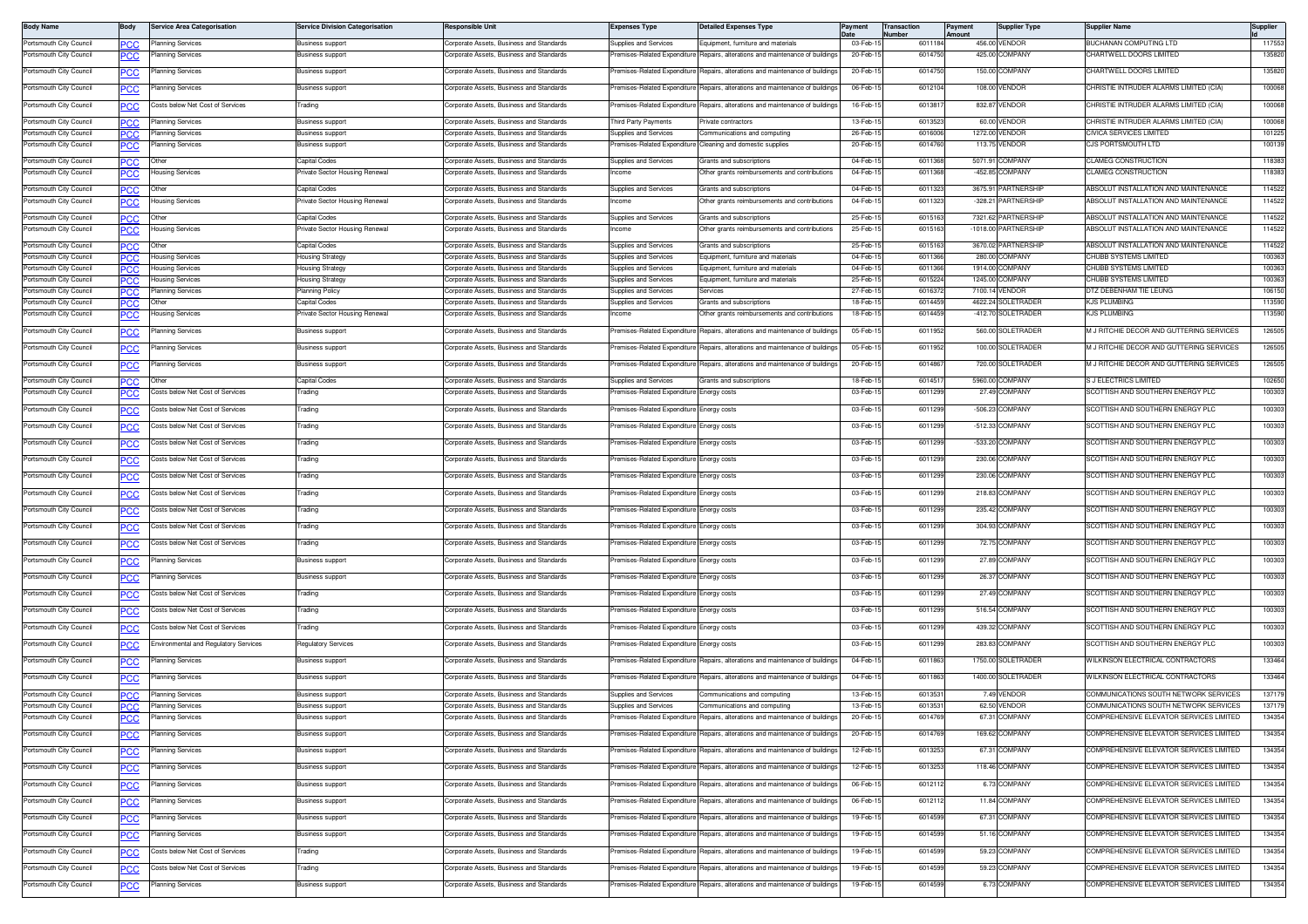| <b>Body Name</b>                                   | Body                | <b>Service Area Categorisation</b>                           | Service Division Categorisation                    | Responsible Unit                                                                     | <b>Expenses Type</b>                                   | <b>Detailed Expenses Type</b>                                                 | Payment              | <b>Transaction</b><br>Number | Payment<br>Amount | <b>Supplier Type</b>             | <b>Supplier Name</b>                                          | Supplier         |
|----------------------------------------------------|---------------------|--------------------------------------------------------------|----------------------------------------------------|--------------------------------------------------------------------------------------|--------------------------------------------------------|-------------------------------------------------------------------------------|----------------------|------------------------------|-------------------|----------------------------------|---------------------------------------------------------------|------------------|
| Portsmouth City Council                            | <b>PCC</b>          | Planning Services                                            | Business support                                   | Corporate Assets, Business and Standards                                             |                                                        | remises-Related Expenditure Repairs, alterations and maintenance of buildings | 19-Feb-1             | 6014599                      |                   | 5.12 COMPANY                     | COMPREHENSIVE ELEVATOR SERVICES LIMITED                       | 134354           |
| Portsmouth City Council                            |                     | osts below Net Cost of Services                              | Trading                                            | orporate Assets, Business and Standards                                              | emises-Related Expenditure                             | Repairs, alterations and maintenance of buildings                             | 19-Feb-1             | 6014599                      |                   | 5.92 COMPANY                     | COMPREHENSIVE ELEVATOR SERVICES LIMITED                       | 134354           |
| Portsmouth City Council                            | PCC                 | Costs below Net Cost of Services                             | Trading                                            | Corporate Assets, Business and Standards                                             | remises-Related Expenditure                            | Repairs, alterations and maintenance of buildings                             | 19-Feb-1             | 6014599                      |                   | 5.92 COMPANY                     | COMPREHENSIVE ELEVATOR SERVICES LIMITED                       | 134354           |
| Portsmouth City Council                            | PCC                 | Other                                                        | Capital Codes                                      | lorporate Assets, Business and Standards                                             | remises-Related Expenditure                            | Repairs, alterations and maintenance of building                              | 20-Feb-1             | 601477                       |                   | 4448.00 COMPANY                  | CORE BUILDING SERVICES LIMITED                                | 116923           |
| Portsmouth City Council                            | <u>PCC</u>          | Other                                                        | Capital Codes                                      | Corporate Assets, Business and Standards                                             | Premises-Related Expenditure                           | Repairs, alterations and maintenance of buildings                             | 24-Feb-1             | 6015105                      |                   | 9384.00 COMPANY                  | CORE BUILDING SERVICES LIMITED                                | 116923           |
| Portsmouth City Council                            | <b>PCC</b>          | Other                                                        | Capital Codes                                      | Corporate Assets, Business and Standards                                             | remises-Related Expenditure                            | Repairs, alterations and maintenance of building                              | 12-Feb-1             | 601325                       |                   | 2212.94 COMPANY                  | CORRIGENDA LIMITED T/A CHURCHES                               | 102100           |
| Portsmouth City Council                            | <u>PCC</u>          | Other                                                        | Capital Codes                                      | orporate Assets, Business and Standards                                              | emises-Related Expenditure                             | Repairs, alterations and maintenance of building                              | 26-Feb-1             | 601601                       |                   | 1832.01 COMPANY                  | CORRIGENDA LIMITED T/A CHURCHES                               | 102100           |
| Portsmouth City Council                            | <u>PCC</u>          | Other                                                        | Capital Codes                                      | Corporate Assets, Business and Standards                                             | Premises-Related Expenditure                           | Repairs, alterations and maintenance of building                              | 12-Feb-1             | 6013257                      |                   | -2212.94 COMPANY                 | CORRIGENDA LIMITED T/A CHURCHES                               | 102100           |
| Portsmouth City Council                            | PCC                 | Other                                                        | Capital Codes                                      | orporate Assets, Business and Standards                                              | Premises-Related Expenditure                           | Repairs, alterations and maintenance of building                              | 23-Feb-1             | 601502                       |                   | 4936.09 COMPANY                  | CORRIGENDA LIMITED T/A CHURCHES                               | 102100           |
| Portsmouth City Council                            | <b>PCC</b>          | Other                                                        | Capital Codes                                      | Corporate Assets, Business and Standards                                             | Supplies and Services                                  | Grants and subscriptions                                                      | 25-Feb-1             | 601531                       |                   | 838.88 COMPANY                   | DOLPHIN MOBILITY LTD                                          | 135682           |
| Portsmouth City Council                            | <b>PCC</b>          | Housing Services                                             | Private Sector Housing Renewal                     | Corporate Assets, Business and Standards                                             | ncome                                                  | Other grants reimbursements and contributions                                 | 25-Feb-1             | 601531                       |                   | -74.90 COMPANY                   | DOLPHIN MOBILITY LTD                                          | 135682           |
| Portsmouth City Council                            | <b>PCC</b>          | Other                                                        | Capital Codes                                      | Corporate Assets, Business and Standards                                             | Supplies and Services                                  | Grants and subscriptions                                                      | 25-Feb-1             | 601531                       |                   | 838.88 COMPANY                   | DOLPHIN MOBILITY LTD                                          | 135682           |
| Portsmouth City Council                            | <u>PCC</u>          | Housing Services                                             | Private Sector Housing Renewal                     | Corporate Assets, Business and Standards                                             | ncome                                                  | Other grants reimbursements and contributions                                 | 25-Feb-1             | 601531                       |                   | -74.90 COMPANY                   | DOLPHIN MOBILITY LTD                                          | 135682           |
| Portsmouth City Council                            | <b>PCC</b>          | Costs below Net Cost of Services                             | Trading                                            | Corporate Assets, Business and Standards                                             | Supplies and Services                                  | Equipment, furniture and materials                                            | 18-Feb-1             | 6014099                      |                   | 4362.00 VENDOR                   | <b>ELFORDS LIMITED</b>                                        | 102158           |
| Portsmouth City Council                            | <b>PCC</b>          | Costs below Net Cost of Services                             | Trading                                            | Corporate Assets, Business and Standards                                             | remises-Related Expenditure                            | Grounds maintenance costs                                                     | 16-Feb-1             | 601387                       |                   | 376.08 COMPANY                   | ENSIGN HIGHWAYS LTD                                           | 116063           |
| Portsmouth City Council<br>Portsmouth City Council | PCC.                | <b>Planning Services</b><br>Costs below Net Cost of Services | <b>Business support</b><br>Trading                 | Corporate Assets, Business and Standards<br>Corporate Assets, Business and Standards | Third Party Payments<br>remises-Related Expenditure    | rivate contractors<br>Grounds maintenance costs                               | 16-Feb-1<br>16-Feb-1 | 601387<br>601387             |                   | 99.00 COMPANY<br>3517.80 COMPANY | ENSIGN HIGHWAYS LTD<br>ENSIGN HIGHWAYS LTD                    | 116063<br>116063 |
|                                                    | <b>PCC</b>          |                                                              |                                                    |                                                                                      |                                                        |                                                                               |                      |                              |                   |                                  |                                                               |                  |
| Portsmouth City Council                            | <u>PCC</u>          | Costs below Net Cost of Services                             | Trading                                            | Corporate Assets, Business and Standards                                             | remises-Related Expenditure                            | Grounds maintenance costs                                                     | 16-Feb-1             | 601387                       |                   | 333.45 COMPANY                   | ENSIGN HIGHWAYS LTD                                           | 116063           |
| Portsmouth City Council                            | PCC                 | Costs below Net Cost of Services                             | Trading                                            | Corporate Assets, Business and Standards                                             | Premises-Related Expenditure Grounds maintenance costs |                                                                               | 16-Feb-1             | 6013876                      |                   | 98.30 COMPANY                    | ENSIGN HIGHWAYS LTD                                           | 116063           |
| Portsmouth City Council                            | <b>PCC</b>          | Costs below Net Cost of Services                             | Trading                                            | orporate Assets, Business and Standards                                              | remises-Related Expenditure Grounds maintenance costs  |                                                                               | 16-Feb-1             | 601387                       |                   | 58.13 COMPANY                    | ENSIGN HIGHWAYS LTD                                           | 116063           |
| Portsmouth City Council                            | °СС                 | Costs below Net Cost of Services                             | <b>Trading</b>                                     | Corporate Assets, Business and Standards                                             | remises-Related Expenditure Grounds maintenance costs  |                                                                               | 16-Feb-1             | 6013876                      |                   | 232.52 COMPANY                   | <b>ENSIGN HIGHWAYS LTD</b>                                    | 116063           |
| Portsmouth City Council                            | <b>PCC</b>          | Costs below Net Cost of Services                             | Trading                                            | Corporate Assets, Business and Standards                                             | remises-Related Expenditure Grounds maintenance costs  |                                                                               | 16-Feb-1             | 601387                       |                   | 94.93 COMPANY                    | ENSIGN HIGHWAYS LTD                                           | 116063           |
| Portsmouth City Council                            | PCC                 | losts below Net Cost of Services                             | Trading                                            | Corporate Assets, Business and Standards                                             | remises-Related Expenditure                            | Grounds maintenance costs                                                     | 16-Feb-1             | 601387                       |                   | 47.75 COMPANY                    | ENSIGN HIGHWAYS LTD                                           | 116063           |
| Portsmouth City Council                            | PCC                 | Costs below Net Cost of Services                             | Trading                                            | Corporate Assets, Business and Standards                                             | remises-Related Expenditure Grounds maintenance costs  |                                                                               | 16-Feb-1             | 6013876                      |                   | 39.96 COMPANY                    | ENSIGN HIGHWAYS LTD                                           | 116063           |
| Portsmouth City Council                            | <u>PCC</u>          | Costs below Net Cost of Services                             | <b>Trading</b>                                     | Corporate Assets, Business and Standards                                             | remises-Related Expenditure Grounds maintenance costs  |                                                                               | 16-Feb-1             | 6013876                      |                   | 43.85 COMPANY                    | ENSIGN HIGHWAYS LTD                                           | 116063           |
| Portsmouth City Council                            | <u>PCC</u>          | Costs below Net Cost of Services                             | Trading                                            | Corporate Assets, Business and Standards                                             | remises-Related Expenditure Grounds maintenance costs  |                                                                               | 16-Feb-1             | 6013876                      |                   | 146.68 COMPANY                   | ENSIGN HIGHWAYS LTD                                           | 116063           |
| Portsmouth City Council                            | <b>PCC</b>          | Costs below Net Cost of Services                             | Trading                                            | Corporate Assets, Business and Standards                                             | Premises-Related Expenditure Grounds maintenance costs |                                                                               | 16-Feb-1             | 601387                       |                   | 27.43 COMPANY                    | ENSIGN HIGHWAYS LTD                                           | 116063           |
| Portsmouth City Council                            | PCC                 | Costs below Net Cost of Services                             | Trading                                            | orporate Assets, Business and Standards                                              | remises-Related Expenditure                            | Grounds maintenance costs                                                     | 16-Feb-1             | 601387                       |                   | 31.85 COMPANY                    | ENSIGN HIGHWAYS LTD                                           | 116063           |
| Portsmouth City Council                            | PCC                 | Costs below Net Cost of Services                             | Trading                                            | Corporate Assets, Business and Standards                                             | Premises-Related Expenditure Grounds maintenance costs |                                                                               | 16-Feb-1             | 6013876                      |                   | 16.41 COMPANY                    | ENSIGN HIGHWAYS LTD                                           | 116063           |
| Portsmouth City Council                            | <b>PCC</b>          | Costs below Net Cost of Services                             | Trading                                            | lorporate Assets, Business and Standards                                             | remises-Related Expenditure Grounds maintenance costs  |                                                                               | 16-Feb-1             | 601387                       |                   | 12.74 COMPANY                    | ENSIGN HIGHWAYS LTD                                           | 116063           |
| Portsmouth City Council                            | PСC                 | Costs below Net Cost of Services                             | <b>Trading</b>                                     | Corporate Assets, Business and Standards                                             | remises-Related Expenditure Grounds maintenance costs  |                                                                               | 16-Feb-1             | 6013876                      |                   | 90.74 COMPANY                    | <b>ENSIGN HIGHWAYS LTD</b>                                    | 116063           |
| Portsmouth City Council                            |                     | Costs below Net Cost of Services                             | Trading                                            | Corporate Assets, Business and Standards                                             | remises-Related Expenditure Grounds maintenance costs  |                                                                               | 16-Feb-1             | 601387                       |                   | 181.52 COMPANY                   | ENSIGN HIGHWAYS LTD                                           | 116063           |
| Portsmouth City Council                            | <b>PCC</b>          | losts below Net Cost of Services                             | Trading                                            | Corporate Assets, Business and Standards                                             | emises-Related Expenditure                             | Grounds maintenance costs                                                     | 16-Feb-1             | 601387                       |                   | 242.24 COMPANY                   | ENSIGN HIGHWAYS LTD                                           | 116063           |
|                                                    | <u>PCC</u>          |                                                              |                                                    |                                                                                      |                                                        |                                                                               |                      |                              |                   |                                  |                                                               |                  |
| Portsmouth City Council                            | PCC                 | Costs below Net Cost of Services                             | Trading                                            | Corporate Assets, Business and Standards                                             | remises-Related Expenditure Grounds maintenance costs  |                                                                               | 16-Feb-1             | 6013876                      |                   | 53.00 COMPANY                    | ENSIGN HIGHWAYS LTD                                           | 116063           |
| Portsmouth City Council                            | <u>PCC</u>          | Costs below Net Cost of Services                             | <b>Trading</b>                                     | Corporate Assets, Business and Standards                                             | remises-Related Expenditure Grounds maintenance costs  |                                                                               | 16-Feb-1             | 6013876                      |                   | 113.53 COMPANY                   | ENSIGN HIGHWAYS LTD                                           | 116063           |
| Portsmouth City Council                            | <u>PCC</u>          | Costs below Net Cost of Services                             | Trading                                            | Corporate Assets, Business and Standards                                             | Premises-Related Expenditure Grounds maintenance costs |                                                                               | 16-Feb-1             | 6013876                      |                   | 19.98 COMPANY                    | ENSIGN HIGHWAYS LTD                                           | 116063           |
| Portsmouth City Council                            | <b>PCC</b>          | Costs below Net Cost of Services                             | Trading                                            | Corporate Assets, Business and Standards                                             | Premises-Related Expenditure Grounds maintenance costs |                                                                               | 16-Feb-1             | 601387                       |                   | 28.84 COMPANY                    | ENSIGN HIGHWAYS LTD                                           | 116063           |
| Portsmouth City Council                            | PCC                 | Costs below Net Cost of Services                             | Trading                                            | orporate Assets, Business and Standards                                              | remises-Related Expenditure                            | Repairs, alterations and maintenance of building                              | 16-Feb-1             | 601387                       |                   | 857.23 COMPANY                   | ENSIGN HIGHWAYS LTD                                           | 116063           |
| Portsmouth City Council                            | <u>CC </u>          | Costs below Net Cost of Services                             | Trading                                            | Corporate Assets, Business and Standards                                             | Premises-Related Expenditure Grounds maintenance costs |                                                                               | 16-Feb-1             | 6013876                      |                   | 224.72 COMPANY                   | ENSIGN HIGHWAYS LTD                                           | 116063           |
| Portsmouth City Council                            | <b>PCC</b>          | Costs below Net Cost of Services                             | Trading                                            | orporate Assets, Business and Standards                                              | remises-Related Expenditure                            | Benairs, alterations and maintenance of building                              | 16-Feb-1             | 6013876                      |                   | 39.50 COMPANY                    | ENSIGN HIGHWAYS LTD                                           | 116063           |
| Portsmouth City Council                            | <u>CC</u>           | Costs below Net Cost of Services                             | Trading                                            | Corporate Assets, Business and Standards                                             | remises-Related Expenditure                            | Repairs, alterations and maintenance of building                              | 18-Feb-1             | 6014100                      |                   | 519.12 COMPANY                   | ENSIGN HIGHWAYS LTD                                           | 116063           |
| Portsmouth City Council                            | <b>PCC</b>          | Costs below Net Cost of Services                             | Trading                                            | Corporate Assets, Business and Standards                                             |                                                        | Premises-Related Expenditure Repairs, alterations and maintenance of building | 23-Feb-1             | 601504                       |                   | 83.52 COMPANY                    | <b>FNSIGN HIGHWAYS I TD</b>                                   | 116063           |
| Portsmouth City Council                            | <b>PCC</b>          | Costs below Net Cost of Services                             | rading                                             | Corporate Assets, Business and Standards                                             | emises-Related Expenditure                             | Grounds maintenance costs                                                     | 23-Feb-1             | 601504                       |                   | 72.48 COMPANY                    | ENSIGN HIGHWAYS LTD                                           | 116063           |
| Portsmouth City Council                            | <b>PCC</b>          | <b>Planning Services</b>                                     | <b>Business support</b>                            | Corporate Assets, Business and Standards                                             | Supplies and Services                                  | Equipment, furniture and materials                                            | 13-Feb-1             | 6013590                      |                   | 42.58 VENDOR                     | <b>ENSINGER LTD</b>                                           | 100763           |
| Portsmouth City Council                            | <b>PCC</b>          | Planning Services                                            | <b>Business support</b>                            | Corporate Assets, Business and Standards                                             | supplies and Services                                  | cuipment, furniture and materials                                             | 13-Feb-1             | 601359                       |                   | 184.44 VENDOR                    | ENSINGER LTD                                                  | 100763           |
| Portsmouth City Council<br>Portsmouth City Council | <b>PCC</b><br>IPC.C | Planning Services<br><b>Planning Services</b>                | <b>Business support</b><br><b>Business support</b> | Corporate Assets, Business and Standards<br>Corporate Assets, Business and Standards | Supplies and Services<br>Supplies and Services         | Equipment, furniture and materials<br>quipment, furniture and materials       | 13-Feb-1<br>13-Feb-1 | 601359<br>601359             |                   | 4.48 VENDOR<br>369.33 VENDOR     | ENSINGER LTD<br>ENSINGER LTD                                  | 100763<br>100763 |
| Portsmouth City Council                            | <b>PCC</b>          | Planning Services                                            | <b>Business support</b>                            | Corporate Assets, Business and Standards                                             | Supplies and Services                                  | Equipment, furniture and materials                                            | 13-Feb-1             | 601359                       |                   | 123.11 VENDOR                    | <b>ENSINGER LTD</b>                                           | 100763           |
| Portsmouth City Council                            | PCC                 | Planning Services                                            | Business support                                   | Corporate Assets, Business and Standards                                             | Supplies and Services                                  | Equipment, furniture and materials                                            | 13-Feb-1             | 6013590                      |                   | 4.48 VENDOR                      | <b>ENSINGER LTD</b>                                           | 100763           |
| Portsmouth City Council                            | <b>PCC</b>          | Housing Services                                             | <b>Housing Strategy</b>                            | Corporate Assets, Business and Standards                                             | hird Party Payments<br>remises-Related Expenditure     | rivate contractors                                                            | 06-Feb-1<br>12-Feb-1 | 6012144<br>6013301           |                   | 609.00 VENDOR                    | <b>ETECH SOLUTIONS LIMITED</b><br>GRAHAM ASSET MANAGEMENT LTD | 139016<br>134967 |
| Portsmouth City Council                            | PCC                 | Planning Services                                            | <b>Business support</b>                            | Corporate Assets, Business and Standards                                             |                                                        | Repairs, alterations and maintenance of building                              |                      |                              |                   | 21.33 VENDOR                     |                                                               |                  |
| Portsmouth City Council                            | <u>PCC</u>          | Planning Services                                            | Business support                                   | <b>Corporate Assets, Business and Standards</b>                                      | remises-Related Expenditure                            | Repairs, alterations and maintenance of building                              | 12-Feb-1             | 601330                       |                   | 27.22 VENDOR                     | GRAHAM ASSET MANAGEMENT LTD                                   | 134967           |
| Portsmouth City Council                            | <b>PCC</b>          | Costs below Net Cost of Services                             | Trading                                            | Corporate Assets, Business and Standards                                             | Premises-Related Expenditure                           | Repairs, alterations and maintenance of buildings                             | 12-Feb-1             | 6013301                      |                   | 3.33 VENDOR                      | GRAHAM ASSET MANAGEMENT LTD                                   | 134967           |
| Portsmouth City Council                            | <u>PCC</u>          | Costs below Net Cost of Services                             | Trading                                            | Corporate Assets, Business and Standards                                             |                                                        | remises-Related Expenditure Repairs, alterations and maintenance of buildings | 12-Feb-1             | 6013301                      |                   | 10.40 VENDOR                     | GRAHAM ASSET MANAGEMENT LTD                                   | 134967           |
|                                                    |                     |                                                              |                                                    |                                                                                      |                                                        |                                                                               |                      |                              |                   |                                  |                                                               |                  |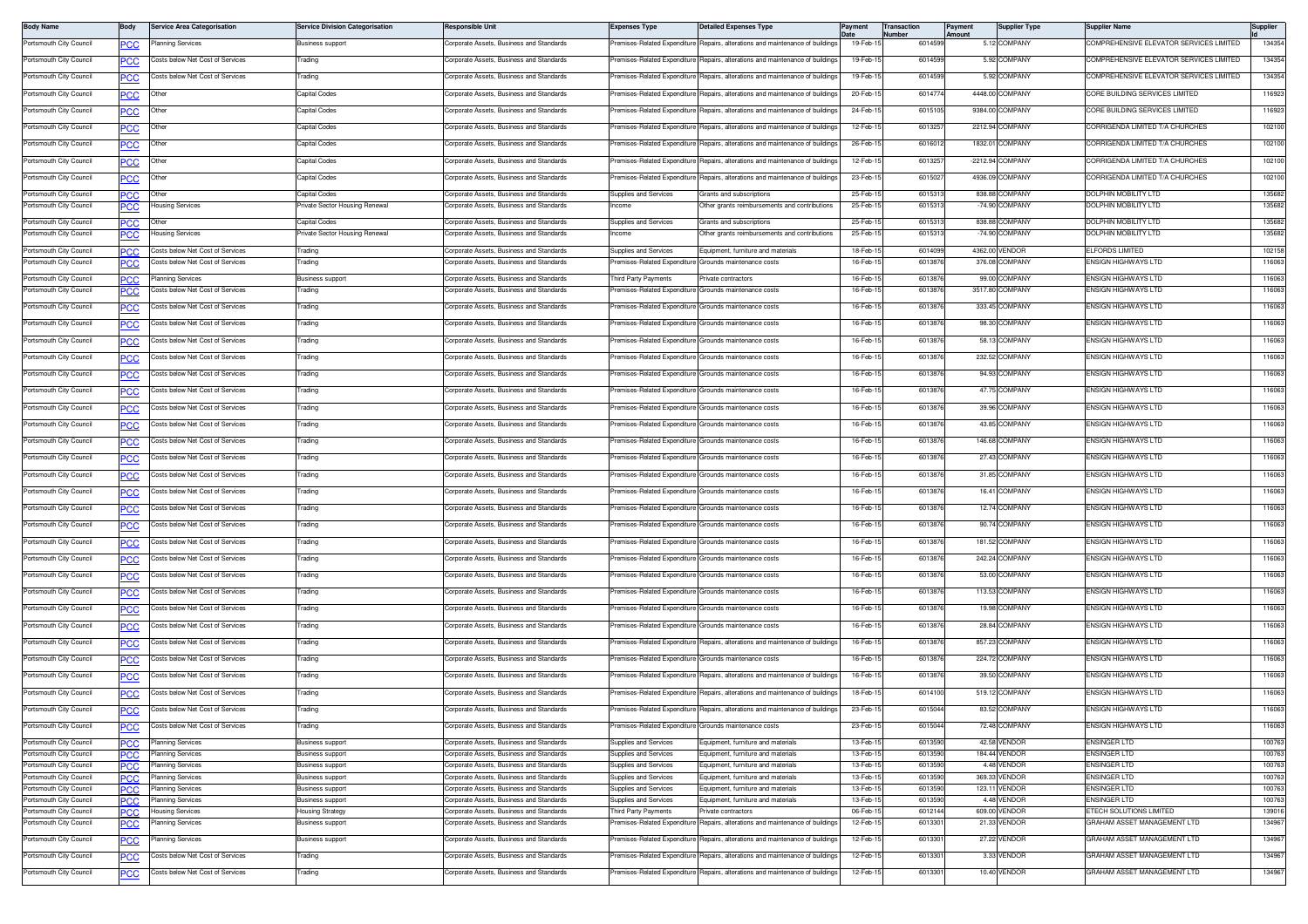| <b>Body Name</b>                                   | Body              | <b>Service Area Categorisation</b>                   | <b>Service Division Categorisation</b>    | Responsible Uni                                                                      | <b>Expenses Type</b>                                 | <b>Detailed Expenses Type</b>                                                  | Paymen               | Transaction<br><b>Number</b> | Payment<br>Amount | <b>Supplier Type</b>             | <b>Supplier Name</b>                                     | Supplier               |
|----------------------------------------------------|-------------------|------------------------------------------------------|-------------------------------------------|--------------------------------------------------------------------------------------|------------------------------------------------------|--------------------------------------------------------------------------------|----------------------|------------------------------|-------------------|----------------------------------|----------------------------------------------------------|------------------------|
| Portsmouth City Council                            | PСC               | Costs below Net Cost of Services                     | Trading                                   | Corporate Assets, Business and Standards                                             | remises-Related Expenditure                          | Repairs, alterations and maintenance of buildings                              | 12-Feb-1             | 6013301                      |                   | 21.27 VENDOR                     | GRAHAM ASSET MANAGEMENT LTD                              | 134967                 |
| Portsmouth City Council                            | <b>PCC</b>        | lanning Services                                     | Business support                          | Corporate Assets, Business and Standards                                             | remises-Related Expenditure                          | Repairs, alterations and maintenance of buildings                              | 13-Feb-1             | 601360                       |                   | 21.33 VENDOR                     | GRAHAM ASSET MANAGEMENT LTD                              | 134967                 |
| Portsmouth City Council                            |                   | Planning Services                                    | <b>Business support</b>                   | <b>Corporate Assets, Business and Standards</b>                                      | remises-Related Expenditure                          | Repairs, alterations and maintenance of buildings                              | 13-Feb-1             | 601360                       |                   | 27.22 VENDOR                     | GRAHAM ASSET MANAGEMENT LTD                              | 134967                 |
| Portsmouth City Council                            | <b>PCC</b>        | Costs below Net Cost of Services                     | Trading                                   | Corporate Assets, Business and Standards                                             | remises-Related Expenditure                          | Repairs, alterations and maintenance of building                               | 13-Feb-1             | 60136                        |                   | 10.40 VENDOR                     | GRAHAM ASSET MANAGEMENT LTD                              | 134967                 |
| Portsmouth City Council                            | <b>PCC</b>        | Costs below Net Cost of Services                     | Trading                                   | Corporate Assets, Business and Standards                                             | remises-Related Expenditure                          | Repairs, alterations and maintenance of buildings                              | 13-Feb-1             | 601360                       |                   | 21.27 VENDOR                     | GRAHAM ASSET MANAGEMENT LTD                              | 134967                 |
| Portsmouth City Council                            | <b>PCC</b>        | Central Services                                     | Coroners' Court Services                  | Corporate Assets, Business and Standards                                             | ransfer Payments                                     | Other                                                                          | 11-Feb-1             | 6013052                      |                   |                                  | 173100.59 OTHER LOCAL AUTHORITY HAMPSHIRE COUNTY COUNCIL | 100030                 |
| Portsmouth City Council                            | <b>PCC</b>        | lanning Services                                     | Business support                          | Corporate Assets, Business and Standards                                             | <i>imployees</i>                                     | ndirect employee expenses                                                      | 13-Feb-1             | 601361                       |                   |                                  | 150.00 OTHER LOCAL AUTHORITY HAMPSHIRE COUNTY COUNCIL    | 100030                 |
| Portsmouth City Council                            | <u>PCC</u>        | lanning Services                                     | <b>Business support</b>                   | Corporate Assets, Business and Standards                                             | Employees                                            | ndirect employee expenses                                                      | 13-Feb-1             | 6013611                      |                   |                                  | 150.00 OTHER LOCAL AUTHORITY HAMPSHIRE COUNTY COUNCIL    | 100030                 |
| Portsmouth City Council                            | PCC               | lousing Services                                     | <b>Housing Strategy</b>                   | Corporate Assets, Business and Standards                                             | Employees                                            | ndirect employee expenses                                                      | 13-Feb-1             | 601361                       |                   | 150.00 OTHER LOCAL AUTHORITY     | HAMPSHIRE COUNTY COUNCIL                                 | 100030                 |
| Portsmouth City Council                            | <b>PCC</b>        | Planning Services                                    | <b>Business support</b>                   | Corporate Assets, Business and Standards                                             | Employees                                            | ndirect employee expenses                                                      | 13-Feb-15            | 601361                       |                   |                                  | 150.00 OTHER LOCAL AUTHORITY HAMPSHIRE COUNTY COUNCIL    | 100030                 |
| Portsmouth City Council                            | <u>PCC</u>        | Support Service / Transparency Costs Unallocated AMS |                                           | Corporate Assets, Business and Standards                                             | Employees                                            | ndirect employee expenses                                                      | 25-Feb-1             | 6015695                      |                   |                                  | 150.00 OTHER LOCAL AUTHORITY HAMPSHIRE COUNTY COUNCIL    | 100030                 |
| Portsmouth City Council                            |                   | Planning Services                                    | Business support                          | Corporate Assets, Business and Standards                                             | <b>Employees</b>                                     | ndirect employee expenses                                                      | 25-Feb-1             | 6015695                      |                   | 150.00 OTHER LOCAL AUTHORITY     | HAMPSHIRE COUNTY COUNCIL                                 | 100030                 |
| Portsmouth City Council                            | <b>PCC</b>        | Planning Services                                    | <b>Business support</b>                   | Corporate Assets, Business and Standards                                             |                                                      |                                                                                | 27-Feb-1             | 6016402                      |                   | 150.00 OTHER LOCAL AUTHORITY     | HAMPSHIRE COUNTY COUNCIL                                 | 100030                 |
|                                                    | <u>PCC</u>        |                                                      |                                           |                                                                                      | Employees                                            | ndirect employee expenses                                                      |                      |                              |                   |                                  |                                                          |                        |
| Portsmouth City Council                            | <b>PCC</b>        | Planning Services                                    | <b>Business support</b>                   | Corporate Assets, Business and Standards                                             | Employees                                            | ndirect employee expenses                                                      | 27-Feb-1             | 601640                       |                   | 150.00 OTHER LOCAL AUTHORITY     | HAMPSHIRE COUNTY COUNCIL                                 | 100030                 |
| Portsmouth City Council                            | <b>PCC</b>        | nvironmental and Regulatory Services                 | <b>Regulatory Services</b>                | Corporate Assets, Business and Standards                                             | Third Party Payments                                 | rivate contractors                                                             | 18-Feb-1             | 6014438                      |                   |                                  | 104.00 OTHER LOCAL AUTHORITY HAMPSHIRE COUNTY COUNCIL    | 100030                 |
| Portsmouth City Council                            | <b>PCC</b>        | lanning Services                                     | <b>Business support</b>                   | Corporate Assets, Business and Standards                                             | Supplies and Services                                | rinting, stationery and general office expenses                                | 04-Feb-1             | 6011727                      |                   |                                  | 30.92 OTHER LOCAL AUTHORITY HAMPSHIRE COUNTY COUNCIL     | 100030                 |
| Portsmouth City Council                            | <b>PCC</b>        | lanning Services                                     | Business support                          | Corporate Assets, Business and Standards                                             | Supplies and Services                                | rinting, stationery and general office expenses                                | 04-Feb-1             | 601172                       |                   | 5.14 OTHER LOCAL AUTHORITY       | HAMPSHIRE COUNTY COUNCIL                                 | 100030                 |
| Portsmouth City Council                            | <b>PCC</b>        | Planning Services                                    | <b>Business support</b>                   | Corporate Assets, Business and Standards                                             | Supplies and Services                                | rinting, stationery and general office expenses                                | 04-Feb-1             | 6011727                      |                   |                                  | 5.14 OTHER LOCAL AUTHORITY HAMPSHIRE COUNTY COUNCIL      | 100030                 |
| Portsmouth City Council                            | PCC               | lanning Services                                     | <b>Business support</b>                   | Corporate Assets, Business and Standards                                             | Supplies and Services                                | rinting, stationery and general office expenses                                | 04-Feb-1             | 601172                       |                   |                                  | 39.08 OTHER LOCAL AUTHORITY HAMPSHIRE COUNTY COUNCIL     | 100030                 |
| Portsmouth City Council                            | <u>PCC</u>        | lanning Services                                     | <b>Business support</b>                   | Corporate Assets, Business and Standards                                             | upplies and Services                                 | inting, stationery and general office expenses                                 | 04-Feb-1             | 601172                       |                   |                                  | 5.78 OTHER LOCAL AUTHORITY HAMPSHIRE COUNTY COUNCIL      | 100030                 |
| Portsmouth City Council                            | <b>PCC</b>        | Planning Services                                    | <b>Business support</b>                   | Corporate Assets, Business and Standards                                             | Supplies and Services                                | rinting, stationery and general office expenses                                | 04-Feb-1             | 6011727                      |                   |                                  | 4.46 OTHER LOCAL AUTHORITY HAMPSHIRE COUNTY COUNCIL      | 100030                 |
| Portsmouth City Council                            | <b>PCC</b>        | Planning Services                                    | Business support                          | Corporate Assets, Business and Standards                                             | Supplies and Services                                | rinting, stationery and general office expenses                                | 04-Feb-1             | 6011727                      |                   | 53.12 OTHER LOCAL AUTHORITY      | HAMPSHIRE COUNTY COUNCIL                                 | 100030                 |
| Portsmouth City Council                            | <u>PCC</u>        | Planning Services                                    | <b>Business support</b>                   | Corporate Assets, Business and Standards                                             | Supplies and Services                                | rinting, stationery and general office expenses                                | 04-Feb-1             | 6011727                      |                   | 6.23 OTHER LOCAL AUTHORITY       | HAMPSHIRE COUNTY COUNCIL                                 | 100030                 |
| Portsmouth City Council                            | <b>PCC</b>        | Planning Services                                    | <b>Business support</b>                   | Corporate Assets, Business and Standards                                             | Supplies and Services                                | rinting, stationery and general office expenses                                | 04-Feb-1             | 601172                       |                   |                                  | 32.16 OTHER LOCAL AUTHORITY HAMPSHIRE COUNTY COUNCIL     | 100030                 |
| Portsmouth City Council                            | <u>PCC</u>        | lanning Services                                     | <b>Business support</b>                   | Corporate Assets, Business and Standards                                             | upplies and Services                                 | inting, stationery and general office expenses                                 | 04-Feb-1             | 601172                       |                   | 5.68 OTHER LOCAL AUTHORITY       | HAMPSHIRE COUNTY COUNCIL                                 | 100030                 |
| Portsmouth City Council                            | <b>PCC</b>        | lanning Services                                     | <b>Business support</b>                   | Corporate Assets, Business and Standards                                             |                                                      | remises-Related Expenditure Cleaning and domestic supplies                     | 04-Feb-1             | 6011727                      |                   |                                  | 4.64 OTHER LOCAL AUTHORITY HAMPSHIRE COUNTY COUNCIL      | 100030                 |
| Portsmouth City Council                            | <b>PCC</b>        | lanning Services                                     | Business support                          | Corporate Assets, Business and Standards                                             |                                                      | remises-Related Expenditure Cleaning and domestic supplies                     | 04-Feb-1             | 601172                       |                   | 53.52 OTHER LOCAL AUTHORITY      | HAMPSHIRE COUNTY COUNCIL                                 | 100030                 |
| Portsmouth City Council                            | <b>PCC</b>        | Planning Services                                    | <b>Business support</b>                   | Corporate Assets, Business and Standards                                             |                                                      | Premises-Related Expenditure Cleaning and domestic supplies                    | 13-Feb-1             | 601361                       |                   | 2.30 OTHER LOCAL AUTHORITY       | HAMPSHIRE COUNTY COUNCIL                                 | 100030                 |
| Portsmouth City Council                            | PCC               | Planning Services                                    | <b>Business support</b>                   | Corporate Assets, Business and Standards                                             | remises-Related Expenditure                          | Cleaning and domestic supplies                                                 | 13-Feb-1             | 601361                       |                   |                                  | 11.97 OTHER LOCAL AUTHORITY HAMPSHIRE COUNTY COUNCIL     | 100030                 |
| Portsmouth City Council                            | °СС               | lanning Services                                     | <b>Business support</b>                   | Corporate Assets, Business and Standards                                             | emises-Related Expenditure                           | leaning and domestic supplies                                                  | 13-Feb-1             | 601361                       |                   |                                  | 8.30 OTHER LOCAL AUTHORITY HAMPSHIRE COUNTY COUNCIL      | 100030                 |
| Portsmouth City Council                            |                   | Planning Services                                    | <b>Business support</b>                   | Corporate Assets, Business and Standards                                             |                                                      | remises-Related Expenditure Cleaning and domestic supplies                     | 13-Feb-1             | 6013610                      |                   |                                  | 2.88 OTHER LOCAL AUTHORITY HAMPSHIRE COUNTY COUNCIL      | 100030                 |
| Portsmouth City Council                            | <b>CC</b>         | Planning Services                                    | Business support                          | Corporate Assets, Business and Standards                                             | remises-Related Expenditure                          | Cleaning and domestic supplies                                                 | 13-Feb-1             | 601361                       |                   | 8.66 OTHER LOCAL AUTHORITY       | HAMPSHIRE COUNTY COUNCIL                                 | 100030                 |
|                                                    | <b>PCC</b>        |                                                      |                                           |                                                                                      |                                                      |                                                                                | 13-Feb-1             |                              |                   |                                  | 13.38 OTHER LOCAL AUTHORITY HAMPSHIRE COUNTY COUNCIL     | 100030                 |
| Portsmouth City Council                            | <u>PCC</u>        | Planning Services                                    | <b>Business support</b>                   | Corporate Assets, Business and Standards                                             |                                                      | remises-Related Expenditure Cleaning and domestic supplies                     |                      | 6013610                      |                   |                                  |                                                          |                        |
| Portsmouth City Council                            | PCC               | Planning Services                                    | <b>Business support</b>                   | Corporate Assets, Business and Standards                                             | Supplies and Services                                | Clothes, uniform and laundry                                                   | 13-Feb-1             | 601361                       |                   |                                  | 7.30 OTHER LOCAL AUTHORITY HAMPSHIRE COUNTY COUNCIL      | 100030                 |
| Portsmouth City Council                            | <u>PCC </u>       | Other                                                | Capital Codes                             | Corporate Assets, Business and Standards                                             | emises-Related Expenditure                           | Repairs, alterations and maintenance of buildings                              | 20-Feb-1             | 6014849                      |                   | 900.00 VENDOR                    | <b>(CS CONSULTING LIMITED</b>                            | 135779                 |
| Portsmouth City Council                            | <u>PCC</u>        | Other                                                | Capital Codes                             | Corporate Assets, Business and Standards                                             | remises-Related Expenditure                          | Repairs, alterations and maintenance of buildings                              | 20-Feb-1             | 6014849                      |                   | 807.86 VENDOR                    | KCS CONSULTING LIMITED                                   | 135779                 |
| Portsmouth City Council                            | <b>PCC</b>        | Other                                                | Capital Codes                             | Corporate Assets, Business and Standards                                             |                                                      | remises-Related Expenditure Repairs, alterations and maintenance of buildings  | 20-Feb-1             | 601484                       |                   | 452.14 VENDOR                    | <b>KCS CONSULTING LIMITED</b>                            | 135779                 |
| Portsmouth City Council                            | сc                | Other                                                | Capital Codes                             | Corporate Assets, Business and Standards<br>Corporate Assets, Business and Standards | <b>Supplies and Services</b>                         | <b>Grants and subscriptions</b>                                                | 18-Feb-1             | 6014456                      |                   | 5110.44 VENDOR<br>3792.00 VENDOR | <b>KEMP BUILDERS</b>                                     | 135362                 |
| Portsmouth City Council<br>Portsmouth City Council | <b>PCC</b><br>'nС | Other<br>Housing Services                            | Capital Codes<br><b>Housing Strategy</b>  | Corporate Assets, Business and Standards                                             | <b>Supplies and Services</b><br>upplies and Services | <b>Grants and subscriptions</b><br>Equipment, furniture and materials          | 04-Feb-1<br>06-Feb-  | 601174<br>601218             |                   | 690.00 VENDOR                    | <b>KEMP BUILDERS</b><br><b>ID RAPT LTD</b>               | 135362<br>100931       |
| Portsmouth City Council                            | PCC               | Housing Services                                     | <b>Housing Strategy</b>                   | Corporate Assets, Business and Standards                                             | Supplies and Services                                | Equipment, furniture and materials                                             | 06-Feb-1             | 601218                       |                   | 46.00 VENDOR                     | <b>ID RAPT LTD</b>                                       | 100931                 |
| Portsmouth City Council                            | PCC.              | lousing Services                                     | <b>Housing Strategy</b>                   | Corporate Assets, Business and Standards                                             | upplies and Services                                 | Equipment, furniture and materials                                             | 25-Feb-1             | 601575                       |                   | 142.50 VENDOR                    | <b>ID RAPT LTD</b>                                       | 100931                 |
| ortsmouth City Council<br>Portsmouth City Council  | <b>PCC</b>        | Housing Services<br><b>Housing Services</b>          | using Strategy<br><b>Housing Strategy</b> | orporate Assets, business and Standards,<br>Corporate Assets, Business and Standards | upplies and services<br>Supplies and Services        | zquipment, furniture and materials<br>Equipment, furniture and materials       | CO-LAD-<br>25-Feb-15 | <b>PC/CING</b><br>6015754    |                   | 137.30 VENDOR<br>299.25 VENDOR   | <b>SID HAP I LID</b><br>KID RAPT LTD                     | <b>Innan</b><br>100931 |
| Portsmouth City Council                            | <b>PCC</b>        | Planning Services                                    | <b>Business support</b>                   | Corporate Assets, Business and Standards                                             | remises-Related Expenditure                          | Repairs, alterations and maintenance of buildings                              | 11-Feb-15            | 6013067                      |                   | 50.00 COMPANY                    | KKA MAINTENANCE LTD                                      | 135386                 |
| Portsmouth City Council                            | <b>PCC</b>        | Costs below Net Cost of Services                     | Trading                                   | Corporate Assets, Business and Standards                                             |                                                      | Premises-Related Expenditure Repairs, alterations and maintenance of buildings | 06-Feb-15            | 6012188                      |                   | 175.00 COMPANY                   | <b>KKA MAINTENANCE LTD</b>                               | 135386                 |
| Portsmouth City Council                            | <b>PCC</b>        | Costs below Net Cost of Services                     | Trading                                   | Corporate Assets, Business and Standards                                             | remises-Related Expenditure                          | Repairs, alterations and maintenance of buildings                              | 06-Feb-1             | 6012188                      |                   | 50.00 COMPANY                    | KKA MAINTENANCE LTD                                      | 135386                 |
| Portsmouth City Council                            | <u>PCC</u>        | Costs below Net Cost of Services                     | Trading                                   | Corporate Assets, Business and Standards                                             | Premises-Related Expenditure                         | Repairs, alterations and maintenance of buildings                              | 27-Feb-1             | 6016430                      |                   | 80.67 COMPANY                    | <b>KKA MAINTENANCE LTD</b>                               | 135386                 |
| Portsmouth City Council                            | <u>PCC</u>        | Costs below Net Cost of Services                     | rading                                    | Corporate Assets, Business and Standards                                             | remises-Related Expenditure                          | Repairs, alterations and maintenance of building                               | 03-Feb-1             | 6011273                      |                   | 45.00 COMPANY                    | KKA MAINTENANCE LTD                                      | 135386                 |
| Portsmouth City Council                            | <u>PCC</u>        | Costs below Net Cost of Services                     | Trading                                   | Corporate Assets, Business and Standards                                             | remises-Related Expenditure                          | Repairs, alterations and maintenance of buildings                              | 03-Feb-1             | 6011273                      |                   | 45.00 COMPANY                    | KKA MAINTENANCE LTD                                      | 135386                 |
| Portsmouth City Council                            | <u>PCC</u>        | Costs below Net Cost of Services                     | Trading                                   | Corporate Assets, Business and Standards                                             |                                                      | Premises-Related Expenditure Repairs, alterations and maintenance of buildings | 03-Feb-1             | 6011273                      |                   | 1000.00 COMPANY                  | KKA MAINTENANCE LTD                                      | 135386                 |
| Portsmouth City Council                            | <u>PCC</u>        | Costs below Net Cost of Services                     | Trading                                   | Corporate Assets, Business and Standards                                             |                                                      | remises-Related Expenditure Repairs, alterations and maintenance of buildings  | 03-Feb-1             | 6011273                      |                   | 3500.00 COMPANY                  | KKA MAINTENANCE LTD                                      | 135386                 |
| Portsmouth City Council                            | <u>PCC</u>        | Other                                                | Capital Codes                             | Corporate Assets, Business and Standards                                             | Premises-Related Expenditure                         | Repairs, alterations and maintenance of buildings                              | 23-Feb-1             | 6015052                      |                   | 490.00 COMPANY                   | <b>KKA MAINTENANCE LTD</b>                               | 135386                 |
|                                                    |                   |                                                      |                                           |                                                                                      |                                                      |                                                                                |                      |                              |                   |                                  |                                                          |                        |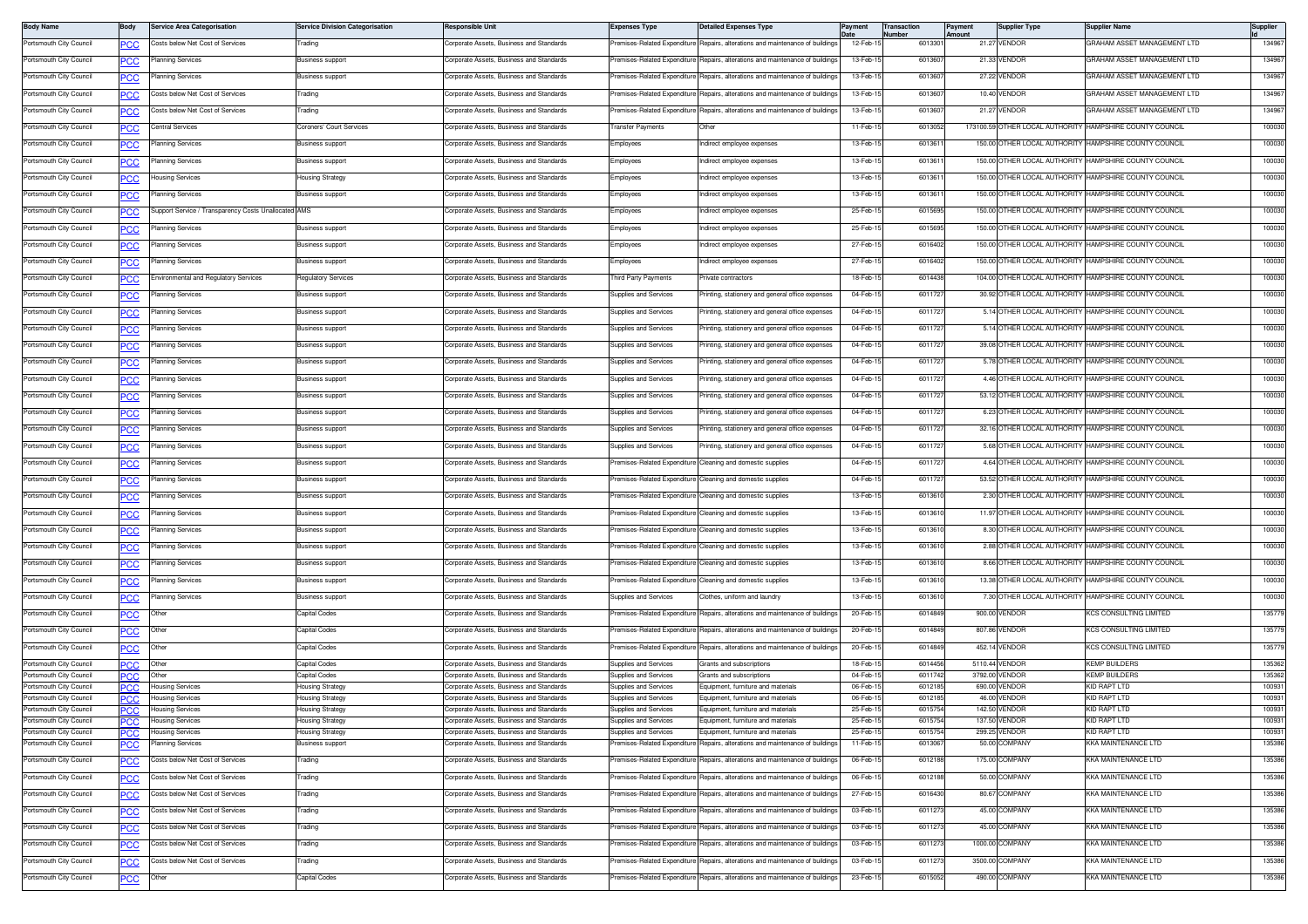| <b>Body Name</b>                                   | Body              | <b>Service Area Categorisation</b>                   | <b>Service Division Categorisation</b>             | Responsible Unit                                                                     | <b>Expenses Type</b>                           | <b>Detailed Expenses Type</b>                                            | Payment                     | Transaction<br>umbe | Payment<br><b>Amount</b> | <b>Supplier Type</b>                    | <b>Supplier Name</b>                                                       | <b>Supplier</b>  |
|----------------------------------------------------|-------------------|------------------------------------------------------|----------------------------------------------------|--------------------------------------------------------------------------------------|------------------------------------------------|--------------------------------------------------------------------------|-----------------------------|---------------------|--------------------------|-----------------------------------------|----------------------------------------------------------------------------|------------------|
| Portsmouth City Council                            | PСC               | Other                                                | Capital Codes                                      | Corporate Assets, Business and Standards                                             | remises-Related Expenditure                    | Repairs, alterations and maintenance of buildings                        | 23-Feb-1                    | 6015052             |                          | 1000.00 COMPANY                         | <b>KKA MAINTENANCE LTD</b>                                                 | 135386           |
| Portsmouth City Council                            | <b>PCC</b>        | Planning Services                                    | Business suppor                                    | Corporate Assets, Business and Standards                                             | upplies and Services                           | quipment, furniture and materials                                        | 20-Feb-1                    | 6014856             |                          | 16.00 VENDOR                            | AKESIDE FILMS LTD                                                          | 139905           |
| Portsmouth City Council                            | PСC               | lanning Services                                     | <b>Business support</b>                            | orporate Assets, Business and Standards                                              | upplies and Services                           | quipment, furniture and materials                                        | 20-Feb-1                    | 6014856             |                          | 417.88 VENDOR                           | AKESIDE FILMS LTD                                                          | 139905           |
| Portsmouth City Council                            | <b>PCC</b>        | Other                                                | Capital Codes                                      | Corporate Assets, Business and Standards                                             | upplies and Services                           | Grants and subscriptions                                                 | 18-Feb-1                    | 601446              |                          | 2546.40 COMPANY                         | IFTECH SYSTEMS (SE) LIMITED                                                | 116761           |
| Portsmouth City Council                            | PСC               | lousing Services                                     | Private Sector Housing Renewal                     | Corporate Assets, Business and Standards                                             | come                                           | Other grants reimbursements and contributions                            | 18-Feb-1                    | 6014462             |                          | -759.50 COMPANY                         | IFTECH SYSTEMS (SE) LIMITED                                                | 116761           |
| Portsmouth City Council                            |                   | Other                                                | Capital Codes                                      | Corporate Assets, Business and Standards                                             | Supplies and Services                          | Grants and subscriptions                                                 | 25-Feb-1                    | 6015770             |                          | 3897.60 COMPANY                         | LIFTECH SYSTEMS (SE) LIMITED                                               | 116761           |
| Portsmouth City Council                            | <b>PCC</b>        | lousing Services                                     | Private Sector Housing Renewal                     | Corporate Assets, Business and Standards                                             | <b>come</b>                                    | Other grants reimbursements and contributions                            | 25-Feb-1                    | 601577              |                          | -348.00 COMPANY                         | IFTECH SYSTEMS (SE) LIMITED                                                | 116761           |
|                                                    | <b>PCC</b>        |                                                      |                                                    |                                                                                      |                                                |                                                                          |                             |                     |                          |                                         |                                                                            |                  |
| Portsmouth City Council                            | <b>PCC</b>        | Other                                                | Capital Codes                                      | Corporate Assets, Business and Standards                                             | Supplies and Services                          | Grants and subscriptions                                                 | 25-Feb-1                    | 6015770             |                          | 4080.00 COMPANY                         | LIFTECH SYSTEMS (SE) LIMITED                                               | 116761           |
| Portsmouth City Council                            | PCC               | Other                                                | Capital Codes                                      | Corporate Assets, Business and Standards                                             | upplies and Services<br>come                   | Grants and subscriptions                                                 | 18-Feb-1<br>18-Feb-1        | 601446<br>6014462   |                          | 4020.80 COMPANY<br>-359.00 COMPANY      | IFTECH SYSTEMS (SE) LIMITED                                                | 116761<br>116761 |
| Portsmouth City Council                            | <u>PCC</u>        | Housing Services                                     | Private Sector Housing Renewal                     | Corporate Assets, Business and Standards                                             |                                                | Other grants reimbursements and contributions                            |                             |                     |                          |                                         | IFTECH SYSTEMS (SE) LIMITED                                                |                  |
| Portsmouth City Council                            | PСC               | Other                                                | Capital Codes                                      | orporate Assets, Business and Standards                                              | upplies and Services                           | <b>Grants and subscriptions</b>                                          | 04-Feb-1                    | 601174              |                          | 965.00 COMPANY                          | <b>IFTECH SYSTEMS (SE) LIMITED</b>                                         | 116761           |
| Portsmouth City Council                            | <b>PCC</b>        | Other                                                | Capital Codes                                      | Corporate Assets, Business and Standards                                             | upplies and Services                           | Grants and subscriptions                                                 | 11-Feb-1                    | 601307              |                          | 1855.04 COMPANY                         | IFTECH SYSTEMS (SE) LIMITED                                                | 116761           |
| Portsmouth City Council                            | ∍сс               | lousing Services                                     | Private Sector Housing Renewal                     | Corporate Assets, Business and Standards                                             | acome                                          | Other grants reimbursements and contributions                            | 11-Feb-1                    | 6013070             |                          | -504.20 COMPANY                         | <b>LIFTECH SYSTEMS (SE) LIMITED</b>                                        | 116761           |
| Portsmouth City Council                            | <b>PCC</b>        | <b>Environmental and Regulatory Services</b>         | Regulatory Services                                | Corporate Assets, Business and Standards                                             | hird Party Payments                            | Other agencies                                                           | 18-Feb-1                    | 6014463             |                          | 77.85 VENDOR                            | INGLAND INTERPRETERS-TRANSLATORS LTD                                       | 107675           |
| Portsmouth City Council                            | PСC               | <b>Environmental and Regulatory Services</b>         | <b>Regulatory Services</b>                         | Corporate Assets, Business and Standards                                             | hird Party Payments                            | Other agencies                                                           | 18-Feb-1                    | 6014463             |                          | 121.85 VENDOR                           | INGLAND INTERPRETERS-TRANSLATORS LTD                                       | 107675           |
| Portsmouth City Council                            | PCC               | Environmental and Regulatory Services                | <b>Regulatory Services</b>                         | Corporate Assets, Business and Standards                                             | hird Party Payments                            | Other agencies                                                           | 18-Feb-1                    | 6014463             |                          | 130.80 VENDOR                           | INGLAND INTERPRETERS-TRANSLATORS LTD                                       | 107675           |
| Portsmouth City Council                            | PСC               | Other                                                | Capital Codes                                      | Corporate Assets, Business and Standards                                             | upplies and Services                           | quipment, furniture and materials                                        | 06-Feb-                     | 6012193             |                          | 669.00 COMPANY                          | INK LOCKERS LIMITED                                                        | 101444           |
| Portsmouth City Council                            | PCC               | Housing Services<br>Other                            | Private Sector Housing Renewal                     | Corporate Assets, Business and Standards                                             | upplies and Services                           | Grants and subscriptions                                                 | 04-Feb-1<br>04-Feb-         | 6011762<br>601176   |                          | -40.00 COMPANY<br>8657.20 COMPANY       | MUSSON SERVICES BUILDERS LTD<br><i><b>IUSSON SERVICES BUILDERS LTD</b></i> | 110933<br>110933 |
| Portsmouth City Council<br>Portsmouth City Council | PCC               | Other                                                | Capital Codes<br>Capital Codes                     | Corporate Assets, Business and Standards<br>Corporate Assets, Business and Standards | upplies and Services<br>upplies and Services   | Grants and subscriptions<br>Grants and subscriptions                     | 04-Feb-                     | 601176              |                          | 4000.00 COMPANY                         | <i><b>IUSSON SERVICES BUILDERS LTD</b></i>                                 | 110933           |
| Portsmouth City Council                            | PСC<br>PСC        | ousing Services                                      | Private Sector Housing Renewal                     | orporate Assets, Business and Standards                                              | icome                                          | Other grants reimbursements and contributions                            | 04-Feb-1                    | 6011762             |                          | -120.00 COMPANY                         | <b>MUSSON SERVICES BUILDERS LTD</b>                                        | 110933           |
|                                                    |                   |                                                      |                                                    |                                                                                      |                                                |                                                                          |                             |                     |                          |                                         |                                                                            |                  |
| Portsmouth City Council                            | <u>PCC</u>        | lousing Services                                     | Private Sector Housing Renewal                     | Corporate Assets, Business and Standards                                             | ncome                                          | Other grants reimbursements and contributions                            | 04-Feb-1                    | 6011762             |                          | -1551.00 COMPANY                        | MUSSON SERVICES BUILDERS LTD                                               | 110933           |
| Portsmouth City Council                            | <b>PCC</b>        | Costs below Net Cost of Services                     | Trading                                            | Corporate Assets, Business and Standards                                             | remises-Related Expenditure                    | Energy costs                                                             | 06-Feb-1                    | 6012220             |                          | 401.86 VENDOR                           | <b>NPOWER</b>                                                              | 104871           |
| Portsmouth City Council                            |                   | Costs below Net Cost of Services                     | Trading                                            | Corporate Assets, Business and Standards                                             | remises-Related Expenditure                    | Energy costs                                                             | 06-Feb-1                    | 6012220             |                          | 102.70 VENDOR                           | <b>NPOWER</b>                                                              | 104871           |
|                                                    | <u>PCC</u>        |                                                      |                                                    |                                                                                      |                                                |                                                                          |                             |                     |                          |                                         |                                                                            |                  |
| Portsmouth City Council                            | <u>PCC</u>        | Children's and Education Services                    | Other Education and Community Budget               | Corporate Assets, Business and Standards                                             | emises-Related Expenditure                     | Energy costs                                                             | 06-Feb-1                    | 6012220             |                          | 288.08 VENDOR                           | <b>NPOWER</b>                                                              | 104871           |
| Portsmouth City Council                            | <b>PCC</b>        | lanning Services                                     | <b>Business support</b>                            | Corporate Assets, Business and Standards                                             | emises-Related Expenditure                     | nergy costs                                                              | 06-Feb-1                    | 6012220             |                          | 826.20 VENDOR                           | <b>NPOWER</b>                                                              | 104871           |
| Portsmouth City Council                            | <u>PCC</u>        | lanning Services                                     | Business support                                   | Corporate Assets, Business and Standards                                             | emises-Related Expenditure                     | nergy costs                                                              | 06-Feb-1                    | 601222              |                          | 1000.95 VENDOR                          | <b>IPOWER</b>                                                              | 104871           |
|                                                    |                   |                                                      |                                                    |                                                                                      |                                                |                                                                          |                             |                     |                          |                                         |                                                                            |                  |
| Portsmouth City Council                            | $\overline{SC}$   | lanning Services                                     | <b>Business support</b>                            | Corporate Assets, Business and Standards                                             | remises-Related Expenditure                    | nergy costs                                                              | 06-Feb-1                    | 6012220             |                          | 3214.79 VENDOR                          | <b>IPOWER</b>                                                              | 104871           |
| Portsmouth City Council                            | <u>PCC</u>        | Planning Services                                    | <b>Business support</b>                            | Corporate Assets, Business and Standards                                             | emises-Related Expenditure                     | Energy costs                                                             | 06-Feb-1                    | 6012220             |                          | 2742.00 VENDOR                          | <b>IPOWER</b>                                                              | 104871           |
| Portsmouth City Council                            | <u>PCC</u>        | Other                                                | Capital Codes                                      | Corporate Assets, Business and Standards                                             | remises-Related Expenditure                    | Repairs, alterations and maintenance of buildings                        | 12-Feb-1                    | 6013353             |                          | 860.00 VENDOR                           | <b>OFFIX LIMITED</b>                                                       | 109475           |
|                                                    |                   |                                                      |                                                    |                                                                                      |                                                |                                                                          |                             |                     |                          |                                         |                                                                            |                  |
| Portsmouth City Council                            | <b>PCC</b>        | <b>Planning Services</b>                             | <b>Business suppor</b>                             | Corporate Assets, Business and Standards                                             | hird Party Payments                            | rivate contractors                                                       | 05-Feb-1                    | 6011966             |                          | 233.34 VENDOR                           | ORCHID PUBS AND DINING LTD                                                 | 140069<br>140069 |
| Portsmouth City Council<br>Portsmouth City Council | PСC<br><b>PCC</b> | lanning Services<br>Planning Services                | Business suppor<br><b>Business support</b>         | orporate Assets, Business and Standards<br>Corporate Assets, Business and Standards  | hird Party Payments<br>hird Party Payments     | ivate contractors<br>rivate contractors                                  | 05-Feb-1<br>05-Feb-         | 6011966<br>6011966  |                          | 233.33 VENDOR<br>233.33 VENDOR          | ORCHID PUBS AND DINING LTD<br><b>DRCHID PUBS AND DINING LTD</b>            | 140069           |
| Portsmouth City Council                            | PСC               |                                                      | Capital Codes                                      | Corporate Assets, Business and Standards                                             | upplies and Services                           | <b>Grants and subscriptions</b>                                          | 11-Feb-1                    | 6013093             |                          | 5397.60 COMPANY                         | PB CONSTRUCTION AND DEVELOPMENT LTD                                        | 114534           |
| Portsmouth City Council                            |                   | lousing Services                                     | Private Sector Housing Renewal                     | Corporate Assets, Business and Standards                                             | come                                           | Other grants reimbursements and contributions                            | 11-Feb-1                    | 601309              |                          | -120.00 COMPANY                         | B CONSTRUCTION AND DEVELOPMENT LTD                                         | 114534           |
|                                                    |                   |                                                      |                                                    |                                                                                      |                                                |                                                                          |                             |                     |                          | -398.00 COMPANY                         |                                                                            |                  |
| Portsmouth City Council                            | $\overline{C}$    | Housing Services                                     | Private Sector Housing Renewal                     | Corporate Assets, Business and Standards                                             | ncome                                          | Other grants reimbursements and contributions                            | 11-Feb-1                    | 6013093             |                          |                                         | PB CONSTRUCTION AND DEVELOPMENT LTD                                        | 114534           |
| Portsmouth City Council                            | <b>PCC</b>        | Planning Services                                    | Business support                                   | Corporate Assets, Business and Standards                                             | hird Party Payments                            | rivate contractors                                                       | 24-Feb-1                    | 6015135             |                          | 1500.00 VENDOR                          | POMPEY IN THE COMMUNITY                                                    | 138966           |
| Portsmouth City Council                            | <b>PCC</b>        | Costs below Net Cost of Services                     | Trading                                            | Corporate Assets, Business and Standards                                             | emises-Related Expenditure                     | <b>Water Services</b>                                                    | 13-Feb-1                    | 6013684             |                          | 16.91 VENDOR                            | PORTSMOUTH WATER LTD                                                       | 100253           |
| Portsmouth City Council                            | <u>PCC</u>        | Planning Services                                    | <b>Business support</b>                            | Corporate Assets, Business and Standards                                             | emises-Related Expenditure Water Services      |                                                                          | 04-Feb-1                    | 6011791             |                          | 236.50 VENDOR                           | PORTSMOUTH WATER LTD                                                       | 100253           |
| Portsmouth City Council                            |                   | Costs below Net Cost of Services                     | rading                                             | Corporate Assets, Business and Standards                                             | emises-Related Expenditure Water Services      |                                                                          | 02-Feb-1                    | 601115              |                          | 45.57 VENDOR                            | PORTSMOUTH WATER LTD                                                       | 100253           |
|                                                    | <u>PCC</u>        |                                                      |                                                    |                                                                                      |                                                |                                                                          |                             |                     |                          |                                         |                                                                            |                  |
| Portsmouth City Council                            | Р                 | Other                                                | <b>Capital Codes</b>                               | Corporate Assets, Business and Standards                                             | Supplies and Services                          | Grants and subscriptions                                                 | 25-Feb-1                    | 6015868             |                          | 3612.00 COMPANY                         | PRISM MEDICAL UK LTD T/A LIFTECH SYSTEMS &<br>EST VALLEY MOBILITY          | 100964           |
| Portsmouth City Council                            | PCC               | Housing Services                                     | Private Sector Housing Renewal                     | Corporate Assets, Business and Standards                                             | ncome                                          | Other grants reimbursements and contributions                            | 25-Feb-1                    | 601586              |                          | -322.50 COMPANY                         | RISM MEDICAL UK LTD T/A LIFTECH SYSTEMS &                                  | 100964           |
| Portsmouth City Council                            | $\overline{C}$    | Support Service / Transparency Costs Unallocated AMS |                                                    | Corporate Assets, Business and Standards                                             | Employees                                      | ndirect employee expenses                                                | 20-Feb-1                    | 6014925             |                          | 2140.00 VENDOR                          | EST VALLEY MOBILITY<br>REED BUSINESS INFORMATION LTD                       | 101712           |
|                                                    |                   |                                                      |                                                    |                                                                                      |                                                |                                                                          |                             |                     |                          |                                         |                                                                            |                  |
| Portsmouth City Council                            | PCC               | Planning Services                                    | <b>Business support</b>                            | Corporate Assets, Business and Standards                                             | upplies and Services                           | Equipment, furniture and materials                                       | 27-Feb-1                    | 6016501             |                          | 870.75 VENDOR                           | ROBERT HORNE GROUP                                                         | 106904           |
| Portsmouth City Council<br>Portsmouth City Council | PСC               | lanning Services<br>Planning Services                | Business suppor<br><b>Business support</b>         | orporate Assets, Business and Standards<br>Corporate Assets, Business and Standards  | upplies and Services<br>supplies and Services  | quipment, furniture and materials<br>Equipment, furniture and materials  | 27-Feb-1<br>10-Feb-1        | 601650<br>601262    |                          | 2.34 VENDOR<br>1784.00 VENDOR           | ROBERT HORNE GROUP<br>ROLAND DG (UK) LTD                                   | 106904<br>108371 |
| Portsmouth City Council                            | <b>PCC</b><br>∍сс | Other                                                | Capital Codes                                      | Corporate Assets, Business and Standards                                             | upplies and Services                           | <b>Grants and subscriptions</b>                                          | 11-Feb-1                    | 60131               |                          | 2704.88 VENDOR                          | SBS EUROPEAN KITCHENS LTD                                                  | 108273           |
| Portsmouth City Council                            | <u>PCC</u>        | Housing Services                                     | Private Sector Housing Renewal                     | Corporate Assets, Business and Standards                                             | come                                           | Other grants reimbursements and contributions                            | 11-Feb-1                    | 601311              |                          | -1571.85 VENDOR                         | SBS EUROPEAN KITCHENS LTD                                                  | 108273           |
|                                                    |                   |                                                      |                                                    |                                                                                      |                                                |                                                                          |                             |                     |                          |                                         |                                                                            |                  |
| rtsmouth City Coun                                 |                   | anning oervice                                       | ess suppo                                          | orporate Assets, Bus                                                                 |                                                |                                                                          | 7-1- <b>an</b><br>17-Feb-15 | 00 I 40 I           |                          | 107.JJ<br><b>LIVUU</b><br>301.95 VENDOR | ACCIN PRIINT PROMU<br>SCREEN PRINT PROMOTIONS LIMITED                      | ເວລລ<br>139901   |
| Portsmouth City Council<br>Portsmouth City Council | <b>PCC</b><br>PСC | <b>Planning Services</b><br>Planning Services        | <b>Business support</b><br><b>Business support</b> | Corporate Assets, Business and Standards<br>Corporate Assets, Business and Standards | Supplies and Services<br>Supplies and Services | Equipment, furniture and materials<br>Equipment, furniture and materials | 17-Feb-1                    | 6014012<br>6014012  |                          | 184.80 VENDOR                           | SCREEN PRINT PROMOTIONS LIMITED                                            | 139901           |
| Portsmouth City Council                            | ∍сс               | Planning Services                                    | <b>Business support</b>                            | Corporate Assets, Business and Standards                                             | Supplies and Services                          | Equipment, furniture and materials                                       | 17-Feb-1                    | 6014012             |                          | 135.00 VENDOR                           | SCREEN PRINT PROMOTIONS LIMITED                                            | 139901           |
| Portsmouth City Council                            | °СС               | Planning Services                                    | Business support                                   | Corporate Assets, Business and Standards                                             | upplies and Services                           | Equipment, furniture and materials                                       | 17-Feb-1                    | 6014012             |                          | 102.00 VENDOR                           | SCREEN PRINT PROMOTIONS LIMITED                                            | 139901           |
| Portsmouth City Council                            | PCC               | Planning Services                                    | Business support                                   | Corporate Assets, Business and Standards                                             | hird Party Payments                            | rivate contractors                                                       | 06-Feb-1                    | 601227              |                          | 3258.00 VENDOR                          | SEASONAL TRANSFORMATIONS LIMITED                                           | 127030           |
| Portsmouth City Council                            | PCC               | <b>Environmental and Regulatory Services</b>         | Regulatory Services                                | Corporate Assets, Business and Standards                                             | upplies and Services                           | ervices                                                                  | 13-Feb-1                    | 6013705             |                          | 2412.25 VENDOR                          | SECURITAS SECURITY SERVICES LIMITED                                        | 101733           |
| Portsmouth City Council                            | <u>CC</u>         | Costs below Net Cost of Services                     | rading                                             | orporate Assets, Business and Standards                                              | remises-Related Expenditure                    | leaning and domestic supplies                                            | 25-Feb-1                    | 6015893             |                          | 1320.00 COMPANY                         | SERVICEMASTER CLEAN                                                        | 101245           |
| Portsmouth City Council                            | PCC               | Planning Services                                    | <b>Business support</b>                            | Corporate Assets, Business and Standards                                             | Supplies and Services                          | Equipment, furniture and materials                                       | 13-Feb-1                    | 601371              |                          | 667.10 VENDOR                           | SIGNSCAPE SYSTEMS LTD                                                      | 121501           |
| Portsmouth City Council                            | PСC               | lanning Services                                     | <b>Business support</b>                            | Corporate Assets, Business and Standards                                             | upplies and Services                           | quipment, furniture and materials                                        | 13-Feb-1                    | 601371              |                          | 505.40 VENDOR                           | SIGNSCAPE SYSTEMS LTD                                                      | 121501           |
| Portsmouth City Council                            | PСC               | Children's and Education Services                    | Other Education and Community Budget               | Corporate Assets, Business and Standards                                             | remises-Related Expenditure                    | leaning and domestic supplies                                            | 13-Feb-1                    | 6013715             |                          | 58.64 VENDOR                            | SITA UK LTD                                                                | 102673           |
| Portsmouth City Council                            |                   | Children's and Education Services                    | Other Education and Community Budget               | Corporate Assets, Business and Standards                                             | emises-Related Expenditure                     | Cleaning and domestic supplies                                           | 13-Feb-1                    | 6013715             |                          | 27.49 VENDOR                            | SITA UK LTD                                                                | 102673           |
|                                                    | <u>PCC</u>        |                                                      |                                                    |                                                                                      |                                                |                                                                          |                             |                     |                          |                                         |                                                                            |                  |
| Portsmouth City Council                            | <b>PCC</b>        | Costs below Net Cost of Services                     | Trading                                            | Corporate Assets, Business and Standards                                             | remises-Related Expenditure                    | Cleaning and domestic supplies                                           | 06-Feb-1                    | 6012275             |                          | 57.38 VENDOR                            | SITA UK LTD                                                                | 102673           |
| Portsmouth City Council                            | <u>PCC</u>        | Planning Services                                    | <b>Business support</b>                            | Corporate Assets, Business and Standards                                             | remises-Related Expenditure                    | Cleaning and domestic supplies                                           | 05-Feb-1                    | 601200              |                          | 434.31 VENDOR                           | SITA UK LTD                                                                | 102673           |
|                                                    |                   |                                                      |                                                    |                                                                                      |                                                |                                                                          |                             |                     |                          |                                         |                                                                            |                  |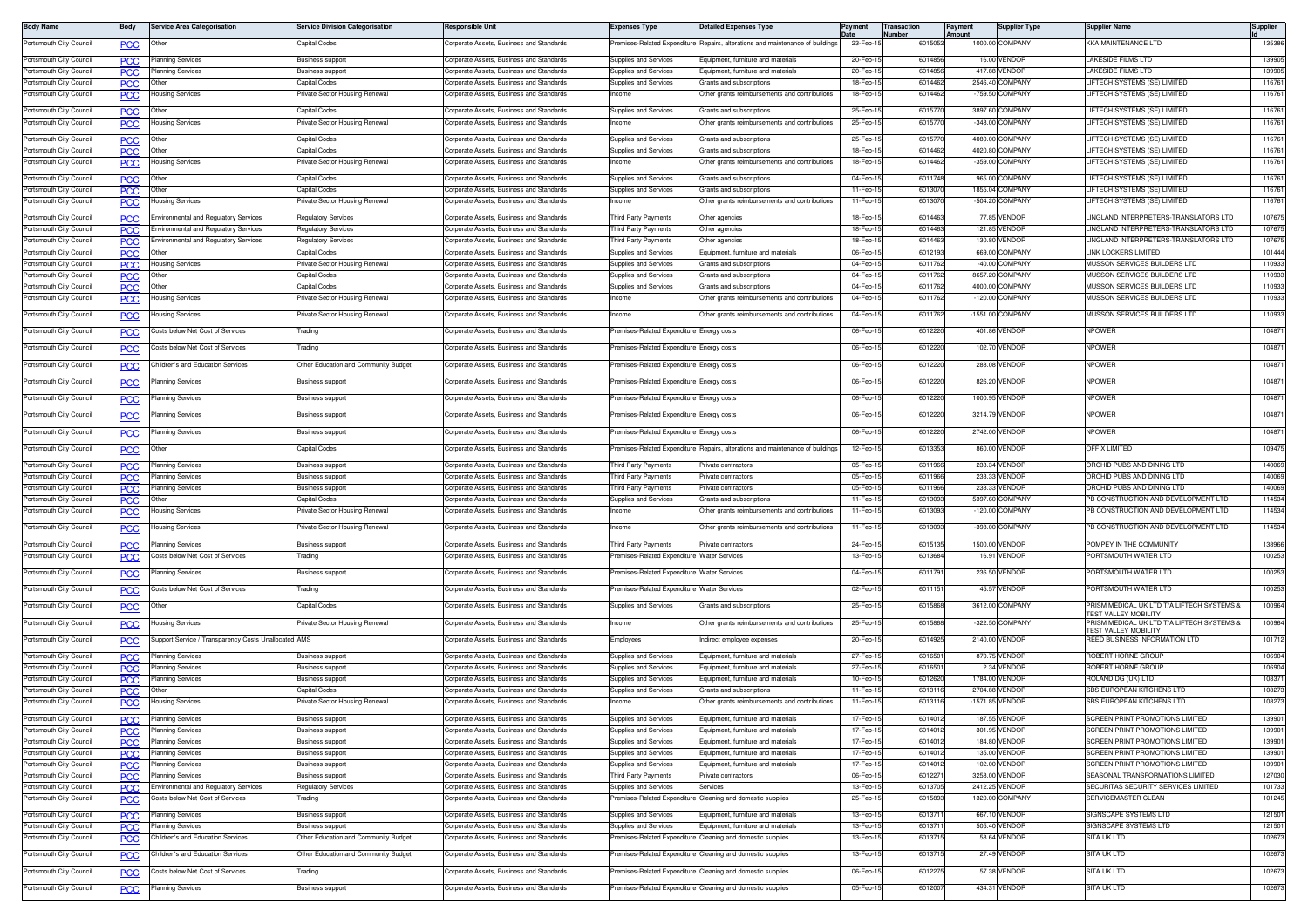| <b>Body Name</b>                                   | Body       | <b>Service Area Categorisation</b>                  | <b>Service Division Categorisation</b>             | <b>Responsible Unit</b>                                                              | <b>Expenses Type</b>                                  | <b>Detailed Expenses Type</b>                                                   | Payment              | <b>Transaction</b><br>Number | Payment<br>Amount | <b>Supplier Type</b>        | <b>Supplier Name</b>                                   | Supplier         |
|----------------------------------------------------|------------|-----------------------------------------------------|----------------------------------------------------|--------------------------------------------------------------------------------------|-------------------------------------------------------|---------------------------------------------------------------------------------|----------------------|------------------------------|-------------------|-----------------------------|--------------------------------------------------------|------------------|
| Portsmouth City Council                            | <b>PCC</b> | Planning Services                                   | <b>Business support</b>                            | Corporate Assets, Business and Standards                                             | hird Party Payments                                   | rivate contractors                                                              | 04-Feb-1             | 601181                       |                   | 289.53 VENDOR               | SITA UK LTD                                            | 102673           |
| Portsmouth City Council                            | сc         | anning Services                                     | <b>Business support</b>                            | Corporate Assets, Business and Standards                                             | remises-Related Expenditure                           | Cleaning and domestic supplies                                                  | 06-Feb-15            | 601227                       |                   | 1758.33 VENDOR              | SITA UK LTD                                            | 102673           |
| Portsmouth City Council                            | <b>PCC</b> | lanning Services                                    | <b>Business support</b>                            | Corporate Assets, Business and Standards                                             |                                                       | remises-Related Expenditure Cleaning and domestic supplies                      | 06-Feb-1             | 6012275                      |                   | 219.94 VENDOR               | SITA UK LTD                                            | 102673           |
| Portsmouth City Council                            | <u>cc</u>  | lanning Services                                    | <b>Business support</b>                            | Corporate Assets, Business and Standards                                             |                                                       | emises-Related Expenditure Cleaning and domestic supplies                       | 13-Feb-1             | 60137                        |                   | 578.80 VENDOR               | <b>SITA UK LTD</b>                                     | 102673           |
| Portsmouth City Council                            | <u>CC</u>  | lousing Services                                    | <b>Housing Strategy</b>                            | Corporate Assets, Business and Standards                                             | hird Party Payments                                   | rivate contractors                                                              | 04-Feb-1             | 6011821                      |                   |                             | 6635.20 OTHER LOCAL AUTHORITY SOUTHAMPTON CITY COUNCIL | 100422           |
| Portsmouth City Council                            | <u>PCC</u> | Other                                               | Capital Codes                                      | Corporate Assets, Business and Standards                                             | remises-Related Expenditure                           | Benairs, alterations and maintenance of building                                | 06-Feb-              | 601228                       |                   | 1621.00 COMPANY             | SOUTHERN FLAT AND PITCHED ROOFING LIMITED              | 100332           |
| Portsmouth City Council                            | сc         | Costs below Net Cost of Services                    | Trading                                            | Corporate Assets, Business and Standards                                             | remises-Related Expenditure Water Services            |                                                                                 | 02-Feb-1             | 601116                       |                   | 381.04 VENDOR               | SOUTHERN WATER                                         | 100254           |
| Portsmouth City Council                            |            | Costs below Net Cost of Services                    | Trading                                            | Corporate Assets, Business and Standards                                             | remises-Related Expenditure Water Services            |                                                                                 | 25-Feb-              | 601591                       |                   | 36.71 VENDOR                | SOUTHERN WATER                                         | 100254           |
| Portsmouth City Council                            | <u>cc</u>  | Costs below Net Cost of Services                    | Trading                                            | Corporate Assets, Business and Standards                                             | remises-Related Expenditure                           | Repairs, alterations and maintenance of buildings                               | 06-Feb-1             | 601228                       |                   | 12.72 VENDOR                | SOUTHERN WATER                                         | 100254           |
| Portsmouth City Council                            |            | Planning Services                                   | <b>Business support</b>                            | Corporate Assets, Business and Standards                                             | Supplies and Services                                 | Equipment, furniture and materials                                              | 27-Feb-              | 601653                       |                   | <b>11.55 VENDOF</b>         | SPANDEX LIMITED                                        | 100163           |
| Portsmouth City Council                            | PCC        | Planning Services                                   | <b>Business support</b>                            | Corporate Assets, Business and Standards                                             | upplies and Services                                  | Equipment, furniture and materials                                              | 27-Feb-              | 60165                        |                   | 1.39 VENDOR                 | <b>SPANDEX LIMITED</b>                                 | 100163           |
| Portsmouth City Council                            | PCC.       | Planning Services                                   | Business suppor                                    | Corporate Assets, Business and Standards                                             | upplies and Services                                  | quipment, furniture and material                                                | 27-Feb-              | 601653                       |                   | 141.48 VENDOR               | SPANDEX LIMITED                                        | 100163           |
| Portsmouth City Council                            | 'CC        | Planning Services                                   | Business suppor                                    | Corporate Assets, Business and Standards                                             | upplies and Services                                  | quipment, furniture and material                                                | 27-Feb-              | 60165                        |                   | 41.50 VENDOF                | SPANDEX LIMITED                                        | 100163           |
| Portsmouth City Council                            | <b>PCC</b> | Planning Services                                   | <b>Business support</b>                            | Corporate Assets, Business and Standards                                             | Supplies and Services                                 | Equipment, furniture and materials                                              | 27-Feb-1             | 60165                        |                   | 82.80 VENDOF                | <b>SPANDEX LIMITED</b>                                 | 100163           |
| Portsmouth City Council                            | °СС        | lanning Services                                    | <b>Business support</b>                            | Corporate Assets, Business and Standards                                             | upplies and Services                                  | quipment, furniture and materials                                               | 27-Feb-1             | 60165                        |                   | 3.00 VENDOF                 | SPANDEX LIMITED                                        | 100163           |
| Portsmouth City Council                            | <b>PCC</b> | Planning Services                                   | <b>Business support</b>                            | Corporate Assets, Business and Standards                                             | <b>Supplies and Services</b>                          | Equipment, furniture and materials                                              | 27-Feb-1             | 601653                       |                   | 156.94 VENDOR               | SPANDEX LIMITED                                        | 100163           |
| Portsmouth City Council                            |            | Housing Services                                    | Housing Strategy                                   | Corporate Assets, Business and Standards                                             | hird Party Payments                                   | rivate contractors                                                              | 04-Feb-1             | 6011827                      |                   | 125.70 VENDOR               | <b>STROMA CERTIFICATION LIMITED</b>                    | 136824           |
| Portsmouth City Council                            | PCC        | Housing Services                                    | <b>Housing Strategy</b>                            | Corporate Assets, Business and Standards                                             | hird Party Payments                                   | rivate contractors                                                              | 04-Feb-1             | 601182                       |                   | 37.20 VENDOR                | <b>STROMA CERTIFICATION LIMITED</b>                    | 136824           |
| Portsmouth City Council                            | nr         | lousing Services                                    | <b>Housing Strategy</b>                            | Corporate Assets, Business and Standards                                             | hird Party Payments                                   | fivate contractors                                                              | 04-Feb-              | 601182                       |                   | 130.50 VENDOR               | TROMA CERTIFICATION LIMITED                            | 136824           |
| Portsmouth City Council                            |            | lousing Services                                    | <b>Housing Strategy</b>                            | Corporate Assets, Business and Standards                                             | hird Party Payments                                   | ivate contractors                                                               | 04-Feb-              | 601182                       |                   | 55.80 VENDOR                | <b>STROMA CERTIFICATION LIMITED</b>                    | 136824           |
| Portsmouth City Council                            | PCC.       | <del>l</del> ousing Services                        | Housing Strateg                                    | Corporate Assets, Business and Standards                                             | hird Party Payments                                   | rivate contractors                                                              | 04-Feb-              | 601182                       |                   | 139.50 VENDOR               | TROMA CERTIFICATION LIMITED                            | 136824           |
| Portsmouth City Council                            | 70 X I     | <del>l</del> ousing Services                        | Housing Strateg                                    | Corporate Assets, Business and Standards                                             | hird Party Payments                                   | fivate contractors                                                              | 04-Feb-              | 601182                       |                   | 74.40 VENDOR                | TROMA CERTIFICATION LIMITED                            | 136824           |
| Portsmouth City Council                            | <b>PCC</b> | Housing Services                                    | <b>Housing Strategy</b>                            | Corporate Assets, Business and Standards                                             | hird Party Payments                                   | rivate contractors                                                              | 04-Feb-1             | 601182                       |                   | 260.40 VENDOR               | <b>STROMA CERTIFICATION LIMITED</b>                    | 136824           |
| Portsmouth City Council                            | <u>'CC</u> | upport Service / Transparency Costs Unallocated AMS |                                                    | Corporate Assets, Business and Standards                                             | mployees                                              | ndirect employee expenses                                                       | 27-Feb-1             | 601654                       |                   | 600.00 VENDOR               | SUNDAY PUBLISHING LTD                                  | 133874           |
| Portsmouth City Council                            | <b>PCC</b> | Planning Services                                   | <b>Business support</b>                            | Corporate Assets, Business and Standards                                             | Supplies and Services                                 | Printing, stationery and general office expenses                                | 20-Feb-1             | 601496                       |                   | 23.64 VENDOR                | SUPPLIES TEAM LIMITED                                  | 103101           |
| Portsmouth City Council                            | <u>CC</u>  | lanning Services                                    | <b>Business support</b>                            | Corporate Assets, Business and Standards                                             | upplies and Services                                  | inting, stationery and general office expenses                                  | 20-Feb-1             | 601496                       |                   | 39.07 VENDOR                | SUPPLIES TEAM LIMITED                                  | 103101           |
| Portsmouth City Council                            | <u>'CC</u> | lanning Services                                    | <b>Business support</b>                            | Corporate Assets, Business and Standards                                             | Supplies and Services                                 | rinting, stationery and general office expenses                                 | 20-Feb-1             | 6014967                      |                   | 8.16 VENDOR                 | SUPPLIES TEAM LIMITED                                  | 103101           |
| Portsmouth City Council                            | PCC        | Planning Services                                   | <b>Business support</b>                            | Corporate Assets, Business and Standards                                             | Supplies and Services                                 | rinting, stationery and general office expenses                                 | 20-Feb-              | 601496                       |                   | 142.04 VENDOR               | SUPPLIES TEAM LIMITED                                  | 103101           |
| Portsmouth City Council                            | <u>'CC</u> | lanning Services                                    | <b>Business support</b>                            | Corporate Assets, Business and Standards                                             | Supplies and Services                                 | rinting, stationery and general office expenses                                 | 20-Feb-1             | 601496                       |                   | 48.95 VENDOR                | SUPPLIES TEAM LIMITED                                  | 103101           |
| Portsmouth City Council                            | ٥с         | lanning Services                                    | <b>Business support</b>                            | Corporate Assets, Business and Standards                                             | Supplies and Services                                 | rinting, stationery and general office expenses                                 | 20-Feb-              | 601496                       |                   | 11.44 VENDOR                | SUPPLIES TEAM LIMITED                                  | 103101           |
| Portsmouth City Council                            |            | anning Services                                     | <b>Business support</b>                            | Corporate Assets, Business and Standards                                             | upplies and Services                                  | inting, stationery and general office expenses                                  | 20-Feb-1             | 601496                       |                   | 8.17 VENDOR                 | SUPPLIES TEAM LIMITED                                  | 103101           |
| Portsmouth City Council                            | сc         | lanning Services                                    | <b>Business support</b>                            | Corporate Assets, Business and Standards                                             | Supplies and Services                                 | rinting, stationery and general office expenses                                 | 20-Feb-1             | 601496                       |                   | 2.70 VENDOR                 | SUPPLIES TEAM LIMITED                                  | 103101           |
| Portsmouth City Council                            | PСC        | lanning Services                                    | Business support                                   | Corporate Assets, Business and Standards                                             | <b>Supplies and Services</b>                          | rinting, stationery and general office expenses                                 | 20-Feb-              | 601496                       |                   | 11.25 VENDOR                | SUPPLIES TEAM LIMITED                                  | 103101           |
| Portsmouth City Council                            | сc         | lanning Services                                    | <b>Business support</b>                            | Corporate Assets, Business and Standards                                             | Supplies and Services                                 | rinting, stationery and general office expenses                                 | 20-Feb-1             | 601496                       |                   | 3.04 VENDOR                 | SUPPLIES TEAM LIMITED                                  | 103101           |
| Portsmouth City Council                            | PCC        | Planning Services                                   | <b>Business support</b>                            | Corporate Assets, Business and Standards                                             | Supplies and Services                                 | rinting, stationery and general office expenses                                 | 20-Feb-1             | 601496                       |                   | 8.10 VENDOR                 | SUPPLIES TEAM LIMITED                                  | 103101           |
| Portsmouth City Council                            | <u>CC</u>  | anning Services                                     | <b>Business support</b>                            | Corporate Assets, Business and Standards                                             | upplies and Services                                  | inting, stationery and general office expenses                                  | 20-Feb-              | 601496                       |                   | 67.23 VENDOR                | SUPPLIES TEAM LIMITED                                  | 103101           |
| Portsmouth City Council                            | <u>'СС</u> | lanning Services                                    | <b>Business support</b>                            | Corporate Assets, Business and Standards                                             | Supplies and Services                                 | rinting, stationery and general office expenses                                 | 20-Feb-1             | 6014967                      |                   | 10.86 VENDOR                | SUPPLIES TEAM LIMITED                                  | 103101           |
| Portsmouth City Council                            | <u>PCC</u> | Planning Services                                   | Business support                                   | Corporate Assets, Business and Standards                                             | Supplies and Services                                 | rinting, stationery and general office expenses                                 | 20-Feb-              | 601496                       |                   | 61.38 VENDOR                | SUPPLIES TEAM LIMITED                                  | 103101           |
| Portsmouth City Council                            | сc         | lanning Services                                    | <b>Business support</b>                            | Corporate Assets, Business and Standards                                             | Supplies and Services                                 | Printing, stationery and general office expenses                                | 20-Feb-1             | 601496                       |                   | 119.86 VENDOR               | SUPPLIES TEAM LIMITED                                  | 103101           |
| Portsmouth City Council                            | ٥с         | lanning Services                                    | <b>Business support</b>                            | Corporate Assets, Business and Standards                                             | Supplies and Services                                 | rinting, stationery and general office expenses                                 | 20-Feb-              | 601496                       |                   | 1.32 VENDOR                 | SUPPLIES TEAM LIMITED                                  | 103101           |
| Portsmouth City Council                            |            | anning Services                                     | <b>Business support</b>                            | Corporate Assets, Business and Standards                                             | upplies and Services                                  | inting, stationery and general office expenses                                  | 20-Feb-1             | 601496                       |                   | 7.41 VENDOR                 | SUPPLIES TEAM LIMITED                                  | 103101           |
| Portsmouth City Council                            | <u>'СС</u> | lanning Services                                    | <b>Business support</b>                            | Corporate Assets, Business and Standards                                             | Supplies and Services                                 | rinting, stationery and general office expenses                                 | 20-Feb-1             | 601496                       |                   | 14.78 VENDOR                | SUPPLIES TEAM LIMITED                                  | 103101           |
| Portsmouth City Council                            |            | lanning Services                                    | <b>Business support</b>                            | Corporate Assets, Business and Standards                                             | Supplies and Services                                 | rinting, stationery and general office expenses                                 | 20-Feb-              | 601496                       |                   | 228.60 VENDOR               | SUPPLIES TEAM LIMITED                                  | 103101           |
| Portsmouth City Council                            | сc         | lanning Services                                    | <b>Business support</b>                            | Corporate Assets, Business and Standards                                             | <b>Supplies and Services</b>                          | rinting, stationery and general office expenses                                 | 20-Feb-1             | 601496                       |                   | 10.08 VENDOR                | SUPPLIES TEAM LIMITED                                  | 103101           |
| Portsmouth City Council                            | <b>PCC</b> | Planning Services                                   | <b>Business support</b>                            | Corporate Assets, Business and Standards                                             | Supplies and Services                                 | Printing, stationery and general office expenses                                | 20-Feb-1             | 601496                       |                   | 0.94 VENDOR                 | SUPPLIES TEAM LIMITED                                  | 103101           |
| Portsmouth City Council                            | <b>PCC</b> | Planning Services                                   | <b>Business support</b>                            | Corporate Assets, Business and Standards                                             | Supplies and Services                                 | Printing, stationery and general office expenses                                | 20-Feb-15            | 6014967                      |                   | 2.22 VENDOR                 | SUPPLIES TEAM LIMITED                                  | 103101           |
| Portsmouth City Council                            | <b>CC</b>  | lanning Services                                    | Business support                                   | Corporate Assets, Business and Standards                                             | <b>Supplies and Services</b>                          | rinting, stationery and general office expenses                                 | 20-Feb-1             | 6014967                      |                   | 2.36 VENDOR                 | SUPPLIES TEAM LIMITED                                  | 103101           |
| Portsmouth City Council                            | <b>PCC</b> | Planning Services                                   | Business support                                   | Corporate Assets, Business and Standards                                             | Supplies and Services                                 | rinting, stationery and general office expenses                                 | 20-Feb-              | 601496                       |                   | 6.38 VENDOR                 | SUPPLIES TEAM LIMITED                                  | 103101           |
| Portsmouth City Council                            | <b>PCC</b> | Planning Services                                   | <b>Business support</b>                            | Corporate Assets, Business and Standards                                             | Supplies and Services                                 | Printing, stationery and general office expenses                                | 20-Feb-1             | 6014967                      |                   | 14.66 VENDOR                | SUPPLIES TEAM LIMITED                                  | 103101           |
| Portsmouth City Council                            | <b>PCC</b> | lanning Services                                    | <b>Business support</b>                            | Corporate Assets, Business and Standards                                             | Supplies and Services                                 | rinting, stationery and general office expenses                                 | 20-Feb-1             | 601496                       |                   | 11.96 VENDOR                | SUPPLIES TEAM LIMITED                                  | 103101           |
| Portsmouth City Council<br>Portsmouth City Council | <b>CC</b>  | lanning Services<br>Planning Services               | <b>Business support</b><br><b>Business support</b> | Corporate Assets, Business and Standards<br>Corporate Assets, Business and Standards | Supplies and Services<br><b>Supplies and Services</b> | rinting, stationery and general office expenses<br>Communications and computing | 20-Feb-1<br>06-Feb-  | 601496<br>601229             |                   | 8.82 VENDOR<br>8.12 VENDOR  | SUPPLIES TEAM LIMITED<br>MOBILE (UK) LIMITED           | 103101<br>100085 |
|                                                    | °СС        |                                                     |                                                    |                                                                                      |                                                       | Communications and computing                                                    | 06-Feb-              | 601229                       |                   |                             | MOBILE (UK) LIMITED                                    | 100085           |
| Portsmouth City Council                            | PCC        | Planning Services                                   | Business support                                   | Corporate Assets, Business and Standards<br>Corporate Assets, Business and Standards | Supplies and Services                                 |                                                                                 |                      |                              |                   | 0.04 VENDOR                 |                                                        |                  |
| Portsmouth City Council                            | PCC.       | Planning Services                                   | <b>Business support</b>                            |                                                                                      | Supplies and Services<br>upplies and Services         | ommunications and computing                                                     | 06-Feb-1             | 601229                       |                   | 0.63 VENDOR                 | MOBILE (UK) LIMITED<br>MOBILE (UK) LIMITED             | 100085           |
| Portsmouth City Council<br>Portsmouth City Council | -60        | Planning Services                                   | <b>Business support</b>                            | Corporate Assets, Business and Standards<br>Corporate Assets, Business and Standards | <b>Supplies and Services</b>                          | ommunications and computing                                                     | 06-Feb-1<br>06-Feb-1 | 601229<br>601229             |                   | 37.70 VENDOR<br>2.89 VENDOR | MOBILE (UK) LIMITED                                    | 100085<br>100085 |
| Portsmouth City Council                            | <b>PCC</b> | Planning Services                                   | <b>Business support</b><br><b>Business support</b> | Corporate Assets, Business and Standards                                             | <b>Supplies and Services</b>                          | Communications and computing<br>Communications and computing                    | 06-Feb-1             | 6012291                      |                   | 0.04 VENDOR                 | MOBILE (UK) LIMITED                                    | 100085           |
| Portsmouth City Council                            | ∍сс        | Planning Services                                   | Business support                                   | Corporate Assets, Business and Standards                                             | Supplies and Services                                 | Communications and computing                                                    |                      | 6012291                      |                   | 0.40 VENDOR                 | <b>T MOBILE (UK) LIMITED</b>                           | 100085           |
|                                                    | <b>PCC</b> | Planning Services                                   |                                                    |                                                                                      |                                                       |                                                                                 | 06-Feb-1             |                              |                   |                             |                                                        |                  |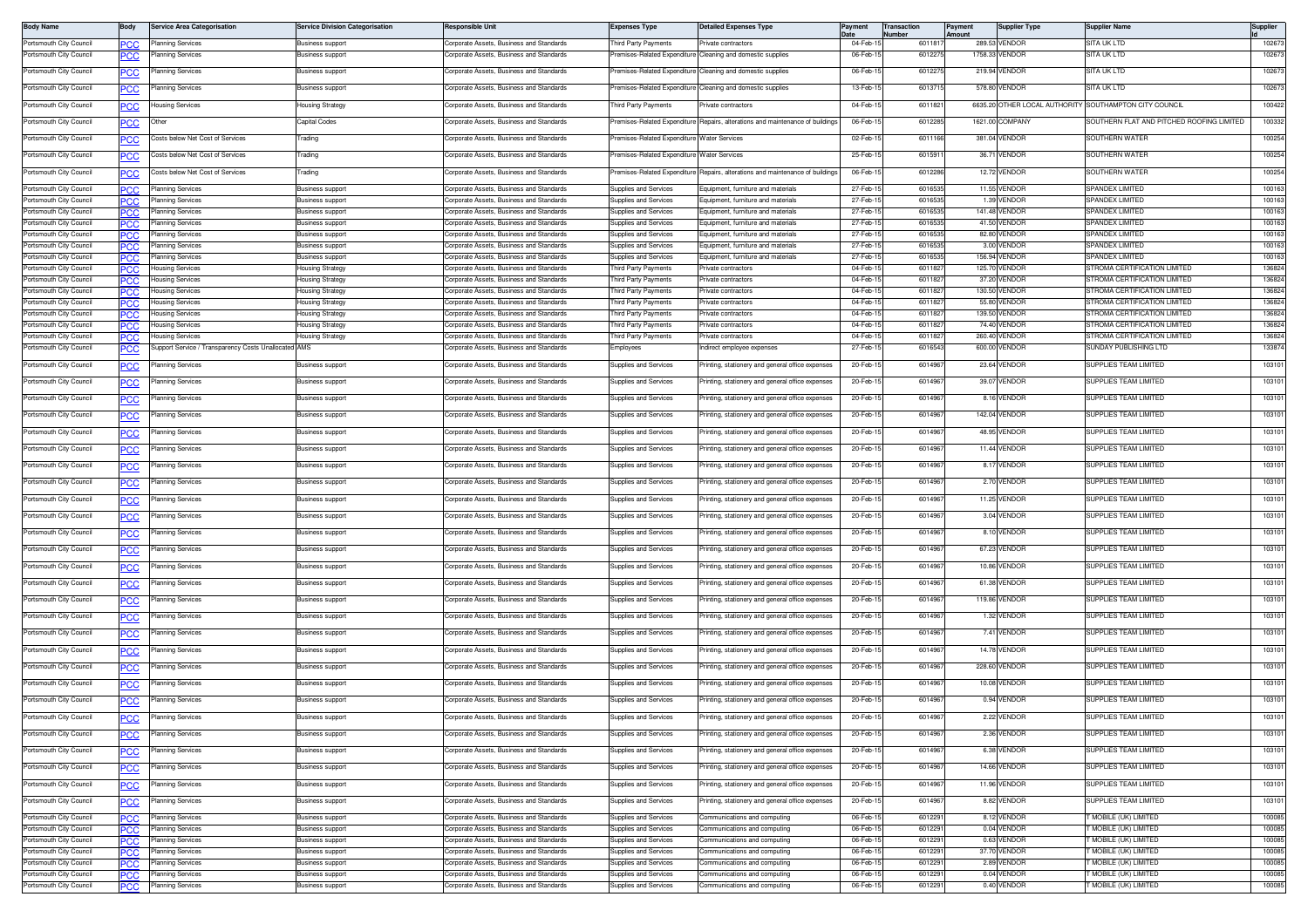| <b>Body Name</b>                                   | Body       | Service Area Categorisation           | <b>Service Division Categorisation</b>                    | <b>Responsible Unit</b>                                                                   | Expenses Type                                 | Detailed Expenses Type                                                         | Payment                | ransaction<br>ımbe | Payment<br>Amount | <b>Supplier Type</b>                | Supplier Name                                            | Supplier         |
|----------------------------------------------------|------------|---------------------------------------|-----------------------------------------------------------|-------------------------------------------------------------------------------------------|-----------------------------------------------|--------------------------------------------------------------------------------|------------------------|--------------------|-------------------|-------------------------------------|----------------------------------------------------------|------------------|
| Portsmouth City Council                            | PСC        | Planning Services                     | Business support                                          | Corporate Assets, Business and Standards                                                  | Supplies and Services                         | Communications and computing                                                   | 06-Feb-                | 601229             |                   | 35.28 VENDOR                        | MOBILE (UK) LIMITED                                      | 100085           |
| Portsmouth City Council                            | PСC        | Planning Services                     | Business suppor                                           | Corporate Assets, Business and Standards                                                  | <b>Supplies and Services</b>                  | Communications and computing                                                   | 06-Feb-                | 601229             |                   | 0.40 VENDOR                         | MOBILE (UK) LIMITED                                      | 100085           |
| Portsmouth City Council                            | °СС        | lanning Services                      | Business suppor                                           | orporate Assets, Business and Standards                                                   | upplies and Services                          | Communications and computing                                                   | 06-Feb-                | 601229             |                   | 12.73 VENDOR                        | MOBILE (UK) LIMITED                                      | 100085           |
| Portsmouth City Council                            | ∍сс        | Planning Services                     | Business support                                          | Corporate Assets, Business and Standards                                                  | upplies and Services                          | Communications and computing                                                   | 06-Feb-                | 601229             |                   | 2.71 VENDOR                         | MOBILE (UK) LIMITED                                      | 100085           |
| Portsmouth City Council                            | PCC        | lanning Services                      | Business suppor                                           | Corporate Assets, Business and Standards                                                  | supplies and Services                         | ommunications and computing                                                    | 06-Feb-                | 601229             |                   | 0.14 VENDOR                         | MOBILE (UK) LIMITED                                      | 100085           |
| Portsmouth City Council                            | PCC        | lanning Services                      | Business support                                          | Corporate Assets, Business and Standards                                                  | upplies and Services                          | ommunications and computing                                                    | 06-Feb-1               | 601229             |                   | 0.04 VENDOR                         | MOBILE (UK) LIMITED                                      | 100085           |
| Portsmouth City Council                            | <b>PCC</b> | <b>Housing Services</b>               | lousing Strategy                                          | Corporate Assets, Business and Standards                                                  | supplies and Services                         | Communications and computing                                                   | 11-Feb-1<br>$11-Feb-1$ | 6013143            |                   | 38.31 VENDOR<br>-40.00 COMPANY      | MOBILE (UK) LIMITED                                      | 100085           |
| Portsmouth City Council                            | ٥С         | lousing Services                      | Private Sector Housing Renewal<br>Capital Codes           | Corporate Assets, Business and Standards                                                  | upplies and Services<br>upplies and Services  | Grants and subscriptions                                                       | 11-Feb-1               | 601314<br>6013144  |                   | 3418.00 COMPANY                     | AYLOR BROS ROOFING LIMITED<br>AYLOR BROS ROOFING LIMITED | 100502<br>100502 |
| Portsmouth City Council<br>Portsmouth City Council | PCC        | Other<br>lousing Services             | Private Sector Housing Renewal                            | Corporate Assets, Business and Standards<br>Corporate Assets, Business and Standards      | ncome                                         | Grants and subscriptions<br>Other grants reimbursements and contributions      | 11-Feb-1               | 6013144            |                   | -120.00 COMPANY                     | AYLOR BROS ROOFING LIMITED                               | 100502           |
|                                                    | <b>PCC</b> |                                       |                                                           |                                                                                           |                                               |                                                                                |                        |                    |                   |                                     |                                                          |                  |
| Portsmouth City Council                            | PCC        | Housing Services                      | Private Sector Housing Renewal                            | Corporate Assets, Business and Standards                                                  | acome                                         | Other grants reimbursements and contributions                                  | 11-Feb-1               | 6013144            |                   | -245.00 COMPANY                     | AYLOR BROS ROOFING LIMITED                               | 100502           |
| Portsmouth City Council                            | <u>PCC</u> | Costs below Net Cost of Services      | rading                                                    | orporate Assets, Business and Standards                                                   | emises-Related Expenditure                    |                                                                                | 20-Feb-1               | 601497             |                   | 0.91 VENDOR                         | HE CROWN ESTATE                                          | 106170           |
| Portsmouth City Council                            | PСC        | Costs below Net Cost of Services      | Trading                                                   | Corporate Assets, Business and Standards                                                  | emises-Related Expenditure                    | Rents                                                                          | 20-Feb-                | 601497             |                   | 1489.23 VENDOR                      | HE CROWN ESTATE                                          | 106170           |
| Portsmouth City Council                            | <b>PCC</b> | Costs below Net Cost of Services      | rading                                                    | orporate Assets, Business and Standards                                                   | emises-Related Expenditure                    | nergy costs                                                                    | 03-Feb-1               | 601131             |                   | 134.57 VENDOR                       | OTAL GAS & POWER LTD                                     | 133467           |
| Portsmouth City Council                            | <u>PCC</u> | lanning Services                      | <b>Business support</b>                                   | Corporate Assets, Business and Standards                                                  | remises-Related Expenditure                   | Energy costs                                                                   | 03-Feb-1               | 6011313            |                   | 2013.19 VENDOR                      | OTAL GAS & POWER LTD                                     | 133467           |
| Portsmouth City Council                            | <u>PCC</u> | Planning Services                     | <b>Business support</b>                                   | Corporate Assets, Business and Standards                                                  | remises-Related Expenditure                   | nergy costs                                                                    | 03-Feb-1               | 601131             |                   | 2108.42 VENDOR                      | OTAL GAS & POWER LTD                                     | 133467           |
| Portsmouth City Council                            |            | Costs below Net Cost of Services      | Trading                                                   | orporate Assets, Business and Standards                                                   | emises-Related Expenditure                    | Energy costs                                                                   | 03-Feb-1               | 6011313            |                   | 29.45 VENDOR                        | OTAL GAS & POWER LTD                                     | 133467           |
|                                                    | <u>PCC</u> |                                       |                                                           |                                                                                           |                                               |                                                                                |                        |                    |                   |                                     |                                                          |                  |
| Portsmouth City Council                            | PСC        | lanning Services                      | Business support                                          | Corporate Assets, Business and Standards                                                  | emises-Related Expenditure                    | Energy costs                                                                   | 03-Feb-1               | 6011313            |                   | 2622.86 VENDOR                      | <b>OTAL GAS &amp; POWER LTD</b>                          | 133467           |
| Portsmouth City Council                            | <u>PCC</u> | Children's and Education Services     | Other Education and Community Budget                      | Corporate Assets, Business and Standards                                                  | emises-Related Expenditure                    | nergy costs                                                                    | 03-Feb-1               | 6011313            |                   | 289.37 VENDOR                       | OTAL GAS & POWER LTD                                     | 133467           |
| Portsmouth City Council                            | <b>PCC</b> | Costs below Net Cost of Services      | Trading                                                   | Corporate Assets, Business and Standards                                                  | remises-Related Expenditure                   | Energy costs                                                                   | 03-Feb-1               | 6011313            |                   | 11.14 VENDOR                        | OTAL GAS & POWER LTD                                     | 133467           |
| Portsmouth City Council                            | <b>PCC</b> | Planning Services                     | <b>Business support</b>                                   | Corporate Assets, Business and Standards                                                  | supplies and Services                         | Equipment, furniture and materials                                             | 06-Feb-1               | 601230             |                   | 81.60 VENDOR                        | ROTEC LASER LTD                                          | 101183           |
| Portsmouth City Council                            | °СС        | Planning Services                     | <b>Business support</b>                                   | Corporate Assets, Business and Standards                                                  | <b>Supplies and Services</b>                  | quipment, furniture and material                                               | 06-Feb-                | 6012304            |                   | 7.20 VENDOR                         | ROTEC LASER LTD                                          | 101183           |
| Portsmouth City Council                            | PСC        | Planning Services                     | Business suppor                                           | Corporate Assets, Business and Standards                                                  | Supplies and Services                         | Equipment, furniture and materials                                             | 06-Feb-                | 601230             |                   | 7.20 VENDOR                         | ROTEC LASER LTD                                          | 101183           |
| Portsmouth City Council                            | °СС        | Planning Services                     | <b>Business support</b>                                   | Corporate Assets, Business and Standards                                                  | <b>Junnlies and Services</b>                  | quipment, furniture and material                                               | 06-Feb-                | 6012304            |                   | 81.60 VENDOR                        | ROTEC LASER LTD                                          | 101183           |
| Portsmouth City Council                            | ∍сс        | Planning Services                     | Business support                                          | Corporate Assets, Business and Standards                                                  | upplies and Services                          | Equipment, furniture and materials                                             | 06-Feb-                | 6012304            |                   | 81.60 VENDOR                        | ROTEC LASER LTD                                          | 101183           |
| Portsmouth City Council                            | <b>PCC</b> | Planning Services                     | Business suppor                                           | Corporate Assets, Business and Standards                                                  | upplies and Services                          | quipment, furniture and material                                               | 06-Feb-                | 601230             |                   | 9.95 VENDOR                         | ROTEC LASER LTD                                          | 101183           |
| Portsmouth City Council                            | PСC        | lanning Services                      | Business support                                          | Corporate Assets, Business and Standards                                                  | upplies and Services                          | quipment, furniture and material                                               | 06-Feb-1               | 601230             |                   | 21.60 VENDOR                        | ROTEC LASER LTD                                          | 101183           |
| Portsmouth City Council                            | PCC        | Planning Services                     | <b>Business support</b>                                   | Corporate Assets, Business and Standards                                                  | supplies and Services                         | Equipment, furniture and material                                              | 06-Feb-1               | 601230             |                   | 40.40 VENDOR                        | <b>ROTEC LASER LTD</b>                                   | 101183           |
| Portsmouth City Council                            | ℃С         | lanning Services                      | <b>Business support</b>                                   | Corporate Assets, Business and Standards                                                  | upplies and Services<br>upplies and Services  | quipment, furniture and material                                               | 06-Feb-1               | 6012304            |                   | 40.40 VENDOR                        | ROTEC LASER LTD                                          | 101183           |
| Portsmouth City Council<br>Portsmouth City Council | PCC        | Planning Services<br>lanning Services | <b>Business support</b><br><b>Business support</b>        | Corporate Assets, Business and Standards<br>Corporate Assets, Business and Standards      | upplies and Services                          | Equipment, furniture and materials<br>quipment, furniture and material         | 06-Feb-1<br>06-Feb-    | 6012304<br>601230  |                   | 81.60 VENDOR<br>7.20 VENDOR         | ROTEC LASER LTD<br>ROTEC LASER LTD                       | 101183<br>101183 |
| Portsmouth City Council                            | PСC<br>PСC | Environmental and Regulatory Services | Regulatory Services                                       | Corporate Assets, Business and Standards                                                  | hird Party Payments                           | Private contractors                                                            | 13-Feb-1               | 601377             |                   | 550.00 VENDOR                       | <b>UV PRODUCT SERVICES LTD</b>                           | 127083           |
| Portsmouth City Council                            | °СС        | Environmental and Regulatory Services | Regulatory Services                                       | Corporate Assets, Business and Standards                                                  | hird Party Payments                           | rivate contractors                                                             | 13-Feb-                | 601377             |                   | 275.00 VENDOR                       | UV PRODUCT SERVICES LTD                                  | 127083           |
| Portsmouth City Council                            | PСC        | invironmental and Regulatory Services | Regulatory Services                                       | Corporate Assets, Business and Standards                                                  | hird Party Payments                           | rivate contractors                                                             | 13-Feb-1               | 601377             |                   | 550.00 VENDOR                       | UV PRODUCT SERVICES LTD                                  | 127083           |
| Portsmouth City Council                            | <b>PCC</b> | Costs below Net Cost of Service:      | Trading                                                   | Corporate Assets, Business and Standards                                                  | upplies and Services                          | ervices                                                                        | 09-Feb-                | 601244             |                   | 576.44 COMPANY                      | JK GAS CONNECTIONS LTD                                   | 136835           |
| Portsmouth City Council                            | <u>CC</u>  | osts below Net Cost of Services       | rading                                                    | orporate Assets, Business and Standards                                                   | emises-Related Expenditure                    | leaning and domestic supplies                                                  | 13-Feb-1               | 601377             |                   | 68.95 COMPANY                       | <b>/EOLIA ES LIMITED</b>                                 | 102466           |
| Portsmouth City Council                            | PСC        | Planning Services                     | Business suppor                                           | Corporate Assets, Business and Standards                                                  | upplies and Services                          | Communications and computing                                                   | 19-Feb-1               | 601469             |                   | 1085.00 COMPANY                     | VIRGIN MEDIA LIMITED                                     | 100224           |
| Portsmouth City Council                            | PСC        | lanning Services                      | Business suppor                                           | orporate Assets, Business and Standards                                                   | upplies and Services                          | ommunications and computing                                                    | 19-Feb-1               | 601469             |                   | 1189.04 COMPANY                     | IRGIN MEDIA LIMITED                                      | 100224           |
| Portsmouth City Council                            | <u>PCC</u> | Corporate and Democratic Core         | Jemocratic Representation and Management                  | Customer, Community and Democratic Services                                               | ransport-Related Expenditure Public transport |                                                                                | 06-Feb-1               | 6012063            |                   | 12.10 VENDOR                        | AQUA CARS LIMITED                                        | 100011           |
| Portsmouth City Council                            | PСC        | <b>Cultural and Related Services</b>  | Allocation of Management & Admin                          | Customer, Community and Democratic Services                                               | upplies and Services                          | Catering                                                                       | 11-Feb-1               | 6012672            |                   | 123.06 VENDOR                       | BFS GROUP LTD T/A 3663                                   | 100106           |
| Portsmouth City Council                            | PCC.       | Cultural and Related Services         | Allocation of Management & Admin                          | ustomer, Community and Democratic Services                                                | upplies and Services                          | aterino                                                                        | 13-Feb-1               | 601349             |                   | 373.07 VENDOR                       | BFS GROUP LTD T/A 3663                                   | 100106           |
| Portsmouth City Council                            | ∍сс        | Cultural and Related Services         | Allocation of Management & Admin                          | ustomer, Community and Democratic Services                                                | upplies and Services                          | atering                                                                        | 20-Feb-1               | 6014732            |                   | 155.83 VENDOR                       | BFS GROUP LTD T/A 3663                                   | 100106           |
| Portsmouth City Council                            | PCC        | Cultural and Related Services         | Allocation of Management & Admin                          | ustomer, Community and Democratic Services                                                | Supplies and Services                         | Catering                                                                       | 27-Feb-1               | 6016225            |                   | 210.80 VENDOR                       | BFS GROUP LTD T/A 3663                                   | 100106           |
| Portsmouth City Council                            | ٥С         | Cultural and Related Services         | Allocation of Management & Admin                          | Customer, Community and Democratic Services                                               | Supplies and Services                         | Caterino                                                                       | 27-Feb-1               | 6016225            |                   | -29.99 VENDOR                       | BFS GROUP LTD T/A 3663                                   | 100106           |
| Portsmouth City Council                            | PСC        | Cultural and Related Services         | Allocation of Management & Admin                          | ustomer, Community and Democratic Services                                                | Supplies and Services                         | Communications and computing                                                   | 26-Feb-                | 6016006            |                   | 3816.00 VENDOR                      | CIVICA SERVICES LIMITED                                  | 101225           |
| Portsmouth City Council                            | °СС        | Jultural and Related Services         | Allocation of Management & Admin                          | ustomer, Community and Democratic Services                                                | upplies and Services                          | ommunications and computing                                                    | 26-Feb-                | 6016006            |                   | 266.76 VENDOR                       | <b>IVICA SERVICES LIMITED</b>                            | 101225           |
| Portsmouth City Council                            |            | Central Services                      | Registration of Births, Deaths and Marriages              | ustomer, Community and Democratic Services                                                | upplies and Services                          | rinting, stationery and general office expenses                                | 13-Feb-1               | 601352             |                   | 1100.00 VENDOR                      | <b>IVIL CEREMONIES LIMITED</b>                           | 109059           |
| Portsmouth City Council                            | Ř          | Central Services                      | Registration of Births, Deaths and Marriages              | Customer, Community and Democratic Services                                               | Supplies and Services                         | rinting, stationery and general office expenses                                | 13-Feb-1               | 6013528            |                   | 13.13 VENDOR                        | CIVIL CEREMONIES LIMITED                                 | 109059           |
| Portsmouth City Council                            | PCC        | Corporate and Democratic Core         | Democratic Representation and Management                  | Customer, Community and Democratic Services                                               | hird Party Payments                           | Private contractors                                                            | 13-Feb-1               | 6013524            |                   | 1403.64 COMPANY                     | CHUBB SYSTEMS LIMITED                                    | 100363           |
| Portsmouth City Council                            | °СС        | Cultural and Related Services         | Allocation of Management & Admin                          | ustomer, Community and Democratic Service                                                 | imployees                                     | ndirect employee expenses                                                      | 19-Feb-1               | 601462             |                   | 900.00 VENDOR                       | <b>GUARDIAN MEDIA GROUP PLC</b>                          | 104190           |
| Portsmouth City Council<br>Portsmouth City Council | ∍сс        | Central Services<br>Central Services  | Registration of Births, Deaths and Marriages<br>Elections | Customer. Community and Democratic Services<br>ustomer, Community and Democratic Services | hird Party Payments<br>upplies and Services   | 'rivate contractors<br>rinting, stationery and general office expenses         | 27-Feb-1<br>12-Feb-1   | 601646<br>601338   |                   | 2840.00 SOLETRADER<br>120.05 VENDOR | <b>AINTLYNE</b><br><b>ROYAL MAIL</b>                     | 100171<br>100182 |
|                                                    | <b>CC</b>  |                                       |                                                           |                                                                                           |                                               |                                                                                |                        |                    |                   |                                     |                                                          |                  |
| Portsmouth City Council                            |            | Central Services                      | <b>Elections</b>                                          | ustomer, Community and Democratic Services                                                | upplies and Services                          | rinting, stationery and general office expenses                                | $18$ -reb-             | 601451             |                   | 24365.84 VENDOR                     | KUYAL MAIL⊣                                              | 100182           |
| Portsmouth City Council                            | <b>PCC</b> | <b>Cultural and Related Services</b>  | Allocation of Management & Admin                          | Customer, Community and Democratic Services                                               |                                               | remises-Related Expenditure Repairs, alterations and maintenance of buildings  | 04-Feb-15              | 6011376            |                   | 49.50 COMPANY                       | CORRIGENDA LIMITED T/A CHURCHES                          | 102100           |
| Portsmouth City Council                            | PСC        | Cultural and Related Services         | Allocation of Management & Admin                          | Customer, Community and Democratic Services                                               | remises-Related Expenditure                   | Repairs, alterations and maintenance of buildings                              | 19-Feb-1               | 6014602            |                   | 49.50 COMPANY                       | CORRIGENDA LIMITED T/A CHURCHES                          | 102100           |
| Portsmouth City Council                            | <u>PCC</u> | Central Services                      | Registration of Births, Deaths and Marriages              | Customer, Community and Democratic Services                                               | Supplies and Services                         | rinting, stationery and general office expenses                                | 27-Feb-1               | 6016373            |                   | 427.60 VENDOR                       | DX NETWORK SERVICES LIMITED                              | 100136           |
| Portsmouth City Council                            | <b>PCC</b> | Central Services                      | Elections                                                 | Customer, Community and Democratic Services                                               | Supplies and Services                         | Printing, stationery and general office expenses                               | 27-Feb-1               | 6016390            |                   | 937.56 VENDOR                       | INANCIAL DATA MANANGEMENT PLC                            | 102246           |
| Portsmouth City Council                            | <u>PCC</u> | Central Services                      | Elections                                                 | Customer, Community and Democratic Services                                               | Supplies and Services                         | Printing, stationery and general office expenses                               | 20-Feb-1               | 6014812            |                   | 1887.39 VENDOR                      | INANCIAL DATA MANANGEMENT PLC                            | 102246           |
| Portsmouth City Council                            |            | Corporate and Democratic Core         | Democratic Representation and Management                  | Customer, Community and Democratic Services                                               | Employees                                     | ndirect employee expenses                                                      | 13-Feb-15              | 6013611            |                   |                                     | 150.00 OTHER LOCAL AUTHORITY HAMPSHIRE COUNTY COUNCIL    | 100030           |
| Portsmouth City Council                            | PCC        | <b>Cultural and Related Services</b>  | Allocation of Management & Admin                          | ustomer, Community and Democratic Services                                                | Employees                                     | ndirect employee expenses                                                      | 25-Feb-1               | 6015695            |                   | 150.00 OTHER LOCAL AUTHORITY        | HAMPSHIRE COUNTY COUNCIL                                 | 100030           |
| Portsmouth City Council                            | <u>PCC</u> | Cultural and Related Services         | <b>Nlocation of Management &amp; Admin</b>                | ustomer, Community and Democratic Services                                                | Supplies and Services                         | rinting, stationery and general office expenses                                | 20-Feb-1               | 6014834            |                   | 15647.00 VENDOR                     | HOLBROOKS PRINTERS LTD                                   | 100893           |
| Portsmouth City Council                            |            | Central Services                      | Registration of Births, Deaths and Marriages              | Customer, Community and Democratic Services                                               |                                               | Premises-Related Expenditure Repairs, alterations and maintenance of buildings | 26-Feb-1               | 6016072            |                   | 46.03 COMPANY                       | <b>KKA MAINTENANCE LTD</b>                               | 135386           |
|                                                    | <b>PCC</b> |                                       |                                                           |                                                                                           |                                               |                                                                                |                        |                    |                   |                                     |                                                          |                  |
| Portsmouth City Council                            | <u>PCC</u> | <b>Central Services</b>               | Registration of Births, Deaths and Marriages              | Customer, Community and Democratic Services                                               | remises-Related Expenditure                   | Repairs, alterations and maintenance of buildings                              | 27-Feb-1               | 6016430            |                   | 184.11 COMPANY                      | <b>KKA MAINTENANCE LTD</b>                               | 135386           |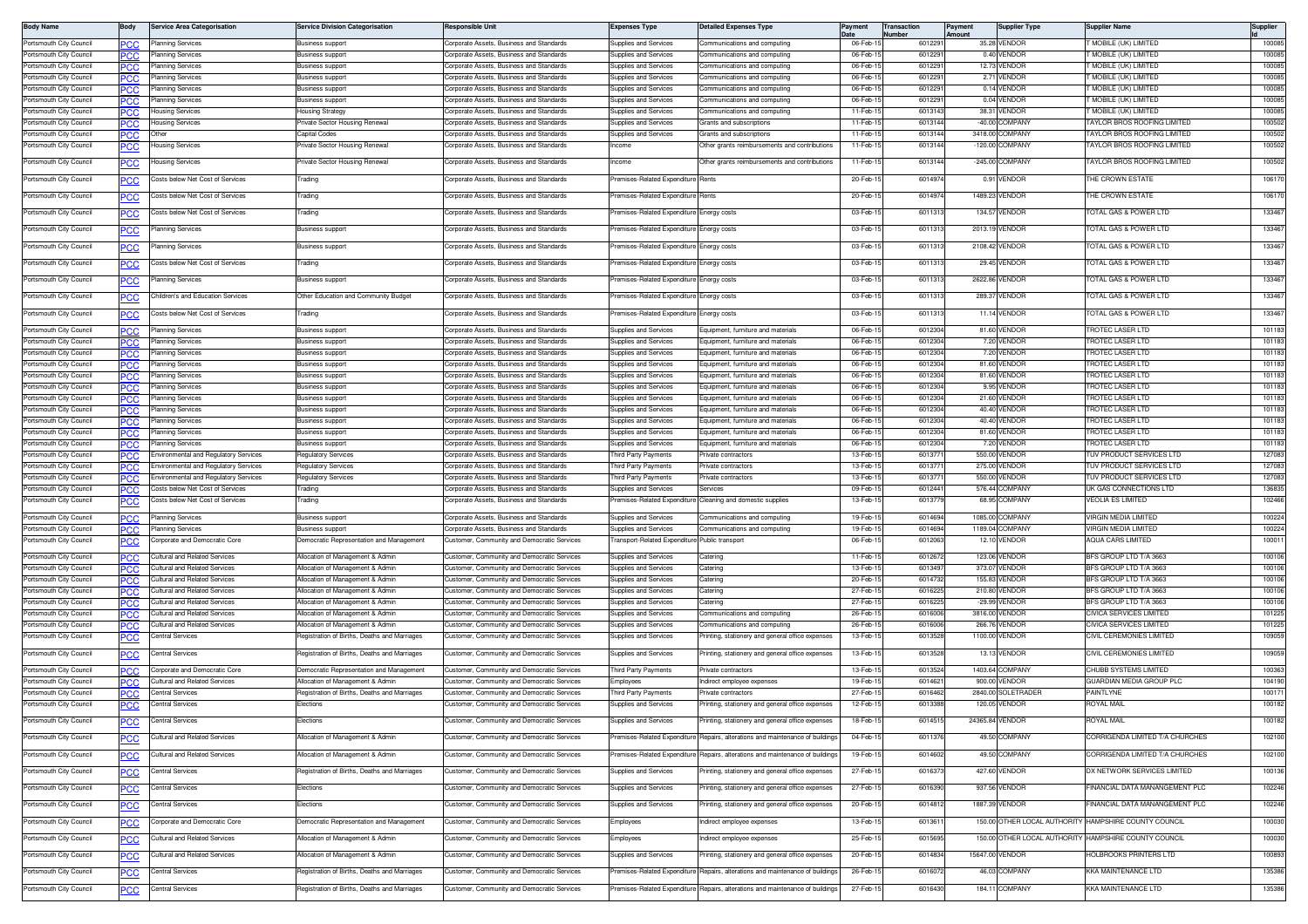| <b>Body Name</b>                                   | Body              | Service Area Categorisation                                            | <b>Service Division Categorisation</b>             | <b>Responsible Unit</b>                                                        | <b>Expenses Type</b>                       | <b>Detailed Expenses Type</b>                                                  | Payment              | <b>Transaction</b> | Payment          | <b>Supplier Type</b>              | <b>Supplier Name</b>                                  | Supplier         |
|----------------------------------------------------|-------------------|------------------------------------------------------------------------|----------------------------------------------------|--------------------------------------------------------------------------------|--------------------------------------------|--------------------------------------------------------------------------------|----------------------|--------------------|------------------|-----------------------------------|-------------------------------------------------------|------------------|
| Portsmouth City Council                            | PCC               | ultural and Related Services                                           | Culture and Heritage                               | Customer, Community and Democratic Services                                    | <b>Supplies and Services</b>               | Miscellaneous expenses                                                         | 27-Feb-              | lumber<br>6016434  |                  | 4166.97 VENDOR                    | LEARNING LINKS (SOUTHERN) LTD                         | 100954           |
| Portsmouth City Council                            | <b>PCC</b>        | Cultural and Related Services                                          | Culture and Heritage                               | Customer, Community and Democratic Services                                    | Supplies and Services                      | Miscellaneous expenses                                                         | 27-Feb-1             | 601643             |                  | 8333.94 VENDOR                    | LEARNING LINKS (SOUTHERN) LTD                         | 100954           |
| Portsmouth City Council                            |                   | Central Services                                                       | Registration of Births, Deaths and Marriages       | Customer, Community and Democratic Services                                    | emises-Related Expenditure                 | Energy costs                                                                   | 06-Feb-1             | 601222             |                  | 400.00 VENDOR                     | <b>NPOWER</b>                                         | 104871           |
|                                                    |                   |                                                                        |                                                    |                                                                                |                                            |                                                                                |                      |                    |                  |                                   |                                                       |                  |
| Portsmouth City Council                            | <u>PCC</u>        | Cultural and Related Services                                          | Allocation of Management & Admin                   | Customer, Community and Democratic Services                                    | Supplies and Services                      | Printing, stationery and general office expenses                               | 02-Feb-1             | 601115             |                  | 7134.09 VENDOF                    | RODUCT DEVELOPMENT CORPORATION                        | 134173           |
| Portsmouth City Council                            | PCC               | orporate and Democratic Core                                           | Democratic Representation and Management           | Customer, Community and Democratic Services                                    | <b>Supplies and Services</b>               | Communications and computing                                                   | 11-Feb-1             | 601314             |                  | 49.21 VENDOF                      | MOBILE (UK) LIMITED                                   | 100085           |
| Portsmouth City Council                            | PCC               | Central Services                                                       | Registration of Births, Deaths and Marriages       | Customer, Community and Democratic Services                                    | Supplies and Services                      | Communications and computing                                                   | 06-Feb-1             | 601229             |                  | 0.03 VENDOR                       | MOBILE (UK) LIMITED                                   | 100085           |
| Portsmouth City Council                            |                   | entral Services                                                        | Registration of Births, Deaths and Marriages       | Customer, Community and Democratic Services                                    | emises-Related Expenditure Energy costs    |                                                                                | 03-Feb-1             | 6011313            |                  | 490.45 VENDOR                     | <b>FOTAL GAS &amp; POWER LTD</b>                      | 133467           |
| Portsmouth City Council                            |                   | orporate and Democratic Core                                           | Corporate Management                               | Customer, Community and Democratic Services                                    | Supplies and Services                      | rinting, stationery and general office expenses                                | 13-Feb-1             | 601377             |                  | 12109.27 VENDOR                   | UNIVERSITY OF PORTSMOUTH                              | 100269           |
|                                                    | ∍сс               |                                                                        |                                                    |                                                                                |                                            |                                                                                |                      |                    |                  |                                   |                                                       |                  |
| Portsmouth City Council                            | <u>PCC</u>        | Corporate and Democratic Core                                          | Corporate Management                               | Customer, Community and Democratic Services                                    | Supplies and Services                      | rinting, stationery and general office expenses                                | 13-Feb-1             | 601377             |                  | 11729.83 VENDOR                   | JNIVERSITY OF PORTSMOUTH                              | 100269           |
| Portsmouth City Council                            | <u>PCC</u>        | Central Services                                                       | Registration of Births, Deaths and Marriages       | Customer, Community and Democratic Services                                    |                                            | Premises-Related Expenditure Cleaning and domestic supplies                    | 13-Feb-1             | 601378             |                  | 115.85 COMPANY                    | <b>VEOLIA ES LIMITED</b>                              | 102466           |
|                                                    |                   |                                                                        |                                                    |                                                                                |                                            |                                                                                |                      |                    |                  |                                   |                                                       |                  |
| Portsmouth City Council                            | <b>PCC</b>        | Children's and Education Services                                      | Management and Support Services                    | Education and Strategic Commissioning                                          | <b>Supplies and Services</b>               | Services                                                                       | 06-Feb-1             | 601205             |                  | 297.00 VENDOR                     | ALEX KELLY LIMITED                                    | 128748           |
| Portsmouth City Council                            | ٥с                | Children's and Education Services                                      | Special Schools                                    | <b>Education and Strategic Commissioning</b>                                   | hird Party Payments                        | Other establishments                                                           | 04-Feb-1             | 601133             |                  | 34503.25 VENDOR                   | AUTISM WESSEX                                         | 138249           |
| Portsmouth City Council                            | PСC               | Children's and Education Services                                      | Special Schools<br>Special Schools                 | Education and Strategic Commissioning                                          | hird Party Payments                        | Other establishments                                                           | 04-Feb-1<br>04-Feb-  | 601133<br>601133   |                  | -1666.67 VENDOR                   | <b>NUTISM WESSEX</b>                                  | 138249<br>138249 |
| Portsmouth City Council<br>Portsmouth City Council |                   | Children's and Education Services<br>hildren's and Education Services  | Sure Start and Early Years                         | Education and Strategic Commissioning                                          | hird Party Payments<br>hird Party Payments | Other establishments<br>fivate contractors                                     | 11-Feb-1             | 601267             |                  | -2500.00 VENDOR<br>2100.00 VENDOR | AUTISM WESSEX<br>BOOGIE MITES UK LIMITED              | 125096           |
| Portsmouth City Council                            | PCC               | Children's and Education Services                                      | Sure Start and Early Years                         | Education and Strategic Commissioning<br>Education and Strategic Commissioning | <b>Tird Party Payments</b>                 | rivate contractors                                                             | 11-Feb-1             | 601267             |                  | 528.00 VENDOR                     | <b>BOOGIE MITES UK LIMITED</b>                        | 125096           |
| Portsmouth City Council                            | PCC               | Children's and Education Services                                      | Sure Start and Early Years                         | Education and Strategic Commissioning                                          | hird Party Payments                        | rivate contractors                                                             | 11-Feb-1             | 601267             |                  | 120.00 VENDOR                     | BOOGIE MITES UK LIMITED                               | 125096           |
| Portsmouth City Council                            | PCC<br><b>PCC</b> | Children's and Education Services                                      | Sure Start and Early Years                         | Education and Strategic Commissioning                                          | hird Party Payments                        | Private contractors                                                            | 11-Feb-1             | 601267             |                  | 240.00 VENDOR                     | BOOGIE MITES UK LIMITED                               | 125096           |
| Portsmouth City Council                            | ∍сс               | Children's and Education Services                                      | Services for Young People                          | Education and Strategic Commissioning                                          | Supplies and Services                      | Communications and computing                                                   | 19-Feb-1             | 601459             |                  | 118.81 COMPANY                    | <b>BRITISH TELECOMMUNICATIONS PLC</b>                 | 100132           |
| Portsmouth City Council                            | PCC               | Children's and Education Services                                      | Services for Young People                          | Education and Strategic Commissioning                                          | <b>Supplies and Services</b>               | Communications and computing                                                   | 19-Feb-1             | 6014590            |                  | 16.63 COMPANY                     | RITISH TELECOMMUNICATIONS PLC                         | 100132           |
| Portsmouth City Council                            | PСC               | Children's and Education Services                                      | Sure Start and Early Years                         | Education and Strategic Commissioning                                          | Supplies and Services                      | Communications and computing                                                   | 18-Feb-1             | 6014052            |                  | 54.15 COMPANY                     | <b>BRITISH TELECOMMUNICATIONS PLC</b>                 | 100132           |
| Portsmouth City Council                            |                   | Children's and Education Services                                      | Management and Support Services                    | ducation and Strategic Commissioning                                           | remises-Related Expenditure                | Repairs, alterations and maintenance of buildings                              | 20-Feb-1             | 6014745            |                  | 901.00 COMPANY                    | AROWAY CONTRACTORS LTD:                               | 101564           |
|                                                    |                   |                                                                        |                                                    |                                                                                |                                            |                                                                                |                      |                    |                  |                                   |                                                       |                  |
| Portsmouth City Council                            | PCC               | Children's and Education Services                                      | Management and Support Services                    | Education and Strategic Commissioning                                          | hird Party Payments                        | Other establishments                                                           | 06-Feb-1             | 6012247            |                  | 7585.32 VENDOR                    | PORTSMOUTH SCHOOLS PARTNERSHIF                        | 138235           |
| Portsmouth City Council                            | ∍сс               | Children's and Education Services                                      | Special Schools                                    | Education and Strategic Commissioning                                          | hird Party Payments                        | rivate contractors                                                             | 17-Feb-1             | 601399             |                  | 11098.00 VENDOR                   | RIORY GROUI                                           | 135642           |
| Portsmouth City Council                            | PСC               | Children's and Education Services                                      | Sure Start and Early Years                         | Education and Strategic Commissioning                                          | Supplies and Services                      | discellaneous expenses                                                         | 20-Feb-              | 601494             |                  | 36.00 VENDOR                      | SIMPLY SUPPLY LTD                                     | 130304           |
| Portsmouth City Council                            | PCC               | hildren's and Education Service                                        | Sure Start and Early Years                         | Education and Strategic Commissioning                                          | upplies and Services                       | iscellaneous expenses                                                          | 20-Feb-1             | 601494             |                  | 24.00 VENDOR                      | SIMPLY SUPPLY LTD<br>SIMPLY SUPPLY LTD                | 130304           |
| Portsmouth City Council                            | <b>PCC</b>        | Children's and Education Services                                      | Sure Start and Early Years                         | Education and Strategic Commissioning                                          | Supplies and Services                      | liscellaneous expenses                                                         | 27-Feb-1             | 601651             |                  | 72.00 VENDOR                      |                                                       | 130304           |
| Portsmouth City Council<br>Portsmouth City Council | PCC               | Children's and Education Services<br>Children's and Education Services | Sure Start and Early Years                         | Education and Strategic Commissioning                                          | Supplies and Services                      | Miscellaneous expense:<br>Other establishments                                 | 27-Feb-1<br>27-Feb-1 | 601651<br>6016522  |                  | 63.00 VENDOR<br>6108.00 VENDOR    | SIMPLY SUPPLY LTD<br>SOLENT ACADEMIES TRUST           | 130304<br>13807  |
| Portsmouth City Council                            | <b>PCC</b>        | Children's and Education Services                                      | Management and Support Services<br>Special Schools | Education and Strategic Commissioning<br>Education and Strategic Commissioning | hird Party Payments<br>hird Party Payments | Other establishments                                                           | 27-Feb-1             | 601652             | 55644.00 VENDOR  |                                   | SOLENT ACADEMIES TRUST                                | 13807            |
| Portsmouth City Council                            | PCC               | Children's and Education Services                                      | Special Schools                                    | Education and Strategic Commissioning                                          | hird Party Payments                        | Other establishments                                                           | 27-Feb-1             | 601652             |                  | 16258.00 VENDOR                   | SOLENT ACADEMIES TRUST                                | 13807            |
| Portsmouth City Council                            | PCC<br>PСC        | Children's and Education Services                                      | Special Schools                                    | Education and Strategic Commissioning                                          | hird Party Payments                        | Other establishments                                                           | 27-Feb-1             | 6016522            |                  | 5472.00 VENDOR                    | SOLENT ACADEMIES TRUS"                                | 13807            |
| Portsmouth City Council                            |                   | Children's and Education Services                                      | Special Schools                                    | Education and Strategic Commissioning                                          | aird Party Payments                        | Other establishments                                                           | 27-Feb-1             | 601652             |                  | 5700.00 VENDOR                    | <b>SOLENT ACADEMIES TRUST</b>                         | 13807            |
| Portsmouth City Council                            | ∍сс<br>PCC        | Children's and Education Services                                      | Special Schools                                    | Education and Strategic Commissioning                                          | hird Party Payments                        | Other establishments                                                           | 27-Feb-              | 601652             | 102490.00 VENDOR |                                   | SOLENT ACADEMIES TRUST                                | 13807            |
| Portsmouth City Council                            | PCC               | hildren's and Education Services                                       | Special Schools                                    | Education and Strategic Commissioning                                          | hird Party Payments                        | ther establishments                                                            | 27-Feb-1             | 601652             |                  | 13952.00 VENDOR                   | <b>SOLENT ACADEMIES TRUST</b>                         | 13807            |
| Portsmouth City Council                            | <u>PCC</u>        | Children's and Education Services                                      | Services for Young People                          | Education and Strategic Commissioning                                          | emises-Related Expenditure                 |                                                                                | 25-Feb-1             | 601593             |                  | 6368.00 VENDOR                    | THE STAGE COACH GROUP                                 | 103048           |
|                                                    |                   |                                                                        |                                                    |                                                                                |                                            |                                                                                |                      |                    |                  |                                   |                                                       |                  |
| Portsmouth City Council                            | PСC               | Other                                                                  | Capital Codes                                      | Education and Strategic Commissioning                                          | Supplies and Services                      | Equipment, furniture and materials                                             | 20-Feb-1             | 601498             |                  | 1810.20 VENDOR                    | <b><i>FRAVIS PERKINS</i></b>                          | 108167           |
| Portsmouth City Council                            | PCC               | Children's and Education Services                                      | Sure Start and Early Years                         | Education and Strategic Commissioning                                          | <b>Supplies and Services</b>               | Communications and computing                                                   | 11-Feb-1             | 601269             |                  | 45.05 VENDOR                      | COMMUNICATIONS SOUTH NETWORK SERVICES                 | 137179           |
| Portsmouth City Council                            | PCC               | Children's and Education Services                                      | Sure Start and Early Years                         | Education and Strategic Commissioning                                          | Supplies and Services                      | communications and computing                                                   | 11-Feb-1             | 601269             |                  | 99.31 VENDOR                      | COMMUNICATIONS SOUTH NETWORK SERVICES                 | 137179           |
| Portsmouth City Council                            | <u>PCC</u>        | Other                                                                  | Capital Codes                                      | Education and Strategic Commissioning                                          | remises-Related Expenditure                | Repairs, alterations and maintenance of building                               | 26-Feb-1             | 601601             |                  | 3823.23 COMPANY                   | COMPREHENSIVE ELEVATOR SERVICES LIMITED               | 134354           |
| Portsmouth City Council                            |                   | Othe                                                                   | Capital Codes                                      | Education and Strategic Commissioning                                          | emises-Related Expenditure                 | Repairs, alterations and maintenance of buildings                              | 26-Feb-1             | 6016010            |                  | 3793.97 COMPANY                   | COMPREHENSIVE ELEVATOR SERVICES LIMITED               | 134354           |
| Portsmouth City Council                            |                   | Other                                                                  | Capital Codes                                      | Education and Strategic Commissioning                                          | Supplies and Services                      | iervices                                                                       | 18-Feb-              | 601407             |                  | 450.00 COMPANY                    | CONSTRUCTIVE EVALUATION LTD                           | 100632           |
| Portsmouth City Council                            | PCC               | )the                                                                   | Capital Codes                                      | Education and Strategic Commissioning                                          | emises-Related Expenditur                  | epairs, alterations and maintenance of building                                | 20-Feb-1             | 601477             |                  | 1585.00 COMPANY                   | CORRIGENDA LIMITED T/A CHURCHES                       | 102100           |
|                                                    |                   |                                                                        |                                                    |                                                                                |                                            |                                                                                |                      |                    |                  |                                   |                                                       |                  |
| Portsmouth City Council                            | <u>PCC</u>        | Other                                                                  | Capital Codes                                      | <b>Education and Strategic Commissioning</b>                                   | remises-Related Expenditure                | Repairs, alterations and maintenance of buildings                              | 27-Feb-1             | 6016267            |                  | 12884.68 COMPANY                  | CORRIGENDA LIMITED T/A CHURCHES                       | 102100           |
| Portsmouth City Council                            | <u>PCC</u>        | Other                                                                  | Capital Codes                                      | Education and Strategic Commissioning                                          | remises-Related Expenditure                | Repairs, alterations and maintenance of building                               | 27-Feb-1             | 601626             |                  | -12884.68 COMPANY                 | <b>CORRIGENDA LIMITED T/A CHURCHES</b>                | 102100           |
|                                                    |                   |                                                                        |                                                    |                                                                                |                                            |                                                                                |                      |                    |                  |                                   |                                                       |                  |
| Portsmouth City Council                            | <u>PCC</u>        | Other                                                                  | Capital Codes                                      | Education and Strategic Commissioning                                          | remises-Related Expenditure                | Repairs, alterations and maintenance of buildings                              | 02-Feb-1             | 601111             |                  | -11607.14 COMPANY                 | D M HABENS (THE BUILDER) LTD                          | 100718           |
| Portsmouth City Council                            | <b>PCC</b>        | Other                                                                  | Capital Codes                                      | Education and Strategic Commissioning                                          | hird Party Payments                        | Private contractors                                                            | 02-Feb-1             | 601111             |                  | 25032.45 COMPANY                  | D M HABENS ( THE BUILDER) LTD                         | 100718           |
| Portsmouth City Council                            | PCC               | Other                                                                  | Capital Codes                                      | Education and Strategic Commissioning                                          | emises-Related Expenditure                 | Repairs, alterations and maintenance of buildings                              | 09-Feb-1             | 6012366            |                  | 4702.00 COMPANY                   | ) M HABENS ( THE BUILDER) LTD                         | 100718           |
| Portsmouth City Council                            | PСC               | Other                                                                  | Capital Codes                                      | Education and Strategic Commissioning                                          | hird Party Payments                        | Private contractors                                                            | 09-Feb-1             | 601236             |                  | -880.00 COMPANY                   | D M HABENS ( THE BUILDER) LTD                         | 100718           |
| Portsmouth City Council                            | ∍сс               | )ther                                                                  | Capital Codes                                      | Education and Strategic Commissioning                                          | emises-Related Expenditure                 | Repairs, alterations and maintenance of building                               | 11-Feb-1             | 601270             |                  | 27331.00 COMPANY                  | D M HABENS (THE BUILDER) LTD                          | 100718           |
|                                                    |                   |                                                                        |                                                    |                                                                                |                                            |                                                                                |                      |                    |                  |                                   |                                                       |                  |
| Portsmouth City Council                            | PCC               | Children's and Education Services                                      | Management and Support Services                    | Education and Strategic Commissioning                                          | hird Party Payments                        | Other establishments                                                           | 13-Feb-1             | 601357             |                  | 4708.00 VENDOR                    | DISCLOSURE AND BARRING SERVICE                        | 100755           |
| Portsmouth City Council                            | <u>PCC</u>        | Other                                                                  | Capital Codes                                      | Education and Strategic Commissioning                                          |                                            | Premises-Related Expenditure Repairs, alterations and maintenance of buildings | 19-Feb-1             | 6014618            |                  | 3337.00 COMPANY                   | FELTHAM CONSTRUCTION LIMITED                          | 136930           |
| Portsmouth City Council                            | $\overline{PCC}$  | Other                                                                  | Capital Codes                                      | ducation and Strategic Commissioning                                           | emises-Related Expenditure                 | Repairs, alterations and maintenance of buildings                              | 02-Feb-1             | 6011123            |                  | 1074.34 VENDOR                    | GRAHAM ASSET MANAGEMENT LTD                           | 134967           |
| Portsmouth City Council                            |                   | Children's and Education Services                                      | Management and Support Services                    | Education and Strategic Commissioning                                          | hird Party Payments                        | rivate contractors                                                             | 13-Feb-1             | 6013608            |                  | 2203.17 VENDOR                    | GRANNAG LIMITED                                       | 109300           |
| Portsmouth City Council                            | <b>PCC</b>        | Children's and Education Services                                      | Management and Support Services                    | Education and Strategic Commissioning                                          | hird Party Payments                        | rivate contractors                                                             | 13-Feb-1             | 6013608            |                  | 18259.50 VENDOR                   | GRANNAG LIMITED                                       | 109300           |
| Portsmouth City Council                            | PCC<br>PCC        | hildren's and Education Services                                       | Aanagement and Support Services                    | Education and Strategic Commissioning                                          | hird Party Payments                        | ivate contractors                                                              | 13-Feb-1             | 601360             | 174151.61 VENDOR |                                   | GRANNAG LIMITED                                       | 109300           |
| Portsmouth City Council                            |                   | Children's and Education Services                                      | Sure Start and Early Years                         | Education and Strategic Commissioning                                          | mployees                                   | ndirect employee expenses                                                      | 13-Feb-1             | 601361             |                  |                                   | 150.00 OTHER LOCAL AUTHORITY HAMPSHIRE COUNTY COUNCIL | 100030           |
|                                                    |                   |                                                                        |                                                    |                                                                                |                                            |                                                                                |                      |                    |                  |                                   |                                                       |                  |
| Portsmouth City Council                            |                   | Children's and Education Services                                      | Management and Support Services                    | Education and Strategic Commissioning                                          | Employees                                  | ndirect employee expenses                                                      | 13-Feb-1             | 601361             |                  |                                   | 150.00 OTHER LOCAL AUTHORITY HAMPSHIRE COUNTY COUNCIL | 100030           |
| Portsmouth City Council                            | PCC               | Children's and Education Services                                      | Post 16                                            | Education and Strategic Commissioning                                          | hird Party Payments                        | Other establishments                                                           | 19-Feb-1             | 601462             |                  | 22176.00 VENDOR                   | HAVANT COLLEGE                                        | 102235           |
| Portsmouth City Council                            | PCC               | Children's and Education Services                                      | Sure Start and Early Years                         | Education and Strategic Commissioning                                          | emises-Related Expenditure                 | Rents                                                                          | 13-Feb-1             | 6013615            |                  | 429.00 VENDOR                     | HAVELOCK COMMUNITY CENTRE                             | 101913           |
|                                                    |                   | Children's and Education Services                                      | Sure Start and Early Years                         |                                                                                | remises-Related Expenditure                | Rents                                                                          | 13-Feb-1             | 6013615            |                  | 250.00 VENDOR                     | HAVELOCK COMMUNITY CENTRE                             | 101913           |
| Portsmouth City Council                            | PCC               |                                                                        |                                                    | Education and Strategic Commissioning                                          |                                            |                                                                                |                      |                    |                  |                                   |                                                       |                  |
| Portsmouth City Council                            | <b>PCC</b>        | Children's and Education Services                                      | Special Schools                                    | Education and Strategic Commissioning                                          | hird Party Payments                        | Private contractors                                                            | 13-Feb-1             | 6013619            |                  | 13812.00 VENDOR                   | HILLCREST CHILDRENS SERVICES LIMITED                  | 117913           |
| Portsmouth City Council                            | PCC               | Children's and Education Services                                      | Management and Support Services                    | <b>Education and Strategic Commissioning</b>                                   | Supplies and Services                      | aterina                                                                        | 13-Feb-1             | 601362             | 270340.56 VENDOR |                                   | SS FACILITY SERVICES EDUCATION                        | 101899           |
| Portsmouth City Council                            | PCC               | Other                                                                  | Capital Codes                                      | Education and Strategic Commissioning                                          | hird Party Payments                        | Private contractors                                                            | 27-Feb-1             | 601642             |                  | 1066.32 VENDOR                    | SS FACILITY SERVICES EDUCATION                        | 101899           |
| Portsmouth City Council                            | <b>PCC</b>        | Children's and Education Services                                      | Special Schools                                    | Education and Strategic Commissioning                                          | hird Party Payments                        | rivate contractors                                                             | 10-Feb-1             | 6012593            |                  | 17741.08 VENDOR                   | JIGSAW CABAS SCHOOL                                   | 136468           |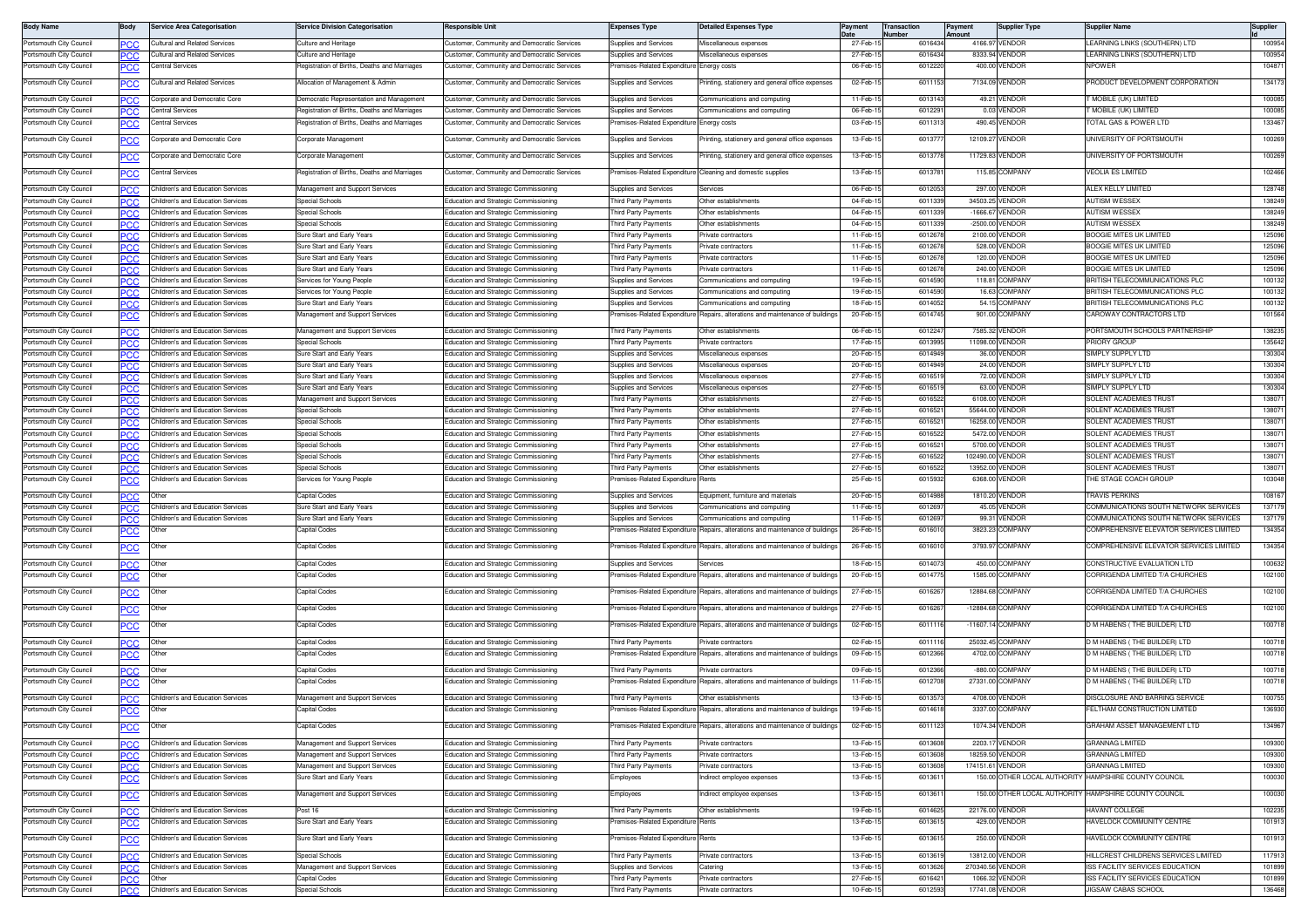| <b>Body Name</b>                                   | Body               | <b>Service Area Categorisation</b>                                            | <b>Service Division Categorisation</b>                   | <b>Responsible Unit</b>                                                                      | <b>Expenses Type</b>                                           | <b>Detailed Expenses Type</b>                                                  | Payment              | <b>Transaction</b><br>lumber | <b>Payment</b><br>Amount | <b>Supplier Type</b>             | <b>Supplier Name</b>                                             | Supplier         |
|----------------------------------------------------|--------------------|-------------------------------------------------------------------------------|----------------------------------------------------------|----------------------------------------------------------------------------------------------|----------------------------------------------------------------|--------------------------------------------------------------------------------|----------------------|------------------------------|--------------------------|----------------------------------|------------------------------------------------------------------|------------------|
| Portsmouth City Council                            | <b>PCC</b>         | Children's and Education Services                                             | Special Schools                                          | Education and Strategic Commissioning                                                        | hird Party Payments                                            | Private contractors                                                            | 10-Feb-              | 6012593                      |                          | 551.84 VENDOR                    | JIGSAW CABAS SCHOOL                                              | 136468           |
| Portsmouth City Council                            | сc                 | Children's and Education Services                                             | Special Schools                                          | Education and Strategic Commissioning                                                        | hird Party Payments                                            | rivate contractors                                                             | 10-Feb-              | 601259                       |                          | 16820.35 VENDOF                  | JIGSAW CABAS SCHOOL                                              | 136468           |
| Portsmouth City Council<br>Portsmouth City Council | <b>PCC</b>         | Children's and Education Services<br>Children's and Education Services        | Special Schools<br>Sure Start and Early Years            | Education and Strategic Commissioning<br><b>Education and Strategic Commissioning</b>        | hird Party Payments<br>emises-Related Expenditure              | Private contractors<br>Rents                                                   | 10-Feb-1<br>09-Feb-1 | 601259<br>601238             |                          | 1151.36 VENDOR<br>576.00 VENDOR  | <b>IIGSAW CABAS SCHOOL</b><br>JOHN POUNDS COMMUNITY TRUST        | 136468<br>117193 |
|                                                    | сc                 |                                                                               |                                                          |                                                                                              |                                                                |                                                                                |                      |                              |                          |                                  |                                                                  |                  |
| Portsmouth City Council                            | <b>PCC</b>         | Children's and Education Services                                             | Sure Start and Early Years                               | Education and Strategic Commissioning                                                        | Premises-Related Expenditure                                   | Rents                                                                          | 09-Feb-              | 601238                       |                          | 192.00 VENDOR                    | JOHN POUNDS COMMUNITY TRUST                                      | 117193           |
| Portsmouth City Council                            | <b>PCC</b>         | Other                                                                         | Capital Codes                                            | Education and Strategic Commissioning                                                        | remises-Related Expenditure                                    | Repairs, alterations and maintenance of buildings                              | 06-Feb-1             | 6012188                      |                          | 1512.00 COMPANY                  | KKA MAINTENANCE LTD                                              | 135386           |
| Portsmouth City Council                            | <b>PCC</b>         | Children's and Education Services                                             | Sure Start and Early Years                               | Education and Strategic Commissioning                                                        | remises-Related Expenditure                                    | Repairs, alterations and maintenance of buildings                              | 26-Feb-1             | 601607                       |                          | 35.00 COMPANY                    | KKA MAINTENANCE LTD                                              | 135386           |
| Portsmouth City Council                            | <b>PCC</b>         | Other                                                                         | Capital Codes                                            | <b>Education and Strategic Commissioning</b>                                                 | remises-Related Expenditure                                    | Repairs, alterations and maintenance of buildings                              | 20-Feb-1             | 601485                       |                          | 840.00 COMPANY                   | KA MAINTENANCE LTD                                               | 135386           |
| Portsmouth City Council                            |                    | Other                                                                         | Capital Codes                                            | Education and Strategic Commissioning                                                        | remises-Related Expenditure                                    | Repairs, alterations and maintenance of buildings                              | 20-Feb-1             | 6014853                      |                          | 700.00 COMPANY                   | KKA MAINTENANCE LTD                                              | 135386           |
|                                                    | °СС                |                                                                               |                                                          |                                                                                              |                                                                |                                                                                |                      |                              |                          |                                  |                                                                  |                  |
| Portsmouth City Council                            | PCC                | Other                                                                         | Capital Codes                                            | Education and Strategic Commissioning                                                        | remises-Related Expenditure                                    | lepairs, alterations and maintenance of building                               | 18-Feb-1             | 601446                       |                          | 960.00 COMPANY                   | KKA MAINTENANCE LTD                                              | 135386           |
| Portsmouth City Council                            | <b>PCC</b>         | Other                                                                         | Capital Codes                                            | Education and Strategic Commissioning                                                        |                                                                | Premises-Related Expenditure Repairs, alterations and maintenance of buildings | 18-Feb-1             | 6014460                      |                          | 1728.48 COMPANY                  | KKA MAINTENANCE LTD                                              | 135386           |
| Portsmouth City Council                            | PCC.               | Children's and Education Services                                             | Special Schools                                          | Education and Strategic Commissioning                                                        | Third Party Payments                                           | Private contractors                                                            | 19-Feb-1             | 6014643                      |                          | 2131.66 VENDOR                   | MARY HARE SCHOOL                                                 | 139003           |
| Portsmouth City Council                            | 'CC                | Children's and Education Services                                             | Special Schools                                          | Education and Strategic Commissioning                                                        | hird Party Payments                                            | rivate contractors                                                             | 11-Feb-              | 601308                       |                          | 11098.00 VENDOF                  | <b>MOOR HOUSE SCHOOL</b>                                         | 125394           |
| Portsmouth City Council<br>Portsmouth City Council | <b>PCC</b>         | Children's and Education Services<br>hildren's and Education Services         | Services for Young People<br>Sure Start and Early Years  | <b>Education and Strategic Commissioning</b><br>Education and Strategic Commissioning        | hird Party Payments<br>emises-Related Expenditure Energy costs | Other establishments                                                           | 25-Feb-<br>06-Feb-1  | 601581<br>6012220            |                          | 15833.33 VENDOR<br>388.26 VENDOR | <b>MOTIV8 SOUTH</b><br><b>NPOWER</b>                             | 101638<br>104871 |
|                                                    | ∍сс                |                                                                               |                                                          |                                                                                              |                                                                |                                                                                |                      |                              |                          |                                  |                                                                  |                  |
| Portsmouth City Council                            | PСC                | Children's and Education Services                                             | Sure Start and Early Years                               | Education and Strategic Commissioning                                                        | remises-Related Expenditure Energy costs                       |                                                                                | 06-Feb-1             | 6012220                      |                          | 44.38 VENDOR                     | <b>NPOWER</b>                                                    | 104871           |
| Portsmouth City Council                            | PCC                | Children's and Education Services                                             | Sure Start and Early Years                               | Education and Strategic Commissioning                                                        | Supplies and Services                                          | Equipment, furniture and materials                                             | 04-Feb-              | 6011784                      |                          | 4492.50 VENDOR                   | PETERS LTD                                                       | 101710           |
| Portsmouth City Council<br>Portsmouth City Council | PCC.               | <b>Children's and Education Services</b><br>Children's and Education Services | Sure Start and Early Years<br>Sure Start and Early Years | <b>Education and Strategic Commissioning</b><br><b>Education and Strategic Commissioning</b> | Supplies and Services<br><b>Supplies and Services</b>          | Equipment, furniture and materials<br>Equipment, furniture and materials       | 04-Feb-<br>04-Feb-   | 601178<br>601178             |                          | 4492.50 VENDOR<br>-375.00 VENDOR | PETERS LTD<br>PETERS LTD                                         | 101710<br>101710 |
| Portsmouth City Council                            | PC X<br><b>PCC</b> | Children's and Education Services                                             | Sure Start and Early Years                               | Education and Strategic Commissioning                                                        | <b>Supplies and Services</b>                                   | Equipment, furniture and materials                                             | 04-Feb-              | 601178                       |                          | -375.00 VENDOR                   | PETERS LTD                                                       | 101710           |
| Portsmouth City Council                            | PСC                | Children's and Education Services                                             | Post 16                                                  | Education and Strategic Commissioning                                                        | hird Party Payments                                            | Other establishments                                                           | 26-Feb-1             | 601611                       |                          | 71636.66 VENDOR                  | PORTSMOUTH COLLEGE                                               | 101093           |
| Portsmouth City Council                            | <u>PCC</u>         | Children's and Education Services                                             | Sure Start and Early Years                               | <b>Education and Strategic Commissioning</b>                                                 | remises-Related Expenditure Water Services                     |                                                                                | 18-Feb-              | 601449                       |                          | 216.06 VENDOR                    | ORTSMOUTH WATER LTD                                              | 100253           |
| Portsmouth City Council                            | <b>PCC</b>         | Children's and Education Services                                             | Sure Start and Early Years                               | Education and Strategic Commissioning                                                        | Premises-Related Expenditure Water Services                    |                                                                                | 18-Feb-1             | 6014499                      |                          | 45.57 VENDOR                     | PORTSMOUTH WATER LTD                                             | 100253           |
| Portsmouth City Council                            | <u>PCC</u>         | Other                                                                         | Capital Codes                                            | Education and Strategic Commissioning                                                        |                                                                | Premises-Related Expenditure Repairs, alterations and maintenance of buildings | 23-Feb-1             | 601507                       |                          | 10136.00 COMPANY                 | SERVACCOMM REDHALL LIMITED                                       | 138928           |
|                                                    |                    |                                                                               |                                                          |                                                                                              |                                                                |                                                                                |                      |                              |                          |                                  |                                                                  |                  |
| Portsmouth City Council                            | <u>'СС</u>         | Children's and Education Services                                             | Services for Young People                                | <b>Education and Strategic Commissioning</b>                                                 |                                                                | remises-Related Expenditure Cleaning and domestic supplies                     | 06-Feb-1             | 601227                       |                          | 5.51 VENDOR                      | SITA UK LTD                                                      | 102673           |
| Portsmouth City Council                            | PСC                | Children's and Education Services                                             | Services for Young People                                | Education and Strategic Commissioning                                                        |                                                                | remises-Related Expenditure Cleaning and domestic supplies                     | 06-Feb-1             | 601227                       |                          | 65.95 VENDOF                     | SITA UK LTD                                                      | 102673           |
| Portsmouth City Council                            | <b>PCC</b>         | Children's and Education Services                                             | Sure Start and Early Years                               | <b>Education and Strategic Commissioning</b>                                                 | <b>Supplies and Services</b>                                   | Equipment, furniture and materials                                             | 13-Feb-1             | 6013722                      |                          | 2990.88 VENDOF                   | SOMETHING DIFFERENT UK LIMITED                                   | 134200           |
| Portsmouth City Council                            |                    | Children's and Education Services                                             | Sure Start and Early Years                               | Education and Strategic Commissioning                                                        | Supplies and Services                                          | Equipment, furniture and materials                                             | 13-Feb-1             | 601372                       |                          | 2990.88 VENDOR                   | SOMETHING DIFFERENT UK LIMITED                                   | 134200           |
| Portsmouth City Council<br>Portsmouth City Council | PCC<br>∍сс         | Children's and Education Services<br>Children's and Education Services        | Sure Start and Early Years<br>Sure Start and Early Years | <b>Education and Strategic Commissioning</b><br>Education and Strategic Commissioning        | Supplies and Services<br>Supplies and Services                 | Equipment, furniture and materials<br>Equipment, furniture and materials       | 13-Feb-1<br>27-Feb-1 | 6013722<br>601652            |                          | 2990.88 VENDOR<br>1300.00 VENDOE | SOMETHING DIFFERENT UK LIMITED<br>SOMETHING DIFFERENT UK LIMITED | 134200<br>134200 |
| Portsmouth City Council                            | PCC                | Children's and Education Services                                             | Sure Start and Early Years                               | <b>Education and Strategic Commissioning</b>                                                 | upplies and Services                                           | quipment, furniture and materials                                              | 27-Feb-1             | 601652                       |                          | 1300.00 VENDOR                   | SOMETHING DIFFERENT UK LIMITED                                   | 134200           |
| Portsmouth City Council                            | <b>PCC</b>         | <b>Children's and Education Services</b>                                      | Sure Start and Early Years                               | Education and Strategic Commissioning                                                        | Supplies and Services                                          | Equipment, furniture and materials                                             | 27-Feb-              | 601652                       |                          | 1300.00 VENDOR                   | SOMETHING DIFFERENT UK LIMITED                                   | 134200           |
| Portsmouth City Council                            | <b>PCC</b>         | Children's and Education Services                                             | Sure Start and Early Years                               | Education and Strategic Commissioning                                                        | emises-Related Expenditure Water Services                      |                                                                                | 20-Feb-              | 6014956                      |                          | 607.51 VENDOR                    | SOUTHERN WATER                                                   | 100254           |
| Portsmouth City Council                            | <b>PCC</b>         | Other                                                                         | Capital Codes                                            | Education and Strategic Commissioning                                                        |                                                                | Premises-Related Expenditure Repairs, alterations and maintenance of building  | 19-Feb-1             | 6014680                      |                          | 528.68 COMPANY                   | SSE CONTRACTING LTD                                              | 101806           |
| Portsmouth City Council                            | <b>PCC</b>         | Other                                                                         | Capital Codes                                            | Education and Strategic Commissioning                                                        | Premises-Related Expenditure                                   | Repairs, alterations and maintenance of buildings                              | 19-Feb-1             | 6014680                      |                          | 9675.86 COMPANY                  | SSE CONTRACTING LTD                                              | 101806           |
| Portsmouth City Council                            | сc                 | Children's and Education Services                                             | Special Schools                                          | Education and Strategic Commissioning                                                        | <b>hird Party Payments</b>                                     | Private contractors                                                            | 11-Feb-1             | 601313                       |                          | 10370.34 VENDOR                  | ST CATHERINES SCHOOL                                             | 103758           |
| Portsmouth City Council                            | PCC                | Children's and Education Services                                             | Special Schools                                          | <b>Education and Strategic Commissioning</b>                                                 | hird Party Payments                                            | rivate contractors                                                             | 11-Feb-              | 601313                       |                          | 10370.34 VENDOR                  | <b>ST CATHERINES SCHOOL</b>                                      | 103758           |
| Portsmouth City Council                            | <b>PCC</b>         | Children's and Education Services                                             | Special Schools                                          | <b>Education and Strategic Commissioning</b>                                                 | hird Party Payments                                            | rivate contractors                                                             | $11-Feb-$            | 601313                       |                          | 10370.34 VENDOF                  | ST CATHERINES SCHOOL                                             | 103758           |
| Portsmouth City Council                            |                    |                                                                               | Capital Codes                                            | Education and Strategic Commissioning                                                        | emises-Related Expenditure                                     | Repairs, alterations and maintenance of building                               | 12-Feb-              | 601343                       |                          | 125020.00 COMPANY                | <b>HE MCAVOY GROUP LTD</b>                                       | 136802           |
| Portsmouth City Council                            |                    | Children's and Education Services                                             | Special Schools                                          | Education and Strategic Commissioning                                                        | Third Party Payments                                           | Other establishments                                                           | 11-Feb-              | 601315                       |                          | 2535.09 VENDOR                   | <b>HREE COUNTIES EDUCATION TRUST</b>                             | 139240           |
| Portsmouth City Council                            | PCC                | Children's and Education Services                                             | Special Schools                                          | <b>Education and Strategic Commissioning</b>                                                 | hird Party Payments                                            | Other establishments                                                           | 11-Feb-1             | 601315                       |                          | 3041.99 VENDOF                   | HREE COUNTIES EDUCATION TRUST                                    | 139240           |
| Portsmouth City Council                            | PCC                | hildren's and Education Services                                              | Management and Support Services                          | Education and Strategic Commissioning                                                        | emises-Related Expenditure Energy costs                        |                                                                                | 16-Feb-1             | 6013928                      |                          | -522.82 VENDOR                   | OTAL GAS & POWER LTD                                             | 133467           |
| Portsmouth City Council                            | <b>PCC</b>         | Children's and Education Services                                             | Sure Start and Early Years                               | ducation and Strategic Commissioning                                                         | remises-Related Expenditure                                    | Energy costs                                                                   | 03-Feb-1             | 601131                       |                          | 162.40 VENDOR                    | OTAL GAS & POWER LTD                                             | 133467           |
| Portsmouth City Council                            | PСC                | Children's and Education Services                                             | Sure Start and Early Years                               | Education and Strategic Commissioning                                                        | remises-Related Expenditure Energy costs                       |                                                                                | 03-Feb-1             | 601131                       |                          | 65.81 VENDOR                     | OTAL GAS & POWER LTD                                             | 133467           |
| Portsmouth City Council                            | <b>PCC</b>         | Children's and Education Services                                             | Management and Support Services                          | Education and Strategic Commissioning                                                        | Premises-Related Expenditure Energy costs                      |                                                                                | 16-Feb-1             | 601392                       |                          | -950.99 VENDOF                   | TOTAL GAS & POWER LTD                                            | 133467           |
| Portsmouth City Council                            | <b>PCC</b>         | Children's and Education Services                                             | Sure Start and Early Years                               | Education and Strategic Commissioning                                                        | Supplies and Services                                          | Equipment, furniture and materials                                             | 20-Feb-              | 6014990                      |                          | 47.90 VENDOF                     | TS GROUP LTD                                                     | 104903           |
| Portsmouth City Council                            | <b>PCC</b>         | Children's and Education Services                                             | Sure Start and Early Years                               | <b>Education and Strategic Commissioning</b>                                                 | Supplies and Services                                          | Equipment, furniture and materials                                             | 20-Feb-              | 601499                       |                          | 79.90 VENDOR                     | TS GROUP LTD                                                     | 104903           |
| Portsmouth City Council                            | °СС                | Children's and Education Services                                             | Management and Support Services                          | Education and Strategic Commissioning                                                        | hird Party Payments                                            | Other establishments                                                           | 25-Feb-              | 601593                       |                          | 14599.00 VENDOR                  | <b>JNITED LEARNING TRUST</b>                                     | 137910           |
| Portsmouth City Council                            | <b>PCC</b>         | <b>Ither</b>                                                                  | Capital Codes                                            | Education and Strategic Commissioning                                                        |                                                                | remises-Related Expenditure Repairs, alterations and maintenance of buildings  | 26-Feb-1             | 601617                       |                          | 1605.64 COMPANY                  | VALE BUILDERS SOUTHERN LTD                                       | 108299           |
| Portsmouth City Council                            | <b>PCC</b>         | Support Service / Transparency Costs Unallocated Financial Services           |                                                          | inance                                                                                       | Supplies and Services                                          | ommunications and computing                                                    | 18-Feb-1             | 6014052                      |                          | 111.90 COMPANY                   | BRITISH TELECOMMUNICATIONS PLC                                   | 100132           |
| Portsmouth City Council                            | <b>PCC</b>         | Support Service / Transparency Costs Unallocated Financial Services           |                                                          | Finance                                                                                      | Supplies and Services                                          | Communications and computing                                                   | 18-Feb-1             | 6014052                      |                          | 49.89 COMPANY                    | BRITISH TELECOMMUNICATIONS PLC                                   | 100132           |
| Portsmouth City Council                            |                    | Support Service / Transparency Costs Unallocated                              | <b>Financial Services</b>                                | Finance                                                                                      | Supplies and Services                                          | communications and computing                                                   | 24-Feb-1             | 6015096                      |                          | 39.00 COMPANY                    | BRITISH TELECOMMUNICATIONS PLC                                   | 100132           |
|                                                    | <u>PCC</u>         |                                                                               |                                                          |                                                                                              |                                                                |                                                                                |                      |                              |                          |                                  |                                                                  |                  |
| Portsmouth City Council                            | <b>PCC</b>         | Support Service / Transparency Costs Unallocated Financial Services           |                                                          | Finance                                                                                      | Supplies and Services                                          | Communications and computing                                                   | 24-Feb-1             | 6015096                      |                          | 39.00 COMPANY                    | BRITISH TELECOMMUNICATIONS PLC                                   | 100132           |
| Portsmouth City Council                            | <b>PCC</b>         | Other                                                                         | Capital Codes                                            | Finance                                                                                      | Third Party Payments                                           | Private contractors                                                            | 10-Feb-1             | 6012462                      |                          | 600.00 VENDOR                    | CAPITA BUSINESS SERVICES LIMITED                                 | 100205           |
| Portsmouth City Council                            | <u>CC</u>          | Support Service / Transparency Costs Unallocated Financial Services           |                                                          | Finance                                                                                      | <b>Supplies and Services</b>                                   | Communications and computing                                                   | 02-Feb-1             | 6011069                      |                          | 213.92 VENDOR                    | CIVICA UK LTD                                                    | 104001           |
| Portsmouth City Council                            | <b>PCC</b>         | Other                                                                         | Capital Codes                                            | inance                                                                                       | Supplies and Services                                          | Communications and computing                                                   | $02-Feb-1$           | 6011069                      |                          | 980.16 VENDOR                    | CIVICA UK LTD                                                    | 104001           |
| Portsmouth City Council                            | сc                 | Support Service / Transparency Costs Unallocated Financial Services           |                                                          | Finance                                                                                      | Supplies and Services                                          | Communications and computing                                                   | 02-Feb-1             | 6011069                      |                          | 371.93 VENDOR                    | CIVICA UK LTD                                                    | 104001           |
| Portsmouth City Council                            | <b>PCC</b>         | Other                                                                         | Capital Codes                                            | Finance                                                                                      | Supplies and Services                                          | Communications and computing                                                   | 02-Feb-1             | 6011069                      |                          | 1704.15 VENDOR                   | CIVICA UK LTD                                                    | 104001           |
| Portsmouth City Council                            | <u>CC</u>          | Support Service / Transparency Costs Unallocated Financial Services           |                                                          | Finance                                                                                      | Supplies and Services                                          | Communications and computing                                                   | 02-Feb-1             | 6011068                      |                          | 85.00 VENDOR                     | <b>CIVICA UK LTD</b>                                             | 104001           |
| Portsmouth City Council                            | <b>PCC</b>         | Other                                                                         | Capital Codes                                            | Finance                                                                                      | Supplies and Services                                          | Communications and computing                                                   | 02-Feb-1             | 6011068                      |                          | 795.60 VENDOR                    | CIVICA UK LTD                                                    | 104001           |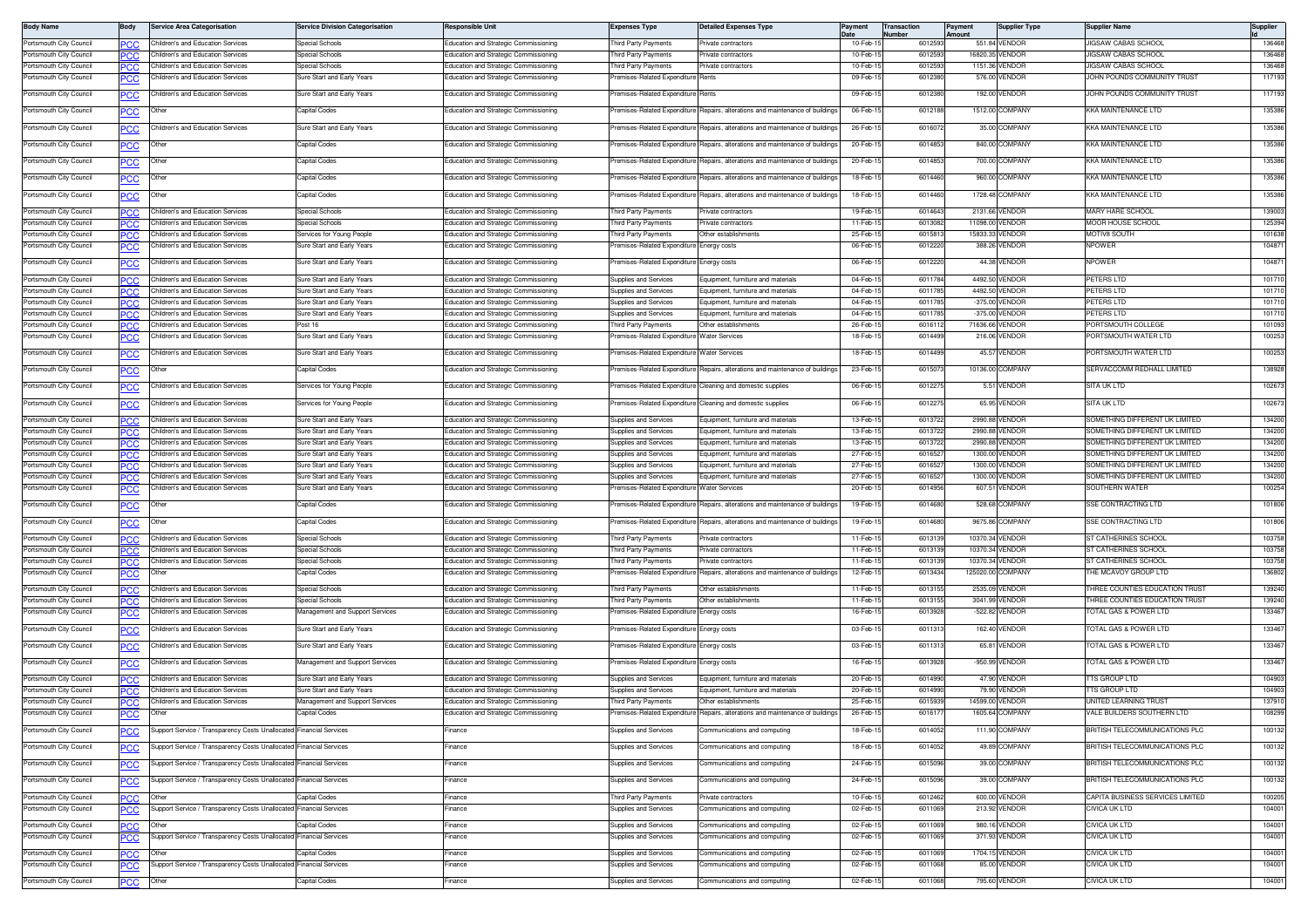| <b>Body Name</b>                                   |                   | <b>Service Area Categorisation</b>                                             | <b>Service Division Categorisation</b>                                                         | <b>Responsible Unit</b>                                      | <b>Expenses Type</b>                           | <b>Detailed Expenses Type</b>                                |                        | Transaction<br><b>Number</b> | Payment<br><b>\mount</b> | <b>Supplier Type</b>             | Supplier Nam                                              | Supplier         |
|----------------------------------------------------|-------------------|--------------------------------------------------------------------------------|------------------------------------------------------------------------------------------------|--------------------------------------------------------------|------------------------------------------------|--------------------------------------------------------------|------------------------|------------------------------|--------------------------|----------------------------------|-----------------------------------------------------------|------------------|
| Portsmouth City Council                            | <u>PCC</u>        | Support Service / Transparency Costs Unallocated Financial Services            |                                                                                                | inance                                                       | Supplies and Services                          | Communications and computing                                 | 02-Feb-1               | 601106                       |                          | 47.50 VENDOR                     | CIVICA UK LTD                                             | 104001           |
| Portsmouth City Council                            | PCC               | Other                                                                          | Capital Codes                                                                                  | inance                                                       | Supplies and Services                          | Communications and computing                                 | 02-Feb-1               | 601106                       |                          | 444.60 VENDOR                    | CIVICA UK LTD                                             | 104001           |
| Portsmouth City Council                            |                   | Support Service / Transparency Costs Unallocated Financial Services            |                                                                                                | inance                                                       | Supplies and Services                          | Communications and computing                                 | 02-Feb-1               | 601106                       |                          | -140.19 VENDOR                   | IVICA UK LTD                                              | 104001           |
| Portsmouth City Council                            | <u>PCC</u>        | Support Service / Transparency Costs Unallocated Financial Services            |                                                                                                | Finance                                                      | Supplies and Services                          | Communications and computing                                 | 02-Feb-1               | 601106                       |                          | -69.06 VENDOR                    | CIVICA UK LTD                                             | 104001           |
| Portsmouth City Council                            |                   | Support Service / Transparency Costs Unallocated Financial Services            |                                                                                                | Finance                                                      | Supplies and Services                          | Communications and computing                                 | $02-Feb-1$             | 601106                       |                          | -138.07 VENDOR                   | CIVICA UK LTD                                             | 104001           |
| Portsmouth City Council                            | PCC               | Support Service / Transparency Costs Unallocated                               | inancial Services                                                                              | inance                                                       | Supplies and Services                          | communications and computing                                 | 02-Feb-1               | 601106                       |                          | -45.58 VENDOF                    | CIVICA UK LTD                                             | 104001           |
| Portsmouth City Council                            | PCC               | Support Service / Transparency Costs Unallocated                               | inancial Services                                                                              | inance                                                       | <b>Supplies and Services</b>                   | ommunications and computing                                  | 02-Feb-1               | 601106                       |                          | -45.36 VENDOR                    | CIVICA UK LTD                                             | 104001           |
| Portsmouth City Council                            | <u>PCC</u>        | Support Service / Transparency Costs Unallocated Financial Services            |                                                                                                | Finance                                                      | Supplies and Services                          | Communications and computing                                 | 02-Feb-1               | 601106                       |                          | -30.25 VENDOR                    | CIVICA UK LTD                                             | 104001           |
| Portsmouth City Council                            | <u>PCC</u>        | Support Service / Transparency Costs Unallocated Financial Services            |                                                                                                | Finance                                                      | Supplies and Services                          | Communications and computing                                 | 20-Feb-1               | 601475                       |                          | 3683.73 VENDOR                   | CIVICA UK LTD                                             | 104001           |
| Portsmouth City Council                            | <u>PCC</u>        | Support Service / Transparency Costs Unallocated Financial Services            |                                                                                                | Finance                                                      | Supplies and Services                          | Communications and computing                                 | 20-Feb-1               | 601475                       |                          | 44.52 VENDOR                     | CIVICA UK LTD                                             | 104001           |
| Portsmouth City Council                            | <b>PCC</b>        | Support Service / Transparency Costs Unallocated Financial Services            |                                                                                                | Finance                                                      | Supplies and Services                          | Communications and computing                                 | 02-Feb-1               | 601106                       |                          | 28.55 VENDOR                     | CIVICA UK LTD                                             | 104001           |
|                                                    |                   |                                                                                |                                                                                                |                                                              |                                                |                                                              |                        |                              |                          | 267.21 VENDOR                    |                                                           |                  |
| Portsmouth City Council<br>Portsmouth City Council | PCC<br><b>PCC</b> | Support Service / Transparency Costs Unallocated Financial Services            | Capital Codes                                                                                  | inance<br>inance                                             | Supplies and Services<br>Supplies and Services | communications and computing<br>Communications and computing | 02-Feb-1<br>02-Feb-1   | 601106<br>601106             |                          | 154.60 VENDOR                    | CIVICA UK LTD<br>CIVICA UK LTD                            | 104001<br>104001 |
|                                                    |                   |                                                                                |                                                                                                |                                                              |                                                |                                                              |                        |                              |                          |                                  |                                                           |                  |
| Portsmouth City Council<br>Portsmouth City Council | PCC               |                                                                                | Capital Codes<br><b>Financial Services</b>                                                     | inance<br>inance                                             | Supplies and Services<br>Supplies and Services | communications and computing                                 | 02-Feb-1<br>25-Feb-1   | 601106<br>601588             |                          | 708.39 VENDOF<br>254.16 VENDOR   | CIVICA UK LTD<br>ROYAL MAIL                               | 104001<br>100182 |
|                                                    | PCC               | Support Service / Transparency Costs Unallocated                               |                                                                                                |                                                              |                                                | rinting, stationery and general office expenses              |                        |                              |                          |                                  |                                                           |                  |
| Portsmouth City Council                            | <u>PCC</u>        | Support Service / Transparency Costs Unallocated                               | inancial Services                                                                              | inance                                                       | Employees                                      | lirect employee expenses                                     | 06-Feb-1               | 601210                       |                          | 928.04 VENDOR                    | CMA FINANCIAL RECRUITMENT LTD                             | 101372           |
| Portsmouth City Council                            | <u>PCC</u>        | Support Service / Transparency Costs Unallocated Financial Services            |                                                                                                | Finance                                                      | Employees                                      | Direct employee expenses                                     | 26-Feb-1               | 601600                       |                          | 965.76 VENDOR                    | CMA FINANCIAL RECRUITMENT LTD                             | 101372           |
| Portsmouth City Council                            | <u>PCC</u>        | Support Service / Transparency Costs Unallocated Financial Services            |                                                                                                | inance                                                       | Employees                                      | Direct employee expenses                                     | 26-Feb-1               | 601600                       |                          | 262.99 VENDOF                    | CMA FINANCIAL RECRUITMENT LTD                             | 101372           |
| Portsmouth City Council                            |                   | Support Service / Transparency Costs Unallocated Financial Services            |                                                                                                | Finance                                                      | Employees                                      | Direct employee expenses                                     | 26-Feb-1               | 601600                       |                          | 3782.80 VENDOR                   | CMA FINANCIAL RECRUITMENT LTD                             | 101372           |
| Portsmouth City Council                            | <b>PCC</b>        | Corporate and Democratic Core                                                  | Corporate Management                                                                           | Finance                                                      | Supplies and Services                          | Services                                                     | 06-Feb-1               | 601214                       |                          | 1070.00 VENDOR                   | ERNST & YOUNG LLP                                         | 101689           |
| Portsmouth City Council                            | <u>PCC</u>        | Support Service / Transparency Costs Unallocated                               | inancial Services                                                                              | inance                                                       | Employees                                      | ndirect employee expenses                                    | 13-Feb-1               | 601361                       |                          |                                  | 150.00 OTHER LOCAL AUTHORITY HAMPSHIRE COUNTY COUNCIL     | 100030           |
| Portsmouth City Council                            |                   | Support Service / Transparency Costs Unallocated                               | <b>Financial Services</b>                                                                      | inance                                                       | Employees                                      | ndirect employee expenses                                    | 27-Feb-1               | 601640                       |                          |                                  | 150.00 OTHER LOCAL AUTHORITY HAMPSHIRE COUNTY COUNCIL     | 100030           |
| Portsmouth City Council                            | <b>PCC</b>        | Support Service / Transparency Costs Unallocated                               | inancial Services                                                                              | inance                                                       | <b>Supplies and Services</b>                   | iervices                                                     | 27-Feb-1               | 601643                       |                          | 83.79 VENDOR                     | INGLAND INTERPRETERS-TRANSLATORS LTD                      | 107675           |
| Portsmouth City Council                            | <u>PCC</u>        | Support Service / Transparency Costs Unallocated Financial Services            |                                                                                                | Finance                                                      | Supplies and Services                          | Miscellaneous expenses                                       | 25-Feb-1               | 6015835                      |                          | 3626.00 VENDOR                   | PARK RETAIL T/A LOVE 2 REWARD                             | 130717           |
| Portsmouth City Council                            | PCC.              | Environmental and Regulatory Services                                          | Community Safety (CCTV)                                                                        | lealth, Safety and Licensing                                 | Third Party Payments                           | Private contractors                                          | 09-Feb-1               | 601233                       |                          | 550.00 VENDOR                    | 360 VISION TECHNOLOGY LTD                                 | 138809           |
| Portsmouth City Council                            |                   | Environmental and Regulatory Services                                          | Community Safety (Crime Reduction)                                                             | Health, Safety and Licensing                                 | <b>Supplies and Services</b>                   | liscellaneous expenses                                       | 19-Feb-1               | 601456                       |                          | 2408.85 VENDOR                   | 4IMPRINT DIRECT LIMITED                                   | 105618           |
| Portsmouth City Council<br>Portsmouth City Council | PCC               | Environmental and Regulatory Services<br>Environmental and Regulatory Services | Regulatory Services<br>Regulatory Services                                                     | lealth, Safety and Licensing<br>lealth, Safety and Licensing | Third Party Payments<br>hird Party Payments    | Private contractors<br>ivate contractors                     | 03-Feb-1<br>03-Feb-    | 601117<br>60111              |                          | 618.00 VENDOR<br>968.00 VENDOR   | ADAMS MOREY LTD<br><b>ADAMS MOREY LTD</b>                 | 100446<br>100446 |
| Portsmouth City Council                            | PCC               | <b>Environmental and Regulatory Services</b>                                   | Regulatory Services                                                                            | lealth, Safety and Licensing                                 | hird Party Payments                            | rivate contractors                                           | 13-Feb-1               | 601346                       |                          | 206.00 VENDOR                    | ADAMS MOREY LTD                                           | 100446           |
| Portsmouth City Council                            | <b>PCC</b>        | nvironmental and Regulatory Services                                           | Requlatory Services                                                                            | lealth, Safety and Licensing                                 | hird Party Payments                            | rivate contractors                                           | 13-Feb-1               | 601346                       |                          | 968.00 VENDOR                    | ADAMS MOREY LTD                                           | 100446           |
| Portsmouth City Council                            | PCC.              | nvironmental and Regulatory Services                                           | <b>Requlatory Services</b>                                                                     | ealth, Safety and Licensing                                  | hird Party Payments                            | ivate contractors                                            | 20-Feb-1               | 60147                        |                          | 669.50 VENDOF                    | ADAMS MOREY LTD                                           | 100446           |
| Portsmouth City Council                            | PCC.              | Environmental and Regulatory Services                                          | Regulatory Services                                                                            | lealth, Safety and Licensing                                 | Third Party Payments                           | rivate contractors                                           | 20-Feb-1               | 601470                       |                          | 836.00 VENDOR                    | ADAMS MOREY LTD                                           | 100446           |
| Portsmouth City Council                            | PCC               | nvironmental and Regulatory Services                                           | Community Safety (Crime Reduction)                                                             | lealth, Safety and Licensing                                 | Fransport-Related Expenditure                  | Direct transport costs                                       | 03-Feb-1               | 601118                       |                          | 8.10 VENDOR                      | <b>AQUA CARS LIMITED</b>                                  | 100011           |
| Portsmouth City Council                            | PCC.              | Other                                                                          | Capital Codes                                                                                  | Health, Safety and Licensing                                 | Third Party Payments                           | Private contractors                                          | 09-Feb-15              | 6012345                      |                          | 371.06 VENDOR                    | <b>ATKINS LIMITED</b>                                     | 108809           |
| Portsmouth City Council                            | PCC.              | Other                                                                          | Capital Codes                                                                                  | lealth, Safety and Licensing                                 | Third Party Payments                           | rivate contractors                                           | 09-Feb-1               | 601234                       |                          | 692.70 VENDOR                    | ATKINS LIMITED                                            | 108809           |
| Portsmouth City Council<br>Portsmouth City Council | PCC.              | Other<br>)thei                                                                 | Capital Codes<br>Capital Codes                                                                 | lealth, Safety and Licensing                                 | Third Party Payments                           | rivate contractors<br>rivate contractors                     | 09-Feb-1<br>25-Feb-1   | 601234<br>601517             |                          | 3048.98 VENDOR<br>2023.09 VENDOR | ATKINS LIMITED<br><b>ATKINS LIMITED</b>                   | 108809<br>108809 |
| Portsmouth City Council                            | PCC               | Environmental and Regulatory Services                                          | Community Safety (Crime Reduction)                                                             | lealth, Safety and Licensing<br>lealth, Safety and Licensing | hird Party Payments<br>Third Party Payments    | rivate contractors                                           | $06 - Feb - 1$         | 601219                       |                          | 1500.00 VENDOR                   | MANAGEMENT FUTURES LIMITED                                | 135159           |
| Portsmouth City Council                            |                   | nvironmental and Regulatory Services                                           | Community Safety (Crime Reduction)                                                             | lealth, Safety and Licensing                                 | hird Party Payments                            | ivate contractors                                            | 05-Feb-1               | 601201                       |                          | 541.26 SOLETRADER                | Classified as 'personal data' (under the Data Protection  | 137609           |
| Portsmouth City Council                            | <b>PCC</b>        | <b>Environmental and Regulatory Services</b>                                   | Regulatory Services                                                                            | lealth, Safety and Licensing                                 | Third Party Payments                           | rivate contractors                                           | 26-Feb-1               | 601603                       |                          | 3080.00 VENDOR                   | Act 1998<br>DISCLOSURE AND BARRING SERVICE                | 100755           |
| Portsmouth City Council                            |                   | nvironmental and Regulatory Services                                           | Street Cleansing (not chargeable to Highways)                                                  | lealth, Safety and Licensing                                 |                                                | remises-Related Expenditure Grounds maintenance costs        | 16-Feb-1               | 601387                       |                          | 121.55 COMPANY                   | <b>ENSIGN HIGHWAYS LTD</b>                                | 116063           |
| Portsmouth City Council                            | <b>PCC</b>        | invironmental and Regulatory Services                                          | Street Cleansing (not chargeable to Highways)                                                  | lealth, Safety and Licensing                                 | Premises-Related Expenditure                   | Grounds maintenance costs                                    | 16-Feb-1               | 601387                       |                          | 35.58 COMPANY                    | ENSIGN HIGHWAYS LTD                                       | 116063           |
| Portsmouth City Council                            | PCC               | <b>Environmental and Regulatory Services</b>                                   | Street Cleansing (not chargeable to Highways)                                                  | Health, Safety and Licensing                                 | Third Party Payments                           | rivate contractors                                           | 16-Feb-1               | 601387                       |                          | 36.63 COMPANY                    | <b>FNSIGN HIGHWAYS I TD</b>                               | 116063           |
| Portsmouth City Council                            | <b>PCC</b>        | Environmental and Regulatory Services                                          | Street Cleansing (not chargeable to Highways)                                                  | lealth, Safety and Licensing                                 | Third Party Payments                           | rivate contractors                                           | 16-Feb-1               | 601387                       |                          | 10.62 COMPANY                    | ENSIGN HIGHWAYS LTD                                       | 116063           |
| Portsmouth City Council                            |                   | Environmental and Regulatory Services                                          | Street Cleansing (not chargeable to Highways)                                                  | Health, Safety and Licensing                                 | Third Party Payments                           | rivate contractors                                           | 16-Feb-1               | 601387                       |                          | 47.67 COMPANY                    | <b>FNSIGN HIGHWAYS I TD</b>                               | 116063           |
| Portsmouth City Council                            | PCC               | Environmental and Regulatory Services                                          | Street Cleansing (not chargeable to Highways)                                                  | lealth, Safety and Licensing                                 | hird Party Payments                            | rivate contractors                                           | 16-Feb-1               | 60138                        |                          | 15.90 COMPANY                    | ENSIGN HIGHWAYS LTD                                       | 116063           |
| Portsmouth City Council<br>Portsmouth City Council |                   | nvironmental and Regulatory Services                                           | Street Cleansing (not chargeable to Highways)<br>Street Cleansing (not chargeable to Highways) | lealth, Safety and Licensing                                 | hird Party Payments                            | fivate contractors                                           | 16-Feb-                | 60138<br>601387              |                          | 47.71 COMPANY<br>7.95 COMPANY    | NSIGN HIGHWAYS I TD<br>ENSIGN HIGHWAYS LTD                | 116063<br>116063 |
| Portsmouth City Council                            | PCC.              | Environmental and Regulatory Services<br>wironmental and Regulatory Services   | Street Cleansing (not chargeable to Highways)                                                  | Health, Safety and Licensing<br>Health, Safety and Licensing | hird Party Payments<br>Third Party Payments    | rivate contractors<br>rivate contractor                      | 16-Feb-1<br>16-Feb-1   | 601387                       |                          | 47.71 COMPANY                    | ENSIGN HIGHWAYS LTI                                       | 116063           |
| Portsmouth City Council                            | <b>PCC</b>        | nvironmental and Regulatory Services                                           | Street Cleansing (not chargeable to Highways)                                                  | lealth, Safety and Licensing                                 | hird Party Payments                            | ivate contractors                                            | 16-Feb-1               | 601387                       |                          | 32.50 COMPANY                    | <b>INSIGN HIGHWAYS LTD</b>                                | 116063           |
| Portsmouth City Council                            | <b>PCC</b>        | nvironmental and Regulatory Services                                           | Street Cleansing (not chargeable to Highways)                                                  | lealth, Safety and Licensing                                 | hird Party Payments                            | rivate contractors                                           | 16-Feb-1               | 601387                       |                          | 15.90 COMPANY                    | ENSIGN HIGHWAYS LTD                                       | 116063           |
| Portsmouth City Council                            | PCC               | nvironmental and Regulatory Services                                           | Street Cleansing (not chargeable to Highways)                                                  | lealth, Safety and Licensing                                 | Third Party Payments                           | rivate contractors                                           | 16-Feb-1               | 601387                       |                          | 15.90 COMPANY                    | ENSIGN HIGHWAYS LTD                                       | 116063           |
| Portsmouth City Council                            | <b>PCC</b>        | invironmental and Regulatory Services                                          | Community Safety (Safety Services)                                                             | lealth, Safety and Licensing                                 | Supplies and Services                          | liscellaneous expenses                                       | 25-Feb-1               | 601532                       |                          | 1000.00 VENDOR                   | EXPRESS FM (PORTSMOUTH) LTD                               | 118398           |
| Portsmouth City Council<br>Portsmouth City Council |                   | invironmental and Regulatory Services                                          | Community Safety (CCTV)                                                                        | lealth, Safety and Licensing                                 | hird Party Payments                            | rivate contractors                                           | 06-Feb-1               | 601214                       |                          | 731.25 COMPANY                   | FCF PLC T/A T M SECURITY                                  | 136113           |
| Portsmouth City Council                            | PCC<br><b>PCC</b> | invironmental and Regulatory Services<br>nvironmental and Regulatory Services  | Community Safety (CCTV)<br>Community Safety (CCTV)                                             | lealth, Safety and Licensing<br>lealth, Safety and Licensing | hird Party Payments<br>hird Party Payments     | rivate contractors<br>ivate contractors                      | 06-Feb-1<br>06-Feb-1   | 601214<br>601214             |                          | 56.25 COMPANY<br>56.25 COMPANY   | CF PLC T/A T M SECURITY<br>FCF PLC T/A T M SECURITY       | 136113<br>136113 |
| Portsmouth City Council                            | PCC               | invironmental and Regulatory Services                                          | Community Safety (CCTV)                                                                        | lealth, Safety and Licensing                                 | hird Party Payments                            | ivate contractors                                            | 06-Feb-1               | 601214                       |                          | 56.25 COMPANY                    | FCF PLC T/A T M SECURITY                                  | 136113           |
| Portsmouth City Council                            | PCC.              | nvironmental and Regulatory Services                                           | Community Safety (CCTV)                                                                        | lealth, Safety and Licensing                                 | hird Party Payments                            | rivate contractors                                           | 06-Feb-1               | 601214                       |                          | 112.50 COMPANY                   | FCF PLC T/A T M SECURITY                                  | 136113           |
| Portsmouth City Council                            | PCC               | nvironmental and Regulatory Services                                           | Community Safety (CCTV)                                                                        | lealth, Safety and Licensing                                 | hird Party Payments                            | ivate contractors                                            | 06-Feb-1               | 601214                       |                          | 4227.08 COMPANY                  | FCF PLC T/A T M SECURITY                                  | 136113           |
| Portsmouth City Council                            | <b>PCC</b>        | nvironmental and Regulatory Services                                           | Community Safety (CCTV)                                                                        | lealth, Safety and Licensing                                 | Third Party Payments                           | rivate contractors                                           | 06-Feb-1               | 601214                       |                          | 900.00 COMPANY                   | FCF PLC T/A T M SECURITY                                  | 136113           |
| Portsmouth City Council<br>Portsmouth City Council | ∍сс               | nvironmental and Regulatory Services<br>invironmental and Regulatory Services  | Community Safety (CCTV)<br>Community Safety (Safety Services)                                  | lealth, Safety and Licensing<br>lealth, Safety and Licensing | Third Party Payments<br>Supplies and Services  | rivate contractors<br><i><b>Aiscellaneous expenses</b></i>   | 06-Feb-1<br>$02-Feb-1$ | 601214<br>601112             |                          | 56.25 COMPANY<br>350.00 VENDOR   | FCF PLC T/A T M SECURITY<br>GLOBAL RADIO SERVICES LIMITED | 136113<br>105043 |
| Portsmouth City Council                            | PCC               | <b>Environmental and Regulatory Services</b>                                   | Community Safety (Safety Services)                                                             | lealth, Safety and Licensing                                 | <b>Supplies and Services</b>                   | liscellaneous expenses                                       | 02-Feb-1               | 601112                       |                          | 123.67 VENDOR                    | GLOBAL BADIO SERVICES LIMITED                             | 105043           |
| Portsmouth City Council                            | PCC               | Environmental and Regulatory Services                                          | Community Safety (Safety Services)                                                             | lealth, Safety and Licensing                                 | Supplies and Services                          | Communications and computing                                 | 05-Feb-1               | 601193                       |                          | 2448.00 VENDOR                   | GUARDIAN24                                                | 138393           |
|                                                    |                   |                                                                                |                                                                                                |                                                              |                                                |                                                              |                        |                              |                          |                                  |                                                           |                  |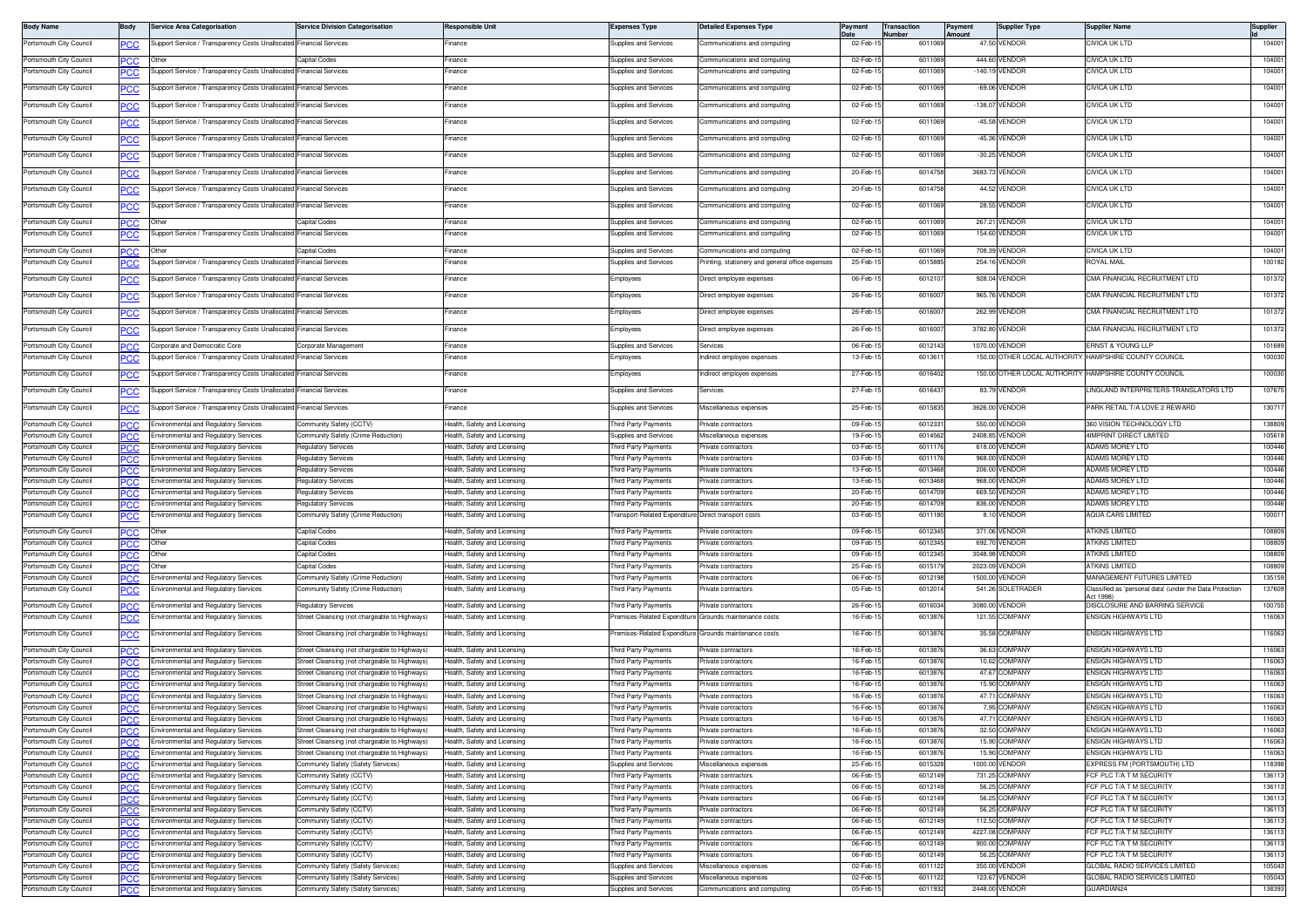| <b>Body Name</b>                                   | Body               | Service Area Categorisation                                                    | <b>Service Division Categorisation</b>                                   | Responsible Uni                                                       | <b>Expenses Type</b>                                         | <b>Detailed Expenses Type</b>                                                 | Payment              | Transaction<br>lumber | Payment | <b>Supplier Type</b>              | <b>Supplier Name</b>                                        | <b>Supplier</b>  |
|----------------------------------------------------|--------------------|--------------------------------------------------------------------------------|--------------------------------------------------------------------------|-----------------------------------------------------------------------|--------------------------------------------------------------|-------------------------------------------------------------------------------|----------------------|-----------------------|---------|-----------------------------------|-------------------------------------------------------------|------------------|
| Portsmouth City Council                            | <b>PCC</b>         | invironmental and Regulatory Services                                          | Community Safety (Crime Reduction)                                       | Health, Safety and Licensing                                          | Employees                                                    | ndirect employee expenses                                                     | 13-Feb-1             | 601361                |         |                                   | 150.00 OTHER LOCAL AUTHORITY HAMPSHIRE COUNTY COUNCIL       | 100030           |
| Portsmouth City Council                            | <b>CC</b>          | nvironmental and Regulatory Services                                           | Community Safety (Crime Reduction)                                       | lealth, Safety and Licensing                                          | Employees                                                    | ndirect employee expenses                                                     | 25-Feb-1             | 6015695               |         |                                   | 150.00 OTHER LOCAL AUTHORITY HAMPSHIRE COUNTY COUNCIL       | 100030           |
| Portsmouth City Council                            |                    |                                                                                |                                                                          | lealth, Safety and Licensing                                          |                                                              |                                                                               |                      |                       |         |                                   | HAMPSHIRE COUNTY COUNCIL                                    |                  |
|                                                    | <u>PCC</u>         | Central Services                                                               | <b>Emergency Planning</b>                                                |                                                                       | hird Party Payments                                          | ther agencies                                                                 | 27-Feb-1             | 6016402               |         | 1069.50 OTHER LOCAL AUTHORITY     |                                                             | 100030           |
| Portsmouth City Council                            | PСC                | nvironmental and Regulatory Services                                           | Community Safety (Crime Reduction)                                       | Health, Safety and Licensing                                          | Employees                                                    | ndirect employee expenses                                                     | 27-Feb-1             | 6016402               |         |                                   | 150.00 OTHER LOCAL AUTHORITY HAMPSHIRE COUNTY COUNCIL       | 100030           |
| Portsmouth City Council                            | <u>PCC</u>         | invironmental and Regulatory Services                                          | Community Safety (Crime Reduction)                                       | lealth, Safety and Licensing                                          | Employees                                                    | ndirect employee expenses                                                     | 27-Feb-1             | 6016402               |         | 150.00 OTHER LOCAL AUTHORITY      | HAMPSHIRE COUNTY COUNCIL                                    | 100030           |
| Portsmouth City Council                            |                    | invironmental and Regulatory Services                                          | Community Safety (CCTV)                                                  | Health, Safety and Licensing                                          | Third Party Payments                                         | rivate contractors                                                            | 13-Feb-1             | 6013636               |         | 18118.12 VENDOF                   | KEYLINE CHARTERED SECURITY                                  | 138243           |
| Portsmouth City Council                            | <b>PCC</b>         | Environmental and Regulatory Services                                          | Community Safety (CCTV)                                                  | Health, Safety and Licensing                                          | remises-Related Expenditure Energy costs                     |                                                                               | 06-Feb-              | 601222                |         | 1147.44 VENDOR                    | <b>NPOWER</b>                                               | 104871           |
| Portsmouth City Council                            | PCC                | Environmental and Regulatory Services                                          | Requlatory Service                                                       | Health, Safety and Licensing                                          | Supplies and Services                                        | quipment, furniture and material                                              | 20-Feb-              | 6014909               |         | 1510.00 VENDOR                    | ORTSDOWN OFFICE LTD                                         | 100059           |
| Portsmouth City Council                            | <b>PCC</b>         | Central Services                                                               | Emergency Planning                                                       | Health, Safety and Licensing                                          | Supplies and Services                                        | Communications and computing                                                  | 06-Feb-              | 60122                 |         | 1.96 VENDOR                       | MOBILE (UK) LIMITED                                         | 100085           |
| Portsmouth City Council                            | PCC                | nvironmental and Regulatory Services                                           | ommunity Safety (CCTV)                                                   | lealth, Safety and Licensing                                          | Supplies and Services                                        | Communications and computing                                                  | 06-Feb-              | 601229                |         | 3.57 VENDOR                       | MOBILE (UK) LIMITED                                         | 100085           |
| Portsmouth City Council                            | PCC                | <b>Environmental and Regulatory Services</b>                                   | Community Safety (Safety Services)                                       | lealth, Safety and Licensing                                          | <b>Supplies and Services</b>                                 | Communications and computing                                                  | 06-Feb-              | 601229                |         | 2.33 VENDOR                       | MOBILE (UK) LIMITED<br><b>ECHNIQUES FOR CHANGE LIMITED</b>  | 100085           |
| Portsmouth City Council<br>Portsmouth City Council | CС<br>PCC          | Environmental and Regulatory Services<br>Environmental and Regulatory Services | Community Safety (Crime Reduction)<br>Community Safety (Crime Reduction) | lealth, Safety and Licensing<br>lealth, Safety and Licensing          | Employees<br>hird Party Payments                             | indirect employee expenses<br>rivate contractors                              | 26-Feb-1<br>19-Feb-1 | 6016155<br>601469     |         | 1345.00 VENDOR<br>600.00 VENDOR   | /OODOO LEISURE LTD                                          | 140040<br>140074 |
| Portsmouth City Council                            | PСC                | Environmental and Regulatory Services                                          | Community Safety (Crime Reduction)                                       | lealth, Safety and Licensing                                          | hird Party Payments                                          | rivate contractors                                                            | 19-Feb-              | 601469                |         | 150.00 VENDOR                     | <b>/OODOO LEISURE LTD</b>                                   | 140074           |
| Portsmouth City Council                            |                    | upport Service / Transparency Costs Unallocated                                | I AMS                                                                    | lousing and Property Services                                         | emises-Related Expenditure                                   | Cleaning and domestic supplies                                                | 05-Feb-              | 601186                |         | 2513.70 VENDOR                    | ST CHOICE HIGH LEVEL CLEANING &                             | 101385           |
| Portsmouth City Council                            | <u>PCC</u>         | Support Service / Transparency Costs Unallocated AMS                           |                                                                          | Housing and Property Services                                         | Supplies and Services                                        | Miscellaneous expenses                                                        | 27-Feb-1             | 6016193               |         | 433.26 VENDOR                     | <b>JAINTENANCE LIMITED</b><br>A & J LAWRENCE                | 104559           |
| Portsmouth City Council                            |                    | Housing Revenue Account                                                        | Repairs and Maintenance                                                  | Housing and Property Services                                         | remises-Related Expenditure                                  | Repairs, alterations and maintenance of building                              | 27-Feb-              | 601619                |         | 12936.47 COMPANY                  | A PURKISS BUILDING AND DECORATING LTD                       | 100338           |
|                                                    | <b>PCC</b>         |                                                                                |                                                                          |                                                                       |                                                              |                                                                               |                      |                       |         |                                   |                                                             |                  |
| Portsmouth City Council<br>Portsmouth City Council | PСC                | Housing Revenue Account<br>Housing Revenue Account                             | Supervision and Management<br>Other                                      | Housing and Property Services                                         | Third Party Payments<br>Employees                            | rivate contractors                                                            | 11-Feb-1<br>11-Feb-1 | 601265<br>601265      |         | 300.00 VENDOR<br>400.00 VENDOR    | A VAN PORTSMOUTH LIMITED<br><b>A VAN PORTSMOUTH LIMITED</b> | 138694<br>138694 |
| Portsmouth City Council                            | <b>PCC</b><br>сc   | ousing Revenue Account                                                         | Other                                                                    | Housing and Property Services<br>Housing and Property Services        | remises-Related Expenditure                                  | Direct employee expenses<br>Repairs, alterations and maintenance of buildings | 04-Feb-1             | 6011322               |         | 9000.00 COMPANY                   | A.W. JEFFREYS (SOUTHAMPTON) LTD                             | 139529           |
|                                                    |                    |                                                                                |                                                                          |                                                                       |                                                              |                                                                               |                      |                       |         | 276.50 COMPANY                    |                                                             |                  |
| Portsmouth City Council                            | <u>PCC</u>         | lousing Revenue Account                                                        | Repairs and Maintenance                                                  | Housing and Property Services                                         | remises-Related Expenditure                                  | Repairs, alterations and maintenance of building                              | 04-Feb-              | 601132                |         |                                   | ADT FIRE AND SECURITY                                       | 100386           |
| Portsmouth City Council                            | <u>PCC</u>         | lousing Revenue Account                                                        | Repairs and Maintenance                                                  | Housing and Property Services                                         | Premises-Related Expenditure                                 | Repairs, alterations and maintenance of buildings                             | 27-Feb-1             | 601619                |         | 276.50 COMPANY                    | ADT FIRE AND SECURITY                                       | 100386           |
| Portsmouth City Council                            | <b>CC</b>          | lousing Revenue Account                                                        | Repairs and Maintenance                                                  | lousing and Property Services                                         | Premises-Related Expenditure                                 | Repairs, alterations and maintenance of building                              | 27-Feb-1             | 6016198               |         | 204.02 COMPANY                    | ADT FIRE AND SECURITY                                       | 100386           |
| Portsmouth City Council                            | <u>PCC</u>         | lousing Revenue Account                                                        | Other                                                                    | lousing and Property Services                                         | remises-Related Expenditure                                  | Repairs, alterations and maintenance of buildings                             | 13-Feb-1             | 601347                |         | 2513.33 VENDOR                    | ADVANCED CONTROL SYSTEMS (UK) LTD                           | 108313           |
| Portsmouth City Council                            | °СС                | lousing Revenue Account                                                        | Repairs and Maintenance                                                  | Housing and Property Services                                         | Premises-Related Expenditure                                 | Benairs, alterations and maintenance of buildings                             | 04-Feb-1             | 601132                |         | 1889.00 VENDOR                    | ADVANCED CONTROL SYSTEMS (UK) LTD                           | 108313           |
|                                                    |                    |                                                                                |                                                                          |                                                                       |                                                              |                                                                               |                      |                       |         |                                   |                                                             |                  |
| Portsmouth City Council<br>Portsmouth City Council | PCC                | lousing Revenue Account<br>ousing Revenue Account                              | Other<br><b>Repairs and Maintenance</b>                                  | Housing and Property Services<br><b>Housing and Property Services</b> | Third Party Payments<br>remises-Related Expenditure          | rivate contractors<br>Repairs, alterations and maintenance of building        | 27-Feb-<br>03-Feb-1  | 60162<br>60111        |         | 3029.32 VENDOR<br>3004.10 COMPANY | AGILITY ECO SERVICES LTD<br>ALLSOP AND FRANCIS LIMITED      | 138540<br>118132 |
|                                                    | сc                 |                                                                                |                                                                          |                                                                       |                                                              |                                                                               |                      |                       |         |                                   |                                                             |                  |
| Portsmouth City Council                            | <b>PCC</b>         | lousing Revenue Account                                                        | Repairs and Maintenance                                                  | Housing and Property Services                                         | Premises-Related Expenditure                                 | Repairs, alterations and maintenance of building                              | 17-Feb-1             | 60139                 |         | 4405.34 COMPANY                   | ALLSOP AND FRANCIS LIMITED                                  | 118132           |
| Portsmouth City Council                            | °СС                | lousing Revenue Account                                                        | Other                                                                    | Housing and Property Services                                         | remises-Related Expenditure                                  | Repairs, alterations and maintenance of buildings                             | 06-Feb-1             | 601206                |         | 23923.23 COMPANY                  | ANGLIAN WINDOWS LTD                                         | 101967           |
| Portsmouth City Council                            | PCC.               | Housing Revenue Account                                                        | <b>Special Services</b>                                                  | Housing and Property Services                                         | Supplies and Services                                        | atering                                                                       | 19-Feb-1             | 6014568               |         | 7.67 VENDOR                       | APETITO LTD                                                 | 100127           |
| Portsmouth City Council                            |                    | lousing Revenue Accoun                                                         | <b>Special Services</b>                                                  | Housing and Property Services                                         | upplies and Services                                         | atering                                                                       | 19-Feb-              | 601456                |         | 7.67 VENDOF                       | <b>APETITO LTD</b>                                          | 100127           |
| Portsmouth City Council                            | <b>PCC</b>         | Housing Revenue Account                                                        | <b>Special Services</b>                                                  | Housing and Property Services                                         | upplies and Services                                         | atering                                                                       | 19-Feb-              | 601456                |         | 7.67 VENDOR                       | APETITO LTD                                                 | 100127           |
| Portsmouth City Council<br>Portsmouth City Council | PCC.               | lousing Revenue Account<br>Housing Revenue Account                             | Special Services<br><b>Special Services</b>                              | Housing and Property Services<br>Housing and Property Services        | upplies and Services<br>Supplies and Services                | atering<br>atering                                                            | 19-Feb-1<br>19-Feb-1 | 601456<br>601456      |         | 7.67 VENDOR<br>7.67 VENDOR        | <b>APETITO LTD</b><br><b>APETITO LTD</b>                    | 100127<br>100127 |
| Portsmouth City Council                            | <b>PCC</b>         | lousing Revenue Accoun                                                         | <b>Special Services</b>                                                  | Housing and Property Services                                         | Supplies and Services                                        | aterino                                                                       | 19-Feb-1             | 6014568               |         | 7.67 VENDOF                       | <b>PETITO LTD</b>                                           | 100127           |
| Portsmouth City Council                            | PCC                | Housing Revenue Account                                                        | Special Services                                                         | <b>Housing and Property Services</b>                                  | <b>Supplies and Services</b>                                 | Catering                                                                      | 19-Feb-1             | 6014568               |         | 7.67 VENDOR                       | <b>PETITO LTD</b>                                           | 100127           |
| Portsmouth City Council                            |                    | lousing Revenue Account                                                        | <b>Special Services</b>                                                  | Housing and Property Services                                         | Supplies and Services                                        | Catering                                                                      | 19-Feb-              | 601456                |         | 7.67 VENDOR                       | <b>PETITO LTD</b>                                           | 100127           |
| Portsmouth City Council                            | PCC                | Housing Revenue Account                                                        | <b>Special Services</b>                                                  | lousing and Property Services                                         | Supplies and Services                                        | atering                                                                       | 19-Feb-1             | 6014568               |         | 24.24 VENDOR                      | <b>PETITO LTD</b>                                           | 100127           |
| Portsmouth City Council<br>Portsmouth City Council | PCC.<br>'CC        | lousing Revenue Accoun<br>Housing Revenue Account                              | <b>Special Services</b><br><b>Special Services</b>                       | Housing and Property Services<br>Housing and Property Services        | upplies and Services<br>upplies and Services                 | atering<br>atering                                                            | 19-Feb-1<br>19-Feb-  | 601456<br>601456      |         | 27.02 VENDOR<br>25.67 VENDOR      | <b>APETITO LTD</b><br><b>APETITO LTD</b>                    | 100127<br>100127 |
| Portsmouth City Council                            | <b>PCC</b>         | Housing Revenue Account                                                        | <b>Special Services</b>                                                  | Housing and Property Services                                         | Supplies and Services                                        | atering                                                                       | 19-Feb-1             | 601456                |         | 25.34 VENDOR                      | APETITO LTD                                                 | 100127           |
| Portsmouth City Council                            | ንርር                | lousing Revenue Account                                                        | <b>Special Services</b>                                                  | Housing and Property Services                                         | Supplies and Services                                        | atering                                                                       | 19-Feb-1             | 601456                |         | 25.81 VENDOR                      | <b>APETITO LTD</b>                                          | 100127           |
| Portsmouth City Council                            | PCC                | Housing Revenue Account                                                        | <b>Special Services</b>                                                  | Housing and Property Services                                         | Supplies and Services                                        | Catering                                                                      | 19-Feb-1             | 601456                |         | 28.52 VENDOR                      | <b>APETITO LTD</b>                                          | 100127           |
| Portsmouth City Council<br>Portsmouth City Council |                    | Housing Revenue Account<br>Housina Revenue Account                             | <b>Special Services</b><br>Special Services                              | Housing and Property Services                                         | <b>Supplies and Services</b><br><b>Supplies and Services</b> | Catering<br>Catering                                                          | 19-Feb-1<br>19-Feb-1 | 6014568<br>6014568    |         | 38.50 VENDOR<br>23.27 VENDOR      | <b>PETITO LTD</b><br><b>APETITO LTD</b>                     | 100127<br>100127 |
| Portsmouth City Council                            | PCC<br><b>CC</b>   | lousing Revenue Account                                                        | Special Services                                                         | <b>Housing and Property Services</b><br>Housing and Property Services | Supplies and Services                                        | Catering                                                                      | 19-Feb-              | 601456                |         | 30.80 VENDOR                      | <b>APETITO LTD</b>                                          | 100127           |
| Portsmouth City Council                            |                    | lousing Revenue Account                                                        | <b>Special Services</b>                                                  | lousing and Property Services                                         | upplies and Services                                         | atering                                                                       | 19-Feb-              | 601456                |         | 26.98 VENDOR                      | <b>APETITO LTD</b>                                          | 100127           |
| Portsmouth City Council                            | PCC.               | lousing Revenue Account                                                        | <b>Special Services</b>                                                  | Housing and Property Services                                         | upplies and Services                                         | atering                                                                       | 19-Feb-              | 601456                |         | 8.58 VENDOR                       | APETITO LTD                                                 | 100127           |
| Portsmouth City Council                            |                    | lousing Revenue Accoun                                                         | Special Services                                                         | Housing and Property Services                                         | <b>Supplies and Services</b>                                 | atering                                                                       | 19-Feb-1             | 601456                |         | 8.66 VENDOR                       | APETITO LTD                                                 | 100127           |
| Portsmouth City Council<br>Portsmouth City Council | <b>PCC</b>         | Housing Revenue Account<br>lousing Revenue Account                             | <b>Special Services</b><br>Special Services                              | Housing and Property Services                                         | Supplies and Services                                        | Catering                                                                      | 19-Feb-1<br>19-Feb-  | 601456<br>601456      |         | 31.16 VENDOR<br>13.46 VENDOR      | APETITO LTD<br><b>APETITO LTD</b>                           | 100127<br>100127 |
| Portsmouth City Council                            |                    | <b>Housing Hevenue Account</b>                                                 | Special Services                                                         | Housing and Property Services<br>Housing and Property Services        | Supplies and Services<br>Supplies and Services               | atering<br>Jatering                                                           | 19-Feb-15            | 6014568               |         | <b>14.26 VENDOR</b>               | APETITO LI D                                                | 10012/           |
| Portsmouth City Council                            | <b>PCC</b>         | Housing Revenue Account                                                        | <b>Special Services</b>                                                  | Housing and Property Services                                         | <b>Supplies and Services</b>                                 | Catering                                                                      | 19-Feb-1             | 6014568               |         | 14.79 VENDOR                      | <b>APETITO LTD</b>                                          | 100127           |
| Portsmouth City Council                            | PCC.               | Housing Revenue Account                                                        | Special Services                                                         | Housing and Property Services                                         | <b>Supplies and Services</b>                                 | Catering                                                                      | 19-Feb-1             | 6014568               |         | 23.81 VENDOR                      | <b>APETITO LTD</b>                                          | 100127           |
| Portsmouth City Council                            | PСC                | Housing Revenue Account                                                        | <b>Special Services</b>                                                  | Housing and Property Services                                         | Supplies and Services                                        | Catering                                                                      | 03-Feb-1             | 601117                |         | 7.67 VENDOR                       | <b>APETITO LTD</b>                                          | 100127           |
| Portsmouth City Council<br>Portsmouth City Council | PCC.<br><b>PCC</b> | lousing Revenue Account<br>Housing Revenue Account                             | <b>Special Services</b><br><b>Special Services</b>                       | Housing and Property Services<br>Housing and Property Services        | upplies and Services<br>Supplies and Services                | atering<br>atering                                                            | 03-Feb-1<br>03-Feb-1 | 601117<br>601117      |         | 7.67 VENDOR<br>7.67 VENDOR        | <b>APETITO LTD</b><br>APETITO LTD                           | 100127<br>100127 |
| Portsmouth City Council                            | PCC.               | lousing Revenue Account                                                        | <b>Special Services</b>                                                  | Housing and Property Services                                         | Supplies and Services                                        | atering                                                                       | 03-Feb-1             | 601117                |         | 7.67 VENDOR                       | APETITO LTD                                                 | 100127           |
| Portsmouth City Council                            | <b>PCC</b>         | Housing Revenue Account                                                        | <b>Special Services</b>                                                  | Housing and Property Services                                         | Supplies and Services                                        | Catering                                                                      | 03-Feb-1             | 601117                |         | 8.05 VENDOR                       | APETITO LTD                                                 | 100127           |
| Portsmouth City Council                            |                    | lousing Revenue Account                                                        | <b>Special Services</b>                                                  | Housing and Property Services                                         | Supplies and Services                                        | Catering                                                                      | 03-Feb-1             | 601117                |         | 7.67 VENDOR                       | <b>APETITO LTD</b>                                          | 100127           |
| Portsmouth City Council<br>Portsmouth City Council | PCC                | Housing Revenue Account                                                        | <b>Special Services</b>                                                  | Housing and Property Services                                         | Supplies and Services<br><b>Supplies and Services</b>        | Catering                                                                      | 03-Feb-1             | 601117                |         | 7.67 VENDOR                       | <b>APETITO LTD</b><br><b>IPETITO LTD</b>                    | 100127           |
| Portsmouth City Council                            | сc<br>PCC          | lousing Revenue Account<br>Housing Revenue Account                             | <b>Special Services</b><br>Special Services                              | Housing and Property Services<br>Housing and Property Services        | <b>Supplies and Services</b>                                 | Catering<br>Catering                                                          | 03-Feb-1<br>03-Feb-1 | 601117<br>601117      |         | 8.53 VENDOR<br>9.60 VENDOR        | <b>APETITO LTD</b>                                          | 100127<br>100127 |
| Portsmouth City Council                            | PCC.               | lousing Revenue Account                                                        | <b>Special Services</b>                                                  | Housing and Property Services                                         | Supplies and Services                                        | Catering                                                                      | 03-Feb-1             | 601117                |         | 30.67 VENDOR                      | APETITO LTD                                                 | 100127           |
| Portsmouth City Council                            | PCC                | lousing Revenue Account                                                        | <b>Special Services</b>                                                  | Housing and Property Services                                         | Supplies and Services                                        | atering                                                                       | 03-Feb-1             | 601117                |         | 26.11 VENDOR                      | <b>APETITO LTD</b>                                          | 100127           |
| Portsmouth City Council                            | <b>PCC</b>         | Housing Revenue Account                                                        | <b>Special Services</b>                                                  | Housing and Property Services                                         | <b>Supplies and Services</b>                                 | Catering                                                                      | 03-Feb-1             | 601117                |         | 29.77 VENDOR                      | APETITO LTD                                                 | 100127           |
| Portsmouth City Council                            | <b>PCC</b>         | Housing Revenue Account                                                        | <b>Special Services</b>                                                  | Housing and Property Services                                         | Supplies and Services                                        | Catering                                                                      | 03-Feb-15            | 601117                |         | 22.44 VENDOR                      | <b>APETITO LTD</b>                                          | 100127           |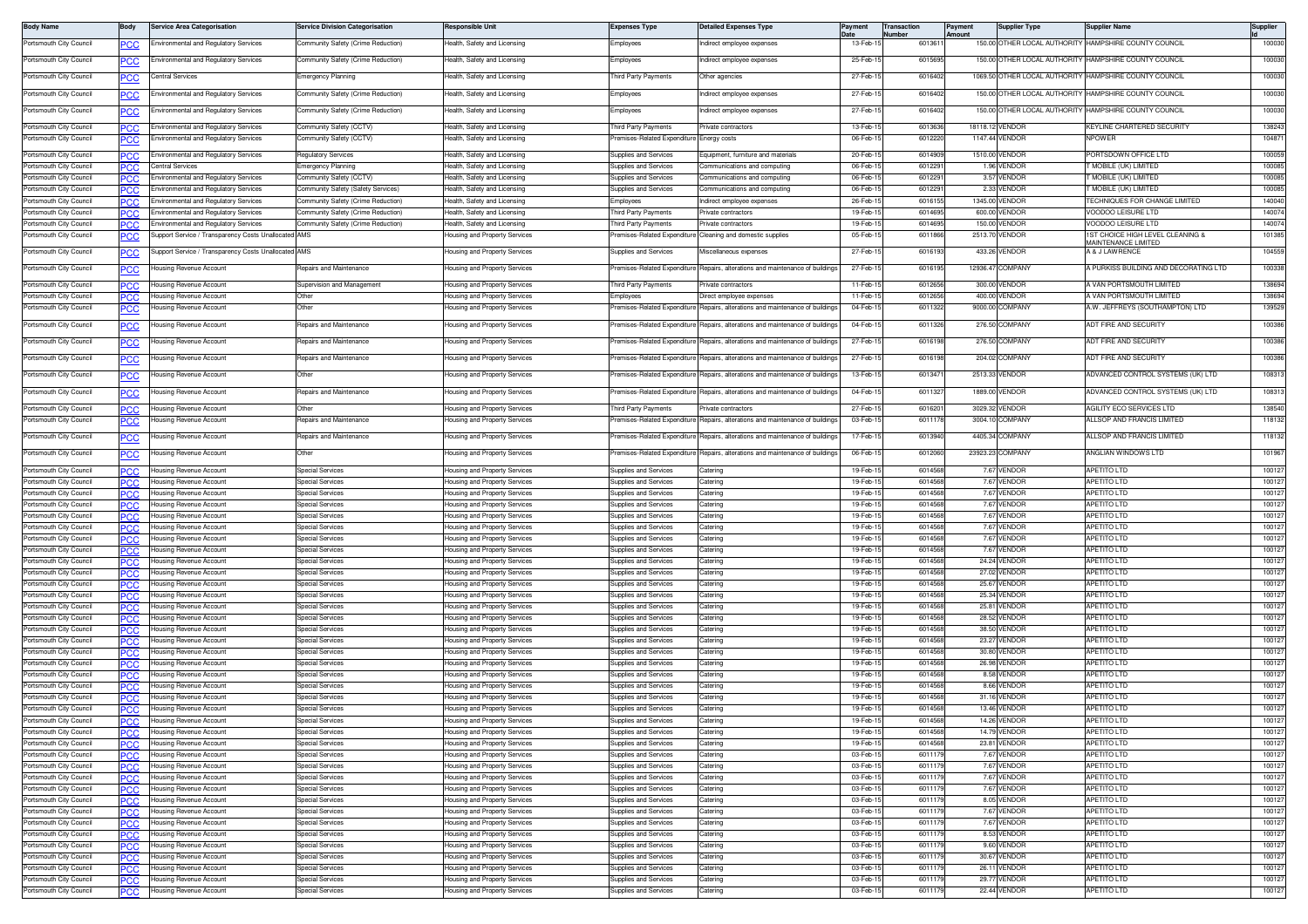| <b>Body Name</b>                                   | 3ody        | <b>Service Area Categorisation</b>                 | ervice Division Categorisation       | <b>Responsible Unit</b>                                        | Expenses Type                                  | <b>Jetailed Expenses Type</b> | Payment              | <b>Transaction</b><br>lumhe | 'ayment | <b>Supplier Type</b>         | Supplier Name                            | Supplier         |
|----------------------------------------------------|-------------|----------------------------------------------------|--------------------------------------|----------------------------------------------------------------|------------------------------------------------|-------------------------------|----------------------|-----------------------------|---------|------------------------------|------------------------------------------|------------------|
| Portsmouth City Council                            | .c          | Housing Revenue Account                            | pecial Services                      | lousing and Property Services                                  | Supplies and Services                          | Caterino                      | 03-Feb-              | 60111                       |         | 20.95 VENDOR                 | <b>APETITO LTD</b>                       | 10012            |
| Portsmouth City Council                            | 'CC         | Housing Revenue Account                            | pecial Services                      | lousing and Property Services                                  | upplies and Services                           | atering                       | 03-Feb-              | 60111                       |         | 36.30 VENDOR                 | <b>PETITO LTD</b>                        | 10012            |
| Portsmouth City Council                            | <b>CC</b>   | Housing Revenue Account                            | pecial Services                      | lousing and Property Services                                  | upplies and Services                           | atering                       | 03-Feb-              | 60111                       |         | 26.11 VENDOR                 | <b>APETITO LTD</b>                       | 10012            |
| Portsmouth City Council<br>Portsmouth City Council |             | lousing Revenue Account                            | pecial Services<br>Special Services  | lousing and Property Services                                  | upplies and Services<br>upplies and Services   | atering<br>atering            | 03-Feb<br>03-Feb-    | 60111<br>60111              |         | 33.41 VENDOF                 | PETITO LTD<br><b>APETITO LTD</b>         | 10012<br>10012   |
| Portsmouth City Council                            | PCC         | Housing Revenue Account<br>Housing Revenue Account | Special Services                     | lousing and Property Services<br>lousing and Property Services | upplies and Services                           | atering                       | 03-Feb-              | 60111                       |         | 37.03 VENDOF<br>26.98 VENDOF | <b>APETITO LTD</b>                       | 10012            |
| Portsmouth City Council                            | PCC         | Housing Revenue Account                            | Special Services                     | lousing and Property Services                                  | Supplies and Services                          | Catering                      | 03-Feb-1             | 60111                       |         | 7.79 VENDOR                  | APETITO LTD                              | 10012            |
| Portsmouth City Council                            |             | Housing Revenue Account                            | Special Services                     | lousing and Property Services                                  | Supplies and Services                          | Caterino                      | 03-Feb-              | 60111                       |         | 7.67 VENDOR                  | <b>APETITO LTD</b>                       | 10012            |
| Portsmouth City Council                            | °СС         | Housing Revenue Account                            | Special Services                     | lousing and Property Services                                  | upplies and Services                           | aterino                       | 03-Feb-              | 60111                       |         | 7.67 VENDOR                  | APETITO LTD                              | 10012            |
| Portsmouth City Council                            | сc          | Housing Revenue Account                            | Special Services                     | lousing and Property Services                                  | upplies and Services                           | atering                       | 03-Feb-              | 601117                      |         | 24.24 VENDOF                 | <b>APETITO LTD</b>                       | 10012            |
| Portsmouth City Council                            | 'CC         | lousing Revenue Account                            | pecial Services                      | lousing and Property Services                                  | upplies and Services                           | atering                       | 03-Feb-1             | 601117                      |         | 19.13 VENDOR                 | PETITO LTD                               | 10012            |
| Portsmouth City Council                            | PCC.        | Housing Revenue Account                            | pecial Services                      | lousing and Property Services                                  | upplies and Services                           | atering                       | 03-Feb-1             | 60111                       |         | 24.89 VENDOR                 | <b>APETITO LTD</b>                       | 10012            |
| Portsmouth City Council<br>Portsmouth City Council | 'CC         | lousing Revenue Account<br>Housing Revenue Account | pecial Services<br>Special Services  | lousing and Property Services<br>lousing and Property Services | upplies and Services<br>upplies and Services   | atering<br>atering            | 03-Feb-<br>03-Feb-   | 60111<br>60111              |         | 28.74 VENDOF<br>7.29 VENDOR  | PETITO LTD<br>APETITO LTD                | 10012<br>10012   |
| Portsmouth City Council                            | PCC<br>сc   | Housing Revenue Account                            | Special Services                     | lousing and Property Services                                  | Supplies and Services                          | atering                       | 03-Feb-1             | 60111                       |         | 7.79 VENDOF                  | <b>APETITO LTD</b>                       | 10012            |
| Portsmouth City Council                            | PCC         | Housing Revenue Account                            | Special Services                     | <del>l</del> ousing and Property Services                      | Supplies and Services                          | Catering                      | 03-Feb-1             | 60111                       |         | 6.73 VENDOR                  | <b>APETITO LTD</b>                       | 10012            |
| Portsmouth City Council                            |             | lousing Revenue Account                            | Special Services                     | lousing and Property Services                                  | Supplies and Services                          | aterino                       | 03-Feb-              | 60111                       |         | 14.79 VENDOR                 | <b>APETITO LTD</b>                       | 10012            |
| Portsmouth City Council                            | CC          | lousing Revenue Account                            | Special Services                     | lousing and Property Services                                  | upplies and Services                           | atering                       | 18-Feb-              | 601404                      |         | 7.67 VENDOR                  | PETITO LTD                               | 10012            |
| Portsmouth City Council                            | °СС         | Housing Revenue Account                            | Special Services                     | lousing and Property Services                                  | upplies and Services                           | Catering                      | 18-Feb-              | 601404                      |         | 7.67 VENDOF                  | <b>APETITO LTD</b>                       | 10012            |
| Portsmouth City Council                            | CC          | lousing Revenue Account                            | pecial Services                      | lousing and Property Services                                  | upplies and Services                           | atering                       | 18-Feb-1             | 601404                      |         | 7.67 VENDOF                  | <b>APETITO LTD</b>                       | 10012            |
| Portsmouth City Council<br>Portsmouth City Council | PСC         | Housing Revenue Account                            | pecial Services                      | lousing and Property Services                                  | upplies and Services                           | atering<br>atering            | 18-Feb-1<br>18-Feb-  | 601404<br>601404            |         | 7.67 VENDOR<br>7.67 VENDOF   | <b>APETITO LTD</b><br><b>APETITO LTD</b> | 10012<br>10012   |
| Portsmouth City Council                            | ncr<br>PCC  | lousing Revenue Account<br>Housing Revenue Account | pecial Services<br>Special Services  | lousing and Property Services<br>lousing and Property Services | upplies and Services<br>Supplies and Services  | atering                       | 18-Feb-1             | 601404                      |         | 8.05 VENDOR                  | APETITO LTD                              | 10012            |
| Portsmouth City Council                            |             | lousing Revenue Account                            | Special Services                     | lousing and Property Services                                  | upplies and Services                           | atering                       | 18-Feb-1             | 601404                      |         | 8.53 VENDOR                  | <b>APETITO LTD</b>                       | 10012            |
| Portsmouth City Council                            | 'CC         | Housing Revenue Account                            | Special Services                     | lousing and Property Services                                  | Supplies and Services                          | Catering                      | 18-Feb-1             | 601404                      |         | 23.67 VENDOR                 | <b>APETITO LTD</b>                       | 100127           |
| Portsmouth City Council                            |             | lousing Revenue Account                            | Special Services                     | lousing and Property Services                                  | Supplies and Services                          | Caterino                      | 18-Feb-              | 601404                      |         | 23.05 VENDOR                 | APETITO LTD                              | 100127           |
| Portsmouth City Council                            | 'CC         | lousing Revenue Account                            | Special Services                     | lousing and Property Services                                  | upplies and Services                           | Caterino                      | 18-Feb-              | 601404                      |         | 19.13 VENDOR                 | PETITO LTD                               | 100127           |
| Portsmouth City Council                            | PCC.        | Housing Revenue Account                            | pecial Services                      | lousing and Property Services                                  | upplies and Services                           | atering                       | 18-Feb-1             | 601404                      |         | 37.03 VENDOF                 | <b>APETITO LTD</b>                       | 10012            |
| Portsmouth City Council                            | cс          | lousing Revenue Account                            | pecial Services                      | lousing and Property Services                                  | upplies and Services                           | atering                       | 18-Feb-              | 601404                      |         | 33.35 VENDOF                 | <b>APETITO LTD</b>                       | 10012            |
| Portsmouth City Council<br>Portsmouth City Council | PCC.        | Housing Revenue Account                            | <b>Special Services</b>              | lousing and Property Services<br>lousing and Property Services | Supplies and Services                          | Catering                      | 18-Feb-1<br>18-Feb-  | 6014043<br>601404           |         | 29.26 VENDOR<br>30.80 VENDOF | APETITO LTD<br>APETITO LTD               | 100127<br>10012  |
| Portsmouth City Council                            | ٢C٢<br>PC.C | Housing Revenue Account<br>Housing Revenue Account | Special Services<br>Special Services | lousing and Property Services                                  | Supplies and Services<br>Supplies and Services | atering<br>atering            | 18-Feb-              | 601404                      |         | 23.87 VENDOR                 | <b>APETITO LTD</b>                       | 10012            |
| Portsmouth City Council                            |             | Housing Revenue Account                            | Special Services                     | lousing and Property Services                                  | Supplies and Services                          | atering                       | 18-Feb-1             | 601404                      |         | 26.98 VENDOR                 | <b>APETITO LTD</b>                       | 100127           |
| Portsmouth City Council                            | PCC         | Housing Revenue Account                            | Special Services                     | lousing and Property Services                                  | Supplies and Services                          | Catering                      | 19-Feb-1             | 601456                      |         | 27.56 VENDOR                 | <b>APETITO LTD</b>                       | 100127           |
| Portsmouth City Council                            | cс          | lousing Revenue Account                            | Special Services                     | lousing and Property Services                                  | upplies and Services                           | atering                       | 19-Feb-              | 601456                      |         | 24.00 VENDOR                 | <b>APETITO LTD</b>                       | 100127           |
| Portsmouth City Council                            | 'CC         | lousing Revenue Account                            | Special Services                     | lousing and Property Services                                  | upplies and Services                           | atering                       | 19-Feb-1             | 601456                      |         | 7.67 VENDOR                  | <b>APETITO LTD</b>                       | 10012            |
| Portsmouth City Council                            | PCC.        | Housing Revenue Account                            | pecial Services                      | lousing and Property Services                                  | upplies and Services                           | atering                       | 19-Feb-1             | 601456                      |         | 7.67 VENDOF                  | <b>APETITO LTD</b>                       | 10012            |
| Portsmouth City Council                            | cс          | Housing Revenue Account                            | pecial Services                      | lousing and Property Services                                  | upplies and Services                           | atering                       | 19-Feb-1             | 601456                      |         | 7.67 VENDOF                  | PETITO LTD                               | 10012            |
| Portsmouth City Council<br>Portsmouth City Council | PCC         | Housing Revenue Account                            | pecial Services<br>pecial Services   | lousing and Property Services                                  | upplies and Services                           | atering<br>atering            | 19-Feb-<br>19-Feb-   | 601456<br>601456            |         | 7.67 VENDOR<br>7.67 VENDOR   | <b>APETITO LTD</b><br><b>APETITO LTD</b> | 10012<br>10012   |
| Portsmouth City Council                            | PC.C        | Housing Revenue Account<br>Housing Revenue Account | Special Services                     | lousing and Property Services<br>lousing and Property Services | upplies and Services<br>Supplies and Services  | aterino                       | 19-Feb-              | 601456                      |         | 10.99 VENDOR                 | <b>APETITO LTD</b>                       | 10012            |
| Portsmouth City Council                            | cс          | Housing Revenue Account                            | Special Services                     | lousing and Property Services                                  | Supplies and Services                          | Caterino                      | 19-Feb-1             | 601456                      |         | 30.67 VENDOR                 | <b>APETITO LTD</b>                       | 100127           |
| Portsmouth City Council                            | сC          | lousing Revenue Account                            | pecial Services                      | lousing and Property Services                                  | upplies and Services                           | atering                       | 19-Feb-              | 601456                      |         | 26.61 VENDOR                 | PETITO LTD                               | 100127           |
| Portsmouth City Council                            | .c          | Housing Revenue Account                            | pecial Services                      | lousing and Property Services                                  | upplies and Services                           | aterino                       | 19-Feb-              | 601456                      |         | 20.95 VENDOF                 | <b>APETITO LTD</b>                       | 10012            |
| Portsmouth City Council                            | C.C         | lousing Revenue Account                            | pecial Services                      | lousing and Property Services                                  | upplies and Services                           | atering                       | 19-Feb               | 60145                       |         | 12.80 VENDOF                 | PETITO LTD                               | 10012            |
| Portsmouth City Council                            | 'CC         | Housing Revenue Account                            | pecial Services                      | lousing and Property Services                                  | upplies and Services                           | atering                       | 19-Feb-1             | 601456                      |         | 7.13 VENDOF                  | <b>APETITO LTD</b>                       | 10012            |
| Portsmouth City Council<br>Portsmouth City Council | C.C         | lousing Revenue Account                            | pecial Services<br>Special Services  | lousing and Property Services                                  | upplies and Services                           | atering                       | 19-Feb-<br>06-Feb-   | 601456<br>601206            |         | 7.52 VENDOF<br>7.67 VENDOR   | <b>APETITO LTD</b><br><b>APETITO LTD</b> | 10012<br>10012   |
| Portsmouth City Council                            | המפ         | Housing Revenue Account<br>Housing Revenue Account | Special Services                     | lousing and Property Services<br>lousing and Property Services | Supplies and Services<br>Supplies and Services | Catering<br>Catering          | 06-Feb-              | 601206                      |         | 10.99 VENDOF                 | APETITO LTD                              | 10012            |
| Portsmouth City Council                            | .cr         | Housing Revenue Account                            | Special Services                     | lousing and Property Services                                  | upplies and Services                           | Catering                      | 06-Feb-              | 601206                      |         | 30.67 VENDOR                 | <b>APETITO LTD</b>                       | 10012            |
| Portsmouth City Council                            |             | lousing Revenue Account                            | pecial Services                      | lousing and Property Services                                  | upplies and Services                           | aterino                       | 06-Feb-              | 601206                      |         | 19.13 VENDOR                 | <b>APETITO LTD</b>                       | 100127           |
| Portsmouth City Council                            | 'CC         | lousing Revenue Account                            | pecial Services                      | lousing and Property Services                                  | upplies and Services                           | atering                       | 06-Feb-              | 601206                      |         | 26.12 VENDOR                 | <b>PETITO LTD</b>                        | 100127           |
| Portsmouth City Council                            | PCC.        | Housing Revenue Account                            | Special Services                     | lousing and Property Services                                  | upplies and Services                           | Caterino                      | 06-Feb-              | 601206                      |         | 22.15 VENDOR                 | <b>APETITO LTD</b>                       | 10012            |
| Portsmouth City Council                            | C.C         | lousing Revenue Account                            | pecial Services                      | lousing and Property Services                                  | upplies and Services                           | atering                       | 06-Feb-              | 601206                      |         | 22.15 VENDOF                 | <b>APETITO LTD</b>                       | 10012            |
| Portsmouth City Counci                             | PCC         | Housing Revenue Account                            | pecial Services                      | lousing and Property Services                                  | upplies and Services                           | atering                       | 06-Feb-              | 601206                      |         | 7.13 VENDOR                  | <b>APETITO LTD</b>                       | 10012            |
| Portsmouth City Council<br>Portsmouth City Council | .cr         | Housing Revenue Account                            | Special Services<br>Special Services | lousing and Property Services                                  | Supplies and Services                          | atering                       | 06-Feb-<br>06-Feb-   | 601206<br>601206            |         | 7.67 VENDOF                  | <b>APETITO LTD</b><br><b>APETITO LTD</b> | 10012<br>10012   |
| Portsmouth City Council                            | PCC         | Housing Revenue Account<br>lousing Revenue Account | Special Services                     | lousing and Property Services<br>lousing and Property Services | Supplies and Services<br>upplies and Services  | Catering<br>aterino           | 06-Feb-              | 601206                      |         | 7.67 VENDOR<br>7.67 VENDOR   | <b>APETITO LTD</b>                       | 10012            |
| Portsmouth City Council                            | °СС         | Housing Revenue Account                            | Special Services                     | lousing and Property Services                                  | Supplies and Services                          | aterino                       | 06-Feb-              | 601206                      |         | 8.05 VENDOF                  | <b>APETITO LTD</b>                       | 100127           |
| Portsmouth City Council                            |             | Housing Revenue Account                            | pecial Services                      | lousing and Property Services                                  | upplies and Services                           | atering                       | 06-Feb-              | 601206                      |         | 7.67 VENDOF                  | <b>APETITO LTD</b>                       | 100127           |
| Portsmouth City Council                            | PСC         | Housing Revenue Account                            | pecial Services                      | lousing and Property Services                                  | upplies and Services                           | Catering                      | 06-Feb-1             | 601206                      |         | 7.67 VENDOR                  | APETITO LTD                              | 100127           |
| Portsmouth City Council                            | PCC         | Housing Revenue Account                            | pecial Services                      | lousing and Property Services                                  | upplies and Services                           | atering                       | 06-Feb-1             | 601206                      |         | 7.67 VENDOR                  | <b>APETITO LTD</b>                       | 100127           |
| Portsmouth City Council                            | PСC         | lousing Revenue Account                            | pecial Services                      | lousing and Property Services                                  | upplies and Services                           | atering                       | 06-Feb-1             | 601206                      |         | 7.67 VENDOR                  | <b>APETITO LTD</b>                       | 100127           |
| Portsmouth City Council                            | PCC         | Housing Revenue Account                            | Special Services                     | lousing and Property Services                                  | Supplies and Services                          | atering                       | 06-Feb-              | 601206                      |         | 8.53 VENDOR                  | APETITO LTD                              | 100127           |
| Portsmouth City Council<br>Portsmouth City Council | сc          | Housing Revenue Account<br>Housing Revenue Account | Special Services<br>Special Services | lousing and Property Services<br>lousing and Property Services | Supplies and Services<br>Supplies and Services | atering<br>Catering           | 06-Feb-1<br>06-Feb-1 | 601206<br>601206            |         | 8.53 VENDOR<br>24.24 VENDOR  | <b>APETITO LTD</b><br><b>APETITO LTD</b> | 100127<br>100127 |
| Portsmouth City Council                            | PСC         | Housing Revenue Account                            | Special Services                     | lousing and Property Services                                  | Supplies and Services                          | Catering                      | 06-Feb-1             | 601206                      |         | 27.02 VENDOR                 | <b>APETITO LTD</b>                       | 100127           |
| Portsmouth City Council                            | PСC         | Housing Revenue Account                            | <b>Special Services</b>              | <b>Housing and Property Services</b>                           | <b>Supplies and Services</b>                   | Catering                      | 06-Feb-1             | 601206                      |         | 30.67 VENDOR                 | APETITO LTD                              | 100127           |
| Portsmouth City Council                            | сc          | Housing Revenue Account                            | <b>Special Services</b>              | lousing and Property Services                                  | Supplies and Services                          | Catering                      | 06-Feb-1             | 601206                      |         | 29.77 VENDOR                 | <b>APETITO LTD</b>                       | 100127           |
| Portsmouth City Council                            | сC          | Housing Revenue Account                            | pecial Services                      | lousing and Property Services                                  | upplies and Services                           | atering                       | 06-Feb-1             | 601206                      |         | 28.77 VENDOR                 | APETITO LTD                              | 100127           |
| Portsmouth City Council                            | PCC.        | Housing Revenue Account                            | Special Services                     | lousing and Property Services                                  | Supplies and Services                          | atering                       | 06-Feb-1             | 601206                      |         | 36.30 VENDOR                 | <b>APETITO LTD</b>                       | 100127           |
| Portsmouth City Council                            | PCC         | Housing Revenue Account                            | <b>Special Services</b>              | lousing and Property Services                                  | Supplies and Services                          | Catering                      | 06-Feb-1             | 601206                      |         | 25.81 VENDOR                 | APETITO LTD                              | 100127           |
| Portsmouth City Council                            | PCC         | Housing Revenue Account                            | Special Services                     | Housing and Property Services                                  | Supplies and Services                          | Catering                      | 06-Feb-              | 601206                      |         | 24.89 VENDOR                 | APETITO LTD                              | 100127           |
| Portsmouth City Council                            | сc          | Housing Revenue Account                            | <b>Special Services</b>              | lousing and Property Services                                  | Supplies and Services                          | atering                       | 06-Feb-1             | 601206                      |         | 28.52 VENDOR                 | APETITO LTD                              | 100127           |
| Portsmouth City Council                            | PCC         | Housing Revenue Account                            | <b>Special Services</b>              | Housing and Property Services                                  | Supplies and Services                          | Catering                      | 06-Feb-1             | 6012061                     |         | 23.27 VENDOR                 | APETITO LTD                              | 100127           |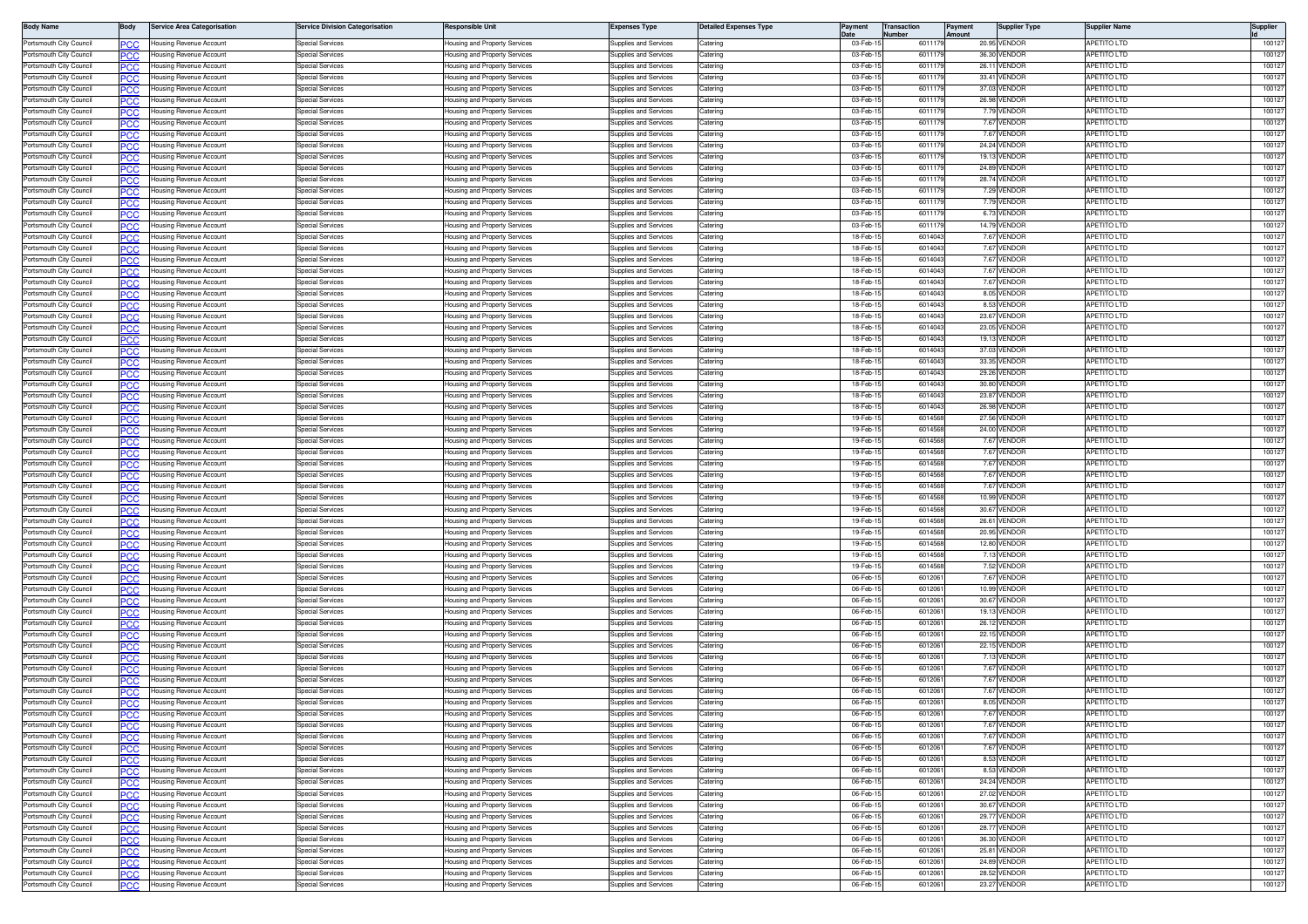| <b>Body Name</b>                                   | 3ody        | <b>Service Area Categorisation</b>                        | ervice Division Categorisation                     | Responsible Unit                                               | Expenses Type                                  | <b>Jetailed Expenses Type</b> | Payment              | <b>Transaction</b> | 'ayment | <b>Supplier Type</b>         | Supplier Name                            | Supplier         |
|----------------------------------------------------|-------------|-----------------------------------------------------------|----------------------------------------------------|----------------------------------------------------------------|------------------------------------------------|-------------------------------|----------------------|--------------------|---------|------------------------------|------------------------------------------|------------------|
| Portsmouth City Council                            | .c          | Housing Revenue Account                                   | pecial Services                                    | lousing and Property Services                                  | Supplies and Services                          | Caterino                      | 06-Feb-              | 601206             |         | 7.13 VENDOR                  | <b>APETITO LTD</b>                       | 10012            |
| Portsmouth City Council                            | 'CC         | Housing Revenue Account                                   | pecial Services                                    | lousing and Property Services                                  | upplies and Services                           | atering                       | 06-Feb-              | 601206             |         | 7.67 VENDOR                  | <b>PETITO LTD</b>                        | 10012            |
| Portsmouth City Council                            | <b>CC</b>   | Housing Revenue Account                                   | pecial Services                                    | lousing and Property Services                                  | upplies and Services                           | atering                       | 06-Feb-              | 601206             |         | 7.67 VENDOR                  | <b>APETITO LTD</b>                       | 10012            |
| Portsmouth City Council<br>Portsmouth City Council |             | lousing Revenue Account                                   | pecial Services<br>Special Services                | lousing and Property Services                                  | upplies and Services<br>upplies and Services   | atering<br>atering            | 06-Feb<br>06-Feb-    | 601206<br>601206   |         | 27.02 VENDOF<br>26.11 VENDOF | PETITO LTD<br><b>APETITO LTD</b>         | 10012<br>10012   |
| Portsmouth City Council                            | PCC         | Housing Revenue Account<br>Housing Revenue Account        | Special Services                                   | lousing and Property Services<br>lousing and Property Services | upplies and Services                           | atering                       | 06-Feb-              | 601206             |         | 25.81 VENDOF                 | <b>APETITO LTD</b>                       | 10012            |
| Portsmouth City Council                            | PCC         | Housing Revenue Account                                   | Special Services                                   | lousing and Property Services                                  | Supplies and Services                          | Catering                      | 06-Feb-              | 601206             |         | 28.74 VENDOR                 | APETITO LTD                              | 10012            |
| Portsmouth City Council                            |             | Housing Revenue Account                                   | Special Services                                   | lousing and Property Services                                  | Supplies and Services                          | Caterino                      | 06-Feb-              | 601206             |         | 26.71 VENDOR                 | <b>APETITO LTD</b>                       | 10012            |
| Portsmouth City Council                            | °СС         | Housing Revenue Account                                   | Special Services                                   | lousing and Property Services                                  | upplies and Services                           | aterino                       | 06-Feb-              | 601206             |         | 29.26 VENDOR                 | APETITO LTD                              | 10012            |
| Portsmouth City Council                            | сc          | Housing Revenue Account                                   | Special Services                                   | lousing and Property Services                                  | upplies and Services                           | atering                       | 06-Feb-              | 601206             |         | 12.80 VENDOR                 | <b>APETITO LTD</b>                       | 10012            |
| Portsmouth City Council                            | 'CC         | lousing Revenue Account                                   | pecial Services                                    | lousing and Property Services                                  | upplies and Services                           | atering                       | 06-Feb-              | 601206             |         | 13.04 VENDOR                 | PETITO LTD                               | 10012            |
| Portsmouth City Council                            | PCC.        | Housing Revenue Account                                   | pecial Services                                    | lousing and Property Services                                  | upplies and Services                           | atering                       | 18-Feb-1             | 601404             |         | 7.67 VENDOR                  | <b>APETITO LTD</b>                       | 10012            |
| Portsmouth City Council<br>Portsmouth City Council | 'CC         | lousing Revenue Account<br>Housing Revenue Account        | pecial Services<br>Special Services                | lousing and Property Services<br>lousing and Property Services | upplies and Services<br>upplies and Services   | atering<br>atering            | 18-Feb-<br>18-Feb-   | 601404<br>601404   |         | 7.67 VENDOF<br>7.67 VENDOF   | <b>APETITO LTD</b><br>APETITO LTD        | 10012<br>10012   |
| Portsmouth City Council                            | PCC<br>сc   | Housing Revenue Account                                   | Special Services                                   | lousing and Property Services                                  | Supplies and Services                          | atering                       | 18-Feb-1             | 601404             |         | 7.67 VENDOF                  | <b>APETITO LTD</b>                       | 10012            |
| Portsmouth City Council                            | PCC         | Housing Revenue Account                                   | Special Services                                   | <del>l</del> ousing and Property Services                      | Supplies and Services                          | Catering                      | 18-Feb-1             | 601404             |         | 10.99 VENDOR                 | <b>APETITO LTD</b>                       | 10012            |
| Portsmouth City Council                            |             | lousing Revenue Account                                   | Special Services                                   | lousing and Property Services                                  | Supplies and Services                          | aterino                       | 18-Feb-              | 601404             |         | 30.67 VENDOR                 | <b>APETITO LTD</b>                       | 10012            |
| Portsmouth City Council                            | CC          | lousing Revenue Account                                   | Special Services                                   | lousing and Property Services                                  | upplies and Services                           | atering                       | 18-Feb-              | 601404             |         | 26.12 VENDOR                 | PETITO LTD                               | 10012            |
| Portsmouth City Council                            | °СС         | Housing Revenue Account                                   | Special Services                                   | lousing and Property Services                                  | upplies and Services                           | Catering                      | 18-Feb-              | 601404             |         | 25.34 VENDOF                 | <b>APETITO LTD</b>                       | 10012            |
| Portsmouth City Council                            | CC          | lousing Revenue Account                                   | pecial Services                                    | lousing and Property Services                                  | upplies and Services                           | atering                       | 18-Feb-1             | 601404             |         | 22.08 VENDOR                 | <b>APETITO LTD</b>                       | 10012            |
| Portsmouth City Council<br>Portsmouth City Council | PСC         | Housing Revenue Account                                   | pecial Services                                    | lousing and Property Services                                  | upplies and Services                           | atering<br>atering            | 18-Feb-1<br>18-Feb-  | 601404<br>601404   |         | 79.14 VENDOR<br>19.43 VENDOF | <b>APETITO LTD</b><br><b>APETITO LTD</b> | 10012<br>10012   |
| Portsmouth City Council                            | ncr<br>PCC  | lousing Revenue Account<br>Housing Revenue Account        | pecial Services<br>Special Services                | lousing and Property Services<br>lousing and Property Services | upplies and Services<br>Supplies and Services  | atering                       | 18-Feb-1             | 601404             |         | 13.04 VENDOR                 | APETITO LTD                              | 10012            |
| Portsmouth City Council                            |             | lousing Revenue Account                                   | Special Services                                   | lousing and Property Services                                  | upplies and Services                           | atering                       | 06-Feb-1             | 601206             |         | 7.67 VENDOR                  | <b>APETITO LTD</b>                       | 10012            |
| Portsmouth City Council                            | 'CC         | Housing Revenue Account                                   | Special Services                                   | lousing and Property Services                                  | Supplies and Services                          | Catering                      | 06-Feb-              | 601206             |         | 7.67 VENDOR                  | <b>APETITO LTD</b>                       | 100127           |
| Portsmouth City Council                            |             | lousing Revenue Account                                   | Special Services                                   | lousing and Property Services                                  | Supplies and Services                          | Caterino                      | 06-Feb-              | 601206             |         | 7.67 VENDOR                  | APETITO LTD                              | 100127           |
| Portsmouth City Council                            | 'CC         | lousing Revenue Account                                   | Special Services                                   | lousing and Property Services                                  | upplies and Services                           | Caterino                      | 06-Feb-              | 601206             |         | 7.67 VENDOR                  | PETITO LTD                               | 100127           |
| Portsmouth City Council                            | PCC.        | Housing Revenue Account                                   | pecial Services                                    | lousing and Property Services                                  | upplies and Services                           | atering                       | 06-Feb-              | 601206             |         | 7.67 VENDOF                  | <b>APETITO LTD</b>                       | 10012            |
| Portsmouth City Council                            | cс          | lousing Revenue Account                                   | pecial Services                                    | lousing and Property Services                                  | upplies and Services                           | atering                       | 06-Feb-              | 601206             |         | 8.53 VENDOF                  | <b>APETITO LTD</b>                       | 10012            |
| Portsmouth City Council<br>Portsmouth City Council | PCC.        | Housing Revenue Account                                   | <b>Special Services</b>                            | lousing and Property Services                                  | Supplies and Services                          | Catering                      | 06-Feb-1<br>06-Feb-  | 601206<br>601206   |         | 26.11 VENDOR<br>23.05 VENDOF | APETITO LTD<br>APETITO LTD               | 100127<br>10012  |
| Portsmouth City Council                            | ٢C٢<br>PC.C | Housing Revenue Account<br>Housing Revenue Account        | Special Services<br>Special Services               | lousing and Property Services<br>lousing and Property Services | Supplies and Services<br>Supplies and Services | atering<br>atering            | 06-Feb-              | 601206             |         | 28.77 VENDOR                 | <b>APETITO LTD</b>                       | 10012            |
| Portsmouth City Council                            |             | Housing Revenue Account                                   | Special Services                                   | lousing and Property Services                                  | Supplies and Services                          | atering                       | 06-Feb-1             | 601206             |         | 22.44 VENDOR                 | <b>APETITO LTD</b>                       | 100127           |
| Portsmouth City Council                            | PCC         | Housing Revenue Account                                   | Special Services                                   | lousing and Property Services                                  | Supplies and Services                          | Catering                      | 06-Feb-              | 601206             |         | 25.81 VENDOR                 | <b>APETITO LTD</b>                       | 100127           |
| Portsmouth City Council                            | cс          | lousing Revenue Account                                   | Special Services                                   | lousing and Property Services                                  | upplies and Services                           | atering                       | 06-Feb-              | 601206             |         | 33.41 VENDOR                 | <b>APETITO LTD</b>                       | 100127           |
| Portsmouth City Council                            | 'CC         | lousing Revenue Account                                   | Special Services                                   | lousing and Property Services                                  | upplies and Services                           | atering                       | 06-Feb-              | 601206             |         | 38.50 VENDOR                 | <b>APETITO LTD</b>                       | 10012            |
| Portsmouth City Council                            | PCC.        | Housing Revenue Account                                   | pecial Services                                    | lousing and Property Services                                  | upplies and Services                           | atering                       | 06-Feb-              | 601206             |         | 39.57 VENDOF                 | <b>APETITO LTD</b>                       | 10012            |
| Portsmouth City Council                            | cс          | Housing Revenue Account                                   | pecial Services                                    | lousing and Property Services                                  | upplies and Services                           | atering                       | 06-Feb-              | 601206             |         | 23.87 VENDOF                 | PETITO LTD                               | 10012            |
| Portsmouth City Council<br>Portsmouth City Council | PCC         | Housing Revenue Account                                   | pecial Services<br>pecial Services                 | lousing and Property Services                                  | upplies and Services                           | atering<br>atering            | 06-Feb-<br>06-Feb-   | 601206<br>601206   |         | 12.80 VENDOR<br>6.73 VENDOR  | <b>APETITO LTD</b><br><b>APETITO LTD</b> | 10012<br>10012   |
| Portsmouth City Council                            | PC.C        | Housing Revenue Account<br>Housing Revenue Account        | Special Services                                   | lousing and Property Services<br>lousing and Property Services | upplies and Services<br>Supplies and Services  | aterino                       | 06-Feb-              | 601206             |         | 7.13 VENDOR                  | <b>APETITO LTD</b>                       | 10012            |
| Portsmouth City Council                            | cс          | Housing Revenue Account                                   | Special Services                                   | lousing and Property Services                                  | Supplies and Services                          | Caterino                      | 06-Feb-              | 601206             |         | 14.79 VENDOR                 | <b>APETITO LTD</b>                       | 100127           |
| Portsmouth City Council                            | сC          | lousing Revenue Account                                   | pecial Services                                    | lousing and Property Services                                  | upplies and Services                           | atering                       | 06-Feb-              | 601206             |         | 14.79 VENDOR                 | PETITO LTD                               | 100127           |
| Portsmouth City Council                            | .c          | Housing Revenue Account                                   | pecial Services                                    | lousing and Property Services                                  | upplies and Services                           | aterino                       | 06-Feb-              | 601206             |         | 10.99 VENDOF                 | <b>APETITO LTD</b>                       | 10012            |
| Portsmouth City Council                            | C.C         | lousing Revenue Account                                   | pecial Services                                    | lousing and Property Services                                  | upplies and Services                           | atering                       | 06-Feb-              | 601206             |         | 10.99 VENDOF                 | PETITO LTD                               | 10012            |
| Portsmouth City Council                            | 'CC         | Housing Revenue Account                                   | pecial Services                                    | lousing and Property Services                                  | upplies and Services                           | atering                       | 06-Feb-              | 601206             |         | 7.67 VENDOF                  | <b>APETITO LTD</b>                       | 10012            |
| Portsmouth City Council<br>Portsmouth City Council | C.C         | lousing Revenue Account                                   | pecial Services<br>Special Services                | lousing and Property Services                                  | upplies and Services                           | atering                       | 06-Feb-<br>06-Feb-   | 601206<br>601206   |         | 7.67 VENDOF<br>27.02 VENDOR  | <b>APETITO LTD</b><br><b>APETITO LTD</b> | 10012<br>10012   |
| Portsmouth City Council                            | המפ         | Housing Revenue Account<br>Housing Revenue Account        | Special Services                                   | lousing and Property Services<br>lousing and Property Services | Supplies and Services<br>Supplies and Services | Catering<br>Catering          | 06-Feb-              | 601206             |         | 30.67 VENDOF                 | APETITO LTD                              | 10012            |
| Portsmouth City Council                            | .cr         | Housing Revenue Account                                   | Special Services                                   | lousing and Property Services                                  | upplies and Services                           | Catering                      | 06-Feb-              | 601206             |         | 23.05 VENDOR                 | <b>APETITO LTD</b>                       | 10012            |
| Portsmouth City Council                            |             | lousing Revenue Account                                   | pecial Services                                    | lousing and Property Services                                  | upplies and Services                           | aterino                       | 06-Feb-              | 601206             |         | 26.12 VENDOR                 | <b>APETITO LTD</b>                       | 100127           |
| Portsmouth City Council                            | 'CC         | lousing Revenue Account                                   | pecial Services                                    | lousing and Property Services                                  | upplies and Services                           | atering                       | 06-Feb-              | 601206             |         | 26.61 VENDOR                 | <b>PETITO LTD</b>                        | 100127           |
| Portsmouth City Council                            | PCC.        | Housing Revenue Account                                   | Special Services                                   | lousing and Property Services                                  | upplies and Services                           | Caterino                      | 06-Feb-              | 601206             |         | 26.11 VENDOR                 | <b>APETITO LTD</b>                       | 10012            |
| Portsmouth City Council                            | C.C         | lousing Revenue Account                                   | pecial Services                                    | lousing and Property Services                                  | upplies and Services                           | atering                       | 06-Feb-              | 601206             |         | 28.52 VENDOF                 | PETITO LTD                               | 10012            |
| Portsmouth City Counci                             | PCC         | Housing Revenue Account                                   | pecial Services                                    | lousing and Property Services                                  | upplies and Services                           | atering                       | 06-Feb-              | 601206             |         | 26.71 VENDOR                 | <b>APETITO LTD</b>                       | 10012            |
| Portsmouth City Council<br>Portsmouth City Council | .cr         | Housing Revenue Account<br>Housing Revenue Account        | Special Services<br>Special Services               | lousing and Property Services<br>lousing and Property Services | Supplies and Services<br>Supplies and Services | atering<br>Catering           | 06-Feb-<br>06-Feb-   | 601206<br>601206   |         | 39.57 VENDOR<br>29.26 VENDOR | <b>APETITO LTD</b><br><b>APETITO LTD</b> | 10012<br>10012   |
| Portsmouth City Council                            | PCC         | lousing Revenue Account                                   | Special Services                                   | lousing and Property Services                                  | upplies and Services                           | aterino                       | 06-Feb-              | 601206             |         | 26.98 VENDOR                 | <b>APETITO LTD</b>                       | 10012            |
| Portsmouth City Council                            | °СС         | Housing Revenue Account                                   | Special Services                                   | lousing and Property Services                                  | Supplies and Services                          | aterino                       | 06-Feb-              | 601206             |         | 7.52 VENDOR                  | <b>APETITO LTD</b>                       | 100127           |
| Portsmouth City Council                            |             | Housing Revenue Account                                   | pecial Services                                    | lousing and Property Services                                  | upplies and Services                           | atering                       | 25-Feb-1             | 601517             |         | 7.67 VENDOF                  | <b>APETITO LTD</b>                       | 100127           |
| Portsmouth City Council                            | PСC         | Housing Revenue Account                                   | pecial Services                                    | lousing and Property Services                                  | upplies and Services                           | Catering                      | 25-Feb-1             | 601517             |         | 7.67 VENDOR                  | APETITO LTD                              | 100127           |
| Portsmouth City Council                            | PCC         | <b>Housing Revenue Account</b>                            | pecial Services                                    | lousing and Property Services                                  | upplies and Services                           | atering                       | 25-Feb-1             | 601517             |         | 8.53 VENDOR                  | <b>APETITO LTD</b>                       | 100127           |
| Portsmouth City Council                            | PСC         | lousing Revenue Account                                   | pecial Services                                    | lousing and Property Services                                  | upplies and Services                           | atering                       | 25-Feb-1             | 601517             |         | 19.13 VENDOR                 | <b>APETITO LTD</b>                       | 100127           |
| Portsmouth City Council                            | PCC         | Housing Revenue Account                                   | Special Services                                   | lousing and Property Services                                  | Supplies and Services                          | atering                       | 25-Feb-              | 601517             |         | 24.29 VENDOR                 | APETITO LTD                              | 100127           |
| Portsmouth City Council<br>Portsmouth City Council | сc<br>PСC   | Housing Revenue Account<br><b>Housing Revenue Account</b> | Special Services<br>Special Services               | lousing and Property Services<br>lousing and Property Services | Supplies and Services<br>Supplies and Services | atering<br>Catering           | 25-Feb-1<br>25-Feb-1 | 601517<br>601517   |         | 20.95 VENDOR<br>37.03 VENDOR | <b>APETITO LTD</b><br><b>APETITO LTD</b> | 100127<br>100127 |
| Portsmouth City Council                            |             | Housing Revenue Account                                   | Special Services                                   | lousing and Property Services                                  | Supplies and Services                          | Catering                      | 25-Feb-1             | 601517             |         | 22.44 VENDOR                 | <b>APETITO LTD</b>                       | 100127           |
| Portsmouth City Council                            | PСC         | Housing Revenue Account                                   | <b>Special Services</b>                            | <b>Housing and Property Services</b>                           | <b>Supplies and Services</b>                   | Catering                      | 25-Feb-1             | 601517             |         | 22.08 VENDOR                 | APETITO LTD                              | 100127           |
| Portsmouth City Council                            | сc          | Housing Revenue Account                                   | <b>Special Services</b>                            | lousing and Property Services                                  | Supplies and Services                          | Catering                      | 25-Feb-1             | 601517             |         | 23.87 VENDOR                 | <b>APETITO LTD</b>                       | 100127           |
| Portsmouth City Council                            | сC          | Housing Revenue Account                                   | pecial Services                                    | lousing and Property Services                                  | upplies and Services                           | atering                       | 25-Feb-1             | 601517             |         | 7.79 VENDOR                  | APETITO LTD                              | 100127           |
| Portsmouth City Council                            | PCC.        | <b>Housing Revenue Account</b>                            | Special Services                                   | lousing and Property Services                                  | Supplies and Services                          | atering                       | 25-Feb-              | 601517             |         | 7.52 VENDOR                  | <b>APETITO LTD</b>                       | 100127           |
| Portsmouth City Council                            | PCC         | Housing Revenue Account                                   | <b>Special Services</b>                            | lousing and Property Services                                  | Supplies and Services                          | Catering                      | 25-Feb-1             | 601517             |         | 19.00 VENDOR                 | APETITO LTD                              | 100127           |
| Portsmouth City Council                            | PCC         | Housing Revenue Account                                   | Special Services                                   | Housing and Property Services                                  | Supplies and Services                          | Catering                      | 25-Feb-              | 601517             |         | 0.57 VENDOR                  | APETITO LTD                              | 100127           |
| Portsmouth City Council<br>Portsmouth City Council | сc          | Housing Revenue Account                                   | <b>Special Services</b><br><b>Special Services</b> | lousing and Property Services                                  | Supplies and Services<br>Supplies and Services | atering                       | 06-Feb-1<br>06-Feb-1 | 601206<br>6012061  |         | 7.67 VENDOR                  | APETITO LTD<br>APETITO LTD               | 100127<br>100127 |
|                                                    | PCC         | Housing Revenue Account                                   |                                                    | Housing and Property Services                                  |                                                | Catering                      |                      |                    |         | 7.67 VENDOR                  |                                          |                  |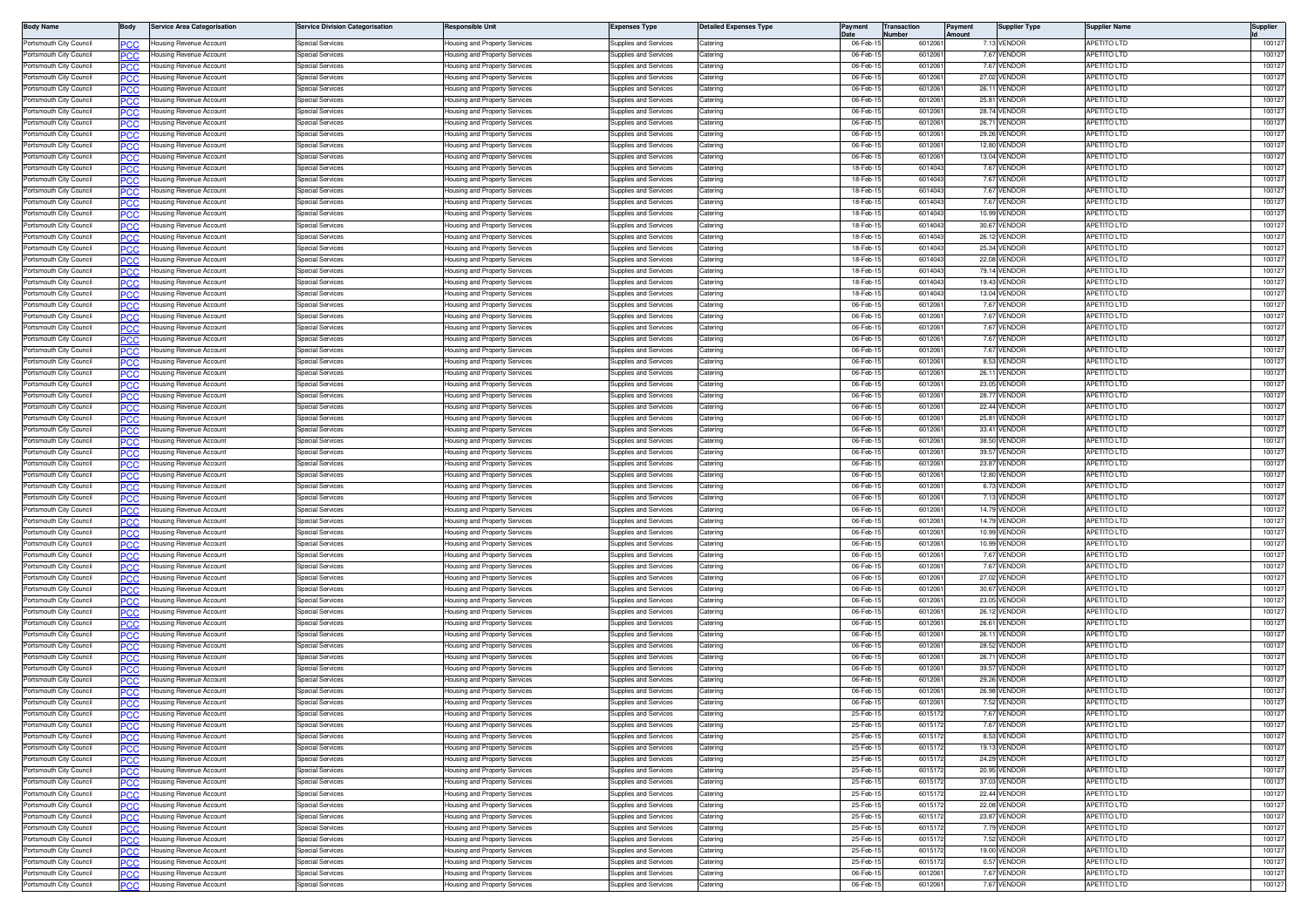| <b>Body Name</b>                                   | 3ody       | <b>Service Area Categorisation</b>                        | ervice Division Categorisation       | Responsible Unit                                               | Expenses Type                                  | <b>Jetailed Expenses Type</b> | Payment              | <b>Transaction</b> | 'ayment | Supplier Type                | Supplier Name                            | Supplier         |
|----------------------------------------------------|------------|-----------------------------------------------------------|--------------------------------------|----------------------------------------------------------------|------------------------------------------------|-------------------------------|----------------------|--------------------|---------|------------------------------|------------------------------------------|------------------|
| Portsmouth City Council                            | .c         | Housing Revenue Account                                   | pecial Services                      | lousing and Property Services                                  | Supplies and Services                          | Caterino                      | 06-Feb-              | 601206             |         | 7.67 VENDOR                  | <b>APETITO LTD</b>                       | 10012            |
| Portsmouth City Council                            | 'CC        | Housing Revenue Account                                   | pecial Services                      | lousing and Property Services                                  | upplies and Services                           | atering                       | 06-Feb-              | 601206             |         | 7.67 VENDOR                  | <b>PETITO LTD</b>                        | 10012            |
| Portsmouth City Council                            | <b>CC</b>  | Housing Revenue Account                                   | pecial Services                      | lousing and Property Services                                  | upplies and Services                           | atering                       | 06-Feb-              | 601206             |         | 7.67 VENDOR                  | <b>APETITO LTD</b>                       | 10012            |
| Portsmouth City Council<br>Portsmouth City Council |            | lousing Revenue Account                                   | pecial Services<br>Special Services  | lousing and Property Services                                  | upplies and Services<br>upplies and Services   | atering<br>atering            | 06-Feb<br>06-Feb-    | 601206<br>601206   |         | 7.67 VENDOF<br>8.53 VENDOF   | PETITO LTD<br><b>APETITO LTD</b>         | 10012<br>10012   |
| Portsmouth City Council                            | PCC        | Housing Revenue Account<br>Housing Revenue Account        | Special Services                     | lousing and Property Services<br>lousing and Property Services | upplies and Services                           | atering                       | 06-Feb-              | 601206             |         | 21.98 VENDOF                 | <b>APETITO LTD</b>                       | 10012            |
| Portsmouth City Council                            | PCC        | Housing Revenue Account                                   | Special Services                     | lousing and Property Services                                  | Supplies and Services                          | Catering                      | 06-Feb-              | 601206             |         | 27.02 VENDOR                 | APETITO LTD                              | 10012            |
| Portsmouth City Council                            |            | Housing Revenue Account                                   | Special Services                     | lousing and Property Services                                  | Supplies and Services                          | Caterino                      | 06-Feb-              | 601206             |         | 26.11 VENDOR                 | <b>APETITO LTD</b>                       | 10012            |
| Portsmouth City Council                            | °СС        | Housing Revenue Account                                   | Special Services                     | lousing and Property Services                                  | upplies and Services                           | aterino                       | 06-Feb-              | 601206             |         | 23.05 VENDOR                 | APETITO LTD                              | 10012            |
| Portsmouth City Council                            | сc         | Housing Revenue Account                                   | Special Services                     | lousing and Property Services                                  | upplies and Services                           | atering                       | 06-Feb-              | 601206             |         | 26.88 VENDOF                 | <b>APETITO LTD</b>                       | 10012            |
| Portsmouth City Council                            | 'CC        | lousing Revenue Account                                   | pecial Services                      | lousing and Property Services                                  | upplies and Services                           | atering                       | 06-Feb-              | 601206             |         | 22.44 VENDOR                 | PETITO LTD                               | 10012            |
| Portsmouth City Council                            | PCC.       | Housing Revenue Account                                   | pecial Services                      | lousing and Property Services                                  | upplies and Services                           | atering                       | 06-Feb-              | 601206             |         | 23.67 VENDOR                 | <b>APETITO LTD</b>                       | 10012            |
| Portsmouth City Council<br>Portsmouth City Council | 'CC        | lousing Revenue Account<br>Housing Revenue Account        | pecial Services<br>Special Services  | lousing and Property Services<br>lousing and Property Services | upplies and Services<br>upplies and Services   | atering<br>atering            | 06-Feb-<br>06-Feb-   | 601206<br>601206   |         | 12.80 VENDOF<br>29.52 VENDOF | PETITO LTD<br>APETITO LTD                | 10012<br>10012   |
| Portsmouth City Council                            | PCC<br>сc  | Housing Revenue Account                                   | Special Services                     | lousing and Property Services                                  | Supplies and Services                          | atering                       | 06-Feb-              | 601206             |         | 25.80 VENDOF                 | <b>APETITO LTD</b>                       | 10012            |
| Portsmouth City Council                            | PCC        | Housing Revenue Account                                   | Special Services                     | <del>l</del> ousing and Property Services                      | Supplies and Services                          | Catering                      | 06-Feb-              | 601206             |         | 27.94 VENDOR                 | <b>APETITO LTD</b>                       | 10012            |
| Portsmouth City Council                            |            | lousing Revenue Account                                   | Special Services                     | lousing and Property Services                                  | Supplies and Services                          | aterino                       | 06-Feb-              | 601206             |         | 20.95 VENDOR                 | <b>APETITO LTD</b>                       | 10012            |
| Portsmouth City Council                            | CC         | lousing Revenue Account                                   | Special Services                     | lousing and Property Services                                  | upplies and Services                           | atering                       | 06-Feb-              | 601206             |         | 37.03 VENDOR                 | PETITO LTD                               | 10012            |
| Portsmouth City Council                            | °СС        | Housing Revenue Account                                   | Special Services                     | lousing and Property Services                                  | upplies and Services                           | Catering                      | 06-Feb-              | 601206             |         | 28.74 VENDOF                 | <b>APETITO LTD</b>                       | 10012            |
| Portsmouth City Council                            | CC         | lousing Revenue Account                                   | pecial Services                      | lousing and Property Services                                  | upplies and Services                           | atering                       | 06-Feb-              | 601206             |         | 39.57 VENDOR                 | <b>APETITO LTD</b>                       | 10012            |
| Portsmouth City Council<br>Portsmouth City Council | PСC        | Housing Revenue Account                                   | pecial Services                      | lousing and Property Services                                  | upplies and Services                           | atering<br>atering            | 06-Feb-1<br>06-Feb-  | 601206<br>601206   |         | 26.98 VENDOR<br>27.02 VENDOF | <b>APETITO LTD</b><br><b>APETITO LTD</b> | 10012<br>10012   |
| Portsmouth City Council                            | ncr<br>PCC | lousing Revenue Account<br>Housing Revenue Account        | pecial Services<br>Special Services  | lousing and Property Services<br>lousing and Property Services | upplies and Services<br>Supplies and Services  | atering                       | 06-Feb-              | 601206             |         | 19.13 VENDOR                 | APETITO LTD                              | 10012            |
| Portsmouth City Council                            |            | lousing Revenue Account                                   | Special Services                     | lousing and Property Services                                  | upplies and Services                           | atering                       | 06-Feb-1             | 601206             |         | 19.13 VENDOR                 | <b>APETITO LTD</b>                       | 10012            |
| Portsmouth City Council                            | 'CC        | Housing Revenue Account                                   | Special Services                     | lousing and Property Services                                  | Supplies and Services                          | Catering                      | 06-Feb-              | 601206             |         | 25.34 VENDOR                 | <b>APETITO LTD</b>                       | 100127           |
| Portsmouth City Council                            |            | lousing Revenue Account                                   | Special Services                     | lousing and Property Services                                  | Supplies and Services                          | Caterino                      | 06-Feb-              | 601206             |         | 25.81 VENDOR                 | APETITO LTD                              | 100127           |
| Portsmouth City Council                            | 'CC        | lousing Revenue Account                                   | Special Services                     | lousing and Property Services                                  | upplies and Services                           | Caterino                      | 06-Feb-              | 601206             |         | 26.71 VENDOR                 | PETITO LTD                               | 100127           |
| Portsmouth City Council                            | PCC.       | Housing Revenue Account                                   | pecial Services                      | lousing and Property Services                                  | upplies and Services                           | atering                       | 06-Feb-              | 601206             |         | 26.71 VENDOF                 | <b>APETITO LTD</b>                       | 10012            |
| Portsmouth City Council                            | cс         | lousing Revenue Account                                   | pecial Services                      | lousing and Property Services                                  | upplies and Services                           | atering                       | 06-Feb-              | 601206             |         | 29.26 VENDOF                 | <b>APETITO LTD</b>                       | 10012            |
| Portsmouth City Council<br>Portsmouth City Council | PCC.       | Housing Revenue Account                                   | <b>Special Services</b>              | lousing and Property Services                                  | Supplies and Services                          | Catering<br>atering           | 06-Feb-1<br>06-Feb-  | 601206<br>601206   |         | 7.29 VENDOR<br>17.30 VENDOR  | APETITO LTD<br>APETITO LTD               | 100127<br>10012  |
| Portsmouth City Council                            | ٢C٢<br>ንርር | Housing Revenue Account<br>Housing Revenue Account        | Special Services<br>Special Services | lousing and Property Services<br>lousing and Property Services | Supplies and Services<br>Supplies and Services | atering                       | 06-Feb-              | 601206             |         | 15.58 VENDOR                 | <b>APETITO LTD</b>                       | 10012            |
| Portsmouth City Council                            |            | lousing Revenue Account                                   | Special Services                     | lousing and Property Services                                  | Supplies and Services                          | atering                       | 06-Feb-1             | 601206             |         | 13.46 VENDOR                 | <b>APETITO LTD</b>                       | 100127           |
| Portsmouth City Council                            | PCC        | Housing Revenue Account                                   | Special Services                     | lousing and Property Services                                  | Supplies and Services                          | Catering                      | 06-Feb-1             | 601206             |         | 12.80 VENDOR                 | <b>APETITO LTD</b>                       | 100127           |
| Portsmouth City Council                            | cс         | lousing Revenue Account                                   | Special Services                     | lousing and Property Services                                  | upplies and Services                           | atering                       | 19-Feb-              | 601456             |         | 7.67 VENDOR                  | <b>APETITO LTD</b>                       | 100127           |
| Portsmouth City Council                            | 'CC        | lousing Revenue Account                                   | Special Services                     | lousing and Property Services                                  | upplies and Services                           | aterino                       | 19-Feb-1             | 601456             |         | 7.67 VENDOR                  | <b>APETITO LTD</b>                       | 10012            |
| Portsmouth City Council                            | PCC.       | Housing Revenue Account                                   | pecial Services                      | lousing and Property Services                                  | upplies and Services                           | atering                       | 19-Feb-1             | 601456             |         | 7.67 VENDOF                  | <b>APETITO LTD</b>                       | 10012            |
| Portsmouth City Council                            | cс         | Housing Revenue Account                                   | pecial Services                      | lousing and Property Services                                  | upplies and Services                           | atering                       | 19-Feb-1             | 601456             |         | 7.67 VENDOF                  | PETITO LTD                               | 10012            |
| Portsmouth City Council<br>Portsmouth City Council | PCC        | Housing Revenue Account                                   | pecial Services<br>pecial Services   | lousing and Property Services                                  | upplies and Services                           | atering<br>atering            | 19-Feb-<br>19-Feb-   | 601456<br>601456   |         | 7.67 VENDOR<br>10.99 VENDOR  | <b>APETITO LTD</b><br><b>APETITO LTD</b> | 10012<br>10012   |
| Portsmouth City Council                            | ንርር        | Housing Revenue Account<br>Housing Revenue Account        | Special Services                     | lousing and Property Services<br>lousing and Property Services | upplies and Services<br>Supplies and Services  | aterino                       | 19-Feb-              | 601456             |         | 27.02 VENDOR                 | <b>APETITO LTD</b>                       | 10012            |
| Portsmouth City Council                            | cс         | Housing Revenue Account                                   | Special Services                     | lousing and Property Services                                  | Supplies and Services                          | Caterino                      | 19-Feb-1             | 601456             |         | 23.05 VENDOR                 | <b>APETITO LTD</b>                       | 100127           |
| Portsmouth City Council                            | сC         | lousing Revenue Account                                   | pecial Services                      | lousing and Property Services                                  | upplies and Services                           | atering                       | 19-Feb-              | 601456             |         | 74.06 VENDOR                 | PETITO LTD                               | 100127           |
| Portsmouth City Council                            | .c         | Housing Revenue Account                                   | pecial Services                      | lousing and Property Services                                  | upplies and Services                           | aterino                       | 19-Feb-              | 601456             |         | 28.52 VENDOR                 | <b>APETITO LTD</b>                       | 10012            |
| Portsmouth City Council                            | C.C        | lousing Revenue Account                                   | pecial Services                      | lousing and Property Services                                  | upplies and Services                           | atering                       | 19-Feb               | 60145              |         | 38.50 VENDOF                 | PETITO LTD                               | 10012            |
| Portsmouth City Council                            | 'CC        | Housing Revenue Account                                   | pecial Services                      | lousing and Property Services                                  | upplies and Services                           | atering                       | 19-Feb-1             | 601456             |         | 28.22 VENDOF                 | <b>APETITO LTD</b>                       | 10012            |
| Portsmouth City Council<br>Portsmouth City Council | C.C        | lousing Revenue Account                                   | pecial Services<br>Special Services  | lousing and Property Services                                  | upplies and Services                           | atering                       | 19-Feb-<br>19-Feb-   | 601456<br>601456   |         | 33.09 VENDOF<br>30.80 VENDOR | <b>APETITO LTD</b><br><b>APETITO LTD</b> | 10012<br>10012   |
| Portsmouth City Council                            | המפ        | Housing Revenue Account<br>Housing Revenue Account        | Special Services                     | lousing and Property Services<br>lousing and Property Services | Supplies and Services<br>Supplies and Services | Catering<br>Catering          | 19-Feb-              | 601456             |         | 7.79 VENDOF                  | APETITO LTD                              | 10012            |
| Portsmouth City Council                            | .cr        | Housing Revenue Account                                   | Special Services                     | lousing and Property Services                                  | upplies and Services                           | Catering                      | 19-Feb-              | 601456             |         | 13.04 VENDOR                 | <b>APETITO LTD</b>                       | 10012            |
| Portsmouth City Council                            |            | lousing Revenue Account                                   | pecial Services                      | lousing and Property Services                                  | upplies and Services                           | aterino                       | 19-Feb-              | 601456             |         | 7.52 VENDOR                  | <b>APETITO LTD</b>                       | 100127           |
| Portsmouth City Council                            | 'CC        | lousing Revenue Account                                   | pecial Services                      | lousing and Property Services                                  | upplies and Services                           | atering                       | 19-Feb-              | 601456             |         | 7.67 VENDOR                  | <b>PETITO LTD</b>                        | 100127           |
| Portsmouth City Council                            | PCC.       | Housing Revenue Account                                   | Special Services                     | lousing and Property Services                                  | upplies and Services                           | Caterino                      | 19-Feb-              | 601456             |         | 7.67 VENDOR                  | <b>APETITO LTD</b>                       | 10012            |
| Portsmouth City Council                            | C.C        | lousing Revenue Account                                   | pecial Services                      | lousing and Property Services                                  | upplies and Services                           | atering                       | 19-Feb-              | 601456             |         | 7.67 VENDOF                  | <b>APETITO LTD</b>                       | 10012            |
| Portsmouth City Counci                             | PCC        | Housing Revenue Account                                   | pecial Services                      | lousing and Property Services                                  | upplies and Services                           | atering                       | 19-Feb-1             | 601456             |         | 7.67 VENDOR                  | <b>APETITO LTD</b>                       | 10012            |
| Portsmouth City Council<br>Portsmouth City Council | .cr        | Housing Revenue Account                                   | Special Services<br>Special Services | lousing and Property Services                                  | Supplies and Services                          | atering                       | 19-Feb-<br>19-Feb-   | 601456<br>601456   |         | 7.67 VENDOF<br>7.67 VENDOR   | <b>APETITO LTD</b><br><b>APETITO LTD</b> | 10012<br>10012   |
| Portsmouth City Council                            | PCC        | Housing Revenue Account<br>lousing Revenue Account        | Special Services                     | lousing and Property Services<br>lousing and Property Services | Supplies and Services<br>upplies and Services  | Catering<br>aterino           | 19-Feb-              | 601456             |         | 7.67 VENDOR                  | <b>APETITO LTD</b>                       | 10012            |
| Portsmouth City Council                            | °СС        | Housing Revenue Account                                   | Special Services                     | lousing and Property Services                                  | Supplies and Services                          | aterino                       | 19-Feb-              | 601456             |         | <b>24.24 VENDOF</b>          | <b>APETITO LTD</b>                       | 100127           |
| Portsmouth City Council                            |            | Housing Revenue Account                                   | pecial Services                      | lousing and Property Services                                  | upplies and Services                           | atering                       | 19-Feb-1             | 601456             |         | 10.99 VENDOF                 | <b>APETITO LTD</b>                       | 100127           |
| Portsmouth City Council                            | PСC        | Housing Revenue Account                                   | pecial Services                      | lousing and Property Services                                  | upplies and Services                           | Catering                      | 19-Feb-1             | 601456             |         | 27.02 VENDOR                 | APETITO LTD                              | 100127           |
| Portsmouth City Council                            | PCC        | Housing Revenue Account                                   | pecial Services                      | lousing and Property Services                                  | upplies and Services                           | atering                       | 19-Feb-1             | 601456             |         | 24.29 VENDOR                 | <b>APETITO LTD</b>                       | 100127           |
| Portsmouth City Council                            | PСC        | lousing Revenue Account                                   | pecial Services                      | lousing and Property Services                                  | upplies and Services                           | atering                       | 19-Feb-1             | 601456             |         | 37.03 VENDOR                 | <b>APETITO LTD</b>                       | 100127           |
| Portsmouth City Council                            | PCC        | Housing Revenue Account                                   | Special Services                     | lousing and Property Services                                  | Supplies and Services                          | atering                       | 19-Feb-1             | 601456             |         | 7.79 VENDOR                  | APETITO LTD                              | 100127           |
| Portsmouth City Council<br>Portsmouth City Council | сc         | Housing Revenue Account<br><b>Housing Revenue Account</b> | Special Services<br>Special Services | lousing and Property Services<br>lousing and Property Services | Supplies and Services<br>Supplies and Services | atering<br>Catering           | 19-Feb-1<br>19-Feb-1 | 601456<br>601456   |         | 7.52 VENDOR<br>7.67 VENDOR   | <b>APETITO LTD</b><br><b>APETITO LTD</b> | 100127<br>100127 |
| Portsmouth City Council                            | PСC        | Housing Revenue Account                                   | Special Services                     | lousing and Property Services                                  | Supplies and Services                          | Catering                      | 19-Feb-1             | 601456             |         | 7.67 VENDOR                  | <b>APETITO LTD</b>                       | 100127           |
| Portsmouth City Council                            | PСC        | Housing Revenue Account                                   | <b>Special Services</b>              | <b>Housing and Property Services</b>                           | <b>Supplies and Services</b>                   | Catering                      | 19-Feb-1             | 6014568            |         | 7.67 VENDOR                  | APETITO LTD                              | 100127           |
| Portsmouth City Council                            | сc         | Housing Revenue Account                                   | <b>Special Services</b>              | lousing and Property Services                                  | Supplies and Services                          | Catering                      | 19-Feb-1             | 601456             |         | 15.34 VENDOR                 | <b>APETITO LTD</b>                       | 100127           |
| Portsmouth City Council                            | сC         | Housing Revenue Account                                   | pecial Services                      | lousing and Property Services                                  | upplies and Services                           | atering                       | 19-Feb-1             | 601456             |         | 7.67 VENDOR                  | APETITO LTD                              | 100127           |
| Portsmouth City Council                            | PCC.       | Housing Revenue Account                                   | Special Services                     | lousing and Property Services                                  | Supplies and Services                          | atering                       | 19-Feb-1             | 601456             |         | 7.67 VENDOR                  | <b>APETITO LTD</b>                       | 100127           |
| Portsmouth City Council                            | PCC        | Housing Revenue Account                                   | <b>Special Services</b>              | lousing and Property Services                                  | Supplies and Services                          | Catering                      | 19-Feb-1             | 601456             |         | 7.67 VENDOR                  | APETITO LTD                              | 100127           |
| Portsmouth City Council                            | PCC        | Housing Revenue Account                                   | Special Services                     | Housing and Property Services                                  | Supplies and Services                          | Catering                      | 19-Feb-1             | 601456             |         | 8.05 VENDOR                  | APETITO LTD                              | 100127           |
| Portsmouth City Council                            | сc         | Housing Revenue Account                                   | <b>Special Services</b>              | lousing and Property Services                                  | Supplies and Services                          | atering                       | 19-Feb-1             | 601456             |         | 10.56 VENDOR                 | APETITO LTD                              | 100127           |
| Portsmouth City Council                            | PCC        | Housing Revenue Account                                   | <b>Special Services</b>              | Housing and Property Services                                  | Supplies and Services                          | Catering                      | 19-Feb-1             | 6014568            |         | 7.67 VENDOR                  | APETITO LTD                              | 100127           |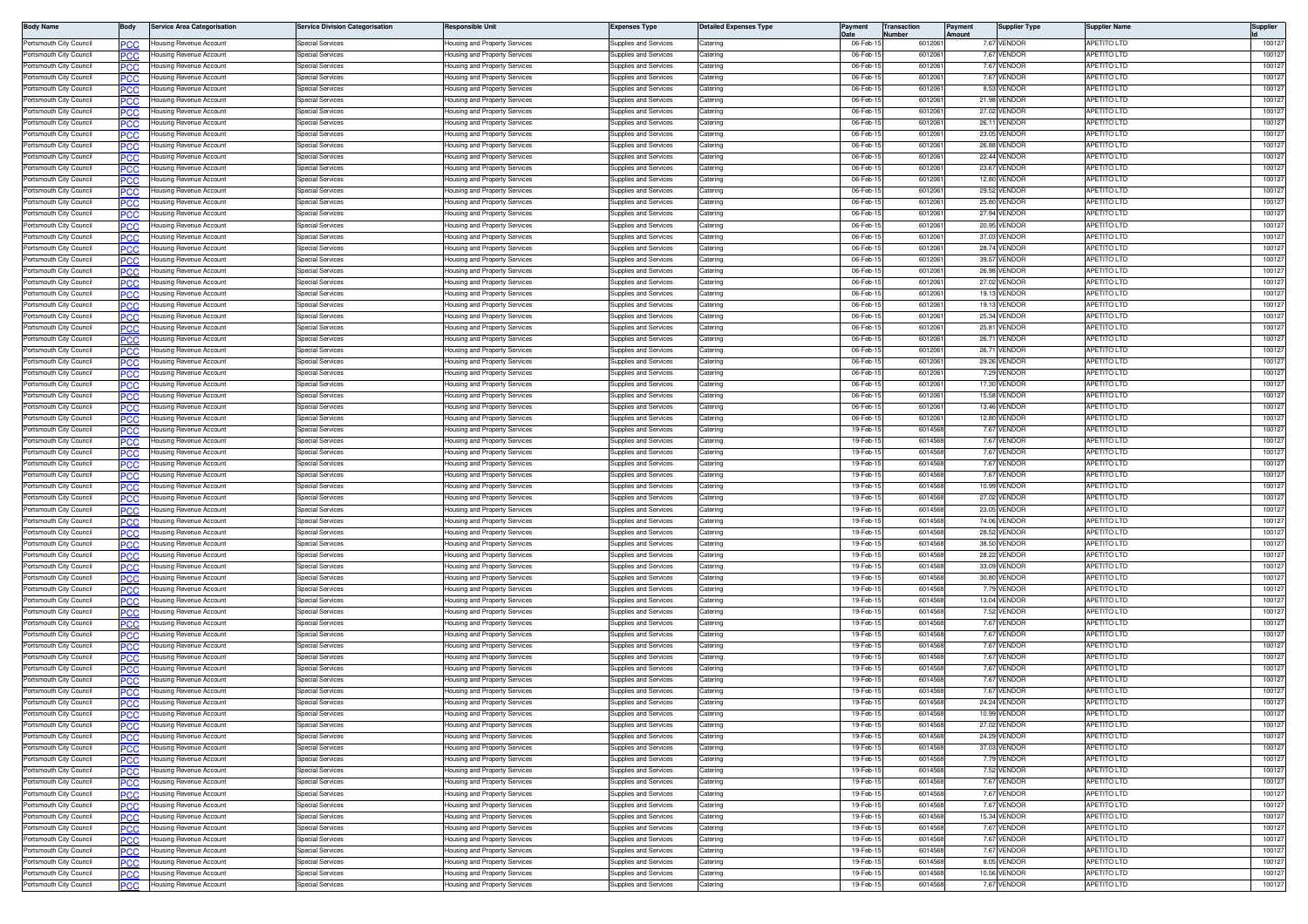| <b>Body Name</b>                                   | 3ody        | <b>Service Area Categorisation</b>                 | ervice Division Categorisation       | <b>Responsible Unit</b>                                        | Expenses Type                                  | <b>Jetailed Expenses Type</b> | Payment              | <b>Transaction</b> | 'ayment | Supplier Type                | Supplier Name                            | Supplier         |
|----------------------------------------------------|-------------|----------------------------------------------------|--------------------------------------|----------------------------------------------------------------|------------------------------------------------|-------------------------------|----------------------|--------------------|---------|------------------------------|------------------------------------------|------------------|
| Portsmouth City Council                            | .c          | Housing Revenue Account                            | pecial Services                      | lousing and Property Services                                  | Supplies and Services                          | Caterino                      | 19-Feb-              | 601456             |         | 7.67 VENDOR                  | <b>APETITO LTD</b>                       | 10012            |
| Portsmouth City Council                            | 'CC         | Housing Revenue Account                            | pecial Services                      | lousing and Property Services                                  | upplies and Services                           | atering                       | 19-Feb-              | 601456             |         | 24.24 VENDOR                 | <b>PETITO LTD</b>                        | 10012            |
| Portsmouth City Council                            | <b>CC</b>   | Housing Revenue Account                            | pecial Services                      | lousing and Property Services                                  | upplies and Services                           | atering                       | 19-Feb-1             | 601456             |         | 10.99 VENDOR                 | <b>APETITO LTD</b>                       | 10012            |
| Portsmouth City Council<br>Portsmouth City Council |             | lousing Revenue Account                            | pecial Services<br>Special Services  | lousing and Property Services                                  | upplies and Services<br>upplies and Services   | atering<br>atering            | 19-Feb<br>19-Feb-1   | 601456<br>601456   |         | 10.99 VENDOF                 | PETITO LTD<br><b>APETITO LTD</b>         | 10012<br>10012   |
| Portsmouth City Council                            | PCC         | Housing Revenue Account<br>Housing Revenue Account | Special Services                     | lousing and Property Services<br>lousing and Property Services | upplies and Services                           | atering                       | 19-Feb-              | 601456             |         | 27.02 VENDOF<br>23.67 VENDOF | <b>APETITO LTD</b>                       | 10012            |
| Portsmouth City Council                            | PCC         | Housing Revenue Account                            | Special Services                     | lousing and Property Services                                  | Supplies and Services                          | Catering                      | 19-Feb-1             | 601456             |         | 26.12 VENDOR                 | APETITO LTD                              | 10012            |
| Portsmouth City Council                            |             | Housing Revenue Account                            | Special Services                     | lousing and Property Services                                  | Supplies and Services                          | Caterino                      | 19-Feb-              | 601456             |         | 26.11 VENDOR                 | <b>APETITO LTD</b>                       | 10012            |
| Portsmouth City Council                            | °СС         | Housing Revenue Account                            | Special Services                     | lousing and Property Services                                  | upplies and Services                           | aterino                       | 19-Feb-              | 601456             |         | 37.03 VENDOR                 | APETITO LTD                              | 10012            |
| Portsmouth City Council                            | сc          | Housing Revenue Account                            | Special Services                     | lousing and Property Services                                  | upplies and Services                           | atering                       | 19-Feb-1             | 601456             |         | 22.15 VENDOF                 | <b>APETITO LTD</b>                       | 10012            |
| Portsmouth City Council                            | 'CC         | lousing Revenue Account                            | pecial Services                      | lousing and Property Services                                  | upplies and Services                           | atering                       | 19-Feb-1             | 601456             |         | 23.87 VENDOF                 | PETITO LTD                               | 10012            |
| Portsmouth City Council                            | PCC.        | Housing Revenue Account                            | pecial Services                      | lousing and Property Services                                  | upplies and Services                           | atering                       | 19-Feb-1             | 601456             |         | 28.55 VENDOR                 | <b>APETITO LTD</b>                       | 10012            |
| Portsmouth City Council<br>Portsmouth City Council | 'CC         | lousing Revenue Account<br>Housing Revenue Account | pecial Services<br>Special Services  | lousing and Property Services<br>lousing and Property Services | upplies and Services<br>upplies and Services   | atering<br>atering            | 19-Feb-<br>19-Feb-   | 601456<br>601456   |         | 12.80 VENDOF<br>15.58 VENDOF | PETITO LTD<br>APETITO LTD                | 10012<br>10012   |
| Portsmouth City Council                            | PCC<br>сc   | Housing Revenue Account                            | Special Services                     | lousing and Property Services                                  | Supplies and Services                          | atering                       | 19-Feb-1             | 601456             |         | 13.04 VENDOF                 | <b>APETITO LTD</b>                       | 10012            |
| Portsmouth City Council                            | PCC         | Housing Revenue Account                            | Special Services                     | <del>l</del> ousing and Property Services                      | Supplies and Services                          | Catering                      | 19-Feb-1             | 601456             |         | 7.52 VENDOR                  | <b>APETITO LTD</b>                       | 10012            |
| Portsmouth City Council                            |             | lousing Revenue Account                            | Special Services                     | lousing and Property Services                                  | Supplies and Services                          | aterino                       | 19-Feb-              | 601456             |         | 7.52 VENDOR                  | <b>APETITO LTD</b>                       | 10012            |
| Portsmouth City Council                            | CC          | lousing Revenue Account                            | Special Services                     | lousing and Property Services                                  | upplies and Services                           | atering                       | 19-Feb-              | 601456             |         | 7.67 VENDOR                  | PETITO LTD                               | 10012            |
| Portsmouth City Council                            | °СС         | Housing Revenue Account                            | Special Services                     | lousing and Property Services                                  | upplies and Services                           | Catering                      | 19-Feb-              | 601456             |         | 30.67 VENDOF                 | <b>APETITO LTD</b>                       | 10012            |
| Portsmouth City Council                            | CC          | lousing Revenue Account                            | pecial Services                      | lousing and Property Services                                  | upplies and Services                           | atering                       | 19-Feb-1             | 601456             |         | 23.67 VENDOF                 | <b>APETITO LTD</b>                       | 10012            |
| Portsmouth City Council<br>Portsmouth City Council | PСC         | Housing Revenue Account                            | pecial Services                      | lousing and Property Services                                  | upplies and Services                           | atering<br>atering            | 19-Feb-1<br>19-Feb-  | 601456<br>601456   |         | 19.13 VENDOR<br>28.52 VENDOF | <b>APETITO LTD</b><br><b>APETITO LTD</b> | 10012<br>10012   |
| Portsmouth City Council                            | ncr<br>PCC  | lousing Revenue Account<br>Housing Revenue Account | pecial Services<br>Special Services  | lousing and Property Services<br>lousing and Property Services | upplies and Services<br>Supplies and Services  | atering                       | 19-Feb-1             | 601456             |         | 19.43 VENDOR                 | APETITO LTD                              | 10012            |
| Portsmouth City Council                            |             | lousing Revenue Account                            | Special Services                     | lousing and Property Services                                  | upplies and Services                           | atering                       | 19-Feb-1             | 601456             |         | 8.53 VENDOR                  | <b>APETITO LTD</b>                       | 10012            |
| Portsmouth City Council                            | 'CC         | Housing Revenue Account                            | Special Services                     | lousing and Property Services                                  | Supplies and Services                          | Catering                      | 19-Feb-              | 601456             |         | 19.13 VENDOR                 | <b>APETITO LTD</b>                       | 100127           |
| Portsmouth City Council                            |             | lousing Revenue Account                            | Special Services                     | lousing and Property Services                                  | Supplies and Services                          | Caterino                      | 19-Feb-              | 601456             |         | 25.80 VENDOR                 | APETITO LTD                              | 10012            |
| Portsmouth City Council                            | 'CC         | lousing Revenue Account                            | Special Services                     | lousing and Property Services                                  | upplies and Services                           | Caterino                      | 19-Feb-1             | 601456             |         | 36.30 VENDOR                 | PETITO LTD                               | 100127           |
| Portsmouth City Council                            | PCC.        | Housing Revenue Account                            | pecial Services                      | lousing and Property Services                                  | upplies and Services                           | atering                       | 19-Feb-1             | 601456             |         | 38.50 VENDOF                 | <b>APETITO LTD</b>                       | 10012            |
| Portsmouth City Council                            | cс          | lousing Revenue Account                            | pecial Services                      | lousing and Property Services                                  | upplies and Services                           | atering                       | 19-Feb-              | 601456             |         | 33.09 VENDOF                 | <b>APETITO LTD</b>                       | 10012            |
| Portsmouth City Council<br>Portsmouth City Council | PCC.        | Housing Revenue Account                            | <b>Special Services</b>              | lousing and Property Services<br>lousing and Property Services | Supplies and Services                          | Catering<br>atering           | 19-Feb-1<br>19-Feb-  | 601456<br>601456   |         | 24.29 VENDOR<br>12.80 VENDOF | APETITO LTD<br>APETITO LTD               | 100127<br>10012  |
| Portsmouth City Council                            | ٢C٢<br>PC.C | Housing Revenue Account<br>Housing Revenue Account | Special Services<br>Special Services | lousing and Property Services                                  | Supplies and Services<br>Supplies and Services | atering                       | 19-Feb-              | 601456             |         | 13.04 VENDOR                 | <b>APETITO LTD</b>                       | 10012            |
| Portsmouth City Council                            |             | lousing Revenue Account                            | Special Services                     | lousing and Property Services                                  | Supplies and Services                          | atering                       | 19-Feb-1             | 601456             |         | 21.86 VENDOR                 | <b>APETITO LTD</b>                       | 100127           |
| Portsmouth City Council                            | PCC         | Housing Revenue Account                            | Special Services                     | lousing and Property Services                                  | Supplies and Services                          | Catering                      | 19-Feb-1             | 601456             |         | 7.67 VENDOR                  | <b>APETITO LTD</b>                       | 100127           |
| Portsmouth City Council                            | cс          | lousing Revenue Account                            | Special Services                     | lousing and Property Services                                  | upplies and Services                           | atering                       | 19-Feb-              | 601456             |         | 7.67 VENDOR                  | <b>APETITO LTD</b>                       | 100127           |
| Portsmouth City Council                            | 'CC         | lousing Revenue Account                            | Special Services                     | lousing and Property Services                                  | upplies and Services                           | aterino                       | 19-Feb-1             | 601456             |         | 7.67 VENDOR                  | <b>APETITO LTD</b>                       | 10012            |
| Portsmouth City Council                            | PCC.        | Housing Revenue Account                            | pecial Services                      | lousing and Property Services                                  | upplies and Services                           | atering                       | 19-Feb-1             | 601456             |         | 8.53 VENDOF                  | <b>APETITO LTD</b>                       | 10012            |
| Portsmouth City Council                            | cс          | Housing Revenue Account                            | pecial Services                      | lousing and Property Services                                  | upplies and Services                           | atering                       | 19-Feb-1             | 601456             |         | 8.53 VENDOF                  | PETITO LTD                               | 10012            |
| Portsmouth City Council<br>Portsmouth City Council | PCC         | Housing Revenue Account                            | pecial Services<br>pecial Services   | lousing and Property Services                                  | upplies and Services                           | atering<br>atering            | 19-Feb-<br>19-Feb-   | 601456<br>601456   |         | 10.99 VENDOR<br>10.99 VENDOR | <b>APETITO LTD</b><br><b>APETITO LTD</b> | 10012<br>10012   |
| Portsmouth City Council                            | PC.C        | Housing Revenue Account<br>Housing Revenue Account | Special Services                     | lousing and Property Services<br>lousing and Property Services | upplies and Services<br>Supplies and Services  | aterino                       | 19-Feb-              | 601456             |         | 21.86 VENDOR                 | <b>APETITO LTD</b>                       | 10012            |
| Portsmouth City Council                            | cс          | Housing Revenue Account                            | Special Services                     | lousing and Property Services                                  | Supplies and Services                          | Caterino                      | 19-Feb-1             | 601456             |         | 6.73 VENDOR                  | <b>APETITO LTD</b>                       | 100127           |
| Portsmouth City Council                            | сC          | lousing Revenue Account                            | pecial Services                      | lousing and Property Services                                  | upplies and Services                           | atering                       | 19-Feb-              | 601456             |         | 7.13 VENDOR                  | PETITO LTD                               | 100127           |
| Portsmouth City Council                            | .c          | Housing Revenue Account                            | pecial Services                      | lousing and Property Services                                  | upplies and Services                           | aterino                       | 19-Feb-              | 601456             |         | 13.04 VENDOF                 | <b>APETITO LTD</b>                       | 10012            |
| Portsmouth City Council                            | C.C         | lousing Revenue Account                            | pecial Services                      | lousing and Property Services                                  | upplies and Services                           | atering                       | 19-Feb               | 60145              |         | 7.67 VENDOF                  | PETITO LTD                               | 10012            |
| Portsmouth City Council                            | 'CC         | Housing Revenue Account                            | pecial Services                      | lousing and Property Services                                  | upplies and Services                           | atering                       | 19-Feb-1             | 601456             |         | 7.67 VENDOF                  | <b>APETITO LTD</b>                       | 10012            |
| Portsmouth City Council<br>Portsmouth City Council | C.C         | lousing Revenue Account                            | pecial Services<br>Special Services  | lousing and Property Services                                  | upplies and Services                           | atering                       | 19-Feb-<br>19-Feb-   | 601456<br>601456   |         | 7.67 VENDOF<br>7.67 VENDOR   | <b>APETITO LTD</b><br><b>APETITO LTD</b> | 10012<br>10012   |
| Portsmouth City Council                            | המפ         | Housing Revenue Account<br>Housing Revenue Account | Special Services                     | lousing and Property Services<br>lousing and Property Services | Supplies and Services<br>Supplies and Services | Catering<br>Catering          | 19-Feb-              | 601456             |         | 8.53 VENDOF                  | APETITO LTD                              | 10012            |
| Portsmouth City Council                            | .cr         | Housing Revenue Account                            | Special Services                     | lousing and Property Services                                  | upplies and Services                           | Catering                      | 19-Feb-              | 601456             |         | 24.24 VENDOR                 | <b>APETITO LTD</b>                       | 10012            |
| Portsmouth City Council                            |             | lousing Revenue Account                            | pecial Services                      | lousing and Property Services                                  | upplies and Services                           | aterino                       | 19-Feb-              | 601456             |         | 25.67 VENDOR                 | <b>APETITO LTD</b>                       | 100127           |
| Portsmouth City Council                            | 'CC         | lousing Revenue Account                            | pecial Services                      | lousing and Property Services                                  | upplies and Services                           | atering                       | 19-Feb-1             | 601456             |         | 23.67 VENDOR                 | <b>PETITO LTD</b>                        | 100127           |
| Portsmouth City Council                            | PCC.        | Housing Revenue Account                            | Special Services                     | lousing and Property Services                                  | upplies and Services                           | Caterino                      | 19-Feb-              | 601456             |         | 25.80 VENDOR                 | <b>APETITO LTD</b>                       | 10012            |
| Portsmouth City Council                            | C.C         | lousing Revenue Account                            | pecial Services                      | lousing and Property Services                                  | upplies and Services                           | atering                       | 19-Feb-              | 601456             |         | 24.29 VENDOF                 | PETITO LTD                               | 10012            |
| Portsmouth City Counci                             | PCC         | Housing Revenue Account                            | pecial Services                      | lousing and Property Services                                  | upplies and Services                           | atering                       | 19-Feb-              | 601456             |         | 20.95 VENDOR                 | <b>APETITO LTD</b>                       | 10012            |
| Portsmouth City Council<br>Portsmouth City Council | .cr         | Housing Revenue Account                            | Special Services<br>Special Services | lousing and Property Services                                  | Supplies and Services                          | atering                       | 19-Feb-<br>19-Feb-   | 601456<br>601456   |         | 37.03 VENDOR<br>22.44 VENDOR | <b>APETITO LTD</b><br><b>APETITO LTD</b> | 10012<br>10012   |
| Portsmouth City Council                            | PCC         | Housing Revenue Account<br>lousing Revenue Account | Special Services                     | lousing and Property Services<br>lousing and Property Services | Supplies and Services<br>upplies and Services  | Catering<br>aterino           | 19-Feb-              | 601456             |         | 22.08 VENDOR                 | <b>APETITO LTD</b>                       | 10012            |
| Portsmouth City Council                            | °СС         | Housing Revenue Account                            | Special Services                     | lousing and Property Services                                  | Supplies and Services                          | aterino                       | 19-Feb-              | 601456             |         | 28.52 VENDOF                 | <b>APETITO LTD</b>                       | 100127           |
| Portsmouth City Council                            |             | Housing Revenue Account                            | pecial Services                      | lousing and Property Services                                  | upplies and Services                           | atering                       | 19-Feb-1             | 601456             |         | 23.27 VENDOF                 | <b>APETITO LTD</b>                       | 100127           |
| Portsmouth City Council                            | PСC         | Housing Revenue Account                            | pecial Services                      | lousing and Property Services                                  | upplies and Services                           | Catering                      | 19-Feb-1             | 601456             |         | 25.82 VENDOR                 | APETITO LTD                              | 100127           |
| Portsmouth City Council                            | PCC         | Housing Revenue Account                            | pecial Services                      | lousing and Property Services                                  | upplies and Services                           | atering                       | 19-Feb-1             | 601456             |         | 26.98 VENDOR                 | <b>APETITO LTD</b>                       | 100127           |
| Portsmouth City Council                            | PСC         | lousing Revenue Account                            | pecial Services                      | lousing and Property Services                                  | upplies and Services                           | atering                       | 19-Feb-1             | 601456             |         | 7.79 VENDOR                  | <b>APETITO LTD</b>                       | 100127           |
| Portsmouth City Council                            | PCC         | Housing Revenue Account                            | Special Services                     | lousing and Property Services                                  | Supplies and Services                          | atering                       | 19-Feb-1             | 601456             |         | 14.04 VENDOR                 | APETITO LTD                              | 100127           |
| Portsmouth City Council<br>Portsmouth City Council | сc          | Housing Revenue Account<br>Housing Revenue Account | Special Services<br>Special Services | lousing and Property Services<br>lousing and Property Services | Supplies and Services<br>Supplies and Services | atering<br>Catering           | 20-Feb-1<br>20-Feb-1 | 601471<br>601471   |         | 7.67 VENDOR<br>7.67 VENDOR   | <b>APETITO LTD</b><br><b>APETITO LTD</b> | 100127<br>100127 |
| Portsmouth City Council                            | PСC         | Housing Revenue Account                            | Special Services                     | lousing and Property Services                                  | <b>Supplies and Services</b>                   | Catering                      | 20-Feb-1             | 601471             |         | 7.67 VENDOR                  | <b>APETITO LTD</b>                       | 100127           |
| Portsmouth City Council                            | PСC         | Housing Revenue Account                            | <b>Special Services</b>              | <b>Housing and Property Services</b>                           | <b>Supplies and Services</b>                   | Catering                      | 20-Feb-1             | 601471             |         | 10.56 VENDOR                 | APETITO LTD                              | 100127           |
| Portsmouth City Council                            | сc          | Housing Revenue Account                            | <b>Special Services</b>              | lousing and Property Services                                  | Supplies and Services                          | Catering                      | 20-Feb-1             | 601471             |         | 7.67 VENDOR                  | <b>APETITO LTD</b>                       | 100127           |
| Portsmouth City Council                            | сC          | Housing Revenue Account                            | pecial Services                      | lousing and Property Services                                  | upplies and Services                           | atering                       | 20-Feb-1             | 601471             |         | 10.08 VENDOR                 | APETITO LTD                              | 100127           |
| Portsmouth City Council                            | PCC.        | Housing Revenue Account                            | Special Services                     | lousing and Property Services                                  | Supplies and Services                          | atering                       | 20-Feb-              | 601471             |         | 7.67 VENDOR                  | <b>APETITO LTD</b>                       | 100127           |
| Portsmouth City Council                            | PCC         | Housing Revenue Account                            | <b>Special Services</b>              | lousing and Property Services                                  | Supplies and Services                          | Catering                      | 20-Feb-1             | 601471             |         | 24.24 VENDOR                 | APETITO LTD                              | 100127           |
| Portsmouth City Council                            | PCC         | Housing Revenue Account                            | Special Services                     | Housing and Property Services                                  | Supplies and Services                          | Catering                      | 20-Feb-              | 601471             |         | 27.56 VENDOR                 | APETITO LTD                              | 100127           |
| Portsmouth City Council                            | сc          | Housing Revenue Account                            | <b>Special Services</b>              | lousing and Property Services                                  | Supplies and Services                          | atering                       | 20-Feb-1             | 601471             |         | 25.80 VENDOR                 | APETITO LTD                              | 100127           |
| Portsmouth City Council                            | PCC         | Housing Revenue Account                            | <b>Special Services</b>              | Housing and Property Services                                  | Supplies and Services                          | Catering                      | 20-Feb-1             | 601471             |         | 26.11 VENDOR                 | APETITO LTD                              | 100127           |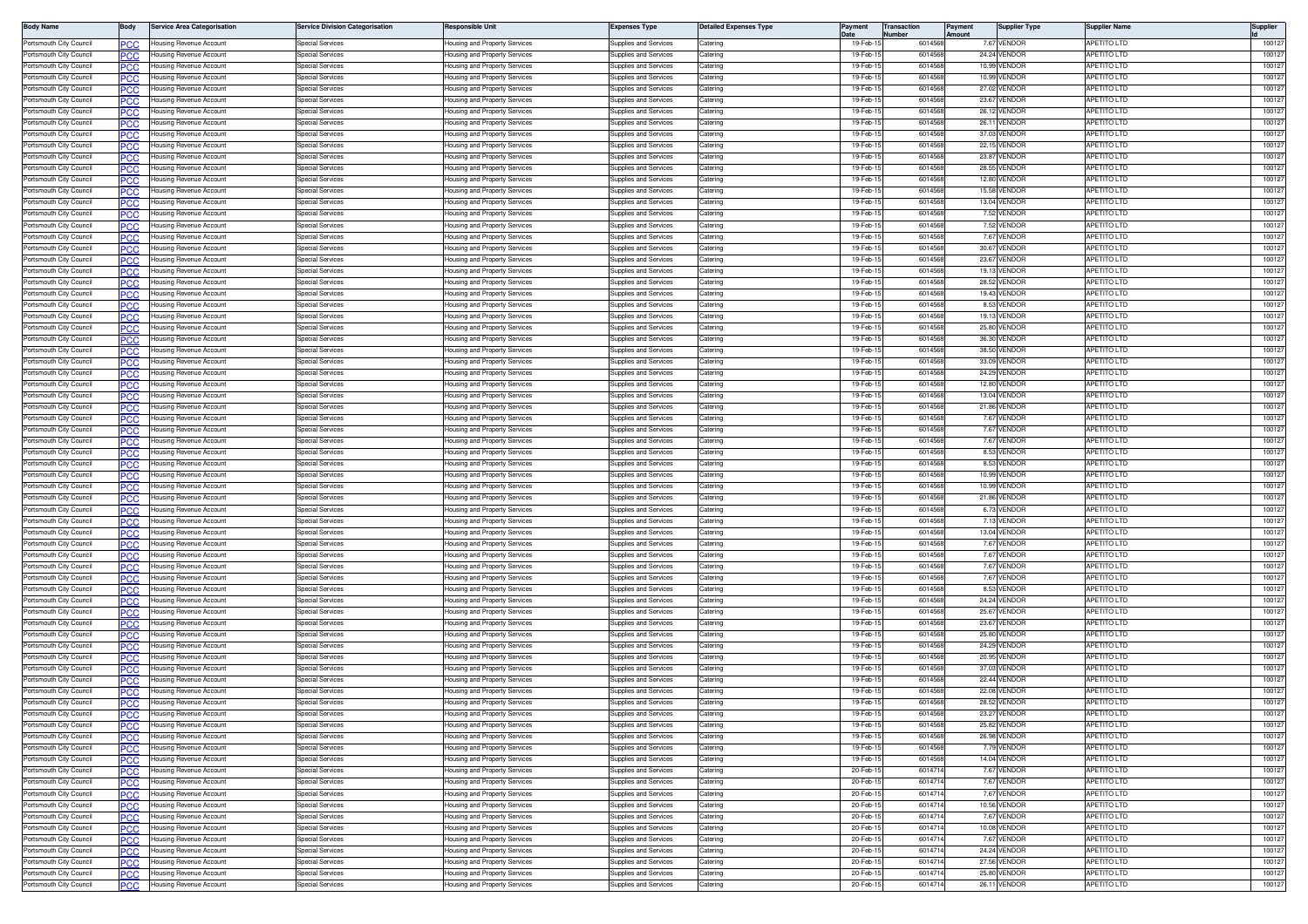| <b>Body Name</b>                                   | 3ody       | <b>Service Area Categorisation</b>                        | ervice Division Categorisation                     | Responsible Unit                                               | Expenses Type                                  | <b>Jetailed Expenses Type</b> | Payment              | <b>Transaction</b> | ayment | <b>Supplier Type</b>         | Supplier Name                            | Supplier         |
|----------------------------------------------------|------------|-----------------------------------------------------------|----------------------------------------------------|----------------------------------------------------------------|------------------------------------------------|-------------------------------|----------------------|--------------------|--------|------------------------------|------------------------------------------|------------------|
| Portsmouth City Council                            | .c         | Housing Revenue Account                                   | pecial Services                                    | lousing and Property Services                                  | Supplies and Services                          | Caterino                      | 20-Feb-              | 60147              |        | 20.95 VENDOR                 | <b>APETITO LTD</b>                       | 10012            |
| Portsmouth City Council                            | 'CC        | Housing Revenue Account                                   | pecial Services                                    | lousing and Property Services                                  | upplies and Services                           | atering                       | 20-Feb-              | 60147              |        | 33.41 VENDOR                 | <b>PETITO LTD</b>                        | 10012            |
| Portsmouth City Council                            | <b>CC</b>  | Housing Revenue Account                                   | pecial Services                                    | lousing and Property Services                                  | upplies and Services                           | atering                       | 20-Feb-              | 601471             |        | 28.74 VENDOR                 | <b>APETITO LTD</b>                       | 10012            |
| Portsmouth City Council                            |            | lousing Revenue Account                                   | pecial Services                                    | lousing and Property Services                                  | upplies and Services                           | atering                       | 20-Feb               | 60147              |        | 23.27 VENDOF                 | PETITO LTD                               | 10012            |
| Portsmouth City Council<br>Portsmouth City Council | PCC        | Housing Revenue Account<br>Housing Revenue Account        | Special Services<br>Special Services               | lousing and Property Services<br>lousing and Property Services | upplies and Services<br>upplies and Services   | atering<br>atering            | 20-Feb-<br>20-Feb-   | 601471<br>60147    |        | 33.09 VENDOF<br>29.26 VENDOF | <b>APETITO LTD</b><br><b>APETITO LTD</b> | 10012<br>10012   |
| Portsmouth City Council                            | PCC        | Housing Revenue Account                                   | Special Services                                   | lousing and Property Services                                  | Supplies and Services                          | Catering                      | 20-Feb-              | 601471             |        | 31.37 VENDOR                 | APETITO LTD                              | 10012            |
| Portsmouth City Council                            |            | Housing Revenue Account                                   | Special Services                                   | lousing and Property Services                                  | Supplies and Services                          | Caterino                      | 20-Feb-              | 601471             |        | 12.80 VENDOR                 | <b>APETITO LTD</b>                       | 10012            |
| Portsmouth City Council                            | °СС        | Housing Revenue Account                                   | <b>Special Services</b>                            | lousing and Property Services                                  | upplies and Services                           | aterino                       | 20-Feb-              | 601471             |        | 11.08 VENDOR                 | APETITO LTD                              | 10012            |
| Portsmouth City Council                            | сc         | Housing Revenue Account                                   | Special Services                                   | lousing and Property Services                                  | upplies and Services                           | atering                       | 20-Feb-              | 601471             |        | 7.67 VENDOF                  | <b>APETITO LTD</b>                       | 10012            |
| Portsmouth City Council                            | 'CC        | lousing Revenue Account                                   | pecial Services                                    | lousing and Property Services                                  | upplies and Services                           | atering                       | 20-Feb-              | 601471             |        | 9.60 VENDOR                  | PETITO LTD                               | 10012            |
| Portsmouth City Council                            | PCC.       | Housing Revenue Account                                   | pecial Services                                    | lousing and Property Services                                  | upplies and Services                           | atering                       | 20-Feb-1             | 601471             |        | 10.99 VENDOR                 | <b>APETITO LTD</b>                       | 10012            |
| Portsmouth City Council<br>Portsmouth City Council | 'CC        | lousing Revenue Account                                   | pecial Services<br>Special Services                | lousing and Property Services                                  | upplies and Services<br>upplies and Services   | atering<br>atering            | 20-Feb-<br>20-Feb-   | 60147<br>60147     |        | 26.11 VENDOF<br>23.67 VENDOF | PETITO LTD<br>APETITO LTD                | 10012<br>10012   |
| Portsmouth City Council                            | PCC<br>сc  | Housing Revenue Account<br>Housing Revenue Account        | Special Services                                   | lousing and Property Services<br>lousing and Property Services | Supplies and Services                          | atering                       | 20-Feb-              | 60147              |        | 23.05 VENDOR                 | <b>APETITO LTD</b>                       | 10012            |
| Portsmouth City Council                            | PCC        | Housing Revenue Account                                   | Special Services                                   | <del>l</del> ousing and Property Services                      | Supplies and Services                          | Catering                      | 20-Feb-              | 601471             |        | 19.13 VENDOR                 | <b>APETITO LTD</b>                       | 10012            |
| Portsmouth City Council                            |            | lousing Revenue Account                                   | Special Services                                   | lousing and Property Services                                  | Supplies and Services                          | aterino                       | 20-Feb-              | 60147              |        | 26.11 VENDOR                 | <b>APETITO LTD</b>                       | 10012            |
| Portsmouth City Council                            | CC         | lousing Revenue Account                                   | Special Services                                   | lousing and Property Services                                  | upplies and Services                           | atering                       | 20-Feb-              | 601471             |        | 23.67 VENDOR                 | PETITO LTD                               | 10012            |
| Portsmouth City Council                            | °СС        | Housing Revenue Account                                   | Special Services                                   | lousing and Property Services                                  | upplies and Services                           | Catering                      | 20-Feb-              | 601471             |        | 29.26 VENDOR                 | <b>APETITO LTD</b>                       | 10012            |
| Portsmouth City Council                            | CC         | lousing Revenue Account                                   | pecial Services                                    | lousing and Property Services                                  | upplies and Services                           | atering                       | 20-Feb-              | 601471             |        | 28.55 VENDOR                 | <b>APETITO LTD</b>                       | 10012            |
| Portsmouth City Council                            | PСC        | Housing Revenue Account                                   | pecial Services                                    | lousing and Property Services                                  | upplies and Services                           | atering                       | 20-Feb-              | 601471             |        | 6.73 VENDOR                  | <b>APETITO LTD</b>                       | 10012            |
| Portsmouth City Council                            | ncr        | lousing Revenue Account                                   | pecial Services                                    | lousing and Property Services                                  | upplies and Services                           | atering                       | 20-Feb-              | 60147              |        | 14.04 VENDOF                 | <b>APETITO LTD</b>                       | 10012            |
| Portsmouth City Council<br>Portsmouth City Council | PCC        | Housing Revenue Account<br>lousing Revenue Account        | Special Services<br>Special Services               | lousing and Property Services<br>lousing and Property Services | Supplies and Services<br>upplies and Services  | atering<br>atering            | 20-Feb-<br>20-Feb-1  | 601471<br>601471   |        | 7.67 VENDOR<br>7.67 VENDOR   | APETITO LTD<br><b>APETITO LTD</b>        | 10012<br>10012   |
| Portsmouth City Council                            | 'CC        | Housing Revenue Account                                   | <b>Special Services</b>                            | lousing and Property Services                                  | Supplies and Services                          | Catering                      | 20-Feb-              | 601471             |        | 7.67 VENDOR                  | <b>APETITO LTD</b>                       | 100127           |
| Portsmouth City Council                            |            | lousing Revenue Account                                   | Special Services                                   | lousing and Property Services                                  | Supplies and Services                          | Caterino                      | 20-Feb-              | 601471             |        | 7.67 VENDOR                  | APETITO LTD                              | 100127           |
| Portsmouth City Council                            | 'CC        | lousing Revenue Account                                   | Special Services                                   | lousing and Property Services                                  | upplies and Services                           | Caterino                      | 20-Feb-              | 601471             |        | 7.67 VENDOR                  | PETITO LTD                               | 100127           |
| Portsmouth City Council                            | PCC.       | Housing Revenue Account                                   | pecial Services                                    | lousing and Property Services                                  | upplies and Services                           | atering                       | 20-Feb-              | 601471             |        | 7.67 VENDOF                  | <b>APETITO LTD</b>                       | 10012            |
| Portsmouth City Council                            | cс         | lousing Revenue Account                                   | pecial Services                                    | lousing and Property Services                                  | upplies and Services                           | atering                       | 20-Feb-              | 601471             |        | 7.67 VENDOF                  | <b>APETITO LTD</b>                       | 10012            |
| Portsmouth City Council                            | PCC.       | Housing Revenue Account                                   | <b>Special Services</b>                            | lousing and Property Services                                  | Supplies and Services                          | Catering                      | 20-Feb-1             | 601471             |        | 8.53 VENDOR                  | APETITO LTD                              | 100127           |
| Portsmouth City Council                            | ٢C٢        | Housing Revenue Account                                   | Special Services                                   | lousing and Property Services                                  | Supplies and Services                          | atering                       | 20-Feb-              | 60147              |        | 27.95 VENDOR                 | APETITO LTD                              | 10012            |
| Portsmouth City Council                            | PC.C       | Housing Revenue Account                                   | Special Services                                   | lousing and Property Services                                  | Supplies and Services                          | atering                       | 20-Feb-              | 601471             |        | 25.67 VENDOR                 | <b>APETITO LTD</b>                       | 10012            |
| Portsmouth City Council                            |            | Housing Revenue Account                                   | Special Services                                   | lousing and Property Services                                  | Supplies and Services                          | atering                       | 20-Feb-1             | 601471             |        | 23.67 VENDOR                 | <b>APETITO LTD</b>                       | 100127           |
| Portsmouth City Council                            | PCC        | Housing Revenue Account                                   | <b>Special Services</b>                            | lousing and Property Services                                  | Supplies and Services                          | Catering                      | 20-Feb-              | 601471             |        | 19.13 VENDOR                 | <b>APETITO LTD</b>                       | 100127           |
| Portsmouth City Council                            | cс         | lousing Revenue Account                                   | Special Services                                   | lousing and Property Services                                  | upplies and Services                           | atering                       | 20-Feb-              | 60147              |        | 25.80 VENDOR                 | <b>APETITO LTD</b>                       | 100127           |
| Portsmouth City Council                            | 'CC        | lousing Revenue Account                                   | Special Services                                   | lousing and Property Services                                  | upplies and Services                           | atering                       | 20-Feb-              | 601471             |        | 26.12 VENDOR                 | <b>APETITO LTD</b>                       | 10012            |
| Portsmouth City Council<br>Portsmouth City Council | PCC.       | Housing Revenue Account                                   | pecial Services<br>pecial Services                 | lousing and Property Services                                  | upplies and Services<br>upplies and Services   | atering<br>atering            | 20-Feb-<br>20-Feb-   | 601471<br>601471   |        | 25.34 VENDOF<br>20.95 VENDOF | <b>APETITO LTD</b><br>PETITO LTD         | 10012<br>10012   |
| Portsmouth City Council                            | cс<br>PCC  | Housing Revenue Account<br>Housing Revenue Account        | pecial Services                                    | lousing and Property Services<br>lousing and Property Services | upplies and Services                           | atering                       | 20-Feb-              | 60147              |        | 24.89 VENDOR                 | <b>APETITO LTD</b>                       | 10012            |
| Portsmouth City Council                            |            | Housing Revenue Account                                   | pecial Services                                    | lousing and Property Services                                  | upplies and Services                           | atering                       | 20-Feb-              | 60147              |        | 28.52 VENDOR                 | <b>APETITO LTD</b>                       | 10012            |
| Portsmouth City Council                            | PC.C       | Housing Revenue Account                                   | Special Services                                   | lousing and Property Services                                  | Supplies and Services                          | aterino                       | 20-Feb-              | 601471             |        | 19.43 VENDOR                 | <b>APETITO LTD</b>                       | 10012            |
| Portsmouth City Council                            | cс         | Housing Revenue Account                                   | Special Services                                   | lousing and Property Services                                  | Supplies and Services                          | Caterino                      | 20-Feb-              | 601471             |        | 7.29 VENDOR                  | <b>APETITO LTD</b>                       | 100127           |
| Portsmouth City Council                            | сC         | lousing Revenue Account                                   | pecial Services                                    | lousing and Property Services                                  | upplies and Services                           | atering                       | 20-Feb-              | 60147              |        | 8.66 VENDOR                  | PETITO LTD                               | 100127           |
| Portsmouth City Council                            | .c         | Housing Revenue Account                                   | pecial Services                                    | lousing and Property Services                                  | upplies and Services                           | aterino                       | 20-Feb-              | 60147              |        | 15.58 VENDOF                 | <b>APETITO LTD</b>                       | 10012            |
| Portsmouth City Council                            | C.C        | lousing Revenue Account                                   | pecial Services                                    | lousing and Property Services                                  | upplies and Services                           | atering                       | 20-Feb               | 60147              |        | 14.04 VENDOF                 | PETITO LTD                               | 10012            |
| Portsmouth City Council                            | 'CC        | Housing Revenue Account                                   | pecial Services                                    | lousing and Property Services                                  | upplies and Services                           | atering                       | 20-Feb-              | 601471             |        | 7.67 VENDOF                  | <b>APETITO LTD</b>                       | 10012            |
| Portsmouth City Council                            | C.C        | lousing Revenue Account                                   | pecial Services                                    | lousing and Property Services                                  | upplies and Services                           | atering                       | 20-Feb-              | 601471             |        | 7.67 VENDOF                  | <b>APETITO LTD</b>                       | 10012            |
| Portsmouth City Council                            | המפ        | Housing Revenue Account                                   | Special Services                                   | lousing and Property Services                                  | Supplies and Services                          | Catering                      | 20-Feb-              | 601471             |        | 27.02 VENDOR                 | <b>APETITO LTD</b>                       | 10012            |
| Portsmouth City Council<br>Portsmouth City Council |            | Housing Revenue Account<br>Housing Revenue Account        | Special Services<br>Special Services               | lousing and Property Services<br>lousing and Property Services | Supplies and Services<br>upplies and Services  | Catering<br>Catering          | 20-Feb-<br>20-Feb-   | 60147<br>601471    |        | 26.11 VENDOF<br>25.67 VENDOR | APETITO LTD<br><b>APETITO LTD</b>        | 10012<br>10012   |
| Portsmouth City Council                            | .cr        | lousing Revenue Account                                   | pecial Services                                    | lousing and Property Services                                  | upplies and Services                           | aterino                       | 20-Feb-              | 601471             |        | 25.34 VENDOR                 | <b>APETITO LTD</b>                       | 100127           |
| Portsmouth City Council                            | 'CC        | lousing Revenue Account                                   | pecial Services                                    | lousing and Property Services                                  | upplies and Services                           | atering                       | 20-Feb-              | 60147              |        | 20.95 VENDOR                 | <b>PETITO LTD</b>                        | 100127           |
| Portsmouth City Council                            | PCC.       | <b>Housing Revenue Account</b>                            | Special Services                                   | lousing and Property Services                                  | upplies and Services                           | Caterino                      | 20-Feb-              | 60147              |        | 37.03 VENDOR                 | <b>APETITO LTD</b>                       | 10012            |
| Portsmouth City Council                            | C.C        | lousing Revenue Account                                   | pecial Services                                    | lousing and Property Services                                  | upplies and Services                           | atering                       | 20-Feb-              | 60147              |        | 7.79 VENDOF                  | <b>APETITO LTD</b>                       | 10012            |
| Portsmouth City Counci                             | PCC        | Housing Revenue Account                                   | pecial Services                                    | lousing and Property Services                                  | upplies and Services                           | atering                       | 20-Feb-              | 601471             |        | 6.73 VENDOR                  | <b>APETITO LTD</b>                       | 10012            |
| Portsmouth City Council                            | .cr        | Housing Revenue Account                                   | Special Services                                   | lousing and Property Services                                  | Supplies and Services                          | atering                       | 20-Feb-              | 60147              |        | 7.52 VENDOF                  | <b>APETITO LTD</b>                       | 10012            |
| Portsmouth City Council                            | PCC        | Housing Revenue Account                                   | Special Services                                   | lousing and Property Services                                  | Supplies and Services                          | Catering                      | 20-Feb-              | 60147              |        | 7.67 VENDOR                  | <b>APETITO LTD</b>                       | 10012            |
| Portsmouth City Council                            |            | lousing Revenue Account                                   | Special Services                                   | lousing and Property Services                                  | upplies and Services                           | aterino                       | 20-Feb-              | 60147              |        | 7.67 VENDOR                  | <b>APETITO LTD</b>                       | 10012            |
| Portsmouth City Council                            | PСC        | Housing Revenue Account                                   | Special Services                                   | lousing and Property Services                                  | Supplies and Services                          | aterino                       | 20-Feb-              | 601471             |        | 7.67 VENDOF                  | <b>APETITO LTD</b>                       | 100127           |
| Portsmouth City Council                            | cс         | Housing Revenue Account                                   | pecial Services                                    | lousing and Property Services                                  | upplies and Services                           | atering                       | 20-Feb-              | 601471             |        | 7.67 VENDOF                  | <b>APETITO LTD</b>                       | 100127           |
| Portsmouth City Council<br>Portsmouth City Council | PСC        | Housing Revenue Account<br><b>Housing Revenue Account</b> | pecial Services<br>pecial Services                 | lousing and Property Services<br>lousing and Property Services | upplies and Services<br>upplies and Services   | Catering<br>atering           | 20-Feb-1<br>20-Feb-1 | 601471<br>601471   |        | 7.67 VENDOR<br>7.67 VENDOR   | APETITO LTD<br><b>APETITO LTD</b>        | 100127<br>100127 |
| Portsmouth City Council                            | PCC<br>PСC | lousing Revenue Account                                   | pecial Services                                    | lousing and Property Services                                  | upplies and Services                           | atering                       | 20-Feb-1             | 601471             |        | 7.67 VENDOR                  | <b>APETITO LTD</b>                       | 100127           |
| Portsmouth City Council                            | PCC        | Housing Revenue Account                                   | Special Services                                   | lousing and Property Services                                  | Supplies and Services                          | atering                       | 20-Feb-              | 601471             |        | 7.67 VENDOR                  | APETITO LTD                              | 100127           |
| Portsmouth City Council                            | сc         | Housing Revenue Account                                   | Special Services                                   | lousing and Property Services                                  | Supplies and Services                          | atering                       | 20-Feb-1             | 601471             |        | 15.34 VENDOR                 | <b>APETITO LTD</b>                       | 100127           |
| Portsmouth City Council                            | PСC        | Housing Revenue Account                                   | Special Services                                   | lousing and Property Services                                  | Supplies and Services                          | Catering                      | 20-Feb-1             | 601471             |        | 7.67 VENDOR                  | <b>APETITO LTD</b>                       | 100127           |
| Portsmouth City Council                            |            | Housing Revenue Account                                   | Special Services                                   | lousing and Property Services                                  | Supplies and Services                          | Catering                      | 20-Feb-1             | 601471             |        | 24.24 VENDOR                 | <b>APETITO LTD</b>                       | 100127           |
| Portsmouth City Council                            | PСC        | Housing Revenue Account                                   | <b>Special Services</b>                            | <b>Housing and Property Services</b>                           | <b>Supplies and Services</b>                   | Catering                      | 20-Feb-1             | 601471             |        | 24.24 VENDOR                 | APETITO LTD                              | 100127           |
| Portsmouth City Council                            | сc         | Housing Revenue Account                                   | <b>Special Services</b>                            | lousing and Property Services                                  | Supplies and Services                          | Catering                      | 20-Feb-1             | 601471             |        | 27.02 VENDOR                 | <b>APETITO LTD</b>                       | 100127           |
| Portsmouth City Council                            | сC         | Housing Revenue Account                                   | pecial Services                                    | lousing and Property Services                                  | upplies and Services                           | atering                       | 20-Feb-1             | 601471             |        | 25.67 VENDOR                 | APETITO LTD                              | 100127           |
| Portsmouth City Council                            | PCC.       | Housing Revenue Account                                   | Special Services                                   | lousing and Property Services                                  | Supplies and Services                          | atering                       | 20-Feb-              | 601471             |        | 26.11 VENDOR                 | <b>APETITO LTD</b>                       | 100127           |
| Portsmouth City Council                            | PCC        | Housing Revenue Account                                   | <b>Special Services</b>                            | lousing and Property Services                                  | Supplies and Services                          | Catering                      | 20-Feb-1             | 601471             |        | 26.71 VENDOR                 | APETITO LTD                              | 100127           |
| Portsmouth City Council                            | PCC        | Housing Revenue Account                                   | Special Services                                   | Housing and Property Services                                  | Supplies and Services                          | Catering                      | 20-Feb-              | 601471             |        | 19.43 VENDOR                 | APETITO LTD                              | 100127           |
| Portsmouth City Council<br>Portsmouth City Council | сc         | Housing Revenue Account                                   | <b>Special Services</b><br><b>Special Services</b> | lousing and Property Services                                  | Supplies and Services<br>Supplies and Services | atering                       | 20-Feb-1<br>20-Feb-1 | 601471<br>601471   |        | 30.80 VENDOR<br>7.29 VENDOR  | APETITO LTD<br>APETITO LTD               | 100127<br>100127 |
|                                                    | PCC        | Housing Revenue Account                                   |                                                    | Housing and Property Services                                  |                                                | Catering                      |                      |                    |        |                              |                                          |                  |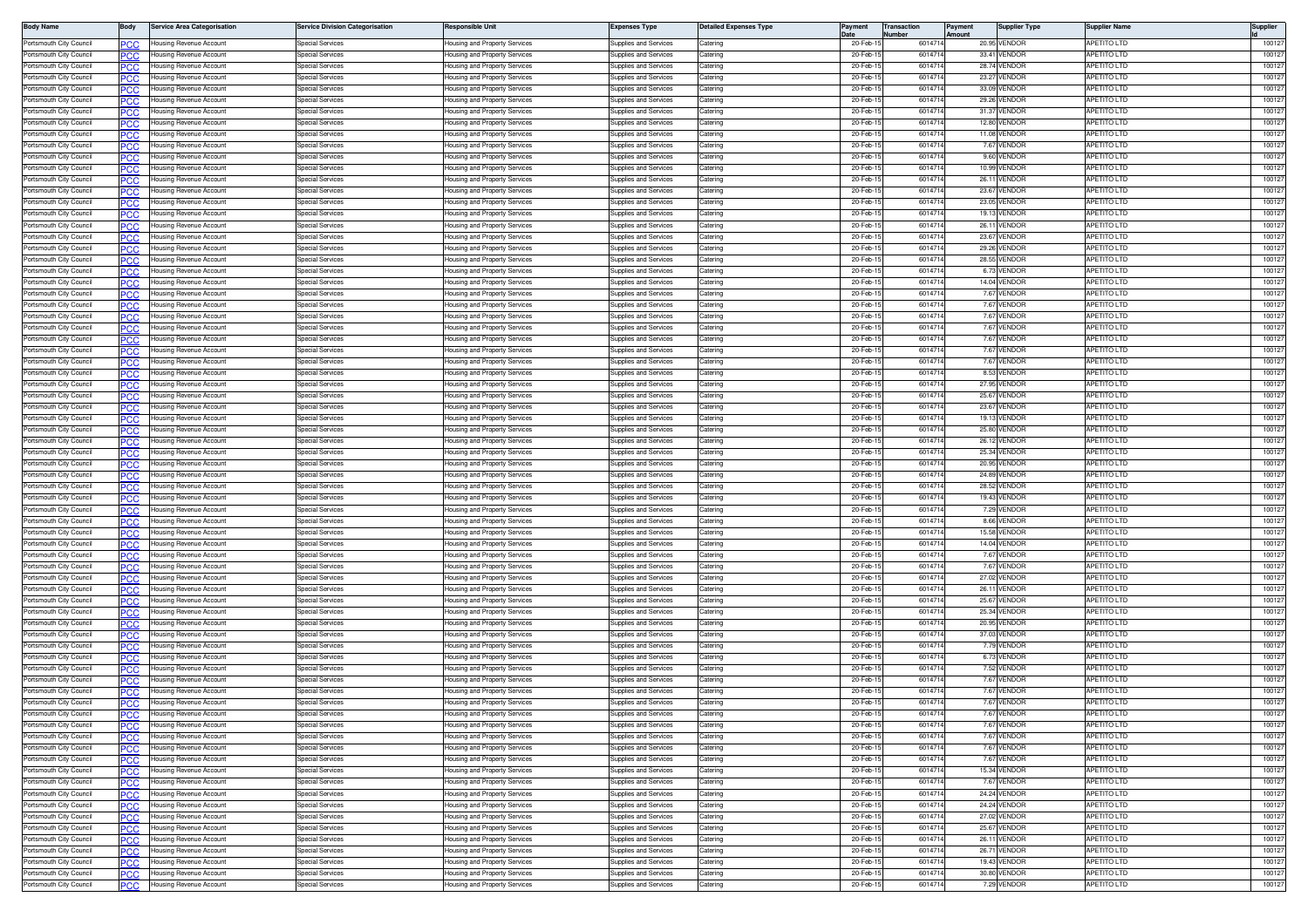| <b>Body Name</b>                                   | 3ody        | <b>Service Area Categorisation</b>                 | ervice Division Categorisation                     | Responsible Unit                                               | Expenses Type                                  | <b>Jetailed Expenses Type</b> | Payment              | <b>Transaction</b> | ayment | <b>Supplier Type</b>         | Supplier Name                            | Supplier         |
|----------------------------------------------------|-------------|----------------------------------------------------|----------------------------------------------------|----------------------------------------------------------------|------------------------------------------------|-------------------------------|----------------------|--------------------|--------|------------------------------|------------------------------------------|------------------|
| Portsmouth City Council                            | .c          | Housing Revenue Account                            | pecial Services                                    | lousing and Property Services                                  | Supplies and Services                          | Caterino                      | 20-Feb-              | 60147              |        | 8.66 VENDOR                  | <b>APETITO LTD</b>                       | 10012            |
| Portsmouth City Council                            | 'CC         | Housing Revenue Account                            | pecial Services                                    | lousing and Property Services                                  | upplies and Services                           | atering                       | 20-Feb-              | 60147              |        | 13.46 VENDOR                 | <b>PETITO LTD</b>                        | 10012            |
| Portsmouth City Council                            | <b>CC</b>   | Housing Revenue Account                            | pecial Services                                    | lousing and Property Services                                  | upplies and Services                           | atering                       | 20-Feb-              | 601471             |        | 14.26 VENDOR                 | <b>APETITO LTD</b>                       | 10012            |
| Portsmouth City Council<br>Portsmouth City Council |             | lousing Revenue Account                            | pecial Services<br>Special Services                | lousing and Property Services                                  | upplies and Services<br>upplies and Services   | atering<br>atering            | 25-Feb<br>25-Feb-    | 60151<br>601517    |        | 7.67 VENDOF                  | PETITO LTD<br><b>APETITO LTD</b>         | 10012<br>10012   |
| Portsmouth City Council                            | PCC         | Housing Revenue Account<br>Housing Revenue Account | Special Services                                   | lousing and Property Services<br>lousing and Property Services | upplies and Services                           | atering                       | 25-Feb-              | 601517             |        | 7.67 VENDOF<br>7.67 VENDOF   | <b>APETITO LTD</b>                       | 10012            |
| Portsmouth City Council                            | PCC         | Housing Revenue Account                            | Special Services                                   | lousing and Property Services                                  | Supplies and Services                          | Catering                      | 25-Feb-              | 601517             |        | 7.67 VENDOR                  | APETITO LTD                              | 10012            |
| Portsmouth City Council                            |             | Housing Revenue Account                            | Special Services                                   | lousing and Property Services                                  | Supplies and Services                          | Caterino                      | 25-Feb-              | 60151              |        | 7.67 VENDOR                  | <b>APETITO LTD</b>                       | 10012            |
| Portsmouth City Council                            | °СС         | Housing Revenue Account                            | Special Services                                   | lousing and Property Services                                  | upplies and Services                           | aterino                       | 25-Feb-              | 601517             |        | 7.67 VENDOR                  | APETITO LTD                              | 10012            |
| Portsmouth City Council                            | сc          | Housing Revenue Account                            | Special Services                                   | lousing and Property Services                                  | upplies and Services                           | atering                       | 25-Feb-              | 601517             |        | 10.08 VENDOF                 | <b>APETITO LTD</b>                       | 10012            |
| Portsmouth City Council                            | 'CC         | lousing Revenue Account                            | pecial Services                                    | lousing and Property Services                                  | upplies and Services                           | atering                       | 25-Feb-1             | 601517             |        | 8.53 VENDOR                  | PETITO LTD                               | 10012            |
| Portsmouth City Council                            | PCC.        | Housing Revenue Account                            | pecial Services                                    | lousing and Property Services                                  | upplies and Services                           | atering                       | 25-Feb-              | 601517             |        | 10.99 VENDOR                 | <b>APETITO LTD</b>                       | 10012            |
| Portsmouth City Council<br>Portsmouth City Council | 'CC         | lousing Revenue Account<br>Housing Revenue Account | pecial Services<br>Special Services                | lousing and Property Services<br>lousing and Property Services | upplies and Services<br>upplies and Services   | atering<br>atering            | 25-Feb-<br>25-Feb-   | 60151<br>60151     |        | 27.02 VENDOF<br>25.80 VENDOF | PETITO LTD<br>APETITO LTD                | 10012<br>10012   |
| Portsmouth City Council                            | PCC<br>сc   | Housing Revenue Account                            | Special Services                                   | lousing and Property Services                                  | Supplies and Services                          | atering                       | 25-Feb-              | 601517             |        | 26.12 VENDOR                 | <b>APETITO LTD</b>                       | 10012            |
| Portsmouth City Council                            | PCC         | Housing Revenue Account                            | Special Services                                   | <del>l</del> ousing and Property Services                      | Supplies and Services                          | Catering                      | 25-Feb-              | 60151              |        | 37.03 VENDOR                 | <b>APETITO LTD</b>                       | 10012            |
| Portsmouth City Council                            |             | lousing Revenue Account                            | Special Services                                   | lousing and Property Services                                  | Supplies and Services                          | aterino                       | 25-Feb-              | 60151              |        | 39.57 VENDOR                 | <b>APETITO LTD</b>                       | 10012            |
| Portsmouth City Council                            | CC          | lousing Revenue Account                            | Special Services                                   | lousing and Property Services                                  | upplies and Services                           | atering                       | 25-Feb-              | 601517             |        | 30.80 VENDOR                 | PETITO LTD                               | 10012            |
| Portsmouth City Council                            | °СС         | Housing Revenue Account                            | Special Services                                   | lousing and Property Services                                  | upplies and Services                           | Catering                      | 25-Feb-              | 601517             |        | 26.98 VENDOF                 | <b>APETITO LTD</b>                       | 10012            |
| Portsmouth City Council                            | CC          | lousing Revenue Account                            | pecial Services                                    | lousing and Property Services                                  | upplies and Services                           | atering                       | 25-Feb-              | 601517             |        | 28.55 VENDOR                 | <b>APETITO LTD</b>                       | 10012            |
| Portsmouth City Council<br>Portsmouth City Council | PСC         | Housing Revenue Account                            | pecial Services                                    | lousing and Property Services                                  | upplies and Services                           | atering<br>atering            | 25-Feb-<br>25-Feb-   | 601517<br>60151    |        | 6.73 VENDOR<br>14.79 VENDOF  | <b>APETITO LTD</b><br><b>APETITO LTD</b> | 10012<br>10012   |
| Portsmouth City Council                            | ncr<br>PCC  | lousing Revenue Account<br>Housing Revenue Account | pecial Services<br>Special Services                | lousing and Property Services<br>lousing and Property Services | upplies and Services<br>Supplies and Services  | atering                       | 25-Feb-              | 60151              |        | 14.79 VENDOR                 | APETITO LTD                              | 10012            |
| Portsmouth City Council                            |             | lousing Revenue Account                            | Special Services                                   | lousing and Property Services                                  | upplies and Services                           | atering                       | 27-Feb-1             | 601620             |        | 7.67 VENDOR                  | <b>APETITO LTD</b>                       | 10012            |
| Portsmouth City Council                            | 'CC         | Housing Revenue Account                            | Special Services                                   | lousing and Property Services                                  | Supplies and Services                          | Catering                      | 27-Feb-              | 601620             |        | 7.67 VENDOR                  | <b>APETITO LTD</b>                       | 100127           |
| Portsmouth City Council                            |             | lousing Revenue Account                            | Special Services                                   | lousing and Property Services                                  | Supplies and Services                          | Caterino                      | 27-Feb-              | 601620             |        | 7.67 VENDOR                  | APETITO LTD                              | 10012            |
| Portsmouth City Council                            | 'CC         | lousing Revenue Account                            | Special Services                                   | lousing and Property Services                                  | upplies and Services                           | Caterino                      | 27-Feb-              | 601620             |        | 7.67 VENDOR                  | PETITO LTD                               | 100127           |
| Portsmouth City Council                            | PCC.        | Housing Revenue Account                            | pecial Services                                    | lousing and Property Services                                  | upplies and Services                           | atering                       | 27-Feb-1             | 601620             |        | 7.67 VENDOF                  | <b>APETITO LTD</b>                       | 10012            |
| Portsmouth City Council                            | cс          | lousing Revenue Account                            | pecial Services                                    | lousing and Property Services                                  | upplies and Services                           | atering                       | 27-Feb-              | 601620             |        | 7.67 VENDOF                  | <b>APETITO LTD</b>                       | 10012            |
| Portsmouth City Council<br>Portsmouth City Council | PCC.        | Housing Revenue Account                            | <b>Special Services</b>                            | lousing and Property Services                                  | Supplies and Services                          | Catering<br>atering           | 27-Feb-1<br>27-Feb-  | 601620<br>60162    |        | 7.67 VENDOR<br>26.11 VENDOR  | APETITO LTD<br>APETITO LTD               | 100127<br>10012  |
| Portsmouth City Council                            | ٢C٢<br>PC.C | Housing Revenue Account<br>Housing Revenue Account | Special Services<br>Special Services               | lousing and Property Services<br>lousing and Property Services | Supplies and Services<br>Supplies and Services | atering                       | 27-Feb-              | 601620             |        | 19.13 VENDOR                 | <b>APETITO LTD</b>                       | 10012            |
| Portsmouth City Council                            |             | Housing Revenue Account                            | Special Services                                   | lousing and Property Services                                  | Supplies and Services                          | atering                       | 27-Feb-1             | 601620             |        | 29.77 VENDOR                 | <b>APETITO LTD</b>                       | 100127           |
| Portsmouth City Council                            | PCC         | Housing Revenue Account                            | Special Services                                   | lousing and Property Services                                  | Supplies and Services                          | Catering                      | 27-Feb-              | 601620             |        | 26.12 VENDOR                 | <b>APETITO LTD</b>                       | 100127           |
| Portsmouth City Council                            | cс          | lousing Revenue Account                            | Special Services                                   | lousing and Property Services                                  | upplies and Services                           | atering                       | 27-Feb-              | 601620             |        | 22.08 VENDOR                 | <b>APETITO LTD</b>                       | 100127           |
| Portsmouth City Council                            | 'CC         | lousing Revenue Account                            | Special Services                                   | lousing and Property Services                                  | upplies and Services                           | aterino                       | 27-Feb-1             | 601620             |        | 21.86 VENDOR                 | <b>APETITO LTD</b>                       | 10012            |
| Portsmouth City Council                            | PCC.        | Housing Revenue Account                            | pecial Services                                    | lousing and Property Services                                  | upplies and Services                           | atering                       | 27-Feb-1             | 601620             |        | 33.35 VENDOF                 | <b>APETITO LTD</b>                       | 10012            |
| Portsmouth City Council                            | cс          | Housing Revenue Account                            | pecial Services                                    | lousing and Property Services                                  | upplies and Services                           | atering                       | 27-Feb-              | 601620             |        | 39.57 VENDOF                 | PETITO LTD                               | 10012            |
| Portsmouth City Council<br>Portsmouth City Council | PCC         | Housing Revenue Account                            | pecial Services<br>pecial Services                 | lousing and Property Services                                  | upplies and Services                           | atering<br>atering            | 27-Feb-<br>27-Feb-   | 601620<br>601620   |        | 24.29 VENDOR<br>7.13 VENDOR  | <b>APETITO LTD</b><br><b>APETITO LTD</b> | 10012<br>10012   |
| Portsmouth City Council                            | PC.C        | Housing Revenue Account<br>Housing Revenue Account | Special Services                                   | lousing and Property Services<br>lousing and Property Services | upplies and Services<br>Supplies and Services  | aterino                       | 27-Feb-              | 601620             |        | 7.67 VENDOR                  | <b>APETITO LTD</b>                       | 10012            |
| Portsmouth City Council                            | cс          | Housing Revenue Account                            | Special Services                                   | lousing and Property Services                                  | Supplies and Services                          | Caterino                      | 27-Feb-1             | 601620             |        | 7.67 VENDOR                  | <b>APETITO LTD</b>                       | 100127           |
| Portsmouth City Council                            | сC          | lousing Revenue Account                            | pecial Services                                    | lousing and Property Services                                  | upplies and Services                           | atering                       | 27-Feb-              | 601620             |        | 7.67 VENDOR                  | PETITO LTD                               | 100127           |
| Portsmouth City Council                            | .c          | Housing Revenue Account                            | pecial Services                                    | lousing and Property Services                                  | upplies and Services                           | aterino                       | 27-Feb-              | 601620             |        | 8.53 VENDOF                  | <b>APETITO LTD</b>                       | 10012            |
| Portsmouth City Council                            | C.C         | lousing Revenue Account                            | pecial Services                                    | lousing and Property Services                                  | upplies and Services                           | atering                       | 27-Feb               | 60162              |        | 24.24 VENDOF                 | PETITO LTD                               | 10012            |
| Portsmouth City Council                            | 'CC         | Housing Revenue Account                            | pecial Services                                    | lousing and Property Services                                  | upplies and Services                           | atering                       | 27-Feb-              | 601620             |        | 10.99 VENDOF                 | <b>APETITO LTD</b>                       | 10012            |
| Portsmouth City Council<br>Portsmouth City Council | C.C         | lousing Revenue Account                            | pecial Services<br>Special Services                | lousing and Property Services                                  | upplies and Services                           | atering                       | 27-Feb-<br>27-Feb-   | 601620<br>601620   |        | 30.67 VENDOF<br>19.13 VENDOR | <b>APETITO LTD</b><br><b>APETITO LTD</b> | 10012<br>10012   |
| Portsmouth City Council                            | המפ         | Housing Revenue Account<br>Housing Revenue Account | Special Services                                   | lousing and Property Services<br>lousing and Property Services | Supplies and Services<br>Supplies and Services | Catering<br>Catering          | 27-Feb-              | 601620             |        | 36.30 VENDOF                 | APETITO LTD                              | 10012            |
| Portsmouth City Council                            | .cr         | Housing Revenue Account                            | Special Services                                   | lousing and Property Services                                  | upplies and Services                           | Catering                      | 27-Feb-              | 601620             |        | 25.81 VENDOR                 | <b>APETITO LTD</b>                       | 10012            |
| Portsmouth City Council                            |             | lousing Revenue Account                            | pecial Services                                    | lousing and Property Services                                  | upplies and Services                           | aterino                       | 27-Feb-1             | 601620             |        | 37.03 VENDOR                 | <b>APETITO LTD</b>                       | 100127           |
| Portsmouth City Council                            | 'CC         | lousing Revenue Account                            | pecial Services                                    | lousing and Property Services                                  | upplies and Services                           | atering                       | 27-Feb-              | 601620             |        | 22.15 VENDOR                 | <b>PETITO LTD</b>                        | 100127           |
| Portsmouth City Council                            | PCC.        | Housing Revenue Account                            | Special Services                                   | lousing and Property Services                                  | upplies and Services                           | Caterino                      | 27-Feb-1             | 601620             |        | 39.57 VENDOR                 | <b>APETITO LTD</b>                       | 10012            |
| Portsmouth City Council                            | C.C         | lousing Revenue Account                            | pecial Services                                    | lousing and Property Services                                  | upplies and Services                           | atering                       | 27-Feb-              | 60162              |        | 24.29 VENDOF                 | PETITO LTD                               | 10012            |
| Portsmouth City Counci                             | PCC         | Housing Revenue Account                            | pecial Services                                    | lousing and Property Services                                  | upplies and Services                           | atering                       | 27-Feb-              | 601620             |        | 30.80 VENDOR                 | <b>APETITO LTD</b>                       | 10012            |
| Portsmouth City Council<br>Portsmouth City Council | .cr         | Housing Revenue Account                            | Special Services<br>Special Services               | lousing and Property Services                                  | Supplies and Services                          | atering                       | 27-Feb-<br>27-Feb-   | 601620<br>601620   |        | 7.79 VENDOF                  | <b>APETITO LTD</b><br><b>APETITO LTD</b> | 10012<br>10012   |
| Portsmouth City Council                            | PCC         | Housing Revenue Account<br>lousing Revenue Account | Special Services                                   | lousing and Property Services<br>lousing and Property Services | Supplies and Services<br>upplies and Services  | Catering<br>aterino           | 27-Feb-              | 601620             |        | 7.67 VENDOR<br>7.67 VENDOR   | <b>APETITO LTD</b>                       | 10012            |
| Portsmouth City Council                            | °СС         | Housing Revenue Account                            | Special Services                                   | lousing and Property Services                                  | Supplies and Services                          | aterino                       | 27-Feb-              | 601620             |        | 7.67 VENDOF                  | <b>APETITO LTD</b>                       | 100127           |
| Portsmouth City Council                            |             | Housing Revenue Account                            | pecial Services                                    | lousing and Property Services                                  | upplies and Services                           | atering                       | 27-Feb-1             | 601620             |        | 7.67 VENDOF                  | <b>APETITO LTD</b>                       | 100127           |
| Portsmouth City Council                            | PСC         | <b>Housing Revenue Account</b>                     | pecial Services                                    | lousing and Property Services                                  | upplies and Services                           | Catering                      | 27-Feb-1             | 601620             |        | 7.67 VENDOR                  | APETITO LTD                              | 100127           |
| Portsmouth City Council                            | PCC         | Housing Revenue Account                            | pecial Services                                    | lousing and Property Services                                  | upplies and Services                           | atering                       | 27-Feb-1             | 601620             |        | 7.67 VENDOR                  | <b>APETITO LTD</b>                       | 100127           |
| Portsmouth City Council                            | PСC         | lousing Revenue Account                            | pecial Services                                    | lousing and Property Services                                  | upplies and Services                           | atering                       | 27-Feb-1             | 601620             |        | 7.67 VENDOR                  | <b>APETITO LTD</b>                       | 100127           |
| Portsmouth City Council                            | PCC         | Housing Revenue Account                            | Special Services                                   | lousing and Property Services                                  | Supplies and Services                          | atering                       | 27-Feb-              | 601620             |        | 7.67 VENDOR                  | APETITO LTD                              | 100127           |
| Portsmouth City Council<br>Portsmouth City Council | сc          | Housing Revenue Account<br>Housing Revenue Account | Special Services<br>Special Services               | Housing and Property Services                                  | Supplies and Services<br>Supplies and Services | atering<br>Catering           | 27-Feb-1<br>27-Feb-1 | 601620<br>601620   |        | 7.67 VENDOR<br>24.24 VENDOR  | <b>APETITO LTD</b><br><b>APETITO LTD</b> | 100127<br>100127 |
| Portsmouth City Council                            | PСC         | Housing Revenue Account                            | Special Services                                   | lousing and Property Services<br>lousing and Property Services | <b>Supplies and Services</b>                   | Catering                      | 27-Feb-1             | 601620             |        | 27.02 VENDOR                 | <b>APETITO LTD</b>                       | 100127           |
| Portsmouth City Council                            | PСC         | Housing Revenue Account                            | <b>Special Services</b>                            | <b>Housing and Property Services</b>                           | <b>Supplies and Services</b>                   | Catering                      | 27-Feb-1             | 601620             |        | 52.22 VENDOR                 | APETITO LTD                              | 100127           |
| Portsmouth City Council                            | сc          | Housing Revenue Account                            | <b>Special Services</b>                            | lousing and Property Services                                  | Supplies and Services                          | Catering                      | 27-Feb-1             | 601620             |        | 29.77 VENDOR                 | <b>APETITO LTD</b>                       | 100127           |
| Portsmouth City Council                            | сC          | Housing Revenue Account                            | pecial Services                                    | lousing and Property Services                                  | upplies and Services                           | atering                       | 27-Feb-1             | 601620             |        | 22.44 VENDOR                 | APETITO LTD                              | 100127           |
| Portsmouth City Council                            | PCC.        | Housing Revenue Account                            | Special Services                                   | lousing and Property Services                                  | Supplies and Services                          | atering                       | 27-Feb-              | 601620             |        | 25.81 VENDOR                 | <b>APETITO LTD</b>                       | 100127           |
| Portsmouth City Council                            | PCC         | Housing Revenue Account                            | <b>Special Services</b>                            | lousing and Property Services                                  | Supplies and Services                          | Catering                      | 27-Feb-1             | 601620             |        | 37.03 VENDOR                 | APETITO LTD                              | 100127           |
| Portsmouth City Council                            | PCC         | Housing Revenue Account                            | Special Services                                   | Housing and Property Services                                  | Supplies and Services                          | Catering                      | 27-Feb-              | 601620             |        | 22.15 VENDOR                 | APETITO LTD                              | 100127           |
| Portsmouth City Council<br>Portsmouth City Council | сc          | Housing Revenue Account<br>Housing Revenue Account | <b>Special Services</b><br><b>Special Services</b> | lousing and Property Services                                  | Supplies and Services<br>Supplies and Services | atering                       | 27-Feb-1<br>27-Feb-1 | 601620<br>6016208  |        | 37.03 VENDOR<br>38.50 VENDOR | APETITO LTD<br>APETITO LTD               | 100127<br>100127 |
|                                                    | PCC         |                                                    |                                                    | Housing and Property Services                                  |                                                | Catering                      |                      |                    |        |                              |                                          |                  |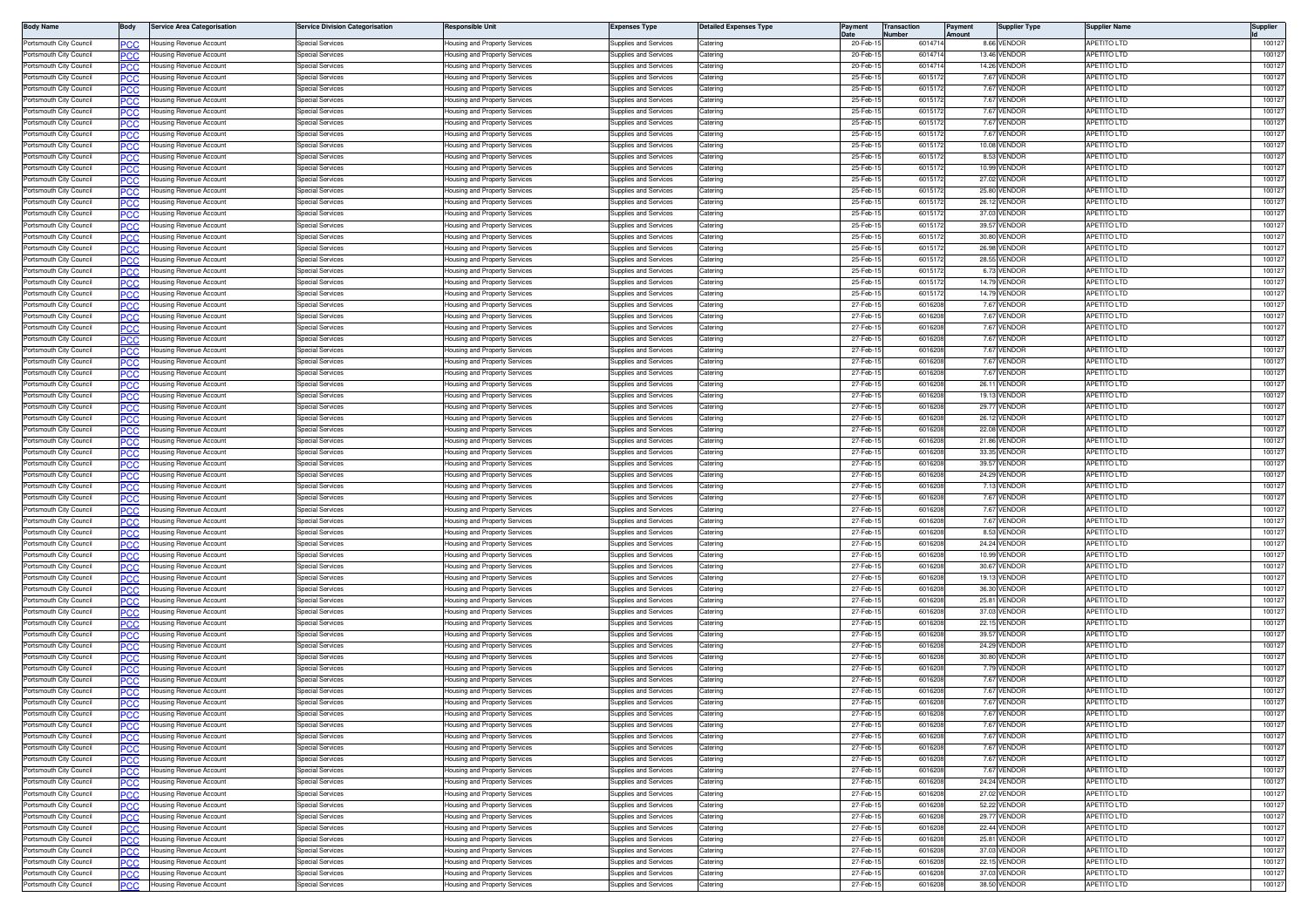| <b>Body Name</b>        | 3ody       | <b>Service Area Categorisation</b> | <b>Service Division Categorisation</b> | Responsible Unit                          | <b>Expenses Type</b>                                | <b>Detailed Expenses Type</b>                                                  |          | Transaction<br>lumber | <b>Payment</b><br>moun | <b>Supplier Type</b> | Supplier Name                                      | Supplier |
|-------------------------|------------|------------------------------------|----------------------------------------|-------------------------------------------|-----------------------------------------------------|--------------------------------------------------------------------------------|----------|-----------------------|------------------------|----------------------|----------------------------------------------------|----------|
| Portsmouth City Council |            | Housing Revenue Account            | pecial Services                        | lousing and Property Services             | <b>Supplies and Services</b>                        | Catering                                                                       | 27-Feb-1 | 6016208               |                        | 29.26 VENDOR         | <b>APETITO LTD</b>                                 | 10012    |
| Portsmouth City Council | ንር )ር      | Housing Revenue Account            | pecial Services                        | lousing and Property Services             | Supplies and Services                               | atering                                                                        | 27-Feb-1 | 601620                |                        | 8.65 VENDOR          | <b>APETITO LTD</b>                                 | 10012    |
| Portsmouth City Council | PCC        | Housing Revenue Account            | Special Services                       | <del>l</del> ousing and Property Services | <b>Supplies and Services</b>                        | Catering                                                                       | 27-Feb-1 | 601620                |                        | 9.07 VENDOR          | <b>APETITO LTD</b>                                 | 10012    |
| Portsmouth City Council |            | Housing Revenue Account            | Special Services                       | lousing and Property Services             | Supplies and Services                               | Caterino                                                                       | 27-Feb-1 | 601620                |                        | 12.80 VENDOR         | <b>APETITO LTD</b>                                 | 10012    |
| Portsmouth City Council |            | Housing Revenue Account            | Special Services                       | lousing and Property Services             | <b>Supplies and Services</b>                        | Caterino                                                                       | 27-Feb-1 | 6016208               |                        | 7.52 VENDOR          | <b>APETITO LTD</b>                                 | 10012    |
| Portsmouth City Council |            | Housing Revenue Account            | Special Services                       | lousing and Property Services             | Supplies and Services                               | Catering                                                                       | 27-Feb-  | 601620                |                        | 7.52 VENDOR          | <b>APETITO LTD</b>                                 | 10012    |
| Portsmouth City Council |            | Housing Revenue Account            | Special Services                       | lousing and Property Services             | Supplies and Services                               | Catering                                                                       | 27-Feb-1 | 6016208               |                        | 7.67 VENDOR          | <b>APETITO LTD</b>                                 | 10012    |
| Portsmouth City Council | חמפ        | Housing Revenue Account            | pecial Service:                        | lousing and Property Services             | Supplies and Services                               | Catering                                                                       | 27-Feb-1 | 601620                |                        | 7.67 VENDOR          | APETITO LTD                                        | 10012    |
| Portsmouth City Council |            | Housing Revenue Account            | pecial Services                        | lousing and Property Services             | Supplies and Services                               | Catering                                                                       | 27-Feb-1 | 601620                |                        | 7.67 VENDOR          | APETITO LTD                                        | 10012    |
| Portsmouth City Council |            | Housing Revenue Account            | Special Services                       | lousing and Property Services             | Supplies and Services                               | Catering                                                                       | 27-Feb-1 | 601620                |                        | 7.67 VENDOR          | APETITO LTD                                        | 10012    |
| Portsmouth City Council |            | Housing Revenue Account            | Special Services                       | lousing and Property Services             | Supplies and Services                               | atering                                                                        | 27-Feb-1 | 601620                |                        | 8.05 VENDOR          | APETITO LTD                                        | 10012    |
| Portsmouth City Council | PCC        | Housing Revenue Account            | Special Services                       | lousing and Property Services             | Supplies and Services                               | Catering                                                                       | 27-Feb-1 | 6016208               |                        | 7.67 VENDOR          | <b>APETITO LTD</b>                                 | 10012    |
| Portsmouth City Council |            | Housing Revenue Account            | Special Services                       | lousing and Property Services             | Supplies and Services                               | atering                                                                        | 27-Feb-1 | 6016208               |                        | 9.60 VENDOR          | <b>APETITO LTD</b>                                 | 10012    |
| Portsmouth City Council |            | Housing Revenue Account            | Special Services                       | lousing and Property Services             | Supplies and Services                               | Catering                                                                       | 27-Feb-1 | 601620                |                        | 23.67 VENDOR         | <b>APETITO LTD</b>                                 | 10012    |
| Portsmouth City Council |            | Housing Revenue Account            | <b>Special Services</b>                | lousing and Property Services             | Supplies and Services                               | Catering                                                                       | 27-Feb-1 | 601620                |                        | 19.13 VENDOR         | APETITO LTD                                        | 10012    |
| Portsmouth City Council |            | lousing Revenue Account            | pecial Services                        | lousing and Property Services             | upplies and Services                                | atering                                                                        | 27-Feb-1 | 6016208               |                        | 28.77 VENDOF         | <b>APETITO LTD</b>                                 | 10012    |
| Portsmouth City Council | PCC        | <b>Housing Revenue Account</b>     | pecial Services                        | lousing and Property Services             | Supplies and Services                               | Catering                                                                       | 27-Feb-1 | 601620                |                        | 25.34 VENDOR         | APETITO LTD                                        | 10012    |
| Portsmouth City Council |            | Housing Revenue Account            | pecial Service                         | lousing and Property Services             | <b>Supplies and Services</b>                        | atering                                                                        | 27-Feb-  | 601620                |                        | 20.95 VENDOR         | APETITO LTD                                        | 10012    |
| Portsmouth City Council | PCC        | Housing Revenue Account            | Special Services                       | lousing and Property Services             | Supplies and Services                               | Catering                                                                       | 27-Feb-1 | 601620                |                        | 26.11 VENDOR         | APETITO LTD                                        | 10012    |
| Portsmouth City Council |            | Housing Revenue Account            | Special Service:                       | lousing and Property Services             | Supplies and Services                               | atering                                                                        | 27-Feb-1 | 6016208               |                        | 28.52 VENDOR         | <b>APETITO LTD</b>                                 | 10012    |
| Portsmouth City Council | ĸю         | <b>Housing Revenue Account</b>     | Special Services                       | lousing and Property Services             | <b>Supplies and Services</b>                        | Catering                                                                       | 27-Feb-1 | 601620                |                        | 38.50 VENDOR         | <b>APETITO LTD</b>                                 | 10012    |
| Portsmouth City Council |            | Housing Revenue Account            | pecial Service                         | lousing and Property Services             | Supplies and Services                               | Catering                                                                       | 27-Feb-  | 601620                |                        | 19.43 VENDOR         | <b>APETITO LTD</b>                                 | 10012    |
| Portsmouth City Council | 'СС        | Housing Revenue Account            | Special Services                       | lousing and Property Services             | Supplies and Services                               | Caterino                                                                       | 27-Feb-1 | 601620                |                        | 30.80 VENDOR         | <b>APETITO LTD</b>                                 | 10012    |
| Portsmouth City Council | <b>CC.</b> | Housing Revenue Account            | pecial Service                         | lousing and Property Services             | upplies and Services                                | atering                                                                        | 27-Feb-1 | 601620                |                        | 23.87 VENDOR         | APETITO LTD                                        | 10012    |
| Portsmouth City Council |            | <b>Housing Revenue Account</b>     | pecial Service:                        | lousing and Property Services             | upplies and Services                                | atering                                                                        | 27-Feb-1 | 601620                |                        | 7.67 VENDOF          | <b>APETITO LTD</b>                                 | 10012    |
| Portsmouth City Council | PCC        | <b>Housing Revenue Account</b>     | pecial Service                         | lousing and Property Services             | Supplies and Services                               | Catering                                                                       | 27-Feb-1 | 601620                |                        | 7.67 VENDOR          | APETITO LTD                                        | 10012    |
| Portsmouth City Council |            | Housing Revenue Account            | pecial Services                        | lousing and Property Services             | Supplies and Services                               | atering                                                                        | 27-Feb-  | 601620                |                        | 10.99 VENDOF         | <b>APETITO LTD</b>                                 | 10012    |
| Portsmouth City Council | PCC        | Housing Revenue Account            | Special Services                       | lousing and Property Services             | Supplies and Services                               | Catering                                                                       | 27-Feb-1 | 601620                |                        | 30.67 VENDOR         | APETITO LTD                                        | 10012    |
| Portsmouth City Council |            | Housing Revenue Account            | Special Services                       | <del>l</del> ousing and Property Services | Supplies and Services                               | Catering                                                                       | 27-Feb-1 | 601620                |                        | 26.11 VENDOF         | <b>APETITO LTD</b>                                 | 10012    |
| Portsmouth City Council | ĸю         | Housina Revenue Account            | Special Services                       | lousing and Property Services             | Supplies and Services                               | Catering                                                                       | 27-Feb-1 | 601620                |                        | 19.13 VENDOR         | <b>APETITO LTD</b>                                 | 10012    |
| Portsmouth City Council |            | Housing Revenue Account            | Special Services                       | lousing and Property Services             | Supplies and Services                               | Catering                                                                       | 27-Feb-  | 601620                |                        | 26.12 VENDOR         | <b>APETITO LTD</b>                                 | 10012    |
| Portsmouth City Council |            | Housing Revenue Account            | Special Services                       | lousing and Property Services             | Supplies and Services                               | Catering                                                                       | 27-Feb-1 | 601620                |                        | 25.34 VENDOR         | <b>APETITO LTD</b>                                 | 10012    |
| Portsmouth City Council | PCC.       | <b>Housing Revenue Account</b>     | pecial Service                         | lousing and Property Services             | Supplies and Services                               | atering                                                                        | 27-Feb-1 | 6016208               |                        | 22.44 VENDOR         | APETITO LTD                                        | 10012    |
| Portsmouth City Council |            | Housing Revenue Account            | pecial Service:                        | lousing and Property Services             | upplies and Services                                | atering                                                                        | 27-Feb-1 | 6016208               |                        | 33.41 VENDOR         | APETITO LTD                                        | 10012    |
| Portsmouth City Council | PCC        | Housing Revenue Account            | Special Services                       | lousing and Property Services             | Supplies and Services                               | Catering                                                                       | 27-Feb-1 | 601620                |                        | 37.03 VENDOR         | APETITO LTD                                        | 10012    |
| Portsmouth City Council |            | Housing Revenue Account            | Special Services                       | lousing and Property Services             | <b>Supplies and Services</b>                        | Catering                                                                       | 27-Feb-1 | 601620                |                        | 28.74 VENDOR         | APETITO LTD                                        | 10012    |
| Portsmouth City Council |            | Housing Revenue Account            | pecial Services                        | lousing and Property Services             | <b>Supplies and Services</b>                        | aterino                                                                        | 27-Feb-1 | 601620                |                        | 38.50 VENDOR         | <b>APETITO LTD</b>                                 | 10012    |
| Portsmouth City Council |            | Housing Revenue Account            | Special Services                       | lousing and Property Services             | <b>Supplies and Services</b>                        | atering                                                                        | 27-Feb-1 | 6016208               |                        | 23.67 VENDOR         | <b>APETITO LTD</b>                                 | 10012    |
| Portsmouth City Council | °СС        | Housing Revenue Account            | Special Services                       | lousing and Property Services             | Supplies and Services                               | Catering                                                                       | 27-Feb-1 | 601620                |                        | 39.57 VENDOR         | <b>APETITO LTD</b>                                 | 10012    |
| Portsmouth City Council |            | Housing Revenue Account            | Special Services                       | lousing and Property Services             | Supplies and Services                               | Catering                                                                       | 27-Feb-  | 601620                |                        | 29.26 VENDOR         | APETITO LTD                                        | 10012    |
| Portsmouth City Council |            | lousing Revenue Account            | pecial Service:                        | lousing and Property Services             | upplies and Services                                | atering                                                                        | 27-Feb-1 | 601620                |                        | 24.29 VENDOF         | <b>APETITO LTD</b>                                 | 10012    |
| Portsmouth City Council | PCC        | <b>Housing Revenue Account</b>     | pecial Services                        | lousing and Property Services             | Supplies and Services                               | atering                                                                        | 27-Feb-1 | 6016208               |                        | 23.87 VENDOR         | APETITO LTD                                        | 10012    |
| Portsmouth City Council |            | Housing Revenue Account            | pecial Services                        | lousing and Property Services             | Supplies and Services                               | atering                                                                        | 27-Feb-1 | 601620                |                        | 23.37 VENDOR         | APETITO LTD                                        | 10012    |
| Portsmouth City Council | PCC        | Housing Revenue Account            | Special Services                       | lousing and Property Services             | Supplies and Services                               | Catering                                                                       | 27-Feb-1 | 601620                |                        | 13.04 VENDOR         | APETITO LTD                                        | 10012    |
| Portsmouth City Council |            | Housing Revenue Account            | Special Service                        | lousing and Property Services             | Supplies and Services                               | Caterino                                                                       | 27-Feb-  | 601620                |                        | 13.04 VENDOR         | <b>APETITO LTD</b>                                 | 10012    |
| Portsmouth City Council | °СС        | lousing Revenue Account            | Special Services                       | lousing and Property Services             | ransport-Related Expenditure Direct transport costs |                                                                                | 06-Feb-1 | 601206                |                        | 30.80 VENDOR         | <b>AQUA CARS LIMITED</b>                           | 10001    |
| Portsmouth City Council |            | Housing Revenue Account            | Other                                  | lousing and Property Services             |                                                     | Premises-Related Expenditure Repairs, alterations and maintenance of buildings | 11-Feb-1 | 601266                |                        | 836.00 COMPANY       | ARJOHUNTLEIGH                                      | 101045   |
|                         |            |                                    |                                        |                                           |                                                     |                                                                                |          |                       |                        |                      |                                                    |          |
| Portsmouth City Council | PCC        | <b>Housing Revenue Account</b>     | Other                                  | lousing and Property Services             | <b>Supplies and Services</b>                        | Equipment, furniture and materials                                             | 05-Feb-1 | 601187                |                        | 351.09 VENDOR        | ASKEWS & HOLTS LIBRARY SERVICES LIMITED            | 10012    |
| Portsmouth City Council |            | Housing Revenue Account            | )ther                                  | lousing and Property Services             | Supplies and Services                               | Equipment, furniture and materials                                             | 05-Feb-  | 601187                |                        | 9.58 VENDOF          | <b>ASKEWS &amp; HOLTS LIBRARY SERVICES LIMITED</b> | 10012    |
| Portsmouth City Council | PCC        | Housing Revenue Account            | Other                                  | lousing and Property Services             | Supplies and Services                               | Equipment, furniture and materials                                             | 24-Feb-1 | 601508                |                        | 4.79 VENDOR          | ASKEWS & HOLTS LIBRARY SERVICES LIMITED            | 10012    |
| Portsmouth City Council |            | Housing Revenue Account            | Other                                  | <del>l</del> ousing and Property Services | Supplies and Services                               | Equipment, furniture and materials                                             | 26-Feb-1 | 601598                |                        | 4.60 VENDOR          | ASKEWS & HOLTS LIBRARY SERVICES LIMITED            | 10012    |
| Portsmouth City Council | PCC        | Housing Revenue Account            | Other                                  | <del>l</del> ousing and Property Services | Supplies and Services                               | Equipment, furniture and materials                                             | 26-Feb-1 | 601598                |                        | 8.33 VENDOR          | ASKEWS & HOLTS LIBRARY SERVICES LIMITED            | 100128   |
| Portsmouth City Council |            | Housing Revenue Account            | )ther                                  | lousing and Property Services             | Supplies and Services                               | Equipment, furniture and materials                                             | 24-Feb-  | 601508                |                        | 4.79 VENDOR          | ASKEWS & HOLTS LIBRARY SERVICES LIMITED            | 10012    |
| Portsmouth City Council |            | lousing Revenue Account            | Repairs and Maintenance                | lousing and Property Services             | emises-Related Expenditure                          | Repairs, alterations and maintenance of buildings                              | 26-Feb-  | 601598                |                        | 3263.07 COMPANY      | XIS ELEVATORS LTD                                  | 13124    |
| Portsmouth City Council | сc         | Housing Revenue Account            | Repairs and Maintenance                | lousing and Property Services             | Premises-Related Expenditure                        | Repairs, alterations and maintenance of building                               | 26-Feb-  | 601598                |                        | 388.18 COMPANY       | AXIS ELEVATORS LTD                                 | 131244   |
|                         |            |                                    |                                        |                                           |                                                     |                                                                                |          |                       |                        |                      |                                                    |          |
| Portsmouth City Council | °СС        | Housing Revenue Account            | epairs and Maintenance                 | lousing and Property Services             | remises-Related Expenditure                         | lepairs, alterations and maintenance of building                               | 26-Feb-1 | 601598                |                        | 388.18 COMPANY       | AXIS ELEVATORS LTD                                 | 131244   |
| Portsmouth City Council |            | Housing Revenue Account            | <b>Repairs and Maintenance</b>         | lousing and Property Services             | Premises-Related Expenditure                        | Repairs, alterations and maintenance of building                               | 26-Feb-1 | 601598                |                        | 1205.10 COMPANY      | AXIS ELEVATORS LTD                                 | 131244   |
|                         |            |                                    |                                        |                                           |                                                     |                                                                                |          |                       |                        |                      |                                                    |          |
| Portsmouth City Council |            | Housing Revenue Account            | Repairs and Maintenance                | lousing and Property Services             | remises-Related Expenditure                         | Repairs, alterations and maintenance of buildings                              | 12-Feb-1 | 601320                |                        | 18439.37 COMPANY     | AXIS ELEVATORS LTD                                 | 131244   |
| Portsmouth City Council | PСC        | Housing Revenue Account            | Repairs and Maintenance                | lousing and Property Services             |                                                     | remises-Related Expenditure Repairs, alterations and maintenance of buildings  | 26-Feb-1 | 601598                |                        | -3263.07 COMPANY     | <b>XXIS ELEVATORS LTD</b>                          | 131244   |
|                         |            |                                    |                                        |                                           |                                                     |                                                                                |          |                       |                        |                      |                                                    |          |
| Portsmouth City Council | <u>PCC</u> | Housing Revenue Account            | Repairs and Maintenance                | Housing and Property Services             |                                                     | Premises-Related Expenditure Repairs, alterations and maintenance of buildings | 26-Feb-1 | 6015985               |                        | -388.18 COMPANY      | AXIS ELEVATORS LTD                                 | 131244   |
| Portsmouth City Council | <u>PCC</u> | Housing Revenue Account            | Repairs and Maintenance                | lousing and Property Services             | remises-Related Expenditure                         | Repairs, alterations and maintenance of buildings                              | 26-Feb-1 | 601598                |                        | -388.18 COMPANY      | AXIS ELEVATORS LTD                                 | 131244   |
|                         |            |                                    |                                        |                                           |                                                     |                                                                                |          |                       |                        |                      |                                                    |          |
| Portsmouth City Council | <u>PCC</u> | Housing Revenue Account            | Repairs and Maintenance                | lousing and Property Services             | remises-Related Expenditure                         | Repairs, alterations and maintenance of buildings                              | 26-Feb-1 | 6015985               |                        | -1205.10 COMPANY     | AXIS ELEVATORS LTD                                 | 131244   |
| Portsmouth City Council | <u>CC</u>  | Housing Revenue Account            | Repairs and Maintenance                | lousing and Property Services             | remises-Related Expenditure                         | Repairs, alterations and maintenance of buildings                              | 26-Feb-1 | 6015985               |                        | 42.54 COMPANY        | AXIS ELEVATORS LTD                                 | 131244   |
| Portsmouth City Council |            | Housing Revenue Account            | Repairs and Maintenance                |                                           | remises-Related Expenditure                         | Repairs, alterations and maintenance of buildings                              | 26-Feb-1 | 601598                |                        | 170.16 COMPANY       | AXIS ELEVATORS LTD                                 | 131244   |
|                         | PСC        |                                    |                                        | lousing and Property Services             |                                                     |                                                                                |          |                       |                        |                      |                                                    |          |
| Portsmouth City Council | <u>PCC</u> | Housing Revenue Account            | Repairs and Maintenance                | lousing and Property Services             |                                                     | Premises-Related Expenditure Repairs, alterations and maintenance of buildings | 26-Feb-1 | 6015985               |                        | 42.54 COMPANY        | AXIS ELEVATORS LTD                                 | 131244   |
| Portsmouth City Council |            | Housing Revenue Account            | Repairs and Maintenance                | lousing and Property Services             | remises-Related Expenditure                         | Repairs, alterations and maintenance of buildings                              | 26-Feb-1 | 601598                |                        | 42.54 COMPANY        | AXIS ELEVATORS LTD                                 | 131244   |
|                         | <u>PCC</u> |                                    |                                        |                                           |                                                     |                                                                                |          |                       |                        |                      |                                                    |          |
| Portsmouth City Council | <u>CC</u>  | Housing Revenue Account            | Repairs and Maintenance                | lousing and Property Services             |                                                     | Premises-Related Expenditure Repairs, alterations and maintenance of buildings | 26-Feb-1 | 6015985               |                        | 42.54 COMPANY        | AXIS ELEVATORS LTD                                 | 131244   |
|                         |            |                                    |                                        |                                           |                                                     |                                                                                |          |                       |                        |                      |                                                    |          |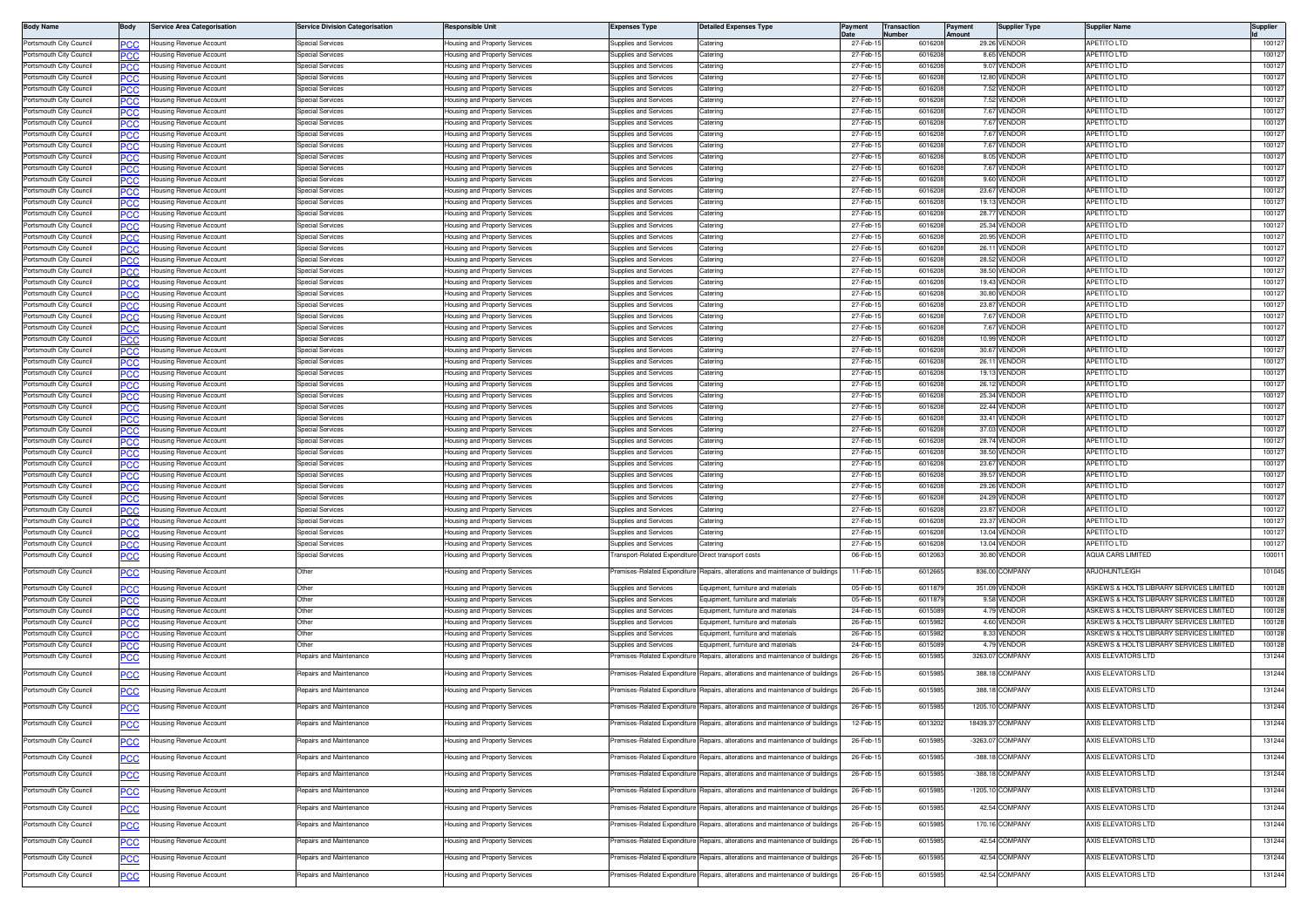| <b>Body Name</b>        | Body        | <b>Service Area Categorisation</b> | <b>Service Division Categorisation</b>                    | Responsible Unit              | <b>Expenses Type</b>        | <b>Detailed Expenses Type</b>                                                 | Paymen    | Transaction<br>umber | Payment<br>Amount | <b>Supplier Type</b> | <b>Supplier Name</b> | Supplier |
|-------------------------|-------------|------------------------------------|-----------------------------------------------------------|-------------------------------|-----------------------------|-------------------------------------------------------------------------------|-----------|----------------------|-------------------|----------------------|----------------------|----------|
| Portsmouth City Council | <b>CC</b>   | lousing Revenue Account            | Repairs and Maintenance                                   | lousing and Property Services |                             | remises-Related Expenditure Repairs, alterations and maintenance of buildings | 26-Feb-1  | 6015985              |                   | 85.08 COMPANY        | AXIS ELEVATORS LTD   | 131244   |
| Portsmouth City Council | <u>PCC</u>  | lousing Revenue Account            | Repairs and Maintenance                                   | lousing and Property Services |                             | remises-Related Expenditure Repairs, alterations and maintenance of buildings | 26-Feb-1  | 601598               |                   | 170.16 COMPANY       | AXIS ELEVATORS LTD   | 131244   |
| Portsmouth City Council | <u>PCC</u>  | lousing Revenue Account            | Repairs and Maintenance                                   | lousing and Property Services |                             | remises-Related Expenditure Repairs, alterations and maintenance of buildings | 26-Feb-1  | 6015985              |                   | 85.08 COMPANY        | AXIS ELEVATORS LTD   | 131244   |
| Portsmouth City Council | <b>PCC</b>  | lousing Revenue Account            | Repairs and Maintenance                                   | Housing and Property Services | remises-Related Expenditure | Repairs, alterations and maintenance of buildings                             | 26-Feb-1  | 601598               |                   | 42.54 COMPANY        | AXIS ELEVATORS LTD   | 131244   |
| Portsmouth City Council | <b>PCC</b>  | lousing Revenue Account            | Repairs and Maintenance                                   | lousing and Property Services | remises-Related Expenditure | Repairs, alterations and maintenance of buildings                             | 26-Feb-1  | 6015985              |                   | 159.51 COMPANY       | AXIS ELEVATORS LTD   | 131244   |
| Portsmouth City Council | <b>CC</b>   | lousing Revenue Account            | Repairs and Maintenance                                   | lousing and Property Services | remises-Related Expenditure | Repairs, alterations and maintenance of buildings                             | 26-Feb-1  | 6015985              |                   | 42.54 COMPANY        | AXIS ELEVATORS LTD   | 131244   |
| Portsmouth City Council | <b>PCC</b>  | lousing Revenue Account            | Repairs and Maintenance                                   | lousing and Property Services | emises-Related Expenditure  | Repairs, alterations and maintenance of buildings                             | 26-Feb-1  | 601598               |                   | 53.17 COMPANY        | AXIS ELEVATORS LTD   | 131244   |
| Portsmouth City Council | <b>PCC</b>  | lousing Revenue Account            | Repairs and Maintenance                                   | lousing and Property Services | remises-Related Expenditure | Repairs, alterations and maintenance of buildings                             | 26-Feb-1  | 6015985              |                   | 170.16 COMPANY       | AXIS ELEVATORS LTD   | 131244   |
| Portsmouth City Council | PCC         | lousing Revenue Account            | Repairs and Maintenance                                   | lousing and Property Services | remises-Related Expenditure | Repairs, alterations and maintenance of building:                             | 26-Feb-1  | 601598               |                   | 106.34 COMPANY       | AXIS ELEVATORS LTD   | 131244   |
| Portsmouth City Council | <b>PCC</b>  | lousing Revenue Account            | Repairs and Maintenance                                   | Housing and Property Services | remises-Related Expenditure | Repairs, alterations and maintenance of buildings                             | 26-Feb-1  | 6015985              |                   | 170.16 COMPANY       | AXIS ELEVATORS LTD   | 131244   |
| Portsmouth City Council | <u>PCC</u>  | lousing Revenue Account            | Repairs and Maintenance                                   | lousing and Property Services | remises-Related Expenditure | Repairs, alterations and maintenance of building                              | 26-Feb-1  | 6015985              |                   | 53.17 COMPANY        | AXIS ELEVATORS LTD   | 131244   |
| Portsmouth City Council | <u>PCC</u>  | lousing Revenue Account            | Repairs and Maintenance                                   | lousing and Property Services | emises-Related Expenditure  | Repairs, alterations and maintenance of buildings                             | 26-Feb-1  | 6015985              |                   | 191.42 COMPANY       | AXIS ELEVATORS LTD   | 131244   |
| Portsmouth City Council | <u>PCC</u>  | lousing Revenue Account            | <b>Benairs and Maintenance</b>                            | lousing and Property Services | remises-Related Expenditure | Benairs, alterations and maintenance of buildings                             | 26-Feb-1  | 6015985              |                   | 265.85 COMPANY       | AXIS ELEVATORS LTD   | 131244   |
| Portsmouth City Council | <u>PCC</u>  | lousing Revenue Account            | Repairs and Maintenance                                   | Housing and Property Services | remises-Related Expenditure | Repairs, alterations and maintenance of buildings                             | 26-Feb-1  | 601598               |                   | 106.34 COMPANY       | AXIS ELEVATORS LTD   | 131244   |
| Portsmouth City Council | <b>PCC</b>  | lousing Revenue Account            | Repairs and Maintenance                                   | lousing and Property Services | remises-Related Expenditure | Repairs, alterations and maintenance of buildings                             | 26-Feb-1  | 6015985              |                   | 170.16 COMPANY       | AXIS ELEVATORS LTD   | 131244   |
| Portsmouth City Council | <b>CC</b>   | lousing Revenue Account            | Repairs and Maintenance                                   | lousing and Property Services | remises-Related Expenditure | Repairs, alterations and maintenance of buildings                             | 26-Feb-1  | 6015985              |                   | 170.16 COMPANY       | AXIS ELEVATORS LTD   | 131244   |
| Portsmouth City Council | <u>PCC</u>  | lousing Revenue Account            | Repairs and Maintenance                                   | lousing and Property Services |                             | remises-Related Expenditure Repairs, alterations and maintenance of buildings | 26-Feb-1  | 601598               |                   | 53.17 COMPANY        | AXIS ELEVATORS LTD   | 131244   |
| Portsmouth City Council |             | lousing Revenue Account            | Repairs and Maintenance                                   | lousing and Property Services | remises-Related Expenditure | Benairs, alterations and maintenance of buildings                             | 26-Feb-1  | 6015985              |                   | 106.34 COMPANY       | AXIS ELEVATORS LTD   | 131244   |
| Portsmouth City Council | <b>PCC</b>  | lousing Revenue Account            | Repairs and Maintenance                                   | Housing and Property Services | remises-Related Expenditure | Repairs, alterations and maintenance of building:                             | 26-Feb-1  | 601598               |                   | 42.54 COMPANY        | AXIS ELEVATORS LTD   | 131244   |
| Portsmouth City Council | PCC         | lousing Revenue Account            | Repairs and Maintenance                                   |                               | emises-Related Expenditure  | Repairs, alterations and maintenance of buildings                             | 26-Feb-1  | 6015985              |                   | 170.16 COMPANY       | AXIS ELEVATORS LTD   | 131244   |
|                         | <u>PCC</u>  |                                    |                                                           | lousing and Property Services |                             | Repairs, alterations and maintenance of buildings                             | 26-Feb-   | 6015985              |                   | 106.34 COMPANY       |                      | 131244   |
| Portsmouth City Council | <u>PCC</u>  | lousing Revenue Account            | Repairs and Maintenance                                   | lousing and Property Services | remises-Related Expenditure | Repairs, alterations and maintenance of buildings                             |           |                      |                   |                      | AXIS ELEVATORS LTD   | 131244   |
| Portsmouth City Council | <u>PCC</u>  | lousing Revenue Account            | Repairs and Maintenance<br><b>Repairs and Maintenance</b> | lousing and Property Services | emises-Related Expenditure  |                                                                               | 26-Feb-1  | 6015985              |                   | 85.08 COMPANY        | AXIS ELEVATORS LTD   |          |
| Portsmouth City Council | <u>PCC</u>  | lousing Revenue Account            |                                                           | lousing and Property Services | remises-Related Expenditure | Benairs, alterations and maintenance of buildings                             | 26-Feb-1  | 6015985              |                   | 42.54 COMPANY        | AXIS ELEVATORS LTD   | 131244   |
| Portsmouth City Council | <b>PCC</b>  | lousing Revenue Account            | Repairs and Maintenance                                   | Housing and Property Services | remises-Related Expenditure | Repairs, alterations and maintenance of buildings                             | 26-Feb-1  | 601598               |                   | 42.54 COMPANY        | AXIS ELEVATORS LTD   | 131244   |
| Portsmouth City Council | <u>PCC</u>  | lousing Revenue Account            | Repairs and Maintenance                                   | lousing and Property Services | remises-Related Expenditure | Repairs, alterations and maintenance of buildings                             | 26-Feb-1  | 6015985              |                   | 42.54 COMPANY        | AXIS ELEVATORS LTD   | 131244   |
| Portsmouth City Council | <b>CC</b>   | lousing Revenue Account            | Repairs and Maintenance                                   | lousing and Property Services | remises-Related Expenditure | Repairs, alterations and maintenance of buildings                             | 26-Feb-1  | 6015985              |                   | 42.54 COMPANY        | AXIS ELEVATORS LTD   | 131244   |
| Portsmouth City Council | <u>PCC</u>  | lousing Revenue Account            | Repairs and Maintenance                                   | lousing and Property Services |                             | remises-Related Expenditure Repairs, alterations and maintenance of buildings | 26-Feb-1  | 601598               |                   | 42.54 COMPANY        | AXIS ELEVATORS LTD   | 131244   |
| Portsmouth City Council | <b>PCC</b>  | lousing Revenue Account            | Repairs and Maintenance                                   | Housing and Property Services |                             | remises-Related Expenditure Repairs, alterations and maintenance of buildings | 26-Feb-1  | 6015985              |                   | 308.39 COMPANY       | AXIS ELEVATORS LTD   | 131244   |
| Portsmouth City Council | <b>PCC</b>  | lousing Revenue Account            | Repairs and Maintenance                                   | Housing and Property Services | remises-Related Expenditure | Repairs, alterations and maintenance of building:                             | 26-Feb-1  | 601598               |                   | 106.34 COMPANY       | AXIS ELEVATORS LTD   | 131244   |
| Portsmouth City Council | PСC         | lousing Revenue Account            | Repairs and Maintenance                                   | lousing and Property Services | emises-Related Expenditure  | Repairs, alterations and maintenance of buildings                             | 26-Feb-1  | 6015985              |                   | 106.34 COMPANY       | AXIS ELEVATORS LTD   | 131244   |
| Portsmouth City Council | <u>PCC</u>  | lousing Revenue Account            | Repairs and Maintenance                                   | lousing and Property Services | remises-Related Expenditure | Repairs, alterations and maintenance of buildings                             | 26-Feb-1  | 6015985              |                   | 170.16 COMPANY       | AXIS ELEVATORS LTD   | 131244   |
| Portsmouth City Council | <b>PCC</b>  | lousing Revenue Account            | Repairs and Maintenance                                   | lousing and Property Services | emises-Related Expenditure  | Repairs, alterations and maintenance of buildings                             | 26-Feb-1  | 601598               |                   | 170.16 COMPANY       | AXIS ELEVATORS LTD   | 131244   |
| Portsmouth City Council | <u>PCC</u>  | lousing Revenue Account            | Repairs and Maintenance                                   | lousing and Property Services | remises-Related Expenditure | Repairs, alterations and maintenance of buildings                             | 26-Feb-1  | 6015985              |                   | 191.42 COMPANY       | AXIS ELEVATORS LTD   | 131244   |
| Portsmouth City Council | PCC         | lousing Revenue Account            | Repairs and Maintenance                                   | lousing and Property Services | remises-Related Expenditure | Repairs, alterations and maintenance of buildings                             | 26-Feb-1  | 601598               |                   | 53.17 COMPANY        | AXIS ELEVATORS LTD   | 131244   |
| Portsmouth City Council | <u>PCC</u>  | lousing Revenue Account            | Repairs and Maintenance                                   | lousing and Property Services | emises-Related Expenditure  | Repairs, alterations and maintenance of buildings                             | 26-Feb-1  | 6015985              |                   | 42.54 COMPANY        | AXIS ELEVATORS LTD   | 131244   |
| Portsmouth City Council | <b>CC</b>   | lousing Revenue Account            | Repairs and Maintenance                                   | lousing and Property Services | remises-Related Expenditure | Repairs, alterations and maintenance of buildings                             | 26-Feb-1  | 6015985              |                   | 53.17 COMPANY        | AXIS ELEVATORS LTD   | 131244   |
| Portsmouth City Council | <u>PCC</u>  | lousing Revenue Account            | Repairs and Maintenance                                   | lousing and Property Services |                             | remises-Related Expenditure Repairs, alterations and maintenance of buildings | 26-Feb-1  | 601598               |                   | 42.54 COMPANY        | AXIS ELEVATORS LTD   | 131244   |
| Portsmouth City Council | <u>PCC</u>  | lousing Revenue Account            | Repairs and Maintenance                                   | Housing and Property Services |                             | remises-Related Expenditure Repairs, alterations and maintenance of buildings | 26-Feb-1  | 6015985              |                   | 202.05 COMPANY       | AXIS ELEVATORS LTD   | 131244   |
| Portsmouth City Council | <u>PCC</u>  | lousing Revenue Account            | Repairs and Maintenance                                   | Housing and Property Services | remises-Related Expenditure | Repairs, alterations and maintenance of building                              | 26-Feb-1  | 601598               |                   | 42.54 COMPANY        | AXIS ELEVATORS LTD   | 131244   |
| Portsmouth City Council | <u>CC</u>   | lousing Revenue Account            | Repairs and Maintenance                                   | lousing and Property Services | emises-Related Expenditure  | Repairs, alterations and maintenance of building                              | 26-Feb-1  | 6015985              |                   | 106.34 COMPANY       | AXIS ELEVATORS LTD   | 131244   |
| Portsmouth City Council | <b>PCC</b>  | Housing Revenue Account            | Repairs and Maintenance                                   | Housing and Property Services |                             | remises-Related Expenditure Repairs, alterations and maintenance of buildings | 26-Feb-1  | 6015985              |                   | 212.68 COMPANY       | AXIS ELEVATORS LTD   | 131244   |
| Portsmouth City Council | <b>PCC</b>  | lousing Revenue Account            | Repairs and Maintenance                                   | lousing and Property Services | emises-Related Expenditure  | Repairs, alterations and maintenance of buildings                             | 26-Feb-15 | 6015985              |                   | 106.34 COMPANY       | AXIS ELEVATORS LTD   | 131244   |
| Portsmouth City Council | <b>PCC</b>  | lousing Revenue Account            | Repairs and Maintenance                                   | Housing and Property Services | remises-Related Expenditure | Repairs, alterations and maintenance of buildings                             | 26-Feb-1  | 6015985              |                   | 170.16 COMPANY       | AXIS ELEVATORS LTD   | 131244   |
| Portsmouth City Council | PCC         | lousing Revenue Account            | Repairs and Maintenance                                   | lousing and Property Services | remises-Related Expenditure | Repairs, alterations and maintenance of buildings                             | 26-Feb-1  | 6015985              |                   | 95.71 COMPANY        | AXIS ELEVATORS LTD   | 131244   |
| Portsmouth City Council | <u>PCC</u>  | lousing Revenue Account            | Repairs and Maintenance                                   | lousing and Property Services | emises-Related Expenditure  | Repairs, alterations and maintenance of buildings                             | 26-Feb-1  | 6015985              |                   | 53.17 COMPANY        | AXIS ELEVATORS LTD   | 131244   |
| Portsmouth City Council | <u>PCC</u>  | lousing Revenue Account            | Repairs and Maintenance                                   | lousing and Property Services | remises-Related Expenditure | Repairs, alterations and maintenance of buildings                             | 26-Feb-1  | 6015985              |                   | 106.34 COMPANY       | AXIS ELEVATORS LTD   | 131244   |
| Portsmouth City Council |             | lousing Revenue Account            | Repairs and Maintenance                                   | Housing and Property Services | emises-Related Expenditure  | Repairs, alterations and maintenance of buildings                             | 26-Feb-1  | 6015985              |                   | 42.54 COMPANY        | AXIS ELEVATORS LTD   | 131244   |
| Portsmouth City Council | <b>PCC</b>  | lousing Revenue Account            | Repairs and Maintenance                                   | Housing and Property Services | remises-Related Expenditure | Repairs, alterations and maintenance of buildings                             | 26-Feb-1  | 6015985              |                   | 85.08 COMPANY        | AXIS ELEVATORS LTD   | 131244   |
|                         | <b>PCC</b>  |                                    |                                                           |                               |                             |                                                                               |           |                      |                   |                      | AXIS ELEVATORS LTD   |          |
| Portsmouth City Council | <b>PCC</b>  | lousing Revenue Account            | Repairs and Maintenance                                   | Housing and Property Services | remises-Related Expenditure | Repairs, alterations and maintenance of buildings                             | 26-Feb-1  | 601598               |                   | 53.17 COMPANY        |                      | 131244   |
| Portsmouth City Council | <u>PCC </u> | lousing Revenue Account            | Repairs and Maintenance                                   | lousing and Property Services | emises-Related Expenditure  | Repairs, alterations and maintenance of buildings                             | 26-Feb-1  | 601598               |                   | 42.54 COMPANY        | AXIS ELEVATORS LTD   | 131244   |
| Portsmouth City Council | <b>PCC</b>  | lousing Revenue Account            | Repairs and Maintenance                                   | lousing and Property Services | remises-Related Expenditure | Repairs, alterations and maintenance of buildings                             | 26-Feb-1  | 6015985              |                   | 42.54 COMPANY        | AXIS ELEVATORS LTD   | 131244   |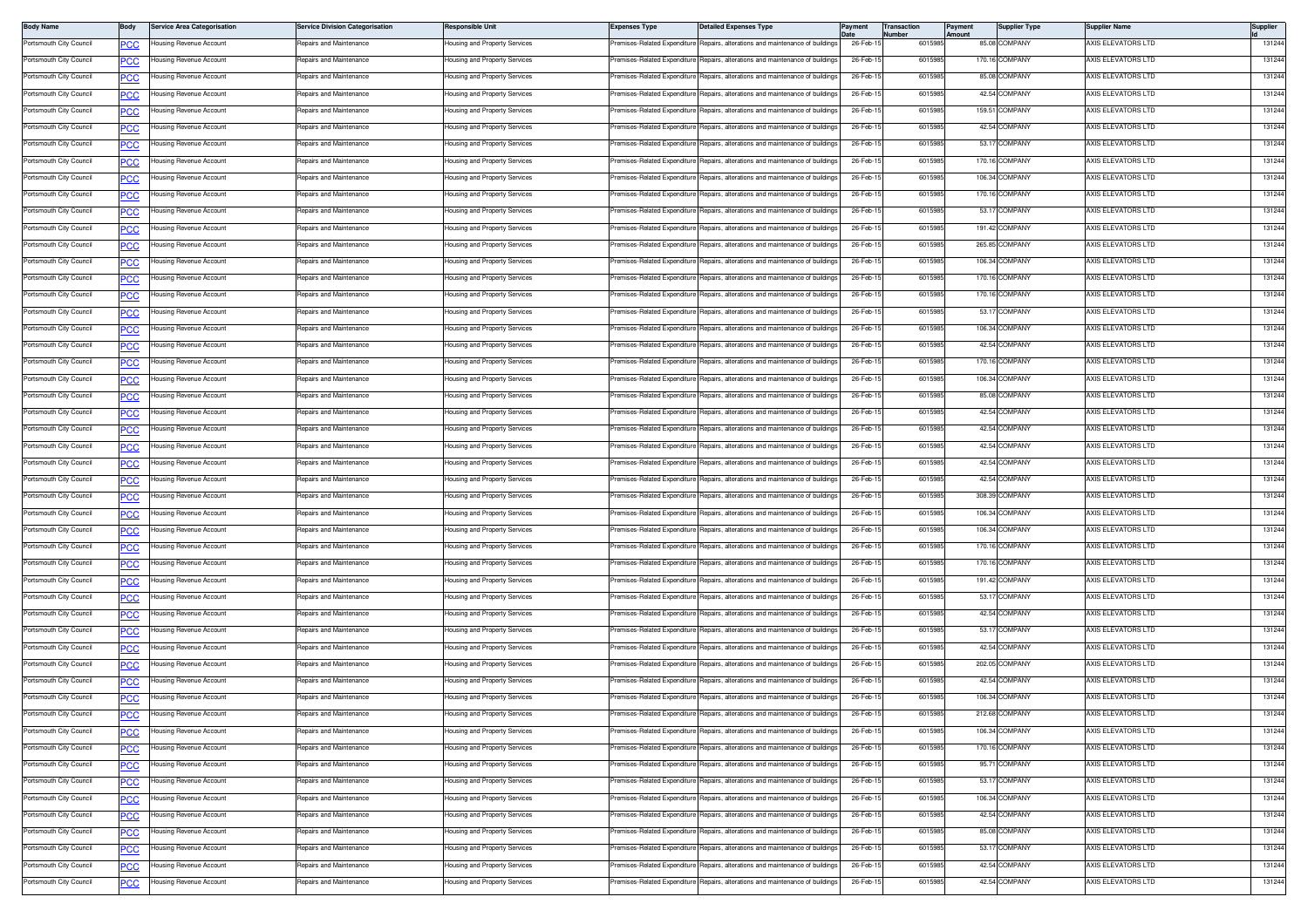| <b>Body Name</b>        | Body        | <b>Service Area Categorisation</b> | <b>Service Division Categorisation</b> | Responsible Unit                     | <b>Expenses Type</b>         | <b>Detailed Expenses Type</b>                                                  | Payment              | <b>Transaction</b><br>lumber | Payment<br>Amount | <b>Supplier Type</b>           | Supplier Name             | <b>Supplier</b>  |
|-------------------------|-------------|------------------------------------|----------------------------------------|--------------------------------------|------------------------------|--------------------------------------------------------------------------------|----------------------|------------------------------|-------------------|--------------------------------|---------------------------|------------------|
| Portsmouth City Council | сc          | lousing Revenue Account            | Repairs and Maintenance                | Housing and Property Services        |                              | remises-Related Expenditure Repairs, alterations and maintenance of buildings  | 03-Feb-1             | 6011181                      |                   | 42.54 COMPANY                  | AXIS ELEVATORS LTD        | 131244           |
| Portsmouth City Council | <u>PCC</u>  | lousing Revenue Account            | Repairs and Maintenance                | lousing and Property Services        | remises-Related Expenditure  | Repairs, alterations and maintenance of buildings                              | 03-Feb-1             | 6011181                      |                   | 170.16 COMPANY                 | AXIS ELEVATORS LTD        | 131244           |
| Portsmouth City Council | <u>PCC</u>  | lousing Revenue Account            | Repairs and Maintenance                | Housing and Property Services        | Premises-Related Expenditure | Benairs, alterations and maintenance of buildings                              | 03-Feb-1             | 601118                       |                   | 42.54 COMPANY                  | AXIS ELEVATORS LTD        | 131244           |
| Portsmouth City Council | <u>PCC</u>  | Housing Revenue Account            | Repairs and Maintenance                | Housing and Property Services        | Premises-Related Expenditure | Repairs, alterations and maintenance of building                               | 03-Feb-              | 601118                       |                   | 51.54 COMPANY                  | AXIS ELEVATORS LTD        | 131244           |
| Portsmouth City Council | <b>PCC</b>  | lousing Revenue Account            | Repairs and Maintenance                | Housing and Property Services        | Premises-Related Expenditure | Repairs, alterations and maintenance of building                               | 03-Feb-1             | 6011181                      |                   | 53.17 COMPANY                  | AXIS ELEVATORS LTD        | 131244           |
| Portsmouth City Council | <u>CC</u>   | lousing Revenue Account            | Repairs and Maintenance                | Housing and Property Services        | remises-Related Expenditure  | Repairs, alterations and maintenance of building                               | 03-Feb-1             | 6011181                      |                   | 170.16 COMPANY                 | AXIS ELEVATORS LTD        | 131244           |
| Portsmouth City Council | <b>PCC</b>  | lousing Revenue Account            | Repairs and Maintenance                | lousing and Property Services        | remises-Related Expenditure  | Repairs, alterations and maintenance of buildings                              | 03-Feb-1             | 6011181                      |                   | 42.54 COMPANY                  | AXIS ELEVATORS LTD        | 131244           |
| Portsmouth City Council | <u>сс</u>   | lousing Revenue Account            | Repairs and Maintenance                | Housing and Property Services        | Premises-Related Expenditure | Repairs, alterations and maintenance of building                               | 03-Feb-1             | 6011181                      |                   | 159.51 COMPANY                 | AXIS ELEVATORS LTD        | 131244           |
| Portsmouth City Council | <b>PCC</b>  | Housing Revenue Account            | Repairs and Maintenance                | Housing and Property Services        | Premises-Related Expenditure | Repairs, alterations and maintenance of building                               | 03-Feb-1             | 601118                       |                   | 42.68 COMPANY                  | AXIS ELEVATORS LTD        | 131244           |
| Portsmouth City Council | <b>PCC</b>  | Housing Revenue Account            | Repairs and Maintenance                | Housing and Property Services        | Premises-Related Expenditure | Repairs, alterations and maintenance of building                               | 03-Feb-15            | 6011181                      |                   | 53.17 COMPANY                  | AXIS ELEVATORS LTD        | 131244           |
| Portsmouth City Council | <u>PCC</u>  | lousing Revenue Account            | Repairs and Maintenance                | Housing and Property Services        | remises-Related Expenditure  | Repairs, alterations and maintenance of building                               | 03-Feb-1             | 6011181                      |                   | 170.16 COMPANY                 | AXIS ELEVATORS LTD        | 131244           |
| Portsmouth City Council | <b>PCC</b>  | Housing Revenue Account            | Repairs and Maintenance                | lousing and Property Services        | remises-Related Expenditure  | Repairs, alterations and maintenance of buildings                              | 03-Feb-1             | 6011181                      |                   | 106.34 COMPANY                 | <b>VXIS ELEVATORS LTD</b> | 131244           |
| Portsmouth City Council | <u>PCC</u>  | <b>Housing Revenue Account</b>     | Repairs and Maintenance                | Housing and Property Services        | Premises-Related Expenditure | Repairs, alterations and maintenance of building                               | 03-Feb-1             | 6011181                      |                   | 170.16 COMPANY                 | AXIS ELEVATORS LTD        | 131244           |
| Portsmouth City Council | PCC         | Housing Revenue Account            | Repairs and Maintenance                | Housing and Property Services        | remises-Related Expenditure  | Repairs, alterations and maintenance of building                               | 03-Feb-1             | 601118                       |                   | 53.17 COMPANY                  | AXIS ELEVATORS LTD        | 131244           |
| Portsmouth City Council | <b>PCC</b>  | lousing Revenue Account            | Repairs and Maintenance                | Housing and Property Services        | Premises-Related Expenditure | Repairs, alterations and maintenance of buildings                              | 03-Feb-15            | 6011181                      |                   | 191.42 COMPANY                 | AXIS ELEVATORS LTD        | 131244           |
| Portsmouth City Council | <u>PCC</u>  | lousing Revenue Account            | Repairs and Maintenance                | lousing and Property Services        | remises-Related Expenditure  | Repairs, alterations and maintenance of building                               | 03-Feb-1             | 6011181                      |                   | 265.85 COMPANY                 | AXIS ELEVATORS LTD        | 131244           |
| Portsmouth City Council | <u>PCC</u>  | Housing Revenue Account            | Repairs and Maintenance                | Housing and Property Services        | remises-Related Expenditure  | Repairs, alterations and maintenance of building                               | 03-Feb-1             | 6011181                      |                   | 106.34 COMPANY                 | AXIS ELEVATORS LTD        | 131244           |
| Portsmouth City Council | <u>PCC</u>  | lousing Revenue Account            | Repairs and Maintenance                | Housing and Property Services        |                              | Premises-Related Expenditure Repairs, alterations and maintenance of building  | 03-Feb-1             | 601118                       |                   | 170.16 COMPANY                 | AXIS ELEVATORS LTD        | 131244           |
| Portsmouth City Council | <u>PCC</u>  | Housing Revenue Account            | Repairs and Maintenance                | Housing and Property Services        | Premises-Related Expenditure | Repairs, alterations and maintenance of building                               | 03-Feb-1             | 6011181                      |                   | 170.16 COMPANY                 | AXIS ELEVATORS LTD        | 131244           |
| Portsmouth City Council | <u>PCC</u>  | lousing Revenue Account            | Repairs and Maintenance                | Housing and Property Services        | remises-Related Expenditure  | lepairs, alterations and maintenance of building                               | 03-Feb-1             | 6011181                      |                   | 53.17 COMPANY                  | AXIS ELEVATORS LTD        | 131244           |
| Portsmouth City Council | <u>CC</u>   | lousing Revenue Account            | Repairs and Maintenance                | lousing and Property Services        | remises-Related Expenditure  | Repairs, alterations and maintenance of building                               | 03-Feb-1             | 6011181                      |                   | 106.34 COMPANY                 | AXIS ELEVATORS LTD        | 131244           |
| Portsmouth City Council | <u>PCC</u>  | lousing Revenue Account            | Repairs and Maintenance                | lousing and Property Services        | remises-Related Expenditure  | Repairs, alterations and maintenance of buildings                              | 03-Feb-1             | 6011181                      |                   | 170.16 COMPANY                 | AXIS ELEVATORS LTD        | 131244           |
| Portsmouth City Council | <u>сс</u>   | lousing Revenue Account            | Repairs and Maintenance                | Housing and Property Services        | Premises-Related Expenditure | Repairs, alterations and maintenance of buildings                              | 03-Feb-1             | 6011181                      |                   | 106.34 COMPANY                 | AXIS ELEVATORS LTD        | 131244           |
| Portsmouth City Council | <b>PCC</b>  | Housing Revenue Account            | Repairs and Maintenance                | Housing and Property Services        | Premises-Related Expenditure | Repairs, alterations and maintenance of building                               | 03-Feb-1             | 601118                       |                   | 85.08 COMPANY                  | AXIS ELEVATORS LTD        | 131244           |
| Portsmouth City Council | <u>PCC</u>  | lousing Revenue Account            | Repairs and Maintenance                | Housing and Property Services        | remises-Related Expenditure  | Repairs, alterations and maintenance of building                               | 03-Feb-15            | 6011181                      |                   | 42.54 COMPANY                  | AXIS ELEVATORS LTD        | 131244           |
| Portsmouth City Council |             | Housing Revenue Account            | Repairs and Maintenance                | Housing and Property Services        | Premises-Related Expenditure | Repairs, alterations and maintenance of building                               | 03-Feb-1             | 6011181                      |                   | 42.54 COMPANY                  | AXIS ELEVATORS LTD        | 131244           |
| Portsmouth City Council | <b>CC</b>   | Housing Revenue Account            | Repairs and Maintenance                | Housing and Property Services        | remises-Related Expenditure  | Repairs, alterations and maintenance of buildings                              | 03-Feb-1             | 6011181                      |                   | 42.54 COMPANY                  | <b>VXIS ELEVATORS LTD</b> | 131244           |
| Portsmouth City Council | <b>PCC</b>  | <b>Housing Revenue Account</b>     | Repairs and Maintenance                | Housing and Property Services        | Premises-Related Expenditure | Repairs, alterations and maintenance of building                               | 03-Feb-1             | 6011181                      |                   | 42.54 COMPANY                  | AXIS ELEVATORS LTD        | 131244           |
|                         | <u>PCC</u>  | lousing Revenue Account            | Repairs and Maintenance                |                                      | remises-Related Expenditure  | Repairs, alterations and maintenance of building                               | 03-Feb-1             | 601118                       |                   | 42.54 COMPANY                  | AXIS ELEVATORS LTD        | 131244           |
| Portsmouth City Council | PCC         |                                    |                                        | Housing and Property Services        |                              |                                                                                |                      |                              |                   |                                |                           |                  |
| Portsmouth City Council |             | lousing Revenue Account            | Repairs and Maintenance                | Housing and Property Services        | remises-Related Expenditure  | lepairs, alterations and maintenance of building                               | 03-Feb-1<br>03-Feb-1 | 6011181                      |                   | 85.08 COMPANY<br>42.54 COMPANY | AXIS ELEVATORS LTD        | 131244<br>131244 |
| Portsmouth City Council | <u>PCC</u>  | lousing Revenue Account            | Repairs and Maintenance                | lousing and Property Services        | remises-Related Expenditure  | Repairs, alterations and maintenance of building                               |                      | 6011181                      |                   |                                | AXIS ELEVATORS LTD        |                  |
| Portsmouth City Council | <u>PCC</u>  | Housing Revenue Account            | Repairs and Maintenance                | lousing and Property Services        | remises-Related Expenditure  | Repairs, alterations and maintenance of buildings                              | 03-Feb-1             | 6011181                      |                   | 42.54 COMPANY                  | <b>VXIS ELEVATORS LTD</b> | 131244           |
| Portsmouth City Council | <u>PCC</u>  | lousing Revenue Account            | Repairs and Maintenance                | Housing and Property Services        | Premises-Related Expenditure | Repairs, alterations and maintenance of building                               | 03-Feb-1             | 601118                       |                   | 308.39 COMPANY                 | AXIS ELEVATORS LTD        | 131244           |
| Portsmouth City Council | <u>PCC</u>  | Housing Revenue Account            | Repairs and Maintenance                | Housing and Property Services        | Premises-Related Expenditure | Repairs, alterations and maintenance of building                               | 03-Feb-1             | 601118                       |                   | 106.34 COMPANY                 | AXIS ELEVATORS LTD        | 131244           |
| Portsmouth City Council | <u>PCC</u>  | lousing Revenue Account            | Repairs and Maintenance                | Housing and Property Services        | remises-Related Expenditure  | Repairs, alterations and maintenance of building                               | 03-Feb-1             | 6011181                      |                   | 106.34 COMPANY                 | AXIS ELEVATORS LTD        | 131244           |
| Portsmouth City Council | <u>CC</u>   | lousing Revenue Account            | Repairs and Maintenance                | lousing and Property Services        | remises-Related Expenditure  | Repairs, alterations and maintenance of building                               | 03-Feb-1             | 6011181                      |                   | 170.16 COMPANY                 | AXIS ELEVATORS LTD        | 131244           |
| Portsmouth City Council | <u>PCC</u>  | lousing Revenue Account            | Repairs and Maintenance                | Housing and Property Services        | remises-Related Expenditure  | Repairs, alterations and maintenance of buildings                              | 03-Feb-1             | 6011181                      |                   | 170.16 COMPANY                 | AXIS ELEVATORS LTD        | 131244           |
| Portsmouth City Council | <u>CC</u>   | Housing Revenue Account            | Repairs and Maintenance                | Housing and Property Services        | Premises-Related Expenditure | Benairs, alterations and maintenance of building                               | 03-Feb-1             | 6011181                      |                   | 191.42 COMPANY                 | AXIS ELEVATORS LTD        | 131244           |
| Portsmouth City Council | <u>PCC</u>  | Housing Revenue Account            | Repairs and Maintenance                | Housing and Property Services        | Premises-Related Expenditure | Repairs, alterations and maintenance of building                               | 03-Feb-1             | 601118                       |                   | 53.17 COMPANY                  | AXIS ELEVATORS LTD        | 131244           |
| Portsmouth City Council | <u>CC</u>   | Housing Revenue Account            | Repairs and Maintenance                | <b>Housing and Property Services</b> | remises-Related Expenditure  | Repairs, alterations and maintenance of building                               | 03-Feb-15            | 6011181                      |                   | 42.54 COMPANY                  | AXIS ELEVATORS LTD        | 131244           |
| Portsmouth City Council | <b>PCC</b>  | Housing Revenue Account            | Repairs and Maintenance                | Housing and Property Services        |                              | Premises-Related Expenditure Repairs, alterations and maintenance of buildings | 03-Feb-15            | 6011181                      |                   | 53.17 COMPANY                  | AXIS ELEVATORS LTD        | 131244           |
| Portsmouth City Council | <b>PCC</b>  | lousing Revenue Account            | Repairs and Maintenance                | lousing and Property Services        | remises-Related Expenditure  | Repairs, alterations and maintenance of buildings                              | 03-Feb-1             | 6011181                      |                   | 42.54 COMPANY                  | AXIS ELEVATORS LTD        | 131244           |
| Portsmouth City Council | <b>PCC</b>  | lousing Revenue Account            | Repairs and Maintenance                | Housing and Property Services        | Premises-Related Expenditure | Repairs, alterations and maintenance of buildings                              | 03-Feb-15            | 6011181                      |                   | 202.05 COMPANY                 | AXIS ELEVATORS LTD        | 131244           |
| Portsmouth City Council | <u>PCC</u>  | Housing Revenue Account            | Repairs and Maintenance                | Housing and Property Services        | remises-Related Expenditure  | Repairs, alterations and maintenance of building                               | 03-Feb-1             | 6011181                      |                   | 42.54 COMPANY                  | AXIS ELEVATORS LTD        | 131244           |
| Portsmouth City Council |             | lousing Revenue Account            | Repairs and Maintenance                | lousing and Property Services        | remises-Related Expenditure  | Repairs, alterations and maintenance of building                               | 03-Feb-15            | 6011181                      |                   | 106.34 COMPANY                 | AXIS ELEVATORS LTD        | 131244           |
| Portsmouth City Council | <u>PCC</u>  | lousing Revenue Account            | Repairs and Maintenance                | Housing and Property Services        | Premises-Related Expenditure | Repairs, alterations and maintenance of buildings                              | 03-Feb-15            | 6011181                      |                   | 212.68 COMPANY                 | AXIS ELEVATORS LTD        | 131244           |
| Portsmouth City Council | <u>PCC</u>  | Housing Revenue Account            | Repairs and Maintenance                | lousing and Property Services        | remises-Related Expenditure  | Repairs, alterations and maintenance of buildings                              | 03-Feb-1             | 6011181                      |                   | 106.34 COMPANY                 | AXIS ELEVATORS LTD        | 131244           |
| Portsmouth City Council | <b>PCC</b>  | lousing Revenue Account            | Repairs and Maintenance                | Housing and Property Services        | Premises-Related Expenditure | Repairs, alterations and maintenance of buildings                              | 03-Feb-1             | 601118                       |                   | 170.16 COMPANY                 | AXIS ELEVATORS LTD        | 131244           |
| Portsmouth City Council | <u>PCC</u>  | Housing Revenue Account            | Repairs and Maintenance                | Housing and Property Services        | Premises-Related Expenditure | Repairs, alterations and maintenance of building                               | 03-Feb-1             | 6011181                      |                   | 53.17 COMPANY                  | AXIS ELEVATORS LTD        | 131244           |
| Portsmouth City Council | <u>PCC </u> | lousing Revenue Account            | Repairs and Maintenance                | lousing and Property Services        | remises-Related Expenditure  | lepairs, alterations and maintenance of building                               | 03-Feb-15            | 6011181                      |                   | 42.54 COMPANY                  | AXIS ELEVATORS LTD        | 131244           |
| Portsmouth City Council | <b>CC</b>   | Housing Revenue Account            | Repairs and Maintenance                | Housing and Property Services        | Premises-Related Expenditure | Repairs, alterations and maintenance of buildings                              | 03-Feb-1             | 6011181                      |                   | 106.34 COMPANY                 | AXIS ELEVATORS LTD        | 131244           |
|                         |             |                                    |                                        |                                      |                              |                                                                                |                      |                              |                   |                                |                           |                  |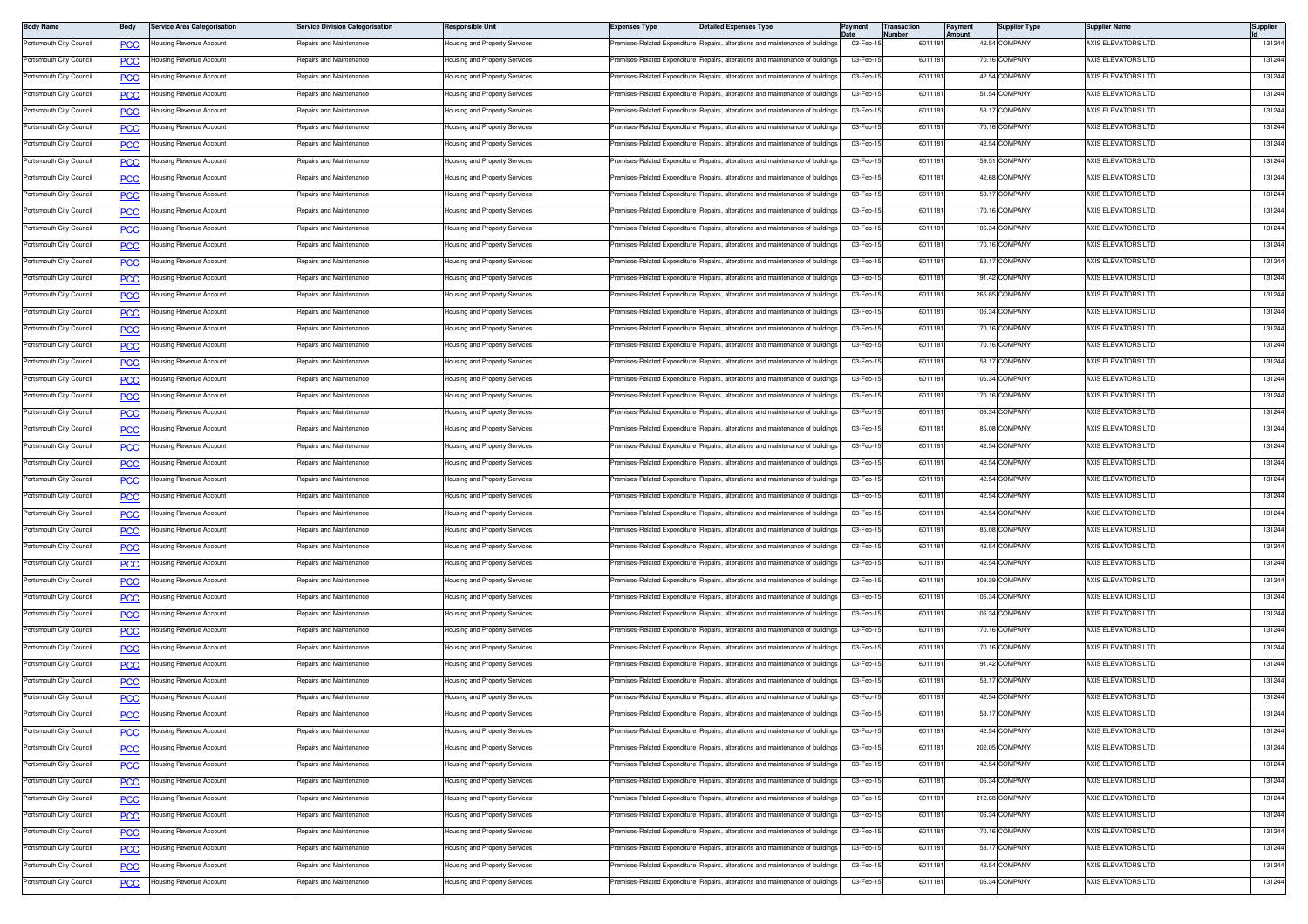| <b>Body Name</b>        | Body             | <b>Service Area Categorisation</b> | <b>Service Division Categorisation</b> | Responsible Unit                                               | <b>Expenses Type</b>         | Detailed Expenses Type                                                         | Payment   | Transaction<br>Number | Payment<br>Amount | <b>Supplier Type</b> | <b>Supplier Name</b>      | Supplier |
|-------------------------|------------------|------------------------------------|----------------------------------------|----------------------------------------------------------------|------------------------------|--------------------------------------------------------------------------------|-----------|-----------------------|-------------------|----------------------|---------------------------|----------|
| Portsmouth City Council | PСC              | lousing Revenue Account            | Repairs and Maintenance                | lousing and Property Services                                  | remises-Related Expenditure  | Repairs, alterations and maintenance of buildings                              | 03-Feb-1  | 6011181               |                   | 53.17 COMPANY        | <b>\XIS ELEVATORS LTD</b> | 131244   |
| Portsmouth City Council | <u>PCC</u>       | lousing Revenue Account            | Repairs and Maintenance                | <del>l</del> ousing and Property Services                      | remises-Related Expenditure  | Repairs, alterations and maintenance of buildings                              | 26-Feb-1  | 601598                |                   | 85.08 COMPANY        | <b>AXIS ELEVATORS LTD</b> | 131244   |
| Portsmouth City Council | <b>PCC</b>       | lousing Revenue Account            | Repairs and Maintenance                | Housing and Property Services                                  | remises-Related Expenditure  | Repairs, alterations and maintenance of buildings                              | 26-Feb-1  | 6015985               |                   | 315.60 COMPANY       | AXIS ELEVATORS LTD        | 131244   |
| Portsmouth City Council | PСC              | lousing Revenue Account            | Repairs and Maintenance                | Housing and Property Services                                  | Premises-Related Expenditure | Repairs, alterations and maintenance of buildings                              | 26-Feb-1  | 6015985               |                   | 201.64 COMPANY       | AXIS ELEVATORS LTD        | 131244   |
| Portsmouth City Council | <u>PCC</u>       | lousing Revenue Account            | Repairs and Maintenance                | lousing and Property Services                                  | remises-Related Expenditure  | Repairs, alterations and maintenance of buildings                              | 26-Feb-1  | 6015985               |                   | 63.81 COMPANY        | AXIS ELEVATORS LTD        | 131244   |
| Portsmouth City Council | <u>CC </u>       | lousing Revenue Account            | Repairs and Maintenance                | <b>Housing and Property Services</b>                           | Premises-Related Expenditure | Repairs, alterations and maintenance of buildings                              | 26-Feb-1  | 6015985               |                   | 85.08 COMPANY        | AXIS ELEVATORS LTD        | 131244   |
| Portsmouth City Council | <b>PCC</b>       | lousing Revenue Account            | Repairs and Maintenance                | Housing and Property Services                                  | remises-Related Expenditure  | Repairs, alterations and maintenance of building                               | 26-Feb-1  | 6015985               |                   | 501.07 COMPANY       | AXIS ELEVATORS LTD        | 131244   |
| Portsmouth City Council | <b>PCC</b>       | lousing Revenue Account            | Repairs and Maintenance                | Housing and Property Services                                  | remises-Related Expenditure  | Repairs, alterations and maintenance of buildings                              | 26-Feb-1  | 601598                |                   | 42.54 COMPANY        | AXIS ELEVATORS LTD        | 131244   |
| Portsmouth City Council | PСC              | lousing Revenue Account            | Repairs and Maintenance                | Housing and Property Services                                  | Premises-Related Expenditure | Repairs, alterations and maintenance of building                               | 26-Feb-1  | 6015985               |                   | 31.91 COMPANY        | AXIS ELEVATORS LTD        | 131244   |
| Portsmouth City Council | <u>'CC</u>       | lousing Revenue Account            | Repairs and Maintenance                | lousing and Property Services                                  | remises-Related Expenditure  | Repairs, alterations and maintenance of buildings                              | 26-Feb-1  | 6015985               |                   | 42.54 COMPANY        | AXIS ELEVATORS LTD        | 131244   |
| Portsmouth City Council | <u>PCC</u>       | lousing Revenue Account            | Repairs and Maintenance                | <b>Housing and Property Services</b>                           | remises-Related Expenditure  | Repairs, alterations and maintenance of buildings                              | 26-Feb-1  | 6015985               |                   | 650.00 COMPANY       | AXIS ELEVATORS LTD        | 131244   |
| Portsmouth City Council | <u>PCC</u>       | lousing Revenue Account            | Repairs and Maintenance                | lousing and Property Services                                  | remises-Related Expenditure  | Repairs, alterations and maintenance of buildings                              | 26-Feb-1  | 601598                |                   | 150.26 COMPANY       | <b>AXIS ELEVATORS LTD</b> | 131244   |
| Portsmouth City Council | <u>PCC</u>       | lousing Revenue Account            | Repairs and Maintenance                | Housing and Property Services                                  | remises-Related Expenditure  | Repairs, alterations and maintenance of buildings                              | 26-Feb-1  | 601598                |                   | 42.54 COMPANY        | AXIS ELEVATORS LTD        | 131244   |
| Portsmouth City Council | °СС              | lousing Revenue Account            | Repairs and Maintenance                | lousing and Property Services                                  | remises-Related Expenditure  | Repairs, alterations and maintenance of buildings                              | 26-Feb-1  | 6015985               |                   | 146.49 COMPANY       | AXIS ELEVATORS LTD        | 131244   |
| Portsmouth City Council | <b>PCC</b>       | lousing Revenue Account            | Repairs and Maintenance                | lousing and Property Services                                  | remises-Related Expenditure  | Repairs, alterations and maintenance of buildings                              | 26-Feb-1  | 6015985               |                   | 146.49 COMPANY       | AXIS ELEVATORS LTD        | 131244   |
| Portsmouth City Council | <u>PCC</u>       | Housing Revenue Account            | Repairs and Maintenance                | Housing and Property Services                                  | Premises-Related Expenditure | Repairs, alterations and maintenance of buildings                              | 26-Feb-1  | 6015985               |                   | 42.54 COMPANY        | AXIS ELEVATORS LTD        | 131244   |
| Portsmouth City Council | <u>PCC</u>       | Housing Revenue Account            | Repairs and Maintenance                | Housing and Property Services                                  | remises-Related Expenditure  | Repairs, alterations and maintenance of building                               | 26-Feb-1  | 601598                |                   | 53.18 COMPANY        | <b>\XIS ELEVATORS LTD</b> | 131244   |
| Portsmouth City Council | <b>PCC</b>       | lousing Revenue Account            | Repairs and Maintenance                | Housing and Property Services                                  | remises-Related Expenditure  | Repairs, alterations and maintenance of buildings                              | 26-Feb-1  | 601598                |                   | 42.54 COMPANY        | AXIS ELEVATORS LTD        | 131244   |
| Portsmouth City Council | °СС              | lousing Revenue Account            | Repairs and Maintenance                | Housing and Property Services                                  | Premises-Related Expenditure | Repairs, alterations and maintenance of building                               | 26-Feb-1  | 6015985               |                   | 257.31 COMPANY       | AXIS ELEVATORS LTD        | 131244   |
| Portsmouth City Council | <u>PCC </u>      | Housing Revenue Account            | Repairs and Maintenance                | lousing and Property Services                                  | Premises-Related Expenditure | Repairs, alterations and maintenance of buildings                              | 26-Feb-1  | 6015985               |                   | 327.48 COMPANY       | AXIS ELEVATORS LTD        | 131244   |
| Portsmouth City Council | <u>CC </u>       | lousing Revenue Account            | Repairs and Maintenance                | Housing and Property Services                                  | remises-Related Expenditure  | Repairs, alterations and maintenance of buildings                              | 26-Feb-1  | 6015985               |                   | 223.34 COMPANY       | AXIS ELEVATORS LTD        | 131244   |
| Portsmouth City Council | <u>PCC</u>       | Housing Revenue Account            | Repairs and Maintenance                | Housing and Property Services                                  | remises-Related Expenditure  | Repairs, alterations and maintenance of buildings                              | 26-Feb-1  | 601598                |                   | 143.58 COMPANY       | <b>XXIS ELEVATORS LTD</b> | 131244   |
| Portsmouth City Council | <u>PCC</u>       | lousing Revenue Account            | Repairs and Maintenance                | Housing and Property Services                                  | Premises-Related Expenditure | Repairs, alterations and maintenance of buildings                              | 26-Feb-1  | 601598                |                   | 63.81 COMPANY        | AXIS ELEVATORS LTD        | 131244   |
| Portsmouth City Council | ٥с               | lousing Revenue Account            | Repairs and Maintenance                | Housing and Property Services                                  | Premises-Related Expenditure | Repairs, alterations and maintenance of buildings                              | 26-Feb-1  | 6015985               |                   | 42.54 COMPANY        | AXIS ELEVATORS LTD        | 131244   |
| Portsmouth City Council | <u>PCC</u>       | lousing Revenue Account            | Repairs and Maintenance                | lousing and Property Services                                  | remises-Related Expenditure  | Repairs, alterations and maintenance of buildings                              | 26-Feb-1  | 601598                |                   | 42.54 COMPANY        | AXIS ELEVATORS LTD        | 131244   |
| Portsmouth City Council | <u>PCC</u>       | Housing Revenue Account            | Repairs and Maintenance                | Housing and Property Services                                  |                              | Premises-Related Expenditure Repairs, alterations and maintenance of buildings | 26-Feb-1  | 6015985               |                   | 127.62 COMPANY       | AXIS ELEVATORS LTD        | 131244   |
| Portsmouth City Council | <b>PCC</b>       | lousing Revenue Account            | Repairs and Maintenance                | Housing and Property Services                                  | remises-Related Expenditure  | Repairs, alterations and maintenance of building                               | 27-Feb-1  | 601621                |                   | 892.68 COMPANY       | <b>\XIS ELEVATORS LTD</b> | 131244   |
| Portsmouth City Council | <b>PCC</b>       | Housing Revenue Account            | Repairs and Maintenance                | Housing and Property Services                                  | Premises-Related Expenditure | Repairs, alterations and maintenance of buildings                              | 27-Feb-1  | 601621                |                   | 195.94 COMPANY       | AXIS ELEVATORS LTD        | 131244   |
| Portsmouth City Council | °СС              | lousing Revenue Account            | Repairs and Maintenance                | Housing and Property Services                                  | remises-Related Expenditure  | Repairs, alterations and maintenance of building                               | 27-Feb-1  | 601621                |                   | 167.66 COMPANY       | AXIS ELEVATORS LTD        | 131244   |
| Portsmouth City Council | PCC              | Housing Revenue Account            | Repairs and Maintenance                | lousing and Property Services                                  | remises-Related Expenditure  | Repairs, alterations and maintenance of buildings                              | 27-Feb-1  | 601621                |                   | 2953.40 COMPANY      | <b>\XIS ELEVATORS LTD</b> | 131244   |
| Portsmouth City Council | <u>CC </u>       | lousing Revenue Account            | Repairs and Maintenance                | Housing and Property Services                                  | Premises-Related Expenditure | Repairs, alterations and maintenance of buildings                              | 27-Feb-1  | 6016219               |                   | 292.96 COMPANY       | AXIS ELEVATORS LTD        | 131244   |
| Portsmouth City Council | <b>PCC</b>       | Housing Revenue Account            | Repairs and Maintenance                | Housing and Property Services                                  | remises-Related Expenditure  | Repairs, alterations and maintenance of buildings                              | 27-Feb-1  | 601621                |                   | 329.69 COMPANY       | <b>XXIS ELEVATORS LTD</b> | 131244   |
| Portsmouth City Council | <u>PCC</u>       | lousing Revenue Account            | Repairs and Maintenance                | Housing and Property Services                                  | remises-Related Expenditure  | Repairs, alterations and maintenance of buildings                              | 27-Feb-15 | 601621                |                   | 1195.07 COMPANY      | AXIS ELEVATORS LTD        | 131244   |
| Portsmouth City Council | PСC              | Housing Revenue Account            | Repairs and Maintenance                | Housing and Property Services                                  | Premises-Related Expenditure | Repairs, alterations and maintenance of buildings                              | 27-Feb-1  | 6016219               |                   | 159.53 COMPANY       | AXIS ELEVATORS LTD        | 131244   |
| Portsmouth City Council | PCC              | lousing Revenue Account            | Repairs and Maintenance                | lousing and Property Services                                  | remises-Related Expenditure  | Repairs, alterations and maintenance of buildings                              | 27-Feb-1  | 601621                |                   | 31.91 COMPANY        | AXIS ELEVATORS LTD        | 131244   |
| Portsmouth City Council | <b>PCC</b>       | Housing Revenue Account            | Repairs and Maintenance                | Housing and Property Services                                  |                              | Premises-Related Expenditure Repairs, alterations and maintenance of buildings | 27-Feb-1  | 6016219               |                   | 63.81 COMPANY        | AXIS ELEVATORS LTD        | 131244   |
| Portsmouth City Council | <u>PCC</u>       | lousing Revenue Account            | Repairs and Maintenance                | Housing and Property Services                                  | remises-Related Expenditure  | Repairs, alterations and maintenance of building                               | 27-Feb-1  | 601621                |                   | 21.27 COMPANY        | AXIS ELEVATORS LTD        | 131244   |
| Portsmouth City Council | <b>PCC</b>       | Housing Revenue Account            | Repairs and Maintenance                | Housing and Property Services                                  | remises-Related Expenditure  | Repairs, alterations and maintenance of buildings                              | 27-Feb-1  | 601621                |                   | 42.54 COMPANY        | AXIS ELEVATORS LTD        | 131244   |
| Portsmouth City Council |                  | lousing Revenue Account            | Repairs and Maintenance                | Housing and Property Services                                  | remises-Related Expenditure  | Repairs, alterations and maintenance of building                               | 27-Feb-1  | 601621                |                   | 31.91 COMPANY        | AXIS ELEVATORS LTD        | 131244   |
| Portsmouth City Council | PCC              | Housing Revenue Account            | Repairs and Maintenance                | lousing and Property Services                                  | remises-Related Expenditure  | Repairs, alterations and maintenance of buildings                              | 27-Feb-1  | 601621                |                   | 42.54 COMPANY        | <b>\XIS ELEVATORS LTD</b> | 131244   |
| Portsmouth City Council | <b>PCC</b>       | Housing Revenue Account            | Repairs and Maintenance                | Housing and Property Services                                  |                              | Premises-Related Expenditure Repairs, alterations and maintenance of buildings | 27-Feb-15 | 6016219               |                   | 53.18 COMPANY        | AXIS ELEVATORS LTD        | 131244   |
| Portsmouth City Council |                  | lousing Revenue Account            | Repairs and Maintenance                | Housing and Property Services                                  |                              | remises-Related Expenditure Repairs, alterations and maintenance of buildings  | 27-Feb-1  | 601621                |                   | 123.51 COMPANY       | AXIS ELEVATORS LTD        | 131244   |
| Portsmouth City Council | <b>PCC</b>       | lousing Revenue Account            | Repairs and Maintenance                | Housing and Property Services                                  |                              | remises-Related Expenditure Repairs, alterations and maintenance of buildings  | 27-Feb-1  | 601621                |                   | 63.81 COMPANY        | AXIS ELEVATORS LTD        | 131244   |
| Portsmouth City Council | <b>PCC</b>       | Housing Revenue Account            | Repairs and Maintenance                | Housing and Property Services                                  |                              | Premises-Related Expenditure Repairs, alterations and maintenance of buildings | 27-Feb-1  | 6016219               |                   | 116.99 COMPANY       | AXIS ELEVATORS LTD        | 131244   |
| Portsmouth City Council | $\overline{PCC}$ | Housing Revenue Account            | Repairs and Maintenance                | Housing and Property Services                                  | Premises-Related Expenditure | Repairs, alterations and maintenance of buildings                              | 27-Feb-1  | 6016219               |                   | 170.16 COMPANY       | AXIS ELEVATORS LTD        | 131244   |
| Portsmouth City Council | PCC              |                                    | Repairs and Maintenance                |                                                                |                              | Premises-Related Expenditure Repairs, alterations and maintenance of buildings | 27-Feb-1  |                       |                   | 42.54 COMPANY        | AXIS ELEVATORS LTD        | 131244   |
|                         | $\overline{PC}$  | Housing Revenue Account            | Repairs and Maintenance                | Housing and Property Services<br>lousing and Property Services |                              |                                                                                | 27-Feb-1  | 6016219<br>601621     |                   | 63.81 COMPANY        | AXIS ELEVATORS LTD        | 131244   |
| Portsmouth City Council | <b>PCC</b>       | Housing Revenue Account            |                                        |                                                                |                              | remises-Related Expenditure Repairs, alterations and maintenance of buildings  | 27-Feb-15 |                       |                   | 53.18 COMPANY        | AXIS ELEVATORS LTD        | 131244   |
| Portsmouth City Council | <b>PCC</b>       | Housing Revenue Account            | Repairs and Maintenance                | Housing and Property Services                                  |                              | remises-Related Expenditure Repairs, alterations and maintenance of buildings  |           | 6016219               |                   |                      |                           |          |
| Portsmouth City Council | $\overline{PCC}$ | lousing Revenue Account            | Repairs and Maintenance                | lousing and Property Services                                  | Premises-Related Expenditure | Repairs, alterations and maintenance of buildings                              | 27-Feb-1  | 6016219               |                   | 233.97 COMPANY       | AXIS ELEVATORS LTD        | 131244   |
| Portsmouth City Council | <b>PCC</b>       | Housing Revenue Account            | Repairs and Maintenance                | lousing and Property Services                                  | remises-Related Expenditure  | Repairs, alterations and maintenance of buildings                              | 27-Feb-1  | 601621                |                   | 63.81 COMPANY        | AXIS ELEVATORS LTD        | 131244   |
| Portsmouth City Council | <u>PCC </u>      | Housing Revenue Account            | Repairs and Maintenance                | <b>Housing and Property Services</b>                           |                              | Premises-Related Expenditure Repairs, alterations and maintenance of buildings | 27-Feb-15 | 6016219               |                   | 1186.45 COMPANY      | AXIS ELEVATORS LTD        | 131244   |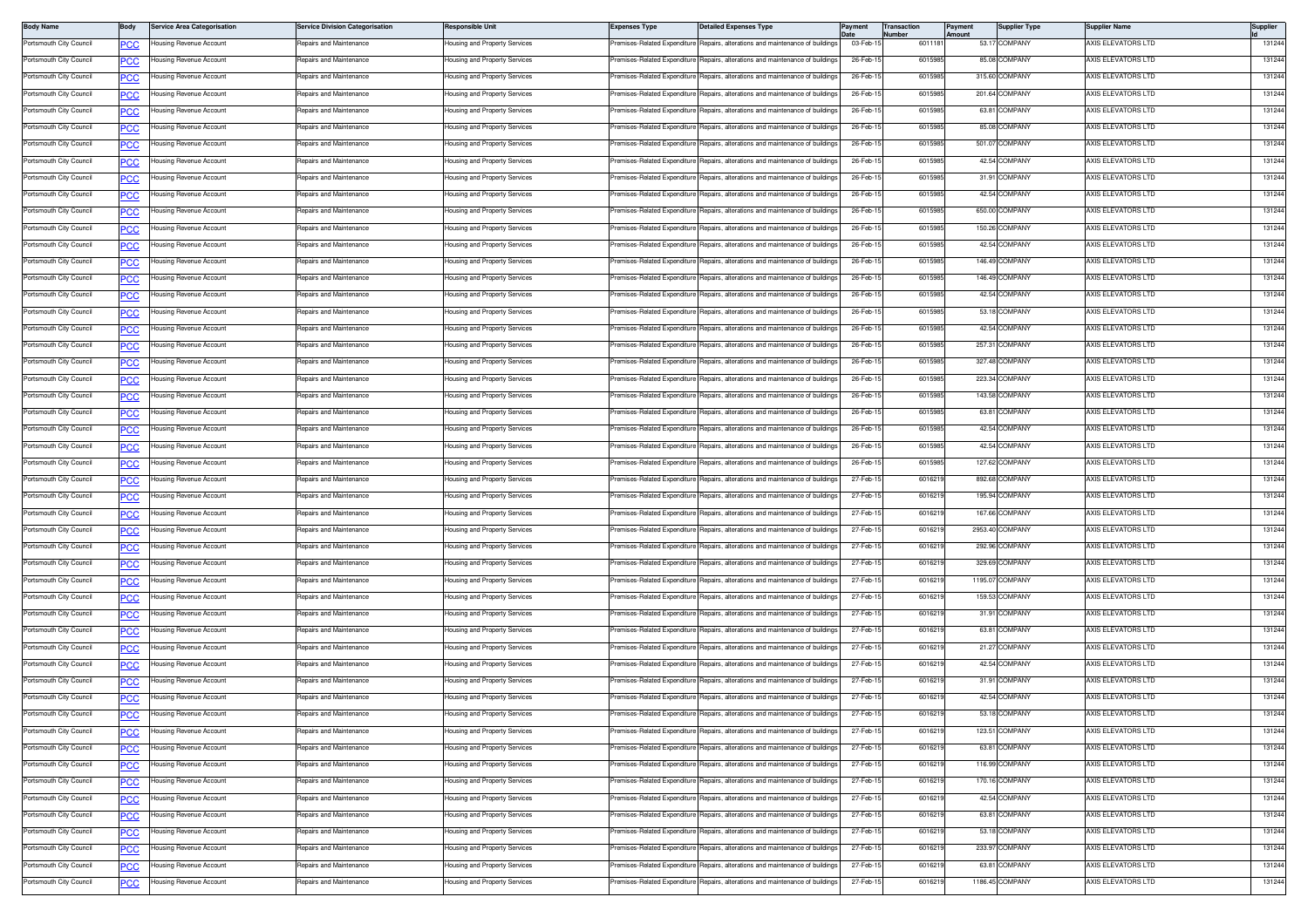| <b>Body Name</b>        | Body        | <b>Service Area Categorisation</b> | <b>Service Division Categorisation</b> | Responsible Unit                     | <b>Expenses Type</b>         | <b>Detailed Expenses Type</b>                                                  | Payment              | <b>Transaction</b><br>lumber | Payment<br>Amount | <b>Supplier Type</b>           | Supplier Name             | <b>Supplier</b>  |
|-------------------------|-------------|------------------------------------|----------------------------------------|--------------------------------------|------------------------------|--------------------------------------------------------------------------------|----------------------|------------------------------|-------------------|--------------------------------|---------------------------|------------------|
| Portsmouth City Council | сc          | lousing Revenue Account            | Repairs and Maintenance                | lousing and Property Services        |                              | remises-Related Expenditure Repairs, alterations and maintenance of buildings  | 27-Feb-1             | 601621                       |                   | 79.76 COMPANY                  | AXIS ELEVATORS LTD        | 131244           |
| Portsmouth City Council | <u>PCC</u>  | lousing Revenue Account            | Repairs and Maintenance                | lousing and Property Services        | remises-Related Expenditure  | Repairs, alterations and maintenance of buildings                              | 27-Feb-1             | 601621                       |                   | 42.54 COMPANY                  | AXIS ELEVATORS LTD        | 131244           |
| Portsmouth City Council | <u>PCC</u>  | lousing Revenue Account            | Repairs and Maintenance                | <b>Housing and Property Services</b> | Premises-Related Expenditure | Repairs, alterations and maintenance of buildings                              | 27-Feb-1             | 601621                       |                   | 365.60 COMPANY                 | AXIS ELEVATORS LTD        | 131244           |
| Portsmouth City Council | <u>PCC</u>  | Housing Revenue Account            | Repairs and Maintenance                | Housing and Property Services        | Premises-Related Expenditure | Repairs, alterations and maintenance of building                               | 27-Feb-              | 601621                       |                   | 95.72 COMPANY                  | AXIS ELEVATORS LTD        | 131244           |
| Portsmouth City Council | <b>PCC</b>  | lousing Revenue Account            | Repairs and Maintenance                | Housing and Property Services        | Premises-Related Expenditure | Repairs, alterations and maintenance of building                               | 27-Feb-1             | 601621                       |                   | 42.54 COMPANY                  | AXIS ELEVATORS LTD        | 131244           |
| Portsmouth City Council | <u>CC</u>   | lousing Revenue Account            | Repairs and Maintenance                | Housing and Property Services        | remises-Related Expenditure  | Repairs, alterations and maintenance of building                               | 27-Feb-1             | 6016219                      |                   | 10.64 COMPANY                  | AXIS ELEVATORS LTD        | 131244           |
| Portsmouth City Council | <b>PCC</b>  | lousing Revenue Account            | Repairs and Maintenance                | lousing and Property Services        | remises-Related Expenditure  | Repairs, alterations and maintenance of buildings                              | 27-Feb-1             | 601621                       |                   | 159.53 COMPANY                 | AXIS ELEVATORS LTD        | 131244           |
| Portsmouth City Council | <u>сс</u>   | Housing Revenue Account            | Repairs and Maintenance                | Housing and Property Services        | Premises-Related Expenditure | Repairs, alterations and maintenance of buildings                              | 27-Feb-1             | 6016219                      |                   | 21.27 COMPANY                  | AXIS ELEVATORS LTD        | 131244           |
| Portsmouth City Council | <b>PCC</b>  | Housing Revenue Account            | Repairs and Maintenance                | Housing and Property Services        | Premises-Related Expenditure | Repairs, alterations and maintenance of building                               | 27-Feb-1             | 60162                        |                   | 42.54 COMPANY                  | AXIS ELEVATORS LTD        | 131244           |
| Portsmouth City Council | <b>PCC</b>  | Housing Revenue Account            | Repairs and Maintenance                | Housing and Property Services        | Premises-Related Expenditure | Repairs, alterations and maintenance of building                               | 27-Feb-1             | 601621                       |                   | 85.08 COMPANY                  | AXIS ELEVATORS LTD        | 131244           |
| Portsmouth City Council | <u>PCC</u>  | lousing Revenue Account            | Repairs and Maintenance                | Housing and Property Services        | remises-Related Expenditure  | Repairs, alterations and maintenance of building                               | 27-Feb-1             | 6016219                      |                   | 42.54 COMPANY                  | AXIS ELEVATORS LTD        | 131244           |
| Portsmouth City Council | <b>PCC</b>  | Housing Revenue Account            | Repairs and Maintenance                | lousing and Property Services        | remises-Related Expenditure  | Repairs, alterations and maintenance of buildings                              | 27-Feb-1             | 601621                       |                   | 457.31 COMPANY                 | <b>VXIS ELEVATORS LTD</b> | 131244           |
| Portsmouth City Council | <u>PCC</u>  | <b>Housing Revenue Account</b>     | Repairs and Maintenance                | Housing and Property Services        | Premises-Related Expenditure | Repairs, alterations and maintenance of building                               | 27-Feb-1             | 601621                       |                   | 63.81 COMPANY                  | AXIS ELEVATORS LTD        | 131244           |
| Portsmouth City Council | PCC         | Housing Revenue Account            | Repairs and Maintenance                | Housing and Property Services        | remises-Related Expenditure  | Repairs, alterations and maintenance of building                               | 27-Feb-1             | 601621                       |                   | 42.54 COMPANY                  | AXIS ELEVATORS LTD        | 131244           |
| Portsmouth City Council | <b>PCC</b>  | lousing Revenue Account            | Repairs and Maintenance                | Housing and Property Services        | Premises-Related Expenditure | Repairs, alterations and maintenance of buildings                              | 27-Feb-15            | 601621                       |                   | 170.16 COMPANY                 | AXIS ELEVATORS LTD        | 131244           |
| Portsmouth City Council | <u>PCC</u>  | lousing Revenue Account            | Repairs and Maintenance                | lousing and Property Services        | remises-Related Expenditure  | Repairs, alterations and maintenance of building                               | 27-Feb-1             | 6016219                      |                   | 1990.73 COMPANY                | AXIS ELEVATORS LTD        | 131244           |
| Portsmouth City Council | <u>PCC</u>  | Housing Revenue Account            | Repairs and Maintenance                | Housing and Property Services        | remises-Related Expenditure  | Repairs, alterations and maintenance of building                               | 27-Feb-1             | 601621                       |                   | 1202.50 COMPANY                | <b>VXIS ELEVATORS LTD</b> | 131244           |
| Portsmouth City Council | <u>PCC</u>  | lousing Revenue Account            | Repairs and Maintenance                | Housing and Property Services        |                              | Premises-Related Expenditure Repairs, alterations and maintenance of building  | 27-Feb-1             | 601621                       |                   | 243.35 COMPANY                 | AXIS ELEVATORS LTD        | 131244           |
| Portsmouth City Council | <u>PCC</u>  | Housing Revenue Account            | Repairs and Maintenance                | Housing and Property Services        | Premises-Related Expenditure | Repairs, alterations and maintenance of building                               | 27-Feb-              | 601621                       |                   | 42.54 COMPANY                  | AXIS ELEVATORS LTD        | 131244           |
| Portsmouth City Council | <u>PCC</u>  | lousing Revenue Account            | Repairs and Maintenance                | Housing and Property Services        | remises-Related Expenditure  | lepairs, alterations and maintenance of building                               | 27-Feb-1             | 601621                       |                   | 31.91 COMPANY                  | AXIS ELEVATORS LTD        | 131244           |
| Portsmouth City Council | <b>CC</b>   | lousing Revenue Account            | Repairs and Maintenance                | lousing and Property Services        | remises-Related Expenditure  | Repairs, alterations and maintenance of building                               | 27-Feb-1             | 6016219                      |                   | 42.54 COMPANY                  | AXIS ELEVATORS LTD        | 131244           |
| Portsmouth City Council | <u>PCC</u>  | lousing Revenue Account            | Repairs and Maintenance                | <b>Housing and Property Services</b> | remises-Related Expenditure  | Repairs, alterations and maintenance of buildings                              | 27-Feb-1             | 601621                       |                   | 640.15 COMPANY                 | AXIS ELEVATORS LTD        | 131244           |
| Portsmouth City Council | <u>сс</u>   | lousing Revenue Account            | Repairs and Maintenance                | Housing and Property Services        | Premises-Related Expenditure | Repairs, alterations and maintenance of buildings                              | 27-Feb-1             | 601621                       |                   | 283.28 COMPANY                 | AXIS ELEVATORS LTD        | 131244           |
| Portsmouth City Council | <b>PCC</b>  | Housing Revenue Account            | Repairs and Maintenance                | Housing and Property Services        | Premises-Related Expenditure | Repairs, alterations and maintenance of building                               | 27-Feb-1             | 601621                       |                   | 74.45 COMPANY                  | AXIS ELEVATORS LTD        | 131244           |
| Portsmouth City Council | <u>PCC</u>  | lousing Revenue Account            | Repairs and Maintenance                | Housing and Property Services        | remises-Related Expenditure  | Repairs, alterations and maintenance of building                               | 27-Feb-1             | 601621                       |                   | 835.83 COMPANY                 | AXIS ELEVATORS LTD        | 131244           |
| Portsmouth City Council |             | Housing Revenue Account            | Repairs and Maintenance                | Housing and Property Services        | Premises-Related Expenditure | Repairs, alterations and maintenance of building                               | 27-Feb-1             | 6016219                      |                   | 163.12 COMPANY                 | AXIS ELEVATORS LTD        | 131244           |
| Portsmouth City Council | <u>PCC</u>  | Housing Revenue Account            | Repairs and Maintenance                | Housing and Property Services        | remises-Related Expenditure  | Repairs, alterations and maintenance of buildings                              | 27-Feb-1             | 601621                       |                   | 202.07 COMPANY                 | <b>VXIS ELEVATORS LTD</b> | 131244           |
| Portsmouth City Council | <b>PCC</b>  | <b>Housing Revenue Account</b>     | Repairs and Maintenance                | Housing and Property Services        | Premises-Related Expenditure | Repairs, alterations and maintenance of building                               | 27-Feb-1             | 6016219                      |                   | 42.54 COMPANY                  | AXIS ELEVATORS LTD        | 131244           |
| Portsmouth City Council | <b>PCC</b>  | Housing Revenue Account            | Repairs and Maintenance                |                                      | remises-Related Expenditure  | Repairs, alterations and maintenance of building                               | 27-Feb-1             | 601621                       |                   | 63.81 COMPANY                  | AXIS ELEVATORS LTD        | 131244           |
|                         | PCC         |                                    |                                        | Housing and Property Services        |                              |                                                                                |                      |                              |                   |                                |                           |                  |
| Portsmouth City Council | <u>PCC</u>  | lousing Revenue Account            | Repairs and Maintenance                | lousing and Property Services        | remises-Related Expenditure  | lepairs, alterations and maintenance of building                               | 27-Feb-1<br>27-Feb-1 | 601621                       |                   | 31.91 COMPANY<br>53.18 COMPANY | AXIS ELEVATORS LTD        | 131244<br>131244 |
| Portsmouth City Council | <u>PCC</u>  | lousing Revenue Account            | Repairs and Maintenance                | lousing and Property Services        | remises-Related Expenditure  | Repairs, alterations and maintenance of building                               |                      | 6016219                      |                   |                                | AXIS ELEVATORS LTD        |                  |
| Portsmouth City Council | <u>PCC</u>  | Housing Revenue Account            | Repairs and Maintenance                | lousing and Property Services        | remises-Related Expenditure  | Repairs, alterations and maintenance of buildings                              | 27-Feb-1             | 601621                       |                   | 116.99 COMPANY                 | <b>VXIS ELEVATORS LTD</b> | 131244           |
| Portsmouth City Council | <u>PCC</u>  | lousing Revenue Account            | Repairs and Maintenance                | Housing and Property Services        | Premises-Related Expenditure | Repairs, alterations and maintenance of building                               | 27-Feb-1             | 601621                       |                   | 31.91 COMPANY                  | AXIS ELEVATORS LTD        | 131244           |
| Portsmouth City Council | <u>PCC</u>  | Housing Revenue Account            | Repairs and Maintenance                | Housing and Property Services        | Premises-Related Expenditure | Repairs, alterations and maintenance of building                               | 27-Feb-1             | 601621                       |                   | 31.91 COMPANY                  | AXIS ELEVATORS LTD        | 131244           |
| Portsmouth City Council | <u>PCC</u>  | lousing Revenue Account            | Repairs and Maintenance                | Housing and Property Services        | remises-Related Expenditure  | Repairs, alterations and maintenance of building                               | 27-Feb-1             | 601621                       |                   | 42.54 COMPANY                  | AXIS ELEVATORS LTD        | 131244           |
| Portsmouth City Council | <u>CC</u>   | lousing Revenue Account            | Repairs and Maintenance                | lousing and Property Services        | remises-Related Expenditure  | Repairs, alterations and maintenance of building                               | 27-Feb-1             | 6016219                      |                   | 21.27 COMPANY                  | AXIS ELEVATORS LTD        | 131244           |
| Portsmouth City Council | <u>PCC</u>  | lousing Revenue Account            | Repairs and Maintenance                | lousing and Property Services        | remises-Related Expenditure  | Repairs, alterations and maintenance of buildings                              | 27-Feb-1             | 601621                       |                   | 31.91 COMPANY                  | AXIS ELEVATORS LTD        | 131244           |
| Portsmouth City Council | <u>CC</u>   | Housing Revenue Account            | Repairs and Maintenance                | Housing and Property Services        | Premises-Related Expenditure | Repairs, alterations and maintenance of building                               | 27-Feb-1             | 601621                       |                   | 42.54 COMPANY                  | AXIS ELEVATORS LTD        | 131244           |
| Portsmouth City Council | <b>PCC</b>  | Housing Revenue Account            | Repairs and Maintenance                | Housing and Property Services        | Premises-Related Expenditure | Repairs, alterations and maintenance of building                               | 27-Feb-1             | 601621                       |                   | 170.16 COMPANY                 | AXIS ELEVATORS LTD        | 131244           |
| Portsmouth City Council | <u>CC</u>   | Housing Revenue Account            | Repairs and Maintenance                | <b>Housing and Property Services</b> | remises-Related Expenditure  | Repairs, alterations and maintenance of building                               | 27-Feb-1             | 601621                       |                   | 42.54 COMPANY                  | AXIS ELEVATORS LTD        | 131244           |
| Portsmouth City Council | <b>PCC</b>  | Housing Revenue Account            | Repairs and Maintenance                | Housing and Property Services        |                              | Premises-Related Expenditure Repairs, alterations and maintenance of buildings | 27-Feb-15            | 6016219                      |                   | 42.54 COMPANY                  | AXIS ELEVATORS LTD        | 131244           |
| Portsmouth City Council | <b>PCC</b>  | lousing Revenue Account            | Repairs and Maintenance                | lousing and Property Services        | remises-Related Expenditure  | Repairs, alterations and maintenance of buildings                              | 27-Feb-1             | 6016219                      |                   | 42.54 COMPANY                  | AXIS ELEVATORS LTD        | 131244           |
| Portsmouth City Council | <b>PCC</b>  | lousing Revenue Account            | Repairs and Maintenance                | Housing and Property Services        | Premises-Related Expenditure | Repairs, alterations and maintenance of buildings                              | 27-Feb-1             | 6016219                      |                   | 85.08 COMPANY                  | AXIS ELEVATORS LTD        | 131244           |
| Portsmouth City Council | <u>PCC</u>  | Housing Revenue Account            | Repairs and Maintenance                | Housing and Property Services        | remises-Related Expenditure  | Repairs, alterations and maintenance of building                               | 27-Feb-1             | 601621                       |                   | 53.17 COMPANY                  | AXIS ELEVATORS LTD        | 131244           |
| Portsmouth City Council |             | lousing Revenue Account            | Repairs and Maintenance                | lousing and Property Services        | remises-Related Expenditure  | Repairs, alterations and maintenance of building                               | 27-Feb-15            | 601621                       |                   | 170.16 COMPANY                 | AXIS ELEVATORS LTD        | 131244           |
| Portsmouth City Council | <u>PCC</u>  | lousing Revenue Account            | Repairs and Maintenance                | Housing and Property Services        | Premises-Related Expenditure | Repairs, alterations and maintenance of buildings                              | 27-Feb-15            | 6016219                      |                   | 85.08 COMPANY                  | AXIS ELEVATORS LTD        | 131244           |
| Portsmouth City Council | <u>PCC</u>  | Housing Revenue Account            | Repairs and Maintenance                | lousing and Property Services        | remises-Related Expenditure  | Repairs, alterations and maintenance of buildings                              | 27-Feb-1             | 601621                       |                   | 42.54 COMPANY                  | AXIS ELEVATORS LTD        | 131244           |
| Portsmouth City Council | <b>PCC</b>  | lousing Revenue Account            | Repairs and Maintenance                | Housing and Property Services        | Premises-Related Expenditure | Repairs, alterations and maintenance of buildings                              | 27-Feb-1             | 601621                       |                   | 159.51 COMPANY                 | AXIS ELEVATORS LTD        | 131244           |
| Portsmouth City Council | <u>PCC</u>  | Housing Revenue Account            | Repairs and Maintenance                | Housing and Property Services        | Premises-Related Expenditure | Repairs, alterations and maintenance of building                               | 27-Feb-1             | 601621                       |                   | 53.17 COMPANY                  | AXIS ELEVATORS LTD        | 131244           |
| Portsmouth City Council | <u>PCC </u> | lousing Revenue Account            | Repairs and Maintenance                | lousing and Property Services        | remises-Related Expenditure  | lepairs, alterations and maintenance of building                               | 27-Feb-1             | 601621                       |                   | 170.16 COMPANY                 | AXIS ELEVATORS LTD        | 131244           |
| Portsmouth City Council | <b>CC</b>   | Housing Revenue Account            | Repairs and Maintenance                | Housing and Property Services        | Premises-Related Expenditure | Repairs, alterations and maintenance of buildings                              | 27-Feb-1             | 6016219                      |                   | 106.34 COMPANY                 | AXIS ELEVATORS LTD        | 131244           |
|                         |             |                                    |                                        |                                      |                              |                                                                                |                      |                              |                   |                                |                           |                  |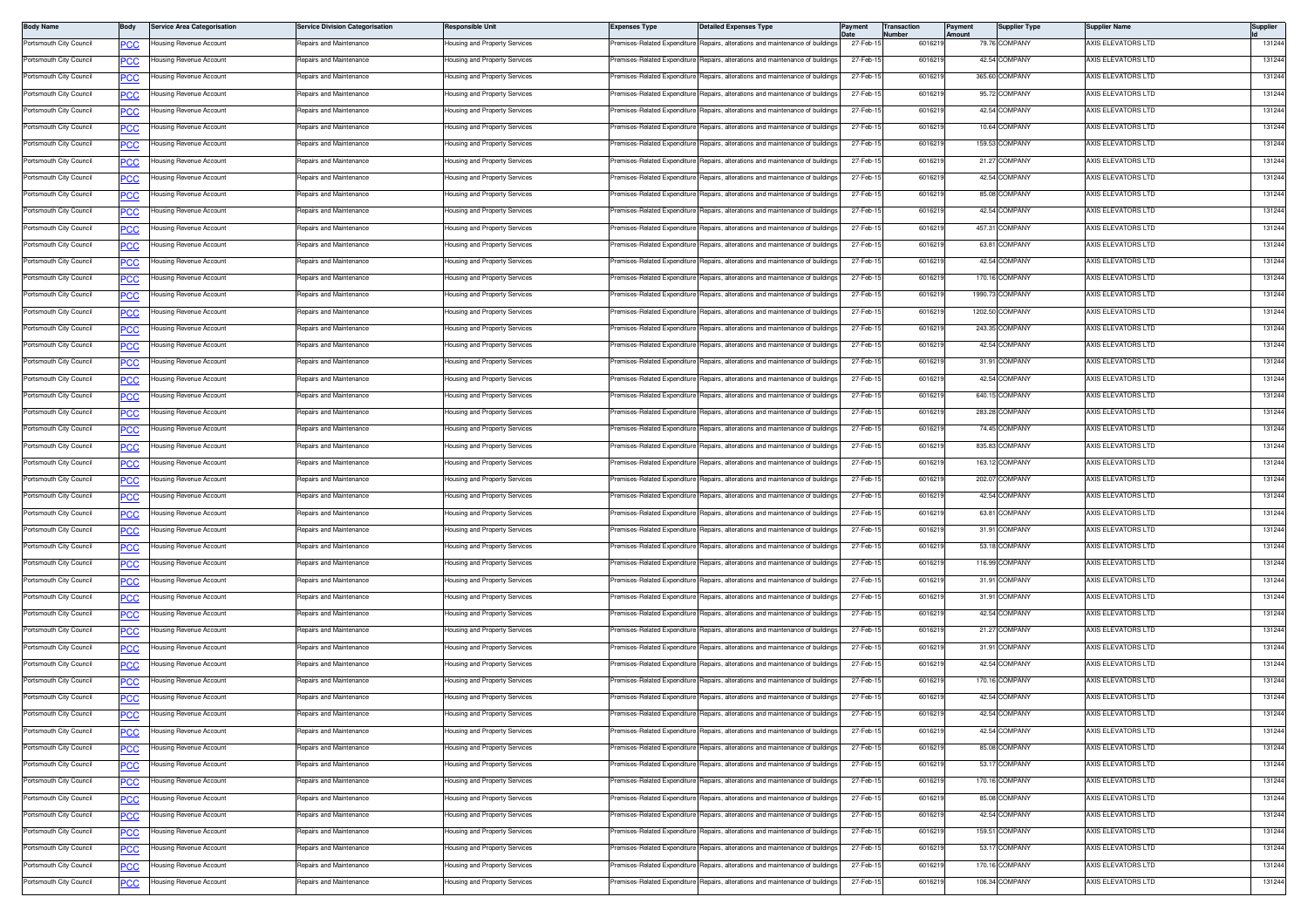| <b>Body Name</b>                                   | Body               | Service Area Categorisation                        | <b>Service Division Categorisation</b>                   | Responsible Unit                                               | <b>Expenses Type</b>                           | <b>Detailed Expenses Type</b>                                                  | Payment              | Transaction<br>lumber | Payment<br>Amount | <b>Supplier Type</b>             | <b>Supplier Name</b>                                             | Supplier         |
|----------------------------------------------------|--------------------|----------------------------------------------------|----------------------------------------------------------|----------------------------------------------------------------|------------------------------------------------|--------------------------------------------------------------------------------|----------------------|-----------------------|-------------------|----------------------------------|------------------------------------------------------------------|------------------|
| Portsmouth City Council                            | <b>PCC</b>         | lousing Revenue Account                            | Repairs and Maintenance                                  | lousing and Property Services                                  | remises-Related Expenditure                    | Repairs, alterations and maintenance of buildings                              | 27-Feb-1             | 601621                |                   | 170.16 COMPANY                   | AXIS ELEVATORS LTD                                               | 131244           |
| Portsmouth City Council                            | <u>PCC</u>         | lousing Revenue Account                            | Repairs and Maintenance                                  | lousing and Property Services                                  | remises-Related Expenditure                    | Repairs, alterations and maintenance of buildings                              | 27-Feb-1             | 601621                |                   | 53.17 COMPANY                    | AXIS ELEVATORS LTD                                               | 131244           |
| Portsmouth City Council                            | <b>PCC</b>         | lousing Revenue Account                            | Repairs and Maintenance                                  | lousing and Property Services                                  | Premises-Related Expenditure                   | Repairs, alterations and maintenance of buildings                              | 27-Feb-1             | 601621                |                   | 191.42 COMPANY                   | AXIS ELEVATORS LTD                                               | 131244           |
| Portsmouth City Council                            | PСC                | lousing Revenue Account                            | Repairs and Maintenance                                  | Housing and Property Services                                  | remises-Related Expenditure                    | Repairs, alterations and maintenance of buildings                              | 27-Feb-1             | 601621                |                   | 265.85 COMPANY                   | AXIS ELEVATORS LTD                                               | 131244           |
| Portsmouth City Council                            | <u>PCC</u>         | lousing Revenue Account                            | Repairs and Maintenance                                  | lousing and Property Services                                  | remises-Related Expenditure                    | Repairs, alterations and maintenance of buildings                              | 27-Feb-1             | 601621                |                   | 106.34 COMPANY                   | AXIS ELEVATORS LTD                                               | 131244           |
| Portsmouth City Council                            | <u>PCC</u>         | lousing Revenue Account                            | Repairs and Maintenance                                  | Housing and Property Services                                  | Premises-Related Expenditure                   | Repairs, alterations and maintenance of buildings                              | 27-Feb-1             | 601621                |                   | 170.16 COMPANY                   | AXIS ELEVATORS LTD                                               | 131244           |
| Portsmouth City Council                            | <u>PCC</u>         | Housing Revenue Account                            | Repairs and Maintenance                                  | lousing and Property Services                                  | Premises-Related Expenditure                   | Repairs, alterations and maintenance of building:                              | 27-Feb-              | 601621                |                   | 170.16 COMPANY                   | AXIS ELEVATORS LTD                                               | 131244           |
| Portsmouth City Council                            | <b>PCC</b>         | lousing Revenue Account                            | Repairs and Maintenance                                  | Housing and Property Services                                  |                                                | Premises-Related Expenditure Repairs, alterations and maintenance of buildings | 27-Feb-1             | 601621                |                   | 53.17 COMPANY                    | AXIS ELEVATORS LTD                                               | 131244           |
| Portsmouth City Council                            | PСC                | lousing Revenue Account                            | Repairs and Maintenance                                  | Housing and Property Services                                  | Premises-Related Expenditure                   | Repairs, alterations and maintenance of buildings                              | 27-Feb-1             | 601621                |                   | 106.34 COMPANY                   | AXIS ELEVATORS LTD                                               | 131244           |
| Portsmouth City Council                            | <b>PCC</b>         | lousing Revenue Account                            | Repairs and Maintenance                                  | lousing and Property Services                                  | remises-Related Expenditure                    | Repairs, alterations and maintenance of buildings                              | 27-Feb-1             | 601621                |                   | 42.54 COMPANY                    | AXIS ELEVATORS LTD                                               | 131244           |
| Portsmouth City Council                            | <u>PCC</u>         | lousing Revenue Account                            | Repairs and Maintenance                                  | lousing and Property Services                                  | remises-Related Expenditure                    | Repairs, alterations and maintenance of buildings                              | 27-Feb-1             | 601621                |                   | 170.16 COMPANY                   | AXIS ELEVATORS LTD                                               | 131244           |
| Portsmouth City Council                            | <b>PCC</b>         | lousing Revenue Account                            | Repairs and Maintenance                                  | <b>Housing and Property Services</b>                           | remises-Related Expenditure                    | Repairs, alterations and maintenance of building                               | 27-Feb-1             | 601621                |                   | 106.34 COMPANY                   | AXIS ELEVATORS LTD                                               | 131244           |
| Portsmouth City Council                            |                    | lousing Revenue Account                            | Repairs and Maintenance                                  | lousing and Property Services                                  | remises-Related Expenditure                    | Repairs, alterations and maintenance of buildings                              | 27-Feb-1             | 601621                |                   | 85.08 COMPANY                    | AXIS ELEVATORS LTD                                               | 131244           |
| Portsmouth City Council                            | <b>PCC</b>         | lousing Revenue Account                            | Repairs and Maintenance                                  | Housing and Property Services                                  | remises-Related Expenditure                    | Repairs, alterations and maintenance of buildings                              | 27-Feb-1             | 601621                |                   | 42.54 COMPANY                    | AXIS ELEVATORS LTD                                               | 131244           |
| Portsmouth City Council                            | PСC                | lousing Revenue Account                            | Repairs and Maintenance                                  | lousing and Property Services                                  | remises-Related Expenditure                    | Repairs, alterations and maintenance of buildings                              | 27-Feb-1             | 601621                |                   | 42.54 COMPANY                    | AXIS ELEVATORS LTD                                               | 131244           |
|                                                    | <u>PCC</u>         |                                                    | Repairs and Maintenance                                  |                                                                |                                                | Premises-Related Expenditure Repairs, alterations and maintenance of buildings | 27-Feb-1             |                       |                   | 42.54 COMPANY                    | AXIS ELEVATORS LTD                                               | 131244           |
| Portsmouth City Council                            |                    | Housing Revenue Account                            |                                                          | Housing and Property Services                                  |                                                |                                                                                |                      | 601621                |                   |                                  |                                                                  |                  |
| Portsmouth City Council                            | <u>PCC</u>         | lousing Revenue Account                            | Repairs and Maintenance                                  | lousing and Property Services                                  | remises-Related Expenditure                    | Repairs, alterations and maintenance of building                               | 27-Feb-              | 601621                |                   | 42.54 COMPANY                    | <b>VXIS ELEVATORS LTD</b>                                        | 131244           |
| Portsmouth City Council                            | <b>PCC</b>         | Housing Revenue Account                            | Repairs and Maintenance                                  | Housing and Property Services                                  |                                                | Premises-Related Expenditure Repairs, alterations and maintenance of buildings | 27-Feb-1             | 601621                |                   | 42.54 COMPANY                    | AXIS ELEVATORS LTD                                               | 131244           |
| Portsmouth City Council                            | PСC                | lousing Revenue Account                            | Repairs and Maintenance                                  | Housing and Property Services                                  | Premises-Related Expenditure                   | Repairs, alterations and maintenance of building:                              | 27-Feb-1             | 601621                |                   | 42.54 COMPANY                    | AXIS ELEVATORS LTD                                               | 131244           |
| Portsmouth City Council                            | <b>PCC</b>         | lousing Revenue Account                            | Repairs and Maintenance                                  | lousing and Property Services                                  | remises-Related Expenditure                    | Repairs, alterations and maintenance of buildings                              | 27-Feb-1             | 601621                |                   | 308.39 COMPANY                   | AXIS ELEVATORS LTD                                               | 131244           |
| Portsmouth City Council                            | <u>PCC</u>         | lousing Revenue Account                            | Repairs and Maintenance                                  | Housing and Property Services                                  |                                                | Premises-Related Expenditure Repairs, alterations and maintenance of buildings | 27-Feb-1             | 601621                |                   | 106.34 COMPANY                   | AXIS ELEVATORS LTD                                               | 131244           |
| Portsmouth City Council                            | <b>PCC</b>         | Housing Revenue Account                            | Repairs and Maintenance                                  | lousing and Property Services                                  | remises-Related Expenditure                    | Repairs, alterations and maintenance of building                               | 27-Feb-1             | 601621                |                   | 106.34 COMPANY                   | AXIS ELEVATORS LTD                                               | 131244           |
| Portsmouth City Council                            | <b>PCC</b>         | lousing Revenue Account                            | Repairs and Maintenance                                  | <b>Housing and Property Services</b>                           | remises-Related Expenditure                    | Repairs, alterations and maintenance of buildings                              | 27-Feb-1             | 601621                |                   | 170.16 COMPANY                   | AXIS ELEVATORS LTD                                               | 131244           |
| Portsmouth City Council                            | PСC                | lousing Revenue Account                            | Repairs and Maintenance                                  | Housing and Property Services                                  | remises-Related Expenditure                    | Repairs, alterations and maintenance of buildings                              | 27-Feb-1             | 601621                |                   | 170.16 COMPANY                   | AXIS ELEVATORS LTD                                               | 131244           |
| Portsmouth City Council                            | <u>PCC</u>         | lousing Revenue Account                            | Repairs and Maintenance                                  | lousing and Property Services                                  | remises-Related Expenditure                    | Repairs, alterations and maintenance of buildings                              | 27-Feb-1             | 601621                |                   | 191.42 COMPANY                   | AXIS ELEVATORS LTD                                               | 131244           |
| Portsmouth City Council                            |                    | Housing Revenue Account                            | <b>Benairs and Maintenance</b>                           | Housing and Property Services                                  |                                                | Premises-Related Expenditure Repairs, alterations and maintenance of buildings | 27-Feb-1             | 6016219               |                   | 53.17 COMPANY                    | AXIS ELEVATORS LTD                                               | 131244           |
| Portsmouth City Council                            | <u>PCC</u>         | Housing Revenue Account                            | Repairs and Maintenance                                  | lousing and Property Services                                  | remises-Related Expenditure                    | Repairs, alterations and maintenance of building:                              | 27-Feb-              | 601621                |                   | 42.54 COMPANY                    | AXIS ELEVATORS LTD                                               | 131244           |
| Portsmouth City Council                            | <b>PCC</b>         | Housing Revenue Account                            | Repairs and Maintenance                                  | Housing and Property Services                                  |                                                | Premises-Related Expenditure Repairs, alterations and maintenance of buildings | 27-Feb-1             | 601621                |                   | 53.17 COMPANY                    | AXIS ELEVATORS LTD                                               | 131244           |
| Portsmouth City Council                            | PСC                | lousing Revenue Account                            | Repairs and Maintenance                                  | Housing and Property Services                                  | Premises-Related Expenditure                   | Repairs, alterations and maintenance of building:                              | 27-Feb-1             | 601621                |                   | 42.54 COMPANY                    | AXIS ELEVATORS LTD                                               | 131244           |
| Portsmouth City Council                            | PCC                | lousing Revenue Account                            | Repairs and Maintenance                                  | lousing and Property Services                                  | remises-Related Expenditure                    | Repairs, alterations and maintenance of buildings                              | 27-Feb-1             | 601621                |                   | 202.05 COMPANY                   | AXIS ELEVATORS LTD                                               | 131244           |
| Portsmouth City Council                            | <u>PCC</u>         | lousing Revenue Account                            | Repairs and Maintenance                                  | lousing and Property Services                                  |                                                | Premises-Related Expenditure Repairs, alterations and maintenance of buildings | 27-Feb-1             | 601621                |                   | 42.54 COMPANY                    | AXIS ELEVATORS LTD                                               | 131244           |
| Portsmouth City Council                            | <b>PCC</b>         | Housing Revenue Account                            | Repairs and Maintenance                                  | lousing and Property Services                                  | remises-Related Expenditure                    | Repairs, alterations and maintenance of building                               | 27-Feb-1             | 601621                |                   | 106.34 COMPANY                   | AXIS ELEVATORS LTD                                               | 131244           |
| Portsmouth City Council                            | <b>PCC</b>         | lousing Revenue Account                            | Repairs and Maintenance                                  | Housing and Property Services                                  |                                                | Premises-Related Expenditure Repairs, alterations and maintenance of buildings | 27-Feb-1             | 601621                |                   | 212.68 COMPANY                   | AXIS ELEVATORS LTD                                               | 131244           |
| Portsmouth City Council                            | PСC                | Housing Revenue Account                            | Repairs and Maintenance                                  | Housing and Property Services                                  | Premises-Related Expenditure                   | Repairs, alterations and maintenance of buildings                              | 27-Feb-1             | 601621                |                   | 106.34 COMPANY                   | AXIS ELEVATORS LTD                                               | 131244           |
| Portsmouth City Council                            | <b>PCC</b>         | lousing Revenue Account                            | Repairs and Maintenance                                  | lousing and Property Services                                  | Premises-Related Expenditure                   | Repairs, alterations and maintenance of buildings                              | 27-Feb-1             | 601621                |                   | 170.16 COMPANY                   | AXIS ELEVATORS LTD                                               | 131244           |
| Portsmouth City Council                            | <u>PCC</u>         | Housing Revenue Account                            | Repairs and Maintenance                                  | Housing and Property Services                                  |                                                | Premises-Related Expenditure Repairs, alterations and maintenance of buildings | 27-Feb-1             | 6016219               |                   | 95.71 COMPANY                    | AXIS ELEVATORS LTD                                               | 131244           |
| Portsmouth City Council                            |                    | Housing Revenue Account                            | Repairs and Maintenance                                  | lousing and Property Services                                  | remises-Related Expenditure                    | Repairs, alterations and maintenance of building                               | 27-Feb-1             | 601621                |                   | 53.17 COMPANY                    | AXIS ELEVATORS LTD                                               | 131244           |
| Portsmouth City Council                            | <u>PCC</u>         | Housing Revenue Account                            | Repairs and Maintenance                                  | Housing and Property Services                                  |                                                | Premises-Related Expenditure Repairs, alterations and maintenance of buildings | 27-Feb-1             | 601621                |                   | 106.34 COMPANY                   | AXIS ELEVATORS LTD                                               | 131244           |
| Portsmouth City Council                            | <b>PCC</b>         | lousing Revenue Account                            | Repairs and Maintenance                                  | Housing and Property Services                                  | remises-Related Expenditure                    | Repairs, alterations and maintenance of building                               | 27-Feb-1             | 601621                |                   | 42.54 COMPANY                    | AXIS ELEVATORS LTD                                               | 131244           |
| Portsmouth City Council                            |                    | Housing Revenue Account                            | Repairs and Maintenance                                  | lousing and Property Services                                  | remises-Related Expenditure                    | Repairs, alterations and maintenance of buildings                              | 27-Feb-1             | 601621                |                   | 85.08 COMPANY                    | AXIS ELEVATORS LTD                                               | 131244           |
| Portsmouth City Council                            | <b>PCC</b>         |                                                    | Repairs and Maintenance                                  |                                                                |                                                | Premises-Related Expenditure Repairs, alterations and maintenance of buildings | 27-Feb-1             | 6016219               |                   | 53.17 COMPANY                    | AXIS ELEVATORS LTD                                               | 131244           |
|                                                    | <b>PCC</b>         | Housing Revenue Account                            |                                                          | Housing and Property Services                                  |                                                | Repairs, alterations and maintenance of buildings                              |                      |                       |                   | 42.54 COMPANY                    |                                                                  | 131244           |
| Portsmouth City Council                            | <u>PCC</u>         | lousing Revenue Account                            | Repairs and Maintenance                                  | lousing and Property Services                                  | remises-Related Expenditure                    |                                                                                | 27-Feb-1             | 601621                |                   |                                  | AXIS ELEVATORS LTD                                               |                  |
| Portsmouth City Council                            | <b>PCC</b>         | lousing Revenue Account                            | Repairs and Maintenance                                  | Housing and Property Services                                  |                                                | remises-Related Expenditure Repairs, alterations and maintenance of buildings  | 27-Feb-1             | 601621                |                   | 42.54 COMPANY                    | AXIS ELEVATORS LTD                                               | 131244           |
| Portsmouth City Council                            | $\overline{PCC}$   | lousing Revenue Account                            | Repairs and Maintenance                                  | Housing and Property Services                                  |                                                | Premises-Related Expenditure Repairs, alterations and maintenance of building  | 27-Feb-1             | 6016219               |                   | 42.54 COMPANY                    | AXIS ELEVATORS LTD                                               | 131244           |
| Portsmouth City Council<br>Portsmouth City Council | <b>PCC</b><br>PCC. | lousing Revenue Account<br>lousing Revenue Account | Supervision and Management<br>Supervision and Management | lousing and Property Services<br>lousing and Property Services | hird Party Payments<br>hird Party Payments     | rivate contractors<br>rivate contractors                                       | 20-Feb-1<br>20-Feb-1 | 6014729<br>6014729    |                   | 6532.09 VENDOR<br>1197.42 VENDOR | BAXTER STOREY LTD<br>BAXTER STOREY LTD                           | 139508<br>139508 |
| Portsmouth City Council                            | 'CC                | ousing Revenue Account                             | Repairs and Maintenance                                  | lousing and Property Services                                  | emises-Related Expenditure                     | Repairs, alterations and maintenance of building                               | 03-Feb-1             | 6011182               |                   | 71099.59 COMPANY                 | BELL DECORATING GROUP LIMITED                                    | 136897           |
| Portsmouth City Council                            | <u>PCC</u>         | lousing Revenue Account                            | Repairs and Maintenance                                  | lousing and Property Services                                  | remises-Related Expenditure                    | Repairs, alterations and maintenance of buildings                              | 03-Feb-1             | 6011182               |                   | 2606.50 COMPANY                  | BELL DECORATING GROUP LIMITED                                    | 136897           |
| Portsmouth City Council                            | PCC                | Housing Revenue Account                            | Supervision and Management                               | lousing and Property Services                                  | Supplies and Services                          | Communications and computing                                                   | 06-Feb-1             | 6012086               |                   | 97.80 COMPANY                    | BRITISH TELECOMMUNICATIONS PLC                                   | 100132           |
| Portsmouth City Council                            | nr                 | lousing Revenue Account                            | Repairs and Maintenance                                  | lousing and Property Services                                  | Supplies and Services                          | Communications and computing                                                   | 06-Feb-1             | 601208                |                   | 97.80 COMPANY<br>26.73 COMPANY   | BRITISH TELECOMMUNICATIONS PLC                                   | 100132           |
| Portsmouth City Council<br>Portsmouth City Council | PCC<br>PCC.        | Housing Revenue Account<br>lousing Revenue Account | <b>Special Services</b><br><b>Special Services</b>       | lousing and Property Services<br>lousing and Property Services | Supplies and Services<br>Supplies and Services | communications and computing<br>ommunications and computing                    | 18-Feb-1<br>11-Feb-1 | 6014052<br>6012682    |                   | 97.80 COMPANY                    | BRITISH TELECOMMUNICATIONS PLC<br>BRITISH TELECOMMUNICATIONS PLC | 100132<br>100132 |
| Portsmouth City Council                            | PCC                | Housing Revenue Account                            | <b>Special Services</b>                                  | Housing and Property Services                                  | Supplies and Services                          | Communications and computing                                                   | 18-Feb-1             | 6014052               |                   | 30.83 COMPANY                    | BRITISH TELECOMMUNICATIONS PLC                                   | 100132           |
| Portsmouth City Council                            | <b>PCC</b>         | Housing Revenue Account                            | Special Services                                         | Housing and Property Services                                  | Supplies and Services                          | Communications and computing                                                   | 10-Feb-1             | 6012461               |                   | 336.92 COMPANY                   | BRITISH TELECOMMUNICATIONS PLC                                   | 100132           |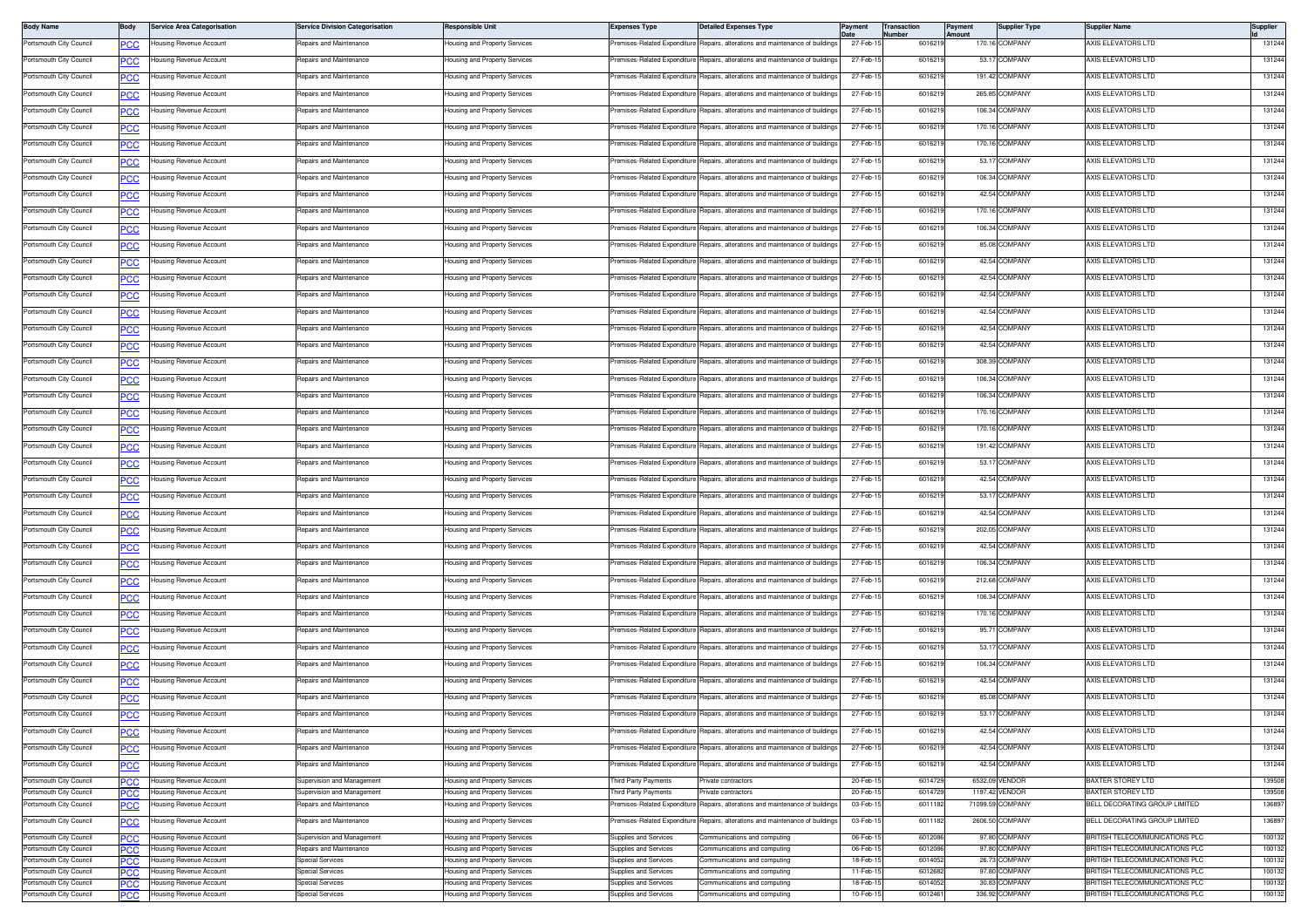| <b>Body Name</b>                                   | iody        | Service Area Categorisation                          | <b>Service Division Categorisation</b>                | Responsible Unit                                               | <b>Expenses Type</b>                           | <b>Detailed Expenses Type</b>                                | 'avment             | ransactior       | ayment<br>mount | Supplier Type                    | Supplier Name                                                  | Supplier       |
|----------------------------------------------------|-------------|------------------------------------------------------|-------------------------------------------------------|----------------------------------------------------------------|------------------------------------------------|--------------------------------------------------------------|---------------------|------------------|-----------------|----------------------------------|----------------------------------------------------------------|----------------|
| ortsmouth City Council                             | сc          | Housing Revenue Account                              | Special Services                                      | Housing and Property Services                                  | Supplies and Services                          | Communications and computing                                 | 06-Feb-             | 601208           |                 | 97.80 COMPANY                    | RITISH TELECOMMUNICATIONS PLC                                  | 10013          |
| ortsmouth City Council                             | сc          | Housing Revenue Account                              | Special Services                                      | Housing and Property Services                                  | Supplies and Services                          | communications and computing                                 | 06-Feb-             | 601208           | 63.24           | COMPANY                          | RITISH TELECOMMUNICATIONS PLC                                  | 100132         |
| Portsmouth City Council                            | <b>CC.</b>  | lousing Revenue Account                              | Special Service:                                      | Housing and Property Services                                  | Supplies and Services                          | ommunications and computing                                  | 06-Feb-             | 601208           | 50.81           | <b>COMPANY</b>                   | RITISH TELECOMMUNICATIONS PLC                                  | 10013          |
| ortsmouth City Council                             | 'CC         | ousing Revenue Accoun                                | epairs and Maintenance                                | lousing and Property Services                                  | upplies and Services                           | ommunications and computing                                  | 12-Feb              | 60132            | 97.8            | <b>OMPANY</b>                    | RITISH TELECOMMUNICATIONS PLC                                  | 10013          |
| ortsmouth City Council?                            | PCC         | Housing Revenue Account                              | Supervision and Management                            | Housing and Property Services                                  | <b>Supplies and Services</b>                   | Communications and computing                                 | 06-Feb-             | 601208           |                 | 98.20 COMPANY                    | RITISH TELECOMMUNICATIONS PLC                                  | 10013          |
| 'ortsmouth City Council                            | 'CC         | lousing Revenue Account                              | Repairs and Maintenance                               | Housing and Property Services                                  | Supplies and Services                          | Communications and computing                                 | 06-Feb-             | 601208           |                 | 97.80 COMPANY                    | RITISH TELECOMMUNICATIONS PLC                                  | 10013          |
| ortsmouth City Council?                            | ንርር         | Housing Revenue Account                              | Repairs and Maintenance                               | Housing and Property Services                                  | Supplies and Services                          | Communications and computing                                 | 06-Feb-             | 601208           |                 | 97.80 COMPANY                    | <b>BRITISH TELECOMMUNICATIONS PLC</b>                          | 10013          |
| Portsmouth City Council                            |             | Housina Revenue Account                              | Repairs and Maintenance                               | Housing and Property Services                                  | Supplies and Services                          | ommunications and computing                                  | 06-Feb-             | 601208           | 97.80           | <b>COMPANY</b>                   | RITISH TELECOMMUNICATIONS PLC                                  | 10013          |
| ortsmouth City Council<br>ortsmouth City Council   | °СС         | Housina Revenue Account<br>Housing Revenue Account   | Special Services<br><b>Special Services</b>           | Housing and Property Services                                  | Supplies and Services<br>Supplies and Services | Communications and computing<br>Communications and computing | 18-Feb-1<br>18-Feb- | 601405<br>601405 | 15.83           | <b>COMPANY</b><br>89.64 COMPANY  | RITISH TELECOMMUNICATIONS PLC<br>RITISH TELECOMMUNICATIONS PLC | 10013<br>10013 |
| ortsmouth City Council                             | 'nС<br>сc   | lousing Revenue Account                              | <b>Special Services</b>                               | Housing and Property Services<br>lousing and Property Services | Supplies and Services                          | Communications and computing                                 | 18-Feb-1            | 601405           |                 | 49.89 COMPANY                    | RITISH TELECOMMUNICATIONS PLC                                  | 10013          |
| 'ortsmouth City Council                            | PCC.        | lousing Revenue Accoun                               | Special Service:                                      | Housing and Property Services                                  | <b>Supplies and Services</b>                   | communications and computing                                 | 23-Feb-1            | 601502           |                 | 52.38 COMPANY                    | RITISH TELECOMMUNICATIONS PLC                                  | 10013          |
| ortsmouth City Council                             | °СС         | ousina Revenue Accoun                                | Special Services                                      | lousing and Property Services                                  | upplies and Services                           | mmunications and computing                                   | 23-Feb-             | 601502           | 113.98          | <b>COMPANY</b>                   | RITISH TELECOMMUNICATIONS PLC                                  | 10013          |
| 'ortsmouth City Council                            | PCC         | Housing Revenue Account                              | <b>Special Services</b>                               | lousing and Property Services                                  | <b>Supplies and Services</b>                   | Communications and computing                                 | 18-Feb-             | 601405           |                 | 15.82 COMPANY                    | <b>RITISH TELECOMMUNICATIONS PLC</b>                           | 10013          |
| ortsmouth City Council?                            | °СС         | lousing Revenue Account                              | Supervision and Management                            | Housing and Property Services                                  | Supplies and Services                          | Communications and computing                                 | 11-Feb-             | 601268           |                 | 111.90 COMPANY                   | RITISH TELECOMMUNICATIONS PLC                                  | 10013          |
| 'ortsmouth City Council                            | PСC         | Housing Revenue Account                              | <b>Special Services</b>                               | Housing and Property Services                                  | Supplies and Services                          | Communications and computing                                 | 27-Feb-1            | 601623           | 111.90          | <b>COMPANY</b>                   | RITISH TELECOMMUNICATIONS PLC                                  | 10013          |
| 'ortsmouth City Council                            |             | lousing Revenue Account                              | Supervision and Management                            | Housing and Property Services                                  | <b>Supplies and Services</b>                   | communications and computing                                 | 23-Feb-             | 601502           | 111.9           | <b>COMPANY</b>                   | <b>IRITISH TELECOMMUNICATIONS PLC</b>                          | 10013          |
| ortsmouth City Council                             | °СС         | lousing Revenue Account                              | <b>Special Services</b>                               | Housing and Property Services                                  | Supplies and Services                          | communications and computing                                 | 11-Feb-             | 601268           | 111.9           | <b>OMPANY</b>                    | RITISH TELECOMMUNICATIONS PLC                                  | 10013          |
| ortsmouth City Council                             | °СС         | lousing Revenue Account                              | Supervision and Management                            | Housing and Property Services                                  | Supplies and Services                          | communications and computing                                 | 27-Feb-             | 601623           |                 | 123.00 COMPANY                   | RITISH TELECOMMUNICATIONS PLC                                  | 10013          |
| ortsmouth City Council                             | сc          | ousing Revenue Account                               | Supervision and Management                            | lousing and Property Services                                  | upplies and Services                           | ommunications and computing                                  | 10-Feb-1            | 601246           |                 | 78.00 COMPANY                    | RITISH TELECOMMUNICATIONS PLC                                  | 10013          |
| ortsmouth City Council                             | PCC         | ousing Revenue Accoun                                | Special Service                                       | Housing and Property Services                                  | Supplies and Services                          | ommunications and computing                                  | 06-Feb-             | 601208           |                 | 40.00 COMPANY                    | RITISH TELECOMMUNICATIONS PLC                                  | 10013          |
| 'ortsmouth City Council                            | ርር          | ousing Revenue Account                               | <b>Special Services</b>                               | Housing and Property Services                                  | Supplies and Services                          | Communications and computing                                 | 06-Feb              | 601208           | 71.1            | <b>COMPANY</b>                   | RITISH TELECOMMUNICATIONS PLC                                  | 10013          |
| 'ortsmouth City Council<br>ortsmouth City Council  | PCC         | Housing Revenue Account<br>Housing Revenue Account   | Other<br>Special Services                             | Housing and Property Services<br>Housing and Property Services | Supplies and Services<br>supplies and Services | services<br>communications and computing                     | 06-Feb-<br>19-Feb-  | 601208<br>601459 |                 | 2083.33 COMPANY<br>62.54 COMPANY | RITISH TELECOMMUNICATIONS PLC<br>RITISH TELECOMMUNICATIONS PLC | 10013<br>10013 |
| ortsmouth City Council                             | ٢C<br>PCC   | Housing Revenue Account                              | Supervision and Management                            | Housing and Property Services                                  | <b>Supplies and Services</b>                   | Communications and computing                                 | 06-Feb-             | 601208           | 54.57           | <b>COMPANY</b>                   | <b>IRITISH TELECOMMUNICATIONS PLC</b>                          | 10013          |
| ortsmouth City Council                             |             | lousing Revenue Account                              | Special Service                                       | Housing and Property Services                                  | <b>Supplies and Services</b>                   | communications and computing                                 | 11-Feb-             | 601268           | 68.30           | <b>COMPANY</b>                   | RITISH TELECOMMUNICATIONS PLC                                  | 10013          |
| ortsmouth City Council                             | .c          | Housing Revenue Account                              | <b>Special Services</b>                               | lousing and Property Services                                  | Supplies and Services                          | Communications and computing                                 | 27-Feb-             | 601623           | 49.89           | <b>COMPANY</b>                   | RITISH TELECOMMUNICATIONS PLC                                  | 10013          |
| ortsmouth City Council                             | PCC.        | lousing Revenue Account                              | <b>Special Services</b>                               | Housing and Property Services                                  | Supplies and Services                          | communications and computing                                 | 10-Feb-             | 601246           |                 | 104.25 COMPANY                   | RITISH TELECOMMUNICATIONS PLC                                  | 10013          |
| ortsmouth City Council                             | 'CC         | ousing Revenue Accoun                                | Special Service                                       | lousing and Property Services                                  | upplies and Services                           | ommunications and computing                                  | 19-Feb-1            | 601459           |                 | 108.22 COMPANY                   | RITISH TELECOMMUNICATIONS PLC                                  | 10013          |
| Portsmouth City Council                            | PCC         | Housing Revenue Accoun                               | Special Service                                       | Housing and Property Services                                  | Supplies and Services                          | Communications and computing                                 | 10-Feb-1            | 601246           |                 | 49.89 COMPANY                    | BRITISH TELECOMMUNICATIONS PLC                                 | 10013          |
| 'ortsmouth City Council                            | ርር          | lousing Revenue Account                              | <b>Special Services</b>                               | Housing and Property Services                                  | Supplies and Services                          | Communications and computing                                 | 27-Feb-             | 601623           | 49.89 C         | <b>COMPANY</b>                   | RITISH TELECOMMUNICATIONS PLC                                  | 10013          |
| 'ortsmouth City Council                            | ∍сс         | Housing Revenue Account                              | <b>Special Services</b>                               | Housing and Property Services                                  | Supplies and Services                          | Communications and computing                                 | 12-Feb-             | 601322           |                 | 49.89 COMPANY                    | RITISH TELECOMMUNICATIONS PLC                                  | 10013          |
| Portsmouth City Council                            | сc          | Housing Revenue Account                              | <b>Special Services</b>                               | Housing and Property Services                                  | supplies and Services                          | Communications and computing                                 | 18-Feb-1            | 601405           |                 | 49.89 COMPANY                    | <b>IRITISH TELECOMMUNICATIONS PLC</b>                          | 10013          |
| Portsmouth City Council                            | PCC         | <b>Housing Revenue Account</b>                       | Special Services                                      | Housing and Property Services                                  | Supplies and Services                          | Communications and computing                                 | 25-Feb-1            | 601520           |                 | 49.89 COMPANY                    | RITISH TELECOMMUNICATIONS PLC                                  | 100132         |
| ortsmouth City Council                             | сc          | lousing Revenue Account                              | Special Services                                      | Housing and Property Services                                  | Supplies and Services                          | ommunications and computing                                  | 10-Feb-             | 601246           | 49.89           | <b>COMPANY</b>                   | RITISH TELECOMMUNICATIONS PLC                                  | 10013          |
| ortsmouth City Council                             | PCC         | Housing Revenue Account                              | Repairs and Maintenance                               | Housing and Property Services                                  | Supplies and Services                          | communications and computing                                 | 10-Feb-1            | 601246           | 49.89           | <b>COMPANY</b>                   | RITISH TELECOMMUNICATIONS PLC                                  | 10013          |
| ortsmouth City Council                             | PCC.        | Iousina Revenue Account                              | Special Service                                       | Housing and Property Services                                  | <b>Supplies and Services</b>                   | ommunications and computing                                  | 10-Feb-             | 601246           |                 | 57.30 COMPANY                    | RITISH TELECOMMUNICATIONS PLC                                  | 10013          |
| ortsmouth City Council                             | °СС         | ousing Revenue Accoun                                | Special Services                                      | Housing and Property Services                                  | upplies and Services                           | ommunications and computing                                  | 10-Feb-<br>12-Feb-1 | 601246<br>601322 |                 | 73.44 COMPANY<br>49.94 COMPANY   | RITISH TELECOMMUNICATIONS PLC<br>RITISH TELECOMMUNICATIONS PLC | 10013<br>10013 |
| 'ortsmouth City Council<br>'ortsmouth City Council | PCC<br>PC.C | Housing Revenue Account<br>lousing Revenue Account   | <b>Special Services</b><br>Supervision and Management | Housing and Property Services<br>Housing and Property Services | Supplies and Services<br>upplies and Services  | communications and computing<br>Communications and computing | 12-Feb-             | 601322           |                 | 49.89 COMPANY                    | <b>BRITISH TELECOMMUNICATIONS PLC</b>                          | 10013          |
| ortsmouth City Council                             | PCC         | Housing Revenue Account                              | Special Services                                      | Housing and Property Services                                  | <b>Supplies and Services</b>                   | communications and computing                                 | 25-Feb-             | 601520           |                 | 50.09 COMPANY                    | RITISH TELECOMMUNICATIONS PLC                                  | 10013          |
| Portsmouth City Council                            | сc          | Housing Revenue Accoun                               | Special Services                                      | Housing and Property Services                                  | Supplies and Services                          | Communications and computing                                 | 10-Feb-             | 601246           |                 | 49.89 COMPANY                    | RITISH TELECOMMUNICATIONS PLC                                  | 10013          |
| ortsmouth City Council                             | °СС         | Housing Revenue Account                              | Special Services                                      | Housing and Property Services                                  | Supplies and Services                          | communications and computing                                 | 12-Feb-1            | 601322           |                 | 49.89 COMPANY                    | RITISH TELECOMMUNICATIONS PLC                                  | 10013          |
| ortsmouth City Council                             | сc          | Housing Revenue Account                              | Repairs and Maintenance                               | Housing and Property Services                                  | Supplies and Services                          | communications and computing                                 | 11-Feb-1            | 601268           |                 | 49.89 COMPANY                    | RITISH TELECOMMUNICATIONS PLC                                  | 10013          |
| ortsmouth City Council                             |             | ousing Revenue Accoun                                | Supervision and Management                            | lousing and Property Services                                  | upplies and Services                           | ommunications and computing                                  | 18-Feb-             | 60140            | 49.89           | <b>OMPANY</b>                    | RITISH TELECOMMUNICATIONS PLC                                  | 10013          |
| Portsmouth City Council                            | PCC         | lousing Revenue Accoun                               | Supervision and Management                            | Housing and Property Services                                  | <b>Supplies and Services</b>                   | Communications and computing                                 | 13-Feb-             | 60135            |                 | 49.89 COMPANY                    | RITISH TELECOMMUNICATIONS PLC                                  | 10013          |
| 'ortsmouth City Council                            | 'CC         | ousing Revenue Accoun                                | Supervision and Management                            | Housing and Property Services                                  | upplies and Services                           | ommunications and computing                                  | 20-Feb-             | 601474           |                 | 49.89 COMPANY                    | RITISH TELECOMMUNICATIONS PLC                                  | 10013          |
| 'ortsmouth City Council                            | PCC         | Housing Revenue Account                              | <b>Special Services</b>                               | Housing and Property Services                                  | Supplies and Services                          | Communications and computing                                 | 10-Feb-             | 601246           |                 | 62.58 COMPANY                    | RITISH TELECOMMUNICATIONS PLC                                  | 10013          |
| 'ortsmouth City Council                            |             | Housing Revenue Account                              | Special Service                                       | Housing and Property Services                                  | Supplies and Services                          | Communications and computing                                 | 06-Feb-             | 601208           |                 | 62.31 COMPANY                    | <b>BRITISH TELECOMMUNICATIONS PLC</b>                          | 10013          |
| ortsmouth City Council                             | ርር          | Housing Revenue Account                              | Special Services                                      | Housing and Property Services                                  | <b>Supplies and Services</b>                   | Communications and computing                                 | 27-Feb-             | 601623           | 64.32           | <b>COMPANY</b>                   | RITISH TELECOMMUNICATIONS PLC                                  | 10013          |
| ortsmouth City Council<br>ortsmouth City Council   | сc          | lousing Revenue Account                              | Special Services<br>LLM                               | Housing and Property Services                                  | Supplies and Services                          | ommunications and computing?<br>ommunications and computing  | 19-Feb-             | 601459           | 64.04           | COMPANY                          | RITISH TELECOMMUNICATIONS PLC<br>RITISH TELECOMMUNICATIONS PLC | 10013          |
|                                                    | <u>PCC</u>  | Support Service / Transparency Costs Unallocated     |                                                       | lousing and Property Services                                  | Supplies and Services                          |                                                              | 25-Feb-1            | 601520           | 57.98           | <b>COMPANY</b>                   |                                                                | 10013          |
| ortsmouth City Council                             | °СС         | Support Service / Transparency Costs Unallocated LLM |                                                       | Housing and Property Services                                  | Supplies and Services                          | Communications and computing                                 | 25-Feb-1            | 601520           |                 | 43.61 COMPANY                    | <b>BRITISH TELECOMMUNICATIONS PLC</b>                          | 100132         |
| 'ortsmouth City Council                            | <u>PCC</u>  | Support Service / Transparency Costs Unallocated LLM |                                                       | lousing and Property Services                                  | Supplies and Services                          | Communications and computing                                 | 25-Feb-             | 601520           |                 | 54.11 COMPANY                    | RITISH TELECOMMUNICATIONS PLC                                  | 10013          |
|                                                    |             |                                                      |                                                       |                                                                |                                                |                                                              |                     |                  |                 |                                  |                                                                |                |
| ortsmouth City Council                             | <u>CC</u>   | Support Service / Transparency Costs Unallocated LLM |                                                       | lousing and Property Services                                  | Supplies and Services                          | communications and computing                                 | 25-Feb-1            | 601520           |                 | 48.04 COMPANY                    | <b>BRITISH TELECOMMUNICATIONS PLC</b>                          | 100132         |
| ortsmouth City Council                             |             | Jupport Service / Transparency Costs Unallocate      | I LLM                                                 | lousing and Property Services                                  | Supplies and Services                          | ommunications and computing                                  | 25-Feb-             | 601520           |                 | 45.58 COMPANY                    | RITISH TELECOMMUNICATIONS PLC                                  | 100132         |
| ortsmouth City Council                             |             | Support Service / Transparency Costs Unallocated LLM |                                                       | lousing and Property Services                                  | Supplies and Services                          | ommunications and computing                                  | 25-Feb-1            | 601520           |                 | 47.15 COMPANY                    | RITISH TELECOMMUNICATIONS PLC                                  | 100132         |
|                                                    | <u>PCC</u>  |                                                      |                                                       |                                                                |                                                |                                                              |                     |                  |                 |                                  |                                                                |                |
| Portsmouth City Council                            | <u>CC</u>   | Support Service / Transparency Costs Unallocated LLM |                                                       | <b>Housing and Property Services</b>                           | Supplies and Services                          | Communications and computing                                 | 25-Feb-1            | 6015201          |                 | 42.45 COMPANY                    | BRITISH TELECOMMUNICATIONS PLC                                 | 100132         |
| Portsmouth City Council                            | <u>PCC</u>  | Support Service / Transparency Costs Unallocated LLM |                                                       | Housing and Property Services                                  | Supplies and Services                          | Communications and computing                                 | 25-Feb-1            | 601520           |                 | 43.88 COMPANY                    | RITISH TELECOMMUNICATIONS PLC                                  | 100132         |
|                                                    |             |                                                      |                                                       |                                                                |                                                |                                                              |                     |                  |                 |                                  |                                                                |                |
| Portsmouth City Council                            | <u>PCC</u>  | Support Service / Transparency Costs Unallocated LLM |                                                       | Housing and Property Services                                  | Supplies and Services                          | Communications and computing                                 | 25-Feb-1            | 6015201          |                 | 44.64 COMPANY                    | BRITISH TELECOMMUNICATIONS PLC                                 | 100132         |
| Portsmouth City Council                            | PCC         | Support Service / Transparency Costs Unallocated LLM |                                                       | lousing and Property Services                                  | Supplies and Services                          | Communications and computing                                 | 25-Feb-1            | 601520           |                 | 50.92 COMPANY                    | <b>BRITISH TELECOMMUNICATIONS PLC</b>                          | 100132         |
| Portsmouth City Council                            |             | Support Service / Transparency Costs Unallocated LLM |                                                       | lousing and Property Services                                  | <b>Supplies and Services</b>                   | ommunications and computing                                  | 25-Feb-1            | 601520           |                 | 44.00 COMPANY                    | RITISH TELECOMMUNICATIONS PLC                                  | 100132         |
|                                                    | <u>PCC</u>  |                                                      |                                                       |                                                                |                                                |                                                              |                     |                  |                 |                                  |                                                                |                |
| Portsmouth City Council                            | <u>PCC</u>  | Support Service / Transparency Costs Unallocated LLM |                                                       | Housing and Property Services                                  | Supplies and Services                          | Communications and computing                                 | 25-Feb-1            | 6015201          |                 | 41.82 COMPANY                    | BRITISH TELECOMMUNICATIONS PLC                                 | 100132         |
| ortsmouth City Council                             | <u>PCC</u>  | Support Service / Transparency Costs Unallocated LLM |                                                       | lousing and Property Services                                  | Supplies and Services                          | Communications and computing                                 | 25-Feb-             | 601520           |                 | 60.27 COMPANY                    | <b>BRITISH TELECOMMUNICATIONS PLC</b>                          | 100132         |
|                                                    |             |                                                      |                                                       |                                                                |                                                |                                                              |                     | 601520           |                 | 49.39 COMPANY                    | BRITISH TELECOMMUNICATIONS PLC                                 | 100132         |
| Portsmouth City Council                            | <u>PCC</u>  | Support Service / Transparency Costs Unallocated LLM |                                                       | Housing and Property Services                                  | Supplies and Services                          | Communications and computing                                 | 25-Feb-1            |                  |                 |                                  |                                                                |                |
| Portsmouth City Council                            | PCC         | Support Service / Transparency Costs Unallocated LLM |                                                       | Housing and Property Services                                  | Supplies and Services                          | Communications and computing                                 | 25-Feb-1            | 601520           |                 | 44.58 COMPANY                    | RITISH TELECOMMUNICATIONS PLC                                  | 100132         |
| ortsmouth City Council                             | <u>PCC</u>  | Support Service / Transparency Costs Unallocated LLM |                                                       | lousing and Property Services                                  | Supplies and Services                          | communications and computing                                 | 25-Feb-1            | 601520           |                 | 50.63 COMPANY                    | <b>BRITISH TELECOMMUNICATIONS PLC</b>                          | 100132         |
|                                                    |             |                                                      |                                                       |                                                                |                                                |                                                              |                     |                  |                 |                                  |                                                                |                |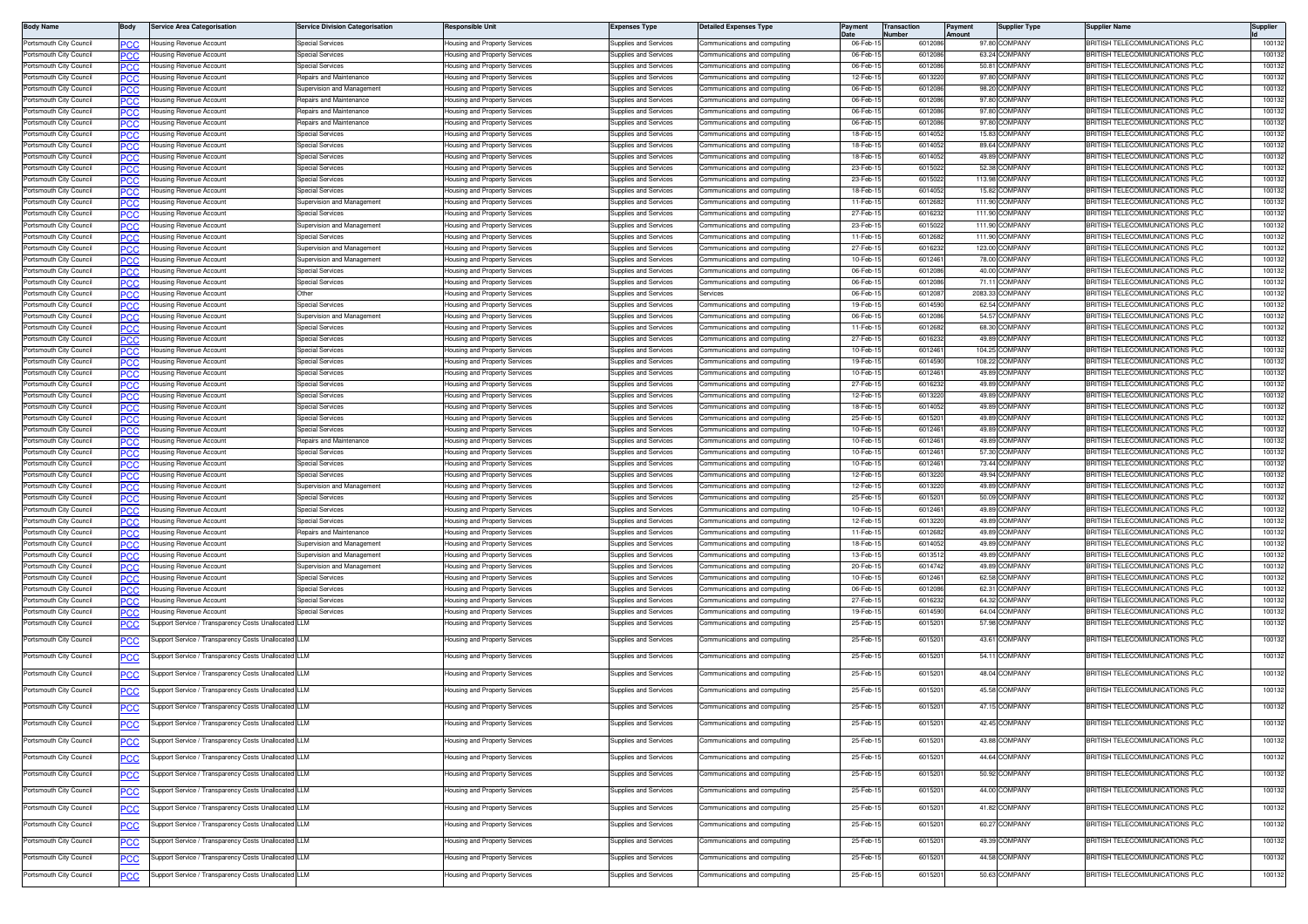| <b>Body Name</b>                                   | Body              | <b>Service Area Categorisation</b>                                             | <b>Service Division Categorisation</b>                       | lesponsible Unit                                               | <b>Expenses Type</b>                                  | <b>Detailed Expenses Type</b>                                                  | Payment              | <b>Transaction</b><br>lumber | Payment<br>Amount | <b>Supplier Type</b>            | Supplier Name                                                      | Supplier         |
|----------------------------------------------------|-------------------|--------------------------------------------------------------------------------|--------------------------------------------------------------|----------------------------------------------------------------|-------------------------------------------------------|--------------------------------------------------------------------------------|----------------------|------------------------------|-------------------|---------------------------------|--------------------------------------------------------------------|------------------|
| Portsmouth City Council                            | ∍сс               | upport Service / Transparency Costs Unallocated LLM                            |                                                              | lousing and Property Services                                  | Supplies and Services                                 | communications and computing                                                   | 25-Feb-1             | 601520                       |                   | 47.24 COMPANY                   | <b>BRITISH TELECOMMUNICATIONS PLC</b>                              | 100132           |
| Portsmouth City Council                            | <u>PCC</u>        | Support Service / Transparency Costs Unallocated LLM                           |                                                              | lousing and Property Services                                  | <b>Supplies and Services</b>                          | ommunications and computing                                                    | 25-Feb-              | 601520                       |                   | 39.48 COMPANY                   | <b>BRITISH TELECOMMUNICATIONS PLC</b>                              | 100132           |
| Portsmouth City Council                            | <b>PCC</b>        | upport Service / Transparency Costs Unallocated LLM                            |                                                              | lousing and Property Services                                  | Supplies and Services                                 | Communications and computing                                                   | 25-Feb-1             | 601520                       |                   | 50.72 COMPANY                   | BRITISH TELECOMMUNICATIONS PLC                                     | 100132           |
| Portsmouth City Council                            | PСC               | upport Service / Transparency Costs Unallocated LLM                            |                                                              | lousing and Property Services                                  | Supplies and Services                                 | ommunications and computing                                                    | 25-Feb-1             | 601520                       |                   | 44.63 COMPANY                   | BRITISH TELECOMMUNICATIONS PLC                                     | 100132           |
| Portsmouth City Council                            | <b>PCC</b>        | Support Service / Transparency Costs Unallocated LLM                           |                                                              | lousing and Property Services                                  | Supplies and Services                                 | ommunications and computing                                                    | 25-Feb-1             | 601520                       |                   | 37.89 COMPANY                   | BRITISH TELECOMMUNICATIONS PLC                                     | 100132           |
| Portsmouth City Council                            |                   | Support Service / Transparency Costs Unallocated LLM                           |                                                              | lousing and Property Services                                  | Supplies and Services                                 | Communications and computing                                                   | 25-Feb-1             | 601520                       |                   | 48.30 COMPANY                   | BRITISH TELECOMMUNICATIONS PLC                                     | 100132           |
|                                                    | <u>'CC</u>        |                                                                                |                                                              |                                                                |                                                       |                                                                                |                      |                              |                   |                                 |                                                                    |                  |
| Portsmouth City Council                            | <b>PCC</b>        | Support Service / Transparency Costs Unallocated LLM                           |                                                              | lousing and Property Services                                  | <b>Supplies and Services</b>                          | communications and computing                                                   | 25-Feb-              | 601520                       |                   | 43.53 COMPANY                   | RITISH TELECOMMUNICATIONS PLC                                      | 100132           |
| Portsmouth City Council                            | <b>PCC</b>        | Support Service / Transparency Costs Unallocated LLM                           |                                                              | lousing and Property Services                                  | Supplies and Services                                 | Communications and computing                                                   | 25-Feb-1             | 601520                       |                   | 46.44 COMPANY                   | BRITISH TELECOMMUNICATIONS PLC                                     | 100132           |
| Portsmouth City Council                            | PСC               | Support Service / Transparency Costs Unallocated LLM                           |                                                              | lousing and Property Services                                  | Supplies and Services                                 | Communications and computing                                                   | 25-Feb-1             | 601520                       |                   | 37.89 COMPANY                   | BRITISH TELECOMMUNICATIONS PLC                                     | 100132           |
| Portsmouth City Council                            | <u>CC</u>         | Support Service / Transparency Costs Unallocated LLM                           |                                                              | lousing and Property Services                                  | Supplies and Services                                 | communications and computing                                                   | 25-Feb-1             | 601520                       |                   | -18.10 COMPANY                  | BRITISH TELECOMMUNICATIONS PLC                                     | 100132           |
| Portsmouth City Council                            | PСC               | Other                                                                          | Suspense and Capital Schemes                                 | <b>Housing and Property Services</b>                           | Supplies and Services                                 | Communications and computing                                                   | 25-Feb-              | 601520                       |                   | 69.61 COMPANY                   | BRITISH TELECOMMUNICATIONS PLC                                     | 100132           |
| Portsmouth City Council                            | PCC               | Other                                                                          | Suspense and Capital Schemes                                 | lousing and Property Services                                  | Supplies and Services                                 | Communications and computing                                                   | 25-Feb-1             | 601520                       |                   | 48.62 COMPANY                   | BRITISH TELECOMMUNICATIONS PLC                                     | 100132           |
| Portsmouth City Council<br>Portsmouth City Council | PCC.              | Other                                                                          | Suspense and Capital Schemes<br>Suspense and Capital Schemes | lousing and Property Services<br>lousing and Property Services | <b>Supplies and Services</b><br>supplies and Services | ommunications and computing<br>ommunications and computing                     | 25-Feb-<br>25-Feb-   | 601520<br>601520             |                   | 45.60 COMPANY<br>45.14 COMPANY  | BRITISH TELECOMMUNICATIONS PLC<br>RITISH TELECOMMUNICATIONS PLC    | 100132<br>100132 |
| Portsmouth City Council                            | <b>PCC</b>        | Housing Revenue Account                                                        | Supervision and Management                                   | lousing and Property Services                                  | Supplies and Services                                 | Communications and computing                                                   | 18-Feb-1             | 6014052                      |                   | 97.97 COMPANY                   | BRITISH TELECOMMUNICATIONS PLC                                     | 100132           |
| Portsmouth City Council                            | המפ               | lousing Revenue Account                                                        | Supervision and Management                                   | lousing and Property Services                                  | <b>Supplies and Services</b>                          | Communications and computing                                                   | 24-Feb-1             | 6015096                      |                   | 808.48 COMPANY                  | <b>BRITISH TELECOMMUNICATIONS PLC</b>                              | 100132           |
| Portsmouth City Council<br>Portsmouth City Council | PCC               | Housing Revenue Account<br>upport Service / Transparency Costs Unallocated AMS | <b>Special Services</b>                                      | Housing and Property Services<br>lousing and Property Services | Supplies and Services<br>Employees                    | Communications and computing<br>Direct employee expenses                       | 20-Feb-1<br>04-Feb-1 | 6014742<br>6011358           |                   | 74.51 COMPANY<br>1511.63 VENDOR | BRITISH TELECOMMUNICATIONS PLC<br>CAPITA BUSINESS SERVICES LIMITED | 100132<br>100205 |
|                                                    | <u>'CC</u>        |                                                                                |                                                              |                                                                |                                                       |                                                                                |                      |                              |                   |                                 |                                                                    |                  |
| Portsmouth City Council                            | <b>PCC</b>        | Support Service / Transparency Costs Unallocated AMS                           |                                                              | Housing and Property Services                                  | Employees                                             | Direct employee expenses                                                       | 04-Feb-              | 601135                       |                   | 1329.19 VENDOR                  | CAPITA BUSINESS SERVICES LIMITED                                   | 100205           |
| Portsmouth City Council                            | <u>PCC</u>        | Support Service / Transparency Costs Unallocated AMS                           |                                                              | Housing and Property Services                                  | Employees                                             | Direct employee expenses                                                       | 04-Feb-1             | 601135                       |                   | 1033.81 VENDOR                  | CAPITA BUSINESS SERVICES LIMITED                                   | 100205           |
| Portsmouth City Council                            | PCC.              | Housing Revenue Account                                                        | Special Services                                             | Housing and Property Services                                  | Third Party Payments                                  | Private contractors                                                            | 27-Feb-1             | 6016242                      |                   | 2250.30 VENDOE                  | CARING FOR YOU LIMITED                                             | 100116           |
| Portsmouth City Council<br>Portsmouth City Council | .c<br><b>PCC</b>  | lousing Revenue Account<br>Housing Revenue Account                             | <b>Special Services</b><br><b>Special Services</b>           | lousing and Property Services<br>Housing and Property Services | hird Party Payments<br>Supplies and Services          | rivate contractors<br>Equipment, furniture and materials                       | 27-Feb-<br>06-Feb-1  | 601624<br>6012096            |                   | 1557.90 VENDOF<br>184.99 VENDOR | CARING FOR YOU LIMITED<br>CARTERS OF SWANWICK LTD                  | 100116<br>101541 |
| Portsmouth City Council                            |                   | lousing Revenue Account                                                        | <b>Special Services</b>                                      | Housing and Property Services                                  | <b>Supplies and Services</b>                          | Equipment, furniture and materials                                             | 06-Feb-              | 601209                       |                   | 99.53 VENDOR                    | CARTERS OF SWANWICK LTD                                            | 101541           |
| Portsmouth City Council                            | PCC               | Housing Revenue Account                                                        | <b>Special Services</b>                                      | Housing and Property Services                                  | Supplies and Services                                 | Equipment, furniture and materials                                             | 06-Feb-1             | 6012096                      |                   | 108.18 VENDOR                   | CARTERS OF SWANWICK LTD                                            | 101541           |
| Portsmouth City Council<br>Portsmouth City Council | ٢C                | lousing Revenue Account<br>Housing Revenue Account                             | Special Services<br>Special Services                         | lousing and Property Services<br>lousing and Property Services | <b>Supplies and Services</b><br>Supplies and Services | Equipment, furniture and materials<br>Fouinment, furniture and materials       | 06-Feb-1<br>06-Feb-1 | 6012096<br>6012096           |                   | 106.72 VENDOR<br>157.54 VENDOR  | CARTERS OF SWANWICK LTD<br>CARTERS OF SWANWICK LTD                 | 101541<br>101541 |
| Portsmouth City Council                            | PCC               | lousing Revenue Account                                                        | <b>Special Services</b>                                      | lousing and Property Services                                  | Supplies and Services                                 | Equipment, furniture and materials                                             | 06-Feb-              | 601209                       |                   | 80.38 VENDOR                    | CARTERS OF SWANWICK LTD                                            | 101541           |
| Portsmouth City Council                            | PCC               | Housing Revenue Account                                                        | Special Services                                             | lousing and Property Services                                  | Supplies and Services                                 | Equipment, furniture and materials                                             | 06-Feb-              | 6012096                      |                   | 95.61 VENDOR                    | CARTERS OF SWANWICK LTD                                            | 101541           |
| Portsmouth City Council<br>Portsmouth City Council | PCC.              | lousing Revenue Account                                                        | <b>Special Services</b><br>Special Services                  | lousing and Property Services                                  | Supplies and Services<br>supplies and Services        | cuipment, furniture and materials<br>Equipment, furniture and materials        | 06-Feb-1<br>06-Feb-  | 6012096<br>601209            |                   | 86.97 VENDOR<br>129.73 VENDOR   | CARTERS OF SWANWICK LTD<br>CARTERS OF SWANWICK LTD                 | 101541<br>101541 |
| Portsmouth City Council                            | 'CC<br><b>PCC</b> | lousing Revenue Account<br>lousing Revenue Account                             | Repairs and Maintenance                                      | lousing and Property Services<br>lousing and Property Services | remises-Related Expenditure                           | Repairs, alterations and maintenance of building                               | 06-Feb-              | 601210                       |                   | 297.55 VENDOR                   | CHRISTIE INTRUDER ALARMS LIMITED (CIA)                             | 100068           |
| Portsmouth City Council                            | <b>PCC</b>        | lousing Revenue Account                                                        | Repairs and Maintenance                                      | Housing and Property Services                                  | remises-Related Expenditure                           | Repairs, alterations and maintenance of building                               | 09-Feb-1             | 601236                       |                   | 76.00 VENDOR                    | CHRISTIE INTRUDER ALARMS LIMITED (CIA)                             | 100068           |
|                                                    |                   | lousing Revenue Account                                                        | Repairs and Maintenance                                      |                                                                | Premises-Related Expenditure                          | Repairs, alterations and maintenance of buildings                              | 06-Feb-1             | 601210                       |                   | 333.35 VENDOR                   | CHRISTIE INTRUDER ALARMS LIMITED (CIA)                             | 100068           |
| Portsmouth City Council                            | сc                |                                                                                |                                                              | lousing and Property Services                                  |                                                       |                                                                                |                      |                              |                   |                                 |                                                                    |                  |
| Portsmouth City Council                            | <u>PCC</u>        | lousing Revenue Account                                                        | Repairs and Maintenance                                      | lousing and Property Services                                  | remises-Related Expenditure                           | Repairs, alterations and maintenance of building                               | 09-Feb-1             | 601236                       |                   | 124.00 VENDOR                   | HRISTIE INTRUDER ALARMS LIMITED (CIA)                              | 100068           |
| Portsmouth City Council                            | <u>CC</u>         | lousing Revenue Account                                                        | Other                                                        | Housing and Property Services                                  | remises-Related Expenditure                           | Repairs, alterations and maintenance of buildings                              | 11-Feb-1             | 6012694                      |                   | 348.00 VENDOR                   | CHRISTIE INTRUDER ALARMS LIMITED (CIA)                             | 100068           |
| Portsmouth City Council                            | PCC               | lousing Revenue Account                                                        | Repairs and Maintenance                                      | lousing and Property Services                                  | remises-Related Expenditure                           | epairs, alterations and maintenance of building                                | 06-Feb-              | 601210                       |                   | 23.68 VENDOF                    | CHRISTIE INTRUDER ALARMS LIMITED (CIA)                             | 100068           |
| Portsmouth City Council                            | <u>CC</u>         | ousing Revenue Account                                                         | Repairs and Maintenance                                      | lousing and Property Services                                  | emises-Related Expenditure                            | epairs, alterations and maintenance of building:                               | 06-Feb-1             | 6012104                      |                   | 333.35 VENDOR                   | CHRISTIE INTRUDER ALARMS LIMITED (CIA)                             | 100068           |
| Portsmouth City Council                            | PСC               | lousing Revenue Account                                                        | Repairs and Maintenance                                      | lousing and Property Services                                  | remises-Related Expenditure                           | Repairs, alterations and maintenance of buildings                              | 09-Feb-1             | 601236                       |                   | 60.00 VENDOR                    | CHRISTIE INTRUDER ALARMS LIMITED (CIA)                             | 100068           |
| Portsmouth City Council                            | <u>PCC</u>        | lousing Revenue Account                                                        | Repairs and Maintenance                                      | lousing and Property Services                                  | remises-Related Expenditure                           | Repairs, alterations and maintenance of building                               | 11-Feb-1             | 601269                       |                   | 774.63 VENDOR                   | HRISTIE INTRUDER ALARMS LIMITED (CIA)                              | 100068           |
| Portsmouth City Council                            | <u>PCC</u>        | lousing Revenue Account                                                        | Repairs and Maintenance                                      | Housing and Property Services                                  | remises-Related Expenditure                           | Repairs, alterations and maintenance of buildings                              | 09-Feb-1             | 601236                       |                   | 156.00 VENDOR                   | CHRISTIE INTRUDER ALARMS LIMITED (CIA)                             | 100068           |
| Portsmouth City Council                            |                   | lousing Revenue Account                                                        | Repairs and Maintenance                                      | Housing and Property Services                                  | Premises-Related Expenditure                          | Repairs, alterations and maintenance of building                               | 09-Feb-              | 601236                       |                   | 255.00 VENDOR                   | CHRISTIE INTRUDER ALARMS LIMITED (CIA)                             | 100068           |
|                                                    | <b>PCC</b>        |                                                                                |                                                              |                                                                |                                                       |                                                                                |                      |                              |                   |                                 |                                                                    |                  |
| Portsmouth City Council                            | <b>PCC</b>        | lousing Revenue Account                                                        | Repairs and Maintenance                                      | Housing and Property Services                                  | remises-Related Expenditure                           | lepairs, alterations and maintenance of building                               | 09-Feb-1             | 601236                       |                   | 314.40 VENDOR                   | CHRISTIE INTRUDER ALARMS LIMITED (CIA)                             | 100068           |
| Portsmouth City Council                            | <u>'СС</u>        | lousing Revenue Account                                                        | Repairs and Maintenance                                      | Housing and Property Services                                  | Premises-Related Expenditure                          | Repairs, alterations and maintenance of buildings                              | 11-Feb-1             | 601269                       |                   | 1045.52 VENDOR                  | CHRISTIE INTRUDER ALARMS LIMITED (CIA)                             | 100068           |
| Portsmouth City Council                            | PCC               | <del>l</del> ousing Revenue Account                                            | Repairs and Maintenance                                      | lousing and Property Services                                  | remises-Related Expenditure                           | Repairs, alterations and maintenance of building                               | 06-Feb-              | 601210                       |                   | 333.35 VENDOF                   | HRISTIE INTRUDER ALARMS LIMITED (CIA)                              | 100068           |
| Portsmouth City Council                            | <u>CC</u>         | Housing Revenue Account                                                        | Repairs and Maintenance                                      | Housing and Property Services                                  |                                                       | Premises-Related Expenditure Repairs, alterations and maintenance of buildings | 04-Feb-1             | 6011365                      |                   | 583.02 VENDOR                   | CHRISTIE INTRUDER ALARMS LIMITED (CIA)                             | 100068           |
| Portsmouth City Council                            |                   | Support Service / Transparency Costs Unallocated AMS                           |                                                              | Housing and Property Services                                  |                                                       | Premises-Related Expenditure Repairs, alterations and maintenance of buildings | 13-Feb-1             | 6013523                      |                   | 108.00 VENDOR                   | CHRISTIE INTRUDER ALARMS LIMITED (CIA)                             | 100068           |
| Portsmouth City Council                            | <u>CC</u>         | Support Service / Transparency Costs Unallocated AMS                           |                                                              | lousing and Property Services                                  | emises-Related Expenditure                            | Repairs, alterations and maintenance of buildings                              | 13-Feb-15            | 601352                       |                   | 32.00 VENDOR                    | CHRISTIE INTRUDER ALARMS LIMITED (CIA)                             | 100068           |
| Portsmouth City Council                            | <u>PCC</u>        | Support Service / Transparency Costs Unallocated AMS                           |                                                              | Housing and Property Services                                  | remises-Related Expenditure                           | Repairs, alterations and maintenance of buildings                              | 13-Feb-1             | 6013523                      |                   | 3166.21 VENDOR                  | CHRISTIE INTRUDER ALARMS LIMITED (CIA)                             | 100068           |
| Portsmouth City Council                            |                   | lousing Revenue Account                                                        | Repairs and Maintenance                                      | lousing and Property Services                                  | remises-Related Expenditure                           | Repairs, alterations and maintenance of buildings                              | 11-Feb-1             | 6012694                      |                   | 650.81 VENDOR                   | CHRISTIE INTRUDER ALARMS LIMITED (CIA)                             | 100068           |
|                                                    | PCC               |                                                                                |                                                              |                                                                |                                                       |                                                                                |                      |                              |                   | 3508.00 VENDOR                  | CHRISTIE INTRUDER ALARMS LIMITED (CIA)                             | 100068           |
| Portsmouth City Council                            | <u>PCC</u>        | Housing Revenue Account                                                        | Other                                                        | Housing and Property Services                                  |                                                       | remises-Related Expenditure Repairs, alterations and maintenance of buildings  | 25-Feb-1             | 6015223                      |                   |                                 |                                                                    |                  |
| Portsmouth City Council                            | <b>PCC</b>        | lousing Revenue Account                                                        | Other                                                        | Housing and Property Services                                  | Premises-Related Expenditure                          | Repairs, alterations and maintenance of building:                              | 25-Feb-              | 601522                       |                   | 119.38 VENDOR                   | CHRISTIE INTRUDER ALARMS LIMITED (CIA)                             | 100068           |
| Portsmouth City Council                            | <b>PCC</b>        | lousing Revenue Account                                                        | Repairs and Maintenance                                      | lousing and Property Services                                  | remises-Related Expenditure                           | Repairs, alterations and maintenance of buildings                              | 13-Feb-1             | 601352                       |                   | 60.17 VENDOR                    | CHURCHES FIRE SECURITY LIMITED                                     | 100131           |
| Portsmouth City Council                            | <u>CC</u>         | lousing Revenue Account                                                        | Repairs and Maintenance                                      | lousing and Property Services                                  | Premises-Related Expenditure                          | Repairs, alterations and maintenance of buildings                              | 13-Feb-1             | 6013525                      |                   | 92.60 VENDOR                    | CHURCHES FIRE SECURITY LIMITED                                     | 100131           |
| Portsmouth City Council                            | <u>PCC</u>        | <del>l</del> ousing Revenue Account                                            | Repairs and Maintenance                                      | lousing and Property Services                                  | remises-Related Expenditure*                          | Repairs, alterations and maintenance of buildings                              | 13-Feb-1             | 601352                       |                   | 3.75 VENDOR                     | CHURCHES FIRE SECURITY LIMITED                                     | 100131           |
| Portsmouth City Council                            | <u>'CC</u>        | lousing Revenue Account                                                        | Repairs and Maintenance                                      | Housing and Property Services                                  | remises-Related Expenditure                           | Repairs, alterations and maintenance of buildings                              | 13-Feb-1             | 601352                       |                   | 118.13 VENDOR                   | CHURCHES FIRE SECURITY LIMITED                                     | 100131           |
| Portsmouth City Council                            | <u>PCC</u>        | lousing Revenue Account                                                        | Repairs and Maintenance                                      | Housing and Property Services                                  | remises-Related Expenditure                           | Repairs, alterations and maintenance of building:                              | 13-Feb-1             | 601352                       |                   | 95.46 VENDOR                    | CHURCHES FIRE SECURITY LIMITED                                     | 100131           |
|                                                    |                   |                                                                                |                                                              |                                                                |                                                       |                                                                                |                      |                              |                   |                                 |                                                                    |                  |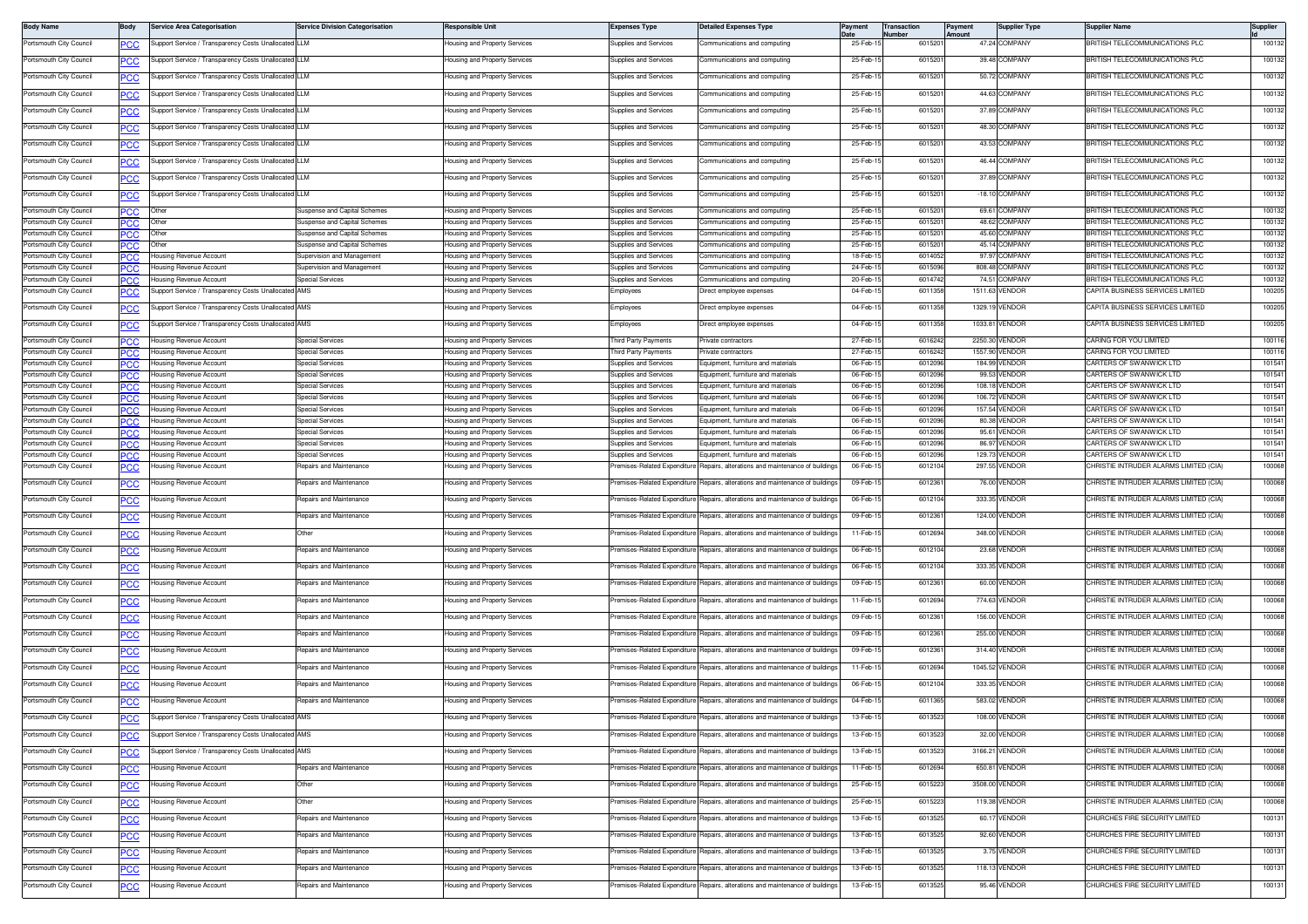| <b>Body Name</b>                                   | Body       | Service Area Categorisation                          | <b>Service Division Categorisation</b>                   | <b>Responsible Uni</b>                                                | <b>Expenses Type</b>                                  | <b>Detailed Expenses Type</b>                                                  | Payment              | <b>Transaction</b><br>Number | Payment<br>Amount | <b>Supplier Type</b>              | <b>Supplier Name</b>                                                  | Supplier         |
|----------------------------------------------------|------------|------------------------------------------------------|----------------------------------------------------------|-----------------------------------------------------------------------|-------------------------------------------------------|--------------------------------------------------------------------------------|----------------------|------------------------------|-------------------|-----------------------------------|-----------------------------------------------------------------------|------------------|
| Portsmouth City Council                            | PCC        | lousing Revenue Account                              | Repairs and Maintenance                                  | Housing and Property Services                                         | remises-Related Expenditure                           | Repairs, alterations and maintenance of buildings                              | 13-Feb-1             | 6013525                      |                   | 87.96 VENDOR                      | CHURCHES FIRE SECURITY LIMITED                                        | 100131           |
| Portsmouth City Council                            |            | ousing Revenue Account                               | Repairs and Maintenance                                  | lousing and Property Services                                         | emises-Related Expenditure                            | Repairs, alterations and maintenance of buildings                              | 27-Feb-1             | 6016255                      |                   | 87.37 VENDOR                      | <b>CHURCHES FIRE SECURITY LIMITED</b>                                 | 100131           |
| Portsmouth City Council                            | PСC        | lousing Revenue Account                              | Repairs and Maintenance                                  | lousing and Property Services                                         | Premises-Related Expenditure                          | Repairs, alterations and maintenance of buildings                              | 27-Feb-1             | 601625                       |                   | 98.00 VENDOR                      | CHURCHES FIRE SECURITY LIMITED                                        | 100131           |
| Portsmouth City Council                            | PCC        | lousina Revenue Account                              | <b>Repairs and Maintenance</b>                           | Housing and Property Services                                         | remises-Related Expenditure                           | Repairs, alterations and maintenance of building                               | 27-Feb-1             | 601625                       |                   | 40.09 VENDOR                      | CHURCHES FIRE SECURITY LIMITED                                        | 100131           |
| Portsmouth City Council                            | <u>CC </u> | lousing Revenue Account                              | Repairs and Maintenance                                  | Housing and Property Services                                         | Premises-Related Expenditure                          | Repairs, alterations and maintenance of buildings                              | 27-Feb-1             | 6016255                      |                   | 56.14 VENDOR                      | CHURCHES FIRE SECURITY LIMITED                                        | 100131           |
| Portsmouth City Council                            | <b>PCC</b> | lousing Revenue Account                              | Repairs and Maintenance                                  | lousing and Property Services                                         | remises-Related Expenditure                           | Repairs, alterations and maintenance of building                               | 27-Feb-1             | 601625                       |                   | 56.31 VENDOR                      | CHURCHES FIRE SECURITY LIMITED                                        | 100131           |
| Portsmouth City Council                            | <u>CC</u>  | lousing Revenue Account                              | Repairs and Maintenance                                  | lousing and Property Services                                         | emises-Related Expenditure                            | Repairs, alterations and maintenance of building                               | 27-Feb-1             | 601625                       |                   | 77.34 VENDOR                      | CHURCHES FIRE SECURITY LIMITED                                        | 100131           |
| Portsmouth City Council                            |            | lousing Revenue Account                              | Repairs and Maintenance                                  | Housing and Property Services                                         | Premises-Related Expenditure                          | Repairs, alterations and maintenance of buildings                              | 27-Feb-1             | 6016255                      |                   | 407.54 VENDOR                     | CHURCHES FIRE SECURITY LIMITED                                        | 100131           |
|                                                    | <u>PCC</u> |                                                      | Repairs and Maintenance                                  |                                                                       | remises-Related Expenditure                           | Repairs, alterations and maintenance of building                               | 27-Feb-              | 601625                       |                   | 310.60 VENDOR                     | <b>CHURCHES FIRE SECURITY LIMITED</b>                                 | 100131           |
| Portsmouth City Council                            | PCC        | lousing Revenue Account                              |                                                          | Housing and Property Services                                         |                                                       |                                                                                |                      |                              |                   |                                   |                                                                       |                  |
| Portsmouth City Council                            | <u>'CC</u> | lousing Revenue Account                              | Repairs and Maintenance                                  | Housing and Property Services                                         | Premises-Related Expenditure                          | Repairs, alterations and maintenance of buildings                              | 27-Feb-1             | 6016255                      |                   | 56.31 VENDOR                      | CHURCHES FIRE SECURITY LIMITED                                        | 100131           |
| Portsmouth City Council                            | <b>PCC</b> | lousing Revenue Account                              | Repairs and Maintenance                                  | Housing and Property Services                                         | remises-Related Expenditure                           | Repairs, alterations and maintenance of building                               | 27-Feb-1             | 601625                       |                   | 56.31 VENDOR                      | CHURCHES FIRE SECURITY LIMITED                                        | 100131           |
| Portsmouth City Council                            | <u>CC</u>  | lousing Revenue Account                              | Repairs and Maintenance                                  | lousing and Property Services                                         | emises-Related Expenditure                            | Repairs, alterations and maintenance of buildings                              | 27-Feb-1             | 601625                       |                   | 56.31 VENDOR                      | CHURCHES FIRE SECURITY LIMITED                                        | 100131           |
| Portsmouth City Council                            | °СС        | lousing Revenue Account                              | Repairs and Maintenance                                  | Housing and Property Services                                         | Premises-Related Expenditure                          | Repairs, alterations and maintenance of buildings                              | 27-Feb-1             | 6016255                      |                   | 164.16 VENDOR                     | CHURCHES FIRE SECURITY LIMITED                                        | 100131           |
| Portsmouth City Council                            | ∍сс        | Housing Revenue Account                              | Repairs and Maintenance                                  | lousing and Property Services                                         | remises-Related Expenditure                           | Repairs, alterations and maintenance of building                               | 27-Feb-1             | 6016255                      |                   | 82.87 VENDOR                      | CHURCHES FIRE SECURITY LIMITED                                        | 100131           |
| Portsmouth City Council                            | <u>CC </u> | lousing Revenue Account                              | Repairs and Maintenance                                  | Housing and Property Services                                         | Premises-Related Expenditure                          | Repairs, alterations and maintenance of buildings                              | 27-Feb-1             | 6016255                      |                   | 224.08 VENDOR                     | CHURCHES FIRE SECURITY LIMITED                                        | 100131           |
| Portsmouth City Council                            | <b>PCC</b> | Housing Revenue Account                              | Repairs and Maintenance                                  | Housing and Property Services                                         |                                                       | Premises-Related Expenditure Repairs, alterations and maintenance of buildings | 27-Feb-1             | 6016255                      |                   | 311.88 VENDOR                     | CHURCHES FIRE SECURITY LIMITED                                        | 100131           |
| Portsmouth City Council                            | <u>PCC</u> | lousing Revenue Account                              | Repairs and Maintenance                                  | lousing and Property Services                                         | emises-Related Expenditure                            | Repairs, alterations and maintenance of building                               | 27-Feb-1             | 601625                       |                   | 159.13 VENDOR                     | CHURCHES FIRE SECURITY LIMITED                                        | 100131           |
| Portsmouth City Council                            | <b>PCC</b> | lousing Revenue Account                              | Repairs and Maintenance                                  | lousing and Property Services                                         | Premises-Related Expenditure                          | Repairs, alterations and maintenance of buildings                              | 27-Feb-1             | 6016255                      |                   | 624.78 VENDOR                     | CHURCHES FIRE SECURITY LIMITED                                        | 100131           |
| Portsmouth City Council                            | PCC        | lousing Revenue Account                              | Repairs and Maintenance                                  | Housing and Property Services                                         | remises-Related Expenditure                           | Repairs, alterations and maintenance of building                               | 27-Feb-1             | 601625                       |                   | 606.33 VENDOR                     | CHURCHES FIRE SECURITY LIMITED                                        | 100131           |
| Portsmouth City Council                            | PСC        | Housing Revenue Account                              | Other                                                    | Housing and Property Services                                         | Supplies and Services                                 | Communications and computing                                                   | 13-Feb-1             | 601352                       |                   | 710.19 VENDOR                     | CIVICA SERVICES LIMITED                                               | 101225           |
| Portsmouth City Council                            | PCC.       | Housing Revenue Account                              | Other                                                    | lousing and Property Services                                         | <b>Supplies and Services</b>                          | Communications and computing                                                   | 02-Feb-1             | 6011068                      |                   | 267.08 VENDOR                     | CIVICA UK LTD                                                         | 104001           |
| Portsmouth City Council                            |            | Housing Revenue Account                              | Other                                                    | Housing and Property Services                                         | <b>Supplies and Services</b>                          | Communications and computing                                                   | 02-Feb-1             | 6011069                      |                   | 1005.92 VENDOR                    | CIVICA UK LTD                                                         | 104001           |
| Portsmouth City Council<br>Portsmouth City Council | PCC<br>PСC | Housing Revenue Account<br>Housing Revenue Account   | Other<br>Other                                           | lousing and Property Services<br><b>Housing and Property Services</b> | Supplies and Services<br>Supplies and Services        | Communications and computing<br>Communications and computing                   | 02-Feb-1<br>02-Feb-1 | 6011069<br>6011068           |                   | 1748.92 VENDOR<br>819.40 VENDOR   | CIVICA UK LTD<br>CIVICA UK LTD                                        | 104001<br>104001 |
| Portsmouth City Council                            | המפ        | lousing Revenue Account                              |                                                          | lousing and Property Services                                         | upplies and Services                                  | ommunications and computing                                                    | 02-Feb-1             | 601106                       |                   | 457.90 VENDOF                     | CIVICA UK LTD                                                         | 104001           |
| Portsmouth City Council                            | <b>PCC</b> | Housing Revenue Account                              | Supervision and Management                               | Housing and Property Services                                         | Supplies and Services                                 | communications and computing                                                   | 02-Feb-1             | 6011069                      |                   | -1056.91 VENDOR                   | CIVICA UK LTD                                                         | 104001           |
| Portsmouth City Council<br>Portsmouth City Council | PCC        | lousing Revenue Account<br>Housing Revenue Account   | Supervision and Management<br>Supervision and Management | Housing and Property Services<br>Housing and Property Services        | <b>Supplies and Services</b><br>Supplies and Services | communications and computing<br>Communications and computing                   | 02-Feb-1<br>02-Feb-1 | 6011069<br>6011069           |                   | -520.64 VENDOR<br>-1040.94 VENDOR | CIVICA UK LTD<br>CIVICA UK LTD                                        | 104001<br>104001 |
| Portsmouth City Council                            | <b>PCC</b> | Housina Revenue Account                              | Supervision and Management                               | Housing and Property Services                                         | <b>Supplies and Services</b>                          | Communications and computing                                                   | 02-Feb-1             | 6011069                      |                   | -343.63 VENDOR                    | CIVICA UK LTD                                                         | 104001           |
| Portsmouth City Council                            | PCC        | Housing Revenue Account                              | Supervision and Management                               | Housing and Property Services                                         | <b>Supplies and Services</b>                          | Communications and computing                                                   | 02-Feb-1             | 6011069                      |                   | -341.96 VENDOR                    | CIVICA UK LTD                                                         | 104001           |
| Portsmouth City Council                            |            | lousing Revenue Account                              | Supervision and Management                               | lousing and Property Services                                         | Supplies and Services                                 | Communications and computing                                                   | 02-Feb-1             | 601106                       |                   | -228.03 VENDOR                    | CIVICA UK LTD                                                         | 104001           |
| Portsmouth City Council                            | PCC        | Housing Revenue Account                              | Supervision and Management                               | lousing and Property Services                                         | Supplies and Services                                 | Communications and computing                                                   | 02-Feb-1             | 601106                       |                   | 97.49 VENDOR                      | CIVICA UK LTD                                                         | 104001           |
| Portsmouth City Council<br>Portsmouth City Council | PCC.       | lousing Revenue Account<br>lousing Revenue Account   | <b>Housing</b>                                           | Housing and Property Services<br>lousing and Property Services        | Supplies and Services<br>upplies and Services         | Communications and computing<br>ommunications and computing                    | 02-Feb-<br>02-Feb-   | 6011069<br>601106            |                   | 275.21 VENDOR<br>727.01 VENDOF    | CIVICA UK LTD<br>CIVICA UK LTD                                        | 104001<br>104001 |
| Portsmouth City Council                            | <b>PCC</b> | lousing Revenue Account                              | <b>Special Services</b>                                  | Housing and Property Services                                         |                                                       | Premises-Related Expenditure Cleaning and domestic supplies                    | 18-Feb-1             | 6014066                      |                   | -33.00 VENDOR                     | CJS PORTSMOUTH LTD                                                    | 100139           |
| Portsmouth City Council                            | <b>PCC</b> | lousing Revenue Account                              | <b>Special Services</b>                                  | Housing and Property Services                                         | remises-Related Expenditure                           | Cleaning and domestic supplies                                                 | 18-Feb-1             | 6014066                      |                   | -17.60 VENDOR                     | <b>US PORTSMOUTH LTD</b>                                              | 100139           |
| Portsmouth City Council                            | <u>PCC</u> | Support Service / Transparency Costs Unallocated AMS |                                                          | lousing and Property Services                                         | Employees                                             | Direct employee expenses                                                       | 04-Feb-1             | 6011357                      |                   | 834.00 VENDOR                     | CAPITA BUSINESS SERVICES LIMITED                                      | 100205           |
| Portsmouth City Council                            | <u>PCC</u> | Support Service / Transparency Costs Unallocated     | AMS                                                      | lousing and Property Services                                         | :mployees                                             | Direct employee expenses                                                       | 20-Feb-              | 601474                       |                   | 807.94 VENDOR                     | CAPITA BUSINESS SERVICES LIMITED                                      | 100205           |
| Portsmouth City Council                            |            | Support Service / Transparency Costs Unallocated AMS |                                                          | Housing and Property Services                                         | Employees                                             | Direct employee expenses                                                       | 25-Feb-1             | 601520                       |                   | 1494.25 VENDOR                    | CAPITA BUSINESS SERVICES LIMITED                                      | 100205           |
|                                                    | PCC        |                                                      |                                                          |                                                                       |                                                       |                                                                                |                      |                              |                   |                                   |                                                                       |                  |
| Portsmouth City Council                            | PCC        | upport Service / Transparency Costs Unallocated AMS  |                                                          | Housing and Property Services                                         | Employees                                             | Direct employee expenses                                                       | 27-Feb-1             | 601624                       |                   | 1285.75 VENDOR                    | CAPITA BUSINESS SERVICES LIMITED                                      | 100205           |
| Portsmouth City Council                            | <u>CC</u>  | lousing Revenue Account                              | <b>Special Services</b>                                  | Housing and Property Services                                         | remises-Related Expenditure                           | Cleaning and domestic supplies                                                 | 13-Feb-1             | 601351                       |                   | 335.24 VENDOR                     | CARTER & FARADAY ASSOCIATES                                           | 132083           |
| Portsmouth City Council                            | <u>PCC</u> | lousing Revenue Account                              | <b>Special Services</b>                                  | Housing and Property Services                                         |                                                       | Premises-Related Expenditure Cleaning and domestic supplies                    | 13-Feb-1             | 6013516                      |                   | 88.74 VENDOR                      | CARTER & FARADAY ASSOCIATES                                           | 132083           |
| Portsmouth City Council                            | <b>PCC</b> | lousing Revenue Account                              | <b>Special Services</b>                                  | Housing and Property Services                                         |                                                       | remises-Related Expenditure Cleaning and domestic supplies                     | 13-Feb-1             | 6013516                      |                   | 335.24 VENDOR                     | CARTER & FARADAY ASSOCIATES                                           | 132083           |
| Portsmouth City Council                            | °СС        | lousing Revenue Account                              | <b>Special Services</b>                                  | Housing and Property Services                                         |                                                       | remises-Related Expenditure Cleaning and domestic supplies                     | 13-Feb-1             | 601351                       |                   | 414.12 VENDOR                     | CARTER & FARADAY ASSOCIATES                                           | 132083           |
| Portsmouth City Council                            | <b>PCC</b> | Housing Revenue Account                              | <b>Special Services</b>                                  | Housing and Property Services                                         |                                                       | Premises-Related Expenditure Cleaning and domestic supplies                    | 13-Feb-1             | 6013516                      |                   | 394.40 VENDOR                     | CARTER & FARADAY ASSOCIATES                                           | 132083           |
| Portsmouth City Council                            |            | Other                                                | Suspense and Capital Schemes                             | Housing and Property Services                                         | Premises-Related Expenditure Rents                    |                                                                                | 27-Feb-15            | 6016364                      |                   | 2066.66 SOLETRADER                | Classified as 'personal data' (under the Data Protection<br>Act 1998) | 134470           |
| Portsmouth City Council                            | <u>PCC</u> | lousing Revenue Account                              | Special Services                                         | Housing and Property Services                                         | Premises-Related Expenditure                          | Energy costs                                                                   | 10-Feb-1             | 6012576                      |                   | 2368.21 VENDOR                    | E ON ENERGY                                                           | 108479           |
| Portsmouth City Council                            | <b>PCC</b> | Support Service / Transparency Costs Unallocated     | AMS                                                      | lousing and Property Services                                         | :mployees                                             | Direct employee expenses                                                       | 03-Feb-1             | 6011265                      |                   | 4122.30 COMPANY                   | HAYS SPECIALIST RECRUITMENT LIMITED                                   | 100045           |
| Portsmouth City Council                            | <b>PCC</b> | Housing Revenue Account                              | Other                                                    | Housing and Property Services                                         | Employees                                             | Direct employee expenses                                                       | 04-Feb-1             | 6011738                      |                   | 6262.50 VENDOR                    | INTERQUEST GROUP PLC                                                  | 127770           |
| Portsmouth City Council                            | <u>PCC</u> | lousing Revenue Account                              | Repairs and Maintenance                                  | lousing and Property Services                                         | remises-Related Expenditure                           | Repairs, alterations and maintenance of building                               | 17-Feb-1             | 601397                       |                   | 1808.80 COMPANY                   | <b>JACK COUPE &amp; SONS LTD</b>                                      | 134605           |
| Portsmouth City Council                            | <b>PCC</b> | Support Service / Transparency Costs Unallocated     | <b>LLM</b>                                               | Housing and Property Services                                         | remises-Related Expenditure                           | Repairs, alterations and maintenance of buildings                              | 17-Feb-1             | 601397                       |                   | 1933.47 COMPANY                   | JOEDAN MANUFACTURING UK LTD                                           | 139326           |
| Portsmouth City Council                            | PСC        | Other                                                | Suspense and Capital Schemes                             | Housing and Property Services                                         | Supplies and Services                                 | rinting, stationery and general office expenses                                | 05-Feb-1             | 6011958                      |                   | 15000.00 VENDOR                   | NEOPOST                                                               | 102893           |
| Portsmouth City Council                            | PСC        | Other                                                | Suspense and Capital Schemes                             | lousing and Property Services                                         | Supplies and Services                                 | inting, stationery and general office expenses                                 | 12-Feb-1             | 601334                       |                   | 20000.00 VENDOR                   | <b>VEOPOST</b>                                                        | 102893           |
| Portsmouth City Council                            |            | Support Service / Transparency Costs Unallocated AMS |                                                          | Housing and Property Services                                         | Premises-Related Expenditure                          | Repairs, alterations and maintenance of buildings                              | 18-Feb-1             | 6014488                      |                   | 693.16 SOLETRADER                 | <b>AINTLYNE</b>                                                       | 100171           |
|                                                    | <u>PCC</u> |                                                      |                                                          |                                                                       |                                                       |                                                                                |                      |                              |                   |                                   | <b>HS GROUP LTD</b>                                                   | 100082           |
| Portsmouth City Council                            | <u>PCC</u> | lousing Revenue Account                              | Other                                                    | <del>l</del> ousing and Property Services                             | remises-Related Expenditure                           | Repairs, alterations and maintenance of building                               | 11-Feb-1             | 601310                       |                   | 9828.00 COMPANY                   |                                                                       |                  |
| Portsmouth City Council                            | <b>PCC</b> | Housing Services                                     | Homelessness                                             | Housing and Property Services                                         | Supplies and Services                                 | Grants and subscriptions                                                       | 05-Feb-1             | 6011993                      |                   | 70040.00 VENDOR                   | RETHINK MENTAL ILLNESS                                                | 108502           |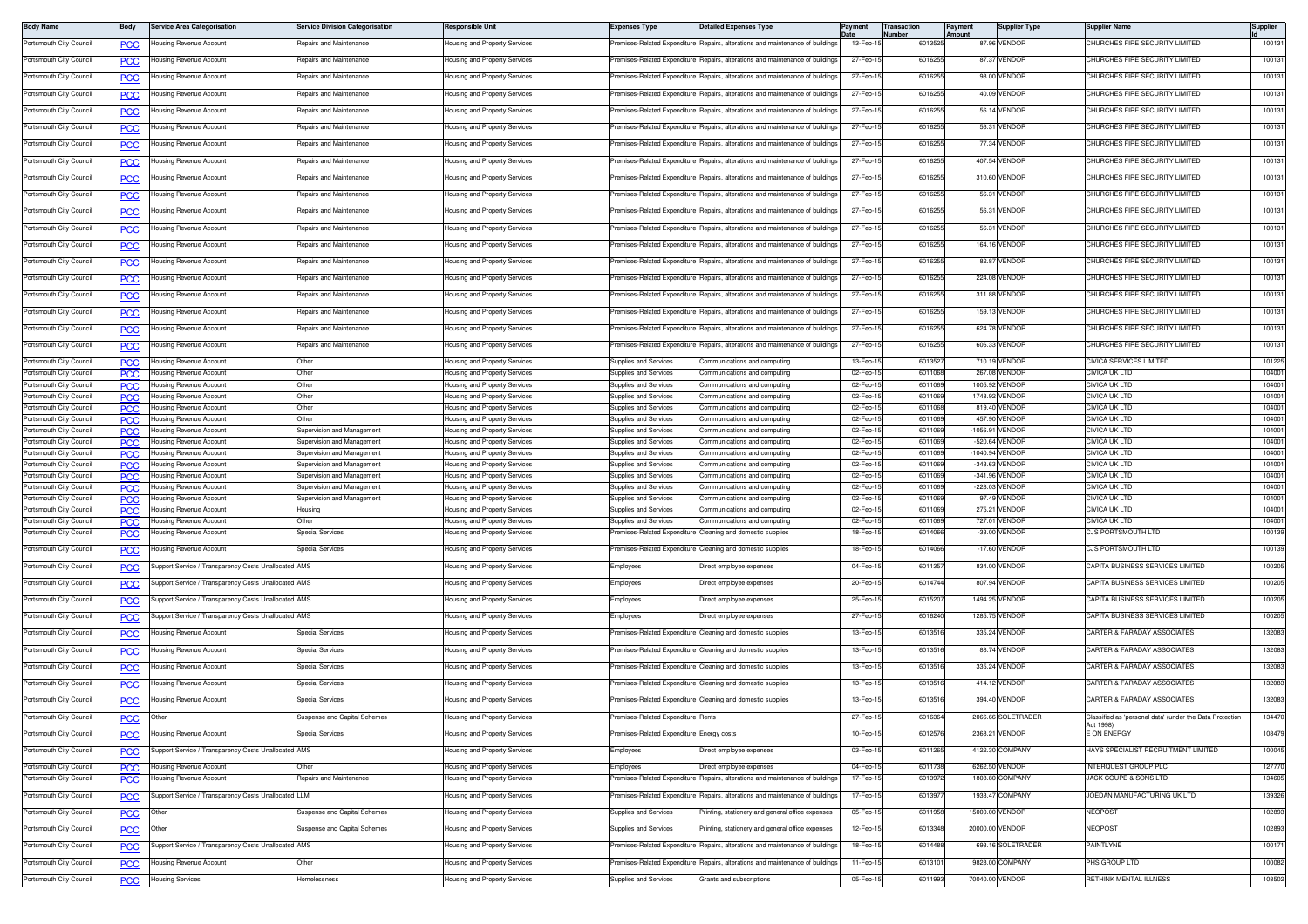| <b>Body Name</b>        | Body       | <b>Service Area Categorisation</b>                   | <b>Service Division Categorisation</b> | Responsible Unit                     | <b>Expenses Type</b>                                | <b>Detailed Expenses Type</b> |          | Transactior<br>lumber | 'ayment<br>mount | <b>Supplier Type</b>             | Supplier Name                                                        | <b>Supplier</b> |
|-------------------------|------------|------------------------------------------------------|----------------------------------------|--------------------------------------|-----------------------------------------------------|-------------------------------|----------|-----------------------|------------------|----------------------------------|----------------------------------------------------------------------|-----------------|
| Portsmouth City Council | <u>сс</u>  | Support Service / Transparency Costs Unallocated AMS |                                        | Housing and Property Services        | ransport-Related Expenditure Direct transport costs |                               | 20-Feb-1 | 6014928               |                  | 1951.15 VENDOR                   | IIDGEWAY LTD                                                         | 104780          |
| Portsmouth City Council | <u>PCC</u> | lousing Revenue Account                              | Special Services                       | lousing and Property Services        | remises-Related Expenditure Energy costs            |                               | 03-Feb-1 | 6011299               |                  | 94.26 COMPANY                    | <b>SCOTTISH AND SOUTHERN ENERGY PLC</b>                              | 100303          |
| Portsmouth City Council | <u>PCC</u> | lousing Revenue Account                              | Rents, Rates, Taxes and Other Charges  | Housing and Property Services        | remises-Related Expenditure                         | Energy costs                  | 03-Feb-1 | 601129                |                  | -375.08 COMPANY                  | SCOTTISH AND SOUTHERN ENERGY PLC                                     | 100303          |
| Portsmouth City Council | <u>PCC</u> | lousing Revenue Account                              | Rents, Rates, Taxes and Other Charges  | Housing and Property Services        | Premises-Related Expenditure                        | Energy costs                  | 03-Feb-1 | 601129                |                  | 106.79 COMPANY                   | SCOTTISH AND SOUTHERN ENERGY PLC                                     | 100303          |
| Portsmouth City Council | <u>PCC</u> | lousing Revenue Account                              | <b>Special Services</b>                | Housing and Property Services        | remises-Related Expenditure                         | Energy costs                  | 03-Feb-1 | 601129                |                  | -22.56 COMPANY                   | SCOTTISH AND SOUTHERN ENERGY PLC                                     | 100303          |
| Portsmouth City Council | <u>CC</u>  | lousing Revenue Account                              | Special Services                       | Housing and Property Services        | remises-Related Expenditure Energy costs            |                               | 03-Feb-1 | 6011299               |                  | -28.68 COMPANY                   | SCOTTISH AND SOUTHERN ENERGY PLC                                     | 100303          |
| Portsmouth City Council | <u>PCC</u> | lousing Revenue Account                              | Special Services                       | lousing and Property Services        | remises-Related Expenditure                         | Energy costs                  | 03-Feb-1 | 601129                |                  | -22.53 COMPANY                   | SCOTTISH AND SOUTHERN ENERGY PLC                                     | 100303          |
| Portsmouth City Council | <u>сс</u>  | Housing Revenue Account                              | <b>Special Services</b>                | Housing and Property Services        | Premises-Related Expenditure                        | Energy costs                  | 03-Feb-1 | 6011299               |                  | 21.87 COMPANY                    | SCOTTISH AND SOUTHERN ENERGY PLC                                     | 100303          |
| Portsmouth City Council | PCC        | Housing Revenue Account                              | <b>Special Services</b>                | Housing and Property Services        | remises-Related Expenditure                         | Energy costs                  | 03-Feb-1 | 601129                |                  | 21.87 COMPANY                    | SCOTTISH AND SOUTHERN ENERGY PLC                                     | 100303          |
| Portsmouth City Council | <u>PCC</u> | Housing Revenue Account                              | <b>Special Services</b>                | Housing and Property Services        | Premises-Related Expenditure                        | Energy costs                  | 03-Feb-1 | 6011299               |                  | 21.98 COMPANY                    | SCOTTISH AND SOUTHERN ENERGY PLC                                     | 100303          |
| Portsmouth City Council | <u>CC</u>  | lousing Revenue Account                              | Special Services                       | Housing and Property Services        | remises-Related Expenditure                         | Energy costs                  | 03-Feb-1 | 6011299               |                  | 26.57 COMPANY                    | SCOTTISH AND SOUTHERN ENERGY PLC                                     | 100303          |
| Portsmouth City Council | <u>PCC</u> | Housing Revenue Account                              | Special Services                       | lousing and Property Services        | remises-Related Expenditure                         | Energy costs                  | 03-Feb-1 | 6011299               |                  | 38.85 COMPANY                    | <b>SCOTTISH AND SOUTHERN ENERGY PLC</b>                              | 100303          |
| Portsmouth City Council | <u>PCC</u> | lousing Revenue Account                              | Repairs and Maintenance                | Housing and Property Services        | remises-Related Expenditure                         | Energy costs                  | 03-Feb-1 | 6011299               |                  | 281.09 COMPANY                   | SCOTTISH AND SOUTHERN ENERGY PLC                                     | 100303          |
| Portsmouth City Council | PCC        | Housing Revenue Account                              | <b>Special Services</b>                | Housing and Property Services        | remises-Related Expenditure                         | Energy costs                  | 03-Feb-1 | 601129                |                  | 48.29 COMPANY                    | SCOTTISH AND SOUTHERN ENERGY PLC                                     | 100303          |
| Portsmouth City Council | <u>PCC</u> | Housing Revenue Account                              | <b>Special Services</b>                | Housing and Property Services        | remises-Related Expenditure                         | Energy costs                  | 03-Feb-1 | 6011299               |                  | 247.40 COMPANY                   | SCOTTISH AND SOUTHERN ENERGY PLC                                     | 100303          |
| Portsmouth City Council | <u>CC</u>  | lousing Revenue Account                              | <b>Special Services</b>                | Housing and Property Services        | remises-Related Expenditure Energy costs            |                               | 03-Feb-1 | 601129                |                  | 386.22 COMPANY                   | SCOTTISH AND SOUTHERN ENERGY PLC                                     | 100303          |
| Portsmouth City Council | <u>PCC</u> | Housing Revenue Account                              | Special Services                       | lousing and Property Services        | Premises-Related Expenditure Energy costs           |                               | 03-Feb-1 | 6011299               |                  | 110.80 COMPANY                   | SCOTTISH AND SOUTHERN ENERGY PLC                                     | 100303          |
| Portsmouth City Council | <u>PCC</u> | lousing Revenue Account                              | <b>Special Services</b>                | Housing and Property Services        | remises-Related Expenditure                         | Energy costs                  | 03-Feb-1 | 601129                |                  | 45.56 COMPANY                    | SCOTTISH AND SOUTHERN ENERGY PLC                                     | 100303          |
| Portsmouth City Council | <u>PCC</u> | Housing Revenue Account                              | Rents, Rates, Taxes and Other Charges  | Housing and Property Services        | Premises-Related Expenditure                        | Energy costs                  | 03-Feb-1 | 601129                |                  | 141.02 COMPANY                   | SCOTTISH AND SOUTHERN ENERGY PLC                                     | 100303          |
| Portsmouth City Council | <u>PCC</u> | lousing Revenue Account                              | Other                                  | Housing and Property Services        | remises-Related Expenditure                         | nergy costs                   | 03-Feb-1 | 601129                |                  | 90.12 COMPANY                    | COTTISH AND SOUTHERN ENERGY PLC                                      | 100303          |
| Portsmouth City Council | <u>CC</u>  | lousing Revenue Account                              | Special Services                       | Housing and Property Services        | remises-Related Expenditure Energy costs            |                               | 03-Feb-1 | 6011299               |                  | 277.74 COMPANY                   | SCOTTISH AND SOUTHERN ENERGY PLC                                     | 100303          |
| Portsmouth City Council | <u>PCC</u> | lousing Revenue Account                              | Special Services                       | lousing and Property Services        | remises-Related Expenditure Energy costs            |                               | 03-Feb-1 | 6011299               |                  | 100.25 COMPANY                   | SCOTTISH AND SOUTHERN ENERGY PLC                                     | 100303          |
| Portsmouth City Council | <u>сс</u>  | Housing Revenue Account                              | <b>Special Services</b>                | Housing and Property Services        | remises-Related Expenditure                         | Energy costs                  | 03-Feb-1 | 6011299               |                  | 85.26 COMPANY                    | SCOTTISH AND SOUTHERN ENERGY PLC                                     | 100303          |
| Portsmouth City Council | PCC        | Housing Revenue Account                              | <b>Special Services</b>                | Housing and Property Services        | remises-Related Expenditure                         | Energy costs                  | 03-Feb-1 | 601129                |                  | 52.25 COMPANY                    | SCOTTISH AND SOUTHERN ENERGY PLC                                     | 100303          |
| Portsmouth City Council |            | Other                                                | Suspense and Capital Schemes           | <b>Housing and Property Services</b> | emises-Related Expenditure                          | inergy costs                  | 03-Feb-1 | 6011299               |                  | 280.48 COMPANY                   | <b>SCOTTISH AND SOUTHERN ENERGY PLC</b>                              | 100303          |
| Portsmouth City Council | <u>CC</u>  | Housing Revenue Account                              | <b>Special Services</b>                | Housing and Property Services        | Premises-Related Expenditure Energy costs           |                               | 03-Feb-1 | 6011299               |                  | 265.36 COMPANY                   | SCOTTISH AND SOUTHERN ENERGY PLC                                     | 100303          |
| Portsmouth City Council | <u>PCC</u> | Housing Revenue Account                              | Special Services                       | lousing and Property Services        | remises-Related Expenditure                         | Energy costs                  | 03-Feb-1 | 6011299               |                  | 90.00 COMPANY                    | <b>SCOTTISH AND SOUTHERN ENERGY PLC</b>                              | 100303          |
| Portsmouth City Council | <u>'CC</u> | lousing Revenue Account                              | <b>Special Services</b>                | Housing and Property Services        | remises-Related Expenditure                         | Energy costs                  | 03-Feb-1 | 6011299               |                  | 204.47 COMPANY                   | SCOTTISH AND SOUTHERN ENERGY PLC                                     | 100303          |
| Portsmouth City Council | PCC        | lousing Revenue Account                              | Other                                  | lousing and Property Services        | remises-Related Expenditure                         | inergy costs                  | 03-Feb-1 | 601129                |                  | 798.56 COMPANY                   | SCOTTISH AND SOUTHERN ENERGY PLC                                     | 100303          |
| Portsmouth City Council | °СС        | lousing Revenue Account                              | Other                                  | Housing and Property Services        | emises-Related Expenditure                          | nergy costs                   | 03-Feb-1 | 6011299               |                  | 56.51 COMPANY                    | SCOTTISH AND SOUTHERN ENERGY PLC                                     | 100303          |
| Portsmouth City Council | <u>CC</u>  | lousing Revenue Account                              | Other                                  | Housing and Property Services        | remises-Related Expenditure Energy costs            |                               | 03-Feb-1 | 601129                |                  | 58.38 COMPANY                    | SCOTTISH AND SOUTHERN ENERGY PLC                                     | 100303          |
| Portsmouth City Council |            | Housing Revenue Account                              | Other                                  | lousing and Property Services        | remises-Related Expenditure                         | Energy costs                  | 03-Feb-1 | 6011299               |                  | 61.68 COMPANY                    | SCOTTISH AND SOUTHERN ENERGY PLC                                     | 100303          |
| Portsmouth City Council | <u>PCC</u> | lousing Revenue Account                              | Special Services                       | Housing and Property Services        | remises-Related Expenditure                         | Energy costs                  | 03-Feb-1 | 601129                |                  | 44.13 COMPANY                    | SCOTTISH AND SOUTHERN ENERGY PLC                                     | 100303          |
| Portsmouth City Council | <u>PCC</u> | Housing Revenue Account                              | <b>Special Services</b>                | Housing and Property Services        | Premises-Related Expenditure                        | Energy costs                  | 03-Feb-1 | 601129                |                  | 72.55 COMPANY                    | SCOTTISH AND SOUTHERN ENERGY PLC                                     | 100303          |
| Portsmouth City Council | <u>PCC</u> | lousing Revenue Account                              | <b>Special Services</b>                | Housing and Property Services        | remises-Related Expenditure                         | inergy costs                  | 03-Feb-1 | 601129                |                  | 39.77 COMPANY                    | COTTISH AND SOUTHERN ENERGY PLC                                      | 100303          |
| Portsmouth City Council | °СС        | lousing Revenue Account                              | <b>Special Services</b>                | Housing and Property Services        | remises-Related Expenditure Energy costs            |                               | 03-Feb-1 | 6011299               |                  | 194.73 COMPANY                   | SCOTTISH AND SOUTHERN ENERGY PLC                                     | 100303          |
| Portsmouth City Council | <u>сс</u>  | lousing Revenue Account                              | Special Services                       | lousing and Property Services        | Premises-Related Expenditure Energy costs           |                               | 03-Feb-1 | 6011299               |                  | 434.32 COMPANY                   | <b>SCOTTISH AND SOUTHERN ENERGY PLC</b>                              | 100303          |
| Portsmouth City Council | <u>PCC</u> | Housing Revenue Account                              | <b>Special Services</b>                | Housing and Property Services        | Premises-Related Expenditure                        | Energy costs                  | 03-Feb-1 | 601129                |                  | 73.66 COMPANY                    | SCOTTISH AND SOUTHERN ENERGY PLC                                     | 100303          |
| Portsmouth City Council | <u>сс</u>  | Housing Revenue Account                              | <b>Special Services</b>                |                                      |                                                     |                               | 03-Feb-1 | 601129                |                  | 757.94 COMPANY                   | SCOTTISH AND SOUTHERN ENERGY PLC                                     | 100303          |
|                         | <u>PCC</u> |                                                      |                                        | Housing and Property Services        | remises-Related Expenditure                         | Energy costs                  |          |                       |                  |                                  |                                                                      |                 |
| Portsmouth City Council | сc         | Housing Revenue Account                              | <b>Special Services</b>                | Housing and Property Services        | remises-Related Expenditure                         | nergy costs                   | 03-Feb-1 | 601129                |                  | 78.94 COMPANY                    | <b>SCOTTISH AND SOUTHERN ENERGY PLC</b>                              | 100303          |
| Portsmouth City Council | <b>PCC</b> | <b>Housing Revenue Account</b>                       | <b>Special Services</b>                | Housing and Property Services        | Premises-Related Expenditure Energy costs           |                               | 03-Feb-1 | 6011299               |                  | 47.18 COMPANY                    | SCOTTISH AND SOUTHERN ENERGY PLC                                     | 100303          |
| Portsmouth City Council | <b>PCC</b> | Housing Revenue Account                              | Special Services                       | lousing and Property Services        | remises-Related Expenditure Energy costs            |                               | 03-Feb-1 | 6011299               |                  | 311.73 COMPANY<br>116.69 COMPANY | SCOTTISH AND SOUTHERN ENERGY PLC<br>SCOTTISH AND SOUTHERN ENERGY PLC | 100303          |
| Portsmouth City Council | <b>PCC</b> | Housing Revenue Account                              | <b>Special Services</b>                | Housing and Property Services        | remises-Related Expenditure Energy costs            |                               | 03-Feb-1 | 6011299               |                  |                                  |                                                                      | 100303          |
| Portsmouth City Council | <u>PCC</u> | Housing Revenue Account                              | <b>Special Services</b>                | Housing and Property Services        | remises-Related Expenditure                         | Energy costs                  | 03-Feb-1 | 6011299               |                  | 306.99 COMPANY                   | SCOTTISH AND SOUTHERN ENERGY PLC                                     | 100303          |
| Portsmouth City Council |            | lousing Revenue Account                              | <b>Special Services</b>                | Housing and Property Services        | emises-Related Expenditure                          | inergy costs                  | 03-Feb-1 | 6011299               |                  | 48.49 COMPANY                    | SCOTTISH AND SOUTHERN ENERGY PLC                                     | 100303          |
| Portsmouth City Council | <u>CC</u>  | Housing Revenue Account                              | Special Services                       | Housing and Property Services        | remises-Related Expenditure Energy costs            |                               | 03-Feb-1 | 6011299               |                  | 189.04 COMPANY                   | SCOTTISH AND SOUTHERN ENERGY PLC                                     | 100303          |
| Portsmouth City Council | <u>PCC</u> | Housing Revenue Account                              | Special Services                       | lousing and Property Services        | remises-Related Expenditure                         | Energy costs                  | 03-Feb-1 | 6011299               |                  | 189.35 COMPANY                   | SCOTTISH AND SOUTHERN ENERGY PLC                                     | 100303          |
| Portsmouth City Council | <u>PCC</u> | Housing Revenue Account                              | <b>Special Services</b>                | Housing and Property Services        | remises-Related Expenditure                         | Energy costs                  | 03-Feb-1 | 601129                |                  | 570.61 COMPANY                   | SCOTTISH AND SOUTHERN ENERGY PLC                                     | 100303          |
| Portsmouth City Council | <u>PCC</u> | Housing Revenue Account                              | <b>Special Services</b>                | Housing and Property Services        | remises-Related Expenditure                         | inergy costs                  | 03-Feb-1 | 6011299               |                  | 58.85 COMPANY                    | SCOTTISH AND SOUTHERN ENERGY PLC                                     | 100303          |
| Portsmouth City Council |            | lousing Services                                     | lomelessness                           | Housing and Property Services        | remises-Related Expenditure                         | hergy costs                   | 03-Feb-1 | 6011299               |                  | 34.21 COMPANY                    | SCOTTISH AND SOUTHERN ENERGY PLC                                     | 100303          |
| Portsmouth City Council | <u>'СС</u> | Housing Revenue Account                              | <b>Special Services</b>                | Housing and Property Services        | Premises-Related Expenditure Energy costs           |                               | 03-Feb-1 | 6011299               |                  | 57.93 COMPANY                    | SCOTTISH AND SOUTHERN ENERGY PLC                                     | 100303          |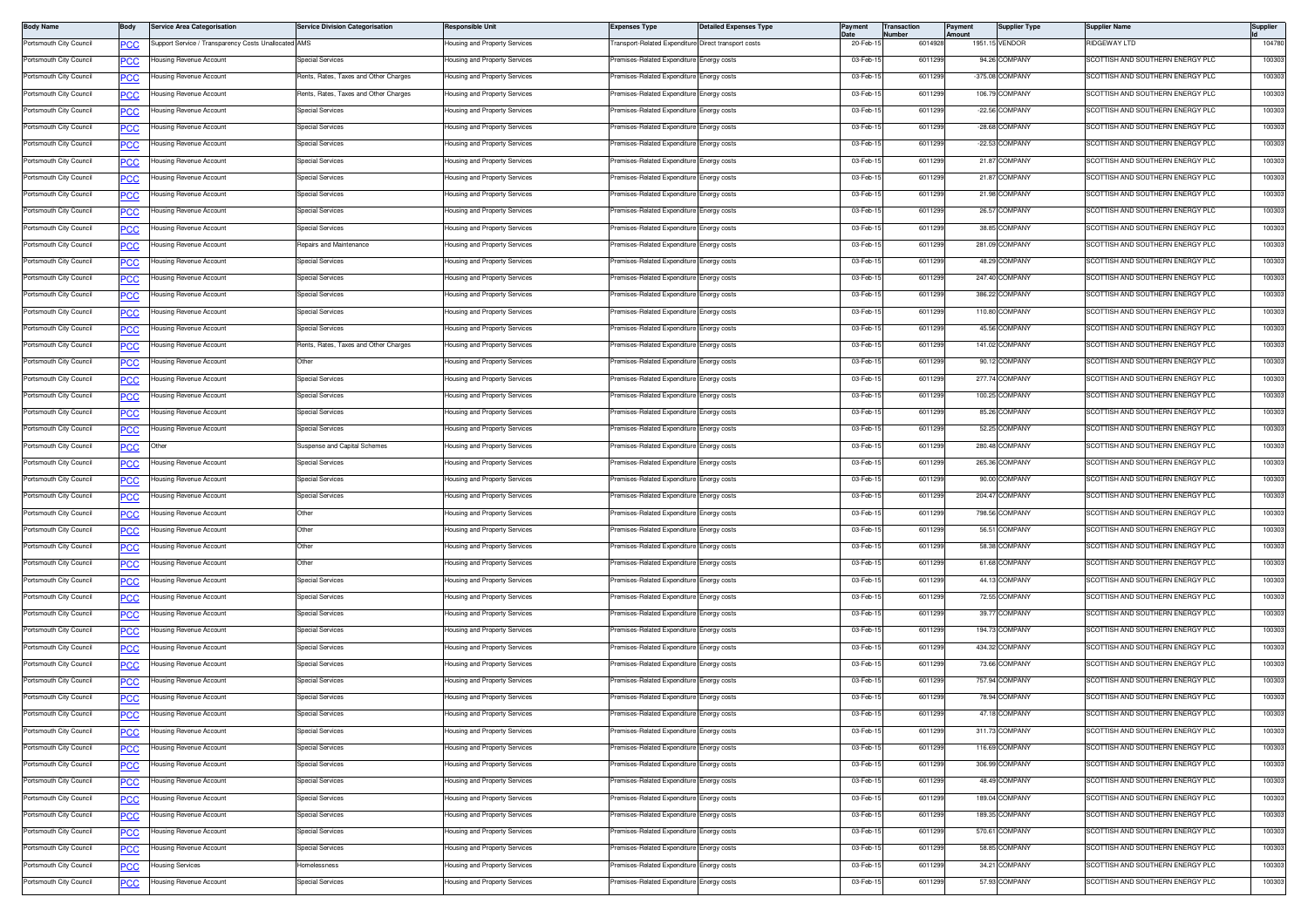| <b>Body Name</b>        | Body       | Service Area Categorisation    | <b>Service Division Categorisation</b> | Responsible Unit              | <b>Expenses Type</b>                      | <b>Detailed Expenses Type</b> | Payment   | Transaction<br>Number | Payment<br><b>\mount</b> | <b>Supplier Type</b> | Supplier Name                    | Supplier |
|-------------------------|------------|--------------------------------|----------------------------------------|-------------------------------|-------------------------------------------|-------------------------------|-----------|-----------------------|--------------------------|----------------------|----------------------------------|----------|
| Portsmouth City Council | <u>CC</u>  | lousing Revenue Account        | Other                                  | Housing and Property Services | remises-Related Expenditure Energy costs  |                               | 03-Feb-1  | 601129                |                          | 293.64 COMPANY       | SCOTTISH AND SOUTHERN ENERGY PLC | 100303   |
| Portsmouth City Council |            | ousing Revenue Account         | <b>Special Services</b>                | lousing and Property Services | emises-Related Expenditure Energy costs   |                               | 03-Feb-15 | 601129                |                          | -100.30 COMPANY      | SCOTTISH AND SOUTHERN ENERGY PLC | 100303   |
| Portsmouth City Council | сc         | Housing Revenue Account        | <b>Special Services</b>                | lousing and Property Services | remises-Related Expenditure Energy costs  |                               | 03-Feb-1  | 601129                |                          | 88.90 COMPANY        | SCOTTISH AND SOUTHERN ENERGY PLC | 100303   |
| Portsmouth City Council | PCC        | Housing Revenue Account        | Special Services                       | Housing and Property Services | remises-Related Expenditure Energy costs  |                               | 03-Feb-1  | 601129                |                          | 54.49 COMPANY        | SCOTTISH AND SOUTHERN ENERGY PLC | 100303   |
| Portsmouth City Council | <u>PCC</u> | Housing Revenue Account        | <b>Special Services</b>                | Housing and Property Services | Premises-Related Expenditure Energy costs |                               | 03-Feb-1  | 601129                |                          | 110.80 COMPANY       | SCOTTISH AND SOUTHERN ENERGY PLC | 100303   |
| Portsmouth City Council | <b>PCC</b> | Housing Revenue Account        | <b>Special Services</b>                | Housing and Property Services | Premises-Related Expenditure Energy costs |                               | 03-Feb-1  | 601129                |                          | 29.82 COMPANY        | SCOTTISH AND SOUTHERN ENERGY PLC | 100303   |
| Portsmouth City Council | ∪ט         | lousing Revenue Account        | <b>Special Services</b>                | Housing and Property Services | remises-Related Expenditure               | Energy costs                  | 03-Feb-1  | 601129                |                          | 82.69 COMPANY        | SCOTTISH AND SOUTHERN ENERGY PLC | 100303   |
| Portsmouth City Council | сc         | Housing Revenue Account        | <b>Special Services</b>                | Housing and Property Services | Premises-Related Expenditure Energy costs |                               | 03-Feb-1  | 601129                |                          | 85.26 COMPANY        | SCOTTISH AND SOUTHERN ENERGY PLC | 100303   |
| Portsmouth City Council | PCC        | Housing Revenue Account        | Special Services                       | Housing and Property Services | Premises-Related Expenditure              | Energy costs                  | 03-Feb-1  | 601129                |                          | 97.92 COMPANY        | SCOTTISH AND SOUTHERN ENERGY PLC | 100303   |
| Portsmouth City Council | <u>PCC</u> | Housing Revenue Account        | <b>Special Services</b>                | Housing and Property Services | remises-Related Expenditure Energy costs  |                               | 03-Feb-1  | 601129                |                          | 142.36 COMPANY       | SCOTTISH AND SOUTHERN ENERGY PLC | 100303   |
| Portsmouth City Council | <b>PCC</b> | Housing Revenue Account        | <b>Special Services</b>                | Housing and Property Services | Premises-Related Expenditure Energy costs |                               | 03-Feb-1  | 601129                |                          | 125.42 COMPANY       | SCOTTISH AND SOUTHERN ENERGY PLC | 100303   |
| Portsmouth City Council |            | lousing Revenue Account        | <b>Special Services</b>                | Housing and Property Services | emises-Related Expenditure                | Energy costs                  | 03-Feb-1  | 601129                |                          | 189.04 COMPANY       | SCOTTISH AND SOUTHERN ENERGY PLC | 100303   |
| Portsmouth City Council |            | <b>Housing Revenue Account</b> | <b>Special Services</b>                | Housing and Property Services | Premises-Related Expenditure Energy costs |                               | 03-Feb-1  | 601129                |                          | 423.77 COMPANY       | SCOTTISH AND SOUTHERN ENERGY PLC | 100303   |
| Portsmouth City Council | <u>PCC</u> | Housing Revenue Account        | Other                                  | Housing and Property Services | Premises-Related Expenditure Energy costs |                               | 03-Feb-1  | 601129                |                          | 631.47 COMPANY       | SCOTTISH AND SOUTHERN ENERGY PLC | 100303   |
| Portsmouth City Council | <u>PCC</u> | Housing Revenue Account        | <b>Special Services</b>                | Housing and Property Services | remises-Related Expenditure Energy costs  |                               | 03-Feb-1  | 601129                |                          | 43.32 COMPANY        | SCOTTISH AND SOUTHERN ENERGY PLC | 100303   |
| Portsmouth City Council | <u>PCC</u> | Housing Revenue Account        | <b>Special Services</b>                | Housing and Property Services | Premises-Related Expenditure Energy costs |                               | 03-Feb-1  | 601129                |                          | 792.34 COMPANY       | SCOTTISH AND SOUTHERN ENERGY PLC | 100303   |
| Portsmouth City Council |            | lousing Revenue Account        | <b>Special Services</b>                | Housing and Property Services | remises-Related Expenditure               | Energy costs                  | 03-Feb-15 | 601129                |                          | 91.52 COMPANY        | SCOTTISH AND SOUTHERN ENERGY PLC | 100303   |
| Portsmouth City Council | сc         | lousing Revenue Account        | <b>Special Services</b>                | Housing and Property Services | Premises-Related Expenditure Energy costs |                               | 03-Feb-1  | 601129                |                          | 58.44 COMPANY        | SCOTTISH AND SOUTHERN ENERGY PLC | 100303   |
| Portsmouth City Council | PСC        | Housing Revenue Account        | Special Services                       | Housing and Property Services | remises-Related Expenditure               | Energy costs                  | 03-Feb-1  | 601129                |                          | 123.29 COMPANY       | SCOTTISH AND SOUTHERN ENERGY PLC | 100303   |
| Portsmouth City Council |            | Housing Revenue Account        | Supervision and Management             | Housing and Property Services | Premises-Related Expenditure Energy costs |                               | 03-Feb-1  | 601129                |                          | 110.80 COMPANY       | SCOTTISH AND SOUTHERN ENERGY PLC | 100303   |
| Portsmouth City Council | <u>PCC</u> | Housing Revenue Account        | <b>Special Services</b>                | Housing and Property Services | Premises-Related Expenditure Energy costs |                               | 03-Feb-15 | 601129                |                          | 189.25 COMPANY       | SCOTTISH AND SOUTHERN ENERGY PLC | 100303   |
| Portsmouth City Council | <u>PCC</u> | lousing Revenue Account        | <b>Special Services</b>                | lousing and Property Services | emises-Related Expenditure                | Energy costs                  | 03-Feb-1  | 601129                |                          | 205.28 COMPANY       | COTTISH AND SOUTHERN ENERGY PLC  | 100303   |
| Portsmouth City Council | ◡          | lousing Revenue Account        | <b>Special Services</b>                | Housing and Property Services | remises-Related Expenditure Energy costs  |                               | 03-Feb-1  | 601129                |                          | 546.62 COMPANY       | SCOTTISH AND SOUTHERN ENERGY PLC | 100303   |
|                         | сc         |                                |                                        |                               |                                           |                               |           | 601129                |                          | 143.58 COMPANY       |                                  | 100303   |
| Portsmouth City Council | PCC        | lousing Revenue Account        | Special Services                       | Housing and Property Services | remises-Related Expenditure Energy costs  |                               | 03-Feb-1  |                       |                          |                      | SCOTTISH AND SOUTHERN ENERGY PLC |          |
| Portsmouth City Council | <u>PCC</u> | Housing Revenue Account        | <b>Special Services</b>                | Housing and Property Services | Premises-Related Expenditure Energy costs |                               | 03-Feb-1  | 601129                |                          | 178.90 COMPANY       | SCOTTISH AND SOUTHERN ENERGY PLC | 100303   |
| Portsmouth City Council | <b>PCC</b> | Housing Revenue Account        | <b>Special Services</b>                | Housing and Property Services | Premises-Related Expenditure Energy costs |                               | 03-Feb-15 | 601129                |                          | 60.37 COMPANY        | SCOTTISH AND SOUTHERN ENERGY PLC | 100303   |
| Portsmouth City Council |            | lousing Revenue Account        | <b>Special Services</b>                | Housing and Property Services | emises-Related Expenditure                | Energy costs                  | 03-Feb-1  | 601129                |                          | 64.22 COMPANY        | SCOTTISH AND SOUTHERN ENERGY PLC | 100303   |
| Portsmouth City Council | <u>cc</u>  | lousing Revenue Account        | <b>Special Services</b>                | Housing and Property Services | Premises-Related Expenditure Energy costs |                               | 03-Feb-1  | 601129                |                          | 323.71 COMPANY       | SCOTTISH AND SOUTHERN ENERGY PLC | 100303   |
| Portsmouth City Council | <u>PCC</u> | Housing Revenue Account        | Special Services                       | Housing and Property Services | Premises-Related Expenditure              | Energy costs                  | 03-Feb-1  | 601129                |                          | 116.69 COMPANY       | SCOTTISH AND SOUTHERN ENERGY PLC | 100303   |
| Portsmouth City Council | <u>PCC</u> | Housing Revenue Account        | <b>Special Services</b>                | Housing and Property Services | Premises-Related Expenditure Energy costs |                               | 03-Feb-1  | 601129                |                          | 300.57 COMPANY       | SCOTTISH AND SOUTHERN ENERGY PLC | 100303   |
| Portsmouth City Council | <u>CC </u> | Housing Revenue Account        | <b>Special Services</b>                | Housing and Property Services | Premises-Related Expenditure Energy costs |                               | 03-Feb-1  | 601129                |                          | 177.98 COMPANY       | SCOTTISH AND SOUTHERN ENERGY PLC | 100303   |
| Portsmouth City Council |            | lousing Revenue Account        | <b>Special Services</b>                | Housing and Property Services | emises-Related Expenditure Energy costs   |                               | 03-Feb-15 | 601129                |                          | 98.42 COMPANY        | SCOTTISH AND SOUTHERN ENERGY PLC | 100303   |
| Portsmouth City Council |            | lousing Revenue Account        | <b>Special Services</b>                | Housing and Property Services | remises-Related Expenditure Energy costs  |                               | 03-Feb-1  | 601129                |                          | 92.84 COMPANY        | SCOTTISH AND SOUTHERN ENERGY PLC | 100303   |
| Portsmouth City Council | PCC        | Housing Revenue Account        | Special Services                       | Housing and Property Services | Premises-Related Expenditure Energy costs |                               | 03-Feb-1  | 601129                |                          | 67.47 COMPANY        | SCOTTISH AND SOUTHERN ENERGY PLC | 100303   |
| Portsmouth City Council | PCC        | Housing Revenue Account        | <b>Special Services</b>                | Housing and Property Services | Premises-Related Expenditure Energy costs |                               | 03-Feb-1  | 601129                |                          | 84.72 COMPANY        | SCOTTISH AND SOUTHERN ENERGY PLC | 100303   |
| Portsmouth City Council | <u>PCC</u> | Housing Revenue Account        | <b>Special Services</b>                | Housing and Property Services | Premises-Related Expenditure Energy costs |                               | 03-Feb-1  | 601129                |                          | 82.69 COMPANY        | SCOTTISH AND SOUTHERN ENERGY PLC | 100303   |
| Portsmouth City Council | ◡          | lousing Revenue Account        | Other                                  | lousing and Property Services | emises-Related Expenditure                | Energy costs                  | 03-Feb-1  | 601129                |                          | 90.12 COMPANY        | SCOTTISH AND SOUTHERN ENERGY PLC | 100303   |
| Portsmouth City Council | сc         | Housing Revenue Account        | <b>Special Services</b>                | Housing and Property Services | Premises-Related Expenditure Energy costs |                               | 03-Feb-1  | 601129                |                          | 189.15 COMPANY       | SCOTTISH AND SOUTHERN ENERGY PLC | 100303   |
| Portsmouth City Council | <u>PCC</u> | lousing Revenue Account        | Special Services                       | lousing and Property Services | remises-Related Expenditure               | Energy costs                  | 03-Feb-1  | 601129                |                          | 66.05 COMPANY        | SCOTTISH AND SOUTHERN ENERGY PLC | 100303   |
| Portsmouth City Council | PCC        | Housing Revenue Account        | <b>Special Services</b>                | Housing and Property Services | Premises-Related Expenditure Energy costs |                               | 03-Feb-1  | 601129                |                          | 116.59 COMPANY       | SCOTTISH AND SOUTHERN ENERGY PLC | 100303   |
| Portsmouth City Council | <b>PCC</b> | Housing Revenue Account        | <b>Special Services</b>                | Housing and Property Services | Premises-Related Expenditure Energy costs |                               | 03-Feb-15 | 6011299               |                          | 65.44 COMPANY        | SCOTTISH AND SOUTHERN ENERGY PLC | 100303   |
| Portsmouth City Council | <u>'CC</u> | lousing Revenue Account        | Special Services                       | lousing and Property Services | emises-Related Expenditure Energy costs   |                               | 03-Feb-1  | 601129                |                          | 204.47 COMPANY       | SCOTTISH AND SOUTHERN ENERGY PLC | 100303   |
| Portsmouth City Council | <b>PCC</b> | Housing Revenue Account        | <b>Special Services</b>                | Housing and Property Services | Premises-Related Expenditure Energy costs |                               | 03-Feb-1  | 601129                |                          | 77.21 COMPANY        | SCOTTISH AND SOUTHERN ENERGY PLC | 100303   |
| Portsmouth City Council | <u>PCC</u> | lousing Revenue Account        | <b>Special Services</b>                | lousing and Property Services | Premises-Related Expenditure              | Energy costs                  | 03-Feb-1  | 601129                |                          | 42.10 COMPANY        | SCOTTISH AND SOUTHERN ENERGY PLC | 100303   |
| Portsmouth City Council | <u>PCC</u> | Housing Revenue Account        | Special Services                       | Housing and Property Services | Premises-Related Expenditure Energy costs |                               | 03-Feb-15 | 6011299               |                          | 205.48 COMPANY       | SCOTTISH AND SOUTHERN ENERGY PLC | 100303   |
| Portsmouth City Council | <b>PCC</b> | Housing Revenue Account        | Special Services                       | Housing and Property Services | Premises-Related Expenditure Energy costs |                               | 03-Feb-1  | 601129                |                          | 37.84 COMPANY        | SCOTTISH AND SOUTHERN ENERGY PLC | 100303   |
| Portsmouth City Council | <u>'CC</u> | lousing Revenue Account        | <b>Special Services</b>                | lousing and Property Services | remises-Related Expenditure Energy costs  |                               | 03-Feb-15 | 6011299               |                          | 295.60 COMPANY       | SCOTTISH AND SOUTHERN ENERGY PLC | 100303   |
| Portsmouth City Council | <b>PCC</b> | Housing Revenue Account        | <b>Special Services</b>                | Housing and Property Services | Premises-Related Expenditure Energy costs |                               | 03-Feb-1  | 6011299               |                          | 1517.76 COMPANY      | SCOTTISH AND SOUTHERN ENERGY PLC | 100303   |
| Portsmouth City Council | <u>PCC</u> | Housing Revenue Account        | <b>Special Services</b>                | lousing and Property Services | Premises-Related Expenditure Energy costs |                               | 03-Feb-1  | 601129                |                          | 123.29 COMPANY       | SCOTTISH AND SOUTHERN ENERGY PLC | 100303   |
| Portsmouth City Council | <b>PCC</b> | Housing Revenue Account        | <b>Special Services</b>                | Housing and Property Services | Premises-Related Expenditure Energy costs |                               | 03-Feb-1  | 6011299               |                          | 224.77 COMPANY       | SCOTTISH AND SOUTHERN ENERGY PLC | 100303   |
| Portsmouth City Council |            | Housing Revenue Account        | Special Services                       | Housing and Property Services | Premises-Related Expenditure Energy costs |                               | 03-Feb-1  | 6011299               |                          | -270.33 COMPANY      | SCOTTISH AND SOUTHERN ENERGY PLC | 100303   |
|                         | <u>PCC</u> |                                |                                        |                               |                                           |                               |           |                       |                          |                      |                                  |          |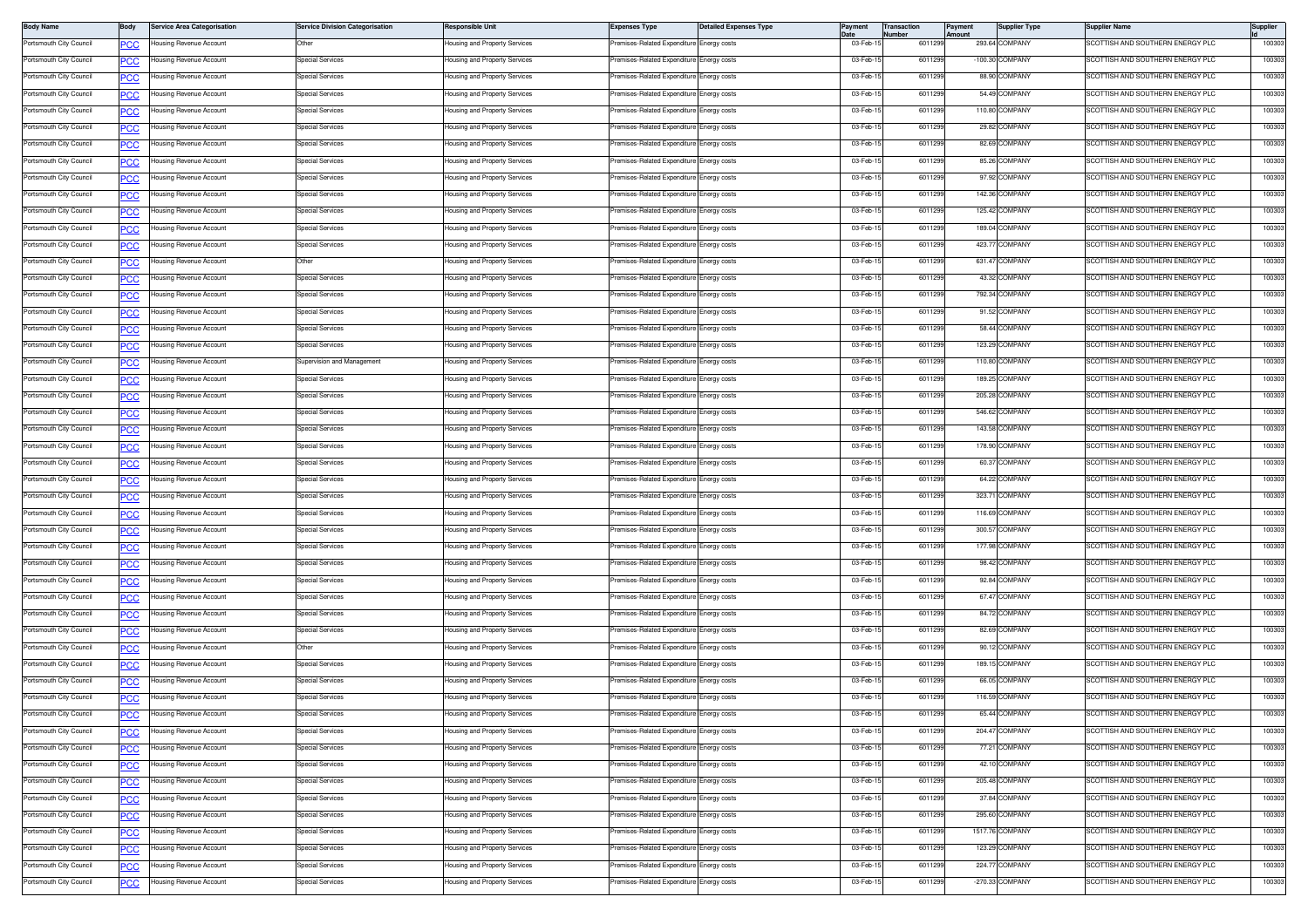| <b>Body Name</b>        | Body       | <b>Service Area Categorisation</b>                   | <b>Service Division Categorisation</b> | Responsible Unit              | <b>Expenses Type</b>                      | <b>Detailed Expenses Type</b>                                                  | Payment   | Transaction<br>Number | Payment<br>mount | <b>Supplier Type</b> | Supplier Name                           | Supplier |
|-------------------------|------------|------------------------------------------------------|----------------------------------------|-------------------------------|-------------------------------------------|--------------------------------------------------------------------------------|-----------|-----------------------|------------------|----------------------|-----------------------------------------|----------|
| Portsmouth City Council | <u>PCC</u> | lousing Revenue Account                              | <b>Special Services</b>                | lousing and Property Services | remises-Related Expenditure Energy costs  |                                                                                | 03-Feb-1  | 6011299               |                  | 690.00 COMPANY       | COTTISH AND SOUTHERN ENERGY PLC         | 100303   |
| Portsmouth City Council |            | lousing Revenue Account                              | <b>Special Services</b>                | Housing and Property Services | Premises-Related Expenditure Energy costs |                                                                                | 03-Feb-1  | 601129                |                  | 69.40 COMPANY        | SCOTTISH AND SOUTHERN ENERGY PLC        | 100303   |
| Portsmouth City Council |            | lousing Revenue Account                              | <b>Special Services</b>                | Housing and Property Services | remises-Related Expenditure               | Energy costs                                                                   | 03-Feb-1  | 6011299               |                  | 67.47 COMPANY        | SCOTTISH AND SOUTHERN ENERGY PLC        | 100303   |
| Portsmouth City Council | PCC        | Housing Revenue Account                              | <b>Special Services</b>                | lousing and Property Services | remises-Related Expenditure               | Energy costs                                                                   | 03-Feb-1  | 6011299               |                  | 23.23 COMPANY        | <b>SCOTTISH AND SOUTHERN ENERGY PLC</b> | 100303   |
| Portsmouth City Council | <u>PCC</u> | Housing Revenue Account                              | Other                                  | Housing and Property Services | remises-Related Expenditure               | Energy costs                                                                   | 03-Feb-1  | 6011299               |                  | 82.32 COMPANY        | SCOTTISH AND SOUTHERN ENERGY PLC        | 100303   |
| Portsmouth City Council | <u>PCC</u> | Housing Revenue Account                              | Special Services                       | lousing and Property Services | remises-Related Expenditure               | Energy costs                                                                   | 03-Feb-1  | 601129                |                  | 79.34 COMPANY        | <b>SCOTTISH AND SOUTHERN ENERGY PLC</b> | 100303   |
| Portsmouth City Council | <b>PCC</b> | Housing Revenue Account                              | <b>Special Services</b>                | Housing and Property Services | Premises-Related Expenditure Energy costs |                                                                                | 03-Feb-1  | 601129                |                  | 74.52 COMPANY        | SCOTTISH AND SOUTHERN ENERGY PLC        | 100303   |
| Portsmouth City Council | сc         | Housing Revenue Account                              | Special Services                       | Housing and Property Services | remises-Related Expenditure               | Energy costs                                                                   | 03-Feb-1  | 6011299               |                  | 504.75 COMPANY       | SCOTTISH AND SOUTHERN ENERGY PLC        | 100303   |
| Portsmouth City Council | PCC        | Housing Revenue Account                              | Special Services                       | lousing and Property Services | Premises-Related Expenditure              | nergy costs                                                                    | 03-Feb-1  | 6011299               |                  | 83.30 COMPANY        | <b>SCOTTISH AND SOUTHERN ENERGY PLC</b> | 100303   |
| Portsmouth City Council | <u>PCC</u> | Housing Revenue Account                              | Special Services                       | Housing and Property Services | Premises-Related Expenditure Energy costs |                                                                                | 03-Feb-1  | 6011299               |                  | 143.58 COMPANY       | SCOTTISH AND SOUTHERN ENERGY PLC        | 100303   |
| Portsmouth City Council | <u>PCC</u> | lousing Revenue Account                              | Special Services                       | lousing and Property Services | remises-Related Expenditure               | Energy costs                                                                   | 03-Feb-1  | 601129                |                  | 85.74 COMPANY        | <b>SCOTTISH AND SOUTHERN ENERGY PLC</b> | 100303   |
| Portsmouth City Council |            | Housing Revenue Account                              | <b>Special Services</b>                | lousing and Property Services | remises-Related Expenditure               | Energy costs                                                                   | 03-Feb-1  | 6011299               |                  | 110.60 COMPANY       | SCOTTISH AND SOUTHERN ENERGY PLC        | 100303   |
| Portsmouth City Council |            | lousing Revenue Account                              | Special Services                       | Housing and Property Services | emises-Related Expenditure                | Energy costs                                                                   | 03-Feb-1  | 6011299               |                  | -71.45 COMPANY       | SCOTTISH AND SOUTHERN ENERGY PLC        | 100303   |
| Portsmouth City Council | PCC        | Housing Revenue Account                              | <b>Special Services</b>                | lousing and Property Services | remises-Related Expenditure               | Energy costs                                                                   | 03-Feb-1  | 601129                |                  | 51.91 COMPANY        | COTTISH AND SOUTHERN ENERGY PLC         | 100303   |
| Portsmouth City Council | <u>PCC</u> | Housing Revenue Account                              | Special Services                       | Housing and Property Services | Premises-Related Expenditure Energy costs |                                                                                | 03-Feb-1  | 6011299               |                  | 54.92 COMPANY        | SCOTTISH AND SOUTHERN ENERGY PLC        | 100303   |
| Portsmouth City Council | <u>PCC</u> | Housing Revenue Account                              | <b>Special Services</b>                | Housing and Property Services | Premises-Related Expenditure Energy costs |                                                                                | 03-Feb-1  | 601129                |                  | 68.99 COMPANY        | SCOTTISH AND SOUTHERN ENERGY PLC        | 100303   |
| Portsmouth City Council |            | Housing Revenue Account                              | <b>Special Services</b>                | Housing and Property Services | Premises-Related Expenditure Energy costs |                                                                                | 03-Feb-1  | 601129                |                  | 342.58 COMPANY       | SCOTTISH AND SOUTHERN ENERGY PLC        | 100303   |
| Portsmouth City Council |            | lousing Revenue Account                              | Special Services                       | Housing and Property Services | remises-Related Expenditure               | Energy costs                                                                   | 03-Feb-1  | 6011299               |                  | 110.19 COMPANY       | SCOTTISH AND SOUTHERN ENERGY PLC        | 100303   |
| Portsmouth City Council | <u>PCC</u> | Housing Revenue Account                              | Special Services                       | lousing and Property Services | remises-Related Expenditure               | nergy costs                                                                    | 03-Feb-1  | 6011299               |                  | 241.92 COMPANY       | <b>SCOTTISH AND SOUTHERN ENERGY PLC</b> | 100303   |
| Portsmouth City Council | <u>PCC</u> | Housing Revenue Account                              | <b>Special Services</b>                | Housing and Property Services | remises-Related Expenditure               | Energy costs                                                                   | 03-Feb-1  | 6011299               |                  | 52.25 COMPANY        | SCOTTISH AND SOUTHERN ENERGY PLC        | 100303   |
| Portsmouth City Council | <u>PCC</u> | lousing Revenue Account                              | Special Services                       | lousing and Property Services | Premises-Related Expenditure              | Energy costs                                                                   | 03-Feb-1  | 601129                |                  | 123.39 COMPANY       | <b>SCOTTISH AND SOUTHERN ENERGY PLC</b> | 100303   |
| Portsmouth City Council | <b>PCC</b> | lousing Revenue Account                              | Other                                  | Housing and Property Services | remises-Related Expenditure               | Repairs, alterations and maintenance of building                               | 27-Feb-1  | 601653                |                  | 17942.12 VENDOR      | SOUTHERN GAS NETWORKS                   | 118601   |
| Portsmouth City Council | חמפ        | Housing Revenue Account                              | Special Services                       | Housing and Property Services | Supplies and Services                     | Communications and computing                                                   | 13-Feb-1  | 601353                |                  | 33.58 VENDOR         | COMMUNICATIONS SOUTH NETWORK SERVICES   | 137179   |
| Portsmouth City Council |            | lousing Revenue Account                              | Other                                  | lousing and Property Services | emises-Related Expenditure                | Repairs, alterations and maintenance of buildings                              | 19-Feb-1  | 601459                |                  | -25.31 COMPANY       | OMPREHENSIVE ELEVATOR SERVICES LIMITED  | 134354   |
| Portsmouth City Council |            | Support Service / Transparency Costs Unallocated LLM |                                        | Housing and Property Services | remises-Related Expenditure               | Repairs, alterations and maintenance of building                               | 20-Feb-1  | 6014769               |                  | 4.09 COMPANY         | COMPREHENSIVE ELEVATOR SERVICES LIMITED | 134354   |
| Portsmouth City Council | <u>PCC</u> | Support Service / Transparency Costs Unallocated     | <b>LLM</b>                             | lousing and Property Services | remises-Related Expenditure               | Repairs, alterations and maintenance of buildings                              | 20-Feb-1  | 601476                |                  | 55.14 COMPANY        | OMPREHENSIVE ELEVATOR SERVICES LIMITED  | 134354   |
| Portsmouth City Council | <u>PCC</u> | Support Service / Transparency Costs Unallocated LLM |                                        | lousing and Property Services | remises-Related Expenditure               | Repairs, alterations and maintenance of building                               | 20-Feb-1  | 6014769               |                  | 59.23 COMPANY        | COMPREHENSIVE ELEVATOR SERVICES LIMITED | 134354   |
| Portsmouth City Council | <b>PCC</b> | Support Service / Transparency Costs Unallocated LLM |                                        | lousing and Property Services | remises-Related Expenditure               | Repairs, alterations and maintenance of building                               | 20-Feb-1  | 601476                |                  | 67.31 COMPANY        | COMPREHENSIVE ELEVATOR SERVICES LIMITED | 134354   |
| Portsmouth City Council | <u>PCC</u> | Support Service / Transparency Costs Unallocated LLM |                                        | lousing and Property Services | emises-Related Expenditure                | Repairs, alterations and maintenance of buildings                              | 20-Feb-1  | 6014769               |                  | 336.55 COMPANY       | COMPREHENSIVE ELEVATOR SERVICES LIMITED | 134354   |
| Portsmouth City Council |            | Support Service / Transparency Costs Unallocated LLM |                                        | lousing and Property Services | remises-Related Expenditure               | Repairs, alterations and maintenance of buildings                              | 20-Feb-1  | 601476                |                  | 336.55 COMPANY       | COMPREHENSIVE ELEVATOR SERVICES LIMITED | 134354   |
| Portsmouth City Council | <u>PCC</u> | Support Service / Transparency Costs Unallocated LLM |                                        | lousing and Property Services | remises-Related Expenditure               | Repairs, alterations and maintenance of buildings                              | 20-Feb-1  | 6014769               |                  | 8.18 COMPANY         | OMPREHENSIVE ELEVATOR SERVICES LIMITED  | 134354   |
| Portsmouth City Council | <u>PCC</u> | Support Service / Transparency Costs Unallocated LLM |                                        | Housing and Property Services | remises-Related Expenditure               | Repairs, alterations and maintenance of buildings                              | 20-Feb-1  | 6014769               |                  | 110.28 COMPANY       | COMPREHENSIVE ELEVATOR SERVICES LIMITED | 134354   |
| Portsmouth City Council | <u>PCC</u> | Support Service / Transparency Costs Unallocated LLM |                                        | Housing and Property Services | Premises-Related Expenditure I            | Repairs, alterations and maintenance of buildings                              | 20-Feb-1  | 601476                |                  | 269.24 COMPANY       | COMPREHENSIVE ELEVATOR SERVICES LIMITED | 134354   |
| Portsmouth City Council | <u>PCC</u> | Support Service / Transparency Costs Unallocated     | I LLM                                  | lousing and Property Services | remises-Related Expenditure               | Repairs, alterations and maintenance of building                               | 20-Feb-1  | 601476                |                  | 59.23 COMPANY        | OMPREHENSIVE ELEVATOR SERVICES LIMITED  | 134354   |
| Portsmouth City Council |            | Support Service / Transparency Costs Unallocated LLM |                                        | lousing and Property Services | Premises-Related Expenditure              | Repairs, alterations and maintenance of buildings                              | 20-Feb-1  | 6014769               |                  | 110.39 COMPANY       | COMPREHENSIVE ELEVATOR SERVICES LIMITED | 134354   |
| Portsmouth City Council | <u>PCC</u> | Support Service / Transparency Costs Unallocated LLM |                                        | lousing and Property Services | Premises-Related Expenditure              | Repairs, alterations and maintenance of buildings                              | 20-Feb-1  | 6014769               |                  | 134.62 COMPANY       | OMPREHENSIVE ELEVATOR SERVICES LIMITED  | 134354   |
| Portsmouth City Council | <u>PCC</u> | Support Service / Transparency Costs Unallocated LLM |                                        | lousing and Property Services | remises-Related Expenditure               | Repairs, alterations and maintenance of building                               | 20-Feb-1  | 6014769               |                  | 118.46 COMPANY       | COMPREHENSIVE ELEVATOR SERVICES LIMITED | 134354   |
| Portsmouth City Council | <u>PCC</u> | Support Service / Transparency Costs Unallocated LLM |                                        | lousing and Property Services | remises-Related Expenditure               | Repairs, alterations and maintenance of building                               | 20-Feb-1  | 601476                |                  | 118.46 COMPANY       | COMPREHENSIVE ELEVATOR SERVICES LIMITED | 134354   |
| Portsmouth City Council |            | lousing Revenue Account                              | Repairs and Maintenance                | lousing and Property Services | emises-Related Expenditure                | Repairs, alterations and maintenance of buildings                              | 20-Feb-1  | 601476                |                  | 59.23 COMPANY        | OMPREHENSIVE ELEVATOR SERVICES LIMITED  | 134354   |
| Portsmouth City Council |            | Support Service / Transparency Costs Unallocated LLM |                                        | lousing and Property Services | remises-Related Expenditure               | Repairs, alterations and maintenance of buildings                              | 12-Feb-1  | 601325                |                  | 59.23 COMPANY        | COMPREHENSIVE ELEVATOR SERVICES LIMITED | 134354   |
| Portsmouth City Council | <b>PCC</b> | Support Service / Transparency Costs Unallocated LLM |                                        | lousing and Property Services | remises-Related Expenditure               | Repairs, alterations and maintenance of buildings                              | 12-Feb-1  | 601325                |                  | 59.23 COMPANY        | OMPREHENSIVE ELEVATOR SERVICES LIMITED  | 134354   |
| Portsmouth City Council |            | Support Service / Transparency Costs Unallocated LLM |                                        | Housing and Property Services |                                           | Premises-Related Expenditure Repairs, alterations and maintenance of buildings | 12-Feb-15 | 6013253               |                  | 67.31 COMPANY        | COMPREHENSIVE ELEVATOR SERVICES LIMITED | 134354   |
| Portsmouth City Council | <b>PCC</b> | Support Service / Transparency Costs Unallocated LLM |                                        | lousing and Property Services |                                           | remises-Related Expenditure Repairs, alterations and maintenance of buildings  | 12-Feb-1  | 6013253               |                  | 336.55 COMPANY       | COMPREHENSIVE ELEVATOR SERVICES LIMITED | 134354   |
| Portsmouth City Council | <u>CC</u>  | Support Service / Transparency Costs Unallocated LLM |                                        | lousing and Property Services | emises-Related Expenditure                | Repairs, alterations and maintenance of buildings                              | 12-Feb-15 | 6013253               |                  | 605.79 COMPANY       | COMPREHENSIVE ELEVATOR SERVICES LIMITED | 134354   |
| Portsmouth City Council | <u>CC</u>  | Support Service / Transparency Costs Unallocated LLM |                                        | Housing and Property Services | Premises-Related Expenditure              | Repairs, alterations and maintenance of buildings                              | 12-Feb-1  | 6013253               |                  | 118.46 COMPANY       | COMPREHENSIVE ELEVATOR SERVICES LIMITED | 134354   |
| Portsmouth City Council | <b>PCC</b> | Support Service / Transparency Costs Unallocated LLM |                                        | lousing and Property Services | remises-Related Expenditure               | Repairs, alterations and maintenance of buildings                              | 12-Feb-1  | 601325                |                  | 51.16 COMPANY        | OMPREHENSIVE ELEVATOR SERVICES LIMITED  | 134354   |
| Portsmouth City Council | <u>PCC</u> | Support Service / Transparency Costs Unallocated LLM |                                        | Housing and Property Services | remises-Related Expenditure               | Repairs, alterations and maintenance of buildings                              | 12-Feb-1  | 6013253               |                  | 320.40 COMPANY       | COMPREHENSIVE ELEVATOR SERVICES LIMITED | 134354   |
| Portsmouth City Council | <u>PCC</u> | Support Service / Transparency Costs Unallocated LLM |                                        | Housing and Property Services | Premises-Related Expenditure              | Repairs, alterations and maintenance of buildings                              | 12-Feb-1  | 601325                |                  | 59.23 COMPANY        | COMPREHENSIVE ELEVATOR SERVICES LIMITED | 134354   |
| Portsmouth City Council | <b>PCC</b> | Support Service / Transparency Costs Unallocated LLM |                                        | lousing and Property Services | remises-Related Expenditure               | Repairs, alterations and maintenance of buildings                              | 12-Feb-1  | 601325                |                  | 59.23 COMPANY        | COMPREHENSIVE ELEVATOR SERVICES LIMITED | 134354   |
| Portsmouth City Council | <u>CC</u>  | Support Service / Transparency Costs Unallocated LLM |                                        | Housing and Property Services | Premises-Related Expenditure              | Repairs, alterations and maintenance of buildings                              | 12-Feb-1  | 601325                |                  | 134.62 COMPANY       | COMPREHENSIVE ELEVATOR SERVICES LIMITED | 134354   |
| Portsmouth City Council | <u>PCC</u> | Support Service / Transparency Costs Unallocated LLM |                                        | lousing and Property Services | Premises-Related Expenditure              | Repairs, alterations and maintenance of buildings                              | 12-Feb-1  | 601325                |                  | 118.46 COMPANY       | COMPREHENSIVE ELEVATOR SERVICES LIMITED | 134354   |
|                         |            |                                                      |                                        |                               |                                           |                                                                                |           |                       |                  |                      |                                         |          |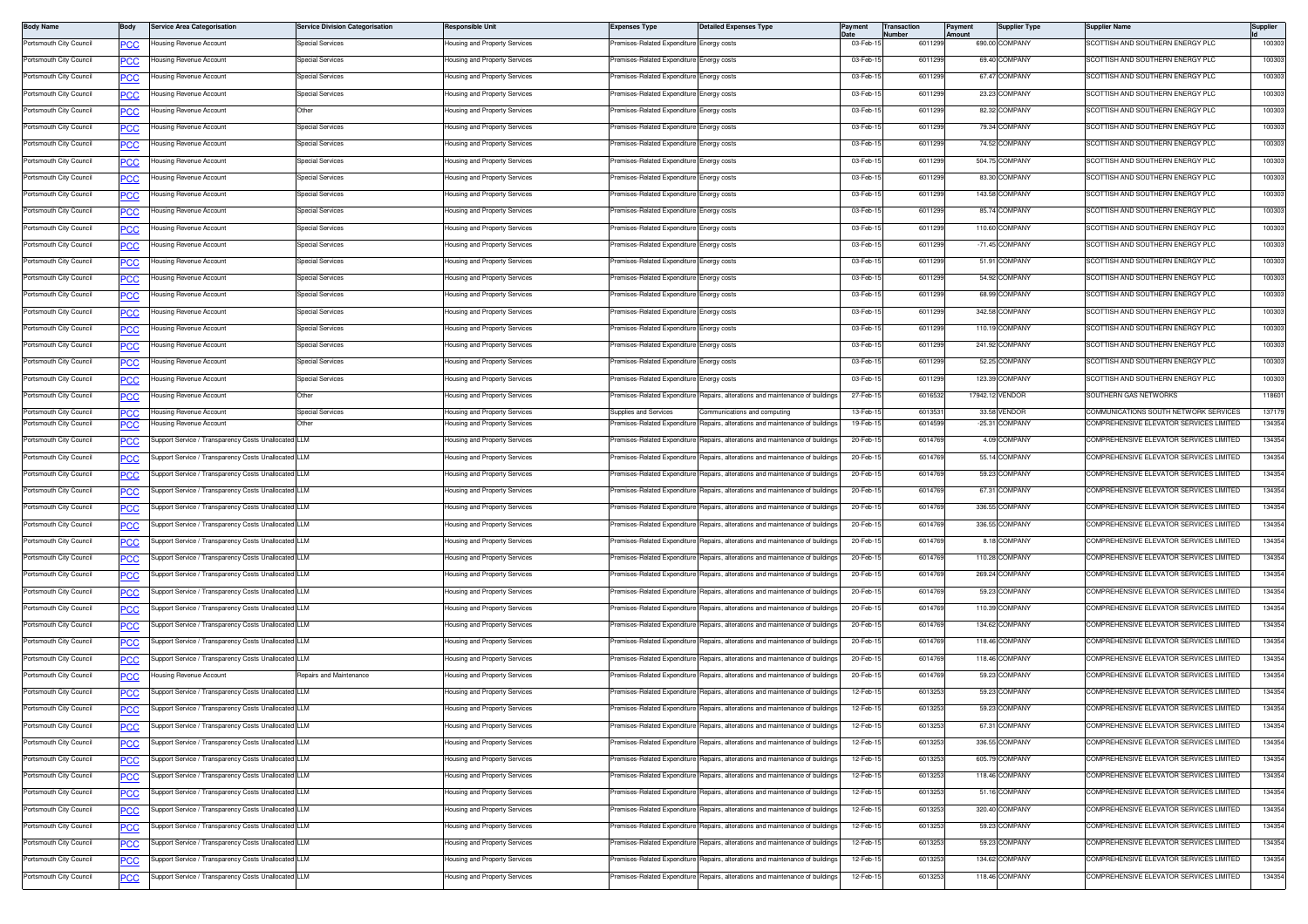| <b>Body Name</b>        | Body        | <b>Service Area Categorisation</b>                   | <b>Service Division Categorisation</b> | Responsible Unit              | <b>Expenses Type</b>         | <b>Detailed Expenses Type</b>                                                  | ayment    | ransaction<br>lumber | Payment<br><b>Imount</b> | <b>Supplier Type</b> | Supplier Name                           | Supplier |
|-------------------------|-------------|------------------------------------------------------|----------------------------------------|-------------------------------|------------------------------|--------------------------------------------------------------------------------|-----------|----------------------|--------------------------|----------------------|-----------------------------------------|----------|
| Portsmouth City Council | PCC         | Support Service / Transparency Costs Unallocated LLM |                                        | lousing and Property Services | remises-Related Expenditure  | Repairs, alterations and maintenance of buildings                              | 12-Feb-   | 601325               |                          | 51.16 COMPANY        | COMPREHENSIVE ELEVATOR SERVICES LIMITED | 134354   |
| Portsmouth City Council | <u>PCC</u>  | Support Service / Transparency Costs Unallocated LLM |                                        | lousing and Property Services | remises-Related Expenditure  | Repairs, alterations and maintenance of buildings                              | 12-Feb-1  | 601325               |                          | 118.46 COMPANY       | OMPREHENSIVE ELEVATOR SERVICES LIMITED  | 134354   |
| Portsmouth City Council | <u>PCC</u>  | lousing Revenue Account                              | <b>Repairs and Maintenance</b>         | lousing and Property Services | Premises-Related Expenditure | Repairs, alterations and maintenance of buildings                              | 12-Feb-1  | 601325               |                          | 59.23 COMPANY        | COMPREHENSIVE ELEVATOR SERVICES LIMITED | 134354   |
| Portsmouth City Council | сC          | Support Service / Transparency Costs Unallocated LLM |                                        | lousing and Property Services | remises-Related Expenditure  | epairs, alterations and maintenance of building                                | 06-Feb-1  | 601211               |                          | 5.92 COMPANY         | COMPREHENSIVE ELEVATOR SERVICES LIMITED | 134354   |
| Portsmouth City Council | <u>PCC</u>  | Support Service / Transparency Costs Unallocated LLM |                                        | lousing and Property Services | Premises-Related Expenditure | lepairs, alterations and maintenance of buildings                              | 06-Feb-1  | 601211               |                          | 5.92 COMPANY         | OMPREHENSIVE ELEVATOR SERVICES LIMITED  | 134354   |
| Portsmouth City Council | <u>PCC</u>  | Support Service / Transparency Costs Unallocated LLM |                                        | lousing and Property Services | Premises-Related Expenditure | Repairs, alterations and maintenance of buildings                              | 06-Feb-1  | 6012112              |                          | 6.73 COMPANY         | COMPREHENSIVE ELEVATOR SERVICES LIMITED | 134354   |
| Portsmouth City Council | <u>PCC</u>  | Support Service / Transparency Costs Unallocated LLM |                                        | lousing and Property Services | Premises-Related Expenditure | Repairs, alterations and maintenance of building                               | 06-Feb-1  | 601211               |                          | 33.65 COMPANY        | OMPREHENSIVE ELEVATOR SERVICES LIMITED  | 134354   |
| Portsmouth City Council | <u>PCC</u>  | Support Service / Transparency Costs Unallocated LLM |                                        | lousing and Property Services |                              | Premises-Related Expenditure Repairs, alterations and maintenance of buildings | 06-Feb-1  | 601211               |                          | 60.57 COMPANY        | COMPREHENSIVE ELEVATOR SERVICES LIMITED | 134354   |
| Portsmouth City Council | PСC         | Support Service / Transparency Costs Unallocated LLM |                                        | lousing and Property Services | Premises-Related Expenditure | Repairs, alterations and maintenance of building                               | 06-Feb-1  | 601211               |                          | 5.12 COMPANY         | COMPREHENSIVE ELEVATOR SERVICES LIMITED | 134354   |
| Portsmouth City Council | <b>PCC</b>  | Support Service / Transparency Costs Unallocated     |                                        | lousing and Property Services | remises-Related Expenditure  | lepairs, alterations and maintenance of buildings                              | 06-Feb-1  | 601211               |                          | 32.04 COMPANY        | OMPREHENSIVE ELEVATOR SERVICES LIMITED  | 134354   |
| Portsmouth City Council | <u>PCC</u>  | Support Service / Transparency Costs Unallocated LLM |                                        | lousing and Property Services | Premises-Related Expenditure | Repairs, alterations and maintenance of buildings                              | 06-Feb-1  | 601211               |                          | 11.84 COMPANY        | COMPREHENSIVE ELEVATOR SERVICES LIMITED | 134354   |
| Portsmouth City Council | <b>PCC</b>  | Support Service / Transparency Costs Unallocated LLM |                                        | lousing and Property Services | Premises-Related Expenditure | Repairs, alterations and maintenance of building                               | 06-Feb-1  | 601211               |                          | 5.92 COMPANY         | OMPREHENSIVE ELEVATOR SERVICES LIMITED  | 134354   |
| Portsmouth City Council | <u>PCC</u>  | Support Service / Transparency Costs Unallocated LLM |                                        | lousing and Property Services | Premises-Related Expenditure | Repairs, alterations and maintenance of building                               | 06-Feb-1  | 601211               |                          | 5.92 COMPANY         | COMPREHENSIVE ELEVATOR SERVICES LIMITED | 134354   |
| Portsmouth City Council | PСC         | upport Service / Transparency Costs Unallocated LLM  |                                        | lousing and Property Services | Premises-Related Expenditure | Repairs, alterations and maintenance of building                               | 06-Feb-1  | 601211               |                          | 13.46 COMPANY        | COMPREHENSIVE ELEVATOR SERVICES LIMITED | 134354   |
| Portsmouth City Council | <b>PCC</b>  | Support Service / Transparency Costs Unallocated LLM |                                        | lousing and Property Services | remises-Related Expenditure  | lepairs, alterations and maintenance of buildings                              | 06-Feb-1  | 601211               |                          | 11.84 COMPANY        | OMPREHENSIVE ELEVATOR SERVICES LIMITED  | 134354   |
| Portsmouth City Council | <b>PCC</b>  | Support Service / Transparency Costs Unallocated LLM |                                        | Housing and Property Services | Premises-Related Expenditure | Repairs, alterations and maintenance of building                               | 06-Feb-1  | 601211               |                          | 5.12 COMPANY         | COMPREHENSIVE ELEVATOR SERVICES LIMITED | 134354   |
| Portsmouth City Council | <u>PCC</u>  | Support Service / Transparency Costs Unallocated LLM |                                        | lousing and Property Services | remises-Related Expenditure  | Repairs, alterations and maintenance of building                               | 06-Feb-1  | 601211               |                          | 11.84 COMPANY        | OMPREHENSIVE ELEVATOR SERVICES LIMITED  | 134354   |
| Portsmouth City Council | <u>PCC</u>  | lousing Revenue Account                              | Repairs and Maintenance                | lousing and Property Services | Premises-Related Expenditure | Repairs, alterations and maintenance of building                               | 06-Feb-1  | 601211               |                          | 5.92 COMPANY         | COMPREHENSIVE ELEVATOR SERVICES LIMITED | 134354   |
| Portsmouth City Council | ٥с          | Support Service / Transparency Costs Unallocated LLM |                                        | lousing and Property Services | Premises-Related Expenditure | epairs, alterations and maintenance of building                                | 19-Feb-1  | 6014599              |                          | 67.31 COMPANY        | COMPREHENSIVE ELEVATOR SERVICES LIMITED | 134354   |
| Portsmouth City Council | <u>PCC</u>  | Support Service / Transparency Costs Unallocated LLM |                                        | lousing and Property Services | Premises-Related Expenditure | lepairs, alterations and maintenance of buildings                              | 19-Feb-1  | 6014599              |                          | 573.47 COMPANY       | OMPREHENSIVE ELEVATOR SERVICES LIMITED  | 134354   |
| Portsmouth City Council |             | Support Service / Transparency Costs Unallocated LLM |                                        | lousing and Property Services | Premises-Related Expenditure | Repairs, alterations and maintenance of building                               | 19-Feb-1  | 6014599              |                          | 605.79 COMPANY       | COMPREHENSIVE ELEVATOR SERVICES LIMITED | 134354   |
| Portsmouth City Council |             | Support Service / Transparency Costs Unallocated LLM |                                        | lousing and Property Services | Premises-Related Expenditure | Repairs, alterations and maintenance of building                               | 19-Feb-1  | 601459               |                          | 59.23 COMPANY        | OMPREHENSIVE ELEVATOR SERVICES LIMITED  | 134354   |
| Portsmouth City Council | <u>PCC</u>  | Support Service / Transparency Costs Unallocated LLM |                                        | lousing and Property Services | Premises-Related Expenditure | Repairs, alterations and maintenance of building                               | 19-Feb-1  | 601459               |                          | 59.23 COMPANY        | COMPREHENSIVE ELEVATOR SERVICES LIMITED | 134354   |
| Portsmouth City Council | <u>PCC</u>  | upport Service / Transparency Costs Unallocated LLM  |                                        | lousing and Property Services | remises-Related Expenditure  | lepairs, alterations and maintenance of building                               | 19-Feb-1  | 601459               |                          | 59.23 COMPANY        | COMPREHENSIVE ELEVATOR SERVICES LIMITED | 134354   |
| Portsmouth City Council | PСC         |                                                      |                                        |                               |                              |                                                                                |           |                      |                          | 269.24 COMPANY       | OMPREHENSIVE ELEVATOR SERVICES LIMITED  |          |
|                         | <u>PCC</u>  | Support Service / Transparency Costs Unallocated LLM |                                        | lousing and Property Services | Premises-Related Expenditure | Repairs, alterations and maintenance of buildings                              | 19-Feb-1  | 6014599              |                          |                      |                                         | 134354   |
| Portsmouth City Council | <u>PCC</u>  | Support Service / Transparency Costs Unallocated LLM |                                        | lousing and Property Services | Premises-Related Expenditure | Repairs, alterations and maintenance of building                               | 19-Feb-1  | 6014599              |                          | 51.16 COMPANY        | OMPREHENSIVE ELEVATOR SERVICES LIMITED  | 134354   |
| Portsmouth City Council | <b>PCC</b>  | Support Service / Transparency Costs Unallocated LLM |                                        | lousing and Property Services | Premises-Related Expenditure | Repairs, alterations and maintenance of building                               | 19-Feb-1  | 601459               |                          | 134.62 COMPANY       | OMPREHENSIVE ELEVATOR SERVICES LIMITED  | 134354   |
| Portsmouth City Council | <b>PCC</b>  | Support Service / Transparency Costs Unallocated LLM |                                        | lousing and Property Services | Premises-Related Expenditure | Repairs, alterations and maintenance of building                               | 19-Feb-1  | 601459               |                          | 59.23 COMPANY        | COMPREHENSIVE ELEVATOR SERVICES LIMITED | 134354   |
| Portsmouth City Council | PСC         | Support Service / Transparency Costs Unallocated LLM |                                        | Housing and Property Services | Premises-Related Expenditure | Repairs, alterations and maintenance of building                               | 19-Feb-1  | 601459               |                          | 59.23 COMPANY        | COMPREHENSIVE ELEVATOR SERVICES LIMITED | 134354   |
| Portsmouth City Council | PСC         | Support Service / Transparency Costs Unallocated LLM |                                        | lousing and Property Services | Premises-Related Expenditure | Repairs, alterations and maintenance of buildings                              | 19-Feb-1  | 6014599              |                          | 59.23 COMPANY        | OMPREHENSIVE ELEVATOR SERVICES LIMITED  | 134354   |
| Portsmouth City Council | <u>PCC </u> | Other                                                | Suspense and Capital Schemes           | Housing and Property Services | Premises-Related Expenditure | Repairs, alterations and maintenance of building                               | 19-Feb-1  | 6014599              |                          | 59.23 COMPANY        | COMPREHENSIVE ELEVATOR SERVICES LIMITED | 134354   |
| Portsmouth City Council | <u>PCC</u>  | Jther                                                | Suspense and Capital Schemes           | lousing and Property Services | remises-Related Expenditure  | Repairs, alterations and maintenance of buildings                              | 19-Feb-1  | 601459               |                          | 59.23 COMPANY        | OMPREHENSIVE ELEVATOR SERVICES LIMITED  | 134354   |
| Portsmouth City Council | <u>'CC</u>  | Support Service / Transparency Costs Unallocated LLM |                                        | lousing and Property Services | Premises-Related Expenditure | Repairs, alterations and maintenance of building                               | 19-Feb-1  | 601459               |                          | 6.73 COMPANY         | COMPREHENSIVE ELEVATOR SERVICES LIMITED | 134354   |
| Portsmouth City Council | сc          | Support Service / Transparency Costs Unallocated LLM |                                        | lousing and Property Services | Premises-Related Expenditure | epairs, alterations and maintenance of building                                | 19-Feb-1  | 6014599              |                          | 57.36 COMPANY        | COMPREHENSIVE ELEVATOR SERVICES LIMITED | 134354   |
| Portsmouth City Council | PCC         | Support Service / Transparency Costs Unallocated LLM |                                        | lousing and Property Services | Premises-Related Expenditure | lepairs, alterations and maintenance of buildings                              | 19-Feb-1  | 601459               |                          | 60.57 COMPANY        | COMPREHENSIVE ELEVATOR SERVICES LIMITED | 134354   |
| Portsmouth City Council |             | Support Service / Transparency Costs Unallocated LLM |                                        | Housing and Property Services | Premises-Related Expenditure | Repairs, alterations and maintenance of buildings                              | 19-Feb-1  | 6014599              |                          | 5.92 COMPANY         | COMPREHENSIVE ELEVATOR SERVICES LIMITED | 134354   |
| Portsmouth City Council | <u>PCC</u>  | Support Service / Transparency Costs Unallocated LLM |                                        | lousing and Property Services | Premises-Related Expenditure | Repairs, alterations and maintenance of building                               | 19-Feb-1  | 601459               |                          | 5.92 COMPANY         | COMPREHENSIVE ELEVATOR SERVICES LIMITED | 134354   |
| Portsmouth City Council | <u>PCC</u>  | Support Service / Transparency Costs Unallocated LLM |                                        | lousing and Property Services |                              | Premises-Related Expenditure Repairs, alterations and maintenance of buildings | 19-Feb-1  | 601459               |                          | 5.92 COMPANY         | COMPREHENSIVE ELEVATOR SERVICES LIMITED | 134354   |
| Portsmouth City Council |             | upport Service / Transparency Costs Unallocated LLM  |                                        | lousing and Property Services | Premises-Related Expenditure | lepairs, alterations and maintenance of building                               | 19-Feb-1  | 601459               |                          | 26.92 COMPANY        | COMPREHENSIVE ELEVATOR SERVICES LIMITED | 134354   |
| Portsmouth City Council | PCC         | Support Service / Transparency Costs Unallocated LLM |                                        | lousing and Property Services | Premises-Related Expenditure | Repairs, alterations and maintenance of buildings                              | 19-Feb-1  | 6014599              |                          | 5.12 COMPANY         | OMPREHENSIVE ELEVATOR SERVICES LIMITED  | 134354   |
| Portsmouth City Council | <b>PCC</b>  | Support Service / Transparency Costs Unallocated LLM |                                        | Housing and Property Services |                              | Premises-Related Expenditure Repairs, alterations and maintenance of buildings | 19-Feb-15 | 6014599              |                          | 13.46 COMPANY        | COMPREHENSIVE ELEVATOR SERVICES LIMITED | 134354   |
| Portsmouth City Council | <b>PCC</b>  | Support Service / Transparency Costs Unallocated LLM |                                        | lousing and Property Services | Premises-Related Expenditure | Repairs, alterations and maintenance of buildings                              | 19-Feb-1  | 6014599              |                          | 5.92 COMPANY         | COMPREHENSIVE ELEVATOR SERVICES LIMITED | 134354   |
| Portsmouth City Council | <b>PCC</b>  | Support Service / Transparency Costs Unallocated LLM |                                        | lousing and Property Services |                              | Premises-Related Expenditure Repairs, alterations and maintenance of buildings | 19-Feb-1  | 6014599              |                          | 5.92 COMPANY         | COMPREHENSIVE ELEVATOR SERVICES LIMITED | 134354   |
| Portsmouth City Council | <u>PCC</u>  | Support Service / Transparency Costs Unallocated LLM |                                        | lousing and Property Services | Premises-Related Expenditure | Repairs, alterations and maintenance of buildings                              | 19-Feb-1  | 601459               |                          | 5.92 COMPANY         | COMPREHENSIVE ELEVATOR SERVICES LIMITED | 134354   |
| Portsmouth City Council | PCC         | Other                                                | Suspense and Capital Schemes           | lousing and Property Services | Premises-Related Expenditure | Repairs, alterations and maintenance of buildings                              | 19-Feb-1  | 6014599              |                          | 5.92 COMPANY         | COMPREHENSIVE ELEVATOR SERVICES LIMITED | 134354   |
| Portsmouth City Council | <u>PCC</u>  | Other                                                | Suspense and Capital Schemes           | lousing and Property Services | Premises-Related Expenditure | Repairs, alterations and maintenance of buildings                              | 19-Feb-1  | 6014599              |                          | 5.92 COMPANY         | COMPREHENSIVE ELEVATOR SERVICES LIMITED | 134354   |
| Portsmouth City Council | <b>PCC</b>  | Housing Revenue Account                              | Other                                  | lousing and Property Services | Premises-Related Expenditure | Repairs, alterations and maintenance of buildings                              | 11-Feb-1  | 6012700              |                          | 51300.00 COMPANY     | COMPREHENSIVE ELEVATOR SERVICES LIMITED | 134354   |
| Portsmouth City Council | <b>PCC</b>  | Housing Revenue Account                              | Other                                  | lousing and Property Services | Premises-Related Expenditure | Repairs, alterations and maintenance of buildings                              | 06-Feb-1  | 6012112              |                          | 36039.08 COMPANY     | COMPREHENSIVE ELEVATOR SERVICES LIMITED | 134354   |
| Portsmouth City Council | PСC         | Housing Revenue Account                              | Other                                  | lousing and Property Services | Premises-Related Expenditure | epairs, alterations and maintenance of buildings                               | 06-Feb-1  | 6012112              |                          | -2409.06 COMPANY     | COMPREHENSIVE ELEVATOR SERVICES LIMITED | 134354   |
| Portsmouth City Council | PCC         | lousing Revenue Account                              | Other                                  | lousing and Property Services | Premises-Related Expenditure | Repairs, alterations and maintenance of buildings                              | 27-Feb-1  | 601626               |                          | 19475.00 COMPANY     | COMPREHENSIVE ELEVATOR SERVICES LIMITED | 134354   |
| Portsmouth City Council | <u>PCC</u>  | Housing Revenue Account                              | Repairs and Maintenance                | lousing and Property Services | Premises-Related Expenditure | Repairs, alterations and maintenance of buildings                              | 04-Feb-1  | 6011372              |                          | 29245.76 COMPANY     | COMSERV PROJECTS LTD                    | 139890   |
|                         |             |                                                      |                                        |                               |                              |                                                                                |           |                      |                          |                      |                                         |          |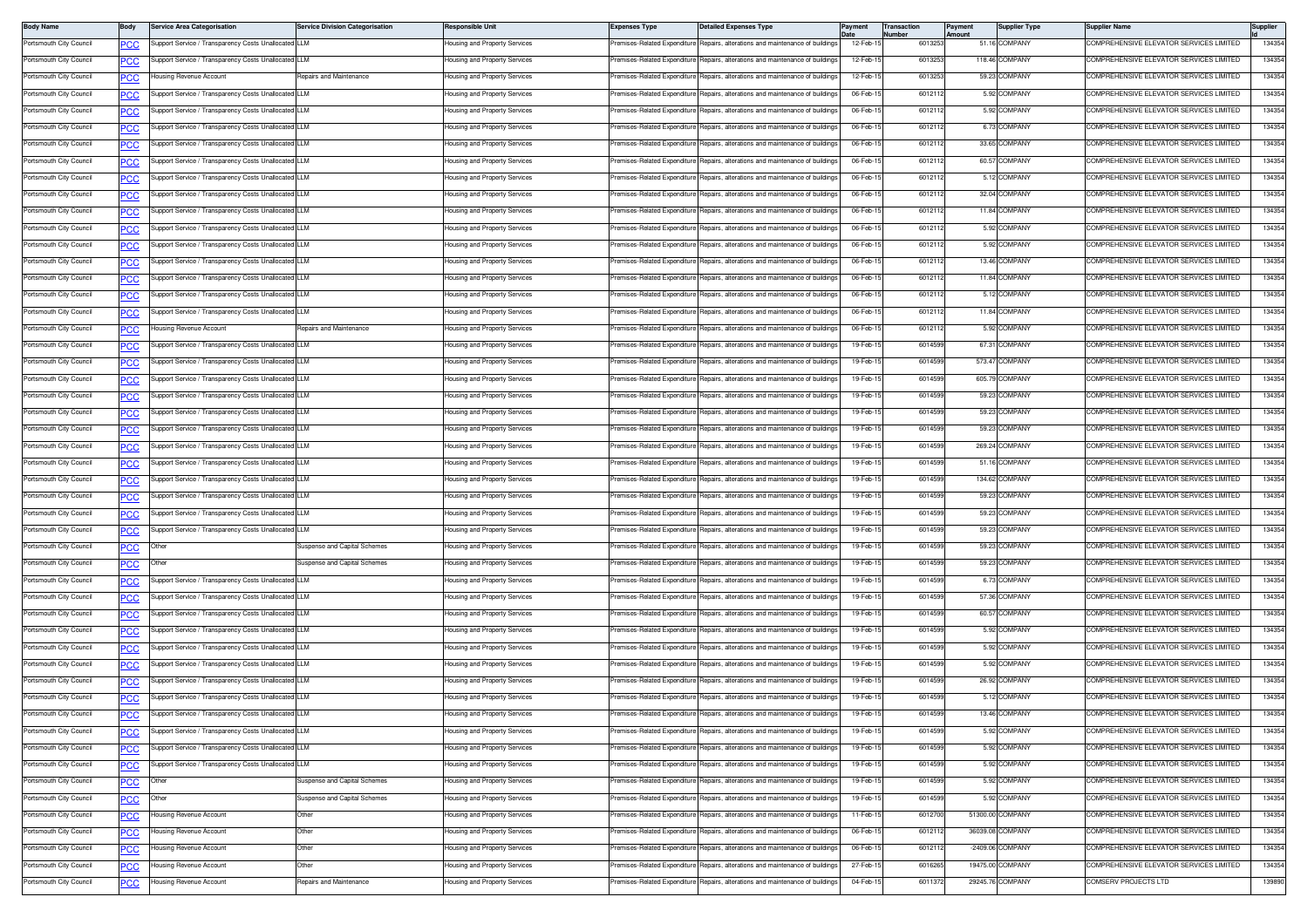| <b>Body Name</b>        | Body       | <b>Service Area Categorisation</b>                   | <b>Service Division Categorisation</b> | Responsible Unit                          | <b>Expenses Type</b>                               | <b>Detailed Expenses Type</b>                                                  | 'ayment   | <b>Transaction</b><br>lumber | Payment<br>Amount | <b>Supplier Type</b> | Supplier Name                   | Supplier |
|-------------------------|------------|------------------------------------------------------|----------------------------------------|-------------------------------------------|----------------------------------------------------|--------------------------------------------------------------------------------|-----------|------------------------------|-------------------|----------------------|---------------------------------|----------|
| Portsmouth City Council | PCC        | lousing Revenue Account                              | Other                                  | Housing and Property Services             | remises-Related Expenditure                        | Repairs, alterations and maintenance of buildings                              | 24-Feb-1  | 601510                       |                   | 3931.16 COMPANY      | CONCRETE REPAIRS LIMITED        | 117272   |
| Portsmouth City Council | <u>PCC</u> | lousing Revenue Account                              | Other                                  | lousing and Property Services             | remises-Related Expenditure                        | Repairs, alterations and maintenance of buildings                              | 24-Feb-1  | 601510                       |                   | 35968.84 COMPANY     | ONCRETE REPAIRS LIMITED         | 117272   |
| Portsmouth City Council |            | Housing Revenue Account                              | Other                                  | lousing and Property Services             | remises-Related Expenditure                        | Repairs, alterations and maintenance of buildings                              | 24-Feb-1  | 601510                       |                   | 6317.00 COMPANY      | CONCRETE REPAIRS LIMITED        | 117272   |
| Portsmouth City Council | сc         | lousing Revenue Account                              | Other                                  | Housing and Property Services             | remises-Related Expenditure                        | Repairs, alterations and maintenance of building                               | 24-Feb-1  | 601510                       |                   | 90825.00 COMPANY     | CONCRETE REPAIRS LIMITED        | 117272   |
| Portsmouth City Council | <u>cc</u>  | Support Service / Transparency Costs Unallocated LLM |                                        | lousing and Property Services             | remises-Related Expenditure                        | Repairs, alterations and maintenance of buildings                              | 16-Feb-1  | 601382                       |                   | 1669.00 COMPANY      | ORRIGENDA LIMITED T/A CHURCHES  | 102100   |
| Portsmouth City Council | <u>PCC</u> | Support Service / Transparency Costs Unallocated LLM |                                        | lousing and Property Services             | remises-Related Expenditure                        | Fixtures and fittings                                                          | 19-Feb-1  | 6014602                      |                   | 30.60 COMPANY        | ORRIGENDA LIMITED T/A CHURCHES  | 102100   |
| Portsmouth City Council | <u>PCC</u> | Support Service / Transparency Costs Unallocated LLM |                                        | <del>l</del> ousing and Property Services | Premises-Related Expenditure Fixtures and fittings |                                                                                | 19-Feb-1  | 601460                       |                   | 306.00 COMPANY       | ORRIGENDA LIMITED T/A CHURCHES  | 102100   |
| Portsmouth City Council | <u>PCC</u> | Support Service / Transparency Costs Unallocated LLM |                                        | Housing and Property Services             | Premises-Related Expenditure Fixtures and fittings |                                                                                | 19-Feb-1  | 601460                       |                   | 45.90 COMPANY        | CORRIGENDA LIMITED T/A CHURCHES | 102100   |
| Portsmouth City Council | сc         | Support Service / Transparency Costs Unallocated     | LLM                                    | Housing and Property Services             | remises-Related Expenditure I                      | <b>Fixtures and fittings</b>                                                   | 19-Feb-1  | 6014602                      |                   | 30.60 COMPANY        | CORRIGENDA LIMITED T/A CHURCHES | 102100   |
| Portsmouth City Council | <u>cc</u>  | Other                                                | Suspense and Capital Schemes           | lousing and Property Services             | emises-Related Expenditure                         | Repairs, alterations and maintenance of buildings                              | 11-Feb-1  | 601270                       |                   | 58.25 COMPANY        | ORRIGENDA LIMITED T/A CHURCHES  | 102100   |
| Portsmouth City Council | <u>PCC</u> | Support Service / Transparency Costs Unallocated LLM |                                        | Housing and Property Services             | Premises-Related Expenditure Fixtures and fittings |                                                                                | 11-Feb-1  | 601270                       |                   | 58.25 COMPANY        | CORRIGENDA LIMITED T/A CHURCHES | 102100   |
| Portsmouth City Council | <u>PCC</u> | Support Service / Transparency Costs Unallocated LLM |                                        | lousing and Property Services             | remises-Related Expenditure Fixtures and fittings  |                                                                                | 11-Feb-1  | 601270                       |                   | 49.50 COMPANY        | ORRIGENDA LIMITED T/A CHURCHES  | 102100   |
| Portsmouth City Council | <b>PCC</b> | Support Service / Transparency Costs Unallocated LLM |                                        | lousing and Property Services             | remises-Related Expenditure Fixtures and fittings  |                                                                                | 11-Feb-1  | 601270                       |                   | 118.48 COMPANY       | CORRIGENDA LIMITED T/A CHURCHES | 102100   |
| Portsmouth City Council | сc         | Support Service / Transparency Costs Unallocated LLM |                                        | Housing and Property Services             | remises-Related Expenditure Fixtures and fittings  |                                                                                | 11-Feb-1  | 601270                       |                   | 172.00 COMPANY       | CORRIGENDA LIMITED T/A CHURCHES | 102100   |
| Portsmouth City Council | <u>'CC</u> | Support Service / Transparency Costs Unallocated LLM |                                        | lousing and Property Services             | remises-Related Expenditure                        | Fixtures and fittings                                                          | 11-Feb-1  | 6012703                      |                   | 75.75 COMPANY        | ORRIGENDA LIMITED T/A CHURCHES  | 102100   |
| Portsmouth City Council | <u>PCC</u> | Support Service / Transparency Costs Unallocated LLM |                                        | Housing and Property Services             | Premises-Related Expenditure Fixtures and fittings |                                                                                | 11-Feb-1  | 601270                       |                   | 354.29 COMPANY       | CORRIGENDA LIMITED T/A CHURCHES | 102100   |
| Portsmouth City Council | <u>PCC</u> | Support Service / Transparency Costs Unallocated LLM |                                        | lousing and Property Services             | remises-Related Expenditure Fixtures and fittings  |                                                                                | 11-Feb-1  | 601270                       |                   | 179.43 COMPANY       | ORRIGENDA LIMITED T/A CHURCHES  | 102100   |
| Portsmouth City Council | <u>PCC</u> | Support Service / Transparency Costs Unallocated LLM |                                        | lousing and Property Services             | Premises-Related Expenditure Fixtures and fittings |                                                                                | 11-Feb-1  | 601270                       |                   | 49.50 COMPANY        | CORRIGENDA LIMITED T/A CHURCHES | 102100   |
| Portsmouth City Council | сc         | Other                                                | Suspense and Capital Schemes           | Housing and Property Services             | remises-Related Expenditure                        | ixtures and fittings                                                           | 11-Feb-1  | 601270                       |                   | 100.44 COMPANY       | CORRIGENDA LIMITED T/A CHURCHES | 102100   |
| Portsmouth City Council | <u>PCC</u> | Support Service / Transparency Costs Unallocated LLM |                                        | lousing and Property Services             | remises-Related Expenditure                        | Repairs, alterations and maintenance of buildings                              | 13-Feb-1  | 601353                       |                   | 387.55 COMPANY       | ORRIGENDA LIMITED T/A CHURCHES  | 102100   |
| Portsmouth City Council | <u>PCC</u> | Support Service / Transparency Costs Unallocated LLM |                                        | Housing and Property Services             | Premises-Related Expenditure                       | Repairs, alterations and maintenance of buildings                              | 26-Feb-1  | 601601                       |                   | $-324.16$ COMPANY    | CORRIGENDA LIMITED T/A CHURCHES | 102100   |
| Portsmouth City Council | <u>PCC</u> | Support Service / Transparency Costs Unallocated LLM |                                        | <del>l</del> ousing and Property Services | remises-Related Expenditure                        | Repairs, alterations and maintenance of building                               | 26-Feb-1  | 601601                       |                   | 324.16 COMPANY       | OBBIGENDA LIMITED T/A CHUBCHES  | 102100   |
| Portsmouth City Council |            | Support Service / Transparency Costs Unallocated LLM |                                        | Housing and Property Services             | Premises-Related Expenditure I                     | Repairs, alterations and maintenance of buildings                              | 26-Feb-1  | 601601                       |                   | $-105.36$ COMPANY    | CORRIGENDA LIMITED T/A CHURCHES | 102100   |
| Portsmouth City Council | сc         | Support Service / Transparency Costs Unallocated LLM |                                        | Housing and Property Services             | remises-Related Expenditure                        | Repairs, alterations and maintenance of building                               | 26-Feb-1  | 601601                       |                   | 105.36 COMPANY       | ORRIGENDA LIMITED T/A CHURCHES  | 102100   |
| Portsmouth City Council | <u>PCC</u> | Support Service / Transparency Costs Unallocated LLM |                                        | lousing and Property Services             | remises-Related Expenditure                        | Repairs, alterations and maintenance of buildings                              | 26-Feb-1  | 601601                       |                   | -75.66 COMPANY       | ORRIGENDA LIMITED T/A CHURCHES  | 102100   |
| Portsmouth City Council | <u>PCC</u> | Support Service / Transparency Costs Unallocated LLM |                                        | lousing and Property Services             | Premises-Related Expenditure                       | Repairs, alterations and maintenance of buildings                              | 26-Feb-1  | 601601                       |                   | 75.66 COMPANY        | ORRIGENDA LIMITED T/A CHURCHES  | 102100   |
| Portsmouth City Council | <u>PCC</u> | Support Service / Transparency Costs Unallocated LLM |                                        | lousing and Property Services             | Premises-Related Expenditure                       | Repairs, alterations and maintenance of building                               | 26-Feb-1  | 601601                       |                   | -49.50 COMPANY       | ORRIGENDA LIMITED T/A CHURCHES  | 102100   |
| Portsmouth City Council | <b>PCC</b> | Support Service / Transparency Costs Unallocated LLM |                                        | Housing and Property Services             | Premises-Related Expenditure I                     | Repairs, alterations and maintenance of building                               | 26-Feb-1  | 601601                       |                   | 49.50 COMPANY        | CORRIGENDA LIMITED T/A CHURCHES | 102100   |
| Portsmouth City Council | сc         | Support Service / Transparency Costs Unallocated LLM |                                        | Housing and Property Services             | Premises-Related Expenditure                       | Repairs, alterations and maintenance of building                               | 26-Feb-1  | 601601                       |                   | -49.50 COMPANY       | CORRIGENDA LIMITED T/A CHURCHES | 102100   |
| Portsmouth City Council | PCC        | Support Service / Transparency Costs Unallocated     |                                        | lousing and Property Services             | Premises-Related Expenditure                       | Repairs, alterations and maintenance of buildings                              | 26-Feb-1  | 601601                       |                   | 49.50 COMPANY        | ORRIGENDA LIMITED T/A CHURCHES  | 102100   |
| Portsmouth City Council | <u>PCC</u> | Support Service / Transparency Costs Unallocated LLM |                                        | Housing and Property Services             | Premises-Related Expenditure                       | Repairs, alterations and maintenance of buildings                              | 26-Feb-1  | 601601                       |                   | 1344.80 COMPANY      | ORRIGENDA LIMITED T/A CHURCHES  | 102100   |
| Portsmouth City Council | <u>PCC</u> | Support Service / Transparency Costs Unallocated LLM |                                        | lousing and Property Services             | remises-Related Expenditure                        | Repairs, alterations and maintenance of building                               | 13-Feb-1  | 601353                       |                   | 329.00 COMPANY       | ORRIGENDA LIMITED T/A CHURCHES  | 102100   |
| Portsmouth City Council |            | Support Service / Transparency Costs Unallocated LLM |                                        | lousing and Property Services             | remises-Related Expenditure                        | Repairs, alterations and maintenance of buildings                              | 13-Feb-1  | 601353                       |                   | 658.00 COMPANY       | CORRIGENDA LIMITED T/A CHURCHES | 102100   |
| Portsmouth City Council | °СС        | Support Service / Transparency Costs Unallocated LLM |                                        | Housing and Property Services             | remises-Related Expenditure                        | Repairs, alterations and maintenance of building                               | 13-Feb-1  | 6013538                      |                   | 329.00 COMPANY       | CORRIGENDA LIMITED T/A CHURCHES | 102100   |
| Portsmouth City Council | PCC        | Support Service / Transparency Costs Unallocated LLM |                                        | lousing and Property Services             | remises-Related Expenditure                        | Repairs, alterations and maintenance of buildings                              | 13-Feb-1  | 601353                       |                   | 658.00 COMPANY       | ORRIGENDA LIMITED T/A CHURCHES  | 102100   |
| Portsmouth City Council | <u>PCC</u> | Support Service / Transparency Costs Unallocated LLM |                                        | Housing and Property Services             | Premises-Related Expenditure                       | Repairs, alterations and maintenance of buildings                              | 13-Feb-1  | 6013538                      |                   | 329.00 COMPANY       | CORRIGENDA LIMITED T/A CHURCHES | 102100   |
| Portsmouth City Council | <u>PCC</u> | Support Service / Transparency Costs Unallocated LLM |                                        | <del>l</del> ousing and Property Services | remises-Related Expenditure                        | Repairs, alterations and maintenance of building                               | 13-Feb-1  | 601353                       |                   | 658.00 COMPANY       | ORRIGENDA LIMITED T/A CHURCHES  | 102100   |
| Portsmouth City Council |            | Support Service / Transparency Costs Unallocated LLM |                                        | Housing and Property Services             | Premises-Related Expenditure I                     | Repairs, alterations and maintenance of buildings                              | 13-Feb-1  | 601353                       |                   | 658.00 COMPANY       | CORRIGENDA LIMITED T/A CHURCHES | 102100   |
| Portsmouth City Council |            | Support Service / Transparency Costs Unallocated LLM |                                        | Housing and Property Services             | remises-Related Expenditure                        | Repairs, alterations and maintenance of building                               | 13-Feb-1  | 6013538                      |                   | 329.00 COMPANY       | CORRIGENDA LIMITED T/A CHURCHES | 102100   |
| Portsmouth City Council | PCC        | Support Service / Transparency Costs Unallocated LLM |                                        | lousing and Property Services             | remises-Related Expenditure                        | Repairs, alterations and maintenance of building                               | 13-Feb-1  | 601353                       |                   | 329.00 COMPANY       | ORRIGENDA LIMITED T/A CHURCHES  | 102100   |
| Portsmouth City Council | <b>PCC</b> | Support Service / Transparency Costs Unallocated LLM |                                        | Housing and Property Services             |                                                    | Premises-Related Expenditure Repairs, alterations and maintenance of buildings | 13-Feb-15 | 6013538                      |                   | 329.00 COMPANY       | CORRIGENDA LIMITED T/A CHURCHES | 102100   |
| Portsmouth City Council | <u>PCC</u> | Other                                                | Suspense and Capital Schemes           | lousing and Property Services             | remises-Related Expenditure                        | Repairs, alterations and maintenance of buildings                              | 13-Feb-1  | 6013538                      |                   | 987.00 COMPANY       | ORRIGENDA LIMITED T/A CHURCHES  | 102100   |
| Portsmouth City Council | <b>PCC</b> | Other                                                | Suspense and Capital Schemes           | Housing and Property Services             |                                                    | Premises-Related Expenditure Repairs, alterations and maintenance of buildings | 13-Feb-1  | 6013538                      |                   | 987.00 COMPANY       | CORRIGENDA LIMITED T/A CHURCHES | 102100   |
| Portsmouth City Council | сc         | lousing Revenue Account                              | Other                                  | Housing and Property Services             | remises-Related Expenditure                        | Repairs, alterations and maintenance of buildings                              | 13-Feb-1  | 6013538                      |                   | 460.00 COMPANY       | CORRIGENDA LIMITED T/A CHURCHES | 102100   |
| Portsmouth City Council | PCC        | Housing Revenue Account                              | Other                                  | lousing and Property Services             | Premises-Related Expenditure                       | Repairs, alterations and maintenance of buildings                              | 13-Feb-1  | 6013538                      |                   | 460.00 COMPANY       | CORRIGENDA LIMITED T/A CHURCHES | 102100   |
| Portsmouth City Council | <b>PCC</b> | Housing Revenue Account                              | Other                                  | Housing and Property Services             | Premises-Related Expenditure                       | Repairs, alterations and maintenance of buildings                              | 13-Feb-1  | 6013538                      |                   | 690.00 COMPANY       | CORRIGENDA LIMITED T/A CHURCHES | 102100   |
| Portsmouth City Council | <b>PCC</b> | Support Service / Transparency Costs Unallocated LLM |                                        | lousing and Property Services             | remises-Related Expenditure                        | Repairs, alterations and maintenance of buildings                              | 06-Feb-1  | 601211                       |                   | 138.00 COMPANY       | CORRIGENDA LIMITED T/A CHURCHES | 102100   |
| Portsmouth City Council | <b>PCC</b> | Support Service / Transparency Costs Unallocated LLM |                                        | lousing and Property Services             | Supplies and Services                              | Equipment, furniture and materials                                             | 05-Feb-1  | 6011896                      |                   | 1692.01 COMPANY      | CORRIGENDA LIMITED T/A CHURCHES | 102100   |
| Portsmouth City Council | PСC        | Support Service / Transparency Costs Unallocated LLM |                                        | Housing and Property Services             | remises-Related Expenditure                        | Repairs, alterations and maintenance of buildings                              | 06-Feb-1  | 601211                       |                   | 3527.00 COMPANY      | CORRIGENDA LIMITED T/A CHURCHES | 102100   |
| Portsmouth City Council | PCC        | Support Service / Transparency Costs Unallocated LLM |                                        | lousing and Property Services             | remises-Related Expenditure                        | Repairs, alterations and maintenance of buildings                              | 04-Feb-1  | 601137                       |                   | 68.15 COMPANY        | CORRIGENDA LIMITED T/A CHURCHES | 102100   |
| Portsmouth City Council | <b>PCC</b> | Support Service / Transparency Costs Unallocated LLM |                                        | lousing and Property Services             | remises-Related Expenditure                        | Repairs, alterations and maintenance of buildings                              | 04-Feb-1  | 6011376                      |                   | 73.02 COMPANY        | CORRIGENDA LIMITED T/A CHURCHES | 102100   |
|                         |            |                                                      |                                        |                                           |                                                    |                                                                                |           |                              |                   |                      |                                 |          |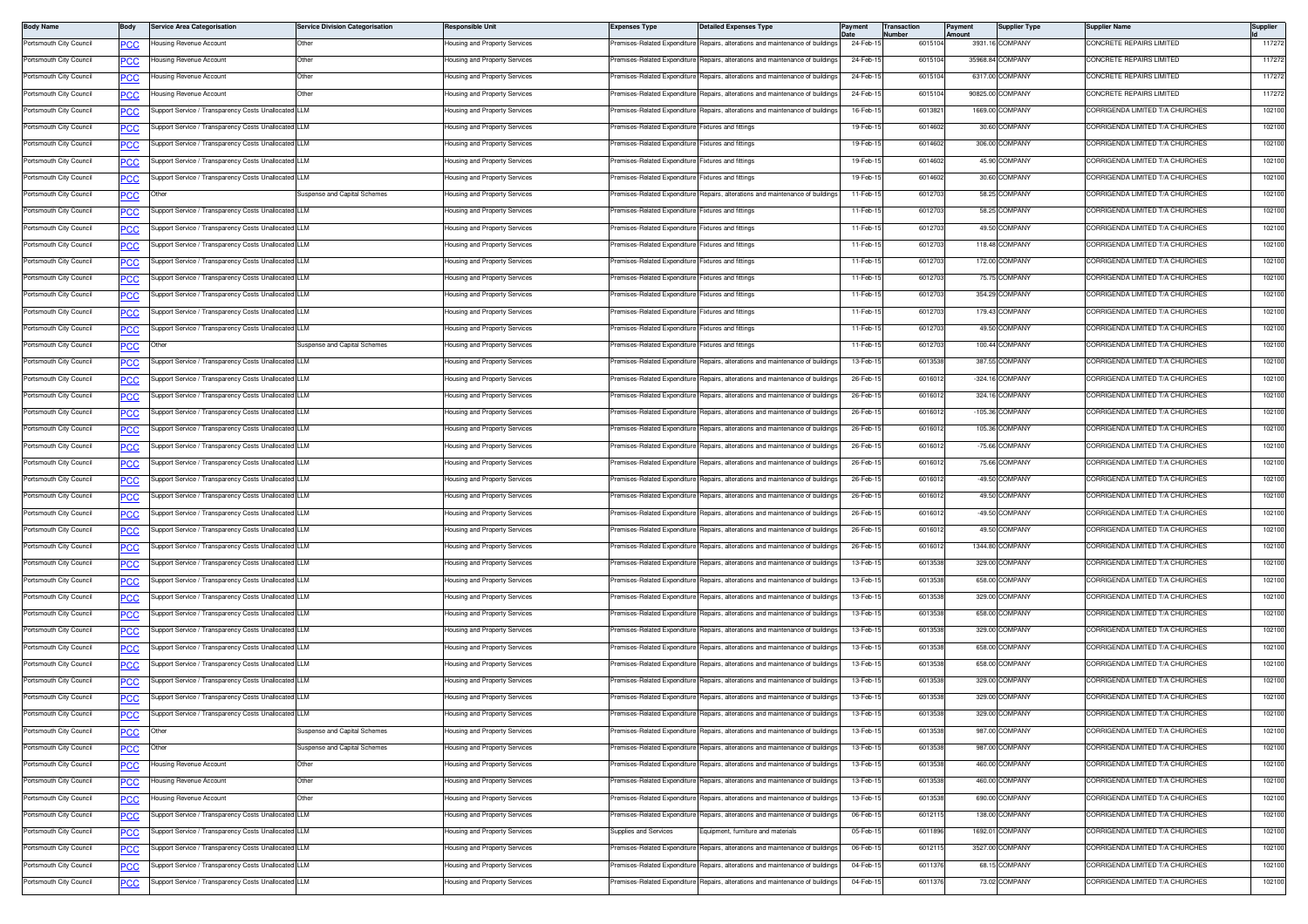| <b>Body Name</b>        | Body           | <b>Service Area Categorisation</b>                   | <b>Service Division Categorisation</b> | Responsible Unit              | <b>Expenses Type</b>                               | <b>Detailed Expenses Type</b>                                                  |          | Transactior<br>lumber | Payment<br><b>Imount</b> | <b>Supplier Type</b> | Supplier Name                   | <b>Supplier</b> |
|-------------------------|----------------|------------------------------------------------------|----------------------------------------|-------------------------------|----------------------------------------------------|--------------------------------------------------------------------------------|----------|-----------------------|--------------------------|----------------------|---------------------------------|-----------------|
| Portsmouth City Council | <b>PCC</b>     | Support Service / Transparency Costs Unallocated LLM |                                        | lousing and Property Services | Premises-Related Expenditure Fixtures and fittings |                                                                                | 04-Feb-1 | 6011376               |                          | 58.25 COMPANY        | ORRIGENDA LIMITED T/A CHURCHES  | 102100          |
| Portsmouth City Council | <u>PCC</u>     | Support Service / Transparency Costs Unallocated LLM |                                        | lousing and Property Services | Premises-Related Expenditure Fixtures and fittings |                                                                                | 04-Feb-1 | 601137                |                          | 49.50 COMPANY        | ORRIGENDA LIMITED T/A CHURCHES  | 102100          |
| Portsmouth City Council | <u>PCC</u>     | Other                                                | Suspense and Capital Schemes           | lousing and Property Services | Premises-Related Expenditure Fixtures and fittings |                                                                                | 04-Feb-1 | 601137                |                          | 80.40 COMPANY        | CORRIGENDA LIMITED T/A CHURCHES | 102100          |
| Portsmouth City Council | PCC            | Other                                                | Suspense and Capital Schemes           | lousing and Property Services | Premises-Related Expenditure Fixtures and fittings |                                                                                | 04-Feb-1 | 601137                |                          | 69.88 COMPANY        | CORRIGENDA LIMITED T/A CHURCHES | 102100          |
| Portsmouth City Council | <u>PCC</u>     | Other                                                | Suspense and Capital Schemes           | lousing and Property Services | Premises-Related Expenditure Fixtures and fittings |                                                                                | 04-Feb-1 | 601137                |                          | 84.50 COMPANY        | CORRIGENDA LIMITED T/A CHURCHES | 102100          |
| Portsmouth City Council | $\overline{C}$ | Support Service / Transparency Costs Unallocated LLM |                                        | lousing and Property Services | Premises-Related Expenditure Fixtures and fittings |                                                                                | 05-Feb-1 | 6011896               |                          | 58.25 COMPANY        | CORRIGENDA LIMITED T/A CHURCHES | 102100          |
| Portsmouth City Council | <u>PCC</u>     | Support Service / Transparency Costs Unallocated LLM |                                        | lousing and Property Services | Premises-Related Expenditure Fixtures and fittings |                                                                                | 05-Feb-1 | 6011896               |                          | 51.23 COMPANY        | CORRIGENDA LIMITED T/A CHURCHES | 102100          |
| Portsmouth City Council | ∍CC            | Support Service / Transparency Costs Unallocated LLM |                                        | lousing and Property Services | Premises-Related Expenditure                       | <b>Fixtures and fittings</b>                                                   | 05-Feb-1 | 6011896               |                          | 49.50 COMPANY        | CORRIGENDA LIMITED T/A CHURCHES | 102100          |
| Portsmouth City Council | PCC            | Support Service / Transparency Costs Unallocated LLM |                                        | lousing and Property Services | Premises-Related Expenditure                       | Fixtures and fittings                                                          | 05-Feb-1 | 6011896               |                          | 250.07 COMPANY       | CORRIGENDA LIMITED T/A CHURCHES | 102100          |
| Portsmouth City Council | <b>PCC</b>     | Support Service / Transparency Costs Unallocated LLM |                                        | lousing and Property Services | Premises-Related Expenditure Fixtures and fittings |                                                                                | 05-Feb-1 | 6011896               |                          | 49.50 COMPANY        | CORRIGENDA LIMITED T/A CHURCHES | 102100          |
| Portsmouth City Council | <b>PCC</b>     | Support Service / Transparency Costs Unallocated LLM |                                        | lousing and Property Services | Premises-Related Expenditure                       | Fixtures and fittings                                                          | 05-Feb-1 | 6011896               |                          | 111.14 COMPANY       | CORRIGENDA LIMITED T/A CHURCHES | 102100          |
| Portsmouth City Council | <u>PCC</u>     | Other                                                | Suspense and Capital Schemes           | lousing and Property Services | Premises-Related Expenditure                       | Fixtures and fittings                                                          | 05-Feb-1 | 6011896               |                          | 49.50 COMPANY        | ORRIGENDA LIMITED T/A CHURCHES  | 102100          |
| Portsmouth City Council |                | Other                                                | Suspense and Capital Schemes           | Housing and Property Services | Premises-Related Expenditure                       | Fixtures and fittings                                                          | 05-Feb-1 | 6011896               |                          | 102.00 COMPANY       | CORRIGENDA LIMITED T/A CHURCHES | 102100          |
| Portsmouth City Council | <u>'CC</u>     | upport Service / Transparency Costs Unallocated LLM  |                                        | lousing and Property Services | Premises-Related Expenditure                       | Repairs, alterations and maintenance of building                               | 11-Feb-1 | 601270                |                          | 1224.21 COMPANY      | CORRIGENDA LIMITED T/A CHURCHES | 102100          |
| Portsmouth City Council | PCC            | Support Service / Transparency Costs Unallocated LLM |                                        |                               | Premises-Related Expenditure                       | Repairs, alterations and maintenance of buildings                              | 12-Feb-1 | 6013257               |                          | 62.33 COMPANY        | CORRIGENDA LIMITED T/A CHURCHES | 102100          |
|                         | <b>PCC</b>     |                                                      |                                        | Housing and Property Services |                                                    |                                                                                |          |                       |                          | 46.74 COMPANY        |                                 |                 |
| Portsmouth City Council | <u>PCC</u>     | Support Service / Transparency Costs Unallocated LLM |                                        | lousing and Property Services | Premises-Related Expenditure                       | Repairs, alterations and maintenance of buildings                              | 12-Feb-1 | 6013257               |                          |                      | CORRIGENDA LIMITED T/A CHURCHES | 102100          |
| Portsmouth City Council | <b>PCC</b>     | Support Service / Transparency Costs Unallocated LLM |                                        | lousing and Property Services | Premises-Related Expenditure                       | Repairs, alterations and maintenance of buildings                              | 12-Feb-1 | 601325                |                          | 5.19 COMPANY         | ORRIGENDA LIMITED T/A CHURCHES  | 102100          |
| Portsmouth City Council | <u>PCC</u>     | Support Service / Transparency Costs Unallocated LLM |                                        | Housing and Property Services | Premises-Related Expenditure                       | Benairs, alterations and maintenance of building                               | 12-Feb-1 | 601325                |                          | 62.33 COMPANY        | CORRIGENDA LIMITED T/A CHURCHES | 102100          |
| Portsmouth City Council | <b>PCC</b>     | Support Service / Transparency Costs Unallocated LLM |                                        | Housing and Property Services | Premises-Related Expenditure                       | Repairs, alterations and maintenance of building                               | 12-Feb-1 | 601325                |                          | 186.98 COMPANY       | CORRIGENDA LIMITED T/A CHURCHES | 102100          |
| Portsmouth City Council | <u>PCC</u>     | Support Service / Transparency Costs Unallocated LLM |                                        | lousing and Property Services | remises-Related Expenditure                        | lepairs, alterations and maintenance of building                               | 12-Feb-1 | 6013257               |                          | 54.53 COMPANY        | ORRIGENDA LIMITED T/A CHURCHES  | 102100          |
| Portsmouth City Council | $\overline{C}$ | Support Service / Transparency Costs Unallocated LLM |                                        | lousing and Property Services | Premises-Related Expenditure                       | Repairs, alterations and maintenance of buildings                              | 12-Feb-1 | 6013257               |                          | 10.39 COMPANY        | CORRIGENDA LIMITED T/A CHURCHES | 102100          |
| Portsmouth City Council | <b>PCC</b>     | Support Service / Transparency Costs Unallocated LLM |                                        | lousing and Property Services | Premises-Related Expenditure                       | Repairs, alterations and maintenance of buildings                              | 12-Feb-1 | 601325                |                          | 14.29 COMPANY        | CORRIGENDA LIMITED T/A CHURCHES | 102100          |
| Portsmouth City Council | ∍CC            | Support Service / Transparency Costs Unallocated LLM |                                        | lousing and Property Services | Premises-Related Expenditure                       | Repairs, alterations and maintenance of buildings                              | 12-Feb-1 | 6013257               |                          | 93.49 COMPANY        | CORRIGENDA LIMITED T/A CHURCHES | 102100          |
| Portsmouth City Council | PCC            | Support Service / Transparency Costs Unallocated LLM |                                        | lousing and Property Services | Premises-Related Expenditure                       | Repairs, alterations and maintenance of building                               | 12-Feb-1 | 601325                |                          | 5.20 COMPANY         | CORRIGENDA LIMITED T/A CHURCHES | 102100          |
| Portsmouth City Council | <u>PCC</u>     | Support Service / Transparency Costs Unallocated LLM |                                        | lousing and Property Services | Premises-Related Expenditure                       | lepairs, alterations and maintenance of buildings                              | 12-Feb-1 | 6013257               |                          | 12.98 COMPANY        | ORRIGENDA LIMITED T/A CHURCHES  | 102100          |
| Portsmouth City Council | <b>PCC</b>     | Support Service / Transparency Costs Unallocated LLM |                                        | lousing and Property Services | Premises-Related Expenditure                       | Repairs, alterations and maintenance of buildings                              | 12-Feb-1 | 6013257               |                          | 58.43 COMPANY        | CORRIGENDA LIMITED T/A CHURCHES | 102100          |
| Portsmouth City Council | <b>PCC</b>     | Support Service / Transparency Costs Unallocated LLM |                                        | lousing and Property Services | Premises-Related Expenditure                       | Repairs, alterations and maintenance of buildings                              | 12-Feb-1 | 601325                |                          | 10.39 COMPANY        | ORRIGENDA LIMITED T/A CHURCHES  | 102100          |
| Portsmouth City Council | ∍CC            | Support Service / Transparency Costs Unallocated LLM |                                        | lousing and Property Services | Premises-Related Expenditure                       | Repairs, alterations and maintenance of building                               | 12-Feb-1 | 601325                |                          | 58.43 COMPANY        | CORRIGENDA LIMITED T/A CHURCHES | 102100          |
| Portsmouth City Council | PCC            | Support Service / Transparency Costs Unallocated LLM |                                        | lousing and Property Services | Premises-Related Expenditure                       | lepairs, alterations and maintenance of building                               | 12-Feb-1 | 601325                |                          | 38.95 COMPANY        | CORRIGENDA LIMITED T/A CHURCHES | 102100          |
| Portsmouth City Council | PСC            | upport Service / Transparency Costs Unallocated LLM  |                                        | lousing and Property Services | remises-Related Expenditure                        | epairs, alterations and maintenance of buildings                               | 12-Feb-1 | 6013257               |                          | 5.20 COMPANY         | ORRIGENDA LIMITED T/A CHURCHES  | 102100          |
| Portsmouth City Council | <b>PCC</b>     | Support Service / Transparency Costs Unallocated LLM |                                        | lousing and Property Services | Premises-Related Expenditure                       | Repairs, alterations and maintenance of buildings                              | 12-Feb-1 | 6013257               |                          | 25.97 COMPANY        | CORRIGENDA LIMITED T/A CHURCHES | 102100          |
| Portsmouth City Council | <u>PCC</u>     | Support Service / Transparency Costs Unallocated LLM |                                        | lousing and Property Services | Premises-Related Expenditure                       | Repairs, alterations and maintenance of buildings                              | 12-Feb-1 | 601325                |                          | 186.98 COMPANY       | ORRIGENDA LIMITED T/A CHURCHES  | 102100          |
| Portsmouth City Council | <u>PCC</u>     | Support Service / Transparency Costs Unallocated LLM |                                        | lousing and Property Services | Premises-Related Expenditure                       | Repairs, alterations and maintenance of building                               | 12-Feb-1 | 601325                |                          | 7.79 COMPANY         | CORRIGENDA LIMITED T/A CHURCHES | 102100          |
| Portsmouth City Council | PCC            | Support Service / Transparency Costs Unallocated LLM |                                        | lousing and Property Services | Premises-Related Expenditure                       | Repairs, alterations and maintenance of building                               | 12-Feb-1 | 601325                |                          | 31.16 COMPANY        | CORRIGENDA LIMITED T/A CHURCHES | 102100          |
| Portsmouth City Council | <u>PCC</u>     | Support Service / Transparency Costs Unallocated LLM |                                        | lousing and Property Services | remises-Related Expenditure                        | lepairs, alterations and maintenance of building                               | 12-Feb-1 | 6013257               |                          | 124.65 COMPANY       | ORRIGENDA LIMITED T/A CHURCHES  | 102100          |
| Portsmouth City Council | <u>PCC</u>     | Support Service / Transparency Costs Unallocated LLM |                                        | lousing and Property Services | Premises-Related Expenditure                       | Repairs, alterations and maintenance of buildings                              | 12-Feb-1 | 6013257               |                          | 1340.01 COMPANY      | CORRIGENDA LIMITED T/A CHURCHES | 102100          |
| Portsmouth City Council |                | Support Service / Transparency Costs Unallocated LLM |                                        | lousing and Property Services | Premises-Related Expenditure                       | Repairs, alterations and maintenance of buildings                              | 13-Feb-1 | 6013538               |                          | 1963.00 COMPANY      | CORRIGENDA LIMITED T/A CHURCHES | 102100          |
| Portsmouth City Council | <b>PCC</b>     | Support Service / Transparency Costs Unallocated LLM |                                        | lousing and Property Services | Premises-Related Expenditure                       | Repairs, alterations and maintenance of building                               | 13-Feb-1 | 6013538               |                          | 46.75 COMPANY        | CORRIGENDA LIMITED T/A CHURCHES | 102100          |
| Portsmouth City Council | ∍CC            | Support Service / Transparency Costs Unallocated LLM |                                        | Housing and Property Services | Premises-Related Expenditure                       | Repairs, alterations and maintenance of building                               | 13-Feb-1 | 601353                |                          | 2.59 COMPANY         | CORRIGENDA LIMITED T/A CHURCHES | 102100          |
| Portsmouth City Council | <u>PCC</u>     | Support Service / Transparency Costs Unallocated LLM |                                        | lousing and Property Services | remises-Related Expenditure                        | Repairs, alterations and maintenance of building                               | 13-Feb-1 | 6013538               |                          | 46.75 COMPANY        | ORRIGENDA LIMITED T/A CHURCHES  | 102100          |
| Portsmouth City Council | PСC            | Support Service / Transparency Costs Unallocated LLM |                                        |                               |                                                    | Premises-Related Expenditure Repairs, alterations and maintenance of buildings |          |                       |                          | 2.59 COMPANY         | CORRIGENDA LIMITED T/A CHURCHES |                 |
|                         | <b>PCC</b>     |                                                      |                                        | lousing and Property Services |                                                    |                                                                                | 13-Feb-1 | 6013538               |                          |                      |                                 | 102100          |
| Portsmouth City Council | <b>PCC</b>     | Support Service / Transparency Costs Unallocated LLM |                                        | lousing and Property Services | Premises-Related Expenditure                       | Repairs, alterations and maintenance of buildings                              | 13-Feb-1 | 6013538               |                          | 27.27 COMPANY        | CORRIGENDA LIMITED T/A CHURCHES | 102100          |
| Portsmouth City Council | <b>PCC</b>     | Support Service / Transparency Costs Unallocated LLM |                                        | lousing and Property Services | Premises-Related Expenditure                       | Repairs, alterations and maintenance of buildings                              | 13-Feb-1 | 6013538               |                          | 175.29 COMPANY       | CORRIGENDA LIMITED T/A CHURCHES | 102100          |
| Portsmouth City Council | <b>PCC</b>     | upport Service / Transparency Costs Unallocated LLM  |                                        | lousing and Property Services | Premises-Related Expenditure                       | Repairs, alterations and maintenance of buildings                              | 13-Feb-1 | 6013538               |                          | 54.54 COMPANY        | CORRIGENDA LIMITED T/A CHURCHES | 102100          |
| Portsmouth City Council | <u>PCC</u>     | upport Service / Transparency Costs Unallocated LLM  |                                        | lousing and Property Services | remises-Related Expenditure                        | Repairs, alterations and maintenance of buildings                              | 13-Feb-1 | 6013538               |                          | 41.55 COMPANY        | CORRIGENDA LIMITED T/A CHURCHES | 102100          |
| Portsmouth City Council | <u>CC</u>      | upport Service / Transparency Costs Unallocated LLM  |                                        | lousing and Property Services | Premises-Related Expenditure                       | Repairs, alterations and maintenance of buildings                              | 13-Feb-1 | 6013538               |                          | 177.89 COMPANY       | CORRIGENDA LIMITED T/A CHURCHES | 102100          |
| Portsmouth City Council | <b>PCC</b>     | Support Service / Transparency Costs Unallocated LLM |                                        | lousing and Property Services | Premises-Related Expenditure                       | Repairs, alterations and maintenance of buildings                              | 13-Feb-1 | 6013538               |                          | 46.74 COMPANY        | CORRIGENDA LIMITED T/A CHURCHES | 102100          |
| Portsmouth City Council | <b>PCC</b>     | Support Service / Transparency Costs Unallocated LLM |                                        | lousing and Property Services | Premises-Related Expenditure                       | Repairs, alterations and maintenance of buildings                              | 13-Feb-1 | 6013538               |                          | 10.39 COMPANY        | CORRIGENDA LIMITED T/A CHURCHES | 102100          |
| Portsmouth City Council | <b>PCC</b>     | Support Service / Transparency Costs Unallocated LLM |                                        | Housing and Property Services | Premises-Related Expenditure                       | lepairs, alterations and maintenance of buildings                              | 13-Feb-1 | 601353                |                          | 62.33 COMPANY        | CORRIGENDA LIMITED T/A CHURCHES | 102100          |
| Portsmouth City Council |                | upport Service / Transparency Costs Unallocated LLM  |                                        | lousing and Property Services | remises-Related Expenditure                        | epairs, alterations and maintenance of building                                | 13-Feb-1 | 6013538               |                          | 140.23 COMPANY       | ORRIGENDA LIMITED T/A CHURCHES  | 102100          |
| Portsmouth City Council | <u>PCC</u>     | Support Service / Transparency Costs Unallocated LLM |                                        | lousing and Property Services | Premises-Related Expenditure                       | Repairs, alterations and maintenance of buildings                              | 13-Feb-1 | 6013538               |                          | 116.86 COMPANY       | CORRIGENDA LIMITED T/A CHURCHES | 102100          |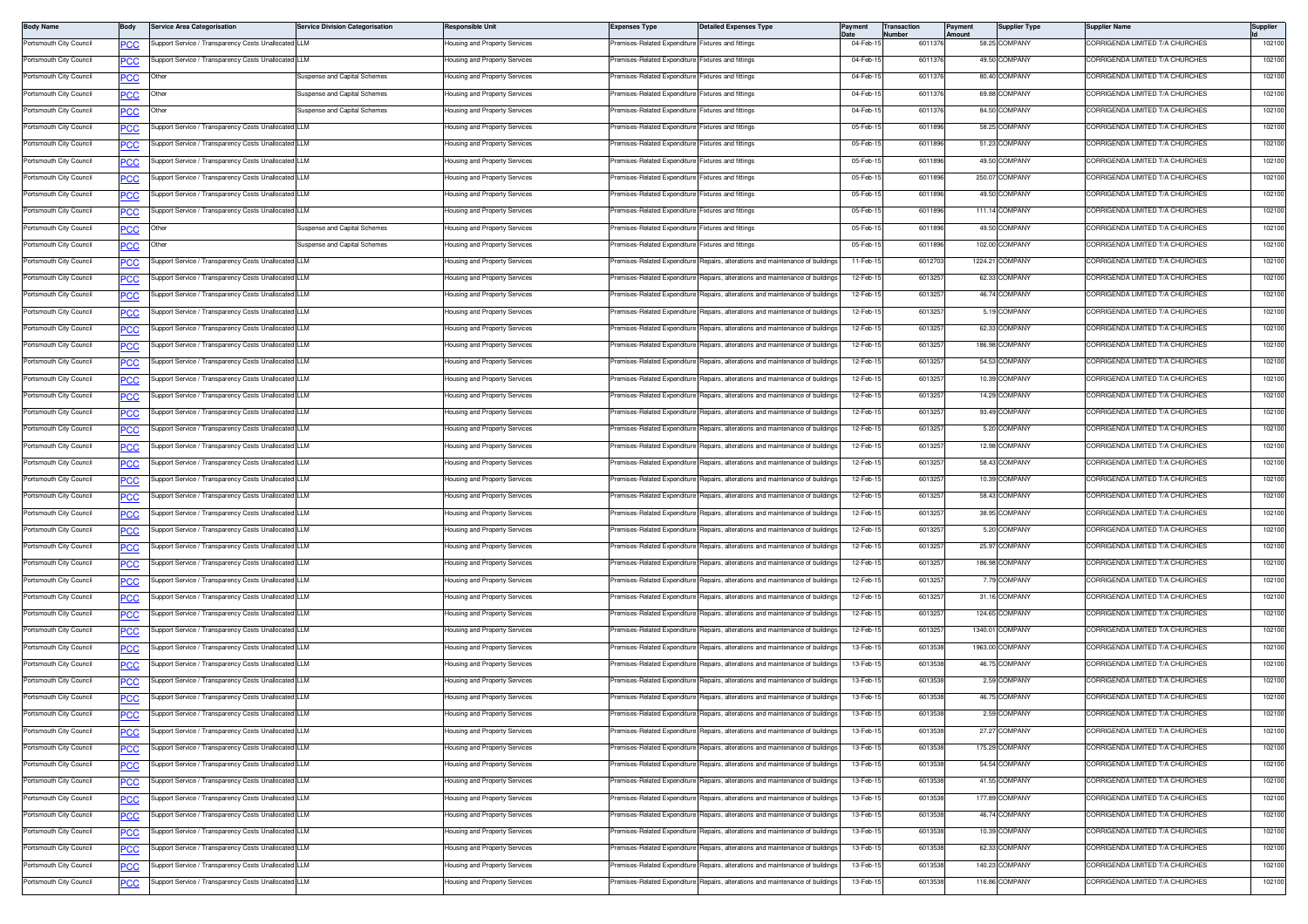| <b>Body Name</b>        | Body           | Service Area Categorisation                          | <b>Service Division Categorisation</b> | Responsible Unit              | <b>Expenses Type</b>                               | <b>Detailed Expenses Type</b>                                                  | ayment   | ransaction<br>lumber | Payment<br>mount | <b>Supplier Type</b> | Supplier Name                   | Supplier |
|-------------------------|----------------|------------------------------------------------------|----------------------------------------|-------------------------------|----------------------------------------------------|--------------------------------------------------------------------------------|----------|----------------------|------------------|----------------------|---------------------------------|----------|
| Portsmouth City Council | PСC            | Support Service / Transparency Costs Unallocated LLM |                                        | lousing and Property Services | Premises-Related Expenditure                       | Repairs, alterations and maintenance of buildings                              | 13-Feb-1 | 6013538              |                  | 54.54 COMPANY        | ORRIGENDA LIMITED T/A CHURCHES  | 102100   |
| Portsmouth City Council | <u>PCC</u>     | Support Service / Transparency Costs Unallocated LLM |                                        | lousing and Property Services | remises-Related Expenditure                        | Repairs, alterations and maintenance of buildings                              | 13-Feb-1 | 601353               |                  | 7.79 COMPANY         | ORRIGENDA LIMITED T/A CHURCHES  | 102100   |
| Portsmouth City Council | <u>PCC</u>     | Support Service / Transparency Costs Unallocated LLM |                                        | lousing and Property Services | Premises-Related Expenditure                       | Repairs, alterations and maintenance of buildings                              | 13-Feb-1 | 6013538              |                  | 146.72 COMPANY       | CORRIGENDA LIMITED T/A CHURCHES | 102100   |
| Portsmouth City Council | сC             | upport Service / Transparency Costs Unallocated LLM  |                                        | lousing and Property Services | Premises-Related Expenditure                       | lepairs, alterations and maintenance of building                               | 13-Feb-1 | 6013538              |                  | 46.74 COMPANY        | CORRIGENDA LIMITED T/A CHURCHES | 102100   |
| Portsmouth City Council | ∍CC            | Support Service / Transparency Costs Unallocated LLM |                                        | lousing and Property Services | Premises-Related Expenditure                       | ixtures and fittings                                                           | 19-Feb-1 | 601460               |                  | 36.15 COMPANY        | ORRIGENDA LIMITED T/A CHURCHES  | 102100   |
| Portsmouth City Council | <u>PCC</u>     | Support Service / Transparency Costs Unallocated LLM |                                        | lousing and Property Services | Premises-Related Expenditure Fixtures and fittings |                                                                                | 19-Feb-1 | 601460               |                  | 385.00 COMPANY       | CORRIGENDA LIMITED T/A CHURCHES | 102100   |
| Portsmouth City Council | <u>PCC</u>     | Support Service / Transparency Costs Unallocated LLM |                                        | lousing and Property Services | Premises-Related Expenditure                       | Fixtures and fittings                                                          | 19-Feb-1 | 601460               |                  | 111.14 COMPANY       | ORRIGENDA LIMITED T/A CHURCHES  | 102100   |
| Portsmouth City Council | <u>PCC</u>     | Support Service / Transparency Costs Unallocated LLM |                                        | lousing and Property Services | Premises-Related Expenditure Fixtures and fittings |                                                                                | 19-Feb-1 | 601460               |                  | 52.50 COMPANY        | CORRIGENDA LIMITED T/A CHURCHES | 102100   |
| Portsmouth City Council | PСC            | Support Service / Transparency Costs Unallocated LLM |                                        | lousing and Property Services | Premises-Related Expenditure                       | Fixtures and fittings                                                          | 19-Feb-1 | 601460               |                  | 119.50 COMPANY       | CORRIGENDA LIMITED T/A CHURCHES | 102100   |
| Portsmouth City Council | <b>PCC</b>     | Support Service / Transparency Costs Unallocated LLM |                                        | lousing and Property Services | Premises-Related Expenditure                       | ixtures and fittings                                                           | 19-Feb-1 | 6014602              |                  | 145.49 COMPANY       | ORRIGENDA LIMITED T/A CHURCHES  | 102100   |
| Portsmouth City Council | <u>PCC</u>     | Support Service / Transparency Costs Unallocated LLM |                                        | lousing and Property Services | Premises-Related Expenditure                       | Fixtures and fittings                                                          | 19-Feb-1 | 601460               |                  | 49.50 COMPANY        | CORRIGENDA LIMITED T/A CHURCHES | 102100   |
| Portsmouth City Council | <b>PCC</b>     | Support Service / Transparency Costs Unallocated LLM |                                        | lousing and Property Services | Premises-Related Expenditure                       | <b>Fixtures and fittings</b>                                                   | 19-Feb-1 | 601460               |                  | 67.00 COMPANY        | ORRIGENDA LIMITED T/A CHURCHES  | 102100   |
| Portsmouth City Council | <b>PCC</b>     | Support Service / Transparency Costs Unallocated LLM |                                        | lousing and Property Services | Premises-Related Expenditure Fixtures and fittings |                                                                                | 19-Feb-1 | 601460               |                  | 76.90 COMPANY        | CORRIGENDA LIMITED T/A CHURCHES | 102100   |
| Portsmouth City Council | PСC            | Support Service / Transparency Costs Unallocated LLM |                                        | lousing and Property Services | Premises-Related Expenditure                       | Fixtures and fittings                                                          | 19-Feb-1 | 601460               |                  | 93.25 COMPANY        | CORRIGENDA LIMITED T/A CHURCHES | 102100   |
| Portsmouth City Council | <b>PCC</b>     | Support Service / Transparency Costs Unallocated LLM |                                        | lousing and Property Services | Premises-Related Expenditure                       | ixtures and fittings                                                           | 19-Feb-1 | 601460               |                  | 93.25 COMPANY        | ORRIGENDA LIMITED T/A CHURCHES  | 102100   |
| Portsmouth City Council | <u>PCC </u>    | Other                                                | Suspense and Capital Schemes           | Housing and Property Services | Premises-Related Expenditure Fixtures and fittings |                                                                                | 19-Feb-1 | 6014602              |                  | 49.50 COMPANY        | CORRIGENDA LIMITED T/A CHURCHES | 102100   |
| Portsmouth City Council | <u>PCC</u>     | ⊃ther                                                | Suspense and Capital Schemes           | lousing and Property Services | remises-Related Expenditure                        | Fixtures and fittings                                                          | 19-Feb-1 | 601460               |                  | 58.25 COMPANY        | ORRIGENDA LIMITED T/A CHURCHES  | 102100   |
| Portsmouth City Council | <u>'CC</u>     | Support Service / Transparency Costs Unallocated LLM |                                        | lousing and Property Services | Premises-Related Expenditure                       | Repairs, alterations and maintenance of building                               | 20-Feb-1 | 601477               |                  | 186.98 COMPANY       | CORRIGENDA LIMITED T/A CHURCHES | 102100   |
| Portsmouth City Council | ٥с             | Support Service / Transparency Costs Unallocated LLM |                                        | lousing and Property Services | Premises-Related Expenditure                       | lepairs, alterations and maintenance of building                               | 20-Feb-1 | 601477               |                  | 54.54 COMPANY        | CORRIGENDA LIMITED T/A CHURCHES | 102100   |
| Portsmouth City Council | <u>PCC</u>     | Support Service / Transparency Costs Unallocated LLM |                                        | lousing and Property Services | Premises-Related Expenditure                       | lepairs, alterations and maintenance of buildings                              | 20-Feb-1 | 601477               |                  | 54.53 COMPANY        | ORRIGENDA LIMITED T/A CHURCHES  | 102100   |
| Portsmouth City Council |                | Support Service / Transparency Costs Unallocated LLM |                                        | lousing and Property Services | Premises-Related Expenditure                       | Benairs, alterations and maintenance of building                               | 20-Feb-1 | 601477               |                  | 10.39 COMPANY        | CORRIGENDA LIMITED T/A CHURCHES | 102100   |
| Portsmouth City Council | <u>PCC</u>     | Support Service / Transparency Costs Unallocated LLM |                                        | lousing and Property Services | Premises-Related Expenditure                       | Repairs, alterations and maintenance of building                               | 20-Feb-1 | 601477               |                  | 97.38 COMPANY        | ORRIGENDA LIMITED T/A CHURCHES  | 102100   |
| Portsmouth City Council | <u>PCC</u>     | Support Service / Transparency Costs Unallocated LLM |                                        | lousing and Property Services | Premises-Related Expenditure                       | Repairs, alterations and maintenance of building                               | 20-Feb-1 | 601477               |                  | 62.33 COMPANY        | CORRIGENDA LIMITED T/A CHURCHES | 102100   |
| Portsmouth City Council | <u>PCC</u>     | upport Service / Transparency Costs Unallocated LLM  |                                        | lousing and Property Services | remises-Related Expenditure                        | lepairs, alterations and maintenance of building                               | 20-Feb-1 | 601477               |                  | -329.00 COMPANY      | CORRIGENDA LIMITED T/A CHURCHES | 102100   |
|                         | PСC            |                                                      |                                        |                               |                                                    | Repairs, alterations and maintenance of buildings                              |          |                      |                  |                      | ORRIGENDA LIMITED T/A CHURCHES  |          |
| Portsmouth City Council | <u>PCC</u>     | Support Service / Transparency Costs Unallocated LLM |                                        | lousing and Property Services | Premises-Related Expenditure                       |                                                                                | 20-Feb-1 | 601477               |                  | 210.23 COMPANY       | CORRIGENDA LIMITED T/A CHURCHES | 102100   |
| Portsmouth City Council | <u>PCC</u>     | Support Service / Transparency Costs Unallocated LLM |                                        | lousing and Property Services | Premises-Related Expenditure Fixtures and fittings |                                                                                | 20-Feb-1 | 601477               |                  | 93.25 COMPANY        |                                 | 102100   |
| Portsmouth City Council | <b>PCC</b>     | Support Service / Transparency Costs Unallocated LLM |                                        | lousing and Property Services | Premises-Related Expenditure Fixtures and fittings |                                                                                | 20-Feb-1 | 601477               |                  | 67.00 COMPANY        | ORRIGENDA LIMITED T/A CHURCHES  | 102100   |
| Portsmouth City Council | <b>PCC</b>     | Support Service / Transparency Costs Unallocated LLM |                                        | lousing and Property Services | Premises-Related Expenditure Fixtures and fittings |                                                                                | 20-Feb-1 | 601477               |                  | 109.40 COMPANY       | CORRIGENDA LIMITED T/A CHURCHES | 102100   |
| Portsmouth City Council | PСC            | Support Service / Transparency Costs Unallocated LLM |                                        | Housing and Property Services | Premises-Related Expenditure                       | Fixtures and fittings                                                          | 20-Feb-1 | 601477               |                  | 191.93 COMPANY       | CORRIGENDA LIMITED T/A CHURCHES | 102100   |
| Portsmouth City Council | PСC            | Support Service / Transparency Costs Unallocated LLM |                                        | lousing and Property Services | Premises-Related Expenditure                       | Fixtures and fittings                                                          | 20-Feb-1 | 601477               |                  | 110.75 COMPANY       | ORRIGENDA LIMITED T/A CHURCHES  | 102100   |
| Portsmouth City Council | $\overline{C}$ | Other                                                | Suspense and Capital Schemes           | lousing and Property Services | Premises-Related Expenditure Fixtures and fittings |                                                                                | 20-Feb-1 | 601477               |                  | 79.94 COMPANY        | CORRIGENDA LIMITED T/A CHURCHES | 102100   |
| Portsmouth City Council | <u>PCC</u>     | Support Service / Transparency Costs Unallocated LLM |                                        | lousing and Property Services | remises-Related Expenditure                        | Fixtures and fittings                                                          | 20-Feb-1 | 601477               |                  | 241.50 COMPANY       | ORRIGENDA LIMITED T/A CHURCHES  | 102100   |
| Portsmouth City Council | <u>PCC</u>     | Support Service / Transparency Costs Unallocated LLM |                                        | lousing and Property Services | Premises-Related Expenditure Fixtures and fittings |                                                                                | 20-Feb-1 | 601477               |                  | 76.90 COMPANY        | CORRIGENDA LIMITED T/A CHURCHES | 102100   |
| Portsmouth City Council | ٥с             | Support Service / Transparency Costs Unallocated LLM |                                        | lousing and Property Services | Premises-Related Expenditure                       | Fixtures and fittings                                                          | 20-Feb-1 | 601477               |                  | 246.00 COMPANY       | CORRIGENDA LIMITED T/A CHURCHES | 102100   |
| Portsmouth City Council | PCC            | Support Service / Transparency Costs Unallocated LLM |                                        | lousing and Property Services | Premises-Related Expenditure                       | ixtures and fittings                                                           | 20-Feb-1 | 601477               |                  | 0.79 COMPANY         | CORRIGENDA LIMITED T/A CHURCHES | 102100   |
| Portsmouth City Council | <u>PCC</u>     | Support Service / Transparency Costs Unallocated LLM |                                        | lousing and Property Services | Premises-Related Expenditure Fixtures and fittings |                                                                                | 20-Feb-1 | 601477               |                  | 126.14 COMPANY       | CORRIGENDA LIMITED T/A CHURCHES | 102100   |
| Portsmouth City Council | <u>PCC</u>     | Support Service / Transparency Costs Unallocated LLM |                                        | lousing and Property Services | Premises-Related Expenditure Fixtures and fittings |                                                                                | 20-Feb-1 | 601477               |                  | 237.76 COMPANY       | ORRIGENDA LIMITED T/A CHURCHES  | 102100   |
| Portsmouth City Council | <u>PCC</u>     | Support Service / Transparency Costs Unallocated LLM |                                        | lousing and Property Services | Premises-Related Expenditure Fixtures and fittings |                                                                                | 20-Feb-1 | 601477               |                  | 102.00 COMPANY       | CORRIGENDA LIMITED T/A CHURCHES | 102100   |
| Portsmouth City Council |                | upport Service / Transparency Costs Unallocated LLM  |                                        | lousing and Property Services | <b>Supplies and Services</b>                       | cuipment, furniture and materials                                              | 20-Feb-1 | 601477               |                  | 6122.00 COMPANY      | CORRIGENDA LIMITED T/A CHURCHES | 102100   |
| Portsmouth City Council | PCC            | Support Service / Transparency Costs Unallocated LLM |                                        | lousing and Property Services | Supplies and Services                              | <b>Equipment, furniture and materials</b>                                      | 20-Feb-1 | 601477               |                  | 0.74 COMPANY         | ORRIGENDA LIMITED T/A CHURCHES  | 102100   |
| Portsmouth City Council | <b>PCC</b>     | Support Service / Transparency Costs Unallocated LLM |                                        | Housing and Property Services | Supplies and Services                              | Equipment, furniture and materials                                             | 20-Feb-1 | 6014775              |                  | 400.00 COMPANY       | CORRIGENDA LIMITED T/A CHURCHES | 102100   |
| Portsmouth City Council | <b>PCC</b>     | Support Service / Transparency Costs Unallocated LLM |                                        | lousing and Property Services | Supplies and Services                              | quipment, furniture and materials                                              | 20-Feb-1 | 601477               |                  | 44.01 COMPANY        | CORRIGENDA LIMITED T/A CHURCHES | 102100   |
| Portsmouth City Council | <b>PCC</b>     | Support Service / Transparency Costs Unallocated LLM |                                        | lousing and Property Services |                                                    | Premises-Related Expenditure Repairs, alterations and maintenance of buildings | 20-Feb-1 | 6014775              |                  | 49.50 COMPANY        | CORRIGENDA LIMITED T/A CHURCHES | 102100   |
| Portsmouth City Council | $\overline{C}$ | Support Service / Transparency Costs Unallocated LLM |                                        | lousing and Property Services |                                                    | Premises-Related Expenditure Repairs, alterations and maintenance of building  | 20-Feb-1 | 6014775              |                  | 196.28 COMPANY       | CORRIGENDA LIMITED T/A CHURCHES | 102100   |
| Portsmouth City Council | PCC            | Support Service / Transparency Costs Unallocated LLM |                                        | lousing and Property Services | Premises-Related Expenditure                       | Fixtures and fittings                                                          | 20-Feb-1 | 601477               |                  | 49.50 COMPANY        | CORRIGENDA LIMITED T/A CHURCHES | 102100   |
| Portsmouth City Council | <u>PCC</u>     | Support Service / Transparency Costs Unallocated LLM |                                        | lousing and Property Services | Premises-Related Expenditure Fixtures and fittings |                                                                                | 20-Feb-1 | 601477               |                  | 218.36 COMPANY       | CORRIGENDA LIMITED T/A CHURCHES | 102100   |
| Portsmouth City Council | <b>PCC</b>     | Support Service / Transparency Costs Unallocated LLM |                                        | lousing and Property Services | remises-Related Expenditure Fixtures and fittings  |                                                                                | 20-Feb-1 | 601477               |                  | 103.15 COMPANY       | CORRIGENDA LIMITED T/A CHURCHES | 102100   |
| Portsmouth City Council | <b>PCC</b>     | Support Service / Transparency Costs Unallocated LLM |                                        | lousing and Property Services | Premises-Related Expenditure Fixtures and fittings |                                                                                | 20-Feb-1 | 601477               |                  | 49.50 COMPANY        | CORRIGENDA LIMITED T/A CHURCHES | 102100   |
| Portsmouth City Council | PСC            | Support Service / Transparency Costs Unallocated LLM |                                        | lousing and Property Services | Premises-Related Expenditure                       | Fixtures and fittings                                                          | 20-Feb-1 | 601477               |                  | 49.50 COMPANY        | CORRIGENDA LIMITED T/A CHURCHES | 102100   |
| Portsmouth City Council | PCC            | Support Service / Transparency Costs Unallocated LLM |                                        | lousing and Property Services | Premises-Related Expenditure                       | Fixtures and fittings                                                          | 20-Feb-1 | 601477               |                  | 49.50 COMPANY        | CORRIGENDA LIMITED T/A CHURCHES | 102100   |
| Portsmouth City Council | <u>PCC</u>     | Support Service / Transparency Costs Unallocated LLM |                                        | lousing and Property Services | Premises-Related Expenditure Fixtures and fittings |                                                                                | 20-Feb-1 | 6014775              |                  | 224.75 COMPANY       | CORRIGENDA LIMITED T/A CHURCHES | 102100   |
|                         |                |                                                      |                                        |                               |                                                    |                                                                                |          |                      |                  |                      |                                 |          |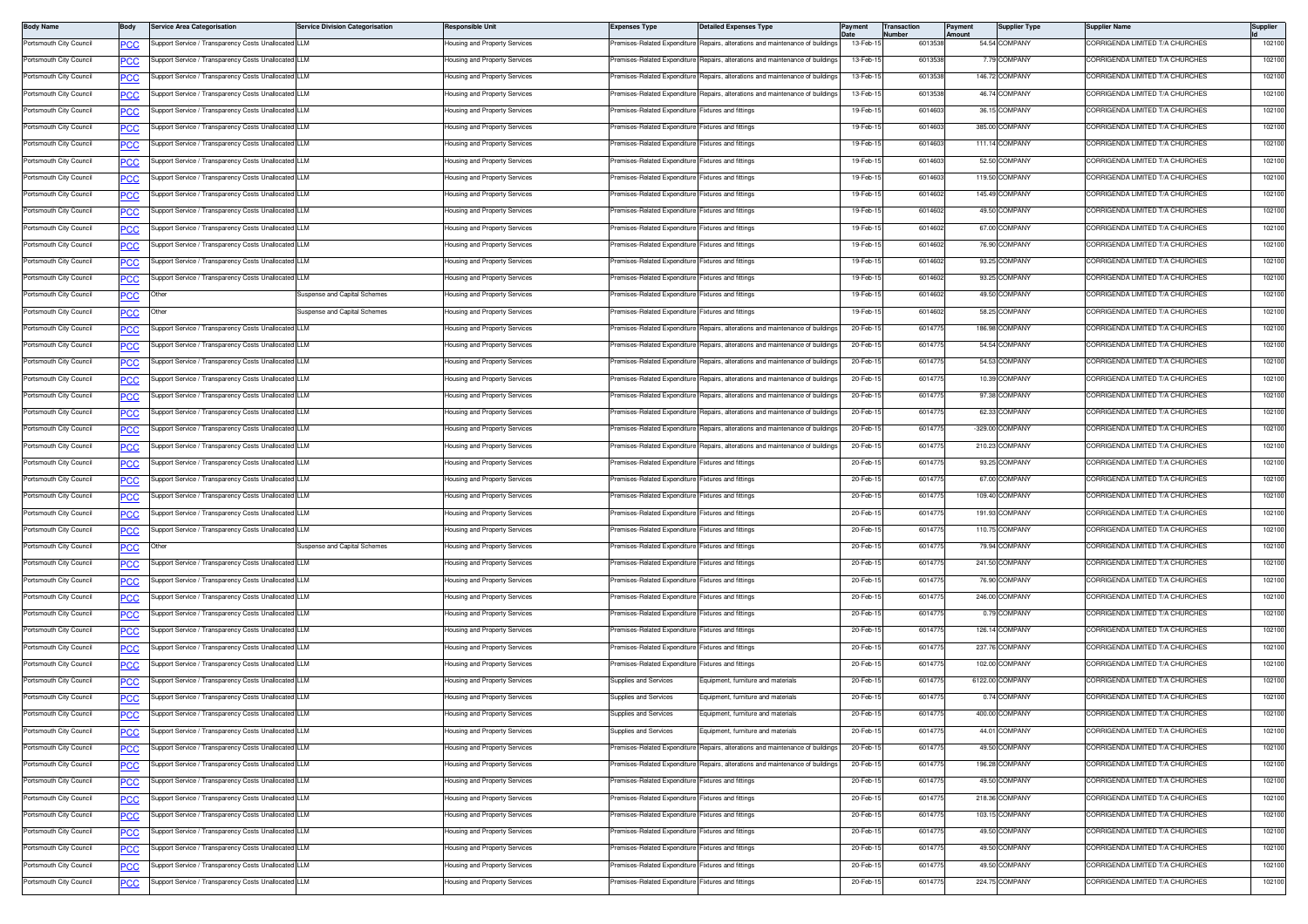| <b>Body Name</b>        | Body       | <b>Service Area Categorisation</b>                   | <b>Service Division Categorisation</b> | Responsible Unit              | <b>Expenses Type</b>                               | <b>Detailed Expenses Type</b>                                                  | 'ayment   | Transaction<br>lumber | Payment<br>mount | <b>Supplier Type</b> | Supplier Name                   | Supplier |
|-------------------------|------------|------------------------------------------------------|----------------------------------------|-------------------------------|----------------------------------------------------|--------------------------------------------------------------------------------|-----------|-----------------------|------------------|----------------------|---------------------------------|----------|
| Portsmouth City Council | эсс        | Support Service / Transparency Costs Unallocated LLM |                                        | lousing and Property Services | remises-Related Expenditure                        | Repairs, alterations and maintenance of buildings                              | 20-Feb-1  | 601477                |                  | 49.50 COMPANY        | ORRIGENDA LIMITED T/A CHURCHES  | 102100   |
| Portsmouth City Council | <u>PCC</u> | Support Service / Transparency Costs Unallocated LLM |                                        | lousing and Property Services | remises-Related Expenditure                        | Repairs, alterations and maintenance of buildings                              | 20-Feb-1  | 601477                |                  | 49.50 COMPANY        | ORRIGENDA LIMITED T/A CHURCHES  | 102100   |
| Portsmouth City Council |            | Support Service / Transparency Costs Unallocated LLM |                                        | lousing and Property Services | remises-Related Expenditure                        | Repairs, alterations and maintenance of buildings                              | 20-Feb-1  | 60147                 |                  | 623.90 COMPANY       | CORRIGENDA LIMITED T/A CHURCHES | 102100   |
| Portsmouth City Council |            | Support Service / Transparency Costs Unallocated LLM |                                        | Housing and Property Services | remises-Related Expenditure                        | Repairs, alterations and maintenance of building                               | 20-Feb-1  | 601477                |                  | 49.50 COMPANY        | CORRIGENDA LIMITED T/A CHURCHES | 102100   |
| Portsmouth City Council | <u>cc</u>  | Support Service / Transparency Costs Unallocated LLM |                                        | lousing and Property Services | remises-Related Expenditure                        | Repairs, alterations and maintenance of buildings                              | 20-Feb-1  | 601477                |                  | 49.50 COMPANY        | ORRIGENDA LIMITED T/A CHURCHES  | 102100   |
| Portsmouth City Council | <u>PCC</u> | Support Service / Transparency Costs Unallocated LLM |                                        | lousing and Property Services | Premises-Related Expenditure                       | Repairs, alterations and maintenance of buildings                              | 20-Feb-1  | 601477                |                  | 49.50 COMPANY        | ORRIGENDA LIMITED T/A CHURCHES  | 102100   |
| Portsmouth City Council | <u>PCC</u> | Support Service / Transparency Costs Unallocated LLM |                                        | lousing and Property Services | remises-Related Expenditure                        | Repairs, alterations and maintenance of building                               | 20-Feb-1  | 601477                |                  | 49.50 COMPANY        | ORRIGENDA LIMITED T/A CHURCHES  | 102100   |
| Portsmouth City Council |            | Support Service / Transparency Costs Unallocated LLM |                                        | Housing and Property Services |                                                    | Premises-Related Expenditure Repairs, alterations and maintenance of buildings | 20-Feb-1  | 601477                |                  | 49.50 COMPANY        | CORRIGENDA LIMITED T/A CHURCHES | 102100   |
| Portsmouth City Council | cс         | Support Service / Transparency Costs Unallocated LLM |                                        | Housing and Property Services | remises-Related Expenditure                        | Repairs, alterations and maintenance of building                               | 26-Feb-1  | 601601                |                  | 49.50 COMPANY        | ORRIGENDA LIMITED T/A CHURCHES  | 102100   |
| Portsmouth City Council | <u>cc</u>  | Support Service / Transparency Costs Unallocated     | <b>LLM</b>                             | lousing and Property Services | emises-Related Expenditure                         | Repairs, alterations and maintenance of buildings                              | 26-Feb-1  | 601601                |                  | 65.68 COMPANY        | ORRIGENDA LIMITED T/A CHURCHES  | 102100   |
| Portsmouth City Council | <u>PCC</u> | Support Service / Transparency Costs Unallocated LLM |                                        | lousing and Property Services | Premises-Related Expenditure                       | Repairs, alterations and maintenance of buildings                              | 26-Feb-1  | 601601                |                  | 1025.16 COMPANY      | CORRIGENDA LIMITED T/A CHURCHES | 102100   |
| Portsmouth City Council | <u>PCC</u> | Support Service / Transparency Costs Unallocated LLM |                                        | lousing and Property Services | remises-Related Expenditure                        | Repairs, alterations and maintenance of building                               | 26-Feb-1  | 601601                |                  | 49.50 COMPANY        | ORRIGENDA LIMITED T/A CHURCHES  | 102100   |
| Portsmouth City Council | <b>PCC</b> | Support Service / Transparency Costs Unallocated LLM |                                        | lousing and Property Services | remises-Related Expenditure                        | Repairs, alterations and maintenance of building                               | 26-Feb-1  | 601601                |                  | 49.50 COMPANY        | CORRIGENDA LIMITED T/A CHURCHES | 102100   |
| Portsmouth City Council | cс         | Support Service / Transparency Costs Unallocated     | I LLM                                  | Housing and Property Services | remises-Related Expenditure                        | Repairs, alterations and maintenance of building                               | 26-Feb-1  | 601601                |                  | 421.42 COMPANY       | ORRIGENDA LIMITED T/A CHURCHES  | 102100   |
| Portsmouth City Council | <u>'CC</u> | Support Service / Transparency Costs Unallocated LLM |                                        | lousing and Property Services | remises-Related Expenditure                        | Repairs, alterations and maintenance of buildings                              | 26-Feb-1  | 601601                |                  | 49.50 COMPANY        | ORRIGENDA LIMITED T/A CHURCHES  | 102100   |
| Portsmouth City Council | <u>PCC</u> | Support Service / Transparency Costs Unallocated LLM |                                        | Housing and Property Services | Premises-Related Expenditure                       | Repairs, alterations and maintenance of building                               | 26-Feb-1  | 601601                |                  | 112.34 COMPANY       | CORRIGENDA LIMITED T/A CHURCHES | 102100   |
| Portsmouth City Council | <u>PCC</u> | Support Service / Transparency Costs Unallocated LLM |                                        | lousing and Property Services | remises-Related Expenditure                        | Repairs, alterations and maintenance of building                               | 26-Feb-1  | 601601                |                  | 529.91 COMPANY       | ORRIGENDA LIMITED T/A CHURCHES  | 102100   |
| Portsmouth City Council |            | Support Service / Transparency Costs Unallocated LLM |                                        | lousing and Property Services | remises-Related Expenditure                        | Repairs, alterations and maintenance of buildings                              | 26-Feb-1  | 601601                |                  | 49.50 COMPANY        | CORRIGENDA LIMITED T/A CHURCHES | 102100   |
| Portsmouth City Council | сc         | Support Service / Transparency Costs Unallocated LLM |                                        | Housing and Property Services | remises-Related Expenditure                        | Repairs, alterations and maintenance of building                               | 26-Feb-1  | 601601                |                  | 49.50 COMPANY        | CORRIGENDA LIMITED T/A CHURCHES | 102100   |
| Portsmouth City Council | <u>PCC</u> | Support Service / Transparency Costs Unallocated     | LLM                                    | lousing and Property Services | remises-Related Expenditure                        | Repairs, alterations and maintenance of buildings                              | 26-Feb-1  | 601601                |                  | 49.50 COMPANY        | ORRIGENDA LIMITED T/A CHURCHES  | 102100   |
| Portsmouth City Council | <u>PCC</u> | Support Service / Transparency Costs Unallocated LLM |                                        | lousing and Property Services | Premises-Related Expenditure                       | Repairs, alterations and maintenance of buildings                              | 26-Feb-1  | 601601                |                  | 49.50 COMPANY        | CORRIGENDA LIMITED T/A CHURCHES | 102100   |
| Portsmouth City Council | <u>PCC</u> | Support Service / Transparency Costs Unallocated LLM |                                        | lousing and Property Services | remises-Related Expenditure                        | Repairs, alterations and maintenance of building                               | 26-Feb-1  | 601601                |                  | 49.50 COMPANY        | ORRIGENDA LIMITED T/A CHURCHES  | 102100   |
| Portsmouth City Council |            | Support Service / Transparency Costs Unallocated LLM |                                        | lousing and Property Services | Premises-Related Expenditure                       | Repairs, alterations and maintenance of buildings                              | 26-Feb-1  | 601601                |                  | 49.50 COMPANY        | CORRIGENDA LIMITED T/A CHURCHES | 102100   |
| Portsmouth City Council | cс         | Support Service / Transparency Costs Unallocated LLM |                                        | Housing and Property Services | remises-Related Expenditure                        | Repairs, alterations and maintenance of building                               | 26-Feb-1  | 601601                |                  | 49.50 COMPANY        | ORRIGENDA LIMITED T/A CHURCHES  | 102100   |
| Portsmouth City Council | <u>CC </u> | Support Service / Transparency Costs Unallocated LLM |                                        | lousing and Property Services | remises-Related Expenditure                        | Repairs, alterations and maintenance of buildings                              | 26-Feb-1  | 601601                |                  | 49.50 COMPANY        | ORRIGENDA LIMITED T/A CHURCHES  | 102100   |
| Portsmouth City Council | <u>PCC</u> | Support Service / Transparency Costs Unallocated LLM |                                        | lousing and Property Services | Premises-Related Expenditure                       | Repairs, alterations and maintenance of buildings                              | 26-Feb-1  | 601601                |                  | 49.50 COMPANY        | ORRIGENDA LIMITED T/A CHURCHES  | 102100   |
| Portsmouth City Council | <u>PCC</u> | Support Service / Transparency Costs Unallocated LLM |                                        | lousing and Property Services | remises-Related Expenditure                        | Repairs, alterations and maintenance of building                               | 26-Feb-1  | 601601                |                  | 49.50 COMPANY        | ORRIGENDA LIMITED T/A CHURCHES  | 102100   |
| Portsmouth City Council | <b>PCC</b> | Support Service / Transparency Costs Unallocated LLM |                                        | Housing and Property Services |                                                    | Premises-Related Expenditure Repairs, alterations and maintenance of building  | 27-Feb-1  | 601626                |                  | 607.83 COMPANY       | CORRIGENDA LIMITED T/A CHURCHES | 102100   |
| Portsmouth City Council | сc         | Support Service / Transparency Costs Unallocated LLM |                                        | Housing and Property Services |                                                    | Premises-Related Expenditure Repairs, alterations and maintenance of building  | 27-Feb-1  | 601626                |                  | 1.00 COMPANY         | ORRIGENDA LIMITED T/A CHURCHES  | 102100   |
| Portsmouth City Council | PCC        | Support Service / Transparency Costs Unallocated     |                                        | lousing and Property Services | Premises-Related Expenditure                       | Fixtures and fittings                                                          | 27-Feb-1  | 601626                |                  | 30.60 COMPANY        | ORRIGENDA LIMITED T/A CHURCHES  | 102100   |
| Portsmouth City Council | <u>CC</u>  | Support Service / Transparency Costs Unallocated LLM |                                        | Housing and Property Services | Premises-Related Expenditure Fixtures and fittings |                                                                                | 27-Feb-1  | 601626                |                  | 15.30 COMPANY        | ORRIGENDA LIMITED T/A CHURCHES  | 102100   |
| Portsmouth City Council | <u>PCC</u> | Support Service / Transparency Costs Unallocated LLM |                                        | lousing and Property Services | remises-Related Expenditure                        | Fixtures and fittings                                                          | 27-Feb-1  | 601626                |                  | 382.50 COMPANY       | ORRIGENDA LIMITED T/A CHURCHES  | 102100   |
| Portsmouth City Council |            | Support Service / Transparency Costs Unallocated LLM |                                        | lousing and Property Services | remises-Related Expenditure Fixtures and fittings  |                                                                                | 27-Feb-1  | 601626                |                  | 45.90 COMPANY        | CORRIGENDA LIMITED T/A CHURCHES | 102100   |
| Portsmouth City Council |            | Support Service / Transparency Costs Unallocated LLM |                                        | Housing and Property Services | remises-Related Expenditure                        | Fixtures and fittings                                                          | 27-Feb-1  | 6016267               |                  | 30.60 COMPANY        | CORRIGENDA LIMITED T/A CHURCHES | 102100   |
| Portsmouth City Council | PCC        | Support Service / Transparency Costs Unallocated LLM |                                        | lousing and Property Services | remises-Related Expenditure                        | ixtures and fittings                                                           | 27-Feb-1  | 601626                |                  | 15.30 COMPANY        | ORRIGENDA LIMITED T/A CHURCHES  | 102100   |
| Portsmouth City Council | <u>PCC</u> | Support Service / Transparency Costs Unallocated LLM |                                        | Housing and Property Services | Premises-Related Expenditure Fixtures and fittings |                                                                                | 27-Feb-1  | 6016267               |                  | 260.10 COMPANY       | CORRIGENDA LIMITED T/A CHURCHES | 102100   |
| Portsmouth City Council | <u>PCC</u> | Support Service / Transparency Costs Unallocated LLM |                                        | lousing and Property Services | remises-Related Expenditure Fixtures and fittings  |                                                                                | 27-Feb-1  | 601626                |                  | 45.90 COMPANY        | ORRIGENDA LIMITED T/A CHURCHES  | 102100   |
| Portsmouth City Council |            | Support Service / Transparency Costs Unallocated LLM |                                        | Housing and Property Services | Premises-Related Expenditure Fixtures and fittings |                                                                                | 27-Feb-1  | 601626                |                  | 30.60 COMPANY        | CORRIGENDA LIMITED T/A CHURCHES | 102100   |
| Portsmouth City Council |            | Support Service / Transparency Costs Unallocated LLM |                                        | Housing and Property Services | remises-Related Expenditure                        | Fixtures and fittings                                                          | 27-Feb-1  | 601626                |                  | 15.30 COMPANY        | ORRIGENDA LIMITED T/A CHURCHES  | 102100   |
| Portsmouth City Council | PCC        | Support Service / Transparency Costs Unallocated LLM |                                        | lousing and Property Services | remises-Related Expenditure                        | ixtures and fittings                                                           | 27-Feb-1  | 601626                |                  | 313.65 COMPANY       | ORRIGENDA LIMITED T/A CHURCHES  | 102100   |
| Portsmouth City Council | <b>PCC</b> | Support Service / Transparency Costs Unallocated LLM |                                        | Housing and Property Services | Premises-Related Expenditure Fixtures and fittings |                                                                                | 27-Feb-15 | 6016267               |                  | 61.20 COMPANY        | CORRIGENDA LIMITED T/A CHURCHES | 102100   |
| Portsmouth City Council | <u>PCC</u> | Support Service / Transparency Costs Unallocated LLM |                                        | lousing and Property Services | remises-Related Expenditure                        | Fixtures and fittings                                                          | 27-Feb-1  | 601626                |                  | 30.60 COMPANY        | CORRIGENDA LIMITED T/A CHURCHES | 102100   |
| Portsmouth City Council | <b>PCC</b> | Support Service / Transparency Costs Unallocated LLM |                                        | Housing and Property Services | Premises-Related Expenditure Fixtures and fittings |                                                                                | 27-Feb-1  | 601626                |                  | 15.30 COMPANY        | CORRIGENDA LIMITED T/A CHURCHES | 102100   |
| Portsmouth City Council | <b>CC</b>  | Support Service / Transparency Costs Unallocated LLM |                                        | Housing and Property Services | Premises-Related Expenditure Fixtures and fittings |                                                                                | 27-Feb-1  | 6016267               |                  | 336.60 COMPANY       | CORRIGENDA LIMITED T/A CHURCHES | 102100   |
| Portsmouth City Council | PCC        | Support Service / Transparency Costs Unallocated LLM |                                        | lousing and Property Services | Premises-Related Expenditure                       | ixtures and fittings                                                           | 27-Feb-1  | 601626                |                  | 61.20 COMPANY        | CORRIGENDA LIMITED T/A CHURCHES | 102100   |
| Portsmouth City Council | <b>PCC</b> | Support Service / Transparency Costs Unallocated LLM |                                        | lousing and Property Services | Premises-Related Expenditure Fixtures and fittings |                                                                                | 27-Feb-1  | 601626                |                  | 15.30 COMPANY        | CORRIGENDA LIMITED T/A CHURCHES | 102100   |
| Portsmouth City Council | <u>PCC</u> | Support Service / Transparency Costs Unallocated LLM |                                        | lousing and Property Services | remises-Related Expenditure Fixtures and fittings  |                                                                                | 27-Feb-1  | 601626                |                  | 30.60 COMPANY        | CORRIGENDA LIMITED T/A CHURCHES | 102100   |
| Portsmouth City Council | <b>PCC</b> | Support Service / Transparency Costs Unallocated LLM |                                        | lousing and Property Services | remises-Related Expenditure Fixtures and fittings  |                                                                                | 27-Feb-1  | 601626                |                  | 336.60 COMPANY       | CORRIGENDA LIMITED T/A CHURCHES | 102100   |
| Portsmouth City Council | PСC        | Support Service / Transparency Costs Unallocated LLM |                                        | Housing and Property Services | remises-Related Expenditure I                      | Fixtures and fittings                                                          | 27-Feb-1  | 601626                |                  | 61.20 COMPANY        | CORRIGENDA LIMITED T/A CHURCHES | 102100   |
| Portsmouth City Council | PCC        | Support Service / Transparency Costs Unallocated LLM |                                        | lousing and Property Services | remises-Related Expenditure                        | Fixtures and fittings                                                          | 27-Feb-1  | 601626                |                  | 30.60 COMPANY        | CORRIGENDA LIMITED T/A CHURCHES | 102100   |
| Portsmouth City Council | <u>PCC</u> | Other                                                | Suspense and Capital Schemes           | Housing and Property Services | remises-Related Expenditure Fixtures and fittings  |                                                                                | 27-Feb-1  | 601626                |                  | 30.60 COMPANY        | CORRIGENDA LIMITED T/A CHURCHES | 102100   |
|                         |            |                                                      |                                        |                               |                                                    |                                                                                |           |                       |                  |                      |                                 |          |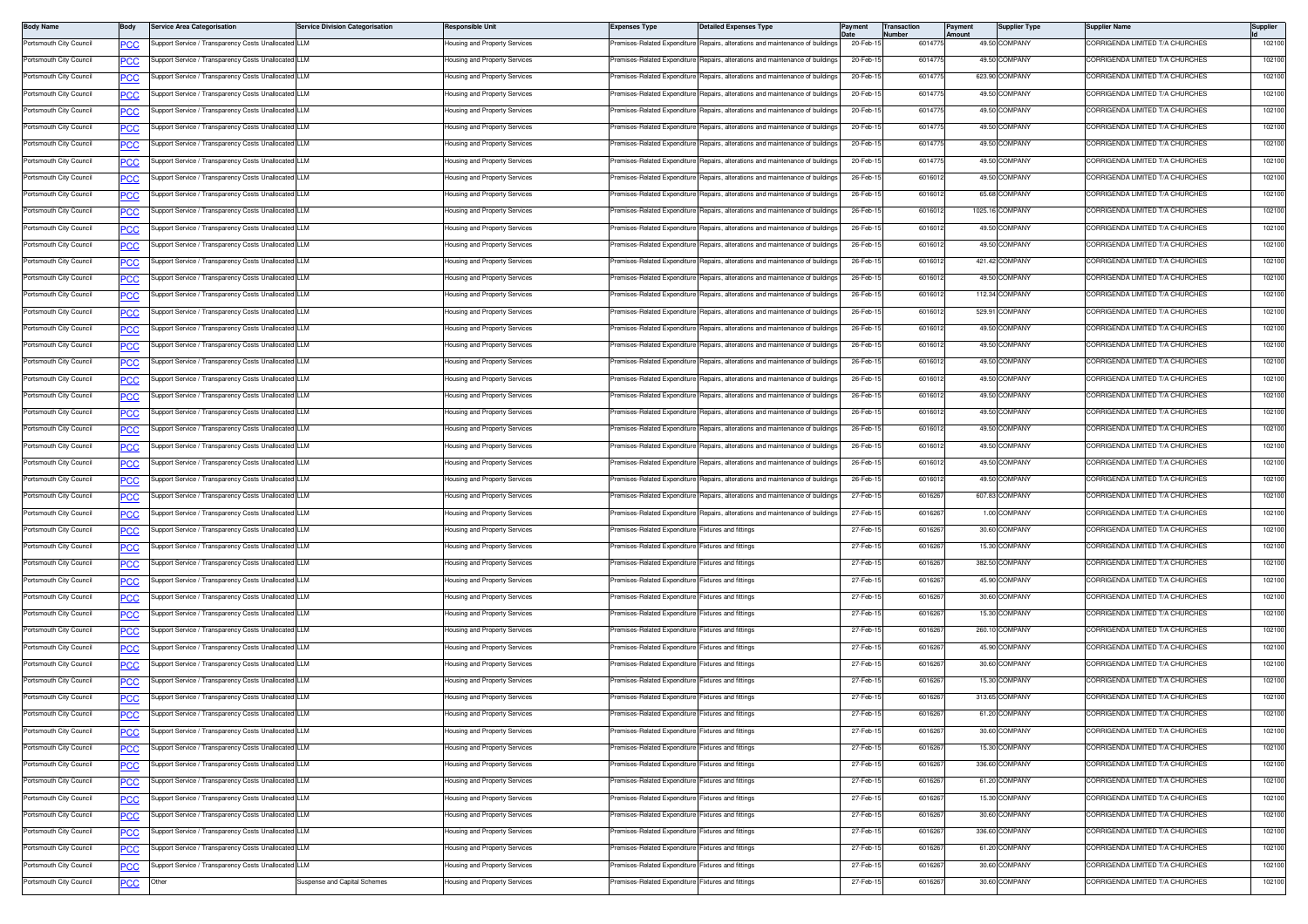| <b>Body Name</b>                                   | Body       | <b>Service Area Categorisation</b>                                      | <b>Service Division Categorisation</b> | Responsible Unit                                               | <b>Expenses Type</b>                                        | <b>Detailed Expenses Type</b>                                                  | 'ayment              | ransaction<br>lumber | Payment<br><b>Imount</b> | <b>Supplier Type</b>             | Supplier Name                                                 | Supplier         |
|----------------------------------------------------|------------|-------------------------------------------------------------------------|----------------------------------------|----------------------------------------------------------------|-------------------------------------------------------------|--------------------------------------------------------------------------------|----------------------|----------------------|--------------------------|----------------------------------|---------------------------------------------------------------|------------------|
| Portsmouth City Council                            | PCC        | Other                                                                   | Suspense and Capital Schemes           | lousing and Property Services                                  | Premises-Related Expenditure                                | Fixtures and fittings                                                          | 27-Feb-1             | 601626               |                          | 336.60 COMPANY                   | CORRIGENDA LIMITED T/A CHURCHES                               | 102100           |
| Portsmouth City Council                            | <u>PCC</u> | Other                                                                   | Suspense and Capital Schemes           | lousing and Property Services                                  | Premises-Related Expenditure                                | Fixtures and fittings                                                          | 27-Feb-1             | 601626               |                          | 45.90 COMPANY                    | ORRIGENDA LIMITED T/A CHURCHES                                | 102100           |
| Portsmouth City Council                            | <b>PCC</b> | Other                                                                   | Suspense and Capital Schemes           | lousing and Property Services                                  | Premises-Related Expenditure                                | Fixtures and fittings                                                          | 27-Feb-1             | 601626               |                          | 15.30 COMPANY                    | CORRIGENDA LIMITED T/A CHURCHES                               | 102100           |
| Portsmouth City Council                            | сC         | Other                                                                   | Suspense and Capital Schemes           | lousing and Property Services                                  | remises-Related Expenditure                                 | ixtures and fittings                                                           | 27-Feb-1             | 6016267              |                          | 15.30 COMPANY                    | CORRIGENDA LIMITED T/A CHURCHES                               | 102100           |
| Portsmouth City Council                            | <u>PCC</u> | Other                                                                   | Suspense and Capital Schemes           | lousing and Property Services                                  | Premises-Related Expenditure                                | ixtures and fittings                                                           | 27-Feb-1             | 6016267              |                          | 489.60 COMPANY                   | CORRIGENDA LIMITED T/A CHURCHES                               | 102100           |
| Portsmouth City Council                            | <u>CC</u>  | Other                                                                   | Suspense and Capital Schemes           | lousing and Property Services                                  | Premises-Related Expenditure                                | Fixtures and fittings                                                          | 27-Feb-1             | 6016267              |                          | 45.90 COMPANY                    | CORRIGENDA LIMITED T/A CHURCHES                               | 102100           |
| Portsmouth City Council                            |            | Support Service / Transparency Costs Unallocated LLM                    |                                        | lousing and Property Services                                  | Premises-Related Expenditure                                | Fixtures and fittings                                                          | 27-Feb-1             | 601626               |                          | 275.40 COMPANY                   | CORRIGENDA LIMITED T/A CHURCHES                               | 102100           |
|                                                    | <u>PCC</u> |                                                                         |                                        |                                                                |                                                             |                                                                                |                      |                      |                          |                                  |                                                               |                  |
| Portsmouth City Council                            | <u>PCC</u> | Support Service / Transparency Costs Unallocated LLM                    |                                        | lousing and Property Services                                  | Premises-Related Expenditure Fixtures and fittings          |                                                                                | 27-Feb-1             | 6016267              |                          | 45.90 COMPANY                    | CORRIGENDA LIMITED T/A CHURCHES                               | 102100           |
| Portsmouth City Council                            | PСC        | upport Service / Transparency Costs Unallocated LLM                     |                                        | lousing and Property Services                                  | Premises-Related Expenditure                                | Fixtures and fittings                                                          | 27-Feb-1             | 601626               |                          | 45.90 COMPANY                    | CORRIGENDA LIMITED T/A CHURCHES                               | 102100           |
| Portsmouth City Council                            | <b>PCC</b> | Support Service / Transparency Costs Unallocated                        | III M                                  | lousing and Property Services                                  | remises-Related Expenditure                                 | ixtures and fittings                                                           | 27-Feb-1             | 6016267              |                          | 76.50 COMPANY                    | CORRIGENDA LIMITED T/A CHURCHES                               | 102100           |
| Portsmouth City Council                            | <u>PCC</u> | upport Service / Transparency Costs Unallocated LLM                     |                                        | lousing and Property Services                                  | Premises-Related Expenditure                                | Fixtures and fittings                                                          | 27-Feb-1             | 601626               |                          | 30.60 COMPANY                    | CORRIGENDA LIMITED T/A CHURCHES                               | 102100           |
| Portsmouth City Council                            | <b>PCC</b> | Support Service / Transparency Costs Unallocated LLM                    |                                        | lousing and Property Services                                  | Premises-Related Expenditure                                | <b>Fixtures and fittings</b>                                                   | 27-Feb-1             | 601626               |                          | 15.30 COMPANY                    | ORRIGENDA LIMITED T/A CHURCHES                                | 102100           |
| Portsmouth City Council                            | <b>PCC</b> | Support Service / Transparency Costs Unallocated LLM                    |                                        | lousing and Property Services                                  | Premises-Related Expenditure Fixtures and fittings          |                                                                                | 27-Feb-1             | 601626               |                          | 15.30 COMPANY                    | CORRIGENDA LIMITED T/A CHURCHES                               | 102100           |
| Portsmouth City Council                            | ٥с         | upport Service / Transparency Costs Unallocated LLM                     |                                        | lousing and Property Services                                  | Premises-Related Expenditure                                | Fixtures and fittings                                                          | 11-Feb-1             | 601270               |                          | 15.30 COMPANY                    | CORRIGENDA LIMITED T/A CHURCHES                               | 102100           |
| Portsmouth City Council                            | ∍CC        | Support Service / Transparency Costs Unallocated LLM                    |                                        | lousing and Property Services                                  | remises-Related Expenditure                                 | ixtures and fittings                                                           | 11-Feb-1             | 601270               |                          | 15.30 COMPANY                    | ORRIGENDA LIMITED T/A CHURCHES                                | 102100           |
| Portsmouth City Council                            | ∍CC        | Support Service / Transparency Costs Unallocated LLM                    |                                        | Housing and Property Services                                  | Premises-Related Expenditure Fixtures and fittings          |                                                                                | 11-Feb-1             | 6012703              |                          | -15.30 COMPANY                   | CORRIGENDA LIMITED T/A CHURCHES                               | 102100           |
| Portsmouth City Council                            |            | Support Service / Transparency Costs Unallocated LLM                    |                                        | lousing and Property Services                                  | Premises-Related Expenditure                                | Fixtures and fittings                                                          | 11-Feb-1             | 601270               |                          | -15.30 COMPANY                   | ORRIGENDA LIMITED T/A CHURCHES                                | 102100           |
|                                                    | <u>PCC</u> |                                                                         |                                        |                                                                | Premises-Related Expenditure                                |                                                                                |                      | 6014602              |                          | -414.00 COMPANY                  | CORRIGENDA LIMITED T/A CHURCHES                               |                  |
| Portsmouth City Council                            | <b>PCC</b> | Support Service / Transparency Costs Unallocated LLM                    |                                        | lousing and Property Services                                  |                                                             | Repairs, alterations and maintenance of buildings                              | 19-Feb-1             |                      |                          |                                  |                                                               | 102100           |
| Portsmouth City Council                            | ٥с         | Support Service / Transparency Costs Unallocated LLM                    |                                        | lousing and Property Services                                  | Premises-Related Expenditure                                | epairs, alterations and maintenance of building                                | 19-Feb-1             | 6014602              |                          | -414.00 COMPANY                  | CORRIGENDA LIMITED T/A CHURCHES                               | 102100           |
| Portsmouth City Council                            | <u>PCC</u> | Support Service / Transparency Costs Unallocated LLM                    |                                        | lousing and Property Services                                  | Premises-Related Expenditure                                | lepairs, alterations and maintenance of buildings                              | 26-Feb-1             | 601601               |                          | -1344.80 COMPANY                 | CORRIGENDA LIMITED T/A CHURCHES                               | 102100           |
| Portsmouth City Council                            | <u>PCC</u> | Housing Revenue Account                                                 | Repairs and Maintenance                | lousing and Property Services                                  | Premises-Related Expenditure                                | Repairs, alterations and maintenance of buildings                              | 13-Feb-1             | 601357               |                          | 9243.74 COMPANY                  | M HABENS (THE BUILDER) LTD                                    | 100718           |
| Portsmouth City Council                            | <b>PCC</b> | lousing Revenue Account                                                 | Other                                  | lousing and Property Services                                  | remises-Related Expenditure                                 | Repairs, alterations and maintenance of building                               | 11-Feb-1             | 601270               |                          | 39509.68 COMPANY                 | M HABENS (THE BUILDER) LTD                                    | 100718           |
| Portsmouth City Council                            | <b>PCC</b> | Housing Revenue Account                                                 | Other                                  | lousing and Property Services                                  | Premises-Related Expenditure                                | Repairs, alterations and maintenance of building                               | 03-Feb-1             | 601125               |                          | 80257.07 COMPANY                 | D M HABENS (THE BUILDER) LTD                                  | 100718           |
| Portsmouth City Council                            | PСC        | upport Service / Transparency Costs Unallocated LLM                     |                                        | lousing and Property Services                                  | Premises-Related Expenditure                                | lepairs, alterations and maintenance of building                               | 02-Feb-1             | 6011116              |                          | 750.00 COMPANY                   | M HABENS (THE BUILDER) LTD                                    | 100718           |
| Portsmouth City Council                            | ∍CC        | Support Service / Transparency Costs Unallocated LLM                    |                                        | lousing and Property Services                                  | Premises-Related Expenditure                                | Repairs, alterations and maintenance of buildings                              | 02-Feb-1             | 601111               |                          | 1301.55 COMPANY                  | M HABENS (THE BUILDER) LTD                                    | 100718           |
| Portsmouth City Council                            | ٥С         | Housing Revenue Account                                                 | <b>Special Services</b>                | Housing and Property Services                                  | Employees                                                   | ndirect employee expenses                                                      | 12-Feb-1             | 6013264              |                          | 872.00 VENDOR                    | DALE VALLEY TRAINING                                          | 132088           |
| Portsmouth City Council                            | PCC        | Housing Revenue Account                                                 | <b>Special Services</b>                | lousing and Property Services                                  | <b>Employees</b>                                            | ndirect employee expenses                                                      | 18-Feb-1             | 601409               |                          | 495.00 VENDOR                    | <b>DALE VALLEY TRAINING</b>                                   | 132088           |
| Portsmouth City Council                            | PCC.       | lousing Revenue Account                                                 | Other                                  | lousing and Property Services                                  | Supplies and Services                                       | <b>Grants and subscriptions</b>                                                | 16-Feb-1             | 601387               |                          | 8184.00 COMPANY                  | DEESAND LTD                                                   | 100348           |
| Portsmouth City Council                            | PCC        | lousing Revenue Account                                                 | Othe                                   | lousing and Property Services                                  | Supplies and Services                                       | irants and subscriptions                                                       | 13-Feb-1             | 601357               |                          | 13624.00 COMPANY                 | <b>DEESAND LTD</b>                                            | 100348           |
| Portsmouth City Council                            | <b>PCC</b> | upport Service / Transparency Costs Unallocated LLM                     |                                        | lousing and Property Services                                  | remises-Related Expenditure                                 | Repairs, alterations and maintenance of building                               | 06-Feb-1             | 601212               |                          | 5997.00 COMPANY                  | DENNISON DOORS LTD                                            | 104916           |
| Portsmouth City Council                            | <b>PCC</b> | Housing Revenue Account                                                 | Other                                  | lousing and Property Services                                  | Premises-Related Expenditure                                | Repairs, alterations and maintenance of buildings                              | 11-Feb-1             | 601271               |                          | 40453.82 COMPANY                 | Dorwin Ltd                                                    | 108062           |
| Portsmouth City Council                            | <b>PCC</b> | lousing Revenue Account                                                 | Other                                  | lousing and Property Services                                  | Premises-Related Expenditure                                | Repairs, alterations and maintenance of buildings                              | 17-Feb-1             | 601395               |                          | 86440.51 COMPANY                 | DORWIN LTD                                                    | 108062           |
| Portsmouth City Council                            | PCC        | Housing Services                                                        | Homelessness                           | Housing and Property Services                                  | ransfer Payments                                            | Other                                                                          | 17-Feb-1             | 601396               |                          | 24961.82 VENDOR                  | C ROBERTS CENTRE                                              | 100474           |
| Portsmouth City Council<br>Portsmouth City Council | PСC        | Housing Revenue Account<br>lousing Revenue Account                      | Other<br>Other                         | lousing and Property Services<br>lousing and Property Services | hird Party Payments<br>hird Party Payments                  | rivate contractors<br>rivate contractors                                       | 23-Feb-1<br>18-Feb-1 | 601504<br>601409     | 420.00                   | 10060.54 VENDOR<br>COMPANY       | CD ARCHITECTS LTD<br>CONOMIC INSULATIONS (PORTSMOUTH) LIMITED | 136285<br>133308 |
|                                                    | <u>PCC</u> |                                                                         |                                        |                                                                |                                                             |                                                                                |                      |                      |                          |                                  |                                                               |                  |
| Portsmouth City Council                            | PСC        | lousing Revenue Account                                                 | Other                                  | lousing and Property Services                                  | Premises-Related Expenditure                                | Repairs, alterations and maintenance of buildings                              | 16-Feb-1             | 601387               |                          | 4328.12 COMPANY                  | ENSIGN HIGHWAYS LTD                                           | 116063           |
| Portsmouth City Council                            | <u>PCC</u> | lousing Revenue Account                                                 | Special Services                       | lousing and Property Services                                  | Premises-Related Expenditure                                | Cleaning and domestic supplies                                                 | 16-Feb-1             | 601387               |                          | 31.85 COMPANY                    | NSIGN HIGHWAYS LTD                                            | 116063           |
| Portsmouth City Council                            | PCC        | Housing Revenue Account                                                 | <b>Special Services</b>                | Housing and Property Services                                  | Third Party Payments<br>Premises-Related Expenditure        | rivate contractors                                                             | 16-Feb-1             | 6013876              |                          | 11.00 COMPANY                    | ENSIGN HIGHWAYS LTD                                           | 116063<br>116063 |
| Portsmouth City Council                            | <b>PCC</b> | lousing Revenue Account                                                 | Special Services                       | lousing and Property Services                                  |                                                             | Repairs, alterations and maintenance of building                               | 16-Feb-1             | 601387               |                          | 2086.89 COMPANY                  | NSIGN HIGHWAYS LTD                                            |                  |
| Portsmouth City Council<br>Portsmouth City Council | PСC<br>PCC | Housing Services<br>upport Service / Transparency Costs Unallocated LLM | Homelessness                           | Housing and Property Services<br>lousing and Property Services | <b>Supplies and Services</b><br>remises-Related Expenditure | irants and subscriptions<br>Repairs, alterations and maintenance of building   | 03-Feb-1<br>18-Feb-1 | 301364<br>601443     |                          | 1730.00 VENDOR<br>1806.39 VENDOR | <b>ID3 PROPERTY LIMITED</b><br>GRAHAM ASSET MANAGEMENT LTD    | 135602<br>13496  |
| Portsmouth City Council                            |            | upport Service / Transparency Costs Unallocated LLM                     |                                        | lousing and Property Services                                  | remises-Related Expenditure                                 | Repairs, alterations and maintenance of building                               | 18-Feb-1             | 6014434              |                          | 170.76 VENDOR                    | GRAHAM ASSET MANAGEMENT LTD                                   | 134967           |
|                                                    | <b>PCC</b> |                                                                         |                                        |                                                                |                                                             |                                                                                |                      |                      |                          |                                  |                                                               |                  |
| Portsmouth City Council                            | <u>PCC</u> | Support Service / Transparency Costs Unallocated LLM                    |                                        | lousing and Property Services                                  |                                                             | Premises-Related Expenditure Repairs, alterations and maintenance of buildings | 12-Feb-1             | 601330               |                          | 10.00 VENDOR                     | GRAHAM ASSET MANAGEMENT LTD                                   | 134967           |
| Portsmouth City Council                            |            | upport Service / Transparency Costs Unallocated LLM                     |                                        | lousing and Property Services                                  | emises-Helated Expenditure                                  | Repairs, alterations and maintenance of building                               | 12-Feb-1             | 601330               |                          | 2.6/ VENDOR                      | IRAHAM ASSET MANAGEMENT LTD                                   | 13496.           |
| Portsmouth City Council                            | <b>PCC</b> | Support Service / Transparency Costs Unallocated LLM                    |                                        | Housing and Property Services                                  |                                                             | Premises-Related Expenditure Repairs, alterations and maintenance of buildings | 12-Feb-1             | 601330               |                          | 56.78 VENDOR                     | GRAHAM ASSET MANAGEMENT LTD                                   | 134967           |
| Portsmouth City Council                            | <b>PCC</b> | Support Service / Transparency Costs Unallocated LLM                    |                                        | Housing and Property Services                                  | Premises-Related Expenditure                                | Repairs, alterations and maintenance of buildings                              | 12-Feb-1             | 601330               |                          | 4.33 VENDOR                      | GRAHAM ASSET MANAGEMENT LTD                                   | 134967           |
| Portsmouth City Council                            | <u>PCC</u> | Support Service / Transparency Costs Unallocated LLM                    |                                        | lousing and Property Services                                  | Premises-Related Expenditure                                | Repairs, alterations and maintenance of buildings                              | 12-Feb-1             | 601330               |                          | 6.73 VENDOR                      | GRAHAM ASSET MANAGEMENT LTD                                   | 134967           |
| Portsmouth City Council                            | <u>PCC</u> | Support Service / Transparency Costs Unallocated LLM                    |                                        | lousing and Property Services                                  | Premises-Related Expenditure                                | Repairs, alterations and maintenance of buildings                              | 12-Feb-1             | 601330               |                          | 18.00 VENDOR                     | GRAHAM ASSET MANAGEMENT LTD                                   | 134967           |
| Portsmouth City Council                            | <u>PCC</u> | Support Service / Transparency Costs Unallocated LLM                    |                                        | lousing and Property Services                                  | Premises-Related Expenditure                                | Repairs, alterations and maintenance of buildings                              | 12-Feb-1             | 601330               |                          | 135.23 VENDOR                    | GRAHAM ASSET MANAGEMENT LTD                                   | 134967           |
| Portsmouth City Council                            | <b>PCC</b> | Support Service / Transparency Costs Unallocated LLM                    |                                        | Housing and Property Services                                  | Premises-Related Expenditure                                | Repairs, alterations and maintenance of buildings                              | 12-Feb-1             | 601330               |                          | 11.30 VENDOR                     | GRAHAM ASSET MANAGEMENT LTD                                   | 134967           |
| Portsmouth City Council                            | <b>PCC</b> | Support Service / Transparency Costs Unallocated LLM                    |                                        | Housing and Property Services                                  | Premises-Related Expenditure                                | Repairs, alterations and maintenance of building                               | 12-Feb-1             | 601330               |                          | 6.07 VENDOR                      | GRAHAM ASSET MANAGEMENT LTD                                   | 134967           |
| Portsmouth City Council                            |            | upport Service / Transparency Costs Unallocated LLM                     |                                        | lousing and Property Services                                  | remises-Related Expenditure                                 | Repairs, alterations and maintenance of buildings                              | 12-Feb-1             | 601330               |                          | 18.33 VENDOR                     | GRAHAM ASSET MANAGEMENT LTD                                   | 134967           |
| Portsmouth City Council                            | <u>PCC</u> |                                                                         |                                        |                                                                |                                                             | Repairs, alterations and maintenance of buildings                              |                      |                      |                          | 13.16 VENDOR                     | GRAHAM ASSET MANAGEMENT LTD                                   |                  |
|                                                    | <u>PCC</u> | Support Service / Transparency Costs Unallocated LLM                    |                                        | lousing and Property Services                                  | Premises-Related Expenditure                                |                                                                                | 12-Feb-1             | 601330               |                          |                                  |                                                               | 134967           |
| Portsmouth City Council                            | <u>PCC</u> | Support Service / Transparency Costs Unallocated LLM                    |                                        | lousing and Property Services                                  | Premises-Related Expenditure                                | Repairs, alterations and maintenance of buildings                              | 12-Feb-1             | 601330               |                          | 13.07 VENDOR                     | GRAHAM ASSET MANAGEMENT LTD                                   | 134967           |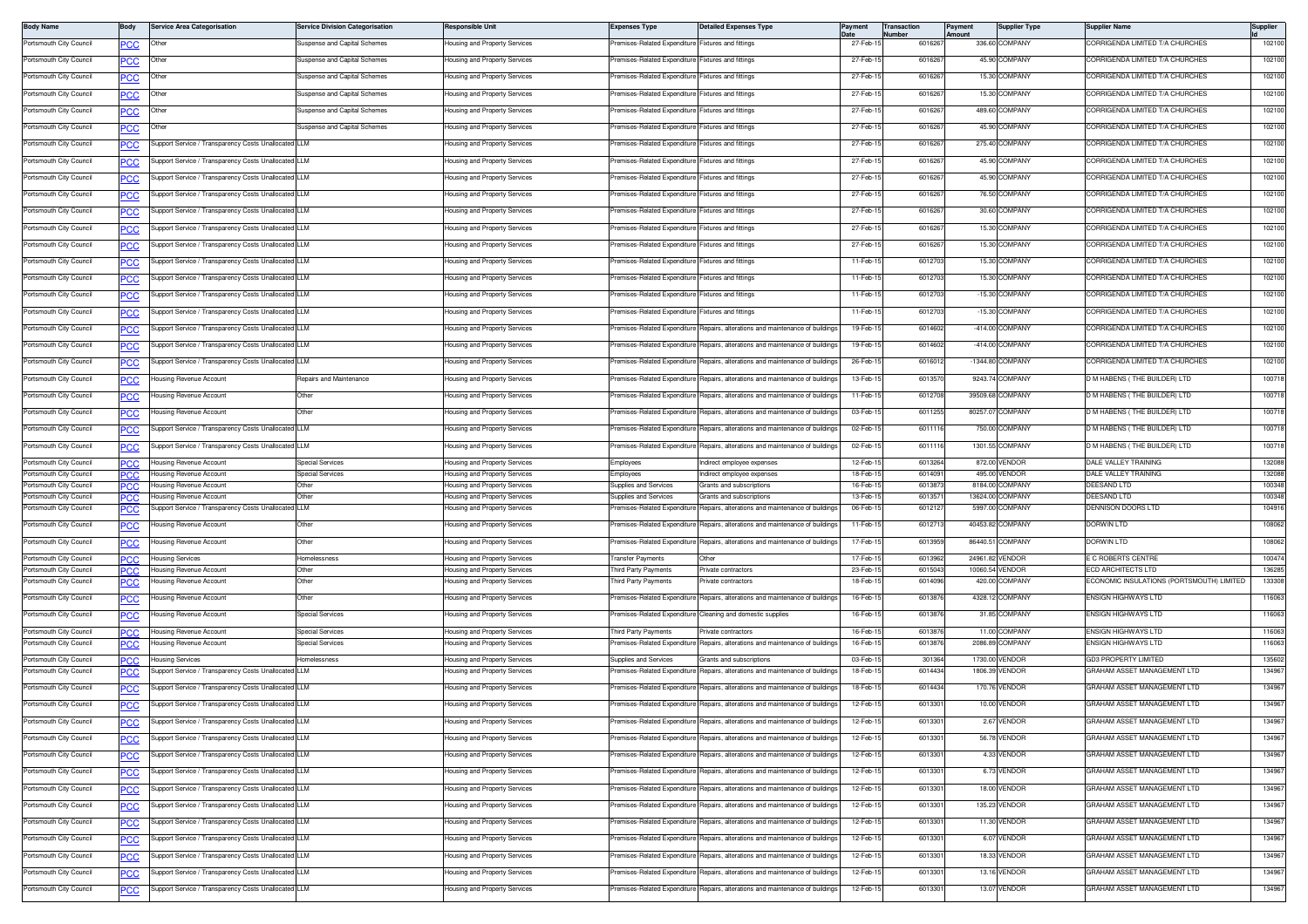| <b>Body Name</b>        | Body       | <b>Service Area Categorisation</b>                   | <b>Service Division Categorisation</b> | Responsible Unit                          | <b>Expenses Type</b>         | Detailed Expenses Type                                                         | Payment   | <b>Transaction</b><br>lumber | Payment<br>Amount | <b>Supplier Type</b> | Supplier Name                      | Supplier |
|-------------------------|------------|------------------------------------------------------|----------------------------------------|-------------------------------------------|------------------------------|--------------------------------------------------------------------------------|-----------|------------------------------|-------------------|----------------------|------------------------------------|----------|
| Portsmouth City Council | PCC        | Support Service / Transparency Costs Unallocated LLM |                                        | Housing and Property Services             | remises-Related Expenditure  | Repairs, alterations and maintenance of buildings                              | 12-Feb-1  | 601330                       |                   | 36.73 VENDOR         | GRAHAM ASSET MANAGEMENT LTD        | 134967   |
| Portsmouth City Council | <u>PCC</u> | Support Service / Transparency Costs Unallocated LLM |                                        | <del>l</del> ousing and Property Services | remises-Related Expenditure  | Repairs, alterations and maintenance of building                               | 12-Feb-1  | 601330                       |                   | 40.04 VENDOR         | GRAHAM ASSET MANAGEMENT LTD        | 134967   |
| Portsmouth City Council |            | Support Service / Transparency Costs Unallocated LLM |                                        | Housing and Property Services             | Premises-Related Expenditure | Repairs, alterations and maintenance of buildings                              | 12-Feb-1  | 601330                       |                   | 30.33 VENDOR         | GRAHAM ASSET MANAGEMENT LTD        | 134967   |
| Portsmouth City Council |            | Support Service / Transparency Costs Unallocate      | <b>LLM</b>                             | Housing and Property Services             | remises-Related Expenditure  | lepairs, alterations and maintenance of building                               | 12-Feb-1  | 601330                       |                   | 20.13 VENDOR         | GRAHAM ASSET MANAGEMENT LTD        | 134967   |
| Portsmouth City Council | <u>cc</u>  | Support Service / Transparency Costs Unallocated     | I LLM                                  | lousing and Property Services             | remises-Related Expenditure  | lepairs, alterations and maintenance of building                               | 12-Feb-1  | 601330                       |                   | 7.13 VENDOR          | GRAHAM ASSET MANAGEMENT LTD        | 134967   |
| Portsmouth City Council | <b>PCC</b> | Support Service / Transparency Costs Unallocated LLM |                                        | Housing and Property Services             | Premises-Related Expenditure | Repairs, alterations and maintenance of building                               | 12-Feb-1  | 6013301                      |                   | 8.13 VENDOR          | GRAHAM ASSET MANAGEMENT LTD        | 134967   |
| Portsmouth City Council | <u>PCC</u> | Support Service / Transparency Costs Unallocated LLM |                                        | Housing and Property Services             | remises-Related Expenditure  | Repairs, alterations and maintenance of building                               | 12-Feb-1  | 601330                       |                   | 31.64 VENDOR         | GRAHAM ASSET MANAGEMENT LTD        | 134967   |
| Portsmouth City Council |            | Support Service / Transparency Costs Unallocated LLM |                                        | Housing and Property Services             | Premises-Related Expenditure | Repairs, alterations and maintenance of building                               | 12-Feb-1  | 601330                       |                   | 35.69 VENDOR         | GRAHAM ASSET MANAGEMENT LTD        | 134967   |
| Portsmouth City Council | cс         | Support Service / Transparency Costs Unallocated     | LLM                                    | Housing and Property Services             | Premises-Related Expenditure | Repairs, alterations and maintenance of building                               | 12-Feb-1  | 601330                       |                   | 38.65 VENDOR         | GRAHAM ASSET MANAGEMENT LTD        | 134967   |
| Portsmouth City Council |            | Support Service / Transparency Costs Unallocated     | <b>LLM</b>                             | lousing and Property Services             | remises-Related Expenditure  | lepairs, alterations and maintenance of building                               | 12-Feb-1  | 601330                       |                   | 38.88 VENDOR         | GRAHAM ASSET MANAGEMENT LTD        | 134967   |
| Portsmouth City Council | <b>PCC</b> | Support Service / Transparency Costs Unallocated LLM |                                        | Housing and Property Services             | remises-Related Expenditure  | Repairs, alterations and maintenance of building                               | 12-Feb-1  | 601330                       |                   | 4.07 VENDOR          | GRAHAM ASSET MANAGEMENT LTD        | 134967   |
| Portsmouth City Council | <u>PCC</u> | Support Service / Transparency Costs Unallocated LLM |                                        | Housing and Property Services             | remises-Related Expenditure  | Repairs, alterations and maintenance of building                               | 12-Feb-1  | 601330                       |                   | 12.99 VENDOR         | <b>SRAHAM ASSET MANAGEMENT LTD</b> | 134967   |
| Portsmouth City Council |            | Support Service / Transparency Costs Unallocated LLM |                                        | lousing and Property Services             | Premises-Related Expenditure | Repairs, alterations and maintenance of building                               | 12-Feb-1  | 601330                       |                   | 1.67 VENDOR          | GRAHAM ASSET MANAGEMENT LTD        | 134967   |
| Portsmouth City Council | cс         | Support Service / Transparency Costs Unallocated LLM |                                        | Housing and Property Services             | Premises-Related Expenditure | Repairs, alterations and maintenance of building                               | 12-Feb-1  | 601330                       |                   | 2.00 VENDOR          | GRAHAM ASSET MANAGEMENT LTD        | 134967   |
| Portsmouth City Council |            | Support Service / Transparency Costs Unallocated     | <b>LLM</b>                             | lousing and Property Services             | remises-Related Expenditure  | Repairs, alterations and maintenance of buildings                              | 12-Feb-1  | 601330                       |                   | 2.00 VENDOR          | GRAHAM ASSET MANAGEMENT LTD        | 134967   |
| Portsmouth City Council | <b>PCC</b> | Support Service / Transparency Costs Unallocated LLM |                                        | Housing and Property Services             | Premises-Related Expenditure | Repairs, alterations and maintenance of building                               | 12-Feb-1  | 6013301                      |                   | 7.33 VENDOR          | GRAHAM ASSET MANAGEMENT LTD        | 134967   |
| Portsmouth City Council | <u>PCC</u> | Support Service / Transparency Costs Unallocated LLM |                                        | <del>l</del> ousing and Property Services | remises-Related Expenditure  | Repairs, alterations and maintenance of building                               | 12-Feb-1  | 601330                       |                   | 2.00 VENDOR          | GRAHAM ASSET MANAGEMENT LTD        | 134967   |
| Portsmouth City Council |            | Support Service / Transparency Costs Unallocated LLM |                                        | Housing and Property Services             | Premises-Related Expenditure | Repairs, alterations and maintenance of building                               | 12-Feb-1  | 601330                       |                   | 2.00 VENDOR          | GRAHAM ASSET MANAGEMENT LTD        | 134967   |
| Portsmouth City Council | сc         | Support Service / Transparency Costs Unallocate      | <b>LLM</b>                             | lousing and Property Services             | remises-Related Expenditure  | Repairs, alterations and maintenance of building                               | 12-Feb-1  | 601330                       |                   | 1.00 VENDOR          | GRAHAM ASSET MANAGEMENT LTD        | 134967   |
| Portsmouth City Council | <u>PCC</u> | Support Service / Transparency Costs Unallocated     | LLM                                    | lousing and Property Services             | remises-Related Expenditure  | lepairs, alterations and maintenance of building                               | 12-Feb-1  | 601330                       |                   | 2.33 VENDOR          | GRAHAM ASSET MANAGEMENT LTD        | 134967   |
| Portsmouth City Council | <b>PCC</b> | Support Service / Transparency Costs Unallocated LLM |                                        | Housing and Property Services             | Premises-Related Expenditure | Repairs, alterations and maintenance of building                               | 12-Feb-1  | 6013301                      |                   | 1.00 VENDOR          | GRAHAM ASSET MANAGEMENT LTD        | 134967   |
| Portsmouth City Council | <u>PCC</u> | Support Service / Transparency Costs Unallocated LLM |                                        | <del>l</del> ousing and Property Services | remises-Related Expenditure  | Repairs, alterations and maintenance of building                               | 12-Feb-1  | 601330                       |                   | 1.00 VENDOR          | GRAHAM ASSET MANAGEMENT LTD        | 134967   |
| Portsmouth City Council |            | Support Service / Transparency Costs Unallocated LLM |                                        | Housing and Property Services             | Premises-Related Expenditure | Repairs, alterations and maintenance of building                               | 12-Feb-1  | 601330                       |                   | 2.00 VENDOR          | GRAHAM ASSET MANAGEMENT LTD        | 134967   |
| Portsmouth City Council |            | Support Service / Transparency Costs Unallocated     | ILLM                                   | Housing and Property Services             | remises-Related Expenditure  | lepairs, alterations and maintenance of building                               | 12-Feb-1  | 601330                       |                   | 4.00 VENDOR          | GRAHAM ASSET MANAGEMENT LTD        | 134967   |
| Portsmouth City Council | <u>PCC</u> | Support Service / Transparency Costs Unallocated     |                                        | Housing and Property Services             | remises-Related Expenditure  | Repairs, alterations and maintenance of buildings                              | 12-Feb-1  | 601330                       |                   | 9.67 VENDOR          | GRAHAM ASSET MANAGEMENT LTD        | 134967   |
| Portsmouth City Council | <b>PCC</b> | Support Service / Transparency Costs Unallocated LLM |                                        | Housing and Property Services             | Premises-Related Expenditure | Repairs, alterations and maintenance of building                               | 12-Feb-1  | 6013301                      |                   | 3.00 VENDOR          | GRAHAM ASSET MANAGEMENT LTD        | 134967   |
| Portsmouth City Council | <u>PCC</u> | Support Service / Transparency Costs Unallocated LLM |                                        | Housing and Property Services             | remises-Related Expenditure  | Repairs, alterations and maintenance of building                               | 12-Feb-1  | 601330                       |                   | 66.76 VENDOR         | GRAHAM ASSET MANAGEMENT LTD        | 134967   |
| Portsmouth City Council |            | Support Service / Transparency Costs Unallocated LLM |                                        | Housing and Property Services             | Premises-Related Expenditure | Repairs, alterations and maintenance of building                               | 12-Feb-1  | 601330                       |                   | 89.89 VENDOR         | GRAHAM ASSET MANAGEMENT LTD        | 134967   |
| Portsmouth City Council |            | Support Service / Transparency Costs Unallocated LLM |                                        | Housing and Property Services             | Premises-Related Expenditure | Repairs, alterations and maintenance of building                               | 12-Feb-1  | 601330                       |                   | 25.95 VENDOR         | GRAHAM ASSET MANAGEMENT LTD        | 134967   |
| Portsmouth City Council | PCC        | Support Service / Transparency Costs Unallocated     |                                        | lousing and Property Services             | remises-Related Expenditure  | Repairs, alterations and maintenance of building                               | 12-Feb-1  | 601330                       |                   | 27.89 VENDOR         | GRAHAM ASSET MANAGEMENT LTD        | 134967   |
| Portsmouth City Council | <u>PCC</u> | Support Service / Transparency Costs Unallocated LLM |                                        | Housing and Property Services             | Premises-Related Expenditure | Repairs, alterations and maintenance of building                               | 12-Feb-1  | 6013301                      |                   | 3.00 VENDOR          | GRAHAM ASSET MANAGEMENT LTD        | 134967   |
| Portsmouth City Council | <u>PCC</u> | Support Service / Transparency Costs Unallocated LLM |                                        | <del>l</del> ousing and Property Services | remises-Related Expenditure  | Repairs, alterations and maintenance of building                               | 12-Feb-1  | 6013301                      |                   | 12.87 VENDOR         | GRAHAM ASSET MANAGEMENT LTD        | 134967   |
| Portsmouth City Council |            | Support Service / Transparency Costs Unallocated LLM |                                        | Housing and Property Services             | Premises-Related Expenditure | Repairs, alterations and maintenance of building:                              | 12-Feb-1  | 601330                       |                   | 3.00 VENDOR          | GRAHAM ASSET MANAGEMENT LTD        | 134967   |
| Portsmouth City Council |            | Support Service / Transparency Costs Unallocated LLM |                                        | Housing and Property Services             | remises-Related Expenditure  | Repairs, alterations and maintenance of building                               | 12-Feb-1  | 601330                       |                   | 22.46 VENDOR         | GRAHAM ASSET MANAGEMENT LTD        | 134967   |
| Portsmouth City Council |            | Support Service / Transparency Costs Unallocated     | <b>LLM</b>                             | lousing and Property Services             | remises-Related Expenditure  | lepairs, alterations and maintenance of building                               | 12-Feb-1  | 601330                       |                   | 2.00 VENDOR          | GRAHAM ASSET MANAGEMENT LTD        | 134967   |
| Portsmouth City Council | PCC        | Support Service / Transparency Costs Unallocated LLM |                                        | Housing and Property Services             | Premises-Related Expenditure | Benairs, alterations and maintenance of building                               | 12-Feb-1  | 6013301                      |                   | 2.00 VENDOR          | GRAHAM ASSET MANAGEMENT LTD        | 134967   |
| Portsmouth City Council | <b>PCC</b> | Support Service / Transparency Costs Unallocated LLM |                                        | Housing and Property Services             | remises-Related Expenditure* | Repairs, alterations and maintenance of building                               | 12-Feb-1  | 601330                       |                   | 2.00 VENDOR          | GRAHAM ASSET MANAGEMENT LTD        | 134967   |
| Portsmouth City Council | <b>PCC</b> | Support Service / Transparency Costs Unallocated LLM |                                        | lousing and Property Services             | Premises-Related Expenditure | Repairs, alterations and maintenance of building                               | 12-Feb-1  | 601330                       |                   | 11.46 VENDOR         | GRAHAM ASSET MANAGEMENT LTD        | 134967   |
| Portsmouth City Council |            | Support Service / Transparency Costs Unallocated     | LLM                                    | Housing and Property Services             | Premises-Related Expenditure | Repairs, alterations and maintenance of building                               | 12-Feb-1  | 601330                       |                   | 20.69 VENDOR         | GRAHAM ASSET MANAGEMENT LTD        | 134967   |
| Portsmouth City Council |            | Support Service / Transparency Costs Unallocated     |                                        | lousing and Property Services             | remises-Related Expenditure  | Repairs, alterations and maintenance of building                               | 12-Feb-1  | 601330                       |                   | 3.00 VENDOR          | GRAHAM ASSET MANAGEMENT LTD        | 134967   |
| Portsmouth City Council | PCC        | Support Service / Transparency Costs Unallocated LLM |                                        | Housing and Property Services             |                              | Premises-Related Expenditure Repairs, alterations and maintenance of buildings | 12-Feb-1  | 6013301                      |                   | 205.60 VENDOR        | GRAHAM ASSET MANAGEMENT LTD        | 134967   |
| Portsmouth City Council | <b>PCC</b> | Support Service / Transparency Costs Unallocated LLM |                                        | lousing and Property Services             | Premises-Related Expenditure | Repairs, alterations and maintenance of buildings                              | 12-Feb-1  | 6013301                      |                   | 10.87 VENDOR         | GRAHAM ASSET MANAGEMENT LTD        | 134967   |
|                         | <u>PCC</u> |                                                      |                                        |                                           |                              |                                                                                |           | 601330                       |                   |                      | GRAHAM ASSET MANAGEMENT LTD        | 134967   |
| Portsmouth City Council | <b>PCC</b> | Support Service / Transparency Costs Unallocated LLM |                                        | Housing and Property Services             |                              | Premises-Related Expenditure Repairs, alterations and maintenance of buildings | 12-Feb-1  |                              |                   | 30.64 VENDOR         |                                    |          |
| Portsmouth City Council | <u>CC</u>  | Support Service / Transparency Costs Unallocated LLM |                                        | Housing and Property Services             | Premises-Related Expenditure | Repairs, alterations and maintenance of building                               | 12-Feb-1  | 601330                       |                   | 19.63 VENDOR         | GRAHAM ASSET MANAGEMENT LTD        | 134967   |
| Portsmouth City Council | <b>PCC</b> | Support Service / Transparency Costs Unallocated LLM |                                        | lousing and Property Services             | Premises-Related Expenditure | Repairs, alterations and maintenance of building                               | 12-Feb-1  | 601330                       |                   | 18.40 VENDOR         | GRAHAM ASSET MANAGEMENT LTD        | 134967   |
| Portsmouth City Council | <b>PCC</b> | Support Service / Transparency Costs Unallocated LLM |                                        | Housing and Property Services             | Premises-Related Expenditure | Repairs, alterations and maintenance of building                               | 12-Feb-1  | 6013301                      |                   | 21.20 VENDOR         | GRAHAM ASSET MANAGEMENT LTD        | 134967   |
| Portsmouth City Council | <b>PCC</b> | Support Service / Transparency Costs Unallocated LLM |                                        | lousing and Property Services             | remises-Related Expenditure  | Repairs, alterations and maintenance of building                               | 12-Feb-1  | 601330                       |                   | 7.93 VENDOR          | GRAHAM ASSET MANAGEMENT LTD        | 134967   |
| Portsmouth City Council | <b>PCC</b> | Support Service / Transparency Costs Unallocated LLM |                                        | lousing and Property Services             | Premises-Related Expenditure | Repairs, alterations and maintenance of buildings                              | 12-Feb-15 | 601330                       |                   | 17.73 VENDOR         | GRAHAM ASSET MANAGEMENT LTD        | 134967   |
| Portsmouth City Council | ۲CС        | Support Service / Transparency Costs Unallocated LLM |                                        | Housing and Property Services             | remises-Related Expenditure  | Repairs, alterations and maintenance of building                               | 12-Feb-15 | 601330                       |                   | 36.48 VENDOR         | GRAHAM ASSET MANAGEMENT LTD        | 134967   |
| Portsmouth City Council | <b>PCC</b> | Support Service / Transparency Costs Unallocated LLM |                                        | lousing and Property Services             | remises-Related Expenditure  | Repairs, alterations and maintenance of building                               | 12-Feb-1  | 601330                       |                   | 56.15 VENDOR         | GRAHAM ASSET MANAGEMENT LTD        | 134967   |
| Portsmouth City Council | <b>PCC</b> | Support Service / Transparency Costs Unallocated LLM |                                        | Housing and Property Services             |                              | Premises-Related Expenditure Repairs, alterations and maintenance of buildings | 12-Feb-15 | 6013301                      |                   | 19.63 VENDOR         | GRAHAM ASSET MANAGEMENT LTD        | 134967   |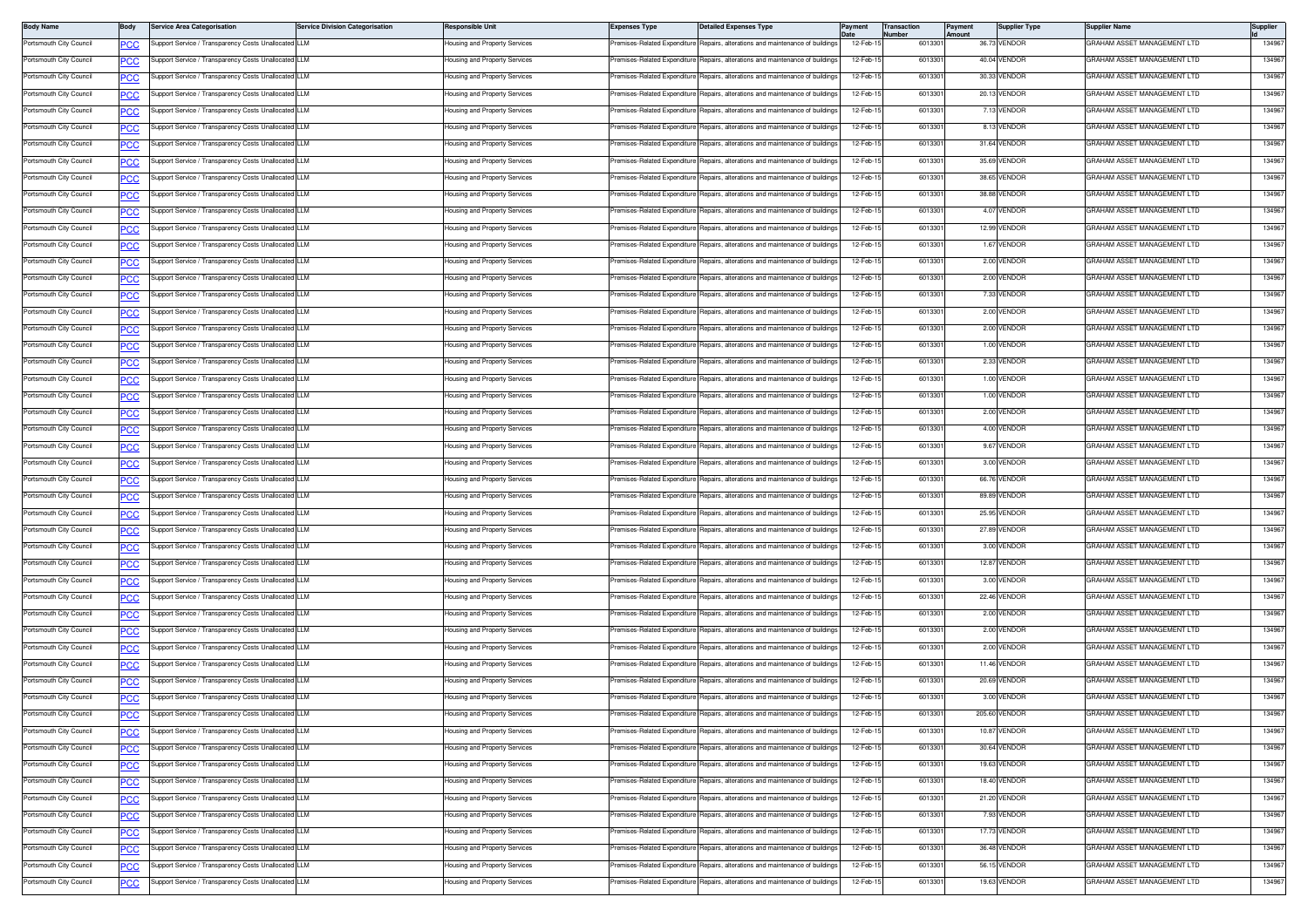| <b>Body Name</b>        | Body             | Service Area Categorisation                          | <b>Service Division Categorisation</b> | Responsible Unit              | <b>Expenses Type</b>         | <b>Detailed Expenses Type</b>                                                  | Payment   | <b>Transaction</b><br>lumber | ayment<br>mount | <b>Supplier Type</b> | Supplier Name                      | Supplier |
|-------------------------|------------------|------------------------------------------------------|----------------------------------------|-------------------------------|------------------------------|--------------------------------------------------------------------------------|-----------|------------------------------|-----------------|----------------------|------------------------------------|----------|
| Portsmouth City Council | PCC              | upport Service / Transparency Costs Unallocated LLM  |                                        | lousing and Property Services | remises-Related Expenditure  | Repairs, alterations and maintenance of buildings                              | 12-Feb-1  | 601330                       |                 | 5.67 VENDOR          | GRAHAM ASSET MANAGEMENT LTD        | 134967   |
| Portsmouth City Council | <u>PCC</u>       | upport Service / Transparency Costs Unallocated LLM  |                                        | lousing and Property Services | remises-Related Expenditure  | Repairs, alterations and maintenance of buildings                              | 12-Feb-1  | 601330                       |                 | 10.40 VENDOF         | GRAHAM ASSET MANAGEMENT LTD        | 134967   |
| Portsmouth City Council | <u>PCC</u>       | Support Service / Transparency Costs Unallocated LLM |                                        | lousing and Property Services | remises-Related Expenditure  | Repairs, alterations and maintenance of buildings                              | 12-Feb-1  | 601330                       |                 | 8.87 VENDOR          | GRAHAM ASSET MANAGEMENT LTD        | 134967   |
| Portsmouth City Council | сC               | upport Service / Transparency Costs Unallocated LLM  |                                        | lousing and Property Services | remises-Related Expenditure  | Repairs, alterations and maintenance of building                               | 12-Feb-1  | 601330                       |                 | 7.00 VENDOR          | GRAHAM ASSET MANAGEMENT LTD        | 134967   |
| Portsmouth City Council | <u>PCC</u>       | Support Service / Transparency Costs Unallocated LLM |                                        | lousing and Property Services | remises-Related Expenditure  | Repairs, alterations and maintenance of buildings                              | 12-Feb-1  | 601330                       |                 | 42.10 VENDOR         | GRAHAM ASSET MANAGEMENT LTD        | 134967   |
| Portsmouth City Council | <u>PCC</u>       | Support Service / Transparency Costs Unallocated LLM |                                        | lousing and Property Services | Premises-Related Expenditure | Repairs, alterations and maintenance of buildings                              | 12-Feb-1  | 601330                       |                 | 6.47 VENDOR          | GRAHAM ASSET MANAGEMENT LTD        | 134967   |
| Portsmouth City Council | <u>PCC</u>       | Support Service / Transparency Costs Unallocated LLM |                                        | lousing and Property Services | remises-Related Expenditure  | Repairs, alterations and maintenance of building                               | 12-Feb-1  | 601330                       |                 | 5.67 VENDOR          | GRAHAM ASSET MANAGEMENT LTD        | 134967   |
| Portsmouth City Council | <b>PCC</b>       | Support Service / Transparency Costs Unallocated LLM |                                        | lousing and Property Services |                              | Premises-Related Expenditure Repairs, alterations and maintenance of buildings | 12-Feb-1  | 601330                       |                 | 9.33 VENDOR          | GRAHAM ASSET MANAGEMENT LTD        | 134967   |
| Portsmouth City Council | PСC              | upport Service / Transparency Costs Unallocated LLM  |                                        | Housing and Property Services | remises-Related Expenditure  | Repairs, alterations and maintenance of building                               | 12-Feb-1  | 601330                       |                 | 3.67 VENDOR          | GRAHAM ASSET MANAGEMENT LTD        | 134967   |
| Portsmouth City Council | <b>PCC</b>       | Support Service / Transparency Costs Unallocated LLM |                                        | lousing and Property Services | emises-Related Expenditure   | Repairs, alterations and maintenance of buildings                              | 12-Feb-1  | 601330                       |                 | 7.75 VENDOR          | GRAHAM ASSET MANAGEMENT LTD        | 134967   |
| Portsmouth City Council | <u>PCC</u>       | upport Service / Transparency Costs Unallocated LLM  |                                        | lousing and Property Services | Premises-Related Expenditure | Repairs, alterations and maintenance of buildings                              | 12-Feb-1  | 601330                       |                 | 5.00 VENDOR          | GRAHAM ASSET MANAGEMENT LTD        | 134967   |
| Portsmouth City Council | <b>PCC</b>       | Support Service / Transparency Costs Unallocated LLM |                                        | lousing and Property Services | remises-Related Expenditure  | Repairs, alterations and maintenance of building                               | 12-Feb-1  | 601330                       |                 | 23.07 VENDOE         | GRAHAM ASSET MANAGEMENT LTD        | 134967   |
| Portsmouth City Council | <b>PCC</b>       | Support Service / Transparency Costs Unallocated LLM |                                        | lousing and Property Services | remises-Related Expenditure  | Repairs, alterations and maintenance of buildings                              | 12-Feb-1  | 601330                       |                 | 18.33 VENDOR         | GRAHAM ASSET MANAGEMENT LTD        | 134967   |
| Portsmouth City Council | PСC              | upport Service / Transparency Costs Unallocated LLM  |                                        | lousing and Property Services | remises-Related Expenditure  | Repairs, alterations and maintenance of buildings                              | 12-Feb-1  | 601330                       |                 | 21.20 VENDOR         | GRAHAM ASSET MANAGEMENT LTD        | 134967   |
| Portsmouth City Council | <b>PCC</b>       | Support Service / Transparency Costs Unallocated LLM |                                        | lousing and Property Services | remises-Related Expenditure  | Repairs, alterations and maintenance of buildings                              | 12-Feb-1  | 601330                       |                 | 19.82 VENDOR         | GRAHAM ASSET MANAGEMENT LTD        | 134967   |
| Portsmouth City Council | <b>PCC</b>       | Support Service / Transparency Costs Unallocated LLM |                                        | lousing and Property Services | Premises-Related Expenditure | Repairs, alterations and maintenance of buildings                              | 12-Feb-1  | 601330                       |                 | 9.67 VENDOR          | GRAHAM ASSET MANAGEMENT LTD        | 134967   |
| Portsmouth City Council | <u>PCC</u>       | upport Service / Transparency Costs Unallocated LLM  |                                        | lousing and Property Services | remises-Related Expenditure  | Repairs, alterations and maintenance of building                               | 12-Feb-1  | 601330                       |                 | 4.67 VENDOR          | GRAHAM ASSET MANAGEMENT LTD        | 134967   |
| Portsmouth City Council | <u>PCC</u>       | Support Service / Transparency Costs Unallocated LLM |                                        | lousing and Property Services | Premises-Related Expenditure | Repairs, alterations and maintenance of buildings                              | 12-Feb-1  | 601330                       |                 | 35.33 VENDOR         | GRAHAM ASSET MANAGEMENT LTD        | 134967   |
| Portsmouth City Council | PСC              | upport Service / Transparency Costs Unallocated LLM  |                                        | lousing and Property Services | remises-Related Expenditure  | Repairs, alterations and maintenance of building                               | 12-Feb-1  | 601330                       |                 | 43.62 VENDOR         | GRAHAM ASSET MANAGEMENT LTD        | 134967   |
| Portsmouth City Council | <u>PCC</u>       | Support Service / Transparency Costs Unallocated LLM |                                        | lousing and Property Services | remises-Related Expenditure  | Repairs, alterations and maintenance of buildings                              | 12-Feb-1  | 601330                       |                 | 20.51 VENDOR         | <b>GRAHAM ASSET MANAGEMENT LTD</b> | 13496    |
| Portsmouth City Council |                  | Support Service / Transparency Costs Unallocated LLM |                                        | lousing and Property Services | Premises-Related Expenditure | Renairs, alterations and maintenance of buildings                              | 12-Feb-1  | 601330                       |                 | 21.19 VENDOR         | GRAHAM ASSET MANAGEMENT LTD        | 134967   |
| Portsmouth City Council | <u>PCC</u>       | Support Service / Transparency Costs Unallocated LLM |                                        | lousing and Property Services | remises-Related Expenditure  | Repairs, alterations and maintenance of building                               | 12-Feb-1  | 601330                       |                 | 12.80 VENDOR         | GRAHAM ASSET MANAGEMENT LTD        | 134967   |
| Portsmouth City Council | <u>PCC</u>       | Support Service / Transparency Costs Unallocated LLM |                                        | lousing and Property Services | remises-Related Expenditure  | Repairs, alterations and maintenance of buildings                              | 12-Feb-1  | 601330                       |                 | 11.40 VENDOR         | GRAHAM ASSET MANAGEMENT LTD        | 134967   |
| Portsmouth City Council | <b>PCC</b>       | upport Service / Transparency Costs Unallocated LLM  |                                        | lousing and Property Services | remises-Related Expenditure  | Repairs, alterations and maintenance of buildings                              | 12-Feb-1  | 601330                       |                 | 8.16 VENDOR          | GRAHAM ASSET MANAGEMENT LTD        | 134967   |
|                         | PСC              |                                                      |                                        | lousing and Property Services |                              |                                                                                |           |                              |                 |                      | GRAHAM ASSET MANAGEMENT LTD        |          |
| Portsmouth City Council | <u>PCC </u>      | Support Service / Transparency Costs Unallocated LLM |                                        |                               | remises-Related Expenditure  | Repairs, alterations and maintenance of buildings                              | 12-Feb-1  | 601330                       |                 | 37.52 VENDOR         |                                    | 134967   |
| Portsmouth City Council | <u>PCC</u>       | upport Service / Transparency Costs Unallocated LLM  |                                        | lousing and Property Services | Premises-Related Expenditure | Repairs, alterations and maintenance of buildings                              | 12-Feb-1  | 601330                       |                 | 107.95 VENDOR        | GRAHAM ASSET MANAGEMENT LTD        | 134967   |
| Portsmouth City Council | <b>PCC</b>       | Support Service / Transparency Costs Unallocated LLM |                                        | lousing and Property Services | Premises-Related Expenditure | Repairs, alterations and maintenance of building                               | 12-Feb-1  | 601330                       |                 | 103.54 VENDOR        | GRAHAM ASSET MANAGEMENT LTD        | 134967   |
| Portsmouth City Council | <b>PCC</b>       | Support Service / Transparency Costs Unallocated LLM |                                        | lousing and Property Services |                              | Premises-Related Expenditure Repairs, alterations and maintenance of buildings | 12-Feb-1  | 601330                       |                 | 199.09 VENDOR        | GRAHAM ASSET MANAGEMENT LTD        | 134967   |
| Portsmouth City Council | PСC              | upport Service / Transparency Costs Unallocated LLM  |                                        | Housing and Property Services | Premises-Related Expenditure | Repairs, alterations and maintenance of buildings                              | 12-Feb-1  | 601330                       |                 | 115.92 VENDOR        | GRAHAM ASSET MANAGEMENT LTD        | 134967   |
| Portsmouth City Council | PСC              | Support Service / Transparency Costs Unallocated LLM |                                        | lousing and Property Services | Premises-Related Expenditure | Repairs, alterations and maintenance of buildings                              | 12-Feb-1  | 601330                       |                 | 5.67 VENDOR          | GRAHAM ASSET MANAGEMENT LTD        | 134967   |
| Portsmouth City Council | <u>PCC</u>       | Support Service / Transparency Costs Unallocated LLM |                                        | lousing and Property Services | Premises-Related Expenditure | Repairs, alterations and maintenance of buildings                              | 12-Feb-1  | 601330                       |                 | 26.24 VENDOR         | GRAHAM ASSET MANAGEMENT LTD        | 134967   |
| Portsmouth City Council | <b>PCC</b>       | Support Service / Transparency Costs Unallocated LLM |                                        | lousing and Property Services | remises-Related Expenditure  | Repairs, alterations and maintenance of building                               | 12-Feb-1  | 601330                       |                 | 7.33 VENDOR          | GRAHAM ASSET MANAGEMENT LTD        | 134967   |
| Portsmouth City Council | <u>PCC</u>       | Support Service / Transparency Costs Unallocated LLM |                                        | lousing and Property Services | remises-Related Expenditure  | Repairs, alterations and maintenance of buildings                              | 12-Feb-1  | 601330                       |                 | 29.56 VENDOR         | GRAHAM ASSET MANAGEMENT LTD        | 134967   |
| Portsmouth City Council | ٥с               | upport Service / Transparency Costs Unallocated LLM  |                                        | lousing and Property Services | remises-Related Expenditure  | Repairs, alterations and maintenance of building                               | 12-Feb-1  | 601330                       |                 | 32.67 VENDOR         | GRAHAM ASSET MANAGEMENT LTD        | 134967   |
| Portsmouth City Council | PCC              | Support Service / Transparency Costs Unallocated LLM |                                        | lousing and Property Services | remises-Related Expenditure  | Repairs, alterations and maintenance of buildings                              | 12-Feb-1  | 601330                       |                 | 12.20 VENDOR         | GRAHAM ASSET MANAGEMENT LTD        | 13496    |
| Portsmouth City Council | <u>PCC</u>       | Housing Revenue Account                              | Repairs and Maintenance                | Housing and Property Services | Premises-Related Expenditure | Repairs, alterations and maintenance of buildings                              | 12-Feb-1  | 601330                       |                 | 44.33 VENDOR         | GRAHAM ASSET MANAGEMENT LTD        | 134967   |
| Portsmouth City Council | <u>PCC</u>       | Housing Revenue Account                              | Repairs and Maintenance                | lousing and Property Services | remises-Related Expenditure  | Repairs, alterations and maintenance of building                               | 12-Feb-1  | 601330                       |                 | 19.67 VENDOR         | GRAHAM ASSET MANAGEMENT LTD        | 134967   |
| Portsmouth City Council | <b>PCC</b>       | Support Service / Transparency Costs Unallocated LLM |                                        | lousing and Property Services |                              | Premises-Related Expenditure Repairs, alterations and maintenance of buildings | 13-Feb-1  | 601360                       |                 | 10.00 VENDOR         | GRAHAM ASSET MANAGEMENT LTD        | 134967   |
| Portsmouth City Council |                  | upport Service / Transparency Costs Unallocated LLM  |                                        | lousing and Property Services | remises-Related Expenditure  | Repairs, alterations and maintenance of building                               | 13-Feb-1  | 601360                       |                 | 56.78 VENDOR         | GRAHAM ASSET MANAGEMENT LTD        | 134967   |
| Portsmouth City Council | PCC              | Support Service / Transparency Costs Unallocated LLM |                                        | lousing and Property Services | remises-Related Expenditure  | Repairs, alterations and maintenance of buildings                              | 13-Feb-1  | 601360                       |                 | 4.33 VENDOR          | <b>GRAHAM ASSET MANAGEMENT LTD</b> | 134967   |
| Portsmouth City Council | <b>PCC</b>       | Support Service / Transparency Costs Unallocated LLM |                                        | Housing and Property Services |                              | Premises-Related Expenditure Repairs, alterations and maintenance of buildings | 13-Feb-15 | 601360                       |                 | 6.73 VENDOR          | GRAHAM ASSET MANAGEMENT LTD        | 134967   |
| Portsmouth City Council | <b>PCC</b>       | Support Service / Transparency Costs Unallocated LLM |                                        | lousing and Property Services | remises-Related Expenditure  | Repairs, alterations and maintenance of buildings                              | 13-Feb-1  | 601360                       |                 | 18.00 VENDOR         | GRAHAM ASSET MANAGEMENT LTD        | 134967   |
| Portsmouth City Council | <b>PCC</b>       | Support Service / Transparency Costs Unallocated LLM |                                        | lousing and Property Services |                              | remises-Related Expenditure Repairs, alterations and maintenance of buildings  | 13-Feb-15 | 601360                       |                 | 135.23 VENDOR        | GRAHAM ASSET MANAGEMENT LTD        | 134967   |
| Portsmouth City Council | $\overline{PCC}$ | upport Service / Transparency Costs Unallocated LLM  |                                        | Housing and Property Services |                              | remises-Related Expenditure Repairs, alterations and maintenance of buildings  | 13-Feb-1  | 601360                       |                 | 11.30 VENDOR         | GRAHAM ASSET MANAGEMENT LTD        | 134967   |
| Portsmouth City Council | PCC              | Support Service / Transparency Costs Unallocated LLM |                                        | lousing and Property Services | Premises-Related Expenditure | Repairs, alterations and maintenance of buildings                              | 13-Feb-1  | 601360                       |                 | 6.07 VENDOR          | GRAHAM ASSET MANAGEMENT LTD        | 134967   |
| Portsmouth City Council | <u>PCC</u>       | Support Service / Transparency Costs Unallocated LLM |                                        | lousing and Property Services |                              | Premises-Related Expenditure Repairs, alterations and maintenance of buildings | 13-Feb-1  | 601360                       |                 | 15.33 VENDOR         | GRAHAM ASSET MANAGEMENT LTD        | 134967   |
| Portsmouth City Council | <b>PCC</b>       | Support Service / Transparency Costs Unallocated LLM |                                        | lousing and Property Services | remises-Related Expenditure  | Repairs, alterations and maintenance of buildings                              | 13-Feb-1  | 601360                       |                 | 13.16 VENDOR         | GRAHAM ASSET MANAGEMENT LTD        | 134967   |
| Portsmouth City Council | <b>PCC</b>       | Support Service / Transparency Costs Unallocated LLM |                                        | lousing and Property Services | remises-Related Expenditure  | Repairs, alterations and maintenance of buildings                              | 13-Feb-15 | 601360                       |                 | 13.07 VENDOR         | GRAHAM ASSET MANAGEMENT LTD        | 134967   |
| Portsmouth City Council | PСC              | upport Service / Transparency Costs Unallocated LLM  |                                        | lousing and Property Services | remises-Related Expenditure  | Repairs, alterations and maintenance of buildings                              | 13-Feb-15 | 601360                       |                 | 40.04 VENDOR         | GRAHAM ASSET MANAGEMENT LTD        | 134967   |
| Portsmouth City Council | <b>PCC</b>       | Support Service / Transparency Costs Unallocated LLM |                                        | lousing and Property Services | remises-Related Expenditure  | Repairs, alterations and maintenance of buildings                              | 13-Feb-1  | 601360                       |                 | 30.33 VENDOR         | GRAHAM ASSET MANAGEMENT LTD        | 134967   |
| Portsmouth City Council | <u>PCC</u>       | Support Service / Transparency Costs Unallocated LLM |                                        | lousing and Property Services |                              | remises-Related Expenditure Repairs, alterations and maintenance of buildings  | 13-Feb-15 | 601360                       |                 | 20.13 VENDOR         | GRAHAM ASSET MANAGEMENT LTD        | 134967   |
|                         |                  |                                                      |                                        |                               |                              |                                                                                |           |                              |                 |                      |                                    |          |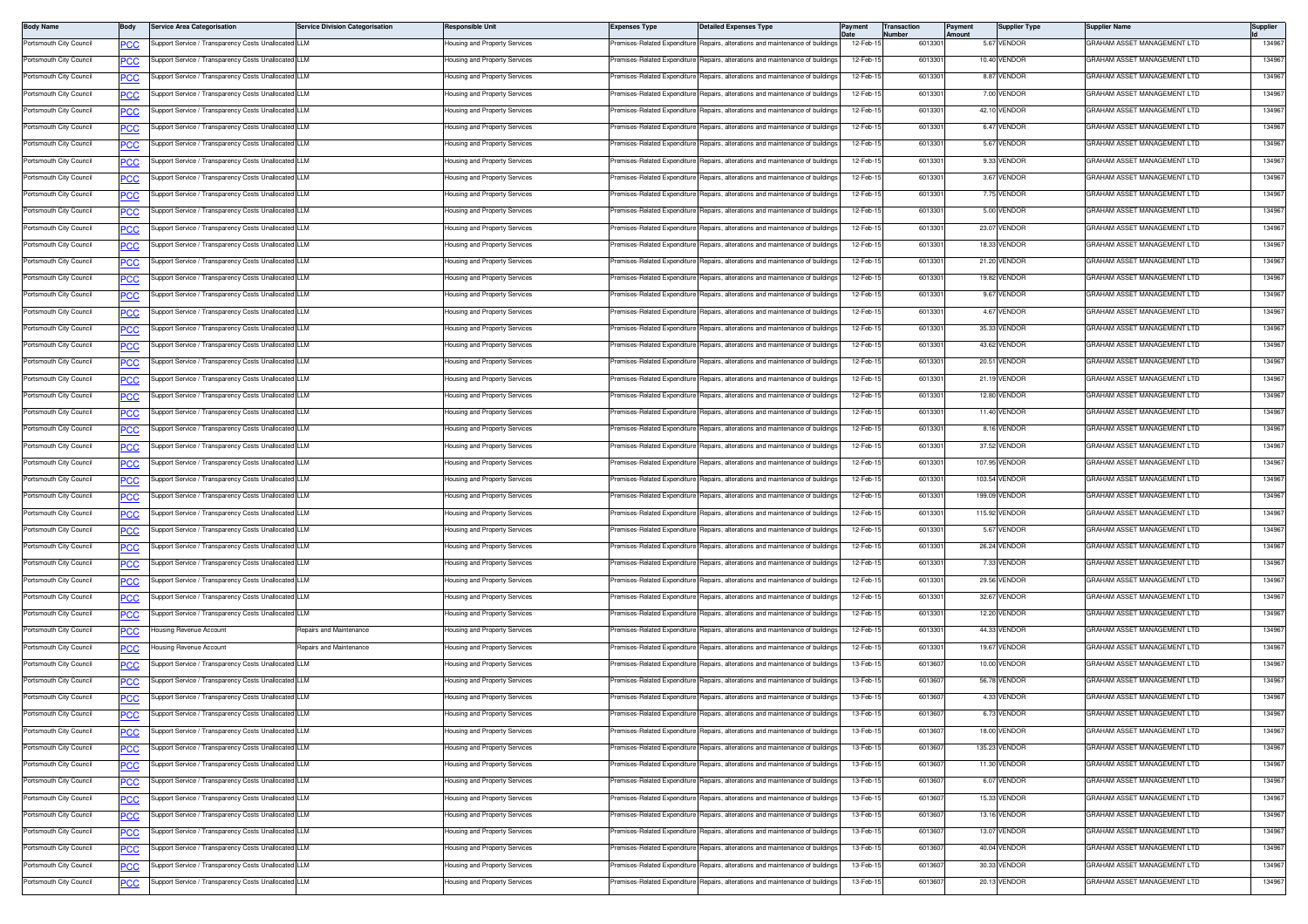| <b>Body Name</b>        | Body           | <b>Service Area Categorisation</b>                   | <b>Service Division Categorisation</b> | Responsible Unit              | <b>Expenses Type</b>         | <b>Detailed Expenses Type</b>                                                  | Payment   | <b>Transaction</b><br>lumber | ayment<br>mount | <b>Supplier Type</b> | Supplier Name                      | Supplier |
|-------------------------|----------------|------------------------------------------------------|----------------------------------------|-------------------------------|------------------------------|--------------------------------------------------------------------------------|-----------|------------------------------|-----------------|----------------------|------------------------------------|----------|
| Portsmouth City Council | PCC            | upport Service / Transparency Costs Unallocated LLM  |                                        | lousing and Property Services | remises-Related Expenditure  | Repairs, alterations and maintenance of buildings                              | 13-Feb-1  | 601360                       |                 | 7.13 VENDOR          | GRAHAM ASSET MANAGEMENT LTD        | 134967   |
| Portsmouth City Council | <u>PCC</u>     | upport Service / Transparency Costs Unallocated LLM  |                                        | lousing and Property Services | remises-Related Expenditure  | Repairs, alterations and maintenance of buildings                              | 13-Feb-1  | 601360                       |                 | 8.13 VENDOF          | GRAHAM ASSET MANAGEMENT LTD        | 134967   |
| Portsmouth City Council | <u>PCC</u>     | Support Service / Transparency Costs Unallocated LLM |                                        | lousing and Property Services | remises-Related Expenditure  | Repairs, alterations and maintenance of buildings                              | 13-Feb-1  | 601360                       |                 | 31.64 VENDOR         | GRAHAM ASSET MANAGEMENT LTD        | 134967   |
| Portsmouth City Council | сC             | upport Service / Transparency Costs Unallocated LLM  |                                        | lousing and Property Services | remises-Related Expenditure  | Repairs, alterations and maintenance of building                               | 13-Feb-1  | 601360                       |                 | 38.65 VENDOR         | GRAHAM ASSET MANAGEMENT LTD        | 134967   |
| Portsmouth City Council | ∍CC            | upport Service / Transparency Costs Unallocated LLM  |                                        | lousing and Property Services | remises-Related Expenditure  | Repairs, alterations and maintenance of buildings                              | 13-Feb-1  | 601360                       |                 | 38.88 VENDOR         | GRAHAM ASSET MANAGEMENT LTD        | 134967   |
| Portsmouth City Council | <u>PCC</u>     | Support Service / Transparency Costs Unallocated LLM |                                        | lousing and Property Services | Premises-Related Expenditure | Repairs, alterations and maintenance of buildings                              | 13-Feb-1  | 601360                       |                 | 4.07 VENDOR          | GRAHAM ASSET MANAGEMENT LTD        | 134967   |
| Portsmouth City Council | <u>PCC</u>     | Support Service / Transparency Costs Unallocated LLM |                                        | lousing and Property Services | remises-Related Expenditure  | Repairs, alterations and maintenance of building                               | 13-Feb-1  | 601360                       |                 | 12.99 VENDOR         | GRAHAM ASSET MANAGEMENT LTD        | 134967   |
| Portsmouth City Council | <b>PCC</b>     | Support Service / Transparency Costs Unallocated LLM |                                        | lousing and Property Services |                              | Premises-Related Expenditure Repairs, alterations and maintenance of buildings | 13-Feb-1  | 601360                       |                 | 54.57 VENDOR         | GRAHAM ASSET MANAGEMENT LTD        | 134967   |
| Portsmouth City Council | PСC            | Support Service / Transparency Costs Unallocated LLM |                                        | Housing and Property Services | remises-Related Expenditure  | Repairs, alterations and maintenance of building                               | 13-Feb-1  | 601360                       |                 | 1.67 VENDOR          | GRAHAM ASSET MANAGEMENT LTD        | 134967   |
| Portsmouth City Council | $\overline{C}$ | Support Service / Transparency Costs Unallocated LLM |                                        | lousing and Property Services | emises-Related Expenditure   | Repairs, alterations and maintenance of buildings                              | 13-Feb-1  | 601360                       |                 | 4.00 VENDOR          | GRAHAM ASSET MANAGEMENT LTD        | 134967   |
| Portsmouth City Council | <u>PCC</u>     | upport Service / Transparency Costs Unallocated LLM  |                                        | lousing and Property Services | remises-Related Expenditure  | Repairs, alterations and maintenance of buildings                              | 13-Feb-1  | 601360                       |                 | 2.00 VENDOR          | GRAHAM ASSET MANAGEMENT LTD        | 134967   |
| Portsmouth City Council | <b>PCC</b>     | Support Service / Transparency Costs Unallocated LLM |                                        | lousing and Property Services | remises-Related Expenditure  | Repairs, alterations and maintenance of building                               | 13-Feb-1  | 601360                       |                 | 2.00 VENDOF          | GRAHAM ASSET MANAGEMENT LTD        | 134967   |
| Portsmouth City Council | <b>PCC</b>     | Support Service / Transparency Costs Unallocated LLM |                                        | lousing and Property Services | remises-Related Expenditure  | Repairs, alterations and maintenance of buildings                              | 13-Feb-1  | 601360                       |                 | 3.33 VENDOR          | GRAHAM ASSET MANAGEMENT LTD        | 134967   |
| Portsmouth City Council | ٥с             | upport Service / Transparency Costs Unallocated LLM  |                                        | lousing and Property Services | remises-Related Expenditure  | Repairs, alterations and maintenance of buildings                              | 13-Feb-1  | 601360                       |                 | 1.00 VENDOR          | GRAHAM ASSET MANAGEMENT LTD        | 134967   |
| Portsmouth City Council | $\overline{C}$ | Support Service / Transparency Costs Unallocated LLM |                                        | lousing and Property Services | remises-Related Expenditure  | Repairs, alterations and maintenance of buildings                              | 13-Feb-1  | 601360                       |                 | 1.00 VENDOR          | GRAHAM ASSET MANAGEMENT LTD        | 134967   |
| Portsmouth City Council | <b>PCC</b>     | Support Service / Transparency Costs Unallocated LLM |                                        | lousing and Property Services | Premises-Related Expenditure | Repairs, alterations and maintenance of buildings                              | 13-Feb-1  | 601360                       |                 | 2.00 VENDOR          | GRAHAM ASSET MANAGEMENT LTD        | 134967   |
| Portsmouth City Council | <u>PCC</u>     | upport Service / Transparency Costs Unallocated LLM  |                                        | lousing and Property Services | remises-Related Expenditure  | Repairs, alterations and maintenance of building                               | 13-Feb-1  | 601360                       |                 | 4.00 VENDOR          | GRAHAM ASSET MANAGEMENT LTD        | 134967   |
| Portsmouth City Council | <b>PCC</b>     | Support Service / Transparency Costs Unallocated LLM |                                        | lousing and Property Services | Premises-Related Expenditure | Repairs, alterations and maintenance of buildings                              | 13-Feb-1  | 601360                       |                 | 9.67 VENDOR          | GRAHAM ASSET MANAGEMENT LTD        | 134967   |
| Portsmouth City Council | PСC            | upport Service / Transparency Costs Unallocated LLM  |                                        | lousing and Property Services | remises-Related Expenditure  | Repairs, alterations and maintenance of building                               | 13-Feb-1  | 601360                       |                 | 3.00 VENDOR          | GRAHAM ASSET MANAGEMENT LTD        | 134967   |
| Portsmouth City Council | <u>PCC</u>     | Support Service / Transparency Costs Unallocated LLM |                                        | lousing and Property Services | remises-Related Expenditure  | Repairs, alterations and maintenance of buildings                              | 13-Feb-1  | 601360                       |                 | 66.76 VENDOR         | <b>GRAHAM ASSET MANAGEMENT LTD</b> | 13496    |
| Portsmouth City Council | <u>PCC</u>     | Support Service / Transparency Costs Unallocated LLM |                                        | lousing and Property Services | Premises-Related Expenditure | Renairs, alterations and maintenance of buildings                              | 13-Feb-1  | 601360                       |                 | 25.95 VENDOR         | GRAHAM ASSET MANAGEMENT LTD        | 134967   |
| Portsmouth City Council | <u>PCC</u>     | Support Service / Transparency Costs Unallocated LLM |                                        | lousing and Property Services | remises-Related Expenditure  | Repairs, alterations and maintenance of building                               | 13-Feb-1  | 601360                       |                 | 27.89 VENDOR         | GRAHAM ASSET MANAGEMENT LTD        | 13496    |
| Portsmouth City Council | <b>PCC</b>     | Support Service / Transparency Costs Unallocated LLM |                                        | lousing and Property Services | remises-Related Expenditure  | Repairs, alterations and maintenance of buildings                              | 13-Feb-1  | 601360                       |                 | 3.00 VENDOR          | GRAHAM ASSET MANAGEMENT LTD        | 134967   |
| Portsmouth City Council | PСC            | upport Service / Transparency Costs Unallocated LLM  |                                        | lousing and Property Services | remises-Related Expenditure  | Repairs, alterations and maintenance of buildings                              | 13-Feb-1  | 601360                       |                 | 12.87 VENDOR         | GRAHAM ASSET MANAGEMENT LTD        | 134967   |
| Portsmouth City Council | <u>PCC</u>     | Support Service / Transparency Costs Unallocated LLM |                                        | lousing and Property Services | remises-Related Expenditure  | Repairs, alterations and maintenance of buildings                              | 13-Feb-1  | 601360                       |                 | 3.00 VENDOR          | GRAHAM ASSET MANAGEMENT LTD        | 134967   |
| Portsmouth City Council | <u>PCC</u>     | Support Service / Transparency Costs Unallocated LLM |                                        | lousing and Property Services | Premises-Related Expenditure | Repairs, alterations and maintenance of buildings                              | 13-Feb-1  | 601360                       |                 | 22.46 VENDOR         | GRAHAM ASSET MANAGEMENT LTD        | 134967   |
| Portsmouth City Council | <b>PCC</b>     | Support Service / Transparency Costs Unallocated LLM |                                        | lousing and Property Services | Premises-Related Expenditure | Repairs, alterations and maintenance of building                               | 13-Feb-1  | 601360                       |                 | 2.00 VENDOR          | GRAHAM ASSET MANAGEMENT LTD        | 134967   |
| Portsmouth City Council | <b>PCC</b>     | Support Service / Transparency Costs Unallocated LLM |                                        | lousing and Property Services | Premises-Related Expenditure | Repairs, alterations and maintenance of building                               | 13-Feb-1  | 601360                       |                 | 2.00 VENDOR          | GRAHAM ASSET MANAGEMENT LTD        | 134967   |
| Portsmouth City Council | PСC            | upport Service / Transparency Costs Unallocated LLM  |                                        | Housing and Property Services | Premises-Related Expenditure | Repairs, alterations and maintenance of buildings                              | 13-Feb-1  | 601360                       |                 | 11.46 VENDOR         | GRAHAM ASSET MANAGEMENT LTD        | 134967   |
| Portsmouth City Council | PСC            | Support Service / Transparency Costs Unallocated LLM |                                        | lousing and Property Services | Premises-Related Expenditure | Repairs, alterations and maintenance of buildings                              | 13-Feb-1  | 601360                       |                 | 20.69 VENDOR         | GRAHAM ASSET MANAGEMENT LTD        | 134967   |
| Portsmouth City Council | $\overline{C}$ | Support Service / Transparency Costs Unallocated LLM |                                        | lousing and Property Services | Premises-Related Expenditure | Repairs, alterations and maintenance of buildings                              | 13-Feb-1  | 601360                       |                 | 3.00 VENDOR          | GRAHAM ASSET MANAGEMENT LTD        | 134967   |
| Portsmouth City Council | <b>PCC</b>     | Support Service / Transparency Costs Unallocated LLM |                                        | lousing and Property Services | remises-Related Expenditure  | Repairs, alterations and maintenance of building                               | 13-Feb-1  | 601360                       |                 | 10.87 VENDOR         | GRAHAM ASSET MANAGEMENT LTD        | 134967   |
| Portsmouth City Council | <u>PCC</u>     | Support Service / Transparency Costs Unallocated LLM |                                        | lousing and Property Services | remises-Related Expenditure  | Repairs, alterations and maintenance of buildings                              | 13-Feb-1  | 601360                       |                 | 30.64 VENDOR         | GRAHAM ASSET MANAGEMENT LTD        | 134967   |
| Portsmouth City Council | ٥с             | upport Service / Transparency Costs Unallocated LLM  |                                        | lousing and Property Services | remises-Related Expenditure  | Repairs, alterations and maintenance of building                               | 13-Feb-1  | 601360                       |                 | 19.63 VENDOR         | GRAHAM ASSET MANAGEMENT LTD        | 134967   |
| Portsmouth City Council | PCC            | Support Service / Transparency Costs Unallocated LLM |                                        | lousing and Property Services | remises-Related Expenditure  | Repairs, alterations and maintenance of buildings                              | 13-Feb-1  | 601360                       |                 | 18.40 VENDOR         | GRAHAM ASSET MANAGEMENT LTD        | 13496    |
| Portsmouth City Council | <u>PCC</u>     | Support Service / Transparency Costs Unallocated LLM |                                        | lousing and Property Services | Premises-Related Expenditure | Renairs, alterations and maintenance of buildings                              | 13-Feb-1  | 601360                       |                 | 21.20 VENDOR         | GRAHAM ASSET MANAGEMENT LTD        | 134967   |
| Portsmouth City Council | <u>PCC</u>     | Support Service / Transparency Costs Unallocated LLM |                                        | lousing and Property Services | remises-Related Expenditure  | Repairs, alterations and maintenance of building                               | 13-Feb-1  | 601360                       |                 | 7.93 VENDOR          | GRAHAM ASSET MANAGEMENT LTD        | 13496    |
| Portsmouth City Council | <b>PCC</b>     | Support Service / Transparency Costs Unallocated LLM |                                        | lousing and Property Services |                              | Premises-Related Expenditure Repairs, alterations and maintenance of buildings | 13-Feb-1  | 601360                       |                 | 17.73 VENDOR         | GRAHAM ASSET MANAGEMENT LTD        | 134967   |
| Portsmouth City Council |                | upport Service / Transparency Costs Unallocated LLM  |                                        | lousing and Property Services | remises-Related Expenditure  | Repairs, alterations and maintenance of building                               | 13-Feb-1  | 601360                       |                 | 11.80 VENDOR         | GRAHAM ASSET MANAGEMENT LTD        | 134967   |
| Portsmouth City Council | PCC            | Support Service / Transparency Costs Unallocated LLM |                                        | lousing and Property Services | remises-Related Expenditure  | Repairs, alterations and maintenance of buildings                              | 13-Feb-1  | 601360                       |                 | 36.48 VENDOR         | GRAHAM ASSET MANAGEMENT LTD        | 134967   |
| Portsmouth City Council | <b>PCC</b>     | Support Service / Transparency Costs Unallocated LLM |                                        | Housing and Property Services |                              | Premises-Related Expenditure Repairs, alterations and maintenance of buildings | 13-Feb-15 | 601360                       |                 | 56.15 VENDOR         | GRAHAM ASSET MANAGEMENT LTD        | 134967   |
| Portsmouth City Council | <b>PCC</b>     | Support Service / Transparency Costs Unallocated LLM |                                        | lousing and Property Services | remises-Related Expenditure  | Repairs, alterations and maintenance of buildings                              | 13-Feb-1  | 601360                       |                 | 19.63 VENDOR         | GRAHAM ASSET MANAGEMENT LTD        | 134967   |
| Portsmouth City Council | <b>PCC</b>     | Support Service / Transparency Costs Unallocated LLM |                                        | lousing and Property Services |                              | remises-Related Expenditure Repairs, alterations and maintenance of buildings  | 13-Feb-15 | 601360                       |                 | 5.67 VENDOR          | GRAHAM ASSET MANAGEMENT LTD        | 134967   |
| Portsmouth City Council | $\overline{C}$ | upport Service / Transparency Costs Unallocated LLM  |                                        | Housing and Property Services |                              | remises-Related Expenditure Repairs, alterations and maintenance of buildings  | 13-Feb-1  | 601360                       |                 | 10.40 VENDOR         | GRAHAM ASSET MANAGEMENT LTD        | 134967   |
| Portsmouth City Council | PCC            | Support Service / Transparency Costs Unallocated LLM |                                        | lousing and Property Services | Premises-Related Expenditure | Repairs, alterations and maintenance of buildings                              | 13-Feb-1  | 601360                       |                 | 8.87 VENDOR          | GRAHAM ASSET MANAGEMENT LTD        | 134967   |
| Portsmouth City Council | <u>PCC</u>     | Support Service / Transparency Costs Unallocated LLM |                                        | lousing and Property Services |                              | Premises-Related Expenditure Repairs, alterations and maintenance of buildings | 13-Feb-1  | 601360                       |                 | 7.00 VENDOR          | GRAHAM ASSET MANAGEMENT LTD        | 134967   |
| Portsmouth City Council | <b>PCC</b>     | Support Service / Transparency Costs Unallocated LLM |                                        | lousing and Property Services | remises-Related Expenditure  | Repairs, alterations and maintenance of buildings                              | 13-Feb-1  | 601360                       |                 | 3.00 VENDOR          | GRAHAM ASSET MANAGEMENT LTD        | 134967   |
| Portsmouth City Council | <b>PCC</b>     | Support Service / Transparency Costs Unallocated LLM |                                        | lousing and Property Services | remises-Related Expenditure  | Repairs, alterations and maintenance of buildings                              | 13-Feb-15 | 601360                       |                 | 42.10 VENDOR         | GRAHAM ASSET MANAGEMENT LTD        | 134967   |
| Portsmouth City Council | PСC            | upport Service / Transparency Costs Unallocated LLM  |                                        | lousing and Property Services | remises-Related Expenditure  | Repairs, alterations and maintenance of buildings                              | 13-Feb-15 | 601360                       |                 | 6.47 VENDOR          | GRAHAM ASSET MANAGEMENT LTD        | 134967   |
| Portsmouth City Council | <b>PCC</b>     | Support Service / Transparency Costs Unallocated LLM |                                        | lousing and Property Services | remises-Related Expenditure  | Repairs, alterations and maintenance of buildings                              | 13-Feb-1  | 601360                       |                 | 5.67 VENDOR          | GRAHAM ASSET MANAGEMENT LTD        | 134967   |
| Portsmouth City Council |                | Support Service / Transparency Costs Unallocated LLM |                                        | lousing and Property Services | remises-Related Expenditure  | Repairs, alterations and maintenance of buildings                              | 13-Feb-15 | 601360                       |                 | 9.33 VENDOR          | GRAHAM ASSET MANAGEMENT LTD        | 134967   |
|                         | <u>PCC</u>     |                                                      |                                        |                               |                              |                                                                                |           |                              |                 |                      |                                    |          |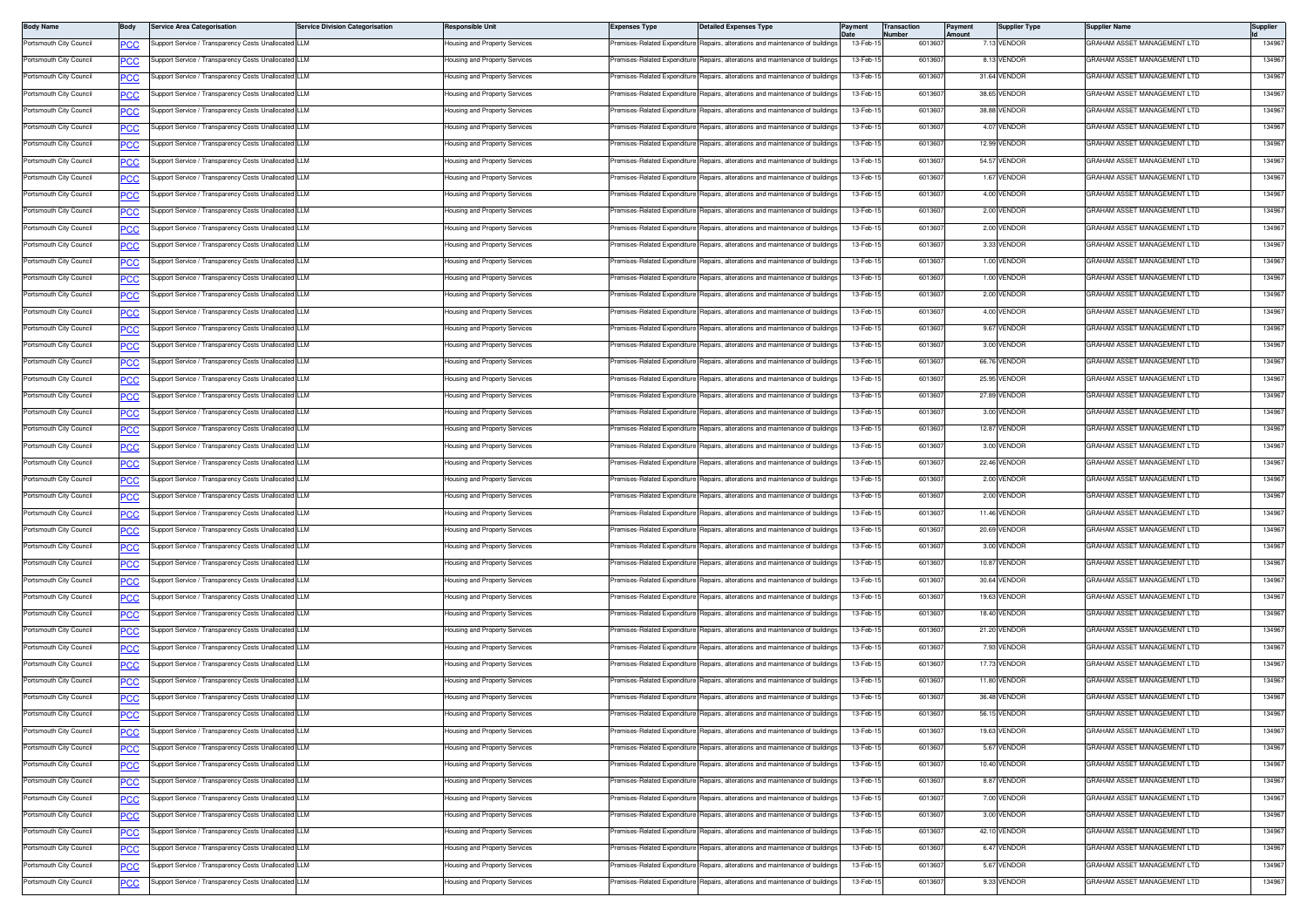| <b>Body Name</b>        | Body       | <b>Service Area Categorisation</b>                   | <b>Service Division Categorisation</b> | Responsible Unit              | <b>Expenses Type</b>           | <b>Detailed Expenses Type</b>                                                                                                      | ayment    | <b>Fransaction</b><br>lumber | Payment<br>mount | <b>Supplier Type</b> | Supplier Name                      | Supplier |
|-------------------------|------------|------------------------------------------------------|----------------------------------------|-------------------------------|--------------------------------|------------------------------------------------------------------------------------------------------------------------------------|-----------|------------------------------|------------------|----------------------|------------------------------------|----------|
| Portsmouth City Council | PCC        | Support Service / Transparency Costs Unallocated LLM |                                        | lousing and Property Services | remises-Related Expenditure    | Repairs, alterations and maintenance of buildings                                                                                  | 13-Feb-   | 601360                       |                  | 3.67 VENDOR          | GRAHAM ASSET MANAGEMENT LTD        | 134967   |
| Portsmouth City Council | <u>PCC</u> | Support Service / Transparency Costs Unallocated LLM |                                        | lousing and Property Services | remises-Related Expenditure    | Repairs, alterations and maintenance of buildings                                                                                  | 13-Feb-1  | 601360                       |                  | 5.00 VENDOR          | GRAHAM ASSET MANAGEMENT LTD        | 134967   |
| Portsmouth City Council |            | Support Service / Transparency Costs Unallocated LLM |                                        | lousing and Property Services | remises-Related Expenditure    | Renairs, alterations and maintenance of buildings                                                                                  | 13-Feb-1  | 601360                       |                  | 23.07 VENDOR         | GRAHAM ASSET MANAGEMENT LTD        | 134967   |
| Portsmouth City Council |            | Support Service / Transparency Costs Unallocated LLM |                                        | lousing and Property Services | remises-Related Expenditure    | Repairs, alterations and maintenance of building                                                                                   | 13-Feb-1  | 601360                       |                  | 18.33 VENDOR         | GRAHAM ASSET MANAGEMENT LTD        | 134967   |
| Portsmouth City Council | <u>cc</u>  | Support Service / Transparency Costs Unallocated LLM |                                        | lousing and Property Services | remises-Related Expenditure    | Repairs, alterations and maintenance of buildings                                                                                  | 13-Feb-1  | 601360                       |                  | 21.20 VENDOR         | GRAHAM ASSET MANAGEMENT LTD        | 134967   |
| Portsmouth City Council | <u>PCC</u> | Support Service / Transparency Costs Unallocated LLM |                                        | lousing and Property Services | Premises-Related Expenditure   | Repairs, alterations and maintenance of buildings                                                                                  | 13-Feb-1  | 601360                       |                  | 19.83 VENDOR         | GRAHAM ASSET MANAGEMENT LTD        | 134967   |
| Portsmouth City Council | <u>PCC</u> | Support Service / Transparency Costs Unallocated LLM |                                        | lousing and Property Services | remises-Related Expenditure    | Repairs, alterations and maintenance of building                                                                                   | 13-Feb-1  | 601360                       |                  | 9.67 VENDOR          | GRAHAM ASSET MANAGEMENT LTD        | 134967   |
| Portsmouth City Council |            | Support Service / Transparency Costs Unallocated LLM |                                        | lousing and Property Services |                                | Premises-Related Expenditure Repairs, alterations and maintenance of buildings                                                     | 13-Feb-1  | 601360                       |                  | 4.67 VENDOR          | GRAHAM ASSET MANAGEMENT LTD        | 134967   |
| Portsmouth City Council | сc         | Support Service / Transparency Costs Unallocated LLM |                                        | Housing and Property Services | remises-Related Expenditure    | Repairs, alterations and maintenance of building                                                                                   | 13-Feb-1  | 601360                       |                  | 35.33 VENDOR         | GRAHAM ASSET MANAGEMENT LTD        | 134967   |
| Portsmouth City Council | <u>cc</u>  | Support Service / Transparency Costs Unallocated     | <b>LLM</b>                             | lousing and Property Services | emises-Related Expenditure     | Repairs, alterations and maintenance of buildings                                                                                  | 13-Feb-1  | 601360                       |                  | 43.62 VENDOR         | RAHAM ASSET MANAGEMENT LTD         | 134967   |
| Portsmouth City Council | <u>PCC</u> | Support Service / Transparency Costs Unallocated LLM |                                        | lousing and Property Services | remises-Related Expenditure    | Repairs, alterations and maintenance of buildings                                                                                  | 13-Feb-1  | 601360                       |                  | 20.51 VENDOR         | GRAHAM ASSET MANAGEMENT LTD        | 134967   |
| Portsmouth City Council | <u>PCC</u> | Support Service / Transparency Costs Unallocated LLM |                                        | lousing and Property Services | remises-Related Expenditure    | Repairs, alterations and maintenance of building                                                                                   | 13-Feb-1  | 601360                       |                  | 21.19 VENDOR         | GRAHAM ASSET MANAGEMENT LTD        | 134967   |
| Portsmouth City Council | <b>PCC</b> | Support Service / Transparency Costs Unallocated LLM |                                        | lousing and Property Services | remises-Related Expenditure    | Repairs, alterations and maintenance of building                                                                                   | 13-Feb-1  | 601360                       |                  | 12.80 VENDOR         | <b>GRAHAM ASSET MANAGEMENT LTD</b> | 134967   |
| Portsmouth City Council | cс         | Support Service / Transparency Costs Unallocated     | <b>LLM</b>                             | Housing and Property Services | remises-Related Expenditure    | Repairs, alterations and maintenance of buildings                                                                                  | 13-Feb-1  | 601360                       |                  | 11.40 VENDOR         | GRAHAM ASSET MANAGEMENT LTD        | 134967   |
| Portsmouth City Council | <u>'CC</u> | Support Service / Transparency Costs Unallocated     | <b>LLM</b>                             | lousing and Property Services | remises-Related Expenditure    | Repairs, alterations and maintenance of buildings                                                                                  | 13-Feb-1  | 601360                       |                  | 8.16 VENDOR          | RAHAM ASSET MANAGEMENT LTD         | 134967   |
| Portsmouth City Council | <u>PCC</u> | Support Service / Transparency Costs Unallocated LLM |                                        | Housing and Property Services | Premises-Related Expenditure   | Repairs, alterations and maintenance of building                                                                                   | 13-Feb-1  | 601360                       |                  | 37.52 VENDOR         | GRAHAM ASSET MANAGEMENT LTD        | 134967   |
| Portsmouth City Council | <u>PCC</u> | Support Service / Transparency Costs Unallocated LLM |                                        | lousing and Property Services | remises-Related Expenditure    | Repairs, alterations and maintenance of building                                                                                   | 13-Feb-1  | 601360                       |                  | 107.95 VENDOR        | GRAHAM ASSET MANAGEMENT LTD        | 134967   |
| Portsmouth City Council |            | Support Service / Transparency Costs Unallocated LLM |                                        | lousing and Property Services | remises-Related Expenditure    | Repairs, alterations and maintenance of buildings                                                                                  | 13-Feb-1  | 601360                       |                  | 103.54 VENDOR        | GRAHAM ASSET MANAGEMENT LTD        | 134967   |
| Portsmouth City Council | сc         | Support Service / Transparency Costs Unallocated LLM |                                        | Housing and Property Services | remises-Related Expenditure    | Repairs, alterations and maintenance of building                                                                                   | 13-Feb-1  | 601360                       |                  | 199.09 VENDOR        | <b>GRAHAM ASSET MANAGEMENT LTD</b> | 134967   |
| Portsmouth City Council | <u>PCC</u> | Support Service / Transparency Costs Unallocated     |                                        | lousing and Property Services | remises-Related Expenditure    | Repairs, alterations and maintenance of buildings                                                                                  | 13-Feb-1  | 601360                       |                  | 115.92 VENDOR        | RAHAM ASSET MANAGEMENT LTD         | 134967   |
| Portsmouth City Council | <u>PCC</u> | Support Service / Transparency Costs Unallocated LLM |                                        | lousing and Property Services | Premises-Related Expenditure   | Repairs, alterations and maintenance of building                                                                                   | 13-Feb-1  | 601360                       |                  | 5.67 VENDOR          | GRAHAM ASSET MANAGEMENT LTD        | 134967   |
| Portsmouth City Council | <u>PCC</u> | Support Service / Transparency Costs Unallocated     | I LLM                                  | lousing and Property Services | remises-Related Expenditure    | Renairs, alterations and maintenance of building                                                                                   | 13-Feb-1  | 601360                       |                  | 26.24 VENDOR         | GRAHAM ASSET MANAGEMENT LTD        | 134967   |
| Portsmouth City Council |            | Support Service / Transparency Costs Unallocated LLM |                                        | lousing and Property Services | remises-Related Expenditure    | Repairs, alterations and maintenance of buildings                                                                                  | 13-Feb-1  | 601360                       |                  | 7.33 VENDOR          | GRAHAM ASSET MANAGEMENT LTD        | 134967   |
| Portsmouth City Council | сc         | Support Service / Transparency Costs Unallocated LLM |                                        | Housing and Property Services | remises-Related Expenditure    | Repairs, alterations and maintenance of building                                                                                   | 13-Feb-1  | 601360                       |                  | 29.56 VENDOR         | GRAHAM ASSET MANAGEMENT LTD        | 134967   |
| Portsmouth City Council | <u>PCC</u> | Support Service / Transparency Costs Unallocated LLM |                                        | lousing and Property Services | remises-Related Expenditure    | Repairs, alterations and maintenance of buildings                                                                                  | 13-Feb-1  | 601360                       |                  | 32.67 VENDOR         | RAHAM ASSET MANAGEMENT LTD         | 134967   |
| Portsmouth City Council | <u>PCC</u> | Support Service / Transparency Costs Unallocated LLM |                                        | Housing and Property Services | Premises-Related Expenditure   | Repairs, alterations and maintenance of building                                                                                   | 13-Feb-1  | 601360                       |                  | 12.20 VENDOR         | GRAHAM ASSET MANAGEMENT LTD        | 134967   |
| Portsmouth City Council | <u>PCC</u> | Housing Revenue Account                              | Repairs and Maintenance                | lousing and Property Services | Premises-Related Expenditure   | Repairs, alterations and maintenance of building                                                                                   | 13-Feb-1  | 601360                       |                  | 44.33 VENDOR         | GRAHAM ASSET MANAGEMENT LTD        | 134967   |
| Portsmouth City Council | <b>PCC</b> | Housing Revenue Account                              | Repairs and Maintenance                | Housing and Property Services | Premises-Related Expenditure   | Repairs, alterations and maintenance of building                                                                                   | 13-Feb-1  | 601360                       |                  | 19.67 VENDOR         | GRAHAM ASSET MANAGEMENT LTD        | 134967   |
| Portsmouth City Council | сc         | Support Service / Transparency Costs Unallocated LLM |                                        | Housing and Property Services | Premises-Related Expenditure   | Repairs, alterations and maintenance of building                                                                                   | 17-Feb-1  | 601396                       |                  | 29.00 VENDOR         | GRAHAM ASSET MANAGEMENT LTD        | 134967   |
| Portsmouth City Council | PCC        | Support Service / Transparency Costs Unallocated     |                                        | lousing and Property Services | Premises-Related Expenditure   | Repairs, alterations and maintenance of buildings                                                                                  | 17-Feb-1  | 6013969                      |                  | 20.60 VENDOR         | RAHAM ASSET MANAGEMENT LTD         | 134967   |
| Portsmouth City Council | <u>PCC</u> | Support Service / Transparency Costs Unallocated LLM |                                        | lousing and Property Services | Premises-Related Expenditure   | Repairs, alterations and maintenance of building                                                                                   | 17-Feb-1  | 6013969                      |                  | 48.75 VENDOR         | GRAHAM ASSET MANAGEMENT LTD        | 134967   |
| Portsmouth City Council | <u>PCC</u> | Support Service / Transparency Costs Unallocated LLM |                                        | lousing and Property Services | remises-Related Expenditure    | Repairs, alterations and maintenance of building                                                                                   | 17-Feb-1  | 601396                       |                  | 48.75 VENDOR         | GRAHAM ASSET MANAGEMENT LTD        | 134967   |
| Portsmouth City Council |            | Support Service / Transparency Costs Unallocated LLM |                                        | lousing and Property Services | remises-Related Expenditure    | Repairs, alterations and maintenance of buildings                                                                                  | 17-Feb-1  | 601396                       |                  | 48.75 VENDOR         | GRAHAM ASSET MANAGEMENT LTD        | 134967   |
| Portsmouth City Council |            | Support Service / Transparency Costs Unallocated LLM |                                        | Housing and Property Services | remises-Related Expenditure    | Repairs, alterations and maintenance of building                                                                                   | 17-Feb-1  | 601396                       |                  | 48.75 VENDOR         | GRAHAM ASSET MANAGEMENT LTD        | 134967   |
| Portsmouth City Council | PCC        | Support Service / Transparency Costs Unallocated     | LLM                                    | lousing and Property Services | remises-Related Expenditure    | Repairs, alterations and maintenance of buildings                                                                                  | 17-Feb-1  | 601396                       |                  | 48.75 VENDOR         | GRAHAM ASSET MANAGEMENT LTD        | 134967   |
| Portsmouth City Council | <u>PCC</u> | Support Service / Transparency Costs Unallocated LLM |                                        | Housing and Property Services | Premises-Related Expenditure   | Repairs, alterations and maintenance of buildings                                                                                  | 17-Feb-1  | 6013969                      |                  | 48.75 VENDOR         | GRAHAM ASSET MANAGEMENT LTD        | 134967   |
| Portsmouth City Council | <u>PCC</u> | Support Service / Transparency Costs Unallocated LLM |                                        | lousing and Property Services | remises-Related Expenditure    | Repairs, alterations and maintenance of building                                                                                   | 17-Feb-1  | 601396                       |                  | 48.75 VENDOR         | GRAHAM ASSET MANAGEMENT LTD        | 134967   |
| Portsmouth City Council |            | Support Service / Transparency Costs Unallocated LLM |                                        | lousing and Property Services | Premises-Related Expenditure I | Repairs, alterations and maintenance of buildings                                                                                  | 17-Feb-1  | 601396                       |                  | 48.75 VENDOR         | GRAHAM ASSET MANAGEMENT LTD        | 134967   |
| Portsmouth City Council |            | Support Service / Transparency Costs Unallocated LLM |                                        | Housing and Property Services | remises-Related Expenditure    | Repairs, alterations and maintenance of building                                                                                   | 17-Feb-1  | 601396                       |                  | 48.75 VENDOR         | GRAHAM ASSET MANAGEMENT LTD        | 134967   |
| Portsmouth City Council | PCC        | Support Service / Transparency Costs Unallocated LLM |                                        | lousing and Property Services | remises-Related Expenditure    | Repairs, alterations and maintenance of buildings                                                                                  | 17-Feb-1  | 601396                       |                  | 48.75 VENDOR         | RAHAM ASSET MANAGEMENT LTD         | 134967   |
| Portsmouth City Council | <b>PCC</b> | Support Service / Transparency Costs Unallocated LLM |                                        | Housing and Property Services |                                | Premises-Related Expenditure Repairs, alterations and maintenance of buildings                                                     | 17-Feb-15 | 6013969                      |                  | 48.75 VENDOR         | GRAHAM ASSET MANAGEMENT LTD        | 134967   |
| Portsmouth City Council | <u>PCC</u> | Support Service / Transparency Costs Unallocated LLM |                                        | lousing and Property Services | remises-Related Expenditure    | Repairs, alterations and maintenance of buildings                                                                                  | 17-Feb-1  | 6013969                      |                  | 48.75 VENDOR         | GRAHAM ASSET MANAGEMENT LTD        | 134967   |
| Portsmouth City Council | <b>PCC</b> | Support Service / Transparency Costs Unallocated LLM |                                        | lousing and Property Services |                                | Premises-Related Expenditure Repairs, alterations and maintenance of buildings                                                     | 17-Feb-1  | 6013969                      |                  | 48.75 VENDOR         | GRAHAM ASSET MANAGEMENT LTD        | 134967   |
| Portsmouth City Council | <b>CC</b>  | Support Service / Transparency Costs Unallocated LLM |                                        | Housing and Property Services | remises-Related Expenditure    | Repairs, alterations and maintenance of buildings                                                                                  | 17-Feb-1  | 6013969                      |                  | 48.75 VENDOR         | GRAHAM ASSET MANAGEMENT LTD        | 134967   |
| Portsmouth City Council | PCC        | Support Service / Transparency Costs Unallocated LLM |                                        | lousing and Property Services | Premises-Related Expenditure   | Repairs, alterations and maintenance of buildings                                                                                  | 17-Feb-1  | 6013969                      |                  | 48.75 VENDOR         | GRAHAM ASSET MANAGEMENT LTD        | 134967   |
| Portsmouth City Council |            | Support Service / Transparency Costs Unallocated LLM |                                        | lousing and Property Services |                                | Premises-Related Expenditure Repairs, alterations and maintenance of buildings                                                     | 17-Feb-1  | 6013969                      |                  | 48.75 VENDOR         | GRAHAM ASSET MANAGEMENT LTD        | 134967   |
| Portsmouth City Council | <b>PCC</b> | Support Service / Transparency Costs Unallocated LLM |                                        | lousing and Property Services | remises-Related Expenditure    | Repairs, alterations and maintenance of buildings                                                                                  | 17-Feb-1  | 601396                       |                  | 75.00 VENDOR         | GRAHAM ASSET MANAGEMENT LTD        | 134967   |
| Portsmouth City Council | <b>PCC</b> | Support Service / Transparency Costs Unallocated LLM |                                        | lousing and Property Services | remises-Related Expenditure    | Repairs, alterations and maintenance of buildings                                                                                  | 17-Feb-1  | 6013969                      |                  | 75.00 VENDOR         | GRAHAM ASSET MANAGEMENT LTD        | 134967   |
| Portsmouth City Council | <b>PCC</b> | Support Service / Transparency Costs Unallocated LLM |                                        | Housing and Property Services | remises-Related Expenditure    | Repairs, alterations and maintenance of buildings                                                                                  | 17-Feb-1  | 6013969                      |                  | 18.16 VENDOR         | GRAHAM ASSET MANAGEMENT LTD        | 134967   |
|                         | PСC        |                                                      |                                        |                               |                                |                                                                                                                                    | 17-Feb-1  | 6013969                      |                  | 56.73 VENDOR         | GRAHAM ASSET MANAGEMENT LTD        | 134967   |
| Portsmouth City Council | <u>PCC</u> | Support Service / Transparency Costs Unallocated LLM |                                        | lousing and Property Services | remises-Related Expenditure    | Repairs, alterations and maintenance of buildings<br>remises-Related Expenditure Repairs, alterations and maintenance of buildings |           |                              |                  |                      | GRAHAM ASSET MANAGEMENT LTD        |          |
| Portsmouth City Council | <b>PCC</b> | Support Service / Transparency Costs Unallocated LLM |                                        | lousing and Property Services |                                |                                                                                                                                    | 17-Feb-1  | 6013969                      |                  | 6.07 VENDOR          |                                    | 134967   |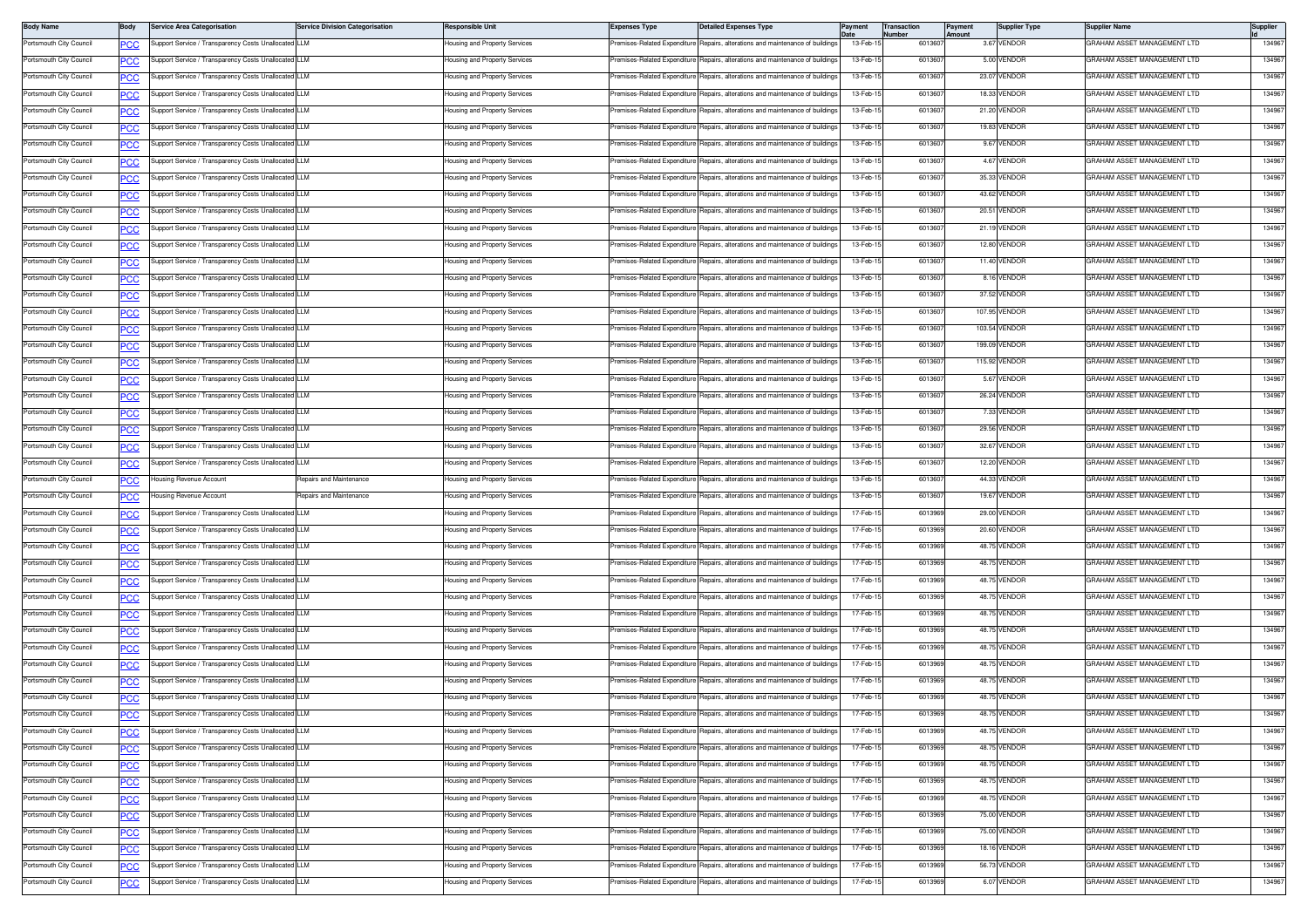| <b>Body Name</b>        | Body             | Service Area Categorisation                          | <b>Service Division Categorisation</b> | Responsible Unit                          | <b>Expenses Type</b>                               | <b>Detailed Expenses Type</b>                                                  | Payment   | Transaction<br>lumber | Payment<br>Amount | <b>Supplier Type</b> | Supplier Name               | Supplier |
|-------------------------|------------------|------------------------------------------------------|----------------------------------------|-------------------------------------------|----------------------------------------------------|--------------------------------------------------------------------------------|-----------|-----------------------|-------------------|----------------------|-----------------------------|----------|
| Portsmouth City Council | PCC              | Support Service / Transparency Costs Unallocated LLM |                                        | lousing and Property Services             | remises-Related Expenditure                        | Repairs, alterations and maintenance of buildings                              | 17-Feb-1  | 6013969               |                   | 44.93 VENDOR         | GRAHAM ASSET MANAGEMENT LTD | 134967   |
| Portsmouth City Council | <u>PCC</u>       | upport Service / Transparency Costs Unallocated LLM  |                                        | <del>l</del> ousing and Property Services | remises-Related Expenditure                        | Repairs, alterations and maintenance of buildings                              | 17-Feb-1  | 6013969               |                   | 75.00 VENDOR         | GRAHAM ASSET MANAGEMENT LTD | 134967   |
| Portsmouth City Council | <b>PCC</b>       | Support Service / Transparency Costs Unallocated LLM |                                        | lousing and Property Services             | Premises-Related Expenditure                       | Repairs, alterations and maintenance of buildings                              | 17-Feb-1  | 6013969               |                   | 48.75 VENDOR         | GRAHAM ASSET MANAGEMENT LTD | 134967   |
| Portsmouth City Council | сC               | Other                                                | Suspense and Capital Schemes           | Housing and Property Services             | remises-Related Expenditure                        | lepairs, alterations and maintenance of building                               | 17-Feb-1  | 6013969               |                   | 48.75 VENDOR         | GRAHAM ASSET MANAGEMENT LTD | 134967   |
| Portsmouth City Council | <u>CC </u>       | Other                                                | Suspense and Capital Schemes           | Housing and Property Services             | remises-Related Expenditure                        | Repairs, alterations and maintenance of buildings                              | 17-Feb-1  | 6013969               |                   | 48.75 VENDOR         | GRAHAM ASSET MANAGEMENT LTD | 134967   |
| Portsmouth City Council | <u>CC </u>       | Other                                                | Suspense and Capital Schemes           | Housing and Property Services             | Premises-Related Expenditure                       | Repairs, alterations and maintenance of buildings                              | 17-Feb-1  | 6013969               |                   | 48.75 VENDOR         | GRAHAM ASSET MANAGEMENT LTD | 134967   |
| Portsmouth City Council | <u>PCC</u>       | Other                                                | Suspense and Capital Schemes           | lousing and Property Services             | Premises-Related Expenditure                       | Repairs, alterations and maintenance of building                               | 17-Feb-   | 6013969               |                   | 75.00 VENDOR         | GRAHAM ASSET MANAGEMENT LTD | 134967   |
| Portsmouth City Council | <u>PCC</u>       | Other                                                | Suspense and Capital Schemes           | Housing and Property Services             |                                                    | Premises-Related Expenditure Repairs, alterations and maintenance of buildings | 17-Feb-1  | 6013969               |                   | 48.75 VENDOR         | GRAHAM ASSET MANAGEMENT LTD | 134967   |
| Portsmouth City Council | сc               | Other                                                | Suspense and Capital Schemes           | Housing and Property Services             | Premises-Related Expenditure                       | Repairs, alterations and maintenance of building:                              | 17-Feb-1  | 601396                |                   | 48.75 VENDOR         | GRAHAM ASSET MANAGEMENT LTD | 134967   |
| Portsmouth City Council | <u>CC</u>        | Other                                                | Suspense and Capital Schemes           | lousing and Property Services             | remises-Related Expenditure                        | Repairs, alterations and maintenance of buildings                              | 17-Feb-1  | 6013969               |                   | 75.00 VENDOR         | GRAHAM ASSET MANAGEMENT LTD | 134967   |
| Portsmouth City Council | $\overline{C}$   | Other                                                | Suspense and Capital Schemes           | Housing and Property Services             | remises-Related Expenditure                        | Repairs, alterations and maintenance of buildings                              | 17-Feb-1  | 6013969               |                   | 75.00 VENDOR         | GRAHAM ASSET MANAGEMENT LTD | 134967   |
| Portsmouth City Council | <u>PCC</u>       | upport Service / Transparency Costs Unallocated LLM  |                                        | lousing and Property Services             | remises-Related Expenditure                        | Fixtures and fittings                                                          | 17-Feb-1  | 601396                |                   | 8.17 VENDOR          | GRAHAM ASSET MANAGEMENT LTD | 134967   |
| Portsmouth City Council | <u>PCC</u>       | upport Service / Transparency Costs Unallocated LLM  |                                        | lousing and Property Services             | remises-Related Expenditure Fixtures and fittings  |                                                                                | 17-Feb-1  | 6013969               |                   | 8.17 VENDOR          | GRAHAM ASSET MANAGEMENT LTD | 134967   |
| Portsmouth City Council | сC               | upport Service / Transparency Costs Unallocated LLM  |                                        | lousing and Property Services             | remises-Related Expenditure                        | Fixtures and fittings                                                          | 17-Feb-1  | 6013969               |                   | 8.17 VENDOR          | GRAHAM ASSET MANAGEMENT LTD | 134967   |
| Portsmouth City Council | $\overline{C}$   | Support Service / Transparency Costs Unallocated LLM |                                        | lousing and Property Services             | remises-Related Expenditure                        | Fixtures and fittings                                                          | 17-Feb-1  | 601396                |                   | 8.17 VENDOR          | GRAHAM ASSET MANAGEMENT LTD | 134967   |
| Portsmouth City Council | <u>PCC</u>       | Support Service / Transparency Costs Unallocated LLM |                                        | Housing and Property Services             | Premises-Related Expenditure Fixtures and fittings |                                                                                | 17-Feb-1  | 6013969               |                   | 8.17 VENDOR          | GRAHAM ASSET MANAGEMENT LTD | 134967   |
| Portsmouth City Council | <u>PCC</u>       | Support Service / Transparency Costs Unallocated LLM |                                        | <del>l</del> ousing and Property Services | remises-Related Expenditure Fixtures and fittings  |                                                                                | 17-Feb-   | 6013969               |                   | 8.17 VENDOR          | GRAHAM ASSET MANAGEMENT LTD | 134967   |
| Portsmouth City Council | <b>PCC</b>       | Support Service / Transparency Costs Unallocated LLM |                                        | Housing and Property Services             | Premises-Related Expenditure Fixtures and fittings |                                                                                | 17-Feb-1  | 6013969               |                   | 8.17 VENDOR          | GRAHAM ASSET MANAGEMENT LTD | 134967   |
| Portsmouth City Council | сC               | upport Service / Transparency Costs Unallocated LLM  |                                        | Housing and Property Services             | Premises-Related Expenditure Fixtures and fittings |                                                                                | 17-Feb-1  | 6013969               |                   | 8.17 VENDOR          | GRAHAM ASSET MANAGEMENT LTD | 134967   |
| Portsmouth City Council | <u>PCC</u>       | Support Service / Transparency Costs Unallocated LLM |                                        | lousing and Property Services             | remises-Related Expenditure                        | Fixtures and fittings                                                          | 17-Feb-1  | 6013969               |                   | 8.17 VENDOR          | GRAHAM ASSET MANAGEMENT LTD | 134967   |
| Portsmouth City Council | <u>CC </u>       | Support Service / Transparency Costs Unallocated LLM |                                        | lousing and Property Services             | Premises-Related Expenditure Fixtures and fittings |                                                                                | 17-Feb-1  | 6013969               |                   | 8.17 VENDOR          | GRAHAM ASSET MANAGEMENT LTD | 134967   |
| Portsmouth City Council | <b>PCC</b>       | Support Service / Transparency Costs Unallocated LLM |                                        | lousing and Property Services             | remises-Related Expenditure                        | Fixtures and fittings                                                          | 17-Feb-1  | 601396                |                   | 8.17 VENDOR          | GRAHAM ASSET MANAGEMENT LTD | 134967   |
| Portsmouth City Council | <u>PCC</u>       | Support Service / Transparency Costs Unallocated LLM |                                        | lousing and Property Services             | remises-Related Expenditure Fixtures and fittings  |                                                                                | 17-Feb-1  | 6013969               |                   | 8.17 VENDOR          | GRAHAM ASSET MANAGEMENT LTD | 134967   |
| Portsmouth City Council | ٥СС              | Support Service / Transparency Costs Unallocated LLM |                                        | Housing and Property Services             | remises-Related Expenditure Fixtures and fittings  |                                                                                | 17-Feb-1  | 6013969               |                   | 8.17 VENDOR          | GRAHAM ASSET MANAGEMENT LTD | 134967   |
| Portsmouth City Council | <u>PCC</u>       | Support Service / Transparency Costs Unallocated LLM |                                        | lousing and Property Services             | remises-Related Expenditure                        | Fixtures and fittings                                                          | 17-Feb-1  | 601396                |                   | 8.17 VENDOR          | GRAHAM ASSET MANAGEMENT LTD | 134967   |
| Portsmouth City Council | <u>PCC</u>       | Support Service / Transparency Costs Unallocated LLM |                                        | Housing and Property Services             | Premises-Related Expenditure Fixtures and fittings |                                                                                | 17-Feb-1  | 6013969               |                   | 8.17 VENDOR          | GRAHAM ASSET MANAGEMENT LTD | 134967   |
| Portsmouth City Council | <u>PCC</u>       | Support Service / Transparency Costs Unallocated LLM |                                        | <del>l</del> ousing and Property Services | remises-Related Expenditure Fixtures and fittings  |                                                                                | 17-Feb-1  | 601396                |                   | 8.17 VENDOR          | GRAHAM ASSET MANAGEMENT LTD | 134967   |
| Portsmouth City Council | <b>PCC</b>       | Support Service / Transparency Costs Unallocated LLM |                                        | Housing and Property Services             | Premises-Related Expenditure Fixtures and fittings |                                                                                | 17-Feb-1  | 6013969               |                   | 8.17 VENDOR          | GRAHAM ASSET MANAGEMENT LTD | 134967   |
| Portsmouth City Council | PСC              | Support Service / Transparency Costs Unallocated LLM |                                        | Housing and Property Services             | Premises-Related Expenditure Fixtures and fittings |                                                                                | 17-Feb-1  | 6013969               |                   | 8.17 VENDOR          | GRAHAM ASSET MANAGEMENT LTD | 134967   |
| Portsmouth City Council | PСC              | Support Service / Transparency Costs Unallocated LLM |                                        | lousing and Property Services             | remises-Related Expenditure                        | Fixtures and fittings                                                          | 17-Feb-1  | 601396                |                   | 8.17 VENDOR          | GRAHAM ASSET MANAGEMENT LTD | 134967   |
| Portsmouth City Council | <u>CC </u>       | Support Service / Transparency Costs Unallocated LLM |                                        | lousing and Property Services             | Premises-Related Expenditure Fixtures and fittings |                                                                                | 17-Feb-1  | 6013969               |                   | -8.17 VENDOR         | GRAHAM ASSET MANAGEMENT LTD | 134967   |
| Portsmouth City Council | <b>PCC</b>       | Support Service / Transparency Costs Unallocated LLM |                                        | lousing and Property Services             | remises-Related Expenditure                        | Fixtures and fittings                                                          | 17-Feb-1  | 601396                |                   | 8.17 VENDOR          | GRAHAM ASSET MANAGEMENT LTD | 134967   |
| Portsmouth City Council | <b>PCC</b>       | Support Service / Transparency Costs Unallocated LLM |                                        | Housing and Property Services             | Premises-Related Expenditure Fixtures and fittings |                                                                                | 17-Feb-1  | 6013969               |                   | 8.17 VENDOR          | GRAHAM ASSET MANAGEMENT LTD | 134967   |
| Portsmouth City Council | ٥СС              | Support Service / Transparency Costs Unallocated LLM |                                        | Housing and Property Services             | Premises-Related Expenditure Fixtures and fittings |                                                                                | 17-Feb-1  | 6013969               |                   | 8.17 VENDOR          | GRAHAM ASSET MANAGEMENT LTD | 134967   |
| Portsmouth City Council | PСC              | Support Service / Transparency Costs Unallocated LLM |                                        | lousing and Property Services             | remises-Related Expenditure                        | Fixtures and fittings                                                          | 17-Feb-1  | 601396                |                   | 8.17 VENDOR          | GRAHAM ASSET MANAGEMENT LTD | 134967   |
| Portsmouth City Council |                  | Support Service / Transparency Costs Unallocated LLM |                                        | Housing and Property Services             | Premises-Related Expenditure Fixtures and fittings |                                                                                | 17-Feb-1  | 6013969               |                   | 75.00 VENDOR         | GRAHAM ASSET MANAGEMENT LTD | 134967   |
| Portsmouth City Council | <u>PCC</u>       | Jther                                                | Suspense and Capital Schemes           | lousing and Property Services             | remises-Related Expenditure Fixtures and fittings  |                                                                                | 17-Feb-1  | 601396                |                   | 8.17 VENDOR          | GRAHAM ASSET MANAGEMENT LTD | 134967   |
| Portsmouth City Council | <b>PCC</b>       | Other                                                | Suspense and Capital Schemes           | lousing and Property Services             | Premises-Related Expenditure Fixtures and fittings |                                                                                | 17-Feb-1  | 6013969               |                   | 8.17 VENDOR          | GRAHAM ASSET MANAGEMENT LTD | 134967   |
| Portsmouth City Council |                  | Other                                                | Suspense and Capital Schemes           | Housing and Property Services             | remises-Related Expenditure                        | Fixtures and fittings                                                          | 17-Feb-1  | 601396                |                   | 8.17 VENDOR          | GRAHAM ASSET MANAGEMENT LTD | 134967   |
| Portsmouth City Council | PСC              | Support Service / Transparency Costs Unallocated LLM |                                        | lousing and Property Services             | remises-Related Expenditure                        | Repairs, alterations and maintenance of buildings                              | 17-Feb-1  | 6013968               |                   | 29.00 VENDOR         | GRAHAM ASSET MANAGEMENT LTD | 134967   |
| Portsmouth City Council | <b>PCC</b>       | Support Service / Transparency Costs Unallocated LLM |                                        | Housing and Property Services             |                                                    | Premises-Related Expenditure Repairs, alterations and maintenance of buildings | 17-Feb-1  | 6013968               |                   | 20.60 VENDOR         | GRAHAM ASSET MANAGEMENT LTD | 134967   |
| Portsmouth City Council | <b>PCC</b>       | upport Service / Transparency Costs Unallocated LLM  |                                        | lousing and Property Services             | Premises-Related Expenditure                       | Repairs, alterations and maintenance of buildings                              | 17-Feb-1  | 6013968               |                   | 48.75 VENDOR         | GRAHAM ASSET MANAGEMENT LTD | 134967   |
| Portsmouth City Council | <b>PCC</b>       | Support Service / Transparency Costs Unallocated LLM |                                        | lousing and Property Services             |                                                    | Premises-Related Expenditure Repairs, alterations and maintenance of buildings | 17-Feb-1  | 6013968               |                   | 48.75 VENDOR         | GRAHAM ASSET MANAGEMENT LTD | 134967   |
| Portsmouth City Council | $\overline{PCC}$ | Support Service / Transparency Costs Unallocated LLM |                                        | Housing and Property Services             |                                                    | Premises-Related Expenditure Repairs, alterations and maintenance of buildings | 17-Feb-1  | 6013968               |                   | 48.75 VENDOR         | GRAHAM ASSET MANAGEMENT LTD | 134967   |
| Portsmouth City Council | PCC              | Support Service / Transparency Costs Unallocated LLM |                                        | lousing and Property Services             | Premises-Related Expenditure                       | Repairs, alterations and maintenance of buildings                              | 17-Feb-1  | 6013968               |                   | 48.75 VENDOR         | GRAHAM ASSET MANAGEMENT LTD | 134967   |
| Portsmouth City Council | <u>PCC</u>       | Support Service / Transparency Costs Unallocated LLM |                                        | lousing and Property Services             |                                                    | Premises-Related Expenditure Repairs, alterations and maintenance of buildings | 17-Feb-1  | 6013968               |                   | 48.75 VENDOR         | GRAHAM ASSET MANAGEMENT LTD | 134967   |
| Portsmouth City Council | <b>PCC</b>       | upport Service / Transparency Costs Unallocated LLM  |                                        | lousing and Property Services             | remises-Related Expenditure                        | Repairs, alterations and maintenance of buildings                              | 17-Feb-1  | 6013968               |                   | 48.75 VENDOR         | GRAHAM ASSET MANAGEMENT LTD | 134967   |
| Portsmouth City Council | <b>PCC</b>       | upport Service / Transparency Costs Unallocated LLM  |                                        | lousing and Property Services             | remises-Related Expenditure                        | Repairs, alterations and maintenance of buildings                              | 17-Feb-15 | 6013968               |                   | 48.75 VENDOR         | GRAHAM ASSET MANAGEMENT LTD | 134967   |
| Portsmouth City Council | PСC              | upport Service / Transparency Costs Unallocated LLM  |                                        | lousing and Property Services             | remises-Related Expenditure                        | lepairs, alterations and maintenance of buildings                              | 17-Feb-1  | 6013968               |                   | 48.75 VENDOR         | GRAHAM ASSET MANAGEMENT LTD | 134967   |
| Portsmouth City Council | <b>PCC</b>       | Support Service / Transparency Costs Unallocated LLM |                                        | lousing and Property Services             | remises-Related Expenditure                        | Repairs, alterations and maintenance of buildings                              | 17-Feb-1  | 6013968               |                   | 48.75 VENDOR         | GRAHAM ASSET MANAGEMENT LTD | 134967   |
| Portsmouth City Council | <u>PCC</u>       | Support Service / Transparency Costs Unallocated LLM |                                        | Housing and Property Services             |                                                    | remises-Related Expenditure Repairs, alterations and maintenance of buildings  | 17-Feb-1  | 6013968               |                   | 48.75 VENDOR         | GRAHAM ASSET MANAGEMENT LTD | 134967   |
|                         |                  |                                                      |                                        |                                           |                                                    |                                                                                |           |                       |                   |                      |                             |          |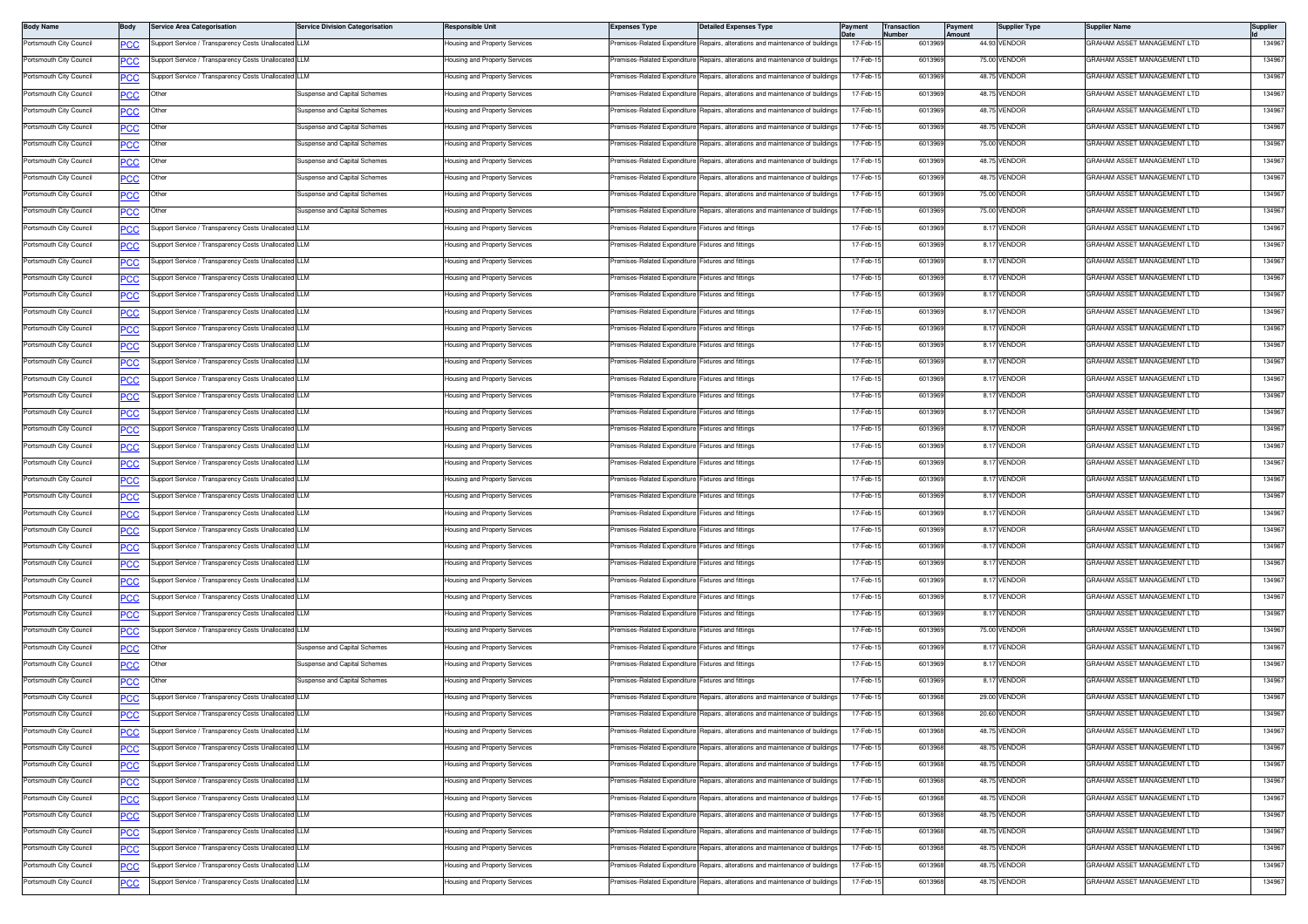| <b>Body Name</b>                                   | Body                     | Service Area Categorisation                          | <b>Service Division Categorisation</b> | Responsible Unit                                               | <b>Expenses Type</b>                               | <b>Detailed Expenses Type</b>                                                                                                       | Payment              | <b>Transaction</b><br>lumber | ayment<br>mount | <b>Supplier Type</b>         | Supplier Name               | Supplier         |
|----------------------------------------------------|--------------------------|------------------------------------------------------|----------------------------------------|----------------------------------------------------------------|----------------------------------------------------|-------------------------------------------------------------------------------------------------------------------------------------|----------------------|------------------------------|-----------------|------------------------------|-----------------------------|------------------|
| Portsmouth City Council                            | ∍сс                      | upport Service / Transparency Costs Unallocated LLM  |                                        | lousing and Property Services                                  | remises-Related Expenditure                        | Repairs, alterations and maintenance of buildings                                                                                   | 17-Feb-1             | 601396                       |                 | -48.75 VENDOR                | GRAHAM ASSET MANAGEMENT LTD | 134967           |
| Portsmouth City Council                            | <u>PCC</u>               | upport Service / Transparency Costs Unallocated LLM  |                                        | lousing and Property Services                                  | remises-Related Expenditure                        | Repairs, alterations and maintenance of buildings                                                                                   | 17-Feb-1             | 601396                       |                 | 48.75 VENDOR                 | GRAHAM ASSET MANAGEMENT LTD | 134967           |
| Portsmouth City Council                            | <b>PCC</b>               | Support Service / Transparency Costs Unallocated LLM |                                        | lousing and Property Services                                  | remises-Related Expenditure                        | Repairs, alterations and maintenance of buildings                                                                                   | 17-Feb-1             | 601396                       |                 | 48.75 VENDOR                 | GRAHAM ASSET MANAGEMENT LTD | 134967           |
| Portsmouth City Council                            | сC                       | upport Service / Transparency Costs Unallocated LLM  |                                        | lousing and Property Services                                  | remises-Related Expenditure                        | Repairs, alterations and maintenance of building                                                                                    | 17-Feb-1             | 601396                       |                 | -48.75 VENDOR                | GRAHAM ASSET MANAGEMENT LTD | 134967           |
| Portsmouth City Council                            | <u>PCC</u>               | upport Service / Transparency Costs Unallocated LLM  |                                        | lousing and Property Services                                  | remises-Related Expenditure                        | Repairs, alterations and maintenance of buildings                                                                                   | 17-Feb-1             | 601396                       |                 | 48.75 VENDOR                 | GRAHAM ASSET MANAGEMENT LTD | 134967           |
| Portsmouth City Council                            | <u>PCC</u>               | Support Service / Transparency Costs Unallocated LLM |                                        | lousing and Property Services                                  | Premises-Related Expenditure                       | Repairs, alterations and maintenance of buildings                                                                                   | 17-Feb-1             | 601396                       |                 | 48.75 VENDOR                 | GRAHAM ASSET MANAGEMENT LTD | 134967           |
| Portsmouth City Council                            | <u>PCC</u>               | Support Service / Transparency Costs Unallocated LLM |                                        | lousing and Property Services                                  | remises-Related Expenditure                        | Repairs, alterations and maintenance of building                                                                                    | 17-Feb-1             | 601396                       |                 | 48.75 VENDOF                 | GRAHAM ASSET MANAGEMENT LTD | 134967           |
| Portsmouth City Council                            | <b>PCC</b>               | Support Service / Transparency Costs Unallocated LLM |                                        | lousing and Property Services                                  |                                                    | Premises-Related Expenditure Repairs, alterations and maintenance of buildings                                                      | 17-Feb-1             | 601396                       |                 | 48.75 VENDOR                 | GRAHAM ASSET MANAGEMENT LTD | 134967           |
| Portsmouth City Council                            | PСC                      | upport Service / Transparency Costs Unallocated LLM  |                                        | lousing and Property Services                                  | remises-Related Expenditure                        | Repairs, alterations and maintenance of building                                                                                    | 17-Feb-1             | 601396                       |                 | 48.75 VENDOR                 | GRAHAM ASSET MANAGEMENT LTD | 134967           |
| Portsmouth City Council                            | <b>PCC</b>               | Support Service / Transparency Costs Unallocated LLM |                                        | lousing and Property Services                                  | emises-Related Expenditure                         | Repairs, alterations and maintenance of buildings                                                                                   | 17-Feb-1             | 601396                       |                 | 48.75 VENDOR                 | GRAHAM ASSET MANAGEMENT LTD | 134967           |
| Portsmouth City Council                            | <u>PCC</u>               | upport Service / Transparency Costs Unallocated LLM  |                                        | lousing and Property Services                                  | remises-Related Expenditure                        | Repairs, alterations and maintenance of buildings                                                                                   | 17-Feb-1             | 601396                       |                 | 75.00 VENDOR                 | GRAHAM ASSET MANAGEMENT LTD | 134967           |
| Portsmouth City Council                            | <b>PCC</b>               | Support Service / Transparency Costs Unallocated LLM |                                        | lousing and Property Services                                  | remises-Related Expenditure                        | Renairs, alterations and maintenance of buildings                                                                                   | 17-Feb-1             | 601396                       |                 | 75.00 VENDOR                 | GRAHAM ASSET MANAGEMENT LTD | 134967           |
| Portsmouth City Council                            | <b>PCC</b>               | Support Service / Transparency Costs Unallocated LLM |                                        | lousing and Property Services                                  | remises-Related Expenditure                        | Repairs, alterations and maintenance of buildings                                                                                   | 17-Feb-1             | 601396                       |                 | 75.00 VENDOR                 | GRAHAM ASSET MANAGEMENT LTD | 134967           |
| Portsmouth City Council                            | PСC                      | upport Service / Transparency Costs Unallocated LLM  |                                        | lousing and Property Services                                  | remises-Related Expenditure                        | Repairs, alterations and maintenance of buildings                                                                                   | 17-Feb-1             | 601396                       |                 | 18.16 VENDOR                 | GRAHAM ASSET MANAGEMENT LTD | 134967           |
| Portsmouth City Council                            | <b>PCC</b>               | Support Service / Transparency Costs Unallocated LLM |                                        | lousing and Property Services                                  | remises-Related Expenditure                        | Repairs, alterations and maintenance of buildings                                                                                   | 17-Feb-1             | 601396                       |                 | 56.73 VENDOR                 | GRAHAM ASSET MANAGEMENT LTD | 134967           |
| Portsmouth City Council                            | <b>PCC</b>               | Support Service / Transparency Costs Unallocated LLM |                                        | lousing and Property Services                                  | Premises-Related Expenditure                       | Repairs, alterations and maintenance of buildings                                                                                   | 17-Feb-1             | 601396                       |                 | 6.07 VENDOR                  | GRAHAM ASSET MANAGEMENT LTD | 134967           |
| Portsmouth City Council                            | <b>PCC</b>               | upport Service / Transparency Costs Unallocated LLM  |                                        | lousing and Property Services                                  | remises-Related Expenditure                        | Repairs, alterations and maintenance of building                                                                                    | 17-Feb-1             | 601396                       |                 | 44.93 VENDOF                 | GRAHAM ASSET MANAGEMENT LTD | 134967           |
| Portsmouth City Council                            | <b>PCC</b>               | Support Service / Transparency Costs Unallocated LLM |                                        | lousing and Property Services                                  | Premises-Related Expenditure                       | Repairs, alterations and maintenance of buildings                                                                                   | 17-Feb-1             | 601396                       |                 | 75.00 VENDOR                 | GRAHAM ASSET MANAGEMENT LTD | 134967           |
| Portsmouth City Council                            | PСC                      | Support Service / Transparency Costs Unallocated LLM |                                        | lousing and Property Services                                  | remises-Related Expenditure                        | Repairs, alterations and maintenance of building                                                                                    | 17-Feb-1             | 601396                       |                 | 48.75 VENDOR                 | GRAHAM ASSET MANAGEMENT LTD | 134967           |
| Portsmouth City Council                            | <u>PCC</u>               | Other                                                | Suspense and Capital Schemes           | lousing and Property Services                                  | remises-Related Expenditure                        | Repairs, alterations and maintenance of buildings                                                                                   | 17-Feb-1             | 601396                       |                 | 48.75 VENDOR                 | GRAHAM ASSET MANAGEMENT LTD | 13496            |
| Portsmouth City Council                            | <u>PCC</u>               | Other                                                | Suspense and Capital Schemes           | lousing and Property Services                                  | remises-Related Expenditure                        | Renairs, alterations and maintenance of buildings                                                                                   | 17-Feb-1             | 601396                       |                 | 48.75 VENDOR                 | GRAHAM ASSET MANAGEMENT LTD | 134967           |
| Portsmouth City Council                            | <u>PCC</u>               | Other                                                | Suspense and Capital Schemes           | lousing and Property Services                                  | remises-Related Expenditure                        | Repairs, alterations and maintenance of building                                                                                    | 17-Feb-1             | 601396                       |                 | 48.75 VENDOF                 | GRAHAM ASSET MANAGEMENT LTD | 13496            |
| Portsmouth City Council                            | <b>PCC</b>               | Other                                                | Suspense and Capital Schemes           | lousing and Property Services                                  | remises-Related Expenditure                        | Repairs, alterations and maintenance of buildings                                                                                   | 17-Feb-1             | 601396                       |                 | 48.75 VENDOR                 | GRAHAM ASSET MANAGEMENT LTD | 134967           |
| Portsmouth City Council                            | PСC                      | Other                                                | Suspense and Capital Schemes           | lousing and Property Services                                  | remises-Related Expenditure                        | Repairs, alterations and maintenance of buildings                                                                                   | 17-Feb-1             | 601396                       |                 | 75.00 VENDOR                 | GRAHAM ASSET MANAGEMENT LTD | 134967           |
| Portsmouth City Council                            | <u>PCC</u>               | Other                                                | Suspense and Capital Schemes           | lousing and Property Services                                  | remises-Related Expenditure                        | Repairs, alterations and maintenance of buildings                                                                                   | 17-Feb-1             | 601396                       |                 | 75.00 VENDOR                 | GRAHAM ASSET MANAGEMENT LTD | 134967           |
| Portsmouth City Council                            | <u>CC </u>               | Other                                                | Suspense and Capital Schemes           | lousing and Property Services                                  | Premises-Related Expenditure                       | Repairs, alterations and maintenance of buildings                                                                                   | 17-Feb-1             | 601396                       |                 | 48.75 VENDOR                 | GRAHAM ASSET MANAGEMENT LTD | 134967           |
| Portsmouth City Council                            | <b>PCC</b>               | Other                                                | Suspense and Capital Schemes           | lousing and Property Services                                  | Premises-Related Expenditure                       | Repairs, alterations and maintenance of building                                                                                    | 17-Feb-1             | 601396                       |                 | 48.75 VENDOR                 | GRAHAM ASSET MANAGEMENT LTD | 134967           |
| Portsmouth City Council                            | <u>PCC</u>               | Other                                                | Suspense and Capital Schemes           | lousing and Property Services                                  |                                                    | Premises-Related Expenditure Repairs, alterations and maintenance of buildings                                                      | 17-Feb-1             | 601396                       |                 | 75.00 VENDOR                 | GRAHAM ASSET MANAGEMENT LTD | 134967           |
| Portsmouth City Council                            | сc                       | Other                                                | Suspense and Capital Schemes           | Housing and Property Services                                  |                                                    | Premises-Related Expenditure Repairs, alterations and maintenance of building                                                       | 17-Feb-1             | 601396                       |                 | 75.00 VENDOR                 | GRAHAM ASSET MANAGEMENT LTD | 134967           |
| Portsmouth City Council                            | ∍сс                      | Support Service / Transparency Costs Unallocated LLM |                                        | lousing and Property Services                                  | Premises-Related Expenditure                       | Fixtures and fittings                                                                                                               | 17-Feb-1             | 601396                       |                 | 8.17 VENDOR                  | GRAHAM ASSET MANAGEMENT LTD | 134967           |
| Portsmouth City Council                            | <b>PCC</b>               | Support Service / Transparency Costs Unallocated LLM |                                        | lousing and Property Services                                  | Premises-Related Expenditure Fixtures and fittings |                                                                                                                                     | 17-Feb-1             | 601396                       |                 | 75.00 VENDOR                 | GRAHAM ASSET MANAGEMENT LTD | 134967           |
| Portsmouth City Council                            | <b>PCC</b>               | upport Service / Transparency Costs Unallocated LLM  |                                        | lousing and Property Services                                  | remises-Related Expenditure                        | Repairs, alterations and maintenance of building                                                                                    | 12-Feb-1             | 601330                       |                 | -1806.39 VENDOR              | GRAHAM ASSET MANAGEMENT LTD | 134967           |
| Portsmouth City Council                            | <u>PCC</u>               | Support Service / Transparency Costs Unallocated LLM |                                        | lousing and Property Services                                  | remises-Related Expenditure                        | Repairs, alterations and maintenance of buildings                                                                                   | 12-Feb-1             | 601330                       |                 | -170.76 VENDOR               | GRAHAM ASSET MANAGEMENT LTD | 134967           |
| Portsmouth City Council                            | ٥СС                      | upport Service / Transparency Costs Unallocated LLM  |                                        | lousing and Property Services                                  | remises-Related Expenditure                        | Repairs, alterations and maintenance of building                                                                                    | 26-Feb-1             | 601605                       |                 | 287.77 VENDOR                | GRAHAM ASSET MANAGEMENT LTD | 134967           |
| Portsmouth City Council                            | PCC                      | Support Service / Transparency Costs Unallocated LLM |                                        | lousing and Property Services                                  | remises-Related Expenditure                        | Repairs, alterations and maintenance of buildings                                                                                   | 26-Feb-1             | 601605                       |                 | 287.77 VENDOR                | GRAHAM ASSET MANAGEMENT LTD | 13496            |
| Portsmouth City Council                            | <u>PCC</u>               | Support Service / Transparency Costs Unallocated LLM |                                        | lousing and Property Services                                  | Premises-Related Expenditure                       | Renairs, alterations and maintenance of buildings                                                                                   | 26-Feb-1             | 601605                       |                 | 287.77 VENDOR                | GRAHAM ASSET MANAGEMENT LTD | 134967           |
| Portsmouth City Council                            |                          | Support Service / Transparency Costs Unallocated LLM |                                        | lousing and Property Services                                  | remises-Related Expenditure                        | Repairs, alterations and maintenance of building                                                                                    | 26-Feb-1             | 601605                       |                 | 287.77 VENDOR                | GRAHAM ASSET MANAGEMENT LTD | 13496            |
| Portsmouth City Council                            | <u>PCC</u><br><b>PCC</b> | Support Service / Transparency Costs Unallocated LLM |                                        | lousing and Property Services                                  | Premises-Related Expenditure                       | Repairs, alterations and maintenance of buildings                                                                                   | 26-Feb-1             | 601605                       |                 | 287.77 VENDOR                | GRAHAM ASSET MANAGEMENT LTD | 134967           |
| Portsmouth City Council                            |                          | upport Service / Transparency Costs Unallocated LLM  |                                        | lousing and Property Services                                  | remises-Related Expenditure                        | Repairs, alterations and maintenance of building                                                                                    | 26-Feb-1             | 601605                       |                 | 218.46 VENDOR                | GRAHAM ASSET MANAGEMENT LTD | 134967           |
| Portsmouth City Council                            |                          | Support Service / Transparency Costs Unallocated LLM |                                        | lousing and Property Services                                  | remises-Related Expenditure                        | Repairs, alterations and maintenance of buildings                                                                                   | 27-Feb-1             | 601640                       |                 | 87.66 VENDOR                 | GRAHAM ASSET MANAGEMENT LTD | 134967           |
| Portsmouth City Council                            | PCC<br><b>PCC</b>        | Support Service / Transparency Costs Unallocated LLM |                                        | Housing and Property Services                                  |                                                    | Premises-Related Expenditure Repairs, alterations and maintenance of buildings                                                      | 27-Feb-15            | 6016401                      |                 | 87.66 VENDOR                 | GRAHAM ASSET MANAGEMENT LTD | 134967           |
| Portsmouth City Council                            |                          | Support Service / Transparency Costs Unallocated LLM |                                        | lousing and Property Services                                  | remises-Related Expenditure                        | Repairs, alterations and maintenance of buildings                                                                                   | 27-Feb-1             | 601640                       |                 | 87.66 VENDOR                 | GRAHAM ASSET MANAGEMENT LTD | 134967           |
| Portsmouth City Council                            | <b>PCC</b>               | Support Service / Transparency Costs Unallocated LLM |                                        | lousing and Property Services                                  |                                                    | remises-Related Expenditure Repairs, alterations and maintenance of buildings                                                       | 27-Feb-1             | 601640                       |                 | 87.66 VENDOR                 | GRAHAM ASSET MANAGEMENT LTD | 134967           |
| Portsmouth City Council                            | <b>PCC</b>               |                                                      |                                        |                                                                |                                                    | remises-Related Expenditure Repairs, alterations and maintenance of buildings                                                       | 27-Feb-1             | 601640                       |                 | 87.66 VENDOR                 | GRAHAM ASSET MANAGEMENT LTD | 134967           |
| Portsmouth City Council                            | $\overline{PCC}$         | upport Service / Transparency Costs Unallocated LLM  |                                        | Housing and Property Services<br>lousing and Property Services | Premises-Related Expenditure                       | Repairs, alterations and maintenance of buildings                                                                                   |                      |                              |                 | 87.66 VENDOR                 | GRAHAM ASSET MANAGEMENT LTD |                  |
|                                                    | PCC                      | Support Service / Transparency Costs Unallocated LLM |                                        |                                                                |                                                    |                                                                                                                                     | 27-Feb-1             | 601640                       |                 |                              | GRAHAM ASSET MANAGEMENT LTD | 134967           |
| Portsmouth City Council<br>Portsmouth City Council | <u>PCC</u>               | Support Service / Transparency Costs Unallocated LLM |                                        | lousing and Property Services                                  | remises-Related Expenditure                        | Premises-Related Expenditure Repairs, alterations and maintenance of buildings<br>Repairs, alterations and maintenance of buildings | 27-Feb-1<br>27-Feb-1 | 601640<br>601640             |                 | 87.66 VENDOR<br>87.66 VENDOR | GRAHAM ASSET MANAGEMENT LTD | 134967<br>134967 |
|                                                    | <b>PCC</b>               | Support Service / Transparency Costs Unallocated LLM |                                        | lousing and Property Services<br>lousing and Property Services |                                                    |                                                                                                                                     | 27-Feb-1             | 601640                       |                 | 87.66 VENDOR                 |                             | 134967           |
| Portsmouth City Council                            | <b>PCC</b>               | Support Service / Transparency Costs Unallocated LLM |                                        |                                                                | remises-Related Expenditure                        | Repairs, alterations and maintenance of buildings                                                                                   |                      |                              |                 |                              | GRAHAM ASSET MANAGEMENT LTD |                  |
| Portsmouth City Council                            | PСC                      | upport Service / Transparency Costs Unallocated LLM  |                                        | lousing and Property Services                                  | remises-Related Expenditure                        | Repairs, alterations and maintenance of buildings                                                                                   | 27-Feb-15            | 601640                       |                 | 87.66 VENDOR                 | GRAHAM ASSET MANAGEMENT LTD | 134967           |
| Portsmouth City Council                            | <b>PCC</b>               | Support Service / Transparency Costs Unallocated LLM |                                        | lousing and Property Services                                  | remises-Related Expenditure                        | Repairs, alterations and maintenance of buildings                                                                                   | 27-Feb-1             | 601640                       |                 | 87.66 VENDOR                 | GRAHAM ASSET MANAGEMENT LTD | 134967           |
| Portsmouth City Council                            | <u>PCC</u>               | Support Service / Transparency Costs Unallocated LLM |                                        | lousing and Property Services                                  | remises-Related Expenditure                        | Repairs, alterations and maintenance of buildings                                                                                   | 27-Feb-1             | 601640                       |                 | 87.66 VENDOR                 | GRAHAM ASSET MANAGEMENT LTD | 134967           |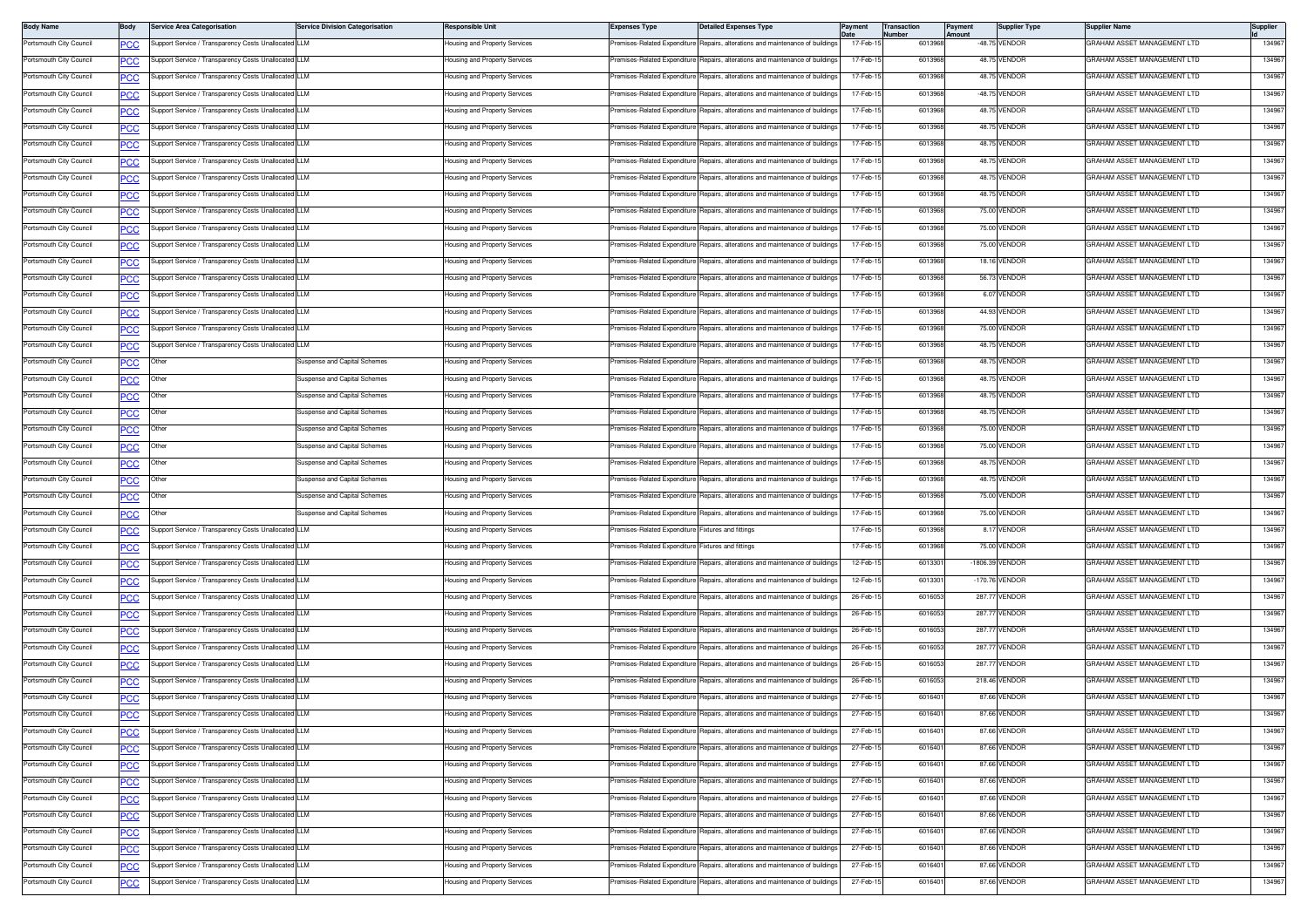| <b>Body Name</b>                                   | Body              | <b>Service Area Categorisation</b>                   | <b>Service Division Categorisation</b> | Responsible Unit                                               | <b>Expenses Type</b>                       | <b>Detailed Expenses Type</b>                                                  |                      | Transaction<br>lumber | ayment<br>mount | <b>Supplier Type</b>             | <b>Supplier Name</b>                                               | Supplier         |
|----------------------------------------------------|-------------------|------------------------------------------------------|----------------------------------------|----------------------------------------------------------------|--------------------------------------------|--------------------------------------------------------------------------------|----------------------|-----------------------|-----------------|----------------------------------|--------------------------------------------------------------------|------------------|
| Portsmouth City Council                            | PСC               | upport Service / Transparency Costs Unallocated LLM  |                                        | lousing and Property Services                                  |                                            | remises-Related Expenditure Repairs, alterations and maintenance of buildings  | 27-Feb-1             | 601640                |                 | 87.66 VENDOR                     | GRAHAM ASSET MANAGEMENT LTD                                        | 134967           |
| Portsmouth City Council                            | <u>PCC</u>        | Support Service / Transparency Costs Unallocated LLM |                                        | lousing and Property Services                                  | remises-Related Expenditure                | Repairs, alterations and maintenance of buildings                              | 27-Feb-1             | 601640                |                 | 87.66 VENDOR                     | GRAHAM ASSET MANAGEMENT LTD                                        | 134967           |
| Portsmouth City Council                            | <b>PCC</b>        | Support Service / Transparency Costs Unallocated LLM |                                        | lousing and Property Services                                  | remises-Related Expenditure                | Renairs, alterations and maintenance of buildings                              | 27-Feb-1             | 601640                |                 | 87.66 VENDOR                     | GRAHAM ASSET MANAGEMENT LTD                                        | 134967           |
| Portsmouth City Council                            | PCC               | Support Service / Transparency Costs Unallocated LLM |                                        | lousing and Property Services                                  | Premises-Related Expenditure               | Repairs, alterations and maintenance of building                               | 27-Feb-1             | 601640                |                 | 87.66 VENDOR                     | GRAHAM ASSET MANAGEMENT LTD                                        | 13496            |
| Portsmouth City Council                            | <b>PCC</b>        | upport Service / Transparency Costs Unallocated LLM  |                                        | Housing and Property Services                                  | remises-Related Expenditure                | Repairs, alterations and maintenance of buildings                              | 27-Feb-1             | 601640                |                 | 87.66 VENDOR                     | GRAHAM ASSET MANAGEMENT LTD                                        | 134967           |
| Portsmouth City Council                            | <b>PCC</b>        | upport Service / Transparency Costs Unallocated LLM  |                                        | lousing and Property Services                                  | remises-Related Expenditure                | Repairs, alterations and maintenance of buildings                              | 27-Feb-1             | 601640                |                 | 87.66 VENDOR                     | GRAHAM ASSET MANAGEMENT LTD                                        | 134967           |
| Portsmouth City Council                            | <u>PCC</u>        | Support Service / Transparency Costs Unallocated LLM |                                        | lousing and Property Services                                  | remises-Related Expenditure                | Repairs, alterations and maintenance of buildings                              | 27-Feb-1             | 601640                |                 | 87.66 VENDOR                     | GRAHAM ASSET MANAGEMENT LTD                                        | 134967           |
| Portsmouth City Council                            | <u>CC</u>         | Support Service / Transparency Costs Unallocated LLM |                                        | lousing and Property Services                                  | remises-Related Expenditure                | Repairs, alterations and maintenance of buildings                              | 27-Feb-1             | 601640                |                 | 87.66 VENDOR                     | GRAHAM ASSET MANAGEMENT LTD                                        | 134967           |
| Portsmouth City Council                            | PCC               | Support Service / Transparency Costs Unallocated LLM |                                        | lousing and Property Services                                  | remises-Related Expenditure                | Repairs, alterations and maintenance of building                               | 27-Feb-1             | 601640                |                 | 87.66 VENDOR                     | GRAHAM ASSET MANAGEMENT LTD                                        | 13496            |
| Portsmouth City Council                            | <b>PCC</b>        | Support Service / Transparency Costs Unallocated LLM |                                        | Housing and Property Services                                  | Premises-Related Expenditure               | Repairs, alterations and maintenance of buildings                              | 27-Feb-15            | 601640                |                 | 87.66 VENDOR                     | GRAHAM ASSET MANAGEMENT LTD                                        | 134967           |
| Portsmouth City Council                            | <b>PCC</b>        | upport Service / Transparency Costs Unallocated LLM  |                                        | lousing and Property Services                                  | remises-Related Expenditure                | Repairs, alterations and maintenance of building                               | 27-Feb-1             | 601640                |                 | 87.66 VENDOR                     | GRAHAM ASSET MANAGEMENT LTD                                        | 134967           |
| Portsmouth City Council                            |                   | Support Service / Transparency Costs Unallocated LLM |                                        | lousing and Property Services                                  | remises-Related Expenditure                | Repairs, alterations and maintenance of buildings                              | 27-Feb-1             | 601640                |                 | 87.66 VENDOR                     | <b>GRAHAM ASSET MANAGEMENT LTD</b>                                 | 134967           |
| Portsmouth City Council                            | <b>PCC</b>        | Support Service / Transparency Costs Unallocated LLM |                                        | lousing and Property Services                                  | remises-Related Expenditure                | Repairs, alterations and maintenance of buildings                              | 27-Feb-1             | 601640                |                 | 87.66 VENDOR                     | GRAHAM ASSET MANAGEMENT LTD                                        | 134967           |
|                                                    | <u>CC</u>         |                                                      |                                        |                                                                |                                            |                                                                                |                      |                       |                 |                                  |                                                                    |                  |
| Portsmouth City Council                            | PCC               | upport Service / Transparency Costs Unallocated LLM  |                                        | lousing and Property Services                                  | remises-Related Expenditure                | Repairs, alterations and maintenance of building                               | 27-Feb-1             | 601640                |                 | 87.66 VENDOF                     | GRAHAM ASSET MANAGEMENT LTD                                        | 13496            |
| Portsmouth City Council                            | <b>PCC</b>        | Support Service / Transparency Costs Unallocated LLM |                                        | Housing and Property Services                                  | Premises-Related Expenditure               | Repairs, alterations and maintenance of buildings                              | 27-Feb-15            | 601640                |                 | 43.83 VENDOR                     | GRAHAM ASSET MANAGEMENT LTD                                        | 134967           |
| Portsmouth City Council                            | <b>PCC</b>        | upport Service / Transparency Costs Unallocated LLM  |                                        | lousing and Property Services                                  | remises-Related Expenditure                | Repairs, alterations and maintenance of buildings                              | 27-Feb-1             | 601640                |                 | 87.66 VENDOR                     | GRAHAM ASSET MANAGEMENT LTD                                        | 134967           |
| Portsmouth City Council                            | <u>PCC</u>        | Support Service / Transparency Costs Unallocated LLM |                                        | lousing and Property Services                                  | Premises-Related Expenditure               | Repairs, alterations and maintenance of buildings                              | 27-Feb-1             | 601640                |                 | 43.83 VENDOR                     | GRAHAM ASSET MANAGEMENT LTD                                        | 134967           |
| Portsmouth City Council                            | <b>PCC</b>        | Support Service / Transparency Costs Unallocated LLM |                                        | lousing and Property Services                                  | remises-Related Expenditure                | Renairs, alterations and maintenance of buildings                              | 27-Feb-1             | 601640                |                 | 87.66 VENDOR                     | GRAHAM ASSET MANAGEMENT LTD                                        | 134967           |
| Portsmouth City Council                            | PCC               | Support Service / Transparency Costs Unallocated LLM |                                        | lousing and Property Services                                  | Premises-Related Expenditure               | Repairs, alterations and maintenance of building                               | 27-Feb-1             | 601640                |                 | 87.66 VENDOR                     | GRAHAM ASSET MANAGEMENT LTD                                        | 134967           |
| Portsmouth City Council                            | <u>PCC</u>        | upport Service / Transparency Costs Unallocated      | <b>ILLM</b>                            | lousing and Property Services                                  | remises-Related Expenditure                | Repairs, alterations and maintenance of building                               | 27-Feb-1             | 601640                |                 | 87.66 VENDOR                     | GRAHAM ASSET MANAGEMENT LTD                                        | 134967           |
| Portsmouth City Council                            | <b>PCC</b>        | Support Service / Transparency Costs Unallocated LLM |                                        | lousing and Property Services                                  | remises-Related Expenditure                | Repairs, alterations and maintenance of buildings                              | 27-Feb-1             | 601640                |                 | 87.66 VENDOR                     | GRAHAM ASSET MANAGEMENT LTD                                        | 134967           |
| Portsmouth City Council                            | <u>PCC</u>        | Support Service / Transparency Costs Unallocated LLM |                                        | lousing and Property Services                                  | remises-Related Expenditure                | Repairs, alterations and maintenance of buildings                              | 27-Feb-1             | 601640                |                 | 87.66 VENDOR                     | GRAHAM ASSET MANAGEMENT LTD                                        | 134967           |
| Portsmouth City Council                            | <b>PCC</b>        | Support Service / Transparency Costs Unallocated LLM |                                        | lousing and Property Services                                  | remises-Related Expenditure                | Repairs, alterations and maintenance of buildings                              | 27-Feb-1             | 601640                |                 | 87.66 VENDOR                     | GRAHAM ASSET MANAGEMENT LTD                                        | 134967           |
| Portsmouth City Council                            | PCC               | Support Service / Transparency Costs Unallocated LLM |                                        | lousing and Property Services                                  | remises-Related Expenditure                | Repairs, alterations and maintenance of building                               | 27-Feb-1             | 601640                |                 | 87.66 VENDOF                     | GRAHAM ASSET MANAGEMENT LTD                                        | 13496            |
| Portsmouth City Council                            | <u>PCC</u>        | Support Service / Transparency Costs Unallocated LLM |                                        | lousing and Property Services                                  | remises-Related Expenditure                | Repairs, alterations and maintenance of buildings                              | 27-Feb-1             | 601640                |                 | 87.66 VENDOR                     | GRAHAM ASSET MANAGEMENT LTD                                        | 134967           |
| Portsmouth City Council                            | <b>PCC</b>        | Support Service / Transparency Costs Unallocated LLM |                                        | lousing and Property Services                                  | Premises-Related Expenditure               | Repairs, alterations and maintenance of buildings                              | 27-Feb-1             | 601640                |                 | 87.66 VENDOR                     | GRAHAM ASSET MANAGEMENT LTD                                        | 134967           |
| Portsmouth City Council                            | <b>PCC</b>        | Support Service / Transparency Costs Unallocated LLM |                                        | lousing and Property Services                                  | remises-Related Expenditure                | Repairs, alterations and maintenance of buildings                              | 27-Feb-1             | 601640                |                 | 87.66 VENDOR                     | <b>GRAHAM ASSET MANAGEMENT LTD</b>                                 | 134967           |
| Portsmouth City Council                            | <u>CC</u>         | Support Service / Transparency Costs Unallocated LLM |                                        | lousing and Property Services                                  | Premises-Related Expenditure               | Repairs, alterations and maintenance of buildings                              | 27-Feb-1             | 601640                |                 | 87.66 VENDOR                     | GRAHAM ASSET MANAGEMENT LTD                                        | 134967           |
| Portsmouth City Council                            | PCC               | Support Service / Transparency Costs Unallocated LLM |                                        | lousing and Property Services                                  | remises-Related Expenditure                | Repairs, alterations and maintenance of building                               | 27-Feb-1             | 601640                |                 | 87.66 VENDOR                     | GRAHAM ASSET MANAGEMENT LTD                                        | 13496            |
| Portsmouth City Council                            |                   | Other                                                | Suspense and Capital Schemes           | lousing and Property Services                                  | emises-Related Expenditure                 | epairs, alterations and maintenance of buildings                               | 27-Feb-1             | 601640                |                 | 87.66 VENDOR                     | GRAHAM ASSET MANAGEMENT LTD                                        | 134967           |
| Portsmouth City Council                            | сC                | Other                                                | Suspense and Capital Schemes           | lousing and Property Services                                  | remises-Related Expenditure                | Repairs, alterations and maintenance of buildings                              | 27-Feb-1             | 601640                |                 | 87.66 VENDOR                     | GRAHAM ASSET MANAGEMENT LTD                                        | 134967           |
|                                                    | $\overline{cc}$   |                                                      |                                        |                                                                |                                            |                                                                                |                      |                       |                 |                                  |                                                                    |                  |
| Portsmouth City Council                            | <u>PCC</u>        | Other                                                | Suspense and Capital Schemes           | lousing and Property Services                                  | remises-Related Expenditure                | Repairs, alterations and maintenance of buildings                              | 27-Feb-1             | 601640                |                 | 87.66 VENDOR                     | GRAHAM ASSET MANAGEMENT LTD                                        | 134967           |
| Portsmouth City Council                            | <u>cc</u>         | Support Service / Transparency Costs Unallocated AMS |                                        | lousing and Property Services                                  | remises-Related Expenditure                | Repairs, alterations and maintenance of building                               | 27-Feb-1             | 601640                |                 | 7539.50 VENDOR                   | GRAHAM ASSET MANAGEMENT LTD                                        | 134967           |
| Portsmouth City Council                            | PCC               | Housing Revenue Account                              | Repairs and Maintenance                | Housing and Property Services                                  | Premises-Related Expenditure               | Repairs, alterations and maintenance of building                               | 02-Feb-1             | 601112                |                 | 840.00 COMPANY                   | <b>3SB FABRICATIONS LIMITED</b>                                    | 100832           |
| Portsmouth City Council<br>Portsmouth City Council | .c                | Housing Revenue Account<br>lousing Revenue Account   | Other<br>Other                         | lousing and Property Services<br>lousing and Property Services | hird Party Payments<br>hird Party Payments | rivate contractors<br>Private contractors                                      | 16-Feb-1<br>23-Feb-1 | 601388<br>601504      |                 | 1290.00 COMPANY<br>48.00 COMPANY | <b>SSB FABRICATIONS LIMITED</b><br><b>3SB FABRICATIONS LIMITED</b> | 100832<br>100832 |
| Portsmouth City Council                            | <b>PCC</b><br>'CC | lousing Revenue Account                              | Repairs and Maintenance                | lousing and Property Services                                  | emises-Related Expenditure                 | Repairs, alterations and maintenance of building                               | 23-Feb-1             | 601504                |                 | 1980.00 COMPANY                  | <b>GSB FABRICATIONS LIMITED</b>                                    | 100832           |
| Portsmouth City Council                            | PCC.              | Housing Revenue Account                              | Other                                  | Housing and Property Services                                  | Third Party Payments                       | Private contractors                                                            | 23-Feb-1             | 601504                |                 | 315.00 COMPANY                   | GSB FABRICATIONS LIMITED                                           | 100832           |
| Portsmouth City Council                            | PCC               | upport Service / Transparency Costs Unallocated AMS  |                                        | lousing and Property Services                                  | mployees                                   | ndirect employee expenses                                                      | 13-Feb-1             | 601361                |                 |                                  | 150.00 OTHER LOCAL AUTHORITY HAMPSHIRE COUNTY COUNCIL              | 100030           |
| Portsmouth City Council                            | PСC               | lousing Revenue Account                              | Supervision and Management             | Housing and Property Services                                  | :mployees                                  | ndirect employee expenses                                                      | 13-Feb-1             | 601361                |                 |                                  | 150.00 OTHER LOCAL AUTHORITY HAMPSHIRE COUNTY COUNCIL              | 100030           |
| Portsmouth City Council                            | PСC               | lousing Revenue Account                              | Special Services                       | lousing and Property Services                                  | <b>Employees</b>                           | direct employee expenses                                                       | 13-Feb-1             | 601361                |                 | 150.00 OTHER LOCAL AUTHORITY     | HAMPSHIRE COUNTY COUNCIL                                           | 100030           |
| Portsmouth City Council                            | <b>PCC</b>        | Support Service / Transparency Costs Unallocated AMS |                                        | Housing and Property Services                                  | Employees                                  | Indirect employee expenses                                                     | 13-Feb-15            | 601361                |                 |                                  | 150.00 OTHER LOCAL AUTHORITY HAMPSHIRE COUNTY COUNCIL              | 100030           |
| Portsmouth City Council                            | <u>PCC</u>        | Support Service / Transparency Costs Unallocated AMS |                                        | lousing and Property Services                                  | Employees                                  | ndirect employee expenses                                                      | 13-Feb-1             | 601361                |                 |                                  | 150.00 OTHER LOCAL AUTHORITY HAMPSHIRE COUNTY COUNCIL              | 100030           |
| Portsmouth City Council                            | <b>PCC</b>        | lousing Revenue Account                              | Repairs and Maintenance                | Housing and Property Services                                  |                                            | Premises-Related Expenditure Repairs, alterations and maintenance of buildings | 20-Feb-1             | 601482                |                 |                                  | 74.00 OTHER LOCAL AUTHORITY HAMPSHIRE COUNTY COUNCIL               | 100030           |
| Portsmouth City Council                            | $\overline{PCC}$  | lousing Revenue Account                              | Supervision and Management             | Housing and Property Services                                  | Employees                                  | ndirect employee expenses                                                      | 27-Feb-1             | 601640                |                 |                                  | 150.00 OTHER LOCAL AUTHORITY HAMPSHIRE COUNTY COUNCIL              | 100030           |
| Portsmouth City Council                            | PCC               | lousing Revenue Account                              | Supervision and Management             | lousing and Property Services                                  | Employees                                  | ndirect employee expenses                                                      | 27-Feb-1             | 601640                |                 |                                  | 150.00 OTHER LOCAL AUTHORITY HAMPSHIRE COUNTY COUNCIL              | 100030           |
| Portsmouth City Council                            |                   | Housing Revenue Account                              | Other                                  | Housing and Property Services                                  | Supplies and Services                      | Services                                                                       | $11-Feb-1$           | 601305                |                 | 6850.00 VENDOR                   | HAMPSHIRE LAND SURVEYS LTD                                         | 106504           |
| Portsmouth City Council                            | PСC<br>PCC        | Housing Revenue Account                              | Special Services                       | lousing and Property Services                                  | hird Party Payments                        | rivate contractors                                                             | 25-Feb-1             | 601569                |                 | 2674.62 VENDOR                   | IANDLE WITH CARE (PORTSMOUTH) LTD                                  | 100504           |
| Portsmouth City Council                            | PCC.              | lousing Revenue Account                              | Special Services                       | lousing and Property Services                                  | hird Party Payments                        | rivate contractors                                                             | 24-Feb-1             | 601511                |                 | 2642.23 VENDOR                   | HANDLE WITH CARE (PORTSMOUTH) LTD                                  | 100504           |
| Portsmouth City Council                            | <u>CC </u>        | ousing Revenue Account                               | Rents, Rates, Taxes and Other Charges  | ousing and Property Services                                   | emises-Related Expenditure                 |                                                                                | 19-Feb-1             | 601462                |                 |                                  | 73.92 OTHER LOCAL AUTHORITY HAVANT BOROUGH COUNCIL                 | 100219           |
| Portsmouth City Council                            |                   | lousing Revenue Account                              | Rents, Rates, Taxes and Other Charges  | lousing and Property Services                                  | Premises-Related Expenditure               | Rates                                                                          | 19-Feb-1             | 601462                |                 |                                  | 29.04 OTHER LOCAL AUTHORITY HAVANT BOROUGH COUNCIL                 | 100219           |
| Portsmouth City Council                            | <u>PCC</u>        | lousing Revenue Account                              | Rents, Rates, Taxes and Other Charges  | lousing and Property Services                                  | remises-Related Expenditure                | lates                                                                          | 19-Feb-1             | 601462                |                 |                                  | 73.92 OTHER LOCAL AUTHORITY HAVANT BOROUGH COUNCIL                 | 100219           |
| Portsmouth City Council                            | <u>CC </u>        | Housing Revenue Account                              | Rents, Rates, Taxes and Other Charges  | Housing and Property Services                                  | remises-Related Expenditure                | Rates                                                                          | 19-Feb-1             | 6014624               |                 |                                  | 81.59 OTHER LOCAL AUTHORITY HAVANT BOROUGH COUNCIL                 | 100219           |
|                                                    |                   |                                                      |                                        |                                                                |                                            |                                                                                |                      |                       |                 |                                  |                                                                    |                  |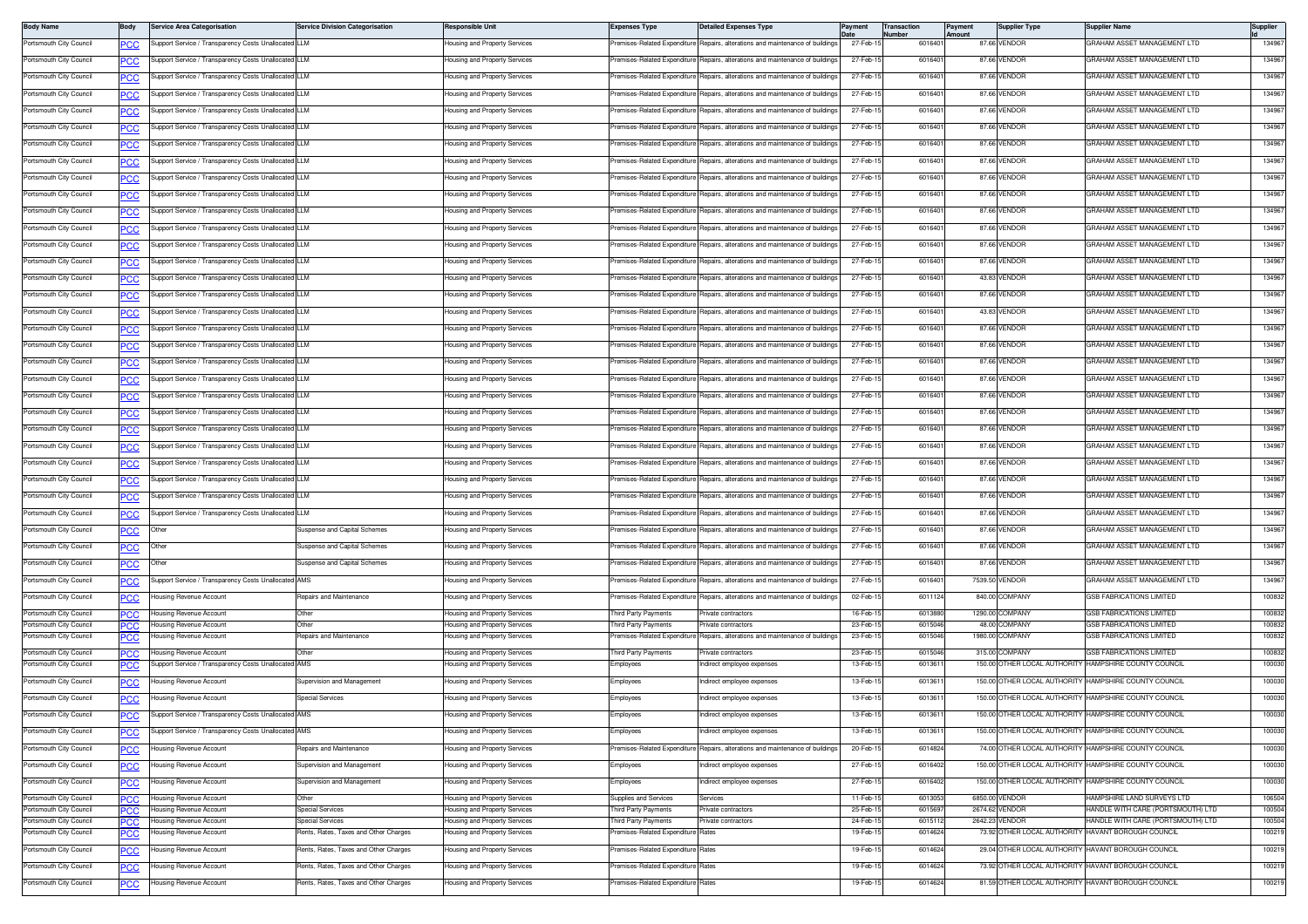| <b>Body Name</b>                                   | Body       | Service Area Categorisation                          | Service Division Categorisation       | <b>Responsible Unit</b>                                        | Expenses Type                                        | <b>Detailed Expenses Type</b>                                                  | Pavment              | <b>Transaction</b><br>Number | Payment<br>Amount | <b>Supplier Type</b>             | Supplier Name                                            | Supplier         |
|----------------------------------------------------|------------|------------------------------------------------------|---------------------------------------|----------------------------------------------------------------|------------------------------------------------------|--------------------------------------------------------------------------------|----------------------|------------------------------|-------------------|----------------------------------|----------------------------------------------------------|------------------|
| Portsmouth City Council                            | <u>PCC</u> | Housing Revenue Account                              | Rents, Rates, Taxes and Other Charges | Housing and Property Services                                  | Premises-Related Expenditure Rates                   |                                                                                | 19-Feb-1             | 6014624                      |                   |                                  | 73.92 OTHER LOCAL AUTHORITY HAVANT BOROUGH COUNCIL       | 100219           |
| Portsmouth City Council                            | <b>PCC</b> | Housing Revenue Account                              | Rents, Rates, Taxes and Other Charges | Housing and Property Services                                  | Premises-Related Expenditure Rates                   |                                                                                | 19-Feb-1             | 6014624                      |                   |                                  | 73.64 OTHER LOCAL AUTHORITY HAVANT BOROUGH COUNCIL       | 100219           |
| Portsmouth City Council                            | <u>PCC</u> | <b>Housing Revenue Account</b>                       | Rents, Rates, Taxes and Other Charges | lousing and Property Services                                  | remises-Related Expenditure                          | Rates                                                                          | 19-Feb-1             | 6014624                      |                   |                                  | 73.64 OTHER LOCAL AUTHORITY HAVANT BOROUGH COUNCIL       | 100219           |
| Portsmouth City Council                            | PCC        | Housing Revenue Account                              | Rents, Rates, Taxes and Other Charges | lousing and Property Services                                  | Premises-Related Expenditure                         | Rates                                                                          | 19-Feb-1             | 6014624                      |                   |                                  | 73.64 OTHER LOCAL AUTHORITY HAVANT BOROUGH COUNCIL       | 100219           |
| Portsmouth City Council                            | <b>PCC</b> | Housing Revenue Account                              | Rents, Rates, Taxes and Other Charges | lousing and Property Services                                  | Premises-Related Expenditure Rates                   |                                                                                | 19-Feb-1             | 6014624                      |                   |                                  | 73.92 OTHER LOCAL AUTHORITY HAVANT BOROUGH COUNCIL       | 100219           |
| Portsmouth City Council                            | <u>PCC</u> | Housing Revenue Account                              | Rents, Rates, Taxes and Other Charges | <b>Housing and Property Services</b>                           | Premises-Related Expenditure Rates                   |                                                                                | 19-Feb-1             | 6014624                      |                   |                                  | 73.92 OTHER LOCAL AUTHORITY HAVANT BOROUGH COUNCIL       | 100219           |
| Portsmouth City Council                            | <b>PCC</b> | Housing Revenue Account                              | Rents, Rates, Taxes and Other Charges | Housing and Property Services                                  | Premises-Related Expenditure Rates                   |                                                                                | 19-Feb-1             | 6014624                      |                   |                                  | 73.92 OTHER LOCAL AUTHORITY HAVANT BOROUGH COUNCIL       | 100219           |
| Portsmouth City Council                            | <u>PCC</u> | Housing Revenue Account                              | Rents, Rates, Taxes and Other Charges | lousing and Property Services                                  | remises-Related Expenditure                          | Rates                                                                          | 19-Feb-1             | 6014624                      |                   |                                  | 73.64 OTHER LOCAL AUTHORITY HAVANT BOROUGH COUNCIL       | 100219           |
| Portsmouth City Council                            |            | Housing Revenue Account                              | Rents, Rates, Taxes and Other Charges | lousing and Property Services                                  | Premises-Related Expenditure                         | Rates                                                                          | 19-Feb-1             | 6014624                      |                   |                                  | 73.92 OTHER LOCAL AUTHORITY HAVANT BOROUGH COUNCIL       | 100219           |
| Portsmouth City Council                            |            | Housing Revenue Account                              | Rents, Rates, Taxes and Other Charges | lousing and Property Services                                  | Premises-Related Expenditure                         | Rates                                                                          | 19-Feb-1             | 6014624                      |                   | 86.24 OTHER LOCAL AUTHORITY      | HAVANT BOROUGH COUNCIL                                   | 100219           |
| Portsmouth City Council                            | <b>PCC</b> | Housing Revenue Account                              | Rents, Rates, Taxes and Other Charges | Housing and Property Services                                  | Premises-Related Expenditure                         | Rates                                                                          | 19-Feb-15            | 6014624                      |                   |                                  | 132.08 OTHER LOCAL AUTHORITY HAVANT BOROUGH COUNCIL      | 100219           |
|                                                    | <u>PCC</u> |                                                      |                                       |                                                                |                                                      |                                                                                |                      |                              |                   |                                  |                                                          |                  |
| Portsmouth City Council                            | <b>PCC</b> | Housing Revenue Account                              | Rents, Rates, Taxes and Other Charges | lousing and Property Services                                  | remises-Related Expenditure Rates                    |                                                                                | 19-Feb-1             | 6014624                      |                   |                                  | 81.89 OTHER LOCAL AUTHORITY HAVANT BOROUGH COUNCIL       | 100219           |
| Portsmouth City Council                            | <b>PCC</b> | Housing Revenue Account                              | Rents, Rates, Taxes and Other Charges | lousing and Property Services                                  | remises-Related Expenditure                          | Rates                                                                          | 19-Feb-1             | 6014624                      |                   |                                  | 68.73 OTHER LOCAL AUTHORITY HAVANT BOROUGH COUNCIL       | 100219           |
| Portsmouth City Council                            | PCC        | Housing Revenue Account                              | Rents, Rates, Taxes and Other Charges | lousing and Property Services                                  | remises-Related Expenditure                          | Rates                                                                          | 19-Feb-1             | 6014624                      |                   |                                  | 73.92 OTHER LOCAL AUTHORITY HAVANT BOROUGH COUNCIL       | 100219           |
| Portsmouth City Council                            | <b>PCC</b> | Housing Revenue Account                              | Rents, Rates, Taxes and Other Charges | <b>Housing and Property Services</b>                           | Premises-Related Expenditure Rates                   |                                                                                | 19-Feb-1             | 6014624                      |                   |                                  | 113.59 OTHER LOCAL AUTHORITY HAVANT BOROUGH COUNCIL      | 100219           |
| Portsmouth City Council                            | <u>PCC</u> | Housing Revenue Account                              | Rents, Rates, Taxes and Other Charges | <b>Housing and Property Services</b>                           | Premises-Related Expenditure Rates                   |                                                                                | 19-Feb-1             | 6014624                      |                   |                                  | 2.64 OTHER LOCAL AUTHORITY HAVANT BOROUGH COUNCIL        | 100219           |
| Portsmouth City Council                            | <b>PCC</b> | Housing Revenue Account                              | Rents, Rates, Taxes and Other Charges | Housing and Property Services                                  | Premises-Related Expenditure Rates                   |                                                                                | 19-Feb-1             | 6014624                      |                   |                                  | 73.92 OTHER LOCAL AUTHORITY HAVANT BOROUGH COUNCIL       | 100219           |
| Portsmouth City Council                            | <u>PCC</u> | Housing Revenue Account                              | Rents, Rates, Taxes and Other Charges | lousing and Property Services                                  | emises-Related Expenditure                           | Rates                                                                          | 19-Feb-1             | 6014624                      |                   |                                  | 73.92 OTHER LOCAL AUTHORITY HAVANT BOROUGH COUNCIL       | 100219           |
| Portsmouth City Council                            | PCC        | Housing Revenue Account                              | Rents, Rates, Taxes and Other Charges | lousing and Property Services                                  | Premises-Related Expenditure Rates                   |                                                                                | 19-Feb-1             | 6014624                      |                   |                                  | 73.92 OTHER LOCAL AUTHORITY HAVANT BOROUGH COUNCIL       | 100219           |
| Portsmouth City Council                            | <b>PCC</b> | Housing Revenue Account                              | Rents, Rates, Taxes and Other Charges | lousing and Property Services                                  | remises-Related Expenditure                          | Rates                                                                          | 19-Feb-1             | 601462                       |                   | 39.64 OTHER LOCAL AUTHORITY      | <b>HAVANT BOROUGH COUNCIL</b>                            | 100219           |
| Portsmouth City Council                            | <u>PCC</u> | Housing Revenue Account                              | Rents, Rates, Taxes and Other Charges | Housing and Property Services                                  | remises-Related Expenditure                          | Rates                                                                          | 19-Feb-1             | 6014624                      |                   |                                  | 117.11 OTHER LOCAL AUTHORITY HAVANT BOROUGH COUNCIL      | 100219           |
| Portsmouth City Council                            | <b>PCC</b> | Housing Revenue Account                              | Rents, Rates, Taxes and Other Charges | lousing and Property Services                                  | remises-Related Expenditure                          | Rates                                                                          | 19-Feb-1             | 6014624                      |                   |                                  | 73.92 OTHER LOCAL AUTHORITY HAVANT BOROUGH COUNCIL       | 100219           |
| Portsmouth City Council                            | <u>PCC</u> | lousing Revenue Account                              | Rents, Rates, Taxes and Other Charges | lousing and Property Services                                  | remises-Related Expenditure                          | Rates                                                                          | 19-Feb-1             | 6014624                      |                   |                                  | 47.55 OTHER LOCAL AUTHORITY HAVANT BOROUGH COUNCIL       | 100219           |
| Portsmouth City Council                            | PCC        | Housing Revenue Account                              | Rents, Rates, Taxes and Other Charges | lousing and Property Services                                  | remises-Related Expenditure                          | Rates                                                                          | 19-Feb-1             | 6014624                      |                   |                                  | 73.97 OTHER LOCAL AUTHORITY HAVANT BOROUGH COUNCIL       | 100219           |
| Portsmouth City Council                            |            | Housing Revenue Account                              | Rents, Rates, Taxes and Other Charges | lousing and Property Services                                  | remises-Related Expenditure                          | Rates                                                                          | 19-Feb-1             | 6014624                      |                   |                                  | 124.08 OTHER LOCAL AUTHORITY HAVANT BOROUGH COUNCIL      | 100219           |
|                                                    | <b>PCC</b> |                                                      |                                       |                                                                |                                                      |                                                                                | 19-Feb-1             | 6014624                      |                   |                                  | 139.92 OTHER LOCAL AUTHORITY HAVANT BOROUGH COUNCIL      | 100219           |
| Portsmouth City Council                            | <u>PCC</u> | Housing Revenue Account                              | Rents, Rates, Taxes and Other Charges | <b>Housing and Property Services</b>                           | Premises-Related Expenditure Rates                   |                                                                                |                      |                              |                   |                                  |                                                          |                  |
| Portsmouth City Council                            | <b>PCC</b> | Housing Revenue Account                              | Rents, Rates, Taxes and Other Charges | Housing and Property Services                                  | Premises-Related Expenditure Rates                   |                                                                                | 19-Feb-1             | 6014624                      |                   |                                  | 232.32 OTHER LOCAL AUTHORITY HAVANT BOROUGH COUNCIL      | 100219           |
| Portsmouth City Council                            | <u>PCC</u> | Housing Revenue Account                              | Rents, Rates, Taxes and Other Charges | lousing and Property Services                                  | remises-Related Expenditure                          | Rates                                                                          | 19-Feb-1             | 6014624                      |                   |                                  | 116.16 OTHER LOCAL AUTHORITY HAVANT BOROUGH COUNCIL      | 100219           |
| Portsmouth City Council                            | PCC        | Housing Revenue Account                              | Rents, Rates, Taxes and Other Charges | lousing and Property Services                                  | Premises-Related Expenditure Rates                   |                                                                                | 19-Feb-1             | 6014624                      |                   |                                  | 5.28 OTHER LOCAL AUTHORITY HAVANT BOROUGH COUNCIL        | 100219           |
| Portsmouth City Council                            | PCC        | Housing Revenue Account                              | Rents, Rates, Taxes and Other Charges | lousing and Property Services                                  | remises-Related Expenditure                          | Rates                                                                          | 19-Feb-1             | 6014624                      |                   | 117.04 OTHER LOCAL AUTHORITY     | HAVANT BOROUGH COUNCIL                                   | 100219           |
| Portsmouth City Council                            | <u>PCC</u> | Housing Revenue Account                              | Rents, Rates, Taxes and Other Charges | Housing and Property Services                                  | Premises-Related Expenditure                         | Rates                                                                          | 19-Feb-15            | 6014624                      |                   |                                  | 108.31 OTHER LOCAL AUTHORITY HAVANT BOROUGH COUNCIL      | 100219           |
| Portsmouth City Council                            | <b>PCC</b> | Housing Revenue Account                              | Rents, Rates, Taxes and Other Charges | lousing and Property Services                                  | remises-Related Expenditure                          | Rates                                                                          | 19-Feb-1             | 6014624                      |                   |                                  | 139.92 OTHER LOCAL AUTHORITY HAVANT BOROUGH COUNCIL      | 100219           |
| Portsmouth City Council                            | <u>PCC</u> | lousing Revenue Account                              | Rents, Rates, Taxes and Other Charges | lousing and Property Services                                  | remises-Related Expenditure                          | Rates                                                                          | 19-Feb-1             | 6014624                      |                   |                                  | 121.52 OTHER LOCAL AUTHORITY HAVANT BOROUGH COUNCIL      | 100219           |
| Portsmouth City Council                            | PCC        | Housing Revenue Account                              | Rents, Rates, Taxes and Other Charges | lousing and Property Services                                  | remises-Related Expenditure                          | Rates                                                                          | 19-Feb-1             | 6014624                      |                   |                                  | 63.40 OTHER LOCAL AUTHORITY HAVANT BOROUGH COUNCIL       | 100219           |
| Portsmouth City Council                            | <b>PCC</b> | Housing Revenue Account                              | Rents, Rates, Taxes and Other Charges | lousing and Property Services                                  | Premises-Related Expenditure Rates                   |                                                                                | 19-Feb-1             | 6014624                      |                   |                                  | 73.92 OTHER LOCAL AUTHORITY HAVANT BOROUGH COUNCIL       | 100219           |
| Portsmouth City Council                            | <u>PCC</u> | Housing Revenue Account                              | Other                                 | Housing and Property Services                                  | Income                                               | Other grants reimbursements and contributions                                  | 20-Feb-15            | 6014828                      |                   |                                  | -22.58 OTHER LOCAL AUTHORITY HAVANT BOROUGH COUNCIL      | 100219           |
| Portsmouth City Council                            | <b>PCC</b> | Housing Revenue Account                              | Other                                 | Housing and Property Services                                  | Income                                               | Other grants reimbursements and contributions                                  | 18-Feb-1             | 6014443                      |                   |                                  | -18.33 OTHER LOCAL AUTHORITY HAVANT BOROUGH COUNCIL      | 100219           |
| Portsmouth City Council                            | <u>PCC</u> | Housing Revenue Account                              | Other                                 | lousing and Property Services                                  | ncome                                                | Other grants reimbursements and contributions                                  | 05-Feb-1             | 6011938                      |                   |                                  | -31.98 OTHER LOCAL AUTHORITY HAVANT BOROUGH COUNCIL      | 100219           |
| Portsmouth City Council                            | PСC        | Housing Revenue Account                              | Other                                 | Housing and Property Services                                  | Income                                               | Other grants reimbursements and contributions                                  | 11-Feb-1             | 6013055                      |                   |                                  | -14.04 OTHER LOCAL AUTHORITY HAVANT BOROUGH COUNCIL      | 100219           |
| Portsmouth City Council                            | PCC        | Housing Revenue Account                              | Other                                 | lousing and Property Services                                  | Income                                               | Other grants reimbursements and contributions                                  | 26-Feb-1             | 6016059                      |                   |                                  | -14.04 OTHER LOCAL AUTHORITY HAVANT BOROUGH COUNCIL      | 100219           |
| Portsmouth City Council                            | <b>PCC</b> | Support Service / Transparency Costs Unallocated LLM |                                       | Housing and Property Services                                  |                                                      | Premises-Related Expenditure Repairs, alterations and maintenance of buildings | 17-Feb-15            | 6013971                      |                   | 961.27 COMPANY                   | HERBERT H DREW & SON LIMITED                             | 128274           |
| Portsmouth City Council                            | <b>PCC</b> | Housing Revenue Account                              | Special Services                      | Housing and Property Services                                  | Supplies and Services                                | Equipment, furniture and materials                                             | 06-Feb-1             | 601217                       |                   | 1200.00 VENDOR                   | J AND H M DICKSON LTD                                    | 139744           |
| Portsmouth City Council                            | PCC        | Housing Revenue Account                              | Other                                 | Housing and Property Services                                  | Supplies and Services                                | Services                                                                       | 20-Feb-1             | 601484                       |                   | 13556.25 COMPANY                 | J B LEADBITTER AND COMPANY LIMITED                       | 118312           |
| Portsmouth City Council                            | <b>PCC</b> | Housing Revenue Account                              | Other                                 | Housing and Property Services                                  | Supplies and Services                                | Services                                                                       | 05-Feb-1             | 6011945                      |                   | 1000.00 VENDOR                   | <b>BROTHERTON &amp; PARTNERS</b>                         | 106830           |
| Portsmouth City Council                            | <u>PCC</u> | Housing Revenue Account                              | <b>Special Services</b>               | Housing and Property Services                                  | remises-Related Expenditure                          | ents?                                                                          | 03-Feb-1             | 6011269                      |                   | 4168.00 VENDOR                   | JOHN POUNDS COMMUNITY TRUST                              | 117193           |
| Portsmouth City Council<br>Portsmouth City Council | <b>PCC</b> | Housing Revenue Account<br>lousing Revenue Account   | Repairs and Maintenance<br>Other      | Housing and Property Services<br>lousing and Property Services | Supplies and Services<br>remises-Related Expenditure | Aiscellaneous expenses<br>Repairs, alterations and maintenance of building     | 13-Feb-1<br>25-Feb-1 | 601363<br>601574             |                   | 238.56 VENDOR<br>1641.80 COMPANY | JOHNSTON PUBLISHING LTD<br>JPC PROPERTY SERVICES LIMITED | 100088<br>111208 |
| Portsmouth City Council                            | <u>PCC</u> |                                                      |                                       |                                                                |                                                      |                                                                                | 02-Feb-1             | 6011129                      |                   | 206378.45 COMPANY                | KEEPMOAT REGENERATION (APOLLO) LTD                       | 138224           |
|                                                    | <b>PCC</b> | Housing Revenue Account                              | Other                                 | Housing and Property Services                                  | Premises-Related Expenditure                         | Repairs, alterations and maintenance of building                               |                      |                              |                   |                                  |                                                          |                  |
| Portsmouth City Council                            | <u>PCC</u> | lousing Revenue Account                              | Other                                 | Housing and Property Services                                  | remises-Related Expenditure                          | lepairs, alterations and maintenance of building                               | 24-Feb-1             | 601511                       |                   | 1797.00 COMPANY                  | KEEPMOAT REGENERATION (APOLLO) LTD                       | 138224           |
| Portsmouth City Council                            | <u>PCC</u> | Housing Revenue Account                              | Other                                 | lousing and Property Services                                  | Premises-Related Expenditure                         | Repairs, alterations and maintenance of buildings                              | 20-Feb-1             | 6014850                      |                   | 7442.01 COMPANY                  | KEEPMOAT REGENERATION (APOLLO) LTD                       | 138224           |
| Portsmouth City Council                            | <u>PCC</u> | Housing Revenue Account                              | Repairs and Maintenance               | lousing and Property Services                                  | remises-Related Expenditure                          | Repairs, alterations and maintenance of building                               | 03-Feb-1             | 6011270                      |                   | 42869.22 COMPANY                 | KEEPMOAT REGENERATION (APOLLO) LTD                       | 138224           |
| Portsmouth City Council                            | <u>PCC</u> | Support Service / Transparency Costs Unallocated AMS |                                       | lousing and Property Services                                  | Premises-Related Expenditure                         | Repairs, alterations and maintenance of building                               | 25-Feb-1             | 6015758                      |                   | 550.00 COMPANY                   | <b>KKA MAINTENANCE LTD</b>                               | 135386           |
| Portsmouth City Council                            | <b>PCC</b> | Housing Revenue Account                              | Other                                 | Housing and Property Services                                  | Third Party Payments                                 | rivate contractors                                                             | 13-Feb-1             | 601363                       |                   | 4654.11 COMPANY                  | KKA MAINTENANCE LTD                                      | 135386           |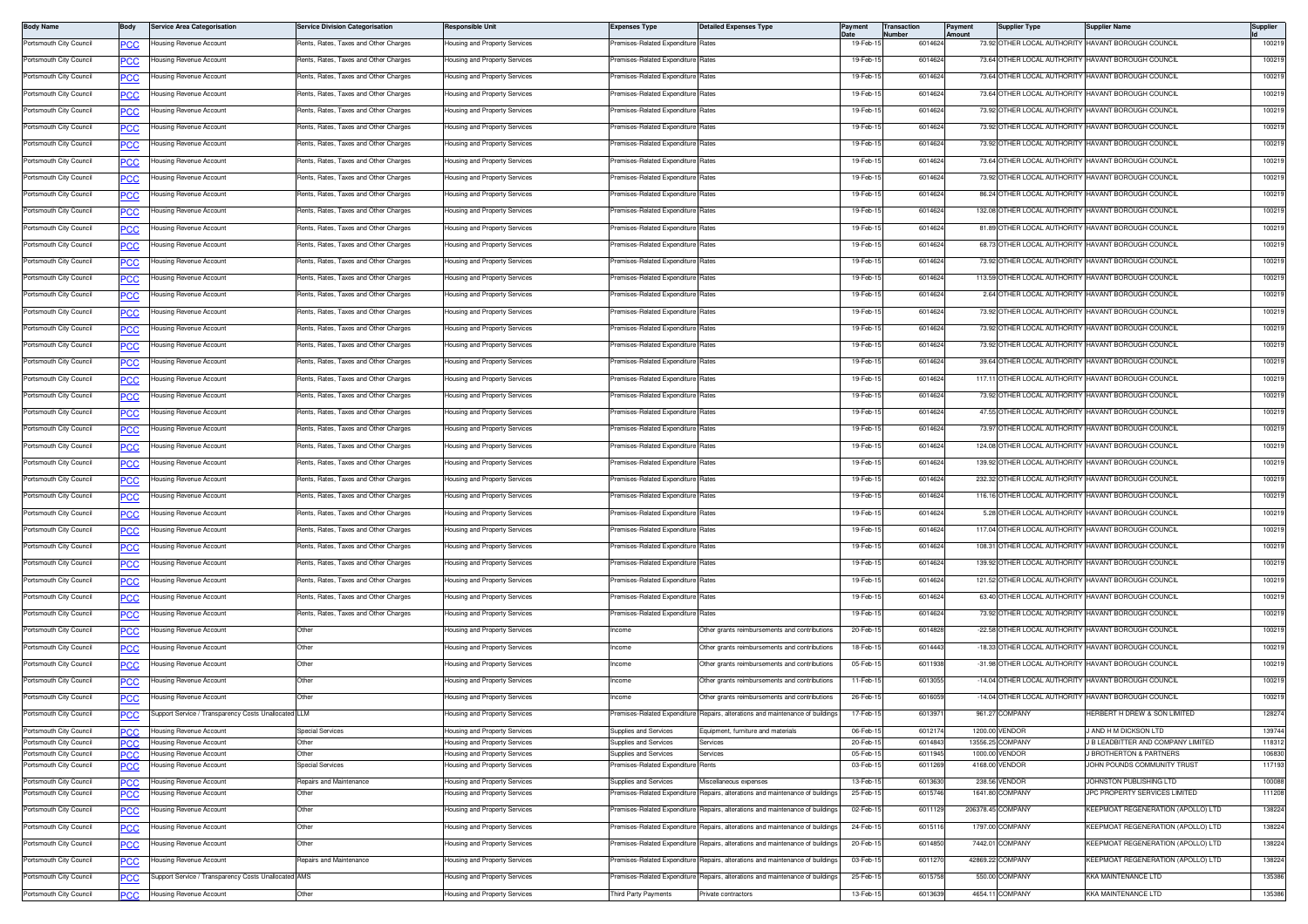| <b>Body Name</b>        | Body                     | <b>Service Area Categorisation</b>                                                                           | <b>Service Division Categorisation</b> | <b>Responsible Unit</b>              | <b>Expenses Type</b>                                        | <b>Detailed Expenses Type</b>                                                  | Payment   | <b>Transaction</b><br>lumber | Payment<br><b>Amount</b> | <b>Supplier Type</b> | Supplier Name              | Supplier |
|-------------------------|--------------------------|--------------------------------------------------------------------------------------------------------------|----------------------------------------|--------------------------------------|-------------------------------------------------------------|--------------------------------------------------------------------------------|-----------|------------------------------|--------------------------|----------------------|----------------------------|----------|
| Portsmouth City Council | <u>cc</u>                | Support Service / Transparency Costs Unallocated LLM                                                         |                                        | Housing and Property Services        |                                                             | remises-Related Expenditure Repairs, alterations and maintenance of buildings  | 06-Feb-1  | 601218                       |                          | 2500.00 COMPANY      | KKA MAINTENANCE LTD        | 135386   |
| Portsmouth City Council | <u>PCC</u>               | Support Service / Transparency Costs Unallocated LLM                                                         |                                        | lousing and Property Services        | remises-Related Expenditure                                 | Repairs, alterations and maintenance of buildings                              | 06-Feb-1  | 6012188                      |                          | 4000.00 COMPANY      | (KA MAINTENANCE LTD        | 135386   |
| Portsmouth City Council | <u>PCC</u>               | Support Service / Transparency Costs Unallocated LLM                                                         |                                        | Housing and Property Services        | Premises-Related Expenditure                                | Repairs, alterations and maintenance of building                               | 06-Feb-1  | 601218                       |                          | 4989.60 COMPANY      | KKA MAINTENANCE LTD        | 135386   |
| Portsmouth City Council | <u>PCC</u>               | Support Service / Transparency Costs Unallocated LLM                                                         |                                        | Housing and Property Services        | Premises-Related Expenditure                                | Repairs, alterations and maintenance of building                               | 20-Feb-1  | 601485                       |                          | 1500.00 COMPANY      | KKA MAINTENANCE LTD        | 135386   |
| Portsmouth City Council | <b>PCC</b>               | Corporate and Democratic Core                                                                                | Corporate Management                   | Housing and Property Services        | Premises-Related Expenditure                                | Repairs, alterations and maintenance of building                               | 13-Feb-1  | 6013639                      |                          | 400.00 COMPANY       | KKA MAINTENANCE LTD        | 135386   |
| Portsmouth City Council | <u>CC</u>                | Support Service / Transparency Costs Unallocated LLM                                                         |                                        | Housing and Property Services        | remises-Related Expenditure                                 | Repairs, alterations and maintenance of building                               | 06-Feb-1  | 6012188                      |                          | 2200.00 COMPANY      | KKA MAINTENANCE LTD        | 135386   |
| Portsmouth City Council | <b>PCC</b>               | lousing Revenue Account                                                                                      | Repairs and Maintenance                | lousing and Property Services        | remises-Related Expenditure                                 | Repairs, alterations and maintenance of buildings                              | 06-Feb-1  | 6012188                      |                          | 5555.97 COMPANY      | <b>KKA MAINTENANCE LTD</b> | 135386   |
| Portsmouth City Council | <u>cc</u>                | Support Service / Transparency Costs Unallocated AMS                                                         |                                        | Housing and Property Services        | Premises-Related Expenditure                                | Repairs, alterations and maintenance of building                               | 06-Feb-1  | 6012188                      |                          | 500.00 COMPANY       | KKA MAINTENANCE LTD        | 135386   |
| Portsmouth City Council | <b>PCC</b>               | Support Service / Transparency Costs Unallocated LLM                                                         |                                        | Housing and Property Services        | Premises-Related Expenditure                                | Repairs, alterations and maintenance of building                               | 06-Feb-1  | 601218                       |                          | 1200.00 COMPANY      | KKA MAINTENANCE LTD        | 135386   |
| Portsmouth City Council | <b>PCC</b>               | Support Service / Transparency Costs Unallocated LLM                                                         |                                        | Housing and Property Services        | Premises-Related Expenditure                                | Repairs, alterations and maintenance of building                               | 06-Feb-15 | 6012188                      |                          | 400.00 COMPANY       | KKA MAINTENANCE LTD        | 135386   |
| Portsmouth City Council | <u>PCC</u>               | Support Service / Transparency Costs Unallocated LLM                                                         |                                        | lousing and Property Services        | remises-Related Expenditure                                 | Repairs, alterations and maintenance of building                               | 06-Feb-1  | 6012188                      |                          | 200.00 COMPANY       | KKA MAINTENANCE LTD        | 135386   |
| Portsmouth City Council | <b>PCC</b>               | Support Service / Transparency Costs Unallocated LLM                                                         |                                        | lousing and Property Services        | remises-Related Expenditure                                 | Repairs, alterations and maintenance of buildings                              | 06-Feb-1  | 6012188                      |                          | 300.00 COMPANY       | (KA MAINTENANCE LTD        | 135386   |
| Portsmouth City Council | <u>PCC</u>               | Corporate and Democratic Core                                                                                | Corporate Management                   | Housing and Property Services        | Premises-Related Expenditure                                | Repairs, alterations and maintenance of building                               | 06-Feb-1  | 6012188                      |                          | 275.00 COMPANY       | KKA MAINTENANCE LTD        | 135386   |
| Portsmouth City Council | PCC                      | Support Service / Transparency Costs Unallocated LLM                                                         |                                        | Housing and Property Services        | remises-Related Expenditure                                 | Repairs, alterations and maintenance of building                               | 13-Feb-1  | 601363                       |                          | 1000.00 COMPANY      | KKA MAINTENANCE LTD        | 135386   |
| Portsmouth City Council | <b>PCC</b>               | Support Service / Transparency Costs Unallocated LLM                                                         |                                        | Housing and Property Services        | Premises-Related Expenditure                                | Repairs, alterations and maintenance of buildings                              | 26-Feb-15 | 6016072                      |                          | 100.00 COMPANY       | KKA MAINTENANCE LTD        | 135386   |
| Portsmouth City Council | <u>PCC</u>               | Support Service / Transparency Costs Unallocated LLM                                                         |                                        | lousing and Property Services        | remises-Related Expenditure                                 | Repairs, alterations and maintenance of building                               | 26-Feb-1  | 6016072                      |                          | 92.06 COMPANY        | KKA MAINTENANCE LTD        | 135386   |
| Portsmouth City Council | <u>PCC</u>               | Support Service / Transparency Costs Unallocated LLM                                                         |                                        | Housing and Property Services        | remises-Related Expenditure                                 | Repairs, alterations and maintenance of building                               | 26-Feb-1  | 6016072                      |                          | 35.00 COMPANY        | (KA MAINTENANCE LTD        | 135386   |
| Portsmouth City Council | <b>PCC</b>               | Support Service / Transparency Costs Unallocated LLM                                                         |                                        | Housing and Property Services        |                                                             | Premises-Related Expenditure Repairs, alterations and maintenance of building  | 26-Feb-1  | 6016072                      |                          | 35.00 COMPANY        | KKA MAINTENANCE LTD        | 135386   |
| Portsmouth City Council | <u>PCC</u>               | Support Service / Transparency Costs Unallocated LLM                                                         |                                        | Housing and Property Services        | Premises-Related Expenditure                                | Repairs, alterations and maintenance of building                               | 26-Feb-1  | 601607                       |                          | 115.67 COMPANY       | KKA MAINTENANCE LTD        | 135386   |
| Portsmouth City Council | <u>PCC</u>               | Support Service / Transparency Costs Unallocated                                                             | I LLM                                  | Housing and Property Services        | remises-Related Expenditure                                 | lepairs, alterations and maintenance of building                               | 26-Feb-1  | 601607                       |                          | 140.00 COMPANY       | KKA MAINTENANCE LTD        | 135386   |
| Portsmouth City Council | <u>CC</u>                | Support Service / Transparency Costs Unallocated LLM                                                         |                                        | lousing and Property Services        | remises-Related Expenditure                                 | Repairs, alterations and maintenance of building                               | 26-Feb-1  | 6016072                      |                          | 250.00 COMPANY       | KKA MAINTENANCE LTD        | 135386   |
| Portsmouth City Council | <u>PCC</u>               | Support Service / Transparency Costs Unallocated LLM                                                         |                                        | lousing and Property Services        | remises-Related Expenditure                                 | Repairs, alterations and maintenance of buildings                              | 26-Feb-1  | 6016072                      |                          | 235.00 COMPANY       | <b>KA MAINTENANCE LTD</b>  | 135386   |
| Portsmouth City Council | <u>сс</u>                | Support Service / Transparency Costs Unallocated LLM                                                         |                                        | Housing and Property Services        | Premises-Related Expenditure                                | Repairs, alterations and maintenance of buildings                              | 26-Feb-1  | 6016072                      |                          | 35.00 COMPANY        | KKA MAINTENANCE LTD        | 135386   |
| Portsmouth City Council | <b>PCC</b>               | Support Service / Transparency Costs Unallocated LLM                                                         |                                        | Housing and Property Services        | Premises-Related Expenditure                                | Repairs, alterations and maintenance of building                               | 26-Feb-1  | 601607                       |                          | 192.81 COMPANY       | KKA MAINTENANCE LTD        | 135386   |
| Portsmouth City Council | <u>PCC</u>               | Support Service / Transparency Costs Unallocated LLM                                                         |                                        | Housing and Property Services        | remises-Related Expenditure                                 | Repairs, alterations and maintenance of building                               | 26-Feb-1  | 601607                       |                          | 160.00 COMPANY       | KKA MAINTENANCE LTD        | 135386   |
| Portsmouth City Council | <b>CC</b>                | Support Service / Transparency Costs Unallocated LLM                                                         |                                        | Housing and Property Services        | Premises-Related Expenditure                                | Repairs, alterations and maintenance of building                               | 26-Feb-1  | 6016072                      |                          | 35.00 COMPANY        | KKA MAINTENANCE LTD        | 135386   |
| Portsmouth City Council | <b>PCC</b>               | Support Service / Transparency Costs Unallocated LLM                                                         |                                        | Housing and Property Services        | remises-Related Expenditure                                 | Repairs, alterations and maintenance of buildings                              | 26-Feb-1  | 6016072                      |                          | 196.35 COMPANY       | <b>KA MAINTENANCE LTD</b>  | 135386   |
| Portsmouth City Council | <b>PCC</b>               | Support Service / Transparency Costs Unallocated LLM                                                         |                                        | Housing and Property Services        | Premises-Related Expenditure                                | Repairs, alterations and maintenance of building                               | 26-Feb-1  | 6016072                      |                          | 35.00 COMPANY        | KKA MAINTENANCE LTD        | 135386   |
| Portsmouth City Council | PCC                      | Support Service / Transparency Costs Unallocated LLM                                                         |                                        | Housing and Property Services        | remises-Related Expenditure                                 | Repairs, alterations and maintenance of building                               | 26-Feb-1  | 601607                       |                          | 35.00 COMPANY        | KKA MAINTENANCE LTD        | 135386   |
| Portsmouth City Council |                          | Support Service / Transparency Costs Unallocated LLM                                                         |                                        | lousing and Property Services        | remises-Related Expenditure                                 | lepairs, alterations and maintenance of building                               | 26-Feb-1  | 6016072                      |                          | 55.28 COMPANY        | KKA MAINTENANCE LTD        | 135386   |
| Portsmouth City Council | <u>PCC</u>               | Support Service / Transparency Costs Unallocated LLM                                                         |                                        | lousing and Property Services        | remises-Related Expenditure                                 | Repairs, alterations and maintenance of building                               | 26-Feb-1  | 6016072                      |                          | 35.00 COMPANY        | KKA MAINTENANCE LTD        | 135386   |
| Portsmouth City Council | <u>PCC</u>               | Support Service / Transparency Costs Unallocated LLM                                                         |                                        | lousing and Property Services        | remises-Related Expenditure                                 | Repairs, alterations and maintenance of buildings                              | 26-Feb-1  | 6016072                      |                          | 138.08 COMPANY       | KA MAINTENANCE LTD         | 135386   |
| Portsmouth City Council | <u>PCC</u>               | Support Service / Transparency Costs Unallocated LLM                                                         |                                        | Housing and Property Services        | Premises-Related Expenditure                                | Repairs, alterations and maintenance of building                               | 26-Feb-1  | 6016072                      |                          | 35.00 COMPANY        | KKA MAINTENANCE LTD        | 135386   |
| Portsmouth City Council | <u>PCC</u>               | Support Service / Transparency Costs Unallocated LLM                                                         |                                        | Housing and Property Services        | Premises-Related Expenditure                                | Repairs, alterations and maintenance of building                               | 26-Feb-1  | 601607                       |                          | 85.00 COMPANY        | KKA MAINTENANCE LTD        | 135386   |
| Portsmouth City Council |                          | Othe                                                                                                         | Suspense and Capital Schemes           | Housing and Property Services        | remises-Related Expenditure                                 | Repairs, alterations and maintenance of building                               | 26-Feb-1  | 6016072                      |                          | 294.34 COMPANY       | KKA MAINTENANCE LTD        | 135386   |
| Portsmouth City Council | <u>CC</u>                | Support Service / Transparency Costs Unallocated LLM                                                         |                                        | lousing and Property Services        | remises-Related Expenditure                                 | Repairs, alterations and maintenance of building                               | 20-Feb-1  | 6014853                      |                          | 1900.00 COMPANY      | KKA MAINTENANCE LTD        | 135386   |
| Portsmouth City Council |                          | Support Service / Transparency Costs Unallocated LLM                                                         |                                        | lousing and Property Services        | remises-Related Expenditure                                 | Repairs, alterations and maintenance of building                               | 13-Feb-1  | 6013639                      |                          | 550.00 COMPANY       | <b>KA MAINTENANCE LTD</b>  | 135386   |
| Portsmouth City Council | <u>PCC</u><br><b>CC</b>  | Support Service / Transparency Costs Unallocated LLM                                                         |                                        | <b>Housing and Property Services</b> | Premises-Related Expenditure                                | Repairs, alterations and maintenance of building                               | 13-Feb-1  | 6013639                      |                          | 200.00 COMPANY       | KKA MAINTENANCE LTD        | 135386   |
| Portsmouth City Council |                          | Support Service / Transparency Costs Unallocated LLM                                                         |                                        | lousing and Property Services        | Premises-Related Expenditure                                | Repairs, alterations and maintenance of building                               | 13-Feb-1  | 601363                       |                          | 400.00 COMPANY       | KKA MAINTENANCE LTD        | 135386   |
| Portsmouth City Council | <u>PCC</u>               | Support Service / Transparency Costs Unallocated                                                             | I LLM                                  | Housing and Property Services        | remises-Related Expenditure                                 | Repairs, alterations and maintenance of building                               | 20-Feb-1  | 601485                       |                          | 1900.00 COMPANY      | KKA MAINTENANCE LTD        | 135386   |
| Portsmouth City Council | <u>'СС</u><br><b>PCC</b> | Support Service / Transparency Costs Unallocated LLM                                                         |                                        | Housing and Property Services        |                                                             | Premises-Related Expenditure Repairs, alterations and maintenance of buildings | 20-Feb-15 | 6014853                      |                          | 1700.00 COMPANY      | KKA MAINTENANCE LTD        | 135386   |
| Portsmouth City Council |                          | Support Service / Transparency Costs Unallocated LLM                                                         |                                        | lousing and Property Services        | remises-Related Expenditure                                 | Repairs, alterations and maintenance of buildings                              | 20-Feb-1  | 6014853                      |                          | -1700.00 COMPANY     | <b>KKA MAINTENANCE LTD</b> | 135386   |
| Portsmouth City Council | <b>PCC</b>               | Support Service / Transparency Costs Unallocated LLM                                                         |                                        | Housing and Property Services        | Premises-Related Expenditure                                | Repairs, alterations and maintenance of buildings                              | 20-Feb-1  | 6014853                      |                          | 3000.00 COMPANY      | <b>KKA MAINTENANCE LTD</b> | 135386   |
| Portsmouth City Council | <b>PCC</b>               | Support Service / Transparency Costs Unallocated LLM                                                         |                                        | Housing and Property Services        | remises-Related Expenditure                                 | Repairs, alterations and maintenance of building                               | 20-Feb-1  | 6014853                      |                          | 950.00 COMPANY       | KKA MAINTENANCE LTD        | 135386   |
|                         | <u>PCC</u>               |                                                                                                              |                                        | lousing and Property Services        | remises-Related Expenditure                                 | Repairs, alterations and maintenance of building                               | 27-Feb-15 | 6016430                      |                          | 35.00 COMPANY        | KKA MAINTENANCE LTD        | 135386   |
| Portsmouth City Council |                          | Support Service / Transparency Costs Unallocated LLM<br>Support Service / Transparency Costs Unallocated LLM |                                        |                                      |                                                             | Repairs, alterations and maintenance of building                               | 27-Feb-1  | 6016430                      |                          | 50.00 COMPANY        | KKA MAINTENANCE LTD        | 135386   |
| Portsmouth City Council | <u>PCC</u>               | Support Service / Transparency Costs Unallocated LLM                                                         |                                        | Housing and Property Services        | Premises-Related Expenditure<br>remises-Related Expenditure | Repairs, alterations and maintenance of buildings                              | 27-Feb-1  | 6016430                      |                          | 35.00 COMPANY        | (KA MAINTENANCE LTD        | 135386   |
| Portsmouth City Council | <b>PCC</b>               |                                                                                                              |                                        | lousing and Property Services        |                                                             |                                                                                | 27-Feb-1  | 6016430                      |                          | 43.10 COMPANY        | KKA MAINTENANCE LTD        | 135386   |
| Portsmouth City Council | <b>PCC</b>               | Support Service / Transparency Costs Unallocated LLM                                                         |                                        | Housing and Property Services        | Premises-Related Expenditure                                | Repairs, alterations and maintenance of buildings                              |           |                              |                          |                      |                            |          |
| Portsmouth City Council | <u>PCC</u>               | Support Service / Transparency Costs Unallocated LLM                                                         |                                        | Housing and Property Services        | Premises-Related Expenditure                                | Repairs, alterations and maintenance of building                               | 27-Feb-1  | 601643                       |                          | 96.68 COMPANY        | KKA MAINTENANCE LTD        | 135386   |
| Portsmouth City Council |                          | Support Service / Transparency Costs Unallocate                                                              | <b>LLM</b>                             | lousing and Property Services        | remises-Related Expenditure                                 | lepairs, alterations and maintenance of building                               | 27-Feb-1  | 6016430                      |                          | 80.67 COMPANY        | KKA MAINTENANCE LTD        | 135386   |
| Portsmouth City Council | <u>PCC</u>               | Support Service / Transparency Costs Unallocated LLM                                                         |                                        | Housing and Property Services        | Premises-Related Expenditure                                | Repairs, alterations and maintenance of building                               | 27-Feb-1  | 6016430                      |                          | 80.67 COMPANY        | KKA MAINTENANCE LTD        | 135386   |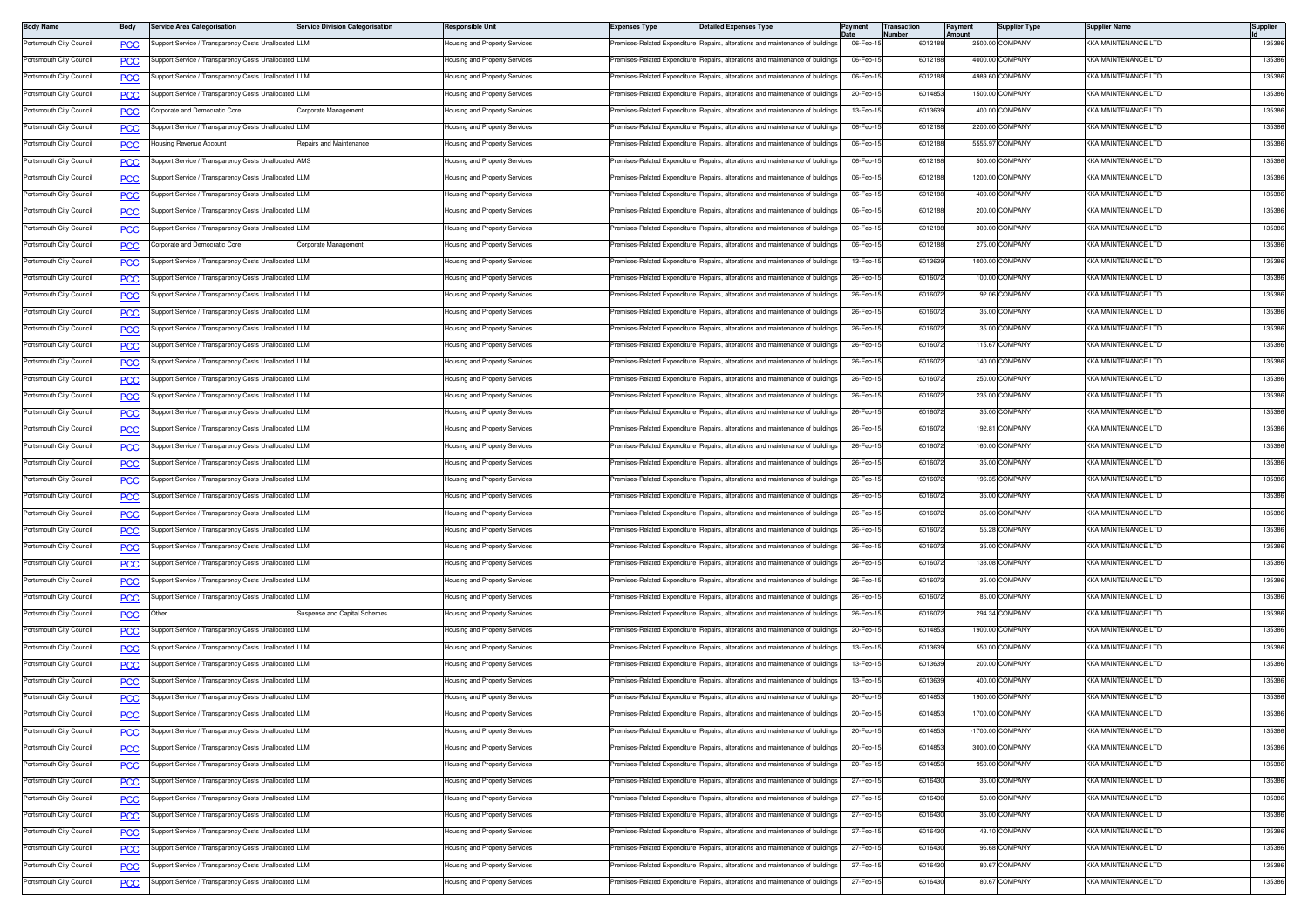| <b>Body Name</b>                                   | Body           | <b>Service Area Categorisation</b>                   | <b>Service Division Categorisation</b>     | Responsible Unit                                               | <b>Expenses Type</b>                                  | <b>Detailed Expenses Type</b>                                                  |                      | Transaction<br>lumber | ayment<br>mount | <b>Supplier Type</b>               | Supplier Name                                                                | Supplier         |
|----------------------------------------------------|----------------|------------------------------------------------------|--------------------------------------------|----------------------------------------------------------------|-------------------------------------------------------|--------------------------------------------------------------------------------|----------------------|-----------------------|-----------------|------------------------------------|------------------------------------------------------------------------------|------------------|
| Portsmouth City Council                            | PСC            | upport Service / Transparency Costs Unallocated LLM  |                                            | lousing and Property Services                                  |                                                       | remises-Related Expenditure Repairs, alterations and maintenance of buildings  | 27-Feb-1             | 601643                |                 | 72.50 COMPANY                      | <b>KKA MAINTENANCE LTD</b>                                                   | 135386           |
| Portsmouth City Council                            | <u>PCC</u>     | Support Service / Transparency Costs Unallocated LLM |                                            | lousing and Property Services                                  | Premises-Related Expenditure                          | Repairs, alterations and maintenance of buildings                              | 27-Feb-1             | 601643                |                 | 35.00 COMPANY                      | <b>KKA MAINTENANCE LTD</b>                                                   | 135386           |
| Portsmouth City Council                            | <b>PCC</b>     | Support Service / Transparency Costs Unallocated LLM |                                            | lousing and Property Services                                  | remises-Related Expenditure                           | Repairs, alterations and maintenance of buildings                              | 27-Feb-1             | 601643                |                 | 80.67 COMPANY                      | KKA MAINTENANCE LTD                                                          | 135386           |
| Portsmouth City Council                            | PCC            | Support Service / Transparency Costs Unallocated LLM |                                            | lousing and Property Services                                  | Premises-Related Expenditure                          | Repairs, alterations and maintenance of building                               | 27-Feb-1             | 601643                |                 | 35.00 COMPANY                      | KKA MAINTENANCE LTD                                                          | 135386           |
| Portsmouth City Council                            | <b>PCC</b>     | Support Service / Transparency Costs Unallocated LLM |                                            | lousing and Property Services                                  | Premises-Related Expenditure                          | Repairs, alterations and maintenance of buildings                              | 27-Feb-1             | 601643                |                 | 35.00 COMPANY                      | KKA MAINTENANCE LTD                                                          | 135386           |
| Portsmouth City Council                            | $\overline{C}$ | upport Service / Transparency Costs Unallocated LLM  |                                            | lousing and Property Services                                  | remises-Related Expenditure                           | Repairs, alterations and maintenance of buildings                              | 27-Feb-1             | 6016430               |                 | 151.20 COMPANY                     | KKA MAINTENANCE LTD                                                          | 135386           |
| Portsmouth City Council                            | <u>PCC</u>     | Support Service / Transparency Costs Unallocated LLM |                                            | lousing and Property Services                                  | Premises-Related Expenditure                          | Repairs, alterations and maintenance of buildings                              | 27-Feb-1             | 601643                |                 | 46.03 COMPANY                      | <b>KKA MAINTENANCE LTD</b>                                                   | 135386           |
| Portsmouth City Council                            | ∍CC            | Support Service / Transparency Costs Unallocated LLM |                                            | lousing and Property Services                                  | Premises-Related Expenditure                          | Repairs, alterations and maintenance of buildings                              | 27-Feb-1             | 601643                |                 | 80.67 COMPANY                      | KKA MAINTENANCE LTD                                                          | 135386           |
| Portsmouth City Council                            | PCC            | Support Service / Transparency Costs Unallocated LLM |                                            | lousing and Property Services                                  | Premises-Related Expenditure                          | Repairs, alterations and maintenance of building                               | 27-Feb-1             | 601643                |                 | 35.00 COMPANY                      | KKA MAINTENANCE LTD                                                          | 135386           |
| Portsmouth City Council                            | <b>PCC</b>     | Support Service / Transparency Costs Unallocated LLM |                                            | Housing and Property Services                                  | Premises-Related Expenditure                          | Repairs, alterations and maintenance of buildings                              | 27-Feb-15            | 6016430               |                 | 235.00 COMPANY                     | KKA MAINTENANCE LTD                                                          | 135386           |
| Portsmouth City Council                            | <b>PCC</b>     | Other                                                | Suspense and Capital Schemes               | lousing and Property Services                                  | remises-Related Expenditure                           | Repairs, alterations and maintenance of buildings                              | 27-Feb-1             | 6016430               |                 | 35.00 COMPANY                      | KKA MAINTENANCE LTD                                                          | 135386           |
| Portsmouth City Council                            | <u>PCC</u>     | Support Service / Transparency Costs Unallocated LLM |                                            | lousing and Property Services                                  | remises-Related Expenditure                           | Repairs, alterations and maintenance of buildings                              | 27-Feb-1             | 601643                |                 | 3290.42 COMPANY                    | <b>KKA MAINTENANCE LTD</b>                                                   | 135386           |
| Portsmouth City Council                            | <b>PCC</b>     | Support Service / Transparency Costs Unallocated LLM |                                            | lousing and Property Services                                  | remises-Related Expenditure                           | Repairs, alterations and maintenance of buildings                              | 27-Feb-1             | 601643                |                 | 175.00 COMPANY                     | KKA MAINTENANCE LTD                                                          | 135386           |
| Portsmouth City Council                            | PCC            | upport Service / Transparency Costs Unallocated LLM  |                                            | lousing and Property Services                                  | remises-Related Expenditure                           | Repairs, alterations and maintenance of building                               | 27-Feb-1             | 601643                |                 | 35.00 COMPANY                      | KKA MAINTENANCE LTD                                                          | 135386           |
| Portsmouth City Council                            |                | Support Service / Transparency Costs Unallocated LLM |                                            | Housing and Property Services                                  | Premises-Related Expenditure                          | Repairs, alterations and maintenance of buildings                              | 27-Feb-15            | 6016430               |                 | 260.00 COMPANY                     | KKA MAINTENANCE LTD                                                          | 135386           |
| Portsmouth City Council                            | <b>PCC</b>     | upport Service / Transparency Costs Unallocated LLM  |                                            | lousing and Property Services                                  | remises-Related Expenditure                           | Repairs, alterations and maintenance of buildings                              | 27-Feb-1             | 601643                |                 | 200.00 COMPANY                     | <b>KKA MAINTENANCE LTD</b>                                                   | 135386           |
| Portsmouth City Council                            | <b>PCC</b>     | Support Service / Transparency Costs Unallocated LLM |                                            | lousing and Property Services                                  | Premises-Related Expenditure                          | Repairs, alterations and maintenance of buildings                              | 27-Feb-1             | 601643                |                 | 75.00 COMPANY                      | <b>KKA MAINTENANCE LTD</b>                                                   | 135386           |
|                                                    | <b>PCC</b>     |                                                      |                                            |                                                                | Premises-Related Expenditure                          | Benairs, alterations and maintenance of buildings                              | 27-Feb-1             |                       |                 | 110.03 COMPANY                     |                                                                              |                  |
| Portsmouth City Council                            | <b>PCC</b>     | Support Service / Transparency Costs Unallocated LLM |                                            | lousing and Property Services                                  |                                                       |                                                                                |                      | 601643                |                 |                                    | KKA MAINTENANCE LTD                                                          | 135386           |
| Portsmouth City Council                            | <b>PCC</b>     | Support Service / Transparency Costs Unallocated LLM |                                            | Housing and Property Services                                  | Premises-Related Expenditure                          | Repairs, alterations and maintenance of building                               | 27-Feb-1             | 601643                |                 | 46.03 COMPANY                      | KKA MAINTENANCE LTD                                                          | 135386           |
| Portsmouth City Council                            | <b>PCC</b>     | upport Service / Transparency Costs Unallocated LLM  |                                            | lousing and Property Services                                  | remises-Related Expenditure                           | Repairs, alterations and maintenance of building                               | 27-Feb-1             | 601643                |                 | 35.00 COMPANY                      | KKA MAINTENANCE LTD                                                          | 135386           |
| Portsmouth City Council                            | $\overline{C}$ | Support Service / Transparency Costs Unallocated LLM |                                            | lousing and Property Services                                  | remises-Related Expenditure                           | Repairs, alterations and maintenance of buildings                              | 27-Feb-1             | 6016430               |                 | 35.00 COMPANY                      | <b>KKA MAINTENANCE LTD</b>                                                   | 135386           |
| Portsmouth City Council                            | <u>PCC</u>     | Support Service / Transparency Costs Unallocated LLM |                                            | lousing and Property Services                                  | remises-Related Expenditure                           | Repairs, alterations and maintenance of buildings                              | 27-Feb-1             | 601643                |                 | 35.00 COMPANY                      | <b>KKA MAINTENANCE LTD</b>                                                   | 135386           |
| Portsmouth City Council                            | ∍CC            | Support Service / Transparency Costs Unallocated LLM |                                            | lousing and Property Services                                  | remises-Related Expenditure                           | Repairs, alterations and maintenance of buildings                              | 27-Feb-1             | 601643                |                 | 80.67 COMPANY                      | KKA MAINTENANCE LTD                                                          | 135386           |
| Portsmouth City Council                            | PCC            | Support Service / Transparency Costs Unallocated LLM |                                            | lousing and Property Services                                  | remises-Related Expenditure                           | Repairs, alterations and maintenance of building                               | 27-Feb-1             | 601643                |                 | 46.03 COMPANY                      | KKA MAINTENANCE LTD                                                          | 135386           |
| Portsmouth City Council                            | <b>PCC</b>     | Support Service / Transparency Costs Unallocated LLM |                                            | lousing and Property Services                                  | remises-Related Expenditure                           | Repairs, alterations and maintenance of buildings                              | 27-Feb-1             | 601643                |                 | 100.00 COMPANY                     | <b>KKA MAINTENANCE LTD</b>                                                   | 135386           |
| Portsmouth City Council                            | $\overline{C}$ | Support Service / Transparency Costs Unallocated LLM |                                            | lousing and Property Services                                  | Premises-Related Expenditure                          | Repairs, alterations and maintenance of buildings                              | 27-Feb-1             | 601643                |                 | 109.90 COMPANY                     | <b>KKA MAINTENANCE LTD</b>                                                   | 135386           |
| Portsmouth City Council                            | <b>PCC</b>     | Support Service / Transparency Costs Unallocated LLM |                                            | lousing and Property Services                                  | remises-Related Expenditure                           | Repairs, alterations and maintenance of buildings                              | 27-Feb-1             | 601643                |                 | 155.00 COMPANY                     | <b>KKA MAINTENANCE LTD</b>                                                   | 135386           |
| Portsmouth City Council                            | <b>PCC</b>     | Support Service / Transparency Costs Unallocated LLM |                                            | lousing and Property Services                                  | Premises-Related Expenditure                          | Repairs, alterations and maintenance of buildings                              | 27-Feb-1             | 601643                |                 | 35.00 COMPANY                      | KKA MAINTENANCE LTD                                                          | 135386           |
| Portsmouth City Council                            | PCC            | upport Service / Transparency Costs Unallocated LLM  |                                            | lousing and Property Services                                  | remises-Related Expenditure                           | Repairs, alterations and maintenance of building                               | 27-Feb-1             | 601643                |                 | 52.22 COMPANY                      | KKA MAINTENANCE LTD                                                          | 135386           |
| Portsmouth City Council                            | сC             | upport Service / Transparency Costs Unallocated LLM  |                                            | lousing and Property Services                                  | emises-Related Expenditure                            | Repairs, alterations and maintenance of buildings                              | 27-Feb-1             | 601643                |                 | 35.00 COMPANY                      | <b>KKA MAINTENANCE LTD</b>                                                   | 135386           |
| Portsmouth City Council                            | <u>CC</u>      | upport Service / Transparency Costs Unallocated LLM  |                                            | lousing and Property Services                                  | remises-Related Expenditure                           | Repairs, alterations and maintenance of buildings                              | 27-Feb-1             | 601643                |                 | 50.00 COMPANY                      | <b>KKA MAINTENANCE LTD</b>                                                   | 135386           |
| Portsmouth City Council                            | <b>PCC</b>     | Support Service / Transparency Costs Unallocated LLM |                                            | lousing and Property Services                                  | remises-Related Expenditure                           | Repairs, alterations and maintenance of buildings                              | 27-Feb-1             | 601643                |                 | 155.00 COMPANY                     | <b>KKA MAINTENANCE LTD</b>                                                   | 135386           |
| Portsmouth City Council                            | <u>PCC</u>     | Support Service / Transparency Costs Unallocated LLM |                                            | lousing and Property Services                                  | remises-Related Expenditure                           | Repairs, alterations and maintenance of buildings                              | 27-Feb-1             | 601643                |                 | 35.00 COMPANY                      | KKA MAINTENANCE LTD                                                          | 135386           |
| Portsmouth City Council                            | PCC            | Support Service / Transparency Costs Unallocated LLM |                                            | Housing and Property Services                                  | Premises-Related Expenditure                          | Repairs, alterations and maintenance of building                               | 27-Feb-1             | 601643                |                 | 125.00 COMPANY                     | KKA MAINTENANCE LTD                                                          | 135386           |
| Portsmouth City Council                            | сC             | Other                                                | Suspense and Capital Schemes               | lousing and Property Services                                  | remises-Related Expenditure                           | Repairs, alterations and maintenance of buildings                              | 04-Feb-1             | 601174                |                 | 2769.73 COMPANY                    | KKA MAINTENANCE LTD                                                          | 135386           |
| Portsmouth City Council                            | <b>PCC</b>     | Support Service / Transparency Costs Unallocated LLM |                                            | lousing and Property Services                                  | Premises-Related Expenditure                          | Repairs, alterations and maintenance of buildings                              | 03-Feb-1             | 601127                |                 | 4000.00 COMPANY                    | <b>KKA MAINTENANCE LTD</b>                                                   | 135386           |
| Portsmouth City Council                            | <u>PCC</u>     | Support Service / Transparency Costs Unallocated LLM |                                            | lousing and Property Services                                  | Premises-Related Expenditure                          | Repairs, alterations and maintenance of buildings                              | 09-Feb-1             | 601238                |                 | 4860.00 COMPANY                    | <b>KKA MAINTENANCE LTD</b>                                                   | 135386           |
| Portsmouth City Council                            | ∍CC            | Support Service / Transparency Costs Unallocated LLM |                                            | lousing and Property Services                                  | Premises-Related Expenditure                          | Renairs, alterations and maintenance of buildings                              | 04-Feb-1             | 601174                |                 | 2500.00 COMPANY                    | KKA MAINTENANCE LTD                                                          | 135386           |
| Portsmouth City Council                            | <b>PCC</b>     | Support Service / Transparency Costs Unallocated LLM |                                            | lousing and Property Services                                  | remises-Related Expenditure                           | Repairs, alterations and maintenance of building                               | 09-Feb-1             | 601238                |                 | 4344.93 COMPANY                    | KKA MAINTENANCE LTD                                                          | 135386           |
| Portsmouth City Council                            | сC             | Support Service / Transparency Costs Unallocated     | ILLM                                       | lousing and Property Services                                  | remises-Related Expenditure                           | Repairs, alterations and maintenance of buildings                              | 10-Feb-1             | 601259                |                 | 10000.00 COMPANY                   | <b>KKA MAINTENANCE LTD</b>                                                   | 135386           |
| Portsmouth City Council                            | <b>PCC</b>     | Support Service / Transparency Costs Unallocated AMS |                                            | Housing and Property Services                                  |                                                       | Premises-Related Expenditure Repairs, alterations and maintenance of buildings | 13-Feb-15            | 6013639               |                 | 12730.00 COMPANY                   | KKA MAINTENANCE LTD                                                          | 135386           |
| Portsmouth City Council                            | <b>PCC</b>     | Support Service / Transparency Costs Unallocated LLM |                                            | lousing and Property Services                                  | remises-Related Expenditure                           | Repairs, alterations and maintenance of buildings                              | 13-Feb-15            | 6013639               |                 | 5022.35 COMPANY                    | KKA MAINTENANCE LTD                                                          | 135386           |
| Portsmouth City Council                            | <b>PCC</b>     | Support Service / Transparency Costs Unallocated LLM |                                            | lousing and Property Services                                  | remises-Related Expenditure                           | Repairs, alterations and maintenance of buildings                              | 26-Feb-1             | 601607                |                 | 3411.81 COMPANY                    | KKA MAINTENANCE LTD                                                          | 135386           |
| Portsmouth City Council                            |                | lousing Revenue Account                              | Other                                      | lousing and Property Services                                  | remises-Related Expenditure                           | Repairs, alterations and maintenance of buildings                              | 18-Feb-1             | 601446                |                 | 8190.00 COMPANY                    | <b>IBERTY GAS GROUP LIMITED</b>                                              | 134977           |
| Portsmouth City Council                            | <b>PCC</b>     | lousing Revenue Account                              | Other                                      | lousing and Property Services                                  | emises-Related Expenditure                            | Repairs, alterations and maintenance of buildings                              | 18-Feb-15            | 601446                |                 | 4125.00 COMPANY                    | IBERTY GAS GROUP LIMITED                                                     | 134977           |
| Portsmouth City Council                            | <u>PCC</u>     | lousing Revenue Account                              | Repairs and Maintenance                    |                                                                | remises-Related Expenditure                           | Repairs, alterations and maintenance of buildings                              | 16-Feb-1             | 601388                |                 | 427564.37 COMPANY                  | <b>IBERTY GAS GROUP LIMITED</b>                                              | 134977           |
|                                                    | <u>CC</u>      |                                                      |                                            | Housing and Property Services                                  |                                                       | Repairs, alterations and maintenance of buildings                              |                      |                       |                 |                                    |                                                                              |                  |
| Portsmouth City Council                            | <b>PCC</b>     | lousing Revenue Account                              | Other                                      | lousing and Property Services                                  | Premises-Related Expenditure                          |                                                                                | 04-Feb-1             | 601174                |                 | 14818.17 COMPANY                   | IFT SPECIALISTS LTD                                                          | 133759           |
| Portsmouth City Council<br>Portsmouth City Council | PCC<br>PCC     | Housing Revenue Account<br>Housing Revenue Account   | Other<br>Other                             | Housing and Property Services<br>lousing and Property Services | Supplies and Services<br>Supplies and Services        | Grants and subscriptions<br>Grants and subscriptions                           | 13-Feb-1<br>20-Feb-1 | 601364<br>601486      |                 | 5895.00 COMPANY<br>4180.00 COMPANY | LIFTECH SYSTEMS (SE) LIMITED<br>IFTECH SYSTEMS (SE) LIMITED                  | 116761<br>116761 |
| Portsmouth City Council                            | CС             | lousing Revenue Account                              | Supervision and Management                 | lousing and Property Services                                  | Supplies and Services                                 | iervices                                                                       | 27-Feb-1             | 601643                |                 | 45.00 VENDOR                       | INGLAND INTERPRETERS-TRANSLATORS LTD                                         | 107675           |
| Portsmouth City Council<br>Portsmouth City Council | PCC<br>PCC.    | Housing Revenue Account<br>Housing Services          | Supervision and Management<br>Homelessness | lousing and Property Services<br>lousing and Property Services | Supplies and Services<br><b>Supplies and Services</b> | Services<br>iervices                                                           | 16-Feb-1<br>18-Feb-1 | 601389<br>601446      |                 | 163.68 VENDOR<br>40.00 VENDOR      | INGLAND INTERPRETERS-TRANSLATORS LTD<br>INGLAND INTERPRETERS-TRANSLATORS LTD | 107675<br>107675 |
| Portsmouth City Council                            | PCC            | Housing Revenue Account                              | Special Services                           | lousing and Property Services                                  | Supplies and Services                                 | liscellaneous expenses                                                         | 20-Feb-1             | 601486                |                 | 690.00 VENDOR                      | LOVE SIGNS                                                                   | 139834           |
|                                                    |                |                                                      |                                            |                                                                |                                                       |                                                                                |                      |                       |                 |                                    |                                                                              |                  |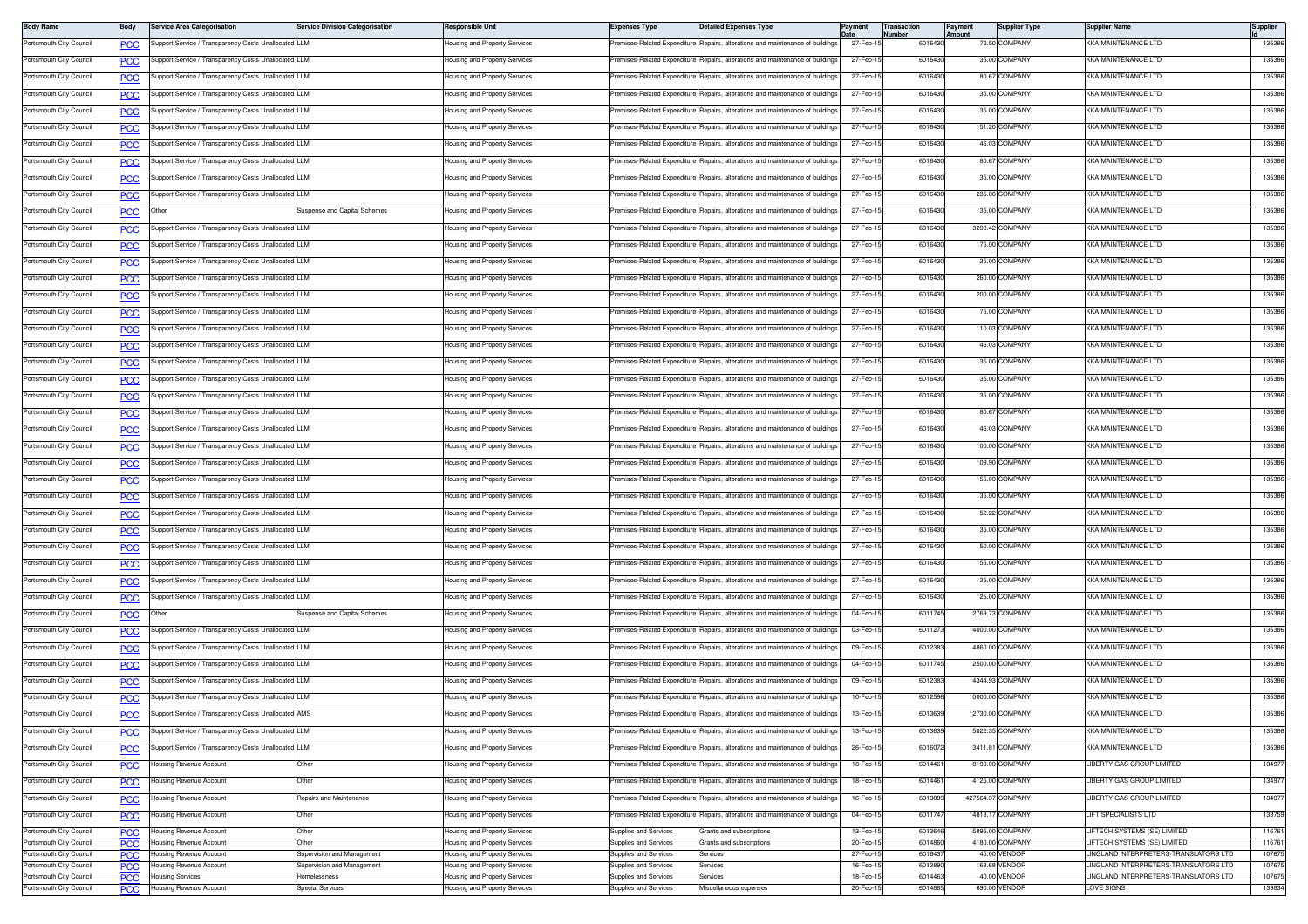| <b>Body Name</b>                                   | Body        | <b>Service Area Categorisation</b>                               | <b>Service Division Categorisation</b> | Responsible Unit                                               | Expenses Type                                  | <b>Detailed Expenses Type</b>                               | Payment              | <b>Transaction</b><br>Vumber | Payment<br>Amount | <b>Supplier Type</b>             | Supplier Name                             | Supplier         |
|----------------------------------------------------|-------------|------------------------------------------------------------------|----------------------------------------|----------------------------------------------------------------|------------------------------------------------|-------------------------------------------------------------|----------------------|------------------------------|-------------------|----------------------------------|-------------------------------------------|------------------|
| Portsmouth City Council                            |             | <b>Housing Revenue Account</b>                                   | Other                                  | Housing and Property Services                                  | Supplies and Services                          | Communications and computing                                | 10-Feb-              | 6012601                      |                   | 599.00 VENDOR                    | M J VISUAL LTD                            | 101017           |
| Portsmouth City Council<br>Portsmouth City Council | PCC         | <b>Housing Revenue Account</b><br><b>Housing Revenue Account</b> | Other<br>Other                         | Housing and Property Services<br>lousing and Property Services | Supplies and Services<br>Supplies and Services | Communications and computing<br>ommunications and computing | 10-Feb-1<br>10-Feb-1 | 601260<br>601260             | 211.20            | 649.00 VENDOR<br>VENDOR          | <b>M J VISUAL LTD</b><br>M J VISUAL LTD   | 101017<br>101017 |
| Portsmouth City Council                            |             | <b>Housing Revenue Account</b>                                   | Other                                  | lousing and Property Services                                  | Supplies and Services                          | ommunications and computing                                 | 10-Feb-1             | 601260                       |                   | 438.00 VENDOR                    | VI J VISUAL LTD                           | 101017           |
| Portsmouth City Council                            | 'nС         | Housing Revenue Account                                          | Other                                  | lousing and Property Services                                  | Supplies and Services                          | ommunications and computing                                 | 10-Feb-1             | 601260                       |                   | 2299.00 VENDOR                   | M J VISUAL LTD                            | 101017           |
| Portsmouth City Council                            |             | Housing Revenue Account                                          | ther                                   | lousing and Property Services                                  | upplies and Services                           | ommunications and computing                                 | 10-Feb-1             | 60126                        |                   | 30.00 VENDOR                     | M J VISUAL LTD                            | 101017           |
| Portsmouth City Council<br>Portsmouth City Council | <b>PCC</b>  | Housing Revenue Account<br>Housing Revenue Account               | Other<br>)the                          | lousing and Property Services<br>lousing and Property Services | Supplies and Services<br>upplies and Services  | ommunications and computing<br>Grants and subscriptions     | 10-Feb-1<br>06-Feb-  | 601260<br>60122              |                   | 650.00 VENDOR<br>4175.64 COMPANY | M J VISUAL LTD<br><b>MOUNTJOY LIMITED</b> | 101017<br>129869 |
| Portsmouth City Council                            | <u>PCC</u>  | Housing Revenue Account                                          | Repairs and Maintenance                | lousing and Property Services                                  | remises-Related Expenditure                    | Repairs, alterations and maintenance of building:           | 24-Feb-1             | 6015125                      |                   | 887440.42 COMPANY                | <b>MOUNTJOY LIMITED</b>                   | 129869           |
| Portsmouth City Council                            |             | Housing Revenue Account                                          | Special Services                       | lousing and Property Services                                  | remises-Related Expenditure                    | Energy costs                                                | 06-Feb-1             | 6012220                      |                   | -1885.71 VENDOR                  | NPOWER                                    | 104871           |
| Portsmouth City Council                            |             | Housing Revenue Account                                          | Special Services                       | lousing and Property Services                                  | remises-Related Expenditure                    | nergy costs                                                 | 06-Feb-1             | 6012220                      |                   | 22.94 VENDOR                     | NPOWER                                    | 104871           |
| Portsmouth City Council                            |             | Housing Revenue Account                                          | Special Services                       | lousing and Property Services                                  | remises-Related Expenditure                    | nergy costs                                                 | 06-Feb-1             | 6012220                      |                   | 20.15 VENDOR                     | <b>NPOWER</b>                             | 104871           |
| Portsmouth City Council                            | <u>PCC</u>  | Housing Revenue Account                                          | Special Services                       | Housing and Property Services                                  | Premises-Related Expenditure                   | Energy costs                                                | 06-Feb-1             | 6012220                      |                   | 34.83 VENDOR                     | NPOWER                                    | 104871           |
| Portsmouth City Council                            | <u>PCC</u>  | Housing Revenue Account                                          | Special Services                       | lousing and Property Services                                  | remises-Related Expenditure                    | Energy costs                                                | 06-Feb-1             | 601222                       |                   | 50.06 VENDOR                     | <b>NPOWER</b>                             | 104871           |
| Portsmouth City Council                            | <u>CC </u>  | Housing Revenue Account                                          | Special Services                       | lousing and Property Services                                  | remises-Related Expenditure                    | Energy costs                                                | 06-Feb-1             | 6012220                      |                   | 33.13 VENDOR                     | NPOWER                                    | 104871           |
| Portsmouth City Council                            |             | Housing Revenue Account                                          | Special Services                       | lousing and Property Services                                  | remises-Related Expenditure                    | nergy costs                                                 | 06-Feb-1             | 6012220                      |                   | 353.97 VENDOR                    | <b>NPOWER</b>                             | 104871           |
|                                                    |             |                                                                  |                                        |                                                                |                                                |                                                             |                      |                              |                   |                                  |                                           |                  |
| Portsmouth City Council                            | <u>PCC</u>  | Housing Revenue Account                                          | <b>Special Services</b>                | lousing and Property Services                                  | remises-Related Expenditure                    | nergy costs                                                 | 06-Feb-1             | 6012220                      |                   | 4.49 VENDOR                      | <b>NPOWER</b>                             | 104871           |
| Portsmouth City Council                            | <u>PCC</u>  | Housing Revenue Account                                          | Supervision and Management             | lousing and Property Services                                  | remises-Related Expenditure                    | nergy costs                                                 | 06-Feb-1             | 6012220                      |                   | 748.36 VENDOR                    | <b>NPOWER</b>                             | 104871           |
| Portsmouth City Council                            | <u> °СС</u> | Housing Revenue Account                                          | Special Services                       | lousing and Property Services                                  | remises-Related Expenditure                    | nergy costs                                                 | 06-Feb-1             | 601222                       |                   | 307.04 VENDOR                    | <b>NPOWER</b>                             | 104871           |
| Portsmouth City Council                            |             | Housing Revenue Account                                          | Special Services                       | lousing and Property Services                                  | remises-Related Expenditure                    | Energy costs                                                | 06-Feb-1             | 6012220                      |                   | 1352.28 VENDOR                   | <b>NPOWER</b>                             | 104871           |
| Portsmouth City Council                            |             | Housing Revenue Account                                          | Special Services                       | Housing and Property Services                                  | remises-Related Expenditure                    | nergy costs                                                 | 06-Feb-1             | 6012220                      |                   | 504.91 VENDOR                    | NPOWER                                    | 104871           |
| Portsmouth City Council                            | <u>PCC</u>  | Housing Revenue Account                                          | Special Services                       | lousing and Property Services                                  | remises-Related Expenditure                    | Inergy costs                                                | 06-Feb-1             | 6012220                      |                   | 465.06 VENDOR                    | NPOWER                                    | 104871           |
| Portsmouth City Council                            |             | Housing Revenue Account                                          | <b>Special Services</b>                | lousing and Property Services                                  | remises-Related Expenditure                    | Energy costs                                                | 06-Feb-1             | 6012220                      |                   | 1272.78 VENDOR                   | <b>NPOWER</b>                             | 104871           |
| Portsmouth City Council                            | <u>PCC</u>  | Housing Revenue Account                                          | Special Services                       | lousing and Property Services                                  | remises-Related Expenditure                    | inergy costs                                                | 06-Feb-1             | 601222                       |                   | 1131.71 VENDOR                   | <b>NPOWER</b>                             | 104871           |
| Portsmouth City Council                            |             | Housing Revenue Account                                          | Special Services                       | lousing and Property Services                                  | remises-Related Expenditure                    | Energy costs                                                | 06-Feb-1             | 601222                       |                   | 400.30 VENDOR                    | <b>NPOWER</b>                             | 104871           |
| Portsmouth City Council                            |             | Housing Revenue Account                                          | Special Services                       | Housing and Property Services                                  | remises-Related Expenditure                    | nergy costs                                                 | 06-Feb-1             | 6012220                      |                   | 545.18 VENDOR                    | <b>NPOWER</b>                             | 104871           |
| Portsmouth City Council                            | <u>PCC</u>  | <b>Housing Revenue Account</b>                                   | Special Services                       | lousing and Property Services                                  | remises-Related Expenditure                    | nergy costs                                                 | 06-Feb-1             | 601222                       |                   | 613.61 VENDOR                    | <b>NPOWER</b>                             | 104871           |
| Portsmouth City Council                            |             | <b>Housing Revenue Account</b>                                   | <b>Special Services</b>                | lousing and Property Services                                  | remises-Related Expenditure                    | nergy costs                                                 | 06-Feb-1             | 6012220                      |                   | 427.20 VENDOR                    | <b>NPOWER</b>                             | 104871           |
| Portsmouth City Council                            | <u>PCC</u>  | Housing Revenue Account                                          | Special Services                       | lousing and Property Services                                  | remises-Related Expenditure                    | Energy costs                                                | 06-Feb-1             | 601222                       |                   | 982.60 VENDOR                    | <b>NPOWER</b>                             | 104871           |
| Portsmouth City Council                            |             | Housing Revenue Account                                          | Special Services                       | lousing and Property Services                                  | remises-Related Expenditure                    | Energy costs                                                | 06-Feb-1             | 601222                       |                   | 1675.90 VENDOR                   | <b>NPOWER</b>                             | 104871           |
| Portsmouth City Council                            |             | Housing Revenue Account                                          | pecial Services                        | lousing and Property Services                                  | remises-Related Expenditure                    | nergy costs                                                 | 06-Feb-1             | 6012220                      |                   | 855.30 VENDOR                    | <b>NPOWER</b>                             | 104871           |
| Portsmouth City Council                            | <u>PCC</u>  | Housing Revenue Account                                          | Other                                  | lousing and Property Services                                  | remises-Related Expenditure                    | nergy costs                                                 | 06-Feb-1             | 601222                       |                   | 583.04 VENDOR                    | <b>NPOWER</b>                             | 104871           |
| Portsmouth City Council                            | <u>CC </u>  | Housing Revenue Account                                          | Special Services                       | lousing and Property Services                                  | remises-Related Expenditure                    | nergy costs                                                 | 06-Feb-1             | 6012220                      |                   | 297.24 VENDOR                    | <b>NPOWER</b>                             | 104871           |
| Portsmouth City Council                            | <u>CC </u>  | Housing Revenue Account                                          | Special Services                       | lousing and Property Services                                  | remises-Related Expenditure                    | Energy costs                                                | 06-Feb-1             | 601222                       |                   | 878.77 VENDOR                    | <b>NPOWER</b>                             | 104871           |
| Portsmouth City Council                            |             | <b>Housing Revenue Account</b>                                   | <b>Special Services</b>                | lousing and Property Services                                  | Premises-Related Expenditure                   | Energy costs                                                | 06-Feb-1             | 6012220                      |                   | 712.45 VENDOR                    | NPOWER                                    | 104871           |
| Portsmouth City Council                            |             | Housing Revenue Account                                          | Supervision and Management             | lousing and Property Services                                  | remises-Related Expenditure                    | nergy costs                                                 | 06-Feb-1             | 6012220                      |                   | 680.95 VENDOR                    | <b>NPOWER</b>                             | 104871           |
| Portsmouth City Council                            | <u>PCC</u>  | Housing Revenue Account                                          | Special Services                       | lousing and Property Services                                  | remises-Related Expenditure                    | nergy costs                                                 | 06-Feb-1             | 6012220                      |                   | 569.10 VENDOR                    | <b>NPOWER</b>                             | 104871           |
| Portsmouth City Council                            | <u>PCC</u>  | Housing Revenue Account                                          | Special Services                       | lousing and Property Services                                  | remises-Related Expenditure                    | nergy costs                                                 | 06-Feb-1             | 6012220                      |                   | 919.64 VENDOR                    | <b>NPOWER</b>                             | 104871           |
| Portsmouth City Council                            | <u>PCC</u>  | Housing Revenue Account                                          | Special Services                       | lousing and Property Services                                  | remises-Related Expenditure                    | Energy costs                                                | 06-Feb-1             | 601222                       |                   | 952.12 VENDOR                    | <b>NPOWER</b>                             | 104871           |
| Portsmouth City Council                            |             | Housing Revenue Account                                          | Supervision and Management             | lousing and Property Services                                  | remises-Related Expenditure                    | Energy costs                                                | 06-Feb-1             | 601222                       |                   | 355.12 VENDOR                    | <b>NPOWER</b>                             | 104871           |
| Portsmouth City Council                            |             | Housing Revenue Account                                          | Special Services                       | lousing and Property Services                                  | remises-Related Expenditure                    | nergy costs                                                 | 06-Feb-1             | 6012220                      |                   | 512.00 VENDOR                    | <b>NPOWER</b>                             | 104871           |
| Portsmouth City Council                            | <u>PCC</u>  | Housing Revenue Account                                          | <b>Special Services</b>                | lousing and Property Services                                  | remises-Related Expenditure                    | Inergy costs                                                | 06-Feb-1             | 6012220                      |                   | 1075.70 VENDOR                   | <b>NPOWER</b>                             | 104871           |
| Portsmouth City Council                            |             | <b>Housing Revenue Account</b>                                   | Special Services                       | lousing and Property Services                                  | Premises-Related Expenditure                   | Energy costs                                                | 06-Feb-1             | 6012220                      | 859.15            | VENDOR                           | <b>NPOWER</b>                             | 104871           |
| Portsmouth City Council                            |             | <b>Housing Revenue Account</b>                                   | pecial Services                        | lousing and Property Services                                  | remises-Related Expenditure Energy costs       |                                                             | 06-Feb-              | 601222                       |                   | 969.30 VENDOR                    | NPOWER                                    | 10487            |
| Portsmouth City Council                            | <b>PCC</b>  | Housing Revenue Account                                          | Supervision and Management             | lousing and Property Services                                  | Premises-Related Expenditure Energy costs      |                                                             | 06-Feb-15            | 6012220                      |                   | 652.09 VENDOR                    | NPOWER                                    | 104871           |
| Portsmouth City Council                            | PСC         | Housing Revenue Account                                          | Supervision and Management             | Housing and Property Services                                  | remises-Related Expenditure                    | inergy costs                                                | 06-Feb-1             | 6012220                      |                   | 178.24 VENDOR                    | NPOWER                                    | 104871           |
| Portsmouth City Council                            | <u>PCC</u>  | Housing Revenue Account                                          | Supervision and Management             | lousing and Property Services                                  | remises-Related Expenditure                    | inergy costs                                                | 06-Feb-1             | 6012220                      |                   | 1172.47 VENDOR                   | <b>NPOWER</b>                             | 104871           |
| Portsmouth City Council                            | <u>PCC</u>  | Housing Revenue Account                                          | <b>Special Services</b>                | lousing and Property Services                                  | remises-Related Expenditure                    | inergy costs                                                | 06-Feb-15            | 6012220                      |                   | 1748.91 VENDOR                   | <b>NPOWER</b>                             | 104871           |
| Portsmouth City Council                            | <u>PCC</u>  | Housing Revenue Account                                          | Supervision and Management             | Housing and Property Services                                  | remises-Related Expenditure Energy costs       |                                                             | 06-Feb-1             | 6012220                      |                   | 827.98 VENDOR                    | NPOWER                                    | 104871           |
| Portsmouth City Council                            | <u>PCC</u>  | Housing Revenue Account                                          | Special Services                       | lousing and Property Services                                  | remises-Related Expenditure                    | inergy costs                                                | 06-Feb-15            | 6012220                      |                   | 381.28 VENDOR                    | NPOWER                                    | 104871           |
| Portsmouth City Council                            |             | Housing Revenue Account                                          | Special Services                       | Housing and Property Services                                  | remises-Related Expenditure                    | inergy costs                                                | 06-Feb-15            | 6012220                      |                   | 176.40 VENDOR                    | NPOWER                                    | 104871           |
| Portsmouth City Council                            | <u>PCC</u>  | Housing Revenue Account                                          | Special Services                       | lousing and Property Services                                  | remises-Related Expenditure                    | nergy costs                                                 | 06-Feb-1             | 6012220                      |                   | 899.42 VENDOR                    | <b>NPOWER</b>                             | 104871           |
| Portsmouth City Council                            | <u>PCC</u>  | <b>Housing Revenue Account</b>                                   | <b>Special Services</b>                | lousing and Property Services                                  | remises-Related Expenditure                    | nergy costs                                                 | 06-Feb-15            | 6012220                      |                   | 132.20 VENDOR                    | NPOWER                                    | 104871           |
| Portsmouth City Council                            | <u>PCC</u>  | Housing Revenue Account                                          | Special Services                       | Housing and Property Services                                  | remises-Related Expenditure Energy costs       |                                                             | 06-Feb-15            | 6012220                      |                   | 1103.00 VENDOR                   | npower                                    | 104871           |
|                                                    |             |                                                                  |                                        |                                                                |                                                |                                                             |                      |                              |                   |                                  |                                           |                  |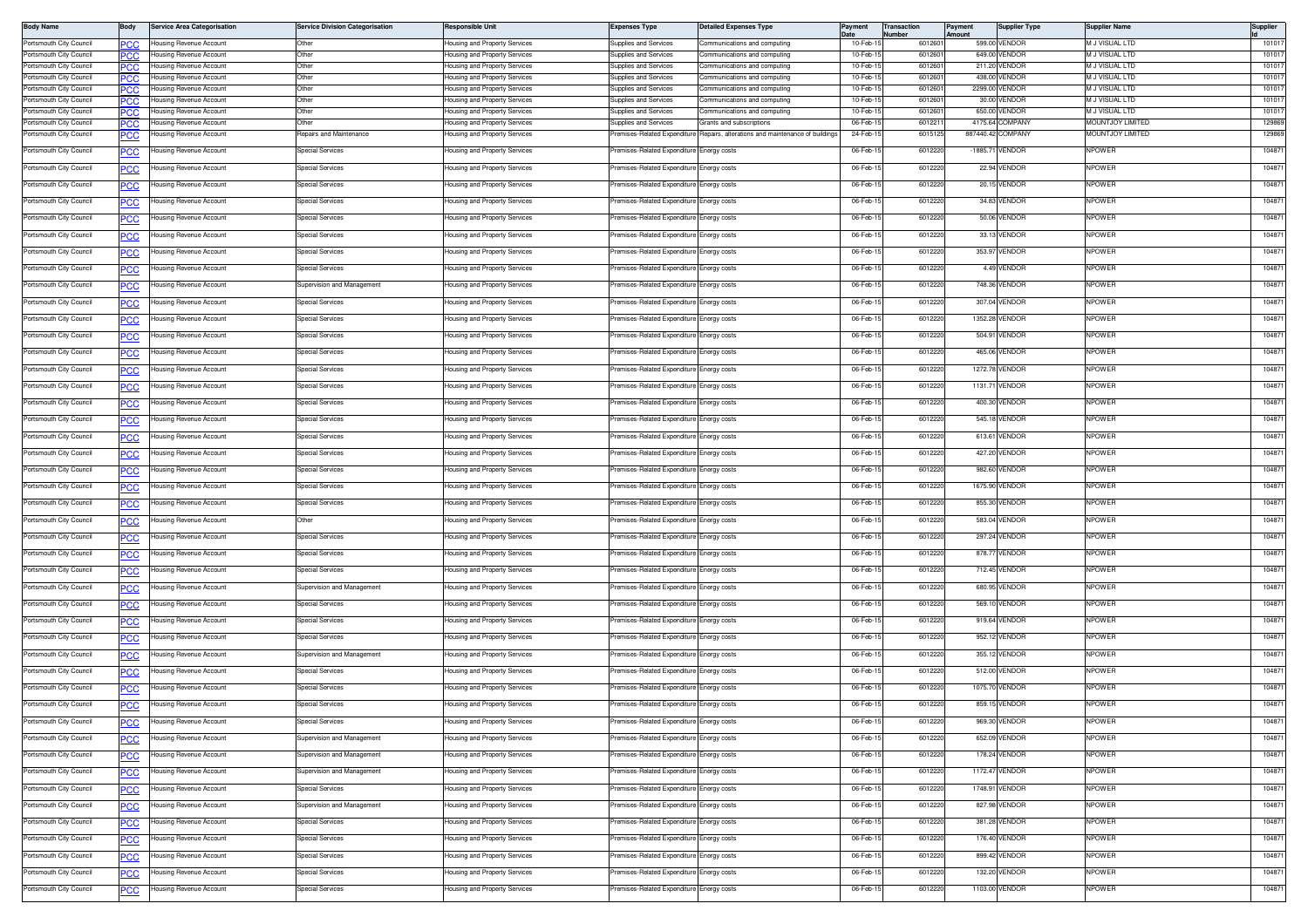| <b>Body Name</b>                                   | Body             | Service Area Categorisation                          | <b>Service Division Categorisation</b> | <b>Responsible Unit</b>                                        | <b>Expenses Type</b>                        | <b>Detailed Expenses Type</b>                                                  | Payment             | <b>Transaction</b><br><b>Number</b> | <b>Payment</b><br>Amount | <b>Supplier Type</b>            | <b>Supplier Nam</b>                            | Supplier         |
|----------------------------------------------------|------------------|------------------------------------------------------|----------------------------------------|----------------------------------------------------------------|---------------------------------------------|--------------------------------------------------------------------------------|---------------------|-------------------------------------|--------------------------|---------------------------------|------------------------------------------------|------------------|
| Portsmouth City Council                            | <b>PCC</b>       | lousing Revenue Account                              | Special Services                       | lousing and Property Services                                  | remises-Related Expenditure Energy costs    |                                                                                | 06-Feb-             | 6012220                             |                          | 951.58 VENDOR                   | <b>NPOWER</b>                                  | 104871           |
| Portsmouth City Council                            | <u>CC </u>       | ousing Revenue Account                               | Special Services                       | lousing and Property Services                                  | emises-Related Expenditure                  | Energy costs                                                                   | 06-Feb-1            | 6012220                             |                          | 1399.51 VENDOR                  | <b>IPOWER</b>                                  | 104871           |
| Portsmouth City Council                            | PСC              | lousing Revenue Account                              | Special Services                       | lousing and Property Services                                  | remises-Related Expenditure                 | Energy costs                                                                   | 06-Feb-1            | 6012220                             |                          | 978.03 VENDOR                   | <b>NPOWER</b>                                  | 104871           |
| Portsmouth City Council                            | PCC              | lousing Revenue Account                              | <b>Special Services</b>                | lousing and Property Services                                  | remises-Related Expenditure                 | Energy costs                                                                   | 06-Feb-             | 601222                              |                          | 359.36 VENDOR                   | <b>IPOWER</b>                                  | 104871           |
| Portsmouth City Council                            | <u>PCC</u>       | lousing Revenue Account                              | <b>Special Services</b>                | Housing and Property Services                                  | remises-Related Expenditure Energy costs    |                                                                                | 06-Feb-1            | 6012220                             |                          | 2113.97 VENDOR                  | <b>NPOWER</b>                                  | 104871           |
| Portsmouth City Council                            | <b>PCC</b>       | lousing Revenue Account                              | <b>Special Services</b>                | Housing and Property Services                                  | Premises-Related Expenditure Energy costs   |                                                                                | 06-Feb-             | 6012220                             |                          | 886.83 VENDOR                   | <b>NPOWER</b>                                  | 104871           |
| Portsmouth City Council                            | <b>PCC</b>       | lousing Revenue Account                              | Supervision and Management             | lousing and Property Services                                  | emises-Related Expenditure                  | Energy costs                                                                   | 06-Feb-1            | 601222                              |                          | 3489.23 VENDOR                  | <b>IPOWER</b>                                  | 104871           |
| Portsmouth City Council                            | <b>PCC</b>       | lousing Revenue Account                              | <b>Special Services</b>                | lousing and Property Services                                  | Premises-Related Expenditure Energy costs   |                                                                                | 06-Feb-1            | 6012220                             |                          | 233.83 VENDOR                   | <b>NPOWER</b>                                  | 104871           |
| Portsmouth City Council                            | PCC              | Support Service / Transparency Costs Unallocated     | <b>AMS</b>                             | lousing and Property Services                                  | remises-Related Expenditure                 | nergy costs:                                                                   | 06-Feb-             | 601222                              | 30145.1                  | VENDOR                          | <b>IPOWER</b>                                  | 104871           |
| Portsmouth City Council                            |                  | lousing Revenue Account                              | Special Services                       | Housing and Property Services                                  | remises-Related Expenditure                 | Energy costs                                                                   | 06-Feb-1            | 6012220                             |                          | 6888.57 VENDOR                  | NPOWER                                         | 104871           |
| Portsmouth City Council                            | <u>'CC</u>       | lousing Revenue Account                              | <b>Special Services</b>                |                                                                | remises-Related Expenditure Energy costs    |                                                                                | 06-Feb-             | 6012220                             |                          | 1400.29 VENDOR                  | <b>NPOWER</b>                                  | 104871           |
|                                                    | <b>PCC</b>       |                                                      |                                        | lousing and Property Services                                  |                                             |                                                                                |                     |                                     |                          |                                 |                                                |                  |
| Portsmouth City Council                            | <u>CC</u>        | lousing Revenue Account                              | Special Services                       | lousing and Property Services                                  | emises-Related Expenditure                  | Energy costs                                                                   | 06-Feb-1            | 6012220                             |                          | 2218.04 VENDOR                  | <b>IPOWER</b>                                  | 104871           |
| Portsmouth City Council                            | $\overline{C}$   | Other                                                | Suspense and Capital Schemes           | lousing and Property Services                                  | remises-Related Expenditure                 | Cleaning and domestic supplies                                                 | 13-Feb-1            | 6013664                             |                          | 480.74 VENDOR                   | OCEAN INTEGRATED SERVICES LIMITED              | 100460           |
| Portsmouth City Council                            | PCC              | Other                                                | Suspense and Capital Schemes           | lousing and Property Services                                  | remises-Related Expenditure                 | Cleaning and domestic supplies                                                 | 13-Feb-1            | 6013664                             |                          | 922.04 VENDOR                   | CEAN INTEGRATED SERVICES LIMITED               | 100460           |
| Portsmouth City Council                            |                  | Other                                                | Suspense and Capital Schemes           | Housing and Property Services                                  |                                             | Premises-Related Expenditure Cleaning and domestic supplies                    | 20-Feb-1            | 6014890                             |                          | 19187.92 VENDOR                 | OCEAN INTEGRATED SERVICES LIMITED              | 100460           |
| Portsmouth City Council                            | <b>PCC</b>       | Other                                                | Suspense and Capital Schemes           | Housing and Property Services                                  |                                             | Premises-Related Expenditure Cleaning and domestic supplies                    | 26-Feb-1            | 6016098                             |                          | 1602.73 VENDOR                  | OCEAN INTEGRATED SERVICES LIMITED              | 100460           |
| Portsmouth City Council                            | PCC              | lousing Revenue Account                              | Other                                  | lousing and Property Services                                  | Supplies and Services                       | Equipment, furniture and materials                                             | 19-Feb-1            | 301666                              |                          | 2900.00 VENDOR                  | OPENING THE BOOK PROMOTIONS LTD                | 104851           |
| Portsmouth City Council                            | PСC              | ousing Revenue Account                               | Other                                  | lousing and Property Services                                  | emises-Related Expenditure                  | Repairs, alterations and maintenance of building                               | 04-Feb-1            | 601177                              |                          | 2520.50 COMPANY                 | PUS INTERNATIONAL CONSULTANTS (UK) LTD         | 100765           |
| Portsmouth City Council                            | PCC              | lousing Revenue Account                              | Other                                  | lousing and Property Services                                  | hird Party Payments                         | rivate contractors                                                             | 20-Feb-1            | 6014950                             |                          | 60.00 COMPANY<br>860.00 COMPANY | ORBIS PROTECT LIMITED                          | 129439<br>129439 |
| Portsmouth City Council<br>Portsmouth City Council | PCC.<br>PCC      | lousing Revenue Account<br>Housing Revenue Account   | Other<br>Other                         | lousing and Property Services<br>Housing and Property Services | hird Party Payments<br>hird Party Payments  | rivate contractors<br>Private contractors                                      | 20-Feb-<br>20-Feb-1 | 6014950<br>6014950                  |                          | 1110.00 COMPANY                 | ORBIS PROTECT LIMITED<br>ORBIS PROTECT LIMITED | 129439           |
| Portsmouth City Council                            | <b>PCC</b>       | Housing Revenue Account                              | Other                                  | Housing and Property Services                                  | Third Party Payments                        | Private contractors                                                            | 20-Feb-1            | 6014950                             |                          | 860.00 COMPANY                  | ORBIS PROTECT LIMITED                          | 129439           |
| Portsmouth City Council<br>Portsmouth City Council |                  | lousing Revenue Account<br>Housing Revenue Account   | Other<br>Other                         | Housing and Property Services<br>lousing and Property Services | hird Party Payments<br>nird Party Payments  | Private contractors<br>rivate contractors                                      | 20-Feb-<br>20-Feb-1 | 601495<br>6014950                   |                          | 60.00 COMPANY<br>860.00 COMPANY | ORBIS PROTECT LIMITED<br>ORBIS PROTECT LIMITED | 129439<br>129439 |
| Portsmouth City Council                            | PC.C<br>°СС      | Housing Revenue Account                              | Other                                  | lousing and Property Services                                  | hird Party Payments                         | rivate contractors                                                             | 20-Feb-1            | 6014950                             |                          | 860.00 COMPANY                  | ORBIS PROTECT LIMITED                          | 129439           |
| Portsmouth City Council                            | <u>PCC</u>       | lousing Revenue Account                              | Other                                  | lousing and Property Services                                  | remises-Related Expenditure                 | Repairs, alterations and maintenance of building                               | 13-Feb-1            | 6013669                             |                          | 5060.00 VENDOR                  | ARK LEISURE (UK) LTD                           | 139720           |
| Portsmouth City Council                            |                  | lousing Revenue Account                              | Other                                  | Housing and Property Services                                  |                                             | remises-Related Expenditure Repairs, alterations and maintenance of buildings  | 04-Feb-             | 601177                              |                          | 2567.50 VENDOR                  | PARKER TORRINGTON LTD                          | 106526           |
| Portsmouth City Council                            | <u>PCC</u>       | Support Service / Transparency Costs Unallocated LLM |                                        | Housing and Property Services                                  | Premises-Related Expenditure                | Repairs, alterations and maintenance of buildings                              | 23-Feb-1            | 601506                              |                          | 8324.55 COMPANY                 | <b>PHS COMPLIANCE</b>                          | 125161           |
| Portsmouth City Council                            | <b>PCC</b>       | lousing Revenue Account                              | Other                                  | lousing and Property Services                                  | emises-Related Expenditure                  | Repairs, alterations and maintenance of buildings                              | 27-Feb-1            | 601647                              |                          | 4200.00 VENDOR                  | POPE CONSULTING LTD                            | 125780           |
| Portsmouth City Council                            | PСC              | lousing Revenue Account                              | Other                                  | lousing and Property Services                                  | Premises-Related Expenditure                | Repairs, alterations and maintenance of buildings                              | 27-Feb-1            | 6016472                             |                          | 4200.00 VENDOR                  | POPE CONSULTING LTD                            | 125780           |
| Portsmouth City Council                            | <b>PCC</b>       | Support Service / Transparency Costs Unallocated AMS |                                        | lousing and Property Services                                  | remises-Related Expenditure                 | Repairs, alterations and maintenance of buildings                              | 12-Feb-1            | 601337                              |                          | 461.60 VENDOR                   | PORTSMOUTH COMMUNICATIONS LTD                  | 106039           |
| Portsmouth City Council                            |                  | Other                                                | Suspense and Capital Schemes           | Housing and Property Services                                  | remises-Related Expenditure                 | Repairs, alterations and maintenance of buildings                              | 27-Feb-1            | 601647                              |                          | 2187.60 VENDOR                  | PORTSMOUTH COMMUNICATIONS LTD                  | 106039           |
| Portsmouth City Council                            | <u>CC</u>        | Support Service / Transparency Costs Unallocated AMS |                                        | lousing and Property Services                                  |                                             | Premises-Related Expenditure Repairs, alterations and maintenance of buildings | 27-Feb-             | 601647                              |                          | 393.75 VENDOR                   | PORTSMOUTH COMMUNICATIONS LTD                  | 106039           |
|                                                    | <b>PCC</b>       |                                                      |                                        |                                                                |                                             |                                                                                |                     |                                     |                          |                                 |                                                |                  |
| Portsmouth City Council                            | <u>PCC</u>       | Support Service / Transparency Costs Unallocated AMS |                                        | lousing and Property Services                                  | Third Party Payments                        | rivate contractors                                                             | 23-Feb-1            | 6015065                             |                          | 20000.00 VENDOR                 | PORTSMOUTH CULTURAL TRUST                      | 134492           |
| Portsmouth City Council                            | <b>PCC</b>       | lousing Revenue Account                              | Other                                  | lousing and Property Services                                  |                                             | Premises-Related Expenditure Repairs, alterations and maintenance of buildings | 11-Feb-1            | 6013106                             |                          | 1192.52 VENDOR                  | PORTSMOUTH WATER LTD                           | 100253           |
| Portsmouth City Council                            | <b>PCC</b>       | Other                                                | Suspense and Capital Schemes           | lousing and Property Services                                  | remises-Related Expenditure Water Services  |                                                                                | 09-Feb-1            | 6012406                             |                          | 61.87 VENDOR                    | ORTSMOUTH WATER LTD                            | 100253           |
| Portsmouth City Council                            |                  | Housing Revenue Account                              | <b>Special Services</b>                | <b>Housing and Property Services</b>                           | Premises-Related Expenditure Water Services |                                                                                | 19-Feb-1            | 6014662                             |                          | 132.63 VENDOR                   | PORTSMOUTH WATER LTD                           | 100253           |
| Portsmouth City Council                            | <u>PCC</u>       | Other                                                | Suspense and Capital Schemes           | Housing and Property Services                                  | Premises-Related Expenditure Water Services |                                                                                | 13-Feb-1            | 6013684                             |                          | 176.15 VENDOR                   | PORTSMOUTH WATER LTD                           | 100253           |
| Portsmouth City Council                            | $\overline{C}$   | lousing Revenue Account                              | Supervision and Management             | lousing and Property Services                                  | remises-Related Expenditure Water Services  |                                                                                | 09-Feb-1            | 6012406                             |                          | 45.33 VENDOR                    | PORTSMOUTH WATER LTD                           | 100253           |
| Portsmouth City Council                            |                  | lousing Revenue Account                              | Special Services                       | Housing and Property Services                                  | remises-Related Expenditure Water Services  |                                                                                | 06-Feb-1            | 6012248                             |                          | 410.88 VENDOR                   | PORTSMOUTH WATER LTD                           | 100253           |
| Portsmouth City Council                            | <b>PCC</b>       | lousing Revenue Account                              | Rents, Rates, Taxes and Other Charges  | lousing and Property Services                                  | remises-Related Expenditure Water Services  |                                                                                | 09-Feb-1            | 6012406                             |                          | 9.21 VENDOR                     | PORTSMOUTH WATER LTD                           | 100253           |
| Portsmouth City Council                            | <u>CC</u>        | Housing Revenue Account                              | Special Services                       | Housing and Property Services                                  | remises-Related Expenditure Water Services  |                                                                                | $06 - Feb - 1$      | 6012248                             |                          | 185.39 VENDOR                   | PORTSMOUTH WATER LTD                           | 100253           |
| Portsmouth City Council                            | <b>PCC</b>       | Housing Revenue Account                              | <b>Special Services</b>                | Housing and Property Services                                  | Premises-Related Expenditure Water Services |                                                                                | 18-Feb-1            | 6014499                             |                          | 1200.26 VENDOR                  | PORTSMOUTH WATER LTD                           | 100253           |
| <b>JILSINOULII CILY COUNCI</b>                     |                  | using Hevenue Account                                | pervisioni and ivianagement            | using and Property Services                                    |                                             | ater Services                                                                  | 19-LAD.             | <b>DU 1901</b>                      | 100.0                    | <b>ENDUM</b>                    | JH I SMUU I FI WA I EH L I U                   | 100233           |
| Portsmouth City Council                            | $\overline{C}$   | lousing Revenue Account                              | Other                                  | Housing and Property Services                                  | Premises-Related Expenditure Water Services |                                                                                | 09-Feb-1            | 6012406                             |                          | 44.30 VENDOR                    | PORTSMOUTH WATER LTD                           | 100253           |
| Portsmouth City Council                            | <b>PCC</b>       | lousing Revenue Account                              | Other                                  | lousing and Property Services                                  | remises-Related Expenditure Water Services  |                                                                                | 11-Feb-1            | 6013106                             |                          | 65.77 VENDOR                    | PORTSMOUTH WATER LTD                           | 100253           |
| Portsmouth City Council                            |                  | lousing Revenue Account                              | Supervision and Management             | Housing and Property Services                                  |                                             | remises-Related Expenditure Repairs, alterations and maintenance of buildings  | 27-Feb-1            | 6016484                             |                          | 500.00 COMPANY                  | PRISM MEDICAL UK LTD T/A LIFTECH SYSTEMS &     | 100964           |
|                                                    |                  |                                                      |                                        |                                                                |                                             |                                                                                |                     |                                     |                          | 1155.00 COMPANY                 | <b>EST VALLEY MOBILITY</b>                     | 139129           |
| Portsmouth City Council<br>Portsmouth City Council | <b>PCC</b><br>сc | Housing Revenue Account<br>Housing Revenue Account   | Other<br>Other                         | Housing and Property Services<br>Housing and Property Services | Third Party Payments<br>hird Party Payments | Private contractors<br>Private contractors                                     | 05-Feb-<br>05-Feb-1 | 6011988<br>6011988                  |                          | 1320.00 COMPANY                 | QUENCHFIRE LTD<br>QUENCHFIRE LTD               | 139129           |
| Portsmouth City Council                            | <u>PCC</u>       | Housing Revenue Account                              | Repairs and Maintenance                | lousing and Property Services                                  | remises-Related Expenditure                 | Repairs, alterations and maintenance of building                               | 18-Feb-1            | 601450                              |                          | 1985.00 VENDOR                  | REEF WATER SOLUTIONS LTD                       | 138346           |
| Portsmouth City Council                            | <u>PCC</u>       | lousing Revenue Account                              | Repairs and Maintenance                | Housing and Property Services                                  |                                             | Premises-Related Expenditure Repairs, alterations and maintenance of buildings | 18-Feb-1            | 6014507                             |                          | 265.00 VENDOR                   | REEF WATER SOLUTIONS LTD                       | 138346           |
| Portsmouth City Council                            | <u>PCC</u>       | Housing Revenue Account                              | Repairs and Maintenance                | Housing and Property Services                                  |                                             | Premises-Related Expenditure Repairs, alterations and maintenance of buildings | 18-Feb-1            | 6014507                             |                          | 375.00 VENDOR                   | REEF WATER SOLUTIONS LTD                       | 138346           |
| Portsmouth City Council                            | <u>PCC </u>      | lousing Revenue Account                              | Repairs and Maintenance                | lousing and Property Services                                  | remises-Related Expenditure                 | Repairs, alterations and maintenance of buildings                              | 25-Feb-1            | 6015874                             |                          | 435.00 VENDOR                   | REEF WATER SOLUTIONS LTD                       | 138346           |
| Portsmouth City Council                            | <u>PCC</u>       | lousing Revenue Account                              | Repairs and Maintenance                | lousing and Property Services                                  | remises-Related Expenditure                 | Repairs, alterations and maintenance of buildings                              | 25-Feb-1            | 601587                              |                          | 435.00 VENDOR                   | REEF WATER SOLUTIONS LTD                       | 138346           |
|                                                    |                  |                                                      |                                        |                                                                |                                             |                                                                                |                     |                                     |                          |                                 |                                                |                  |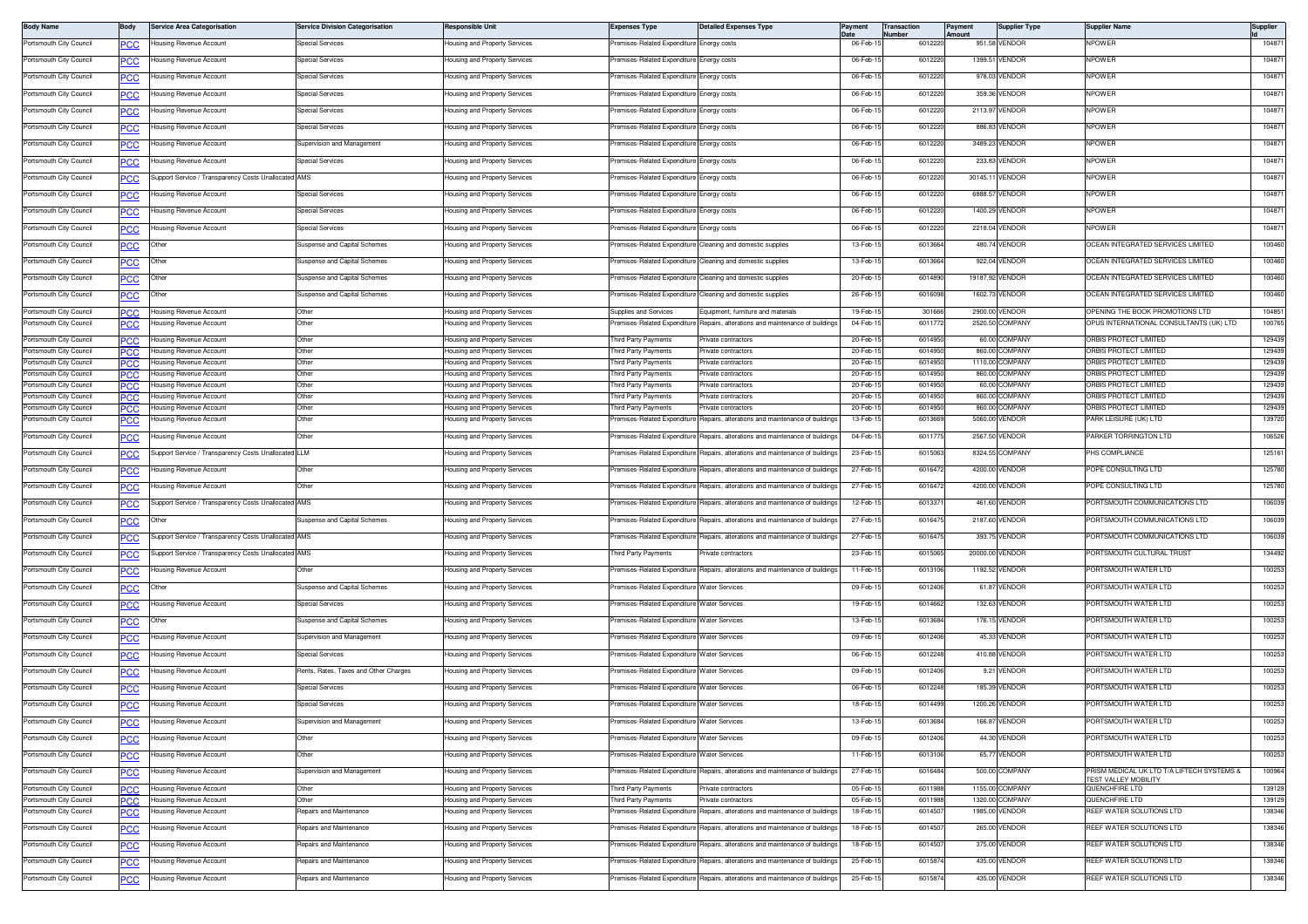| <b>Body Name</b>                                   | Body              | Service Area Categorisation                                      | <b>Service Division Categorisation</b> | <b>Responsible Unit</b>                                        | Expenses Type                                  | <b>Detailed Expenses Type</b>                                                  | Payment              | Transaction<br>Number | Payment<br>Amount | <b>Supplier Type</b>                          | Supplier Name                                    | Supplier         |
|----------------------------------------------------|-------------------|------------------------------------------------------------------|----------------------------------------|----------------------------------------------------------------|------------------------------------------------|--------------------------------------------------------------------------------|----------------------|-----------------------|-------------------|-----------------------------------------------|--------------------------------------------------|------------------|
| Portsmouth City Council                            | <u>PCC</u>        | Housing Revenue Account                                          | Repairs and Maintenance                | Housing and Property Services                                  |                                                | Premises-Related Expenditure Repairs, alterations and maintenance of buildings | 25-Feb-1             | 6015874               |                   | 55.00 VENDOR                                  | REEF WATER SOLUTIONS LTD                         | 138346           |
| Portsmouth City Council                            | <b>PCC</b>        | Housing Revenue Account                                          | Repairs and Maintenance                | lousing and Property Services                                  | remises-Related Expenditure                    | Repairs, alterations and maintenance of building                               | 25-Feb-1             | 6015874               |                   | 406.00 VENDOR                                 | REEF WATER SOLUTIONS LTD                         | 138346           |
| Portsmouth City Council                            | <b>PCC</b>        | lousing Revenue Account                                          | Other                                  | lousing and Property Services                                  | remises-Related Expenditure                    | Repairs, alterations and maintenance of buildings                              | 25-Feb-1             | 601587                |                   | 2880.00 VENDOR                                | REEF WATER SOLUTIONS LTD                         | 138346           |
| Portsmouth City Council                            | PCC               | lousing Revenue Account                                          | Other                                  | lousing and Property Services                                  | Premises-Related Expenditure                   | lepairs, alterations and maintenance of building                               | 25-Feb-1             | 6015874               |                   | 1375.00 VENDOR                                | REEF WATER SOLUTIONS LTD                         | 138346           |
| Portsmouth City Council                            | <b>PCC</b>        | Housing Revenue Account                                          | Repairs and Maintenance                | lousing and Property Services                                  | Premises-Related Expenditure                   | Benairs, alterations and maintenance of building                               | 27-Feb-1             | 6016493               |                   | 435.00 VENDOR                                 | REEF WATER SOLUTIONS LTD                         | 138346           |
| Portsmouth City Council                            |                   | Housing Revenue Account                                          | Repairs and Maintenance                | <b>Housing and Property Services</b>                           | Premises-Related Expenditure                   | Repairs, alterations and maintenance of building                               | 27-Feb-1             | 6016493               |                   | 435.00 VENDOR                                 | REEF WATER SOLUTIONS LTD                         | 138346           |
| Portsmouth City Council                            | <u>PCC</u>        | Housing Revenue Account                                          | Repairs and Maintenance                | Housing and Property Services                                  | Premises-Related Expenditure                   | Repairs, alterations and maintenance of building                               | 27-Feb-1             | 6016493               |                   | 435.00 VENDOR                                 | REEF WATER SOLUTIONS LTD                         | 138346           |
|                                                    | <b>PCC</b>        |                                                                  |                                        |                                                                |                                                |                                                                                |                      |                       |                   |                                               |                                                  |                  |
| Portsmouth City Council<br>Portsmouth City Council | PCC<br><b>PCC</b> | <b>Housing Revenue Account</b><br><b>Housing Revenue Account</b> | Other<br>Other                         | Housing and Property Services<br>Housing and Property Services | Supplies and Services<br>Supplies and Services | ervices<br>Services                                                            | 09-Feb-1<br>09-Feb-1 | 601241<br>601241      |                   | 3700.00 VENDOR<br>1250.00 VENDOR              | RIDGE AND PARTNERS LLF<br>RIDGE AND PARTNERS LLF | 139659<br>139659 |
| Portsmouth City Council                            | <b>PCC</b>        | lousing Revenue Account                                          | Repairs and Maintenance                | lousing and Property Services                                  | remises-Related Expenditure                    | lepairs, alterations and maintenance of buildings                              | 27-Feb-1             | 6016499               |                   | 1500.00 VENDOR                                | RIDGE AND PARTNERS LLP                           | 139659           |
| Portsmouth City Council                            | PCC.              | <b>Housing Services</b>                                          | Homelessness                           | Housing and Property Services                                  | Supplies and Services                          | Grants and subscriptions                                                       | 02-Feb-1             | 6011157               |                   | 660.00 VENDOR                                 | SEAVIEW ESTATES LTD                              | 120219           |
| Portsmouth City Council                            | <b>PCC</b>        | Housing Revenue Account                                          | <b>Special Services</b>                | Housing and Property Services                                  | hird Party Payments                            | rivate contractors                                                             | 06-Feb-              | 601227                |                   | 42.97 VENDOF                                  | SITA UK LTD                                      | 102673           |
| Portsmouth City Council                            | <b>PCC</b>        | Housing Revenue Account                                          | Supervision and Management             | Housing and Property Services                                  | Premises-Related Expenditure                   | Cleaning and domestic supplies                                                 | 06-Feb-1             | 601227                |                   | 107.87 VENDOR                                 | SITA UK LTD                                      | 102673           |
| Portsmouth City Council                            | <u>PCC</u>        | Support Service / Transparency Costs Unallocated AMS             |                                        | Housing and Property Services                                  | remises-Related Expenditure                    | Cleaning and domestic supplies                                                 | 06-Feb-1             | 601227                |                   | 1186.24 VENDOR                                | SITA UK LTD                                      | 102673           |
| Portsmouth City Council                            | <b>PCC</b>        | Support Service / Transparency Costs Unallocated AMS             |                                        | Housing and Property Services                                  |                                                | remises-Related Expenditure Cleaning and domestic supplies                     | 06-Feb-1             | 6012275               |                   | 141.30 VENDOR                                 | SITA UK LTD                                      | 102673           |
| Portsmouth City Council                            | <b>PCC</b>        | Support Service / Transparency Costs Unallocated AMS             |                                        | lousing and Property Services                                  |                                                | remises-Related Expenditure Cleaning and domestic supplies                     | 06-Feb-1             | 601227                |                   | 585.50 VENDOR                                 | SITA UK LTD                                      | 102673           |
| Portsmouth City Council                            | PCC               | Housing Revenue Account                                          | <b>Special Services</b>                | lousing and Property Services                                  | hird Party Payments                            | rivate contractors                                                             | 06-Feb-1             | 601227                |                   | 117.28 VENDOR                                 | SITA UK LTD                                      | 102673           |
| Portsmouth City Council                            | <u>PCC</u>        | lousing Revenue Account                                          | <b>Special Services</b>                | lousing and Property Services                                  | remises-Related Expenditure                    | Cleaning and domestic supplies                                                 | 13-Feb-1             | 601371                |                   | 6.89 VENDOR                                   | SITA UK LTD                                      | 102673           |
| Portsmouth City Council                            | <u>PCC</u>        | Housing Revenue Account                                          | <b>Special Services</b>                | Housing and Property Services                                  |                                                | Premises-Related Expenditure Cleaning and domestic supplies                    | 13-Feb-15            | 601371                |                   | 29.25 VENDOR                                  | SITA UK LTD                                      | 102673           |
| Portsmouth City Council                            | <b>PCC</b>        | Housing Revenue Account                                          | Supervision and Management             | Housing and Property Services                                  | Premises-Related Expenditure                   | Cleaning and domestic supplies                                                 | 06-Feb-1             | 601227                |                   | 71.85 VENDOR                                  | SITA UK LTD                                      | 102673           |
| Portsmouth City Council                            | <u>PCC</u>        | Housing Revenue Account                                          | Supervision and Management             | Housing and Property Services                                  | remises-Related Expenditure                    | leaning and domestic supplies                                                  | 06-Feb-1             | 601227                |                   | 86.13 VENDOR                                  | SITA UK LTD                                      | 102673           |
| Portsmouth City Council                            |                   | Housing Revenue Account                                          | Repairs and Maintenance                | Housing and Property Services                                  | Premises-Related Expenditure                   | Cleaning and domestic supplies                                                 | 06-Feb-1             | 6012275               |                   | 57.38 VENDOR                                  | SITA UK LTD                                      | 102673           |
| Portsmouth City Council                            | <u>PCC</u>        | Housing Revenue Account                                          | Supervision and Management             | lousing and Property Services                                  |                                                | remises-Related Expenditure Cleaning and domestic supplies                     | 12-Feb-1             | 6013403               |                   | 114.99 VENDOR                                 | SITA UK LTD                                      | 102673           |
|                                                    | <u>PCC</u>        |                                                                  |                                        |                                                                |                                                |                                                                                |                      |                       |                   |                                               |                                                  |                  |
| Portsmouth City Council                            | <u>PCC</u>        | Housing Revenue Account                                          | Supervision and Management             | Housing and Property Services                                  | Premises-Related Expenditure                   | Cleaning and domestic supplies                                                 | 06-Feb-1             | 601227                |                   | 27.49 VENDOR                                  | SITA UK LTD                                      | 102673           |
| Portsmouth City Council                            | <b>PCC</b>        | Housing Revenue Account                                          | Supervision and Management             | lousing and Property Services                                  |                                                | Premises-Related Expenditure Cleaning and domestic supplies                    | 12-Feb-1             | 6013403               |                   | 58.64 VENDOR                                  | <b>SITA UK LTD</b>                               | 102673           |
| Portsmouth City Council                            | PCC.              | <b>Housing Revenue Account</b>                                   | <b>Special Services</b>                | Housing and Property Services                                  | hird Party Payments                            | ivate contractors                                                              | 06-Feb-1             | 601227                |                   | 58.64 VENDOF                                  | SITA UK LTD                                      | 102673           |
| Portsmouth City Council                            | <b>PCC</b>        | Support Service / Transparency Costs Unallocated AMS             |                                        | lousing and Property Services                                  | remises-Related Expenditure                    | Cleaning and domestic supplies                                                 | 06-Feb-1             | 601227                |                   | 151.94 VENDOR                                 | SITA UK LTD                                      | 102673           |
| Portsmouth City Council                            | <u>PCC</u>        | Support Service / Transparency Costs Unallocated AMS             |                                        | Housing and Property Services                                  | remises-Related Expenditure                    | leaning and domestic supplies                                                  | 06-Feb-1             | 601227                |                   | 641.21 VENDOR                                 | SITA UK LTD                                      | 102673           |
| Portsmouth City Council                            | <u>PCC</u>        | Housing Revenue Account                                          | Supervision and Management             | Housing and Property Services                                  |                                                | Premises-Related Expenditure Cleaning and domestic supplies                    | 06-Feb-1             | 6012275               |                   | $-58.64$ VENDOR                               | SITA UK LTD                                      | 102673           |
| Portsmouth City Council                            | <u>PCC</u>        | Housing Revenue Account                                          | Supervision and Management             | lousing and Property Services                                  |                                                | remises-Related Expenditure Cleaning and domestic supplies                     | 06-Feb-1             | 601227                |                   | 58.64 VENDOR                                  | SITA UK LTD                                      | 102673           |
| Portsmouth City Council                            | <b>PCC</b>        | <b>Housing Revenue Account</b>                                   | <b>Special Services</b>                | Housing and Property Services                                  | Third Party Payments                           | rivate contractors                                                             | 06-Feb-1             | 601227                |                   | 58.64 VENDOR                                  | SITA UK LTD                                      | 102673           |
| Portsmouth City Council<br>Portsmouth City Council | IPC.C<br>PCC      | Housing Revenue Account<br>lousing Revenue Account               | Special Services<br>Special Services   | lousing and Property Services<br>Housing and Property Services | hird Party Payments<br>hird Party Payments     | rivate contractors<br>rivate contractors                                       | 06-Feb-1<br>04-Feb-1 | 601227<br>6011821     |                   | 58.64 VENDOR<br>9952.80 OTHER LOCAL AUTHORITY | SITA UK LTD<br>SOUTHAMPTON CITY COUNCIL          | 102673<br>100422 |
| Portsmouth City Council                            |                   | Housing Revenue Account                                          | Repairs and Maintenance                | Housing and Property Services                                  |                                                | Premises-Related Expenditure Repairs, alterations and maintenance of building  | 05-Feb-1             | 601201                |                   | 1201.92 COMPANY                               | SOUTHCOLD REFIGERATION LIMITED                   | 139738           |
| Portsmouth City Council                            | <b>PCC</b>        | Housing Revenue Account                                          | Repairs and Maintenance                | Housing and Property Services                                  |                                                | Premises-Related Expenditure Repairs, alterations and maintenance of building  | 06-Feb-1             | 6012284               |                   | 2812.79 COMPANY                               | SOUTHERN AERIAL COMMUNICATIONS LTD               | 100357           |
| Portsmouth City Council                            | <b>PCC</b>        | Support Service / Transparency Costs Unallocated LLM             |                                        | Housing and Property Services                                  | Premises-Related Expenditure                   | Repairs, alterations and maintenance of building                               | 27-Feb-1             | 6016531               |                   | 1740.00 COMPANY                               | SOUTHERN FLAT AND PITCHED ROOFING LIMITED        | 100332           |
|                                                    | PCC               |                                                                  |                                        |                                                                |                                                |                                                                                |                      |                       |                   |                                               |                                                  | 100254           |
| Portsmouth City Council                            | <b>PCC</b>        | Housing Revenue Account                                          | <b>Special Services</b>                | lousing and Property Services                                  | remises-Related Expenditure Water Services     |                                                                                | 02-Feb-1             | 6011166               |                   | 238.22 VENDOR                                 | SOUTHERN WATER                                   |                  |
| Portsmouth City Council                            | PСC               | Housing Revenue Account                                          | <b>Special Services</b>                | lousing and Property Services                                  | Premises-Related Expenditure Water Services    |                                                                                | 02-Feb-1             | 6011166               |                   | 297.82 VENDOR                                 | SOUTHERN WATER                                   | 100254           |
| Portsmouth City Council                            | <b>PCC</b>        | Housing Revenue Account                                          | <b>Special Services</b>                | lousing and Property Services                                  | remises-Related Expenditure Water Services     |                                                                                | 02-Feb-1             | 6011166               |                   | 92.85 VENDOR                                  | SOUTHERN WATEF                                   | 100254           |
| Portsmouth City Council                            | <b>PCC</b>        | Support Service / Transparency Costs Unallocated AMS             |                                        | Housing and Property Services                                  | Premises-Related Expenditure Water Services    |                                                                                | 03-Feb-1             | 6011306               |                   | 3245.50 VENDOR                                | SOUTHERN WATER                                   | 100254           |
| Portsmouth City Council                            |                   | lousing Revenue Account                                          | Rents, Rates, Taxes and Other Charges  | Housing and Property Services                                  | remises-Related Expenditure Water Services     |                                                                                | 18-Feb-1             | 6014526               |                   | 263.90 VENDOR                                 | SOUTHERN WATER                                   | 100254           |
| Portsmouth City Council                            | <u>PCC</u>        | Housing Revenue Account                                          | <b>Special Services</b>                | lousing and Property Services                                  | remises-Related Expenditure Water Services     |                                                                                | 09-Feb-1             | 6012428               |                   | 37.48 VENDOR                                  | SOUTHERN WATER                                   | 100254           |
| Portsmouth City Council                            | <u>PCC</u>        | Housing Revenue Account                                          | Other                                  | Housing and Property Services                                  | Premises-Related Expenditure Water Services    |                                                                                | 24-Feb-1             | 6015147               |                   | 121.59 VENDOR                                 | SOUTHERN WATER                                   | 100254           |
| Portsmouth City Council                            |                   | lousing Revenue Account                                          | Special Services                       | lousing and Property Services                                  | remises-Related Expenditure Water Services     |                                                                                | 04-Feb-1             | 6011822               |                   | 539.87 VENDOR                                 | SOUTHERN WATER                                   | 100254           |
| Portsmouth City Council                            | <b>PCC</b>        | Housing Revenue Account                                          | Rents, Rates, Taxes and Other Charges  | Housing and Property Services                                  | Premises-Related Expenditure Water Services    |                                                                                | 02-Feb-15            | 6011166               |                   | 247.66 VENDOR                                 | SOUTHERN WATER                                   | 100254           |
| Portsmouth City Council                            | <b>PCC</b>        | Housing Revenue Account                                          | Rents, Rates, Taxes and Other Charges  | Housing and Property Services                                  | Premises-Related Expenditure Water Services    |                                                                                | 02-Feb-15            | 6011166               |                   | 1316.18 VENDOR                                | SOUTHERN WATER                                   | 100254           |
| Portsmouth City Council                            | <b>PCC</b>        | Other                                                            | Suspense and Capital Schemes           | lousing and Property Services                                  | remises-Related Expenditure Water Services     |                                                                                | 25-Feb-1             | 601591                |                   | 520.63 VENDOR                                 | SOUTHERN WATER                                   | 100254           |
| Portsmouth City Council                            | <u>PCC</u>        | Support Service / Transparency Costs Unallocated AMS             |                                        | Housing and Property Services                                  | Premises-Related Expenditure Water Services    |                                                                                | 03-Feb-15            | 6011306               |                   | 4583.18 VENDOR                                | SOUTHERN WATER                                   | 100254           |
| Portsmouth City Council                            | <u>PCC</u>        | Other                                                            | Suspense and Capital Schemes           | lousing and Property Services                                  | remises-Related Expenditure Water Services     |                                                                                | 16-Feb-1             | 6013915               |                   | 182.15 VENDOR                                 | SOUTHERN WATER                                   | 100254           |
| Portsmouth City Council                            | <b>PCC</b>        | Housing Revenue Account                                          | Rents, Rates, Taxes and Other Charges  | Housing and Property Services                                  | Premises-Related Expenditure Water Services    |                                                                                | 09-Feb-15            | 6012428               |                   | 182.37 VENDOR                                 | SOUTHERN WATER                                   | 100254           |
| Portsmouth City Council                            | PCC               | Housing Revenue Account                                          | Rents, Rates, Taxes and Other Charges  | Housing and Property Services                                  | Premises-Related Expenditure Water Services    |                                                                                | 09-Feb-1             | 6012428               |                   | 1826.81 VENDOR                                | SOUTHERN WATER                                   | 100254           |
| Portsmouth City Council                            | <b>PCC</b>        | Housing Revenue Account                                          | <b>Special Services</b>                | lousing and Property Services                                  | Premises-Related Expenditure Water Services    |                                                                                | 16-Feb-1             | 601391                |                   | 1271.93 VENDOR                                | SOUTHERN WATER                                   | 100254           |
| Portsmouth City Council                            |                   | Housing Revenue Account                                          | Supervision and Management             | Housing and Property Services                                  | Premises-Related Expenditure Water Services    |                                                                                | 06-Feb-15            | 6012286               |                   | 207.91 VENDOR                                 | SOUTHERN WATER                                   | 100254           |
| Portsmouth City Council                            | <b>PCC</b>        | Housing Revenue Account                                          | Supervision and Management             | Housing and Property Services                                  | remises-Related Expenditure Water Services     |                                                                                |                      | 6012428               |                   | 177.37 VENDOR                                 | SOUTHERN WATER                                   | 100254           |
|                                                    | <b>PCC</b>        |                                                                  |                                        |                                                                |                                                |                                                                                | 09-Feb-1             |                       |                   |                                               |                                                  |                  |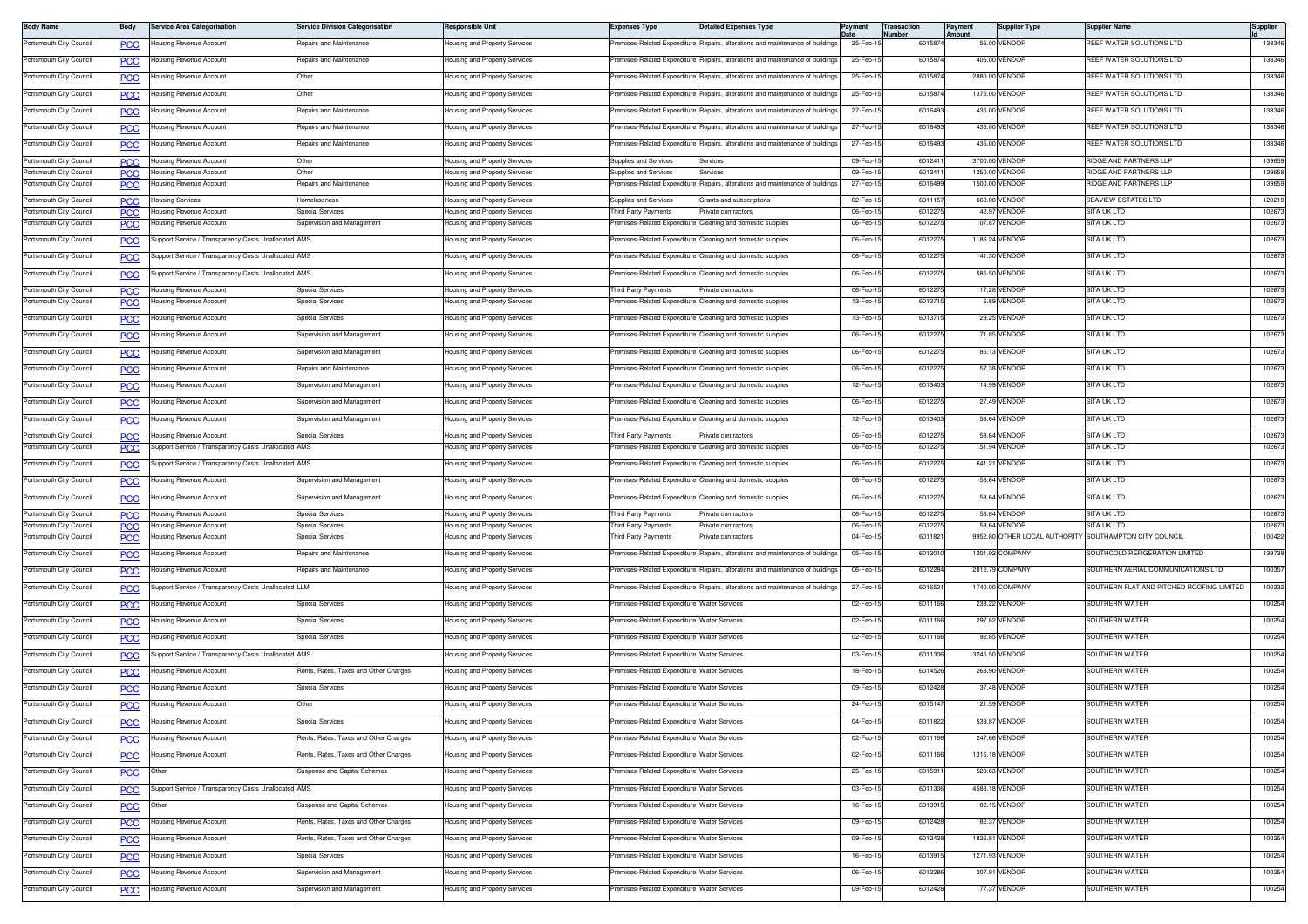| <b>Body Name</b>                                   | Body        | <b>Service Area Categorisation</b>                   | <b>Service Division Categorisation</b> | Responsible Unit                                                      | <b>Expenses Type</b>                                  | <b>Detailed Expenses Type</b>                                      | Pavment              | Transaction<br>lumber | Payment<br>Amount | <b>Supplier Type</b>               | Supplier Name                                             | Supplier         |
|----------------------------------------------------|-------------|------------------------------------------------------|----------------------------------------|-----------------------------------------------------------------------|-------------------------------------------------------|--------------------------------------------------------------------|----------------------|-----------------------|-------------------|------------------------------------|-----------------------------------------------------------|------------------|
| Portsmouth City Council                            | <u>PCC</u>  | Other                                                | Suspense and Capital Schemes           | Housing and Property Services                                         | remises-Related Expenditure Water Services            |                                                                    | 05-Feb-              | 6012012               |                   | 2475.15 VENDOR                     | SOUTHERN WATER                                            | 100254           |
| Portsmouth City Council                            |             | lousing Revenue Account                              | Supervision and Management             | Housing and Property Services                                         | Premises-Related Expenditure Water Services           |                                                                    | 09-Feb-1             | 6012428               |                   | 142.82 VENDOR                      | SOUTHERN WATER                                            | 100254           |
| Portsmouth City Council                            |             | lousing Revenue Account                              | Supervision and Management             | Housing and Property Services                                         | Premises-Related Expenditure Water Services           |                                                                    | 16-Feb-1             | 6013915               |                   | 128.63 VENDOR                      | SOUTHERN WATER                                            | 100254           |
| Portsmouth City Council                            | PCC         | lousing Revenue Account                              | Supervision and Management             | lousing and Property Services                                         | remises-Related Expenditure Water Services            |                                                                    | 09-Feb-1             | 6012428               |                   | 266.66 VENDOR                      | SOUTHERN WATER                                            | 100254           |
| Portsmouth City Council                            |             | <b>Housing Revenue Account</b>                       | Supervision and Management             | Housing and Property Services                                         | Premises-Related Expenditure Water Services           |                                                                    | 02-Feb-1             | 6011166               |                   | 558.30 VENDOR                      | SOUTHERN WATER                                            | 100254           |
|                                                    | <u>PCC</u>  |                                                      | Special Services                       |                                                                       |                                                       |                                                                    | 02-Feb-1             | 601116                | 47.17             | VENDOR                             | SOUTHERN WATER                                            | 100254           |
| Portsmouth City Council                            | <u>PCC</u>  | lousing Revenue Account                              |                                        | Housing and Property Services                                         | remises-Related Expenditure Water Services            |                                                                    |                      |                       |                   |                                    |                                                           |                  |
| Portsmouth City Council                            |             | lousing Revenue Account                              | <b>Special Services</b>                | Housing and Property Services                                         | Premises-Related Expenditure Water Services           |                                                                    | 16-Feb-1             | 601391                |                   | 571.92 VENDOR                      | SOUTHERN WATER                                            | 100254           |
| Portsmouth City Council                            | СC          | lousing Revenue Account                              | Other                                  | Housing and Property Services                                         | Premises-Related Expenditure                          | Repairs, alterations and maintenance of building                   | 06-Feb-1             | 601228                |                   | 15669.76 COMPANY                   | SPACE RENEWABLE ENERGY LTD                                | 139283           |
| Portsmouth City Council                            | PСC         | lousing Revenue Account                              | Other                                  | lousing and Property Services                                         | remises-Related Expenditure                           | Repairs, alterations and maintenance of building                   | 03-Feb-1             | 601130                |                   | 1032.40 COMPANY                    | SPACE RENEWABLE ENERGY LTD                                | 139283           |
| Portsmouth City Council                            | <u>PCC</u>  | Housing Revenue Account                              | Other                                  | Housing and Property Services                                         | Premises-Related Expenditure                          | Benairs, alterations and maintenance of building                   | 13-Feb-1             | 6013729               |                   | 9330.65 COMPANY                    | SPACE RENEWABLE ENERGY LTD                                | 139283           |
| Portsmouth City Council                            | <u>PCC</u>  | Housing Revenue Account                              | Other                                  | <del>l</del> ousing and Property Services                             | remises-Related Expenditure                           | Repairs, alterations and maintenance of building                   | 13-Feb-1             | 601372                |                   | 12390.54 COMPANY                   | PACE RENEWABLE ENERGY LTD                                 | 139283           |
| Portsmouth City Council                            |             | Housing Revenue Account                              | Special Services                       | Housing and Property Services                                         | Third Party Payments                                  | rivate contractors                                                 | 05-Feb-1             | 601201                |                   | 549.84 VENDOR                      | SPECTRUM HOUSING GROUP LIMITED                            | 126916           |
| Portsmouth City Council                            | <b>PCC</b>  | lousing Revenue Account                              | Other                                  | Housing and Property Services                                         | Supplies and Services                                 | Services                                                           | 17-Feb-              | 601401                |                   | 820.00 VENDOF                      | SRE LIMITED                                               | 123313           |
| Portsmouth City Council                            |             | lousing Revenue Account                              | Other                                  | Housing and Property Services                                         | <b>Supplies and Services</b>                          | Services                                                           | 17-Feb-1             | 601401                |                   | 740.00 VENDOR                      | <b>SRE LIMITED</b>                                        | 123313           |
| Portsmouth City Council                            | PCC         | Housing Revenue Account                              | Other                                  | Housing and Property Services                                         | Supplies and Services                                 | Services                                                           | 17-Feb-1             | 601401                |                   | 440.00 VENDOR                      | <b>SRE LIMITED</b>                                        | 123313           |
| Portsmouth City Council                            |             | lousing Revenue Account                              | ther                                   | Housing and Property Services                                         | Supplies and Services                                 | ervices                                                            | 17-Feb-              | 60140                 |                   | 437.50 VENDOR                      | <b>RE LIMITED</b>                                         | 123313           |
| Portsmouth City Council                            | نت          | Support Service / Transparency Costs Unallocated     | <b>LLM</b>                             | lousing and Property Services                                         | remises-Related Expenditure                           | Repairs, alterations and maintenance of building                   | $11-Feb-$            | 601313                |                   | -464.64 COMPANY                    | SE CONTRACTING LTD                                        | 101806           |
| Portsmouth City Council                            | <u>CC</u>   | Support Service / Transparency Costs Unallocated LLM |                                        | Housing and Property Services                                         | Premises-Related Expenditure                          | Repairs, alterations and maintenance of building                   | 11-Feb-1             | 601313                |                   | -209.28 COMPANY                    | SSE CONTRACTING LTD                                       | 101806           |
| Portsmouth City Council                            | <u>PCC</u>  | Support Service / Transparency Costs Unallocated     | 11M                                    | Housing and Property Services                                         | Premises-Related Expenditure                          | Repairs, alterations and maintenance of building                   | 11-Feb-1             | 601313                |                   | 500.00 COMPANY                     | SSE CONTRACTING LTD                                       | 101806           |
| Portsmouth City Council                            |             | Support Service / Transparency Costs Unallocated LLM |                                        | Housing and Property Services                                         | Premises-Related Expenditure                          | Repairs, alterations and maintenance of building                   | 11-Feb-1             | 601313                |                   | 500.00 COMPANY                     | SSE CONTRACTING LTD                                       | 101806           |
|                                                    |             |                                                      |                                        | lousing and Property Services                                         | remises-Related Expenditure                           | Repairs, alterations and maintenance of building                   | 11-Feb-1             | 601313                |                   | 3.20 COMPANY                       | SSE CONTRACTING LTD                                       | 101806           |
| Portsmouth City Council                            | <u>CC</u>   | Support Service / Transparency Costs Unallocated LLM |                                        |                                                                       |                                                       |                                                                    |                      |                       |                   |                                    |                                                           |                  |
| Portsmouth City Council                            | <u>PCC</u>  | Support Service / Transparency Costs Unallocated LLM |                                        | lousing and Property Services                                         | remises-Related Expenditure                           | Repairs, alterations and maintenance of building                   | 11-Feb-1             | 601313                |                   | 90.00 COMPANY                      | SE CONTRACTING LTD                                        | 101806           |
| Portsmouth City Council                            | <u>PCC</u>  | Support Service / Transparency Costs Unallocated LLM |                                        | Housing and Property Services                                         | Premises-Related Expenditure                          | Repairs, alterations and maintenance of building                   | 11-Feb-1             | 601313                |                   | 464.64 COMPANY                     | SSE CONTRACTING LTD                                       | 101806           |
| Portsmouth City Council                            | <u>PCC</u>  | Support Service / Transparency Costs Unallocate      | LLM                                    | Housing and Property Services                                         | remises-Related Expenditure                           | Repairs, alterations and maintenance of building                   | 11-Feb-1             | 601313                |                   | 209.28 COMPANY                     | SSE CONTRACTING LTD                                       | 101806           |
| Portsmouth City Council                            | <b>PCC</b>  | Support Service / Transparency Costs Unallocated AMS |                                        | Housing and Property Services                                         | Supplies and Services                                 | Equipment, furniture and materials                                 | 19-Feb-1             | 601468                |                   | 3165.45 COMPANY                    | STANLEY SECURITY SOLUTIONS LIMITED                        | 100140           |
|                                                    |             |                                                      |                                        |                                                                       |                                                       |                                                                    |                      |                       |                   |                                    |                                                           |                  |
| Portsmouth City Council<br>Portsmouth City Council | <b>CC.</b>  | Housing Revenue Account<br>lousing Revenue Account   | Other<br>Other                         | Housing and Property Services<br>Housing and Property Services        | Supplies and Services<br><b>Supplies and Services</b> | <b>Grants and subscriptions</b><br><b>Grants and subscriptions</b> | 13-Feb-1<br>20-Feb-1 | 6013734<br>601496     |                   | 4077.00 COMPANY<br>1656.00 COMPANY | STANNAH LIFTS LTD<br>STANNAH LIFTS LTD                    | 100696<br>100696 |
| Portsmouth City Council                            | <b>PCC</b>  | Housing Revenue Account                              | Other                                  | Housing and Property Services                                         | Third Party Payments                                  | rivate contractors                                                 | 12-Feb-1             | 601342                |                   | 4318.00 COMPANY                    | STANNAH LIFTS LTD                                         | 100696           |
| Portsmouth City Council                            |             | lousing Revenue Account                              | Other                                  | Housing and Property Services                                         | Supplies and Services                                 | Grants and subscriptions                                           | 27-Feb-1             | 601654                |                   | 70.00 COMPANY                      | STANNAH LIFTS LTD                                         | 100696           |
| Portsmouth City Council                            | PCC         | lousing Revenue Account                              | Other                                  | Housing and Property Services                                         | Supplies and Services                                 | Grants and subscriptions                                           | 27-Feb-              | 601654                |                   | 4762.00 COMPANY                    | TANNAH LIFTS LTD                                          | 100696           |
| Portsmouth City Council                            |             | Housing Revenue Account                              | Other                                  | Housing and Property Services                                         | Supplies and Services                                 | Grants and subscriptions                                           | 27-Feb-1             | 601654                |                   | 375.00 COMPANY                     | TANNAH LIFTS LTD                                          | 100696           |
| Portsmouth City Council                            | °CC         | Housing Revenue Account                              | Other                                  | Housing and Property Services                                         | Supplies and Services                                 | Grants and subscriptions                                           | 27-Feb-1             | 601654                |                   | 4663.00 COMPANY                    | TANNAH LIFTS LTD                                          | 100696           |
| Portsmouth City Council<br>Portsmouth City Council |             | Housing Revenue Account<br>lousing Revenue Account   | Housing<br>lousing                     | <b>Housing and Property Services</b><br>Housing and Property Services | Supplies and Services<br>upplies and Services         | Services<br>ervices                                                | 09-Feb-<br>09-Feb-1  | 601243<br>601243      |                   | 1975.00 VENDOR<br>617.00 VENDOF    | SWEETT (UK) LTD<br>SWEETT (UK) LTD                        | 138428<br>138428 |
| Portsmouth City Council                            | PCC         | <del>l</del> ousing Services                         | Homelessness                           | Housing and Property Services                                         | hird Party Payments                                   | rivate contractors                                                 | 16-Feb-1             | 6013924               |                   | 245.00 VENDOR                      | HE FERRYMAN GUESTHOUSE                                    | 131751           |
| Portsmouth City Council                            |             | lousing Services                                     | Homelessness                           | Housing and Property Services                                         | hird Party Payments                                   | rivate contractors                                                 | 12-Feb-1             | 601343                |                   | 245.00 VENDOR                      | HE FERRYMAN GUESTHOUSE                                    | 131751           |
| Portsmouth City Council                            | <b>PCC</b>  | Housing Services                                     | Homelessness                           | Housing and Property Services                                         | Third Party Payments                                  | rivate contractors                                                 | 20-Feb-              | 601497                |                   | 140.00 VENDOR                      | <b>HE FERRYMAN GUESTHOUSE</b>                             | 131751           |
| Portsmouth City Council                            |             | <b>Housing Services</b>                              | <b>Homelessness</b>                    | Housing and Property Services                                         | hird Party Payments                                   | rivate contractors                                                 | 20-Feb-1             | 601497                |                   | 150.00 VENDOR                      | <b>THE FERRYMAN GUESTHOUSE</b>                            | 131751           |
| Portsmouth City Council<br>Portsmouth City Council | PCC         | <b>Housing Services</b><br><b>Housing Services</b>   | Homelessness<br>Homelessness           | <b>Housing and Property Services</b><br>Housing and Property Services | hird Party Payments<br>hird Party Payments            | rivate contractors<br>rivate contractors                           | 26-Feb-1<br>05-Feb-  | 601616<br>6012024     |                   | 525.00 VENDOR<br>245.00 VENDOR     | HE FERRYMAN GUESTHOUSE<br>HE FERRYMAN GUESTHOUSE          | 131751<br>131751 |
| Portsmouth City Council                            | сc<br>'CC   | <b>Housing Services</b>                              | Homelessness                           | Housing and Property Services                                         | hird Party Payments                                   | rivate contractors                                                 | 12-Feb-1             | 6013430               |                   | 245.00 VENDOR                      | HE FERRYMAN GUESTHOUSE                                    | 131751           |
| Portsmouth City Council                            | <b>CC</b>   | <b>Housing Services</b>                              | Homelessness                           | lousing and Property Services                                         | hird Party Payments                                   | rivate contractors                                                 | 20-Feb-              | 6014975               |                   | 245.00 VENDOR                      | <b>HE FERRYMAN GUESTHOUSE</b>                             | 131751           |
| Portsmouth City Council                            |             | lousing Services                                     | lomelessness                           | Housing and Property Services                                         | aird Party Payments                                   | ivate contractors                                                  | 26-Feb-              | 601616                |                   | 245.00 VENDOR                      | HE FERRYMAN GUESTHOUSE                                    | 131751           |
| Portsmouth City Council                            | <b>PCC</b>  | <b>Housing Services</b>                              | Homelessness                           | Housing and Property Services                                         | hird Party Payments                                   | rivate contractors                                                 | 05-Feb-1             | 6012024               |                   | 140.00 VENDOR                      | THE FERRYMAN GUESTHOUSE                                   | 131751           |
| Portsmouth City Council<br>Portsmouth City Council | PCC         | lousing Services<br>Housing Services                 | Homelessness<br>Homelessness           | Housing and Property Services<br>Housing and Property Services        | hird Party Payments<br>hird Party Payments            | rivate contractors<br>Private contractors                          | 05-Feb-1<br>16-Feb-1 | 601202<br>6013924     |                   | 280.00 VENDOR<br>280.00 VENDOR     | HE FERRYMAN GUESTHOUSE<br>THE FERRYMAN GUESTHOUSE         | 131751<br>131751 |
| Portsmouth City Council                            |             | <b>Housing Services</b>                              | Homelessness                           | Housing and Property Services                                         | hird Party Payments                                   | rivate contractors                                                 | 20-Feb-1             | 601497                |                   | 280.00 VENDOR                      | THE FERRYMAN GUESTHOUSE                                   | 131751           |
| Portsmouth City Council                            |             | <b>Housing Services</b>                              | Homelessness                           | Housing and Property Services                                         | hird Party Payments                                   | rivate contractors                                                 | 16-Feb-              | 601392                |                   | 105,00 VENDOR                      | HE FERRYMAN GUESTHOUSE                                    | 131751           |
| Portsmouth City Council                            |             | <b>Housing Services</b>                              | Homelessness                           | Housing and Property Services                                         | hird Party Payments                                   | ivate contractors                                                  | 12-Feb-              | 601343                |                   | 245.00 VENDOR                      | HE FERRYMAN GUESTHOUSE                                    | 131751           |
| Portsmouth City Council                            | PCC         | <b>Housing Services</b>                              | Homelessness<br>nmeleccnes             | <b>Housing and Property Services</b>                                  | hird Party Payments<br>ird Party Payments             | rivate contractors                                                 | 20-Feb-1<br>26-Feh-  | 601497<br>6016        | 245.00            | 245.00 VENDOR<br><b>FNDOF</b>      | <b>THE FERRYMAN GUESTHOUSE</b><br>HE FERRYMAN GLIESTHOLIS | 131751           |
| Portsmouth City Council<br>Portsmouth City Council | PСC         | pusing Service<br>lousing Services                   | omelessness                            | lousing and Property Services<br>lousing and Property Services        | hird Party Payments                                   | ivate contracto<br>ivate contractors                               | 20-Feb-1             | 601497                |                   | 315.00 VENDOR                      | <b>HE FERRYMAN GUESTHOUSE</b>                             | 131751           |
| Portsmouth City Council                            | <b>PCC</b>  | lousing Services                                     | Homelessness                           | Housing and Property Services                                         | hird Party Payments                                   | rivate contractors                                                 | 26-Feb-1             | 6016162               |                   | 180.00 VENDOR                      | HE FERRYMAN GUESTHOUSE                                    | 131751           |
| Portsmouth City Council                            | <b>PCC</b>  | lousing Services                                     | Homelessness                           | Housing and Property Services                                         | Third Party Payments                                  | rivate contractors                                                 | 26-Feb-1             | 6016162               |                   | 120.00 VENDOR                      | <b>HE FERRYMAN GUESTHOUSE</b>                             | 131751           |
| Portsmouth City Council                            | <b>PCC</b>  | Housing Services                                     | Homelessness                           | Housing and Property Services                                         | hird Party Payments                                   | rivate contractors                                                 | 12-Feb-1             | 601343                |                   | 40.00 VENDOR                       | <b>HE FERRYMAN GUESTHOUSE</b>                             | 131751           |
| Portsmouth City Council<br>Portsmouth City Council |             | lousing Services<br><b>Housing Services</b>          | Homelessness<br>Homelessness           | Housing and Property Services<br>Housing and Property Services        | hird Party Payments<br>hird Party Payments            | rivate contractors<br>rivate contractors                           | 20-Feb-<br>26-Feb-1  | 601497<br>6016162     |                   | 315.00 VENDOR<br>315.00 VENDOR     | <b>HE FERRYMAN GUESTHOUSE</b><br>HE FERRYMAN GUESTHOUSE   | 131751<br>131751 |
| Portsmouth City Council                            | PCC<br>PСC  | Housing Services                                     | Homelessness                           | Housing and Property Services                                         | hird Party Payments                                   | rivate contractors                                                 | 05-Feb-              | 6012024               |                   | 315.00 VENDOR                      | <b>HE FERRYMAN GUESTHOUSE</b>                             | 131751           |
| Portsmouth City Council                            |             | lousing Services                                     | Homelessness                           | Housing and Property Services                                         | hird Party Payments                                   | rivate contractors                                                 | 12-Feb-1             | 601343                |                   | 315.00 VENDOR                      | <b>HE FERRYMAN GUESTHOUSE</b>                             | 131751           |
| Portsmouth City Council                            | PCC         | <b>Housing Services</b>                              | Homelessness                           | Housing and Property Services                                         | Third Party Payments                                  | rivate contractors                                                 | 12-Feb-1             | 601343                |                   | 255.00 VENDOR                      | THE FERRYMAN GUESTHOUSE                                   | 131751           |
| Portsmouth City Council                            |             | lousing Services                                     | Homelessness                           | Housing and Property Services                                         | hird Party Payments                                   | rivate contractors                                                 | 26-Feb-1             | 601616                |                   | 595.00 VENDOR                      | THE FERRYMAN GUESTHOUSE                                   | 131751           |
| Portsmouth City Council                            | <b>PCC</b>  | lousing Services                                     | Homelessness                           | Housing and Property Services                                         | hird Party Payments                                   | rivate contractors                                                 | 20-Feb-              | 601497                |                   | 595.00 VENDOR                      | <b>HE FERRYMAN GUESTHOUSE</b>                             | 131751           |
| Portsmouth City Council<br>Portsmouth City Council | °СС<br>PC.C | lousing Services<br>Housing Services                 | Homelessness<br>Homelessness           | Housing and Property Services<br>Housing and Property Services        | Third Party Payments<br>hird Party Payments           | rivate contractors<br>rivate contractors                           | 05-Feb-1<br>05-Feb-  | 6012024<br>6012024    |                   | 25.00 VENDOR<br>395.00 VENDOR      | THE FERRYMAN GUESTHOUSE<br><b>HE FERRYMAN GUESTHOUSE</b>  | 131751<br>131751 |
| Portsmouth City Council                            |             | Housing Services                                     | Homelessness                           | Housing and Property Services                                         | 'hird Party Payments                                  | rivate contractors                                                 | 20-Feb-              | 601497                |                   | 15.00 VENDOR                       | HE FERRYMAN GUESTHOUSE                                    | 131751           |
| Portsmouth City Council                            | IPC.C       | <b>Housing Services</b>                              | Homelessness                           | Housing and Property Services                                         | hird Party Payments                                   | rivate contractors                                                 | 20-Feb-1             | 6014975               |                   | 405.00 VENDOR                      | <b>HE FERRYMAN GUESTHOUSE</b>                             | 131751           |
|                                                    |             |                                                      |                                        |                                                                       |                                                       |                                                                    |                      |                       |                   |                                    |                                                           |                  |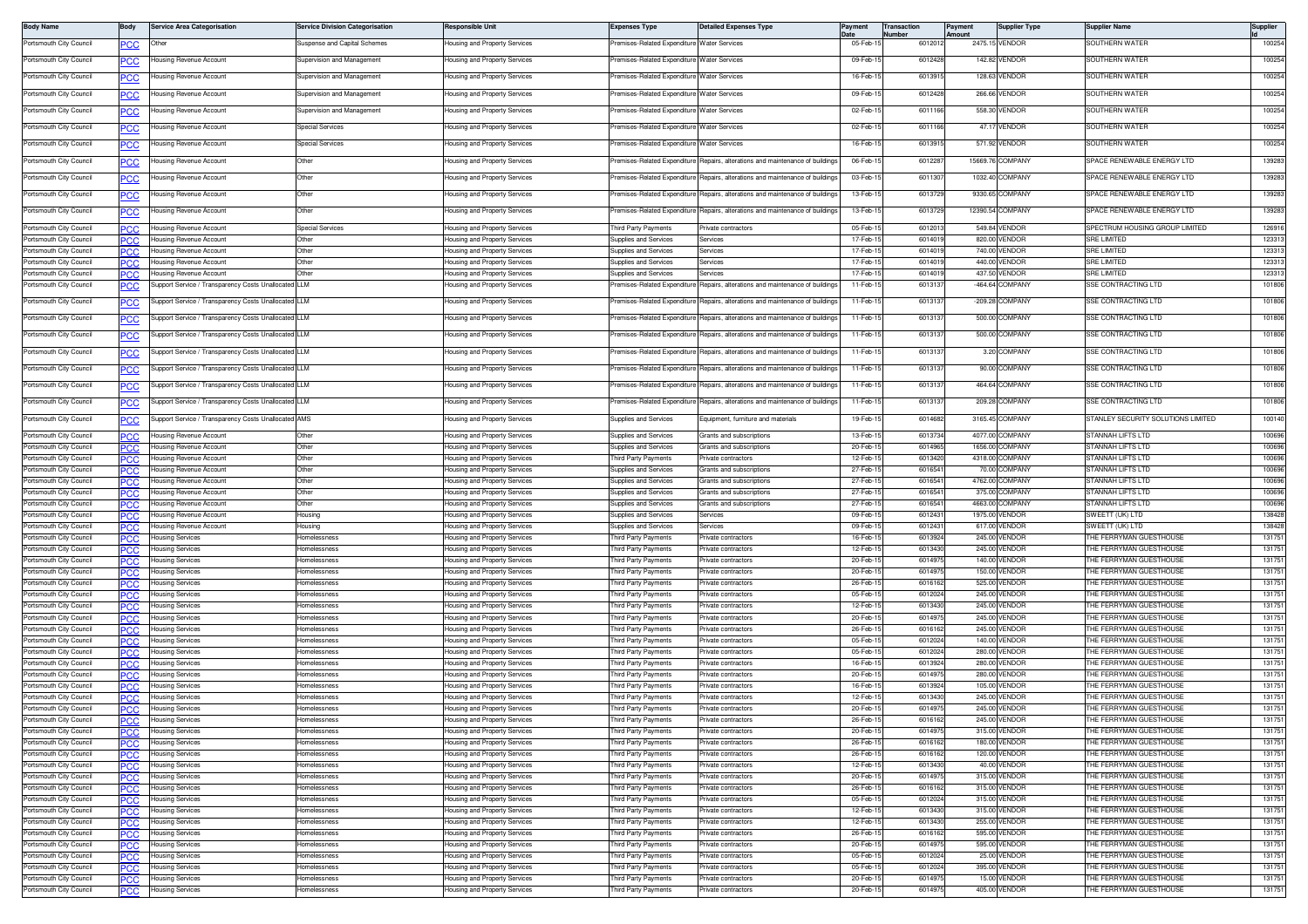| <b>Body Name</b>                                   | 3ody             | <b>Service Area Categorisation</b>                   | <b>Service Division Categorisation</b> | Responsible Unit                                               | Expenses Type                               | <b>Detailed Expenses Type</b>                                                | Payment              | <b>Transaction</b><br>umbe | Payment<br>Amount | <b>Supplier Type</b>            | <b>Supplier Name</b>                                | Supplier         |
|----------------------------------------------------|------------------|------------------------------------------------------|----------------------------------------|----------------------------------------------------------------|---------------------------------------------|------------------------------------------------------------------------------|----------------------|----------------------------|-------------------|---------------------------------|-----------------------------------------------------|------------------|
| Portsmouth City Council                            | PСC              | lousing Services                                     | Homelessness                           | lousing and Property Services                                  | hird Party Payments                         | rivate contractors                                                           | 26-Feb-              | 6016162                    |                   | 420.00 VENDOR                   | HE FERRYMAN GUESTHOUSE                              | 131751           |
| Portsmouth City Council<br>Portsmouth City Council | PСC              | Housing Services<br><b>Housing Services</b>          | Homelessness<br>tomelessness           | lousing and Property Services                                  | hird Party Payments<br>upplies and Services | rivate contractors<br>Grants and subscriptions                               | 12-Feb-1<br>04-Feb-1 | 6013430<br>601183          |                   | 420.00 VENDOR<br>1850.00 VENDOR | <b>HE FERRYMAN GUESTHOUSE</b><br>HE LETTINGS AGENCY | 131751<br>134027 |
| Portsmouth City Council                            | PCC<br><u>CC</u> | ousing Revenue Account                               | Repairs and Maintenance                | lousing and Property Services<br>lousing and Property Services | emises-Related Expenditure                  | Repairs, alterations and maintenance of building                             | 20-Feb-1             | 601498                     |                   | 45.00 COMPANY                   | HOMAS DOOR AND WINDOW CONTROLS LTD                  | 100727           |
| Portsmouth City Council                            | PСC              | lousing Revenue Account                              | Repairs and Maintenance                | lousing and Property Services                                  | Premises-Related Expenditure                | Repairs, alterations and maintenance of buildings                            | 20-Feb-1             | 6014985                    |                   | 45.00 COMPANY                   | HOMAS DOOR AND WINDOW CONTROLS LTD                  | 100727           |
| Portsmouth City Council                            |                  | Housing Revenue Account                              | Repairs and Maintenance                | lousing and Property Services                                  | remises-Related Expenditure                 | Benairs, alterations and maintenance of buildings                            | 20-Feb-1             | 6014985                    |                   | 45.00 COMPANY                   | HOMAS DOOR AND WINDOW CONTROLS LTD                  | 100727           |
| Portsmouth City Council                            | <b>PCC</b>       | Housing Revenue Account                              | <b>Benairs and Maintenance</b>         | lousing and Property Services                                  | remises-Related Expenditure                 | Repairs, alterations and maintenance of buildings                            | 13-Feb-1             | 6013766                    |                   | 45.00 COMPANY                   | HOMAS DOOR AND WINDOW CONTROLS LTD                  | 100727           |
|                                                    | <b>PCC</b>       |                                                      |                                        |                                                                |                                             |                                                                              |                      |                            |                   |                                 | HOMAS DOOR AND WINDOW CONTROLS LTD                  | 100727           |
| Portsmouth City Council                            | <u>PCC</u>       | Housing Revenue Account                              | Repairs and Maintenance                | lousing and Property Services                                  | remises-Related Expenditure                 | Repairs, alterations and maintenance of building:                            | 13-Feb-1             | 6013766                    |                   | 45.00 COMPANY                   |                                                     |                  |
| Portsmouth City Council                            | <u>PCC</u>       | lousing Revenue Account                              | Repairs and Maintenance                | lousing and Property Services                                  | emises-Related Expenditure                  | Repairs, alterations and maintenance of buildings                            | 13-Feb-1             | 6013766                    |                   | 1440.00 COMPANY                 | HOMAS DOOR AND WINDOW CONTROLS LTD                  | 100727           |
| Portsmouth City Council                            | PCC              | lousing Revenue Account                              | Repairs and Maintenance                | lousing and Property Services                                  | remises-Related Expenditure                 | Repairs, alterations and maintenance of buildings                            | 13-Feb-1             | 6013766                    |                   | 251.67 COMPANY                  | HOMAS DOOR AND WINDOW CONTROLS LTD                  | 100727           |
| Portsmouth City Council                            | <u>PCC</u>       | Housing Revenue Account                              | Repairs and Maintenance                | lousing and Property Services                                  | remises-Related Expenditure                 | Renairs, alterations and maintenance of building                             | 13-Feb-1             | 6013766                    |                   | 190.00 COMPANY                  | HOMAS DOOR AND WINDOW CONTROLS LTD                  | 100727           |
| Portsmouth City Council                            | <u>PCC</u>       | Housing Revenue Account                              | Repairs and Maintenance                | lousing and Property Services                                  | remises-Related Expenditure                 | Repairs, alterations and maintenance of building                             | 13-Feb-1             | 6013766                    |                   | 167.50 COMPANY                  | HOMAS DOOR AND WINDOW CONTROLS LTD                  | 100727           |
| Portsmouth City Council                            | <u>PCC</u>       | Housing Revenue Account                              | Repairs and Maintenance                | lousing and Property Services                                  |                                             | remises-Related Expenditure Repairs, alterations and maintenance of building | 20-Feb-1             | 601498                     |                   | 285.00 COMPANY                  | HOMAS DOOR AND WINDOW CONTROLS LTD                  | 100727           |
| Portsmouth City Council                            | <b>PCC</b>       | lousing Revenue Account                              | Repairs and Maintenance                | lousing and Property Services                                  | emises-Related Expenditure                  | Repairs, alterations and maintenance of buildings                            | 20-Feb-1             | 6014985                    |                   | 70.00 COMPANY                   | HOMAS DOOR AND WINDOW CONTROLS LTD                  | 100727           |
| Portsmouth City Council                            | ∍сс              | lousing Revenue Account                              | <b>Special Services</b>                | lousing and Property Services                                  | remises-Related Expenditure                 | Energy costs                                                                 | 16-Feb-1             | 6013928                    |                   | -14.90 VENDOR                   | OTAL GAS & POWER LTD                                | 133467           |
| Portsmouth City Council                            | <b>PCC</b>       | Housing Revenue Account                              | Rents, Rates, Taxes and Other Charges  | lousing and Property Services                                  | remises-Related Expenditure                 | Energy costs                                                                 | 16-Feb-1             | 6013928                    |                   | -42.85 VENDOR                   | OTAL GAS & POWER LTD                                | 133467           |
| Portsmouth City Council                            | <b>PCC</b>       | Housing Revenue Account                              | Repairs and Maintenance                | lousing and Property Services                                  | remises-Related Expenditure                 | Energy costs                                                                 | 03-Feb-1             | 6011313                    |                   | -254.76 VENDOR                  | OTAL GAS & POWER LTD                                | 133467           |
| Portsmouth City Council                            |                  | Housing Revenue Account                              | Repairs and Maintenance                | lousing and Property Services                                  | remises-Related Expenditure Energy costs    |                                                                              | 16-Feb-1             | 6013928                    |                   | -90.63 VENDOR                   | <b>OTAL GAS &amp; POWER LTD</b>                     | 133467           |
| Portsmouth City Council                            | <b>PCC</b>       | lousing Revenue Account                              | Rents, Rates, Taxes and Other Charges  | lousing and Property Services                                  | emises-Related Expenditure                  | Energy costs                                                                 | 16-Feb-1             | 6013928                    |                   | -107.20 VENDOR                  | OTAL GAS & POWER LTD                                | 133467           |
| Portsmouth City Council                            | PCC              | lousing Revenue Account                              | <b>Special Services</b>                | lousing and Property Services                                  | remises-Related Expenditure                 | Energy costs                                                                 | 03-Feb-1             | 6011313                    |                   | 29787.05 VENDOR                 | OTAL GAS & POWER LTD                                | 133467           |
| Portsmouth City Council                            | <u>PCC</u>       | Housing Revenue Account                              | <b>Special Services</b>                | lousing and Property Services                                  | remises-Related Expenditure                 | Energy costs                                                                 | 03-Feb-1             | 6011313                    |                   | -398.63 VENDOR                  | OTAL GAS & POWER LTD                                | 133467           |
| Portsmouth City Council                            | <u>PCC</u>       | Housing Revenue Account                              | <b>Special Services</b>                | lousing and Property Services                                  | remises-Related Expenditure                 | Energy costs                                                                 | 16-Feb-1             | 6013928                    |                   | -19.85 VENDOR                   | OTAL GAS & POWER LTD                                | 133467           |
| Portsmouth City Council                            | <u>PCC</u>       | Housing Revenue Account                              | Other                                  | lousing and Property Services                                  | remises-Related Expenditure Energy costs    |                                                                              | 03-Feb-1             | 6011313                    |                   | 12.31 VENDOR                    | OTAL GAS & POWER LTD                                | 133467           |
| Portsmouth City Council                            | <b>PCC</b>       | lousing Revenue Account                              | Other                                  | lousing and Property Services                                  | emises-Related Expenditure                  | <b>CRC Allowances</b>                                                        | 03-Feb-1             | 601131                     |                   | 12.31 VENDOR                    | OTAL GAS & POWER LTD                                | 133467           |
| Portsmouth City Council                            | ∍сс              | lousing Revenue Account                              | Other                                  | lousing and Property Services                                  | remises-Related Expenditure                 | Energy costs                                                                 | 03-Feb-1             | 6011313                    |                   | 610.95 VENDOR                   | OTAL GAS & POWER LTD                                | 133467           |
| Portsmouth City Council                            |                  | Housing Revenue Account                              | Supervision and Management             | lousing and Property Services                                  | remises-Related Expenditure                 | inergy costs                                                                 | 03-Feb-1             | 601131                     |                   | 94.99 VENDOR                    | OTAL GAS & POWER LTD                                | 133467           |
| Portsmouth City Council                            | <u>PCC</u>       | Housing Revenue Account                              | Other                                  | lousing and Property Services                                  | remises-Related Expenditure                 |                                                                              | 03-Feb-1             | 6011313                    |                   | 306.20 VENDOR                   | <b>OTAL GAS &amp; POWER LTD</b>                     | 133467           |
|                                                    | <b>PCC</b>       |                                                      | Repairs and Maintenance                |                                                                | remises-Related Expenditure Energy costs    | Energy costs                                                                 | 03-Feb-1             | 6011313                    |                   | 310.47 VENDOR                   | <b>OTAL GAS &amp; POWER LTD</b>                     | 133467           |
| Portsmouth City Council                            |                  | Housing Revenue Account                              |                                        | lousing and Property Services                                  |                                             |                                                                              |                      |                            |                   |                                 |                                                     | 133467           |
| Portsmouth City Council                            | <b>PCC</b>       | lousing Revenue Account                              | <b>Special Services</b>                | lousing and Property Services                                  | emises-Related Expenditure                  | Energy costs                                                                 | 03-Feb-1             | 6011313                    |                   | 102.50 VENDOR                   | OTAL GAS & POWER LTD                                |                  |
| Portsmouth City Council                            | PCC              | lousing Revenue Account                              | Other                                  | lousing and Property Services                                  | remises-Related Expenditure                 | Energy costs                                                                 | 03-Feb-1             | 6011313                    |                   | 158.22 VENDOR                   | OTAL GAS & POWER LTD                                | 133467           |
| Portsmouth City Council                            | <u>PCC</u>       | Housing Revenue Account                              | Other                                  | lousing and Property Services                                  | emises-Related Expenditure                  | nergy costs                                                                  | 03-Feb-1             | 6011313                    |                   | 42.48 VENDOR                    | OTAL GAS & POWER LTD                                | 133467           |
| Portsmouth City Council                            |                  | Housing Revenue Account                              | Other                                  | lousing and Property Services                                  | Premises-Related Expenditure                | Energy costs                                                                 | 03-Feb-1             | 6011313                    |                   | 162.78 VENDOR                   | OTAL GAS & POWER LTD                                | 133467           |
| Portsmouth City Council                            | <u>PCC</u>       | Housing Revenue Account                              | Other                                  | lousing and Property Services                                  | remises-Related Expenditure CRC Allowances  |                                                                              | 03-Feb-1             | 6011313                    |                   | 162.78 VENDOR                   | TOTAL GAS & POWER LTD                               | 133467           |
| Portsmouth City Council                            | <u>PCC</u>       | lousing Revenue Account                              | Other                                  | lousing and Property Services                                  | emises-Related Expenditure                  | Energy costs                                                                 | 03-Feb-1             | 6011313                    |                   | 95.74 VENDOR                    | OTAL GAS & POWER LTD                                | 133467           |
| Portsmouth City Council                            | ∍сс              | lousing Revenue Account                              | Rents, Rates, Taxes and Other Charges  | lousing and Property Services                                  | remises-Related Expenditure                 | Energy costs                                                                 | 03-Feb-1             | 6011313                    |                   | 182.21 VENDOR                   | OTAL GAS & POWER LTD                                | 133467           |
| Portsmouth City Council                            | <u>PCC</u>       | Housing Revenue Account                              | Rents, Rates, Taxes and Other Charges  | <del>l</del> ousing and Property Services                      | remises-Related Expenditure                 | inergy costs                                                                 | 03-Feb-1             | 601131                     |                   | 46.66 VENDOR                    | OTAL GAS & POWER LTD                                | 133467           |
| Portsmouth City Council                            | <b>PCC</b>       | Housing Revenue Account                              | Rents, Rates, Taxes and Other Charges  | lousing and Property Services                                  | remises-Related Expenditure                 | nergy costs                                                                  | 16-Feb-1             | 6013928                    |                   | -46.66 VENDOR                   | <b>OTAL GAS &amp; POWER LTD</b>                     | 133467           |
| Portsmouth City Council                            | <u>PCC</u>       | Housing Revenue Account                              | Other                                  | lousing and Property Services                                  | remises-Related Expenditure Energy costs    |                                                                              | 03-Feb-1             | 6011313                    |                   | 51.31 VENDOR                    | OTAL GAS & POWER LTD                                | 133467           |
| Portsmouth City Council                            | <b>PCC</b>       | Housing Revenue Account                              | Other                                  | lousing and Property Services                                  | emises-Related Expenditure                  | Energy costs                                                                 | 03-Feb-1             | 6011313                    |                   | 79.78 VENDOR                    | OTAL GAS & POWER LTD                                | 133467           |
| Portsmouth City Council                            | PСC              | lousing Revenue Account                              | Other                                  | lousing and Property Services                                  | remises-Related Expenditure                 | Energy costs                                                                 | 03-Feb-1             | 6011313                    |                   | 112.80 VENDOR                   | OTAL GAS & POWER LTD                                | 133467           |
| Portsmouth City Council                            | PСC              | Housing Revenue Account                              | <b>Special Services</b>                | lousing and Property Services                                  | remises-Related Expenditure                 | inergy costs                                                                 | 16-Feb-1             | 601392                     |                   | 35588.94 VENDOR                 | OTAL GAS & POWER LTD                                | 133467           |
| Portsmouth City Council                            | <b>PCC</b>       | Support Service / Transparency Costs Unallocated AMS |                                        | Housing and Property Services                                  | Premises-Related Expenditure Energy costs   |                                                                              | 03-Feb-15            | 6011313                    |                   | 12100.66 VENDOR                 | TOTAL GAS & POWER LTD                               | 133467           |
| Portsmouth City Council                            | <u>PCC</u>       | Housing Revenue Account                              | <b>Special Services</b>                | Housing and Property Services                                  | remises-Related Expenditure Energy costs    |                                                                              | 03-Feb-1             | 6011313                    |                   | 1647.58 VENDOR                  | OTAL GAS & POWER LTD                                | 133467           |
| Portsmouth City Council                            | <b>PCC</b>       | lousing Revenue Account                              | Special Services                       | lousing and Property Services                                  | emises-Related Expenditure                  | Energy costs                                                                 | 03-Feb-15            | 6011313                    |                   | 2056.18 VENDOR                  | OTAL GAS & POWER LTD                                | 133467           |
| Portsmouth City Council                            | <u>PCC</u>       | Housing Revenue Account                              | Special Services                       | lousing and Property Services                                  | remises-Related Expenditure                 | Energy costs                                                                 | 03-Feb-1             | 6011313                    |                   | 584.77 VENDOR                   | OTAL GAS & POWER LTD                                | 133467           |
| Portsmouth City Council                            | <u>PCC</u>       | Housing Revenue Account                              | <b>Special Services</b>                | lousing and Property Services                                  | remises-Related Expenditure                 | Energy costs                                                                 | 03-Feb-1             | 6011313                    |                   | 2367.77 VENDOR                  | OTAL GAS & POWER LTD                                | 133467           |
| Portsmouth City Council                            | <b>PCC</b>       | Housing Revenue Account                              | <b>Special Services</b>                | Housing and Property Services                                  | Premises-Related Expenditure                | Energy costs                                                                 | 03-Feb-1             | 6011313                    |                   | 2007.28 VENDOR                  | OTAL GAS & POWER LTD                                | 133467           |
| Portsmouth City Council                            | <u>PCC</u>       | Housing Revenue Account                              | <b>Special Services</b>                | Housing and Property Services                                  | remises-Related Expenditure Energy costs    |                                                                              | 03-Feb-1             | 6011313                    |                   | 1067.61 VENDOR                  | OTAL GAS & POWER LTD                                | 133467           |
| Portsmouth City Council                            | <b>PCC</b>       | Housing Revenue Account                              | Special Services                       | lousing and Property Services                                  | emises-Related Expenditure                  | nergy costs                                                                  | 03-Feb-1             | 6011313                    |                   | 590.82 VENDOR                   | OTAL GAS & POWER LTD                                | 133467           |
| Portsmouth City Council                            | <b>PCC</b>       | lousing Revenue Account                              | Supervision and Management             | lousing and Property Services                                  | remises-Related Expenditure                 | Energy costs                                                                 | 03-Feb-1             | 6011313                    |                   | 63.55 VENDOR                    | OTAL GAS & POWER LTD                                | 133467           |
| Portsmouth City Council                            | <b>PCC</b>       | Housing Revenue Account                              | Special Services                       | lousing and Property Services                                  | remises-Related Expenditure                 | nergy costs                                                                  | 03-Feb-1             | 6011313                    |                   | 380.10 VENDOR                   | OTAL GAS & POWER LTD                                | 133467           |
| Portsmouth City Council                            |                  | Housing Revenue Account                              | Other                                  | Housing and Property Services                                  | Premises-Related Expenditure                | Energy costs                                                                 | 03-Feb-1             | 6011313                    |                   | 428.54 VENDOR                   | <b>OTAL GAS &amp; POWER LTD</b>                     | 133467           |
|                                                    | <b>PCC</b>       |                                                      |                                        |                                                                |                                             |                                                                              |                      |                            |                   |                                 |                                                     |                  |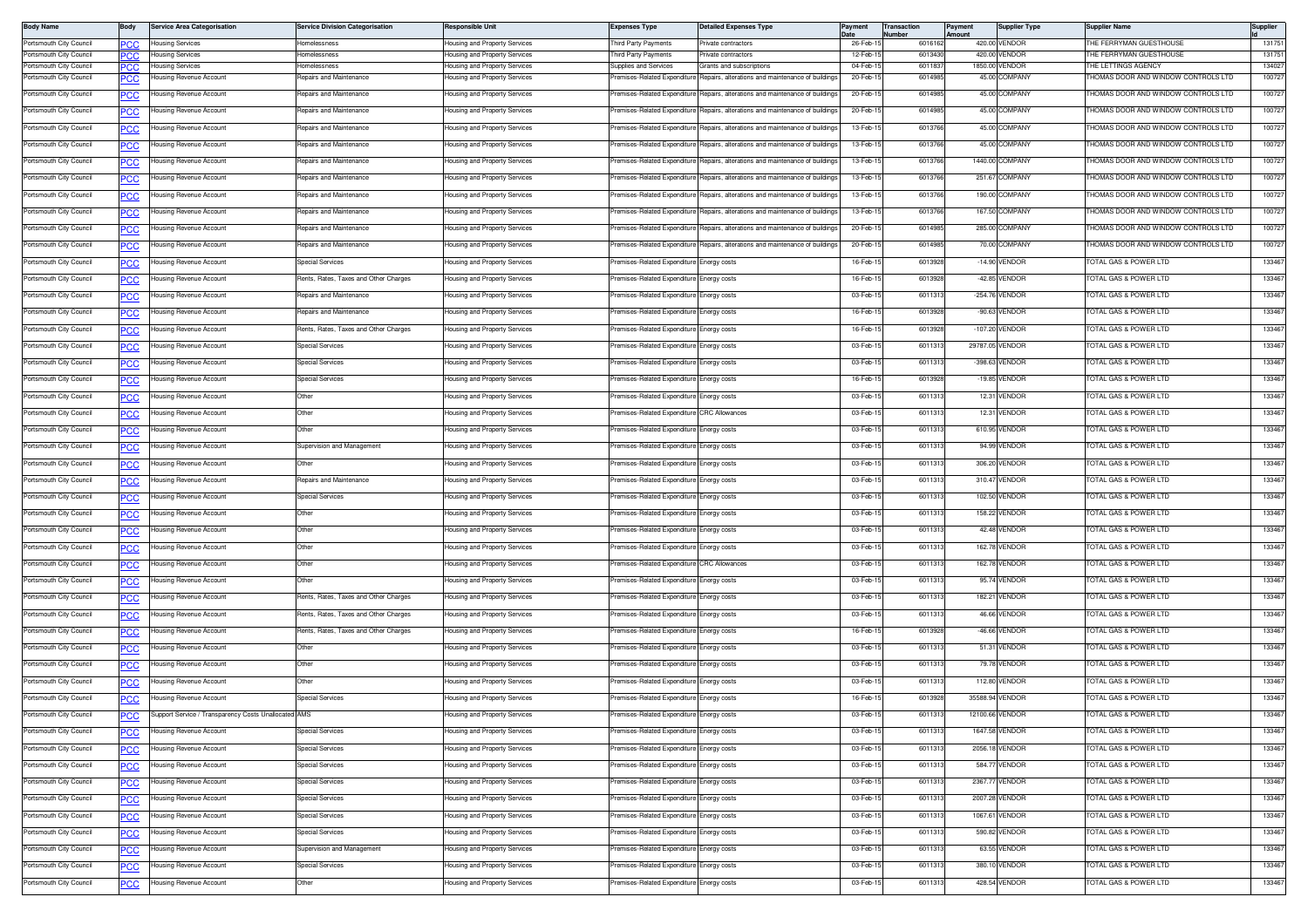| <b>Body Name</b>                                   | Body              | <b>Service Area Categorisation</b>                 | <b>Service Division Categorisation</b>                   | Responsible Unit                                               | Expenses Type                                  | <b>Detailed Expenses Type</b>                                | Payment              | Transaction<br>Number | Payment<br>Amount | <b>Supplier Type</b>               | <b>Supplier Name</b>                                     | Supplier         |
|----------------------------------------------------|-------------------|----------------------------------------------------|----------------------------------------------------------|----------------------------------------------------------------|------------------------------------------------|--------------------------------------------------------------|----------------------|-----------------------|-------------------|------------------------------------|----------------------------------------------------------|------------------|
| Portsmouth City Council                            | <u>PCC</u>        | lousing Revenue Account                            | <b>Special Services</b>                                  | lousing and Property Services                                  | remises-Related Expenditure Energy costs       |                                                              | 03-Feb-1             | 601131                |                   | 12680.72 VENDOR                    | OTAL GAS & POWER LTD                                     | 133467           |
| Portsmouth City Council                            |                   | lousing Revenue Account                            | <b>Special Services</b>                                  | Housing and Property Services                                  | remises-Related Expenditure Energy costs       |                                                              | 03-Feb-1             | 601131                |                   | 2205.33 VENDOR                     | OTAL GAS & POWER LTD                                     | 133467           |
| Portsmouth City Council                            |                   | lousing Revenue Account                            | Supervision and Management                               | Housing and Property Services                                  | remises-Related Expenditure                    | Energy costs                                                 | 03-Feb-1             | 6011313               |                   | 321.77 VENDOR                      | OTAL GAS & POWER LTD                                     | 133467           |
| Portsmouth City Council                            | PCC               | lousing Revenue Account                            | Supervision and Management                               | Housing and Property Services                                  | emises-Related Expenditure Energy costs        |                                                              | 03-Feb-1             | 601131                |                   | 121.83 VENDOR                      | OTAL GAS & POWER LTD                                     | 133467           |
| Portsmouth City Council                            | PCC               | Housing Revenue Account                            | <b>Special Services</b>                                  | Housing and Property Services                                  | remises-Related Expenditure Energy costs       |                                                              | 03-Feb-1             | 6011313               |                   | 8.88 VENDOR                        | OTAL GAS & POWER LTD                                     | 133467           |
| Portsmouth City Council                            | <u>PCC</u>        | Housing Revenue Account                            | Special Services                                         | lousing and Property Services                                  | emises-Related Expenditure Energy costs        |                                                              | 03-Feb-1             | 601131                |                   | 18.92 VENDOR                       | OTAL GAS & POWER LTD                                     | 133467           |
| Portsmouth City Council                            |                   | lousing Revenue Account                            | <b>Special Services</b>                                  | Housing and Property Services                                  | remises-Related Expenditure Energy costs       |                                                              | 03-Feb-1             | 6011313               |                   | 275.05 VENDOR                      | OTAL GAS & POWER LTD                                     | 133467           |
| Portsmouth City Council                            | сC                | lousing Services                                   | <b>Housing Strategy</b>                                  | lousing and Property Services                                  | remises-Related Expenditure                    | Energy costs                                                 | 03-Feb-1             | 6011313               |                   | 463.18 VENDOR                      | OTAL GAS & POWER LTD                                     | 133467           |
| Portsmouth City Council                            | PCC               | lousing Revenue Account                            | Special Services                                         | lousing and Property Services                                  | emises-Related Expenditure                     | Energy costs                                                 | 03-Feb-1             | 601131                |                   | 2064.35 VENDOR                     | OTAL GAS & POWER LTD                                     | 133467           |
| Portsmouth City Council                            | <u>PCC</u>        | Housing Revenue Account                            | Supervision and Management                               | Housing and Property Services                                  | remises-Related Expenditure Energy costs       |                                                              | 03-Feb-1             | 6011313               |                   | 1697.48 VENDOR                     | OTAL GAS & POWER LTD                                     | 133467           |
| Portsmouth City Council                            | <u>PCC</u>        | Housina Revenue Account                            | Supervision and Management                               | <del>l</del> ousing and Property Services                      | emises-Related Expenditure                     | Energy costs                                                 | 03-Feb-1             | 601131                |                   | 413.82 VENDOR                      | OTAL GAS & POWER LTD                                     | 133467           |
| Portsmouth City Council                            |                   | Housing Revenue Account                            | <b>Special Services</b>                                  | Housing and Property Services                                  | remises-Related Expenditure Energy costs       |                                                              | 03-Feb-1             | 601131                |                   | 595.76 VENDOR                      | OTAL GAS & POWER LTD                                     | 133467           |
| Portsmouth City Council                            |                   | lousing Revenue Account                            | Other                                                    | lousing and Property Services                                  | remises-Related Expenditure                    | Energy costs                                                 | 03-Feb-1             | 6011313               |                   | 165.87 VENDOR                      | OTAL GAS & POWER LTD                                     | 133467           |
| Portsmouth City Council                            | PCC               | lousing Revenue Account                            | Special Services                                         | lousing and Property Services                                  | remises-Related Expenditure Energy costs       |                                                              | 03-Feb-1             | 601131                |                   | 212.79 VENDOR                      | OTAL GAS & POWER LTD                                     | 133467           |
| Portsmouth City Council                            | <u>PCC</u>        | lousing Revenue Account                            | <b>Special Services</b>                                  | Housing and Property Services                                  | remises-Related Expenditure Energy costs       |                                                              | 03-Feb-1             | 6011313               |                   | 11.01 VENDOR                       | OTAL GAS & POWER LTD                                     | 133467           |
| Portsmouth City Council                            |                   | lousing Revenue Account                            | <b>Special Services</b>                                  | lousing and Property Services                                  | remises-Related Expenditure                    | Energy costs                                                 | 03-Feb-1             | 601131                |                   | 161.62 VENDOR                      | OTAL GAS & POWER LTD                                     | 133467           |
| Portsmouth City Council                            | <u>PCC</u>        | lousing Revenue Account                            | Supervision and Management                               | Housing and Property Services                                  | remises-Related Expenditure Energy costs       |                                                              | 03-Feb-1             | 6011313               |                   | 110.93 VENDOR                      | OTAL GAS & POWER LTD                                     | 133467           |
| Portsmouth City Council                            |                   | lousing Revenue Account                            | <b>Special Services</b>                                  | Housing and Property Services                                  | remises-Related Expenditure                    | Energy costs                                                 | 03-Feb-1             | 6011313               |                   | 12.35 VENDOR                       | OTAL GAS & POWER LTD                                     | 133467           |
|                                                    | сC                |                                                    |                                                          |                                                                |                                                |                                                              |                      |                       |                   | 76.74 VENDOR                       |                                                          | 133467           |
| Portsmouth City Council                            | PCC               | lousing Revenue Account                            | <b>Special Services</b>                                  | lousing and Property Services                                  | emises-Related Expenditure                     | Energy costs                                                 | 03-Feb-1             | 601131                |                   |                                    | OTAL GAS & POWER LTD                                     |                  |
| Portsmouth City Council                            | <u>PCC</u>        | Housing Revenue Account                            | Special Services                                         | lousing and Property Services                                  | remises-Related Expenditure Energy costs       |                                                              | 03-Feb-1             | 6011313               |                   | 10.87 VENDOR                       | OTAL GAS & POWER LTD                                     | 133467           |
| Portsmouth City Council                            | <u>PCC</u>        | Housing Revenue Account                            | <b>Special Services</b>                                  | Housing and Property Services                                  | remises-Related Expenditure Energy costs       |                                                              | 03-Feb-1             | 6011313               |                   | 77.99 VENDOR                       | OTAL GAS & POWER LTD                                     | 133467           |
| Portsmouth City Council                            |                   | lousing Revenue Account                            | <b>Special Services</b>                                  | Housing and Property Services                                  | remises-Related Expenditure Energy costs       |                                                              | 03-Feb-1             | 601131                |                   | 8.02 VENDOR                        | OTAL GAS & POWER LTD                                     | 133467           |
| Portsmouth City Council                            |                   | lousing Revenue Account                            | <b>Special Services</b>                                  | lousing and Property Services                                  | remises-Related Expenditure                    | Energy costs                                                 | 03-Feb-1             | 6011313               |                   | 253.13 VENDOR                      | OTAL GAS & POWER LTD                                     | 133467           |
| Portsmouth City Council                            | PCC               | lousing Revenue Account                            | Supervision and Management                               | lousing and Property Services                                  | emises-Related Expenditure Energy costs        |                                                              | 03-Feb-1             | 601131                |                   | 139.93 VENDOR                      | OTAL GAS & POWER LTD                                     | 133467           |
| Portsmouth City Council                            | <u>PCC</u>        | lousing Revenue Account                            | <b>Special Services</b>                                  | Housing and Property Services                                  | remises-Related Expenditure Energy costs       |                                                              | 03-Feb-1             | 6011313               |                   | 59.52 VENDOR                       | OTAL GAS & POWER LTD                                     | 133467           |
| Portsmouth City Council                            | <u>PCC</u>        | lousing Revenue Account                            | <b>Special Services</b>                                  | lousing and Property Services                                  | remises-Related Expenditure                    | Energy costs                                                 | 03-Feb-1             | 601131                |                   | 42.44 VENDOR                       | <b>OTAL GAS &amp; POWER LTD</b>                          | 133467           |
| Portsmouth City Council                            |                   | lousing Revenue Account                            | <b>Special Services</b>                                  | Housing and Property Services                                  | remises-Related Expenditure Energy costs       |                                                              | 03-Feb-1             | 6011313               |                   | 27.42 VENDOR                       | OTAL GAS & POWER LTD                                     | 133467           |
| Portsmouth City Council                            | сc                | lousing Revenue Account                            | Other                                                    | Housing and Property Services                                  | remises-Related Expenditure                    | Energy costs                                                 | 03-Feb-1             | 6011313               |                   | 154.42 VENDOR                      | OTAL GAS & POWER LTD                                     | 133467           |
| Portsmouth City Council                            | PCC               | lousing Revenue Account                            | Other                                                    | lousing and Property Services                                  | remises-Related Expenditure                    | Energy costs                                                 | 03-Feb-1             | 6011313               |                   | 94.29 VENDOR                       | OTAL GAS & POWER LTD                                     | 133467           |
| Portsmouth City Council                            | <u>PCC</u>        | Housing Revenue Account                            | Special Services                                         | Housing and Property Services                                  | remises-Related Expenditure Energy costs       |                                                              | 03-Feb-1             | 6011313               |                   | 369.25 VENDOR                      | OTAL GAS & POWER LTD                                     | 133467           |
| Portsmouth City Council                            | <u>PCC</u>        | Housing Revenue Account                            | <b>Special Services</b>                                  | Housing and Property Services                                  | remises-Related Expenditure                    | Energy costs                                                 | 03-Feb-1             | 6011313               |                   | 190.24 VENDOR                      | OTAL GAS & POWER LTD                                     | 133467           |
| Portsmouth City Council                            |                   | lousing Revenue Account                            | Supervision and Management                               | Housing and Property Services                                  | remises-Related Expenditure Energy costs       |                                                              | 03-Feb-1             | 6011313               |                   | 68.22 VENDOR                       | OTAL GAS & POWER LTD                                     | 133467           |
| Portsmouth City Council                            |                   | lousing Revenue Account                            | Repairs and Maintenance                                  | lousing and Property Services                                  | remises-Related Expenditure                    | Energy costs                                                 | 16-Feb-1             | 6013928               |                   | 38.67 VENDOR                       | OTAL GAS & POWER LTD                                     | 133467           |
| Portsmouth City Council                            | PCC               | lousing Revenue Account                            | Supervision and Management                               | lousing and Property Services                                  | emises-Related Expenditure                     | Energy costs                                                 | 16-Feb-1             | 6013928               |                   | 139.76 VENDOR                      | OTAL GAS & POWER LTD                                     | 133467           |
| Portsmouth City Council                            | <u>PCC</u>        | lousing Revenue Account                            | Other                                                    | Housing and Property Services                                  | remises-Related Expenditure Energy costs       |                                                              | 16-Feb-1             | 6013928               |                   | 12.80 VENDOR                       | OTAL GAS & POWER LTD                                     | 133467           |
| Portsmouth City Council                            | <u>PCC</u>        | Housing Revenue Account                            | Other                                                    | lousing and Property Services                                  | remises-Related Expenditure Energy costs       |                                                              | 16-Feb-1             | 6013928               |                   | 15.87 VENDOR                       | <b>OTAL GAS &amp; POWER LTD</b>                          | 133467           |
| Portsmouth City Council                            |                   | lousing Revenue Account                            | Other                                                    | Housing and Property Services                                  | remises-Related Expenditure CRC Allowances     |                                                              | 16-Feb-1             | 601392                |                   | 15.87 VENDOR                       | OTAL GAS & POWER LTD                                     | 133467           |
| Portsmouth City Council                            | cс                | lousing Revenue Account                            | Rents, Rates, Taxes and Other Charges                    | Housing and Property Services                                  | remises-Related Expenditure                    | Energy costs                                                 | 16-Feb-1             | 6013928               |                   | 221.53 VENDOR                      | OTAL GAS & POWER LTD                                     | 133467           |
| Portsmouth City Council                            | <u>PCC</u>        | Housing Revenue Account                            | Repairs and Maintenance                                  | Housing and Property Services                                  | emises-Related Expenditure                     | Energy costs                                                 | 16-Feb-1             | 6013928               |                   | 41.01 VENDOR                       | OTAL GAS & POWER LTD                                     | 133467           |
| Portsmouth City Council                            | <u>PCC </u>       | <b>Housing Revenue Account</b>                     | <b>Special Services</b>                                  | Housing and Property Services                                  | remises-Related Expenditure Energy costs       |                                                              | 16-Feb-1             | 6013928               |                   | 8.03 VENDOR                        | OTAL GAS & POWER LTD                                     | 133467           |
| Portsmouth City Council                            | <b>PCC</b>        | Housing Revenue Account                            | <b>Special Services</b>                                  | Housing and Property Services                                  | Premises-Related Expenditure Energy costs      |                                                              | 16-Feb-1             | 6013928               |                   | 7.50 VENDOR                        | TOTAL GAS & POWER LTD                                    | 133467           |
| Portsmouth City Council                            | <b>PCC</b>        | lousing Revenue Account                            | <b>Special Services</b>                                  | lousing and Property Services                                  | emises-Related Expenditure                     | Energy costs                                                 | 16-Feb-15            | 6013928               |                   | 8.02 VENDOR                        | OTAL GAS & POWER LTD                                     | 133467           |
| Portsmouth City Council                            | сC                | lousing Revenue Account                            | Other                                                    | lousing and Property Services                                  | Supplies and Services                          | iervices                                                     | 24-Feb-1             | 6015153               |                   | 1757.00 VENDOR                     | URNER & TOWNSEND COST MANAGEMENT                         | 132225           |
| Portsmouth City Council                            | <b>PCC</b>        | lousing Revenue Account                            | Special Services                                         | lousing and Property Services                                  | remises-Related Expenditure                    | Cleaning and domestic supplies                               | 04-Feb-1             | 6011851               |                   | 1560.34 COMPANY                    | <b>IMITED</b><br>VEOLIA ES LIMITED                       | 102466           |
| Portsmouth City Council                            | PСC               | lousing Revenue Account                            | Supervision and Management                               | Housing and Property Services                                  | <b>Supplies and Services</b>                   | Communications and computing                                 | 19-Feb-1             | 6014694               |                   | 5356.67 COMPANY                    | VIRGIN MEDIA LIMITED                                     | 100224           |
| Portsmouth City Council                            | PCC               | lousing Revenue Account                            | Supervision and Management                               | Housing and Property Services                                  | Supplies and Services                          | Communications and computing                                 | 19-Feb-1             | 6014694               |                   | 2100.00 COMPANY                    | <b>IRGIN MEDIA LIMITED</b>                               | 100224           |
| Portsmouth City Council                            |                   | lousing Revenue Account                            | Supervision and Management                               | Housing and Property Services                                  | Supplies and Services                          | Communications and computing                                 | 19-Feb-              | 601469                |                   | 1189.04 COMPANY                    | VIRGIN MEDIA LIMITED                                     | 100224           |
| Portsmouth City Council<br>Portsmouth City Council | PCC<br><b>PCC</b> | lousing Revenue Account<br>lousing Revenue Account | Supervision and Management<br>Supervision and Management | lousing and Property Services<br>lousing and Property Services | upplies and Services<br>Supplies and Services  | ommunications and computing<br>Communications and computing  | 19-Feb-1<br>19-Feb-1 | 601469<br>6014694     |                   | 1131.71 COMPANY<br>1138.08 COMPANY | <b>/IRGIN MEDIA LIMITED</b><br>VIRGIN MEDIA LIMITED      | 100224<br>100224 |
| Portsmouth City Council                            | PCC               | lousing Revenue Account                            | Supervision and Management                               | lousing and Property Services                                  | Supplies and Services                          | Communications and computing                                 | 19-Feb-1             | 6014694               |                   | 1182.67 COMPANY                    | VIRGIN MEDIA LIMITED                                     | 100224           |
| Portsmouth City Council                            | <b>PCC</b>        | lousing Revenue Account                            | Supervision and Management                               | Housing and Property Services                                  | Supplies and Services                          | Communications and computing                                 | 19-Feb-1             | 601469                |                   | 1172.05 COMPANY                    | VIRGIN MEDIA LIMITED                                     | 100224           |
| Portsmouth City Council                            | PCC               | lousing Revenue Account                            | Supervision and Management                               | lousing and Property Services                                  | Supplies and Services                          | communications and computing                                 | 19-Feb-1             | 6014694               |                   | 1182.67 COMPANY<br>1146.58 COMPANY | <b>/IRGIN MEDIA LIMITED</b>                              | 100224           |
| Portsmouth City Council<br>Portsmouth City Council | <b>PCC</b>        | lousing Revenue Account<br>lousing Revenue Account | Supervision and Management<br>Supervision and Management | lousing and Property Services<br>lousing and Property Services | Supplies and Services<br>Supplies and Services | Communications and computing<br>Communications and computing | 19-Feb-1<br>19-Feb-1 | 6014694<br>6014694    |                   | 1161.44 COMPANY                    | <b>IRGIN MEDIA LIMITED</b><br><b>IRGIN MEDIA LIMITED</b> | 100224<br>100224 |
|                                                    | PCC               |                                                    |                                                          |                                                                |                                                |                                                              |                      |                       |                   |                                    |                                                          |                  |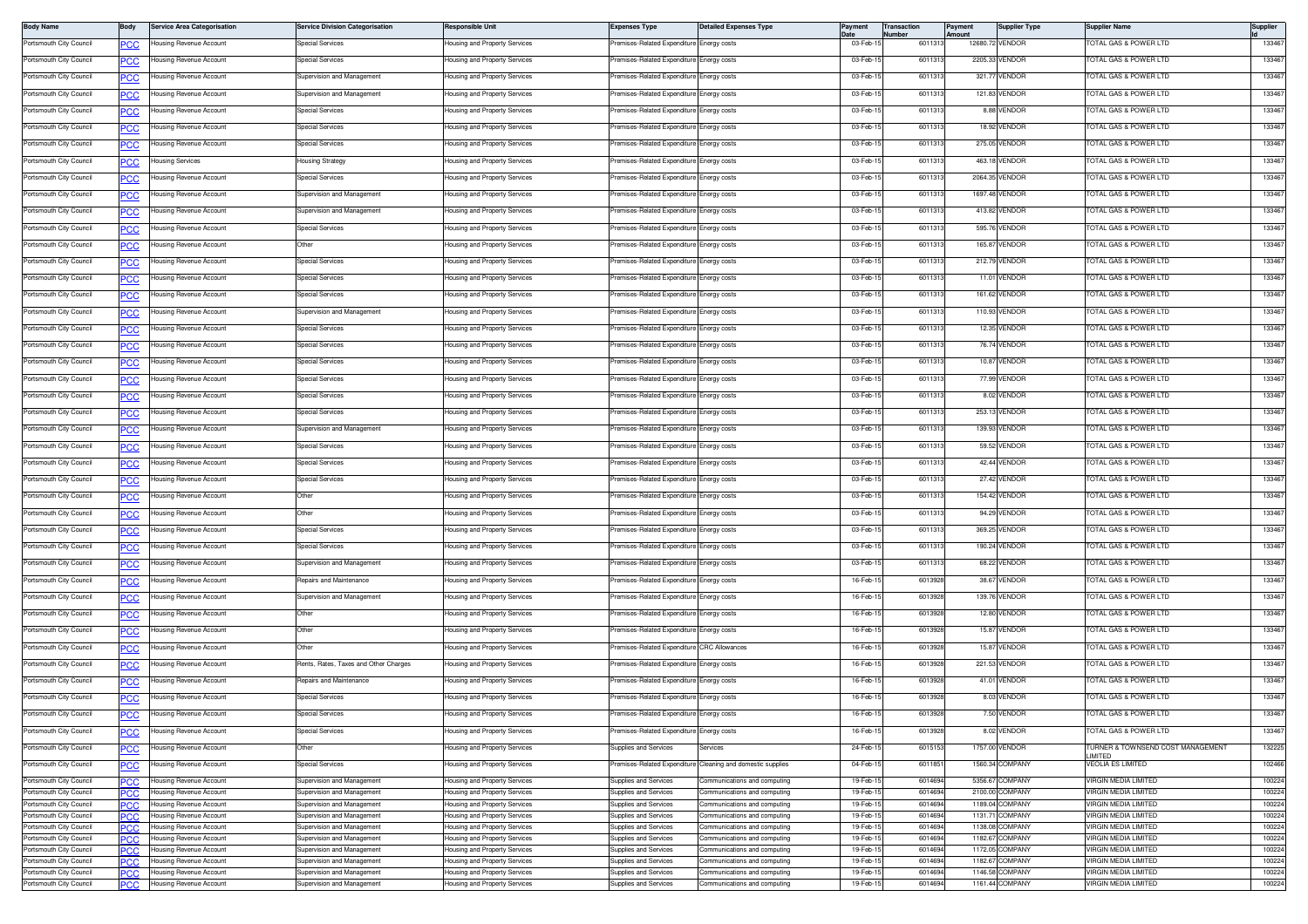| <b>Body Name</b>                                   | Body              | Service Area Categorisation                                     | <b>Service Division Categorisation</b>                   | Responsible Unit                                               | <b>Expenses Type</b>                                  | Detailed Expenses Type                                                        | Payment              | Transaction<br>lumber | Payment<br>Amount | <b>Supplier Type</b>               | Supplier Name                                                         | Supplier         |
|----------------------------------------------------|-------------------|-----------------------------------------------------------------|----------------------------------------------------------|----------------------------------------------------------------|-------------------------------------------------------|-------------------------------------------------------------------------------|----------------------|-----------------------|-------------------|------------------------------------|-----------------------------------------------------------------------|------------------|
| Portsmouth City Council                            | PСC               | lousing Revenue Account                                         | Supervision and Management                               | lousing and Property Services                                  | Supplies and Services                                 | Communications and computing                                                  | 19-Feb-              | 601469                |                   | 1182.67 COMPANY                    | VIRGIN MEDIA LIMITED                                                  | 100224           |
| Portsmouth City Council<br>Portsmouth City Council | CC.<br><b>PCC</b> | Housing Revenue Account<br>lousing Revenue Account              | Supervision and Management<br>Supervision and Management | lousing and Property Services                                  | Supplies and Services<br><b>Supplies and Services</b> | Communications and computing                                                  | 19-Feb-1<br>19-Feb-1 | 601469<br>601469      |                   | 1140.21 COMPANY<br>1184.79 COMPANY | 'IRGIN MEDIA LIMITED<br>VIRGIN MEDIA LIMITED                          | 100224<br>100224 |
| Portsmouth City Counci                             |                   | lousing Revenue Account                                         | Supervision and Management                               | lousing and Property Services<br>lousing and Property Services | upplies and Services                                  | ommunications and computing<br>ommunications and computing                    | 19-Feb-              | 601469                |                   | 1123.22 COMPANY                    | IRGIN MEDIA LIMITED                                                   | 100224           |
| Portsmouth City Council                            | <b>PCC</b>        | lousing Revenue Account                                         | Supervision and Management                               | Housing and Property Services                                  | Supplies and Services                                 | Communications and computing                                                  | 19-Feb-1             | 6014694               |                   | 1172.05 COMPANY                    | VIRGIN MEDIA LIMITED                                                  | 100224           |
| Portsmouth City Council                            | PCC               | lousing Revenue Account                                         | Repairs and Maintenance                                  | Housing and Property Services                                  |                                                       | remises-Related Expenditure Repairs, alterations and maintenance of buildings | 06-Feb-1             | 6012316               |                   | 5656.43 COMPANY                    | VITAL ENERGI UTILITIES LIMITED                                        | 112610           |
| Portsmouth City Council                            | <b>PCC</b>        | Housing Revenue Account                                         | <b>Special Services</b>                                  | Housing and Property Services                                  | hird Party Payments                                   | Private contractors                                                           | 25-Feb-              | 6015950               |                   | 2423.12 VENDOR                     | WE CARE HOMECARE LTD                                                  | 138336           |
| Portsmouth City Council                            |                   | lousing Revenue Account                                         | <b>Special Services</b>                                  | lousing and Property Services                                  | hird Party Payments                                   | rivate contractors                                                            | 25-Feb-              | 601595                |                   | 2423.12 VENDOR                     | WE CARE HOMECARE LTD                                                  | 138336           |
| Portsmouth City Council                            | <b>PCC</b>        | lousing Revenue Account                                         | Other                                                    | lousing and Property Services                                  | remises-Related Expenditure                           | Repairs, alterations and maintenance of building                              | 13-Feb-1             | 601378                |                   | 10465.18 COMPANY                   | WHITESCAPE VENTURES LIMITED                                           | 136919           |
| Portsmouth City Council                            | <b>PCC</b>        | Housing Revenue Account                                         | Other                                                    | Housing and Property Services                                  | Premises-Related Expenditure                          | Repairs, alterations and maintenance of buildings                             | 09-Feb-1             | 6012445               |                   | 10678.64 COMPANY                   | WHITESCAPE VENTURES LIMITED                                           | 136919           |
| Portsmouth City Council                            | <b>CC</b>         | lousing Revenue Account                                         | Other                                                    | Housing and Property Services                                  | Premises-Related Expenditure                          | Repairs, alterations and maintenance of buildings                             | 25-Feb-1             | 601596                |                   | 10896.40 COMPANY                   | WHITESCAPE VENTURES LIMITED                                           | 136919           |
| Portsmouth City Council                            | <u>PCC</u>        | lousing Revenue Account                                         | Other                                                    | lousing and Property Services                                  | remises-Related Expenditure                           | Repairs, alterations and maintenance of buildings                             | 06-Feb-              | 6012324               |                   | 376.28 COMPANY                     | VINGS TECHNICAL SERVICES LTD                                          | 101373           |
| Portsmouth City Council                            | <u>'CC</u>        | lousing Revenue Account                                         | Other                                                    | lousing and Property Services                                  | remises-Related Expenditure                           | Repairs, alterations and maintenance of buildings                             | 06-Feb-1             | 6012324               |                   | 145.92 COMPANY                     | WINGS TECHNICAL SERVICES LTD                                          | 101373           |
| Portsmouth City Council                            | PCC               | lousing Revenue Account                                         | Repairs and Maintenance                                  | Housing and Property Services                                  | Premises-Related Expenditure                          | lepairs, alterations and maintenance of building                              | 13-Feb-1             | 601379                |                   | 72.96 COMPANY                      | WINGS TECHNICAL SERVICES LTD                                          | 101373           |
| Portsmouth City Council                            | <u>PCC</u>        | lousing Revenue Account                                         | Repairs and Maintenance                                  | Housing and Property Services                                  | remises-Related Expenditure                           | lepairs, alterations and maintenance of building                              | 13-Feb-1             | 6013793               |                   | 200.64 COMPANY                     | WINGS TECHNICAL SERVICES LTD                                          | 101373           |
| Portsmouth City Council                            | <b>CC</b>         | lousing Revenue Account                                         | Other                                                    | Housing and Property Services                                  | Premises-Related Expenditure                          | Repairs, alterations and maintenance of buildings                             | 13-Feb-1             | 6013793               |                   | 639.28 COMPANY                     | WINGS TECHNICAL SERVICES LTD                                          | 101373           |
| Portsmouth City Council                            | <u>PCC</u>        | lousing Revenue Account                                         | Repairs and Maintenance                                  | lousing and Property Services                                  | Premises-Related Expenditure                          | Repairs, alterations and maintenance of buildings                             | 20-Feb-1             | 6015008               |                   | 1529.26 COMPANY                    | VINGS TECHNICAL SERVICES LTD                                          | 101373           |
| Portsmouth City Council                            | <u>CC</u>         | Support Service / Transparency Costs Unallocated Personnel      |                                                          | HR, Legal and Performance                                      | Employees                                             | Indirect employee expenses                                                    | 12-Feb-1             | 6013228               |                   | 5377.12 VENDOR                     | -ALF LEARNING LTD                                                     | 139794           |
| Portsmouth City Council                            | PCC               | Support Service / Transparency Costs Unallocated                | Personnel                                                | HR, Legal and Performance                                      | Employees                                             | Indirect employee expenses                                                    | 12-Feb-1             | 601322                |                   | 2277.62 VENDOR                     | C-ALF LEARNING LTD                                                    | 139794           |
| Portsmouth City Council                            | <u>PCC</u>        | upport Service / Transparency Costs Unallocate                  | ersonnel                                                 | HR, Legal and Performance                                      | Supplies and Services                                 | Grants and subscriptions                                                      | 04-Feb-1             | 601135                |                   | 50.00 VENDOR                       | CAPITA BUSINESS SERVICES LIMITED                                      | 100205           |
| Portsmouth City Council                            | <b>CC</b>         | Support Service / Transparency Costs Unallocated Personnel      |                                                          | HR, Legal and Performance                                      | Employees                                             | Direct employee expenses                                                      | 06-Feb-1             | 6012062               |                   | 7837.50 VENDOR                     | APPS IT LIMITED                                                       | 138735           |
| Portsmouth City Council                            | <u>PCC</u>        | Support Service / Transparency Costs Unallocated                | Personnel                                                | IR, Legal and Performance                                      | Employees                                             | Direct emplovee expenses                                                      | 11-Feb-1             | 601268                |                   | 20.80 VENDOR                       | APITA BUSINESS SERVICES LIMITED                                       | 100205           |
| Portsmouth City Council                            | <u>CC</u>         | Support Service / Transparency Costs Unallocated Personnel      |                                                          | HR, Legal and Performance                                      | Employees                                             | Direct employee expenses                                                      | 11-Feb-1             | 6012685               |                   | 840.00 VENDOR                      | CAPITA BUSINESS SERVICES LIMITED                                      | 100205           |
| Portsmouth City Council                            | PCC               | upport Service / Transparency Costs Unallocated                 | Personnel                                                | HR, Legal and Performance                                      | Employees                                             | Direct employee expenses                                                      | 11-Feb-1             | 601268                |                   | 25.20 VENDOF                       | CAPITA BUSINESS SERVICES LIMITED                                      | 100205           |
| Portsmouth City Council                            | сC                | upport Service / Transparency Costs Unallocate                  | ersonnel                                                 | HR, Legal and Performance                                      | Employees                                             | Direct employee expenses                                                      | 11-Feb-1             | 601268                |                   | 1120.00 VENDOR                     | CAPITA BUSINESS SERVICES LIMITED                                      | 100205           |
| Portsmouth City Council                            | <u>cc</u>         | upport Service / Transparency Costs Unallocated Personnel       |                                                          | HR, Legal and Performance                                      | Employees                                             | Direct employee expenses                                                      | 18-Feb-1             | 6014060               |                   | 29.60 VENDOR                       | CAPITA BUSINESS SERVICES LIMITED                                      | 100205           |
| Portsmouth City Council                            | <u>PCC</u>        | Support Service / Transparency Costs Unallocated                | Personnel                                                | IR, Legal and Performance                                      | Employees                                             | Direct emplovee expenses                                                      | 18-Feb-1             | 6014060               |                   | 1295.00 VENDOR                     | APITA BUSINESS SERVICES LIMITED                                       | 100205           |
| Portsmouth City Council                            | <u>CC</u>         | Support Service / Transparency Costs Unallocated                | Personnel                                                | HR, Legal and Performance                                      | Employees                                             | Direct employee expenses                                                      | 25-Feb-1             | 6015208               |                   | 22.80 VENDOR                       | CAPITA BUSINESS SERVICES LIMITED                                      | 100205           |
| Portsmouth City Council                            | PCC               | Support Service / Transparency Costs Unallocated                | Personnel                                                | HR, Legal and Performance                                      | Employees                                             | Direct employee expenses                                                      | 25-Feb-              | 601520                |                   | 1295.00 VENDOR                     | CAPITA BUSINESS SERVICES LIMITED                                      | 100205           |
| Portsmouth City Council                            | сC                | upport Service / Transparency Costs Unallocate                  | ersonnel                                                 | HR, Legal and Performance                                      | Employees                                             | Direct employee expenses                                                      | 06-Feb-1             | 601213                |                   | 1440.00 VENDOR                     | EDEN BROWN LTD                                                        | 109127           |
| Portsmouth City Council                            |                   | Support Service / Transparency Costs Unallocated Personnel      |                                                          | HR, Legal and Performance                                      | Employees                                             | Direct employee expenses                                                      | 13-Feb-1             | 6013582               |                   | 1776.00 VENDOR                     | EDEN BROWN LTD                                                        | 109127           |
| Portsmouth City Council                            | <u>PCC</u>        | Support Service / Transparency Costs Unallocated                | Personnel                                                | IR, Legal and Performance                                      | Employees                                             | Direct employee expenses                                                      | 20-Feb-1             | 6014793               |                   | 1776.00 VENDOR                     | <b>EDEN BROWN LTD</b>                                                 | 109127           |
| Portsmouth City Council                            | <u>cc</u>         | Support Service / Transparency Costs Unallocated                | Personnel                                                | HR, Legal and Performance                                      | Employees                                             | Direct employee expenses                                                      | 20-Feb-1             | 6014793               |                   | 3330.00 VENDOR                     | EDEN BROWN LTD                                                        | 109127           |
| Portsmouth City Council                            | ∍сс               | upport Service / Transparency Costs Unallocated                 | Personnel                                                | HR, Legal and Performance                                      | Employees                                             | Direct employee expenses                                                      | 27-Feb-              | 601637                |                   | 1776.00 VENDOR                     | EDEN BROWN LTD                                                        | 109127           |
| Portsmouth City Council                            | сC                | upport Service / Transparency Costs Unallocate                  | ersonnel                                                 | HR, Legal and Performance                                      | Employees                                             | Direct employee expenses                                                      | 27-Feb-1             | 601637                |                   | 1665.00 VENDOR                     | EDEN BROWN LTD                                                        | 109127           |
| Portsmouth City Council                            | <u>cc</u>         | upport Service / Transparency Costs Unallocated Personnel       |                                                          | HR, Legal and Performance                                      | Employees                                             | Direct employee expenses                                                      | 05-Feb-1             | 6011919               |                   | 767.00 VENDOR                      | EDEN BROWN LTD                                                        | 109127           |
| Portsmouth City Council                            | <u>PCC</u>        | Support Service / Transparency Costs Unallocated                | Personnel                                                | IR, Legal and Performance                                      | Employees                                             | Direct employee expenses                                                      | 06-Feb-              | 6012134               |                   | 715.00 VENDOR                      | DEN BROWN LTD                                                         | 109127           |
| Portsmouth City Council                            | <u>'CC</u>        | Support Service / Transparency Costs Unallocated                | Personnel                                                | HR, Legal and Performance                                      | Employees                                             | Direct employee expenses                                                      | 18-Feb-1             | 601409                |                   | 962.00 VENDOR                      | <b>EDEN BROWN LTD</b>                                                 | 109127           |
| Portsmouth City Council                            | <b>PCC</b>        | Support Service / Transparency Costs Unallocated                | Personnel                                                | HR, Legal and Performance                                      | Employees                                             | Direct employee expenses                                                      | 20-Feb-              | 601479                |                   | 962.00 VENDOR                      | EDEN BROWN LTD                                                        | 109127           |
| Portsmouth City Council                            | PСC               | Support Service / Transparency Costs Unallocate                 | ersonnel                                                 | HR, Legal and Performance                                      | :mployees                                             | Direct employee expenses                                                      | 26-Feb-1             | 6016040               |                   | 532.13 VENDOR                      | EDEN BROWN LTD                                                        | 109127           |
| Portsmouth City Council                            | <b>CC</b>         | Support Service / Transparency Costs Unallocated Legal Services |                                                          | HR, Legal and Performance                                      | Supplies and Services                                 | Services                                                                      | 17-Feb-1             | 6013967               |                   | 2400.00 SOLETRADER                 | Classified as 'personal data' (under the Data Protection<br>Act 1998) | 136141           |
| Portsmouth City Council                            | <u>PCC</u>        | Support Service / Transparency Costs Unallocated                | Personnel                                                | IR, Legal and Performance                                      | Employees                                             | Direct employee expenses                                                      | 03-Feb-1             | 601126                |                   | 9.00 COMPANY                       | HAYS SPECIALIST RECRUITMENT LIMITED                                   | 100045           |
| Portsmouth City Council                            | <u>PCC</u>        | Support Service / Transparency Costs Unallocated Personnel      |                                                          | HR, Legal and Performance                                      | Employees                                             | Direct employee expenses                                                      | 03-Feb-1             | 6011265               |                   | 609.30 COMPANY                     | HAYS SPECIALIST RECRUITMENT LIMITED                                   | 100045           |
| Portsmouth City Council                            | <b>PCC</b>        | upport Service / Transparency Costs Unallocated                 | Personnel                                                | HR, Legal and Performance                                      | Employees                                             | Direct employee expenses                                                      | 03-Feb-1             | 601126                |                   | 9.45 COMPANY                       | HAYS SPECIALIST RECRUITMENT LIMITED                                   | 100045           |
| Portsmouth City Council                            | <u>PCC</u>        | Support Service / Transparency Costs Unallocated                | Personnel                                                | HR, Legal and Performance                                      | <b>Employees</b>                                      | Direct employee expenses                                                      | 03-Feb-1             | 6011265               |                   | 997.52 COMPANY                     | HAYS SPECIALIST RECRUITMENT LIMITED                                   | 100045           |
| Portsmouth City Council                            | <u>PCC</u>        | upport Service / Transparency Costs Unallocated Personnel       |                                                          | HR, Legal and Performance                                      | Employees                                             | Direct employee expenses                                                      | 05-Feb-1             | 6011939               |                   | 672.21 COMPANY                     | HAYS SPECIALIST RECRUITMENT LIMITED                                   | 100045           |
| Portsmouth City Council                            | <b>PCC</b>        | Support Service / Transparency Costs Unallocated Personnel      |                                                          | HR, Legal and Performance                                      | Employees                                             | Direct employee expenses                                                      | 05-Feb-1             | 6011939               |                   | 9.90 COMPANY                       | HAYS SPECIALIST RECRUITMENT LIMITED                                   | 100045           |
| Portsmouth City Council                            | <u>PCC</u>        | upport Service Transparency Costs Unallocated Personnel         |                                                          | HR, Legal and Performance                                      | Employees                                             | Direct employee expenses                                                      | 06-Feb-1             | 601216                |                   | 551.25 COMPANY                     | HAYS SPECIALIST RECRUITMENT LIMITED                                   | 100045           |
| Portsmouth City Council                            | <b>PCC</b>        | upport Service / Transparency Costs Unallocated                 | Personnel                                                | HR, Legal and Performance                                      | Employees                                             | Direct employee expenses                                                      | 06-Feb-              | 601216                |                   | 514.52 COMPANY                     | HAYS SPECIALIST RECRUITMENT LIMITED                                   | 100045           |
| Portsmouth City Council                            | <u>PCC</u>        | upport Service / Transparency Costs Unallocate                  | ersonnel                                                 | HR, Legal and Performance                                      | :mployees                                             | Direct employee expenses                                                      | 06-Feb-1             | 601216                |                   | 373.50 COMPANY                     | HAYS SPECIALIST RECRUITMENT LIMITED                                   | 100045           |
| Portsmouth City Council                            | <u>CC</u>         | Support Service / Transparency Costs Unallocated Personnel      |                                                          | HR, Legal and Performance                                      | Employees                                             | Direct employee expenses                                                      | 06-Feb-1             | 601216                |                   | 7.65 COMPANY                       | HAYS SPECIALIST RECRUITMENT LIMITED                                   | 100045           |
| Portsmouth City Council                            | <u>PCC</u>        | Support Service / Transparency Costs Unallocated                | Personnel                                                | HR, Legal and Performance                                      | Employees                                             | Direct employee expenses                                                      | 13-Feb-1             | 601361                |                   | 1184.37 COMPANY                    | HAYS SPECIALIST RECRUITMENT LIMITED                                   | 100045           |
| Portsmouth City Council                            |                   | Support Service / Transparency Costs Unallocated Personnel      |                                                          | HR, Legal and Performance                                      | Employees                                             | Direct employee expenses                                                      | 13-Feb-1             | 601361                |                   | 958.14 COMPANY                     | HAYS SPECIALIST RECRUITMENT LIMITED                                   | 100045           |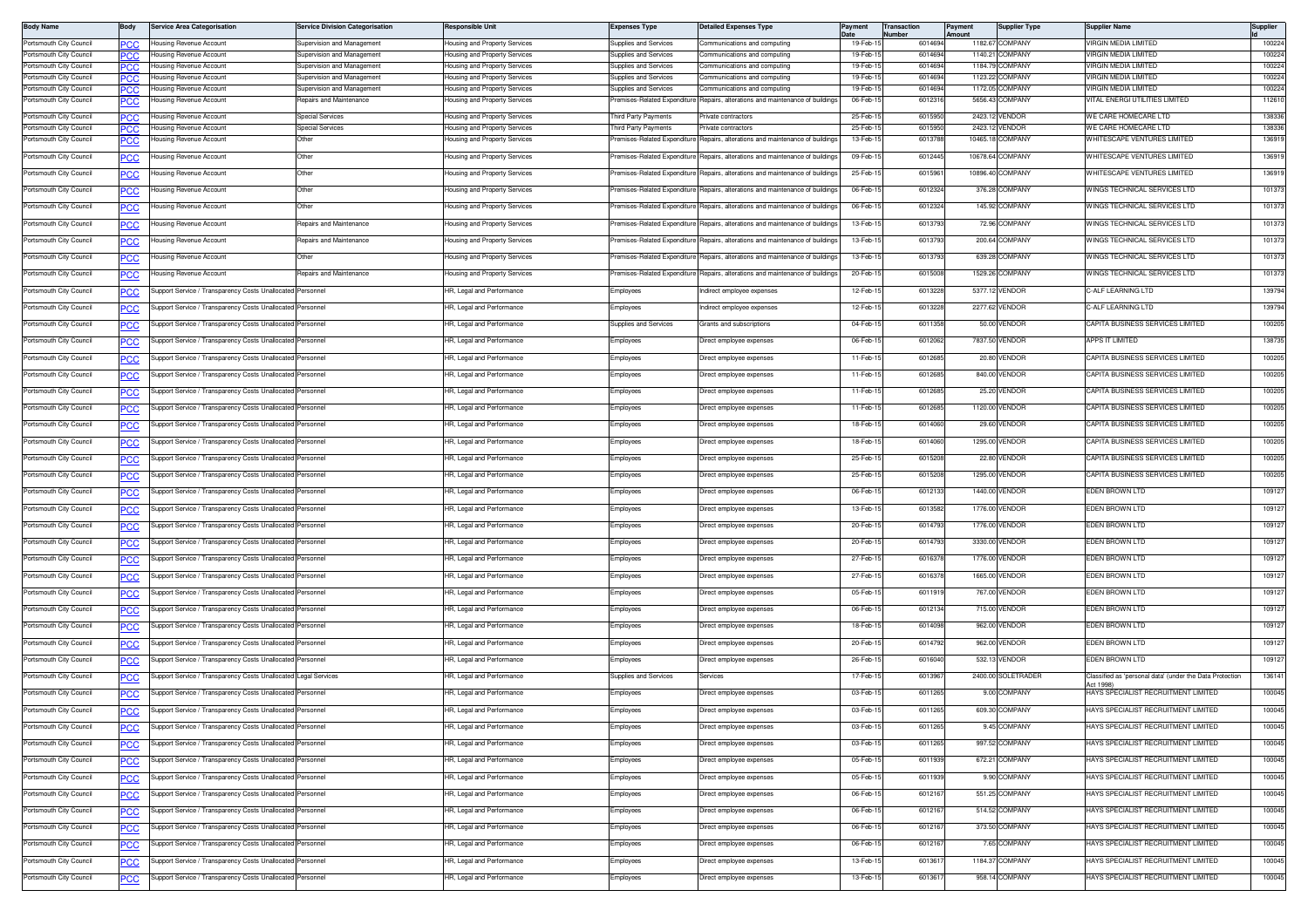| <b>Body Name</b>                                   | Body                     | Service Area Categorisation                                | <b>Service Division Categorisation</b>                              | <b>Responsible Unit</b>                                | <b>Expenses Type</b>   | <b>Detailed Expenses Type</b>                          | Payment              | <b>Transaction</b><br>Number | Payment<br>Amount | <b>Supplier Type</b>          | <b>Supplier Name</b>                                                        | Supplier         |
|----------------------------------------------------|--------------------------|------------------------------------------------------------|---------------------------------------------------------------------|--------------------------------------------------------|------------------------|--------------------------------------------------------|----------------------|------------------------------|-------------------|-------------------------------|-----------------------------------------------------------------------------|------------------|
| Portsmouth City Council                            | PCC                      | upport Service / Transparency Costs Unallocated            | Personnel                                                           | HR, Legal and Performance                              | Employees              | Direct employee expenses                               | 13-Feb-1             | 601361                       |                   | 1001.96 COMPANY               | HAYS SPECIALIST RECRUITMENT LIMITED                                         | 100045           |
| Portsmouth City Council                            |                          | upport Service / Transparency Costs Unallocate             | Personnel                                                           | IR, Legal and Performance                              | Employees              | Direct employee expenses                               | 13-Feb-1             | 601361                       |                   | 25.20 COMPANY                 | HAYS SPECIALIST RECRUITMENT LIMITED                                         | 100045           |
| Portsmouth City Council                            | PСC                      | Support Service / Transparency Costs Unallocated           | ersonnel                                                            | HR, Legal and Performance                              | Employees              | Direct emplovee expenses                               | 13-Feb-1             | 601361                       |                   | 933.75 COMPANY                | HAYS SPECIALIST RECRUITMENT LIMITED                                         | 100045           |
| Portsmouth City Council                            | PCC                      | Support Service / Transparency Costs Unallocate            | ersonnel                                                            | HR, Legal and Performance                              | Employees              | Direct employee expenses                               | 13-Feb-1             | 601361                       |                   | 16.20 COMPANY                 | HAYS SPECIALIST RECRUITMENT LIMITED                                         | 100045           |
| Portsmouth City Council                            |                          | Support Service / Transparency Costs Unallocated           | Personnel                                                           | HR, Legal and Performance                              |                        |                                                        | 20-Feb-1             | 6014830                      |                   | 11.25 COMPANY                 | HAYS SPECIALIST RECRUITMENT LIMITED                                         | 100045           |
|                                                    | <u>CC </u>               |                                                            |                                                                     |                                                        | Employees              | Direct employee expenses                               |                      |                              |                   |                               |                                                                             |                  |
| Portsmouth City Council                            | <b>PCC</b>               | Support Service / Transparency Costs Unallocated           | Personnel                                                           | HR, Legal and Performance                              | Employees              | Direct employee expenses                               | 20-Feb-1             | 601483                       |                   | 1308.32 COMPANY               | HAYS SPECIALIST RECRUITMENT LIMITED                                         | 100045           |
| Portsmouth City Council                            | <u>CC</u>                | Support Service / Transparency Costs Unallocate            | ersonnel                                                            | IR, Legal and Performance                              | mployees               | Direct employee expenses                               | 20-Feb-              | 6014830                      |                   | 40.95 COMPANY                 | HAYS SPECIALIST RECRUITMENT LIMITED                                         | 100045           |
| Portsmouth City Council                            | <u>PCC</u>               | Support Service / Transparency Costs Unallocated           | Personnel                                                           | HR, Legal and Performance                              | Employees              | Direct employee expenses                               | 20-Feb-1             | 6014830                      |                   | 933.75 COMPANY                | HAYS SPECIALIST RECRUITMENT LIMITED                                         | 100045           |
| Portsmouth City Council                            | PCC                      | Support Service / Transparency Costs Unallocate            | ersonnel                                                            | HR, Legal and Performance                              | Employees              | Direct employee expenses                               | 20-Feb-              | 601483                       |                   | 997.52 COMPANY                | HAYS SPECIALIST RECRUITMENT LIMITED                                         | 100045           |
| Portsmouth City Council                            | <u>'CC</u>               | Support Service / Transparency Costs Unallocate            | ersonnel                                                            | HR, Legal and Performance                              | Employees              | Direct employee expenses                               | 25-Feb-1             | 6015708                      |                   | 23.85 COMPANY                 | HAYS SPECIALIST RECRUITMENT LIMITED                                         | 100045           |
| Portsmouth City Council                            | <b>PCC</b>               | upport Service / Transparency Costs Unallocated            | Personnel                                                           | HR, Legal and Performance                              | Employees              | Direct employee expenses                               | 25-Feb-1             | 6015708                      |                   | 1001.96 COMPANY               | HAYS SPECIALIST RECRUITMENT LIMITED                                         | 100045           |
| Portsmouth City Council                            | <u>CC</u>                | upport Service / Transparency Costs Unallocate             | ersonnel                                                            | IR, Legal and Performance                              | Employees              | Direct employee expenses                               | 20-Feb-1             | 6014830                      |                   | 1184.37 COMPANY               | HAYS SPECIALIST RECRUITMENT LIMITED                                         | 100045           |
| Portsmouth City Council                            |                          | Support Service / Transparency Costs Unallocated           | Personnel                                                           | HR, Legal and Performance                              | Employees              | Direct employee expenses                               | 27-Feb-1             | 601640                       |                   | 1184.37 COMPANY               | HAYS SPECIALIST RECRUITMENT LIMITED                                         | 100045           |
|                                                    | PСC                      |                                                            |                                                                     |                                                        |                        |                                                        |                      |                              |                   |                               |                                                                             |                  |
| Portsmouth City Council                            | ∍сс                      | Support Service / Transparency Costs Unallocate            | ersonnel                                                            | HR, Legal and Performance                              | Employees              | Direct employee expenses                               | 27-Feb-1             | 6016409                      |                   | 1500.72 COMPANY               | HAYS SPECIALIST RECRUITMENT LIMITED                                         | 100045           |
| Portsmouth City Council                            | <u>CC </u>               | Support Service / Transparency Costs Unallocated           | Personnel                                                           | HR, Legal and Performance                              | Employees              | Direct employee expenses                               | 27-Feb-1             | 6016409                      |                   | 7.20 COMPANY                  | HAYS SPECIALIST RECRUITMENT LIMITED                                         | 100045           |
| Portsmouth City Council                            | <b>PCC</b>               | Support Service / Transparency Costs Unallocated Personnel |                                                                     | HR, Legal and Performance                              | Employees              | Direct employee expenses                               | 27-Feb-1             | 6016409                      |                   | 1250.60 COMPANY               | HAYS SPECIALIST RECRUITMENT LIMITED                                         | 100045           |
| Portsmouth City Council                            | <u>PCC</u>               | Support Service / Transparency Costs Unallocate            | ersonnel                                                            | R, Legal and Performance                               | :mployees              | Direct employee expenses                               | 27-Feb-1             | 6016409                      |                   | 761.25 COMPANY                | HAYS SPECIALIST RECRUITMENT LIMITED                                         | 100045           |
| Portsmouth City Council                            | <b>CC</b>                | Support Service / Transparency Costs Unallocated           | Personnel                                                           | HR, Legal and Performance                              | Employees              | Direct employee expenses                               | 27-Feb-1             | 6016409                      |                   | 5.95 COMPANY                  | HAYS SPECIALIST RECRUITMENT LIMITED                                         | 100045           |
| Portsmouth City Council                            | PCC                      | Support Service / Transparency Costs Unallocate            | ersonnel                                                            | HR, Legal and Performance                              | Employees              | Direct employee expenses                               | 27-Feb-1             | 601640                       |                   | 8.45 COMPANY                  | HAYS SPECIALIST RECRUITMENT LIMITED                                         | 100045           |
| Portsmouth City Council                            |                          | Support Service / Transparency Costs Unallocated           | Personnel                                                           | HR, Legal and Performance                              | Employees              | Direct employee expenses                               | 27-Feb-1             | 6016409                      |                   | 1001.96 COMPANY               | HAYS SPECIALIST RECRUITMENT LIMITED                                         | 100045           |
| Portsmouth City Council                            |                          | upport Service / Transparency Costs Unallocated            | Personnel                                                           | HR, Legal and Performance                              | Employees              | Direct employee expenses                               | 27-Feb-1             | 6016409                      |                   | 29.25 COMPANY                 | HAYS SPECIALIST RECRUITMENT LIMITED                                         | 100045           |
|                                                    | <b>PCC</b>               | upport Service / Transparency Costs Unallocated            |                                                                     |                                                        |                        |                                                        |                      |                              |                   |                               |                                                                             | 100045           |
| Portsmouth City Council                            | <u>cc</u>                |                                                            | ersonnel                                                            | IR, Legal and Performance                              | Employees              | Direct employee expenses                               | 27-Feb-1             | 6016409                      |                   | 933.75 COMPANY                | HAYS SPECIALIST RECRUITMENT LIMITED                                         |                  |
| Portsmouth City Council                            | °СС                      | Support Service / Transparency Costs Unallocated           | Personnel                                                           | HR, Legal and Performance                              | Employees              | Direct employee expenses                               | 06-Feb-1             | 6012202                      |                   | 1461.17 VENDOR                | MATCHTECH GROUP PLC                                                         | 100353           |
| Portsmouth City Council                            | ∍сс                      | Support Service / Transparency Costs Unallocated           | ersonnel                                                            | HR, Legal and Performance                              | Employees              | Direct employee expenses                               | 03-Feb-1             | 6011295                      |                   | 990.00 VENDOR                 | RANDSTAD EDUCATION LIMITED                                                  | 103044           |
| Portsmouth City Council                            |                          | Support Service / Transparency Costs Unallocated           | Personnel                                                           | HR, Legal and Performance                              | Employees              | Direct employee expenses                               | 04-Feb-15            | 6011798                      |                   | 1110.00 VENDOR                | RANDSTAD EDUCATION LIMITED                                                  | 103044           |
| Portsmouth City Council                            | <b>PCC</b>               | Support Service / Transparency Costs Unallocated Personnel |                                                                     | HR, Legal and Performance                              | Employees              | Direct employee expenses                               | 04-Feb-1             | 6011798                      |                   | 480.00 VENDOR                 | RANDSTAD EDUCATION LIMITED                                                  | 103044           |
| Portsmouth City Council                            | <b>PCC</b>               | upport Service / Transparency Costs Unallocate             | ersonnel                                                            | R, Legal and Performance                               | Employees              | Direct employee expenses                               | 06-Feb-1             | 601225                       |                   | 675.00 VENDOR                 | RANDSTAD EDUCATION LIMITED                                                  | 103044           |
| Portsmouth City Council                            | PСC                      | Support Service / Transparency Costs Unallocated           | Personnel                                                           | HR, Legal and Performance                              | Employees              | Direct employee expenses                               | 06-Feb-1             | 601225                       |                   | 630.00 VENDOR                 | RANDSTAD EDUCATION LIMITED                                                  | 103044           |
| Portsmouth City Council                            | PCC                      | Support Service / Transparency Costs Unallocate            | ersonnel                                                            | HR, Legal and Performance                              | Employees              | Direct employee expenses                               | 18-Feb-1             | 601450                       |                   | 1110.00 VENDOR                | RANDSTAD EDUCATION LIMITED                                                  | 103044           |
| Portsmouth City Council                            |                          |                                                            | Personnel                                                           |                                                        |                        |                                                        | 18-Feb-1             | 6014505                      |                   | 1110.00 VENDOR                | RANDSTAD EDUCATION LIMITED                                                  | 103044           |
|                                                    | PCC                      | Support Service / Transparency Costs Unallocated           |                                                                     | HR, Legal and Performance                              | Employees              | Direct employee expenses                               |                      |                              |                   |                               |                                                                             |                  |
| Portsmouth City Council                            | <b>PCC</b>               | Support Service / Transparency Costs Unallocated           | Personnel                                                           | HR, Legal and Performance                              | Employees              | Direct employee expenses                               | 20-Feb-1             | 6014924                      |                   | 1110.00 VENDOR                | RANDSTAD EDUCATION LIMITED                                                  | 103044           |
| Portsmouth City Council                            | <u>cc</u>                | Support Service / Transparency Costs Unallocated           | Personnel                                                           | IR, Legal and Performance                              | Employees              | Direct employee expenses                               | 27-Feb-1             | 6016490                      |                   | 1110.00 VENDOR                | RANDSTAD EDUCATION LIMITED                                                  | 103044           |
| Portsmouth City Council                            |                          | Other                                                      | Suspense and Capital Schemes                                        | HR, Legal and Performance                              | Employees              | ndirect employee expenses                              | 20-Feb-              | 601492                       |                   | 192.00 VENDOR                 | RIGHT MANAGEMENT CONSULTANTS LTD                                            | 122070           |
| Portsmouth City Council<br>Portsmouth City Council | PCC<br>PCC.              | Other<br>Other                                             | Suspense and Capital Schemes<br><b>Suspense and Capital Schemes</b> | HR, Legal and Performance<br>HR, Legal and Performance | Employees<br>:mployees | ndirect employee expenses<br>ndirect employee expenses | 20-Feb-<br>20-Feb-1  | 601492<br>6014929            |                   | 128.00 VENDOR<br>64.00 VENDOR | RIGHT MANAGEMENT CONSULTANTS LTD<br><b>NGHT MANAGEMENT CONSULTANTS LTD</b>  | 122070<br>122070 |
| Portsmouth City Council                            | PCC                      | Other                                                      | Suspense and Capital Scheme:                                        | IR, Legal and Performance                              | :mployees              | ndirect employee expenses                              | 20-Feb-1             | 601492                       |                   | 64.00 VENDOR                  | <b>NGHT MANAGEMENT CONSULTANTS LTD</b>                                      | 122070           |
| Portsmouth City Council                            | <b>PCC</b>               | Other                                                      | Suspense and Capital Schemes                                        | HR, Legal and Performance                              | Employees              | ndirect employee expenses                              | 20-Feb-1             | 601492                       |                   | 128.00 VENDOR                 | RIGHT MANAGEMENT CONSULTANTS LTD                                            | 122070           |
| Portsmouth City Council                            | <b>PCC</b>               | Other                                                      | Suspense and Capital Schemes                                        | HR, Legal and Performance                              | Employees              | ndirect employee expenses                              | 20-Feb-1             | 601492                       |                   | 64.00 VENDOR                  | RIGHT MANAGEMENT CONSULTANTS LTD                                            | 122070           |
| Portsmouth City Council                            | <b>PCC</b>               | Other                                                      | Suspense and Capital Schemes                                        | HR, Legal and Performance                              | Employees              | ndirect employee expenses                              | 20-Feb-              | 601492                       |                   | 192.00 VENDOR                 | RIGHT MANAGEMENT CONSULTANTS LTD<br><b>RIGHT MANAGEMENT CONSULTANTS LTD</b> | 122070           |
| Portsmouth City Council<br>Portsmouth City Council | °СС                      | Other<br>Other                                             | Suspense and Capital Schemes<br>Suspense and Capital Schemes        | HR, Legal and Performance<br>HR, Legal and Performance | Employees<br>Employees | ndirect employee expenses<br>ndirect employee expenses | 20-Feb-<br>20-Feb-1  | 601492<br>601492             |                   | 192.00 VENDOR<br>64.00 VENDOR | RIGHT MANAGEMENT CONSULTANTS LTD                                            | 122070<br>122070 |
| Portsmouth City Council                            | PСC<br>PСC               | Other                                                      | Suspense and Capital Schemes                                        | HR, Legal and Performance                              | Employees              | ndirect employee expenses                              | 20-Feb-              | 601492                       |                   | 64.00 VENDOR                  | RIGHT MANAGEMENT CONSULTANTS LTD                                            | 122070           |
| Portsmouth City Council                            | PCC                      | Othe                                                       | <b>Suspense and Capital Schemes</b>                                 | R, Legal and Performance                               | mployees               | ndirect employee expenses                              | 20-Feb-              | 60149                        |                   | 64.00 VENDOR                  | IIGHT MANAGEMENT CONSULTANTS LTD                                            | 122070           |
| Portsmouth City Council                            | <b>PCC</b>               | Other                                                      | Suspense and Capital Schemes                                        | HR, Legal and Performance                              | :mployees              | ndirect employee expenses                              | 20-Feb-1             | 6014929                      |                   | 64.00 VENDOR                  | <b>NGHT MANAGEMENT CONSULTANTS LTD</b>                                      | 122070           |
| Portsmouth City Council                            |                          | Other                                                      | Suspense and Capital Schemes                                        | HR, Legal and Performance                              | Employees              | Indirect employee expenses                             | 20-Feb-15            | 6014929                      |                   | 64.00 VENDOR                  | RIGHT MANAGEMENT CONSULTANTS LTD                                            | 122070           |
| Portsmouth City Council<br>Portsmouth City Council | <b>PCC</b>               | Other                                                      | Suspense and Capital Schemes<br>Suspense and Capital Schemes        | HR, Legal and Performance                              | Employees              | ndirect employee expenses                              | 20-Feb-1<br>20-Feb-1 | 601492<br>6014929            |                   | 64.00 VENDOR<br>128.00 VENDOR | RIGHT MANAGEMENT CONSULTANTS LTD<br>RIGHT MANAGEMENT CONSULTANTS LTD        | 122070<br>122070 |
| Portsmouth City Council                            | <b>PCC</b><br><b>PCC</b> | Other<br>Other                                             | Suspense and Capital Schemes                                        | HR, Legal and Performance<br>HR, Legal and Performance | Employees<br>Employees | ndirect employee expenses<br>ndirect employee expenses | 20-Feb-1             | 601492                       |                   | 2508.91 VENDOR                | RIGHT MANAGEMENT CONSULTANTS LTD                                            | 122070           |
| Portsmouth City Council                            | °СС                      | Other                                                      | Suspense and Capital Schemes                                        | HR, Legal and Performance                              | Employees              | ndirect employee expenses                              | 20-Feb-1             | 6014929                      |                   | 2474.25 VENDOR                | <b>RIGHT MANAGEMENT CONSULTANTS LTD</b>                                     | 122070           |
| Portsmouth City Council                            | PCC                      | Other                                                      | Suspense and Capital Schemes                                        | HR, Legal and Performance                              | Employees              | ndirect employee expenses                              | 20-Feb-1             | 601492                       |                   | 2508.90 VENDOR                | RIGHT MANAGEMENT CONSULTANTS LTD                                            | 122070           |
| Portsmouth City Council                            | <b>PCC</b>               | Other                                                      | Suspense and Capital Schemes                                        | HR, Legal and Performance                              | Employees              | ndirect employee expenses                              | 20-Feb-1             | 6014929                      |                   | 1536.00 VENDOR                | RIGHT MANAGEMENT CONSULTANTS LTD                                            | 122070           |
| Portsmouth City Council                            |                          | upport Service / Transparency Costs Unallocate             | ersonnel                                                            | R, Legal and Performance                               | mployees               | lirect employee expenses                               | 06-Feb-1             | 601231                       |                   | 1224.00 VENDOR                | <b>IVID RESOURCING LTD</b>                                                  | 134551           |
| Portsmouth City Council                            |                          | Support Service / Transparency Costs Unallocated           | Personnel                                                           | HR, Legal and Performance                              | Employees              | Direct employee expenses                               | 20-Feb-1             | 6015001                      |                   | 540.00 VENDOR                 | /IVID RESOURCING LTD                                                        | 134551           |
| Portsmouth City Council                            | <u>PCC</u>               | Support Service / Transparency Costs Unallocate            | ersonnel                                                            | HR. Legal and Performance                              | Employees              | Direct employee expenses                               | 20-Feb-              | 601500                       |                   | 1062.00 VENDOR                | /IVID RESOURCING LTD                                                        | 134551           |
| Portsmouth City Council                            | <u>PCC</u>               | Support Service / Transparency Costs Unallocate            | ersonnel                                                            | HR, Legal and Performance                              | Employees              | Direct employee expenses                               | 25-Feb-1             | 6015943                      |                   | 1314.00 VENDOR                | VIVID RESOURCING LTD                                                        | 134551           |
| Portsmouth City Council                            | <b>PCC</b>               | Support Service / Transparency Costs Unallocated           | Personnel                                                           | HR, Legal and Performance                              | Employees              | Direct employee expenses                               | 26-Feb-1             | 601600                       |                   | 4859.96 VENDOR                | CMA FINANCIAL RECRUITMENT LTD                                               | 101372           |
| Portsmouth City Council                            | <b>CC</b>                | Support Service / Transparency Costs Unallocated           | Personnel                                                           | HR, Legal and Performance                              | Employees              | Direct employee expenses                               | 26-Feb-1             | 601600                       |                   | 2571.50 VENDOR                | CMA FINANCIAL RECRUITMENT LTD                                               | 101372           |
|                                                    |                          |                                                            |                                                                     |                                                        |                        |                                                        |                      |                              |                   |                               |                                                                             |                  |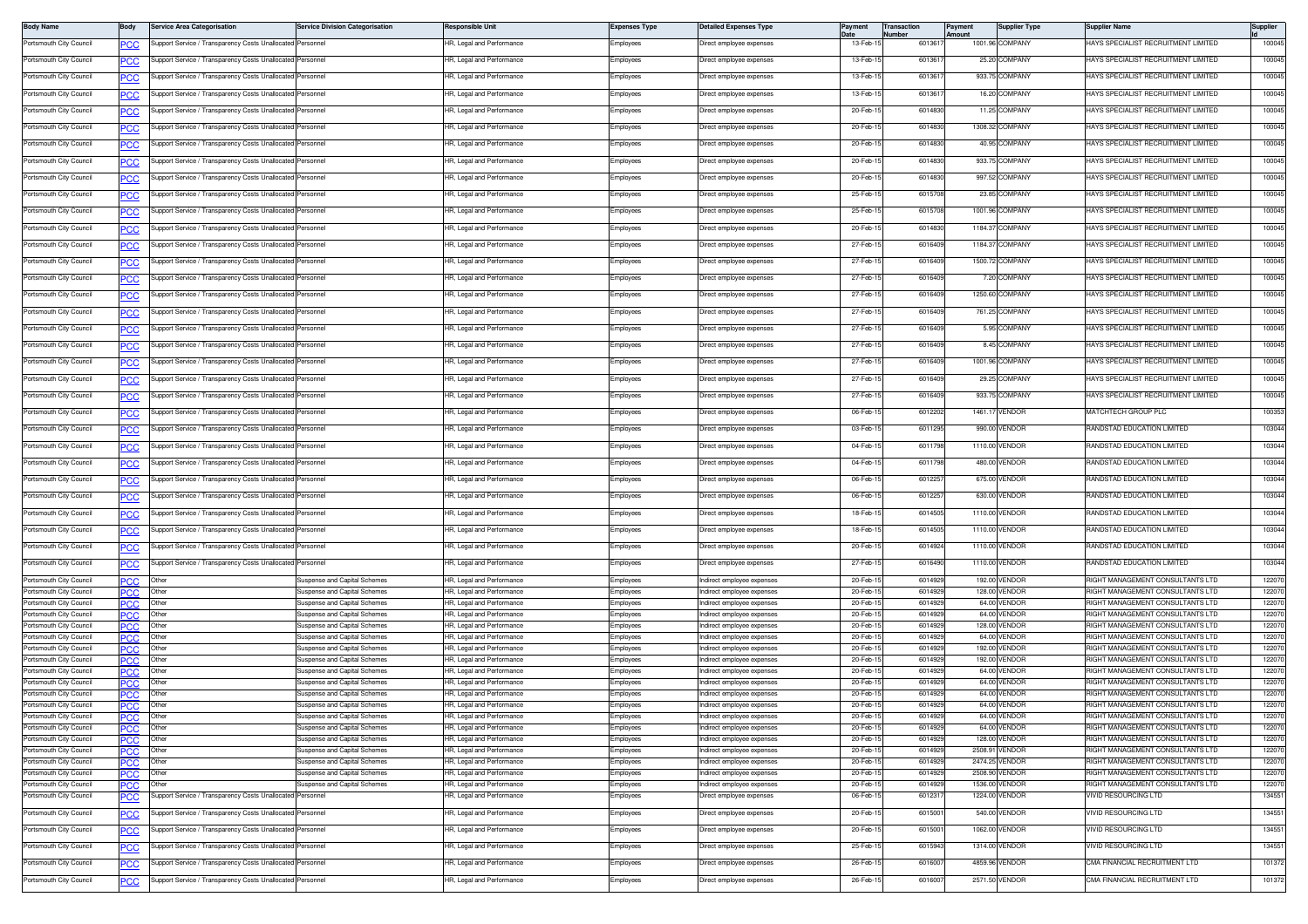| <b>Body Name</b>                                   | Body              | <b>Service Area Categorisation</b>                                                                  | <b>Service Division Categorisation</b>               | <b>Responsible Unit</b>                                | Expenses Type                     | <b>Detailed Expenses Type</b>                            | Payment              | Transaction<br>lumber | Payment<br>Amount | <b>Supplier Type</b>                      | Supplier Name                                           | Supplier         |
|----------------------------------------------------|-------------------|-----------------------------------------------------------------------------------------------------|------------------------------------------------------|--------------------------------------------------------|-----------------------------------|----------------------------------------------------------|----------------------|-----------------------|-------------------|-------------------------------------------|---------------------------------------------------------|------------------|
| Portsmouth City Council                            | PСC               | Other                                                                                               | Suspense and Capital Schemes                         | IR, Legal and Performance                              | Employees                         | Indirect employee expenses                               | 16-Feb-1             | 6013874               |                   | 642.00 VENDOR                             | DISCLOSURE AND BARRING SERVICE                          | 100755           |
| Portsmouth City Council                            | PCC               | Other                                                                                               | Suspense and Capital Schemes                         | HR. Legal and Performance                              | Employees                         | Indirect employee expenses                               | 16-Feb-1             | 6013874               |                   | 1276.00 VENDOR                            | DISCLOSURE AND BARRING SERVICE                          | 100755           |
| Portsmouth City Council<br>Portsmouth City Council | °СС               | Other<br>Corporate and Democratic Core                                                              | Suspense and Capital Schemes<br>Corporate Management | IR, Legal and Performance<br>IR, Legal and Performance | <i>imployees</i><br>mployees      | Indirect emplovee expenses<br>Indirect employee expenses | 13-Feb-1<br>20-Feb-1 | 601357<br>601481      |                   | 880.00 VENDOR<br>3375.00 VENDOR           | ISCLOSURE AND BARRING SERVICE<br>RONTLINE DATA LIMITED  | 100755<br>140026 |
| Portsmouth City Council                            | PCC<br>PCC        | orporate and Democratic Core                                                                        | Corporate Management                                 | HR, Legal and Performance                              | Supplies and Services             | Communications and computing                             | 20-Feb-              | 6014818               |                   | 9995.00 VENDOR                            | RONTLINE DATA LIMITED                                   | 140026           |
| Portsmouth City Council                            | <u>'CC</u>        | upport Service / Transparency Costs Unallocated                                                     | Legal Services                                       | R, Legal and Performance                               | mployees                          | ndirect employee expenses                                | 13-Feb-1             | 601361                |                   | 150.00 OTHER LOCAL AUTHORITY              | HAMPSHIRE COUNTY COUNCIL                                | 100030           |
| Portsmouth City Council                            | PCC               | Support Service / Transparency Costs Unallocated Personnel                                          |                                                      | HR, Legal and Performance                              | Employees                         | Indirect employee expenses                               | 13-Feb-1             | 601361                |                   |                                           | 150.00 OTHER LOCAL AUTHORITY HAMPSHIRE COUNTY COUNCIL   | 100030           |
| Portsmouth City Council                            | <u>PCC</u>        | Support Service / Transparency Costs Unallocated Procurement                                        |                                                      | HR, Legal and Performance                              | Employees                         | Indirect employee expenses                               | 13-Feb-1             | 601361                |                   | 150.00 OTHER LOCAL AUTHORITY              | HAMPSHIRE COUNTY COUNCIL                                | 100030           |
| Portsmouth City Council                            | <b>PCC</b>        | Support Service / Transparency Costs Unallocated                                                    | Procurement                                          | HR, Legal and Performance                              | Employees                         | Indirect employee expenses                               | 13-Feb-1             | 6013611               |                   |                                           | 150.00 OTHER LOCAL AUTHORITY HAMPSHIRE COUNTY COUNCIL   | 100030           |
| Portsmouth City Council                            | PCC               | Support Service / Transparency Costs Unallocated                                                    | <b>Financial Services</b>                            | HR, Legal and Performance                              | :mployees                         | Indirect employee expenses                               | 18-Feb-1             | 601445                |                   | 482.50 VENDOR                             | KAPLAN FINANCIAL LIMITED                                | 118874           |
| Portsmouth City Council                            | <u>PCC</u>        | Support Service / Transparency Costs Unallocate                                                     | inancial Services                                    | IR, Legal and Performance                              | mployees                          | ndirect employee expenses                                | 18-Feb-1             | 6014455               |                   | 374.17 VENDOR                             | KAPLAN FINANCIAL LIMITED                                | 118874           |
| Portsmouth City Council                            | PCC               | Support Service / Transparency Costs Unallocated Financial Services                                 |                                                      | HR, Legal and Performance                              | :mployees                         | Indirect employee expenses                               | 18-Feb-1             | 6014455               |                   | 599.17 VENDOR                             | KAPLAN FINANCIAL LIMITED                                | 118874           |
| Portsmouth City Council                            | <u>PCC</u>        | Support Service / Transparency Costs Unallocated Financial Services                                 |                                                      | HR. Legal and Performance                              | Supplies and Services             | Printing, stationery and general office expenses         | 18-Feb-1             | 6014455               |                   | 5.00 VENDOR                               | KAPLAN FINANCIAL LIMITED                                | 118874           |
| Portsmouth City Council                            | <u>PCC</u>        | Support Service / Transparency Costs Unallocated Legal Services                                     |                                                      | HR, Legal and Performance                              | <b>Supplies and Services</b>      | Services                                                 | 17-Feb-1             | 6013981               |                   | 1852.24 VENDOR                            | LOCAL GOVERNMENT ASSOCIATION                            | 100351           |
| Portsmouth City Council                            | <u>PCC</u>        | Support Service / Transparency Costs Unallocated                                                    | Personnel                                            | HR, Legal and Performance                              | Employees                         | Direct employee expenses                                 | 11-Feb-1             | 60130                 |                   | 375.00 VENDOR                             | MANPOWER UK LTD                                         | 101290           |
| Portsmouth City Council                            | <u>CC</u>         | Support Service / Transparency Costs Unallocate                                                     | ersonnel                                             | IR, Legal and Performance                              | mployees                          | Direct employee expenses                                 | 11-Feb-1             | 601307                |                   | 559.88 VENDOR                             | MANPOWER UK LTD                                         | 101290           |
| Portsmouth City Council                            | <u>PCC</u>        | Support Service / Transparency Costs Unallocated                                                    | Personnel                                            | HR, Legal and Performance                              | Employees                         | Direct employee expenses                                 | 06-Feb-1             | 6012203               |                   | 2290.00 VENDOR                            | MATCHTECH GROUP PLC                                     | 100353           |
| Portsmouth City Council                            | <u>PCC</u>        | Support Service / Transparency Costs Unallocated                                                    | Personnel                                            | HR, Legal and Performance                              | :mployees                         | Direct employee expenses                                 | 04-Feb-              | 601177                |                   | 669.63 VENDOR                             | OFFICE ANGELS LTD                                       | 100208           |
| Portsmouth City Council                            | <u>PCC</u>        | Support Service / Transparency Costs Unallocate                                                     | Personnel                                            | HR, Legal and Performance                              | Employees                         | Direct employee expenses                                 | 04-Feb-1             | 601177                |                   | 1975.76 VENDOR                            | OFFICE ANGELS LTD                                       | 100208           |
| Portsmouth City Council                            | <u>PCC</u>        | Support Service / Transparency Costs Unallocated                                                    | Personnel                                            | HR, Legal and Performance                              | :mployees                         | Direct employee expenses                                 | 04-Feb-1             | 601177                |                   | 2863.35 VENDOR                            | OFFICE ANGELS LTD                                       | 100208           |
| Portsmouth City Council                            | <u>PCC</u>        | Support Service / Transparency Costs Unallocate                                                     | ersonnel                                             | IR, Legal and Performance                              | Employees                         | Direct employee expenses                                 | 04-Feb-1             | 601177                |                   | 1175.14 VENDOR                            | OFFICE ANGELS LTD                                       | 100208           |
| Portsmouth City Council                            | PCC               | Support Service / Transparency Costs Unallocated                                                    | Personnel                                            | HR, Legal and Performance                              | remises-Related Expenditure Rents |                                                          | 20-Feb-1             | 6014910               |                   | 1083.33 VENDOR                            | PORTSMOUTH COMMUNITY FOOTBALL CLUB<br><b>IMITED</b>     | 138282           |
| Portsmouth City Council<br>Portsmouth City Council | <b>PCC</b>        | l Jther<br>Support Service / Transparency Costs Unallocated                                         | Suspense and Capital Schemes<br>Personnel            | HR, Legal and Performance<br>IR, Legal and Performance | Employees<br>mployees             | Indirect employee expenses<br>Direct employee expenses   | 13-Feb-1<br>05-Feb-1 | 6013683<br>6011990    |                   | 6015.00 HEALTH AUTHORITY<br>610.50 VENDOR | PORTSMOUTH HOSPITALS NHS TRUST<br>RANDSTAD CARE LIMITED | 100690<br>104245 |
| Portsmouth City Council                            | <u>CC</u>         | Support Service / Transparency Costs Unallocated                                                    | Personnel                                            | HR, Legal and Performance                              | :mployees                         | Direct employee expenses                                 | 05-Feb-1             | 6011990               |                   | 493.21 VENDOR                             | RANDSTAD CARE LIMITED                                   | 104245           |
|                                                    | <u>PCC</u>        |                                                                                                     |                                                      |                                                        |                                   |                                                          |                      |                       |                   |                                           | RANDSTAD CARE LIMITED                                   | 104245           |
| Portsmouth City Council                            | <b>PCC</b>        | Support Service / Transparency Costs Unallocated                                                    | Personnel                                            | HR, Legal and Performance                              | Employees                         | Direct employee expenses                                 | 04-Feb-1             | 6011796               |                   | 555.00 VENDOR                             |                                                         |                  |
| Portsmouth City Council                            | <u>PCC</u>        | Support Service / Transparency Costs Unallocated                                                    | Personnel                                            | HR, Legal and Performance                              | Employees                         | Direct employee expenses                                 | 04-Feb-1             | 6011796               |                   | 832.50 VENDOR                             | RANDSTAD CARE LIMITED                                   | 104245           |
| Portsmouth City Council<br>Portsmouth City Council | <u>CC</u>         | Support Service / Transparency Costs Unallocate<br>Support Service / Transparency Costs Unallocated | Personnel<br>Personnel                               | IR, Legal and Performance<br>HR, Legal and Performance | mployees                          | Direct employee expenses                                 | 04-Feb-1<br>18-Feb-1 | 6011796<br>6014504    |                   | 227.51 VENDOR<br>832.50 VENDOR            | RANDSTAD CARE LIMITED<br>RANDSTAD CARE LIMITED          | 104245<br>104245 |
| Portsmouth City Council                            | <u>PCC</u>        | Support Service / Transparency Costs Unallocated                                                    | Personnel                                            | IR, Legal and Performance                              | :mployees                         | Direct employee expenses                                 | 18-Feb-1             | 6014504               |                   | 832.50 VENDOR                             | RANDSTAD CARE LIMITED                                   | 104245           |
| Portsmouth City Council                            | <u>PCC</u>        | Support Service / Transparency Costs Unallocated                                                    | Personnel                                            | HR, Legal and Performance                              | Employees<br>:mployees            | Direct employee expenses<br>Direct employee expenses     | 18-Feb-1             | 6014504               |                   | 1169.39 VENDOR                            | RANDSTAD CARE LIMITED                                   | 104245           |
| Portsmouth City Council                            | PCC<br><u>PCC</u> | Support Service / Transparency Costs Unallocate                                                     | Personnel                                            | IR, Legal and Performance                              | Employees                         | Direct employee expenses                                 | 20-Feb-1             | 6014922               |                   | 555.00 VENDOR                             | RANDSTAD CARE LIMITED                                   | 104245           |
| Portsmouth City Council                            | <u>PCC</u>        | Support Service / Transparency Costs Unallocate                                                     | ersonnel                                             | HR, Legal and Performance                              | mployees                          | Direct employee expenses                                 | 20-Feb-              | 6014922               |                   | 970.51 VENDOR                             | RANDSTAD CARE LIMITED                                   | 104245           |
| Portsmouth City Council                            | <u>PCC</u>        | Support Service / Transparency Costs Unallocated                                                    | Personnel                                            | HR, Legal and Performance                              | <i>imployees</i>                  | Direct employee expenses                                 | 20-Feb-1             | 6014922               |                   | 2.70 VENDOR                               | RANDSTAD CARE LIMITED                                   | 104245           |
| Portsmouth City Council                            | <u>PCC</u>        | Support Service / Transparency Costs Unallocated                                                    | Personnel                                            | HR, Legal and Performance                              | mployees                          | Direct employee expenses                                 | 27-Feb-1             | 601648                |                   | 832.50 VENDOR                             | RANDSTAD CARE LIMITED                                   | 104245           |
| Portsmouth City Council                            | <u>PCC</u>        | Support Service / Transparency Costs Unallocated                                                    | Personnel                                            | HR, Legal and Performance                              | :mployees                         | Direct employee expenses                                 | 27-Feb-1             | 6016489               |                   | 1058.02 VENDOR                            | RANDSTAD CARE LIMITED                                   | 104245           |
| Portsmouth City Council                            | <u>PCC</u>        | Support Service / Transparency Costs Unallocate                                                     | Personnel                                            | HR, Legal and Performance                              | :mployees                         | Direct employee expenses                                 | 27-Feb-1             | 6016489               |                   | 2.12 VENDOR                               | RANDSTAD CARE LIMITED                                   | 104245           |
| Portsmouth City Council                            | <u>PCC</u>        | Support Service / Transparency Costs Unallocated                                                    | Personnel                                            | HR, Legal and Performance                              | mployees                          | Direct employee expenses                                 | 18-Feb-1             | 6014504               |                   | -832.50 VENDOR                            | RANDSTAD CARE LIMITED                                   | 104245           |
| Portsmouth City Council                            |                   | Support Service / Transparency Costs Unallocated                                                    | Personnel                                            | HR, Legal and Performance                              | Employees                         | Direct employee expenses                                 | 18-Feb-1             | 6014518               |                   | 1591.00 VENDOR                            | SANCTUARY PERSONNEL LIMITED                             | 122490           |
| Portsmouth City Council                            | <u>PCC</u>        | Support Service / Transparency Costs Unallocated                                                    | Personnel                                            | HR. Legal and Performance                              | Employees                         | Direct employee expenses                                 | 18-Feb-1             | 6014518               |                   | 1369.00 VENDOR                            | SANCTUARY PERSONNEL LIMITED                             | 122490           |
| Portsmouth City Council                            | <u>PCC</u><br>PCC | Support Service / Transparency Costs Unallocated                                                    | Personnel                                            | HR. Legal and Performance                              | Employees                         | Direct employee expenses                                 | 18-Feb-1             | 6014518               |                   | 2.05 VENDOR                               | SANCTUARY PERSONNEL LIMITED                             | 122490           |
| Portsmouth City Council                            | <b>CC</b>         | Support Service / Transparency Costs Unallocated                                                    | Personnel                                            | HR, Legal and Performance                              | Employees                         | Direct employee expenses                                 | 18-Feb-1             | 6014518               |                   | 1258.00 VENDOR                            | SANCTUARY PERSONNEL LIMITED                             | 122490           |
| Portsmouth City Council                            |                   | Support Service / Transparency Costs Unallocated Personnel                                          |                                                      | HR, Legal and Performance                              | Employees                         | Direct employee expenses                                 | 18-Feb-15            | 6014518               |                   | 1260.00 VENDOR                            | SANCTUARY PERSONNEL LIMITED                             | 122490           |
| Portsmouth City Council                            | <b>PCC</b>        | Support Service / Transparency Costs Unallocated Personnel                                          |                                                      | HR, Legal and Performance                              | mployees                          | Direct employee expenses                                 | 26-Feb-1             | 6016125               |                   | 55.64 VENDOR                              | SANCTUARY PERSONNEL LIMITED                             | 122490           |
| Portsmouth City Council                            | <b>PCC</b>        | Support Service / Transparency Costs Unallocated                                                    | Personnel                                            | HR, Legal and Performance                              | mployees                          | Direct employee expenses                                 | 26-Feb-1             | 601612                |                   | 1258.00 VENDOR                            | SANCTUARY PERSONNEL LIMITED                             | 122490           |
| Portsmouth City Council                            | <u>PCC</u>        | Support Service / Transparency Costs Unallocated                                                    | Personnel                                            | HR, Legal and Performance                              | :mployees                         | Direct employee expenses                                 | 26-Feb-1             | 6016125               |                   | 1369.00 VENDOR                            | SANCTUARY PERSONNEL LIMITED                             | 122490           |
| Portsmouth City Council                            | °СС               | Support Service / Transparency Costs Unallocate                                                     | Personnel                                            | HR, Legal and Performance                              | mployees                          | Direct employee expenses                                 | 26-Feb-1             | 6016125               |                   | 1591.00 VENDOR                            | SANCTUARY PERSONNEL LIMITED                             | 122490           |
| Portsmouth City Council                            | <u>PCC</u>        | Support Service / Transparency Costs Unallocated                                                    | Personnel                                            | HR, Legal and Performance                              | mployees                          | Direct employee expenses                                 | 10-Feb-1             | 601262                |                   | 4347.00 VENDOR                            | SEVEN SOCIAL CARE LIMITED                               | 136705           |
| Portsmouth City Council                            | <u>PCC</u>        | upport Service / Transparency Costs Unallocated                                                     | Personnel                                            | HR, Legal and Performance                              | Employees                         | Direct employee expenses                                 | 18-Feb-1             | 6014523               |                   | 1085.75 VENDOR                            | SEVEN SOCIAL CARE LIMITED                               | 136705           |
| Portsmouth City Council                            | <b>PCC</b>        | Support Service / Transparency Costs Unallocated                                                    | Personnel                                            | HR, Legal and Performance                              | :mployees                         | Direct employee expenses                                 | 20-Feb-1             | 601494                |                   | 1268.50 VENDOR                            | SEVEN SOCIAL CARE LIMITED                               | 136705           |
| Portsmouth City Council                            | <b>PCC</b>        | Support Service / Transparency Costs Unallocated                                                    | Personnel                                            | HR, Legal and Performance                              | Employees                         | Direct employee expenses                                 | 26-Feb-1             | 6016132               |                   | 1591.00 VENDOR                            | SEVEN SOCIAL CARE LIMITED                               | 136705           |
| Portsmouth City Council                            | °СС               | Other                                                                                               | Capital Codes                                        | nformation Services                                    | Supplies and Services             | Communications and computing                             | 27-Feb-1             | 6016199               |                   | 5100.00 VENDOR                            | ADVANCED COMPUTER SYSTEMS & NETWORKS                    | 131776           |
| Portsmouth City Council                            | $\overline{C}$    | Other                                                                                               | Capital Codes                                        | <b>nformation Services</b>                             | upplies and Services              | Communications and computing                             | 05-Feb-1             | 6011869               |                   | 1275.00 VENDOR                            | ADVANCED COMPUTER SYSTEMS & NETWORKS                    | 131776           |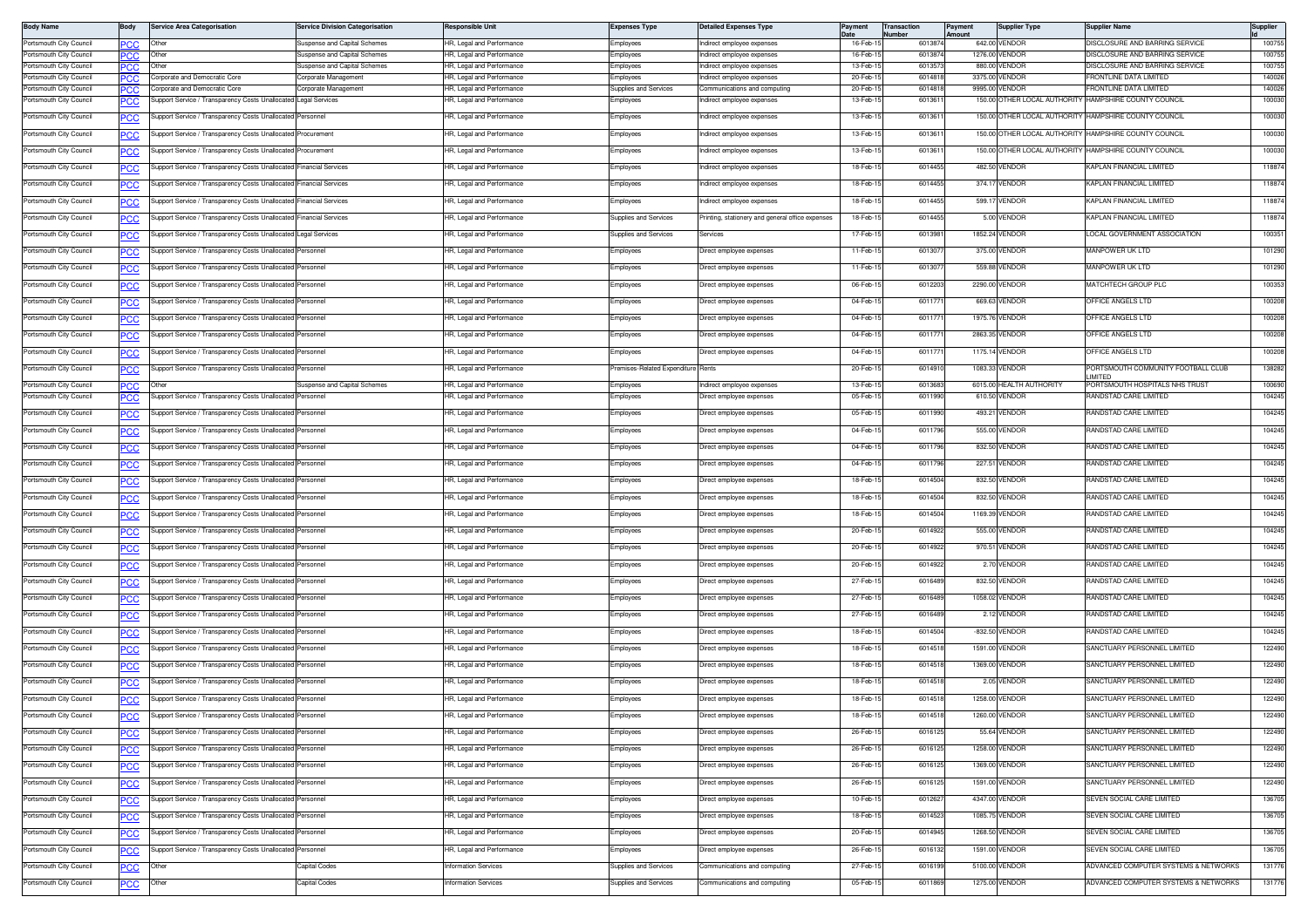| <b>Body Name</b>                                   | Body               | <b>Service Area Categorisation</b>                                    | <b>Service Division Categorisation</b> | Responsible Uni                            | <b>Expenses Type</b>                                         | <b>Detailed Expenses Type</b>                     | Paymen                | Transaction<br><b>Number</b> | Payment<br>Amount | <b>Supplier Type</b>                 | <b>Supplier Name</b>                                                            | Supplier         |
|----------------------------------------------------|--------------------|-----------------------------------------------------------------------|----------------------------------------|--------------------------------------------|--------------------------------------------------------------|---------------------------------------------------|-----------------------|------------------------------|-------------------|--------------------------------------|---------------------------------------------------------------------------------|------------------|
| Portsmouth City Council                            | PСC                | Other                                                                 | Capital Codes                          | nformation Services                        | Supplies and Services                                        | Communications and computing                      | 17-Feb-1              | 601393                       |                   | 2975.00 VENDOR                       | ADVANCED COMPUTER SYSTEMS & NETWORKS                                            | 131776           |
| Portsmouth City Council                            | <u>PCC</u>         | Other                                                                 | Capital Codes                          | nformation Services                        | Supplies and Services                                        | Communications and computing                      | 27-Feb-1              | 6016199                      |                   | 2550.00 VENDOR                       | ADVANCED COMPUTER SYSTEMS & NETWORKS                                            | 131776           |
| Portsmouth City Council                            | <b>PCC</b>         | Support Service / Transparency Costs Unallocated                      | <b>Information Services</b>            | <b>Information Services</b>                | Transport-Related Expenditure Public transport               |                                                   | 06-Feb-1              | 6012063                      |                   | 57.70 VENDOR                         | <b>AQUA CARS LIMITED</b>                                                        | 100011           |
| Portsmouth City Council                            | PCC                | upport Service / Transparency Costs Unallocated                       | <b>Information Services</b>            | nformation Services                        | ransport-Related Expenditure Public transport                |                                                   | 06-Feb-               | 601206                       |                   | 24.30 VENDOR                         | AQUA CARS LIMITED                                                               | 100011           |
| Portsmouth City Council                            | <b>PCC</b>         | Support Service / Transparency Costs Unallocated                      | <b>Information Services</b>            | nformation Services                        | ransport-Related Expenditure Public transport                |                                                   | 06-Feb-1              | 601206                       |                   | 72.70 VENDOR                         | AQUA CARS LIMITED                                                               | 100011           |
| Portsmouth City Council                            | <b>PCC</b>         | upport Service / Transparency Costs Unallocated                       | <b>Information Services</b>            | <b>nformation Services</b>                 | ransport-Related Expenditure Public transport                |                                                   | 06-Feb-1              | 6012063                      |                   | 22.80 VENDOR                         | <b>AQUA CARS LIMITED</b>                                                        | 100011           |
| Portsmouth City Council                            | <b>PCC</b>         | Support Service / Transparency Costs Unallocated Information Services |                                        | nformation Services                        | <b>Supplies and Services</b>                                 | Communications and computing                      | 27-Feb-1              | 601621                       |                   | 1500.00 COMPANY                      | ASTUN TECHNOLOGY LIMITED                                                        | 136913           |
| Portsmouth City Council                            | <b>PCC</b>         | Support Service / Transparency Costs Unallocated Information Services |                                        | Information Services                       | Supplies and Services                                        | Communications and computing                      | 10-Feb-1              | 6012457                      |                   | 3000.00 VENDOR                       | <b>AVECTO LTD</b>                                                               | 135686           |
| Portsmouth City Council                            | PCC                | upport Service / Transparency Costs Unallocated                       | nformation Services                    | nformation Services                        | Supplies and Services                                        | communications and computing                      | 27-Feb-1              | 601623                       |                   | 29930.00 COMPANY                     | BRITISH TELECOMMUNICATIONS PLC                                                  | 100132           |
| Portsmouth City Council                            | <b>PCC</b>         | Support Service / Transparency Costs Unallocated Information Services |                                        | Information Services                       | Supplies and Services                                        | Communications and computing                      | 27-Feb-15             | 6016232                      |                   | 7808.80 COMPANY                      | BRITISH TELECOMMUNICATIONS PLC                                                  | 100132           |
| Portsmouth City Council                            |                    | upport Service / Transparency Costs Unallocated                       | <b>Information Services</b>            | nformation Services                        | Supplies and Services                                        | ommunications and computing                       | 19-Feb-1              | 6014590                      |                   | 97.80 COMPANY                        | BRITISH TELECOMMUNICATIONS PLC                                                  | 100132           |
| Portsmouth City Council                            | <b>CC</b>          | Support Service / Transparency Costs Unallocated Information Services |                                        | nformation Services                        | <b>Supplies and Services</b>                                 | Communications and computing                      | 19-Feb-1              | 6014590                      |                   | 25.26 COMPANY                        | <b>BRITISH TELECOMMUNICATIONS PLC</b>                                           | 100132           |
| Portsmouth City Council                            | <b>PCC</b>         |                                                                       | <b>Information Services</b>            |                                            |                                                              |                                                   | 17-Feb-1              | 6013951                      |                   | 5905.28 COMPANY                      | BRITISH TELECOMMUNICATIONS PLC                                                  | 100132           |
|                                                    | <u>PCC</u>         | Support Service / Transparency Costs Unallocated                      |                                        | Information Services                       | Supplies and Services                                        | Communications and computing                      |                       |                              |                   |                                      |                                                                                 |                  |
| Portsmouth City Council                            | <b>PCC</b>         | Support Service / Transparency Costs Unallocated                      | <b>Information Services</b>            | nformation Services                        | Supplies and Services                                        | rinting, stationery and general office expenses   | 11-Feb-1              | 60126                        |                   | 30039.49 VENDOR                      | CANON (UK) LTD                                                                  | 102842           |
| Portsmouth City Council                            | <b>PCC</b>         | Support Service / Transparency Costs Unallocated                      | Information Services                   | nformation Services                        | Supplies and Services                                        | rinting, stationery and general office expenses   | 03-Feb-1              | 601118                       |                   | 34095.85 VENDOR                      | CANON (UK) LTD                                                                  | 102842           |
| Portsmouth City Council                            | <b>PCC</b>         | Support Service / Transparency Costs Unallocated Information Services |                                        | nformation Services                        | Supplies and Services                                        | rinting, stationery and general office expenses   | 03-Feb-1              | 6011186                      |                   | 198.90 VENDOR                        | CANON (UK) LTD                                                                  | 102842           |
| Portsmouth City Council                            | <b>PCC</b>         | Support Service / Transparency Costs Unallocated Information Services |                                        | nformation Services                        | Supplies and Services                                        | rinting, stationery and general office expenses   | 03-Feb-1              | 6011186                      |                   | 34095.85 VENDOR                      | Canon (UK) LTD                                                                  | 102842           |
| Portsmouth City Council                            | <b>PCC</b>         | Support Service / Transparency Costs Unallocated Information Services |                                        | Information Services                       | Supplies and Services                                        | rinting, stationery and general office expenses   | 03-Feb-1              | 6011186                      |                   | 198.90 VENDOR                        | CANON (UK) LTD                                                                  | 102842           |
| Portsmouth City Council                            | PCC                | upport Service / Transparency Costs Unallocated                       | Information Services                   | nformation Services                        | Supplies and Services                                        | rinting, stationery and general office expenses   | 13-Feb-1              | 601351                       |                   | 465.60 VENDOR                        | CANON (UK) LTD                                                                  | 102842           |
| Portsmouth City Council                            | <u>PCC</u>         | Support Service / Transparency Costs Unallocated                      | nformation Services                    | nformation Services                        | Supplies and Services                                        | inting, stationery and general office expenses    | 13-Feb-1              | 601351                       |                   | 124.75 VENDOR                        | CANON (UK) LTD                                                                  | 102842           |
| Portsmouth City Council                            | <b>PCC</b>         | Support Service / Transparency Costs Unallocated                      | <b>Information Services</b>            | nformation Services                        | Supplies and Services                                        | rinting, stationery and general office expenses   | 13-Feb-1              | 6013514                      |                   | 107.25 VENDOR                        | CANON (UK) LTD                                                                  | 102842           |
| Portsmouth City Council                            | <b>PCC</b>         | Support Service / Transparency Costs Unallocated                      | <b>Information Services</b>            | nformation Services                        | <b>Supplies and Services</b>                                 | rinting, stationery and general office expenses   | 13-Feb-1              | 601351                       |                   | 465.60 VENDOR                        | Canon (UK) LTD                                                                  | 102842           |
| Portsmouth City Council                            | <u>PCC</u>         | Support Service / Transparency Costs Unallocated Information Services |                                        | <b>Information Services</b>                | Supplies and Services                                        | Printing, stationery and general office expenses  | 27-Feb-1              | 6016236                      |                   | 1012.45 VENDOR                       | CANON (UK) LTD                                                                  | 102842           |
| Portsmouth City Council                            | <b>PCC</b>         | Other                                                                 | Capital Codes                          | <b>Information Services</b>                | Supplies and Services                                        | Services                                          | 04-Feb-1              | 601135                       |                   | -2820.00 VENDOR                      | CAPITA BUSINESS SERVICES LIMITED                                                | 100205           |
| Portsmouth City Council                            | сc                 | Other                                                                 | Capital Codes                          | nformation Services                        | <b>Supplies and Services</b>                                 | Services                                          | 04-Feb-1              | 6011358                      |                   | -6414.33 VENDOR                      | CAPITA BUSINESS SERVICES LIMITED                                                | 100205           |
| Portsmouth City Council<br>Portsmouth City Council | PCC<br>PСC         | Other<br>Other                                                        | Capital Codes<br>Capital Codes         | nformation Services<br>nformation Services | <b>Supplies and Services</b><br><b>Supplies and Services</b> | Services<br>Services                              | 04-Feb-1<br>04-Feb-1  | 601135<br>6011358            |                   | 4267.50 VENDOR<br>112,50 VENDOR      | CAPITA BUSINESS SERVICES LIMITED<br>CAPITA BUSINESS SERVICES LIMITED            | 100205<br>100205 |
| Portsmouth City Council                            | PCC                | Other                                                                 | Capital Codes                          | nformation Services                        | Supplies and Services                                        | Services                                          | 04-Feb-1              | 6011358                      |                   | 825.00 VENDOR                        | CAPITA BUSINESS SERVICES LIMITED                                                | 100205           |
| Portsmouth City Council                            | PCC.               | Other                                                                 | Capital Codes                          | nformation Services                        | Supplies and Services                                        | Services                                          | 04-Feb-               | 601135                       |                   | 1000.00 VENDOR                       | CAPITA BUSINESS SERVICES LIMITED                                                | 100205           |
| Portsmouth City Council                            |                    | upport Service / Transparency Costs Unallocate                        | nformation Services                    | nformation Services                        | upplies and Services                                         | mmunications and computing                        | 25-Feb-               | 601522                       |                   | 2642.80 VENDOR                       | CIVICA SERVICES LIMITED                                                         | 101225           |
| Portsmouth City Council                            | PСC                | Support Service / Transparency Costs Unallocated                      | <b>Information Services</b>            | nformation Services                        | Supplies and Services                                        | Communications and computing                      | 25-Feb-1              | 6015228                      |                   | 2625.64 VENDOR                       | CIVICA SERVICES LIMITED                                                         | 101225           |
| Portsmouth City Council                            | <u>PCC</u>         | Support Service / Transparency Costs Unallocated                      | nformation Services                    | <b>nformation Services</b>                 | Supplies and Services                                        | communications and computing                      | 25-Feb-               | 601522                       |                   | 173.76 VENDOR                        | CIVICA SERVICES LIMITED                                                         | 101225           |
| Portsmouth City Council                            | <u>PCC</u>         | Support Service / Transparency Costs Unallocated                      | <b>Information Services</b>            | Information Services                       | Supplies and Services                                        | Communications and computing                      | 25-Feb-1              | 6015228                      |                   | 9207.56 VENDOR                       | CIVICA SERVICES LIMITED                                                         | 101225           |
| Portsmouth City Council                            | <b>PCC</b>         | Support Service / Transparency Costs Unallocated Information Services |                                        | nformation Services                        | Supplies and Services                                        | Communications and computing                      | 13-Feb-1              | 601350                       |                   | 778.92 VENDOR                        | BNP PARIBAS LEASE GROUP                                                         | 119247           |
| Portsmouth City Council                            | PCC                | Other                                                                 | Capital Codes                          | nformation Services                        | upplies and Services                                         | ervice:                                           | 03-Feb-1              | 601118                       |                   | -4267.50 VENDOR                      | CAPITA BUSINESS SERVICES LIMITED                                                | 100205           |
| Portsmouth City Council                            | <b>PCC</b>         | Other                                                                 | Capital Codes                          | nformation Services                        | Supplies and Services                                        | Services                                          | 03-Feb-               | 601118<br>601222             |                   | 3968.88 VENDOR<br>1280.00 SOLETRADER | CAPITA BUSINESS SERVICES LIMITED<br><b>PAINTLYNE</b>                            | 100205<br>100171 |
| Portsmouth City Council                            | <u>PCC</u>         | Other                                                                 | Capital Codes                          | nformation Services                        | remises-Related Expenditure                                  | Repairs, alterations and maintenance of buildings | 06-Feb-1              |                              |                   |                                      |                                                                                 |                  |
| Portsmouth City Council                            | PСC                | Support Service / Transparency Costs Unallocated Information Services |                                        | nformation Services                        | Premises-Related Expenditure                                 | Rents                                             | 06-Feb-1              | 6012302                      |                   | 80.00 VENDOR                         | THE THINKING SCHOOLS TRUST                                                      | 138464           |
| Portsmouth City Council                            | PCC                | Support Service / Transparency Costs Unallocated                      | <b>Information Services</b>            | nformation Services                        | remises-Related Expenditure                                  | Rents                                             | 06-Feb-1              | 601230                       |                   | 53.00 VENDOR                         | <b>HE THINKING SCHOOLS TRUST</b>                                                | 138464           |
| Portsmouth City Council                            | <b>PCC</b>         | Support Service / Transparency Costs Unallocated Information Services |                                        | Information Services                       | Supplies and Services                                        | Communications and computing                      | 24-Feb-1              | 6015150                      |                   | 1454.83 VENDOR                       | <b>IMICO LIMITED</b>                                                            | 108138           |
| Portsmouth City Council                            | <u>PCC</u>         | Support Service / Transparency Costs Unallocated                      | nformation Services                    | nformation Services                        | <b>Supplies and Services</b>                                 | ommunications and computing                       | 13-Feb-1              | 601353                       |                   | 854.59 VENDOR                        | COMPUTACENTER (UK) LTD                                                          | 102725           |
| Portsmouth City Council                            | <b>PCC</b>         | Support Service / Transparency Costs Unallocated Information Services |                                        | <b>Information Services</b>                | Supplies and Services                                        | Communications and computing                      | 13-Feb-1              | 601353                       |                   | 85.46 VENDOR                         | COMPUTACENTER (UK) LTD                                                          | 102725           |
| Portsmouth City Council                            |                    | Support Service / Transparency Costs Unallocated Information Services |                                        | nformation Services                        | Supplies and Services                                        | Communications and computing                      | 13-Feb-1              | 6013533                      |                   | 1709.18 VENDOR                       | COMPUTACENTER (UK) LTD                                                          | 102725           |
| Portsmouth City Council                            |                    | upport service / Transparency Costs Unallocate                        | rormation Services                     | iformation Services                        | upplies and Services                                         | ommunications and computing                       | 13-Feb-               | <b>60135</b>                 |                   | 2819.45 VENDOR                       | OMPUTACENTER (UK) LTD                                                           | 102/25           |
| Portsmouth City Council                            | <b>PCC</b>         | Support Service / Transparency Costs Unallocated Information Services |                                        | Information Services                       | Supplies and Services                                        | Communications and computing                      | 13-Feb-15             | 6013533                      |                   | 629.30 VENDOR                        | COMPUTACENTER (UK) LTD                                                          | 102725           |
| Portsmouth City Council                            | <u>PCC</u>         | Support Service / Transparency Costs Unallocated                      | Information Services                   | nformation Services                        | Supplies and Services                                        | communications and computing                      | 06-Feb-1              | 601212                       |                   | 119782.28 VENDOR                     | DESK TOP PUBLISHING MICRO SYSTEMS LTD                                           | 131456           |
| Portsmouth City Council                            | <b>PCC</b>         | Support Service / Transparency Costs Unallocated Information Services |                                        | Information Services                       | Supplies and Services                                        | Communications and computing                      | 13-Feb-15             | 601357                       |                   | 75.00 VENDOR                         | DOTTED EYES LIMITED                                                             | 106638           |
| Portsmouth City Council                            | <u>PCC</u>         | Support Service / Transparency Costs Unallocated Information Services |                                        | nformation Services                        | Supplies and Services                                        | Communications and computing                      | 13-Feb-1              | 6013574                      |                   | 150.00 VENDOR                        | DOTTED EYES LIMITED                                                             | 106638           |
| Portsmouth City Council                            | PCC                | Support Service / Transparency Costs Unallocated Information Services |                                        | nformation Services                        | Supplies and Services                                        | Communications and computing                      | 13-Feb-1              | 601357                       |                   | 500.00 VENDOR                        | DOTTED EYES LIMITED                                                             | 106638           |
| Portsmouth City Council                            | <b>PCC</b>         | Support Service / Transparency Costs Unallocated Information Services |                                        | <b>Information Services</b>                | Employees                                                    | ndirect employee expenses                         | 12-Feb-1              | 6013288                      |                   | 80.00 VENDOR                         | ENLITEN IT LTD                                                                  | 139948           |
| Portsmouth City Council                            |                    | Support Service / Transparency Costs Unallocated                      | nformation Services                    | nformation Services                        | Employees                                                    | ndirect employee expenses                         | 12-Feb-1              | 601328                       |                   | 1790.00 VENDOR                       | ENLITEN IT LTD                                                                  | 139948           |
| Portsmouth City Council                            | <u>PCC</u>         | Support Service / Transparency Costs Unallocated Information Services |                                        | Information Services                       | Employees                                                    | ndirect employee expenses                         | 13-Feb-15             | 6013596                      |                   | 9450.00 VENDOR                       | AST LANE CONSULTING AND EDCATION                                                | 139885           |
|                                                    | <b>PCC</b>         |                                                                       |                                        |                                            |                                                              |                                                   |                       |                              |                   | 3000.00 VENDOR                       | <b>SERVICES LTD</b>                                                             |                  |
| Portsmouth City Council<br>Portsmouth City Council | PCC.<br><u>PCC</u> | Other<br>Support Service / Transparency Costs Unallocated             | Capital Codes<br>Information Services  | nformation Services<br>nformation Services | ransfer Payments<br>Employees                                | Other<br>ndirect employee expenses                | 18-Feb-1<br>13-Feb-15 | 601410<br>601361             |                   |                                      | <b>LUIDATA LIMITED</b><br>150.00 OTHER LOCAL AUTHORITY HAMPSHIRE COUNTY COUNCIL | 135434<br>100030 |
|                                                    |                    |                                                                       |                                        |                                            |                                                              |                                                   |                       |                              |                   |                                      |                                                                                 |                  |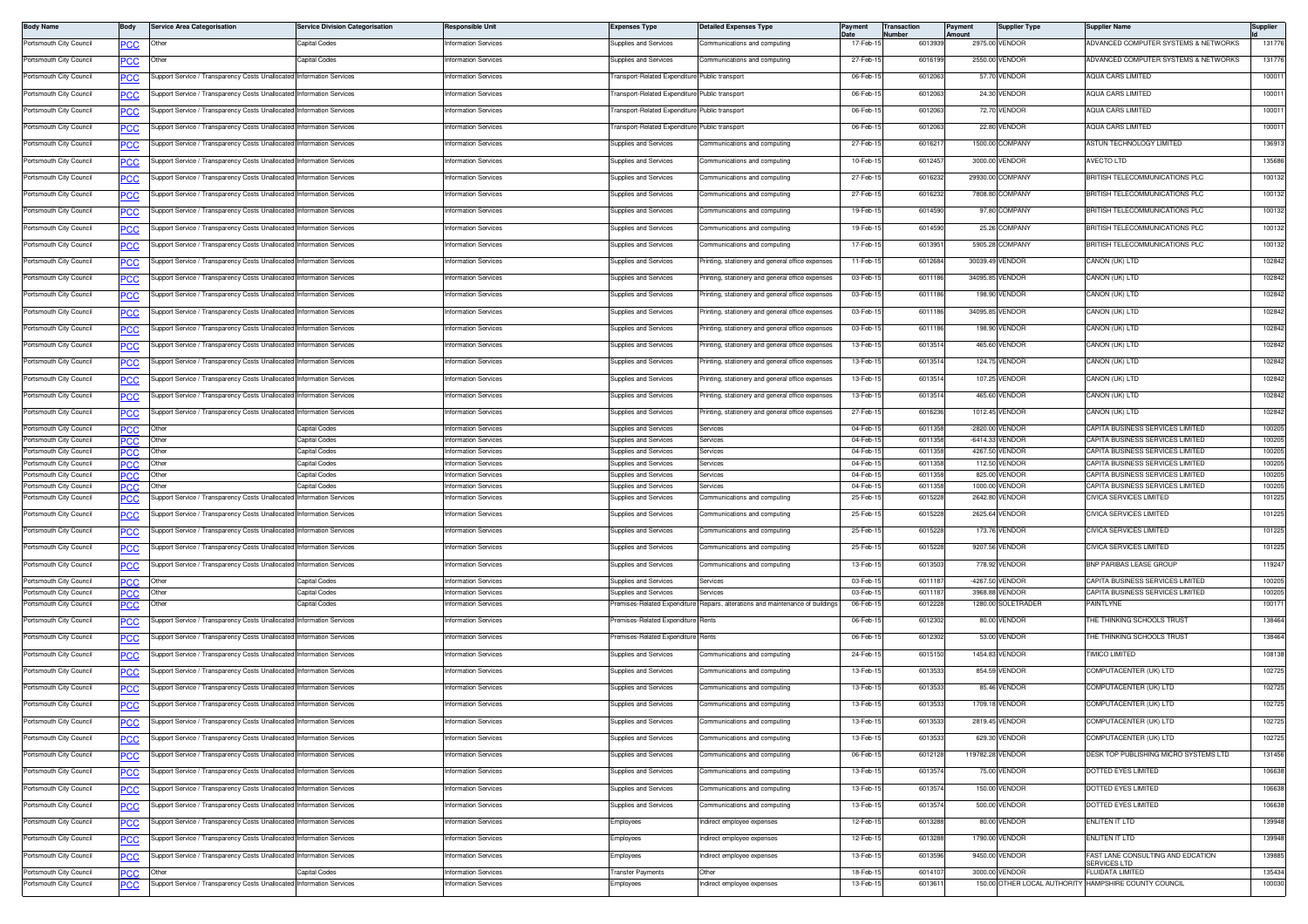| <b>Body Name</b>                                   | Body               | Service Area Categorisation                                           | <b>Service Division Categorisation</b> | Responsible Unit                                    | Expenses Type                                                | <b>Detailed Expenses Type</b>                                                  | Payment              | <b>Transaction</b><br>umher | Payment<br>Amount | <b>Supplier Type</b>               | <b>Supplier Name</b>                                | Supplier         |
|----------------------------------------------------|--------------------|-----------------------------------------------------------------------|----------------------------------------|-----------------------------------------------------|--------------------------------------------------------------|--------------------------------------------------------------------------------|----------------------|-----------------------------|-------------------|------------------------------------|-----------------------------------------------------|------------------|
| Portsmouth City Council                            | PСC                | Other                                                                 | Capital Codes                          | Information Services                                | <b>Transfer Payments</b>                                     | Other                                                                          | 27-Feb-              | 6016440                     |                   | 1695.00 VENDOR                     | LOGICAL FOCUS LTD T/A LOGICAL TELECOM               | 140095           |
| Portsmouth City Council                            | PСC                | Other                                                                 | Capital Codes                          | nformation Services                                 | ransfer Payments                                             | Other                                                                          | 27-Feb-              | 6016439                     |                   | 1695.00 VENDOR                     | OGICAL FOCUS LTD T/A LOGICAL TELECOM                | 140095           |
| Portsmouth City Council                            | <u>'CC</u>         | upport Service / Transparency Costs Unallocated Information Services  |                                        | nformation Services                                 | upplies and Services                                         | Miscellaneous expenses                                                         | 25-Feb-1             | 601581                      |                   | 1206.00 VENDOR                     | <b>NETWORK SECURITY &amp; ALARMS LTD</b>            | 129167           |
| Portsmouth City Council                            | <b>PCC</b>         | Other                                                                 | Capital Codes                          | nformation Services                                 | Fransfer Payments                                            | Other                                                                          | 25-Feb-1             | 601583                      |                   | 2299.99 VENDOR                     | <b>PTANET LIMITED</b>                               | 140094           |
| Portsmouth City Council                            | PСC                | Support Service / Transparency Costs Unallocated Information Services |                                        | nformation Services                                 | Supplies and Services                                        | Communications and computing                                                   | 05-Feb-              | 601196                      |                   | 691.87 VENDOR                      | ORACLE CORPORATION UK LTD                           | 100470           |
| Portsmouth City Council                            | <u>PCC</u>         | upport Service / Transparency Costs Unallocated                       | <b>Information Services</b>            | nformation Services                                 | Supplies and Services                                        | Printing, stationery and general office expenses                               | 18-Feb-1             | 601449                      |                   | 479.00 VENDOF                      | PCF HOLDINGS LIMITED                                | 131766           |
| Portsmouth City Council                            | <b>PCC</b>         | Support Service / Transparency Costs Unallocated                      | <b>Information Services</b>            | <b>Information Services</b>                         | Supplies and Services                                        | Printing, stationery and general office expenses                               | 18-Feb-1             | 6014493                     |                   | 10.00 VENDOR                       | PCF HOLDINGS LIMITED                                | 131766           |
| Portsmouth City Council                            | <b>PCC</b>         | Support Service / Transparency Costs Unallocated Information Services |                                        | Information Services                                |                                                              | Premises-Related Expenditure Repairs, alterations and maintenance of buildings | 27-Feb-1             | 6016475                     |                   | 3967.33 VENDOR                     | PORTSMOUTH COMMUNICATIONS LTD                       | 106039           |
| Portsmouth City Council                            | PСC                | Other                                                                 | Capital Codes                          | <b>nformation Services</b>                          | Supplies and Services                                        | Communications and computing                                                   | 20-Feb-1             | 601491                      |                   | 790.00 COMPANY                     | POWER CONTROL LTD                                   | 137025           |
| Portsmouth City Council                            | сC                 | upport Service / Transparency Costs Unallocated                       | Information Services                   | nformation Services                                 | Supplies and Services                                        | Communications and computing                                                   | 20-Feb-              | 6014942                     |                   | 4327.75 VENDOR                     | SELECTION SERVICES LTD                              | 137248           |
| Portsmouth City Council                            |                    | Support Service / Transparency Costs Unallocated Information Services |                                        | <b>nformation Services</b>                          | hird Party Payments                                          | rivate contractors                                                             | 05-Feb-1             | 6012002                     |                   | 1440.20 VENDOR                     | ERVERHOUSE LTD                                      | 137357           |
|                                                    | <u>PCC</u>         |                                                                       |                                        |                                                     |                                                              |                                                                                |                      |                             |                   |                                    |                                                     |                  |
| Portsmouth City Council                            | <u>CC</u>          | Support Service / Transparency Costs Unallocated Information Services |                                        | Information Services                                | Supplies and Services                                        | Printing, stationery and general office expenses                               | 12-Feb-1             | 6013425                     |                   | 3123.20 VENDOR                     | SUPPLIES TEAM LIMITED                               | 103101           |
| Portsmouth City Council                            | PCC                | upport Service / Transparency Costs Unallocated                       | Information Services                   | Information Services                                | Supplies and Services                                        | Printing, stationery and general office expenses                               | 20-Feb-              | 601496                      |                   | 1523.20 VENDOR                     | SUPPLIES TEAM LIMITED                               | 103101           |
| Portsmouth City Council                            | <u>PCC</u>         | upport Service / Transparency Costs Unallocated                       | <b>nformation Services</b>             | nformation Services                                 | <b>Supplies and Services</b>                                 | ommunications and computing                                                    | 04-Feb-1             | 6011829                     |                   | 2854.30 VENDOR                     | SURECLOUD LIMITED                                   | 135700           |
| Portsmouth City Council                            | <u>CC</u>          | upport Service / Transparency Costs Unallocated Information Services  |                                        | Information Services                                | Supplies and Services                                        | Communications and computing                                                   | 06-Feb-1             | 601229                      |                   | 12.32 VENDOR                       | T MOBILE (UK) LIMITED                               | 100085           |
| Portsmouth City Council                            | <u>PCC</u>         | Support Service / Transparency Costs Unallocated Information Services |                                        | <b>nformation Services</b>                          | Supplies and Services                                        | Communications and computing                                                   | 06-Feb-1             | 601229                      |                   | 11990.70 VENDOR                    | MOBILE (UK) LIMITED                                 | 100085           |
| Portsmouth City Council                            |                    | Support Service / Transparency Costs Unallocated Information Services |                                        | Information Services                                | Supplies and Services                                        | Communications and computing                                                   | 06-Feb-1             | 601229                      |                   | 1473.05 VENDOR                     | MOBILE (UK) LIMITED                                 | 100085           |
|                                                    | <b>PCC</b>         |                                                                       |                                        |                                                     |                                                              |                                                                                |                      |                             |                   |                                    |                                                     |                  |
| Portsmouth City Council                            | PCC                | Support Service / Transparency Costs Unallocated                      | <b>Information Services</b>            | nformation Services                                 | Supplies and Services                                        | Communications and computing                                                   | 25-Feb-              | 601592                      |                   | 20.14 VENDOR                       | MOBILE (UK) LIMITED                                 | 100085           |
| Portsmouth City Council                            | сc                 |                                                                       | apital Codes                           | Information Services                                | Supplies and Services                                        | ommunications and computing                                                    | 27-Feb-              | 601657                      |                   | 2550.00 VENDOR                     | ULTIMA BUSINESS SOLUTIONS LTD                       | 135978           |
| Portsmouth City Council                            | <b>PCC</b>         | upport Service / Transparency Costs Unallocated                       | <b>Information Services</b>            | nformation Services                                 | Supplies and Services                                        | ommunications and computing                                                    | 18-Feb-              | 601455                      |                   | 5608.84 COMPANY                    | VIRGIN MEDIA LIMITED                                | 100224           |
| Portsmouth City Council                            | <u>'CC</u>         | upport Service / Transparency Costs Unallocated                       | <b>nformation Services</b>             | nformation Services                                 | Supplies and Services                                        | mmunications and computing                                                     | 19-Feb-1             | 601469                      |                   | 3929.00 COMPANY                    | VIRGIN MEDIA LIMITED                                | 100224           |
| Portsmouth City Council                            | PСC                | Support Service / Transparency Costs Unallocated Information Services |                                        | nformation Services                                 | Supplies and Services                                        | Communications and computing                                                   | 19-Feb-1             | 6014694                     |                   | 887.53 COMPANY                     | VIRGIN MEDIA LIMITED                                | 100224           |
| Portsmouth City Council                            | <u>PCC</u>         | Support Service / Transparency Costs Unallocated Information Services |                                        | nformation Services                                 | <b>Supplies and Services</b>                                 | communications and computing                                                   | 19-Feb-1             | 6014694                     |                   | 4971.88 COMPANY                    | <b>IRGIN MEDIA LIMITED</b>                          | 100224           |
| Portsmouth City Council                            |                    | Support Service / Transparency Costs Unallocated Information Services |                                        | Information Services                                | Supplies and Services                                        | Communications and computing                                                   | 19-Feb-1             | 6014694                     |                   | 1203.90 COMPANY                    | VIRGIN MEDIA LIMITED                                | 100224           |
|                                                    | <u>PCC</u>         |                                                                       |                                        |                                                     |                                                              |                                                                                |                      |                             |                   |                                    |                                                     |                  |
| Portsmouth City Council<br>Portsmouth City Council | <b>PCC</b><br>PCC  | Other<br>Other                                                        | Capital Codes<br>Capital Codes         | Information Services<br>Information Services        | Supplies and Services<br><b>Supplies and Services</b>        | Communications and computing<br>Communications and computing                   | 19-Feb-<br>19-Feb-   | 601469<br>601469            |                   | 1842.00 COMPANY<br>9210.00 COMPANY | VIRGIN MEDIA LIMITED<br><b>VIRGIN MEDIA LIMITED</b> | 100224<br>100224 |
| Portsmouth City Council                            | <b>PCC</b>         | Other                                                                 | Capital Codes                          | nformation Services                                 | <b>Supplies and Services</b>                                 | Communications and computing                                                   | 19-Feb-1             | 601469                      |                   | 1842.00 COMPANY                    | <b>IRGIN MEDIA LIMITED</b>                          | 100224           |
| Portsmouth City Council                            | ٥СС                | Other                                                                 | Capital Codes                          | nformation Services                                 | <b>Supplies and Services</b>                                 | Communications and computing                                                   | 19-Feb-1             | 6014694                     |                   | 3000.00 COMPANY                    | <b>IRGIN MEDIA LIMITED</b>                          | 100224           |
| Portsmouth City Council                            | PCC.               | Other                                                                 | Capital Codes                          | nformation Services                                 | Supplies and Services                                        | Communications and computing                                                   | 19-Feb-1             | 601469                      |                   | 6270.00 COMPANY                    | IRGIN MEDIA LIMITED                                 | 100224           |
| Portsmouth City Council<br>Portsmouth City Council | PСC<br>PCC         | Other<br>Other                                                        | Capital Codes<br>Capital Codes         | nformation Services<br>nformation Services          | Supplies and Services<br>upplies and Services                | Communications and computing<br>ommunications and computing                    | 19-Feb-1<br>19-Feb-1 | 601469<br>601469            |                   | 1842.00 COMPANY<br>1842.00 COMPANY | VIRGIN MEDIA LIMITED<br><b>/IRGIN MEDIA LIMITED</b> | 100224<br>100224 |
| Portsmouth City Council                            | PCC.               | Other                                                                 | Capital Codes                          | nformation Services                                 | <b>Supplies and Services</b>                                 | ommunications and computing                                                    | 19-Feb-1             | 6014694                     |                   | 1842.00 COMPANY                    | VIRGIN MEDIA LIMITED                                | 100224           |
| Portsmouth City Council                            | PCC.               | Other                                                                 | Capital Codes                          | Information Services                                | Supplies and Services                                        | Communications and computing                                                   | 19-Feb-1             | 6014694                     |                   | 1842.00 COMPANY                    | VIRGIN MEDIA LIMITED                                | 100224           |
| Portsmouth City Council                            | <b>PCC</b>         | Other                                                                 | Capital Codes                          | nformation Services                                 | Supplies and Services                                        | Communications and computing                                                   | 19-Feb-1             | 601469                      |                   | 1842.00 COMPANY                    | VIRGIN MEDIA LIMITED                                | 100224           |
| Portsmouth City Council<br>Portsmouth City Council | ٥СС<br><b>PCC</b>  | Other<br>Other                                                        | Capital Codes<br>Capital Codes         | nformation Services<br>nformation Services          | <b>Supplies and Services</b><br><b>Supplies and Services</b> | Communications and computing<br>Communications and computing                   | 19-Feb-<br>19-Feb-   | 601469<br>601469            |                   | 1842.00 COMPANY<br>1842.00 COMPANY | <b>/IRGIN MEDIA LIMITED</b><br>VIRGIN MEDIA LIMITED | 100224<br>100224 |
| Portsmouth City Council                            | сc                 | Other                                                                 | Capital Codes                          | nformation Services                                 | <b>Supplies and Services</b>                                 | Communications and computing                                                   | 19-Feb-1             | 6014694                     |                   | 1842.00 COMPANY                    | <b>IRGIN MEDIA LIMITED</b>                          | 100224           |
| Portsmouth City Council                            | PCC                | Other                                                                 | Capital Codes                          | <b>nformation Services</b>                          | Supplies and Services                                        | Communications and computing                                                   | 19-Feb-1             | 601469                      |                   | 1842.00 COMPANY                    | IRGIN MEDIA LIMITED                                 | 100224           |
| Portsmouth City Council                            | PCC.               | Other                                                                 | Capital Codes                          | nformation Services                                 | Supplies and Services                                        | Communications and computing                                                   | 19-Feb-              | 6014694                     |                   | 1842.00 COMPANY                    | VIRGIN MEDIA LIMITED                                | 100224           |
| Portsmouth City Council<br>Portsmouth City Council | PCC                | Other<br>Other                                                        | Capital Codes<br>Capital Codes         | <b>nformation Services</b><br>nformation Services   | upplies and Services<br><b>Supplies and Services</b>         | ommunications and computing<br>communications and computing                    | 19-Feb-1<br>19-Feb-1 | 601469<br>6014694           |                   | 1842.00 COMPANY<br>1842.00 COMPANY | <b>/IRGIN MEDIA LIMITED</b><br>VIRGIN MEDIA LIMITED | 100224<br>100224 |
| Portsmouth City Council                            | <b>PCC</b><br>PC.C | Other                                                                 | Capital Codes                          | nformation Services                                 | Supplies and Services                                        | Communications and computing                                                   | 19-Feb-1             | 601469                      |                   | 1842.00 COMPANY                    | <b>VIRGIN MEDIA LIMITED</b>                         | 100224           |
| Portsmouth City Council                            | <b>PCC</b>         | Other                                                                 | Capital Codes                          | Information Services                                | Fransfer Payments                                            | Other                                                                          | 04-Feb-              | 601185                      |                   | 3000.00 VENDOR                     | WARWICKNET LTD                                      | 140059           |
| Portsmouth City Council                            | <u>'CC</u>         | upport Service / Transparency Costs Unallocated Information Services  |                                        | nformation Services                                 | Supplies and Services                                        | Communications and computing                                                   | 27-Feb-1             | 6016587                     |                   | 2250.00 VENDOR                     | <b>WINFRASOFT LTD</b>                               | 140057           |
| Portsmouth City Council                            | PCC                | upport Service / Transparency Costs Unallocated Information Services  |                                        | Information Services                                | Supplies and Services                                        | Communications and computing                                                   | 06-Feb-              | 601232                      |                   | 2701.25 VENDOR                     | XMA LTD                                             | 100009           |
| Portsmouth City Council                            | <u> СС</u>         | upport Service / Transparency Costs Unallocated                       | <b>nformation Services</b>             | nformation Services                                 | <b>Supplies and Services</b>                                 | ommunications and computing                                                    | 06-Feb-1             | 6012328                     |                   | 3103.25 VENDOR                     | XMA LTD                                             | 100009           |
| Portsmouth City Council                            |                    | Support Service / Transparency Costs Unallocated Information Services |                                        | nformation Services                                 | Supplies and Services                                        | Communications and computing                                                   | 06-Feb-              | 6012328                     |                   | 2668.25 VENDOR                     | KMA LTD                                             | 100009           |
|                                                    | <u>CC</u>          |                                                                       |                                        |                                                     |                                                              |                                                                                |                      |                             |                   |                                    |                                                     |                  |
| Portsmouth City Council                            | <b>PCC</b>         | Support Service / Transparency Costs Unallocated Information Services |                                        | nformation Services                                 | Supplies and Services                                        | Communications and computing                                                   | 06-Feb-1             | 6012328                     |                   | 3136.25 VENDOR                     | KMA LTD                                             | 100009           |
|                                                    |                    |                                                                       |                                        |                                                     |                                                              |                                                                                |                      |                             |                   |                                    |                                                     |                  |
| Portsmouth City Council                            | <b>PCC</b>         | Support Service / Transparency Costs Unallocated Information Services |                                        | Information Services                                | Supplies and Services                                        | Communications and computing                                                   | 06-Feb-              | 6012328                     |                   | 5402.50 VENDOR                     | XMA LTD                                             | 100009           |
| Portsmouth City Council                            | PCC.               | Other                                                                 | Capital Codes                          | Information Services                                | Supplies and Services                                        | Communications and computing                                                   | 18-Feb-1             | 601456                      |                   | 2315.66 VENDOR                     | XMA LTD                                             | 100009           |
| Portsmouth City Council                            | <b>PCC</b>         | Other                                                                 | Capital Codes                          | Information Services                                | Supplies and Services                                        | Communications and computing                                                   | 27-Feb-              | 601659                      |                   | 55.43 VENDOR                       | XMA LTD                                             | 100009           |
| Portsmouth City Council                            | <b>PCC</b>         | Other                                                                 | Capital Codes                          | <b>Information Services</b>                         | <b>Supplies and Services</b>                                 | Communications and computing                                                   | 27-Feb-1             | 601659                      |                   | 694.80 VENDOR                      | XMA LTD<br><b>XMA LTD</b>                           | 100009<br>100009 |
| Portsmouth City Council<br>Portsmouth City Council | <b>PCC</b><br>PCC  | Other<br>Other                                                        | Capital Codes<br>Capital Codes         | <b>Information Services</b><br>Information Services | Supplies and Services<br><b>Supplies and Services</b>        | Communications and computing<br>Communications and computing                   | 27-Feb-1<br>27-Feb-1 | 6016591<br>601659           |                   | 5597.44 VENDOR<br>695.00 VENDOR    | XMA LTD                                             | 100009           |
| Portsmouth City Council                            | PCC.               | Other                                                                 | Capital Codes                          | nformation Services                                 | Supplies and Services                                        | Communications and computing                                                   | 27-Feb-1             | 6016591                     |                   | 4085.06 VENDOR                     | KMA LTD                                             | 100009           |
| Portsmouth City Council                            | PCC                | Support Service / Transparency Costs Unallocated Information Services |                                        | nformation Services                                 | Supplies and Services                                        | Communications and computing                                                   | 27-Feb-1             | 601659                      |                   | 0.15 VENDOR                        | <b>KMA LTD</b>                                      | 100009           |
| Portsmouth City Council                            | PCC                | Support Service / Transparency Costs Unallocated Information Services |                                        | nformation Services                                 | Supplies and Services                                        | Communications and computing                                                   | 26-Feb-1             | 601618                      |                   | 4317.63 VENDOR                     | XUIS SOFTWARE LIMITED                               | 136086           |
| Portsmouth City Council                            | <b>PCC</b>         | Other                                                                 | Insurance                              | Other                                               | Supplies and Services                                        | Miscellaneous expenses                                                         | 20-Feb-              | 601470                      |                   | 1643.74 VENDOR                     | A & J LAWRENCE                                      | 104559           |
| Portsmouth City Council                            | PCC                | Other                                                                 | Insurance                              | Other                                               | Supplies and Services                                        | Miscellaneous expenses                                                         | 27-Feb-1             | 601619                      |                   | 593.62 VENDOR                      | A & J LAWRENCE                                      | 104559           |
| Portsmouth City Council                            | PCC                | Costs below Net Cost of Services                                      | Interest and investment income         | Other                                               | ncome                                                        | Interest                                                                       | 13-Feb-1             | 601349                      |                   | -6456.12 VENDOR                    | BIFFA MUNICIPAL LTD                                 | 135191           |
| Portsmouth City Council                            | <b>PCC</b>         | Other                                                                 | <b>Balance Sheet</b>                   | Other                                               | <b>Balance Sheet</b>                                         | Asset                                                                          | 13-Feb-1             | 6013498                     |                   | -42685.10 VENDOR                   | <b>BIFFA MUNICIPAL LTD</b>                          | 135191           |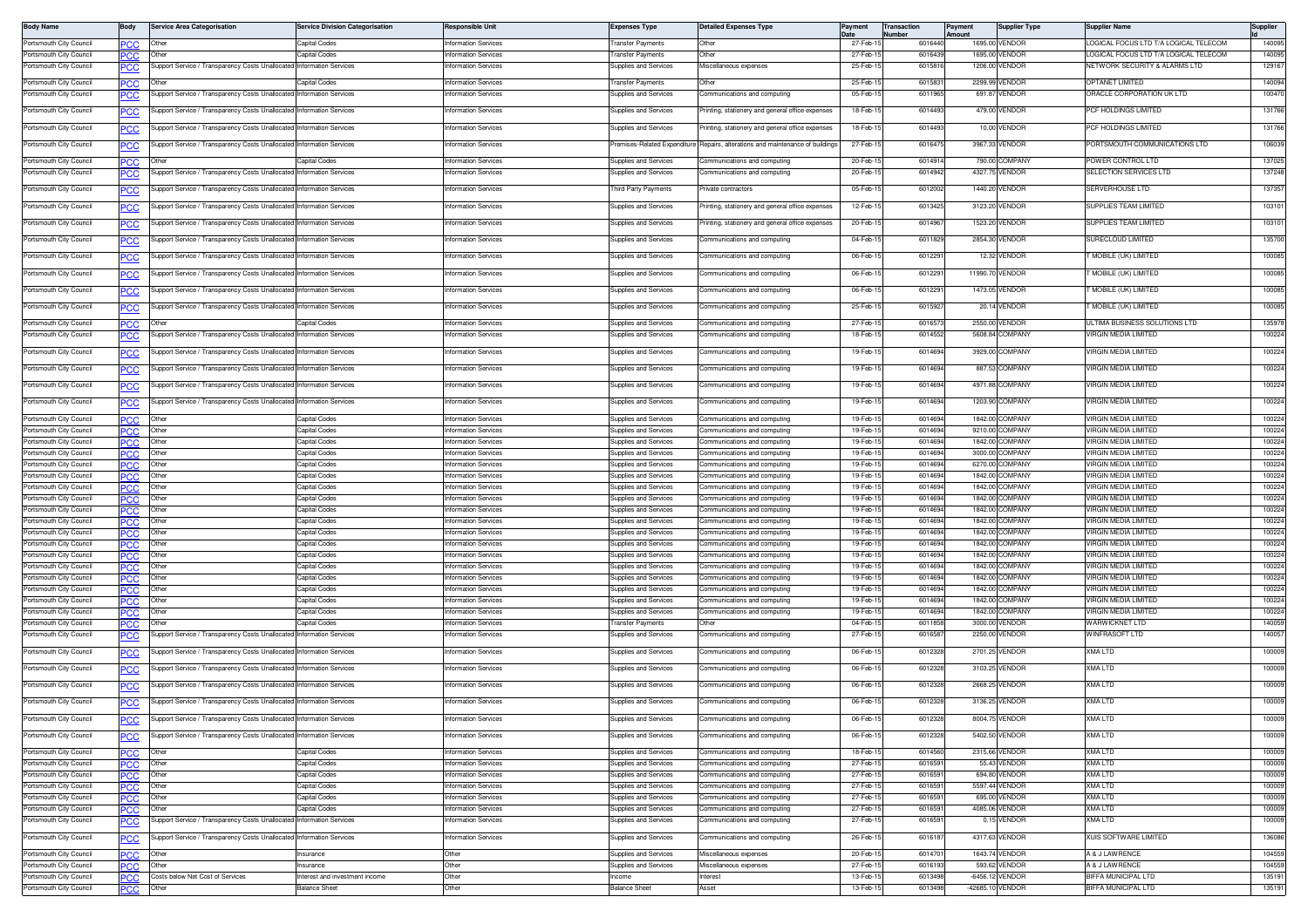| <b>Body Name</b>                                   | Body                     | <b>Service Area Categorisation</b>                             | <b>Service Division Categorisation</b>             | Responsible Unit | <b>Expenses Type</b>                                        | <b>Detailed Expenses Type</b>                                                  | Payment              | <b>Transaction</b><br><b>Number</b> | Payment<br><b>\mount</b>            | <b>Supplier Type</b>          | Supplier Name                                                     | Supplier         |
|----------------------------------------------------|--------------------------|----------------------------------------------------------------|----------------------------------------------------|------------------|-------------------------------------------------------------|--------------------------------------------------------------------------------|----------------------|-------------------------------------|-------------------------------------|-------------------------------|-------------------------------------------------------------------|------------------|
| Portsmouth City Council                            | PСC                      | Costs below Net Cost of Services                               | Interest and investment income                     | Other            | Income                                                      | Interest                                                                       | 26-Feb-              | 601599                              | -6456.12 VENDOR                     |                               | <b>BIFFA MUNICIPAL LTD</b>                                        | 135191           |
| Portsmouth City Council                            | °CC                      | Other                                                          | <b>Balance Sheet</b>                               | Other            | Balance Sheet                                               | Asset                                                                          | 26-Feb-1             | 601599                              | -42685.10 VENDOR                    |                               | <b>IFFA MUNICIPAL LTD</b>                                         | 135191           |
| Portsmouth City Council                            | сc                       | <b>Planning Services</b>                                       | Business support                                   | Other            | Employees                                                   | ndirect employee expenses                                                      | 03-Feb-              | 601126                              | 9216.90 COMPANY                     |                               | IAYS SPECIALIST RECRUITMENT LIMITED                               | 100045           |
| ortsmouth City Council                             | PCC.                     | <b>Planning Services</b>                                       | <b>Business support</b>                            | Other            | Employees                                                   | ndirect employee expenses                                                      | 27-Feb-1             | 601642                              | 1275.52 VENDOR                      |                               | OHNSTON PUBLISHING LTD                                            | 100088           |
| Portsmouth City Council<br>Portsmouth City Council | PCC.                     | Other<br>Othe                                                  | Insurance<br><b>nsurance</b>                       | Other<br>Other   | Supplies and Services<br>upplies and Services               | Services<br>ervices                                                            | 27-Feb-1<br>25-Feb-  | 30187<br>601523                     | 740.00 SOLETRADER<br>1720.00 VENDOR |                               | UTT R (PUMP COURT CHAMBERS)<br>LYDE AND CO                        | 134546<br>134667 |
| Portsmouth City Council                            | PСC<br>PCC.              | Other                                                          | nsurance                                           | Other            | Supplies and Services                                       | Services                                                                       | 25-Feb-              | 601523                              | 300.00 VENDOR                       |                               | CLYDE AND CO                                                      | 13466            |
| ortsmouth City Council                             | PCC                      |                                                                | nsurance                                           | Other            | Supplies and Services                                       | ervices                                                                        | 25-Feb-              | 601523                              | 2647.50 VENDOR                      |                               | CLYDE AND CO                                                      | 13466            |
| Portsmouth City Council                            | <u>PCC</u>               | Other                                                          | <b>Trust Funds</b>                                 | Other            | remises-Related Expenditure                                 | Repairs, alterations and maintenance of building                               | 20-Feb-1             | 601476                              | 59.23 COMPANY                       |                               | COMPREHENSIVE ELEVATOR SERVICES LIMITED                           | 134354           |
| Portsmouth City Council                            | <u>PCC</u>               | Other                                                          | <b>Trust Funds</b>                                 | Other            | Premises-Related Expenditure                                | Repairs, alterations and maintenance of buildings                              | 20-Feb-1             | 601476                              | 11.84 COMPANY                       |                               | COMPREHENSIVE ELEVATOR SERVICES LIMITED                           | 134354           |
| Portsmouth City Council                            | <b>PCC</b>               | Other                                                          | Trust Funds                                        | Other            | Premises-Related Expenditure                                | Repairs, alterations and maintenance of buildings                              | 12-Feb-1             | 601325                              | 59.23 COMPANY                       |                               | COMPREHENSIVE ELEVATOR SERVICES LIMITED                           | 134354           |
| Portsmouth City Council                            | <u>PCC</u>               | Other                                                          | rust Funds                                         | Other            | remises-Related Expenditure                                 | Repairs, alterations and maintenance of buildings                              | 12-Feb-1             | 601325                              | 11.85 COMPANY                       |                               | COMPREHENSIVE ELEVATOR SERVICES LIMITED                           | 134354           |
| Portsmouth City Council                            |                          | Other                                                          | <b>Trust Funds</b>                                 | Other            | Premises-Related Expenditure                                | Repairs, alterations and maintenance of buildings                              | 06-Feb-              | 601211                              | 5.92 COMPANY                        |                               | COMPREHENSIVE ELEVATOR SERVICES LIMITED                           | 134354           |
| Portsmouth City Council                            | <u>PCC</u>               | Other                                                          | Trust Funds                                        | Other            | Premises-Related Expenditure                                | Repairs, alterations and maintenance of building                               | 06-Feb-              | 601211                              | 1.18 COMPANY                        |                               | COMPREHENSIVE ELEVATOR SERVICES LIMITED                           | 134354           |
| ortsmouth City Council?                            | <u>PCC</u>               | Other                                                          | Net Requirements                                   | Other            |                                                             | Premises-Related Expenditure Repairs, alterations and maintenance of buildings | 13-Feb-1             | 601353                              | 329.00 COMPANY                      |                               | CORRIGENDA LIMITED T/A CHURCHES                                   | 102100           |
| Portsmouth City Council                            | PCC.                     | Other                                                          | Insurance                                          | Other            | Supplies and Services                                       | Miscellaneous expenses                                                         | 02-Feb-1             | 601111                              |                                     | 1474.00 GOVERNMENT DEPT       | DEPARTMENT FOR WORK AND PENSIONS                                  | 113378           |
| ortsmouth City Council                             | PСC                      | Planning Services                                              | lusiness support                                   | Other            | :mployee                                                    | Direct employee expenses                                                       | 25-Feb-              | 60153                               | 3333.33 VENDOR                      |                               | EYTON BELL LTD                                                    | 139148           |
| ortsmouth City Council                             | PCC                      | Planning Services                                              | <b>Business support</b>                            | Other            | Supplies and Services                                       | Services                                                                       | 27-Feb-1             | 601637                              | 14000.00 VENDOF                     |                               | <b>ASTLEIGH COLLEGE</b>                                           | 11567            |
| Portsmouth City Council<br>Portsmouth City Council | °СС                      | Planning Services<br><b>Planning Services</b>                  | <b>Business support</b><br><b>Business support</b> | Other<br>Other   | Supplies and Services<br><b>Supplies and Services</b>       | ervices<br>Services                                                            | 27-Feb-1<br>27-Feb-1 | 601638<br>601638                    | 1625.00 VENDOR<br>1625.00 VENDOR    |                               | <b>IANDER TOVELL LLF</b><br><b>IANDER TOVELL LLP</b>              | 125620<br>125620 |
| Portsmouth City Council                            | PCC<br>сc                | Planning Services                                              | <b>Business support</b>                            | Other            | Supplies and Services                                       | Services                                                                       | 27-Feb-              | 601638                              | 1625.00 VENDOR                      |                               | <b>IANDER TOVELL LLF</b>                                          | 125620           |
| ortsmouth City Council                             | °СС                      | Planning Services                                              | <b>Business support</b>                            | Other            | Supplies and Services                                       | ervices                                                                        | 27-Feb-              | 601638                              | 1625.00 VENDOR                      |                               | <b>IANDER TOVELL LLF</b>                                          | 125620           |
| Portsmouth City Council                            | PСC                      | Other                                                          | <b>Balance Sheet</b>                               | Other            | Balance Sheet                                               | iability                                                                       | 18-Feb-              | 601443                              | 660.00 VENDOR                       |                               | GOSPORT FERRY LTD                                                 | 103984           |
| ortsmouth City Council                             | <u>CC</u>                |                                                                | rust Funds                                         | Other            | emises-Related Expenditure                                  | lepairs, alterations and maintenance of building                               | 12-Feb-1             | 601330                              | 6.73 VENDOR                         |                               | GRAHAM ASSET MANAGEMENT LTD                                       | 134967           |
| Portsmouth City Council                            | <u>PCC</u>               | Other                                                          | Trust Funds                                        | Other            | Premises-Related Expenditure                                | Repairs, alterations and maintenance of buildings                              | 12-Feb-1             | 601330                              | 1.12 VENDOR                         |                               | GRAHAM ASSET MANAGEMENT LTD                                       | 134967           |
| ortsmouth City Council?                            | <u>PCC</u>               | Othei                                                          | <b>Trust Funds</b>                                 | Other            | remises-Related Expenditure                                 | Repairs, alterations and maintenance of building                               | 13-Feb-              | 601360                              | 6.73 VENDOR                         |                               | GRAHAM ASSET MANAGEMENT LTD                                       | 134967           |
| ortsmouth City Council?                            | эсс                      | Other                                                          | Trust Funds                                        | Other            | Premises-Related Expenditure                                | Repairs, alterations and maintenance of buildings                              | 13-Feb-1             | 601360                              | 1.35 VENDOR                         |                               | <b>GRAHAM ASSET MANAGEMENT LTD</b>                                | 134967           |
| Portsmouth City Council                            | эсс                      | Other                                                          | <b>Trust Funds</b>                                 | Other            |                                                             | Premises-Related Expenditure Repairs, alterations and maintenance of building  | 27-Feb-1             | 601640                              | 87.66 VENDOR                        |                               | GRAHAM ASSET MANAGEMENT LTD                                       | 134967           |
| Portsmouth City Council                            | <b>CC</b>                | lanning Services                                               | Business support                                   | Other            | Employees                                                   | ndirect employee expenses                                                      | 13-Feb-1             | 601361                              |                                     |                               | 150.00 OTHER LOCAL AUTHORITY HAMPSHIRE COUNTY COUNCIL             | 100030           |
| Portsmouth City Council                            | <u>PCC</u>               | lanning Services                                               | <b>Business support</b>                            | Other            | Employees                                                   | ndirect employee expenses                                                      | 13-Feb-1             | 601361                              |                                     |                               | 150.00 OTHER LOCAL AUTHORITY HAMPSHIRE COUNTY COUNCIL             | 100030           |
| Portsmouth City Council                            | <u>PCC</u>               | Planning Services                                              | Business support                                   | Other            | Supplies and Services                                       | Expenses                                                                       | 26-Feb-              | 601606                              |                                     | 4000.00 OTHER LOCAL AUTHORITY | <b>ISLE OF WIGHT COUNCIL</b>                                      | 105948           |
| ortsmouth City Council?                            | <u>PCC</u>               | Other                                                          | <b>Trust Funds</b>                                 | Other            |                                                             | Premises-Related Expenditure Repairs, alterations and maintenance of buildings | 13-Feb-1             | 601363                              | 1400.00 COMPANY                     |                               | KKA MAINTENANCE LTD                                               | 135386           |
| Portsmouth City Council                            | <u>PCC</u>               | Other                                                          | <b>Trust Funds</b>                                 | Other            | Premises-Related Expenditure                                | Repairs, alterations and maintenance of building                               | 27-Feb-1             | 601643                              | 29.16 COMPANY                       |                               | <b>KKA MAINTENANCE LTD</b>                                        | 135386           |
| ortsmouth City Council                             | <b>CC</b>                | Other                                                          | Trust Funds                                        | Other            | remises-Related Expenditure                                 | Repairs, alterations and maintenance of buildings                              | 27-Feb-1             | 601643                              | 5.84 COMPANY                        |                               | <b>KKA MAINTENANCE LTD</b>                                        | 135386           |
| Portsmouth City Council                            | °СС                      | Other                                                          | <b>Balance Sheet</b>                               | Other            | <b>Balance Sheet</b>                                        | iability                                                                       | 11-Feb-1             | 601306                              | 8198.99 COMPANY                     |                               | <b>KKA MAINTENANCE LTD</b>                                        | 135386           |
| Portsmouth City Council<br>ortsmouth City Council  | °СС                      | Other                                                          | <b>Balance Sheet</b>                               | Other<br>Other   | <b>Balance Sheet</b><br>Employee                            | iability                                                                       | 11-Feb-1<br>11-Feb-1 | 601306<br>601308                    | 15841.30 COMPANY<br>1381.40 VENDOR  |                               | <b>KA MAINTENANCE LTD</b><br><b>NEW SQUEST (SOUTHERN) LIMITED</b> | 135386<br>102453 |
| ortsmouth City Council                             | PCC.                     | <b>Planning Services</b>                                       | Business suppor<br><b>Trust Funds</b>              | Other            | emises-Related Expenditure                                  | ndirect employee expenses<br>Energy costs                                      | 06-Feb-1             | 601222                              | 590.22 VENDOR                       |                               | <b>IPOWER</b>                                                     | 10487            |
|                                                    | °СС                      |                                                                |                                                    |                  |                                                             |                                                                                |                      |                                     |                                     |                               |                                                                   |                  |
| Portsmouth City Council                            | <b>CC.</b>               | <b>Planning Services</b>                                       | <b>Business support</b>                            | Other            | Supplies and Services                                       | Services                                                                       | 18-Feb-1             | 601448                              | 24039.00 VENDOR                     |                               | OXFORD ECONOMICS LTD                                              | 139032           |
| ortsmouth City Council                             | PC.C                     |                                                                | lalance Sheet                                      | Other            | lance Shee                                                  |                                                                                | 06-Feb-              | 601225                              | 1400.1<br><b>VENDOF</b>             |                               | REPAID FINANCIAL SERVICES                                         | 137139           |
| Portsmouth City Council<br>ortsmouth City Council  | PCC.                     | Corporate and Democratic Core<br>Corporate and Democratic Core | Corporate Management                               | Other<br>Other   | supplies and Services<br><b>Supplies and Services</b>       | Communications and computing                                                   | 20-Feb-1<br>20-Feb-  | 601491<br>601491                    | 225.00 VENDOR<br>225.00 VENDOR      |                               | UBLIC SECTOR LIVE LTD<br>UBLIC SECTOR LIVE LTD                    | 139133<br>139133 |
| Portsmouth City Council                            | ንርር                      | lanning Services                                               | Corporate Management<br><b>Business support</b>    | Other            | remises-Related Expenditure                                 | Communications and computing<br>Rents                                          | 02-Feb-1             | 601115                              | 342.26 VENDOR                       |                               | REGUS MANAGEMENT UK LIMITED                                       | 130428           |
|                                                    | PСC                      |                                                                |                                                    |                  | Premises-Related Expenditure                                |                                                                                |                      |                                     |                                     |                               |                                                                   |                  |
| Portsmouth City Council                            | <u>PCC</u>               | Planning Services                                              | <b>Business support</b>                            | Other            |                                                             | Rents                                                                          | 02-Feb-1             | 601115                              | 171.13 VENDOR                       |                               | REGUS MANAGEMENT UK LIMITED                                       | 130428           |
| Portsmouth City Council                            | <b>PCC</b>               | Planning Services<br>lanning Services                          | Business support                                   | Other            | remises-Related Expenditure                                 | Rents                                                                          | 02-Feb-1             | 6011154                             | 171.13 VENDOR                       |                               | REGUS MANAGEMENT UK LIMITED                                       | 130428           |
| Portsmouth City Council<br>Portsmouth City Council | <u>PCC</u>               |                                                                | Business support                                   | Other<br>Other   | remises-Related Expenditure<br>Premises-Related Expenditure | Rents<br>Rents                                                                 | 02-Feb-1<br>02-Feb-1 | 601115<br>60111                     | 171.12 VENDOR<br>171.12 VENDOR      |                               | <b>IEGUS MANAGEMENT UK LIMITED</b><br>REGUS MANAGEMENT UK LIMITED | 130428<br>130428 |
| Portsmouth City Council                            | ٥с<br>PCC                | lanning Services<br>lanning Services                           | <b>Business support</b><br><b>Business support</b> | Other            | Premises-Related Expenditure                                | Rents                                                                          | 02-Feb-1             | 601115                              | 171.12 VENDOR                       |                               | REGUS MANAGEMENT UK LIMITED                                       | 130428           |
| Portsmouth City Council                            | <u>PCC</u>               | Planning Services                                              | <b>Business support</b>                            | Other            | Premises-Related Expenditure Rents                          |                                                                                | 02-Feb-15            | 6011154                             | 171.12 VENDOR                       |                               | REGUS MANAGEMENT UK LIMITED                                       | 130428           |
| Portsmouth City Council                            | <u>PCC</u>               | Planning Services                                              | <b>Business support</b>                            | Other            | remises-Related Expenditure Rents                           |                                                                                | 16-Feb-15            | 601390                              | 1000.00 VENDOR                      |                               | REGUS MANAGEMENT UK LIMITED                                       | 130428           |
| Portsmouth City Council                            | <u>PCC</u>               | lanning Services                                               | <b>Business support</b>                            | Other            | remises-Related Expenditure Rents                           |                                                                                | 16-Feb-1             | 601390                              | 2080.27 VENDOR                      |                               | REGUS MANAGEMENT UK LIMITED                                       | 130428           |
| Portsmouth City Council                            | <u>PCC</u>               | Planning Services                                              | <b>Business support</b>                            | Other            | Premises-Related Expenditure Rents                          |                                                                                | 16-Feb-1             | 601390                              | 3198.52 VENDOR                      |                               | REGUS MANAGEMENT UK LIMITED                                       | 130428           |
| Portsmouth City Council                            |                          | Other                                                          | <b>Balance Sheet</b>                               | Other            | <b>Balance Sheet</b>                                        | Liability                                                                      | 18-Feb-1             | 601451                              | 75.00 VENDOR                        |                               | ROSSENDALES LIMITED                                               | 126783           |
| Portsmouth City Council                            | <b>PCC</b><br><b>PCC</b> | Other                                                          | Insurance                                          | Other            | Supplies and Services                                       | Aiscellaneous expenses                                                         | 27-Feb-1             | 601653                              | 406.00 VENDOR                       |                               | SOUTHERN MOTOR CONTRACTS LTD T/A                                  | 137480           |
| Portsmouth City Council                            | PCC                      | Other                                                          | Trust Funds                                        | Other            | Premises-Related Expenditure Water Services                 |                                                                                | 09-Feb-1             | 601242                              | 564.05 VENDOR                       |                               | <b>MOTORENT</b><br>SOUTHERN WATER                                 | 100254           |
| Portsmouth City Council                            |                          | Planning Services                                              | <b>Business support</b>                            | Other            | Supplies and Services                                       | Services                                                                       | 18-Feb-1             | 601454                              | 6000.00 VENDOR                      |                               | <b>JNIVERSITY OF SOUTHAMPTON</b>                                  | 102759           |
| Portsmouth City Council                            | PСC<br><b>PCC</b>        | Other                                                          | <b>Balance Sheet</b>                               | Other            | <b>Balance Sheet</b>                                        | iability                                                                       | 13-Feb-1             | 601379                              | 1720.00 VENDOR                      |                               | WIGHTLINK LIMITED                                                 | 103123           |
| ortsmouth City Council                             | PCC                      | Highways and Transport Services                                | Airports, Harbours and Toll Facilities             | 'nrt             | Supplies and Services                                       | iscellaneous expenses                                                          | 18-Feb-1             | 601403                              | 44.96 VENDOR                        |                               | ADARE INTERNATIONAL LTD                                           | 138060           |
| Portsmouth City Council                            | PCC                      | Highways and Transport Services                                | Airports, Harbours and Toll Facilities             | Port             | Supplies and Services                                       | Miscellaneous expenses                                                         | 18-Feb-1             | 601403                              | 8080.00 VENDOR                      |                               | ADARE INTERNATIONAL LTD                                           | 138060           |
| Portsmouth City Council                            | <b>PCC</b>               | Highways and Transport Services                                | Airports, Harbours and Toll Facilities             | Port             | Supplies and Services                                       | Miscellaneous expenses                                                         | 18-Feb-1             | 601403                              | 500.00 VENDOR                       |                               | ADARE INTERNATIONAL LTD                                           | 138060           |
| Portsmouth City Council                            | PCC.                     | <b>Highways and Transport Services</b>                         | Airports, Harbours and Toll Facilities             | Port             | Supplies and Services                                       | Miscellaneous expenses                                                         | 18-Feb-1             | 601403                              | 83.50 VENDOR                        |                               | ADARE INTERNATIONAL LTD                                           | 138060           |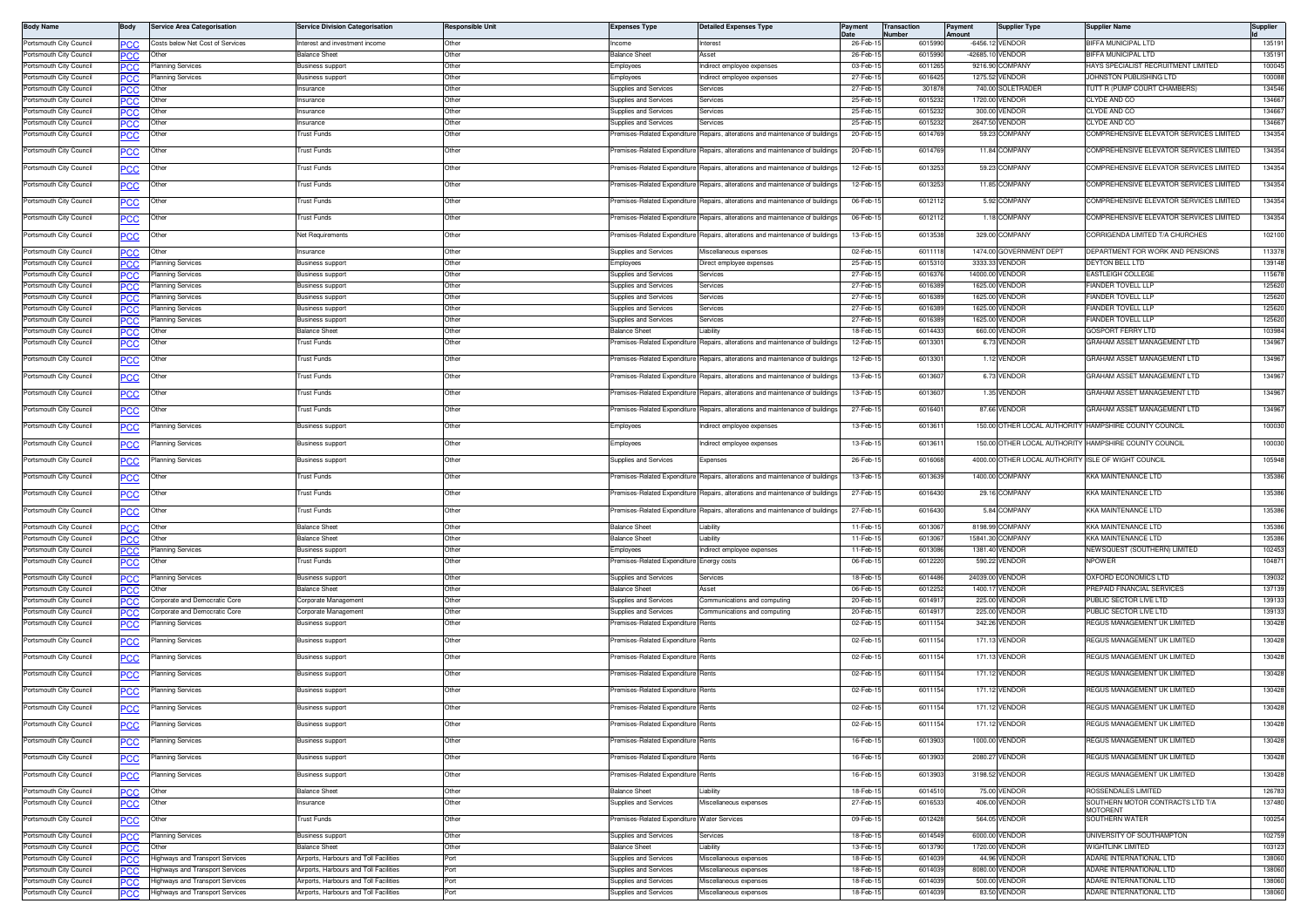| <b>Body Name</b>                                   | Body              | <b>Service Area Categorisation</b>                                        | <b>Service Division Categorisation</b>                                          | Responsible Unit | Expenses Type                                       | <b>Detailed Expenses Type</b>                                                 | Payment             | Transaction<br><b>Number</b> | Payment<br>Amount | <b>Supplier Type</b>           | Supplier Name                                         | Supplier         |
|----------------------------------------------------|-------------------|---------------------------------------------------------------------------|---------------------------------------------------------------------------------|------------------|-----------------------------------------------------|-------------------------------------------------------------------------------|---------------------|------------------------------|-------------------|--------------------------------|-------------------------------------------------------|------------------|
| Portsmouth City Council                            | PСC               | <b>Highways and Transport Services</b>                                    | Airports, Harbours and Toll Facilities                                          | Port             | Supplies and Services                               | Miscellaneous expenses                                                        | 25-Feb-             | 6015165                      |                   | 52.43 VENDOR                   | ADARE INTERNATIONAL LTD                               | 138060           |
| Portsmouth City Council                            | PCC.              | Highways and Transport Services                                           | Airports, Harbours and Toll Facilities                                          | Port             | Supplies and Services                               | Miscellaneous expenses                                                        | 25-Feb-1            | 601516                       |                   | 575.00 VENDOR                  | ADARE INTERNATIONAL LTD                               | 138060           |
| Portsmouth City Council                            | PCC.              | Highways and Transport Services<br><b>Highways and Transport Services</b> | <b>Niroorts, Harbours and Toll Facilities</b>                                   | Port             | supplies and Services                               | Miscellaneous expenses<br>iscellaneous expenses                               | 25-Feb-1            | 601516                       |                   | 8080.00 VENDOR                 | ADARE INTERNATIONAL LTD                               | 138060           |
| Portsmouth City Council<br>Portsmouth City Council | °СС<br>PCC        | Highways and Transport Services                                           | irports, Harbours and Toll Facilities<br>Airports, Harbours and Toll Facilities | Port<br>Port     | upplies and Services<br>upplies and Services        | Miscellaneous expenses                                                        | 25-Feb-<br>25-Feb-1 | 601516<br>601516             |                   | 585.00 VENDOR<br>500.00 VENDOR | ADARE INTERNATIONAL LTD<br>ADARE INTERNATIONAL LTD    | 138060<br>138060 |
| Portsmouth City Council                            | PСC               | Highways and Transport Services                                           | Airports, Harbours and Toll Facilities                                          | Port             | ransport-Related Expenditure Direct transport costs |                                                                               | 11-Feb-15           | 6012667                      |                   | 9619.43 COMPANY                | ASSOCIATED BRITISH PORTS                              | 108498           |
| Portsmouth City Council                            | PCC               | <b>Highways and Transport Services</b>                                    | Airports, Harbours and Toll Facilities                                          | Port             | hird Party Payments                                 | Private contractors                                                           | 18-Feb-1            | 6014046                      |                   | 20156.65 VENDOR                | <b>BAILEYS BUS SERVICE</b>                            | 100562           |
| Portsmouth City Council                            | <u>CC</u>         | Highways and Transport Services                                           | Airports, Harbours and Toll Facilities                                          | Port             | remises-Related Expenditure                         | Repairs, alterations and maintenance of buildings                             | 04-Feb-15           | 6011342                      |                   | 550.00 COMPANY                 | BAKER TRAYTE MARINE LIMITED                           | 100563           |
| Portsmouth City Council                            |                   | Highways and Transport Services                                           | Airports, Harbours and Toll Facilities                                          | Port             | remises-Related Expenditure                         | Repairs, alterations and maintenance of building                              | 11-Feb-1            | 6012669                      |                   | 1670.00 COMPANY                | BAKER TRAYTE MARINE LIMITED                           | 100563           |
|                                                    | <b>CC</b>         |                                                                           |                                                                                 |                  |                                                     |                                                                               |                     |                              |                   |                                |                                                       |                  |
| Portsmouth City Council                            | PСC               | Highways and Transport Services                                           | Airports, Harbours and Toll Facilities                                          | Port             | remises-Related Expenditure                         | Repairs, alterations and maintenance of buildings                             | 11-Feb-1            | 6012669                      |                   | 770.00 COMPANY                 | BAKER TRAYTE MARINE LIMITED                           | 100563           |
| Portsmouth City Council                            | PСC               | <b>Highways and Transport Services</b>                                    | Airports, Harbours and Toll Facilities                                          | Port             | Premises-Related Expenditure                        | Benairs, alterations and maintenance of buildings                             | 11-Feb-1            | 6012669                      |                   | 2120.00 COMPANY                | BAKER TRAYTE MARINE LIMITED                           | 100563           |
| Portsmouth City Council                            | PCC               | Highways and Transport Services                                           | Airports, Harbours and Toll Facilities                                          | Port             | Supplies and Services                               | Communications and computing                                                  | 11-Feb-1            | 601268                       |                   | 7321.00 VENDOR                 | BUSINESS TECHNOLOGY PARTNERS LTD                      | 106282           |
| Portsmouth City Council                            | сc                | lighways and Transport Services                                           | Airports. Harbours and Toll Facilities                                          | Port             | remises-Related Expenditure                         | leaning and domestic supplies                                                 | 04-Feb-1            | 6011353                      |                   | 920.00 VENDOR                  | C P LUBRICANTS LTD                                    | 100666           |
| Portsmouth City Council                            | PСC               | Highways and Transport Services                                           | Airports, Harbours and Toll Facilities                                          | Port             | remises-Related Expenditure                         | Repairs, alterations and maintenance of building                              | 11-Feb-1            | 601268                       |                   | 600.00 VENDOR                  | CATHPRO CONSULT LIMITED                               | 139857           |
| Portsmouth City Council                            | <u>PCC</u>        | <b>Highways and Transport Services</b>                                    | irports, Harbours and Toll Facilities                                           | Port             | emises-Related Expenditure                          | Repairs, alterations and maintenance of building:                             | 11-Feb-1            | 6012688                      |                   | 600.00 VENDOR                  | CATHPRO CONSULT LIMITED                               | 139857           |
| Portsmouth City Council                            | <b>PCC</b>        | Highways and Transport Services                                           | Airports, Harbours and Toll Facilities                                          | Port             | remises-Related Expenditure                         | Repairs, alterations and maintenance of buildings                             | 11-Feb-1            | 6012688                      |                   | 1200.00 VENDOR                 | CATHPRO CONSULT LIMITED                               | 139857           |
| Portsmouth City Council                            |                   | lighways and Transport Services                                           | Airports, Harbours and Toll Facilities                                          | Port             | Supplies and Services                               | rinting, stationery and general office expenses                               | 04-Feb-1            | 6011337                      |                   | 10600.00 VENDOR                | SSOCIATION OF PARTICIPATING BODIES OF PNPF            | 107660           |
|                                                    | <u>PCC</u>        |                                                                           |                                                                                 |                  |                                                     |                                                                               |                     |                              |                   |                                |                                                       |                  |
| Portsmouth City Council                            | <u>PCC</u>        | <b>Highways and Transport Services</b>                                    | Airports, Harbours and Toll Facilities                                          | Port             | remises-Related Expenditure Energy costs            |                                                                               | 04-Feb-1            | 601171                       |                   | 313.99 VENDOR                  | <b>GB OILS LIMITED</b>                                | 101701           |
| Portsmouth City Council                            | PСC               | Highways and Transport Services                                           | Airports, Harbours and Toll Facilities                                          | Port             | remises-Related Expenditure                         | nergy costs:                                                                  | 04-Feb-1            | 601171                       |                   | 313.99 VENDOR                  | <b>GB OILS LIMITED</b>                                | 101701           |
| Portsmouth City Council                            | <u>CC</u>         | <b>Highways and Transport Services</b>                                    | irports, Harbours and Toll Facilities                                           | Port             | emises-Related Expenditure                          | nergy costs                                                                   | 04-Feb-1            | 601171                       |                   | 314.00 VENDOR                  | GB OILS LIMITED                                       | 101701           |
| Portsmouth City Council                            | <b>CC</b>         | <b>Highways and Transport Services</b>                                    | Airports, Harbours and Toll Facilities                                          | Port             |                                                     | remises-Related Expenditure Repairs, alterations and maintenance of buildings | 25-Feb-1            | 6015789                      |                   | 770.00 SOLETRADER              | MARK PARSONS T/A FRONTLINE AUTOMATION                 | 139470           |
| Portsmouth City Council                            |                   | Highways and Transport Services                                           | Airports, Harbours and Toll Facilities                                          | Port             | hird Party Payments                                 | Private contractors                                                           | 04-Feb-1            | 6011768                      |                   | 8792.74 COMPANY                | OCS GROUP UK LIMITED T/A CANNON                       | 101502           |
| Portsmouth City Council                            | PСC<br>PСC        | <b>Highways and Transport Services</b>                                    | Airports, Harbours and Toll Facilities                                          | Port             | hird Party Payments                                 | rivate contractors                                                            | 04-Feb-1            | 6011768                      |                   | 35170.94 COMPANY               | OCS GROUP UK LIMITED T/A CANNON                       | 101502           |
| Portsmouth City Council                            | сc                | lighways and Transport Services                                           | irports, Harbours and Toll Facilities                                           | Port             | emises-Related Expenditure                          | inergy costs                                                                  | 03-Feb-1            | 6011299                      |                   | 245.06 COMPANY                 | SCOTTISH AND SOUTHERN ENERGY PLC                      | 100303           |
| Portsmouth City Council                            | <b>PCC</b>        | Highways and Transport Services                                           | Airports, Harbours and Toll Facilities                                          | Port             | remises-Related Expenditure Energy costs            |                                                                               | 03-Feb-1            | 6011299                      |                   | 346.54 COMPANY                 | SCOTTISH AND SOUTHERN ENERGY PLC                      | 100303           |
| Portsmouth City Council                            |                   | Highways and Transport Services                                           | Airports, Harbours and Toll Facilities                                          | Port             | emises-Related Expenditure                          | Repairs, alterations and maintenance of building                              | 20-Feb-1            | 6014769                      |                   | 67.31 COMPANY                  | COMPREHENSIVE ELEVATOR SERVICES LIMITED               | 134354           |
|                                                    | <b>PCC</b>        |                                                                           |                                                                                 |                  |                                                     |                                                                               |                     |                              |                   |                                |                                                       |                  |
| Portsmouth City Council                            | сc                | <b>Highways and Transport Services</b>                                    | Airports, Harbours and Toll Facilities                                          | Port             | remises-Related Expenditure                         | Repairs, alterations and maintenance of buildings                             | 20-Feb-1            | 6014769                      |                   | 134.62 COMPANY                 | COMPREHENSIVE ELEVATOR SERVICES LIMITED               | 134354           |
| Portsmouth City Council                            | PСC               | <b>Highways and Transport Services</b>                                    | Airports, Harbours and Toll Facilities                                          | Port             | remises-Related Expenditure                         | Repairs, alterations and maintenance of buildings                             | 20-Feb-1            | 6014769                      |                   | 375.00 COMPANY                 | COMPREHENSIVE ELEVATOR SERVICES LIMITED               | 134354           |
| Portsmouth City Council                            | сc                | Highways and Transport Services                                           | Airports, Harbours and Toll Facilities                                          | Port             | emises-Related Expenditur                           | lepairs, alterations and maintenance of building                              | 12-Feb-1            | 6013253                      |                   | 67.31 COMPANY                  | COMPREHENSIVE ELEVATOR SERVICES LIMITED               | 134354           |
| Portsmouth City Council                            | <b>PCC</b>        | Highways and Transport Services                                           | Airports, Harbours and Toll Facilities                                          | Port             | remises-Related Expenditure                         | Repairs, alterations and maintenance of buildings                             | 12-Feb-1            | 6013253                      |                   | 134.62 COMPANY                 | COMPREHENSIVE ELEVATOR SERVICES LIMITED               | 134354           |
| Portsmouth City Council                            |                   | Highways and Transport Services                                           | Airports, Harbours and Toll Facilities                                          | Port             | remises-Related Expenditure                         | Repairs, alterations and maintenance of building                              | 12-Feb-1            | 601325                       |                   | 375.00 COMPANY                 | COMPREHENSIVE ELEVATOR SERVICES LIMITED               | 134354           |
|                                                    | <u>PCC</u>        |                                                                           |                                                                                 |                  |                                                     |                                                                               |                     |                              |                   |                                |                                                       |                  |
| Portsmouth City Council                            | ٥СС               | Highways and Transport Services                                           | Airports, Harbours and Toll Facilities                                          | Port             | remises-Related Expenditure                         | Repairs, alterations and maintenance of buildings                             | 06-Feb-1            | 601211                       |                   | 6.73 COMPANY                   | COMPREHENSIVE ELEVATOR SERVICES LIMITED               | 134354           |
| Portsmouth City Council                            | ٥СС               | Highways and Transport Services                                           | Airports, Harbours and Toll Facilities                                          | Port             | remises-Related Expenditure                         | Repairs, alterations and maintenance of building                              | 06-Feb-1            | 601211                       |                   | 13.46 COMPANY                  | COMPREHENSIVE ELEVATOR SERVICES LIMITED               | 134354           |
| Portsmouth City Council                            | <u>CC</u>         | <b>Highways and Transport Services</b>                                    | irports, Harbours and Toll Facilities                                           | Port             | emises-Related Expenditure                          | Repairs, alterations and maintenance of building                              | 06-Feb-1            | 601211                       |                   | 37.52 COMPANY                  | COMPREHENSIVE ELEVATOR SERVICES LIMITED               | 134354           |
| Portsmouth City Council                            | <u>PCC</u>        | Highways and Transport Services                                           | Airports, Harbours and Toll Facilities                                          | Port             | remises-Related Expenditure                         | Repairs, alterations and maintenance of buildings                             | 19-Feb-1            | 6014599                      |                   | 67.31 COMPANY                  | COMPREHENSIVE ELEVATOR SERVICES LIMITED               | 134354           |
| Portsmouth City Council                            | <b>PCC</b>        | <b>Highways and Transport Services</b>                                    | Airports, Harbours and Toll Facilities                                          | Port             | emises-Related Expenditure                          | Repairs, alterations and maintenance of building                              | 19-Feb-1            | 6014599                      |                   | 134.62 COMPANY                 | COMPREHENSIVE ELEVATOR SERVICES LIMITED               | 134354           |
|                                                    |                   |                                                                           |                                                                                 |                  |                                                     |                                                                               |                     |                              |                   |                                | COMPREHENSIVE ELEVATOR SERVICES LIMITED               |                  |
| Portsmouth City Council                            | сc                | Highways and Transport Services                                           | Airports, Harbours and Toll Facilities                                          | Port             |                                                     | remises-Related Expenditure Repairs, alterations and maintenance of building  | 19-Feb-1            | 6014599                      |                   | 375.00 COMPANY                 |                                                       | 134354           |
| Portsmouth City Council                            | ٥СС               | <b>Highways and Transport Services</b>                                    | Airports, Harbours and Toll Facilities                                          | Port             | remises-Related Expenditure                         | Repairs, alterations and maintenance of building                              | 19-Feb-1            | 6014599                      |                   | 6.73 COMPANY                   | COMPREHENSIVE ELEVATOR SERVICES LIMITED               | 134354           |
| Portsmouth City Council                            | сc                | Highways and Transport Services                                           | Airports, Harbours and Toll Facilities                                          | Port             | emises-Related Expenditure                          | Repairs, alterations and maintenance of building:                             | 19-Feb-1            | 6014599                      |                   | 13.46 COMPANY                  | COMPREHENSIVE ELEVATOR SERVICES LIMITED               | 134354           |
| Portsmouth City Council                            | <u>PCC</u>        | Highways and Transport Services                                           | Airports, Harbours and Toll Facilities                                          | Port             | remises-Related Expenditure                         | Repairs, alterations and maintenance of building                              | 19-Feb-1            | 6014599                      |                   | 37.52 COMPANY                  | COMPREHENSIVE ELEVATOR SERVICES LIMITED               | 134354           |
| Portsmouth City Council                            | <b>PCC</b>        | Highways and Transport Services                                           | <b>Nirports, Harbours and Toll Facilities</b>                                   | Port             | emises-Related Expenditure                          | Repairs, alterations and maintenance of buildings                             | 11-Feb-1            | 601271                       |                   | 3120.00 VENDOR                 | ELECTRICAL SAFETY UK LIMITED                          | 139805           |
| Portsmouth City Council                            |                   | Highways and Transport Services                                           | Airports, Harbours and Toll Facilities                                          | Port             | hird Party Payments                                 | rivate contractors                                                            | 24-Feb-1            | 601510                       |                   | 1890.00 COMPANY                | ENSIGN HIGHWAYS LTD                                   | 116063           |
| Portsmouth City Council                            | PCC<br><u>PCC</u> | Highways and Transport Services                                           | <b>Nirports, Harbours and Toll Facilities</b>                                   | Port             | emises-Related Expenditure                          | Cleaning and domestic supplies                                                | 16-Feb-             | 601387                       |                   | 57.33 COMPANY                  | <b>INSIGN HIGHWAYS LTD</b>                            | 116063           |
| Portsmouth City Council                            |                   | Highways and Transport Services                                           | Airports, Harbours and Toll Facilities                                          | Port             | Supplies and Services                               | Miscellaneous expenses                                                        | 11-Feb-1            | 601272                       |                   | 515.00 VENDOR                  | FLATFIVE CREATIVE LIMITED                             | 125179           |
| Portsmouth City Council                            | PCC               | Highways and Transport Services                                           | irports, Harbours and Toll Facilities                                           | Port             | upplies and Services                                | Printing, stationery and general office expenses                              | 04-Feb-1            | 6011716                      |                   | 970.00 VENDOR                  | FRESH PRODUCE CONSORTIUM UK                           | 128298           |
| Portsmouth City Council                            |                   | Highways and Transport Services                                           | Airports, Harbours and Toll Facilities                                          | Port             |                                                     | remises-Related Expenditure Repairs, alterations and maintenance of buildings | 11-Feb-15           | 6013046                      |                   | 880.00 COMPANY                 | GEZE UK LTD                                           | 136439           |
|                                                    | <b>PCC</b>        |                                                                           |                                                                                 |                  |                                                     |                                                                               |                     |                              |                   |                                |                                                       |                  |
| Portsmouth City Council                            | PСC               | Highways and Transport Services                                           | Airports, Harbours and Toll Facilities                                          | Port             | Employees                                           | Indirect employee expenses                                                    | 13-Feb-15           | 6013611                      |                   |                                | 150.00 OTHER LOCAL AUTHORITY HAMPSHIRE COUNTY COUNCIL | 100030           |
| Portsmouth City Council                            | PCC⊹              | Highways and Transport Services                                           | Airports, Harbours and Toll Facilities                                          | Port             | Employees                                           | Indirect employee expenses                                                    | 18-Feb-1            | 6014442                      |                   | 750.00 VENDOR                  | HARRIS MCCUTCHEON LTD                                 | 140058           |
| Portsmouth City Council                            | PCC.              | Highways and Transport Services                                           | Airports, Harbours and Toll Facilities                                          | Port             | hird Party Payments                                 | Private contractors                                                           | 18-Feb-1            | 601445                       |                   | 2746.24 VENDOR                 | KEN BROWN BOATS LTD                                   | 100926           |
| Portsmouth City Council                            | <b>PCC</b>        | Other                                                                     | uspense and Capital Schemes                                                     | Port             | emises-Related Expenditure                          | Repairs, alterations and maintenance of buildings                             | 04-Feb-1            | 6011760                      |                   | 4900.00 COMPANY                | ML (UK) LTD                                           | 101018           |
| Portsmouth City Council                            | PCC               | Other                                                                     | Suspense and Capital Schemes                                                    | Port             | Third Party Payments                                | Private contractors                                                           | 25-Feb-1            | 6015809                      |                   | 75369.34 COMPANY               | ML (UK) LTD                                           | 101018           |
| Portsmouth City Council                            | <b>CC</b>         | Other                                                                     | Suspense and Capital Schemes                                                    | Port             | emises-Related Expenditure                          | Energy costs                                                                  | 06-Feb-1            | 601222                       |                   | 30678.69 VENDOR                | NPOWER                                                | 104871           |
| Portsmouth City Council                            | <u>PCC</u>        | Highways and Transport Services                                           | Airports, Harbours and Toll Facilities                                          | Port             |                                                     | Premises-Related Expenditure Cleaning and domestic supplies                   | 18-Feb-1            | 6014481                      |                   | 7356.71 VENDOR                 | NVIRO LTD                                             | 124507           |
| Portsmouth City Council                            | <u>PCC</u>        | Highways and Transport Services                                           | Airports, Harbours and Toll Facilities                                          | Port             | remises-Related Expenditure                         | Cleaning and domestic supplies                                                | 18-Feb-1            | 6014481                      |                   | 7356.72 VENDOR                 | <b>VVIRO LTD</b>                                      | 124507           |
| Portsmouth City Council                            | <u>PCC</u>        | Highways and Transport Services                                           | Airports, Harbours and Toll Facilities                                          | Port             |                                                     | Premises-Related Expenditure Cleaning and domestic supplies                   | 18-Feb-15           | 6014481                      |                   | 2167.00 VENDOR                 | NVIRO LTD                                             | 124507           |
| Portsmouth City Council                            | PCC               | Highways and Transport Services                                           | Airports, Harbours and Toll Facilities                                          | Port             | hird Party Payments                                 | Private contractors                                                           | 18-Feb-15           | 6014481                      |                   | 630.13 VENDOR                  | <b>NVIRO LTD</b>                                      | 124507           |
|                                                    |                   |                                                                           |                                                                                 |                  |                                                     |                                                                               |                     |                              |                   |                                |                                                       |                  |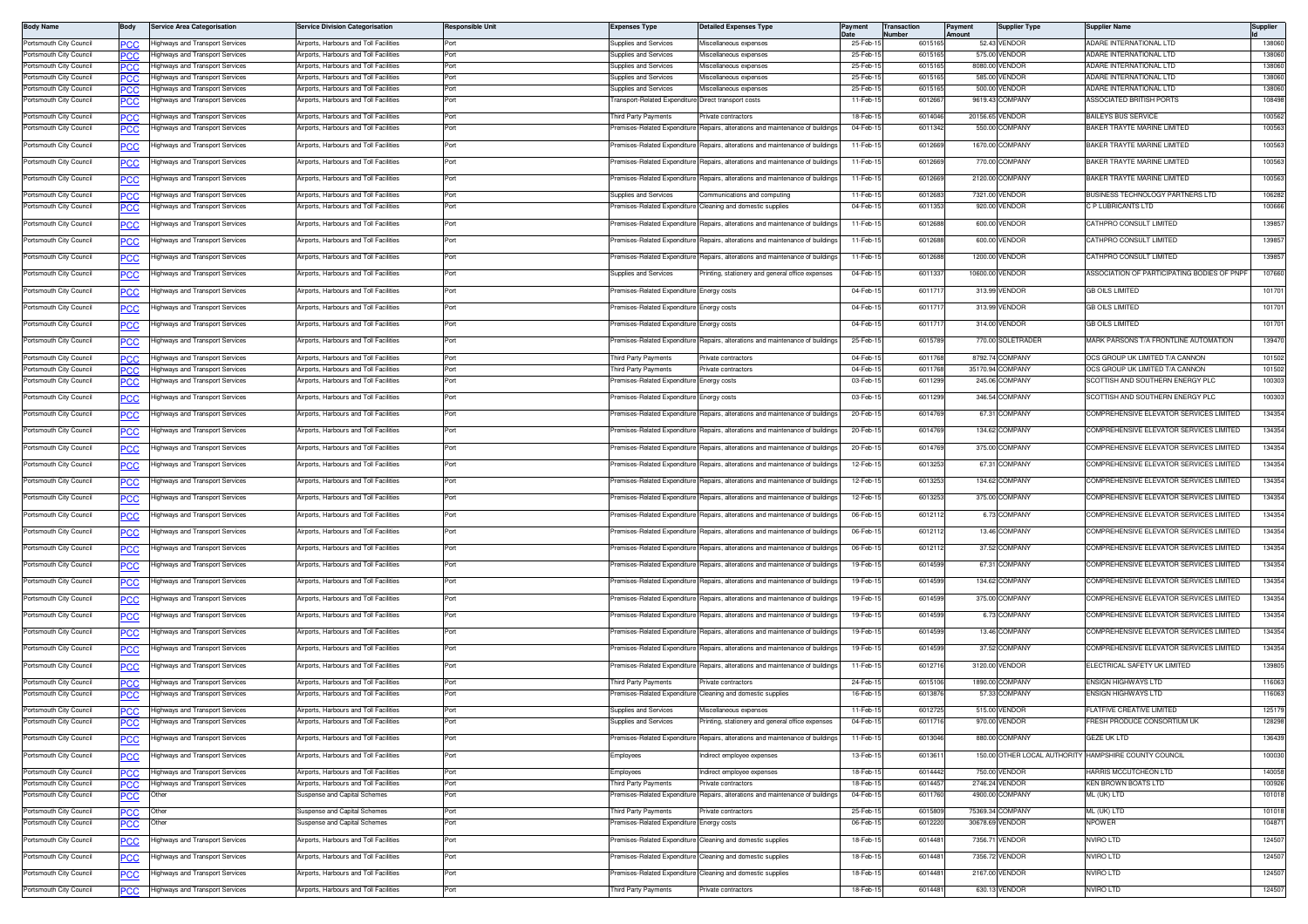| <b>Body Name</b>                                   | Body                     | <b>Service Area Categorisation</b>               | <b>Service Division Categorisation</b>                                 | <b>Responsible Unit</b>        | <b>Expenses Type</b>                                 | <b>Detailed Expenses Type</b>                                                  | Payment               | <b>Transaction</b><br>umber | Payment<br>Amount | <b>Supplier Type</b>                                 | <b>Supplier Name</b>                                         | Supplier         |
|----------------------------------------------------|--------------------------|--------------------------------------------------|------------------------------------------------------------------------|--------------------------------|------------------------------------------------------|--------------------------------------------------------------------------------|-----------------------|-----------------------------|-------------------|------------------------------------------------------|--------------------------------------------------------------|------------------|
| Portsmouth City Council                            | PCC.                     | lighways and Transport Services                  | Airports, Harbours and Toll Facilities                                 | Port                           | hird Party Payments                                  | rivate contractors                                                             | 18-Feb-1              | 6014481                     |                   | 70.02 VENDOR                                         | NVIRO LTD                                                    | 124507           |
| Portsmouth City Council                            | <u>'СС</u>               | lighways and Transport Services                  | <b>Virports, Harbours and Toll Facilities</b>                          | Port                           | emises-Related Expenditure                           | <b>Nater Services</b>                                                          | 18-Feb-1              | 6014499                     |                   | 2160.85 VENDOR                                       | ORTSMOUTH WATER LTD                                          | 100253           |
| Portsmouth City Council                            | <u>PCC</u>               | lighways and Transport Services                  | Airports, Harbours and Toll Facilities                                 | Port                           | remises-Related Expenditure Water Services           |                                                                                | 18-Feb-1              | 6014499                     |                   | 10.92 VENDOR                                         | PORTSMOUTH WATER LTD                                         | 100253           |
| Portsmouth City Council                            | <u>PCC</u>               | Highways and Transport Services                  | Airports, Harbours and Toll Facilities                                 | Port                           | remises-Related Expenditure Water Services           |                                                                                | 18-Feb-1              | 6014499                     |                   | 94.52 VENDOR                                         | PORTSMOUTH WATER LTD                                         | 100253           |
| Portsmouth City Council                            |                          | Other                                            | Suspense and Capital Schemes                                           | Port                           | remises-Related Expenditure Water Services           |                                                                                | 18-Feb-1              | 6014499                     |                   | 1078.45 VENDOR                                       | PORTSMOUTH WATER LTD                                         | 100253           |
|                                                    | <b>PCC</b>               |                                                  |                                                                        |                                |                                                      |                                                                                |                       |                             |                   |                                                      |                                                              |                  |
| Portsmouth City Council                            | PСC                      | lighways and Transport Services                  | Airports, Harbours and Toll Facilities                                 | Port                           |                                                      | remises-Related Expenditure Repairs, alterations and maintenance of buildings  | 25-Feb-1              | 30175                       |                   | 1312.50 VENDOR                                       | RAPISCAN SYSTEMS LIMITED                                     | 108247           |
| Portsmouth City Council                            | PСC                      | lighways and Transport Services                  | Airports, Harbours and Toll Facilities                                 | Port                           | imployees                                            | ndirect employee expenses                                                      | 27-Feb-1              | 6016492                     |                   | 500.00 VENDOR                                        | REDACTIVE MEDIA SALES LIMITED                                | 113792           |
| Portsmouth City Council                            | <b>PCC</b>               | Other                                            | Suspense and Capital Schemes                                           | Port<br>Port                   | upplies and Services                                 | Equipment, furniture and materials                                             | 18-Feb-1<br>18-Feb-1  | 601451<br>601451            |                   | 1750.00 VENDOR                                       | RS DIVERS LTD<br>RS DIVERS LTD                               | 140070<br>140070 |
| Portsmouth City Council<br>Portsmouth City Council | ∍сс                      | lighways and Transport Services                  | Suspense and Capital Schemes<br>Airports, Harbours and Toll Facilities | Port                           | supplies and Services<br>remises-Related Expenditure | iscellaneous expenses<br>Cleaning and domestic supplies                        | 04-Feb-1              | 601181                      |                   | 2250.00 VENDOR<br>746.75 VENDOR                      | SITA UK LTD                                                  | 102673           |
| Portsmouth City Council                            |                          | lighways and Transport Services                  | Airports, Harbours and Toll Facilities                                 | Port                           |                                                      | remises-Related Expenditure Cleaning and domestic supplies                     | 04-Feb-15             | 6011817                     |                   | 70.54 VENDOR                                         | SITA UK LTD                                                  | 102673           |
|                                                    | <u>PCC</u>               |                                                  |                                                                        |                                |                                                      |                                                                                |                       |                             |                   |                                                      |                                                              |                  |
| Portsmouth City Council                            | PСC                      | ighways and Transport Services                   | Airports, Harbours and Toll Facilities                                 | Port                           | emises-Related Expenditure                           | Cleaning and domestic supplies                                                 | 04-Feb-1              | 601181                      |                   | 105.00 VENDOR                                        | SITA UK LTD                                                  | 102673           |
| Portsmouth City Council                            |                          | Highways and Transport Services                  | Airports, Harbours and Toll Facilities                                 | Port                           | remises-Related Expenditure                          | Cleaning and domestic supplies                                                 | 04-Feb-1              | 6011817                     |                   | 229.36 VENDOR                                        | ITA UK LTD                                                   | 102673           |
| Portsmouth City Council                            | <b>PCC</b>               | lighways and Transport Services                  | Airports, Harbours and Toll Facilities                                 | Port                           | remises-Related Expenditure                          | Cleaning and domestic supplies                                                 | 04-Feb-1              | 6011817                     |                   | 36.98 VENDOR                                         | SITA UK LTD                                                  | 102673           |
| Portsmouth City Council                            | <u>PCC</u>               | Highways and Transport Services                  | Airports, Harbours and Toll Facilities                                 | Port                           |                                                      | remises-Related Expenditure Cleaning and domestic supplies                     | 04-Feb-1              | 601181                      |                   | 42.50 VENDOR                                         | SITA UK LTD                                                  | 102673           |
| Portsmouth City Council                            | <u>PCC</u>               | lighways and Transport Services                  | Airports, Harbours and Toll Facilities                                 | Port                           |                                                      | remises-Related Expenditure Cleaning and domestic supplies                     | 04-Feb-1              | 601181                      |                   | 124.00 VENDOR                                        | SITA UK LTD                                                  | 102673           |
|                                                    |                          | Other                                            |                                                                        | Port                           | Supplies and Services                                | Equipment, furniture and material                                              | 04-Feb-1              | 601181                      |                   | 2790.00 VENDOR                                       | SITA UK LTD                                                  | 102673           |
| Portsmouth City Council<br>Portsmouth City Council | PCC<br><u>PCC</u>        | ighways and Transport Services                   | Suspense and Capital Schemes<br>\irports, Harbours and Toll Facilities | Port                           | emises-Related Expenditure                           | Cleaning and domestic supplies                                                 | 04-Feb-1              | 601181                      |                   | 153.00 VENDOR                                        | ITA UK LTD                                                   | 102673           |
|                                                    |                          |                                                  |                                                                        |                                |                                                      |                                                                                |                       |                             |                   |                                                      | SITA UK LTD                                                  | 102673           |
| Portsmouth City Council                            | PСC                      | lighways and Transport Services                  | Airports, Harbours and Toll Facilities                                 | Port                           | remises-Related Expenditure                          | Cleaning and domestic supplies                                                 | 04-Feb-1              | 601181                      |                   | 60.90 VENDOR                                         |                                                              |                  |
| Portsmouth City Council                            | <u>PCC</u>               | Highways and Transport Services                  | Airports, Harbours and Toll Facilities                                 | Port                           | remises-Related Expenditure                          | Cleaning and domestic supplies                                                 | 04-Feb-1              | 6011817                     |                   | 357.00 VENDOR                                        | SITA UK LTD                                                  | 102673           |
| Portsmouth City Council                            | <b>PCC</b>               | lighways and Transport Services                  | Airports, Harbours and Toll Facilities                                 | Port                           | remises-Related Expenditure                          | Cleaning and domestic supplies                                                 | 04-Feb-1              | 6011817                     |                   | 833.00 VENDOR                                        | SITA UK LTD                                                  | 102673           |
| Portsmouth City Council                            |                          | lighways and Transport Services                  | Airports, Harbours and Toll Facilities                                 | Port                           |                                                      | remises-Related Expenditure Cleaning and domestic supplies                     | 04-Feb-1              | 601181                      |                   | 119.00 VENDOR                                        | SITA UK LTD                                                  | 102673           |
| Portsmouth City Council                            | <u>PCC</u>               | ighways and Transport Services                   | Airports, Harbours and Toll Facilities                                 | Port                           | emises-Related Expenditure                           | Cleaning and domestic supplies                                                 | 04-Feb-1              | 601181                      |                   | 23.75 VENDOR                                         | SITA UK LTD                                                  | 102673           |
| Portsmouth City Council                            |                          | lighways and Transport Services                  | Airports, Harbours and Toll Facilities                                 | Port                           | remises-Related Expenditure                          | Cleaning and domestic supplies                                                 | 04-Feb-               | 601181                      |                   | 118.75 VENDOR                                        | SITA UK LTD                                                  | 102673           |
|                                                    | $\overline{PCC}$         |                                                  |                                                                        |                                |                                                      |                                                                                |                       |                             |                   |                                                      |                                                              |                  |
| Portsmouth City Council                            | <u>PCC</u>               | Highways and Transport Services                  | Airports, Harbours and Toll Facilities                                 | Port                           |                                                      | remises-Related Expenditure Cleaning and domestic supplies                     | 04-Feb-1              | 601181                      |                   | -105.00 VENDOR                                       | SITA UK LTD                                                  | 102673           |
| Portsmouth City Council                            | PСC                      | Other                                            | Suspense and Capital Schemes                                           | Port                           | Supplies and Services                                | Equipment, furniture and materials                                             | 04-Feb-1              | 601181                      |                   | -310.00 VENDOR                                       | <b>SITA UK LTD</b>                                           | 102673           |
| Portsmouth City Council                            | <u>PCC</u>               | lighways and Transport Services                  | Airports, Harbours and Toll Facilities                                 | Port                           | remises-Related Expenditure                          | Cleaning and domestic supplies                                                 | 04-Feb-1              | 601181                      |                   | 1368.48 VENDOR                                       | SITA UK LTD                                                  | 102673           |
| Portsmouth City Council                            | <b>PCC</b>               | lighways and Transport Services                  | Airports, Harbours and Toll Facilities                                 | Port                           | remises-Related Expenditure                          | Cleaning and domestic supplies                                                 | 04-Feb-1              | 6011817                     |                   | 71.77 VENDOR                                         | SITA UK LTD                                                  | 102673           |
| Portsmouth City Council                            |                          | lighways and Transport Services                  | Airports, Harbours and Toll Facilities                                 | Port                           |                                                      | remises-Related Expenditure Cleaning and domestic supplies                     | 25-Feb-1              | 6015912                     |                   | 15.00 VENDOR                                         | SOUTHERN WINDOW & GENERAL CLEANING<br><b>OMPANY LIMITED</b>  | 101218           |
| Portsmouth City Council                            | <b>PCC</b>               | ighways and Transport Services                   | Airports, Harbours and Toll Facilities                                 | Port                           | emises-Related Expenditure                           | Cleaning and domestic supplies                                                 | 25-Feb-1              | 6015912                     |                   | 787.95 VENDOR                                        | SOUTHERN WINDOW & GENERAL CLEANING                           | 101218           |
| Portsmouth City Council                            | PСC                      | lighways and Transport Services                  | Airports, Harbours and Toll Facilities                                 | Port                           | remises-Related Expenditure                          | Cleaning and domestic supplies                                                 | 25-Feb-1              | 6015912                     |                   | 787.95 VENDOR                                        | OMPANY LIMITED<br>SOUTHERN WINDOW & GENERAL CLEANING         | 101218           |
| Portsmouth City Council                            |                          | Highways and Transport Services                  | Airports, Harbours and Toll Facilities                                 | Port                           | remises-Related Expenditure                          | Cleaning and domestic supplies                                                 | 25-Feb-               | 6015912                     |                   | 15.00 VENDOR                                         | <b>COMPANY LIMITED</b><br>SOUTHERN WINDOW & GENERAL CLEANING | 101218           |
|                                                    |                          |                                                  |                                                                        |                                |                                                      |                                                                                |                       |                             |                   |                                                      | OMPANY LIMITED                                               |                  |
| Portsmouth City Council                            | <u>PCC</u>               | Highways and Transport Services                  | Airports, Harbours and Toll Facilities                                 | Port                           |                                                      | Premises-Related Expenditure Repairs, alterations and maintenance of buildings | 25-Feb-1              | 301759                      |                   | 1296.00 VENDOR                                       | SPX FLUID POWER                                              | 111019           |
| Portsmouth City Council                            | PCC.                     | Other                                            | Suspense and Capital Schemes                                           | Port                           | Supplies and Services                                | Equipment, furniture and materials                                             | 18-Feb-1              | 601453                      |                   | 36147.00 COMPANY                                     | STRAINSTALL UK LIMITED                                       | 108291           |
| Portsmouth City Council                            | <u>PCC</u>               | lighways and Transport Services                  | Airports, Harbours and Toll Facilities                                 | Port                           | remises-Related Expenditure                          | Energy costs                                                                   | 03-Feb-1              | 6011313                     |                   | 519.64 VENDOR                                        | TOTAL GAS & POWER LTD                                        | 133467           |
| Portsmouth City Council                            |                          | Other                                            | Suspense and Capital Schemes                                           | Port                           | remises-Related Expenditure                          | Energy costs                                                                   | 03-Feb-1              | 6011313                     |                   | 1869.50 VENDOR                                       | OTAL GAS & POWER LTD                                         | 133467           |
| Portsmouth City Council                            | <b>CC</b>                | lighways and Transport Services                  | Airports, Harbours and Toll Facilities                                 | Port                           | emises-Related Expenditure                           | Energy costs                                                                   | 03-Feb-1              | 601131                      |                   | 7.75 VENDOR                                          | OTAL GAS & POWER LTD                                         | 133467           |
| Portsmouth City Council                            | <b>PCC</b>               | lighways and Transport Services                  | Airports, Harbours and Toll Facilities                                 | Port                           | remises-Related Expenditure                          | Energy costs                                                                   | 03-Feb-1              | 6011313                     |                   | 57.96 VENDOR                                         | OTAL GAS & POWER LTD                                         | 133467           |
| Portsmouth City Council                            | <u>PCC</u>               | Highways and Transport Services                  | Airports, Harbours and Toll Facilities                                 | Port                           | remises-Related Expenditure                          | nergy costs                                                                    | 03-Feb-1              | 601131                      |                   | 7.75 VENDOR                                          | OTAL GAS & POWER LTD                                         | 133467           |
| Portsmouth City Council                            |                          |                                                  |                                                                        | Port                           | remises-Related Expenditure                          |                                                                                | 03-Feb-1              | 6011313                     |                   | 260.87 VENDOR                                        | OTAL GAS & POWER LTD                                         | 133467           |
|                                                    | $\overline{C}$           | lighways and Transport Services                  | Airports, Harbours and Toll Facilities                                 |                                |                                                      | Energy costs                                                                   |                       |                             |                   |                                                      |                                                              |                  |
| Portsmouth City Council                            | <u>PCC</u>               | Highways and Transport Services                  | Airports, Harbours and Toll Facilities                                 | Port                           | Premises-Related Expenditure Energy costs            |                                                                                | 03-Feb-15             | 6011313                     |                   | 471.30 VENDOR                                        | OTAL GAS & POWER LTD                                         | 133467           |
| Portsmouth City Council                            | °СС                      | ighways and Transport Services                   | Airports, Harbours and Toll Facilities                                 | Port                           | upplies and Services                                 | ommunications and computing                                                    | 18-Feb-1              | 601455                      |                   | 5436.00 COMPANY                                      | <b>/IRGIN MEDIA LIMITED</b>                                  | 100224           |
| Portsmouth City Council<br>Portsmouth City Council | PCC                      | lighways and Transport Services<br>Public Health | Airports, Harbours and Toll Facilities<br>Public Health Advice         | Port<br>Public Health          | supplies and Services<br>Supplies and Services       | Communications and computing<br>Miscellaneous expenses                         | 25-Feb-1<br>23-Feb-15 | 6015944<br>6015017          |                   | 930.00 VENDOR<br>5800.00 VENDOR                      | <b>OHKUS LTD</b><br>BAY MEDIA LIMITED                        | 125037<br>125900 |
| Portsmouth City Council                            | <u>PCC</u><br><b>PCC</b> | Public Health                                    | Public Health Advice                                                   | Public Health                  | supplies and Services                                | liscellaneous expenses                                                         | 17-Feb-1              | 6013946                     |                   | 1944.80 VENDOR                                       | BBP MARKETING LIMITED                                        | 127190           |
| Portsmouth City Council                            | PСC                      | <b>Public Health</b>                             | Substance Misuse                                                       | Public Health                  | Third Party Payments                                 | Other establishments                                                           | 12-Feb-1              | 6013222                     |                   | 2782.00 VENDOR                                       | BROADWAY LODGE                                               | 127430           |
| Portsmouth City Council                            | PCC                      | Public Health                                    | Substance Misuse                                                       | Public Health                  | hird Party Payments                                  | Other establishments                                                           | 04-Feb-1              | 6011329                     |                   | 681.43 VENDOR                                        | ANA TREATMENT CENTRES LTD                                    | 101963           |
| Portsmouth City Council<br>Portsmouth City Council | PСC                      | Public Health<br>Public Health                   | Substance Misuse<br>Substance Misuse                                   | Public Health<br>Public Health | hird Party Payments<br>hird Party Payments           | Other establishments<br>Other establishments                                   | 13-Feb-1<br>09-Feb-1  | 601347<br>6012338           |                   | 728.40 VENDOR<br>2347.14 VENDOR                      | ANA TREATMENT CENTRES LTD<br>ANA TREATMENT CENTRES LTD       | 101963<br>101963 |
| Portsmouth City Council                            | PСC<br><b>PCC</b>        | <b>Public Health</b>                             | Substance Misuse                                                       | Public Health                  | hird Party Payments                                  | Other establishments                                                           | 09-Feb-1              | 6012353                     |                   | 2802.78 VENDOR                                       | <b>BROADREACH</b>                                            | 102357           |
| Portsmouth City Council                            | ∍сс                      | ublic Health                                     | Substance Misuse                                                       | Public Health                  | hird Party Payments                                  | Other establishments                                                           | 12-Feb-1              | 601322                      |                   | 311.43 VENDOR                                        | <b>BROADREACH</b>                                            | 102357           |
| Portsmouth City Council                            | <b>PCC</b>               | Public Health                                    | Substance Misuse                                                       | Public Health                  | hird Party Payments                                  | Other establishments                                                           | 12-Feb-1              | 6013368                     |                   | 1942.57 VENDOR                                       | <b>PHOENIX HOUSE T/A PHOENIX FUTURES</b>                     | 102481           |
| Portsmouth City Council<br>Portsmouth City Council | PСC                      | Public Health                                    | Substance Misuse                                                       | Public Health<br>Public Health | Third Party Payments                                 | Other establishments                                                           | 13-Feb-1<br>17-Feb-1  | 6013678<br>6014000          |                   | 871.50 VENDOR<br>1300.00 VENDOR                      | PHOENIX HOUSE T/A PHOENIX FUTURES<br>RAVENSCOURT TRUST       | 102481<br>102740 |
| Portsmouth City Council                            | PCC<br>PСC               | Public Health<br>Public Health                   | Substance Misuse<br>Substance Misuse                                   | Public Health                  | hird Party Payments<br>Third Party Payments          | Other establishments<br>Other establishments                                   | 17-Feb-1              | 6014000                     |                   | 2730.00 VENDOR                                       | RAVENSCOURT TRUST                                            | 102740           |
| Portsmouth City Council                            | PCC                      | Public Health                                    | Substance Misuse                                                       | Public Health                  | hird Party Payments                                  | Other establishments                                                           | 17-Feb-1              | 6014000                     |                   | 2730.00 VENDOR                                       | RAVENSCOURT TRUST                                            | 102740           |
| Portsmouth City Council                            | °СС                      | Public Health                                    | Sexual Health                                                          | ublic Health                   | hird Party Payments                                  | Other establishments                                                           | 27-Feb-               | 601652                      |                   | 23245.00 GOVERNMENT DEPT                             | <b>SOLENT NHS TRUST</b>                                      | 107630           |
| Portsmouth City Council<br>Portsmouth City Council | PCC.                     | Public Health<br>Public Health                   | Sexual Health<br>Sexual Health                                         | Public Health<br>Public Health | hird Party Payments                                  | Other establishments<br>Other establishments                                   | 27-Feb-1<br>27-Feb-1  | 601652<br>6016525           |                   | 18850.00 GOVERNMENT DEPT<br>96407.00 GOVERNMENT DEPT | SOLENT NHS TRUST<br>SOLENT NHS TRUST                         | 107630<br>107630 |
|                                                    | <b>PCC</b>               |                                                  |                                                                        |                                | hird Party Payments                                  |                                                                                |                       |                             |                   |                                                      |                                                              |                  |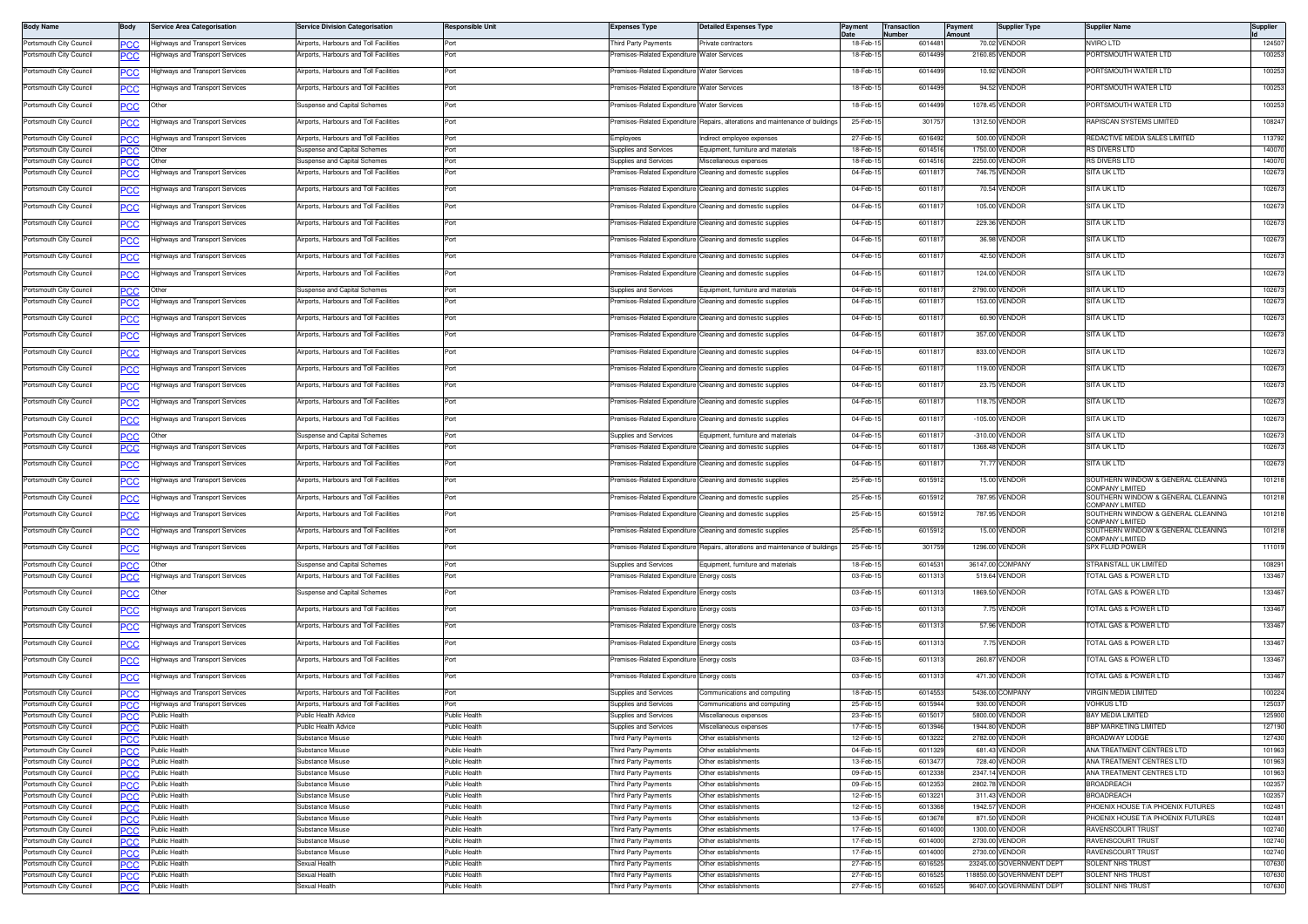| <b>Body Name</b>                                   | Body        | <b>Service Area Categorisation</b>          | <b>Service Division Categorisation</b>                                 | <b>Responsible Unit</b>                                              | <b>Expenses Type</b>                                | <b>Detailed Expenses Type</b>                                    | Paymen               | Transaction<br>Number | Payment<br>Amount | <b>Supplier Type</b>                                | <b>Supplier Name</b>                            | Supplier         |
|----------------------------------------------------|-------------|---------------------------------------------|------------------------------------------------------------------------|----------------------------------------------------------------------|-----------------------------------------------------|------------------------------------------------------------------|----------------------|-----------------------|-------------------|-----------------------------------------------------|-------------------------------------------------|------------------|
| Portsmouth City Council                            |             | Public Health                               | Sexual Health                                                          | Public Health                                                        | hird Party Payments                                 | Other establishments                                             | 27-Feb-1             | 6016525               |                   | 895.00 GOVERNMENT DEPT                              | SOLENT NHS TRUST                                | 107630           |
| Portsmouth City Council                            |             | Public Healt                                | exual Health                                                           | Public Health                                                        | hird Party Payments                                 | Other establishments                                             | 27-Feb-              | 60165                 |                   | 8681.00 GOVERNMENT DEPT                             | <b>SOLENT NHS TRUS</b>                          | 107630           |
| Portsmouth City Council<br>Portsmouth City Council | <b>PCC</b>  | Public Health<br>Public Health              | iexual Health                                                          | Public Health<br>Public Health                                       | hird Party Payments                                 | Other establishments<br>Other establishments                     | 27-Feb-1<br>27-Feb-1 | 601652<br>601652      |                   | 1420.00 GOVERNMENT DEPT<br>32218.00 GOVERNMENT DEPT | SOLENT NHS TRUST<br>SOLENT NHS TRUST            | 107630<br>107630 |
| Portsmouth City Council                            | н ж<br>PCC  | <b>Public Health</b>                        | imoking and Tobacco<br>Children 5-19 Public Health Programmes          | Public Health                                                        | hird Party Payments<br>hird Party Payments          | Other establishments                                             | 27-Feb-1             | 601652                |                   | 35770.00 GOVERNMENT DEPT                            | SOLENT NHS TRUST                                | 107630           |
| Portsmouth City Council                            |             | Public Health                               | Substance Misuse                                                       | Public Health                                                        | hird Party Payments                                 | Other establishments                                             | 13-Feb-1             | 601373                |                   | 2588.04 VENDOR                                      | STREETSCENE ADDICTION RECOVERY LIMITED          | 122388           |
| Portsmouth City Council                            | PCC         | <b>Central Services</b>                     | <b>Local Tax Collection</b>                                            | Revenues and Benefits                                                | Supplies and Services                               | Communications and computing                                     | 02-Feb-1             | 601106                |                   | -543.07 VENDOR                                      | CIVICA UK LTD                                   | 104001           |
| Portsmouth City Council                            |             | Central Services                            | <b>Local Tax Collection</b>                                            | Revenues and Benefits                                                | Supplies and Services                               | Communications and computing                                     | 02-Feb-1             | 601106                | $-267.5$          | VENDOR                                              | CIVICA UK LTD                                   | 104001           |
| Portsmouth City Council                            |             | Central Services                            | ocal Tax Collection                                                    | levenues and Benefits                                                | upplies and Services                                | Communications and computing                                     | 02-Feb-1             | 601106                |                   | -534.86 VENDOR                                      | CIVICA UK LTD                                   | 104001           |
| Portsmouth City Council                            | PCC.        | Central Services                            | ocal Tax Collection                                                    | levenues and Benefits                                                | upplies and Services                                | Communications and computing                                     | 02-Feb-1             | 601106                |                   | -176.57 VENDOR                                      | CIVICA UK LTD                                   | 104001           |
| Portsmouth City Council<br>Portsmouth City Council | PCC         | Central Services<br><b>Central Services</b> | Local Tax Collection<br>Local Tax Collection                           | Revenues and Benefits<br>Revenues and Benefits                       | supplies and Services<br>Supplies and Services      | Communications and computing<br>Communications and computing     | 02-Feb-1<br>02-Feb-1 | 601106<br>601106      |                   | -175.70 VENDOR<br>-117.16 VENDOR                    | CIVICA UK LTD<br>CIVICA UK LTD                  | 104001<br>104001 |
| Portsmouth City Council                            |             | <b>Housing Services</b>                     | Housing Benefits Administration                                        | levenues and Benefits                                                | Supplies and Services                               | Communications and computing                                     | 02-Feb-1             | 601106                |                   | -543.07 VENDOR                                      | CIVICA UK LTD                                   | 104001           |
| Portsmouth City Council                            | PCC         | <b>Housing Services</b>                     | lousing Benefits Administration                                        | Revenues and Benefits                                                | Supplies and Services                               | Communications and computing                                     | 02-Feb-1             | 601106                |                   | -267.51 VENDOR                                      | CIVICA UK LTD                                   | 104001           |
| Portsmouth City Council                            |             | <b>Housing Services</b>                     | Housing Benefits Administration                                        | Revenues and Benefits                                                | Supplies and Services                               | Communications and computing                                     | 02-Feb-1             | 601106                |                   | -534.86 VENDOR                                      | CIVICA UK LTD                                   | 104001           |
| Portsmouth City Council                            | °СС         | <b>Housing Services</b>                     | lousing Benefits Administration                                        | Revenues and Benefits                                                | Supplies and Services                               | Communications and computing                                     | 02-Feb-1             | 601106                |                   | -176.57 VENDOR                                      | CIVICA UK LTD                                   | 104001           |
| Portsmouth City Council                            |             | <b>Housing Services</b>                     | lousing Benefits Administration                                        | Revenues and Benefits<br>evenues and Benefits                        | Supplies and Services                               | Communications and computing                                     | 02-Feb-              | 601106                |                   | -175.70 VENDOR                                      | CIVICA UK LTD                                   | 104001           |
| Portsmouth City Council<br>Portsmouth City Council | PCC         | lousing Services<br>Central Services        | lousing Benefits Administration<br>ocal Tax Collection                 | evenues and Benefits                                                 | upplies and Services<br>upplies and Services        | ommunications and computing<br>Communications and computing      | 02-Feb-1<br>02-Feb-1 | 601106<br>6011069     |                   | -117.16 VENDOR<br>51.55 VENDOR                      | CIVICA UK LTD<br>CIVICA UK LTD                  | 104001<br>104001 |
| Portsmouth City Council                            |             | <b>Housing Services</b>                     | Housing Benefits Administration                                        | tevenues and Benefits                                                | supplies and Services                               | Communications and computing                                     | 02-Feb-              | 601106                |                   | 51.55 VENDOR                                        | CIVICA UK LTD                                   | 104001           |
| Portsmouth City Council                            |             | Central Services                            | Local Tax Collection                                                   | levenues and Benefits                                                | supplies and Services                               | Printing, stationery and general office expenses                 | 04-Feb-1             | 6011805               |                   | 1168.97 VENDOR                                      | <b>ROYAL MAIL</b>                               | 100182           |
| Portsmouth City Council                            |             | Housing Services                            | lousing Benefits Administration                                        | evenues and Benefits                                                 | upplies and Services                                | rinting, stationery and general office expenses                  | 04-Feb-1             | 6011805               |                   | 1022.31 VENDOR                                      | ROYAL MAIL                                      | 100182           |
|                                                    |             |                                             |                                                                        |                                                                      |                                                     |                                                                  |                      |                       |                   |                                                     |                                                 |                  |
| Portsmouth City Council                            |             | Central Services                            | <b>Local Tax Collection</b>                                            | levenues and Benefits                                                | Supplies and Services                               | rinting, stationery and general office expenses                  | 12-Feb-1             | 6013388               |                   | 948.45 VENDOR                                       | ROYAL MAIL                                      | 100182           |
| Portsmouth City Council                            |             | lousing Services                            | lousing Benefits Administration                                        | evenues and Benefits                                                 | upplies and Services                                | rinting, stationery and general office expenses                  | 12-Feb-1             | 601338                | 926.41            | <b>VENDOR</b>                                       | <b>IOYAL MAIL</b>                               | 100182           |
| Portsmouth City Council                            |             | Central Services                            | <b>Local Tax Collection</b>                                            | Revenues and Benefits                                                | <b>Supplies and Services</b>                        | rinting, stationery and general office expenses                  | 18-Feb-1             | 6014515               |                   | 853.87 VENDOR                                       | <b>ROYAL MAIL</b>                               | 100182           |
|                                                    |             |                                             |                                                                        | <b>Revenues and Benefits</b>                                         |                                                     |                                                                  |                      |                       |                   |                                                     | ROYAL MAIL                                      |                  |
| Portsmouth City Council                            | PCC         | <b>Housing Services</b>                     | Housing Benefits Administration                                        |                                                                      | Supplies and Services                               | Printing, stationery and general office expenses                 | 18-Feb-1             | 601451                |                   | 870.71 VENDOR                                       |                                                 | 100182           |
| Portsmouth City Council                            |             | Central Services                            | Local Tax Collection                                                   | evenues and Benefits                                                 | upplies and Services                                | rinting, stationery and general office expenses                  | 25-Feb-1             | 601588                |                   | 1353.36 VENDOR                                      | ROYAL MAIL                                      | 100182           |
| Portsmouth City Council                            | <u>'CC</u>  | <b>Housing Services</b>                     | lousing Benefits Administration                                        | levenues and Benefits                                                | Supplies and Services                               | Printing, stationery and general office expenses                 | 25-Feb-1             | 6015885               |                   | 851.30 VENDOR                                       | ROYAL MAIL                                      | 100182           |
| Portsmouth City Council                            |             | <b>Housing Services</b>                     | lousing Benefits Administration                                        | evenues and Benefits                                                 | upplies and Services                                | rinting, stationery and general office expenses                  | 20-Feb-1             | 6014858               |                   | 2765.00 VENDOR                                      | LIBERTY PRINTERS LIMITED                        | 127006           |
|                                                    | ርር          |                                             |                                                                        |                                                                      |                                                     |                                                                  |                      |                       |                   |                                                     |                                                 |                  |
| Portsmouth City Council                            |             | Housing Services                            | Housing Benefits Administration                                        | levenues and Benefits                                                | Supplies and Services                               | Printing, stationery and general office expenses                 | 20-Feb-1             | 6014858               |                   | 2765.00 VENDOR                                      | X LIBERTY PRINTERS LIMITED                      | 127006           |
| Portsmouth City Council                            | PCC         | Cultural and Related Services               | Open Spaces                                                            | <b>Fransport and Environment</b>                                     | Supplies and Services                               | Equipment, furniture and materials                               | 06-Feb-1             | 601204                |                   | 429.68 VENDOR                                       | ACCESS LOCKSMITHS LTD T/A ACCESS KEY AND        | 100255           |
| Portsmouth City Council                            |             | Cultural and Related Services               | Open Spaces                                                            | ransport and Environment                                             | upplies and Services                                | quipment, furniture and materials                                | 06-Feb-1             | 601204                |                   | 257.81 VENDOR                                       | ACCESS LOCKSMITHS LTD T/A ACCESS KEY AND        | 100255           |
| Portsmouth City Council                            |             | Cultural and Related Services               | Open Spaces                                                            | <b>Transport and Environment</b>                                     | Supplies and Services                               | Equipment, furniture and materials                               | 06-Feb-1             | 6012048               |                   | 343.74 VENDOR                                       | OCK<br>ACCESS LOCKSMITHS LTD T/A ACCESS KEY AND | 100255           |
|                                                    | <u>'CC</u>  |                                             |                                                                        |                                                                      |                                                     |                                                                  |                      |                       |                   |                                                     | OCK                                             |                  |
| Portsmouth City Council                            |             | Cultural and Related Services               | Open Spaces                                                            | ransport and Environment                                             | Supplies and Services                               | Equipment, furniture and materials                               | 06-Feb-1             | 601204                |                   | 85.94 VENDOR                                        | ACCESS LOCKSMITHS LTD T/A ACCESS KEY AND<br>OCK | 100255           |
| Portsmouth City Council                            |             | Highways and Transport Services             | Parking Services                                                       | Fransport and Environment                                            | Supplies and Services                               | Equipment, furniture and materials                               | 06-Feb-1             | 6012048               |                   | 70.74 VENDOR                                        | ACCESS LOCKSMITHS LTD T/A ACCESS KEY AND        | 100255           |
| Portsmouth City Council                            | PСC         | Highways and Transport Services             | Parking Services                                                       | <b>Fransport and Environment</b>                                     | Supplies and Services                               | Equipment, furniture and materials                               | 06-Feb-1             | 601204                |                   | 660.80 VENDOR                                       | OCK<br>ACCESS LOCKSMITHS LTD T/A ACCESS KEY AND | 100255           |
| Portsmouth City Council                            |             | lighways and Transport Services             | arking Services                                                        | ransport and Environment                                             | upplies and Services                                | quipment, furniture and materials                                | 06-Feb-1             | 6012048               |                   | 17.68 VENDOR                                        | OCK<br>ACCESS LOCKSMITHS LTD T/A ACCESS KEY AND | 100255           |
|                                                    | 'СС         |                                             |                                                                        |                                                                      |                                                     |                                                                  |                      |                       |                   |                                                     | OCK                                             |                  |
| Portsmouth City Council                            | יטע         | Highways and Transport Services             | Parking Services                                                       | <b>Transport and Environment</b>                                     | Supplies and Services                               | Equipment, furniture and materials                               | 06-Feb-1             | 6012048               |                   | 165.20 VENDOR                                       | ACCESS LOCKSMITHS LTD T/A ACCESS KEY AND<br>OCK | 100255           |
| Portsmouth City Council                            |             | Cultural and Related Services               | Open Spaces                                                            | ransport and Environment                                             | Supplies and Services                               | Equipment, furniture and materials                               | 06-Feb-1             | 601204                |                   | 32.28 VENDOR                                        | ACCESS LOCKSMITHS LTD T/A ACCESS KEY AND<br>OCK | 100255           |
| Portsmouth City Council                            |             | Highways and Transport Services             | Parking Services                                                       | Fransport and Environment                                            | Supplies and Services                               | Equipment, furniture and materials                               | 18-Feb-1             | 601403                |                   | 88.42 VENDOR                                        | ACCESS LOCKSMITHS LTD T/A ACCESS KEY AND        | 100255           |
| Portsmouth City Council                            |             | Highways and Transport Services             | Parking Services                                                       | <b>Fransport and Environment</b>                                     | Supplies and Services                               | Equipment, furniture and materials                               | 18-Feb-1             | 601403                |                   | 413.00 VENDOR                                       | OCK<br>ACCESS LOCKSMITHS LTD T/A ACCESS KEY AND | 100255           |
|                                                    | PCC         |                                             |                                                                        |                                                                      |                                                     |                                                                  |                      |                       |                   |                                                     | OCK                                             |                  |
| Portsmouth City Council                            | <u> °СС</u> | Environmental and Regulatory Services       | lood Defence and Land Drainage                                         | ransport and Environment                                             | supplies and Services                               | cuipment, furniture and materials                                | 20-Feb-1             | 6014704               |                   | 92.25 VENDOR                                        | ACCESS LOCKSMITHS LTD T/A ACCESS KEY AND<br>OCK | 100255           |
| Portsmouth City Council                            | יטע         | Environmental and Regulatory Services       | lood Defence and Land Drainage                                         | <b>Transport and Environment</b>                                     | Supplies and Services                               | Equipment, furniture and materials                               | 20-Feb-1             | 6014704               |                   | 722.49 VENDOR                                       | ACCESS LOCKSMITHS LTD T/A ACCESS KEY AND        | 100255           |
| Portsmouth City Council                            | <u>CC </u>  | Environmental and Regulatory Services       | lood Defence and Land Drainage                                         | ransport and Environment                                             | Supplies and Services                               | Equipment, furniture and materials                               | 20-Feb-1             | 6014704               | 532.17            | VENDOR                                              | OCK<br>ACCESS LOCKSMITHS LTD T/A ACCESS KEY AND | 100255           |
| Portsmouth City Council                            |             | Environmental and Regulatory Services       | Flood Defence and Land Drainage                                        | <b>Fransport and Environment</b>                                     | Supplies and Services                               | Equipment, furniture and materials                               | 20-Feb-1             | 6014704               |                   | 97.43 VENDOR                                        | nck<br>ACCESS LOCKSMITHS LTD T/A ACCESS KEY AND | 100255           |
|                                                    |             |                                             |                                                                        |                                                                      |                                                     |                                                                  |                      |                       |                   |                                                     | OCK                                             |                  |
| Portsmouth City Council                            |             | Environmental and Regulatory Services       | lood Defence and Land Drainage                                         | <b>Fransport and Environment</b>                                     | Supplies and Services                               | Equipment, furniture and materials                               | 27-Feb-              | 601619                |                   | 481.67 VENDOR                                       | ACCESS LOCKSMITHS LTD T/A ACCESS KEY AND<br>OCK | 100255           |
| Portsmouth City Council                            | <u>CC</u>   | Environmental and Regulatory Services       | lood Defence and Land Drainage                                         | ransport and Environment                                             | upplies and Services                                | cuipment, furniture and materials                                | 27-Feb-1             | 6016196               |                   | 30.75 VENDOR                                        | ACCESS LOCKSMITHS LTD T/A ACCESS KEY AND        | 100255           |
| Portsmouth City Council                            |             | Environmental and Regulatory Services       | Flood Defence and Land Drainage                                        | Transport and Environment                                            | Third Party Payments                                | Private contractors                                              | 13-Feb-15            | 6013467               |                   | 6185.00 VENDOR                                      | ACS TESTING LTD                                 | 119972           |
| Portsmouth City Council                            | PCC         | Other                                       | uspense and Capital Schemes                                            | <b>Transport and Environment</b>                                     | upplies and Services                                | iervices                                                         | 27-Feb-1             | 6016202               |                   | 42344.84 VENDOR                                     | AHR LONDON LIMITED                              | 139600           |
| Portsmouth City Council                            | <b>PCC</b>  | Other                                       | suspense and Capital Schemes                                           | <b>Transport and Environment</b>                                     | Supplies and Services                               | Services                                                         | 20-Feb-1             | 601471                |                   | 29607.00 VENDOR                                     | AHR LONDON LIMITED                              | 139600           |
| Portsmouth City Council                            | PCC         | Other                                       | Suspense and Capital Schemes                                           | <b>Fransport and Environment</b>                                     | Supplies and Services                               | iervices                                                         | 20-Feb-1             | 601471                |                   | 11658.00 VENDOR                                     | AHR LONDON LIMITED                              | 139600           |
| Portsmouth City Council                            | PCC         | Other                                       | Suspense and Capital Schemes                                           | <b>Fransport and Environment</b>                                     | Supplies and Services                               | Services                                                         | 20-Feb-1             | 6014710               |                   | 1600.00 VENDOR                                      | AHR LONDON LIMITED                              | 139600           |
| Portsmouth City Council<br>Portsmouth City Council | PCC         | Other                                       | Suspense and Capital Schemes                                           | <b>Transport and Environment</b>                                     | Supplies and Services<br>Supplies and Services      | Services<br>Services                                             | 20-Feb-1<br>27-Feb-1 | 601471<br>6016202     |                   | 250.00 VENDOR<br>13055.00 VENDOR                    | AHR LONDON LIMITED<br>AHR LONDON LIMITED        | 139600<br>139600 |
| Portsmouth City Council                            | PCC         | Other<br>lighways and Transport Services    | Suspense and Capital Schemes<br>ransport Planning, Policy and Strategy | <b>Transport and Environment</b><br><b>Transport and Environment</b> | ransport-Related Expenditure Direct transport costs |                                                                  | 04-Feb-1             | 6011328               |                   | 14435.31 VENDOR                                     | ALLSTAR BUSINESS SOLUTIONS LTD                  | 135770           |
|                                                    | <u>CC </u>  |                                             |                                                                        |                                                                      |                                                     |                                                                  |                      |                       |                   |                                                     |                                                 |                  |
| Portsmouth City Council                            | <u>PCC</u>  | <b>Highways and Transport Services</b>      | ransport Planning, Policy and Strategy                                 | <b>Fransport and Environment</b>                                     | ransport-Related Expenditure Direct transport costs |                                                                  | 27-Feb-1             | 601620                |                   | 13497.65 VENDOR                                     | ALLSTAR BUSINESS SOLUTIONS LTD                  | 135770           |
| Portsmouth City Council                            | PCC         | Highways and Transport Services             | Parking Services                                                       | <b>Fransport and Environment</b>                                     | Supplies and Services                               | Services                                                         | 13-Feb-1             | 6013474               |                   | 475.00 VENDOR                                       | ALPHA PARKING LIMITED                           | 133516           |
| Portsmouth City Council                            | <u>PCC</u>  | Highways and Transport Services             | ransport Planning, Policy and Strategy                                 | <b>Transport and Environment</b>                                     |                                                     | ransport-Related Expenditure Contract hire and operating leases  | 06-Feb-1             | 6012054               |                   | 721.52 VENDOR                                       | ALPHABET(GB) LIMITED                            | 138557           |
| Portsmouth City Council                            | <u>PCC</u>  | Highways and Transport Services             | ransport Planning, Policy and Strategy                                 | <b>Fransport and Environment</b>                                     |                                                     | Fransport-Related Expenditure Contract hire and operating leases | 06-Feb-1             | 601205                |                   | 906.34 VENDOR                                       | ALPHABET(GB) LIMITED                            | 138557           |
| Portsmouth City Council                            | <b>CC</b>   | Highways and Transport Services             | raffic Management and Road Safety                                      | <b>Transport and Environment</b>                                     | ransport-Related Expenditure Direct transport costs |                                                                  | 03-Feb-1             | 6011180               |                   | 16.40 VENDOR                                        | <b>AQUA CARS LIMITED</b>                        | 100011           |
|                                                    |             |                                             |                                                                        |                                                                      |                                                     |                                                                  |                      |                       |                   |                                                     |                                                 |                  |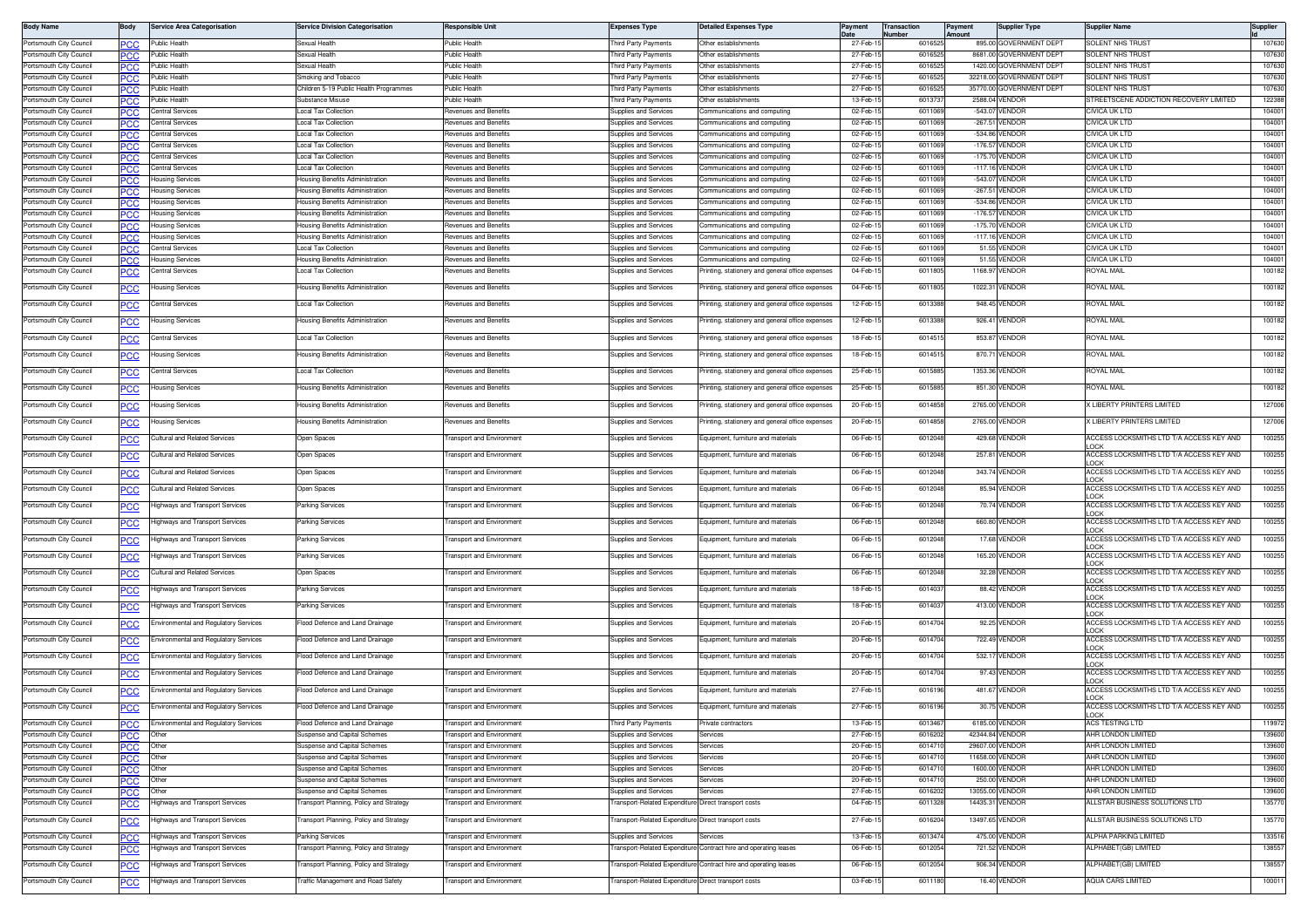| <b>Body Name</b>                                   | Body                     | Service Area Categorisation                                               | ervice Division Categorisation                              | Responsible Unit                                                     | <b>Expenses Type</b>                                       | etailed Expenses Type                                                  | Payment              | Transaction<br>lumber | Payment<br>Amount | <b>Supplier Type</b>               | Supplier Name                                        | Supplier         |
|----------------------------------------------------|--------------------------|---------------------------------------------------------------------------|-------------------------------------------------------------|----------------------------------------------------------------------|------------------------------------------------------------|------------------------------------------------------------------------|----------------------|-----------------------|-------------------|------------------------------------|------------------------------------------------------|------------------|
| ortsmouth City Council                             | PCC                      | lighways and Transport Services                                           | ransport Planning, Policy and Strategy                      | ransport and Environment                                             |                                                            | ransport-Related Expenditure Contract hire and operating leases        | $17-Feb-$            | 301616                |                   | 960.50 VENDOR                      | <b>IRNOLD CLARK FINANCE LTD</b>                      | 139796           |
| Portsmouth City Council                            | <u>PCC</u>               | Other                                                                     | uspense and Capital Schemes                                 | ransport and Environment                                             | ransport-Related Expenditure Direct transport costs        |                                                                        | 27-Feb-              | 601621                |                   | 126000.00 VENDOR                   | <b>ISHWOODS AUTOMOTIVE LIMITED</b>                   | 137686           |
|                                                    |                          |                                                                           |                                                             |                                                                      |                                                            |                                                                        | 27-Feb-1             | 60162                 |                   | -30000.00 VENDOR                   | <b>ITKINS LIMITED</b>                                | 108809           |
| Portsmouth City Council<br>Portsmouth City Council | PCC<br>PCC               | Other<br>Other                                                            | uspense and Capital Schemes<br>Suspense and Capital Schemes | ransport and Environment<br><b>Fransport and Environment</b>         | Supplies and Services<br>upplies and Services              | ervices<br>ervices                                                     | 02-Feb-1             | 6011060               |                   | 3038.21 VENDOR                     | <b>ITKINS I IMITED</b>                               | 108809           |
| Portsmouth City Council                            | PСC                      | Othe                                                                      | Capital Codes                                               | <b>Fransport and Environment</b>                                     | hird Party Payments                                        | rivate contractors                                                     | 04-Feb-1             | 6011338               |                   | 6293.80 VENDOR                     | <b>TKINS LIMITED</b>                                 | 108809           |
| Portsmouth City Council                            | PCC.                     | Other                                                                     | Capital Codes                                               | <b>Transport and Environment</b>                                     | hird Party Payments                                        | rivate contractors                                                     | 04-Feb-1             | 6011338               |                   | 7120.00 VENDOR                     | <b>ITKINS LIMITED</b>                                | 108809           |
| ortsmouth City Council                             | PCC                      | Othe                                                                      | Capital Codes                                               | ransport and Environment                                             | Supplies and Services                                      | ervices                                                                | 27-Feb-              | 60162                 |                   | 25921.00 VENDOR                    | <b>TKINS LIMITED</b>                                 | 108809           |
| ortsmouth City Council                             | PСC                      | Cultural and Related Services                                             | pen Spaces                                                  | ransport and Environment                                             | upplies and Services                                       | ervices                                                                | 27-Feb-              | 60162                 |                   | 234.33 VENDOR                      | <b>ITKINS LIMITED</b>                                | 108809           |
| Portsmouth City Council                            | <b>PCC</b>               |                                                                           | Capital Codes                                               | ransport and Environment                                             | supplies and Services                                      | ervices                                                                | 27-Feb-1             | 601621                |                   | 8387.12 VENDOR                     | <b>ITKINS LIMITED</b>                                | 108809           |
| Portsmouth City Council<br>Portsmouth City Council | PCC<br>PCC               | Othe<br>Other                                                             | uspense and Capital Schemes<br>Capital Codes                | ransport and Environment<br><b>Fransport and Environment</b>         | supplies and Services<br>Supplies and Services             | ervice:<br>ervices                                                     | 27-Feb-1<br>27-Feb-  | 601621<br>601622      |                   | 154.50 VENDOR<br>84000.00 COMPANY  | <b>ITKINS LIMITED</b><br><b>BAM CONSTRUCTION LTD</b> | 108809<br>134004 |
| 'ortsmouth City Council                            | <u>.cc</u>               | ultural and Related Services                                              | pen Spaces                                                  | ransport and Environment                                             | emises-Related Expenditure                                 | irounds maintenance costs                                              | 16-Feb-1             | 6013808               |                   | 2382.05 COMPANY                    | <b>BARHILL PLANT LTD</b>                             | 100355           |
| Portsmouth City Council                            | PCC                      | Cultural and Related Services                                             | <b>Open Spaces</b>                                          | <b>Transport and Environment</b>                                     | remises-Related Expenditure Grounds maintenance costs      |                                                                        | 16-Feb-1             | 6013808               |                   | 1654.72 COMPANY                    | <b>BARHILL PLANT LTD</b>                             | 100355           |
| Portsmouth City Counci                             | PCC                      | Environmental and Regulatory Services                                     | lemetery, Cremation and Mortuary Services                   | ransport and Environment                                             | hird Party Payments                                        | rivate contractors                                                     | 13-Feb-1             | 601349                |                   | 519.50 COMPANY                     | <b>BARHILL PLANT LTD</b>                             | 100355           |
| Portsmouth City Council                            | PCC.                     | Cultural and Related Services                                             | Jpen Spaces                                                 | ransport and Environment                                             | hird Party Payments                                        | rivate contractors                                                     | 06-Feb-1             | 601207                |                   | 220.00 COMPANY                     | <b>BARHILL PLANT LTD</b>                             | 100355           |
| ortsmouth City Council                             | эсс                      | ultural and Related Services                                              | Jpen Spaces                                                 | ransport and Environment                                             | remises-Related Expenditure                                | irounds maintenance costs                                              | 06-Feb-1             | 601207                |                   | 110.00 COMPANY                     | <b>BARHILL PLANT LTD</b>                             | 100355           |
| Portsmouth City Council                            | PCC                      | Cultural and Related Services                                             | Open Spaces                                                 | ransport and Environment                                             | remises-Related Expenditure Grounds maintenance costs      |                                                                        | 06-Feb-1             | 601207                |                   | 89.90 COMPANY                      | <b>BARHILL PLANT LTD</b>                             | 100355           |
| Portsmouth City Council                            | PCC                      | Cultural and Related Services                                             | pen Spaces                                                  | ransport and Environment                                             | hird Party Payments                                        | rivate contractors                                                     | 06-Feb-1             | 601207                |                   | 781.90 COMPANY                     | <b>BARHILL PLANT LTD</b>                             | 100355           |
| Portsmouth City Council                            | <b>PCC</b>               | Cultural and Related Services                                             | Open Spaces                                                 | ransport and Environment                                             | hird Party Payments                                        | rivate contractors                                                     | 06-Feb-1             | 601207                |                   | 110.00 COMPANY                     | BARHILL PLANT LTD                                    | 100355           |
| ortsmouth City Council                             | ecc                      | <b>Cultural and Related Services</b>                                      | pen Spaces                                                  | ransport and Environment                                             | hird Party Payments                                        | ivate contractors                                                      | 06-Feb-1             | 601207                |                   | 469.50 COMPANY                     | BARHILL PLANT LTD                                    | 100355           |
| Portsmouth City Council                            | PCC                      | Cultural and Related Services                                             | Jpen Spaces                                                 | <b>Fransport and Environment</b>                                     | hird Party Payments                                        | rivate contractors                                                     | 06-Feb-1             | 601207                |                   | 80.00 COMPANY                      | <b>BARHILL PLANT LTD</b>                             | 100355           |
| Portsmouth City Council<br>Portsmouth City Council | PCC                      | Cultural and Related Services<br><b>Cultural and Related Services</b>     | )pen Spaces<br>Open Spaces                                  | <b>Fransport and Environment</b><br><b>Transport and Environment</b> | hird Party Payments<br>hird Party Payments                 | rivate contractors<br>rivate contractors                               | 06-Feb-1<br>06-Feb-1 | 601207<br>601207      |                   | 20.00 COMPANY<br>20.00 COMPANY     | BARHILL PLANT LTD<br><b>BARHILL PLANT LTD</b>        | 100355<br>100355 |
| Portsmouth City Council                            | PCC<br>°СС               | ultural and Related Services                                              | <b>Open Spaces</b>                                          | ransport and Environment                                             | remises-Related Expenditure                                | Grounds maintenance costs                                              | 06-Feb-1             | 601207                |                   | 4995.50 COMPANY                    | <b>BARHILL PLANT LTD</b>                             | 100355           |
|                                                    |                          |                                                                           |                                                             |                                                                      |                                                            |                                                                        |                      |                       |                   |                                    |                                                      | 100355           |
| Portsmouth City Council<br>Portsmouth City Council | PCC                      | Cultural and Related Services<br><b>Cultural and Related Services</b>     | Open Spaces<br>)pen Spaces                                  | <b>Fransport and Environment</b><br>ransport and Environment         | remises-Related Expenditure<br>remises-Related Expenditure | Grounds maintenance costs<br>irounds maintenance costs                 | 11-Feb-1<br>11-Feb-1 | 601267<br>6012670     |                   | 2892.86 COMPANY<br>1361.90 COMPANY | <b>BARHILL PLANT LTD</b><br><b>BARHILL PLANT LTD</b> | 100355           |
| Portsmouth City Council                            | <u>PCC</u><br><b>PCC</b> | Cultural and Related Services                                             | Open Spaces                                                 | ransport and Environment                                             | remises-Related Expenditure Grounds maintenance costs      |                                                                        | 11-Feb-1             | 6012670               |                   | 206.00 COMPANY                     | <b>BARHILL PLANT LTD</b>                             | 100355           |
| Portsmouth City Council                            | <u>PCC</u>               | Cultural and Related Services                                             | Open Spaces                                                 | ransport and Environment                                             |                                                            | remises-Related Expenditure Grounds maintenance costs                  | 11-Feb-1             | 601267                |                   | 729.40 COMPANY                     | BARHILL PLANT LTD                                    | 100355           |
| Portsmouth City Council                            | эсс                      | Cultural and Related Services                                             | <b>Open Spaces</b>                                          | <b>Transport and Environment</b>                                     | remises-Related Expenditure                                | Grounds maintenance costs                                              | 11-Feb-1             | 601267                |                   | 486.30 COMPANY                     | BARHILL PLANT LTD                                    | 100355           |
| ortsmouth City Council?                            | PCC                      | Cultural and Related Services                                             | Open Spaces                                                 | <b>Transport and Environment</b>                                     | remises-Related Expenditure                                | Grounds maintenance costs                                              | 11-Feb-1             | 601267                |                   | 1286.74 COMPANY                    | <b>BARHILL PLANT LTD</b>                             | 100355           |
| ortsmouth City Council                             | °СС                      | <b>Cultural and Related Services</b>                                      | pen Spaces                                                  | ransport and Environment                                             | remises-Related Expenditure                                | irounds maintenance costs                                              | 11-Feb-1             | 601267                |                   | 3256.70 COMPANY                    | <b>BARHILL PLANT LTD</b>                             | 100355           |
| ortsmouth City Council                             | <u>PCC</u>               | Cultural and Related Services                                             | Open Spaces                                                 | ransport and Environment                                             | remises-Related Expenditure                                | Grounds maintenance costs                                              | 25-Feb-1             | 6015185               |                   | 299.00 COMPANY                     | BARHILL PLANT LTD                                    | 100355           |
| ortsmouth City Council                             | PCC                      | Cultural and Related Services                                             | pen Spaces                                                  | ransport and Environment                                             | remises-Related Expenditure                                | Grounds maintenance costs                                              | 25-Feb-              | 601518                |                   | 2157.33 COMPANY                    | BARHILL PLANT LTD                                    | 100355           |
| Portsmouth City Council                            | PСC                      | Cultural and Related Services                                             | <b>Open Spaces</b>                                          | <b>Transport and Environment</b>                                     | remises-Related Expenditure                                | Grounds maintenance costs                                              | 09-Feb-1             | 6012346               |                   | 1099.00 COMPANY                    | <b>BARHILL PLANT LTD</b>                             | 100355           |
| ortsmouth City Council?                            | <b>PCC</b>               | Cultural and Related Services                                             | lecreation and Sport                                        | <b>Fransport and Environment</b>                                     | hird Party Payments                                        | rivate contractors                                                     | 13-Feb-1             | 6013496               |                   | 500.00 VENDOR                      | BEVAN BRITTAN LLP                                    | 108894           |
| Portsmouth City Council                            | PCC                      | <b>Cultural and Related Services</b>                                      | Recreation and Spor                                         | <b>Fransport and Environment</b>                                     | 'hird Party Payments                                       | 'rivate contractors                                                    | 13-Feb-1             | 601349                |                   | 6.00 VENDOR                        | <b>BEVAN BRITTAN LLP</b>                             | 108894           |
| ortsmouth City Council                             | PCC                      | Other                                                                     | uspense and Capital Schemes                                 | ransport and Environment                                             | Supplies and Services                                      | services                                                               | 05-Feb-              | 601188                |                   | 21905.33 VENDOR                    | BEVAN BRITTAN LLP                                    | 108894           |
| Portsmouth City Council<br>ortsmouth City Council  | °СС                      | Other<br>Highways and Transport Services                                  | uspense and Capital Schemes<br>arking Services              | ransport and Environment<br>ransport and Environment                 | Supplies and Services<br>acome                             | Services<br>ustomer and client receipts                                | 05-Feb-1<br>04-Feb-1 | 6011886<br>601134     |                   | 133962.73 VENDOR<br>3739.80 VENDOR | <b>BEVAN BRITTAN LLP</b><br><b>SH LIVE</b>           | 108894<br>138587 |
| Portsmouth City Council                            | PCC<br>PCC               | Cultural and Related Services                                             | Recreation and Sport                                        | ransport and Environment                                             | hird Party Payments                                        | rivate contractors                                                     | 24-Feb-1             | 601509                |                   | 69072.00 VENDOR                    | <b>BH LIVE</b>                                       | 138587           |
| ortsmouth City Council                             | PCC                      | nvironmental and Regulatory Services                                      | Vaste Collection                                            | ransport and Environment                                             | hird Party Payments                                        | ivate contractors                                                      | 13-Feb-1             | 601349                |                   | 256097.08 VENDOR                   | <b>SIFFA MUNICIPAL LTD</b>                           | 135191           |
| Portsmouth City Council                            | PCC.                     | Environmental and Regulatory Services                                     | Vaste Collection                                            | ransport and Environment                                             | hird Party Payments                                        | rivate contractors                                                     | 26-Feb-1             | 601599                |                   | 256097.08 VENDOR                   | BIFFA MUNICIPAL LTD                                  | 135191           |
| Portsmouth City Council                            | PCC                      | Highways and Transport Services                                           | Parking Services                                            | <b>Fransport and Environment</b>                                     | hird Party Payments                                        | rivate contractors                                                     | 17-Feb-1             | 6013947               |                   | 942.50 VENDOR                      | <b>BOARHUNT GROUP LTD</b>                            | 103726           |
| Portsmouth City Council                            | PCC                      | Highways and Transport Services                                           | Parking Services                                            | <b>Fransport and Environment</b>                                     | hird Party Payments                                        | rivate contractors                                                     | 04-Feb-1             | 601134                |                   | 42.50 VENDOR                       | BOARHUNT GROUP LTD                                   | 103726           |
| Portsmouth City Council                            | ∍сс                      | <b>Highways and Transport Services</b>                                    | Parking Services                                            | ransport and Environment<br>ransport and Environment                 | hird Party Payments<br>remises-Related Expenditure         | rivate contractors                                                     | 04-Feb-<br>04-Feb-   | 601134                |                   | 42.50 VENDOR                       | BOARHUNT GROUP LTD<br><b>BOARHUNT GROUP LTD</b>      | 103726<br>103726 |
| Portsmouth City Council                            | PCC                      | Highways and Transport Services                                           | arking Services                                             |                                                                      |                                                            | lents                                                                  |                      | 601134                |                   | 632.50 VENDOR                      |                                                      |                  |
| Portsmouth City Council                            | <u>PCC</u>               | lighways and Transport Services                                           | Parking Services                                            | <b>Transport and Environment</b>                                     | remises-Related Expenditur                                 | ents                                                                   | 04-Feb-1             | 601134                |                   | 632.50 VENDOR                      | BOARHUNT GROUP LTD                                   | 103726           |
| Portsmouth City Council                            | PCC                      | Highways and Transport Services                                           | arking Services                                             | <b>Transport and Environment</b>                                     | remises-Related Expenditure                                | lents                                                                  | 27-Feb-1             | 601622                |                   | 632.50 VENDOR                      | BOARHUNT GROUP LTD                                   | 103726           |
| Portsmouth City Council                            | <u>PCC</u>               | <b>Highways and Transport Services</b>                                    | arking Services                                             | ransport and Environment                                             | remises-Related Expenditure                                | ents                                                                   | 27-Feb-1             | 601622                |                   | 632.50 VENDOR                      | <b>BOARHUNT GROUP LTD</b>                            | 103726           |
| Portsmouth City Council                            | <b>PCC</b>               | Highways and Transport Services                                           | Parking Services                                            | <b>Fransport and Environment</b>                                     | Third Party Payments                                       | rivate contractors                                                     | 27-Feb-1             | 6016227               |                   | 42.50 VENDOR                       | <b>BOARHUNT GROUP LTD</b>                            | 103726           |
| Portsmouth City Council<br>Portsmouth City Council | PCC.                     | Highways and Transport Services<br><b>Highways and Transport Services</b> | arking Services<br>tructural Maintenance                    | <b>Transport and Environment</b><br>ransport and Environment         | hird Party Payments<br>upplies and Services                | rivate contractors<br>ommunications and computing                      | 27-Feb-1<br>23-Feb-1 | 601622<br>6015022     |                   | 44.00 VENDOR<br>71.97 COMPANY      | BOARHUNT GROUP LTD<br>BRITISH TELECOMMUNICATIONS PLC | 103726<br>100132 |
| Portsmouth City Council                            | PCC.<br>PCC              | <b>Highways and Transport Services</b>                                    | arking Services                                             | ransport and Environment                                             | upplies and Services                                       | ommunications and computing                                            | 17-Feb-1             | 601395                |                   | 46.00 COMPANY                      | BRITISH TELECOMMUNICATIONS PLC                       | 100132           |
| Portsmouth City Council                            | PCC                      | Highways and Transport Services                                           | Parking Services                                            | <b>Fransport and Environment</b>                                     | Supplies and Services                                      | ommunications and computing                                            | 17-Feb-1             | 601395                |                   | 11.50 COMPANY                      | BRITISH TEI FCOMMUNICATIONS PLC                      | 100132           |
| Portsmouth City Council                            | ℃С                       | Cultural and Related Services                                             | Recreation and Sport                                        | <b>Fransport and Environment</b>                                     | hird Party Payments                                        | rivate contractors                                                     | 25-Feb-1             | 6015202               |                   | 10832.19 VENDOR                    | <b>BROADWATER LEISURE LIMITED</b>                    | 125396           |
| Portsmouth City Council                            | PCC                      | Cultural and Related Services                                             | lecreation and Sport                                        | <b>Transport and Environment</b>                                     | hird Party Payments                                        | rivate contractors                                                     | 25-Feb-1             | 601520                |                   | 192.57 VENDOR                      | BROADWATER LEISURE LIMITED                           | 125396           |
| Portsmouth City Council                            | ℃С                       | Cultural and Related Services                                             | Recreation and Sport                                        | <b>Transport and Environment</b>                                     | hird Party Payments                                        | rivate contractors                                                     | 25-Feb-1             | 601520                |                   | 11186.98 VENDOR                    | BROADWATER LEISURE LIMITED                           | 125396           |
| ortsmouth City Council                             | °CC                      | Cultural and Related Services                                             | Recreation and Sport                                        | ransport and Environment                                             | hird Party Payments                                        | rivate contractors                                                     | 25-Feb-              | 6015202               |                   | 2035.64 VENDOR                     | BROADWATER LEISURE LIMITED                           | 125396           |
| Portsmouth City Council<br>Portsmouth City Council | PCC                      | Highways and Transport Services<br>lighways and Transport Services        | Parking Services<br>arking Services                         | ransport and Environment<br>ransport and Environment                 | <b>Supplies and Services</b><br>upplies and Services       | quipment, furniture and materials<br>quipment, furniture and materials | 06-Feb-<br>06-Feb-1  | 6012092<br>6012092    |                   | 1438.49 COMPANY<br>359.62 COMPANY  | ALE BRIPARC LTD<br>ALE BRIPARC LTD                   | 100591<br>100591 |
| Portsmouth City Council                            | PСC<br>PCC.              | <b>Highways and Transport Services</b>                                    | arking Services                                             | ransport and Environment                                             | upplies and Services                                       | quipment, furniture and materials                                      | 06-Feb-1             | 601209                |                   | 2019.48 COMPANY                    | CALE BRIPARC LTD                                     | 100591           |
| 'ortsmouth City Council                            | PCC                      | Highways and Transport Services                                           | Parking Services                                            | ransport and Environment                                             | upplies and Services                                       | quipment, furniture and materials                                      | 06-Feb-              | 601209                |                   | 504.87 COMPANY                     | CALE BRIPARC LTD                                     | 100591           |
| Portsmouth City Council                            | эсс                      | Highways and Transport Services                                           | Parking Services                                            | ransport and Environment                                             | supplies and Services                                      | rinting, stationery and general office expenses                        | 06-Feb-              | 601209                |                   | 12.00 COMPANY                      | CALE BRIPARC LTD                                     | 100591           |
| ortsmouth City Council                             | <u>PCC</u>               | Highways and Transport Services                                           | Parking Services                                            | ransport and Environment                                             | upplies and Services                                       | rinting, stationery and general office expenses                        | 06-Feb-1             | 6012092               |                   | 3.00 COMPANY                       | CALE BRIPARC LTD                                     | 100591           |
|                                                    |                          |                                                                           |                                                             |                                                                      |                                                            |                                                                        |                      |                       |                   |                                    |                                                      |                  |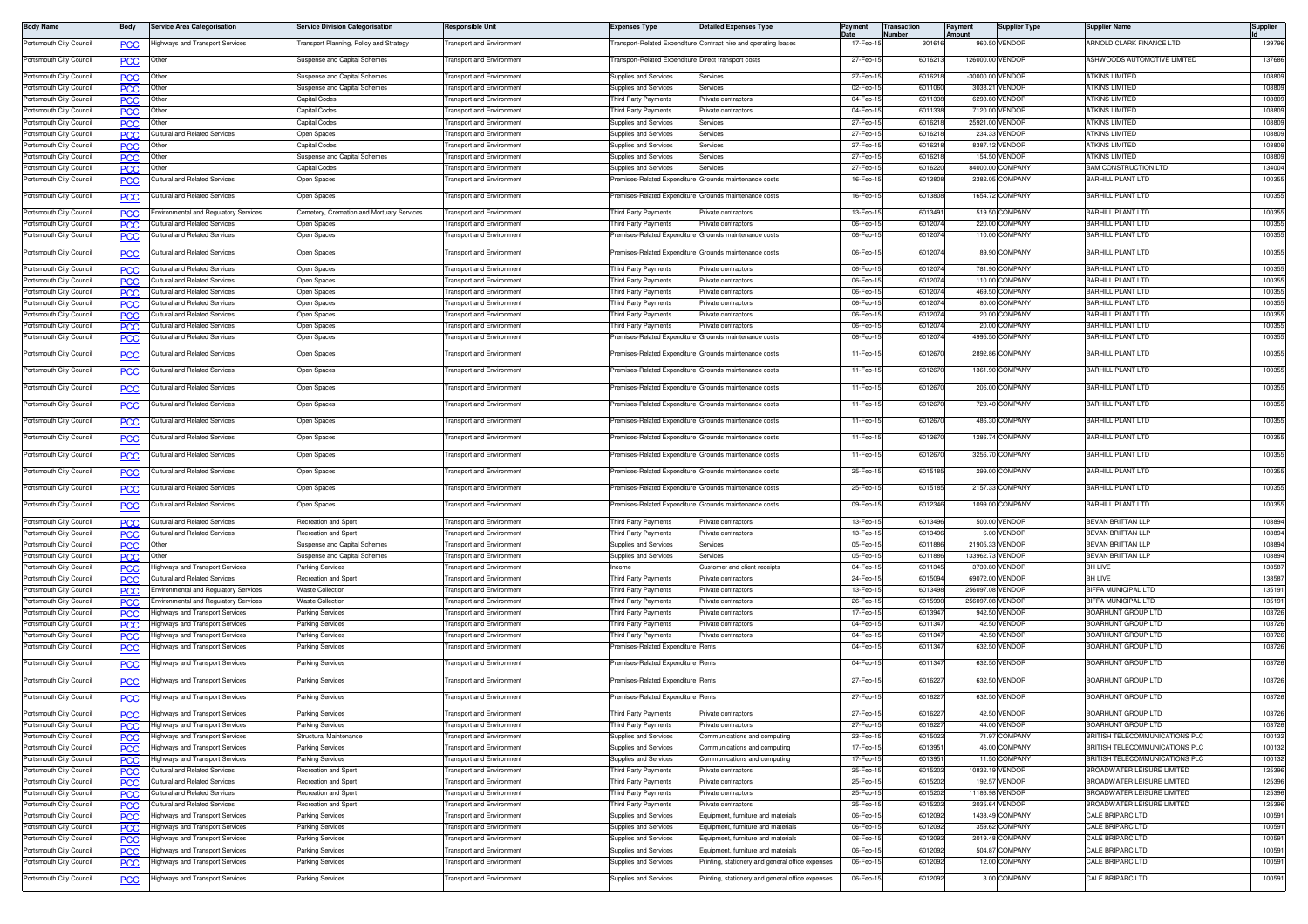| <b>Body Name</b>                                   | Body        | <b>Service Area Categorisation</b>                                        | <b>Service Division Categorisation</b>                                 | <b>Responsible Unit</b>                             | Expenses Type                                         | Detailed Expenses Type                                          | Pavment              | <b>Transaction</b><br>Number | Payment<br>Amount | <b>Supplier Type</b>      | Supplier Name                                                              | Supplier         |
|----------------------------------------------------|-------------|---------------------------------------------------------------------------|------------------------------------------------------------------------|-----------------------------------------------------|-------------------------------------------------------|-----------------------------------------------------------------|----------------------|------------------------------|-------------------|---------------------------|----------------------------------------------------------------------------|------------------|
| Portsmouth City Council                            | °СС         | Cultural and Related Services                                             | Open Spaces                                                            | ransport and Environment                            | Supplies and Services                                 | Equipment, furniture and materials                              | 04-Feb-              | 601135                       |                   | 110.00 COMPANY            | CAMERON IRRIGATION SYSTEMS LIMITED                                         | 137600           |
| Portsmouth City Council                            | °CC         | Cultural and Related Services                                             | <b>Den Spaces</b>                                                      | ransport and Environment                            | Supplies and Services                                 | Equipment, furniture and materials                              | 04-Feb-1             | 601135                       | 546.00            | COMPANY                   | CAMERON IRRIGATION SYSTEMS LIMITED                                         | 137600           |
| ortsmouth City Council                             |             | <b>Cultural and Related Services</b>                                      | ecreation and Spor                                                     | ansport and Environmen                              | upplies and Services                                  | Equipment, furniture and materials                              | 04-Feb-              | 601135                       | 93.0              | <b>COMPANY</b>            | CAMERON IRRIGATION SYSTEMS LIMITED                                         | 137600           |
| ortsmouth City Council                             | °CC         | Environmental and Regulatory Services                                     | Vaste Collection                                                       | ransport and Environment                            | upplies and Services                                  | Communications and computing                                    | 27-Feb-1             | 601623                       | 122.5             | <b>ENDOR</b>              | ANON (UK) LTD                                                              | 102842           |
| ortsmouth City Council<br>Portsmouth City Council  | PCC.        |                                                                           | uspense and Capital Schemes                                            | ransport and Environment                            | hird Party Payments                                   | rivate contractors                                              | 26-Feb-              | 601597                       | 2747.79           | COMPANY                   | AMEY COMMUNITY LIMITED                                                     | 100202           |
| Portsmouth City Council                            | .CC<br>PCC. | Highways and Transport Services<br><b>Highways and Transport Services</b> | Parking Services<br>Parking Services                                   | ansport and Environmer<br>ransport and Environmen   | upplies and Services<br>supplies and Services         | Miscellaneous expense:<br>Miscellaneous expenses                | 11-Feb-<br>11-Feb-1  | 60126<br>60126               | 2684.8<br>4716.32 | <b>ENDOR</b><br>VENDOR    | BAUER CONSUMER MEDIA LIMITED<br>BAUER CONSUMER MEDIA LIMITED               | 128160<br>128160 |
| 'ortsmouth City Council                            | המי         | Highways and Transport Services                                           | Parking Services                                                       | ransport and Environmen                             | supplies and Services                                 | liscellaneous expenses                                          | 11-Feb-              | 60126                        | 4823.5            | VENDOR                    | BAUER CONSUMER MEDIA LIMITED                                               | 128160           |
| Portsmouth City Council                            | PCC         | Highways and Transport Services                                           | Parking Services                                                       | ransport and Environment                            | supplies and Services                                 | Miscellaneous expenses                                          | 11-Feb-1             | 601267                       | 250.00            | VENDOR                    | BAUER CONSUMER MEDIA LIMITED                                               | 128160           |
| Portsmouth City Council                            | сc          | <b>Highways and Transport Services</b>                                    | <b>Transport Planning, Policy and Strategy</b>                         | ransport and Environment                            | hird Party Payments                                   | Private contractors                                             | 03-Feb-1             | 601118                       | 2031.00           | VENDOR                    | COMMUNITY CYCLE CENTRE                                                     | 138039           |
| Portsmouth City Council                            | °CC         | <b>Highways and Transport Services</b>                                    | Parking Services                                                       | ransport and Environment                            | upplies and Services                                  | Equipment, furniture and materials                              | 06-Feb-1             | 601214                       | 485.00            | VENDOR                    | <b>INERGYS GROUP LIMITED</b>                                               | 138613           |
| ortsmouth City Council                             | °СС         | lighways and Transport Services                                           | arking Services                                                        | ransport and Environmen                             | ransport-Related Expenditure                          | Contract hire and operating leases                              | 17-Feb-1             | 601396                       | 2616.63           | <b>ENDOR</b>              | <b>IRS</b>                                                                 | 101168           |
| ortsmouth City Council                             | °СС         | Highways and Transport Services                                           | Parking Services                                                       | ansport and Environment                             |                                                       | ransport-Related Expenditure Contract hire and operating leases | 17-Feb-              | 601396                       |                   | 3176.26 VENDOR            | <b>IRST</b>                                                                | 101168           |
| 'ortsmouth City Council                            | °СС         | Highways and Transport Services                                           | Parking Services                                                       | ransport and Environment                            |                                                       | ransport-Related Expenditure Contract hire and operating leases | 17-Feb-1             | 6013964                      |                   | -741.13 VENDOR            | <b>IRST</b>                                                                | 101168           |
| Portsmouth City Council                            | <u>PCC</u>  | Highways and Transport Services                                           | Public Transport                                                       | ransport and Environment                            |                                                       | ransport-Related Expenditure Contract hire and operating leases | 13-Feb-1             | 601360                       |                   | 28489.52 VENDOR           | FIRST                                                                      | 101168           |
| ortsmouth City Council                             | сc          | lighways and Transport Services                                           | arking Services                                                        | ansport and Environmen                              |                                                       | ansport-Related Expenditure Contract hire and operating leases  | 13-Feb-              | 601360                       | 31929.2           | <b>VENDOF</b>             | irs1                                                                       | 101168           |
| ortsmouth City Council                             | <b>PCC</b>  | lighways and Transport Services                                           | Parking Services                                                       | ransport and Environment                            |                                                       | ransport-Related Expenditure Contract hire and operating leases | 13-Feb-1             | 601360                       |                   | 317.64 VENDOR             | <b>IRST</b>                                                                | 101168           |
| 'ortsmouth City Council                            | эсс         | Highways and Transport Services                                           | Parking Services                                                       | ransport and Environment                            | ransport-Related Expenditure                          | Contract hire and operating leases                              | 13-Feb-              | 601360                       | 423.52            | <b>/ENDOR</b>             | <b>IRST</b>                                                                | 101168           |
| 'ortsmouth City Council                            | эсс         | Highways and Transport Services                                           | Parking Services                                                       | ransport and Environment                            |                                                       | ransport-Related Expenditure Contract hire and operating leases | 13-Feb-1             | 601360                       |                   | 1149.52 VENDOR            | FIRST                                                                      | 101168           |
| Portsmouth City Council                            | <u>PCC</u>  | Highways and Transport Services                                           | Parking Services                                                       | ransport and Environment                            |                                                       | ransport-Related Expenditure Contract hire and operating leases | 17-Feb-1             | 601396                       |                   | -317.63 VENDOR            | FIRST                                                                      | 101168           |
| 'ortsmouth City Council                            |             | lighways and Transport Services                                           | ublic Transpor                                                         | ansport and Environmen                              | ansport-Related Expenditure                           | Public transpor                                                 | 12-Feb-              | 601329                       | 220000.0          | VENDOR                    | <b>IRST</b>                                                                | 101168           |
| Portsmouth City Council                            | <u>PCC</u>  | lighways and Transport Services                                           | Public Transport                                                       | ransport and Environment                            | ransport-Related Expenditure Public transport         |                                                                 | 12-Feb-1             | 601329                       | 41304.7           | VENDOR                    | <b>FIRS</b>                                                                | 101168           |
| Portsmouth City Council                            | PCC         |                                                                           | Suspense and Capital Schemes                                           | ransport and Environment                            | Employees                                             | Direct employee expenses                                        | 05-Feb-1             | 601193                       | 641.7             | <b>COMPANY</b>            | HAYS SPECIALIST RECRUITMENT LIMITED                                        | 100045           |
| Portsmouth City Council                            | °CC         | Highways and Transport Services                                           | ransport Planning, Policy and Strategy                                 | ransport and Environment                            | Employees                                             | Direct employee expenses                                        | 06-Feb-              | 601216                       | 635.80            | COMPANY                   | HAYS SPECIALIST RECRUITMENT LIMITED                                        | 100045           |
| 'ortsmouth City Council                            | °CC         | <b>Highways and Transport Services</b>                                    | ransport Planning, Policy and Strategy                                 | ransport and Environment                            | mployees                                              | Direct emplovee expenses                                        | 06-Feb-1             | 601216                       | 453.7             | OMPANY                    | IAYS SPECIALIST RECRUITMENT LIMITED                                        | 100045           |
| ortsmouth City Council                             | PCC.        | <b>Highways and Transport Services</b>                                    | ransport Planning, Policy and Strategy                                 | ransport and Environmen                             | imployees                                             | Direct employee expenses                                        | 06-Feb-              | 601216                       | 1234.20           | <b>COMPANY</b>            | HAYS SPECIALIST RECRUITMENT LIMITED                                        | 100045           |
| ortsmouth City Council                             | °CC         |                                                                           | ispense and Capital Scheme                                             | ansport and Environmer                              | mployees                                              | lirect employee expenses                                        | 06-Feb-              | 60121                        | 636.1             | OMPAN'                    | HAYS SPECIALIST RECRUITMENT LIMITED                                        | 100045           |
| Portsmouth City Council                            | PCC.        | Other                                                                     | Suspense and Capital Schemes                                           | ransport and Environmen                             | :mployees                                             | Direct employee expenses                                        | 12-Feb-1             | 60133                        | 921.30            | COMPANY                   | HAYS SPECIALIST RECRUITMENT LIMITED                                        | 100045           |
| 'ortsmouth City Council                            | PCC         | Other                                                                     | uspense and Capital Schemes                                            | ransport and Environmen                             | mployees                                              | Direct employee expenses                                        | 12-Feb-              | 60133                        |                   | 373.50 COMPANY            | HAYS SPECIALIST RECRUITMENT LIMITED                                        | 100045<br>100045 |
| 'ortsmouth City Council<br>Portsmouth City Council | PCC<br>сc   | Other<br>Other                                                            | Suspense and Capital Schemes<br>Suspense and Capital Schemes           | ransport and Environment<br>ransport and Environmen | :mployees<br>:mployees                                | Direct employee expenses<br>Direct employee expenses            | 12-Feb-1<br>12-Feb-  | 601331<br>601331             | 933.75            | 373.50 COMPANY<br>COMPANY | HAYS SPECIALIST RECRUITMENT LIMITED<br>HAYS SPECIALIST RECRUITMENT LIMITED | 100045           |
| Portsmouth City Council                            | PСC         | Highways and Transport Services                                           | ransport Planning, Policy and Strategy                                 | ransport and Environment                            | Employees                                             | Direct employee expenses                                        | 12-Feb-1             | 60133                        | 1533.40           | COMPANY                   | HAYS SPECIALIST RECRUITMENT LIMITED                                        | 100045           |
| ortsmouth City Council                             | °СС         | Other                                                                     | uspense and Capital Schemes                                            | ansport and Environmen                              | imployees                                             | Direct employee expenses                                        | 12-Feb-              | 60133                        | 1027.5            | <b>OMPANY</b>             | HAYS SPECIALIST RECRUITMENT LIMITED                                        | 100045           |
| ortsmouth City Council                             | PCC.        | Other                                                                     | uspense and Capital Schemes                                            | ansport and Environment                             | mployees                                              | Direct employee expenses                                        | 13-Feb-1             | 60136                        | 38.64             | OMPANY                    | HAYS SPECIALIST RECRUITMENT LIMITED                                        | 100045           |
| Portsmouth City Council                            | PCC.        | Highways and Transport Services                                           | ransport Planning, Policy and Strategy                                 | ansport and Environmen                              | imployees                                             | Direct employee expenses                                        | 13-Feb-              | 60136                        | 1916.90           | OMPANY                    | HAYS SPECIALIST RECRUITMENT LIMITED                                        | 100045           |
| Portsmouth City Council                            | сc          | Highways and Transport Services                                           | ransport Planning, Policy and Strategy                                 | ansport and Environmer                              | mployees                                              | Direct employee expenses                                        | 13-Feb-              | 60136                        | 1482.25           | <b>OMPANY</b>             | HAYS SPECIALIST RECRUITMENT LIMITED                                        | 100045           |
| Portsmouth City Council                            | PCC.        | Highways and Transport Services                                           | ransport Planning, Policy and Strategy                                 | ransport and Environment                            | imployees                                             | Direct employee expenses                                        | 18-Feb-              | 60144                        | 1552.1            | COMPANY                   | HAYS SPECIALIST RECRUITMENT LIMITED                                        | 100045           |
| 'ortsmouth City Council                            | ℃С          |                                                                           | uspense and Capital Schemes                                            | ransport and Environmen                             | imployees                                             | Direct employee expenses                                        | 20-Feb-              | 601483                       | 822.00            | COMPANY                   | HAYS SPECIALIST RECRUITMENT LIMITED                                        | 100045           |
| Portsmouth City Council                            | PCC         | Other                                                                     | Suspense and Capital Schemes                                           | ransport and Environment                            | :mployees                                             | Direct employee expenses                                        | 18-Feb-              | 601444                       | 933.7             | OMPANY                    | HAYS SPECIALIST RECRUITMENT LIMITED                                        | 100045           |
| Portsmouth City Council<br>ortsmouth City Council  | сc          | Othe<br><b>Highways and Transport Services</b>                            | Suspense and Capital Schemes<br>ransport Planning, Policy and Strategy | ransport and Environmen<br>ransport and Environment | <i>imployees</i><br>mployees                          | Direct employee expenses<br>Direct employee expenses            | 20-Feb-1<br>20-Feb-1 | 601483<br>601483             | 921.30<br>1643.65 | COMPANY<br><b>COMPANY</b> | HAYS SPECIALIST RECRUITMENT LIMITED<br>HAYS SPECIALIST RECRUITMENT LIMITED | 100045<br>100045 |
| ortsmouth City Council                             | ℃С<br>°СC   | <b>Highways and Transport Services</b>                                    | ransport Planning, Policy and Strategy                                 | ransport and Environment                            | <i>imployees</i>                                      | Direct employee expenses                                        | 20-Feb-              | 601483                       | 4.65              | <b>COMPANY</b>            | HAYS SPECIALIST RECRUITMENT LIMITED                                        | 100045           |
| 'ortsmouth City Council                            | °CC         | Highways and Transport Services                                           | ransport Planning, Policy and Strategy                                 | ransport and Environment                            | mployees                                              | Direct employee expenses                                        | 20-Feb-              | 601483                       | 1361.25           | <b>OMPANY</b>             | HAYS SPECIALIST RECRUITMENT LIMITED                                        | 100045           |
| Portsmouth City Council                            | PCC.        |                                                                           | uspense and Capital Scheme:                                            | ansport and Environmen                              | :mployees                                             | Direct employee expenses                                        | 27-Feb-              | 601640                       | 921.30            | OMPANY                    | HAYS SPECIALIST RECRUITMENT LIMITED                                        | 100045           |
| ortsmouth City Council                             | PСC         | Highways and Transport Services                                           | ransport Planning, Policy and Strategy                                 | ansport and Environmen                              | mployees                                              | Direct employee expenses                                        | 27-Feb-1             | 601640                       |                   | 1570.80 COMPANY           | HAYS SPECIALIST RECRUITMENT LIMITED                                        | 100045           |
| Portsmouth City Council                            | PCC         |                                                                           | uspense and Capital Schemes                                            | ransport and Environment                            | :mployees                                             | Direct employee expenses                                        | 27-Feb-1             | 601640                       |                   | 1027.50 COMPANY           | HAYS SPECIALIST RECRUITMENT LIMITED                                        | 100045           |
| Portsmouth City Council                            | 'СC         | Highways and Transport Services                                           | ransport Planning, Policy and Strategy                                 | ransport and Environmen                             | :mployees                                             | Direct employee expenses                                        | 27-Feb-1             | 601640                       | 1526.40           | COMPANY                   | HAYS SPECIALIST RECRUITMENT LIMITED                                        | 100045           |
| Portsmouth City Council                            | PCC         | Highways and Transport Services                                           | ransport Planning, Policy and Strategy                                 | ransport and Environment                            | imployees                                             | Direct employee expenses                                        | 27-Feb-              | 601640                       | 1361.2            | OMPANY                    | HAYS SPECIALIST RECRUITMENT LIMITED                                        | 100045           |
| Portsmouth City Council                            | 'CC         |                                                                           | Suspense and Capital Schemes                                           | ransport and Environmen                             | :mplovees                                             | Direct employee expenses                                        | 27-Feb-              | 601640                       | 36.9              | COMPANY                   | HAYS SPECIALIST RECRUITMENT LIMITED                                        | 100045           |
| ortsmouth City Council                             | °СС         | Highways and Transport Services                                           | arking Services                                                        | ansport and Environment                             | emises-Related Expenditure                            | Rents                                                           | 25-Feb-1             | 601576                       | 6430.1            | <b>ENDOR</b>              | (NIGHTSBRIDGE STUDENT HOUSING LTD                                          | 139915           |
| ortsmouth City Council                             | °СС         | Highways and Transport Services                                           | Parking Services                                                       | ransport and Environment                            | remises-Related Expenditure                           | Rents                                                           | 25-Feb-1             | 6015760                      |                   | 944.58 VENDOR             | KNIGHTSBRIDGE STUDENT HOUSING LTD                                          | 139915           |
| 'ortsmouth City Council                            | °СС         | lighways and Transport Services                                           | ransport Planning, Policy and Strategy                                 | ransport and Environment                            | ransport-Related Expenditure Direct transport costs   |                                                                 | 06-Feb-              | 601219                       | 541.36            | <b>ENDOF</b>              | LLOYDS TSB GROUI                                                           | 107554           |
| Portsmouth City Council                            | <u>PCC</u>  | <b>Highways and Transport Services</b>                                    | <b>Transport Planning, Policy and Strategy</b>                         | <b>Transport and Environment</b>                    | ransport-Related Expenditure Direct transport costs   |                                                                 | 20-Feb-1             | 6014863                      |                   | 541.36 VENDOR             | LLOYDS TSB GROUP                                                           | 107554           |
| Portsmouth City Council                            | <b>PCC</b>  | Cultural and Related Services                                             | pen Spaces                                                             | ansport and Environment                             |                                                       | emises-Related Expenditure Grounds maintenance costs            | 20-Feb-1             | 6014895                      |                   | 3600.00 SOLETRADER        | <b>AINTLYNE</b>                                                            | 100171           |
| Portsmouth City Council                            | <u>PCC</u>  | Cultural and Related Services                                             | Open Spaces                                                            | ransport and Environment                            |                                                       | emises-Related Expenditure Grounds maintenance costs            | 20-Feb-1             | 6014895                      |                   | 3905.67 SOLETRADER        | AINTLYNE                                                                   | 100171           |
| Portsmouth City Council                            | <u>PCC</u>  | Cultural and Related Services                                             | Open Spaces                                                            | <b>Transport and Environment</b>                    | remises-Related Expenditure Grounds maintenance costs |                                                                 | 27-Feb-1             | 6016461                      |                   | 4400.00 SOLETRADER        | PAINTLYNE                                                                  | 100171           |
| Portsmouth City Council                            | <u>PCC</u>  | Highways and Transport Services                                           | Public Transport                                                       | Fransport and Environment                           |                                                       | ransport-Related Expenditure Contract hire and operating leases | 03-Feb-1             | 6011291                      |                   | 9750.00 VENDOR            | PETES AIRLINK LIMITED                                                      | 101081           |
| Portsmouth City Council                            | <u>PCC</u>  | Highways and Transport Services                                           | Environment, Safety and Routine Maintenance                            | <b>Transport and Environment</b>                    | remises-Related Expenditure                           | Energy costs                                                    | 03-Feb-1             | 6011299                      |                   | 28.00 COMPANY             | SCOTTISH AND SOUTHERN ENERGY PLC                                           | 100303           |
| Portsmouth City Council                            | <b>PCC</b>  | Highways and Transport Services                                           | Structural Maintenance                                                 | ransport and Environment                            | remises-Related Expenditure                           | Energy costs                                                    | 03-Feb-1             | 6011299                      |                   | 24.24 COMPANY             | SCOTTISH AND SOUTHERN ENERGY PLC                                           | 100303           |
| Portsmouth City Council                            | <u>PCC</u>  | Highways and Transport Services                                           | Structural Maintenance                                                 | ransport and Environment                            | emises-Related Expenditure                            | Energy costs                                                    | 03-Feb-1             | 6011299                      |                   | 174.03 COMPANY            | SCOTTISH AND SOUTHERN ENERGY PLC                                           | 100303           |
| Portsmouth City Council                            | <u>PCC</u>  | Cultural and Related Services                                             | Recreation and Sport                                                   | ransport and Environment                            | remises-Related Expenditure Energy costs              |                                                                 | 03-Feb-1             | 6011299                      |                   | 342.48 COMPANY            | SCOTTISH AND SOUTHERN ENERGY PLC                                           | 100303           |
| ortsmouth City Council?                            | <u>PCC</u>  | Highways and Transport Services                                           | Environment, Safety and Routine Maintenance                            | <b>Fransport and Environment</b>                    | remises-Related Expenditure                           | Energy costs                                                    | 03-Feb-1             | 6011299                      |                   | -295.58 COMPANY           | SCOTTISH AND SOUTHERN ENERGY PLC                                           | 100303           |
| ortsmouth City Council                             | <u>PCC</u>  | Highways and Transport Services                                           | Environment, Safety and Routine Maintenance                            | ransport and Environment                            | remises-Related Expenditure                           | Energy costs                                                    | 03-Feb-1             | 6011299                      |                   | 36.22 COMPANY             | SCOTTISH AND SOUTHERN ENERGY PLC                                           | 100303           |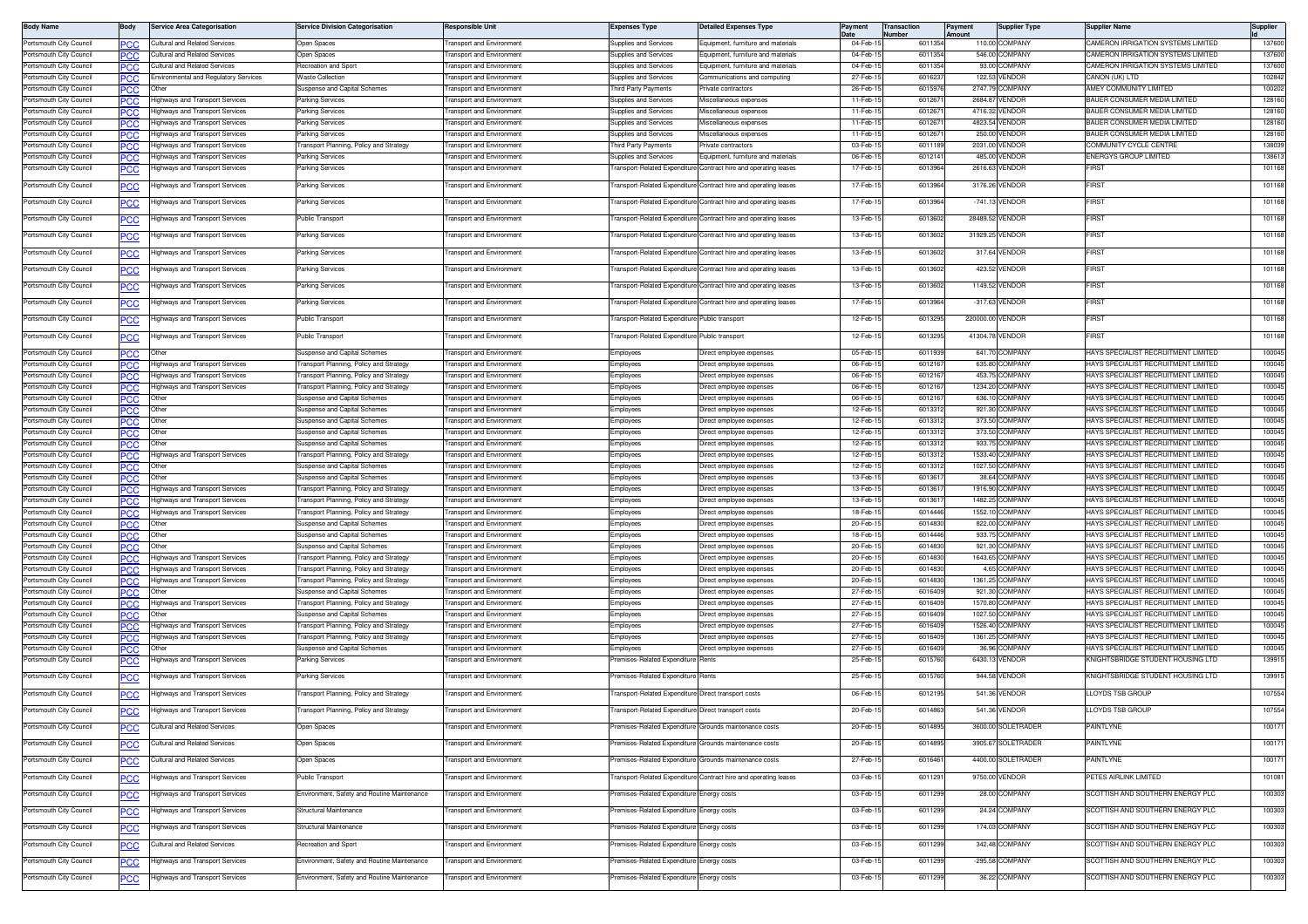| <b>Body Name</b>        | Body       | <b>Service Area Categorisation</b>                                 | <b>Service Division Categorisation</b>      | <b>Responsible Unit</b>                              | <b>Expenses Type</b>                                        | <b>Detailed Expenses Type</b> | Payment              | Transaction<br>Number | 'ayment<br>Amount | <b>Supplier Type</b> | <b>Supplier Name</b>                                                 | Supplier         |
|-------------------------|------------|--------------------------------------------------------------------|---------------------------------------------|------------------------------------------------------|-------------------------------------------------------------|-------------------------------|----------------------|-----------------------|-------------------|----------------------|----------------------------------------------------------------------|------------------|
| Portsmouth City Council | <u>PCC</u> | lighways and Transport Services                                    | Environment, Safety and Routine Maintenance | <b>Fransport and Environment</b>                     | remises-Related Expenditure Energy costs                    |                               | 03-Feb-1             | 601129                |                   | 74.98 COMPANY        | SCOTTISH AND SOUTHERN ENERGY PLC                                     | 100303           |
| Portsmouth City Council | <u>PCC</u> | lighways and Transport Services                                    | Parking Services                            | ransport and Environment                             | remises-Related Expenditure                                 | Energy costs                  | 03-Feb-15            | 601129                |                   | 752.19 COMPANY       | SCOTTISH AND SOUTHERN ENERGY PLC                                     | 100303           |
| Portsmouth City Council | PСC        | Highways and Transport Services                                    | Street Lighting (including energy costs)    | ransport and Environment                             | Premises-Related Expenditure                                | Energy costs                  | 03-Feb-1             | 601129                |                   | 76.40 COMPANY        | SCOTTISH AND SOUTHERN ENERGY PLC                                     | 100303           |
| Portsmouth City Council | °СС        | Environmental and Requlatory Services                              | Regulatory Services                         | ransport and Environment                             | remises-Related Expenditure                                 | Energy costs                  | 03-Feb-1             | 601129                |                   | 174.03 COMPANY       | <b>SCOTTISH AND SOUTHERN ENERGY PLC</b>                              | 100303           |
| Portsmouth City Council | <u>PCC</u> | Cultural and Related Services                                      | Open Spaces                                 | <b>Transport and Environment</b>                     | Premises-Related Expenditure Energy costs                   |                               | 03-Feb-1             | 601129                |                   | 40.41 COMPANY        | SCOTTISH AND SOUTHERN ENERGY PLC                                     | 100303           |
| ortsmouth City Council  | <u>PCC</u> | Highways and Transport Services                                    | <b>Parking Services</b>                     | ransport and Environment                             | Premises-Related Expenditure                                | Energy costs                  | 03-Feb-1             | 601129                |                   | 119.23 COMPANY       | SCOTTISH AND SOUTHERN ENERGY PLC                                     | 100303           |
| ortsmouth City Council  | <u>PCC</u> | lighways and Transport Services                                    | Structural Maintenance                      | ansport and Environment                              | remises-Related Expenditure                                 | Energy costs                  | 03-Feb-15            | 601129                |                   | 0.23 COMPANY         | SCOTTISH AND SOUTHERN ENERGY PLC                                     | 100303           |
| ortsmouth City Council  | <b>PCC</b> | Highways and Transport Services                                    | Street Lighting (including energy costs)    | ransport and Environment                             | Premises-Related Expenditure                                | inergy costs                  | 03-Feb-1             | 601129                |                   | 76.40 COMPANY        | SCOTTISH AND SOUTHERN ENERGY PLC                                     | 100303           |
| Portsmouth City Council | PСC        | Highways and Transport Services                                    | Structural Maintenance                      | ransport and Environment                             | remises-Related Expenditure                                 | Energy costs                  | 03-Feb-1             | 601129                |                   | 323.20 COMPANY       | <b>SCOTTISH AND SOUTHERN ENERGY PLC</b>                              | 100303           |
| 'ortsmouth City Council | <u>PCC</u> | Highways and Transport Services                                    | Environment, Safety and Routine Maintenance | <b>Fransport and Environment</b>                     | Premises-Related Expenditure Energy costs                   |                               | 03-Feb-1             | 601129                |                   | 128.97 COMPANY       | SCOTTISH AND SOUTHERN ENERGY PLC                                     | 100303           |
| ortsmouth City Council  | <u>PCC</u> | Highways and Transport Services                                    | Environment, Safety and Routine Maintenance | <b>Fransport and Environment</b>                     | Premises-Related Expenditure                                | Energy costs                  | 03-Feb-1             | 601129                |                   | 130.08 COMPANY       | SCOTTISH AND SOUTHERN ENERGY PLC                                     | 100303           |
| ortsmouth City Council  | <u>PCC</u> | lighways and Transport Services                                    | Environment, Safety and Routine Maintenance | ransport and Environment                             | remises-Related Expenditure                                 | nergy costs                   | 03-Feb-1             | 601129                |                   | 192.90 COMPANY       | COTTISH AND SOUTHERN ENERGY PLC                                      | 100303           |
| Portsmouth City Council | PСC        | lighways and Transport Services                                    | Environment, Safety and Routine Maintenance | ransport and Environment                             | Premises-Related Expenditure                                | Energy costs                  | 03-Feb-1             | 601129                |                   | 498.00 COMPANY       | SCOTTISH AND SOUTHERN ENERGY PLC                                     | 100303           |
| Portsmouth City Council | PCC        | Highways and Transport Services                                    | Environment, Safety and Routine Maintenance | ransport and Environment                             | Premises-Related Expenditure                                | Energy costs                  | 03-Feb-1             | 601129                |                   | 128.97 COMPANY       | SCOTTISH AND SOUTHERN ENERGY PLC                                     | 100303           |
| Portsmouth City Council | <u>PCC</u> | Highways and Transport Services                                    | Environment, Safety and Routine Maintenance | <b>Fransport and Environment</b>                     | Premises-Related Expenditure Energy costs                   |                               | 03-Feb-1             | 601129                |                   | 59.66 COMPANY        | SCOTTISH AND SOUTHERN ENERGY PLC                                     | 100303           |
| Portsmouth City Council | <u>PCC</u> | Highways and Transport Services                                    | Environment, Safety and Routine Maintenance | <b>Transport and Environment</b>                     | Premises-Related Expenditure Energy costs                   |                               | 03-Feb-15            | 601129                |                   | 163.47 COMPANY       | SCOTTISH AND SOUTHERN ENERGY PLC                                     | 100303           |
| 'ortsmouth City Council | <u>PCC</u> | lighways and Transport Services                                    | invironment, Safety and Routine Maintenance | ransport and Environment                             | emises-Related Expenditure                                  | Energy costs                  | 03-Feb-1             | 601129                |                   | 129.07 COMPANY       | COTTISH AND SOUTHERN ENERGY PLC                                      | 100303           |
| Portsmouth City Council | <u>PCC</u> | lighways and Transport Services                                    | Environment, Safety and Routine Maintenance | ransport and Environment                             | Premises-Related Expenditure                                | Energy costs                  | 03-Feb-1             | 601129                |                   | 182.35 COMPANY       | SCOTTISH AND SOUTHERN ENERGY PLC                                     | 100303           |
| Portsmouth City Council |            | Highways and Transport Services                                    | Environment, Safety and Routine Maintenance | ransport and Environment                             | remises-Related Expenditure                                 | nergy costs                   | 03-Feb-1             | 601129                |                   | 128.97 COMPANY       | SCOTTISH AND SOUTHERN ENERGY PLC                                     | 100303           |
| 'ortsmouth City Council | <u>PCC</u> | Highways and Transport Services                                    | Environment, Safety and Routine Maintenance | <b>Fransport and Environment</b>                     | Premises-Related Expenditure Energy costs                   |                               | 03-Feb-1             | 601129                |                   | 184.07 COMPANY       | SCOTTISH AND SOUTHERN ENERGY PLC                                     | 100303           |
| Portsmouth City Council | <u>PCC</u> | Highways and Transport Services                                    | Environment, Safety and Routine Maintenance | <b>Transport and Environment</b>                     | Premises-Related Expenditure                                | Energy costs                  | 03-Feb-1             | 601129                |                   | 33.88 COMPANY        | SCOTTISH AND SOUTHERN ENERGY PLC                                     | 100303           |
| ortsmouth City Council  | <u>PCC</u> | Highways and Transport Services                                    | Environment, Safety and Routine Maintenance | ransport and Environment                             | remises-Related Expenditure                                 | Energy costs                  | 03-Feb-1             | 601129                |                   | 416.23 COMPANY       | <b>SCOTTISH AND SOUTHERN ENERGY PLC</b>                              | 100303           |
| Portsmouth City Council | <b>PCC</b> | lighways and Transport Services                                    | Environment, Safety and Routine Maintenance | <b>Transport and Environment</b>                     | Premises-Related Expenditure                                | Energy costs                  | 03-Feb-1             | 601129                |                   | 65.54 COMPANY        | SCOTTISH AND SOUTHERN ENERGY PLC                                     | 100303           |
| Portsmouth City Council |            | Highways and Transport Services                                    | Environment, Safety and Routine Maintenance | ransport and Environment                             | Premises-Related Expenditure                                | nergy costs                   | 03-Feb-1             | 601129                |                   | 123.59 COMPANY       | SCOTTISH AND SOUTHERN ENERGY PLC                                     | 100303           |
| ortsmouth City Council  | PСC        | Highways and Transport Services                                    | Environment, Safety and Routine Maintenance | <b>Fransport and Environment</b>                     | Premises-Related Expenditure Energy costs                   |                               | 03-Feb-1             | 601129                |                   | 59.66 COMPANY        | SCOTTISH AND SOUTHERN ENERGY PLC                                     | 100303           |
|                         | <u>PCC</u> |                                                                    | Environment, Safety and Routine Maintenance |                                                      |                                                             |                               |                      |                       |                   | 123.49 COMPANY       |                                                                      |                  |
| Portsmouth City Council | <u>PCC</u> | Highways and Transport Services<br>lighways and Transport Services | Environment, Safety and Routine Maintenance | ransport and Environment<br>ransport and Environment | Premises-Related Expenditure<br>remises-Related Expenditure | Energy costs                  | 03-Feb-1<br>03-Feb-1 | 601129<br>601129      |                   | 130.08 COMPANY       | SCOTTISH AND SOUTHERN ENERGY PLC<br>SCOTTISH AND SOUTHERN ENERGY PLC | 100303<br>100303 |
| ortsmouth City Council  | <u>PCC</u> |                                                                    |                                             |                                                      |                                                             | Energy costs                  |                      |                       |                   | 104.51 COMPANY       | SCOTTISH AND SOUTHERN ENERGY PLC                                     |                  |
| ortsmouth City Council  | <b>PCC</b> | Highways and Transport Services                                    | Environment, Safety and Routine Maintenance | ransport and Environment<br>ransport and Environment | Premises-Related Expenditure                                | Energy costs                  | 03-Feb-1<br>03-Feb-1 | 601129<br>601129      |                   | 556.57 COMPANY       | <b>SCOTTISH AND SOUTHERN ENERGY PLC</b>                              | 100303<br>100303 |
| Portsmouth City Council | °СС        | <b>Highways and Transport Services</b>                             | Environment, Safety and Routine Maintenance |                                                      | Premises-Related Expenditure                                | Energy costs                  |                      |                       |                   |                      |                                                                      |                  |
| 'ortsmouth City Council | PСC        | Highways and Transport Services                                    | Environment, Safety and Routine Maintenance | <b>Fransport and Environment</b>                     | Premises-Related Expenditure Energy costs                   |                               | 03-Feb-1             | 601129                |                   | 129.07 COMPANY       | SCOTTISH AND SOUTHERN ENERGY PLC                                     | 100303           |
| Portsmouth City Council | <u>PCC</u> | Highways and Transport Services                                    | Environment, Safety and Routine Maintenance | <b>Transport and Environment</b>                     | Premises-Related Expenditure Energy costs                   |                               | 03-Feb-1             | 601129                |                   | 191.07 COMPANY       | SCOTTISH AND SOUTHERN ENERGY PLC                                     | 100303           |
| ortsmouth City Council  | <u>PCC</u> | lighways and Transport Services                                    | Environment, Safety and Routine Maintenance | ransport and Environment                             | remises-Related Expenditure                                 | Energy costs                  | 03-Feb-15            | 601129                |                   | 182.35 COMPANY       | <b>SCOTTISH AND SOUTHERN ENERGY PLC</b>                              | 100303           |
| ortsmouth City Council  | PСC        | lighways and Transport Services                                    | Environment, Safety and Routine Maintenance | ransport and Environment                             | remises-Related Expenditure                                 | Energy costs                  | 03-Feb-1             | 601129                |                   | 124.60 COMPANY       | SCOTTISH AND SOUTHERN ENERGY PLC                                     | 100303           |
| Portsmouth City Council | PСC        | Highways and Transport Services                                    | Environment, Safety and Routine Maintenance | ransport and Environment                             | remises-Related Expenditure                                 | Energy costs                  | 03-Feb-1             | 601129                |                   | 99.34 COMPANY        | <b>SCOTTISH AND SOUTHERN ENERGY PLC</b>                              | 100303           |
| 'ortsmouth City Council | PСC        | Highways and Transport Services                                    | Environment, Safety and Routine Maintenance | ransport and Environment                             | Premises-Related Expenditure                                | Energy costs                  | 03-Feb-1             | 601129                |                   | 120.44 COMPANY       | SCOTTISH AND SOUTHERN ENERGY PLC                                     | 100303           |
| Portsmouth City Council | <u>PCC</u> | Highways and Transport Services                                    | Environment, Safety and Routine Maintenance | <b>Transport and Environment</b>                     | Premises-Related Expenditure Energy costs                   |                               | 03-Feb-15            | 601129                |                   | 85.74 COMPANY        | SCOTTISH AND SOUTHERN ENERGY PLC                                     | 100303           |
| 'ortsmouth City Council | <u>PCC</u> | lighways and Transport Services                                    | Environment, Safety and Routine Maintenance | ransport and Environment                             | remises-Related Expenditure                                 | Energy costs                  | 03-Feb-1             | 601129                |                   | 123.49 COMPANY       | COTTISH AND SOUTHERN ENERGY PLC                                      | 100303           |
| Portsmouth City Council | PСC        | Highways and Transport Services                                    | Environment, Safety and Routine Maintenance | ransport and Environment                             | Premises-Related Expenditure                                | inergy costs                  | 03-Feb-1             | 601129                |                   | 122.47 COMPANY       | SCOTTISH AND SOUTHERN ENERGY PLC                                     | 100303           |
| Portsmouth City Council | <u>PCC</u> | Highways and Transport Services                                    | Environment, Safety and Routine Maintenance | ransport and Environment                             | Premises-Related Expenditure                                | nergy costs                   | 03-Feb-1             | 601129                |                   | 184.07 COMPANY       | <b>SCOTTISH AND SOUTHERN ENERGY PLC</b>                              | 100303           |
| 'ortsmouth City Council | <u>PCC</u> | Highways and Transport Services                                    | Environment, Safety and Routine Maintenance | <b>Fransport and Environment</b>                     | Premises-Related Expenditure Energy costs                   |                               | 03-Feb-1             | 601129                |                   | 123.69 COMPANY       | SCOTTISH AND SOUTHERN ENERGY PLC                                     | 100303           |
| Portsmouth City Council | <b>PCC</b> | Highways and Transport Services                                    | Environment, Safety and Routine Maintenance | <b>Transport and Environment</b>                     | Premises-Related Expenditure Energy costs                   |                               | 03-Feb-15            | 6011299               |                   | 58.54 COMPANY        | SCOTTISH AND SOUTHERN ENERGY PLC                                     | 100303           |
| Portsmouth City Council | <u>PCC</u> | lighways and Transport Services                                    | Environment, Safety and Routine Maintenance | ransport and Environment                             | remises-Related Expenditure                                 | Energy costs                  | 03-Feb-15            | 601129                |                   | 128.97 COMPANY       | SCOTTISH AND SOUTHERN ENERGY PLC                                     | 100303           |
| Portsmouth City Council | <b>PCC</b> | <b>Highways and Transport Services</b>                             | Environment, Safety and Routine Maintenance | Fransport and Environment                            | Premises-Related Expenditure                                | Energy costs                  | 03-Feb-1             | 601129                |                   | 182.24 COMPANY       | SCOTTISH AND SOUTHERN ENERGY PLC                                     | 100303           |
| Portsmouth City Council | <u>PCC</u> | Highways and Transport Services                                    | Environment, Safety and Routine Maintenance | ransport and Environment                             | Premises-Related Expenditure                                | Energy costs                  | 03-Feb-1             | 601129                |                   | 108.98 COMPANY       | SCOTTISH AND SOUTHERN ENERGY PLC                                     | 100303           |
| Portsmouth City Council | <u>PCC</u> | Highways and Transport Services                                    | Environment, Safety and Routine Maintenance | <b>Fransport and Environment</b>                     | Premises-Related Expenditure Energy costs                   |                               | 03-Feb-15            | 6011299               |                   | 111.11 COMPANY       | SCOTTISH AND SOUTHERN ENERGY PLC                                     | 100303           |
| Portsmouth City Council | <u>PCC</u> | Highways and Transport Services                                    | Environment, Safety and Routine Maintenance | <b>Transport and Environment</b>                     | Premises-Related Expenditure Energy costs                   |                               | 03-Feb-15            | 6011299               |                   | 123.39 COMPANY       | SCOTTISH AND SOUTHERN ENERGY PLC                                     | 100303           |
| Portsmouth City Council | <u>PCC</u> | lighways and Transport Services                                    | Environment, Safety and Routine Maintenance | ransport and Environment                             | remises-Related Expenditure                                 | Energy costs                  | 03-Feb-15            | 601129                |                   | 123.69 COMPANY       | SCOTTISH AND SOUTHERN ENERGY PLC                                     | 100303           |
| Portsmouth City Council | <b>PCC</b> | Highways and Transport Services                                    | Environment, Safety and Routine Maintenance | <b>Transport and Environment</b>                     | Premises-Related Expenditure                                | Energy costs                  | 03-Feb-1             | 6011299               |                   | 105.12 COMPANY       | SCOTTISH AND SOUTHERN ENERGY PLC                                     | 100303           |
| Portsmouth City Council | <u>PCC</u> | Highways and Transport Services                                    | Environment, Safety and Routine Maintenance | ransport and Environment                             | Premises-Related Expenditure                                | Energy costs                  | 03-Feb-1             | 601129                |                   | 27.18 COMPANY        | SCOTTISH AND SOUTHERN ENERGY PLC                                     | 100303           |
| ortsmouth City Council  | <u>PCC</u> | Highways and Transport Services                                    | Environment, Safety and Routine Maintenance | ransport and Environment                             | Premises-Related Expenditure                                | Energy costs                  | 03-Feb-1             | 601129                |                   | 111.41 COMPANY       | SCOTTISH AND SOUTHERN ENERGY PLC                                     | 100303           |
| ortsmouth City Council  | <u>PCC</u> | Highways and Transport Services                                    | Environment, Safety and Routine Maintenance | ransport and Environment                             | Premises-Related Expenditure Energy costs                   |                               | 03-Feb-15            | 6011299               |                   | 190.97 COMPANY       | SCOTTISH AND SOUTHERN ENERGY PLC                                     | 100303           |
|                         |            |                                                                    |                                             |                                                      |                                                             |                               |                      |                       |                   |                      |                                                                      |                  |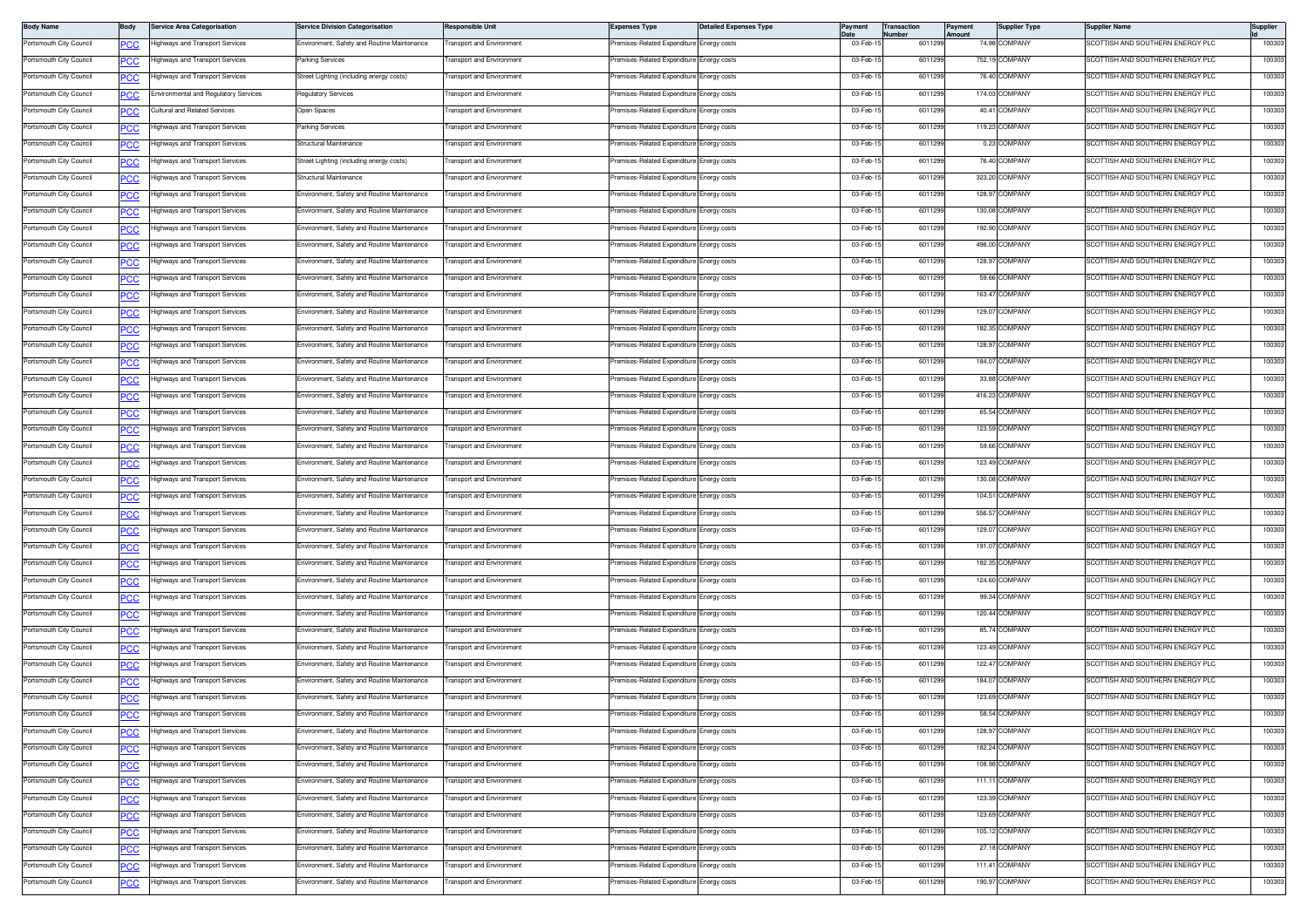| <b>Body Name</b>        | Body       | <b>Service Area Categorisation</b>     | <b>Service Division Categorisation</b>      | <b>Responsible Unit</b>          | <b>Expenses Type</b>                      | <b>Detailed Expenses Type</b> | Payment   | Transaction<br>Number | Payment<br>Amount | <b>Supplier Type</b> | <b>Supplier Name</b>                    | Supplier |
|-------------------------|------------|----------------------------------------|---------------------------------------------|----------------------------------|-------------------------------------------|-------------------------------|-----------|-----------------------|-------------------|----------------------|-----------------------------------------|----------|
| Portsmouth City Council | <u>PCC</u> | lighways and Transport Services        | Environment, Safety and Routine Maintenance | ransport and Environment         | remises-Related Expenditure Energy costs  |                               | 03-Feb-1  | 601129                |                   | 182.45 COMPANY       | <b>SCOTTISH AND SOUTHERN ENERGY PLC</b> | 100303   |
| Portsmouth City Council |            | ighways and Transport Services         | Environment, Safety and Routine Maintenance | ransport and Environment         | emises-Related Expenditure                | Energy costs                  | 03-Feb-1  | 6011299               |                   | 103.80 COMPANY       | SCOTTISH AND SOUTHERN ENERGY PLC        | 100303   |
| Portsmouth City Council | сc         | lighways and Transport Services        | Environment, Safety and Routine Maintenance | ransport and Environment         | remises-Related Expenditure Energy costs  |                               | 03-Feb-1  | 6011299               |                   | 158.40 COMPANY       | SCOTTISH AND SOUTHERN ENERGY PLC        | 100303   |
| Portsmouth City Council | PCC        | lighways and Transport Services        | Environment, Safety and Routine Maintenance | ransport and Environment         | remises-Related Expenditure               | Energy costs                  | 03-Feb-1  | 601129                |                   | 123.59 COMPANY       | <b>SCOTTISH AND SOUTHERN ENERGY PLC</b> | 100303   |
| Portsmouth City Council | <u>PCC</u> | Highways and Transport Services        | Environment, Safety and Routine Maintenance | <b>Transport and Environment</b> | Premises-Related Expenditure Energy costs |                               | 03-Feb-1  | 6011299               |                   | 182.24 COMPANY       | SCOTTISH AND SOUTHERN ENERGY PLC        | 100303   |
| Portsmouth City Council | <b>PCC</b> | lighways and Transport Services        | Environment, Safety and Routine Maintenance | ransport and Environment         | Premises-Related Expenditure Energy costs |                               | 03-Feb-1  | 601129                |                   | 122.17 COMPANY       | SCOTTISH AND SOUTHERN ENERGY PLC        | 100303   |
| Portsmouth City Council | <u>'CC</u> | lighways and Transport Services        | Environment, Safety and Routine Maintenance | ransport and Environment         | remises-Related Expenditure               | Energy costs                  | 03-Feb-1  | 601129                |                   | 129.07 COMPANY       | <b>SCOTTISH AND SOUTHERN ENERGY PLC</b> | 100303   |
| Portsmouth City Council | <b>PCC</b> | lighways and Transport Services        | Environment, Safety and Routine Maintenance | ransport and Environment         | Premises-Related Expenditure              | Energy costs                  | 03-Feb-1  | 601129                |                   | 106.74 COMPANY       | SCOTTISH AND SOUTHERN ENERGY PLC        | 100303   |
| Portsmouth City Council | <b>PCC</b> | Highways and Transport Services        | Environment, Safety and Routine Maintenance | ransport and Environment         | <b>Premises-Related Expenditure</b>       | Energy costs                  | 03-Feb-1  | 601129                |                   | 130.08 COMPANY       | SCOTTISH AND SOUTHERN ENERGY PLC        | 100303   |
| Portsmouth City Council | <u>PCC</u> | lighways and Transport Services        | Environment, Safety and Routine Maintenance | <b>Transport and Environment</b> | remises-Related Expenditure               | Energy costs                  | 03-Feb-1  | 6011299               |                   | 53.67 COMPANY        | SCOTTISH AND SOUTHERN ENERGY PLC        | 100303   |
| Portsmouth City Council | <b>PCC</b> | lighways and Transport Services        | Environment, Safety and Routine Maintenance | ransport and Environment         | Premises-Related Expenditure Energy costs |                               | 03-Feb-1  | 601129                |                   | 191.07 COMPANY       | SCOTTISH AND SOUTHERN ENERGY PLC        | 100303   |
| Portsmouth City Council |            | lighways and Transport Services        | Environment, Safety and Routine Maintenance | ransport and Environment         | emises-Related Expenditure                | Energy costs                  | 03-Feb-1  | 601129                |                   | 123.39 COMPANY       | <b>SCOTTISH AND SOUTHERN ENERGY PLC</b> | 100303   |
| Portsmouth City Council | <u>ب ب</u> | lighways and Transport Services        | Environment, Safety and Routine Maintenance | ransport and Environment         | Premises-Related Expenditure Energy costs |                               | 03-Feb-1  | 6011299               |                   | 129.07 COMPANY       | SCOTTISH AND SOUTHERN ENERGY PLC        | 100303   |
| Portsmouth City Council | <u>'CC</u> | Highways and Transport Services        | Environment, Safety and Routine Maintenance | ransport and Environment         | remises-Related Expenditure               | inergy costs                  | 03-Feb-1  | 601129                |                   | 30.02 COMPANY        | SCOTTISH AND SOUTHERN ENERGY PLC        | 100303   |
| Portsmouth City Council | <u>PCC</u> |                                        |                                             | <b>Fransport and Environment</b> |                                           |                               | 03-Feb-1  | 6011299               |                   | 28.71 COMPANY        | SCOTTISH AND SOUTHERN ENERGY PLC        | 100303   |
|                         | <u>PCC</u> | lighways and Transport Services        | Environment, Safety and Routine Maintenance |                                  | remises-Related Expenditure               | Energy costs                  |           |                       |                   |                      |                                         |          |
| Portsmouth City Council | <u>PCC</u> | lighways and Transport Services        | Environment, Safety and Routine Maintenance | ransport and Environment         | Premises-Related Expenditure Energy costs |                               | 03-Feb-1  | 601129                |                   | 184.07 COMPANY       | SCOTTISH AND SOUTHERN ENERGY PLC        | 100303   |
| Portsmouth City Council |            | ighways and Transport Services         | Environment, Safety and Routine Maintenance | ransport and Environment         | remises-Related Expenditure               | Energy costs                  | 03-Feb-1  | 6011299               |                   | 192.90 COMPANY       | SCOTTISH AND SOUTHERN ENERGY PLC        | 100303   |
| Portsmouth City Council | сc         | lighways and Transport Services        | Environment, Safety and Routine Maintenance | ransport and Environment         | Premises-Related Expenditure Energy costs |                               | 03-Feb-1  | 6011299               |                   | 123.39 COMPANY       | SCOTTISH AND SOUTHERN ENERGY PLC        | 100303   |
| Portsmouth City Council | PCC        | lighways and Transport Services        | Environment, Safety and Routine Maintenance | ransport and Environment         | remises-Related Expenditure               | inergy costs                  | 03-Feb-1  | 601129                |                   | 128.97 COMPANY       | <b>SCOTTISH AND SOUTHERN ENERGY PLC</b> | 100303   |
| Portsmouth City Council | <u>PCC</u> | Highways and Transport Services        | Environment, Safety and Routine Maintenance | <b>Fransport and Environment</b> | remises-Related Expenditure               | Energy costs                  | 03-Feb-1  | 6011299               |                   | 106.34 COMPANY       | SCOTTISH AND SOUTHERN ENERGY PLC        | 100303   |
| Portsmouth City Council | <b>PCC</b> | Highways and Transport Services        | Environment, Safety and Routine Maintenance | <b>Fransport and Environment</b> | Premises-Related Expenditure Energy costs |                               | 03-Feb-1  | 6011299               |                   | 124.50 COMPANY       | SCOTTISH AND SOUTHERN ENERGY PLC        | 100303   |
| Portsmouth City Council | <u>'CC</u> | lighways and Transport Services        | Environment, Safety and Routine Maintenance | ransport and Environment         | emises-Related Expenditure                | Energy costs                  | 03-Feb-1  | 6011299               |                   | 123.39 COMPANY       | <b>SCOTTISH AND SOUTHERN ENERGY PLC</b> | 100303   |
| Portsmouth City Council | сc         | lighways and Transport Services        | Environment, Safety and Routine Maintenance | ransport and Environment         | remises-Related Expenditure               | Energy costs                  | 03-Feb-1  | 601129                |                   | 763.62 COMPANY       | SCOTTISH AND SOUTHERN ENERGY PLC        | 100303   |
| Portsmouth City Council | PCC        | Highways and Transport Services        | Environment, Safety and Routine Maintenance | ransport and Environment         | remises-Related Expenditure               | Energy costs                  | 03-Feb-1  | 601129                |                   | 65.34 COMPANY        | SCOTTISH AND SOUTHERN ENERGY PLC        | 100303   |
| Portsmouth City Council | <u>PCC</u> | Highways and Transport Services        | Environment, Safety and Routine Maintenance | <b>Fransport and Environment</b> | Premises-Related Expenditure Energy costs |                               | 03-Feb-1  | 601129                |                   | 65.14 COMPANY        | SCOTTISH AND SOUTHERN ENERGY PLC        | 100303   |
| Portsmouth City Council | <b>PCC</b> | lighways and Transport Services        | Environment, Safety and Routine Maintenance | <b>Transport and Environment</b> | Premises-Related Expenditure Energy costs |                               | 03-Feb-1  | 6011299               |                   | 123.49 COMPANY       | SCOTTISH AND SOUTHERN ENERGY PLC        | 100303   |
| Portsmouth City Council | ◡◡         | lighways and Transport Services        | Environment, Safety and Routine Maintenance | ransport and Environment         | remises-Related Expenditure               | Energy costs                  | 03-Feb-1  | 601129                |                   | 192.70 COMPANY       | COTTISH AND SOUTHERN ENERGY PLC         | 100303   |
| Portsmouth City Council | <u>PCC</u> | lighways and Transport Services        | Environment, Safety and Routine Maintenance | ransport and Environment         | Premises-Related Expenditure Energy costs |                               | 03-Feb-1  | 6011299               |                   | 192.90 COMPANY       | SCOTTISH AND SOUTHERN ENERGY PLC        | 100303   |
| Portsmouth City Council | <u>PCC</u> | Highways and Transport Services        | Environment, Safety and Routine Maintenance | ransport and Environment         | remises-Related Expenditure               | Energy costs                  | 03-Feb-1  | 601129                |                   | 128.97 COMPANY       | <b>SCOTTISH AND SOUTHERN ENERGY PLC</b> | 100303   |
| Portsmouth City Council | <u>PCC</u> | Highways and Transport Services        | Environment, Safety and Routine Maintenance | <b>Fransport and Environment</b> | Premises-Related Expenditure I            | Energy costs                  | 03-Feb-1  | 6011299               |                   | 93.65 COMPANY        | SCOTTISH AND SOUTHERN ENERGY PLC        | 100303   |
| Portsmouth City Council | <u>PCC</u> | lighways and Transport Services        | Environment, Safety and Routine Maintenance | ransport and Environment         | Premises-Related Expenditure Energy costs |                               | 03-Feb-1  | 601129                |                   | 123.69 COMPANY       | SCOTTISH AND SOUTHERN ENERGY PLC        | 100303   |
| Portsmouth City Council |            | ighways and Transport Services         | Environment, Safety and Routine Maintenance | ransport and Environment         | emises-Related Expenditure                | Energy costs                  | 03-Feb-1  | 6011299               |                   | 182.24 COMPANY       | SCOTTISH AND SOUTHERN ENERGY PLC        | 100303   |
| Portsmouth City Council | сc         | lighways and Transport Services        | Environment, Safety and Routine Maintenance | ransport and Environment         | remises-Related Expenditure               | Energy costs                  | 03-Feb-1  | 6011299               |                   | 24.65 COMPANY        | SCOTTISH AND SOUTHERN ENERGY PLC        | 100303   |
| Portsmouth City Council | PCC        | lighways and Transport Services        | Environment, Safety and Routine Maintenance | ransport and Environment         | remises-Related Expenditure               | Energy costs                  | 03-Feb-1  | 601129                |                   | 28.60 COMPANY        | <b>SCOTTISH AND SOUTHERN ENERGY PLC</b> | 100303   |
| Portsmouth City Council | PCC        | Highways and Transport Services        | Environment, Safety and Routine Maintenance | <b>Fransport and Environment</b> | Premises-Related Expenditure Energy costs |                               | 03-Feb-1  | 6011299               |                   | 130.19 COMPANY       | SCOTTISH AND SOUTHERN ENERGY PLC        | 100303   |
| Portsmouth City Council | <b>PCC</b> | Highways and Transport Services        | Environment, Safety and Routine Maintenance | <b>Fransport and Environment</b> | Premises-Related Expenditure Energy costs |                               | 03-Feb-1  | 6011299               |                   | 184.07 COMPANY       | SCOTTISH AND SOUTHERN ENERGY PLC        | 100303   |
| Portsmouth City Council | ∪ט         | lighways and Transport Services        | Environment, Safety and Routine Maintenance | ransport and Environment         | emises-Related Expenditure                | Energy costs                  | 03-Feb-1  | 6011299               |                   | 128.97 COMPANY       | <b>SCOTTISH AND SOUTHERN ENERGY PLC</b> | 100303   |
| Portsmouth City Council | сc         | lighways and Transport Services        | Environment, Safety and Routine Maintenance | ransport and Environment         | remises-Related Expenditure               | Energy costs                  | 03-Feb-1  | 601129                |                   | 107.45 COMPANY       | SCOTTISH AND SOUTHERN ENERGY PLC        | 100303   |
| Portsmouth City Council |            | Highways and Transport Services        | Environment, Safety and Routine Maintenance | ransport and Environment         | remises-Related Expenditure               | nergy costs:                  | 03-Feb-1  | 601129                |                   | 191.07 COMPANY       | <b>SCOTTISH AND SOUTHERN ENERGY PLC</b> | 100303   |
| Portsmouth City Council |            | Highways and Transport Services        | Environment, Safety and Routine Maintenance | <b>Fransport and Environment</b> | Premises-Related Expenditure              | Energy costs                  | 03-Feb-1  | 601129                |                   | 129.07 COMPANY       | SCOTTISH AND SOUTHERN ENERGY PLC        | 100303   |
| Portsmouth City Council | PCC        | <b>Highways and Transport Services</b> | Environment, Safety and Routine Maintenance | <b>Transport and Environment</b> | Premises-Related Expenditure Energy costs |                               | 03-Feb-15 | 6011299               |                   | 219.89 COMPANY       | SCOTTISH AND SOUTHERN ENERGY PLC        | 100303   |
| Portsmouth City Council | <b>PCC</b> | lighways and Transport Services        | Environment, Safety and Routine Maintenance | ransport and Environment         | emises-Related Expenditure Energy costs   |                               | 03-Feb-1  | 6011299               |                   | 192.80 COMPANY       | <b>SCOTTISH AND SOUTHERN ENERGY PLC</b> | 100303   |
|                         | <u>'CC</u> |                                        |                                             | ransport and Environment         | Premises-Related Expenditure Energy costs |                               |           |                       |                   | 123.49 COMPANY       | SCOTTISH AND SOUTHERN ENERGY PLC        |          |
| Portsmouth City Council | <b>PCC</b> | lighways and Transport Services        | Environment, Safety and Routine Maintenance |                                  |                                           |                               | 03-Feb-1  | 6011299               |                   |                      |                                         | 100303   |
| Portsmouth City Council | <u>PCC</u> | lighways and Transport Services        | Environment, Safety and Routine Maintenance | ransport and Environment         | Premises-Related Expenditure              | Energy costs                  | 03-Feb-1  | 6011299               |                   | 123.69 COMPANY       | SCOTTISH AND SOUTHERN ENERGY PLC        | 100303   |
| Portsmouth City Council | <u>PCC</u> | Highways and Transport Services        | Environment, Safety and Routine Maintenance | Transport and Environment        | Premises-Related Expenditure Energy costs |                               | 03-Feb-15 | 6011299               |                   | 182.24 COMPANY       | SCOTTISH AND SOUTHERN ENERGY PLC        | 100303   |
| Portsmouth City Council | <b>PCC</b> | lighways and Transport Services        | Environment, Safety and Routine Maintenance | ransport and Environment         | Premises-Related Expenditure Energy costs |                               | 03-Feb-1  | 601129                |                   | 187.42 COMPANY       | SCOTTISH AND SOUTHERN ENERGY PLC        | 100303   |
| Portsmouth City Council | <u>'CC</u> | lighways and Transport Services        | Environment, Safety and Routine Maintenance | ransport and Environment         | remises-Related Expenditure I             | Energy costs                  | 03-Feb-15 | 6011299               |                   | 123.69 COMPANY       | SCOTTISH AND SOUTHERN ENERGY PLC        | 100303   |
| Portsmouth City Council | <b>PCC</b> | lighways and Transport Services        | Environment, Safety and Routine Maintenance | ransport and Environment         | Premises-Related Expenditure Energy costs |                               | 03-Feb-1  | 6011299               |                   | 130.08 COMPANY       | SCOTTISH AND SOUTHERN ENERGY PLC        | 100303   |
| Portsmouth City Council | <u>PCC</u> | lighways and Transport Services        | Environment, Safety and Routine Maintenance | ransport and Environment         | Premises-Related Expenditure              | Energy costs                  | 03-Feb-1  | 6011299               |                   | 190.97 COMPANY       | SCOTTISH AND SOUTHERN ENERGY PLC        | 100303   |
| Portsmouth City Council | <b>PCC</b> | Highways and Transport Services        | Environment, Safety and Routine Maintenance | <b>Transport and Environment</b> | Premises-Related Expenditure Energy costs |                               | 03-Feb-1  | 6011299               |                   | 29.92 COMPANY        | SCOTTISH AND SOUTHERN ENERGY PLC        | 100303   |
| Portsmouth City Council | <u>PCC</u> | Highways and Transport Services        | Environment, Safety and Routine Maintenance | ransport and Environment         | Premises-Related Expenditure Energy costs |                               | 03-Feb-1  | 6011299               |                   | 124.60 COMPANY       | SCOTTISH AND SOUTHERN ENERGY PLC        | 100303   |
|                         |            |                                        |                                             |                                  |                                           |                               |           |                       |                   |                      |                                         |          |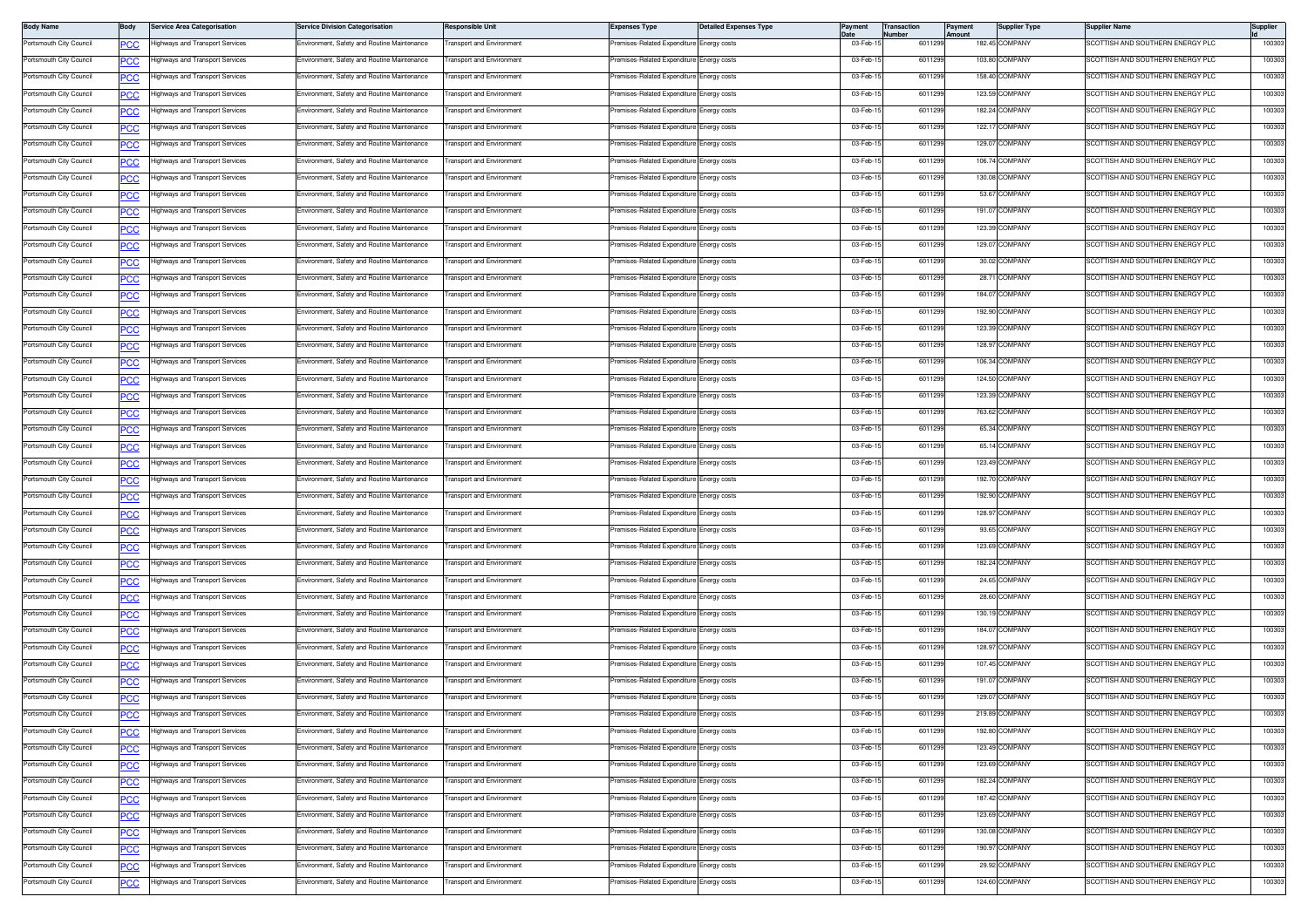| <b>Body Name</b>                                   | Body               | <b>Service Area Categorisation</b>                            | <b>Service Division Categorisation</b>                       | <b>Responsible Unit</b>                                      | <b>Expenses Type</b>                                  | <b>Detailed Expenses Type</b>                                                  | Payment              | <b>Transaction</b><br><b>Number</b> | Payment<br>Amount | <b>Supplier Type</b>               | <b>Supplier Name</b>                                          | Supplier         |
|----------------------------------------------------|--------------------|---------------------------------------------------------------|--------------------------------------------------------------|--------------------------------------------------------------|-------------------------------------------------------|--------------------------------------------------------------------------------|----------------------|-------------------------------------|-------------------|------------------------------------|---------------------------------------------------------------|------------------|
| Portsmouth City Council                            |                    | lighways and Transport Services                               | Environment, Safety and Routine Maintenance                  | ransport and Environment                                     | remises-Related Expenditure Energy costs              |                                                                                | 03-Feb-1             | 601129                              |                   | 123.49 COMPANY                     | SCOTTISH AND SOUTHERN ENERGY PLC                              | 100303           |
| Portsmouth City Council                            |                    | lighways and Transport Services                               | Environment, Safety and Routine Maintenance                  | ransport and Environment                                     | remises-Related Expenditure                           | Energy costs                                                                   | 03-Feb-15            | 6011299                             |                   | 123.39 COMPANY                     | <b>SCOTTISH AND SOUTHERN ENERGY PLC</b>                       | 100303           |
| Portsmouth City Council                            | сc                 | lighways and Transport Services                               | Environment, Safety and Routine Maintenance                  | ransport and Environment                                     | remises-Related Expenditure                           | nergy costs                                                                    | 03-Feb-1             | 6011299                             |                   | 128.97 COMPANY                     | SCOTTISH AND SOUTHERN ENERGY PLC                              | 100303           |
| Portsmouth City Council                            | PCC                | lighways and Transport Services                               | Environment, Safety and Routine Maintenance                  | ransport and Environment                                     | remises-Related Expenditure                           | Energy costs                                                                   | 03-Feb-1             | 601129                              |                   | 126.74 COMPANY                     | <b>SCOTTISH AND SOUTHERN ENERGY PLC</b>                       | 100303           |
| Portsmouth City Council                            | <u>PCC</u>         | lighways and Transport Services                               | Environment, Safety and Routine Maintenance                  | <b>Transport and Environment</b>                             | Premises-Related Expenditure Energy costs             |                                                                                | 03-Feb-1             | 6011299                             |                   | 50.83 COMPANY                      | SCOTTISH AND SOUTHERN ENERGY PLC                              | 100303           |
| Portsmouth City Council                            | <b>PCC</b>         | lighways and Transport Services                               | Environment, Safety and Routine Maintenance                  | <b>Fransport and Environment</b>                             | Premises-Related Expenditure                          | Energy costs                                                                   | 03-Feb-1             | 601129                              |                   | 131.50 COMPANY                     | SCOTTISH AND SOUTHERN ENERGY PLC                              | 100303           |
| Portsmouth City Council                            |                    | lighways and Transport Services                               | Environment, Safety and Routine Maintenance                  | ransport and Environment                                     | remises-Related Expenditure                           | nergy costs                                                                    | 03-Feb-1             | 6011299                             |                   | 105.32 COMPANY                     | <b>SCOTTISH AND SOUTHERN ENERGY PLC</b>                       | 100303           |
| Portsmouth City Council                            | <b>PCC</b>         | lighways and Transport Services                               | Environment, Safety and Routine Maintenance                  | ransport and Environment                                     | Premises-Related Expenditure                          | nergy costs                                                                    | 03-Feb-1             | 6011299                             |                   | 130.08 COMPANY                     | SCOTTISH AND SOUTHERN ENERGY PLC                              | 100303           |
| Portsmouth City Council                            | <b>PCC</b>         | lighways and Transport Services                               | Environment, Safety and Routine Maintenance                  | ransport and Environment                                     | remises-Related Expenditure                           | nergy costs                                                                    | 03-Feb-1             | 601129                              |                   | 129.07 COMPANY                     | <b>SCOTTISH AND SOUTHERN ENERGY PLC</b>                       | 100303           |
| Portsmouth City Council                            |                    | lighways and Transport Services                               | Environment, Safety and Routine Maintenance                  | <b>Fransport and Environment</b>                             | Premises-Related Expenditure                          | Energy costs                                                                   | 03-Feb-1             | 6011299                             |                   | 98.02 COMPANY                      | SCOTTISH AND SOUTHERN ENERGY PLC                              | 100303           |
| Portsmouth City Council                            | <u>PCC</u>         |                                                               | Environment, Safety and Routine Maintenance                  | <b>Fransport and Environment</b>                             | remises-Related Expenditure                           |                                                                                | 03-Feb-1             | 601129                              |                   | 108.67 COMPANY                     | SCOTTISH AND SOUTHERN ENERGY PLC                              | 100303           |
|                                                    | <b>PCC</b>         | lighways and Transport Services                               |                                                              |                                                              |                                                       | Energy costs                                                                   |                      |                                     |                   |                                    |                                                               |                  |
| Portsmouth City Council                            |                    | lighways and Transport Services                               | nvironment, Safety and Routine Maintenance                   | ransport and Environment                                     | remises-Related Expenditure                           | nergy costs                                                                    | 03-Feb-1             | 601129                              |                   | 182.35 COMPANY                     | <b>SCOTTISH AND SOUTHERN ENERGY PLC</b>                       | 100303           |
| Portsmouth City Council                            | <b>PCC</b>         | lighways and Transport Services                               | Environment, Safety and Routine Maintenance                  | <b>Transport and Environment</b>                             | remises-Related Expenditure                           | nergy costs                                                                    | 03-Feb-1             | 6011299                             |                   | 191.07 COMPANY                     | SCOTTISH AND SOUTHERN ENERGY PLC                              | 100303           |
| Portsmouth City Council                            | <u>PCC</u>         | lighways and Transport Services                               | Environment, Safety and Routine Maintenance                  | ransport and Environment                                     | remises-Related Expenditure                           | nergy costs                                                                    | 03-Feb-1             | 601129                              |                   | 107.45 COMPANY                     | <b>SCOTTISH AND SOUTHERN ENERGY PLC</b>                       | 100303           |
| Portsmouth City Council                            | <u>PCC</u>         | lighways and Transport Services                               | Environment, Safety and Routine Maintenance                  | <b>Fransport and Environment</b>                             | Premises-Related Expenditure                          | nergy costs                                                                    | 03-Feb-1             | 6011299                             |                   | 124.50 COMPANY                     | SCOTTISH AND SOUTHERN ENERGY PLC                              | 100303           |
| Portsmouth City Council                            | <u>PCC</u>         | Highways and Transport Services                               | Environment, Safety and Routine Maintenance                  | ransport and Environment                                     | remises-Related Expenditure                           | Energy costs                                                                   | 03-Feb-              | 6011299                             |                   | 130.08 COMPANY                     | SCOTTISH AND SOUTHERN ENERGY PLC                              | 100303           |
| Portsmouth City Council                            |                    | lighways and Transport Services                               | Environment, Safety and Routine Maintenance                  | ransport and Environment                                     | remises-Related Expenditure                           | nergy costs                                                                    | 03-Feb-1             | 6011299                             |                   | 123.49 COMPANY                     | SCOTTISH AND SOUTHERN ENERGY PLC                              | 100303           |
| Portsmouth City Council                            | сc                 | lighways and Transport Services                               | Environment, Safety and Routine Maintenance                  | ransport and Environment                                     | remises-Related Expenditure                           | nergy costs                                                                    | 03-Feb-1             | 6011299                             |                   | 182.24 COMPANY                     | SCOTTISH AND SOUTHERN ENERGY PLC                              | 100303           |
| Portsmouth City Council                            | PCC                | lighways and Transport Services                               | Environment, Safety and Routine Maintenance                  | ransport and Environment                                     | remises-Related Expenditure                           | nergy costs                                                                    | 03-Feb-1             | 601129                              |                   | 191.07 COMPANY                     | <b>SCOTTISH AND SOUTHERN ENERGY PLC</b>                       | 100303           |
| Portsmouth City Council                            | <u>PCC</u>         | lighways and Transport Services                               | Environment, Safety and Routine Maintenance                  | <b>Fransport and Environment</b>                             | Premises-Related Expenditure                          | Energy costs                                                                   | 03-Feb-1             | 6011299                             |                   | 122.47 COMPANY                     | SCOTTISH AND SOUTHERN ENERGY PLC                              | 100303           |
| Portsmouth City Council                            | <u>PCC</u>         | Highways and Transport Services                               | Environment, Safety and Routine Maintenance                  | <b>Transport and Environment</b>                             | Premises-Related Expenditure Energy costs             |                                                                                | 03-Feb-1             | 6011299                             |                   | 35.10 COMPANY                      | SCOTTISH AND SOUTHERN ENERGY PLC                              | 100303           |
| Portsmouth City Council                            | <u>CC</u>          | lighways and Transport Services                               | Environment, Safety and Routine Maintenance                  | ransport and Environment                                     | remises-Related Expenditure                           | nergy costs                                                                    | 03-Feb-1             | 6011299                             |                   | 129.07 COMPANY                     | <b>SCOTTISH AND SOUTHERN ENERGY PLC</b>                       | 100303           |
| Portsmouth City Council                            | °СС                | lighways and Transport Services                               | Environment, Safety and Routine Maintenance                  | <b>Transport and Environment</b>                             | remises-Related Expenditure                           | nergy costs                                                                    | 03-Feb-1             | 6011299                             |                   | 124.60 COMPANY                     | SCOTTISH AND SOUTHERN ENERGY PLC                              | 100303           |
|                                                    |                    | lighways and Transport Services                               | Environment, Safety and Routine Maintenance                  | ransport and Environment                                     | remises-Related Expenditure                           |                                                                                | 03-Feb-1             | 601129                              |                   | 121.46 COMPANY                     | <b>SCOTTISH AND SOUTHERN ENERGY PLC</b>                       | 100303           |
| Portsmouth City Council                            | <u>PCC</u>         |                                                               |                                                              |                                                              |                                                       | Energy costs                                                                   |                      |                                     |                   |                                    |                                                               |                  |
| Portsmouth City Council<br>Portsmouth City Council | <u>PCC</u><br>IPCC | Other<br>Other                                                | Suspense and Capital Schemes<br>Capital Codes                | <b>Fransport and Environment</b><br>ransport and Environment | Third Party Payments<br>hird Party Payments           | rivate contractors<br>rivate contractors                                       | 11-Feb-1<br>18-Feb-1 | 301553<br>601452                    | 64752.11          | 1124.00 VENDOR<br><b>VENDOR</b>    | SOUTHERN CO-OPERATIVE LIMITED<br><b>SOUTHERN GAS NETWORKS</b> | 102901<br>118601 |
| Portsmouth City Council                            | 'СС                | lighways and Transport Services                               | Public Transport                                             | ransport and Environment                                     |                                                       | Fransport-Related Expenditure Contract hire and operating leases               | 06-Feb-1             | 601228                              |                   | 665.80 VENDOR                      | STAGECOACH COASTLINE                                          | 102696           |
| Portsmouth City Council                            | <u>PCC</u>         | lighways and Transport Services                               | Public Transport                                             | ransport and Environment                                     |                                                       | Fransport-Related Expenditure Contract hire and operating leases               | 06-Feb-              | 601228                              |                   | 1077.67 VENDOR                     | STAGECOACH COASTLINE                                          | 102696           |
| Portsmouth City Council                            | <b>PCC</b>         | lighways and Transport Services                               | Public Transport                                             | <b>Fransport and Environment</b>                             |                                                       | Transport-Related Expenditure Contract hire and operating leases               | 06-Feb-1             | 601228                              |                   | 2811.69 VENDOR                     | STAGECOACH COASTLINE                                          | 102696           |
| Portsmouth City Council                            | <u>CC</u>          | lighways and Transport Services                               | Public Transport                                             | ransport and Environment                                     |                                                       | ransport-Related Expenditure Contract hire and operating leases                | 06-Feb-1             | 6012289                             |                   | 1106.68 VENDOR                     | STAGECOACH COASTLINE                                          | 102696           |
| Portsmouth City Council                            | <b>PCC</b>         | lighways and Transport Services                               | Public Transport                                             | ransport and Environment                                     |                                                       | ransport-Related Expenditure Contract hire and operating leases                | 06-Feb-1             | 601228                              |                   | 4892.63 VENDOR                     | TAGECOACH COASTLINE                                           | 102696           |
| Portsmouth City Council                            | °СС                | lighways and Transport Services                               | Public Transport                                             | <b>Transport and Environment</b>                             |                                                       | Fransport-Related Expenditure Contract hire and operating leases               | 06-Feb-1             | 601228                              |                   | 3383.95 VENDOR                     | <b>STAGECOACH COASTLINE</b>                                   | 102696           |
| Portsmouth City Council                            |                    | Highways and Transport Services                               | Public Transport                                             | ransport and Environment                                     | Transport-Related Expenditure Public transport        |                                                                                | 12-Feb-1             | 60134                               |                   | 95000.00 VENDOR                    | STAGECOACH COASTLINE                                          | 102696           |
| Portsmouth City Council                            | <u>PCC</u>         |                                                               |                                                              | <b>Fransport and Environment</b>                             | Transport-Related Expenditure Public transport        |                                                                                | 12-Feb-1             | 6013419                             |                   | 2943.99 VENDOR                     | STAGECOACH COASTLINE                                          | 102696           |
|                                                    | <b>PCC</b>         | Highways and Transport Services                               | Public Transport                                             |                                                              |                                                       |                                                                                |                      |                                     |                   |                                    |                                                               |                  |
| Portsmouth City Council<br>Portsmouth City Council | PCC.<br>PСC        | Other<br>Othe                                                 | Suspense and Capital Schemes<br>Suspense and Capital Schemes | ransport and Environment<br>ransport and Environmen          | Supplies and Services<br>hird Party Payments          | Services<br>ivate contractors                                                  | 11-Feb-1<br>11-Feb-  | 6013152<br>601315                   |                   | 33000.00 VENDOR<br>23005.53 VENDOR | <b>HE STAGE COACH GROUP</b><br><b>THE STAGE COACH GROUF</b>   | 103048<br>103048 |
| Portsmouth City Council                            | <u>PCC</u>         | Cultural and Related Services                                 | Open Spaces                                                  | ransport and Environment                                     | remises-Related Expenditure                           | Grounds maintenance costs                                                      | 25-Feb-1             | 601593                              |                   | 1134.00 SOLETRADER                 | <b>JC FENCING</b>                                             | 101327           |
| Portsmouth City Council                            |                    | Othe                                                          | Capital Codes                                                | ransport and Environment                                     | Third Party Payments                                  | rivate contractors                                                             | 26-Feb-1             | 601618                              |                   | 93896.25 COMPANY                   | VOLKERFITZPATRICK LIMITED                                     | 136910           |
| Portsmouth City Council                            | <b>PCC</b>         | Cultural and Related Services                                 | Open Spaces                                                  | <b>Transport and Environment</b>                             | Supplies and Services                                 | Equipment, furniture and materials                                             | 27-Feb-1             | 601626                              |                   | 195.00 VENDOR                      | CMW EQUIPMENT HOLDINGS LTD                                    | 134444           |
| Portsmouth City Council<br>Portsmouth City Council | IPCC               | ultural and Related Services<br>Cultural and Related Services | Recreation and Sport<br>Recreation and Sport                 | ransport and Environment<br><b>Fransport and Environment</b> | Supplies and Services<br>Supplies and Services        | Equipment, furniture and materials<br>Equipment, furniture and materials       | 27-Feb-1<br>27-Feb-1 | 601626<br>601626                    |                   | 24.00 VENDOR<br>238.50 VENDOR      | CMW EQUIPMENT HOLDINGS LTD<br>CMW EQUIPMENT HOLDINGS LTD      | 134444<br>134444 |
| Portsmouth City Council                            |                    | Cultural and Related Services                                 | <b>Open Spaces</b>                                           | ransport and Environment                                     | <b>Supplies and Services</b>                          | Printing, stationery and general office expenses                               | 27-Feb-1             | 6016262                             |                   | 12.95 VENDOR                       | CMW EQUIPMENT HOLDINGS LTD                                    | 134444           |
| Portsmouth City Council                            | <b>PCC</b>         | Cultural and Related Services                                 | <b>Recreation and Sport</b>                                  | ransport and Environment                                     |                                                       | Premises-Related Expenditure Repairs, alterations and maintenance of building  | 04-Feb-1             | 6011376                             |                   | 3951.19 COMPANY                    | CORRIGENDA LIMITED T/A CHURCHES                               | 102100           |
| wisinouth City Council                             |                    | ironmental and Hegulatory Services                            | guiatory Services                                            | isport and Environment                                       |                                                       | bairs, aiterations an                                                          | ız-reo               | <b>DUIJZ3</b>                       | 19.5              | <b>JIVIFAIV T</b>                  | JKKIGENDA LIMITED T/A CHUKCHES                                | 102100           |
| Portsmouth City Council                            | <u>CC</u>          | Environmental and Regulatory Services                         | Regulatory Services                                          | ransport and Environment                                     |                                                       | Premises-Related Expenditure Repairs, alterations and maintenance of buildings | 12-Feb-15            | 6013257                             |                   | -79.35 COMPANY                     | CORRIGENDA LIMITED T/A CHURCHES                               | 102100           |
| Portsmouth City Council                            | <b>PCC</b>         | Cultural and Related Services                                 | Open Spaces                                                  | ransport and Environment                                     | Supplies and Services                                 | Services                                                                       | 20-Feb-1             | 601478                              |                   | 2500.00 VENDOR                     | DIGITAL TERRAIN SURVEYS LLP                                   | 124834           |
| Portsmouth City Council                            | PCC                | Other                                                         | Capital Codes                                                | ransport and Environment                                     | hird Party Payments                                   | rivate contractors                                                             | 05-Feb-              | 601192                              |                   | 8581.05 COMPANY                    | <b>INGLISH LANDSCAPES LIMITED</b>                             | 106080           |
| Portsmouth City Council                            | <u>تاتا</u>        | ultural and Related Services                                  | <b>Open Spaces</b>                                           | ransport and Environment                                     | emises-Related Expenditure                            | Grounds maintenance costs                                                      | 16-Feb-1             | 601387                              |                   | 297.36 COMPANY                     | NSIGN HIGHWAYS LTD                                            | 116063           |
| Portsmouth City Council                            | <u>PCC</u>         | Cultural and Related Services                                 | Open Spaces                                                  | ransport and Environment                                     | Premises-Related Expenditure                          | Grounds maintenance costs                                                      | 16-Feb-1             | 601387                              |                   | 2850.55 COMPANY                    | ENSIGN HIGHWAYS LTD                                           | 116063           |
| Portsmouth City Council                            | <u>PCC</u>         | Highways and Transport Services                               | Structural Maintenance                                       | ransport and Environment                                     | remises-Related Expenditure                           | Repairs, alterations and maintenance of building                               | 16-Feb-1             | 601387                              |                   | 853.39 COMPANY                     | <b>INSIGN HIGHWAYS LTD</b>                                    | 116063           |
| Portsmouth City Council                            | <u>PCC</u>         | Cultural and Related Services                                 | Recreation and Sport                                         | <b>Fransport and Environment</b>                             | Premises-Related Expenditure                          | Repairs, alterations and maintenance of buildings                              | 18-Feb-1             | 6014100                             |                   | 449.45 COMPANY                     | ENSIGN HIGHWAYS LTD                                           | 116063           |
| Portsmouth City Council                            | <u>PCC</u>         | Cultural and Related Services                                 | Open Spaces                                                  | ransport and Environment                                     | remises-Related Expenditure Grounds maintenance costs |                                                                                | 18-Feb-1             | 6014100                             |                   | 303.50 COMPANY                     | ENSIGN HIGHWAYS LTD                                           | 116063           |
| Portsmouth City Council                            | <u>'CC</u>         | Cultural and Related Services                                 | Open Spaces                                                  | ransport and Environment                                     | remises-Related Expenditure                           | Grounds maintenance costs                                                      | 16-Feb-1             | 6013876                             |                   | 82.40 COMPANY                      | <b>INSIGN HIGHWAYS LTD</b>                                    | 116063           |
| Portsmouth City Council                            | <u>PCC</u>         | lighways and Transport Services                               | Parking Services                                             | ransport and Environment                                     | remises-Related Expenditure                           | Repairs, alterations and maintenance of building                               | 16-Feb-1             | 601387                              |                   | 75.00 COMPANY                      | ENSIGN HIGHWAYS LTD                                           | 116063           |
|                                                    |                    |                                                               |                                                              |                                                              |                                                       |                                                                                |                      |                                     |                   |                                    |                                                               |                  |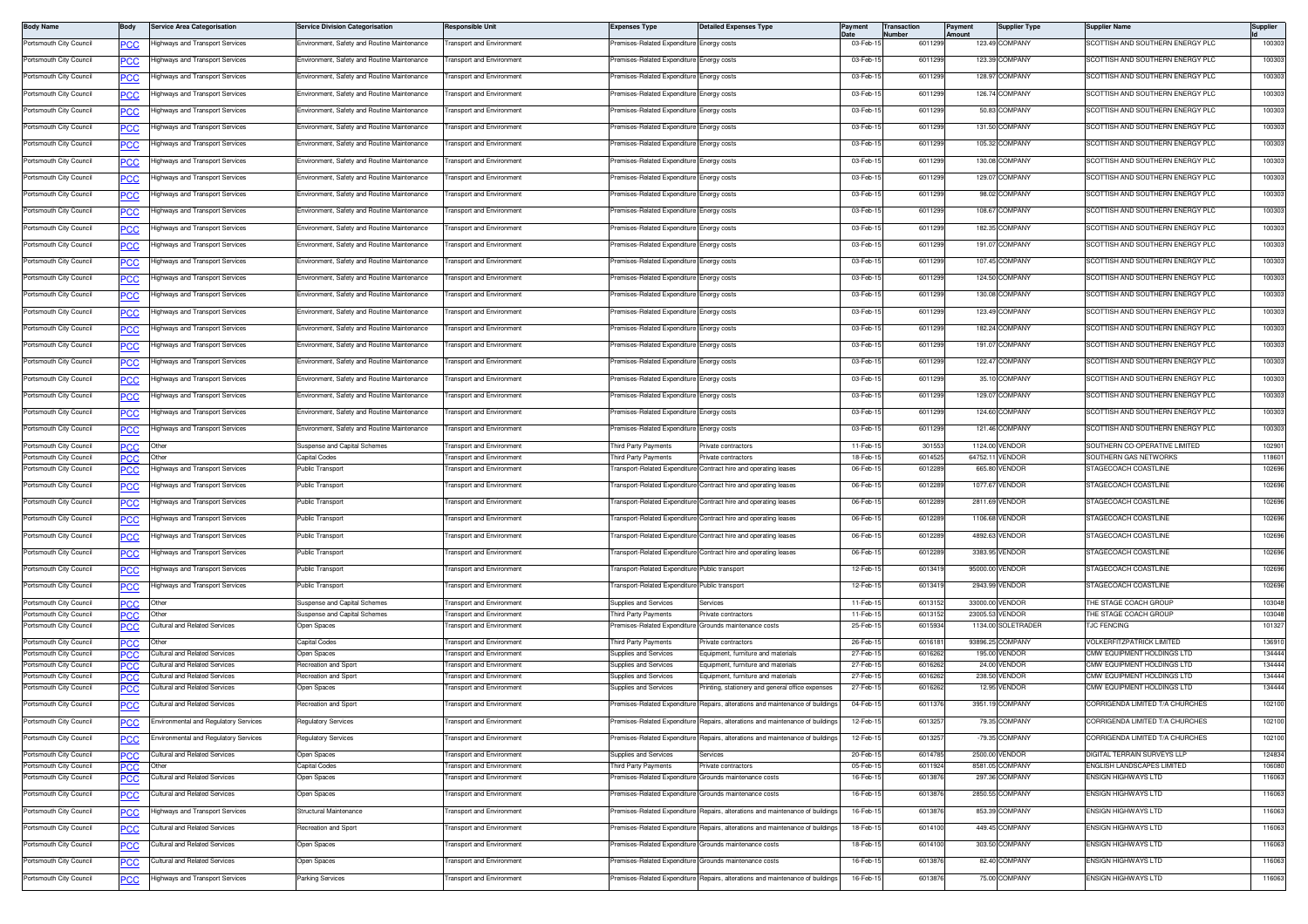| <b>Body Name</b>                                   | Body              | Service Area Categorisation                                                   | <b>Service Division Categorisation</b>                                                 | Responsible Unit                                                     | <b>Expenses Type</b>                                   | <b>Jetailed Expenses Type</b>                                                 | Payment              | Transaction<br>Number | Payment<br>Amount | <b>Supplier Type</b>             | Supplier Name                                                       | Supplier         |
|----------------------------------------------------|-------------------|-------------------------------------------------------------------------------|----------------------------------------------------------------------------------------|----------------------------------------------------------------------|--------------------------------------------------------|-------------------------------------------------------------------------------|----------------------|-----------------------|-------------------|----------------------------------|---------------------------------------------------------------------|------------------|
| Portsmouth City Council                            | <b>PCC</b>        | Other                                                                         | Suspense and Capital Schemes                                                           | ransport and Environment                                             |                                                        | remises-Related Expenditure Repairs, alterations and maintenance of buildings | 16-Feb-1             | 6013876               |                   | 67.50 COMPANY                    | <b>ENSIGN HIGHWAYS LTD</b>                                          | 116063           |
| Portsmouth City Council                            | <u>PCC</u>        | lighways and Transport Services                                               | Parking Services                                                                       | ransport and Environment                                             |                                                        | remises-Related Expenditure Repairs, alterations and maintenance of buildings | 16-Feb-1             | 6013876               |                   | 94.73 COMPANY                    | ENSIGN HIGHWAYS LTD                                                 | 116063           |
| Portsmouth City Council                            | PСC               | Cultural and Related Services                                                 | Open Spaces                                                                            | ransport and Environment                                             | Third Party Payments                                   | Private contractors                                                           | 16-Feb-1             | 601387                |                   | 47.71 COMPANY                    | ENSIGN HIGHWAYS LTD                                                 | 116063           |
| Portsmouth City Council                            | PCC               | Cultural and Related Services                                                 | Open Spaces                                                                            | <b>Transport and Environment</b>                                     | hird Party Payments                                    | Private contractors                                                           | 16-Feb-1             | 6013876               |                   | 31.85 COMPANY                    | ENSIGN HIGHWAYS LTD                                                 | 116063           |
| Portsmouth City Council                            | PСC               | Jultural and Related Services                                                 | Open Spaces                                                                            | <b>Transport and Environment</b>                                     | hird Party Payments                                    | rivate contractors                                                            | 16-Feb-1             | 601387                |                   | 31.85 COMPANY                    | <b>INSIGN HIGHWAYS LTD</b>                                          | 116063           |
| Portsmouth City Council                            | <u>PCC</u>        | nvironmental and Regulatory Services                                          | <b>Waste Collection</b>                                                                | ransport and Environment                                             | remises-Related Expenditure Grounds maintenance costs  |                                                                               | 16-Feb-1             | 601387                |                   | 1895.59 COMPANY                  | <b>INSIGN HIGHWAYS LTD</b>                                          | 116063           |
| Portsmouth City Council                            | <b>PCC</b>        | Cultural and Related Services                                                 | Open Spaces                                                                            | <b>Transport and Environment</b>                                     | Premises-Related Expenditure Grounds maintenance costs |                                                                               | 18-Feb-15            | 6014100               |                   | 219.24 COMPANY                   | ENSIGN HIGHWAYS LTD                                                 | 116063           |
| Portsmouth City Council                            | <u>PCC</u>        | ultural and Related Services                                                  | Open Spaces                                                                            | ransport and Environment                                             | remises-Related Expenditure Grounds maintenance costs  |                                                                               | 16-Feb-1             | 601387                |                   | 798.23 COMPANY                   | <b>ENSIGN HIGHWAYS LTD</b>                                          | 116063           |
| Portsmouth City Council                            | $\overline{C}$    | ighways and Transport Services                                                | Street Lighting (including energy costs)                                               | ransport and Environment                                             | remises-Related Expenditure                            | Repairs, alterations and maintenance of building                              | 16-Feb-15            | 6013876               |                   | 44.50 COMPANY                    | ENSIGN HIGHWAYS LTD                                                 | 116063           |
| Portsmouth City Council                            | PCC               | Cultural and Related Services                                                 | Open Spaces                                                                            | ransport and Environment                                             | remises-Related Expenditure                            | Repairs, alterations and maintenance of building                              | 16-Feb-1             | 601387                |                   | 68.00 COMPANY                    | <b>ENSIGN HIGHWAYS LTD</b>                                          | 116063           |
| Portsmouth City Council                            | <b>PCC</b>        | lighways and Transport Services                                               | Street Lighting (including energy costs)                                               | ransport and Environment                                             | remises-Related Expenditure                            | Repairs, alterations and maintenance of building                              | 16-Feb-1             | 6013876               |                   | 44.50 COMPANY                    | ENSIGN HIGHWAYS LTD                                                 | 116063           |
| Portsmouth City Council                            | <u>PCC</u>        | lighways and Transport Services                                               | Environment, Safety and Routine Maintenance                                            | <b>Transport and Environment</b>                                     | Premises-Related Expenditure                           | Repairs, alterations and maintenance of buildings                             | 16-Feb-1             | 6013876               |                   | 208.22 COMPANY                   | ENSIGN HIGHWAYS LTD                                                 | 116063           |
| Portsmouth City Council                            | <u>PCC</u>        | lighways and Transport Services                                               | <b>Parking Services</b>                                                                | ransport and Environment                                             |                                                        | Premises-Related Expenditure Repairs, alterations and maintenance of building | 16-Feb-1             | 601387                |                   | 600.00 COMPANY                   | ENSIGN HIGHWAYS LTD                                                 | 116063           |
| Portsmouth City Council                            | <u>PCC</u>        | lighways and Transport Services                                               | Structural Maintenance                                                                 | ansport and Environment                                              | remises-Related Expenditure                            | Repairs, alterations and maintenance of building                              | 16-Feb-1             | 6013876               |                   | 720.00 COMPANY                   | <b>INSIGN HIGHWAYS LTD</b>                                          | 116063           |
| Portsmouth City Council                            | PCC               | Other                                                                         | Suspense and Capital Schemes                                                           | ransport and Environment                                             | remises-Related Expenditure                            | Repairs, alterations and maintenance of building                              | 16-Feb-1             | 601387                |                   | 289.30 COMPANY                   | <b>INSIGN HIGHWAYS LTD</b>                                          | 116063           |
| Portsmouth City Council                            | <b>PCC</b>        | Cultural and Related Services                                                 | Open Spaces                                                                            | <b>Transport and Environment</b>                                     | Premises-Related Expenditure Grounds maintenance costs |                                                                               | 16-Feb-1             | 6013876               |                   | 87.50 COMPANY                    | ENSIGN HIGHWAYS LTD                                                 | 116063           |
| Portsmouth City Council                            | PСC               | Other                                                                         | Suspense and Capital Schemes                                                           | ransport and Environment                                             | hird Party Payments                                    | rivate contractors                                                            | 16-Feb-1             | 601387                |                   | 3740.61 COMPANY                  | ENSIGN HIGHWAYS LTD                                                 | 116063           |
| Portsmouth City Council                            |                   | Other                                                                         | <b>Suspense and Capital Schemes</b>                                                    | ransport and Environment                                             | remises-Related Expenditure                            | Repairs, alterations and maintenance of building                              | 16-Feb-1             | 601387                | 21736.27          | COMPANY                          | <b>INSIGN HIGHWAYS LTD</b>                                          | 116063           |
| Portsmouth City Council                            | ∍сс               | lighways and Transport Services                                               | Parking Services                                                                       | <b>Fransport and Environment</b>                                     | Premises-Related Expenditure                           | Repairs, alterations and maintenance of buildings                             | 23-Feb-1             | 601504                |                   | 218.22 COMPANY                   | ENSIGN HIGHWAYS LTD                                                 | 116063           |
| Portsmouth City Council                            | <u>PCC</u>        | lighways and Transport Services                                               | <b>Parking Services</b>                                                                | ransport and Environment                                             | remises-Related Expenditure                            | Repairs, alterations and maintenance of building                              | 23-Feb-1             | 601504                |                   | 76.74 COMPANY                    | ENSIGN HIGHWAYS LTD                                                 | 116063           |
| Portsmouth City Council                            | $\overline{PCC}$  | Cultural and Related Services                                                 | Open Spaces                                                                            | ransport and Environment                                             | emises-Related Expenditure                             | Grounds maintenance costs                                                     | 23-Feb-1             | 601504                |                   | 5193.50 COMPANY                  | ENSIGN HIGHWAYS LTD                                                 | 116063           |
| Portsmouth City Council                            | <b>PCC</b>        | Cultural and Related Services                                                 | Recreation and Sport                                                                   | ransport and Environment                                             | remises-Related Expenditure                            | Grounds maintenance costs                                                     | 23-Feb-1             | 601504                |                   | 225.00 COMPANY                   | <b>ENSIGN HIGHWAYS LTD</b>                                          | 116063           |
| Portsmouth City Council                            |                   | lighways and Transport Services                                               | Environment, Safety and Routine Maintenance                                            | ransport and Environment                                             | remises-Related Expenditure                            | Repairs, alterations and maintenance of building                              | 25-Feb-1             | 6015324               |                   | 782.50 COMPANY                   | ENSIGN HIGHWAYS LTD                                                 | 116063           |
| Portsmouth City Council                            | <b>PCC</b>        | invironmental and Regulatory Services                                         | Flood Defence and Land Drainage                                                        | ransport and Environment                                             | remises-Related Expenditure                            | Repairs, alterations and maintenance of buildings                             | 25-Feb-1             | 6015324               |                   | 578.75 COMPANY                   | ENSIGN HIGHWAYS LTD                                                 | 116063           |
|                                                    | PСC               |                                                                               |                                                                                        |                                                                      |                                                        |                                                                               |                      |                       |                   |                                  |                                                                     |                  |
| Portsmouth City Council<br>Portsmouth City Council | <b>PCC</b><br>PСC | Environmental and Regulatory Services<br>nvironmental and Regulatory Services | Cemetery, Cremation and Mortuary Services<br>Cemetery, Cremation and Mortuary Services | <b>Transport and Environment</b><br>ransport and Environment         | hird Party Payments<br>hird Party Payments             | Private contractors<br>rivate contractors                                     | 12-Feb-1<br>12-Feb-  | 6013290<br>601329     |                   | 588.00 VENDOR<br>432.00 VENDOR   | F G MARSHALL LTD<br>G MARSHALL LTD                                  | 100786<br>100786 |
| Portsmouth City Council                            |                   | Cultural and Related Services                                                 | Recreation and Sport                                                                   | ransport and Environment                                             | remises-Related Expenditure                            | Repairs, alterations and maintenance of building                              | 04-Feb-1             | 6011405               |                   | 1690.71 COMPANY                  | LOOD CONTROL INTERNATIONAL                                          | 139669           |
| Portsmouth City Council                            | PСC               | lighways and Transport Services                                               | <b>Parking Services</b>                                                                | ransport and Environment                                             | <b>Supplies and Services</b>                           | Equipment, furniture and materials                                            | 13-Feb-1             | 6013606               |                   | 2758.40 COMPANY                  | <b>GLASDON UK LTD</b>                                               | 100447           |
| Portsmouth City Council                            | PСC               | Other                                                                         | Suspense and Capital Schemes                                                           | ransport and Environment                                             | Supplies and Services                                  | rinting, stationery and general office expenses                               | 05-Feb-1             | 601193                |                   | 305.50 OTHER LOCAL AUTHORITY     | GOSPORT BOROUGH COUNCIL                                             | 101877           |
| Portsmouth City Council                            | $\overline{C}$    | Other                                                                         | Suspense and Capital Schemes                                                           | ransport and Environment                                             | Supplies and Services                                  | inting, stationery and general office expenses                                | 05-Feb-1             | 6011930               |                   |                                  | 1.00 OTHER LOCAL AUTHORITY GOSPORT BOROUGH COUNCIL                  | 101877           |
| Portsmouth City Council                            | <u>PCC</u>        | <b>Cultural and Related Services</b>                                          | Open Spaces                                                                            | ransport and Environment                                             |                                                        | Premises-Related Expenditure Repairs, alterations and maintenance of building | 12-Feb-1             | 601330                |                   | 226.33 VENDOR                    | GRAHAM ASSET MANAGEMENT LTD                                         | 134967           |
| Portsmouth City Council                            | <b>PCC</b>        | Cultural and Related Services                                                 | Open Spaces                                                                            | ransport and Environment                                             | remises-Related Expenditure                            | Repairs, alterations and maintenance of buildings                             | 13-Feb-1             | 6013607               |                   | 226.33 VENDOR                    | RAHAM ASSET MANAGEMENT LTD                                          | 134967           |
| Portsmouth City Council                            | <b>PCC</b>        | Other                                                                         | Suspense and Capital Schemes                                                           | ransport and Environment                                             | Income                                                 | Other grants reimbursements and contributions                                 | 04-Feb-1             | 6011725               |                   | 44004.25 VENDOR                  | GUNWHARF QUAYS MANAGEMENT LTD                                       | 106548           |
| Portsmouth City Council                            | $\overline{PCC}$  | Other                                                                         | Suspense and Capital Schemes                                                           | ransport and Environment                                             | Income                                                 | Other grants reimbursements and contributions                                 | 11-Feb-1             | 601304                |                   | 43406.95 VENDOR                  | GUNWHARF QUAYS MANAGEMENT LTD                                       | 106548           |
| Portsmouth City Council                            | $\overline{C}$    | Other                                                                         | Suspense and Capital Schemes                                                           | ansport and Environment                                              | ncome                                                  | Other grants reimbursements and contributions                                 | 18-Feb-1             | 6014436               |                   | 46385.40 VENDOR                  | GUNWHARF QUAYS MANAGEMENT LTD                                       | 106548           |
| Portsmouth City Council                            | <u>PCC</u>        | Other                                                                         | Suspense and Capital Schemes                                                           | ransport and Environment                                             | ncome                                                  | Other grants reimbursements and contributions                                 | 25-Feb-1             | 6015692               |                   | 57694.15 VENDOR                  | GUNWHARF QUAYS MANAGEMENT LTD                                       | 106548           |
| Portsmouth City Council                            |                   | Cultural and Related Services                                                 | Open Spaces                                                                            | ransport and Environment                                             | remises-Related Expenditure Grounds maintenance costs  |                                                                               | 05-Feb-1             | 601193                |                   | 1528.00 COMPANY                  | <b>IAGS-SMP LIMITED</b>                                             | 106205           |
| Portsmouth City Council                            | <u>PCC</u>        | Cultural and Related Services                                                 | Open Spaces                                                                            | ransport and Environment                                             | Premises-Related Expenditure Grounds maintenance costs |                                                                               | 20-Feb-1             | 6014823               |                   | 7152.00 COMPANY                  | <b>HAGS-SMP LIMITED</b>                                             | 106205           |
|                                                    | <u>PCC</u>        | Cultural and Related Services                                                 |                                                                                        | ransport and Environment                                             | Premises-Related Expenditure Grounds maintenance costs |                                                                               | 20-Feb-1             | 601482                |                   | 5815.77 COMPANY                  | HAGS-SMP LIMITED                                                    | 106205           |
| Portsmouth City Council                            | <b>PCC</b>        |                                                                               | Open Spaces                                                                            |                                                                      |                                                        |                                                                               |                      |                       |                   |                                  |                                                                     |                  |
| Portsmouth City Council                            |                   | lighways and Transport Services                                               | ransport Planning, Policy and Strategy                                                 | ansport and Environment                                              | Employees                                              | ndirect employee expenses                                                     | 13-Feb-1             | 601361                |                   |                                  | 150.00 OTHER LOCAL AUTHORITY HAMPSHIRE COUNTY COUNCIL               | 100030           |
| Portsmouth City Council                            | <u>PCC</u>        | lighways and Transport Services                                               | Fransport Planning, Policy and Strategy                                                | ransport and Environment                                             | Employees                                              | ndirect employee expenses                                                     | 27-Feb-1             | 6016402               |                   |                                  | 150.00 OTHER LOCAL AUTHORITY HAMPSHIRE COUNTY COUNCIL               | 100030           |
| Portsmouth City Council                            | <u>PCC</u>        | lighways and Transport Services                                               | ransport Planning, Policy and Strategy                                                 | ransport and Environment                                             | <i>imployees</i>                                       | ndirect employee expenses                                                     | 27-Feb-1             | 601640                |                   |                                  | 150.00 OTHER LOCAL AUTHORITY HAMPSHIRE COUNTY COUNCIL               | 100030           |
| Portsmouth City Council                            | <u>PCC</u>        | lighways and Transport Services                                               | Transport Planning, Policy and Strategy                                                | ransport and Environment                                             | Third Party Payments                                   | Joint authorities                                                             | 27-Feb-15            | 6016403               |                   |                                  | 40000.00 OTHER LOCAL AUTHORITY HAMPSHIRE COUNTY COUNCIL             | 100030           |
| Portsmouth City Council<br>Portsmouth City Council | PCC.              | Other<br>Other                                                                | Suspense and Capital Schemes<br>Suspense and Capital Schemes                           | <b>Fransport and Environment</b><br><b>Fransport and Environment</b> | Supplies and Services<br>Supplies and Services         | Services<br>Services                                                          | 26-Feb-1<br>26-Feb-1 | 601605<br>6016058     |                   | 1322.00 VENDOR<br>7309.90 VENDOR | HASKONINGDHV UK LIMITED<br>HASKONINGDHV UK LIMITED                  | 109400<br>109400 |
| Portsmouth City Council                            | PCC<br><u>PCC</u> | Other                                                                         | Suspense and Capital Schemes                                                           | ransport and Environment                                             | ncome                                                  | Other grants reimbursements and contributions                                 | 02-Feb-1             | 601112                |                   |                                  | 19986.50 OTHER LOCAL AUTHORITY HAVANT BOROUGH COUNCIL               | 100219           |
| Portsmouth City Council                            |                   | Other                                                                         | Suspense and Capital Schemes                                                           | <b>Transport and Environment</b>                                     | Income                                                 | Other grants reimbursements and contributions                                 | 09-Feb-1             | 601237                |                   |                                  | 20661.00 OTHER LOCAL AUTHORITY HAVANT BOROUGH COUNCIL               | 100219           |
| Portsmouth City Council                            | $\overline{C}$    | Other                                                                         | Suspense and Capital Schemes                                                           | ransport and Environment                                             | ncome                                                  | Other grants reimbursements and contributions                                 | 16-Feb-1             | 601388                |                   |                                  | 19967.95 OTHER LOCAL AUTHORITY HAVANT BOROUGH COUNCIL               | 100219           |
| Portsmouth City Council                            |                   |                                                                               |                                                                                        |                                                                      |                                                        |                                                                               | 23-Feb-15            | 6015049               |                   |                                  | 20727.50 OTHER LOCAL AUTHORITY HAVANT BOROUGH COUNCIL               | 100219           |
|                                                    | <u>PCC</u>        | Other<br>invironmental and Regulatory Services                                | Suspense and Capital Schemes<br>Flood Defence and Land Drainage                        | ransport and Environment                                             | ncome                                                  | Other grants reimbursements and contributions                                 |                      |                       |                   |                                  |                                                                     | 100219           |
| Portsmouth City Council                            | <b>PCC</b>        |                                                                               |                                                                                        | Fransport and Environment                                            | <b>Supplies and Services</b>                           | Grants and subscriptions                                                      | 25-Feb-1             | 6015706               |                   |                                  | 3488.13 OTHER LOCAL AUTHORITY HAVANT BOROUGH COUNCIL                |                  |
| Portsmouth City Council                            | <u>PCC</u>        | Other                                                                         | Suspense and Capital Schemes                                                           | ransport and Environment                                             | hird Party Payments                                    | rivate contractors                                                            | 25-Feb-1             | 6015706               |                   |                                  | 35309.53 OTHER LOCAL AUTHORITY HAVANT BOROUGH COUNCIL               | 100219           |
| Portsmouth City Council                            |                   | Other                                                                         | Suspense and Capital Schemes                                                           | <b>Fransport and Environment</b>                                     | hird Party Payments                                    | rivate contractors                                                            | 25-Feb-1             | 601570                |                   |                                  | 19207.39 OTHER LOCAL AUTHORITY HAVANT BOROUGH COUNCIL               | 100219           |
| Portsmouth City Council<br>Portsmouth City Council | PСC               | lighways and Transport Services<br>ultural and Related Services               | Public Transport<br>Open Spaces                                                        | ransport and Environment<br>ransport and Environment                 | <b>Supplies and Services</b>                           | Services<br>remises-Related Expenditure Grounds maintenance costs             | 05-Feb-1<br>20-Feb-1 | 6011942<br>6014839    |                   | 1041.66 VENDOR<br>5346.00 VENDOR | INTEGRATED TRANSPORT PLANNING LTD<br>SLAND LEISURE PRODUCTS LIMITED | 125772<br>109153 |
|                                                    | <u>PCC</u>        |                                                                               |                                                                                        |                                                                      |                                                        |                                                                               |                      |                       |                   |                                  |                                                                     |                  |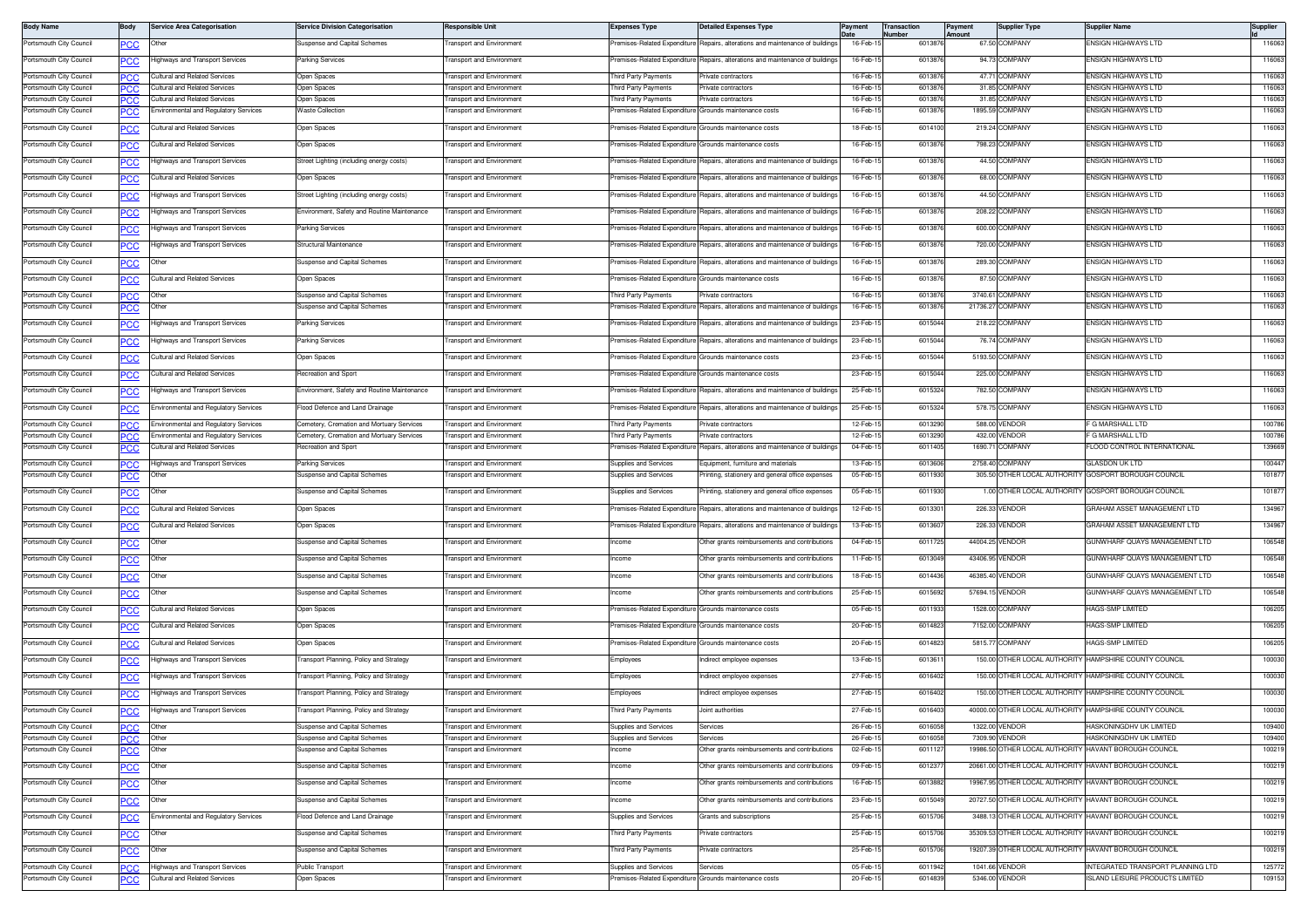| <b>Body Name</b>                                   | Body             | <b>Service Area Categorisation</b>                                 | <b>Service Division Categorisation</b>                                           | Responsible Unit                                            | <b>Expenses Type</b>                                       | <b>Detailed Expenses Type</b>                                                                                                        | Payment              | Transaction<br>Number | Payment<br>mount | <b>Supplier Type</b>             | Supplier Name                                                               | Supplier         |
|----------------------------------------------------|------------------|--------------------------------------------------------------------|----------------------------------------------------------------------------------|-------------------------------------------------------------|------------------------------------------------------------|--------------------------------------------------------------------------------------------------------------------------------------|----------------------|-----------------------|------------------|----------------------------------|-----------------------------------------------------------------------------|------------------|
| Portsmouth City Council                            | ∍сс              | lighways and Transport Services                                    | Structural Maintenance                                                           | <b>Fransport and Environment</b>                            | Supplies and Services                                      | Services                                                                                                                             | 18-Feb-1             | 601445                |                  | 29049.75 VENDOR                  | JASMINE CONSULTING (UK) LTD                                                 | 138820           |
| Portsmouth City Council                            | PCC              | lighways and Transport Services<br>lighways and Transport Services | arking Services                                                                  | ransport and Environment<br>ransport and Environmen         | Supplies and Services                                      | Miscellaneous expenses<br>Miscellaneous expenses                                                                                     | 13-Feb-1             | 601363<br>601484      |                  | 429.41 VENDOR<br>206.75 VENDOR   | OHNSTON PUBLISHING LTD                                                      | 100088           |
| Portsmouth City Council<br>Portsmouth City Council | <b>PCC</b>       | ultural and Related Services                                       | arking Services<br>Jpen Spaces                                                   | ansport and Environmen                                      | <b>Supplies and Services</b><br>emises-Related Expenditure | Repairs, alterations and maintenance of building                                                                                     | 20-Feb-1<br>18-Feb-1 | 601445                |                  | 2715.41 COMPANY                  | <b>IOHNSTON PUBLISHING LTD</b><br>TS CIVIL ENGINEERS LTD                    | 100088<br>13467  |
|                                                    |                  |                                                                    |                                                                                  |                                                             |                                                            |                                                                                                                                      |                      |                       |                  |                                  |                                                                             |                  |
| Portsmouth City Council<br>Portsmouth City Council |                  | lighways and Transport Services<br>ighways and Transport Services  | <b>Traffic Management and Road Safety</b><br>raffic Management and Road Safety   | <b>Transport and Environment</b><br>ransport and Environmen | Supplies and Services<br>upplies and Services              | Communications and computing<br>communications and computing                                                                         | 25-Feb-1<br>25-Feb-1 | 601575<br>601575      |                  | 940.00 VENDOR<br>940.00 VENDOR   | KEYSOFT SOLUTIONS LTD<br>EYSOFT SOLUTIONS LTD                               | 105903<br>105903 |
| Portsmouth City Council                            | ∍сс<br>PCC.      | ultural and Related Services                                       | Recreation and Sport                                                             | ransport and Environmen                                     | Supplies and Services                                      | Services                                                                                                                             | 10-Feb-1             | 601259                |                  | 10810.48 COMPANY                 | <b>(KA MAINTFNANCF I TD)</b>                                                | 135386           |
| Portsmouth City Council                            | ∍CC              | ultural and Related Services                                       | Recreation and Sport                                                             | ransport and Environment                                    |                                                            | remises-Related Expenditure Repairs, alterations and maintenance of buildings                                                        | 10-Feb-1             | 601259                |                  | 1701.93 COMPANY                  | KKA MAINTENANCE LTD                                                         | 135386           |
| Portsmouth City Council                            | <u>PCC</u>       | ultural and Related Services                                       | Recreation and Sport                                                             | ransport and Environment                                    |                                                            | Premises-Related Expenditure Repairs, alterations and maintenance of buildings                                                       | 10-Feb-1             | 601259                |                  | 529.60 COMPANY                   | KKA MAINTENANCE LTD                                                         | 135386           |
| Portsmouth City Council                            | <u>PCC</u>       | Cultural and Related Services                                      | Recreation and Sport                                                             | ransport and Environment                                    | remises-Related Expenditure                                | Repairs, alterations and maintenance of buildings                                                                                    | 10-Feb-1             | 601259                |                  | 2630.40 COMPANY                  | (KA MAINTENANCE LTD                                                         | 135386           |
| Portsmouth City Council                            | ∍сс              | <b>Cultural and Related Services</b>                               | Recreation and Sport                                                             | <b>Transport and Environment</b>                            |                                                            | Premises-Related Expenditure Repairs, alterations and maintenance of buildings                                                       | $10-Feb-1$           | 601259                |                  | 2630.40 COMPANY                  | <b>KKA MAINTENANCE LTD</b>                                                  | 135386           |
| Portsmouth City Council                            | <b>PCC</b>       | Cultural and Related Services                                      | Recreation and Sport                                                             | ransport and Environmen                                     | Premises-Related Expenditure                               | Repairs, alterations and maintenance of building                                                                                     | 10-Feb-1             | 601259                |                  | 529.60 COMPANY                   | <b>KKA MAINTENANCE LTD</b>                                                  | 135386           |
| Portsmouth City Council                            | <u>PCC</u>       | Cultural and Related Services                                      | Recreation and Sport                                                             | <b>Transport and Environment</b>                            | Premises-Related Expenditure                               | Repairs, alterations and maintenance of buildings                                                                                    | 10-Feb-1             | 601259                |                  | -529.60 COMPANY                  | KKA MAINTENANCE LTD                                                         | 135386           |
| Portsmouth City Council                            | <b>PCC</b>       | Cultural and Related Services                                      | Recreation and Sport                                                             | ransport and Environment                                    |                                                            | remises-Related Expenditure Repairs, alterations and maintenance of buildings                                                        | 10-Feb-1             | 601259                |                  | -2630.40 COMPANY                 | <b>KKA MAINTFNANCF I TD</b>                                                 | 135386           |
| Portsmouth City Council                            | PCC              | Cultural and Related Services                                      | Recreation and Sport                                                             | ransport and Environment                                    | remises-Related Expenditure                                | Repairs, alterations and maintenance of buildings                                                                                    | 10-Feb-1             | 601259                |                  | 483.84 COMPANY                   | <b>KKA MAINTENANCE LTD</b>                                                  | 135386           |
| Portsmouth City Council                            | ∍сс              | <b>Cultural and Related Services</b>                               | Recreation and Sport                                                             | <b>Transport and Environment</b>                            |                                                            | remises-Related Expenditure Repairs, alterations and maintenance of buildings                                                        | $10-Feb-1$           | 601259                |                  | 483.84 COMPANY                   | <b>KKA MAINTENANCE LTD</b>                                                  | 135386           |
| Portsmouth City Council                            | <u>PCC</u>       | Cultural and Related Services                                      | Recreation and Sport                                                             | <b>Fransport and Environment</b>                            | Premises-Related Expenditure                               | Repairs, alterations and maintenance of building                                                                                     | 10-Feb-1             | 601259                |                  | -483.84 COMPANY                  | <b>KKA MAINTENANCE LTD</b>                                                  | 135386           |
| Portsmouth City Council                            |                  | Cultural and Related Services                                      | Recreation and Sport                                                             | <b>Fransport and Environment</b>                            | Premises-Related Expenditure                               | Repairs, alterations and maintenance of buildings                                                                                    | 09-Feb-1             | 601238                |                  | 11812.50 COMPANY                 | <b>KKA MAINTENANCE LTD</b>                                                  | 135386           |
| Portsmouth City Council                            | PСC              | ultural and Related Services                                       | Recreation and Sport                                                             | ransport and Environment                                    | remises-Related Expenditure                                | Repairs, alterations and maintenance of buildings                                                                                    | 09-Feb-1             | 601238                |                  | -11812.50 COMPANY                | <b>KKA MAINTENANCE LTD</b>                                                  | 135386           |
| Portsmouth City Council                            | <b>PCC</b>       | Cultural and Related Services                                      | Recreation and Sport                                                             | ransport and Environment                                    | remises-Related Expenditure                                | Repairs, alterations and maintenance of buildings                                                                                    | 10-Feb-1             | 601259                |                  | 2238.30 COMPANY                  | <b>KA MAINTENANCE LTD</b>                                                   | 135386           |
| Portsmouth City Council                            | ∍сс              | Cultural and Related Services                                      | Recreation and Sport                                                             | <b>Transport and Environment</b>                            | Premises-Related Expenditure                               | Repairs, alterations and maintenance of buildings                                                                                    | $10-Feb-1$           | 601259                |                  | -2238.30 COMPANY                 | KKA MAINTENANCE LTD                                                         | 135386           |
| Portsmouth City Council                            | <u>PCC</u>       | Cultural and Related Services                                      | Recreation and Sport                                                             | ransport and Environmen                                     | Premises-Related Expenditure                               | Repairs, alterations and maintenance of building                                                                                     | 10-Feb-1             | 601259                |                  | 270.00 COMPANY                   | <b>KKA MAINTENANCE LTD</b>                                                  | 135386           |
| Portsmouth City Council                            | <u>PCC</u>       | Cultural and Related Services                                      | Recreation and Sport                                                             | ransport and Environment                                    | Premises-Related Expenditure                               | Repairs, alterations and maintenance of building                                                                                     | 10-Feb-1             | 6012596               |                  | 270.00 COMPANY                   | KKA MAINTENANCE LTD                                                         | 135386           |
| Portsmouth City Council                            | <u>PCC</u>       | Cultural and Related Services                                      | Recreation and Sport                                                             | ransport and Environment                                    |                                                            | remises-Related Expenditure Repairs, alterations and maintenance of buildings                                                        | 10-Feb-1             | 601259                |                  | -270.00 COMPANY                  | <b>KKA MAINTENANCE LTD</b>                                                  | 135386           |
| Portsmouth City Council                            | <u>PCC</u>       | Cultural and Related Services                                      | Recreation and Sport                                                             | ransport and Environment                                    | remises-Related Expenditure                                | Repairs, alterations and maintenance of buildings                                                                                    | 17-Feb-1             | 601397                |                  | 486.00 COMPANY                   | (KA MAINTENANCE LTD                                                         | 135386           |
| Portsmouth City Council                            |                  | <b>Cultural and Related Services</b>                               | Recreation and Sport                                                             | <b>Fransport and Environment</b>                            |                                                            | remises-Related Expenditure Repairs, alterations and maintenance of buildings                                                        | 17-Feb-1             | 601397                |                  | 1082.16 COMPANY                  | KKA MAINTENANCE LTD                                                         | 135386           |
| Portsmouth City Council                            | <u>PCC</u>       | nvironmental and Regulatory Services                               | Cemetery, Cremation and Mortuary Services                                        | ransport and Environmen                                     | Premises-Related Expenditure                               | Repairs, alterations and maintenance of building                                                                                     | 13-Feb-1             | 601363                |                  | 1550.00 COMPANY                  | <b>KKA MAINTENANCE LTD</b>                                                  | 135386           |
| Portsmouth City Council                            | <u>PCC</u>       | Cultural and Related Services                                      | Open Spaces                                                                      | <b>Fransport and Environment</b>                            |                                                            | Premises-Related Expenditure Repairs, alterations and maintenance of buildings                                                       | 26-Feb-1             | 601607                |                  | 135.00 COMPANY                   | KKA MAINTENANCE LTD                                                         | 135386           |
| Portsmouth City Council                            | PСC              | Cultural and Related Services                                      | Recreation and Sport                                                             | ransport and Environment                                    |                                                            | Premises-Related Expenditure Repairs, alterations and maintenance of buildings                                                       | 13-Feb-1             | 601363                |                  | 3456.00 COMPANY                  | KKA MAINTENANCE LTD                                                         | 135386           |
| Portsmouth City Council                            | <u>PCC</u>       | Cultural and Related Services                                      | Open Spaces                                                                      | ransport and Environment                                    | remises-Related Expenditure                                | Repairs, alterations and maintenance of buildings                                                                                    | 27-Feb-1             | 601643                |                  | 50.00 COMPANY                    | <b>KKA MAINTENANCE LTD</b>                                                  | 135386           |
| Portsmouth City Council                            | ∍сс              | Cultural and Related Services                                      | Open Spaces                                                                      | ransport and Environment                                    |                                                            | Premises-Related Expenditure Repairs, alterations and maintenance of buildings                                                       | 27-Feb-1             | 601643                |                  | 35.00 COMPANY                    | <b>KKA MAINTENANCE LTD</b>                                                  | 135386           |
| Portsmouth City Council                            | <u>PCC</u>       | Cultural and Related Services                                      | Open Spaces                                                                      | ransport and Environment                                    | Premises-Related Expenditure                               | Repairs, alterations and maintenance of building                                                                                     | 27-Feb-1             | 601643                |                  | 51.60 COMPANY                    | <b>KKA MAINTENANCE LTD</b>                                                  | 135386           |
| Portsmouth City Council                            | <u>PCC</u>       | <b>Cultural and Related Services</b>                               | Recreation and Sport                                                             | ransport and Environment                                    |                                                            | remises-Related Expenditure Repairs, alterations and maintenance of buildings                                                        | 23-Feb-1             | 601505                |                  | 910.82 COMPANY                   | KKA MAINTENANCE LTD                                                         | 135386           |
| Portsmouth City Council                            | PСC              | ultural and Related Services                                       | Open Spaces                                                                      | ransport and Environment                                    | remises-Related Expenditure Grounds maintenance costs      |                                                                                                                                      | 16-Feb-15            | 601388                |                  | 7006.00 VENDOR                   | <b>KOMPAN LTD</b>                                                           | 113390           |
| Portsmouth City Council                            |                  | lighways and Transport Services                                    | ransport Planning, Policy and Strategy                                           | ransport and Environment                                    |                                                            | ransport-Related Expenditure Contract hire and operating leases                                                                      | 20-Feb-1             | 601485                |                  | 10.00 VENDOR                     | EASEPLAN LTD T/A AUTOMOTIVE LEASING                                         | 134698           |
| Portsmouth City Council                            | <u>PCC</u>       | lighways and Transport Services                                    | ransport Planning, Policy and Strategy                                           | ransport and Environment                                    |                                                            | Fransport-Related Expenditure Contract hire and operating leases                                                                     | 20-Feb-1             | 601485                |                  | 10.00 VENDOR                     | LEASEPLAN LTD T/A AUTOMOTIVE LEASING                                        | 134698           |
|                                                    | PСC              |                                                                    |                                                                                  |                                                             |                                                            |                                                                                                                                      |                      |                       |                  |                                  |                                                                             |                  |
| Portsmouth City Council                            |                  | lighways and Transport Services                                    | ransport Planning, Policy and Strategy                                           | ransport and Environment                                    |                                                            | Fransport-Related Expenditure Contract hire and operating leases                                                                     | 20-Feb-1             | 601485                |                  | 55.00 VENDOR                     | EASEPLAN LTD T/A AUTOMOTIVE LEASING                                         | 134698           |
| Portsmouth City Council                            |                  | Highways and Transport Services                                    | <b>Transport Planning, Policy and Strategy</b>                                   | ransport and Environment                                    |                                                            | Transport-Related Expenditure Contract hire and operating leases                                                                     | 20-Feb-15            | 601485                |                  | 245.57 VENDOR                    | LEASEPLAN LTD T/A AUTOMOTIVE LEASING                                        | 134698           |
| Portsmouth City Council                            | <u>PCC</u>       | lighways and Transport Services                                    | ransport Planning, Policy and Strategy                                           | ransport and Environment                                    |                                                            | Fransport-Related Expenditure Contract hire and operating leases                                                                     | 20-Feb-1             | 601485                |                  | 10.00 VENDOR                     | EASEPLAN LTD T/A AUTOMOTIVE LEASING                                         | 134698           |
| Portsmouth City Council                            | <u>PCC</u>       | lighways and Transport Services                                    | ransport Planning, Policy and Strategy                                           | ransport and Environment                                    |                                                            | ransport-Related Expenditure Contract hire and operating leases                                                                      | 20-Feb-1             | 601485                |                  | 5.00 VENDOR                      | EASEPLAN LTD T/A AUTOMOTIVE LEASING                                         | 134698           |
| Portsmouth City Council                            | ٥с               | lighways and Transport Services                                    | ransport Planning, Policy and Strategy                                           | ransport and Environment                                    |                                                            | Fransport-Related Expenditure Contract hire and operating leases                                                                     | 20-Feb-1             | 601485                |                  | 5.00 VENDOR                      | LEASEPLAN LTD T/A AUTOMOTIVE LEASING                                        | 134698           |
| Portsmouth City Council                            | <u>PCC</u>       | Highways and Transport Services                                    | Transport Planning, Policy and Strategy                                          | ransport and Environment                                    |                                                            | Transport-Related Expenditure Contract hire and operating leases                                                                     | 20-Feb-1             | 601485                |                  | 10.00 VENDOR                     | LEASEPLAN LTD T/A AUTOMOTIVE LEASING                                        | 134698           |
| Portsmouth City Council                            | <b>PCC</b>       | Highways and Transport Services                                    | Transport Planning, Policy and Strategy                                          | <b>Transport and Environment</b>                            |                                                            | Transport-Related Expenditure Contract hire and operating leases                                                                     | 20-Feb-15            | 6014857               |                  | 10.00 VENDOR                     | LEASEPLAN LTD T/A AUTOMOTIVE LEASING                                        | 134698<br>134698 |
| Portsmouth City Council                            | <b>PCC</b>       | lighways and Transport Services                                    | ransport Planning, Policy and Strategy<br>ransport Planning, Policy and Strategy | ransport and Environment                                    |                                                            | Fransport-Related Expenditure Contract hire and operating leases<br>Fransport-Related Expenditure Contract hire and operating leases | 20-Feb-1             | 601485                |                  | 10.00 VENDOR<br>137.83 VENDOR    | LEASEPLAN LTD T/A AUTOMOTIVE LEASING<br>EASEPLAN LTD T/A AUTOMOTIVE LEASING |                  |
| Portsmouth City Council                            | <u>PCC</u>       | lighways and Transport Services                                    |                                                                                  | ransport and Environment                                    |                                                            |                                                                                                                                      | 20-Feb-1             | 601485                |                  |                                  | LEASEPLAN LTD T/A AUTOMOTIVE LEASING                                        | 134698           |
| Portsmouth City Council                            | <u>PCC</u>       | lighways and Transport Services                                    | <b>Transport Planning, Policy and Strategy</b>                                   | <b>Transport and Environment</b>                            |                                                            | Fransport-Related Expenditure Contract hire and operating leases                                                                     | 20-Feb-1             | 601485                |                  | 480.00 VENDOR                    |                                                                             | 134698           |
| Portsmouth City Council                            | PCC              | lighways and Transport Services                                    | ransport Planning, Policy and Strategy                                           | ransport and Environment                                    |                                                            | Fransport-Related Expenditure Contract hire and operating leases                                                                     | 20-Feb-1             | 601485                |                  | 480.00 VENDOR                    | LEASEPLAN LTD T/A AUTOMOTIVE LEASING                                        | 134698           |
| Portsmouth City Council                            | <u>PCC</u>       | lighways and Transport Services                                    | ransport Planning, Policy and Strategy                                           | ransport and Environment                                    |                                                            | Fransport-Related Expenditure Contract hire and operating leases                                                                     | 20-Feb-1             | 601485                |                  | 147.03 VENDOR                    | LEASEPLAN LTD T/A AUTOMOTIVE LEASING                                        | 134698           |
| Portsmouth City Council                            | $\overline{PCC}$ | ighways and Transport Services                                     | ransport Planning, Policy and Strategy                                           | ransport and Environment                                    |                                                            | Fransport-Related Expenditure Contract hire and operating leases                                                                     | 23-Feb-15            | 601505                |                  | 2705.40 VENDOR                   | LEASEPLAN LTD T/A AUTOMOTIVE LEASING                                        | 134698           |
| Portsmouth City Council<br>Portsmouth City Council | PCC              | lighways and Transport Services<br>lighways and Transport Services | Parking Services<br>ransport Planning, Policy and Strategy                       | ransport and Environment<br>ransport and Environment        | ncome<br>Supplies and Services                             | Customer and client receipts<br>Miscellaneous expenses                                                                               | 05-Feb-1<br>04-Feb-1 | 601194<br>601175      |                  | 7191.25 VENDOR<br>1548.00 VENDOR | EE BARON<br>LIVE CREATIVE EXPERIENCE LTD                                    | 137124<br>137663 |
| Portsmouth City Council                            | PCC<br>PСC       | lighways and Transport Services                                    | ansport Planning, Policy and Strategy                                            | ransport and Environment                                    | Supplies and Services                                      | liscellaneous expenses                                                                                                               | 04-Feb-1             | 601175                |                  | 3586.00 VENDOR                   | IVE CREATIVE EXPERIENCE LTD                                                 | 137663           |
| Portsmouth City Council                            | PCC              | lighways and Transport Services                                    | ransport Planning, Policy and Strategy                                           | <b>Fransport and Environment</b>                            | <b>Supplies and Services</b>                               | Miscellaneous expenses                                                                                                               | 13-Feb-1             | 601364                |                  | 1005.00 VENDOR                   | LIVE CREATIVE EXPERIENCE LTD                                                | 137663           |
| Portsmouth City Council                            | PCC              | ighways and Transport Services                                     | ransport Planning, Policy and Strategy                                           | ransport and Environment                                    | <b>Supplies and Services</b>                               | liscellaneous expenses                                                                                                               | 20-Feb-1             | 601486                |                  | 525.00 VENDOR                    | LIVE CREATIVE EXPERIENCE LTD                                                | 137663           |
| Portsmouth City Council                            | <b>PCC</b>       | lighways and Transport Services                                    | ransport Planning, Policy and Strategy                                           | <b>Fransport and Environment</b>                            | Supplies and Services                                      | Miscellaneous expenses                                                                                                               | 20-Feb-15            | 6014862               |                  | 525.00 VENDOR                    | LIVE CREATIVE EXPERIENCE LTD                                                | 137663           |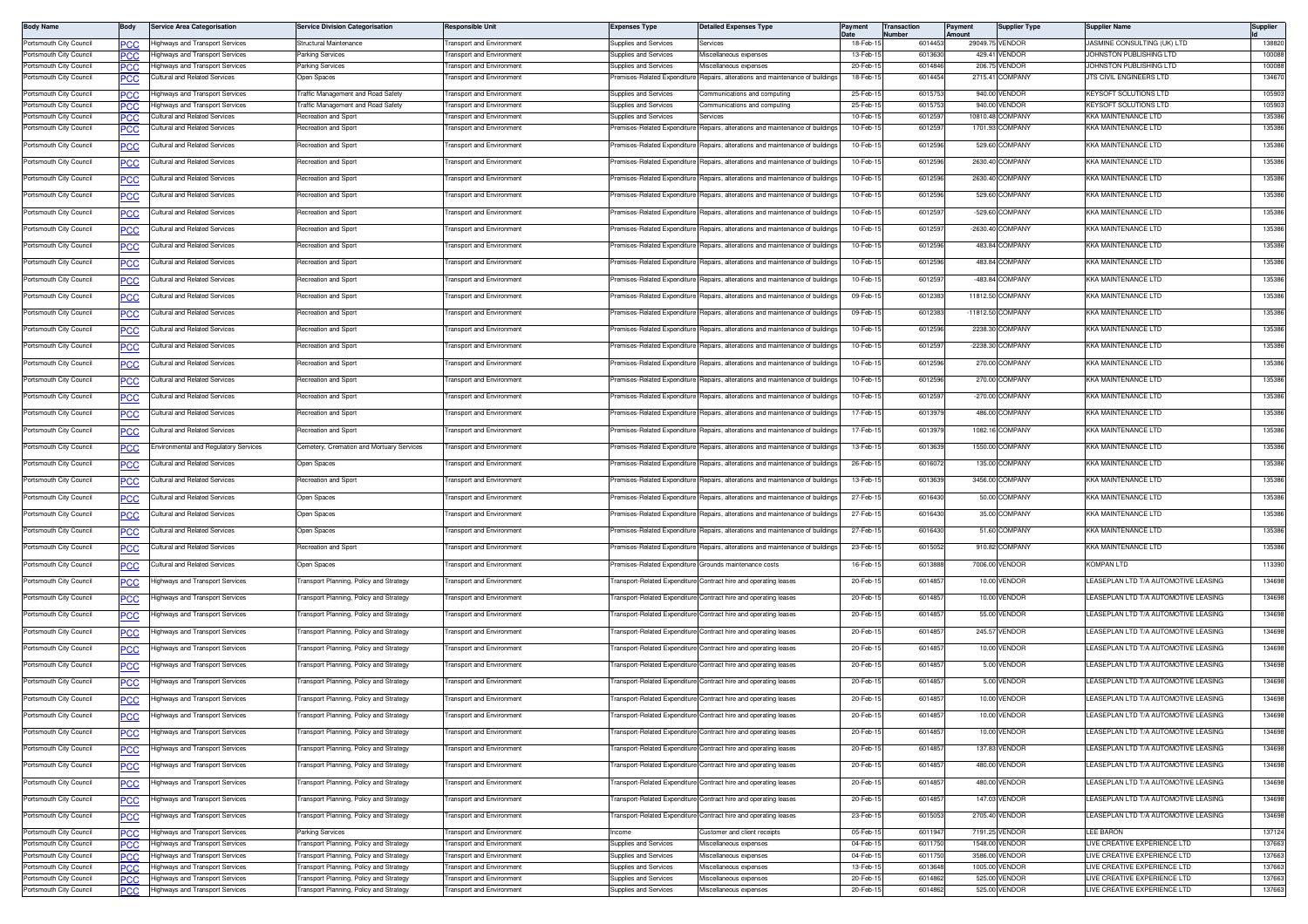| <b>Body Name</b>                                   | Body        | <b>Service Area Categorisation</b>                                      | ervice Division Categorisation                 | esponsible Unit                                      | Expenses Type                                                            | <b>Detailed Expenses Type</b>                                          | Payment              | Transaction<br>Number | Payment<br>Amount | <b>Supplier Type</b>             | <b>Supplier Name</b>                                                           | Supplier         |
|----------------------------------------------------|-------------|-------------------------------------------------------------------------|------------------------------------------------|------------------------------------------------------|--------------------------------------------------------------------------|------------------------------------------------------------------------|----------------------|-----------------------|-------------------|----------------------------------|--------------------------------------------------------------------------------|------------------|
| Portsmouth City Council                            |             | Highways and Transport Services                                         | ransport Planning, Policy and Strategy         | ransport and Environment                             | Supplies and Services                                                    | Miscellaneous expenses                                                 | 26-Feb-1             | 601608                |                   | 525.00 VENDOR                    | IVE CREATIVE EXPERIENCE LTD                                                    | 137663           |
| Portsmouth City Council                            | PCC         | Cultural and Related Services                                           | pen Spaces                                     | ansport and Environment                              |                                                                          | remises-Related Expenditure Grounds maintenance costs                  | 27-Feb-1             | 6016448               |                   | 3408.44 COMPANY                  | <b><i>IIRACLE DESIGN AND PLAY LIMITED</i></b>                                  | 127284           |
| Portsmouth City Council                            | PCC         | <b>Highways and Transport Services</b>                                  | <b>Transport Planning, Policy and Strategy</b> | <b>Transport and Environment</b>                     | <b>Supplies and Services</b>                                             | Miscellaneous expenses                                                 | 11-Feb-1             | 6013083               |                   | 15000.00 VENDOR                  | <b>MOTIV8 SOUTH</b>                                                            | 101638           |
| Portsmouth City Council                            | PCC         | Highways and Transport Services                                         | ransport Planning, Policy and Strategy         | ransport and Environment                             | hird Party Payments                                                      | Private contractors                                                    | 04-Feb-1             | 601176                |                   | 1627.20 VENDOR                   | MOTIV8 SOUTH                                                                   | 101638           |
| Portsmouth City Council                            |             | Other                                                                   | uspense and Capital Schemes                    | ransport and Environment                             | Supplies and Services                                                    | Equipment, furniture and materials                                     | 19-Feb-              | 601465                |                   | 575.00 VENDOR                    | NAL LTD                                                                        | 139531           |
| Portsmouth City Council                            | 'UC         | Other                                                                   | uspense and Capital Schemes                    | ansport and Environment                              | upplies and Services                                                     | rinting, stationery and general office expenses                        | 19-Feb-1             | 6014650               |                   | 45.00 VENDOR                     | VAL LTD                                                                        | 139531           |
| Portsmouth City Council                            |             | Other                                                                   | Suspense and Capital Schemes                   | ransport and Environment                             | Supplies and Services                                                    | Equipment, furniture and materials                                     | 20-Feb-1             | 601488                |                   | 545.00 VENDOR                    | <b>NAL LTD</b>                                                                 | 139531           |
| Portsmouth City Council                            | °СС         | Other                                                                   | uspense and Capital Schemes                    | ransport and Environment                             | hird Party Payments                                                      | rivate contractors                                                     | 06-Feb-              | 30142                 |                   | 4148.36 COMPANY                  | VETWORK RAIL INFRASTRUCTURE LIMITED                                            | 106694           |
| Portsmouth City Council<br>Portsmouth City Council | PCC         | Other<br>lighways and Transport Services                                | uspense and Capital Schemes<br>arking Services | ransport and Environmen<br>ansport and Environment   | hird Party Payments<br>upplies and Services                              | Private contractors<br>rinting, stationery and general office expenses | 18-Feb-1<br>06-Feb-1 | 601447<br>601221      |                   | 4148.36 COMPANY<br>921.50 VENDOR | NETWORK RAIL INFRASTRUCTURE LIMITED<br>NORTHGATE INFORMATION SOLUTIONS GROUPUK | 106694<br>114063 |
|                                                    | ʻСС         |                                                                         |                                                |                                                      |                                                                          |                                                                        |                      |                       |                   |                                  |                                                                                |                  |
| Portsmouth City Council                            | ٥с          | Cultural and Related Services                                           | Open Spaces                                    | ransport and Environment                             | remises-Related Expenditure Energy costs                                 |                                                                        | 06-Feb-1             | 6012220               |                   | 419.00 VENDOR                    | <b>NPOWER</b>                                                                  | 104871           |
| Portsmouth City Council                            | <u> عن </u> | <b>Highways and Transport Services</b>                                  | arking Services                                | ansport and Environment                              | emises-Related Expenditure Energy costs                                  |                                                                        | 06-Feb-1             | 601222                |                   | 1755.20 VENDOR                   | <b>IPOWER</b>                                                                  | 104871           |
| Portsmouth City Council                            |             | Cultural and Related Services                                           | <b>Open Spaces</b>                             | ransport and Environment                             | remises-Related Expenditure Energy costs                                 |                                                                        | 06-Feb-1             | 6012220               |                   | 28.43 VENDOR                     | <b>IPOWER</b>                                                                  | 104871           |
| Portsmouth City Council                            | PCC         | <b>Cultural and Related Services</b>                                    | Jpen Spaces                                    | ransport and Environment                             | remises-Related Expenditure                                              | Energy costs                                                           | 06-Feb-1             | 6012220               |                   | 50.70 VENDOR                     | <b>IPOWER</b>                                                                  | 104871           |
| Portsmouth City Council                            |             | Cultural and Related Services                                           | pen Spaces                                     | ansport and Environment                              | emises-Related Expenditure                                               | Energy costs                                                           | 06-Feb-1             | 6012220               |                   | 155.85 VENDOR                    | <b>IPOWER</b>                                                                  | 104871           |
| Portsmouth City Council                            |             | Cultural and Related Services                                           | Open Spaces                                    | ransport and Environment                             | remises-Related Expenditure Energy costs                                 |                                                                        | 06-Feb-1             | 6012220               |                   | 172.46 VENDOR                    | <b>IPOWER</b>                                                                  | 104871           |
|                                                    |             |                                                                         |                                                |                                                      |                                                                          |                                                                        |                      |                       |                   |                                  |                                                                                |                  |
| Portsmouth City Council                            |             | Cultural and Related Services                                           | Open Spaces                                    | ransport and Environment                             | remises-Related Expenditure Energy costs                                 |                                                                        | 06-Feb-1             | 6012220               |                   | 167.94 VENDOR                    | <b>IPOWER</b>                                                                  | 104871           |
| Portsmouth City Council                            |             | Cultural and Related Services                                           | Open Spaces                                    | ransport and Environment                             | remises-Related Expenditure Energy costs                                 |                                                                        | 06-Feb-1             | 6012220               |                   | 173.50 VENDOR                    | <b>NPOWER</b>                                                                  | 104871           |
| Portsmouth City Council                            | PCC         | Cultural and Related Services                                           | )pen Spaces                                    | ransport and Environment                             | remises-Related Expenditure                                              | Energy costs                                                           | 06-Feb-1             | 601222                |                   | 167.94 VENDOR                    | NPOWER                                                                         | 104871           |
| Portsmouth City Council                            | <u>PCC</u>  | Cultural and Related Services                                           | pen Spaces                                     | ansport and Environment                              | emises-Related Expenditure                                               | inergy costs                                                           | 06-Feb-1             | 6012220               |                   | 173.51 VENDOR                    | <b>IPOWER</b>                                                                  | 104871           |
| Portsmouth City Council                            |             | Cultural and Related Services                                           | pen Spaces                                     | ransport and Environment                             | remises-Related Expenditure Energy costs                                 |                                                                        | 06-Feb-1             | 6012220               |                   | 173.50 VENDOR                    | <b>NPOWER</b>                                                                  | 104871           |
|                                                    | <u>PCC</u>  |                                                                         |                                                |                                                      |                                                                          |                                                                        |                      |                       |                   |                                  |                                                                                |                  |
| Portsmouth City Council                            | <u>PCC</u>  | <b>Cultural and Related Services</b>                                    | Open Spaces                                    | ansport and Environment                              | remises-Related Expenditure Energy costs                                 |                                                                        | 06-Feb-1             | 6012220               |                   | 167.94 VENDOR                    | <b>IPOWER</b>                                                                  | 104871           |
| Portsmouth City Council                            |             | <b>Cultural and Related Services</b>                                    | Open Spaces                                    | ransport and Environment                             | remises-Related Expenditure Energy costs                                 |                                                                        | $06 - Feb - 1$       | 601222                |                   | 176.93 VENDOR                    | <b>IPOWER</b>                                                                  | 104871           |
| Portsmouth City Council                            | PCC         | <b>Cultural and Related Services</b>                                    | Open Spaces                                    | ransport and Environment                             | remises-Related Expenditure Energy costs                                 |                                                                        | 06-Feb-1             | 6012220               |                   | 171.25 VENDOR                    | <b>NPOWER</b>                                                                  | 104871           |
| Portsmouth City Council                            |             | Cultural and Related Services                                           | pen Spaces                                     | ansport and Environment                              | emises-Related Expenditure                                               | Energy costs                                                           | 06-Feb-1             | 601222                |                   | 137.95 VENDOR                    | <b>NPOWER</b>                                                                  | 104871           |
| Portsmouth City Council                            |             | Cultural and Related Services                                           | Open Spaces                                    | ransport and Environment                             | remises-Related Expenditure Energy costs                                 |                                                                        | 06-Feb-1             | 6012220               |                   | -4.23 VENDOR                     | <b>NPOWER</b>                                                                  | 104871           |
|                                                    | сc          |                                                                         |                                                |                                                      |                                                                          |                                                                        |                      |                       |                   |                                  |                                                                                |                  |
| Portsmouth City Council                            | PСC         | Cultural and Related Services                                           | Open Spaces                                    | ansport and Environment                              | emises-Related Expenditure Energy costs                                  |                                                                        | 06-Feb-1             | 6012220               |                   | -3.73 VENDOR                     | <b>IPOWER</b>                                                                  | 104871           |
| Portsmouth City Council                            |             | Cultural and Related Services                                           | Open Spaces                                    | ransport and Environment                             | remises-Related Expenditure                                              | Energy costs                                                           | 06-Feb-1             | 6012220               |                   | -4.14 VENDOR                     | <b>NPOWER</b>                                                                  | 104871           |
| Portsmouth City Council                            | PCC         | Cultural and Related Services                                           | )pen Spaces                                    | ransport and Environment                             | remises-Related Expenditure                                              | Energy costs                                                           | 06-Feb-1             | 6012220               |                   | -4.00 VENDOR                     | <b>IPOWER</b>                                                                  | 104871           |
| Portsmouth City Council                            | °СС         | Cultural and Related Services                                           | pen Spaces                                     | ansport and Environment                              | emises-Related Expenditure                                               | inergy costs                                                           | 06-Feb-1             | 6012220               |                   | -4.13 VENDOR                     | <b>IPOWER</b>                                                                  | 104871           |
| Portsmouth City Council                            | <b>PCC</b>  | Cultural and Related Services                                           | pen Spaces                                     | ransport and Environment                             | remises-Related Expenditure Energy costs                                 |                                                                        | 06-Feb-1             | 6012220               |                   | -4.00 VENDOR                     | <b>IPOWER</b>                                                                  | 104871           |
| Portsmouth City Council                            |             | <b>Cultural and Related Services</b>                                    | Open Spaces                                    | ansport and Environment                              | emises-Related Expenditure Energy costs                                  |                                                                        | 06-Feb-1             | 6012220               |                   | -4.14 VENDOR                     | <b>IPOWER</b>                                                                  | 104871           |
|                                                    |             |                                                                         |                                                |                                                      |                                                                          |                                                                        |                      |                       |                   |                                  |                                                                                |                  |
| Portsmouth City Council                            |             | Cultural and Related Services                                           | Open Spaces                                    | ransport and Environment                             | remises-Related Expenditure                                              | Energy costs                                                           | 06-Feb-1             | 6012220               |                   | -4.13 VENDOR                     | <b>IPOWER</b>                                                                  | 104871           |
| Portsmouth City Council                            | PCC         | Cultural and Related Services                                           | )pen Spaces                                    | ransport and Environment                             | remises-Related Expenditure                                              | Energy costs                                                           | 06-Feb-1             | 601222                |                   | -4.00 VENDOR                     | <b>NPOWER</b>                                                                  | 104871           |
| Portsmouth City Council                            | PСC         | Cultural and Related Services                                           | pen Spaces                                     | ansport and Environment                              | emises-Related Expenditure                                               | Energy costs                                                           | 06-Feb-1             | 6012220               |                   | -6.00 VENDOR                     | <b>IPOWER</b>                                                                  | 104871           |
| Portsmouth City Council                            | <b>PCC</b>  | Cultural and Related Services                                           | Open Spaces                                    | ransport and Environment                             | remises-Related Expenditure Energy costs                                 |                                                                        | 06-Feb-1             | 6012220               |                   | -5.80 VENDOR                     | <b>NPOWER</b>                                                                  | 104871           |
| Portsmouth City Council                            |             | Highways and Transport Services                                         | Street Lighting (including energy costs)       | ransport and Environment                             | remises-Related Expenditure Energy costs                                 |                                                                        | 06-Feb-1             | 6012220               |                   | 112335.78 VENDOR                 | <b>IPOWER</b>                                                                  | 104871           |
|                                                    | <u> РСС</u> |                                                                         |                                                |                                                      |                                                                          |                                                                        |                      |                       |                   |                                  |                                                                                |                  |
| Portsmouth City Council                            |             | lighways and Transport Services                                         | arking Services                                | <b>Fransport and Environment</b>                     | remises-Related Expenditure Energy costs                                 |                                                                        | 06-Feb-1             | 601222                |                   | 583.97 VENDOR                    | <b>NPOWER</b>                                                                  | 104871           |
| Portsmouth City Council                            | <b>PCC</b>  | <b>Cultural and Related Services</b>                                    | Open Spaces                                    | <b>Fransport and Environment</b>                     | Supplies and Services                                                    | Services                                                               | 18-Feb-1             | 6014484               |                   | 825.00 COMPANY                   | OPUS INTERNATIONAL CONSULTANTS (UK) LTD                                        | 100765           |
| Portsmouth City Council<br>Portsmouth City Council | PCC         | Cultural and Related Services<br>Cultural and Related Services          | )pen Spaces<br>lecreation and Sport            | ransport and Environment<br>ransport and Environment | Supplies and Services<br>hird Party Payments                             | Services<br>rivate contractors                                         | 18-Feb-1<br>05-Feb-1 | 601448<br>601196      |                   | 350.00 COMPANY<br>1575.00 VENDOR | OPUS INTERNATIONAL CONSULTANTS (UK) LTD<br>ARKWOOD COMMUNITY LEISURE           | 100765<br>125747 |
| Portsmouth City Council                            |             | Cultural and Related Services                                           | Recreation and Sport                           | <b>Fransport and Environment</b>                     | hird Party Payments                                                      | Private contractors                                                    | 20-Feb-1             | 601489                |                   | 2225.00 VENDOR                   | ARKWOOD COMMUNITY LEISURE                                                      | 125747           |
| Portsmouth City Council                            |             | Cultural and Related Services                                           | lecreation and Sport                           | ransport and Environment                             | hird Party Payments                                                      | rivate contractors                                                     | 09-Feb-1             | 601239                | 844.97            | VENDOR                           | ARKWOOD COMMUNITY LEISURE                                                      | 125747           |
| Portsmouth City Council                            | PCC         | Cultural and Related Services                                           | lecreation and Sport                           | ransport and Environment                             | hird Party Payments                                                      | rivate contractors                                                     | 09-Feb-              | 601239                |                   | 8280.12 VENDOR                   | ARKWOOD COMMUNITY LEISURE                                                      | 125747           |
| Portsmouth City Council<br>Portsmouth City Council | °СС         | <b>Cultural and Related Services</b><br>Highways and Transport Services | ecreation and Sport<br>arking Services         | ansport and Environment<br>ransport and Environment  | hird Party Payments<br><b>Supplies and Services</b>                      | rivate contractors<br>Services                                         | 09-Feb-1<br>20-Feb-1 | 601239<br>6014899     | 6075.71           | VENDOR<br>3831.52 VENDOR         | ARKWOOD COMMUNITY LEISURE<br>PATROL                                            | 125747<br>128656 |
| Portsmouth City Council                            | <b>PCC</b>  | Highways and Transport Services                                         | arking Services                                | <b>Fransport and Environment</b>                     | Supplies and Services                                                    | Services                                                               | 20-Feb-1             | 6014899               |                   | 957.88 VENDOR                    | PATROL                                                                         | 128656           |
| Portsmouth City Council                            | <b>PCC</b>  | Other                                                                   | Capital Codes                                  | Transport and Environment                            | Supplies and Services                                                    | Services                                                               | 06-Feb-1             | 6012234               |                   | 6137.57 VENDOR                   | PETER BRETT ASSOCIATES LLP                                                     | 124000           |
| Portsmouth City Council                            |             | lighways and Transport Services                                         | arking Services                                | <b>Transport and Environment</b>                     | remises-Related Expenditure                                              | Rents                                                                  | 27-Feb-1             | 601647                |                   | 3120.00 VENDOR                   | PORTSMOUTH DISABILITY FORUM                                                    | 104460           |
| Portsmouth City Council                            | <b>PCC</b>  | Highways and Transport Services                                         | arking Services                                | <b>Transport and Environment</b>                     | Third Party Payments                                                     | Private contractors                                                    | 27-Feb-1             | 6016476               |                   | 3000.00 VENDOR                   | PORTSMOUTH DISABILITY FORUM                                                    | 104460           |
| Portsmouth City Council                            | PCC         | Cultural and Related Services                                           | lecreation and Sport                           | <b>Transport and Environment</b>                     | Third Party Payments                                                     | Private contractors                                                    | 06-Feb-1             | 6012244               |                   | 3540.00 VENDOR                   | PORTSMOUTH GOLF CENTRE                                                         | 101110           |
| Portsmouth City Council                            | PCC         | Cultural and Related Services                                           | Recreation and Sport                           | <b>Transport and Environment</b>                     | <b>hird Party Payments</b><br>remises-Related Expenditure Water Services | Voluntary associations                                                 | 27-Feb-1<br>06-Feb-1 | 601647                |                   | 1750.00 VENDOR<br>69.93 VENDOR   | ORTSMOUTH TABLE TENNIS CLUB<br>ORTSMOUTH WATER LTD                             | 108813<br>100253 |
| Portsmouth City Council                            | <u>PCC</u>  | Cultural and Related Services                                           | )pen Spaces                                    | ransport and Environment                             |                                                                          |                                                                        |                      | 6012248               |                   |                                  |                                                                                |                  |
| Portsmouth City Council                            | <u>PCC</u>  | Cultural and Related Services                                           | Open Spaces                                    | ransport and Environment                             | remises-Related Expenditure Water Services                               |                                                                        | 05-Feb-1             | 601197                |                   | 340.72 VENDOR                    | PORTSMOUTH WATER LTD                                                           | 100253           |
| Portsmouth City Council                            | <u>PCC</u>  | Cultural and Related Services                                           | Open Spaces                                    | ransport and Environment                             | remises-Related Expenditure Water Services                               |                                                                        | 05-Feb-1             | 6011979               |                   | 15.28 VENDOR                     | PORTSMOUTH WATER LTD                                                           | 100253           |
| Portsmouth City Council                            | PCC         | Cultural and Related Services                                           | Open Spaces                                    | ransport and Environment                             | remises-Related Expenditure Water Services                               |                                                                        | 05-Feb-1             | 6011979               |                   | 240.21 VENDOR                    | PORTSMOUTH WATER LTD                                                           | 100253           |
| Portsmouth City Council                            | <u>PCC</u>  | Cultural and Related Services                                           | Open Spaces                                    | ansport and Environment                              | emises-Related Expenditure Water Services                                |                                                                        | 16-Feb-1             | 6013900               |                   | 447.00 VENDOR                    | PORTSMOUTH WATER LTD                                                           | 100253           |
|                                                    |             |                                                                         |                                                |                                                      |                                                                          |                                                                        |                      |                       |                   |                                  |                                                                                |                  |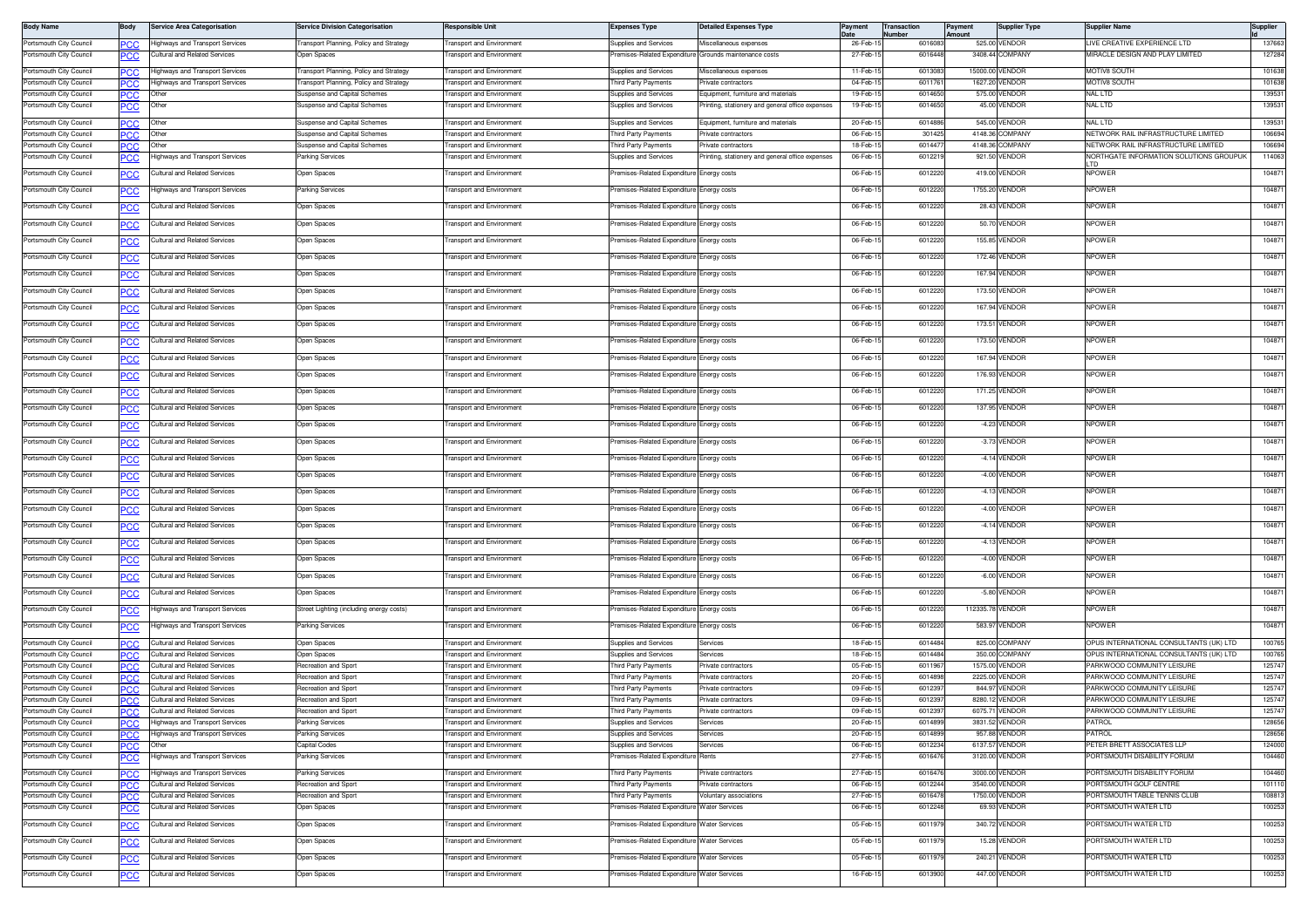| <b>Body Name</b>        | Body                     | Service Area Categorisation                  | <b>Service Division Categorisation</b>    | Responsible Unit                 | <b>Expenses Type</b>                                   | <b>Detailed Expenses Type</b>                                                  |          | <b>Transaction</b><br>umber | Payment<br>Amount | <b>Supplier Type</b> | <b>Supplier Name</b>                                   | Supplier |
|-------------------------|--------------------------|----------------------------------------------|-------------------------------------------|----------------------------------|--------------------------------------------------------|--------------------------------------------------------------------------------|----------|-----------------------------|-------------------|----------------------|--------------------------------------------------------|----------|
| Portsmouth City Council | <u>PCC</u>               | ultural and Related Services                 | Open Spaces                               | ransport and Environment         | remises-Related Expenditure                            | <b>Water Services</b>                                                          | 19-Feb-1 | 601466                      |                   | 146.17 VENDOR        | ORTSMOUTH WATER LTD                                    | 100253   |
| Portsmouth City Council |                          | ultural and Related Services                 | <b>Open Spaces</b>                        | ansport and Environment          | emises-Related Expenditure                             | <b>Water Services</b>                                                          | 19-Feb-1 | 601466                      |                   | 41.26 VENDOR         | ORTSMOUTH WATER LTD                                    | 100253   |
| Portsmouth City Council |                          | Cultural and Related Services                | <b>Open Spaces</b>                        | ransport and Environment         | emises-Related Expenditure Water Services              |                                                                                | 16-Feb-1 | 6013900                     |                   | 220.76 VENDOR        | PORTSMOUTH WATER LTD                                   | 100253   |
|                         |                          | ultural and Related Services                 |                                           |                                  | emises-Related Expenditure                             |                                                                                | 16-Feb-1 | 601390                      |                   | 60.60 VENDOR         | ORTSMOUTH WATER LTD                                    | 100253   |
| Portsmouth City Council | PCC                      |                                              | Open Spaces                               | ransport and Environment         |                                                        | <b>Water Services</b>                                                          |          |                             |                   |                      |                                                        |          |
| Portsmouth City Council | <u>PCC</u>               | Cultural and Related Services                | Open Spaces                               | <b>Fransport and Environment</b> | remises-Related Expenditure Water Services             |                                                                                | 04-Feb-1 | 6011791                     |                   | 15.57 VENDOR         | PORTSMOUTH WATER LTD                                   | 100253   |
| Portsmouth City Council | <u>PCC</u>               | Cultural and Related Services                | Open Spaces                               | ransport and Environment         | remises-Related Expenditure Water Services             |                                                                                | 06-Feb-1 | 6012248                     |                   | 40.04 VENDOR         | PORTSMOUTH WATER LTD                                   | 100253   |
| Portsmouth City Council | <u>cc</u>                | nvironmental and Regulatory Services         | Regulatory Services                       | ansport and Environment          | emises-Related Expenditure                             | <b>Water Services</b>                                                          | 02-Feb-  | 601115                      |                   | 211.92 VENDOR        | ORTSMOUTH WATER LTD                                    | 100253   |
| Portsmouth City Council | <b>PCC</b>               | <b>Cultural and Related Services</b>         | Open Spaces                               | ransport and Environment         | remises-Related Expenditure                            | Water Services                                                                 | 19-Feb-1 | 6014662                     |                   | 47.35 VENDOR         | PORTSMOUTH WATER LTD                                   | 100253   |
| Portsmouth City Council | <u>PCC</u>               | Cultural and Related Services                | Open Spaces                               | ransport and Environment         | remises-Related Expenditure                            | <b>Water Services</b>                                                          | 06-Feb-  | 601224                      |                   | 13.94 VENDOR         | PORTSMOUTH WATER LTD                                   | 100253   |
| Portsmouth City Council |                          | <b>Environmental and Regulatory Services</b> | Cemetery, Cremation and Mortuary Services | ransport and Environment         | hird Party Payments                                    | rivate contractors                                                             | 13-Feb-1 | 6013688                     |                   | 1180.00 VENDOR       | R & L LANCEFIELD (LANCEFIELD BOOKBINDERS)              | 101715   |
| Portsmouth City Council | PСC<br><u>PCC</u>        | Jther                                        | Suspense and Capital Schemes              | ransport and Environment         | emises-Related Expenditure                             | Repairs, alterations and maintenance of building                               | 27-Feb-1 | 601648                      |                   | 1650.00 COMPANY      | R & W CIVIL ENGINEERING LTD                            | 139964   |
| Portsmouth City Council | PCC                      | lighways and Transport Services              | Transport Planning, Policy and Strategy   | ransport and Environment         | Supplies and Services                                  | Miscellaneous expenses                                                         | 06-Feb-1 | 6012258                     |                   | 775.35 VENDOR        | RATHBONE PERCEPTION MEDIA LIMITED                      | 137729   |
| Portsmouth City Council | <b>PCC</b>               | Highways and Transport Services              | Transport Planning, Policy and Strategy   | ransport and Environment         | <b>Supplies and Services</b>                           | Miscellaneous expenses                                                         | 06-Feb-1 | 601225                      |                   | 1578.50 VENDOR       | RATHBONE PERCEPTION MEDIA LIMITED                      | 137729   |
| Portsmouth City Council |                          |                                              | Suspense and Capital Schemes              | ransport and Environment         | Supplies and Services                                  | Equipment, furniture and materials                                             | 24-Feb-  | 601514                      |                   | 6500.00 COMPANY      | <b>REGION SERVICES LTD</b>                             | 138853   |
| Portsmouth City Council | PCC                      | lighways and Transport Services              | Parking Services                          | ransport and Environment         | upplies and Services                                   | Equipment, furniture and materials                                             | 05-Feb-1 | 6011995                     |                   | 184.00 VENDOR        | ROVERT ELECTRICAL LTD                                  | 126203   |
| Portsmouth City Council | сc                       | lighways and Transport Services              | Parking Services                          | ransport and Environment         | upplies and Services                                   | Equipment, furniture and material                                              | 05-Feb-  | 6011995                     |                   | 276.00 VENDOR        | ROVERT ELECTRICAL LTD                                  | 126203   |
| Portsmouth City Council |                          | lighways and Transport Services              | arking Services                           | ransport and Environment         | upplies and Services                                   | rinting, stationery and general office expenses                                | 05-Feb-  | 6011995                     |                   | 8.00 VENDOR          | ROVERT ELECTRICAL LTD                                  | 126203   |
| Portsmouth City Council | <u>PCC</u>               | lighways and Transport Services              | Parking Services                          | ransport and Environment         | Supplies and Services                                  | Printing, stationery and general office expenses                               | 05-Feb-1 | 6011995                     |                   | 2.00 VENDOR          | ROVERT ELECTRICAL LTD                                  | 126203   |
| Portsmouth City Council | <u>PCC</u>               | <b>Cultural and Related Services</b>         | Open Spaces                               | ransport and Environment         | emises-Related Expenditure Grounds maintenance costs   |                                                                                | 27-Feb-  | 601650                      |                   | 1775.45 VENDOR       | <b>NUMWOOD NURSERIES</b>                               | 123045   |
| Portsmouth City Council | <u>CC</u>                | Other                                        | Suspense and Capital Schemes              | ransport and Environment         |                                                        | Premises-Related Expenditure Repairs, alterations and maintenance of buildings | 09-Feb-1 | 6012418                     |                   | 435.22 COMPANY       | SCOTTISH AND SOUTHERN ENERGY PLC                       | 100303   |
| Portsmouth City Council | °СС                      | Other                                        | Suspense and Capital Schemes              | ransport and Environment         | hird Party Payments                                    | Private contractors                                                            | 25-Feb-  | 6015900                     |                   | 901.00 COMPANY       | SIEMENS PLC                                            | 106546   |
| Portsmouth City Council | PCC                      | Other                                        | Suspense and Capital Schemes              | ransport and Environment         | hird Party Payments                                    | rivate contractors                                                             | 25-Feb-  | 6015900                     |                   | 1229.00 COMPANY      | <b>SIEMENS PLC</b>                                     | 106546   |
| Portsmouth City Council | <b>PCC</b>               | Other                                        | Suspense and Capital Schemes              | ransport and Environment         | hird Party Payments                                    | Private contractors                                                            | 25-Feb-1 | 6015900                     |                   | 19283.16 COMPANY     | <b>SIEMENS PLC</b>                                     | 106546   |
| Portsmouth City Council | <u>PCC</u>               | invironmental and Regulatory Services        | <b>Regulatory Services</b>                | ransport and Environment         |                                                        | remises-Related Expenditure Cleaning and domestic supplies                     | 12-Feb-1 | 6013403                     |                   | 44.15 VENDOR         | SITA UK LTD                                            | 102673   |
| Portsmouth City Council | <b>PCC</b>               | Other                                        | Suspense and Capital Schemes              | <b>Fransport and Environment</b> | Supplies and Services                                  | Services                                                                       | 09-Feb-1 | 601242                      |                   | 3040.00 VENDOR       | SMITH & WILLIAMSON LLP                                 | 140017   |
| Portsmouth City Council |                          | lighways and Transport Services              | Traffic Management and Road Safety        | ransport and Environment         | Employees                                              | Direct employee expenses                                                       | 02-Feb-1 | 6011164                     |                   |                      | 1752.42 OTHER LOCAL AUTHORITY SOUTHAMPTON CITY COUNCIL | 100422   |
| Portsmouth City Council | <u>PCC</u>               | Cultural and Related Services                | Recreation and Sport                      | ransport and Environment         | remises-Related Expenditure Water Services             |                                                                                | 18-Feb-1 | 6014526                     |                   | 25.22 VENDOR         | SOUTHERN WATER                                         | 100254   |
| Portsmouth City Council |                          | ultural and Related Services                 | Open Spaces                               | ransport and Environment         | emises-Related Expenditure                             | Water Services                                                                 | 06-Feb-1 | 601228                      |                   | 262.91 VENDOR        | SOUTHERN WATER                                         | 100254   |
| Portsmouth City Council | сc                       | Cultural and Related Services                | <b>Open Spaces</b>                        | ransport and Environment         | remises-Related Expenditure                            | <b>Water Services</b>                                                          | 24-Feb-1 | 601514                      |                   | 22.16 VENDOR         | SOUTHERN WATER                                         | 100254   |
| Portsmouth City Council | PCC                      | ultural and Related Services                 | <b>Open Spaces</b>                        | ransport and Environment         | emises-Related Expenditure                             | <b>Nater Services</b>                                                          | 02-Feb-  | 601116                      |                   | 125.50 VENDOR        | SOUTHERN WATER                                         | 100254   |
| Portsmouth City Council | <u>PCC</u>               | invironmental and Regulatory Services        | Regulatory Services                       | ransport and Environment         | remises-Related Expenditure Water Services             |                                                                                | 03-Feb-1 | 6011306                     |                   | 483.26 VENDOR        | SOUTHERN WATEF                                         | 100254   |
| Portsmouth City Council | <u>PCC </u>              | Environmental and Regulatory Services        | Regulatory Services                       | Fransport and Environment        | remises-Related Expenditure Water Services             |                                                                                | 04-Feb-1 | 6011822                     |                   | 743.90 VENDOR        | SOUTHERN WATER                                         | 100254   |
| Portsmouth City Council | <u>'CC</u>               | nvironmental and Regulatory Services         | emetery, Cremation and Mortuary Services  | ansport and Environment          | emises-Related Expenditure                             | <b>Water Services</b>                                                          | 20-Feb-  | 6014956                     |                   | 28.67 VENDOR         | SOUTHERN WATER                                         | 100254   |
| Portsmouth City Council | сC                       | Cultural and Related Services                | Open Spaces                               | ransport and Environment         | remises-Related Expenditure Water Services             |                                                                                | 24-Feb-1 | 601514                      |                   | 710.43 VENDOR        | SOUTHERN WATER                                         | 100254   |
| Portsmouth City Council | <u>PCC</u>               | ultural and Related Services                 | Open Spaces                               | ransport and Environment         | remises-Related Expenditure                            | <b>Water Services</b>                                                          | 24-Feb-1 | 601514                      |                   | 857.26 VENDOR        | SOUTHERN WATEF                                         | 100254   |
| Portsmouth City Council | <u>PCC</u>               | Cultural and Related Services                | Open Spaces                               | <b>Fransport and Environment</b> | remises-Related Expenditure Water Services             |                                                                                | 18-Feb-1 | 6014526                     |                   | 377.22 VENDOR        | SOUTHERN WATER                                         | 100254   |
| Portsmouth City Council | <u>PCC</u>               | <b>Cultural and Related Services</b>         | Open Spaces                               | ransport and Environment         | remises-Related Expenditure Water Services             |                                                                                | 18-Feb-1 | 6014526                     |                   | 2245.72 VENDOR       | SOUTHERN WATER                                         | 100254   |
| Portsmouth City Council | <u>cc</u>                | nvironmental and Regulatory Services         | Regulatory Services                       | ransport and Environment         | emises-Related Expenditure                             | Water Services                                                                 | 06-Feb-1 | 601228                      |                   | 636.24 VENDOR        | SOUTHERN WATER                                         | 100254   |
| Portsmouth City Council | °СС                      | lighways and Transport Services              | Parking Services                          | ransport and Environment         | remises-Related Expenditure                            | Water Services                                                                 | 02-Feb-1 | 6011166                     |                   | 218.13 VENDOR        | SOUTHERN WATER                                         | 100254   |
| Portsmouth City Council | <u>PCC</u>               | invironmental and Regulatory Services        | Cemetery, Cremation and Mortuary Services | ransport and Environment         | emises-Related Expenditure                             | Cleaning and domestic supplies                                                 | 25-Feb-  | 601591                      |                   | 25.52 VENDOR         | SOUTHERN WINDOW & GENERAL CLEANING                     | 101218   |
| Portsmouth City Council | PCC                      | Environmental and Regulatory Services        | Cemetery, Cremation and Mortuary Services | ransport and Environment         |                                                        | remises-Related Expenditure Cleaning and domestic supplies                     | 25-Feb-1 | 6015912                     |                   | 25.52 VENDOR         | COMPANY LIMITED<br>SOUTHERN WINDOW & GENERAL CLEANING  | 101218   |
| Portsmouth City Council | <u>PCC </u>              | lighways and Transport Services              | Parking Services                          | ransport and Environment         | remises-Related Expenditure                            | Repairs, alterations and maintenance of building:                              | 27-Feb-1 | 6016535                     |                   | 416.64 VENDOR        | COMPANY LIMITED<br>SPANDEX LIMITED                     | 100163   |
| Portsmouth City Council | 'CC                      | ighways and Transport Services               | Parking Services                          | ansport and Environmen           | emises-Related Expenditure                             | Repairs, alterations and maintenance of building                               | 27-Feb-  | 601653                      |                   | 104.16 VENDOR        | SPANDEX LIMITED                                        | 100163   |
| Portsmouth City Council | <u>PCC</u>               | lighways and Transport Services              | Parking Services                          | ransport and Environment         | <b>Supplies and Services</b>                           | Printing, stationery and general office expenses                               | 27-Feb-1 | 601653                      |                   | 1.11 VENDOR          | SPANDEX LIMITED                                        | 100163   |
| Portsmouth City Council |                          | lighways and Transport Services              | Parking Services                          | ransport and Environment         | upplies and Services                                   | Printing, stationery and general office expenses                               | 27-Feb-1 | 601653                      |                   | 0.28 VENDOR          | <b>SPANDEX LIMITED</b>                                 | 100163   |
| Portsmouth City Council | <b>PCC</b>               | Highways and Transport Services              | Parking Services                          | <b>Transport and Environment</b> | Third Party Payments                                   | Private contractors                                                            | 20-Feb-1 | 6014961                     |                   | 1663.58 VENDOR       | SPUR INFORMATION SOLUTIONS LTD                         | 113838   |
| Portsmouth City Council | <b>PCC</b><br><b>PCC</b> | Highways and Transport Services              | Parking Services                          | <b>Transport and Environment</b> | hird Party Payments                                    | Private contractors                                                            | 20-Feb-1 | 601496                      |                   | 122.60 VENDOR        | SPUR INFORMATION SOLUTIONS LTD                         | 113838   |
| Portsmouth City Council | °CC                      | lighways and Transport Services              | Parking Services                          | <b>Transport and Environment</b> | hird Party Payments                                    | Private contractors                                                            | 20-Feb-1 | 6014961                     |                   | 1111.66 VENDOR       | SPUR INFORMATION SOLUTIONS LTD                         | 113838   |
| Portsmouth City Council | PCC                      | lighways and Transport Services              | Parking Services                          | ransport and Environment         | hird Party Payments                                    | rivate contractors                                                             | 20-Feb-1 | 6014961                     |                   | 22.18 VENDOR         | SPUR INFORMATION SOLUTIONS LTD                         | 113838   |
| Portsmouth City Council | PCC                      | lighways and Transport Services              | Fransport Planning, Policy and Strategy   | ransport and Environment         | <b>Supplies and Services</b>                           | Services                                                                       | 13-Feb-1 | 6013735                     |                   | 2149.85 VENDOR       | STEER DAVIES AND GLEAVE LTD                            | 138395   |
| Portsmouth City Council | °СС                      | lighways and Transport Services              | ransport Planning, Policy and Strategy    | ransport and Environment         | upplies and Services                                   | iervices                                                                       | 27-Feb-1 | 6016542                     |                   | 14992.00 VENDOR      | STEER DAVIES AND GLEAVE LTD                            | 138395   |
| Portsmouth City Council | °СС                      | ultural and Related Services                 | <b>Open Spaces</b>                        | ransport and Environment         | remises-Related Expenditure                            | Grounds maintenance costs                                                      | 25-Feb-1 | 6015923                     |                   | 830.00 PARTNERSHIP   | STRONGHOLD SECURITY FENCING                            | 106162   |
| Portsmouth City Council | PCC                      | ultural and Related Services                 | Open Spaces                               | ransport and Environment         | emises-Related Expenditure                             | Grounds maintenance costs                                                      | 27-Feb-1 | 601655                      |                   | 50.00 COMPANY        | ECHNIX RUBBER AND PLASTICS LTD                         | 116511   |
| Portsmouth City Council | PCC                      | Cultural and Related Services                | Open Spaces                               | <b>Transport and Environment</b> | Premises-Related Expenditure Grounds maintenance costs |                                                                                | 27-Feb-1 | 6016551                     |                   | 930.00 COMPANY       | ECHNIX RUBBER AND PLASTICS LTD                         | 116511   |
| Portsmouth City Council | <u>PCC</u>               | ultural and Related Services                 | Open Spaces                               | ransport and Environment         | remises-Related Expenditure                            | Energy costs                                                                   | 03-Feb-  | 601131                      |                   | 442.67 VENDOR        | OTAL GAS & POWER LTD                                   | 133467   |
| Portsmouth City Council | <u>PCC</u>               | nvironmental and Regulatory Services         | Cemetery, Cremation and Mortuary Services | <b>Fransport and Environment</b> | Premises-Related Expenditure Energy costs              |                                                                                | 03-Feb-1 | 601131                      |                   | 110.23 VENDOR        | OTAL GAS & POWER LTD                                   | 133467   |
|                         |                          |                                              |                                           |                                  |                                                        |                                                                                |          |                             |                   |                      |                                                        |          |